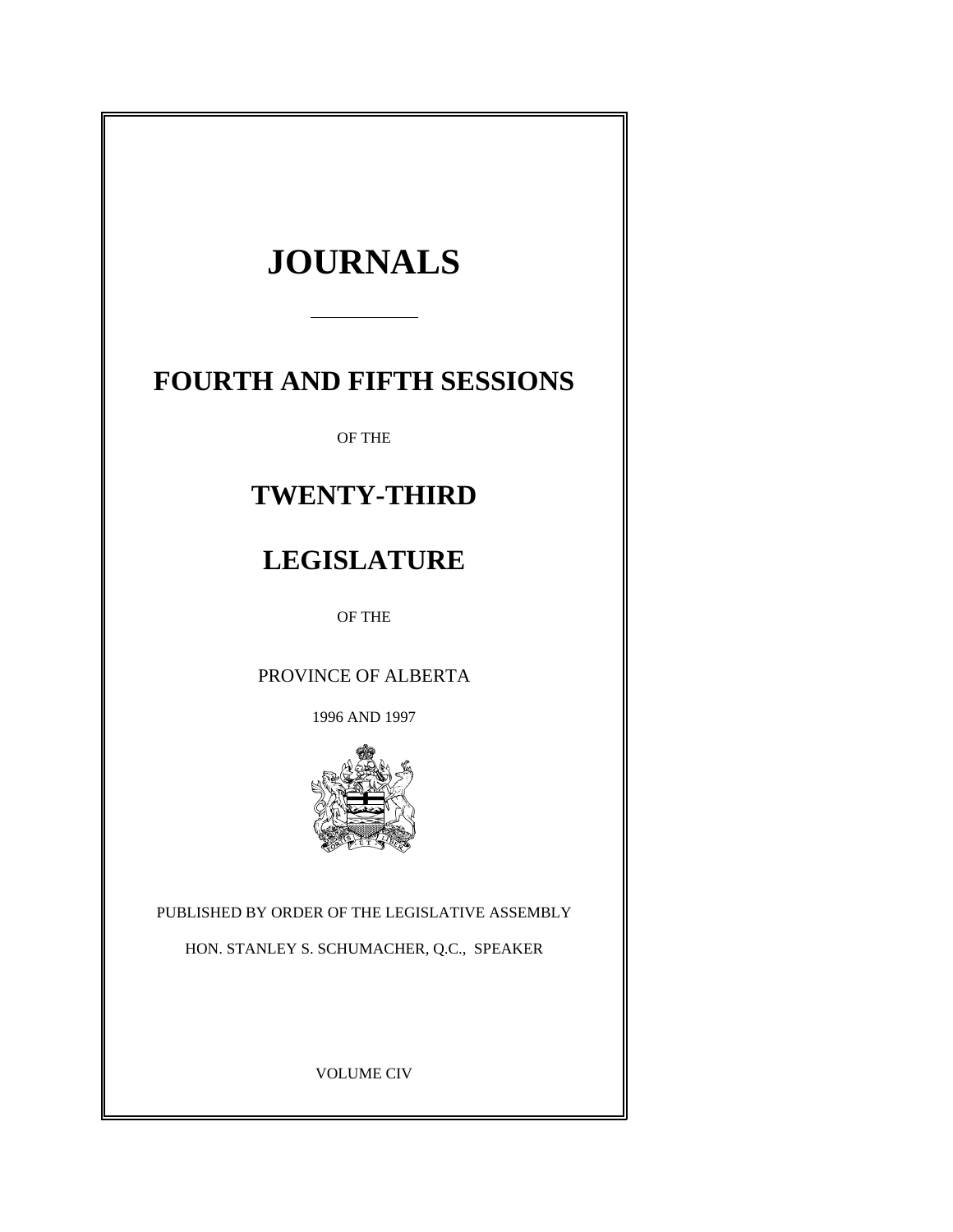## **JOURNALS** OF THE **LEGISLATIVE ASSEMBLY** OF THE **PROVINCE OF ALBERTA** OF THE **TWENTY-THIRD LEGISLATURE**

----------

FROM FEBRUARY 13, 1996 TO FEBRUARY 9, 1997 (BOTH DATES INCLUSIVE)

IN THE FORTY-FIFTH YEAR OF THE REIGN OF OUR MOST SOVEREIGN LADY HER MAJESTY QUEEN ELIZABETH II

> BEING THE FOURTH SESSION OF THE TWENTY-THIRD LEGISLATIVE ASSEMBLY OF THE PROVINCE OF ALBERTA

> > ----------

#### SITTINGS

FEBRUARY 13, 1996 TO MAY 23, 1996 AUGUST 14, 1996 TO AUGUST 27, 1996

**1996**

\_\_\_\_\_\_\_\_\_\_

PUBLISHED BY ORDER OF THE LEGISLATIVE ASSEMBLY

\_\_\_\_\_\_\_\_\_\_

HON. STANLEY S. SCHUMACHER, Q.C., SPEAKER

#### VOLUME CIV

Title: 23rd Legislature, 4th Session Journals (1996)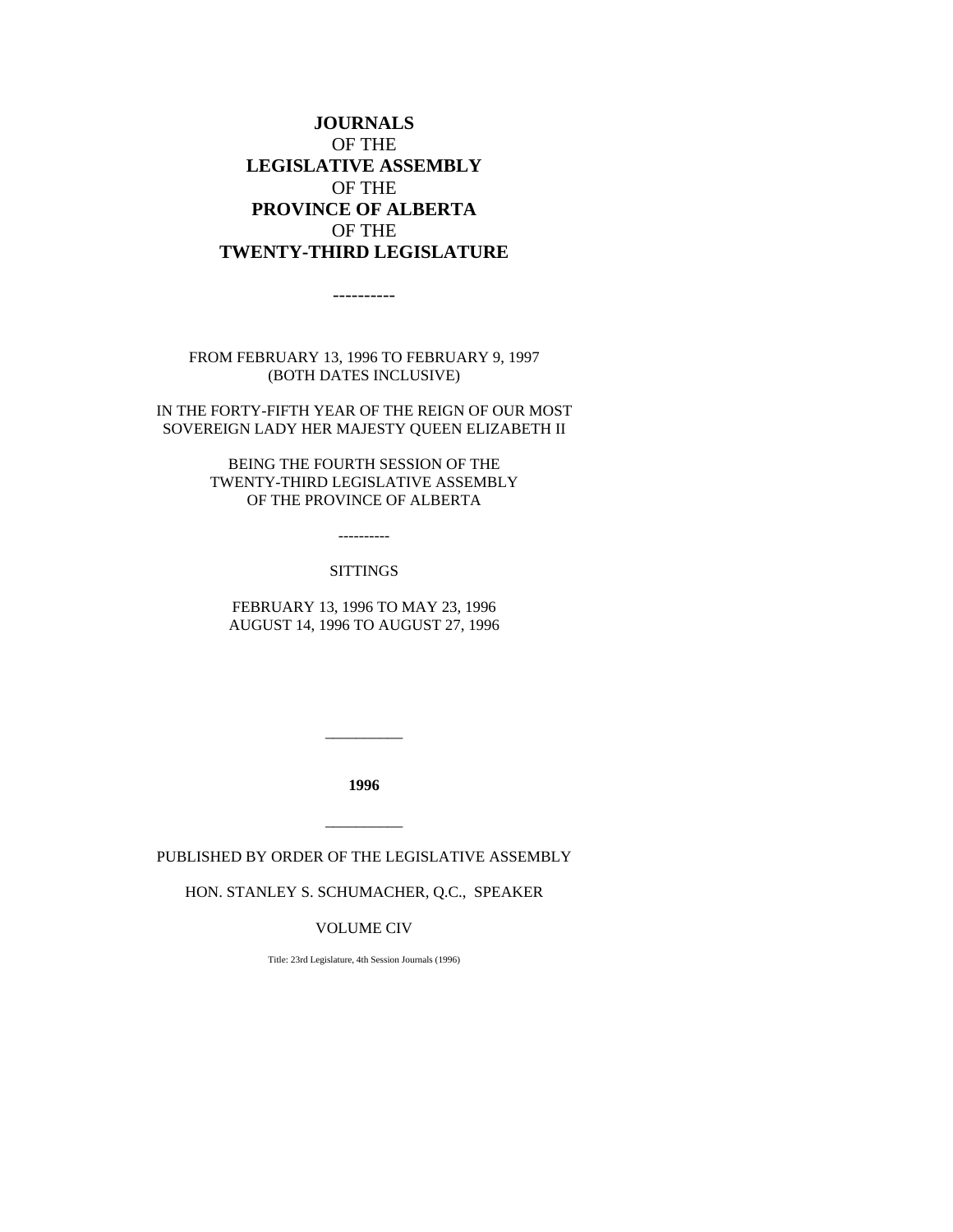## **SPRING SITTING**

 $\overline{a}$ 

 $\overline{a}$ 

FEBRUARY 13, 1996 TO MAY 23, 1996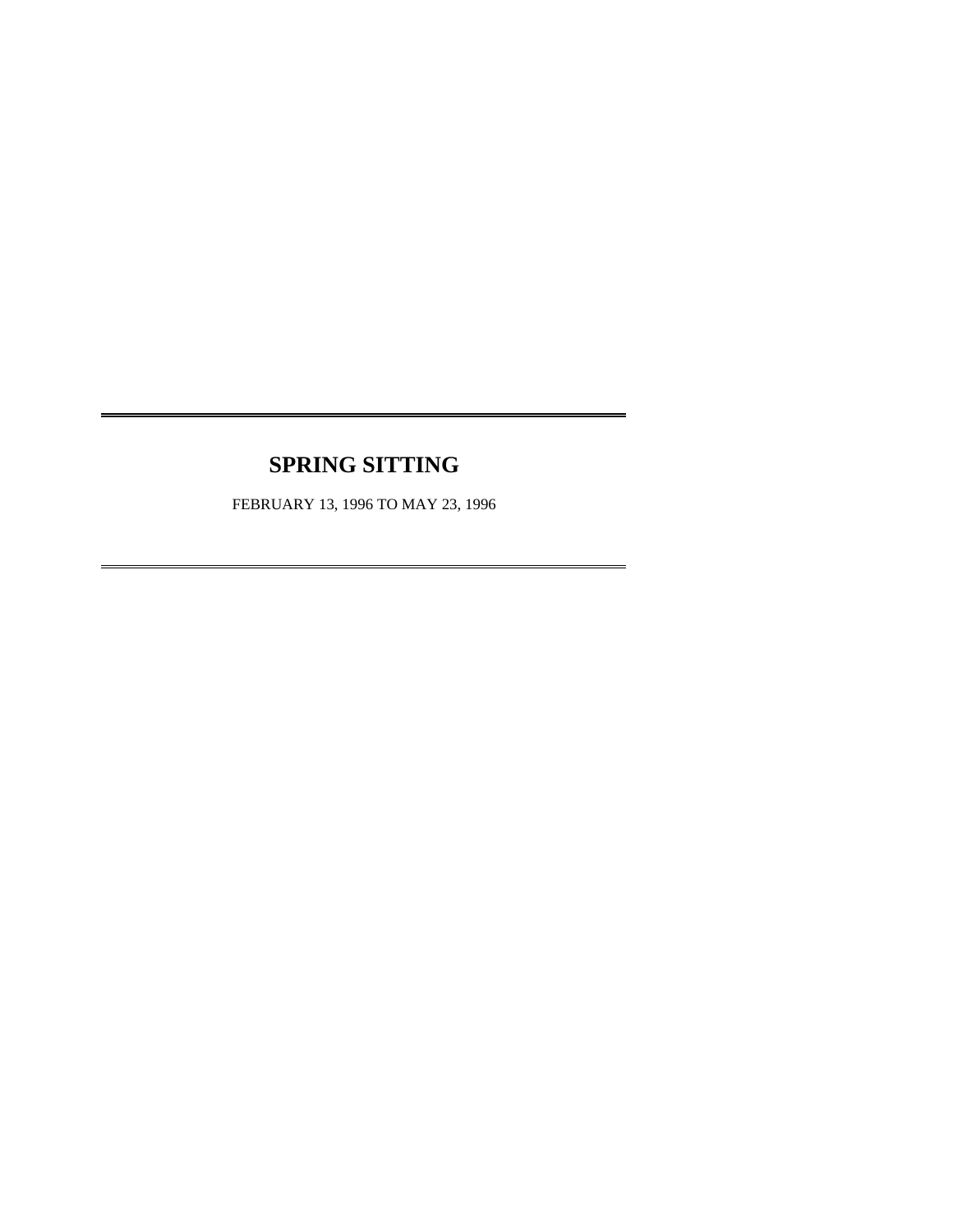## **JOURNALS** OF THE **LEGISLATIVE ASSEMBLY** OF THE **PROVINCE OF ALBERTA**

 $\overline{a}$ 

#### FOURTH SESSION TWENTY-THIRD LEGISLATURE

## Tuesday, February 13, 1996

This being the first Day of the Fourth Session of the Twenty-Third Legislative Assembly of the Province of Alberta, for the despatch of business pursuant to a Proclamation of His Honour the Honourable Gordon Towers, Lieutenant Governor, dated the seventeenth day of January in the year of our Lord one thousand nine hundred and ninety-six;

The Clerk of the Legislative Assembly read the Proclamation as follows:

[GREAT SEAL] CANADA GORDON TOWERS, PROVINCE OF ALBERTA Lieutenant Governor.

ELIZABETH THE SECOND, by the Grace of God, of the United Kingdom, Canada, and Her Other Realms and Territories, QUEEN, Head of the Commonwealth, Defender of the Faith

#### PROCLAMATION

TO OUR FAITHFUL, the MEMBERS elected to serve in the Legislative Assembly of Our Province of Alberta and to each and every one of you, GREETING...

> WHEREAS it is Our will and pleasure by and with the advice and consent of Our Executive Council of Our Province of Alberta to prorogue the third session of the twenty-third Legislature of Alberta:

> you, and all others in this behalf interested, on

| Neil McCrank,               | WE DO hereby prorogue, effective Deputy Minister |  |  |
|-----------------------------|--------------------------------------------------|--|--|
| of Justice                  | February 12, 1996, the said Legislature; and     |  |  |
| and Deputy Attorney General |                                                  |  |  |
|                             | WHEREAS it is deemed expedient for certain       |  |  |
|                             | causes and considerations to convene the         |  |  |
|                             | Legislative Assembly of Our Province of Alberta  |  |  |
|                             | for the fourth session of the twenty-third       |  |  |
|                             | Legislature, WE DO WILL that you and each of     |  |  |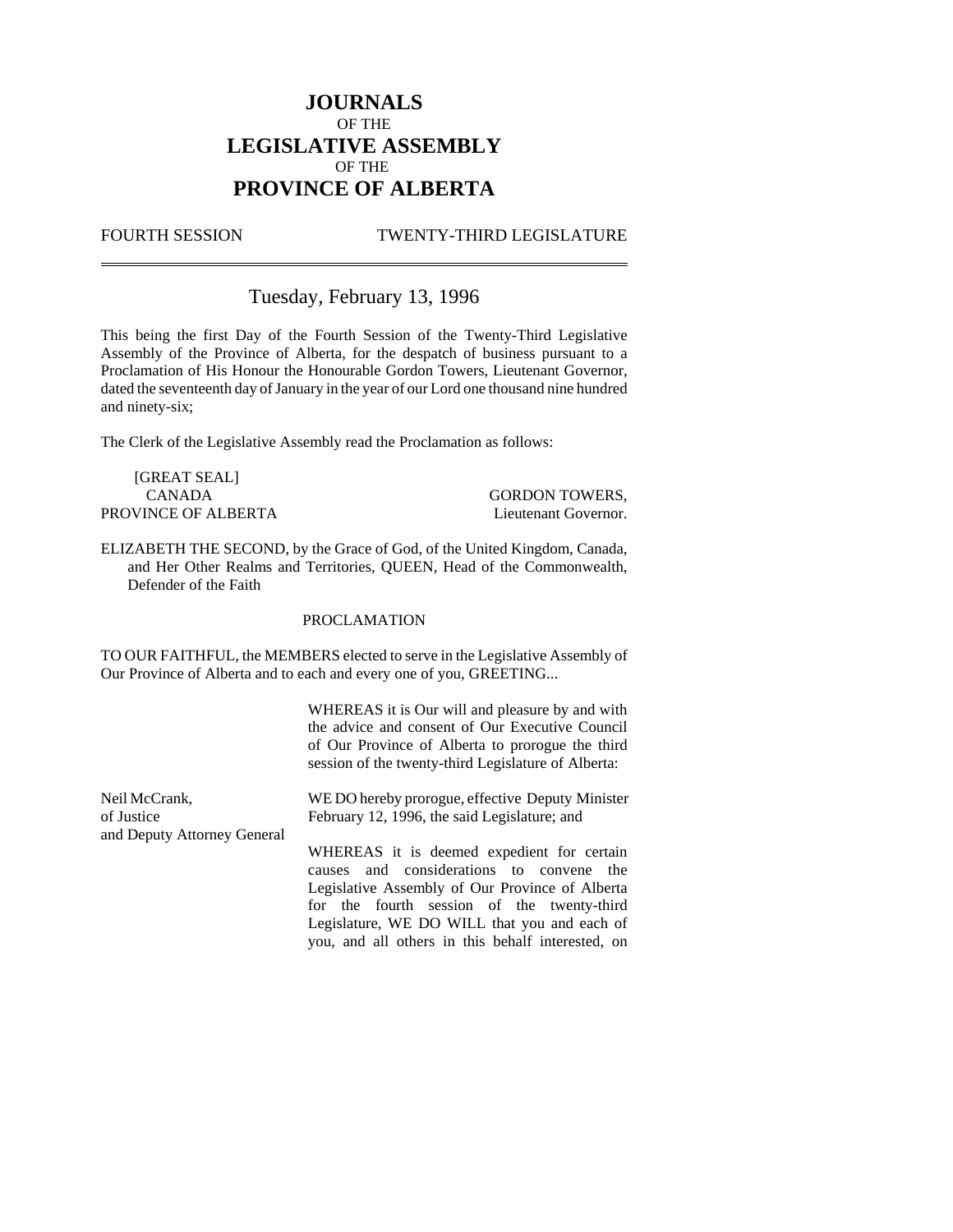## 2 TUESDAY, FEBRUARY 13, 1996

TUESDAY, the thirteenth day of February, A.D. 1996, at the hour of THREE o'clock in the afternoon, at Our City of Edmonton, personally be and appear, for the despatch of business, to treat, act, do and conclude upon those things which, in the Legislature of Our Province of Alberta, by the Common Council of Our said Province, may, by the favour of God, be ordained.

#### HEREIN FAIL NOT

IN TESTIMONY WHEREOF We have caused these Our Letters to be made Patent and the Great Seal of Our Province of Alberta to be hereunto affixed.

WITNESS: THE HONOURABLE GORDON TOWERS, Lieutenant Governor of Our Province of Alberta, in Our City of Edmonton in Our Province of Alberta, this Seventeenth day of January in the Year of Our Lord One Thousand Nine Hundred and Ninety-six in the Forty-fourth Year of Our Reign.

BY COMMAND: BRIAN EVANS, Provincial Secretary.

The Speaker entered the Assembly and took the Chair.

The Administrator entered the Assembly and took his seat on the Throne.

The Administrator then read the following Speech from the Throne:

#### **Speech From The Throne**

Fellow Albertans, it is my privilege and pleasure to welcome you to the Fourth Session of the 23rd Alberta Legislature. This is the year that my Government will achieve its major financial objectives: to balance the budget, to reduce spending to a level that Albertans can afford in good times and in bad, and to move ahead on its plan to pay down the debt. As well, 1996 will be a year of transition. Now that spending is in line with revenues, the Government will focus on monitoring and fine-tuning to maintain and improve the quality of its essential programs and services.

The Government will remain fiscally responsible. In keeping with its obligation to pay down the provincial debt, all surpluses must go to reduce the debt. The benefits of this approach are clear. Surpluses in the past two years have seen \$1.5 billion paid directly against Alberta's mortgage. Alberta is the first province to reduce its debt, and its net debt will be eliminated five years sooner than planned.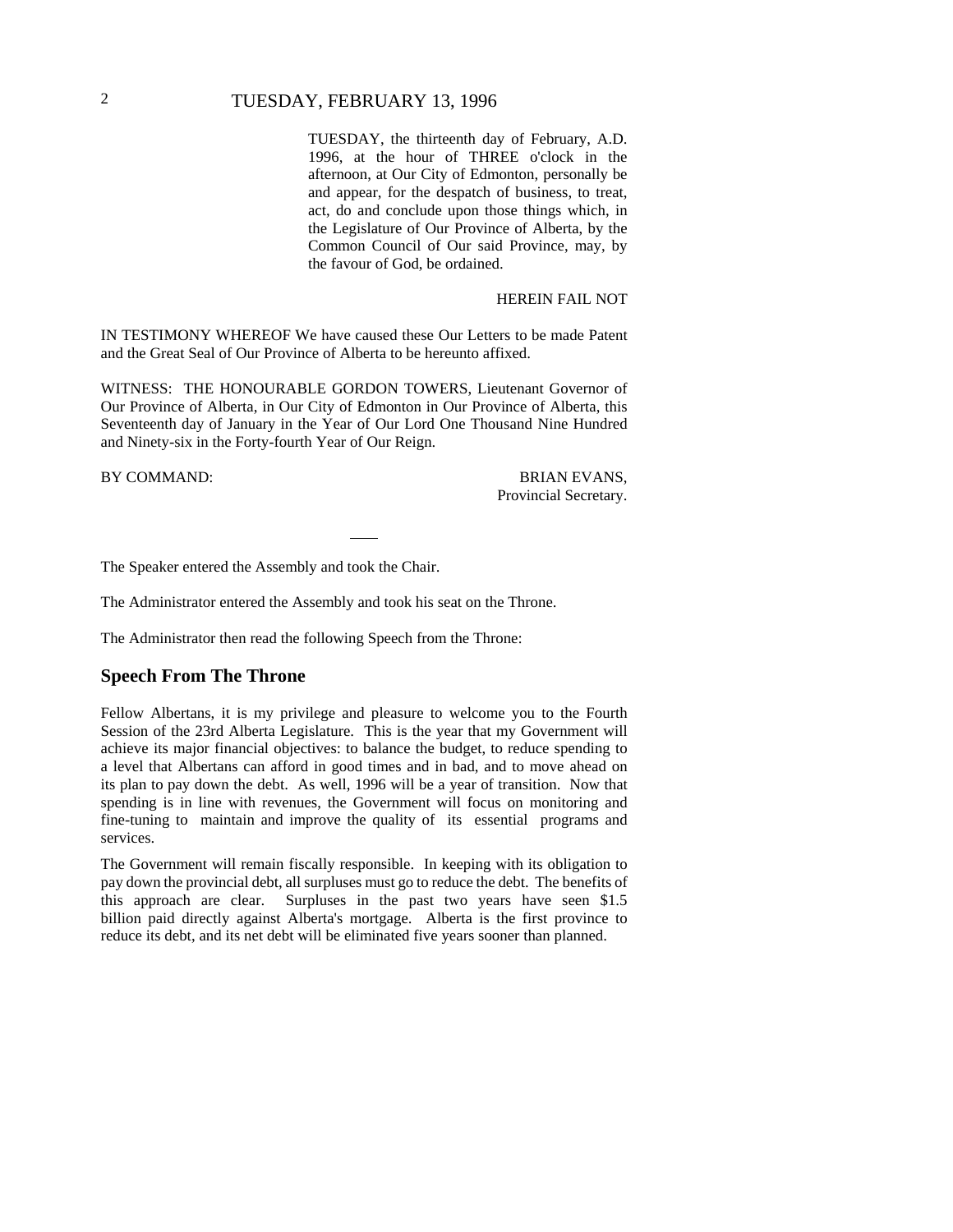As the Government meets its legislated obligations to balance the budget and pay down its debt, Albertans are being asked for their views on how to invest any extra remaining revenue. They may choose to move more quickly to pay down the debt, reduce their tax burden, or target spending to areas in which we will see an increase in the quality of program or service be it a better educated student, a healthier Albertan, or stronger infrastructure.

On these and other issues our Government will continue to listen to Albertans, to evaluate the effect of the changes of the last three years, and to ensure that its programs and services meet Albertans' needs. Reflecting the advice of Albertans, work in the coming session will focus on six areas:

- quality and accessible health care,
- effective and equitable education,
- more economic growth and jobs,
- responsible financial and program management,
- secure and self-reliant communities, and
- a strong Alberta in a strong and united Canada.

Albertans have said that their top priority for Government is health. Our Government will work to improve the quality, accessibility, and accountability of the health care system. Initiatives to improve patient care and ensure an efficient system will include a pilot project using health smart cards and a plan for a new information network. The system will be more accountable through regular performance measurement and reporting by the Regional Health Authorities and an independent report card on the system from the Provincial Health Council.

The Government will focus on accessibility by maintaining all seniors' health benefits at current levels and freezing health care premiums for all Albertans at current levels. Having cancelled the planned reductions in base funding to the Regional Health Authorities for 1996-97, the Government will allocate new funds to enhance community health services. Half of these funds will be invested in an innovation fund to stimulate further development of programs in the area of community health services.

Alberta's education system has turned the corner. The coming year will be a time of financial stability and investment. Initiatives will focus on improving learning and teaching through the use of technology in schools, meeting the demand for schools in high-growth areas of the province, and providing consistent programming in early childhood services for all children in Alberta.

In adult learning the Government will pilot a new funding mechanism for postsecondary institutions, encouraging them to provide quality, accessible, and relevant programs at the lowest possible cost. It will invest uncommitted money from the access fund in new technology to support classroom instruction and distance education and in matching funds raised by universities to invest in infrastructure to attract new faculty in areas of research excellence. As well, the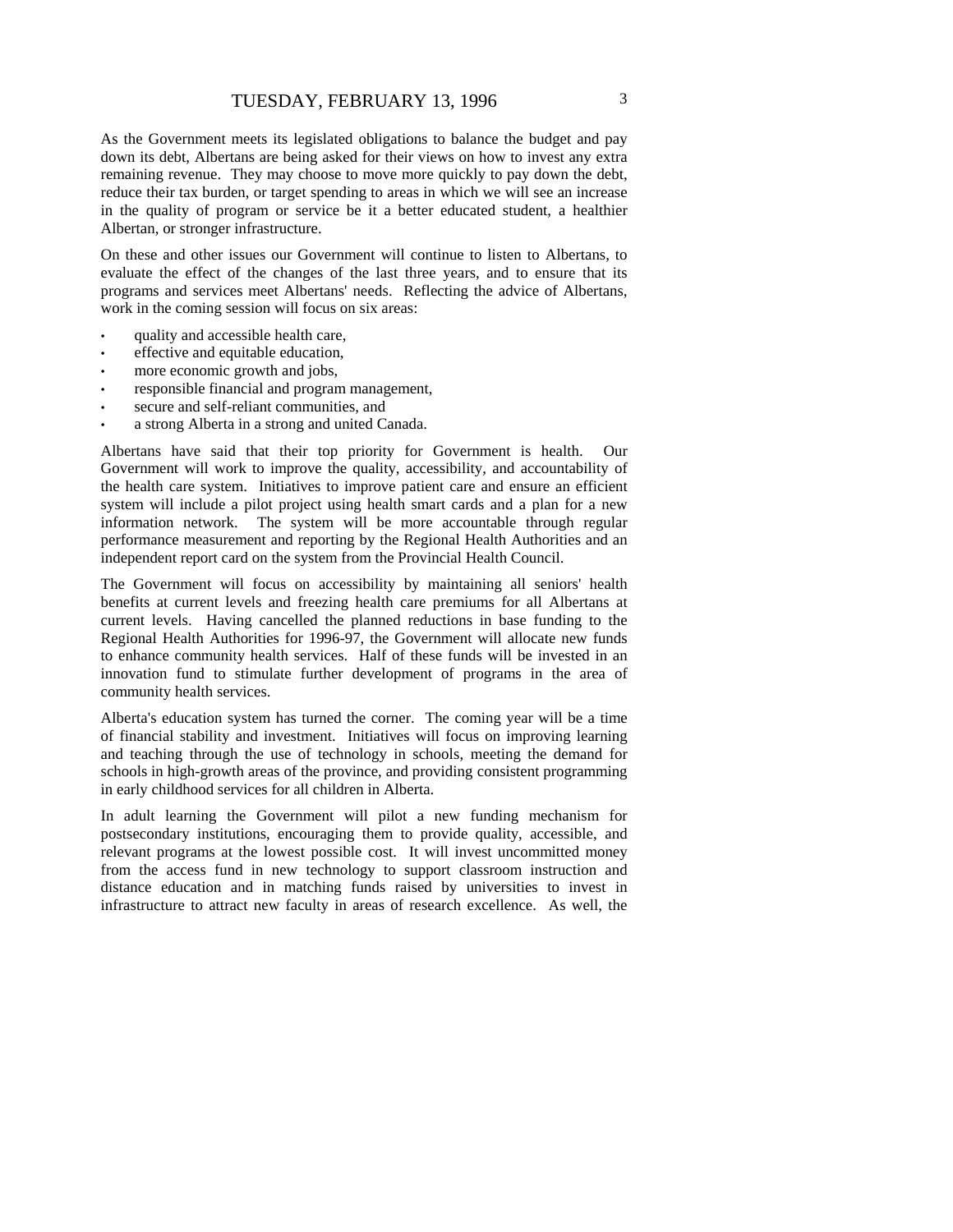## 4 TUESDAY, FEBRUARY 13, 1996

Government will launch a program to match funds committed by institutions to update equipment used in a learning environment.

Other initiatives, like the health workforce education program, will provide education and training to help workers respond to changes in the workplace.

A major priority for Albertans is jobs. Albertans are close to a year ahead of the four-year goal of the private sector's creation of 110,000 new jobs, a goal set in early 1993. From December of 1992 to December of 1995 employment in Alberta grew by 103,000 jobs, 95 percent of them in the private sector.

Nevertheless, one of our Government's primary responsibilities is to continue to create the climate for prosperity and private-sector jobs for Albertans and to build on the Alberta advantage that attracts business, investment, and jobs to our province. The Government will consult and work with the Alberta Economic Development Authority, businesses, associations, and communities to create a contemporary economic development strategy for our province. This effort will aim to keep business costs like taxation, workers' compensation rates, and regulation the most competitive in Canada. As well, the Government will refine Alberta's international export strategy, create one-stop business information services, and continue with its plan to deregulate across government.

In energy the Government will prepare to implement Alberta's new royalty regime for new oil sands projects. This should clear the way for some \$2 billion in new projects and thousands of new jobs. A streamlined regulatory framework will reduce the regulatory burden on industry while enhancing the ability of the Alberta Energy and Utilities Board to encourage responsible companies and to prevent unacceptable practices like the abandonment of facilities. Our Government will ensure a smooth transition as the province takes the lead in moving from a regulated monopoly over electricity to an open, competitive market.

In agriculture and rural development it will seek business investment for growing market opportunities in food products like meats, potatoes, pasta, and horticulture as well as nonfood products like ethanol and fibreboard. It will pursue marketing options for Alberta's wheat and barley given our farmers' vote to change the federal grain marketing regime, and it will introduce legislation to implement the farm income stability program.

In scientific research and development our Government will consult with Albertans to develop a new provincial science and research strategy.

My Government will continue to seek more effective and more efficient ways to conduct its business. In terms of financial management the Government will bring in legislation to limit its authority to provide loans, guarantees, and investments to businesses, and it will create a new, independent management structure as well as new goals and responsibilities to manage the Alberta Heritage Savings Trust Fund. The Provincial Treasurer will provide a detailed report on Alberta's finances in his Budget Address on February 22.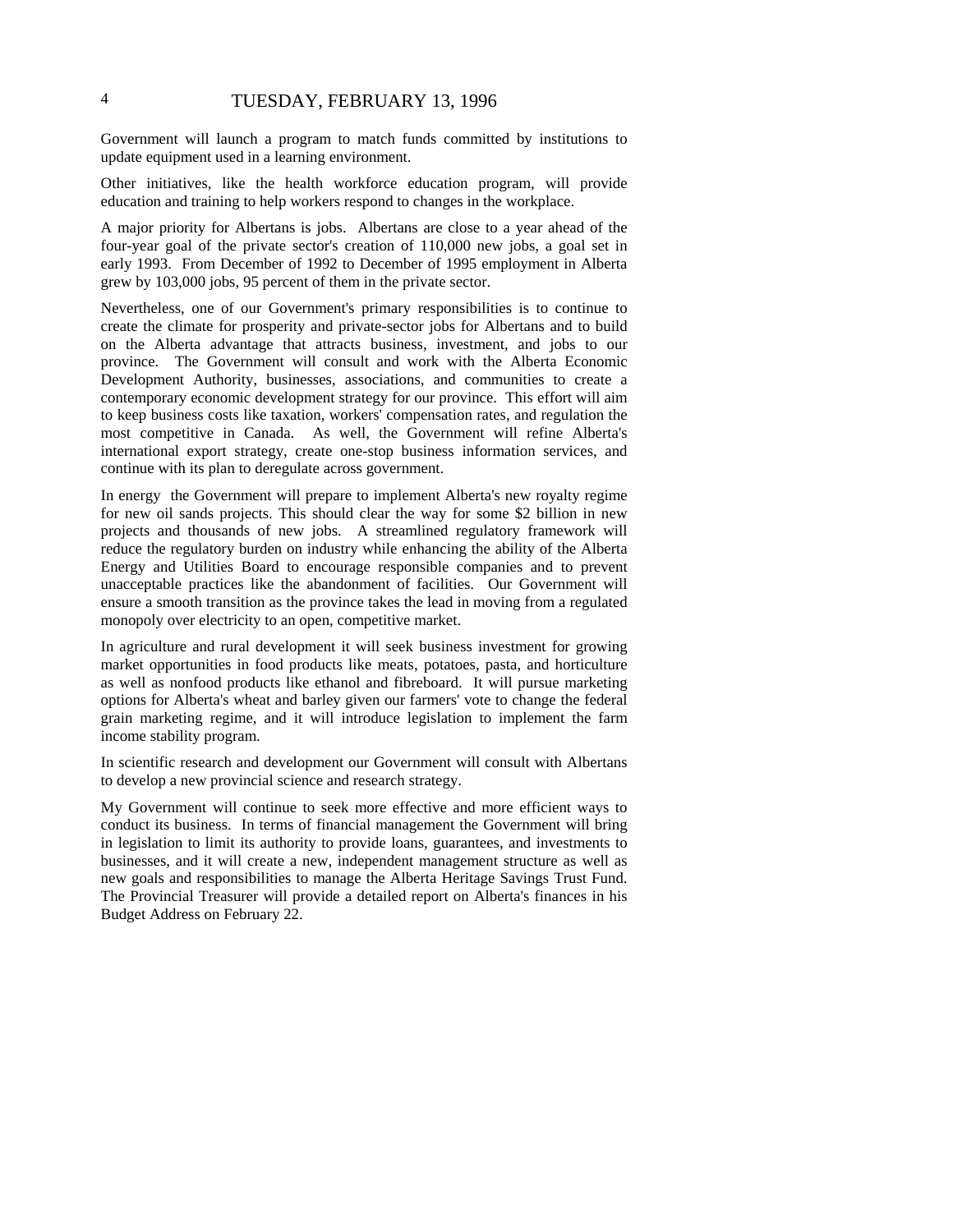In the coming year Alberta faces a 22 percent reduction in transfer payments from the Federal Government. Having taken action to balance our budget, our Government commits to protecting Alberta's health, social services, and postsecondary educational programs from this \$342 million reduction.

In terms of program management the Government will continue to provide streamlined programs which are essential to Albertans while assessing other programs that may be delivered best by the private sector or community agencies. The Government will amalgamate road safety programs to offer one-window service regarding drivers, vehicles, and roads. It will consolidate its agencies responsible for fairness and equity into an Alberta human rights and citizenship commission. It will simplify and modernize employment standards and filing procedures at Alberta registries, and it will continue to consult with Albertans about other programs which could be delivered by communities.

Central to all of the Government's efforts is its commitment to provide services that reflect Albertans' desire to take more responsibility for their lives in the workplace, in the marketplace, and in the community. To that end, the Government will work with Regional Health Authorities to ensure that community health councils are in place to involve Albertans in determining health priorities and developing strategies to achieve them. Through consultation with Albertans it will develop a new way of choosing people to serve on the boards of the Regional Health Authorities.

It will introduce legislation to help communities take a greater role in planning as well as delivering services throughout the province to Albertans with disabilities. The Premier's Council on the Status of Persons with Disabilities has provided insights on the importance of an integrated approach to serving the needs of Albertans in this area.

The Government will introduce legislation to integrate children's services at the community level, it will expand regional access to government services for seniors and develop a provincial strategy to educate Albertans about the abuse of elders, including a 1-800 reporting line, and it will promote safer communities by focusing on serious and violent offenders.

Reflecting the importance of information in our society, the Government will increase Albertans' access to the information they need through an electronic library network and the Internet. In fact, this Speech from the Throne is available on the Government's newly redesigned home page on the Internet.

Responding to Albertans' concern and responsibility for maintaining a healthy natural environment, the Government will proceed with Special Places as part of the province's integrated resource plan and in keeping with Alberta's contribution to the World Wildlife Fund's endangered spaces program. It will reintroduce legislation governing the management and conservation of our precious water resources, and it will work with Albertans to define a common vision and a conservation strategy for our forests.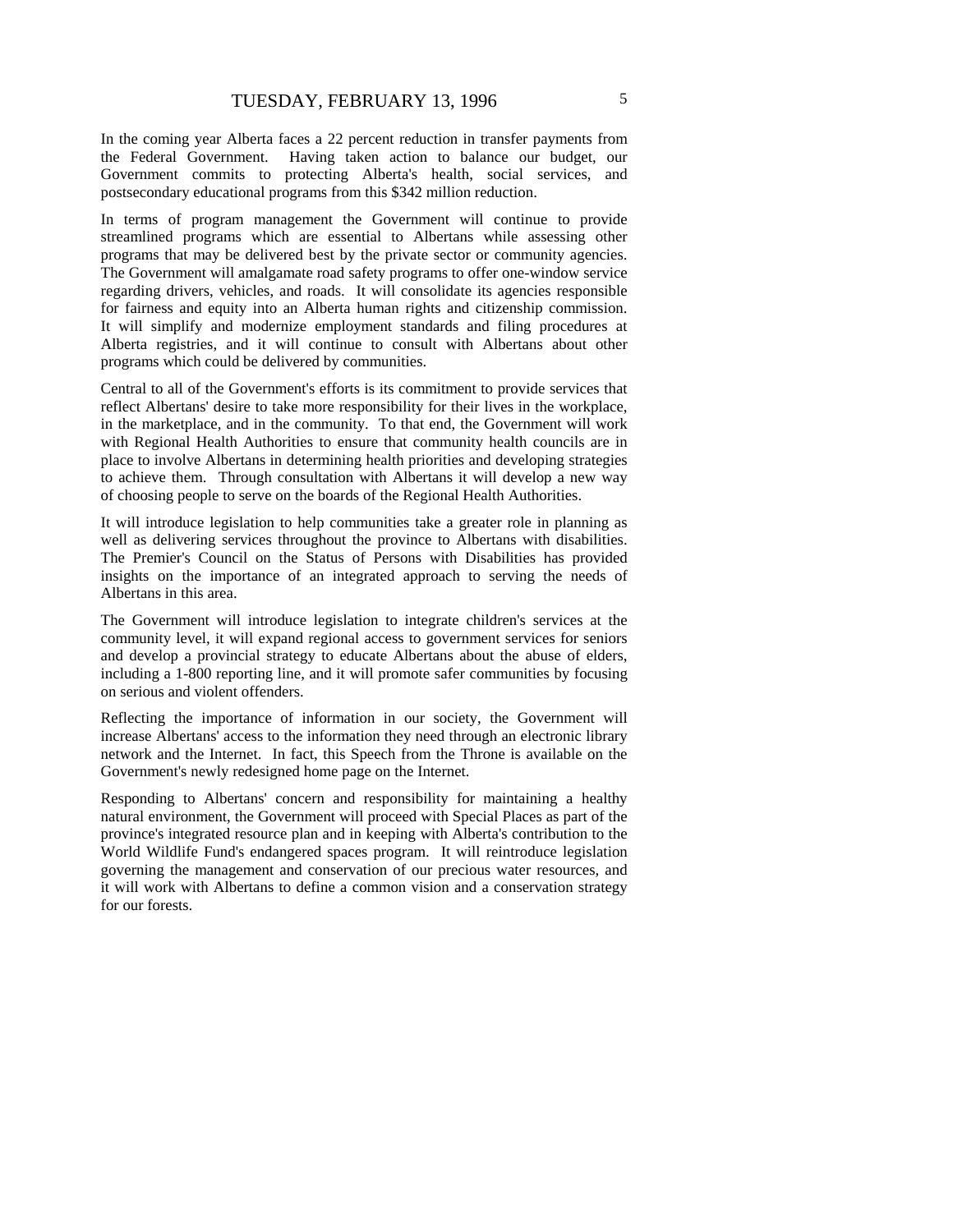## 6 TUESDAY, FEBRUARY 13, 1996

Albertans want a strong Alberta in a strong and united Canada. As the host of the 37th annual Premiers' Conference this year, our Government will work to renew a country worth keeping through open and transparent constitutional negotiations based on respect and equality among all provinces, and it will keep striving to reduce trade barriers between provinces and administrative overlap among the federal and provincial levels.

We can all be proud of our province and our people. We have remained focused on controlling our finances and on developing and maintaining the highest possible quality of programs and services. My Government thanks the people of Alberta and the men and women of the public service for their hard work and sacrifice over the last year. It will continue to listen to Albertans and to follow their lead in laying the foundation for a thriving and exciting future for our province and our children.

Now I leave you to the business of this session confident that as elected representatives you will fulfil in every way your responsibilities to Albertans.

Mr. Speaker and Members of the Legislative Assembly, I pray that the blessing of God may rest on your deliberations. God bless Alberta. God bless Canada. God save The Queen. And if I may be permitted, God bless the Hon. Gordon Towers.

#### **Government Bills and Orders**

Ordered, That the Honourable Mr. Klein have leave to introduce a Bill entitled "Agent-General Act Repeal Act." Hon. Mr. Klein accordingly presented the Bill and the same was received and read a First time.

#### **Tabling Documents**

The Speaker informed the Assembly he had obtained a copy of the Speech of His Honour the Administrator, which was laid on the Table.

Sessional Paper 600/96

#### **Government Motions**

Moved by Hon. Mr. Klein:

It was resolved that the Speech of His Honour the Administrator to this Assembly be taken into consideration Wednesday.

Moved by Hon. Mrs. Black:

It was resolved that the Votes and Proceedings of this Assembly be printed, after first having been perused by Mr. Speaker, and that he do appoint the printing thereof, and that no person, but such as he shall appoint, do presume to print the same.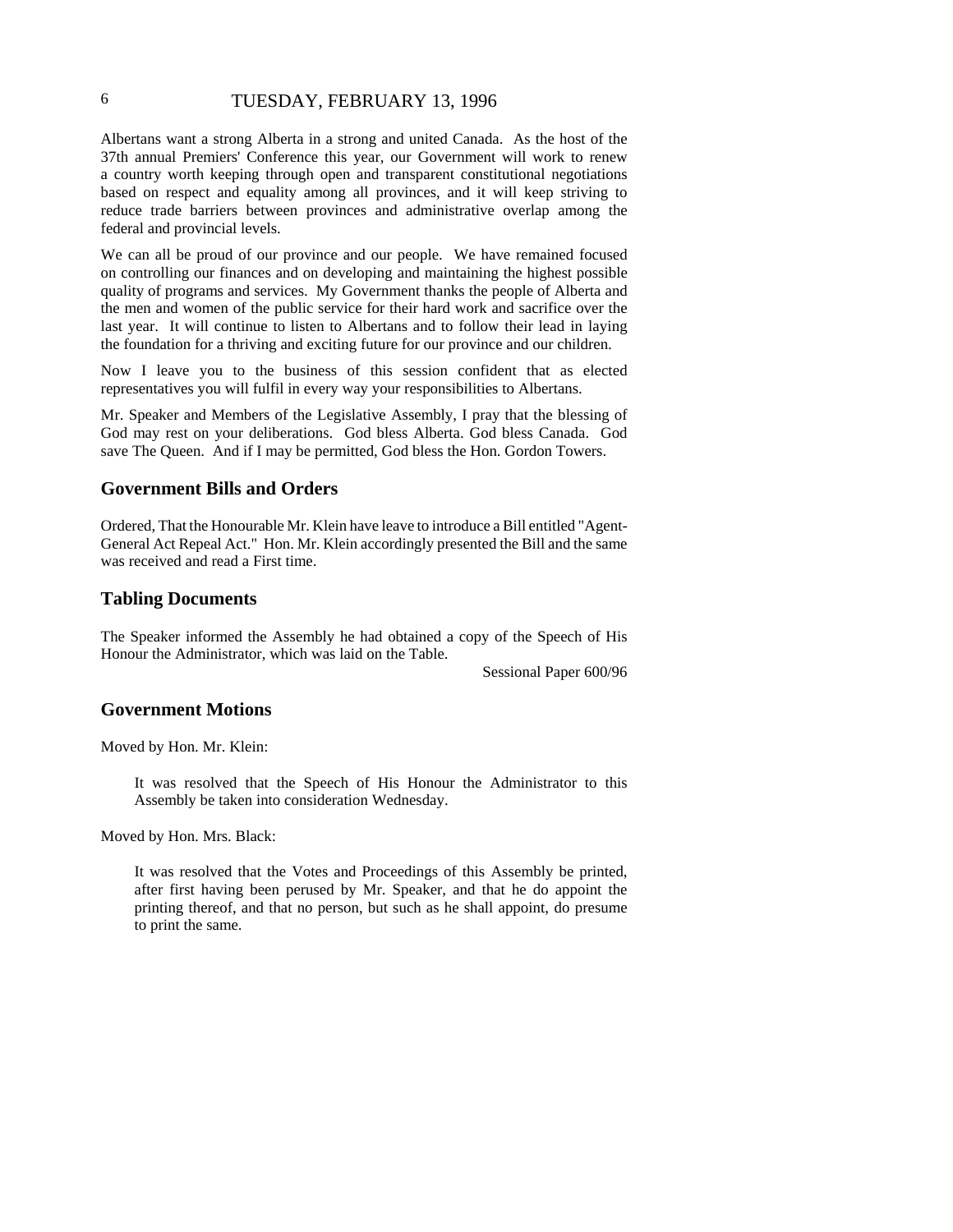Moved by Hon. Mr. Evans:

It was resolved that the Select Standing Committees for the present Session of the Legislative Assembly be appointed for the following purposes:

- (1) The Alberta Heritage Savings Trust Fund Act,
- (2) Law and Regulations,
- (3) Legislative Offices,
- (4) Private Bills,
- (5) Privileges and Elections, Standing Orders and Printing,
- (6) Public Accounts, and
- (7) Public Affairs

Hon. Mr. Day requested and received the unanimous consent of the Assembly to waive Standing Order 49(1).

Hon. Mr. Day requested and received the unanimous consent of the Assembly to waive Standing Order 38(1)(a).

Hon. Mr. Day moved that the following Members be appointed to the Assembly's seven Select Standing Committees:

## ALBERTA HERITAGE SAVINGS TRUST FUND ACT (15 Members)

| Dunford (Chairman)         | Dalla-Longa | Langevin       |
|----------------------------|-------------|----------------|
| Doerksen (Deputy Chairman) | Forsyth     | Percy          |
| Amery                      | Fritz       | Sapers         |
| Beniuk                     | Havelock    | Sekulic        |
| Carlson                    | Hlady       | <b>Shariff</b> |

#### LAW AND REGULATIONS (21 Members)

| Coutts  | Oberg     |
|---------|-----------|
| Decore  | Renner    |
| Dickson | Severtson |
| Dunford | Trynchy   |
| Germain | White     |
| Hewes   | Yankowsky |
| Jacques | Zariwny   |
|         |           |

#### LEGISLATIVE OFFICES (9 Members)

| Hierath (Chairman)                | Dickson      | Kowalski  |
|-----------------------------------|--------------|-----------|
| <b>Brassard</b> (Deputy Chairman) | Friedel      | Massey    |
| Bruseker                          | <b>Fritz</b> | Severtson |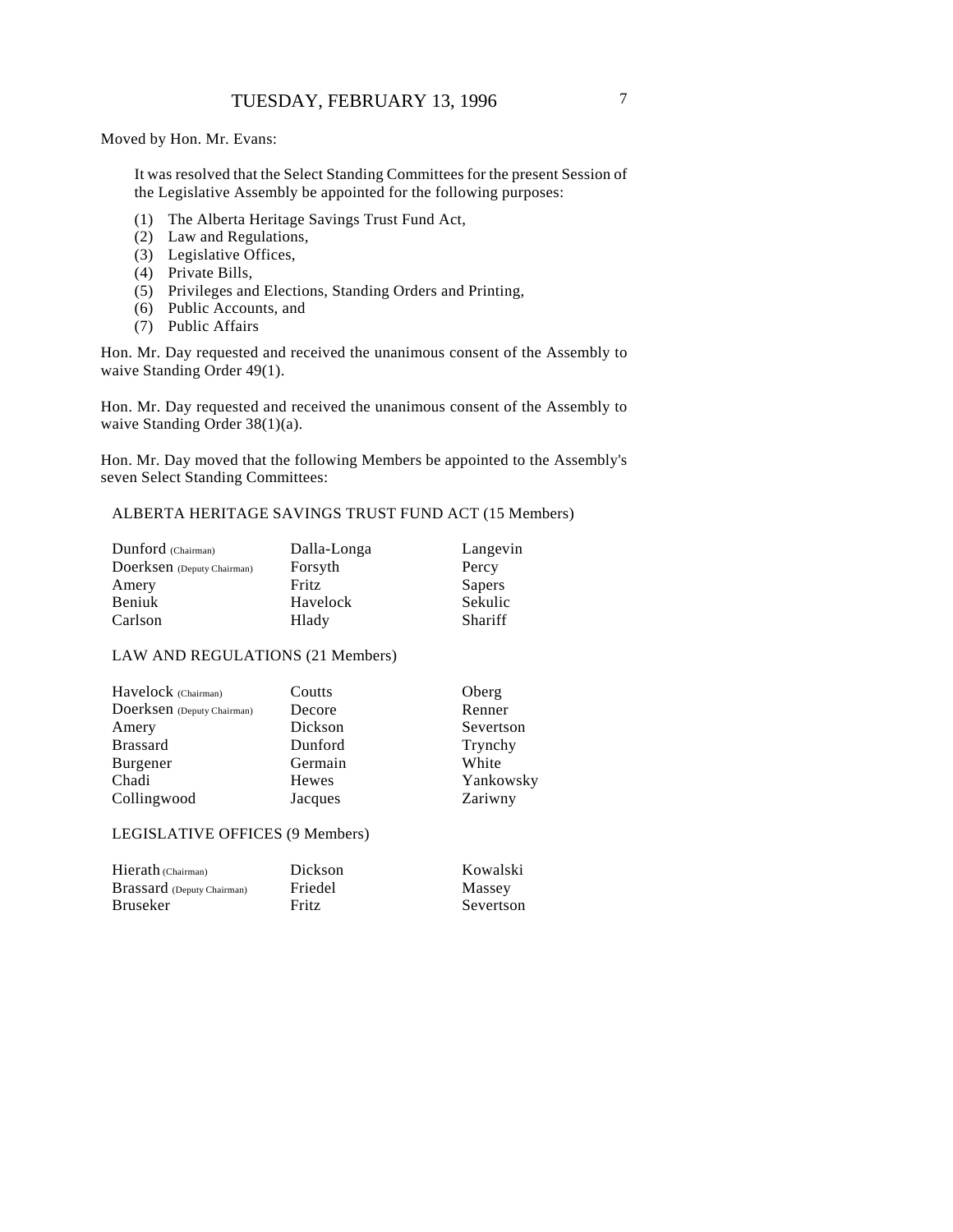#### PRIVATE BILLS (21 Members)

| Renner (Chairman)       | Jacques   | Tannas            |
|-------------------------|-----------|-------------------|
| Amery (Deputy Chairman) | Kowalski  | Taylor (Redwater) |
| <b>Bracko</b>           | Laing     | Trynchy           |
| Fritz                   | Langevin  | Vasseur           |
| Gordon                  | Leibovici | White             |
| Hanson                  | Soetaert  | Yankowsky         |
| Herard                  | Stelmach  | Zariwny           |

#### PRIVILEGES AND ELECTIONS, STANDING ORDERS AND PRINTING (21 Members)

| Friedel  | <b>Nicol</b>                  |
|----------|-------------------------------|
| Germain  | Oberg                         |
| Gordon   | Renner                        |
| Havelock | Taylor (Cypress-Medicine Hat) |
| Henry    | Van Binsbergen                |
| Hlady    | Woloshyn                      |
| Mirosh   | Zariwny                       |
|          |                               |

## PUBLIC ACCOUNTS (17 Members)

| Abdurahman (Chairman)    | Chadi     |
|--------------------------|-----------|
| Coutts (Deputy Chairman) | Haley     |
| Amery                    | Kirkland  |
| Burgener                 | Magnus    |
| Calahasen                | McFarland |
| Carlson                  | Oberg     |

Percy Pham Sekulic Taylor (Cypress-Medicine Hat) Yankowsky

#### PUBLIC AFFAIRS (All Members)

Gordon (Chairman) Forsyth (Deputy Chairman)

The question being put, the motion was agreed to.

Sessional Paper 601/96

## **Adjournment**

On motion by Hon. Mr. Day, Government House Leader, the Assembly adjourned at 3:37 p.m. until Wednesday, February 14, 1996 at 1:30 p.m.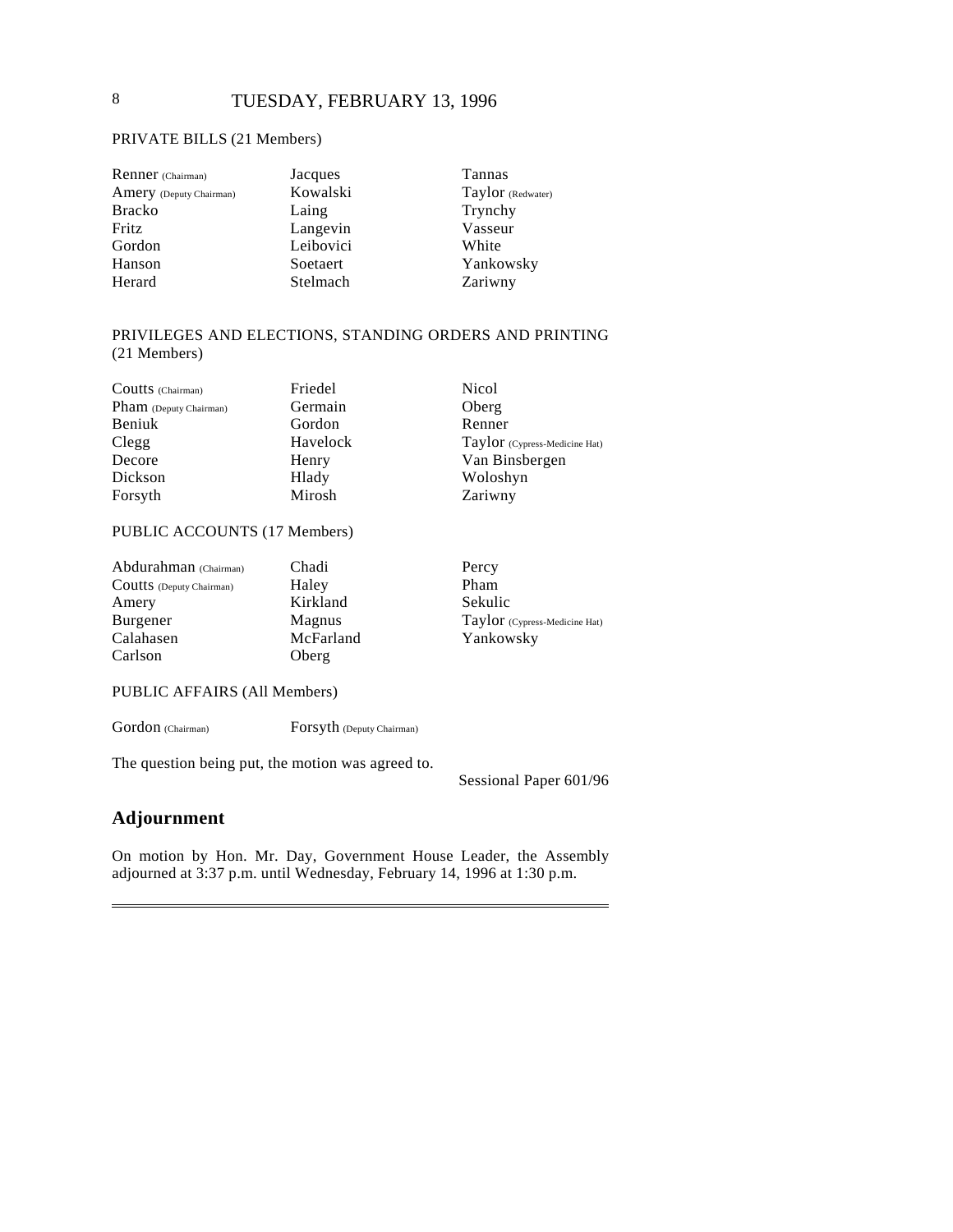## Wednesday, February 14, 1996

The Speaker took the Chair at 1:30 p.m.

The Speaker offered a prayer and moment of silence was observed in recognition of the deaths of former Members, Mr. George Wolstenholme, Hon. Member for Highwood, 1975 to 1982, who passed away on November 16, 1995; Mr. Allen Patrick, Hon. Member for Lacombe, 1952-1971, who passed away on December 25, 1995; His Honour, Judge Joseph Maynard, Hon. Member for Beaver River and St. Albert, 1935 to 1955, who passed away on February 7, 1996; and Mr. William Patterson, Hon. Member for Lac St. Anne, 1959-1967, who passed away on February 13, 1995.

#### **Presenting Petitions**

Mr. Bruseker, Hon. Member for Calgary-North West, presented a petition from 838 Albertans regarding proposed changes to the regulations governing the practice of licensed practical nurses in Alberta.

Dr. Nicol, Hon. Member for Lethbridge-East, presented a petition from Lethbridge-East residents regarding Regional Health Authorities' moving elderly people to long term care facilities.

Mr. Sapers, Hon. Member for Edmonton-Glenora, presented a petition from 1,053 Albertans regarding proposed changes to the regulations governing the practice of licensed practical nurses in Alberta.

#### **Notices of Motions**

Mrs. Soetaert, Hon. Member for Spruce Grove-Sturgeon-St. Albert, gave oral notice of her intention to move the following motion under Standing Order 40:

Be it resolved that the Legislative Assembly recognize this year's recipient of The Woman of the Year Award, Mrs. Lois Hole.

Mr. Dickson, Hon. Member for Calgary-Buffalo, gave oral notice of his intention to move the following motion under Standing Order 40:

Be it resolved that the Legislative Assembly recognize the athletes, volunteers and coaches at the third Canadian National Special Olympic Winter Games which are currently being held between February 13 to 17, 1996 in Calgary.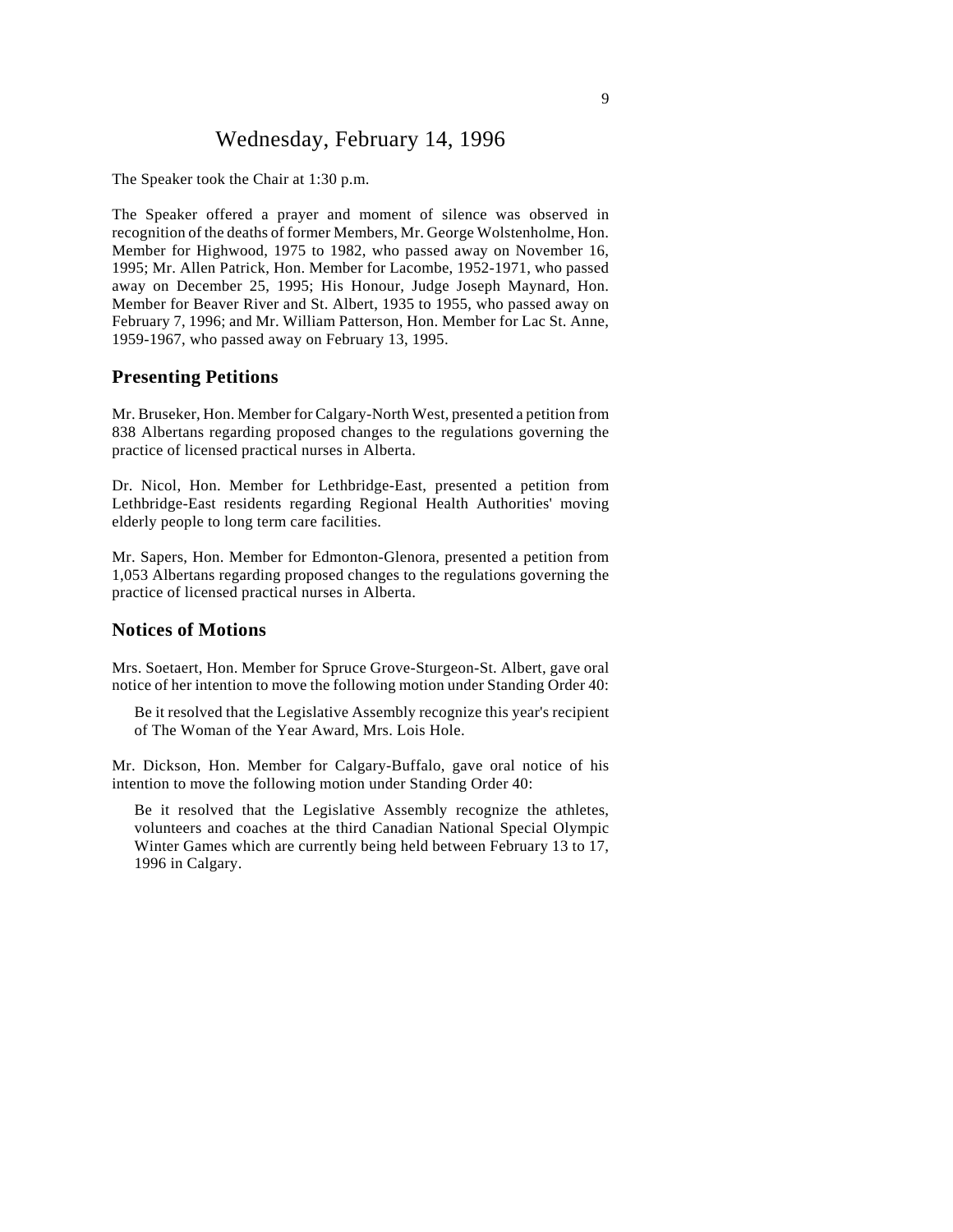## 10 WEDNESDAY, FEBRUARY 14, 1996

### **Introduction of Bills (First Reading)**

On motion by Hon. Mr. Day, Government House Leader, unanimous consent of the Assembly was granted to waive Standing Order 38(1)(b) allowing the introduction of the following Bills:

- Bill 201 Alberta Health Care Entitlement and Accountability Act Mr. Mitchell
- Bill 202 Lotteries (Video Lottery Schemes Elimination) Amendment Act, 1996 — Mr. Mitchell

#### **Tabling Returns and Reports**

Hon. Mrs. McClellan, Minister of Health:

Alberta Health News Release, dated February 14, 1995, entitled "Future RHA members to be selected through combination of elections and appointments"

Sessional Paper 602/96

Selecting Regional Health Authority Members, Consultation Results and Recommendations, Report of the MLA Implementation Team, February 14, 1996

Sessional Paper 603/96

Hon. Mr. Lund, Minister of Environmental Protection:

Response to Motion for Return M197 asked by Mr. Collingwood, on April 5, 1995:

The list of all organizations and activities that will be funded with money raised from the auction in the United States of permits for hunting an elk and bighorn sheep in Alberta, referred to by the Minister of Environmental Protection in the Legislature on February 27, 1995 (Hansard p. 198), and the amount that each organization will receive.

Sessional Paper 197A/96

Mr. Dickson, Hon. Member for Calgary-Buffalo:

"Yes! Alberta is Hurting," Report on Is Alberta Hurting, Citizen's Inquiry Focusing on Health and Related Services, sponsored by Coalition of Parents of Children with Disabilities, Calgary Chapter of Council of Canadians, Friends of Medicare and Alberta Council on Aging

Sessional Paper 604/96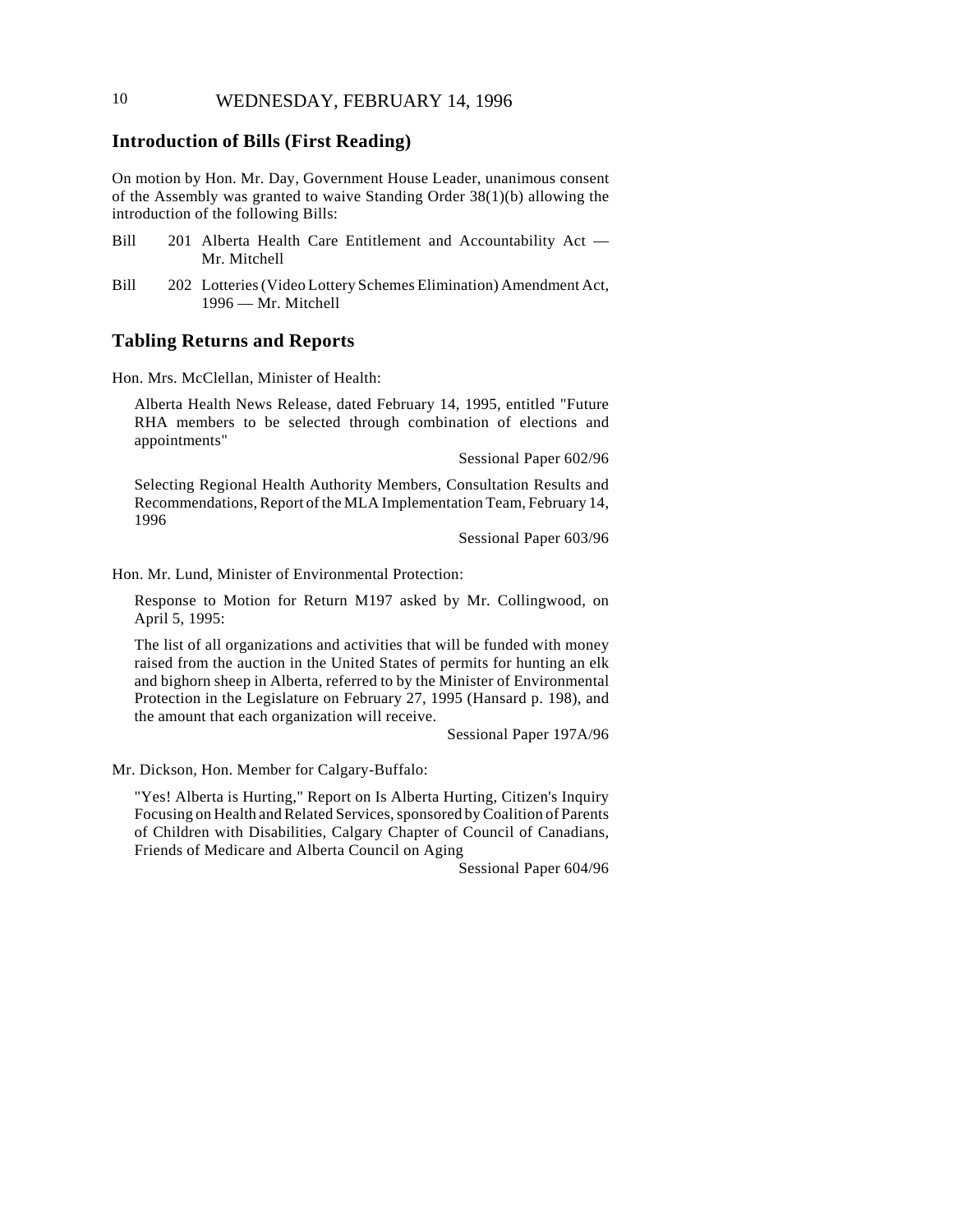Mr. Mitchell, Hon. Leader of the Official Opposition:

Speech to the Throne, Grant Mitchell, Leader, Her Majesty's Loyal Opposition, Fourth Session of the Twenty-Third Legislature, Tuesday, February 13, 1996

Sessional Paper 605/96

Dr. Massey, Hon. Member for Edmonton-Mill Woods:

Petition, signed by 208 Albertans, regarding the challenges facing single parents and the need for more funding for related government agencies Sessional Paper 606/96

## **Oral Question Period**

During Oral Question Period, Dr. Percy, Hon. Member for Edmonton-Whitemud, filed the following:

Schedule "A", Promissory Note, Stampeder Football Club Ltd. of Calgary, Alberta, to Her Majesty the Queen in Right of Alberta as represented by the Provincial Treasurer, October 24, 1990 and Schedule "B", Assignment and Assumption of Promissory Note between Stampeder Football Club Ltd. and Ryckman Financial Corporation

Sessional Paper 607/96

## **Motions Under Standing Order 40**

Mrs. Soetaert, Hon. Member for Spruce Grove-Sturgeon-St. Albert, requested and received the unanimous consent of the Assembly for consideration of the following motion:

Be it resolved that the Legislative Assembly recognize this year's recipient of The Woman of the Year Award, Mrs. Lois Hole.

A debate followed.

The question being put, the motion was agreed to unanimously.

Mr. Dickson, Hon. Member for Calgary-Buffalo, requested and received the unanimous consent of the Assembly for consideration of the following motion:

Be it resolved that the Legislative Assembly recognize the athletes, volunteers and coaches at the third Canadian National Special Olympic Winter Games which are currently being held between February 13 to 17, 1996 in Calgary.

A debate followed.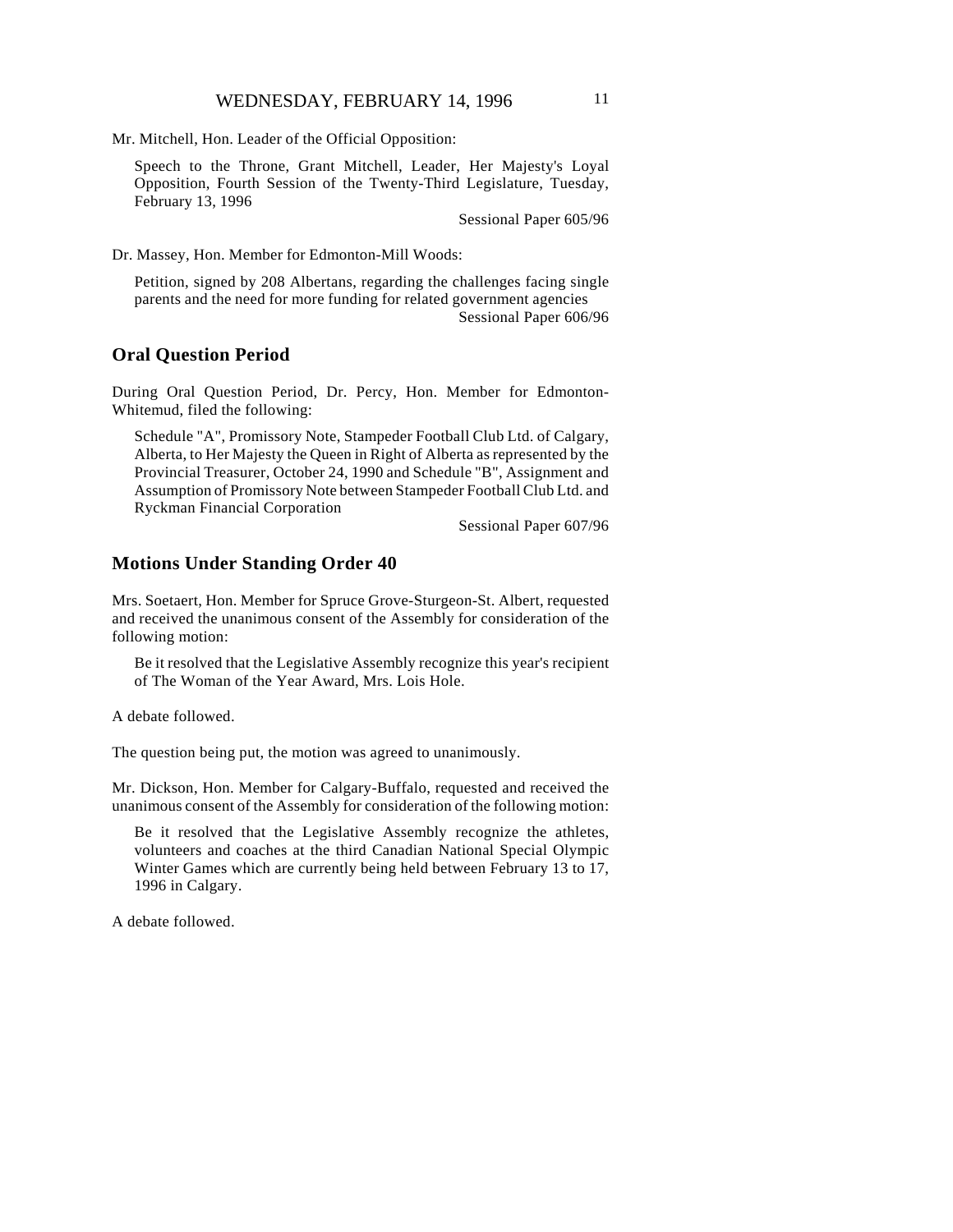## 12 WEDNESDAY, FEBRUARY 14, 1996

The question being put, the motion was agreed to unanimously.

## **ORDERS OF THE DAY**

#### **Written Questions and Motions for Returns**

The Speaker advised the Assembly that, pursuant to Standing Order 8(3), Written Questions and Motions for Returns would normally be dealt with, but as these were on Notice only on the Order Paper, they could not be addressed today.

## **Public Bills and Orders Other Than Government Bills and Orders**

On motion by Hon. Mrs. Black, Deputy Government House Leader, unanimous consent of the Assembly was granted to waive Standing Order 73(1) allowing for the Second reading consideration of the following Bill:

Bill 201 Alberta Health Care Entitlement and Accountability Act — Mr. Mitchell

A debate followed.

Pursuant to Standing Order  $8(5)(a)(1)$ , the question being put on the motion for Second reading of Bill 201, Alberta Health Care Entitlement and Accountability Act, the motion was defeated. The names being called for were taken as follows:

For the motion: 25

- Abdurahman Bracko Bruseker Carlson Collingwood Dickson Germain Hanson Henry
- Hewes Leibovici Massey Mitchell Nicol Percy Sapers Sekulic
- Soetaert Taylor (Redwater) Van Binsbergen Vasseur White Wickman Zariwny Zwozdesky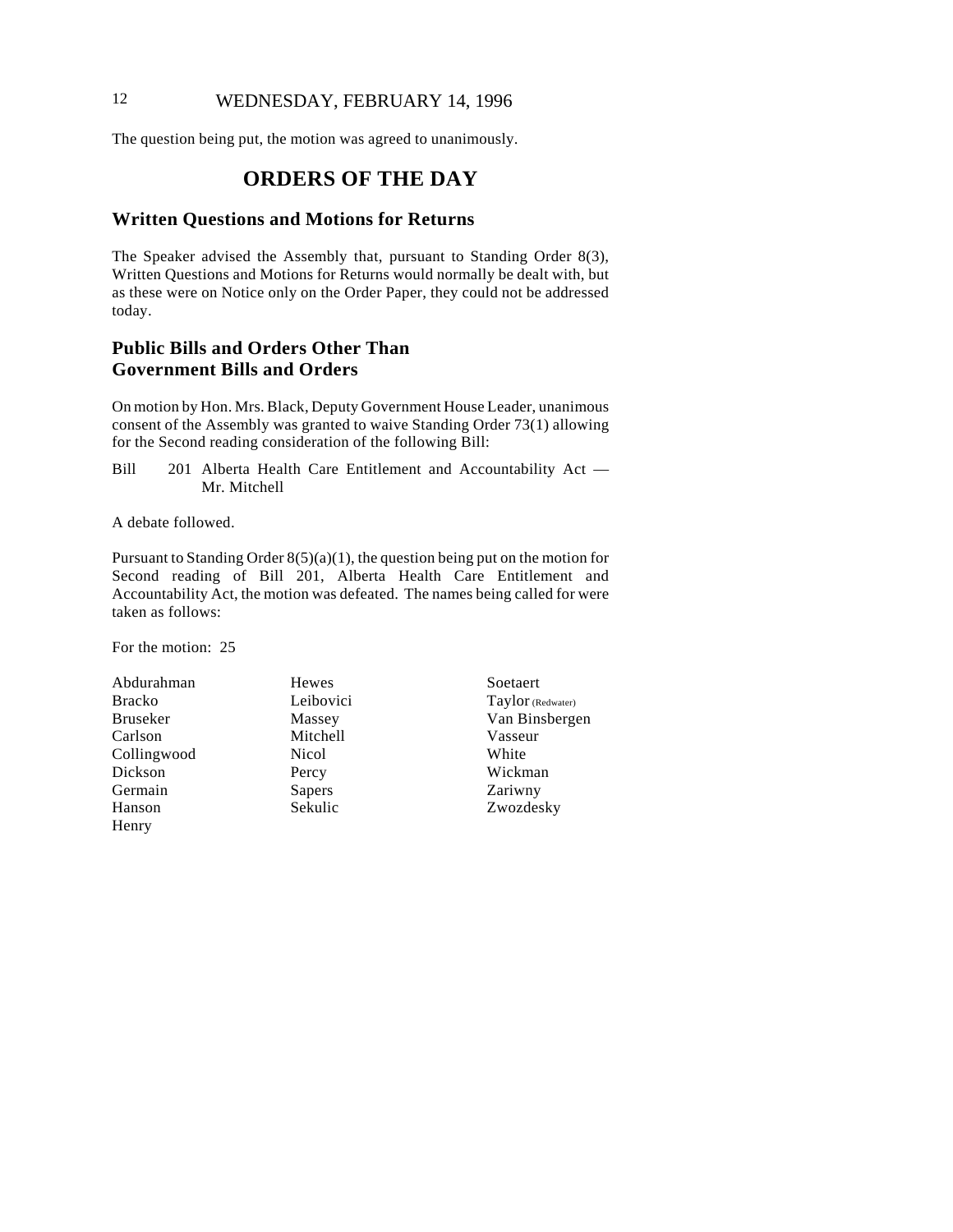Against the motion: 43

| Ady             | Haley     | Mirosh                        |
|-----------------|-----------|-------------------------------|
| Amery           | Havelock  | Oberg                         |
| Beniuk          | Herard    | Paszkowski                    |
| <b>Brassard</b> | Hierath   | Pham                          |
| Burgener        | Jacques   | Renner                        |
| Calahasen       | Jonson    | Severtson                     |
| Clegg           | Kowalski  | Shariff                       |
| Coutts          | Laing     | Smith                         |
| Dinning         | Langevin  | Stelmach                      |
| Doerksen        | Lund      | Taylor (Cypress-Medicine Hat) |
| Dunford         | Magnus    | Trynchy                       |
| Forsyth         | Mar       | West                          |
| Friedel         | McClellan | Woloshyn                      |
| Fritz           | McFarland | Yankowsky                     |
| Gordon          |           |                               |

#### **Adjournment**

Pursuant to Standing Order 4(1), the Assembly adjourned at 5:40 p.m. until 8:00 p.m.

WEDNESDAY, FEBRUARY 14, 1996 — 8:00 P.M.

#### **Consideration of His Honour the Administrator's Speech**

Moved by Mr. Stelmach and seconded by Mr. Shariff:

That an humble address be presented to His Honour the Administrator as follows:

To His Honour Mr. Justice J.W. McClung, the Administrator of the Province of Alberta:

We, Her Majesty's most dutiful and loyal subjects, the Legislative Assembly, now assembled, beg leave to thank Your Honour for the gracious speech Your Honour has been pleased to address to us at the opening of the present session.

A debate followed.

Debate adjourned.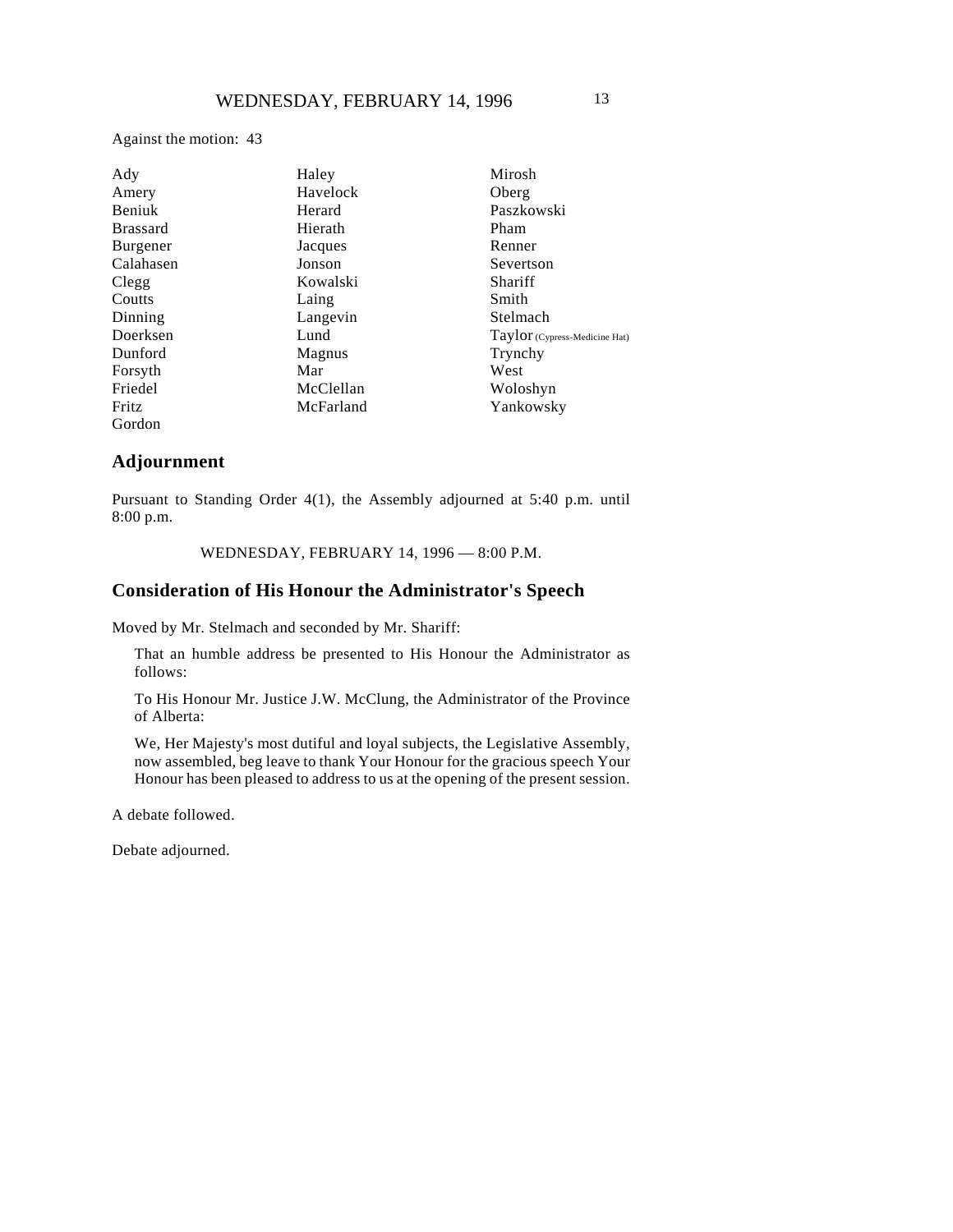## **Adjournment**

 $\overline{\phantom{a}}$ 

On motion by Hon. Mr. Evans, Deputy Government House Leader, the Assembly adjourned at 9:10 p.m. until Thursday, February 15, 1996 at 1:30 p.m.

## Thursday, February 15, 1996

The Speaker took the Chair at 1:30 p.m.

## **Presenting Petitions**

Mr. Henry, Hon. Member for Edmonton-Centre, presented a petition from 830 parents of 5 year olds regarding a mandated, fully funded kindergarten program.

Mr. Sapers, Hon. Member for Edmonton-Glenora, presented a petition from Albertans regarding a mandated, fully funded 400 hours of kindergarten.

Mr. Bracko, Hon. Member for St. Albert, presented a petition from 800 Alberta families regarding a mandated, fully funded 400 hours of kindergarten.

Mr. White, Hon. Member for Edmonton-Mayfield, presented a petition from 813 5 year old Albertans regarding a mandated, fully funded 400 hours of kindergarten.

Dr. Nicol, Hon. Member for Lethbridge-East, presented a petition from 166 Albertans regarding Regional Health Authorities' moving elderly people to long term care facilities.

## **Reading and Receiving Petitions**

On request by Dr. Nicol, Hon. Member for Lethbridge-East, the following petition was read and received:

We, the undersigned residents of Alberta, petition the Legislative Assembly to urge the Government to prohibit Regional Health Authorities from moving elderly people against their will to long term care facilities in communities far from their families, churches and other community supports, thereby greatly lessening their quality of life.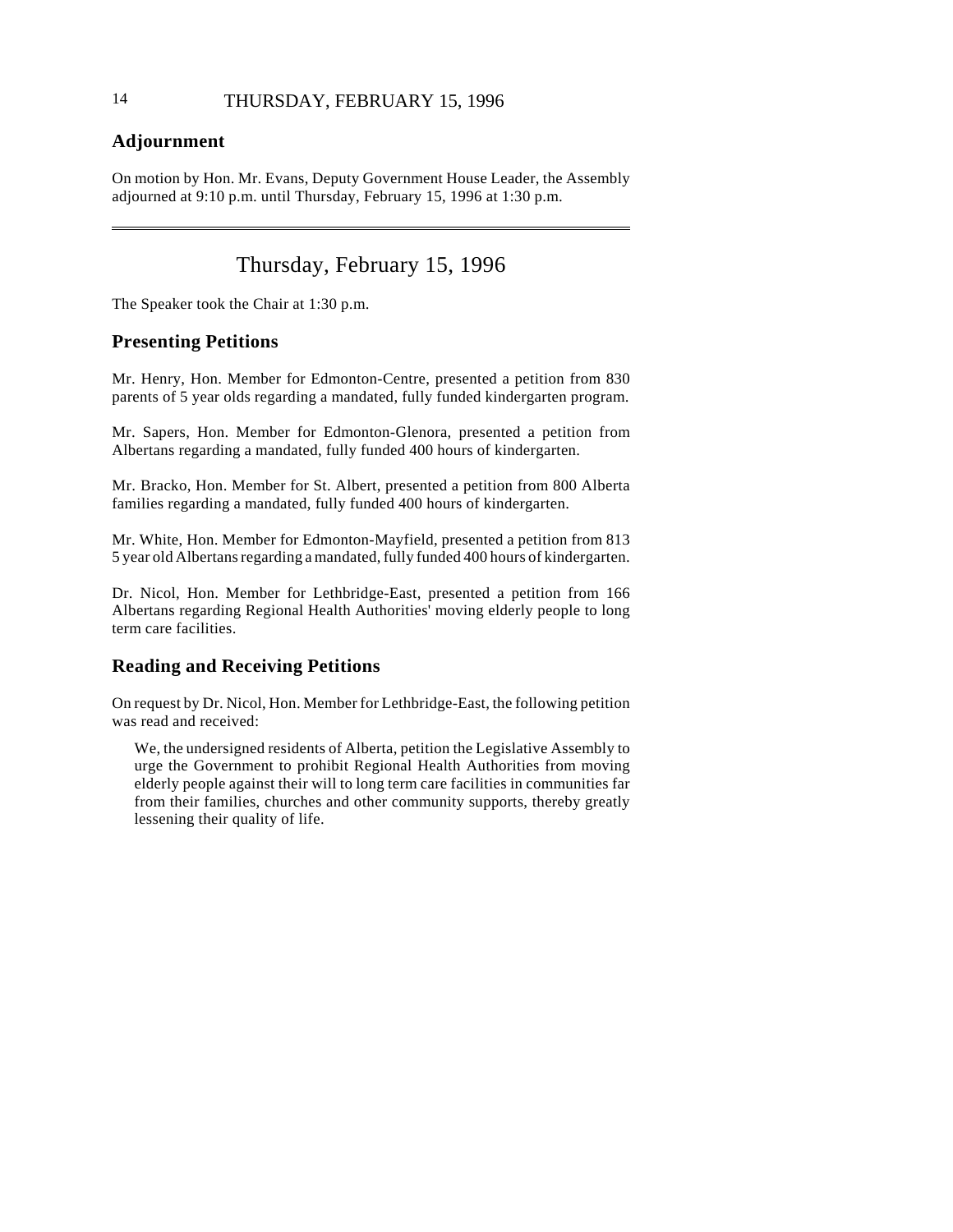Mr. Zwozdesky, Hon. Member for Edmonton-Avonmore, gave oral notice of his intention to move the following motion under Standing Order 40:

Be it resolved that the Legislative Assembly recognize February 12 through 18, 1996 as Random Acts of Kindness Week and congratulate Coleen Ring as Chair of the Random Acts of Kindness Week Committee.

Mr. Jacques, Hon. Member for Grande Prairie-Wapiti, gave oral notice of his intention to move the following motion under Standing Order 40:

Be it resolved that the Legislative Assembly of Alberta congratulate the Grande Prairie Curling Club rink, skipped by Heather Godberson, for winning the Maple Leaf Junior Women's Curling Championship on February 10.

#### **Introduction of Bills (First Reading)**

Notice having been given:

- Bill 2 Alberta Economic Development Authority Act Mr. Yankowsky
- Bill 3 Lloydminster Hospital Act Repeal Act Mr. Stelmach
- Bill 5 Racing Corporation Act Hon. Dr. West

On motion by Hon. Mr. Day, Government House Leader, the following Bills were placed on the Order Paper under Government Bills and Orders:

- Bill 2 Alberta Economic Development Authority Act Mr. Yankowsky
- Bill 3 Lloydminster Hospital Act Repeal Act Mr. Stelmach

Notice having been given:

- Bill 203 Family Dispute Resolution Act Mr. Yankowsky
- Bill 204 Protection of Personal Information in the Private Sector Act Mr. Sekulic
- Bill 205 Limitations Act Mr. Herard
- Bill 206 Recall Act Dr. Nicol
- Bill 207 Conflicts of Interest Amendment Act, 1996 Mr. Bruseker
- Bill 208 Highway Traffic Amendment Act, 1996 Mrs. Gordon
- Bill 209 Medical Profession Amendment Act, 1996 Mr. Brassard
- Bill 210 Citizen's Initiative Act Dr. L. Taylor
- Bill 211 School (Age of Enrolment) Amendment Act, 1996 Mr. Henry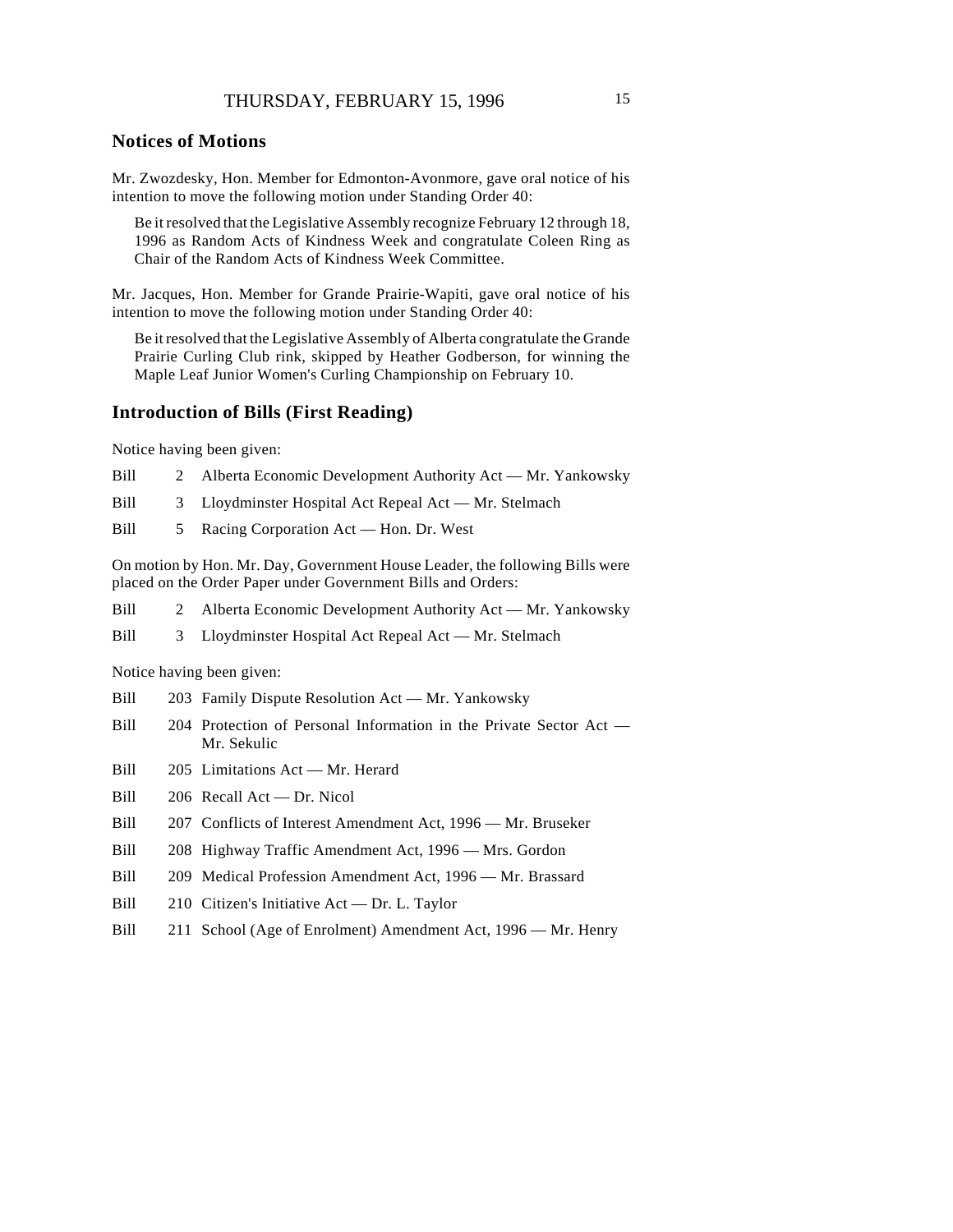## 16 THURSDAY, FEBRUARY 15, 1996

- Bill 212 Consumer Protection Act Ms Abdurahman
- Bill 213 Ombudsman Amendment Act, 1996 Mr. Sapers
- Bill 214 Victims of Domestic Violence Act Ms Hanson
- Bill 215 Crown Grazing Lease Statutes Amendment Act, 1996 Mr. Collingwood
- Bill 216 Crown Contracts Dispute Resolution Act Mr. Jacques
- Bill 217 Law of Property Amendment Act, 1996 Mr. Renner
- Bill 218 Judicial Elections Act Mr. Hlady
- Bill 219 Family Law Reform Act Mr. Dickson
- Bill 220 Provincial Court Amendment Act, 1996 Mrs. Forsyth

#### **Tabling Returns and Reports**

Hon. Mrs. McClellan, Minister of Health, pursuant to the Dental Profession Act, cD-9.5, s6(4):

Alberta Dental Association, Annual Report 1994-95

Sessional Paper 74/96

Hon. Mrs. McClellan, Minister of Health, pursuant to the Registered Dietitians Act, cR-10.1, s6(4):

Alberta Registered Dietitians Association, Annual Report 1994-95 Sessional Paper 85/96

Hon. Mrs. McClellan, Minister of Health, pursuant to the Nursing Profession Act, cN-14.5, s11(2):

Alberta Association of Registered Nurses, Annual Report 1994-95 Sessional Paper 79/96

Hon. Mrs. McClellan, Minister of Health, pursuant to the Regional Health Authorities Act, cR-9.07, s13(3) (Alta. Reg. 286/94):

Provincial Mental Health Board, Annual Report 1994-95

Sessional Paper 84/96

Provincial Mental Health Board Combined Financial Statements, March 31, 1995

Sessional Paper 84A/96

Provincial Mental Health Board, Alberta Hospital Edmonton, Financial Statements, March 31, 1995

Sessional Paper 84B/96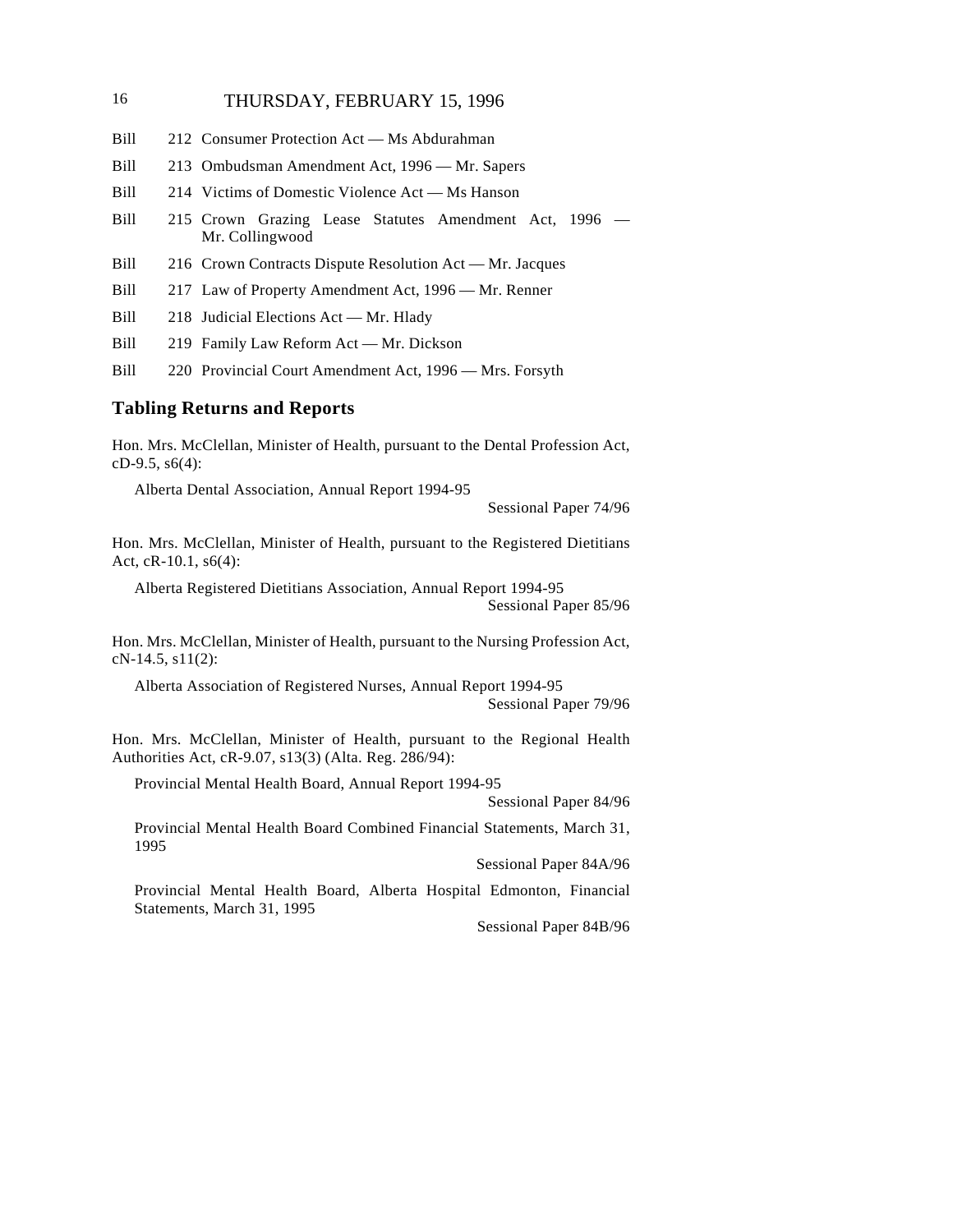Provincial Mental Health Board, Alberta Hospital Ponoka, Financial Statements, March 31, 1995

Sessional Paper 84C/96

Hon. Mrs. McClellan, Minister of Health:

Facing Cancer, Alberta Cancer Board's care and research magazine, Issue 5, Fall/Winter 1995

Sessional Paper 608/96

Hon. Dr. West, Minister responsible for the Alberta Gaming Liquor Commission:

Gaming in Alberta, 1994-95 Review

Sessional Paper 609/96

Hon. Dr. West, Minister of Transportation and Utilities, pursuant to the Racing Commission Act, cR-1, s10(2):

Alberta Racing Commission, Annual Report 1994-95

Sessional Paper 142/96

Hon. Mr. Mar, Minister of Community Development:

Response to Written Question Q233 asked by Mr. Zwozdesky on October 11, 1995:

With regard to the Team Alberta jackets that the Government purchased or acquired surrounding primarily the 15th Canada Games, 1995, and perhaps other activities, will the Minister of Community Development please provide specific answers to the following questions:

- (1) in total, how many Team Alberta jackets were purchased or acquired by the Government;
- (2) which company(ies) produced them;
- (3) who designed these jackets, specifically, the blue and orange crest that appears on the back;
- (4) when and by whom was the decision made to add the colour orange;
- (5) who authorized the use of orange on Team Alberta jackets;
- (6) what were the design costs and what were the manufacturing and/or production costs;
- (7) who paid the costs of designing, manufacturing and delivery of these jackets;
- (8) to whom were these jackets given and in what quantities;
- (9) which Government Members of the Legislative Assembly received one or more of these jackets;
- (10) which spouses or partners of Government Members of the Legislative Assembly received these jackets and under what circumstances did they acquire them; and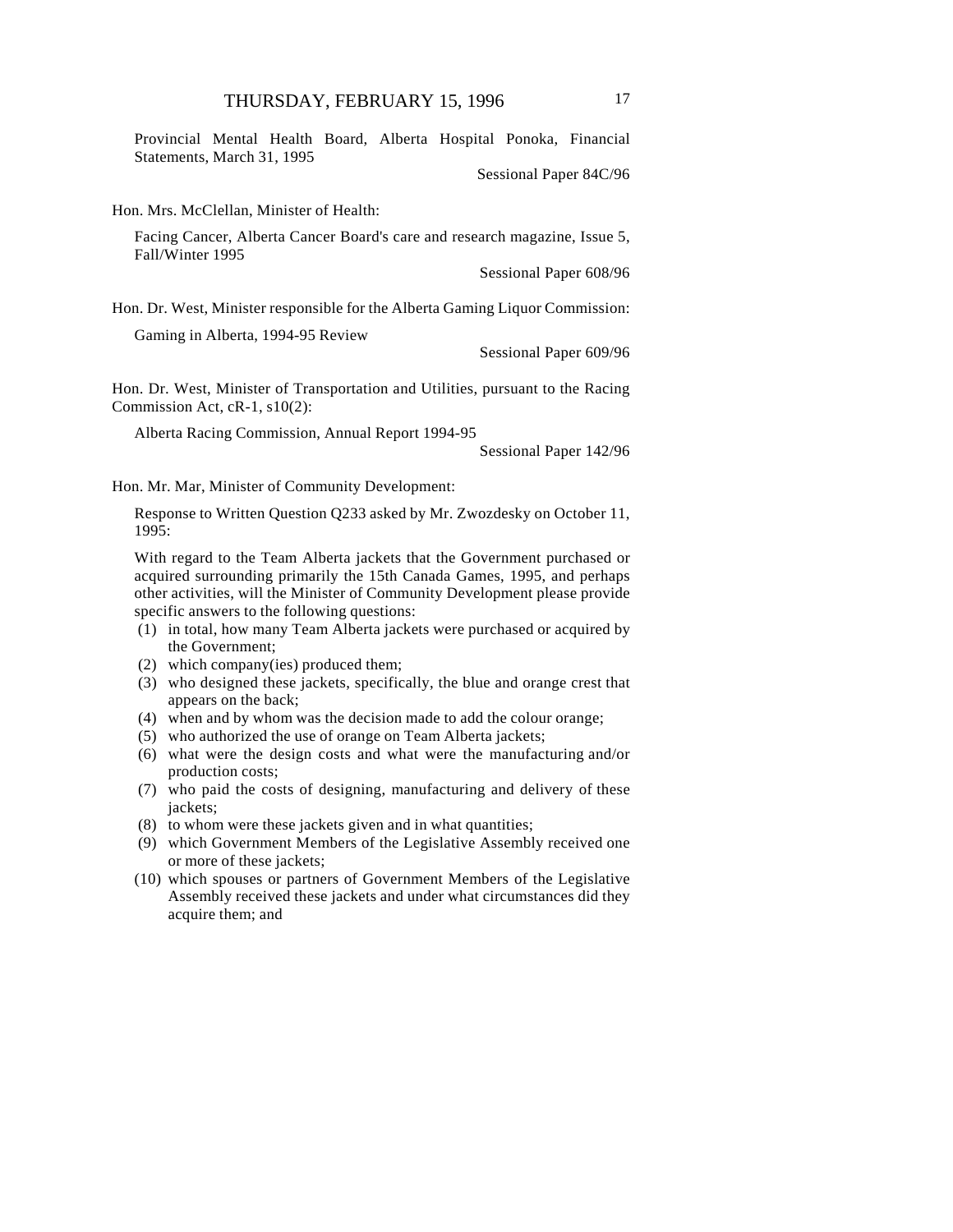## 18 THURSDAY, FEBRUARY 15, 1996

(11) will the Minister of Community Development provide copies of receipts regarding any jackets which were perhaps paid for by recipients? Sessional Paper 233A/96

Mr. Dickson, Hon. Member for Calgary-Buffalo:

Youth Symposium '95, Building Tomorrow Today, Conference Report Sessional Paper 610/96

Mr. Collingwood, Hon. Member for Sherwood Park:

Letter, dated November 16, 1995, from Mr. Bruseker, Hon. Member for Calgary-North West, to Charles Blakey, Director of Market Standards, Alberta Securities Commission, regarding the Ethics Commissioner's report on certain transactions involving shares of Multi-Corp. Inc., plus attached affidavit of Kevin Bosch

Sessional Paper 611/96

Letter, dated November 21, 1995, from Charles Blakey, Director of Market Standards, Alberta Securities Commission, to Mr. Bruseker, Hon. Member for Calgary-North West, regarding Multi-Corp. Inc. and Mr. Bruseker's letter of November 16, 1995

Sessional Paper 612/96

Mr. Van Binsbergen, Hon. Member for West Yellowhead:

30 letters, variously dated, regarding the provision of fully funded kindergarten programs to a minimum of 400 hours of instruction per child, per year Sessional Paper 613/96

Mr. Bruseker, Hon. Member for Calgary-North West:

Petition from Kim Haines, Kelly Curtis, Terry Starko, Gwen Kohluss, St. Albert, Bonnie Watson, Sherwood Park, and Daria Gushaty, Edmonton, to the Members of the Legislative Assembly expressing disappointment with the comments made on petitions regarding mandated, fully funded kindergarten programs tabled earlier today, February 15, 1996

Sessional Paper 614/96

Hon. Mr. Schumacher, Speaker of the Legislative Assembly, pursuant to the Electoral Boundaries Commission Act, cE-4.01, s9:

Proposed Electoral Division Areas, Boundaries and Names of Alberta, Electoral Boundaries Commission of Alberta, 1995-96

Sessional Paper 615/96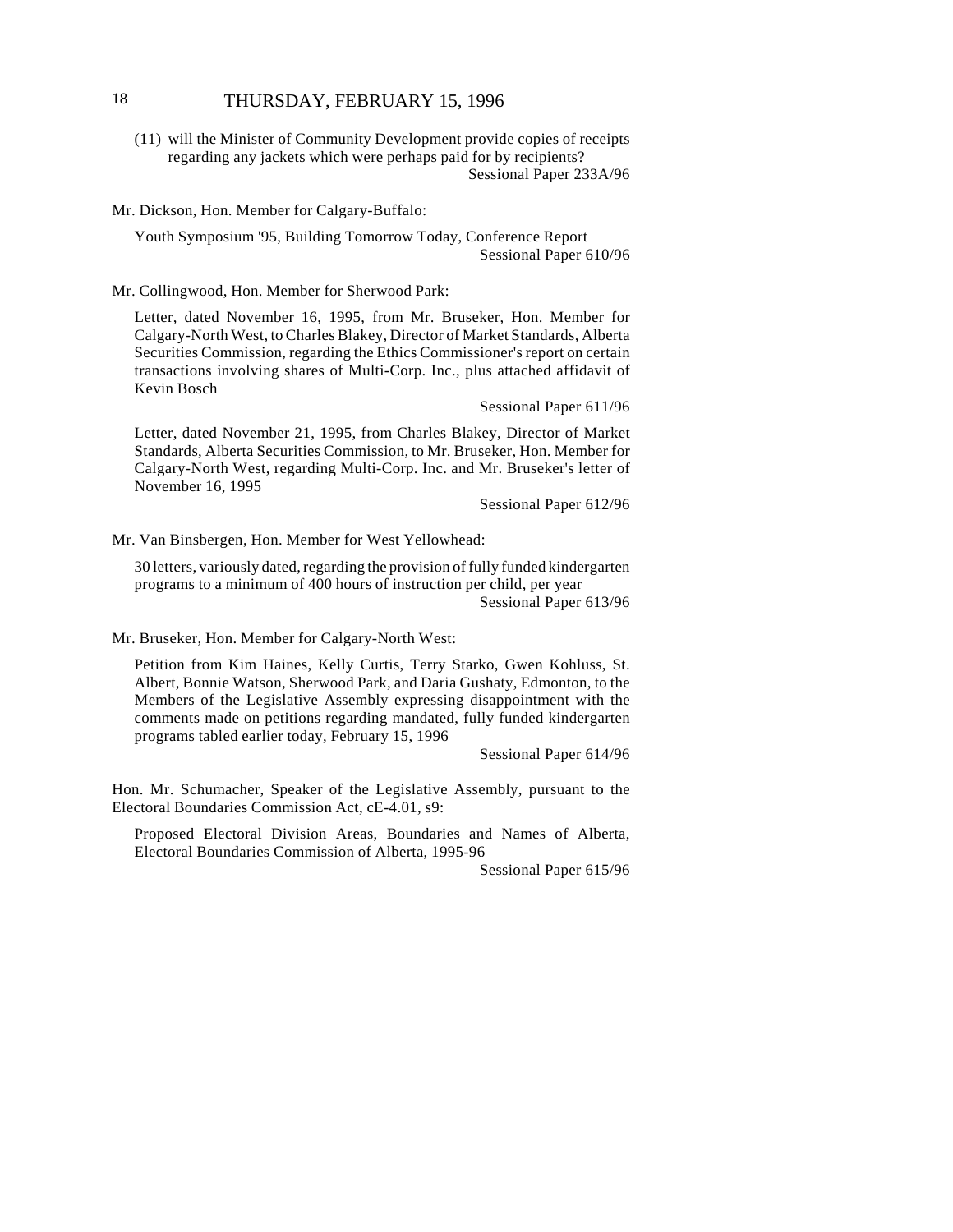Hon. Mr. Schumacher, Speaker of the Legislative Assembly, pursuant to the Conflicts of Interest Act, cC-22.1, s23(10), 26(1):

Investigation into allegations relating to the Honourable Ralph Klein, Premier, Report of the Ethics Commissioner, November 10, 1995

Sessional Paper 2/96

Hon. Mr. Schumacher, Speaker of the Legislative Assembly, pursuant to the Conflicts of Interest Act, cC-22.1, s23(10), 26(1):

Investigation involving the Hon. Member for Cypress-Medicine Hat, Report of the Ethics Commissioner, February 14, 1996

Sessional Paper 2A/96

#### **Ministerial Statements**

Hon. Mr. Ady, Minister of Advanced Education and Career Development, announced that February 12 to 19, 1996 is Citizen, Immigration and Heritage Week.

Mr. Zariwny, Hon. Member for Edmonton-Strathcona, responded to the statement.

#### **Members' Statements**

Mr. Shariff, Hon. Member for Calgary-McCall, made a statement regarding Family Day, February 19, 1996.

Mr. Dickson, Hon. Member for Calgary-Buffalo, made a statement regarding the Calgary Winter Festival, February 16 to 26, 1996.

Ms Burgener, Hon. Member for Calgary-Currie, made a statement regarding Canadian Pacific Rail relocating its head office to Calgary and the economic impact of 730 new positions.

## **Projected Government Business**

Pursuant to Standing Order 7(5), Mr. Collingwood, Acting Opposition House Leader, asked a question pertaining to the order of Government Business to be brought before the Assembly for the following week.

Hon. Mr. Day, Government House Leader, gave notice of projected Government Business for the week of February 20 to February 22, 1996:

Tuesday, February 20 (4:30 p.m.) - **Government Bills and Orders**

Throne Speech Debate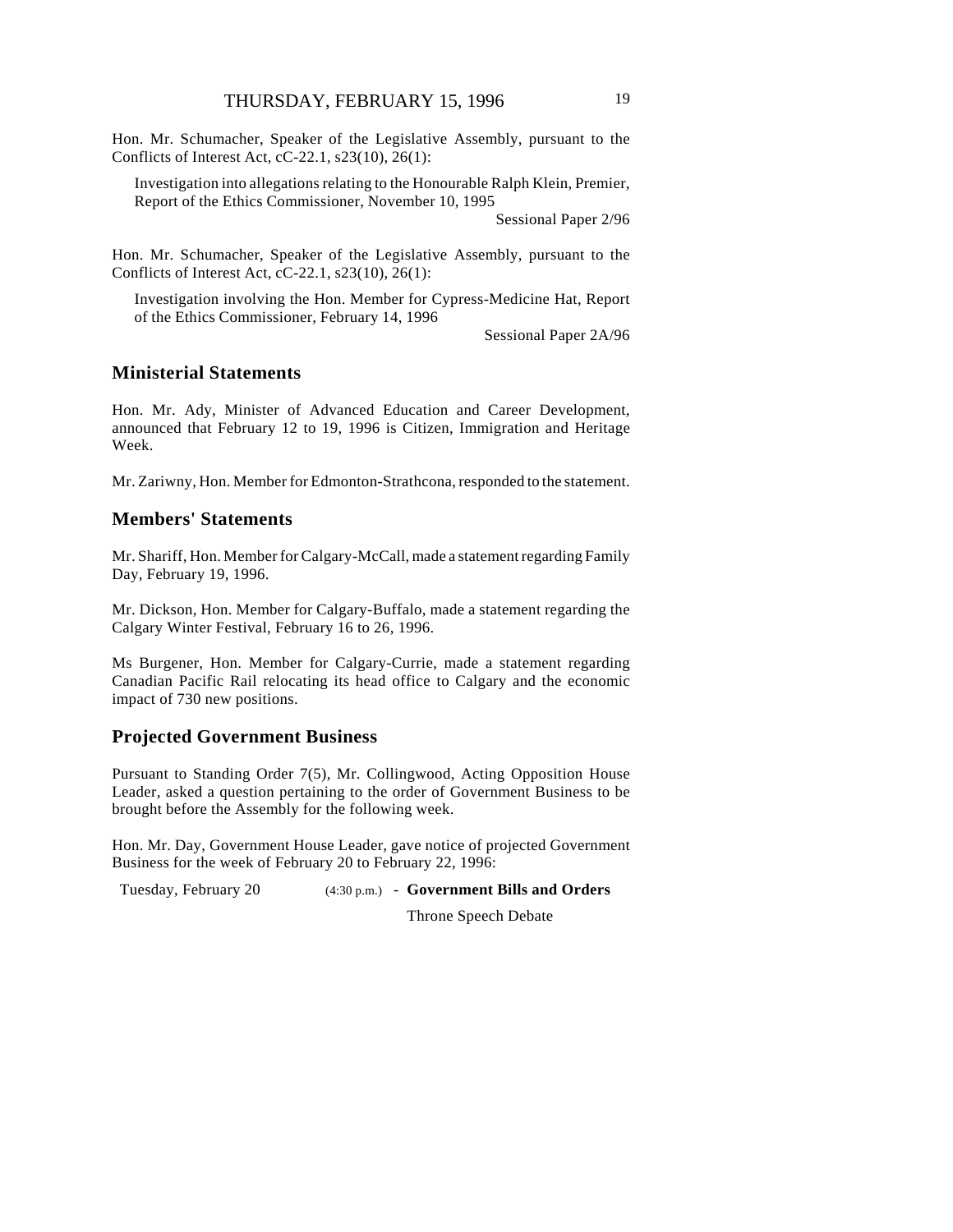## 20 THURSDAY, FEBRUARY 15, 1996

|                        | Eve.        | - Government Bills and Orders                                  |
|------------------------|-------------|----------------------------------------------------------------|
|                        |             | Second Reading                                                 |
|                        |             | Bill 1, Agent-General Act Repeal<br>Act                        |
|                        |             | Bill<br>2,<br>Alberta<br>Economic<br>Development Authority Act |
|                        |             | Bill 3, Lloydminster Hospital Act<br>Repeal Act                |
|                        |             | Bill 5, Racing Corporation Act                                 |
| Wednesday, February 21 | Eve.        | - Government Bills and Orders                                  |
|                        |             | Throne Speech                                                  |
|                        |             | <b>Second Reading</b>                                          |
|                        |             | Bill 1, Agent-General Act Repeal<br>Act                        |
|                        |             | Bill<br>2.<br>Alberta<br>Economic<br>Development Authority Act |
|                        |             | Bill 3, Lloydminster Hospital Act<br>Repeal Act                |
|                        |             | Bill 5, Racing Corporation Act                                 |
| Thursday, February 22  | Aft.        | - Government Bills and Orders                                  |
|                        | (4:00 p.m.) | <b>Budget Address</b>                                          |

## **Motions Under Standing Order 40**

Mr. Zwozdesky, Hon. Member for Edmonton-Avonmore, requested and received the unanimous consent of the Assembly for consideration of the following motion:

Be it resolved that the Legislative Assembly recognize February 12 through 18, 1996, as Random Acts of Kindness Week and congratulate Coleen Ring as Chair of the Random Acts of Kindness Week Committee.

A debate followed.

The question being put, the motion was agreed to unanimously.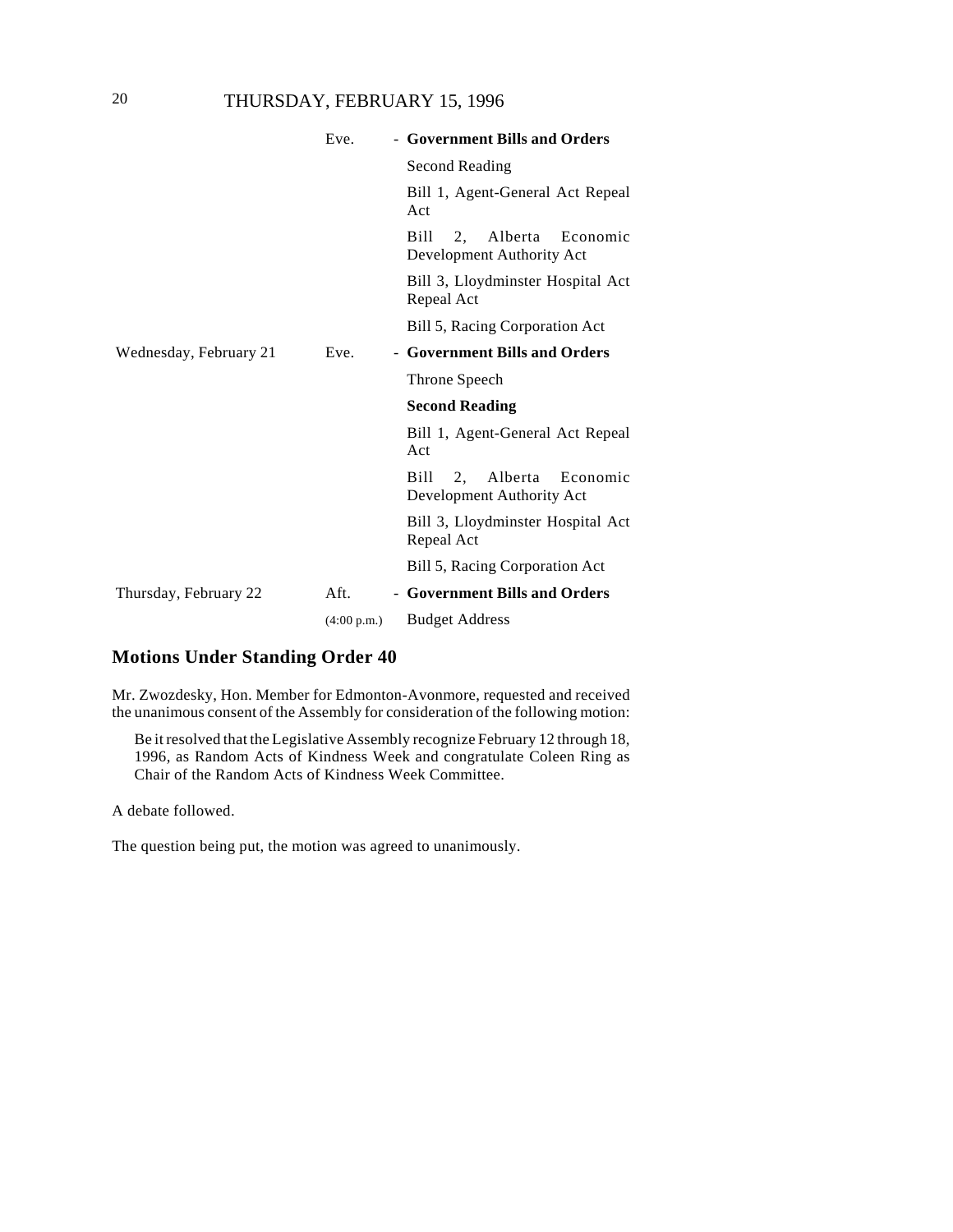Mr. Jacques, Hon. Member for Grande Prairie-Wapiti, requested and received the unanimous consent of the Assembly for consideration of the following motion:

Be it resolved that the Legislative Assembly of Alberta congratulate the Grande Prairie Curling Club rink, skipped by Heather Godberson, for winning the Maple Leaf Junior Women's Curling Championship on February 10.

A debate followed.

The question being put, the motion was agreed to unanimously.

## **ORDERS OF THE DAY**

#### **Consideration of His Honour the Administrator's Speech**

Moved by Mr. Stelmach and seconded by Mr. Shariff:

That an humble address be presented to His Honour the Administrator as follows:

To His Honour Mr. Justice J.W. McClung, the Administrator of the Province of Alberta:

We, Her Majesty's most dutiful and loyal subjects, the Legislative Assembly, now assembled, beg leave to thank Your Honour for the gracious speech Your Honour has been pleased to address to us at the opening of the present session.

A debate followed.

During debate, Dr. L. Taylor, Hon. Member for Cypress-Medicine Hat, filed the following:

Letter, dated February 14, 1996, from Jennifer Carter, Medicine Hat, to Dr. L. Taylor, Hon. Member for Cypress-Medicine Hat, regarding her recent experience at Medicine Hat Hospital

Sessional Paper 616/96

Debate continued.

Ms Burgener moved adjournment of the debate, which was agreed to.

## **Adjournment**

Pursuant to Standing Order 4(a) and on motion by Mr. Woloshyn, Acting Government House Leader, the Assembly adjourned at 5:09 p.m. until Tuesday, February 20, 1996 at 1:30 p.m.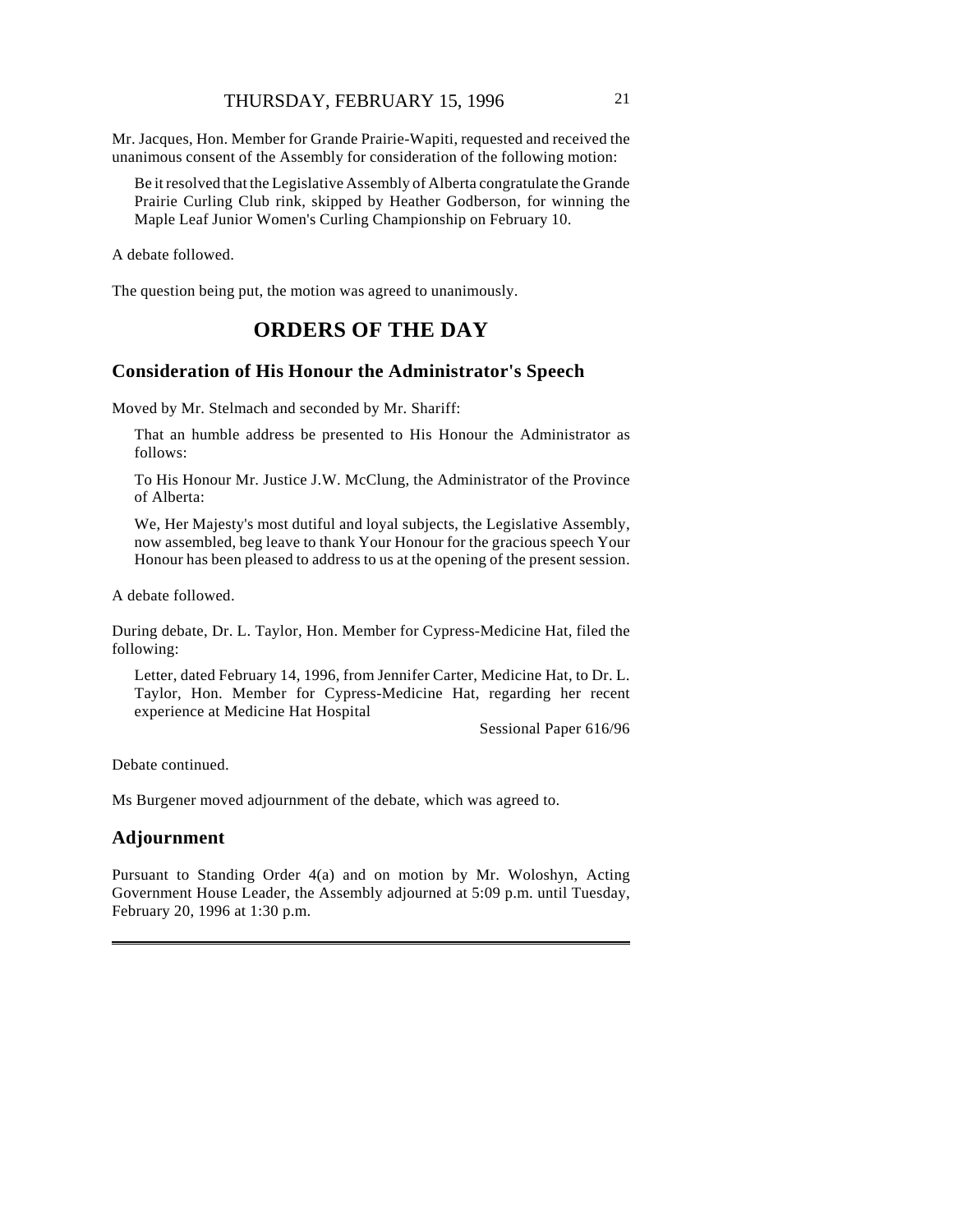## Tuesday, February 20, 1996

The Speaker took the Chair at 1:30 p.m.

The Speaker offered a prayer and a moment of silence was observed in recognition of the death of former Premier, Hon. Mr. Manning, who passed away February 19, 1996. Mr. Manning was first elected as a Member of the Legislative Assembly in the 1935 general election and served until 1968 representing the constituencies of Calgary, Edmonton and Strathcona East for the Social Credit Party. During his years of service, he served as Provincial Secretary from 1935-43, and Minister of Trade and Industry from 1935-44. On May 31, 1943 he was sworn in as Alberta's 8th Premier. During his term as Premier, he also served as Provincial Treasurer from 1944-54, Minister of Mines and Minerals from 1952-62, and Attorney General from 1955-68. In 1970, he was summoned to the Senate and served until 1983.

#### **Presenting Petitions**

Mr. Dickson, Hon. Member for Calgary-Buffalo, presented a petition from 71 Albertans regarding the \$25 application fee to access government records under the Freedom of Information and Protection of Privacy Act.

Mr. Dickson, Hon. Member for Calgary-Buffalo, presented a petition from 323 Calgary residents regarding the proposed closure of the Alberta Place District Office of Family and Social Services in downtown Calgary.

Mr. Henry, Hon. Member for Edmonton-Centre, presented a petition from the Parent Council of the Simons Valley Elementary School regarding 400 hours of fully funded kindergarten programming.

Mr. Bruseker, Hon. Member for Calgary-North West, presented a petition from 16 Albertans regarding proposed changes to the regulations governing the practice of licensed practical nurses in Alberta.

#### **Notices of Motions**

Pursuant to Standing Order 34(2)(a), Hon. Mrs. Black, Deputy Government House Leader, gave oral notice of the following Written Questions and Motions for Returns to be dealt with Wednesday, February 21, 1996:

Written Questions: Stand and retain their places.

Motions for Returns: Stand and retain their places.

Mr. Germain, Hon. Member for Fort McMurray, gave oral notice of his intention to move the following motion under Standing Order 40: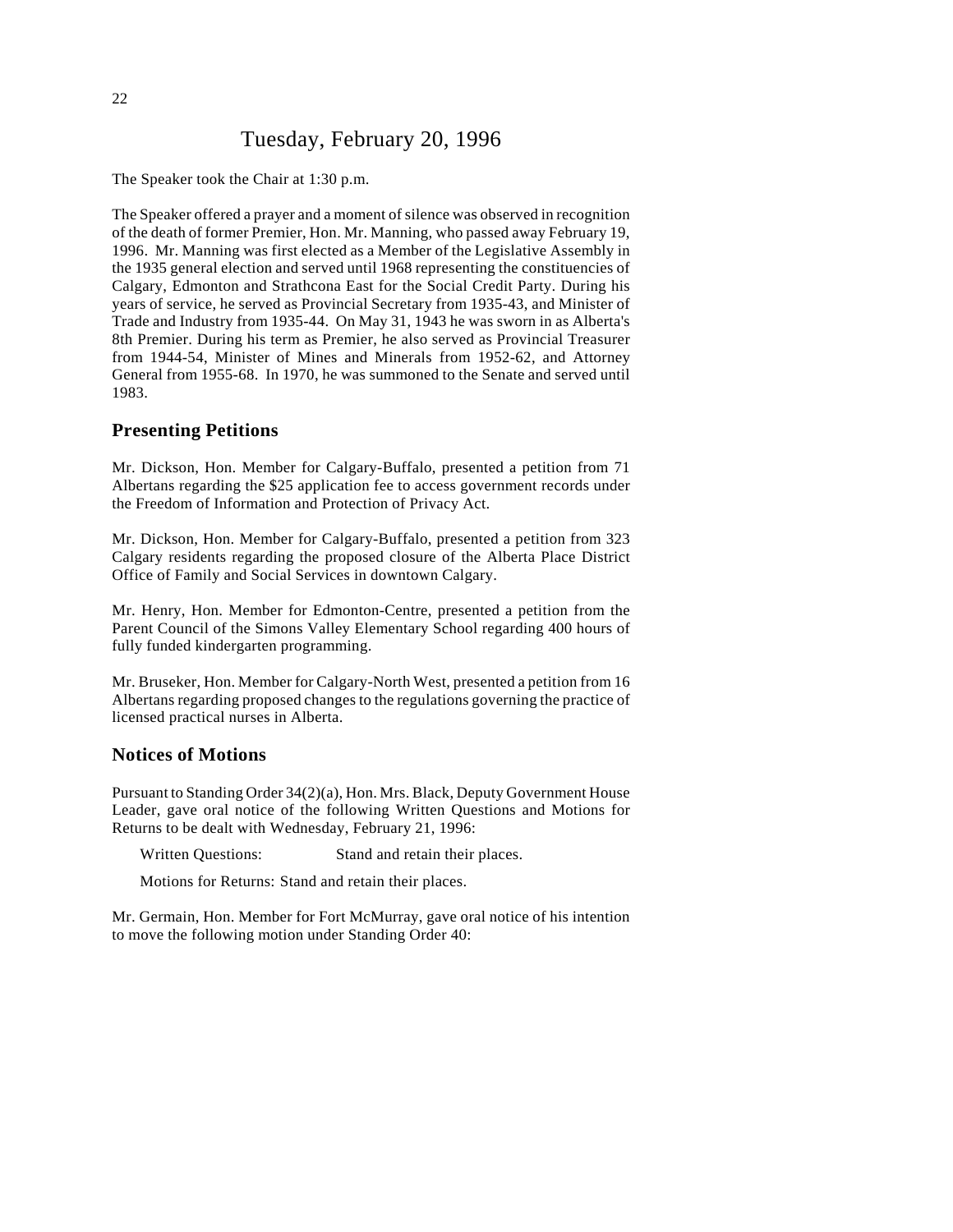Be it resolved that the Legislative Assembly congratulate the L. Robert Enterprises Pee-Wee Double A Barons Hockey Team from Fort McMurray, Alberta, on their gold medal achievement at the Quebec International Tournament in Quebec City on February 18, 1996.

## **Introduction of Bills (First Reading)**

Notice having been given:

Bill 4 Glenbow-Alberta Institute Amendment Act, 1996 — Hon. Mr. Mar

Upon recommendation of His Honour the Honourable the Lieutenant Governor, and notice having been given:

Bill 6 Gaming and Liquor Act — Hon. Dr. West

#### **Tabling Returns and Reports**

Hon. Mr. Lund, Minister of Environmental Protection:

Response to Written Question No. Q206 asked for by Mr. Collingwood on April 26, 1995:

What is the estimated cost to the Departments of Environmental Protection and Agriculture, Food and Rural Development of implementing the Problem Wolf Control Program in southern Alberta during the winter of 1994-95?

Sessional Paper 206A/96

Return to Order of the Assembly No. M224 asked for by Mr. Collingwood on April 26, 1995:

Copies of all documents submitted by Newalta Environmental Services Corporation and Laidlaw Environmental Services Ltd. to the Department of Environmental Protection relating to the monitoring of leachate from the existing landfill cell at Ryley between January 1, 1991 and December 31, 1994. Sessional Paper 224A/96

Return to Order of the Assembly No. M232 asked for by Mr. N. Taylor on May 10, 1995:

A standard copy of the Forest Resource Improvement Program (FRIP) master agreements and sub-agreements for the implementation of the program for approval of project funding; a list of all master agreements signed between January 1, 1994 and December 31, 1994 between the Government and forest companies for the implementation of the program, including a list of the major expenditures under each agreement.

Sessional Paper 232A/96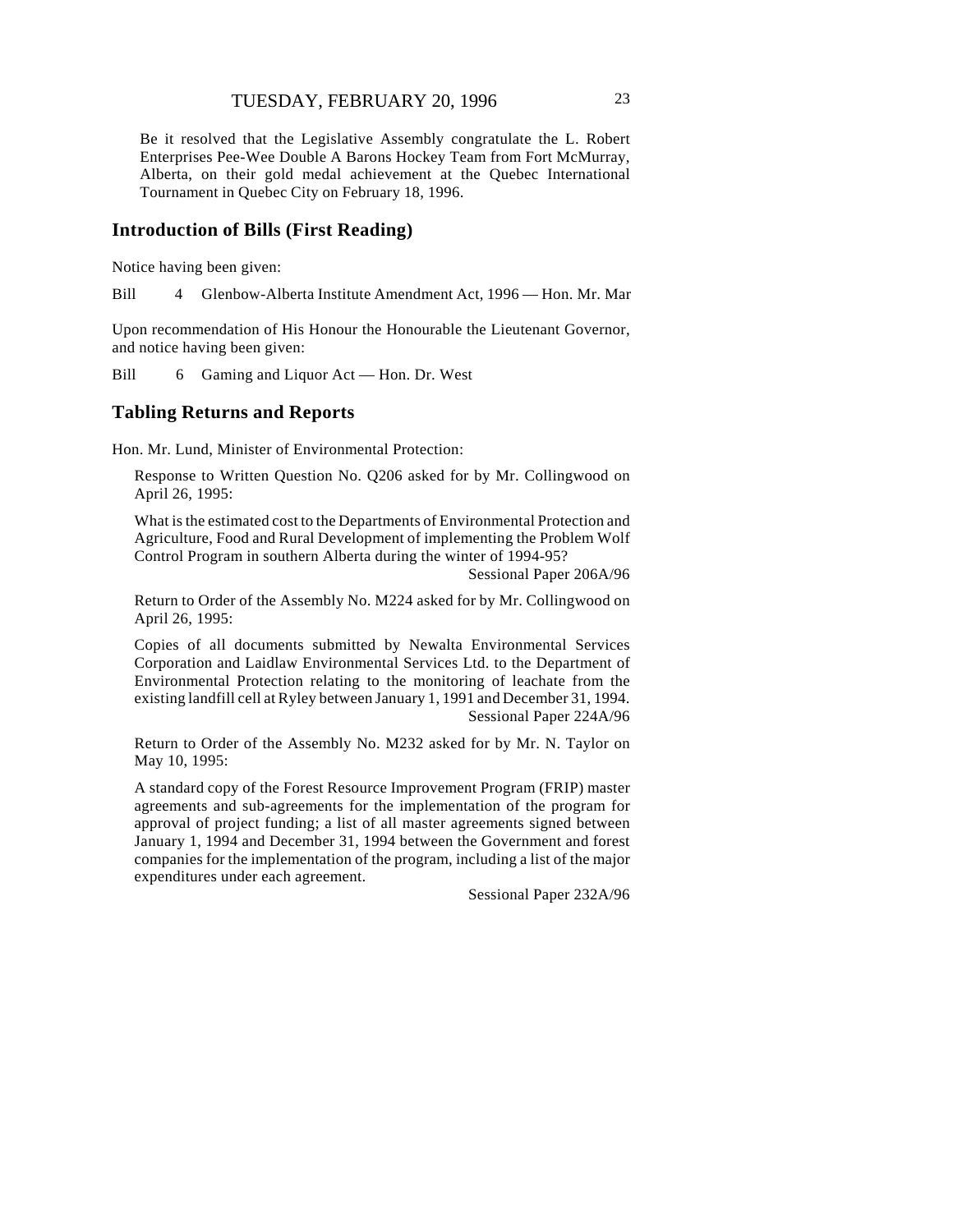## 24 TUESDAY, FEBRUARY 20, 1996

Mr. Henry, Hon. Member for Edmonton-Centre:

Letter, dated February 19, 1996, from Carol Vaage, Sherwood Park, to Hon. Mr. Schumacher, Speaker of the Legislative Assembly, regarding comments made by the Speaker during Presenting Petitions, Thursday, February 15, 1996 Sessional Paper 617/96

Mr. Sapers, Hon. Member for Edmonton-Glenora:

Let's Keep Talking, A Message to Regional Health Authorities, from Family and General Practice Physicians, College of Family Physicians of Canada, Alberta Chapter

Sessional Paper 618/96

Mr. Collingwood, Hon. Member for Sherwood Park:

Letter, dated January 4, 1996, from H.C. Blakey, Director, Market Standards, Alberta Securities Commission, to Mr. Collingwood, Hon. Member for Sherwood Park, regarding a change of control in 1993 experienced by Multi-Corp. Inc.

Sessional Paper 619/96

#### **Ministerial Statements**

Hon. Mr. Klein, Premier, made a statement honouring the late Premier, Mr. Ernest Manning, who died February 19, 1996.

Mr. Mitchell, Hon. Leader of the Official Opposition, responded to the statement.

Hon. Mr. Mar, Minister of Community Development, made a statement congratulating the communities of Calgary and Canmore for their successful hosting of the Canadian Special Olympics Winter Games and acknowledged the Fort McMurray Pee-Wee team for winning the International Division Championship, Kevin Martin for his fourth Provincial Men's Curling title and Kenneth Giroux, of the Cougar Boxing Club, for being named the 1996 Golden Boy.

Mr. Dickson, Hon. Member for Calgary-Buffalo, responded to the statement.

## **Members' Statements**

Mr. Kirkland, Hon. Member for Leduc, made a statement regarding chronic fatigue immune dysfunction syndrome.

Mr. Amery, Hon. Member for Calgary-East, made a statement regarding the importance of Eid day on the Islamic calendar following the month of Ramadan.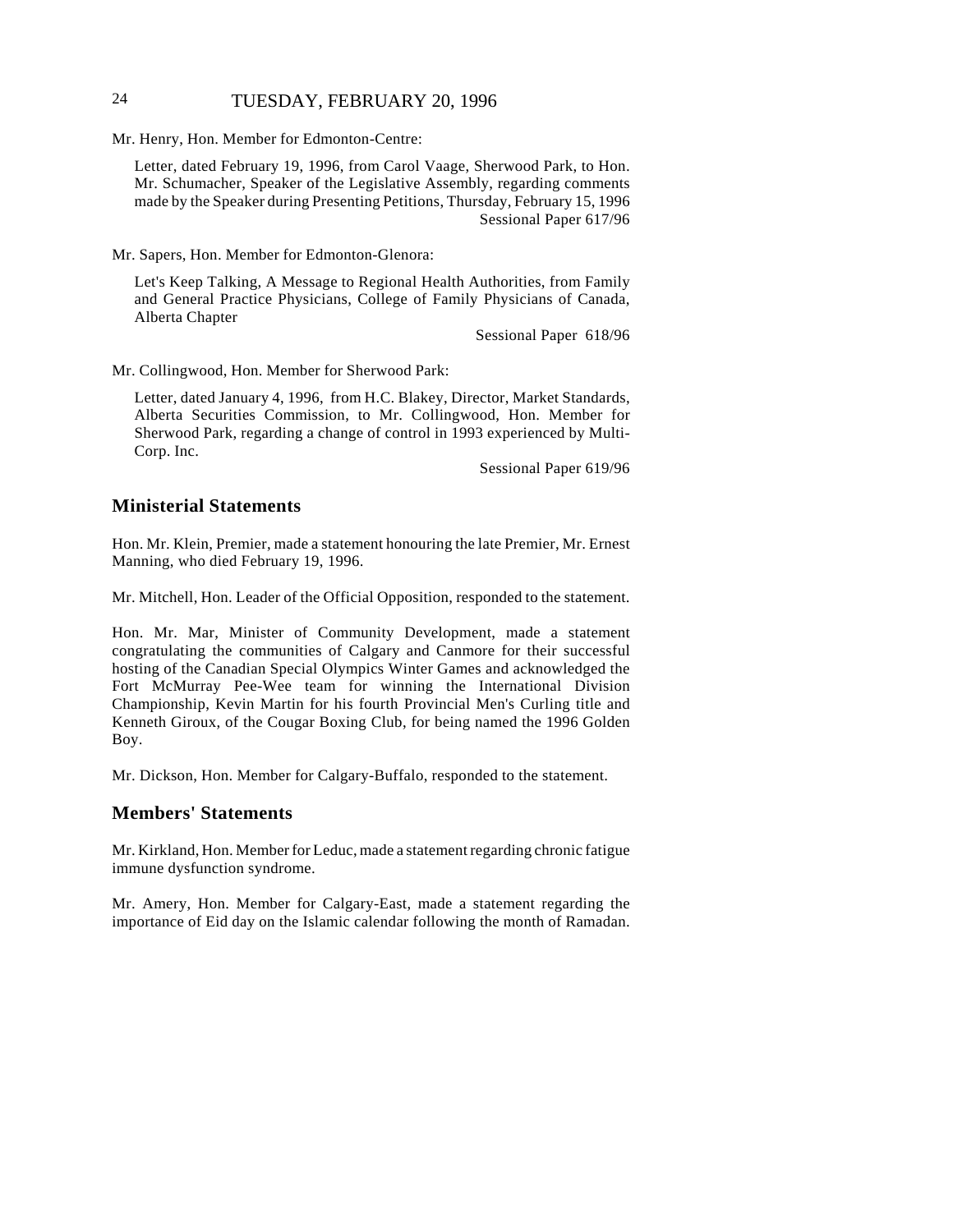Mr. Zwozdesky, Hon. Member for Edmonton-Avonmore, made a statement regarding the economic impact of the arts, culture, and multiculturalism in general and the motion picture industry in particular on Alberta.

#### **Motions Under Standing Order 40**

Mr. Germain, Hon. Member for Fort McMurray, requested and received the unanimous consent of the Assembly for consideration of the following motion:

Be it resolved that the Legislative Assembly congratulate the L. Robert Enterprises Pee-Wee Double A Barons Hockey Team from Fort McMurray, Alberta, on their gold medal achievement at the Quebec International Tournament in Quebec City on February 18, 1996.

A debate followed.

The question being put, the motion was agreed to unanimously.

## **ORDERS OF THE DAY**

## **Public Bills and Orders Other Than Government Bills and Orders**

#### **Second Reading**

Hon. Mr. Evans, Minister of Justice and Attorney General, indicated by memo to Hon. Mr. Schumacher, Speaker of the Legislative Assembly, dated February 14, 1996, he would absent himself from the Assembly during debate on Bill 202, Lotteries (Video Lottery Schemes Elimination) Amendment Act, 1996, because of a private interest in the Canmore Hotel which operates video lottery terminals.

On the motion that the following Bill be now read a Second time:

Bill 202 Lotteries (Video Lottery Schemes Elimination) Amendment Act, 1996 — Mr. Mitchell

A debate followed.

Pursuant to Standing Order 8(2)(3) debate adjourned, Mrs. Gordon speaking.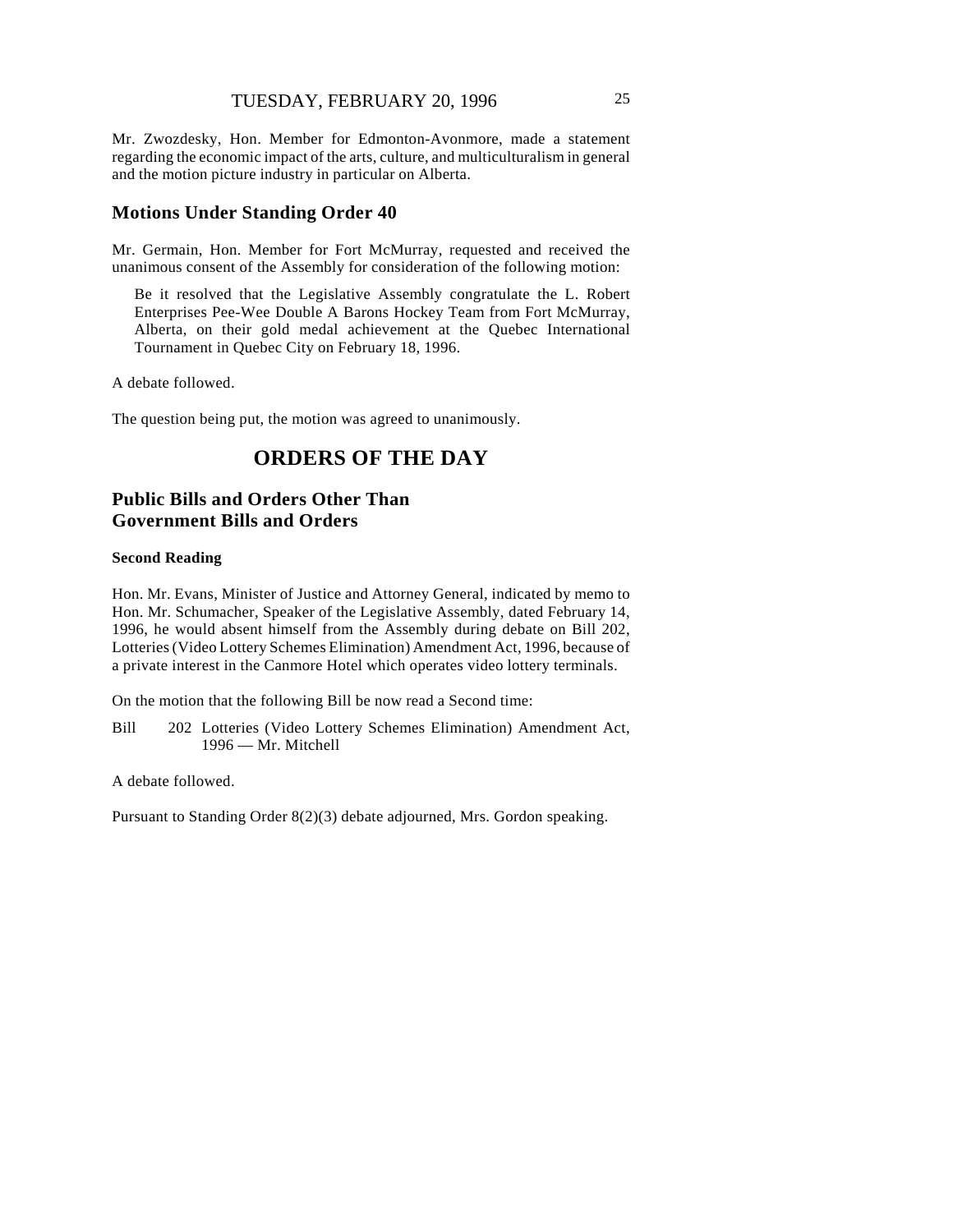## 26 TUESDAY, FEBRUARY 20, 1996

## **Motions Other Than Government Motions**

**501.** Moved by Mr. Sapers on behalf of Mr. Mitchell:

Be it resolved that the Legislative Assembly urge the Government to establish a health care system that is based upon the two fundamental principles of accountability and affordability and a system that ensures accessibility, continuity and quality of care.

A debate followed.

Pursuant to Standing Order 8(4), the question being put, the motion was defeated. The names being called for were taken as follows:

For the motion: 17

| Abdurahman  | Germain   | Sekulic   |
|-------------|-----------|-----------|
| Bracko      | Hanson    | Soetaert  |
| Bruseker    | Kirkland  | White     |
| Carlson     | Leibovici | Wickman   |
| Collingwood | Nicol     | Zwozdesky |
| Dickson     | Sapers    |           |

Against the motion: 40

| Ady             | Friedel      | Mirosh                          |
|-----------------|--------------|---------------------------------|
| Amery           | <b>Fritz</b> | Oberg                           |
| <b>Black</b>    | Gordon       | Paszkowski                      |
| <b>Brassard</b> | Havelock     | Renner                          |
| Burgener        | Herard       | Severtson                       |
| Calahasen       | Hierath      | Shariff                         |
| Cardinal        | Hlady        | Stelmach                        |
| Coutts          | Jacques      | $Taylor$ (Cypress-Medicine Hat) |
| Day             | Jonson       | Thurber                         |
| Dinning         | Langevin     | Trynchy                         |
| Doerksen        | Magnus       | West                            |
| Evans           | Mar          | Woloshyn                        |
| Fischer         | McFarland    | Yankowsky                       |
| Forsyth         |              |                                 |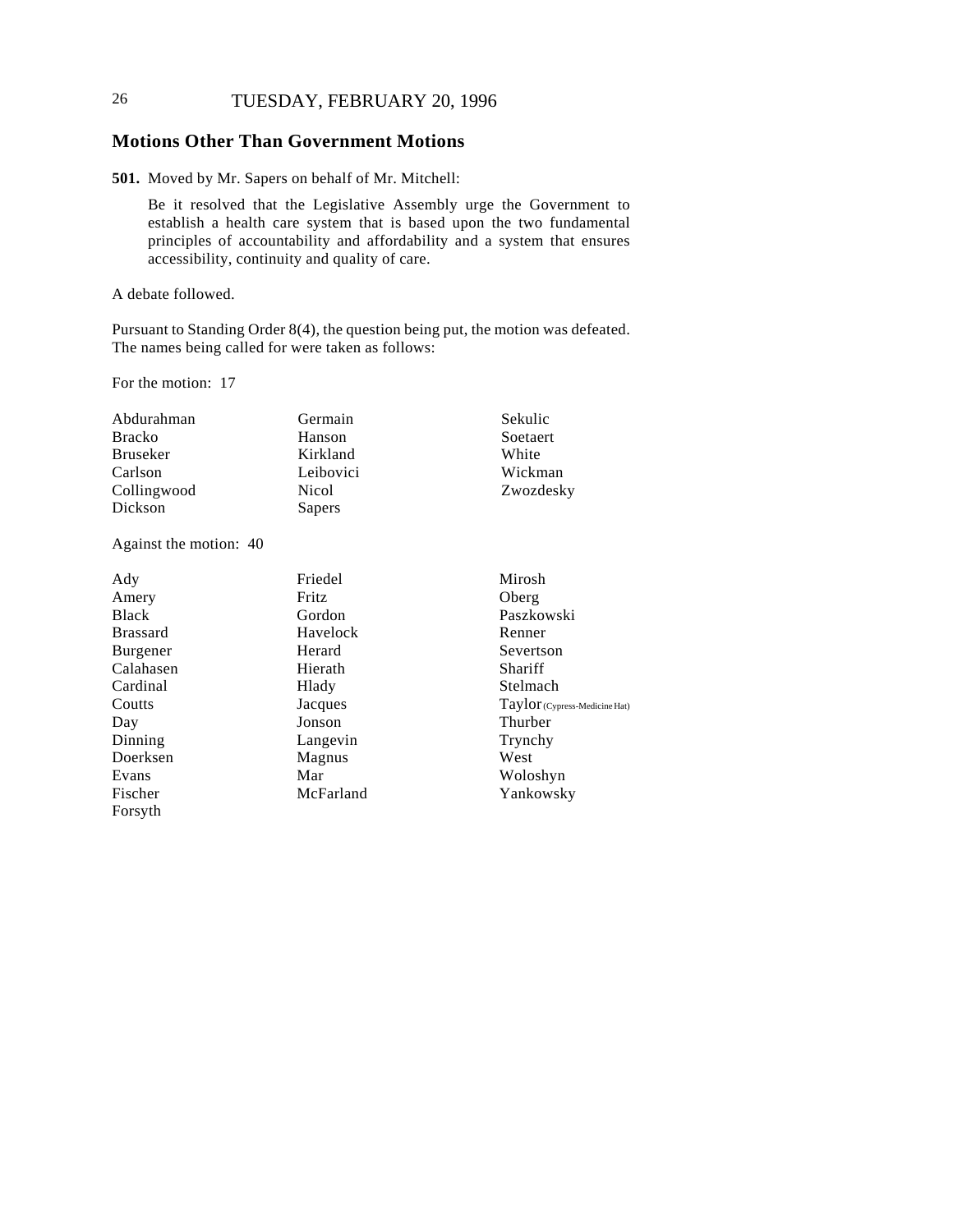#### **Consideration of His Honour the Administrator's Speech** (Day 3)

Moved by Mr. Stelmach and seconded by Mr. Shariff:

That an humble address be presented to His Honour the Administrator as follows:

To His Honour Mr. Justice J.W. McClung, the Administrator of the Province of Alberta:

We, Her Majesty's most dutiful and loyal subjects, the Legislative Assembly, now assembled, beg leave to thank Your Honour for the gracious speech Your Honour has been pleased to address to us at the opening of the present session.

A debate followed.

Mr. Renner moved adjournment of the debate, which was agreed to.

### **Adjournment**

On motion by Hon. Mr. Evans, Deputy Government House Leader, that it be called 5:30 p.m., the Assembly adjourned at 5:19 p.m. until 8:00 p.m.

TUESDAY, FEBRUARY 20, 1996 — 8:00 P.M.

#### **Government Bills and Orders**

#### **Second Reading**

On the motion that the following Bill be now read a Second time:

Bill 5 Racing Corporation Act — Hon. Dr. West

A debate followed.

Mr. Sekulic moved adjournment of the debate, which was agreed to.

The following Bills were read a Second time and referred to the Committee of the Whole:

- Bill 1 Agent-General Act Repeal Act Hon. Mr. Klein
- Bill 2 Alberta Economic Development Authority Act Mr. Yankowsky
- Bill 3 Lloydminster Hospital Act Repeal Act Mr. Stelmach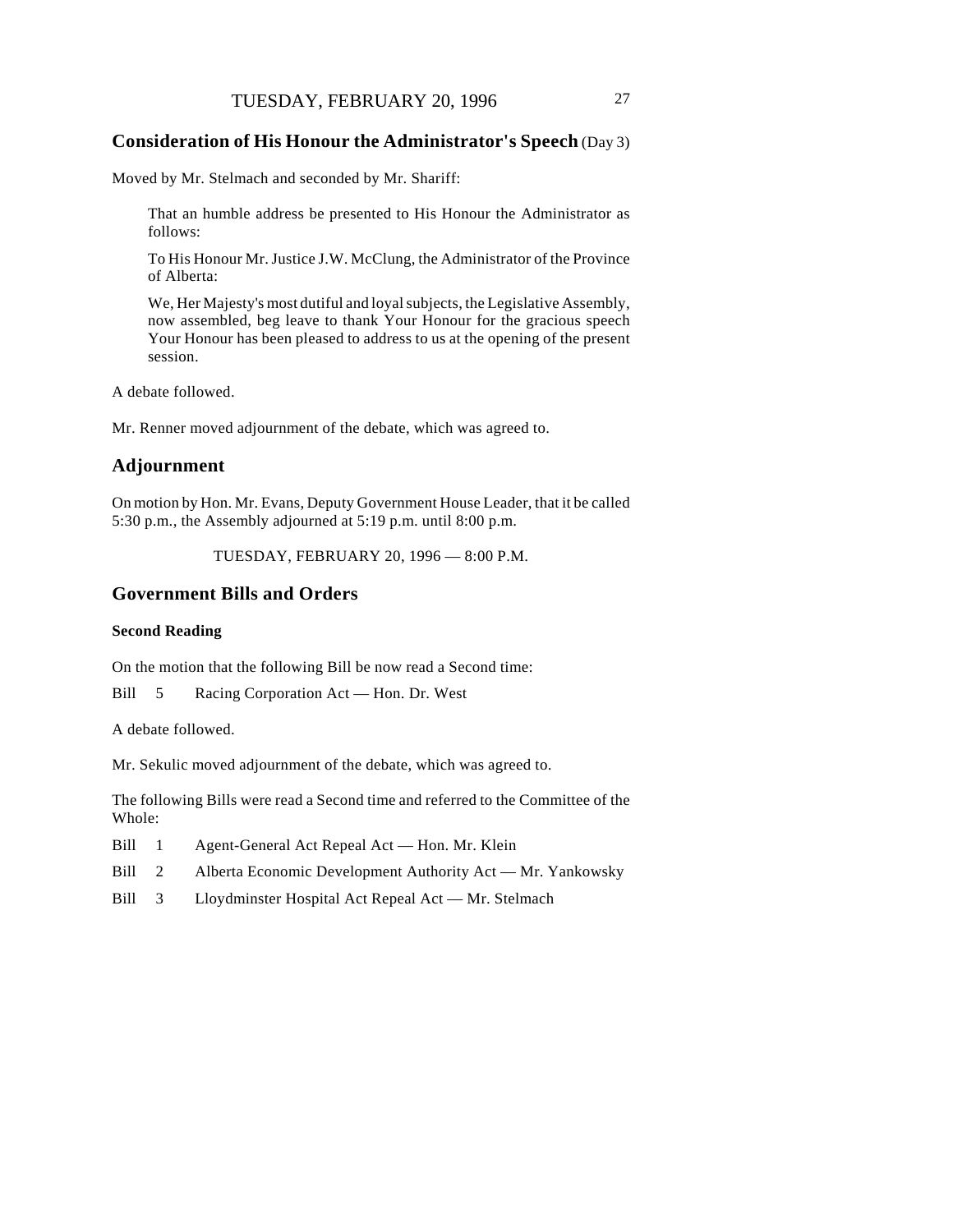## **Adjournment**

 $\overline{\phantom{a}}$ 

On motion by Hon. Mr. Day, Government House Leader, the Assembly adjourned at 10:02 p.m. until Wednesday, February 21, 1996 at 1:30 p.m.

## Wednesday, February 21, 1996

The Speaker took the Chair at 1:30 p.m.

## **Presenting Petitions**

Mr. Bracko, Hon. Member for St. Albert, presented a petition from 163 St. Albert residents regarding 400 hours of kindergarten programming.

## **Reading and Receiving Petitions**

On request by Dr. Nicol, Hon. Member for Lethbridge-East, the following petition was read and received:

We, the undersigned residents of Alberta, petition the Legislative Assembly to urge the Government to prohibit Regional Health Authorities from moving elderly people against their will to long term care facilities in communities far from their families, churches and other community supports, thereby greatly lessening their quality of life.

## **Tabling Returns and Reports**

Hon. Mr. Lund, Minister of Environmental Protection:

Response to Written Question No. Q236 asked for by Mr. N. Taylor on October 18, 1995:

For the period January 1, 1994 to December 31, 1994, how many timber transport permits were issued to truckers for hauling timber from private land to mills in Alberta and how many were issued for exporting timber out of the province, and, in each case, what was the volume of coniferous and deciduous timber involved?

Sessional Paper 236A/96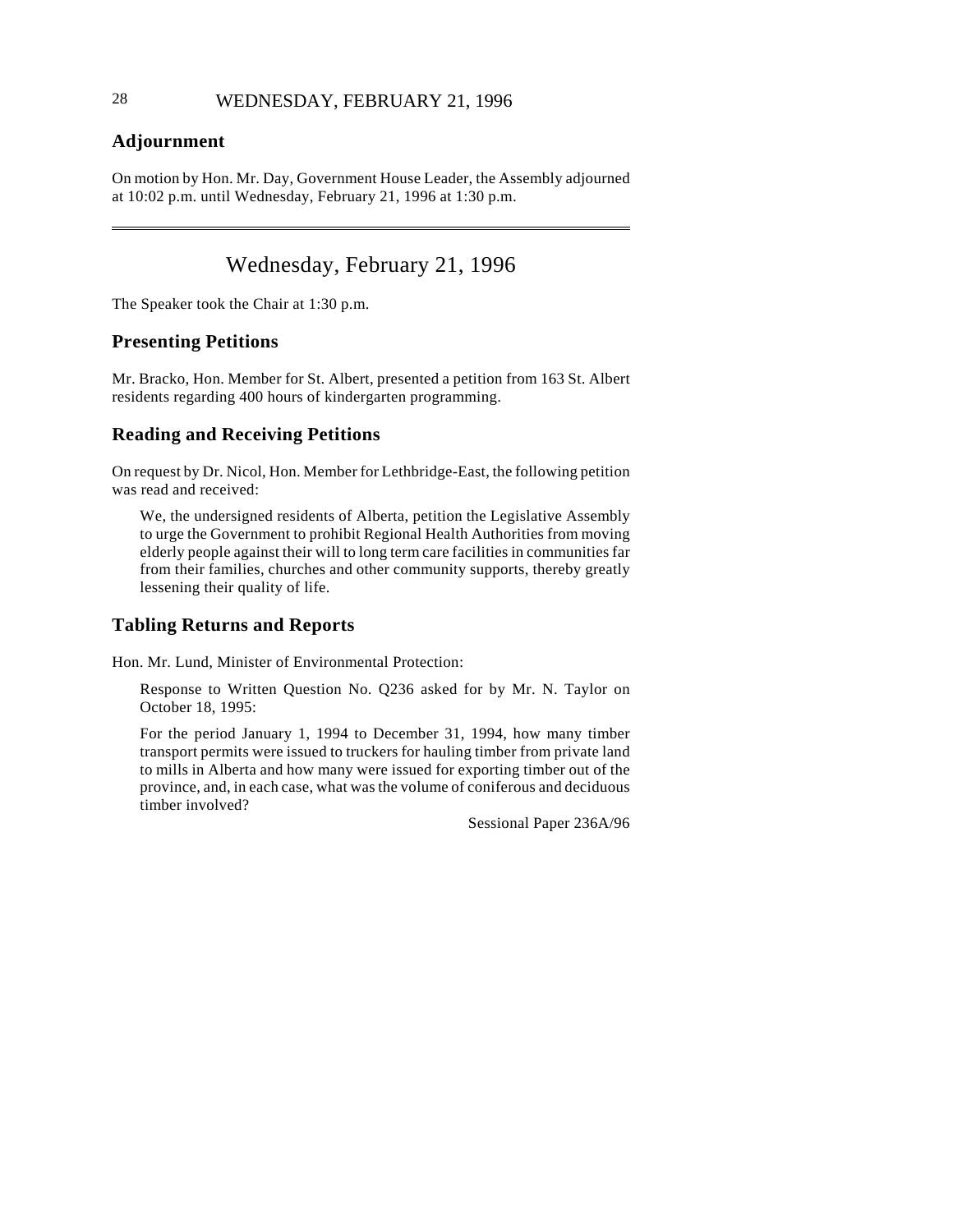Return to Order of the Assembly No. M238 asked for by Mr. Collingwood on October 18, 1995:

A list showing the names of sites that are currently under protective reservation or notation and sites that have been identified through a government planning process (such as integrated resource plans), that are awaiting decisions concerning their designation under some form of protected area legislation, indicating the current status of the site and the recommended protected status, where known.

Sessional Paper 238A/96

Return to Order of the Assembly No. M240 asked for by Mr. Collingwood on October 18, 1995:

A list of complaints concerning flooding around the shore of Lake Wabamun, giving the date of each complaint and the location flooded, from January 1, 1980, until December 31, 1994.

Sessional Paper 240A/96

Hon. Mrs. McClellan, Minister of Health, pursuant to the Health Facilities Review Committee Act, cH-4, s16(2):

Alberta Health Facilities Review Committee, Annual Report 1994-95 Sessional Paper 76/96

Mr. Zwozdesky, Hon. Member for Edmonton-Avonmore:

Partial list of Alberta Motion Picture Development Corporation (AMPDC) film and television projects in rural Alberta

Sessional Paper 620/96

Mr. Bruseker, Hon. Member for Calgary-North West:

Letter, dated February 15, 1996, from Hon. Mr. Day, Government House Leader, to Mr. Bruseker, Hon. Opposition House Leader, regarding the debate of Main Estimates during the spring of 1996 and the introduction of a motion to create subcommittees of the Committee of Supply

Sessional Paper 621/96

Mr. Sapers, Hon. Member for Edmonton-Glenora:

Letter, fax dated February 8, 1996, from Dr. A. A. Wilke, A. A. Wilke Professional Corporation, Willow Park Medical Clinic, Calgary, regarding the future of family medicine

Sessional Paper 622/96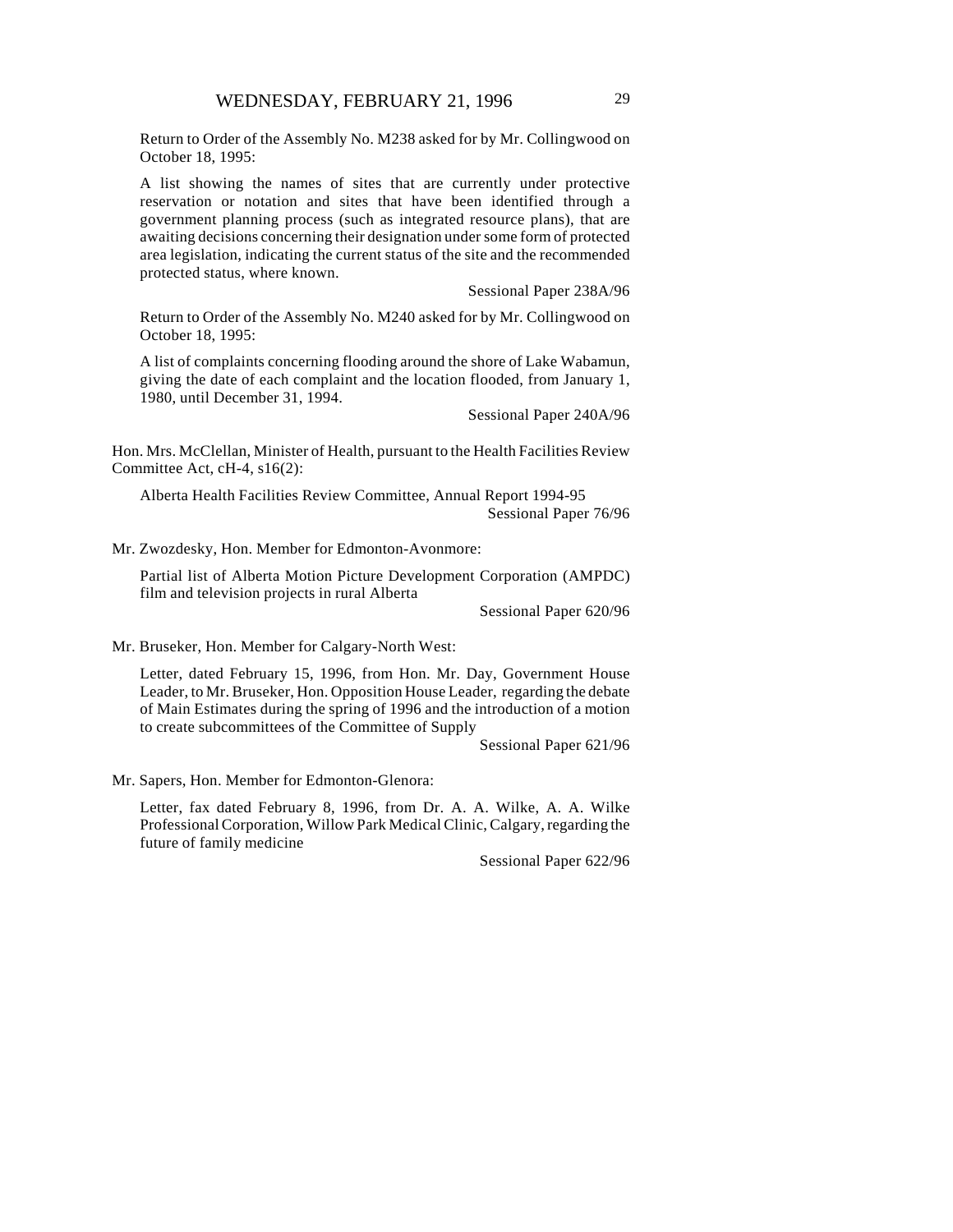## 30 WEDNESDAY, FEBRUARY 21, 1996

## **Ministerial Statements**

Hon. Mrs. Mirosh, Minister of Science and Research, made a statement recognizing the 75th anniversary of the Alberta Research Council.

Mr. Sekulic, Hon. Member for Edmonton-Manning, responded to the statement.

## **Oral Question Period**

During Oral Question Period, Mr. Bracko, Hon. Member for St. Albert, filed the following:

Letter, dated December 7, 1994, from Hon. Dr. West, Minister responsible for Housing, to Mr. Wickman, Hon. Member for Edmonton-Rutherford, listing outstanding mortgage guarantees by financial institution, as of March 31, 1994

Sessional Paper 623/96

During Oral Question Period, Ms Hanson, Hon. Member for Edmonton-Highlands-Beverly, filed the following:

Report to Premiers, Ministerial Council on Social Policy Reform and Renewal, December 1995

Sessional Paper 624/96

During Oral Question Period, Mr. N. Taylor, Hon. Member for Redwater, filed the following:

Letter, dated January 11, 1996, from Mr. Jacques, Chairman, Northern Alberta Development Council, to Mr. N. Taylor, Hon. Member for Redwater, declining Mr. Taylor's request for a draft copy of the recommendations regarding Alberta's forest management agreements

Sessional Paper 625/96

## **ORDERS OF THE DAY**

## **Written Questions**

The following Written Questions were ordered to stand:

Q157, Q158, Q159, Q160, Q161, Q162, Q163, Q164, Q165, Q176, Q177.

#### **Motions for Returns**

The following Motions for Returns were ordered to stand:

M166, M167, M168, M169, M170, M171, M172, M173, M174, M175.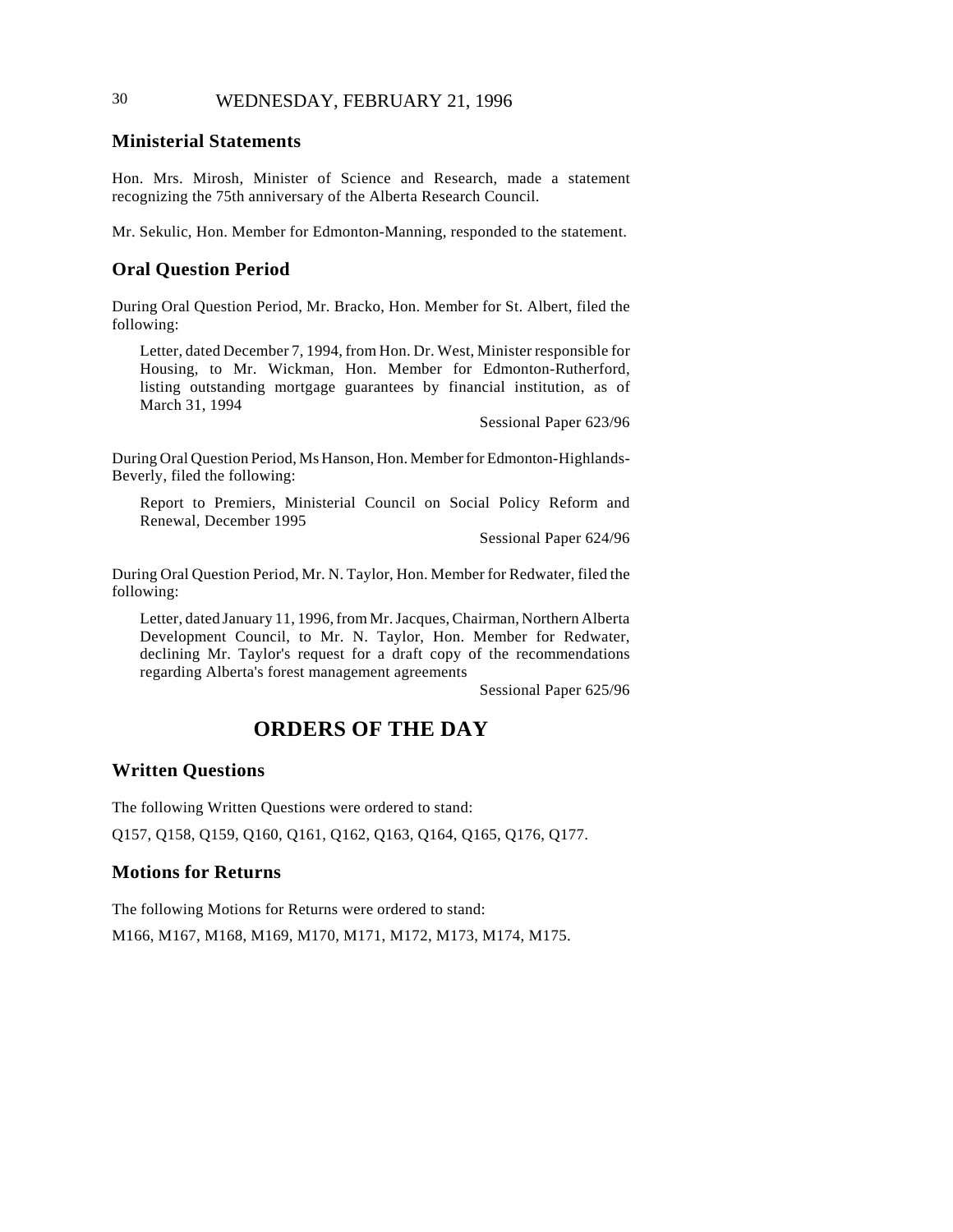## **Public Bills and Orders Other Than Government Bills and Orders**

#### **Second Reading**

On the motion that the following Bill be now read a Second time:

Bill 202 Lotteries (Video Lottery Schemes Elimination) Amendment Act, 1996 — Mr. Mitchell

A debate followed.

The question being put, the motion was defeated. The names being called for were taken as follows:

For the motion: 18

| Abdurahman      | Henry     | Taylor (Redwater) |
|-----------------|-----------|-------------------|
| Ady             | Hewes     | Van Binsbergen    |
| <b>Bracko</b>   | Leibovici | White             |
| <b>Bruseker</b> | Mitchell  | Wickman           |
| Collingwood     | Nicol     | Zariwny           |
| Hanson          | Sekulic   | Zwozdesky         |

Against the motion: 40

| <b>Beniuk</b>   | Haley     | McFarland |
|-----------------|-----------|-----------|
| <b>Black</b>    | Havelock  | Mirosh    |
| <b>Brassard</b> | Herard    | Oberg     |
| Burgener        | Hierath   | Pham      |
| Calahasen       | Hlady     | Renner    |
| Cardinal        | Jacques   | Severtson |
| Clegg           | Jonson    | Shariff   |
| Day             | Kowalski  | Smith     |
| Doerksen        | Laing     | Stelmach  |
| Dunford         | Langevin  | Thurber   |
| Forsyth         | Magnus    | Trynchy   |
| Friedel         | Mar       | Woloshyn  |
| Fritz           | McClellan | Yankowsky |
| Gordon          |           |           |

On the motion that the following Bill be now read a Second time:

Bill 203 Family Dispute Resolution Act — Mr. Yankowsky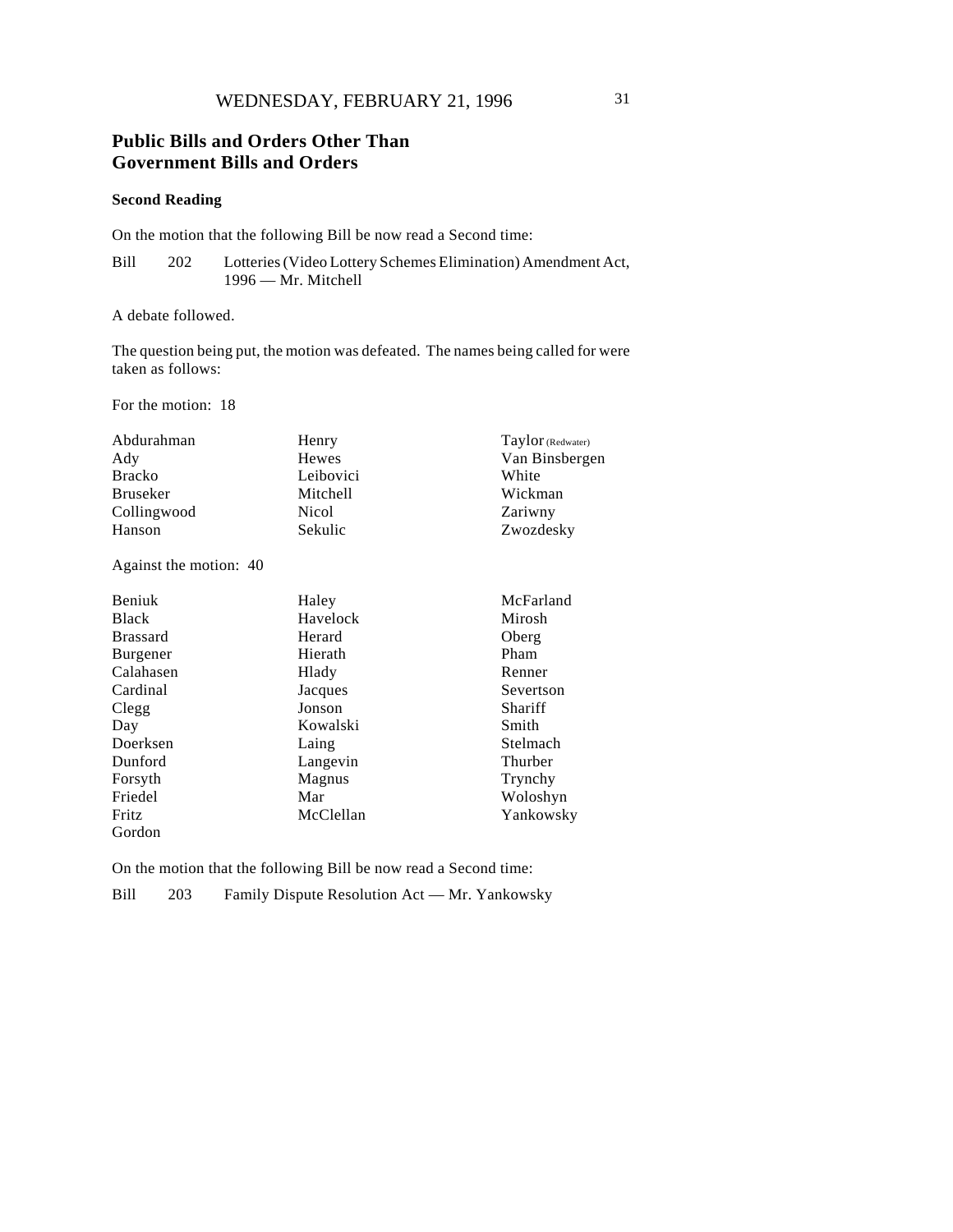## 32 WEDNESDAY, FEBRUARY 21, 1996

A debate followed.

During debate, Hon. Mr. Evans, Minister of Justice and Attorney General, filed the following:

> "A divorce how-to," editorial, Vancouver Sun, February 15, 1996, p. A14 Sessional Paper 626/96

Debate continued.

Mr. Beniuk moved adjournment of the debate, which was agreed to.

## **Adjournment**

On motion by Hon. Mr. Day, Government House Leader, that it be called 5:30 p.m., the Assembly adjourned at 5:25 p.m. until 8:00 p.m.

WEDNESDAY, FEBRUARY 21, 1996 — 8:00 P.M.

## **Government Bills and Orders**

#### **Second Reading**

Hon. Mr. Evans, Minister of Justice and Attorney General, indicated by memo to Hon. Mr. Schumacher, Speaker of the Legislative Assembly, dated February 21, 1996, he would absent himself from the Assembly during debate on Bill 6, Gaming and Liquor Act, because of a private interest in the Canmore Hotel.

On the motion that the following Bill be now read a Second time:

Bill 6 Gaming and Liquor Act — Hon. Dr. West

A debate followed.

Debate adjourned.

The following Bills were read a Second time and referred to the Committee of the Whole:

Bill 4 Glenbow-Alberta Institute Amendment Act, 1996 — Hon. Mr. Mar

Bill 5 Racing Corporation Act — Hon. Dr. West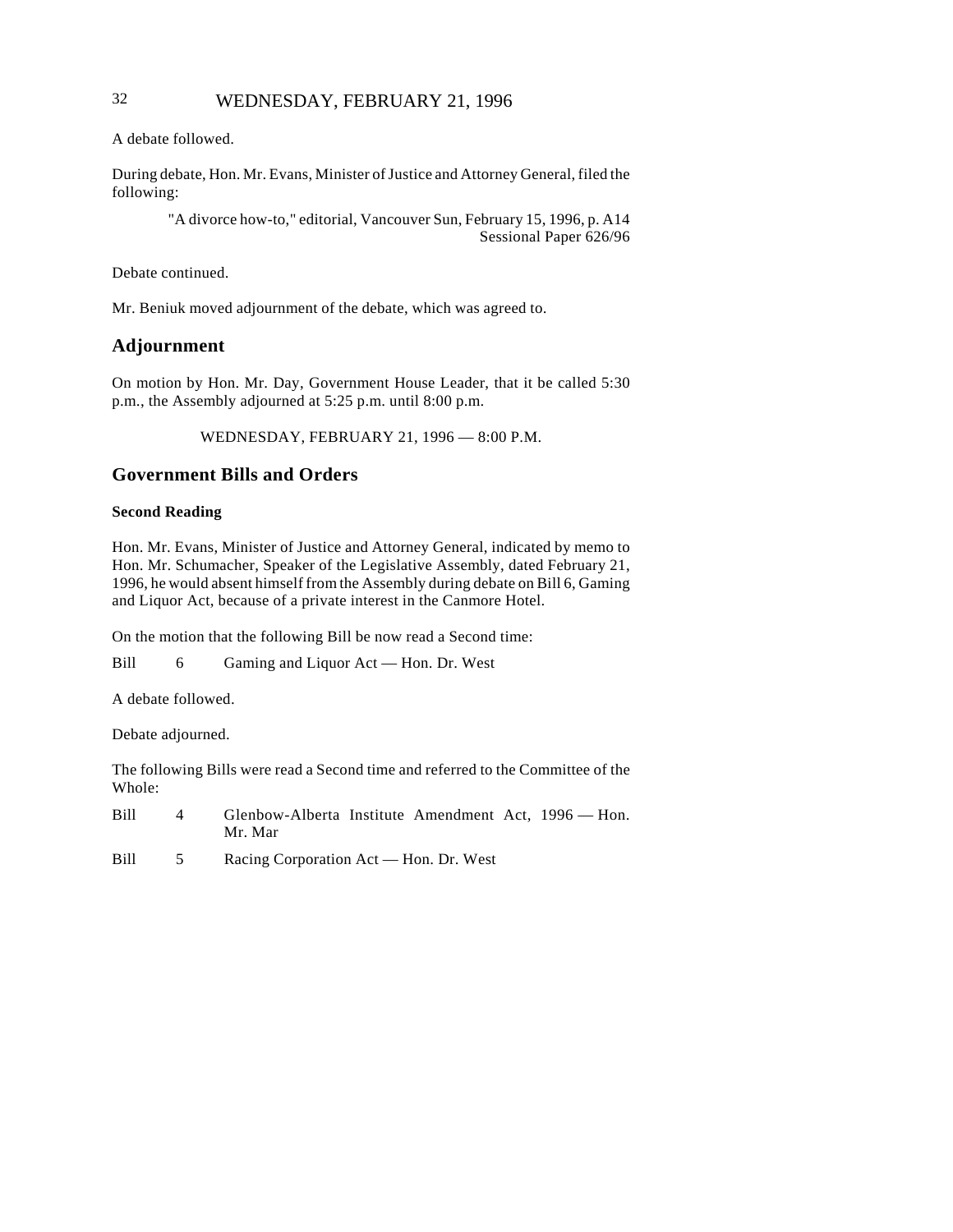## **Adjournment**

 $\overline{\phantom{a}}$ 

On motion by Hon. Mr. Day, Government House Leader, the Assembly adjourned at 9:55 p.m. until Thursday, February 22, 1996 at 1:30 p.m.

## Thursday, February 22, 1996

The Speaker took the Chair at 1:30 p.m.

## **Presenting Petitions**

Mr. Sapers, Hon. Member for Edmonton-Glenora, presented a petition from Albertans regarding the proposed implementation of health care databases.

## **Reading and Receiving Petitions**

On request by Mr. Dickson, Hon. Member for Calgary-Buffalo, the following petition was read and received:

We, the undersigned residents of Alberta, petition the Legislative Assembly to urge the Government to ensure that the Alberta Place District Office of Family and Social Services will not be closed as an SFI office until alternate service delivery points are established and accessible to all residents of downtown Calgary.

On request by Mr. Dickson, Hon. Member for Calgary-Buffalo, the following petition was read and received:

We, the undersigned residents of Alberta, petition the Legislative Assembly to urge the Government of Alberta to reduce the \$25 application fee to access government records to be more in line with the other provinces, as legislated under the Freedom of Information and Protection of Privacy Act regulations.

#### **Presenting Reports by Standing and Special Committees**

Ms Abdurahman, Hon. Member for Clover Bar-Fort Saskatchewan, and Chairman, Select Standing Committee on Public Accounts:

Report of the Standing Committee on Public Accounts, Twenty-Third Legislature, Third Session, February 1995 to November 1995

Sessional Paper 627/96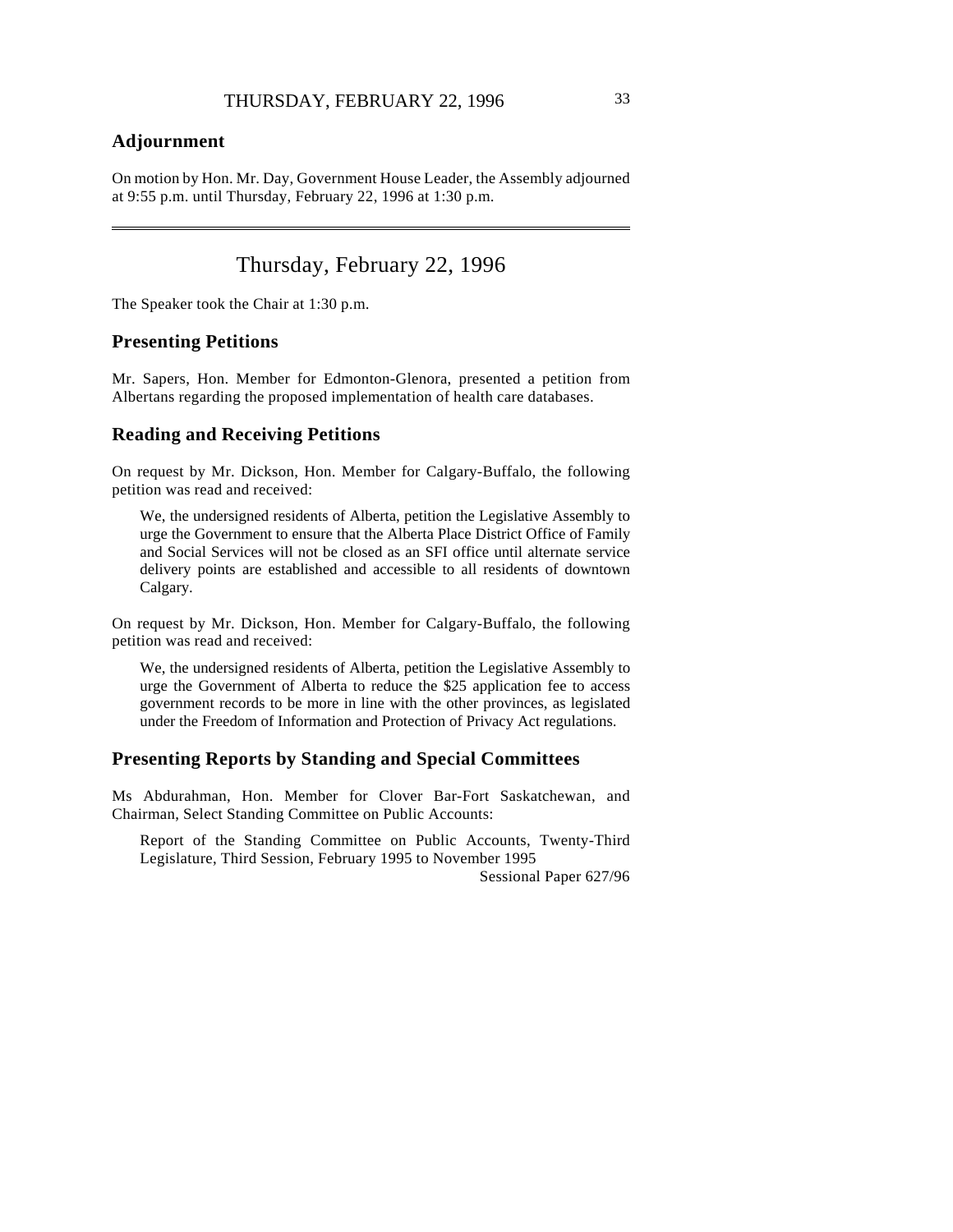# 34 THURSDAY, FEBRUARY 22, 1996

## **Notices of Motions**

Mr. Zwozdesky, Hon. Member for Edmonton-Avonmore, gave oral notice of his intention to move the following motion under Standing Order 40:

Be it resolved that the Legislative Assembly recognize that February is Black History Month in Alberta.

Mr. Dunford, Hon. Member for Lethbridge-West, gave oral notice of his intention to move the following motion under Standing Order 40:

Be it resolved that the Legislative Assembly recognize the efforts of the athletes, organizers and volunteers involved in the 1996 Alberta Winter Games being held in Lethbridge from February 22 to 25, 1996.

## **Tabling Returns and Reports**

Hon. Mr. Lund, Minister of Environmental Protection:

Return to Order of the Assembly No. M225 asked for by Mr. Collingwood on April 26, 1995:

A copy of the questionnaire and results of the Angus Reid poll which included questions about Special Places 2000, that was conducted for the Government in the summer of 1994.

Sessional Paper 225A/96

Return to Order of the Assembly No. M226 asked for by Mr. Collingwood on April 26, 1995:

A copy of the questionnaire and results of the environmental monitor poll on environmental issues, including Special Places 2000, that was communicated to the Department of Environmental Protection in January 1995.

Sessional Paper 226A/96

Hon. Mr. Smith, Minister of Economic Development and Tourism:

Response to Written Question No. Q234 asked by Mr. Sekulic on October 18, 1995:

What is the identity of the borrower who was given a \$4.25 million work-out export loan guarantee on May 19, 1993, as set out on page 267 of the 1993-94 Public Accounts, Volume 2?

Sessional Paper 234A/96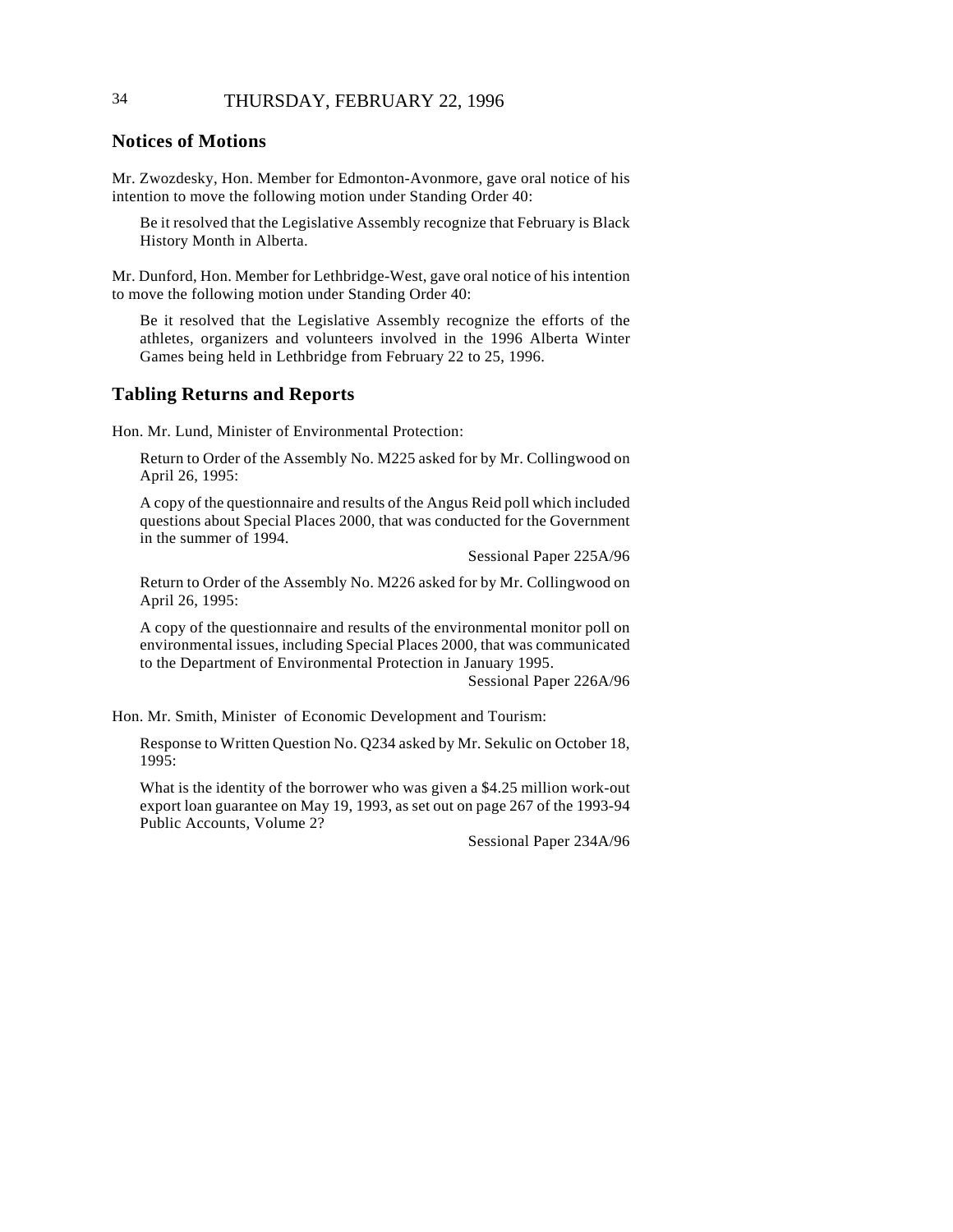Mr. Van Binsbergen, Hon. Member for West Yellowhead:

Letter, undated, to Mathias Sikkias, Chairman of the Board of Trustees, Grande Yellowhead Regional Division, objecting to the school bus transportation user fees

Sessional Paper 628/96

Letter, undated, to Hon. Mr. Klein, Premier, objecting to the Grande Yellowhead Regional Division school bus transportation user fees Sessional Paper 629/96

Mr. Wickman, Hon. Member for Edmonton-Rutherford:

List entitled "Compilation of various crimes as a result of a VLT (video lottery terminal) addiction"

Sessional Paper 630/96

Hon. Mr. Ady, Minister of Advanced Education and Career Development:

Athabasca University, Annual Report 1994-95

Sessional Paper 631/96

Hon. Mr. Ady, Minister of Advanced Education and Career Development, pursuant to the Students Finance Act, cS-24, s5(2):

Students Finance Board, Annual Report 1995

Sessional Paper 13/96

Mr. Germain, Hon. Member for Fort McMurray:

Building Quality Restoration Program, Project Cost Premiums in Fort McMurray, prepared for Fort McMurray School District #2833 and Fort McMurray Catholic Schools by Kinnaird Planning and Research Ltd., December 1995

Sessional Paper 632/96

Ms Abdurahman, Hon. Member for Clover Bar-Fort Saskatchewan:

Letter, dated January 25, 1996, from the President of the Patients' Council, Alberta Hospital Edmonton, to the Provincial Mental Health Board, regarding the quality of life within the hospital

Sessional Paper 633/96

Mr. Sapers, Hon. Member for Edmonton-Glenora:

Brochure entitled, "Do you want to be a second-class patient in your own hospital?"

Sessional Paper 634/96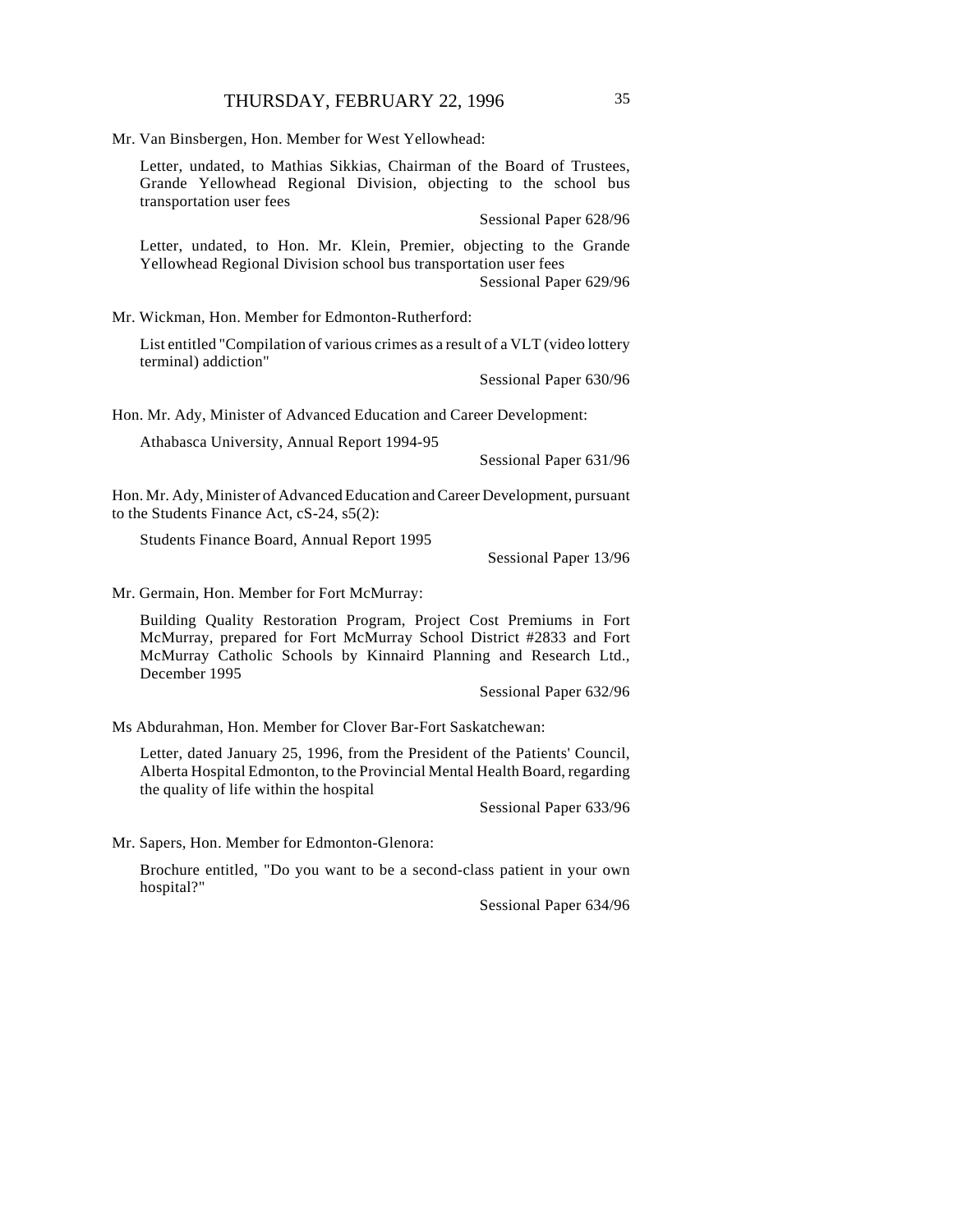# 36 THURSDAY, FEBRUARY 22, 1996

## **Oral Question Period**

During Oral Question Period, Mr. Van Binsbergen, Hon. Member for West Yellowhead, filed the following:

Letter, fax-dated February 9, 1996, from Catherine Murphy, Hinton, Alberta, to Hon. Mrs. McClellan, Minister of Health, regarding a severe fall and a subsequent ambulance bill

Sessional Paper 635/96

## **Members' Statements**

Mr. Pham, Hon. Member for Calgary-Montrose, made a statement regarding kindergarten age restrictions.

Ms Abdurahman, Hon. Member for Clover Bar-Fort Saskatchewan, made a statement regarding Alberta Hospital, Edmonton, and the quality of life for people suffering from a psychiatric illness.

Mr. Coutts, Hon. Member for Pincher Creek-Macleod, made a statement regarding the proposed signing of a three-year contract between the Alberta Tourism Partnership and the Government of Alberta.

## **Projected Government Business**

Pursuant to Standing Order 7(5), Mr. Bruseker, Hon. Member for Calgary-North West, asked a question pertaining to the order of Government Business to be brought before the Assembly for the following week.

Hon. Mr. Day, Government House Leader, gave notice of projected Government Business for the week of February 26 to February 29, 1996:

| Monday, February 26  | Aft. | - Government Motions                                |
|----------------------|------|-----------------------------------------------------|
|                      |      | Government Motion No. 9                             |
|                      | Eve. | - Committee of Supply                               |
|                      |      | Supplementary Supply Estimates,<br>Day 1            |
| Tuesday, February 27 |      | $(4:30 \text{ p.m.})$ - Government Bills and Orders |
|                      |      | <b>Second Reading</b>                               |
|                      |      | Bill 6, Gaming and Liquor Act                       |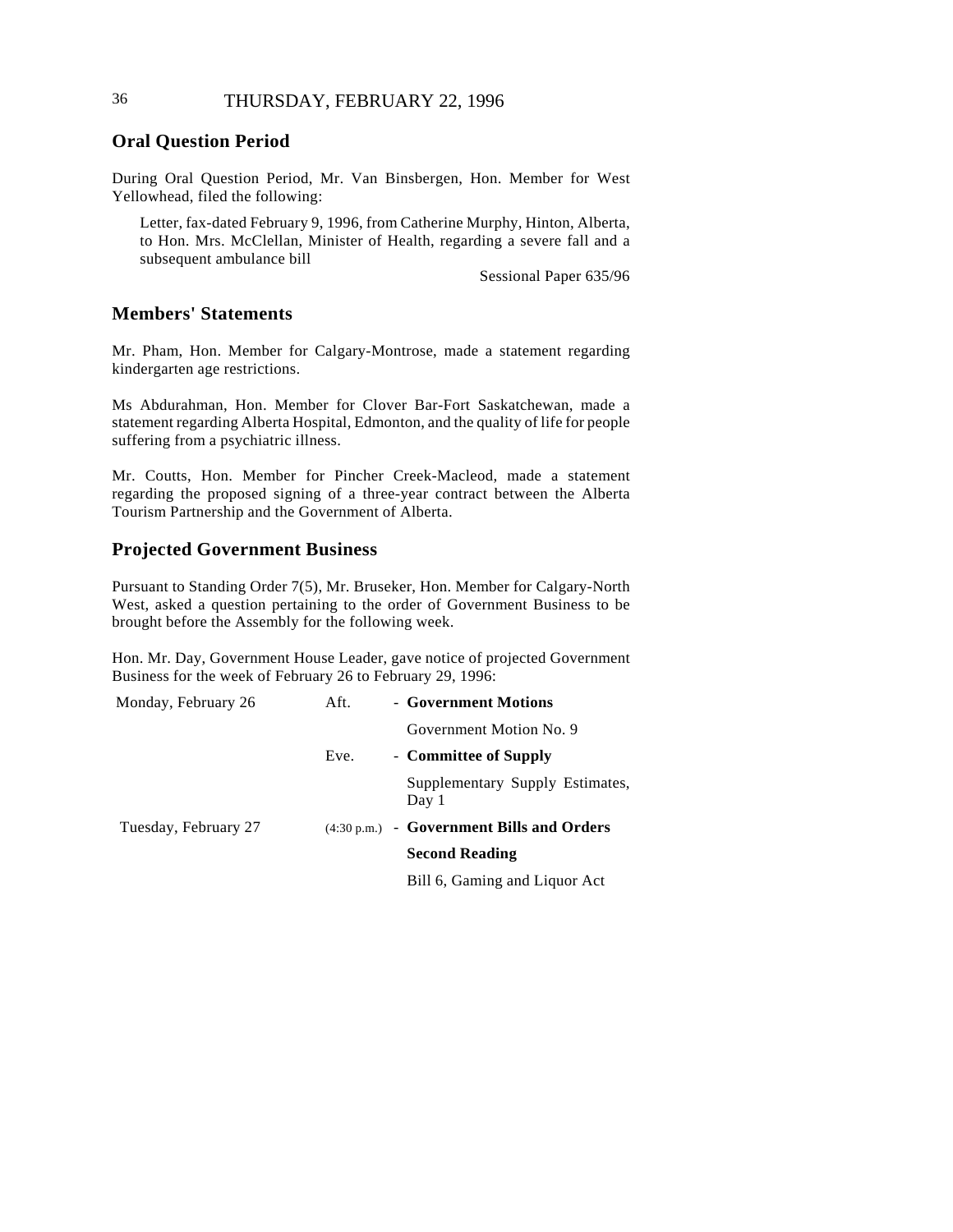|                        |      | <b>Committee of the Whole</b>                                                |
|------------------------|------|------------------------------------------------------------------------------|
|                        |      | Bill 1, Agent-General Act Repeal<br>Act                                      |
|                        |      | Bill<br>2.<br>Alberta<br>Economic<br>Development Authority Act               |
|                        |      | Bill 3, Lloydminster Hospital Act<br>Repeal Act                              |
|                        |      | Bill 4, Glenbow-Alberta Institute<br>Amendment Act, 1996                     |
|                        |      | Bill 5, Racing Corporation Act                                               |
|                        | Eve. | - Committee of Supply                                                        |
|                        |      | Supplementary Supply Estimates,<br>Day 2                                     |
| Wednesday, February 28 | Eve. | - Committee of Supply                                                        |
|                        |      | <b>Transportation and Utilities</b>                                          |
|                        |      | <b>Government Bills and Orders</b>                                           |
|                        |      | <b>Second Reading</b>                                                        |
|                        |      | 10,<br>B <sub>111</sub><br>Appropriation<br>(Supplementary Supply) Act, 1996 |
| Thursday, February 29  | Aft. | - Committee of Supply                                                        |
|                        |      | Family and Social Services                                                   |
|                        |      | Energy                                                                       |
|                        |      | <b>Government Bills and Orders</b>                                           |
|                        |      | <b>Second Reading</b>                                                        |
|                        |      | <b>Bill</b><br>10.<br>Appropriation<br>(Supplementary Supply) Act, 1996      |

# **Motions Under Standing Order 40**

Mr. Zwozdesky, Hon. Member for Edmonton-Avonmore, requested and received the unanimous consent of the Assembly for consideration of the following motion:

Be it resolved that the Legislative Assembly recognize that February is Black History Month in Alberta.

A debate followed.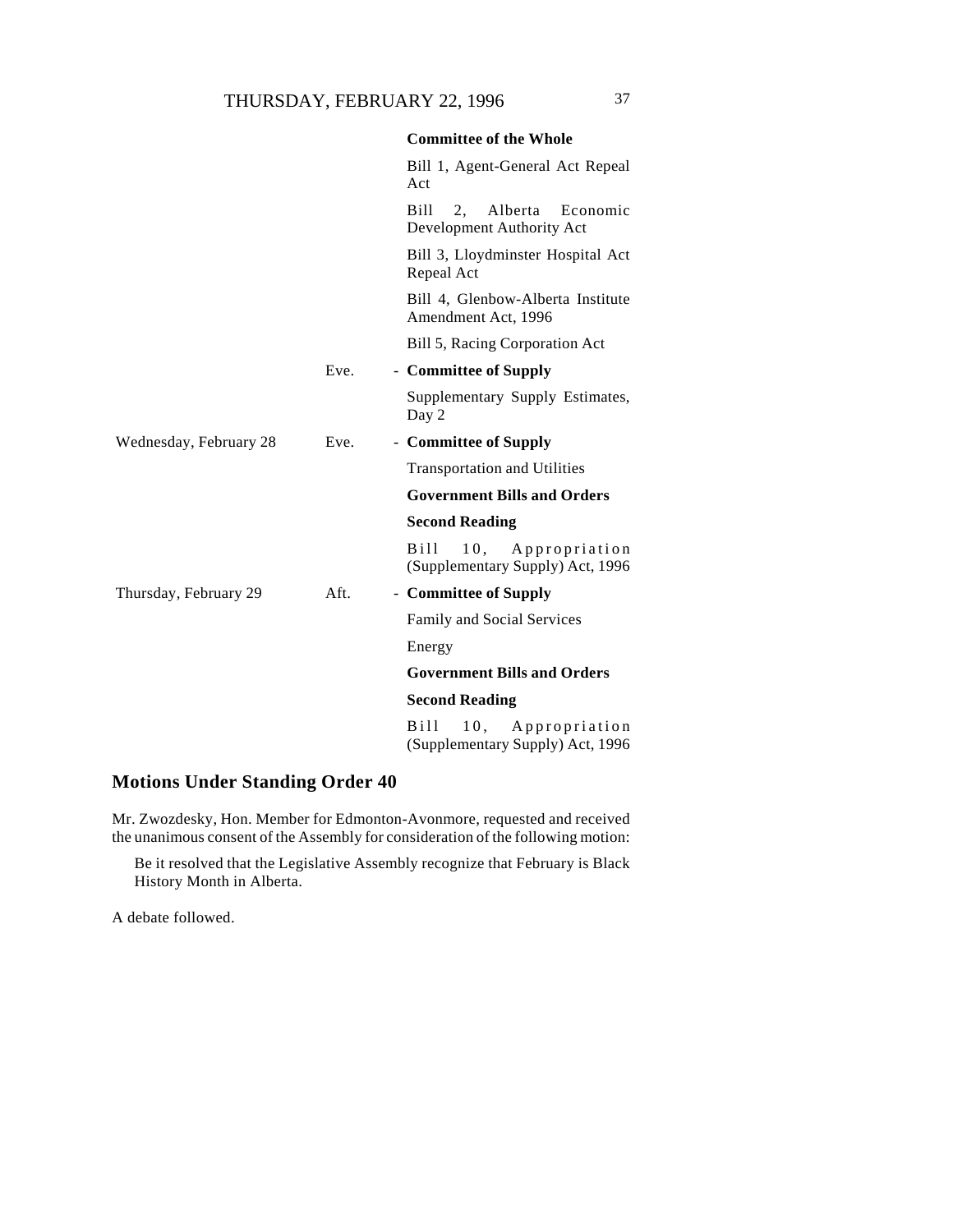# 38 THURSDAY, FEBRUARY 22, 1996

The question being put, the motion was agreed to unanimously.

Mr. Dunford, Hon. Member for Lethbridge-West, requested and received the unanimous consent of the Assembly for consideration of the following motion:

Be it resolved that the Legislative Assembly recognize the efforts of the athletes, organizers and volunteers involved in the 1996 Alberta Winter Games being held in Lethbridge from February 22 to 25, 1996.

The question being put, the motion was agreed to unanimously.

## **Temporary Recess**

Following Oral Question Period, on motion by Hon. Mr. Day, Government House Leader, the Assembly recessed at 3:26 p.m. until 4:00 p.m.

#### THURSDAY, FEBRUARY 22, 1996 – 4:00 P.M.

The Speaker resumed the Chair.

### **Budget Address**

Hon. Mr. Dinning, Provincial Treasurer, delivered certain Messages from His Honour the Administrator.

The Speaker read the Messages to the Assembly (the Members standing).

The Provincial Treasurer then tabled a copy of the Estimates of Expenditure, pursuant to the Deficit Elimination Act, cD-6.5, s7.1 and 10:

| Government and Lottery Fund Estimates, 1996-97                          |                        |
|-------------------------------------------------------------------------|------------------------|
|                                                                         | Sessional Paper 636/96 |
| Supplementary Estimates (No. 2), General Revenue Fund, 1995-96          |                        |
|                                                                         | Sessional Paper 637/96 |
| Legislative Assembly Estimates, 1996-97                                 |                        |
|                                                                         | Sessional Paper 638/96 |
| Agenda '96, Balance, Responsibility, Opportunity, Government of Alberta | Sessional Paper 639/96 |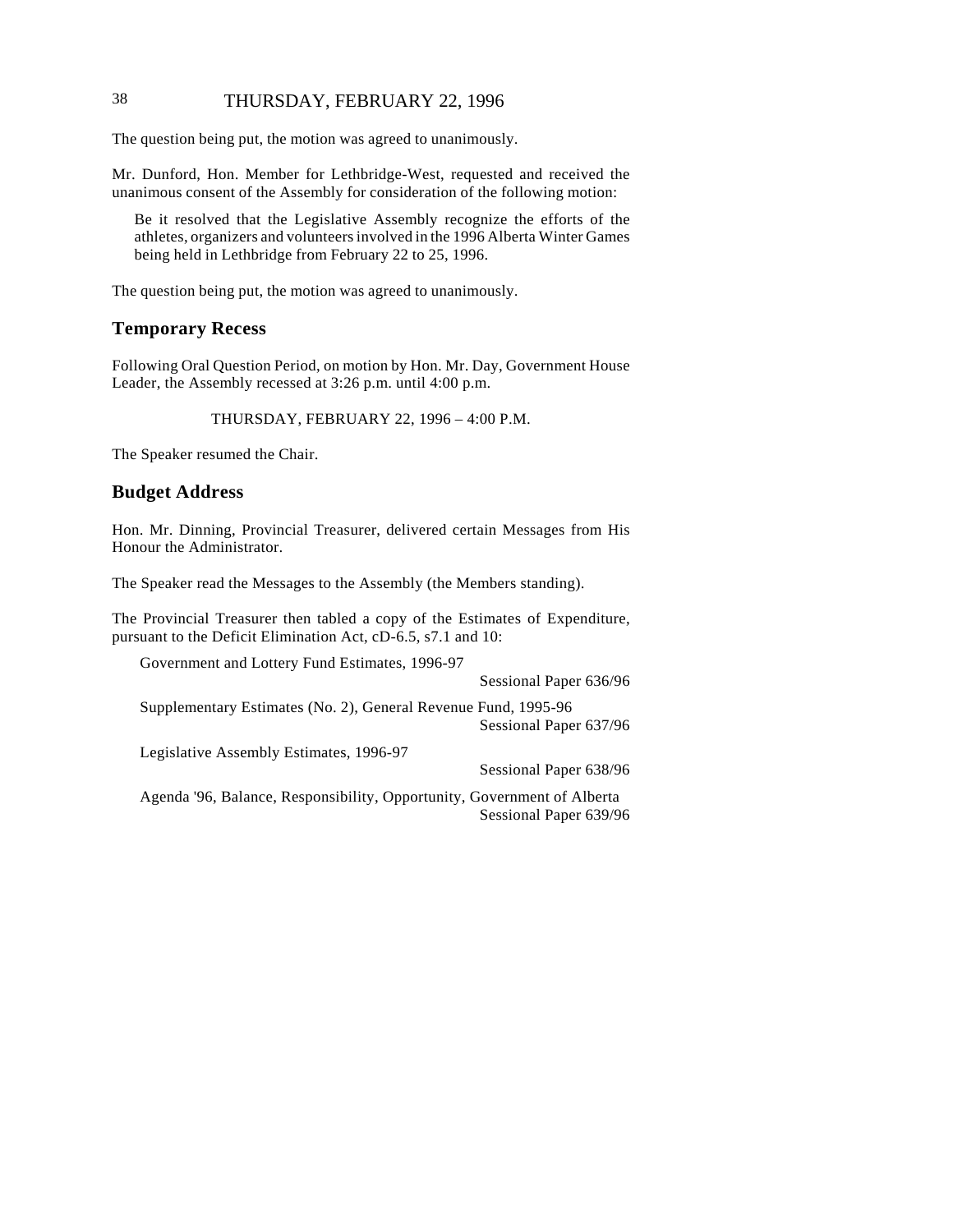# **ORDERS OF THE DAY**

## **Government Motions**

**5.** Moved by Hon. Mr. Dinning:

Be it resolved that the Message of His Honour the Administrator, the 1995-96 Supplementary Supply Estimates, and all matters connected therewith, be referred to Committee of Supply.

The question being put, the motion was agreed to.

**6.** Moved by Hon. Mr. Dinning:

Be it resolved that the Assembly do resolve itself into Committee of Supply, when called, to consider supply to be granted to Her Majesty.

The question being put, the motion was agreed to.

**7.** Moved by Hon. Mr. Dinning:

Be it resolved that, pursuant to Standing Order 58(6), the number of days that the Committee of Supply will be called to consider the 1995-96 Supplementary Supply Estimates shall be (2) two days.

The question being put, the motion was agreed to.

**8.** Moved Hon. Mr. Day:

Be it resolved that the Assembly resolve itself into Committee of the Whole, when called, to consider certain Bills on the Order Paper.

The question being put, the motion was agreed to.

**10.** Moved by Hon. Mr. Dinning:

Be it resolved that the Messages of His Honour the Administrator, the Estimates and Business Plans, and all matters connected therewith, be referred to Committee of Supply.

The question being put, the motion was agreed to.

**9.** Moved by Hon. Mr. Dinning:

Be it resolved that the Assembly approve in general the business plans and fiscal policies of the Government.

A debate followed.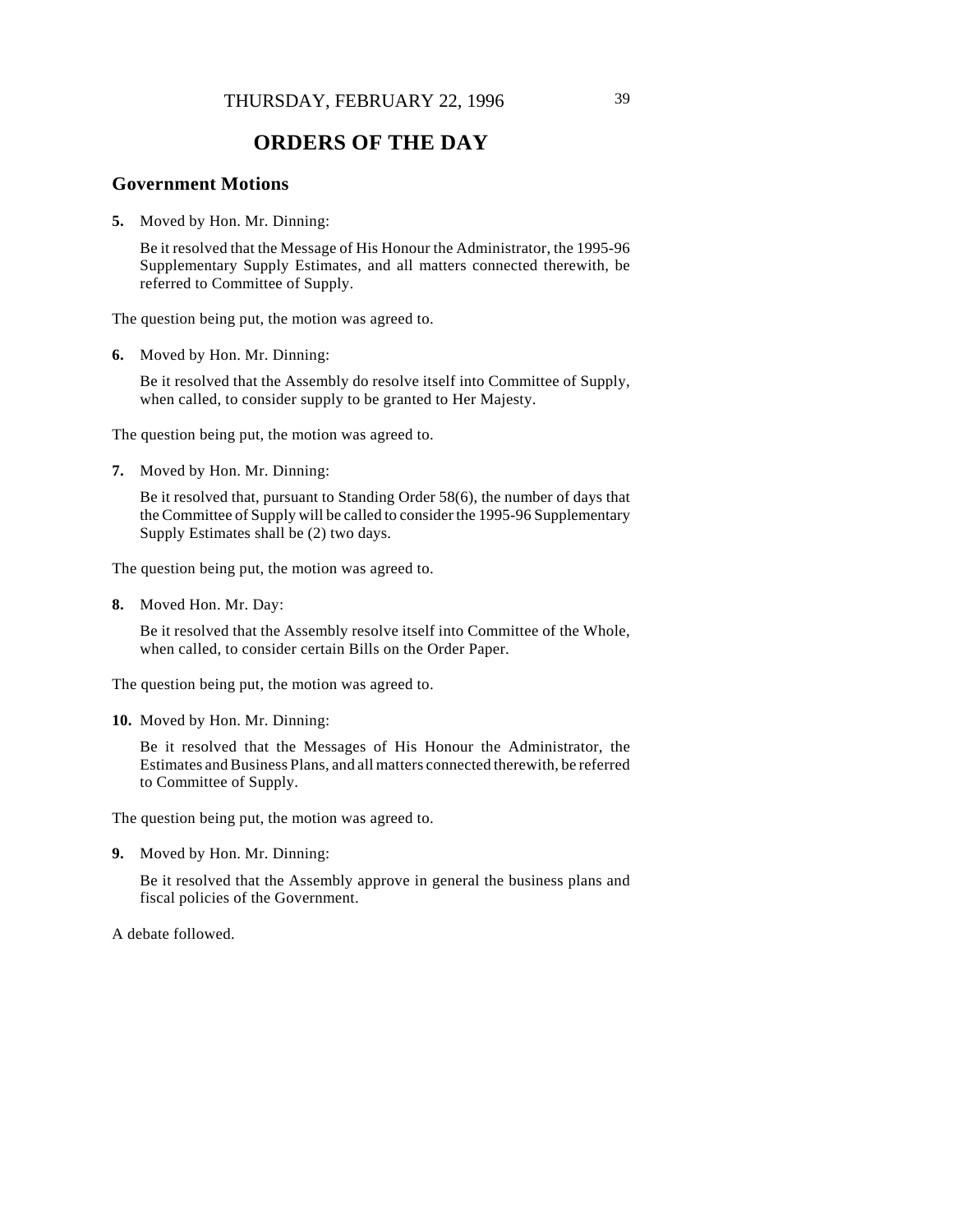# 40 MONDAY, FEBRUARY 26, 1996

Mr. Mitchell moved adjournment of the debate, which was agreed to.

### **Adjournment**

 $\overline{\phantom{a}}$ 

On motion by Hon. Mr. Day, Government House Leader, the Assembly adjourned at 4:38 p.m. until Monday, February 26, 1996 at 1:30 p.m.

## Monday, February 26, 1996

The Speaker took the Chair at 1:30 p.m.

#### **Presenting Petitions**

Mr. Sapers, Hon. Member for Edmonton-Glenora, presented a petition from 10,000 Albertans regarding the five basic principles upon which Medicare was built: accessibility, universality, portability, comprehensiveness and public administration.

Mr. Dalla-Longa, Hon. Member for Calgary-West, presented a petition from 10,000 Albertans regarding the five basic principles upon which Medicare was built: accessibility, universality, portability, comprehensiveness and public administration.

Mr. Vasseur, Hon. Member for Bonnyville, presented a petition from 10,000 Albertans regarding the five basic principles upon which Medicare was built: accessibility, universality, portability, comprehensiveness and public administration.

Mr. Bruseker, Hon. Member for Calgary-North West, presented a petition from 10,000 Albertans regarding the five basic principles upon which Medicare was built: accessibility, universality, portability, comprehensiveness and public administration.

Mr. Germain, Hon. Member for Fort McMurray, presented a petition from 10,000 Albertans regarding the five basic principles upon which Medicare was built: accessibility, universality, portability, comprehensiveness and public administration.

Dr. Nicol, Hon. Member for Lethbridge-East, presented a petition from 10,000 Albertans regarding the five basic principles upon which Medicare was built: accessibility, universality, portability, comprehensiveness and public administration.

Mr. Van Binsbergen, Hon. Member for West Yellowhead, presented a petition from 10,000 Albertans regarding the five basic principles upon which Medicare was built: accessibility, universality, portability, comprehensiveness and public administration.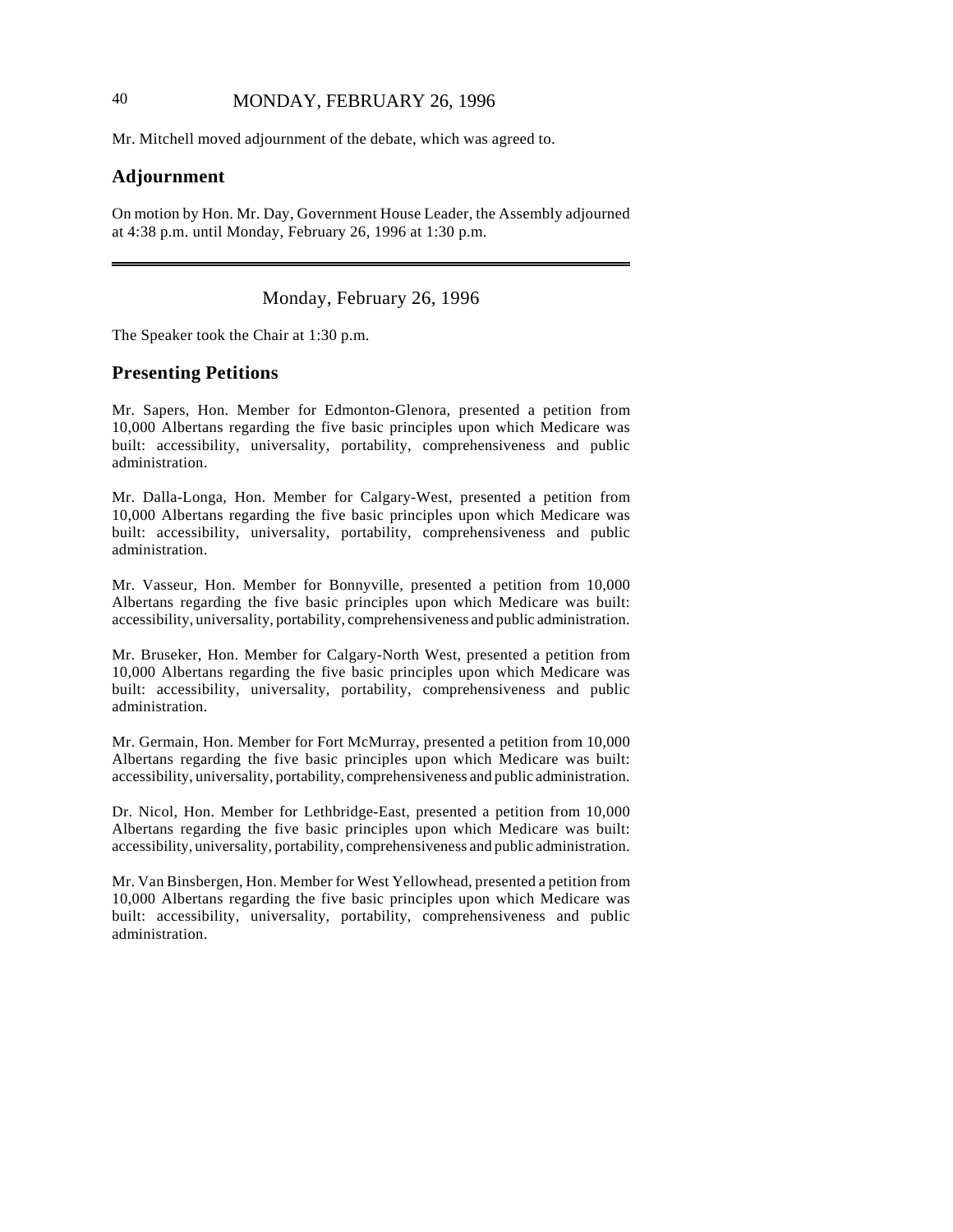Mr. Mitchell, Hon. Leader of the Official Opposition, presented a petition from 10,000 Albertans regarding the five basic principles upon which Medicare was built: accessibility, universality, portability, comprehensiveness and public administration.

## **Reading and Receiving Petitions**

On request by Mr. Bracko, Hon. Member for St. Albert, the following petition was read and received:

We, the undersigned, petition the Legislative Assembly to call for the Government to provide quality kindergarten education for our children by maintaining a minimum 400 hours of instruction per child per school year.

## **Notices of Motions**

Mr. Magnus, Hon. Member for Calgary-North Hill, gave oral notice of his intention to move the following motion under Standing Order 40:

Be it resolved that the Legislative Assembly recognize and congratulate Team Calgary, winners of the 1996 Alberta Cup at the Alberta Winter Games held in Lethbridge.

# **Tabling Returns and Reports**

Mr. Bruseker, Hon. Member for Calgary-North West:

Letter, dated February 21, 1996, from Kevin Bosch, Research Analyst, Alberta Liberal Caucus, to Bob Clark, Information and Privacy Commissioner, requesting a review be commenced, subject to section 62 of the Freedom of Information and Protection of Privacy Act, of the decision of the head of the Department of Federal and Intergovernmental Affairs not to release twenty pages of documentation regarding the Premier's November 1994 trade mission to Asia

Sessional Paper 640/96

Mr. Zwozdesky, Hon. Member for Edmonton-Avonmore:

 Economic Value of AMPDC (Alberta Motion Picture Development Corporation) to the Alberta Motion Picture Industry, Final Report, prepared by Nordicity Group Ltd., May 15, 1995

Sessional Paper 641/96

Hon. Mr. Dinning, Provincial Treasurer:

Straight Talk, Clear Choices, Reinvesting in Alberta, Government of Alberta Sessional Paper 642/96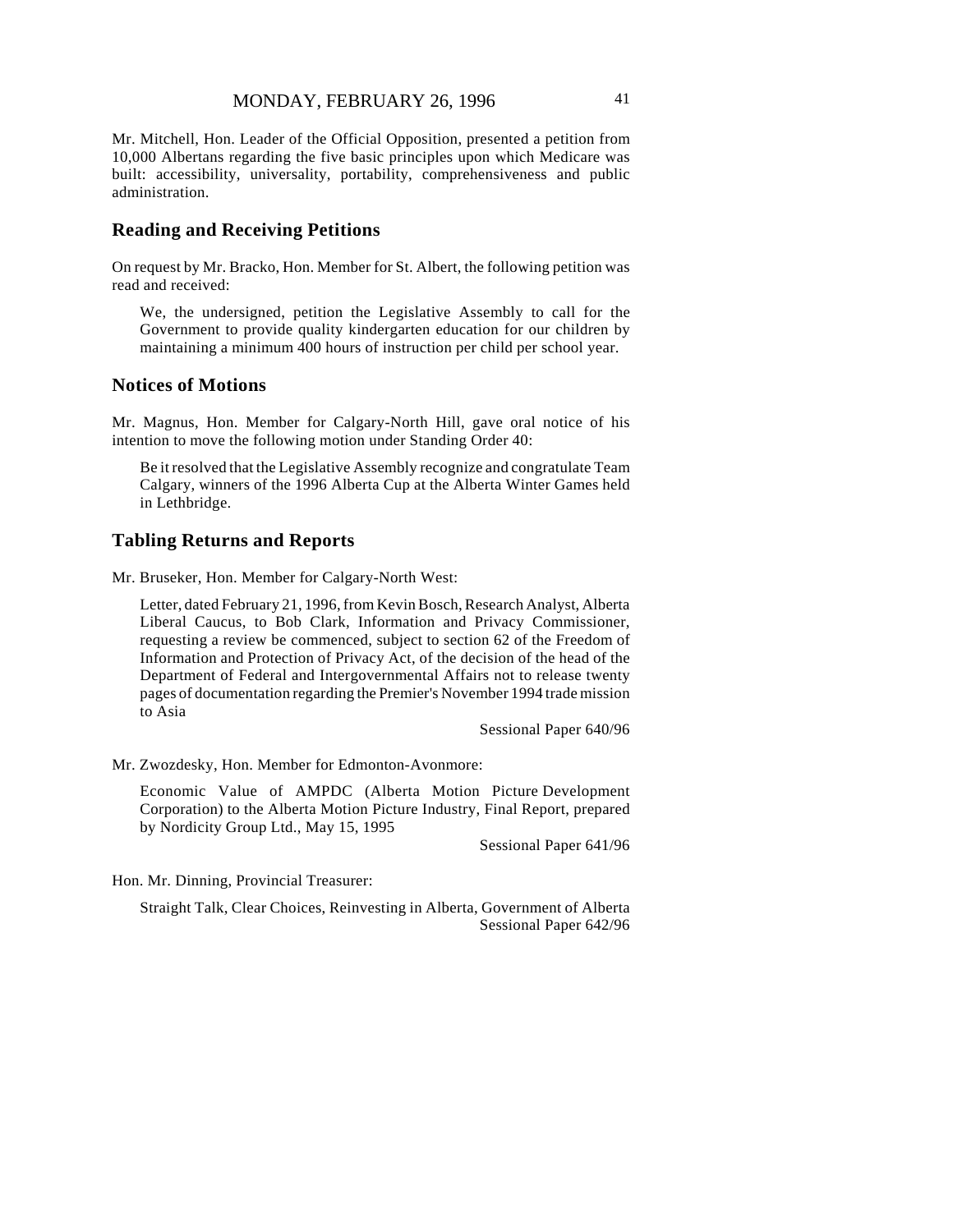## 42 MONDAY, FEBRUARY 26, 1996

Budget '96, 1996-97 Budget Highlights and Consolidated Fiscal Summary, Alberta Government, February 22, 1996

Sessional Paper 644/96

News release, fax-dated February 26, 1996, entitled "Chamber pleased with prosperity budget," from the Calgary Chamber of Commerce

Sessional Paper 645/96

News release, fax-dated February 23, 1996, entitled "We're thrilled," from the Edmonton Chamber of Commerce

Sessional Paper 646/96

Media release, entitled "Alberta's Chartered Accountants Applaud Budget '96," Institute of Chartered Accountants of Alberta

Sessional Paper 647/96

"Oil's Well in Alberta!" Budget Analysis, Nesbitt Burns, February 22, 1996 Sessional Paper 643/96

Provincial Budget Briefs, CIBC (Canadian Imperial Bank of Commerce) Wood Gundy Economics, February 26, 1996

Sessional Paper 648/96

Mr. Sapers, Hon. Member for Edmonton-Glenora:

Privatization and Outsourcing, Laboratory Report, Health Sciences Association of Alberta, prepared by Virtual Business Solutions, January 31, 1996 Sessional Paper 649/96

#### **Oral Question Period**

During Oral Question Period, Ms Burgener, Hon. Member for Calgary-Currie, filed the following:

Letter, dated February 14, 1996, from Carol Anne Deane, President, Alberta Union of Provincial Employees (AUPE), to Ms Burgener, Hon. Member for Calgary-Currie, regarding Alberta Distance Learning Centre

Sessional Paper 650/96

During Oral Question Period, Mrs. Hewes, Hon. Member for Edmonton-Gold Bar, filed the following:

Letter, dated January 16, 1996, from Mrs. Hewes, Hon. Member for Edmonton-Gold Bar, to Hon. Mr. Dinning, Provincial Treasurer, and letter, dated February 7, 1996, from Hon. Mr. Dinning, Provincial Treasurer, to Mrs. Hewes, Hon. Member for Edmonton-Gold Bar, regarding a promised tax rebate for seniors

Sessional Paper 651/96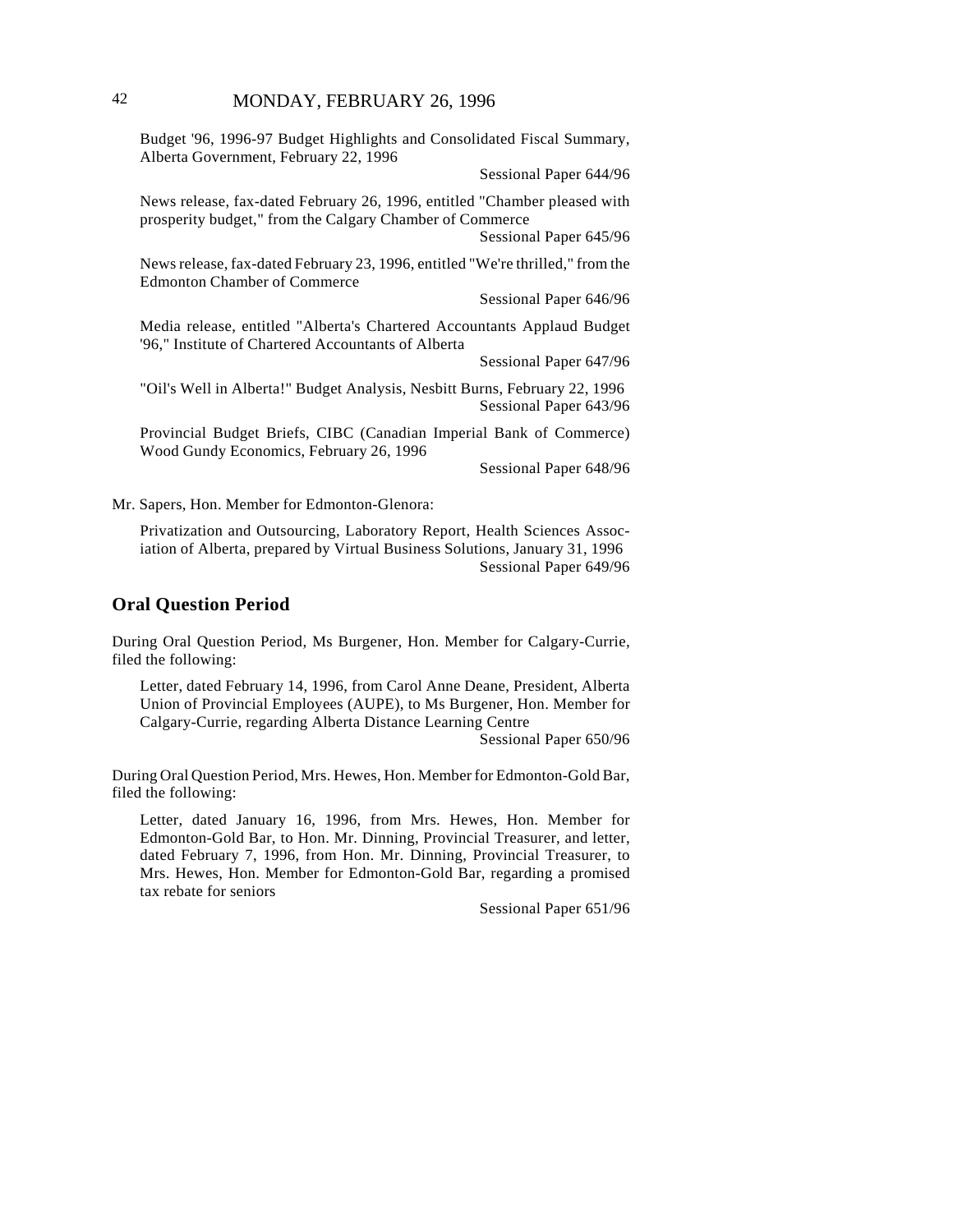## **Motions Under Standing Order 40**

Mr. Magnus, Hon. Member for Calgary-North Hill, requested and received the unanimous consent of the Assembly for consideration of the following motion:

Be it resolved that the Legislative Assembly recognize and congratulate Team Calgary, winners of the 1996 Alberta Cup at the Alberta Winter Games held in Lethbridge.

A debate followed.

The question being put, the motion was agreed to unanimously.

## **Speaker's Ruling — Point of Order, Hon. Member for Fort McMurray**

Last Thursday, February 22, 1996, the Hon. Member for Fort McMurray raised a point of order concerning comments made by the Hon. Minister of Transportation and Utilities on Wednesday, February 21, 1996 during second reading debate on Bill 202. At that time the Minister quoted from a letter he had received from the Member for Fort McMurray which dealt with concerns about video lottery terminals. The basis of the point of order was Standing Order 23(i), the well-known prohibition against imputing false or unavowed motives to another Member. The Hon. Member for Lethbridge-East joined in the point of order as the Minister had referred to a letter that Member had sent as well. The Minister's comments are found on page 131 of *Hansard*.

The Chair undertook to review the letters to which the Minister referred during debate and to review *Hansard*. In reviewing the matter, the Chair would note that it is not the Chair's responsibility to pass judgment on the factual accuracy of statements made during debate. It is true that the Hon. Minister used the term "hypocrisy" but that term was not directed specifically at the Members. The Minister may have taken some liberty in characterizing the letter from the Hon. Member for Fort McMurray but that is a matter for debate. He quoted the letter from the Honourable Member for Lethbridge-East almost verbatim.

It appears to the Chair that when the Member for Fort McMurray raised the matter last Thursday, he was trying to clarify what were the views of his constituents as, by his own admission, he was not present for the debate owing to advice from the Ethics Commissioner. The issues raised by both Members appear to fall into the category of a dispute about facts which is not properly a point of order. The Member for Fort McMurray and the Member for Lethbridge-East have had the opportunity to put their positions on the record. That ends the matter.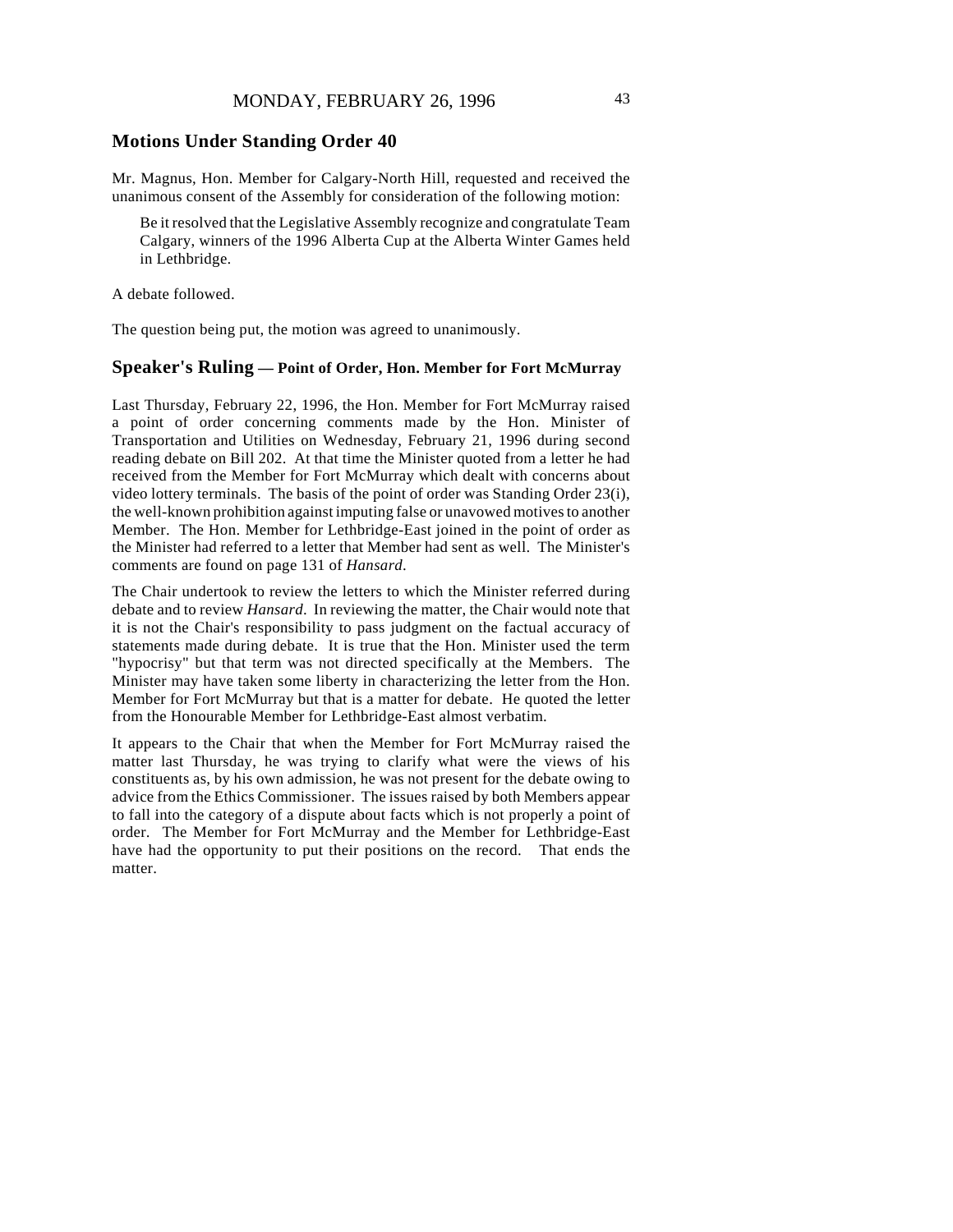## 44 MONDAY, FEBRUARY 26, 1996

# **ORDERS OF THE DAY**

## **Government Motions**

**9.** Moved by Hon. Mr. Dinning:

Be it resolved that the Assembly approve in general the business plans and fiscal policies of the Government.

A debate followed.

During debate, Ms Abdurahman, Hon. Member for Clover Bar-Fort Saskatchewan, filed the following:

Brochure, Job Action Team

Sessional Paper 652/96

Debate continued.

Mr. White moved adjournment of the debate, which was agreed to.

## **Adjournment**

On motion by Hon. Mr. Day, Government House Leader, that it be called 5:30, at 5:20 p.m. it was agreed that when the Assembly reconvened it would be in Committee of Supply and the Speaker left the Chair.

MONDAY, FEBRUARY 26, 1996 — 8:00 P.M.

## **Committee of Supply** (Day 1 — Supplementary Estimates)

(Assembly in Committee)

During Committee of Supply consideration of a motion introduced by Hon. Mr. Day, Government House Leader, proposing the establishment of subcommittees of the Committee of Supply pursuant to Standing Order 57(1), Mr. Mitchell, Hon. Official Opposition House Leader, raised a purported point of privilege relevant to the proposed motion.

Pursuant to Standing Order 62(3), Mr. Tannas, Chairman, adjourned the Committee and reported the matter to the Assembly, Mr. Speaker in the Chair.

A debate followed.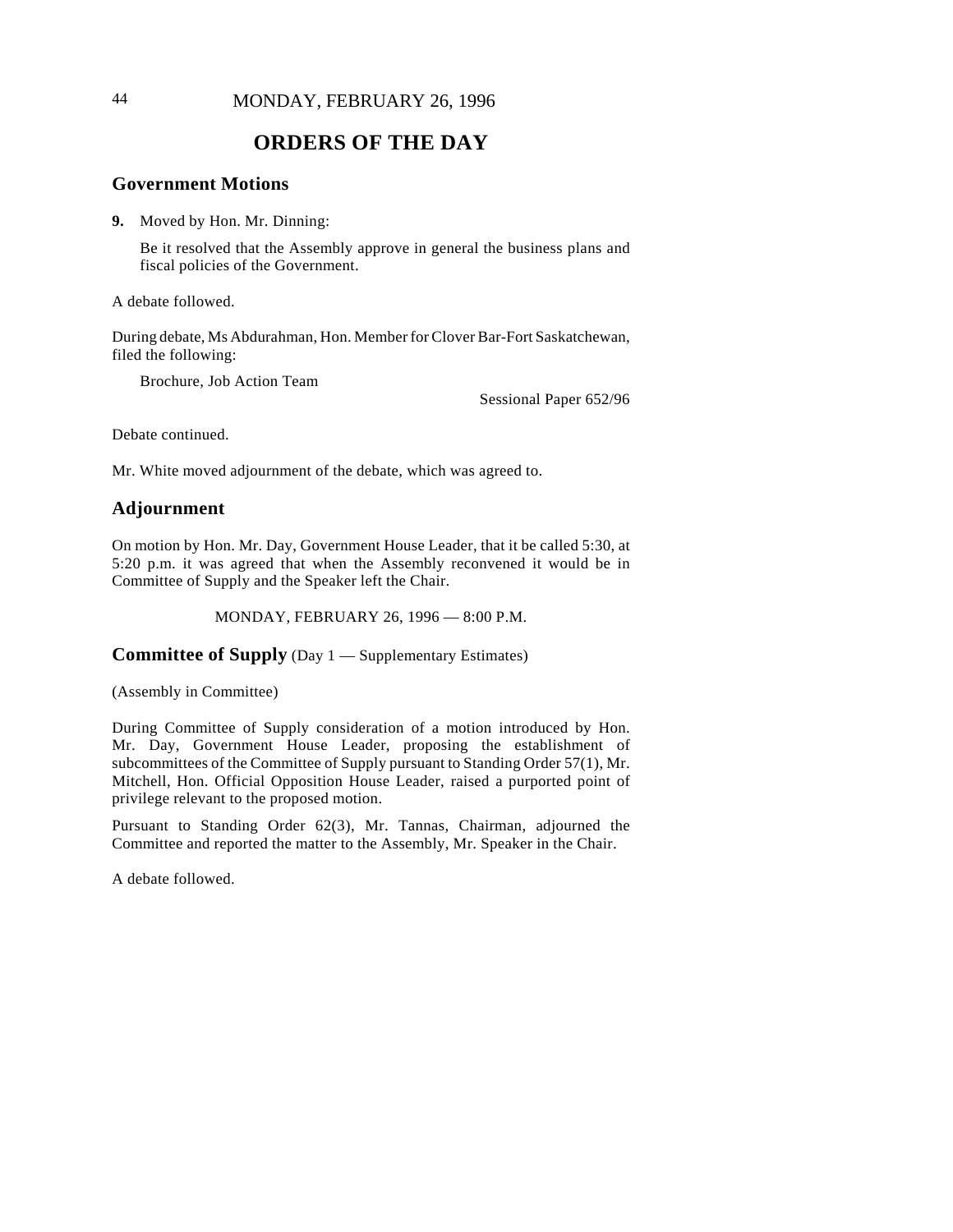Mr. Speaker advised he would take the matter under consideration and left the Chair. The Assembly again met in Committee of Supply.

(Assembly in Committee)

And after some further time spent therein, the Speaker resumed the Chair and Mr. Tannas reported as follows:

Mr. Speaker:

The Committee of Supply has had under consideration certain resolutions of the 1995-96 Supplementary Supply Estimates (No. 2) of the General Revenue Fund (Advanced Education and Career Development, Community Development, Education, Energy, Environmental Protection, and Health) for the fiscal year ending March 31, 1996, reports progress thereon, and requests leave to sit again.

The question being put, the report and the request for leave to sit again were agreed to.

### **Speaker's Ruling** — Question of Privilege Concerning Establishment of Subcomittees of Supply

The Honourable Leader of the Official Opposition has raised a question of privilege in the Committee of Supply about the motion introduced by the Government House Leader to establish subcommittees. In accordance with Standing Order 62(3), the Chairman of the Committee adjourned and reported to the Assembly.

The Leader of the Official Opposition did not make clear how the motion to establish subcommittees of supply was a contempt of the House as distinct from a breach of privilege. It appears to the Chair that the "contempt" focussed on the fact that 2 subcommittees may meet at the same time and that Members may not be able to speak at both subcommittees. This situation appeared to be at the root of the Leader of the Official Opposition's question of privilege as supported by the Honourable Members for Fort McMurray and Sherwood Park.

When a question of privilege is raised in the Assembly it is the Chair's role to determine whether a prima facie question of privilege exists. After considering the matter the Chair finds that there is not a prima facie case of privilege.

In addressing the substance of the motion, the Chair wants to make clear that the motion does not amend or in any way alter the Standing Orders. Clearly the Committee of Supply has no jurisdiction to amend the Standing Orders. The Chair would also like to point out to Members that Standing Order 57(4) expressly provides that any Member who is not a member of a subcommittee is entitled to attend and participate in the meeting although he or she may not vote.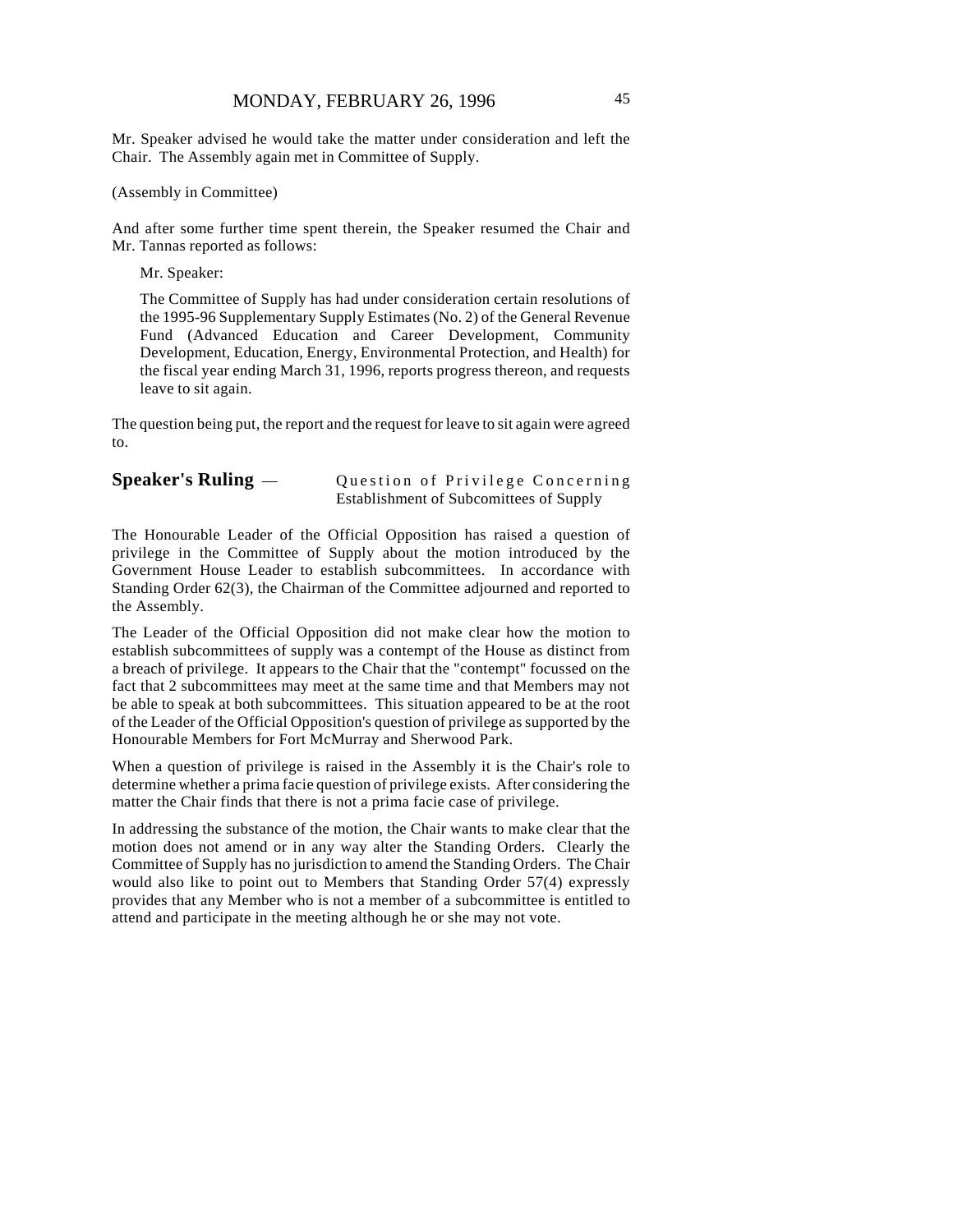## 46 MONDAY, FEBRUARY 26, 1996

It was suggested that as the provisions of the Standing Orders concerning subcommittees have not been used for some time, they have fallen into disuse. While it is true that subcommittees of supply have not been established since 1979, Standing Orders 57 and 58 are still valid parts of our Standing Orders. Indeed, it appears that when the Standing Orders were revised in 1993 those provisions were amended to account for the existence of Designated Supply Subcommittees.

With respect to the arguments raised about there being 2 meetings at which Members may wish to participate, the Chair refers to Beauchesne's at paragraph 77 where it is stated:

"Freedom of speech does not mean that Members have an unlimited or unrestrained right to speak on every issue. The rules of the House impose limits on the participation of Members and it is the duty of the Speaker to restrain those who abuse the rules."

In this instance, the House has given the power to the Committee of Supply to create subcommittees under Standing Order 57 to consider the estimates. There are no restrictions in the Standing Orders as to how many subcommittees may be established or when they may meet. It is the Chair's understanding that the last time subcommittees were established in 1979, two subcommittees met at the same time.

While attention was devoted during the argument to the privileges of Members, there was little mention of the corporate or collective privileges of the Assembly, one of which is to regulate its own internal affairs free from interference. Beauchesne's states at paragraph 33:

"The most fundamental privilege of the House as a whole is to establish rules of procedure for itself and to enforce them."

In this regard Members are referred to Maingot's book Parliamentary Privilege in Canada at page 15 and also Chapter 11.

Furthermore, Members are referred to the 21st edition of Erskine May's Parliamentary Practice where it states at page 90 with respect to the British Houses of Parliament:

"Nevertheless, the right of both Houses to be the sole judge of the lawfulness of their own proceedings, or to settle - and depart from - their own codes of procedure is fully established."

In this instance, if the Chair was to find that a prima facie question of privilege existed or that a contempt had been committed, the Chair would, in effect, have to find that the Standing Orders violated the privileges of the Members. To make such a finding could cast doubt upon the House's ability to control its own proceedings, which the Chair is not about to do.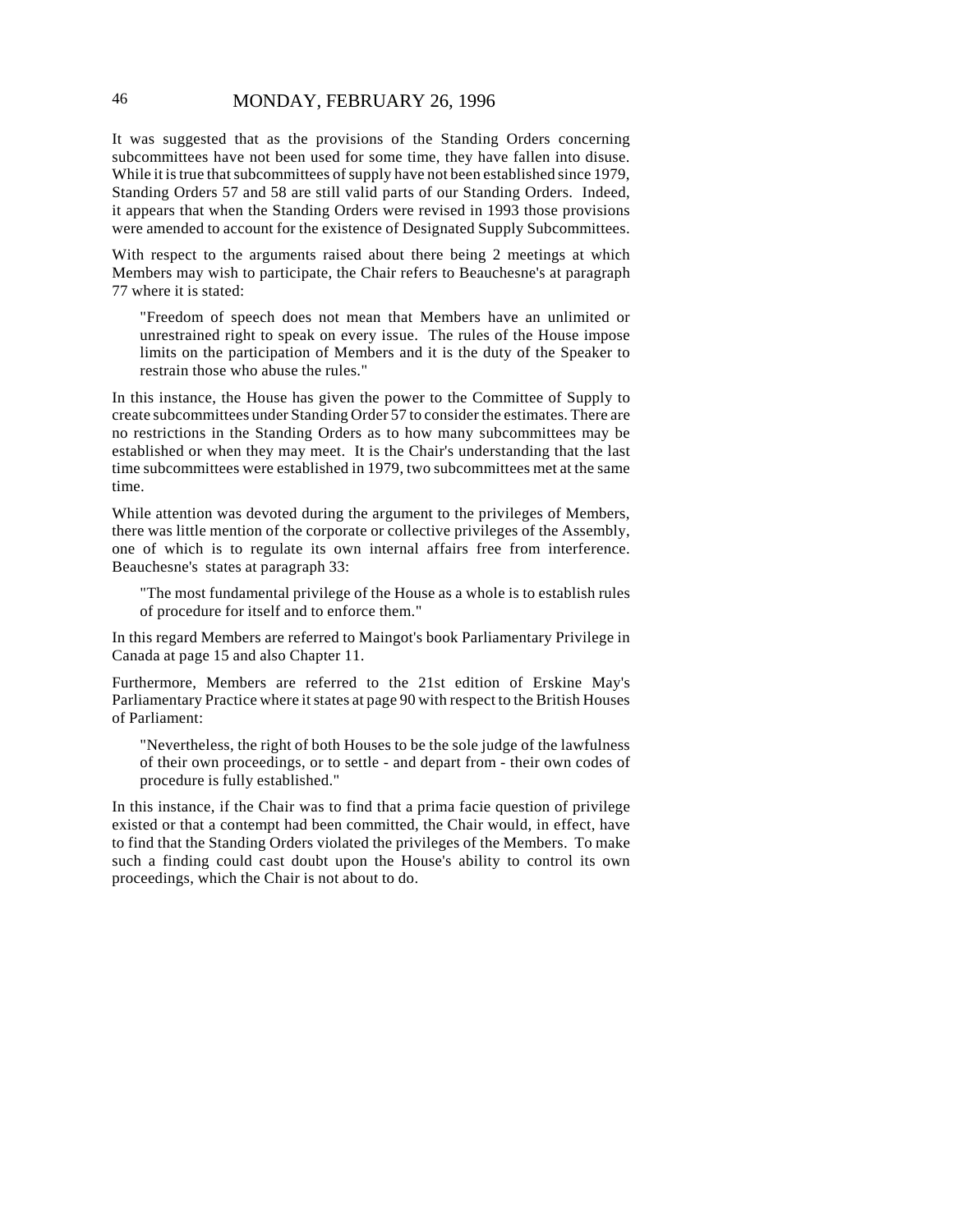It is the Chair's view that the motion to establish the subcommittees is being done in accordance with the Standing Orders. Accordingly, there is no prima facie question of privilege or a contempt.

(Assembly in Committee)

And after some further time spent therein, the Speaker resumed the Chair and Mr. Tannas reported as follows:

Mr. Speaker:

The Committee of Supply has had under consideration a motion proposing the establishment of four (4) subcommittees of the Committee of Supply, reports progress thereon, and requests leave to sit again.

The question being put, the report and the request for leave to sit again were agreed to.

Mr. Tannas also tabled a copy of the motion considered by the Committee of Supply proposing the establishment of four (4) subcommittees of the Committee of Supply for the official records of the Assembly:

Moved by Hon. Mr. Day:

Be it resolved that:

- **1.** Pursuant to Standing Order 57(1), four (4) subcommittees of the Committee of Supply be established by the Committee of Supply with the following names:
	- Subcommittee A Subcommittee B Subcommittee C Subcommittee D
- **2.** The membership of the respective subcommittees be as follows:

#### **Subcommittee A**

| $Clegg$ (Chair)       | Henry    | Pham    |
|-----------------------|----------|---------|
| Magnus (Deputy Chair) | Hierath  | Renner  |
| Ady                   | Jacques  | Rostad  |
| Burgener              | Jonson   | Sekulic |
| Carlson               | Massey   | Wickman |
| Doerksen              | Mitchell | Zariwny |
| Havelock              | Percy    |         |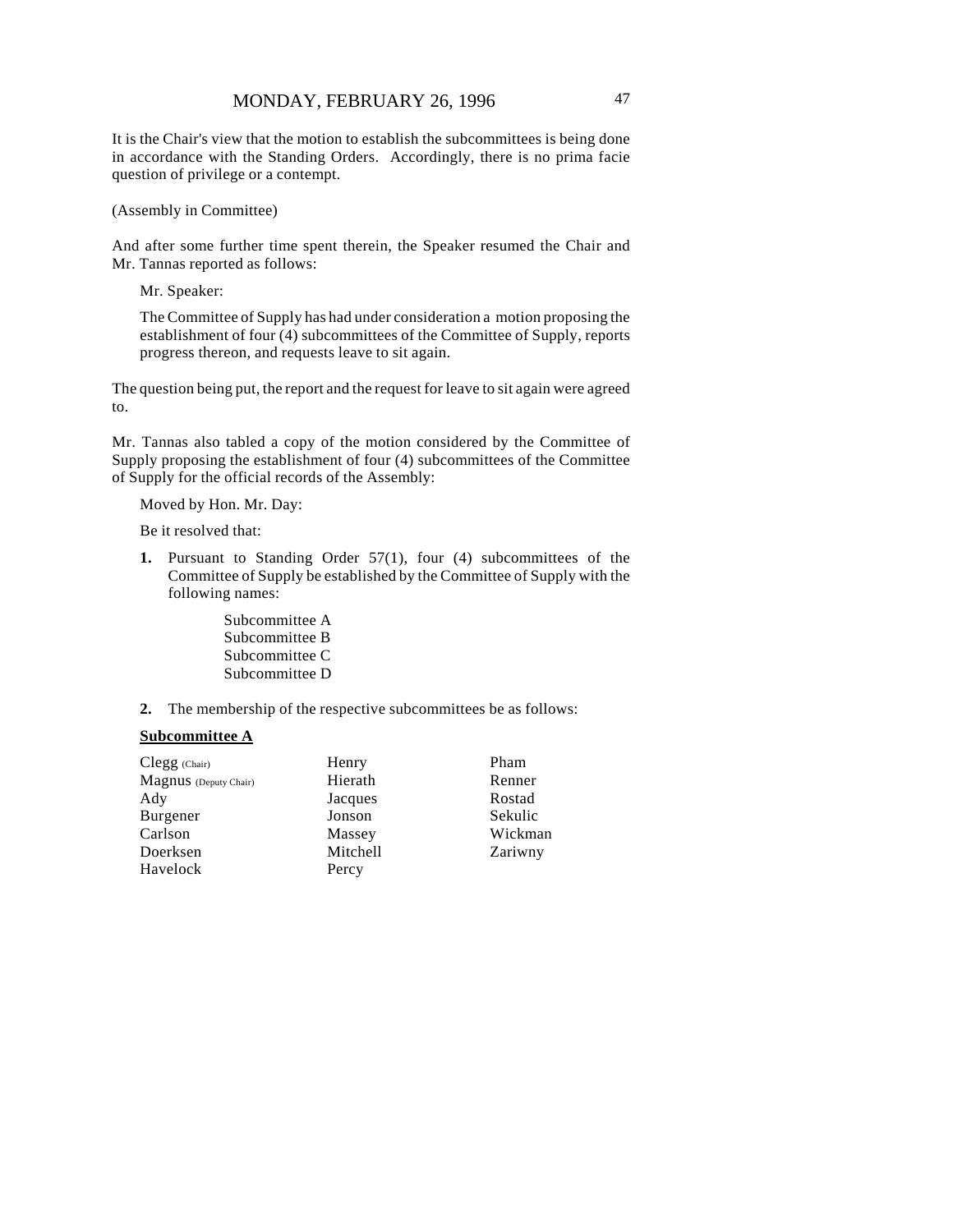#### **Subcommittee B**

| Tannas (Chair)           | Forsyth      | Sapers                                             |
|--------------------------|--------------|----------------------------------------------------|
| Haley (Deputy Chair)     | Germain      | Shariff                                            |
| Amery                    | Hanson       | <b>Soetaert</b>                                    |
| <b>Brassard</b>          | Hewes        | Yankowsky                                          |
| Cardinal                 | Laing        | Zariwny                                            |
| Dickson                  | Mar          | Zwozdesky                                          |
| Evans                    | Oberg        |                                                    |
| <u>Subcommittee C</u>    |              |                                                    |
| Tannas (Chair)           | Fischer      | Thurber                                            |
| McFarland (Deputy Chair) | <b>Fritz</b> | Trynchy                                            |
| Abdurahman               | Gordon       | Vasseur                                            |
| Beniuk                   | Kowalski     | West                                               |
| <b>Bracko</b>            | <b>Nicol</b> | White                                              |
| Dickson                  | Paszkowski   | Wickman                                            |
| Dunford                  | Severtson    |                                                    |
| <b>Subcommittee D</b>    |              |                                                    |
| Clegg (Chair)            | Dalla-Longa  | Leibovici                                          |
| Calahasen (Deputy Chair) | Day          | Lund                                               |
| <b>Black</b>             | Friedel      | Mirosh                                             |
| <b>Bruseker</b>          | Germain      | Smith                                              |
| Chadi                    | Hlady        | $Taylor\left( \text{Cypress-Medicine Hat} \right)$ |
| Collingwood              | Kirkland     | Sekulic                                            |
| Coutts                   | Langevin     |                                                    |
|                          |              |                                                    |

**3.** The following portions of the main estimates (The "Main Estimates") of expenditure for the fiscal year ending March 31, 1997, unless previously designated by the Leader of the Opposition to be considered by the Designated Supply Subcommittees, be referred to the subcommittees for their reports to the Committee of Supply as follows:

## **Subcommittee A**

Advanced Education and Career Development Education Executive Council Federal and Intergovernmental Affairs Provincial Treasurer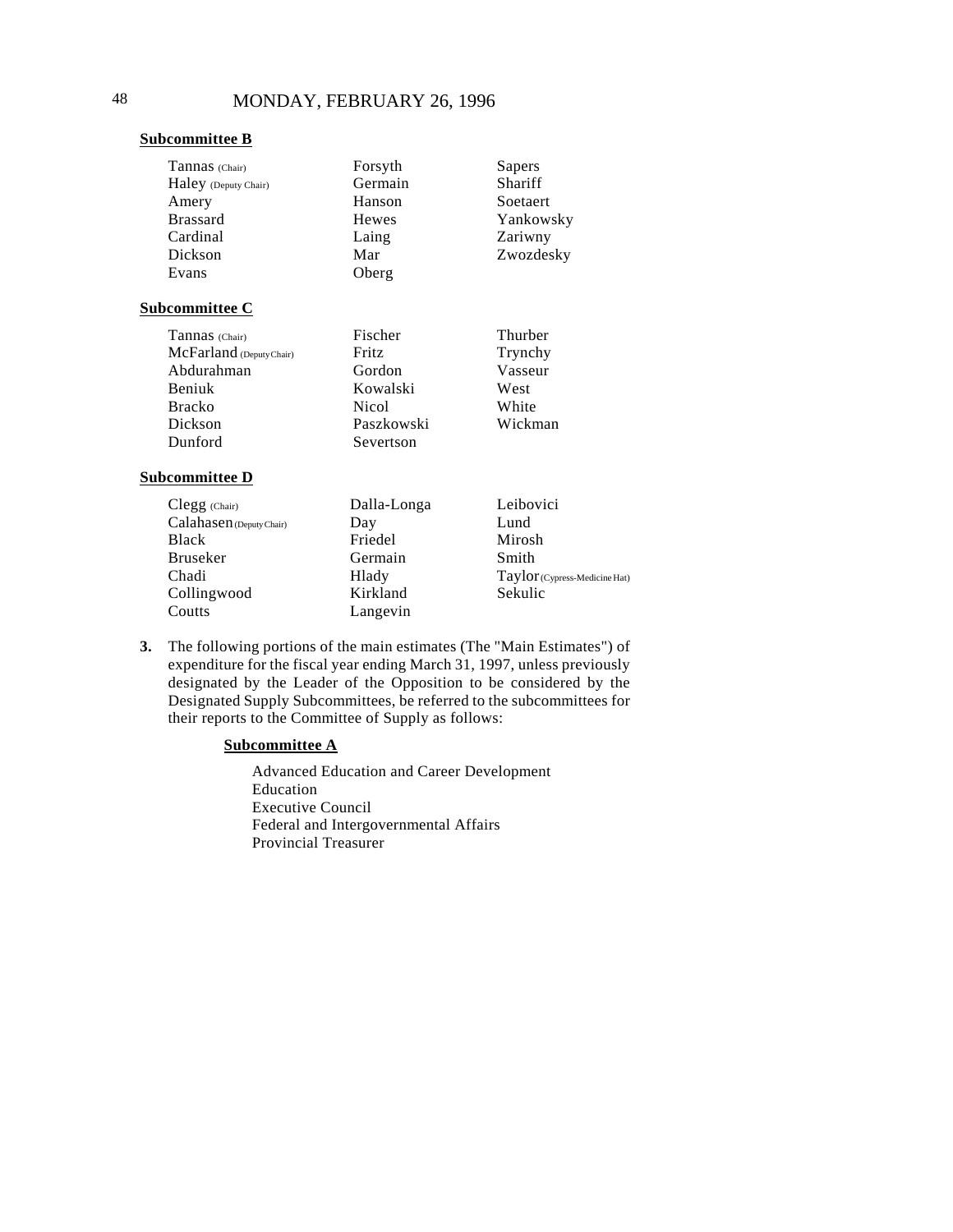#### **Subcommittee B**

Community Development Family and Social Services Health Justice and Attorney General

#### **Subcommittee C**

Agriculture, Food and Rural Development Municipal Affairs Public Works, Supply and Services Transportation and Utilities

#### **Subcommittee D**

Economic Development and Tourism Energy Environmental Protection Labour Science and Research

Sessional Paper 653/96

Mr. Clegg also tabled a copy of a letter from Mr. Mitchell, Hon. Leader of the Official Opposition, designating the estimates for consideration of 5 (five) departments by the Designated Supply Subcommittees pursuant to Standing Order  $56(2)(a)$ :

**Health**

#### **Environmental Protection**

**Education**

**Economic Development and Tourism**

**Family and Social Services**

Sessional Paper 654/96

The question being put, the report and the request for leave to sit again were agreed to.

## **Adjournment**

On motion by Hon. Mrs. Black, Deputy Government House Leader, the Assembly adjourned at 10:56 p.m. until Tuesday, February 27, 1996 at 1:30 p.m.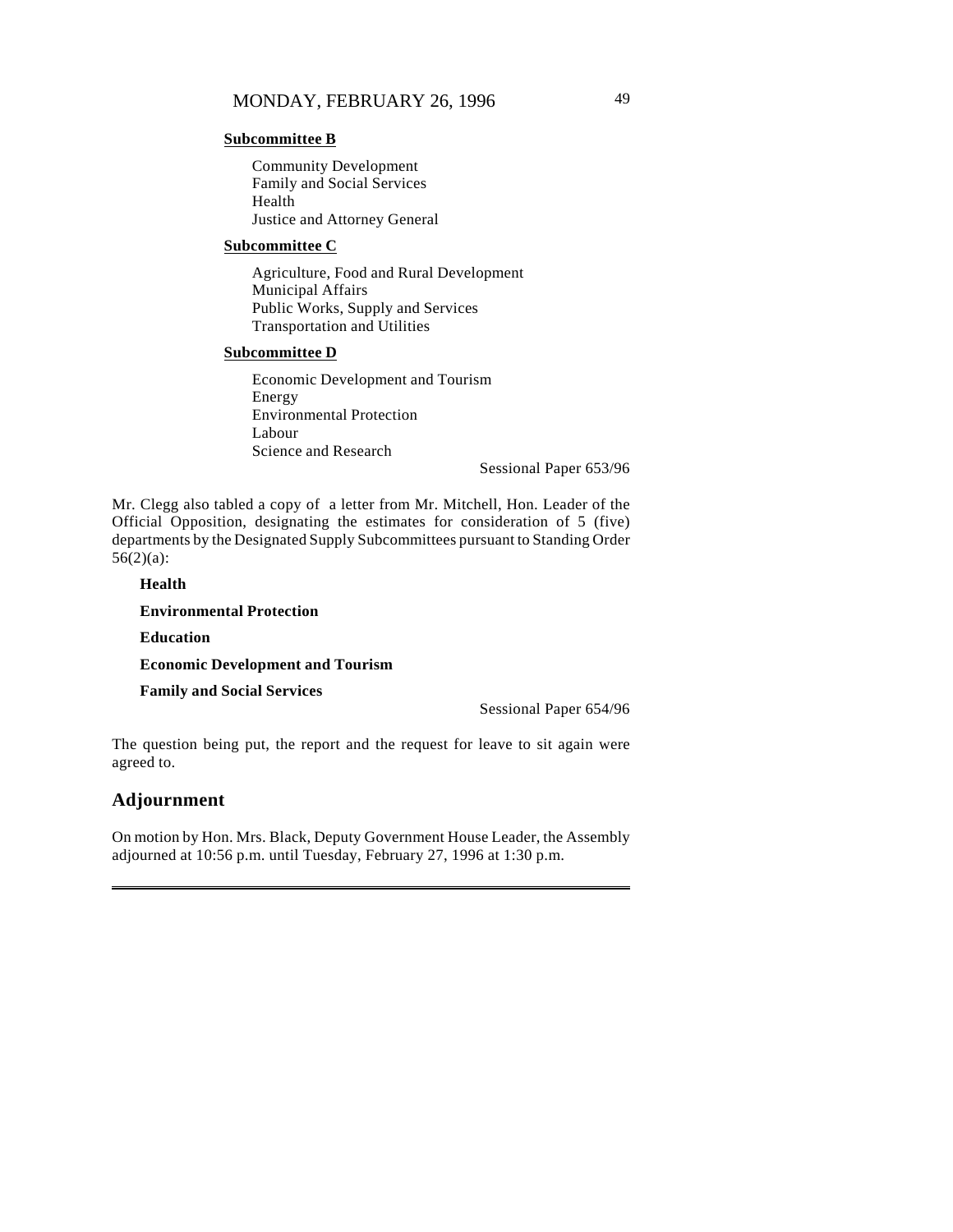# Tuesday, February 27, 1996

The Speaker took the Chair at 1:30 p.m.

### **Presenting Petitions**

Mrs. Hewes, Hon. Member for Edmonton-Gold Bar, presented a petition from 72 Albertans regarding the five basic principles upon which Medicare was built: accessibility, universality, portability, comprehensiveness and public administration.

## **Reading and Receiving Petitions**

On request by Mr. Bruseker, Hon. Member for Calgary-North West, the following petition was read and received:

We, the undersigned residents of Alberta, petition the Legislative Assembly to urge the Government to uphold the five basic principles upon which Medicare was built: accessibility, universality, portability, comprehensiveness and public administration.

On request by Mr. Mitchell, Hon. Leader of the Official Opposition, the following petition was read and received:

We, the undersigned residents of Alberta, petition the Legislative Assembly to urge the Government to uphold the five basic principles upon which Medicare was built: accessibility, universality, portability, comprehensiveness and public administration.

On request by Mr. Dalla-Longa, Hon. Member for Calgary-West, the following petition was read and received:

We, the undersigned residents of Alberta, petition the Legislative Assembly to urge the Government to uphold the five basic principles upon which Medicare was built: accessibility, universality, portability, comprehensiveness and public administration.

On request by Mr. Germain, Hon. Member for Fort McMurray, the following petition was read and received:

We, the undersigned residents of Alberta, petition the Legislative Assembly to urge the Government to uphold the five basic principles upon which Medicare was built: accessibility, universality, portability, comprehensiveness and public administration.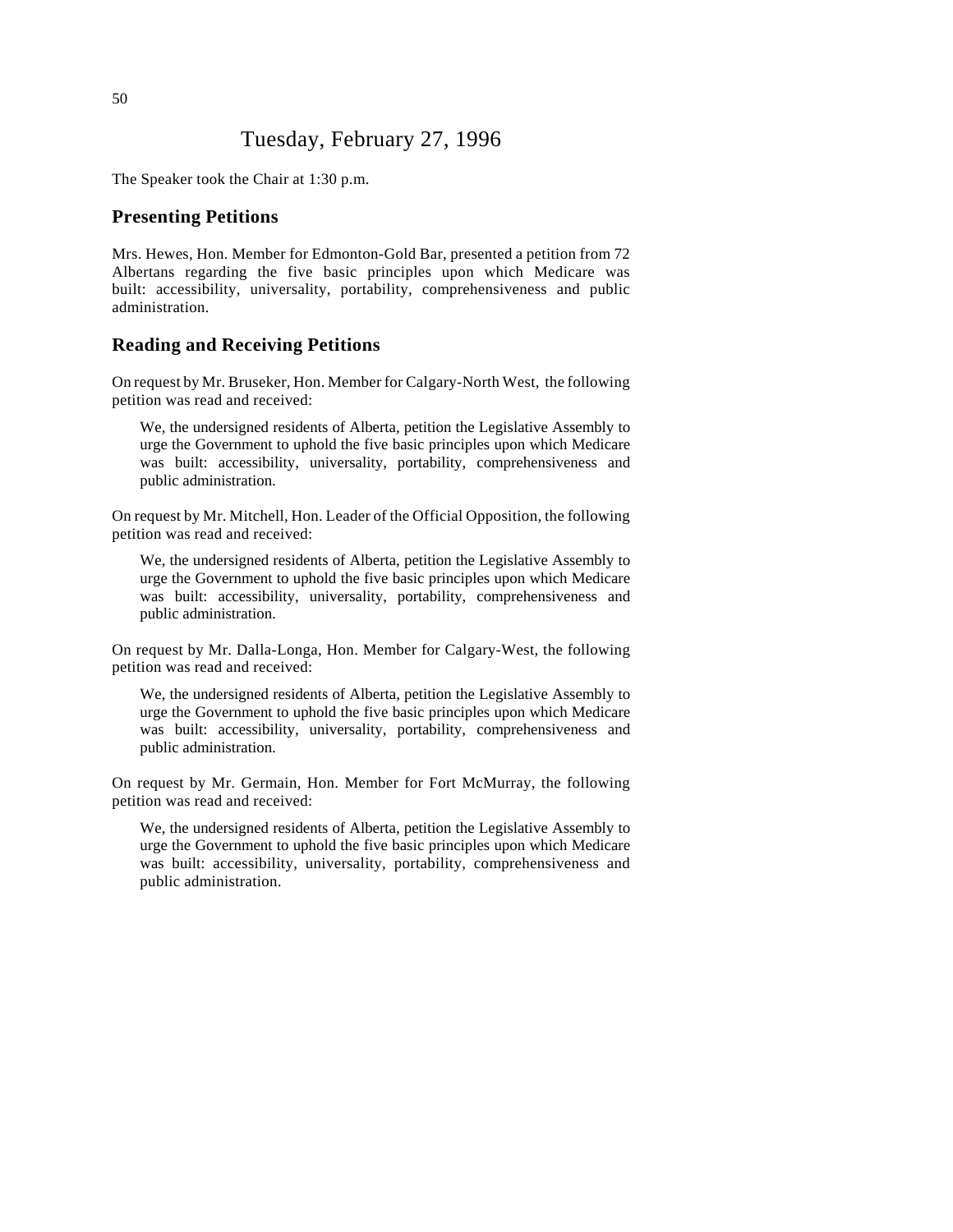On request by Mr. Sapers, Hon. Member for Edmonton-Glenora, the following petition was read and received:

We, the undersigned residents of Alberta, petition the Legislative Assembly to urge the Government to uphold the five basic principles upon which Medicare was built: accessibility, universality, portability, comprehensiveness and public administration.

#### **Notices of Motions**

Pursuant to Standing Order 34(2)(a), Hon. Mrs. Black, Deputy Government House Leader, gave oral notice of the following Written Questions and Motions for Returns to be dealt with Wednesday, February 28, 1996:

Written Questions: Stand and retain their places.

Motions for Returns: M169, M170, M172.

Hon. Mrs. Black, Deputy Government House Leader, gave oral notice of the following motion:

Be it resolved that further consideration of the motion before the Committee of Supply regarding subcommittees shall be the first business of the Committee and shall not be further postponed.

Mr. Dickson, Hon. Member for Calgary-Buffalo, gave oral notice of his intention to move the following motion under Standing Order 40:

Be it resolved that the Legislative Assembly affirm the importance of open access to reading material by recognizing February 26 to March 3, 1996 as "Freedom to Read Week".

### **Tabling Returns and Reports**

Hon. Mr. Evans, Minister of Justice and Attorney General:

Response to Written Question No. Q249 asked for by Mr. Dickson on November 1, 1995:

On a daily basis, averaged over the entire fiscal year, how many open custody young offenders were on register at the Edmonton and Calgary Young Offender Centres during fiscal years 1990-91, 1992-93, 1993-94, 1994-95, and from April 1, 1995 through October 11, 1995?

Sessional Paper 249A/96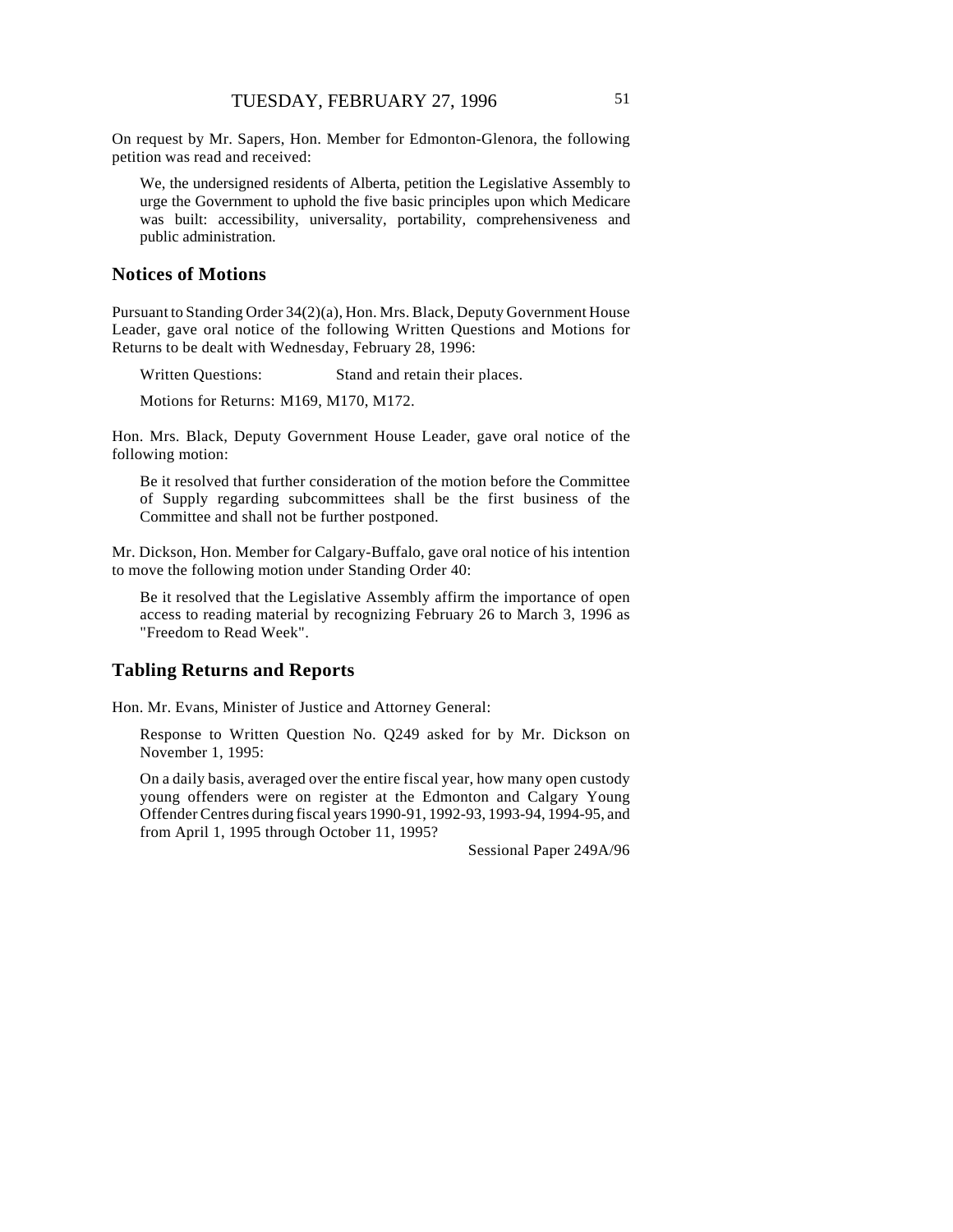Response to Written Question No. Q250 asked for by Mr. Dickson on November 1, 1995:

What are the mandate particulars of the 13 Youth Justice Committees which have been formally designated and the additional 35 Youth Justice Committees which are in the process of being formed as referred to on page 11 of the 1994/95 Annual Report of the Justice Department?

Sessional Paper 250A/96

Response to Written Question No. Q251 asked for by Mr. Dickson on November 1, 1995:

What are the specific details identified in the estimated annual saving of \$1 million under the Civil Enforcement Program referred to on page 6 of the 1994/95 Annual Report of the Justice Department?

Sessional Paper 251A/96

Mr. Sapers, Hon. Member for Edmonton-Glenora:

Healing Health Care, Prescriptions for an Ailing System, a joint statement from Alberta's health care providers, January 1996

Sessional Paper 655/96

## **Oral Question Period**

During Oral Question Period, Hon. Mr. Smith, Minister of Economic Development and Tourism, filed the following:

News release, dated February 22, 1996, from AT Plastics Inc. entitled, "AT Plastics announces major polymers plant expansion"

Sessional Paper 656/96

During Oral Question Period, Mr. Kirkland, Hon. Member for Leduc, filed the following:

Undated Workers' Compensation Board memo from J. D. Carr to D. V. Holmes regarding amendments to Sections of the Workers Compensation Board Act and Board Orders to deem individuals to be proprietors

Sessional Paper 657/96

## **Members' Statements**

Mrs. Hewes, Hon. Member for Edmonton-Gold Bar, made a statement regarding the celebration of the foundation of the Girl Guides.

Mr. Stelmach, Hon. Member for Vegreville-Viking, made a statement regarding the opening of the Telehealth Centre.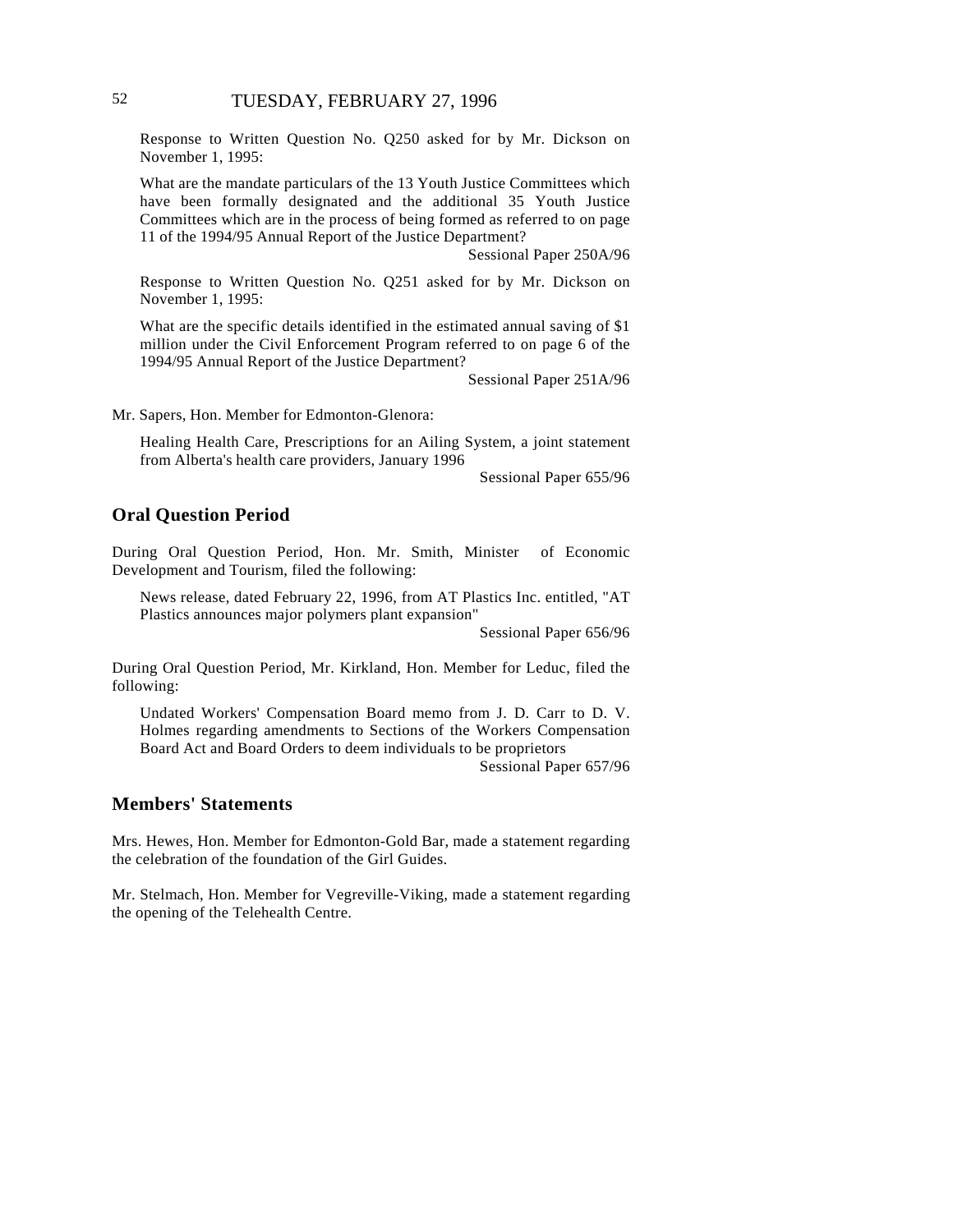Mr. Beniuk, Hon. Member for Edmonton-Norwood, made a statement regarding measures the Provincial Government could take to protect the public from repeat sexual offenders and filed the following:

Manitoba Community Notification Advisory Committee, Report No. 1, November 1995

Sessional Paper 658/96

## **Motions Under Standing Order 40**

Mr. Dickson, Hon. Member for Calgary-Buffalo, requested the unanimous consent of the Assembly for consideration of the following motion:

Be it resolved that the Legislative Assembly affirm the importance of open access to reading material by recognizing February 26 to March 3, 1996 as "Freedom to Read Week".

Unanimous consent to proceed was not granted.

# **ORDERS OF THE DAY**

# **Public Bills and Orders Other Than Government Bills and Orders**

#### **Second Reading**

On the motion that the following Bill be now read a Second time:

Bill 203 Family Dispute Resolution Act — Mr. Yankowsky

A debate followed.

Pursuant to Standing Order 8(2)(b), debate adjourned, Mrs. Hewes speaking.

## **Motions Other Than Government Motions**

**502.** Moved by Mr. Woloshyn:

Be it resolved that the Legislative Assembly urge the Government to adopt a policy of notifying communities about offenders upon conviction and prior to their release from prison.

A debate followed.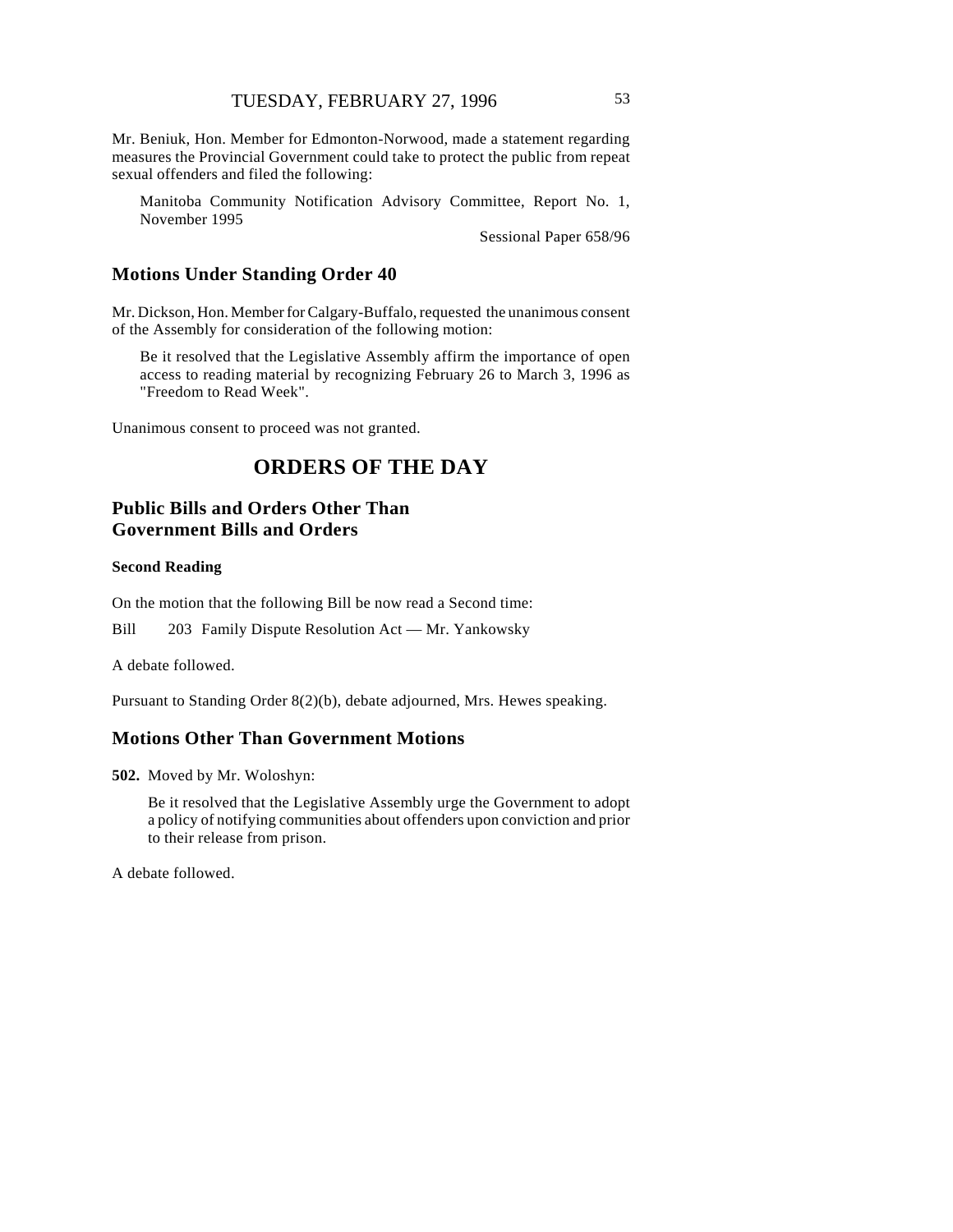# 54 TUESDAY, FEBRUARY 27, 1996

Mr. Dickson, Hon. Member for Calgary-Buffalo, moved the motion be amended by striking:

of notifying communities about offenders

and substituting:

whereby correctional and justice authorities specifically determine what kind of information should be communicated and how widely it should be communicated to communities about persons convicted of child sexual abuse or dangerous offenders

Debate continued (on amendment).

Pursuant to Standing Order 8(2)(c), debate adjourned (on amendment), Mr. Sapers speaking.

## **Government Bills and Orders**

#### **Second Reading**

Hon. Mr. Evans, Minister of Justice and Attorney General, indicated by memo to Hon. Mr. Schumacher, Speaker of the Legislative Assembly, dated February 21, 1996, he would absent himself from the Assembly during debate on Bill 6, Gaming and Liquor Act, because of a private interest in the Canmore Hotel.

On the motion that the following Bill be now read a Second time:

Bill 6 Gaming and Liquor Act — Hon. Dr. West

A debate followed.

Mr. Bruseker moved adjournment of the debate, which was agreed to.

## **Adjournment**

On motion by Hon. Mr. Day, Government House Leader, at 5:29 p.m. it was agreed that when the Assembly reconvened it would be in Committee of Supply and the Speaker left the Chair.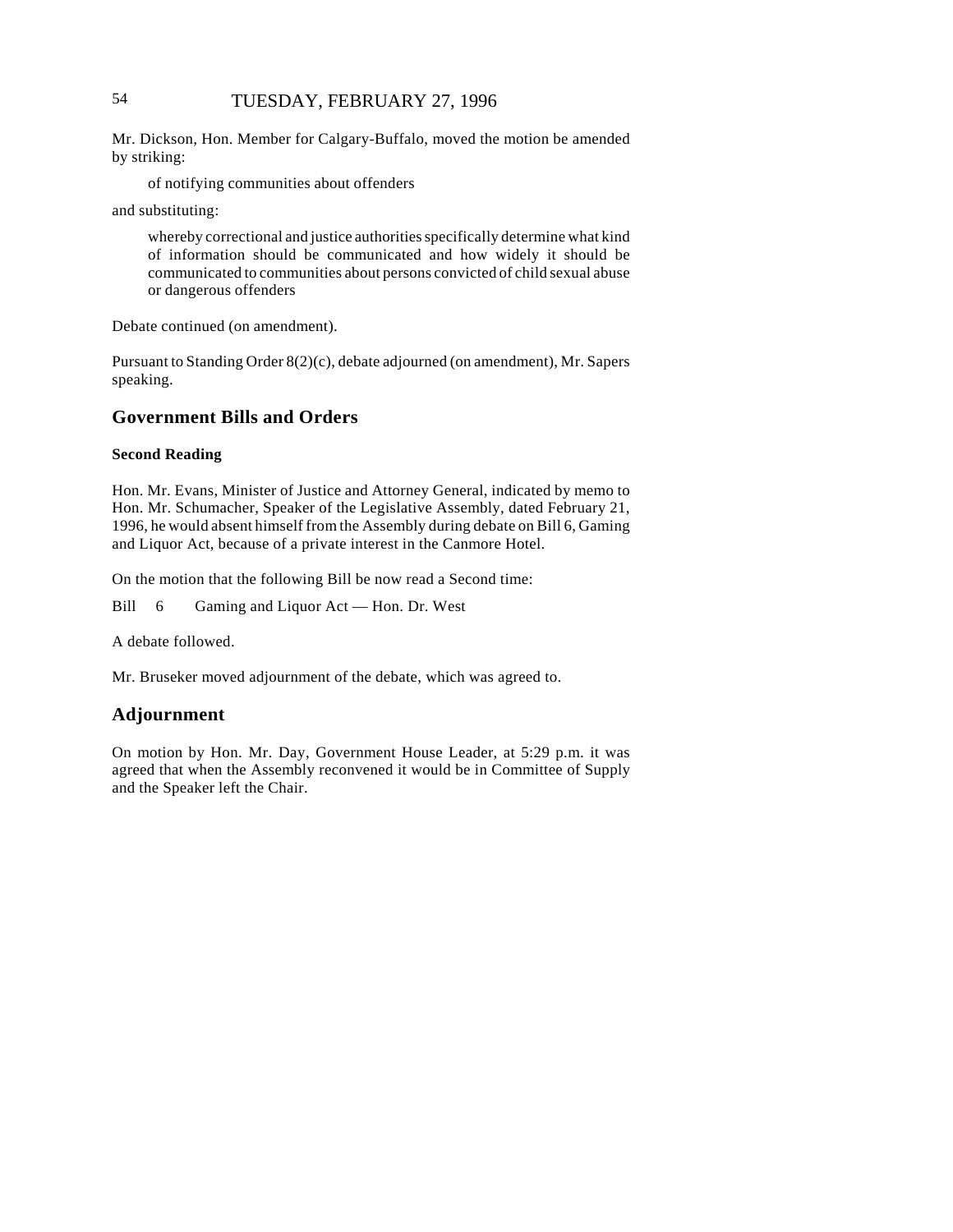## TUESDAY, FEBRUARY 27, 1996 55

#### TUESDAY, FEBRUARY 27, 1996 — 8:00 P.M.

### **Committee of Supply** (Day 2 — Supplementary Estimates)

(Assembly in Committee)

During Committee of Supply consideration of the Estimates of the Department of Environmental Protection, the question was called to grant the following sum:

#### **Environmental Protection**

\$3,211,000 Operating Expenditure

to Her Majesty for the fiscal year ending March 31, 1996, which was agreed to. The names being called for were taken as follows:

For the resolution: 33

| Amery        | Forsyth  | Mar        |
|--------------|----------|------------|
| Beniuk       | Friedel  | McClellan  |
| <b>Black</b> | Haley    | McFarland  |
| Burgener     | Havelock | Paszkowski |
| Cardinal     | Herard   | Pham       |
| Clegg        | Hlady    | Renner     |
| Coutts       | Jacques  | Shariff    |
| Day          | Kowalski | Stelmach   |
| Dinning      | Laing    | Thurber    |
| Dunford      | Langevin | Woloshyn   |
| Evans        | Magnus   | Yankowsky  |

Against the resolution: 10

| <b>Bruseker</b> | Henry     | <b>Sekulic</b> |
|-----------------|-----------|----------------|
| Chadi           | Leibovici | Soetaert       |
| Dalla-Longa     | Nicol     | Wickman        |
| Dickson         |           |                |

And after some further time spent therein, the Acting Speaker resumed the Chair and Mr. Tannas reported as follows:

Mr. Speaker, the Committee of Supply has had under consideration certain resolutions of the 1995-96 Supplementary Supply Estimates (No. 2), General Revenue Fund, reports as follows and requests leave to sit again:

Resolved that a sum not exceeding the following be granted to Her Majesty for the fiscal year ending March 31, 1996, for the Minister and purposes indicated: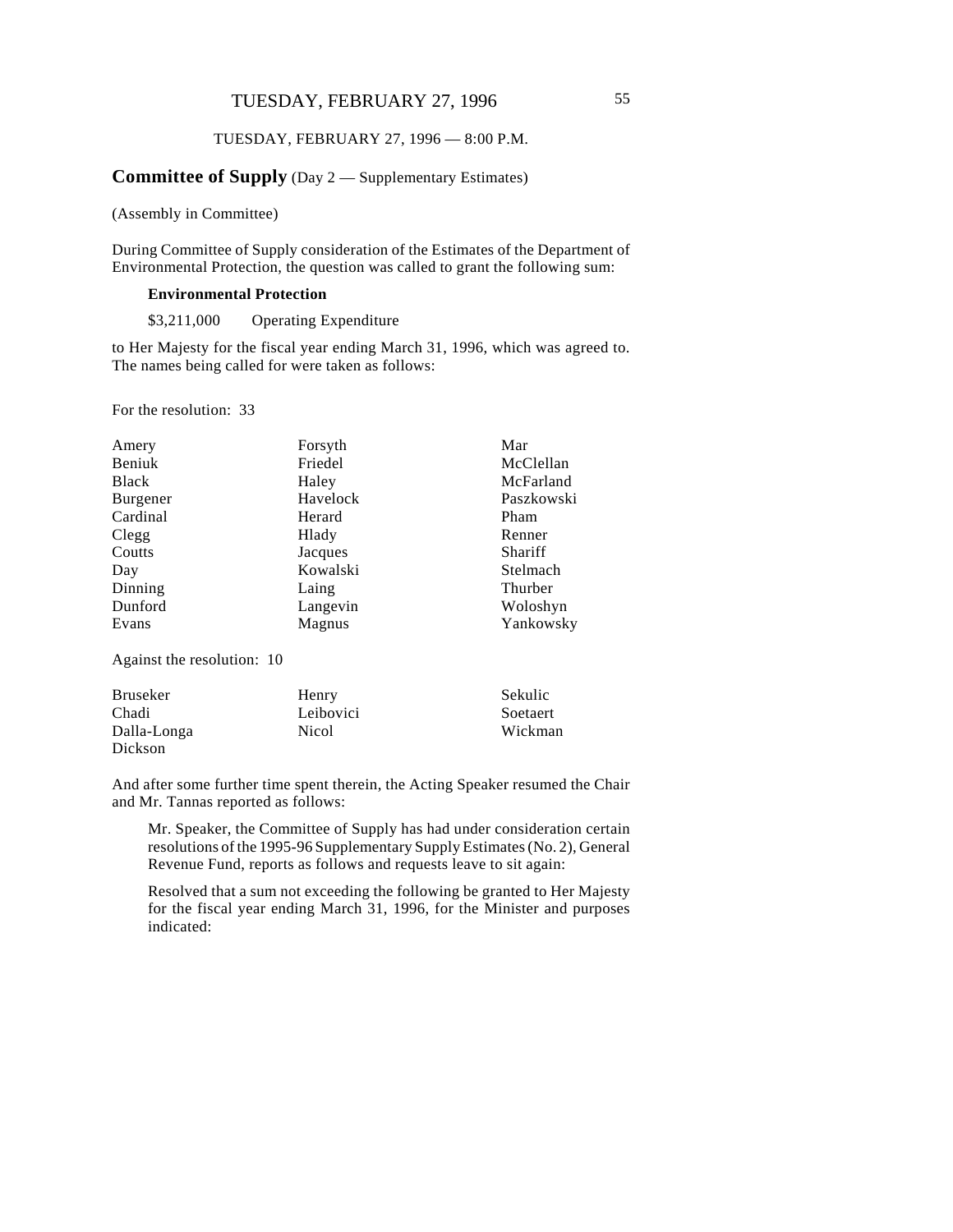#### **Advanced Education and Career Development**

\$500,000 Non-budgetary Disbursements

#### **Community Development**

\$1,750,000 Operating Expenditure

#### **Education**

\$5,000,000 Operating Expenditure

#### **Energy**

\$2,700,000 Capital Investment

#### **Environmental Protection**

\$3,211,000 Operating Expenditure

#### **Health**

\$67,950,000 Operating Expenditure

Resolved that the transfer be authorized of \$3,000,000 from the Operating Expenditure Vote under the Department of Energy for the fiscal year ending March 31, 1996 to the Capital Investment Vote of the Department of Energy.

Mr. Speaker, I wish to table a list of those resolutions voted upon by the Committee of Supply pursuant to Standing Orders.

Sessional Paper 659/96

Mr. Speaker, the Committee of Supply has also had under consideration a certain resolution proposing to establish subcommittees of the Committee of Supply and reports progress thereon. I wish to table a copy of an amendment proposed in relation to this resolution considered this day for the official records of the Assembly.

Sessional Paper 661/96

Mr. Speaker, I would also like to table copies of a motion passed this day in Committee of Supply appointing Members to Designated Supply Subcommittees under Standing Order 56(2):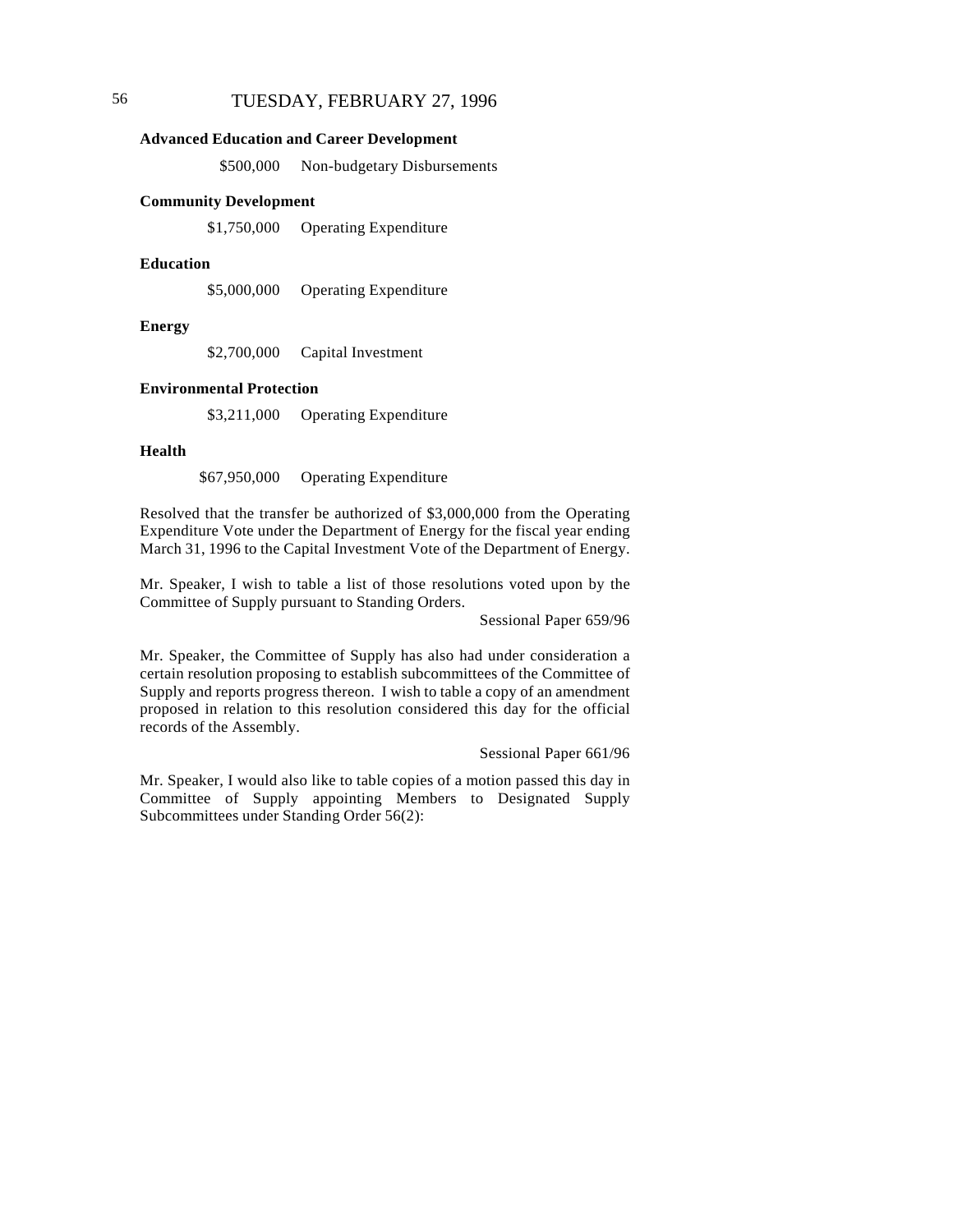## **Economic Development and Tourism**

| McFarland (Chair)                 | Gordon       | Tannas                        |
|-----------------------------------|--------------|-------------------------------|
| <b>Bruseker</b>                   | Kowalski     | Trynchy                       |
| Carlson                           | Sekulic      | Van Binsbergen                |
| Dunford                           | Severtson    | Woloshyn                      |
| <b>Education</b>                  |              |                               |
| Magnus (Chair)                    | Hierath      | Soetaert                      |
| Burgener                          | Jacques      | Stelmach                      |
| Doerksen                          | Massey       | Woloshyn                      |
| Henry                             | Pham         | Zwozdesky                     |
| <b>Environmental Protection</b>   |              |                               |
| Calahasen (Chair)                 | Herard       | Stelmach                      |
| Collingwood                       | Hlady        | Taylor (Cypress-Medicine Hat) |
| Coutts                            | Langevin     | Taylor(Redwater)              |
| Friedel                           | Percy        | White                         |
| <b>Family and Social Services</b> |              |                               |
| Haley (Chair)                     | Forsyth      | Leibovici                     |
| Amery                             | Hanson       | Stelmach                      |
| <b>Brassard</b>                   | <b>Hewes</b> | Shariff                       |
| Dickson                           | Laing        | Woloshyn                      |
| <b>Health</b>                     |              |                               |
| Oberg (Chair)                     | Fritz        | Sapers                        |
| Abdurahman                        | Havelock     | Stelmach                      |
| Clegg                             | Kirkland     | Woloshyn                      |
| Dickson                           | Renner       | Yankowsky                     |
|                                   |              | Sessional Paper 660/96        |

The question being put, the report and the request for leave to sit again were agreed to.

# **Introduction of Bills**

Hon. Mr. Day, Government House Leader, requested and received the unanimous consent of the Assembly to revert to Introduction of Bills.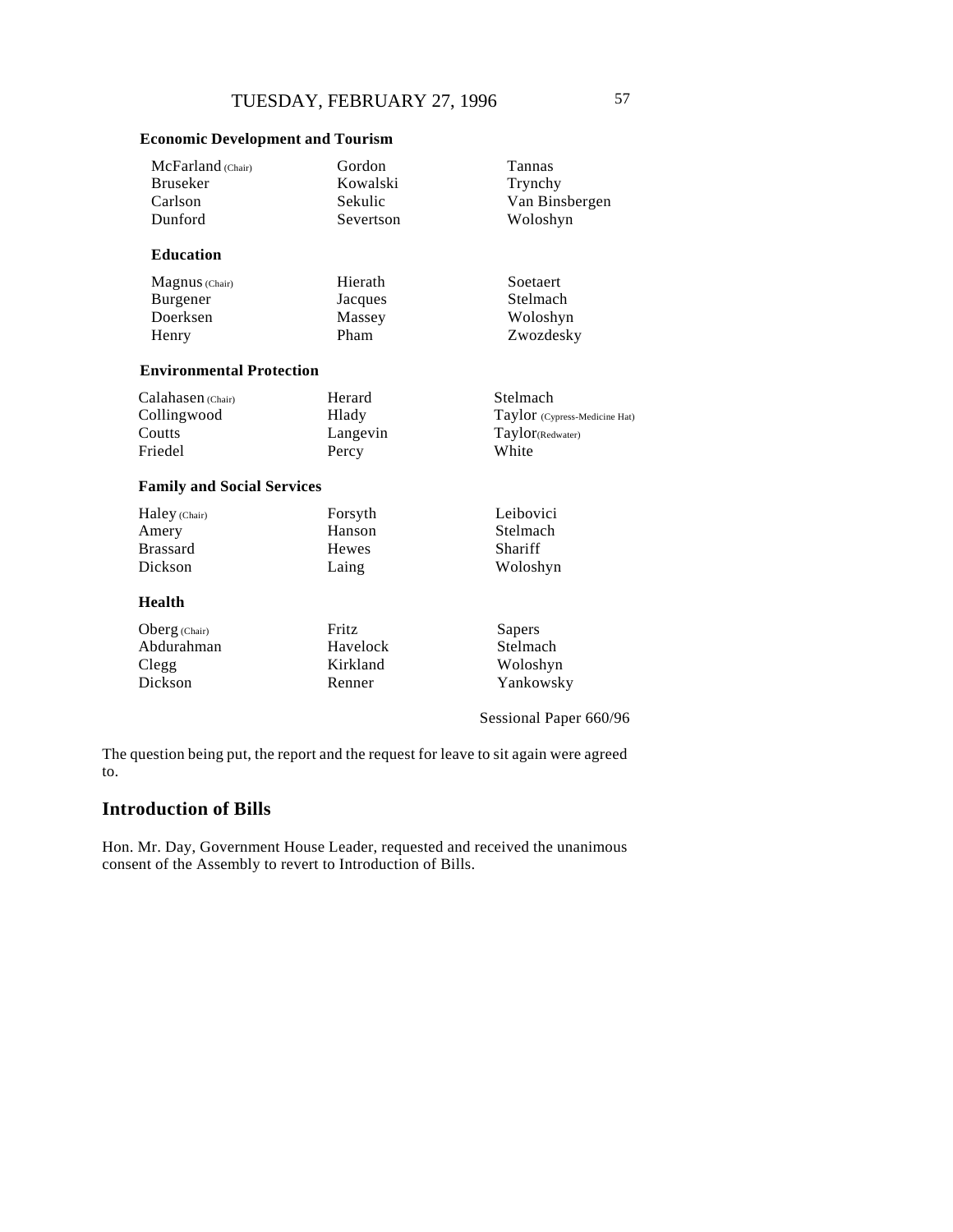# 58 WEDNESDAY, FEBRUARY 28, 1996

Upon recommendation of His Honour the Honourable the Lieutenant Governor, and notice having been given:

Bill 10 Appropriation (Supplementary Supply) Act, 1996 — Hon. Mr. Dinning

#### **Adjournment**

On motion by Hon. Mr. Day, Government House Leader, the Assembly adjourned at 10:26 p.m. until Wednesday, February 28, 1996 at 1:30 p.m.

# Wednesday, February 28, 1996

The Speaker took the Chair at 1:30 p.m.

### **Presenting Petitions**

Mr. Dickson, Hon. Member for Calgary-Buffalo, presented a petition from 38 residents of Calgary-Buffalo regarding the proposed closure of the Alberta Place District Office of Family and Social Services in downtown Calgary.

Dr. Nicol, Hon. Member for Lethbridge-East, presented a petition from 550 residents of southern Alberta regarding Regional Health Authorities' moving elderly people to long term care facilities.

## **Reading and Receiving Petitions**

On request by Mrs. Hewes, Hon. Member for Edmonton-Gold Bar, the following petition was read and received:

We, the undersigned residents of Alberta, petition the Legislative Assembly to urge the Government to uphold the five basic principles upon which Medicare was built: accessibility, universality, portability, comprehensiveness and public administration.

On request by Dr. Nicol, Hon. Member for Lethbridge-East, the following petition was read and received:

We, the undersigned residents of Alberta, petition the Legislative Assembly to urge the Government to uphold the five basic principles upon which Medicare was built: accessibility, universality, portability, comprehensiveness and public administration.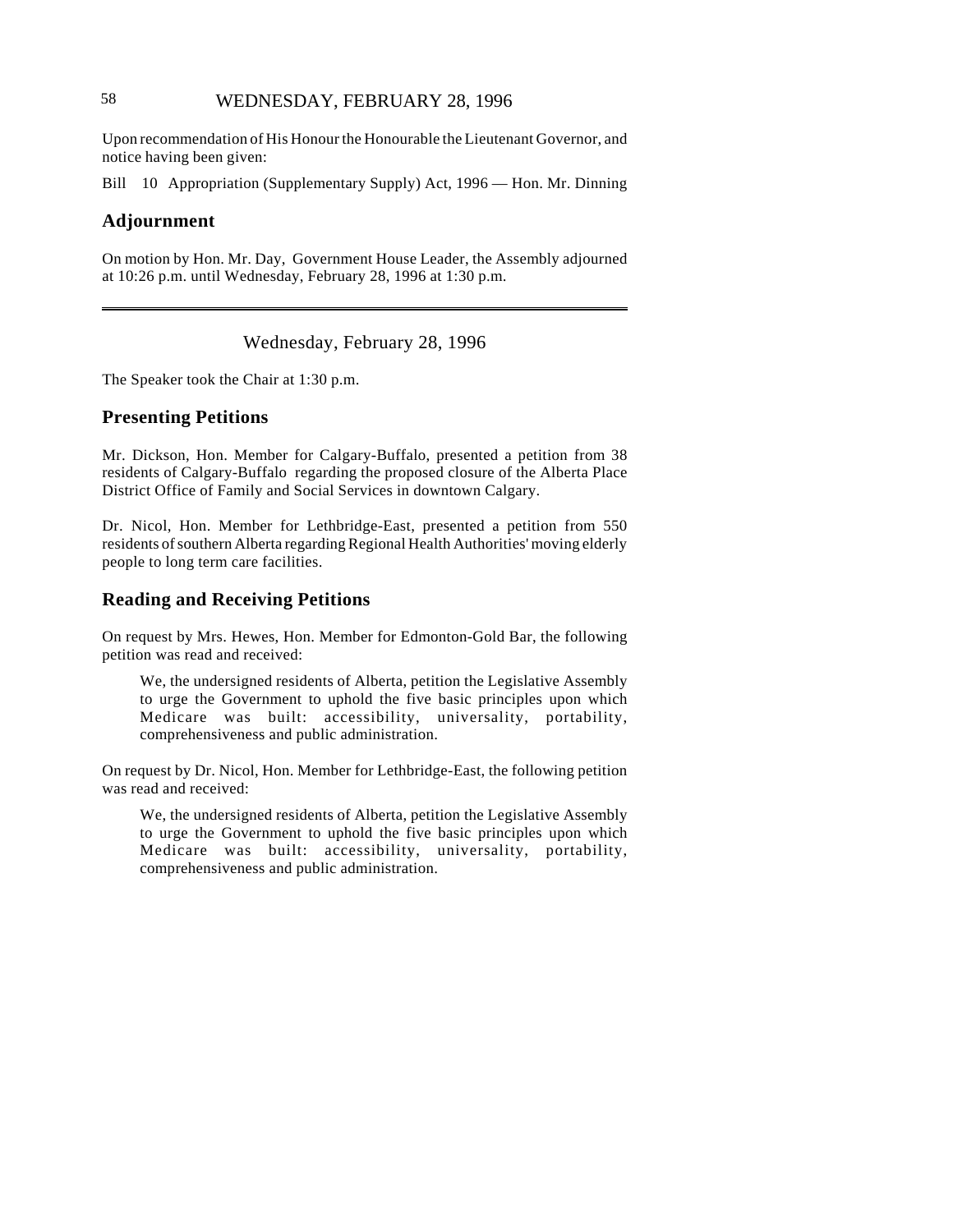On request by Mr. Vasseur, Hon. Member for Bonnyville, the following petition was read and received:

We, the undersigned residents of Alberta, petition the Legislative Assembly to urge the Government to uphold the five basic principles upon which Medicare was built: accessibility, universality, portability, comprehensiveness and public administration.

### **Notices of Motions**

Mr. Bracko, Hon. Member for St. Albert, gave oral notice of his intention to move the following motion under Standing Order 40:

Be it resolved that the Legislative Assembly congratulate the students, staff and parents of Elmer Gish School for being selected the Top Environment School in Canada.

#### **Introduction of Bills (First Reading)**

Notice having been given:

- Bill 7 Municipal Affairs Statutes Amendment and Repeal Act, 1996 -Mr. Severtson
- Bill 9 Agricultural Societies Amendment Act, 1996 Mr. Havelock

On motion by Hon. Mr. Day, Government House Leader, the following Bills were placed on the Order Paper under Government Bills and Orders:

- Bill 7 Municipal Affairs Statutes Amendment and Repeal Act, 1996 -Mr. Severtson
- Bill 9 Agricultural Societies Amendment Act, 1996 Mr. Havelock

## **Tabling Returns and Reports**

Hon. Mrs. McClellan, Minister of Health:

Action for Health Initiatives, prepared by Health Planning Branch, Alberta Health, February 27, 1996

Sessional Paper 662/96

Hon. Dr. West, Minister of Transportation and Utilities:

Alberta Transportation and Utilities Construction Report, 1996-97 Sessional Paper 663/96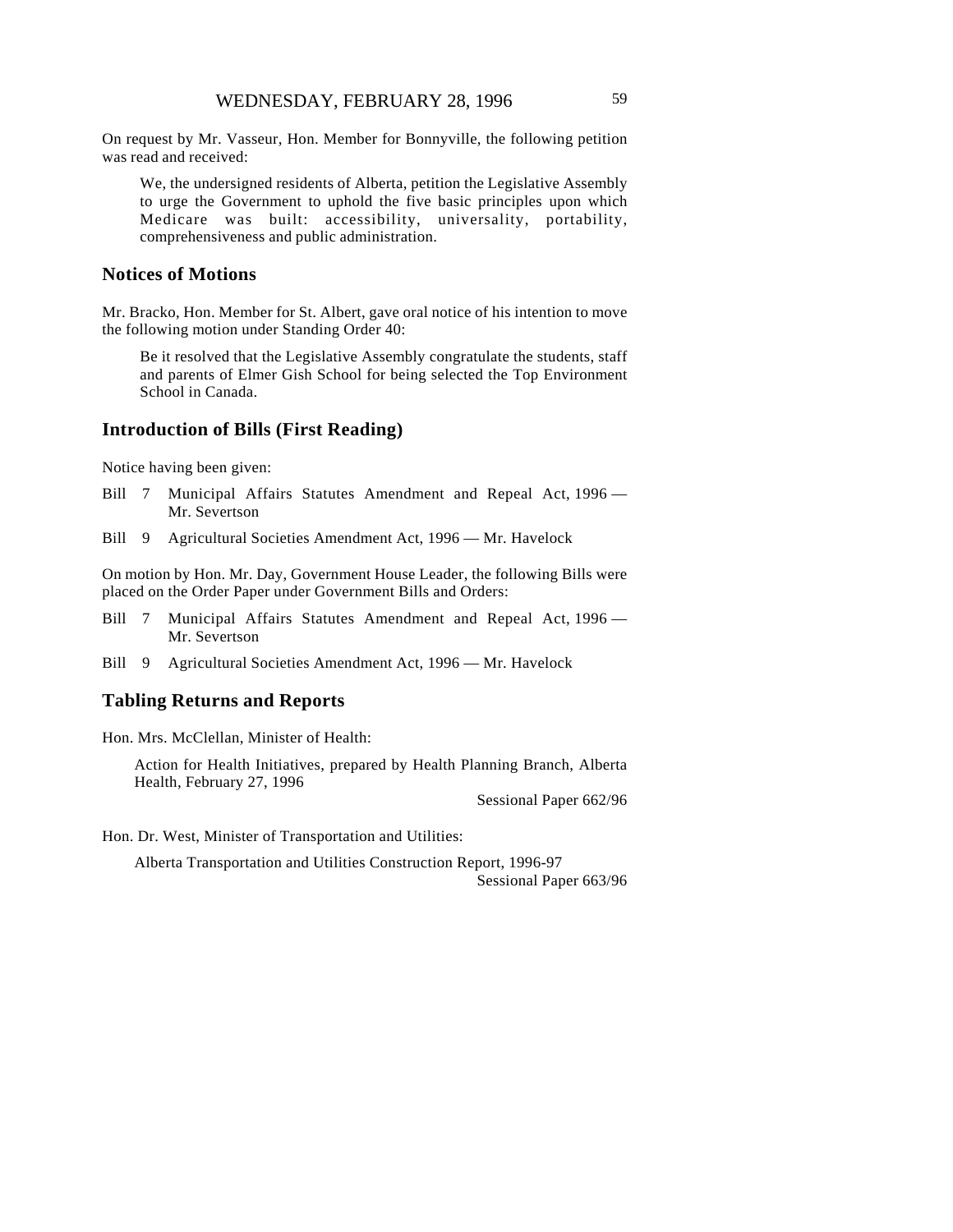## 60 WEDNESDAY, FEBRUARY 28, 1996

Mrs. Laing, Chairman, Alberta Alcohol and Drug Abuse Commission (AADAC), pursuant to the Alcohol and Drug Abuse Act, cA-38, s12:

Alberta Alcohol and Drug Abuse Commission (AADAC), Annual Report 1994-95

Sessional Paper 24/96

## **Speaker's Ruling — Point of Privilege**

Following Oral Question Period, the Speaker informed the Assembly that he had reviewed the Workers' Compensation Board memorandum tabled by Mr. Kirkland, Hon. Member for Leduc, on February 27, 1996 and raised as a possible point of privilege by Mr. Decore, Hon. Member for Edmonton-Glengarry. The Chair concluded that there did not appear to be any possible question of privilege arising therefrom.

## **Motions Under Standing Order 40**

Mr. Bracko, Hon. Member for St. Albert, requested and received the unanimous consent of the Assembly for consideration of the following motion:

Be it resolved that the Legislative Assembly congratulate the students, staff and parents of Elmer Gish School for being awarded the prestigious Great Canadian School Search Award as the Top Environment School in Canada.

A debate followed.

The question being put, the motion was agreed to unanimously.

# **ORDERS OF THE DAY**

#### **Written Questions**

The following Written Questions were ordered to stand:

Q157, Q158, Q159, Q160, Q161, Q162, Q163, Q164, Q165, Q176, Q177.

## **Motions for Returns**

The following Motions for Returns were accepted:

**M169.** Moved by Ms Hanson:

The staff turnover rates in the Child Welfare Division of the Department of Family and Social Services and a breakdown of each of the staffing classifications for the period January 1, 1994 to December 31, 1995.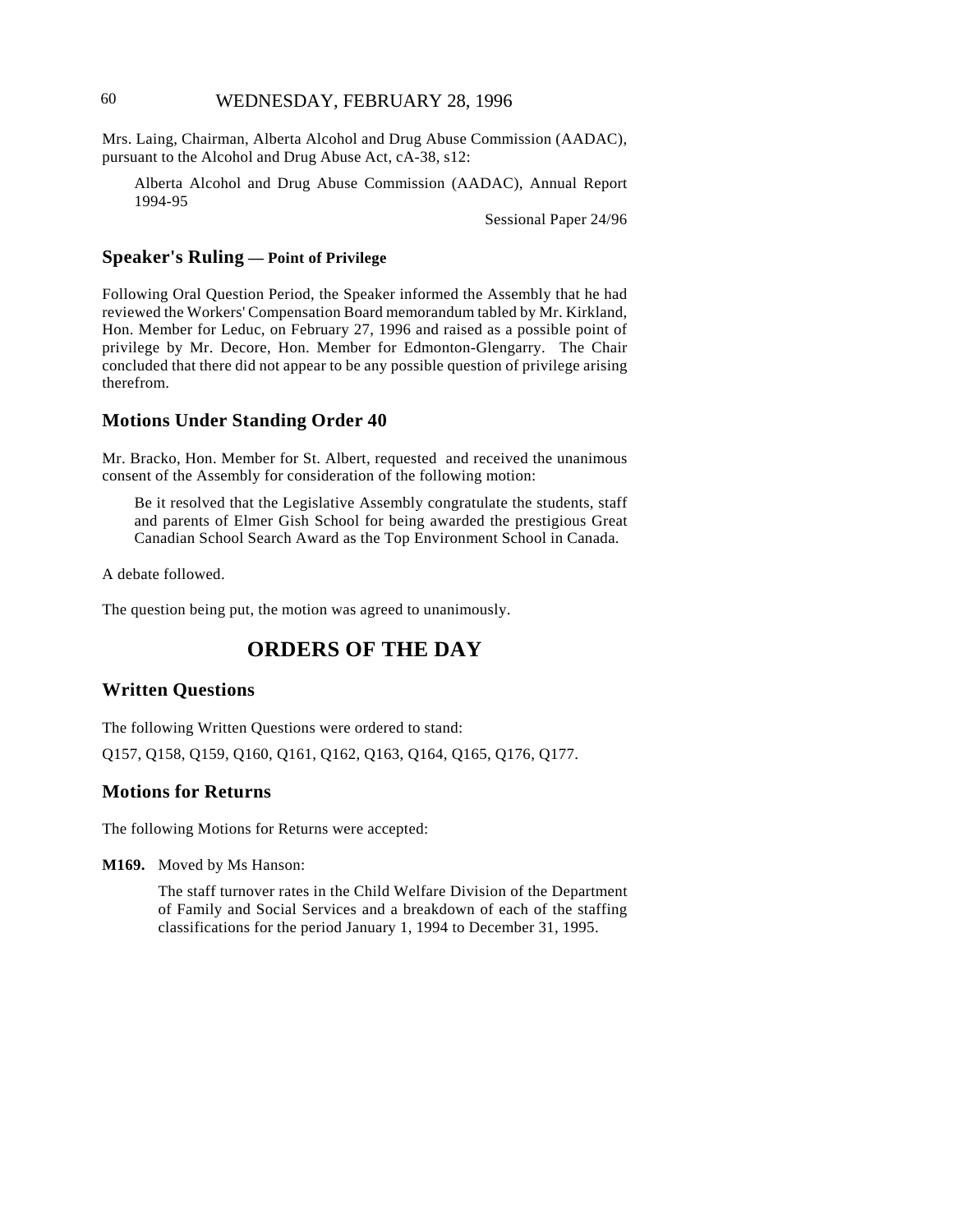**M170.** Moved by Ms Hanson:

A copy of all assessments conducted on the In-home Support Program for Families in Crises within the Department of Family and Social Services including who conducted the assessment, over what time frame, and the type of assessment used, for the period January 1, 1994, to December 31, 1995.

The following Motion for Return was rejected:

**M172.** Moved by Mr. Kirkland on behalf of Mr. Sapers:

Copies of all documentation which indicate how the costs are calculated for medical supplies paid directly by patients, such as fibreglass for casts.

The following Motions for Returns were ordered to stand:

M166, M167, M168, M171, M173, M174, M175, M178.

# **Public Bills and Orders Other Than Government Bills and Orders**

#### **Second Reading**

On the motion that the following Bill be now read a Second time:

Bill 204 Protection of Personal Information in the Private Sector Act — Mr. Sekulic

A debate followed.

Mr. N. Taylor moved adjournment of the debate, which was agreed to.

The following Bill was read a Second time and referred to Committee of the Whole:

Bill 203 Family Dispute Resolution Act — Mr. Yankowsky

### **Adjournment**

On motion by Hon. Mr. Evans, Deputy Government House Leader, that it be called 5:30, at 5:27 p.m. it was agreed that when the Assembly reconvened at 8:00 p.m. it would be in Committee of Supply and the Speaker left the Chair.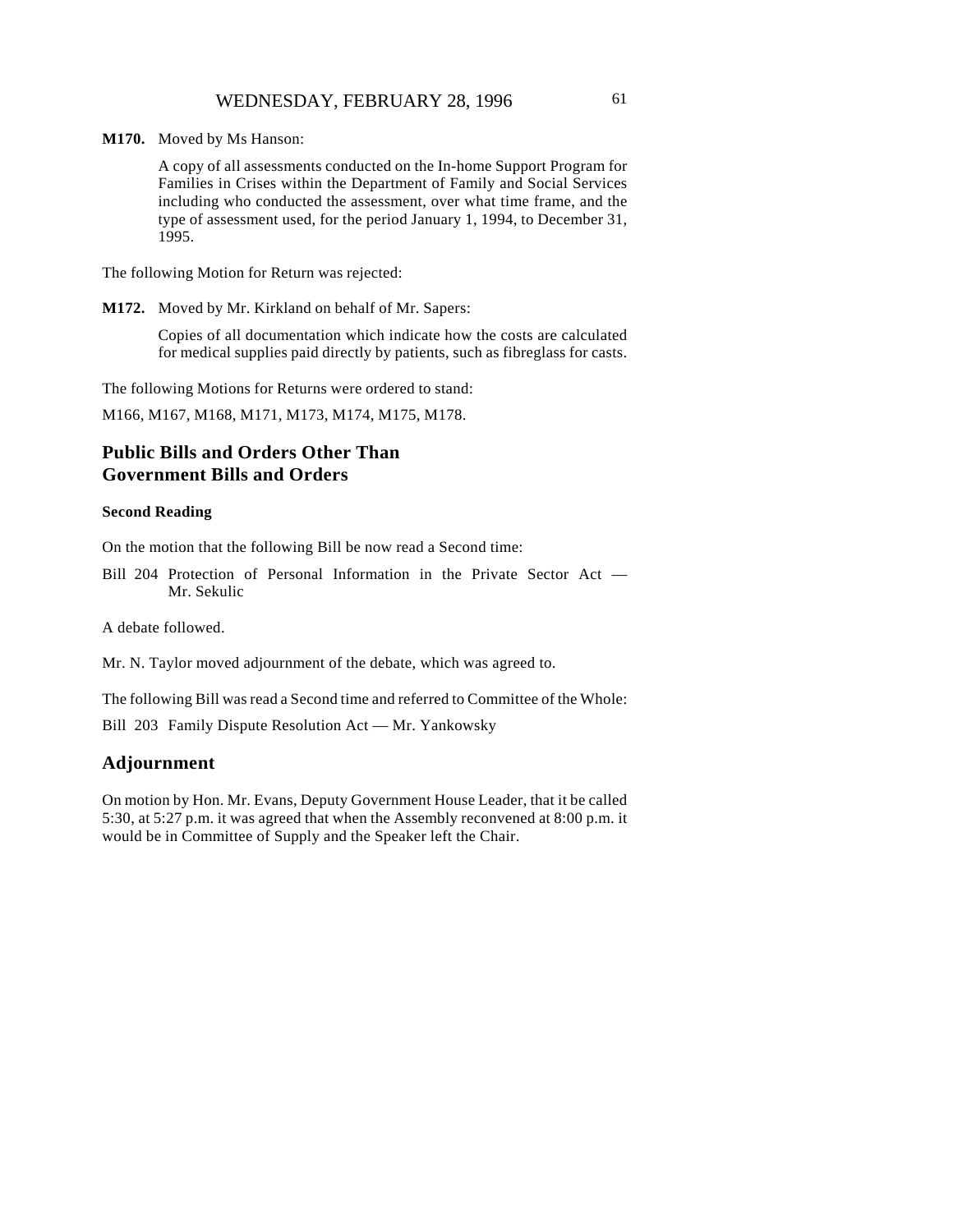# 62 WEDNESDAY, FEBRUARY 28, 1996

#### WEDNESDAY, FEBRUARY 28, 1996 — 8:00 P.M.

## **Committee of Supply** (Day 1 — Main Estimates)

(Assembly in Committee)

During Committee of Supply consideration of the following motion:

**1.** Oral notice having been given Tuesday, February 27, 1996, Hon. Mr. Day, on behalf of Hon. Mrs. Black, moved the following motion:

Be it resolved that further consideration of the motion before the Committee of Supply regarding subcommittees shall be the first business of the Committee and shall not be further postponed.

The question being immediately put, the motion was agreed to. The names being called for were taken as follows:

For the motion: 32

| Amery                  | Havelock  | Pham                          |
|------------------------|-----------|-------------------------------|
| <b>Brassard</b>        | Hierath   | Renner                        |
| Cardinal               | Hlady     | Rostad                        |
| Clegg                  | Kowalski  | Severtson                     |
| Day                    | Laing     | Shariff                       |
| Doerksen               | Langevin  | Stelmach                      |
| Dunford                | Mar       | Taylor (Cypress-Medicine Hat) |
| Evans                  | McClellan | Thurber                       |
| Fischer                | McFarland | West                          |
| Friedel                | Mirosh    | Yankowsky                     |
| Fritz                  | Oberg     |                               |
| Against the motion: 25 |           |                               |
| Abdurahman             | Hanson    | Sapers                        |
| <b>Bracko</b>          | Henry     | Sekulic                       |
| <b>Bruseker</b>        | Hewes     | Soetaert                      |
| Carlson                | Kirkland  | Taylor (Redwater)             |
| Collingwood            | Leibovici | Vasseur                       |
| Dalla-Longa            | Mitchell  | Wickman                       |
| Decore                 | Nicol     | Zariwny                       |
| Dickson                | Percy     | Zwozdesky                     |
| Germain                |           |                               |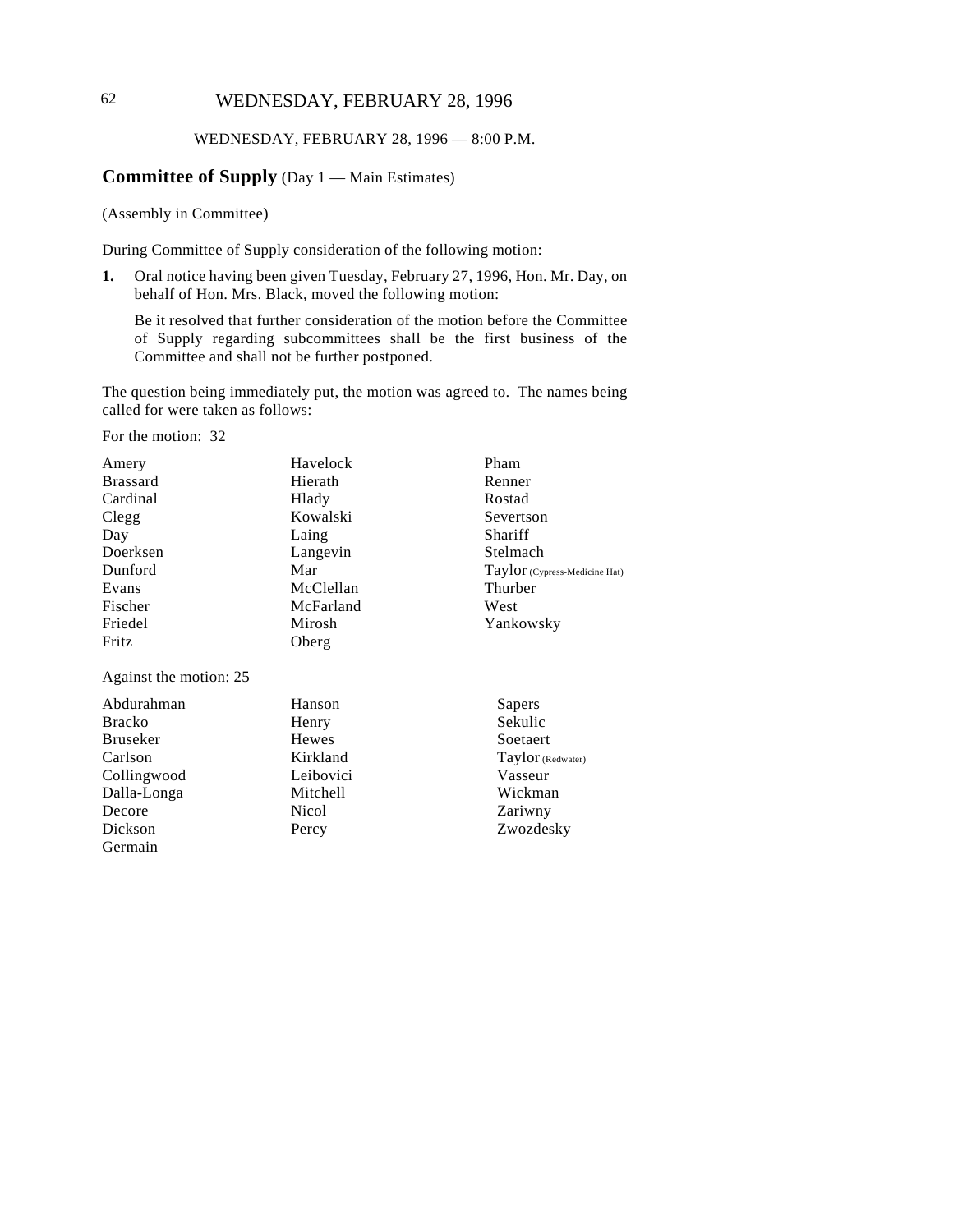During Committee of Supply consideration of the following amendment, introduced by Hon. Mr. Day on Tuesday, February 27, 1996, that the motion (introduced by Hon. Mr. Day on Monday, February 26, 1996) be amended by adding at the end:

**4.** When the Committee of Supply is called to consider the Main Estimates it shall, on the six (6) calendar days after agreement of the motion establishing the subcommittees, when Main Estimates are under consideration, resolve itself into two (2) of the four (4) subcommittees, both of which shall meet and report to the Committee of Supply.

#### A debate followed.

The question being put, the amendment was agreed to. The names being called for were taken as follows:

For the amendment: 32

Dickson Germain

| Amery                  | Havelock  | Pham                          |
|------------------------|-----------|-------------------------------|
| <b>Brassard</b>        | Hierath   | Renner                        |
| Cardinal               | Hlady     | Rostad                        |
| Clegg                  | Kowalski  | Severtson                     |
| Day                    | Laing     | Shariff                       |
| Doerksen               | Langevin  | Stelmach                      |
| Dunford                | Mar       | Taylor (Cypress-Medicine Hat) |
| Evans                  | McClellan | Thurber                       |
| Fischer                | McFarland | West                          |
| Friedel                | Mirosh    | Yankowsky                     |
| Fritz                  | Oberg     |                               |
| Against the motion: 25 |           |                               |
| Abdurahman             | Hanson    | Sapers                        |
| <b>Bracko</b>          | Henry     | Sekulic                       |
| <b>Bruseker</b>        | Hewes     | Soetaert                      |
| Carlson                | Kirkland  | Taylor (Redwater)             |
| Collingwood            | Leibovici | Vasseur                       |
| Dalla-Longa            | Mitchell  | Wickman                       |
| Decore                 | Nicol     | Zariwny                       |

Pursuant to Committee of Supply Motion No. 1 agreed to earlier today and Standing Order 21(2)(b), at 12:07 a.m., the question being immediately put, the motion as amended was agreed to. The names being called for were taken as follows:

Zwozdesky

Percy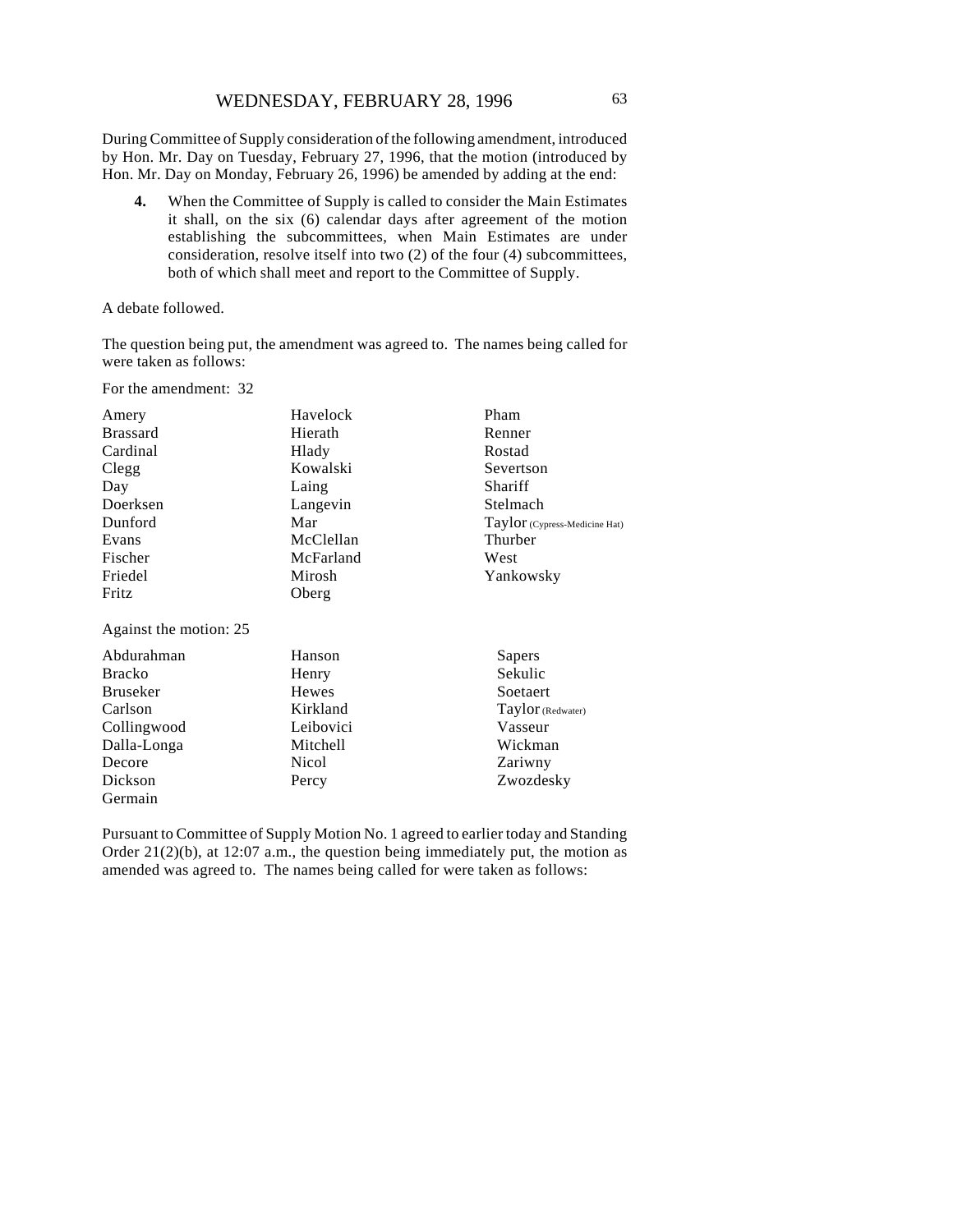# 64 WEDNESDAY, FEBRUARY 28, 1996

For the motion: 32

| Amery                  | Havelock  | Pham                          |
|------------------------|-----------|-------------------------------|
| <b>Brassard</b>        | Hierath   | Renner                        |
| Cardinal               | Hlady     | Rostad                        |
| Clegg                  | Kowalski  | Severtson                     |
| Day                    | Laing     | Shariff                       |
| Doerksen               | Langevin  | Stelmach                      |
| Dunford                | Mar       | Taylor (Cypress-Medicine Hat) |
| Evans                  | McClellan | Thurber                       |
| Fischer                | McFarland | West                          |
| Friedel                | Mirosh    | Yankowsky                     |
| Fritz                  | Oberg     |                               |
| Against the motion: 25 |           |                               |
| Abdurahman             | Hanson    | Sapers                        |

| <u>roughamman</u> | 110119011 | Dapels            |
|-------------------|-----------|-------------------|
| <b>Bracko</b>     | Henry     | Sekulic           |
| <b>Bruseker</b>   | Hewes     | Soetaert          |
| Carlson           | Kirkland  | Taylor (Redwater) |
| Collingwood       | Leibovici | Vasseur           |
| Dalla-Longa       | Mitchell  | Wickman           |
| Decore            | Nicol     | Zariwny           |
| Dickson           | Percy     | Zwozdesky         |
| Germain           |           |                   |

The motion as amended read as follows:

Be it resolved that:

- **1.** Pursuant to Standing Order 57(1), four (4) subcommittees of the Committee of Supply be established by the Committee of Supply with the following names:
	- Subcommittee A Subcommittee B Subcommittee C Subcommittee D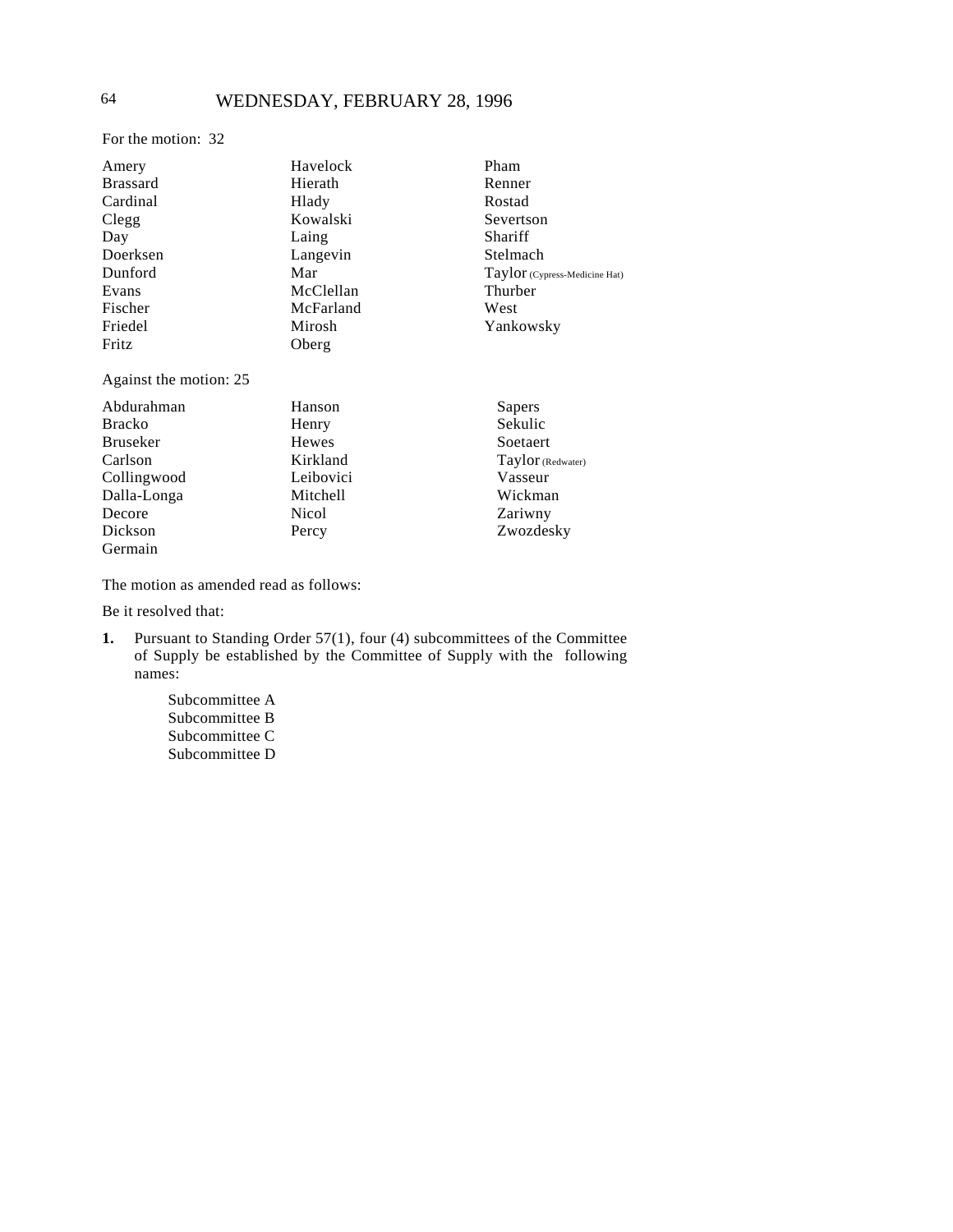## **2.** The membership of the respective subcommittees be as follows:

### **Subcommittee A**

| Clegg (Chair)<br>Magnus (Deputy Chair)<br>Ady<br>Burgener<br>Carlson<br>Doerksen | Henry<br>Hierath<br>Jacques<br>Jonson<br>Massey<br><b>Mitchell</b> | Pham<br>Renner<br>Rostad<br>Sekulic<br>Wickman<br>Zariwny |
|----------------------------------------------------------------------------------|--------------------------------------------------------------------|-----------------------------------------------------------|
| Havelock                                                                         | Percy                                                              |                                                           |
| <b>Subcommittee B</b>                                                            |                                                                    |                                                           |
| Tannas (Chair)                                                                   | Forsyth                                                            | Sapers                                                    |
| Haley (Deputy Chair)                                                             | Germain                                                            | Shariff                                                   |
| Amery                                                                            | Hanson                                                             | Soetaert                                                  |
| <b>Brassard</b>                                                                  | Hewes                                                              | Yankowsky                                                 |
| Cardinal                                                                         | Laing                                                              | Zariwny                                                   |
| Dickson                                                                          | Mar                                                                | Zwozdesky                                                 |
| Evans                                                                            | Oberg                                                              |                                                           |
| <b>Subcommittee C</b>                                                            |                                                                    |                                                           |
| Tannas (Chair)                                                                   | Fischer                                                            | Thurber                                                   |
| McFarland (Deputy Chair)                                                         | Fritz                                                              | Trynchy                                                   |
| Abdurahman                                                                       | Gordon                                                             | Vasseur                                                   |
| Beniuk                                                                           | Kowalski                                                           | West                                                      |
| <b>Bracko</b>                                                                    | <b>Nicol</b>                                                       | White                                                     |
| Dickson                                                                          | Paszkowski                                                         | Wickman                                                   |
| Dunford                                                                          | Severtson                                                          |                                                           |
| $\sim$                                                                           |                                                                    |                                                           |

### **Subcommittee D**

| $Clegg$ (Chair)          | Dalla-Longa | Leibovici                     |
|--------------------------|-------------|-------------------------------|
| Calahasen (Deputy Chair) | Day         | Lund                          |
| <b>Black</b>             | Friedel     | Mirosh                        |
| <b>Bruseker</b>          | Germain     | Smith                         |
| Chadi                    | Hlady       | Taylor (Cypress-Medicine Hat) |
| Collingwood              | Kirkland    | Sekulic                       |
| Coutts                   | Langevin    |                               |

**3.** The following portions of the main estimates (The "Main Estimates") of expenditure for the fiscal year ending March 31, 1997, unless previously designated by the Leader of the Opposition to be considered by the Designated Supply Subcommittees, be referred to the subcommittees for their reports to the Committee of Supply as follows: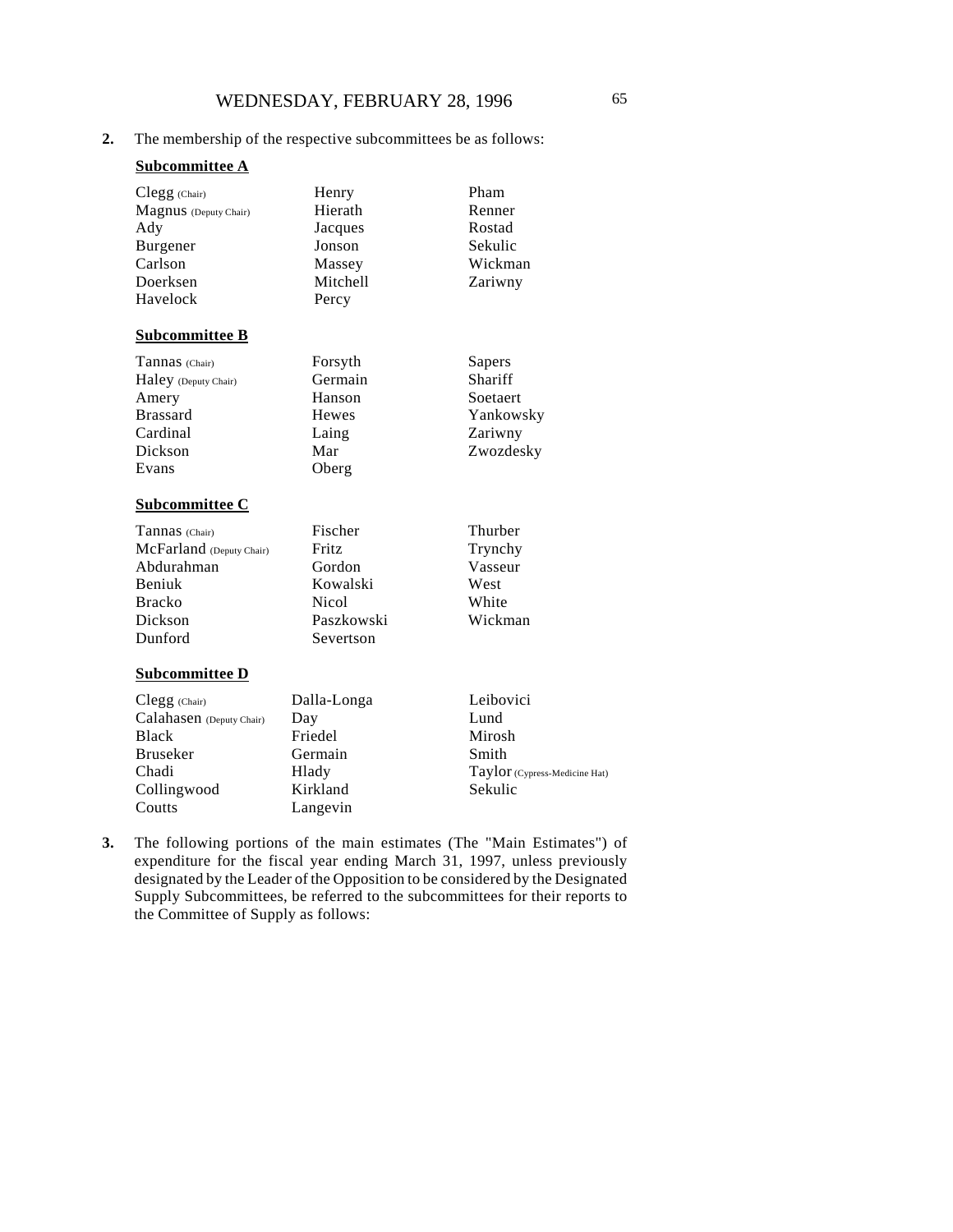# 66 WEDNESDAY, FEBRUARY 28, 1996

#### **Subcommittee A**

Advanced Education and Career Development Education Executive Council Federal and Intergovernmental Affairs Provincial Treasurer

#### **Subcommittee B**

Community Development Family and Social Services Health Justice and Attorney General

#### **Subcommittee C**

Agriculture, Food and Rural Development Municipal Affairs Public Works, Supply and Services Transportation and Utilities

### **Subcommittee D**

Economic Development and Tourism Energy Environmental Protection Labour Science and Research

**4.** When the Committee of Supply is called to consider the Main Estimates it shall, on the six (6) calendar days after agreement of the motion establishing the subcommittees, when Main Estimates are under consideration, resolve itself into two (2) of the four (4) subcommittees, both of which shall meet and report to the Committee of Supply.

On motion by Hon. Mr. Day, Government House Leader, that the Committee of Supply rise and report, the motion was agreed to. The names being called for were taken as follows: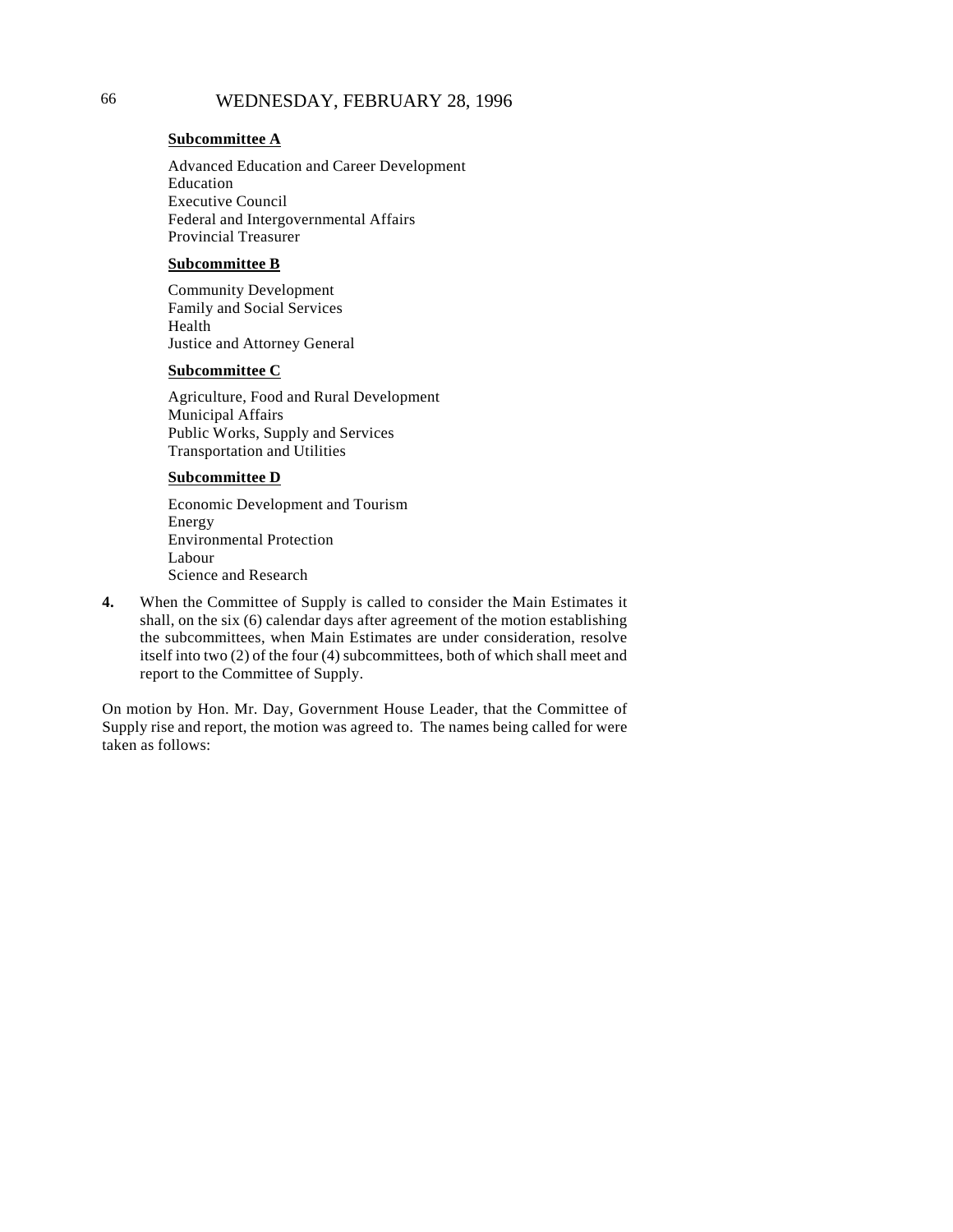For the motion: 32

| Amery                  | Havelock  | Pham                          |
|------------------------|-----------|-------------------------------|
| <b>Brassard</b>        | Hierath   | Renner                        |
| Cardinal               | Hlady     | Rostad                        |
| Clegg                  | Kowalski  | Severtson                     |
| Day                    | Laing     | Shariff                       |
| Doerksen               | Langevin  | Stelmach                      |
| Dunford                | Mar       | Taylor (Cypress-Medicine Hat) |
| Evans                  | McClellan | Thurber                       |
| Fischer                | McFarland | West                          |
| Friedel                | Mirosh    | Yankowsky                     |
| Fritz                  | Oberg     |                               |
| Against the motion: 25 |           |                               |
| .                      |           |                               |

| Abdurahman      | Hanson       | Sapers            |
|-----------------|--------------|-------------------|
| <b>Bracko</b>   | Henry        | Sekulic           |
| <b>Bruseker</b> | Hewes        | Soetaert          |
| Carlson         | Kirkland     | Taylor (Redwater) |
| Collingwood     | Leibovici    | Vasseur           |
| Dalla-Longa     | Mitchell     | Wickman           |
| Decore          | <b>Nicol</b> | Zariwny           |
| Dickson         | Percy        | Zwozdesky         |
| Germain         |              |                   |

And after some further time spent therein, the Deputy Speaker resumed the Chair and Mr. Clegg reported as follows:

Mr. Speaker:

The Committee of Supply has had under consideration certain resolutions of the Department of Transportation and Utilities, reports progress thereon, and requests leave to sit again.

Mr. Speaker, I would like to table copies of a document tabled by Hon. Dr. West, Minister of Transportation and Utilities, during Committee of Supply consideration of the Estimates of the Department of Transportation and Utilities:

Pursuant to the Government Accountability Act, cG-5.5, s13:

Business Plan and Supplementary Information, Alberta Transportation and Utilities, 1996-99

Sessional Paper 665/96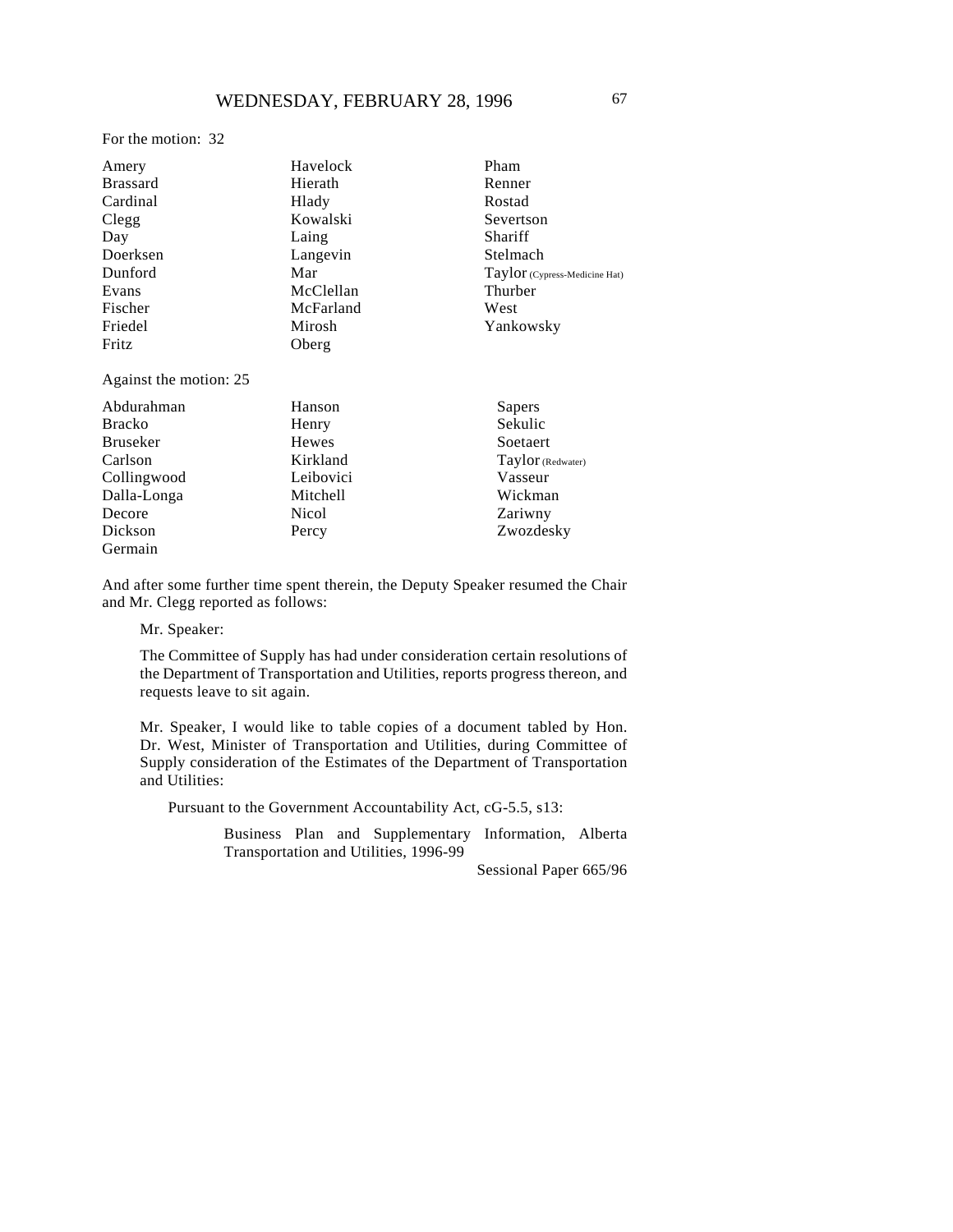## THURSDAY, FEBRUARY 29, 1996 68

Mr. Speaker, the Committee of Supply has also had under consideration a motion proposing the establishment of four subcommittees of the Committee of Supply, reports approval thereof, and requests leave to sit again. I would like to table a copy of this resolution for the official records of the Assembly. Sessional Paper 664/96

The question being put, the report and the request for leave to sit again were agreed to.

## **Privilege**

Mr. Dickson, Hon. Member for Calgary-Buffalo, indicated he wished to raise a purported point of privilege regarding his rights as a Member of the Legislative Assembly being infringed by the creation of subcommittees of the Committee of Supply.

The Deputy Speaker indicated he would take the matter under advisement.

## **Adjournment**

On motion by Hon. Mrs. McClellan, Acting Government House Leader, the Assembly adjourned at 12:52 a.m. until 1:30 p.m.

Thursday, February 29, 1996

The Speaker took the Chair at 1:30 p.m.

## **Introduction of Bills (First Reading)**

Upon the recommendation of His Honour the Honourable the Lieutenant Governor, and notice having been given:

Bill 8 Alberta Energy and Utilities Board Statutes Amendment Act, 1996 — Hon. Mrs. Black

## **Tabling Returns and Reports**

Mr. Zwozdesky, Hon. Member for Edmonton-Avonmore:

Partial list of film and television projects cancelled or leaving Alberta due to the Province's withdrawal of support for AMPDC (Alberta Motion Picture Development Corporation)

Sessional Paper 666/96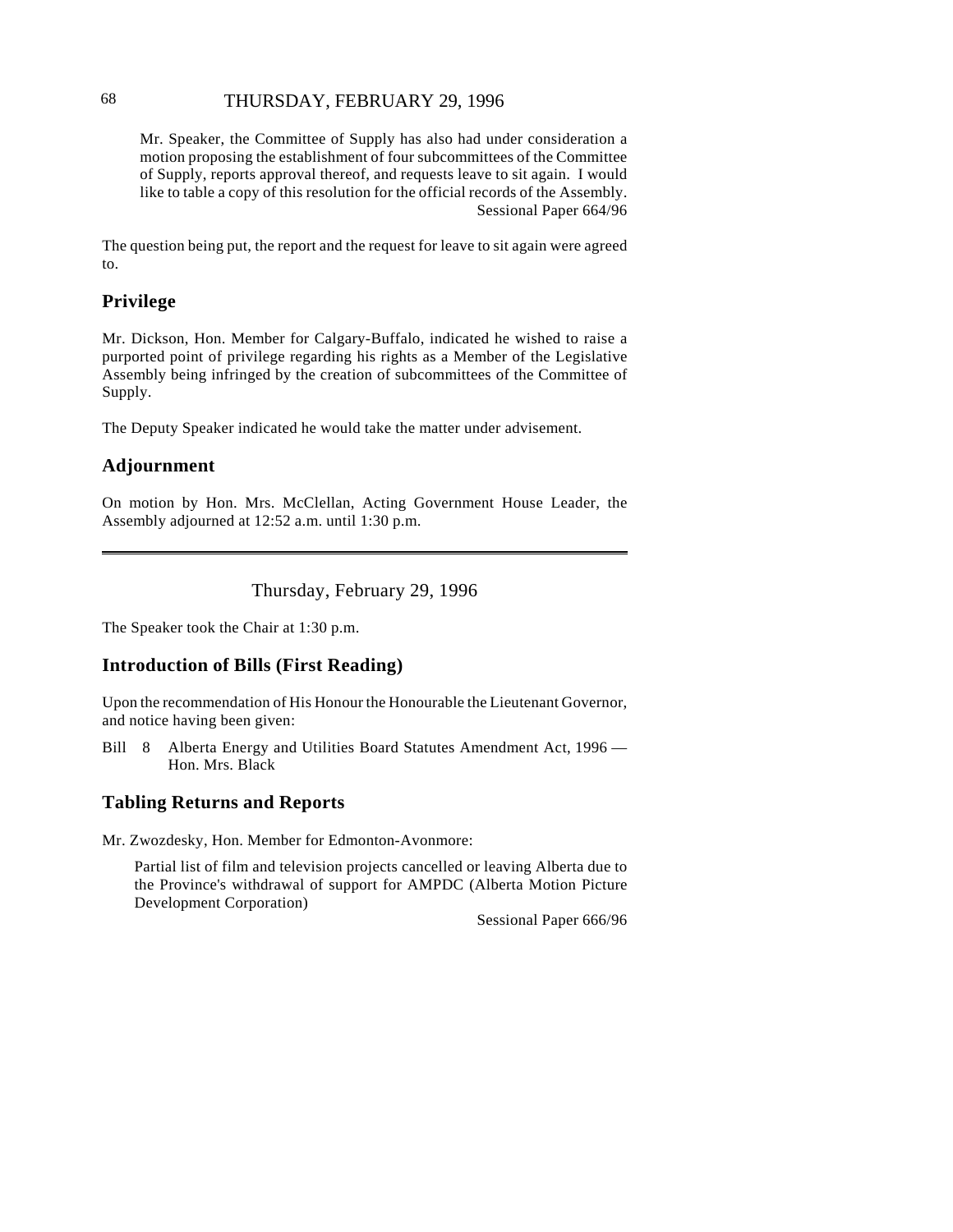Mr. Dickson, Hon. Member for Calgary-Buffalo:

Handbook for Action Against Prostitution of Youth in Calgary, Recommendations of the Prostitution Policy, Service and Research Committee for the Calgary Community

Sessional Paper 667/96

Hon. Mr. Day, Minister of Labour, pursuant to the Safety Codes Act, cS-0.5, s22(3):

Safety Codes Council, Annual Report 1994

Sessional Paper 110/96

## **Oral Question Period**

During Oral Question Period, Ms Leibovici, Hon. Member for Edmonton-Meadowlark, filed the following:

Alberta Occupational Health and Safety, Work Site Service Report, dated December 10, 1992, regarding Kawneer Company Canada Ltd.

Sessional Paper 668/96

Various safety committee minutes, Kawneer Company Canada Ltd., 1993-95 Sessional Paper 669/96

List of employees and symptoms of health problems

Sessional Paper 670/96

## **Ministerial Statements**

Hon. Mr. Paszkowski, Minister of Agriculture, Food and Rural Development, made a statement announcing that March 3 to 9, 1996 is Agriculture week.

Dr. Nicol, Hon. Member for Lethbridge-East, commented on the statement.

## **Members' Statements**

Mr. Brassard, Hon. Member for Old-Didsbury, made a statement regarding the Michener Centre in Red Deer, recognizing the staff of the Centre and the evolution of the facility.

Mr. Sekulic, Hon. Member for Edmonton-Manning, made a statement regarding the closure of beds at Alberta Hospital Edmonton and the provision of an appropriate level of care to people who have a right to a dignified existence.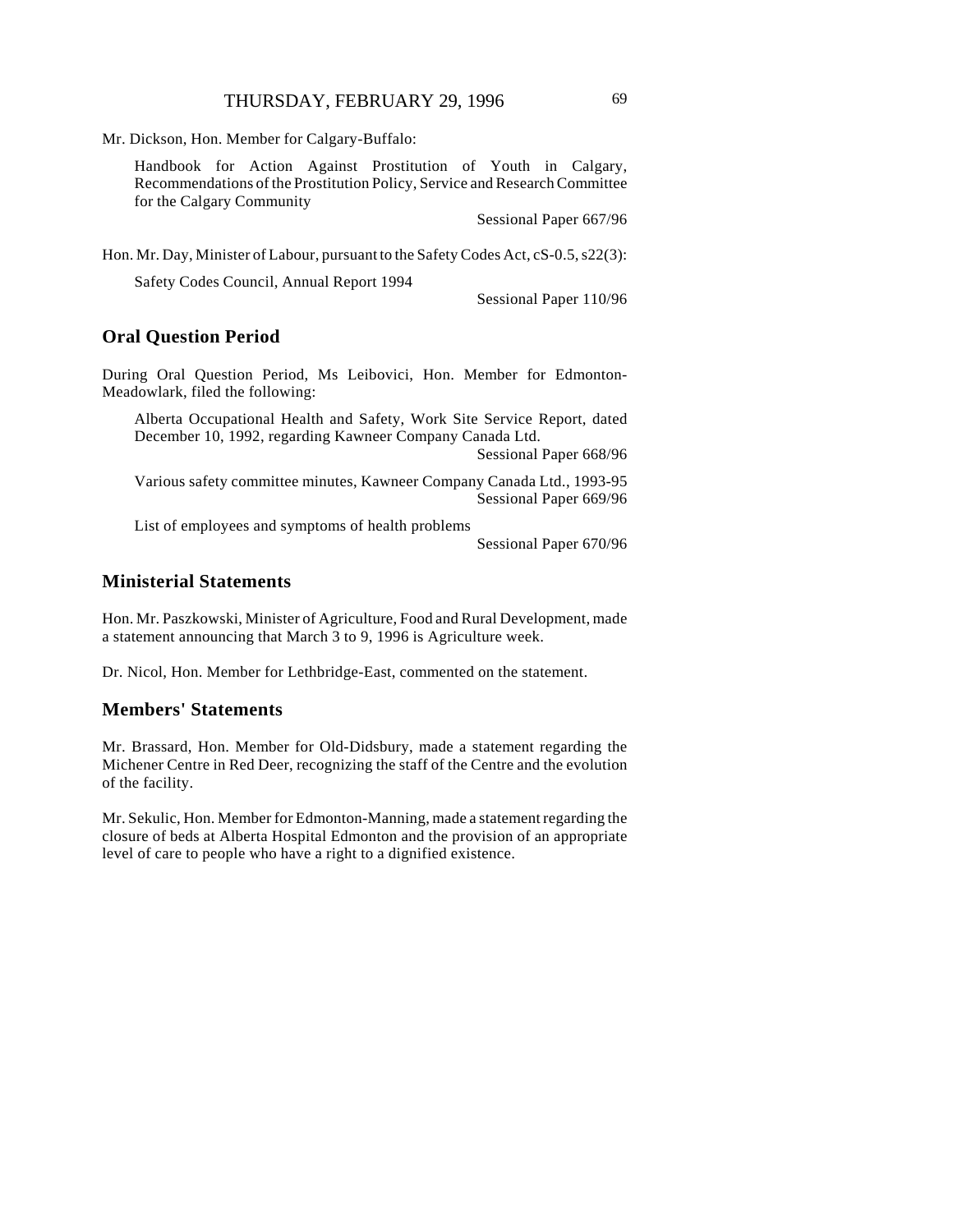# <sup>70</sup> THURSDAY, FEBRUARY 29, 1996

Mr. Dunford, Hon. Member for Lethbridge-West, gave a brief history of unions and made a statement regarding the disturbing trend of current public sector union emphasis on wages.

#### **Projected Government Business**

Pursuant to Standing Order 7(5), Mrs. Hewes, Hon. Member for Edmonton-Gold Bar, asked a question pertaining to the order of Government Business to be brought before the Assembly for the following week.

Hon. Mr. Day, Government House Leader, gave notice of projected Government Business for the week of March 4 to March 7, 1996:

Monday, March 4 **Aft.** - **Committee of Supply** 

**Subcommittees**

(A) Executive Council (Chamber)

(D) Science and Research (Room 512, Leg. Bldg)

Eve. - **Government Bills and Orders**

#### **Second Reading**

Bill 6, Gaming and Liquor Act

Bill 7, Municipal Affairs Statutes Amendment and Repeal Act, 1996

Bill 9, Agricultural Societies Amendment Act, 1996

Bill 10, Appropriation (Supplemen-tary Supply) Act, 1996

#### **Committee of the Whole**

Bill 1, Agent-General Act Repeal Act

Bill 2, Alberta Economic Development Authority Act

Bill 3, Lloydminster Hospital Act Repeal Act

Bill 4, Glenbow-Alberta Institute Amendment Act, 1996

Bill 5, Racing Corporation Act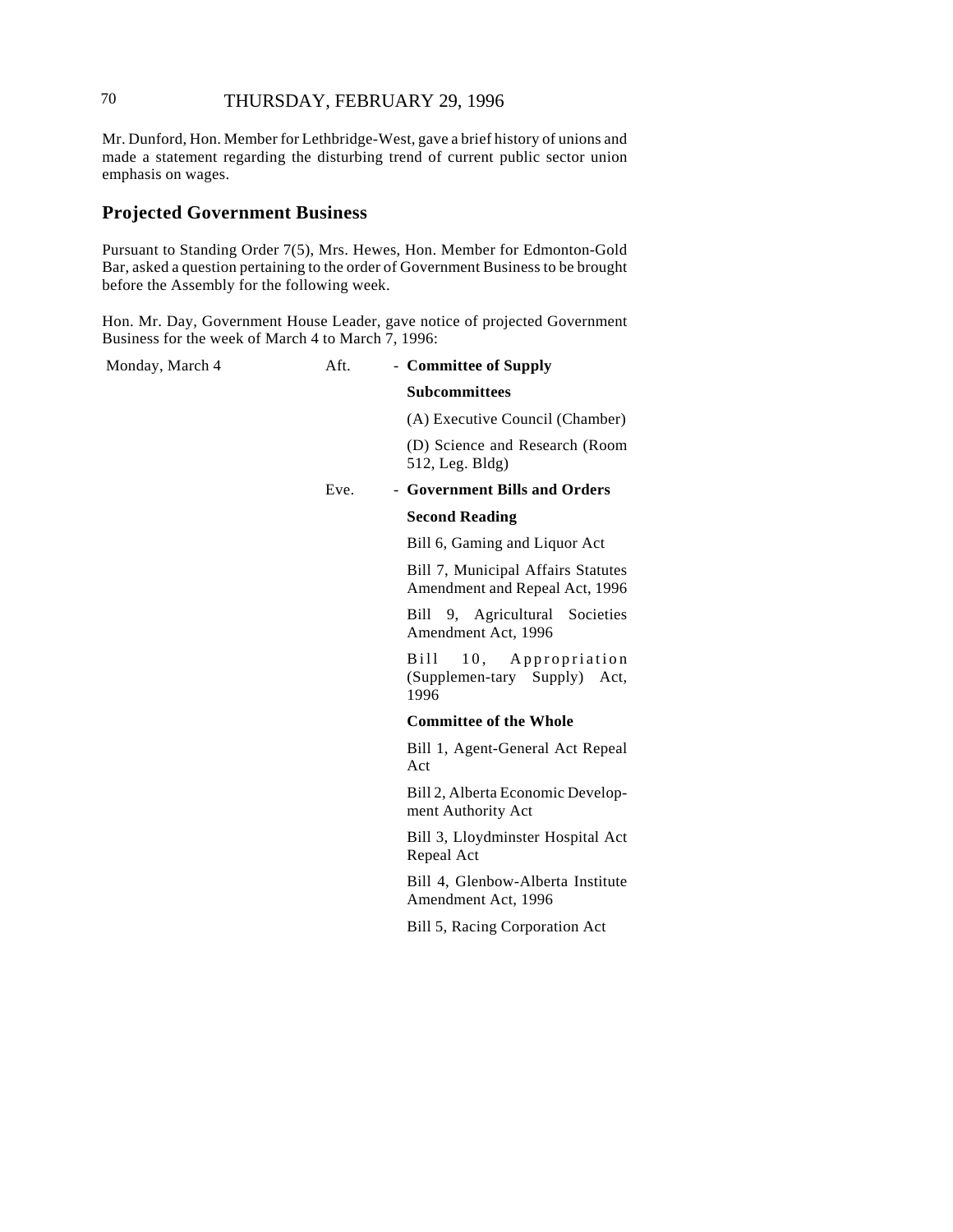| Tuesday, March 5   |      | (4:30 p.m.) - Government Bills and Orders                           |
|--------------------|------|---------------------------------------------------------------------|
|                    |      | <b>Second Reading</b>                                               |
|                    |      | As per Order Paper                                                  |
|                    |      | <b>Committee of the Whole</b>                                       |
|                    |      | As per Order Paper                                                  |
|                    | Eve. | - Committee of Supply                                               |
|                    |      | <b>Subcommittees</b>                                                |
|                    |      | (A) Advanced Education and<br>Career Development (Chamber)          |
|                    |      | (B) Justice and Attorney General<br>(Room 512, Leg. Bldg)           |
|                    |      | <b>Government Bills and Orders</b>                                  |
|                    |      | <b>Committee of the Whole</b>                                       |
|                    |      | Bill –<br>10, Appropriation<br>(Supplemen-tary Supply) Act,<br>1996 |
| Wednesday, March 6 | Eve. | - Committee of Supply                                               |
|                    |      | <b>Subcommittees</b>                                                |
|                    |      | (D) Energy (Chamber)                                                |
|                    |      | Community Development<br>(B)<br>(Room 512, Leg. Bldg)               |
|                    |      | <b>Government Bills and Orders</b>                                  |
|                    |      | <b>Third Reading</b>                                                |
|                    |      | Bill 10, Appropriation<br>(Supplemen-tary Supply) Act,<br>1996      |
| Thursday, March 7  | Aft. | - Committee of Supply                                               |
|                    |      | <b>Subcommittees</b>                                                |
|                    |      | (C) Agriculture, Food and Rural<br>Development (Chamber)            |
|                    |      | (A) Federal and Intergovernmental<br>Affairs (Room 512, Leg. Bldg.) |
|                    |      | <b>Second Reading</b>                                               |
|                    |      | Bill 11, Appropriation (Interim<br>Supply) Act, 1996                |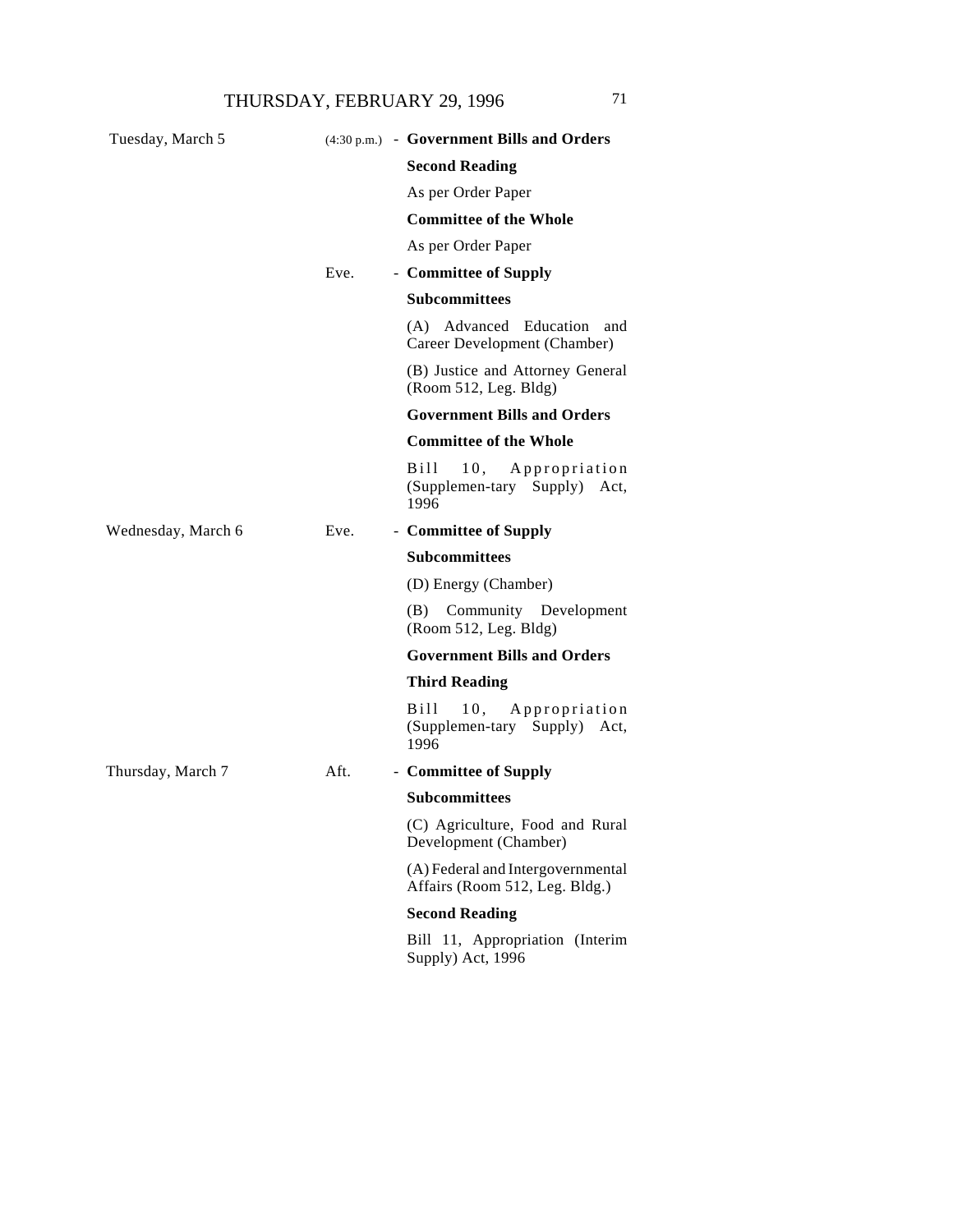# 72 THURSDAY, FEBRUARY 29, 1996

# **Speaker's Ruling** — **Privilege**

Hon. Members, last night we had a very late, long evening, and the Chair wants to deal with a couple of things, as indicated, about last night's business. First of all, the Hon. Member for Calgary-Buffalo raised a question of privilege in the Assembly about the motion passed in the Committee of Supply to establish subcommittees. The Hon. Member attempted to distinguish his question of privilege from that raised by the Leader of the Opposition on the evening of February 26. Both applications dealt with the issue of two subcommittees meeting at the same time. The Chair's ruling on February 26 expressly addressed the issue of a Member's privilege of freedom of speech. The Chair ruled that there was no prima facie question of privilege, and that should have ended the matter. Not only is the question of privilege raised by the Member for Calgary-Buffalo indistinguishable from the previous question of privilege, it is inconceivable to the Chair how the Member could say that this was raised at the earliest opportunity when the motion was introduced in the committee on Monday night. If the Member had something to contribute, he should have contributed it on Monday night. The question of passing has nothing whatever to do with it.

Questions of privilege are the most serious matters an Assembly can address. They should not be raised frivolously. The Hon. Member knew his question was virtually identical to his leader's, yet chose to take up the time of the House at a very late hour last night. There is no prima facie case of privilege, and the matter was not raised at the earliest opportunity.

The Chair also received written notice from the Hon. Member for Fort McMurray under Standing Order 15(2) of a purported question of privilege that arrived today. The essence of his question concerns two subcommittees meeting at the same time, and I'm wondering whether there's an echo in here. The same principles are involved as in the other two purported questions of privilege. The principles were addressed in the Chair's ruling of February 26. The Member indicated that he sits on two subcommittees that are scheduled to meet at the same time. The actual membership of the subcommittees is a matter for the Committee of Supply. The matter mirrors the other two questions of privilege. The Chair will not entertain any more debate on that purported question of privilege or other questions of privilege that are virtually the same as the two already raised.

#### — **Lottery Fund Estimates**

It has been brought to the Chair's attention that yesterday when the Committee of Supply was considering the estimates for the Department of Transportation and Utilities, it also began considering the Lottery Fund Estimates. The Chair advises all Members of the Assembly that any consideration of Lottery Fund Estimates yesterday was not in order. The Lottery Fund Estimates are not part of the Main Estimates and cannot be considered with the Main Estimates. Standing Order 58(2.1) reads "The Committee of Supply shall be called to consider the estimates of the Alberta Lottery Fund on not more than 2 sitting days."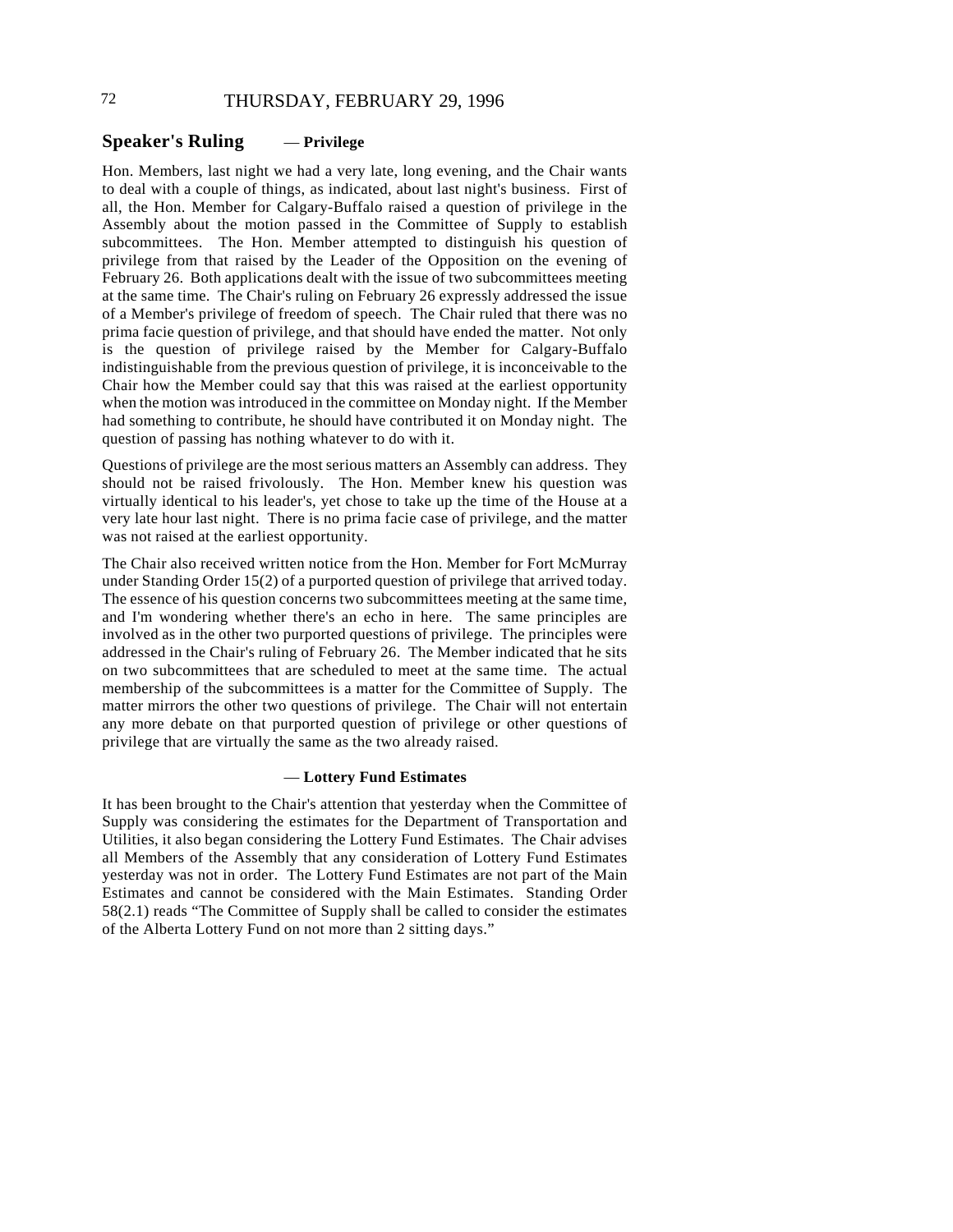# THURSDAY, FEBRUARY 29, 1996 73

The Chair understands that the Government will be presenting a motion to the Legislative Assembly to refer the Lottery Fund Estimates to the Committee of Supply for its consideration. Although this may be viewed as a matter to be determined in the Committee of Supply, the Chair finds that the Lottery Fund Estimates have not been referred to the Committee of Supply, then they reside with the Assembly until they are.

# **ORDERS OF THE DAY**

**Committee of Supply** (Day 2 and 3 — Main Estimates)

(Assembly in Subcommittees)

And after some further time spent therein, the Deputy Speaker resumed the Chair and Mr. Clegg reported as follows:

Mr. Speaker:

The Committee of Supply has had under consideration certain resolutions of the Department of Labour (Subcommittee D), reports progress thereon, and requests leave to sit again.

Mr. Speaker, I would like to table copies of a document tabled by Hon. Mr. Day during Committee of Supply (Subcommittee D) consideration of the Estimates of the Department of Labour:

Pursuant to the Government Accountability Act, cG-5.5, s13:

Alberta Labour Business Plan and Supplementary Information, 1996-97 to 1998-99

Sessional Paper 671/96

The question being put, the report and the request for leave to sit again were agreed to. The names being called for were taken as follows:

For the report: 31

| Clegg   | Haley    |
|---------|----------|
| Coutts  | Havelock |
| Day     | Herard   |
| Dunford | Hierath  |
| Forsyth | Hlady    |
| Fritz   | Jacques  |
|         |          |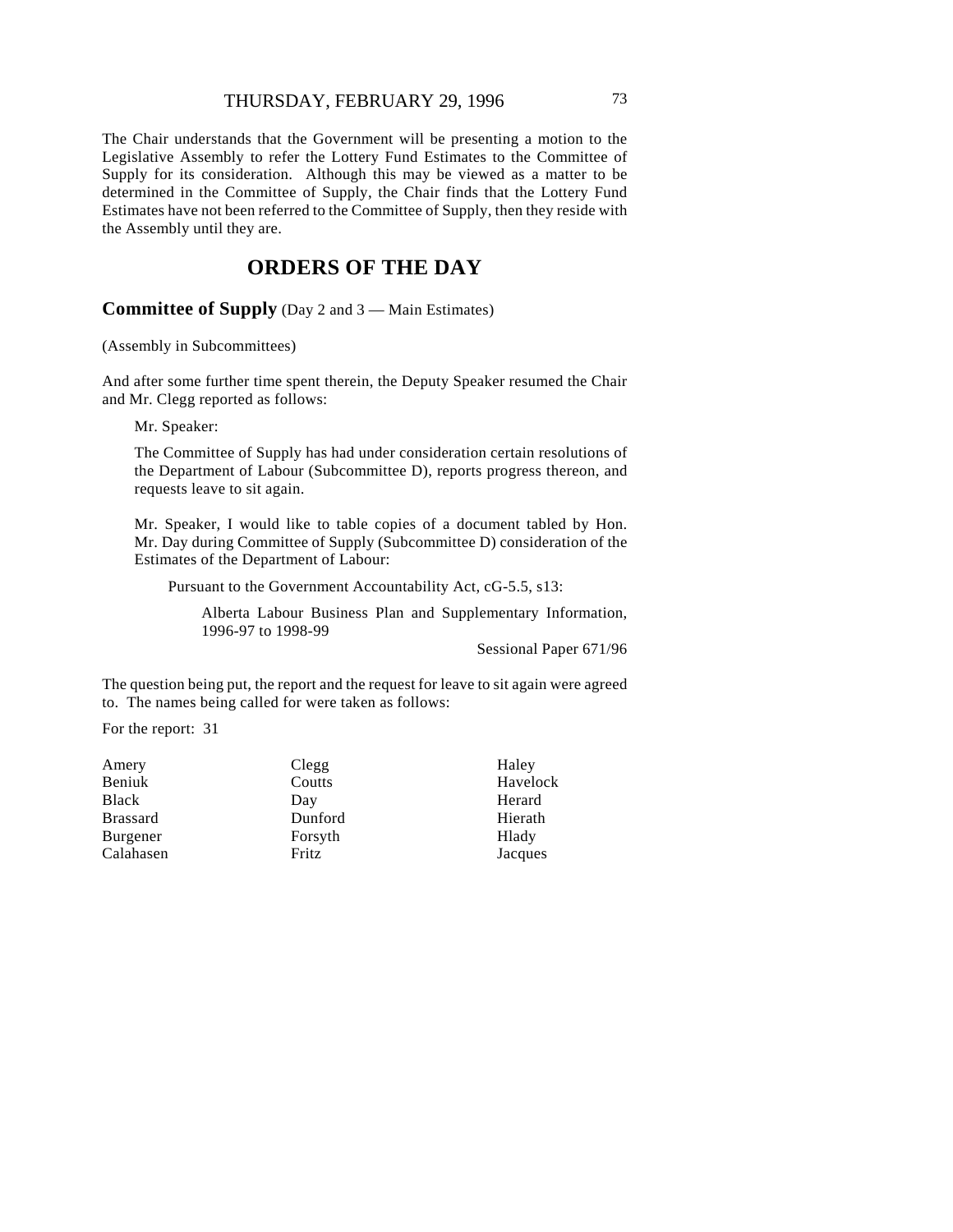# 74 **MONDAY, MARCH 4, 1996**

| Laing               | Oberg     | Thurber   |
|---------------------|-----------|-----------|
| Lund                | Renner    | Trynchy   |
| Magnus              | Rostad    | Woloshyn  |
| McFarland<br>Mirosh | Severtson | Yankowsky |

Against the report: 13

| Abdurahman    | Leibovici | Soetaert          |
|---------------|-----------|-------------------|
| <b>Bracko</b> | Massey    | Taylor (Redwater) |
| Collingwood   | Sapers    | Vasseur           |
| Dickson       | Sekulic   | Wickman           |
| Hewes         |           |                   |

The Committee of Supply has had under consideration certain resolutions of the Department of Municipal Affairs (Subcommittee C), reports progress thereon, and requests leave to sit again.

Mr. Speaker, I would also like to table copies of a resolution agreed to in Committee of Supply making the following changes to the membership of the Subcommittees of Supply:

On Subcommittee A, that Mr. Mitchell and Mr. Zariwny be removed and replaced with Mr. Van Binsbergen and Mr. Chadi, and

On Subcommittee D, that Mr. Chadi be removed and replaced with Mr. N. Taylor

Sessional Paper 672/96

The question being put, the report and the request for leave to sit again were agreed to.

# **Adjournment**

On motion by Hon. Mr. Day, Government House Leader, the Assembly adjourned at 5:21 p.m. until Monday, March 4, 1996, at 1:30 p.m.

Monday, March 4, 1996

The Speaker took the Chair at 1:30 p.m.

# **Presenting Petitions**

Mr. Henry, Hon. Member for Edmonton-Centre, presented a petition from Albertans regarding a mandated, fully funded kindergarten program.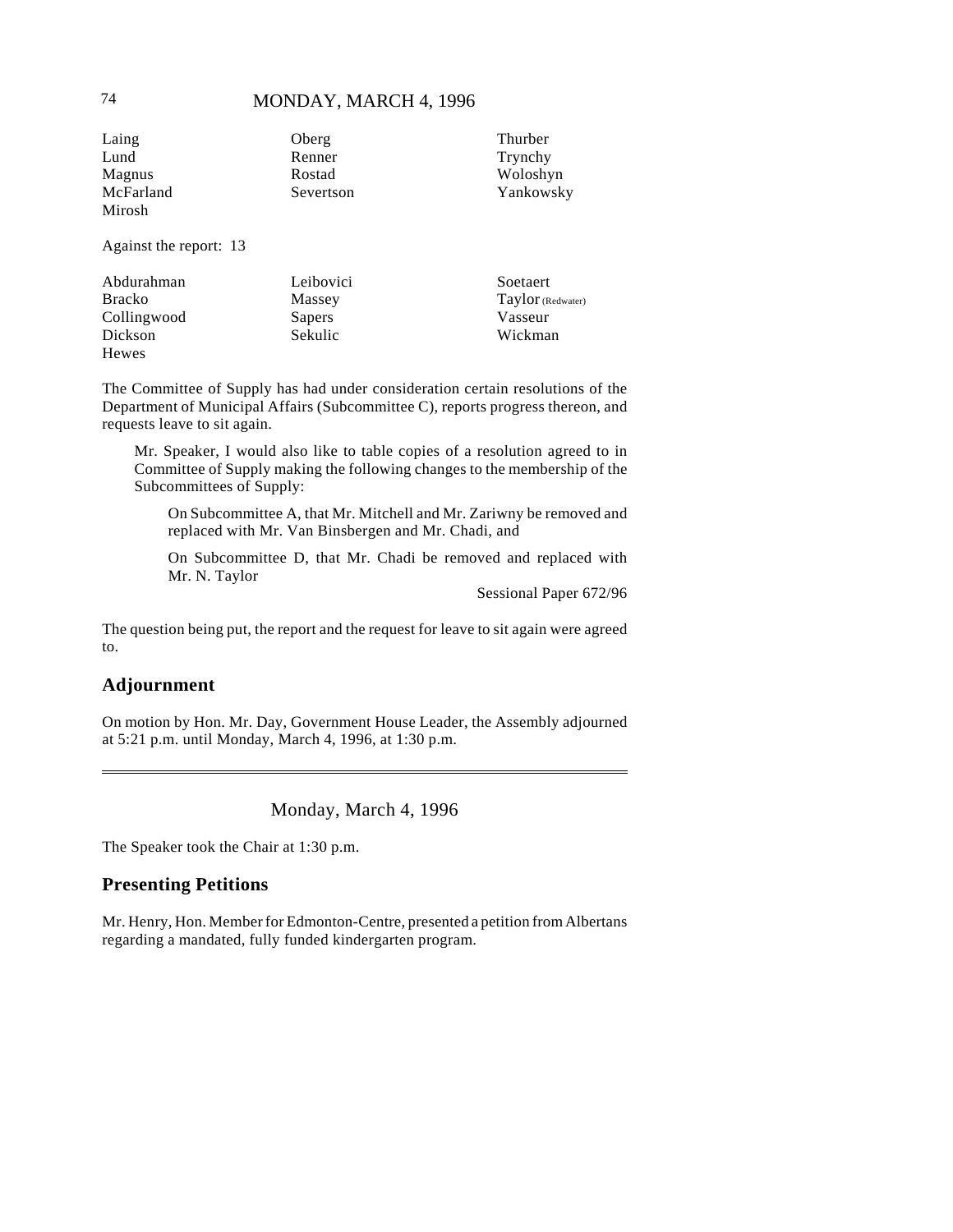# **Reading and Receiving Petitions**

On request by Mr. Sapers, Hon. Member for Edmonton-Glenora, the following petition was read and received:

We, the undersigned residents of Alberta, petition the Legislative Assembly to urge the Government to refuse to implement the proposed health care database on the grounds that the security of the personal information contained in this data may be at risk, and this peril outweighs any benefit from the centralization of this information.

On request by Mr. Dickson, Hon. Member for Calgary-Buffalo, the following petition was read and received:

We, the undersigned residents of Alberta, petition the Legislative Assembly to urge the Government to ensure that the Alberta Place District Office of Family and Social Services will not be closed as an SFI office until alternate service delivery points are established and accessible to all residents of downtown Calgary.

On request by Dr. Nicol, Hon. Member for Lethbridge-East, the following petition was read and received:

We, the undersigned residents of Alberta, petition the Legislative Assembly to urge the Government to prohibit Regional Health Authorities from moving elderly people against their will to long term care facilities in communities far from their families, churches and other community supports, thereby greatly lessening their quality of life.

# **Notices of Motions**

Mr. Zwozdesky, Hon. Member for Edmonton-Avonmore, gave oral notice of his intention to move the following motion under Standing Order 40:

Be it resolved that the Legislative Assembly recognize and congratulate Albertan artists Paul Gross and Tantoo Cardinal for winning top honours at the Tenth Annual Gemini Awards celebration yesterday.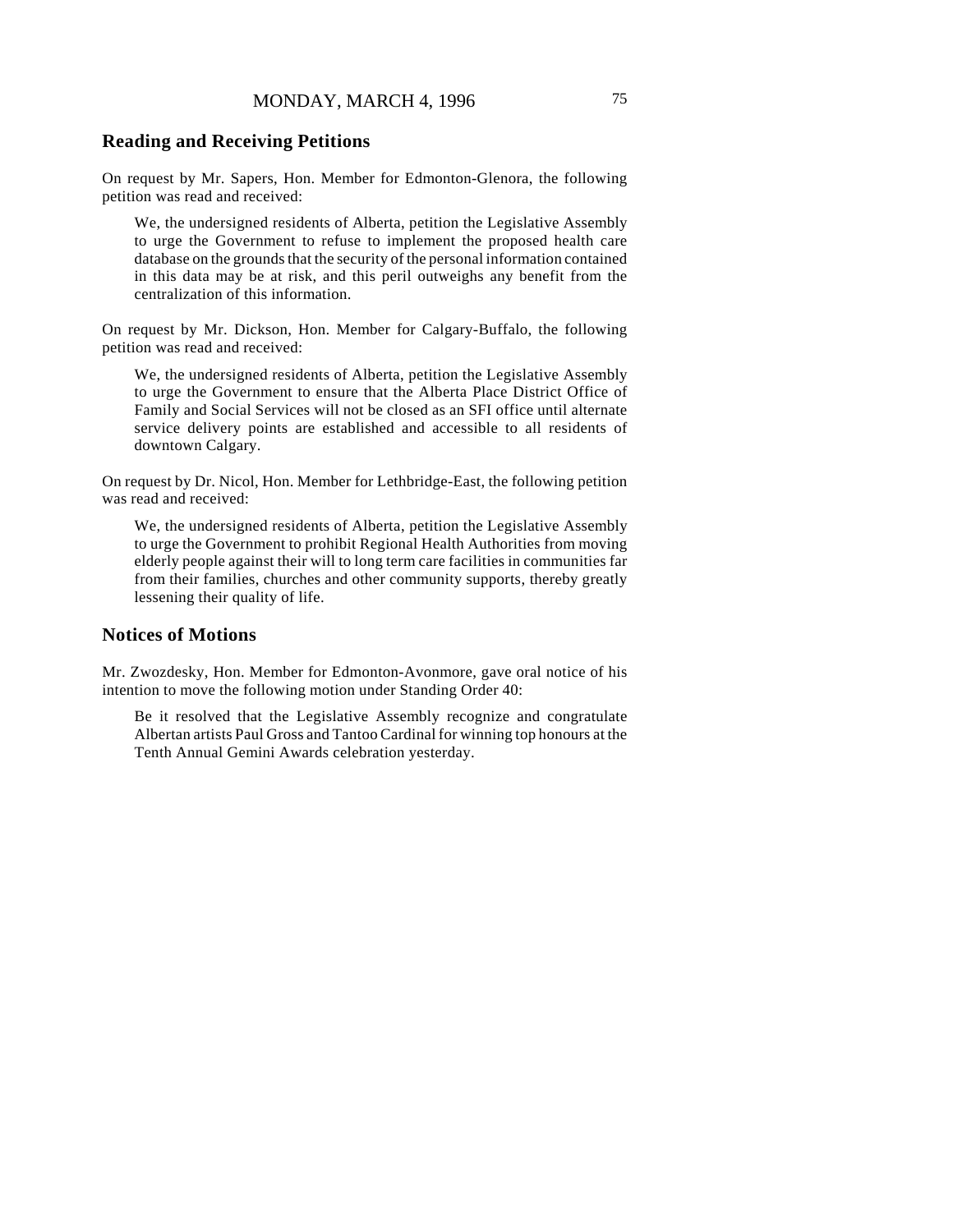# 76 **MONDAY, MARCH 4, 1996**

# **Tabling Returns and Reports**

Hon. Mr. Klein, Premier:

Letter, dated March 4, 1996, from Hon. Mr. Klein, Premier, to Pandas Volleyball Team, University of Alberta, offering congratulations for winning the Canadian University Women's Volleyball Championship for the second year in a row

Sessional Paper 673/96

Mr. Dickson, Hon. Member for Calgary-Buffalo:

Letter, dated March 4, 1996, from Mr. Dickson, Hon. Member for Calgary-Buffalo, to Hon. Mr. Day, Government House Leader, regarding the establishment of Subcommittees of the Committee of Supply and Mr. Dickson's ability to represent Calgarians in the Legislative Assembly Sessional Paper 674/96

Mr. Germain, Hon. Member for Fort McMurray:

Letter, dated February 28, 1996, from Robert C. Clark, Information and Privacy Commissioner, to Kevin Bosch, Research Analyst, Alberta Liberal Caucus, regarding a Freedom of Information and Protection of Privacy Act request for review of documents held by the Department of Federal and Intergovernmental Affairs

Sessional Paper 675/96

Mrs. Forsyth, Chairman, Council on Professions and Occupations, pursuant to the Chartered Accountants Act, cC-5.1, s9(2):

Institute of Chartered Accountants of Alberta, Annual Report 1995 Sessional Paper 95/96

Mrs. Forsyth, Chairman, Council on Professions and Occupations, pursuant to the Certified General Accountants Act, cC-3.6, s9(2):

Certified General Accountants Association of Alberta, Annual Report 1995 Sessional Paper 93/96

Mrs. Forsyth, Chairman, Council on Professions and Occupations, pursuant to the Certified Management Accountants Act, cC-3.8, s9(2):

Society of Management Accountants of Alberta, Annual Report 1994-95 Sessional Paper 94/96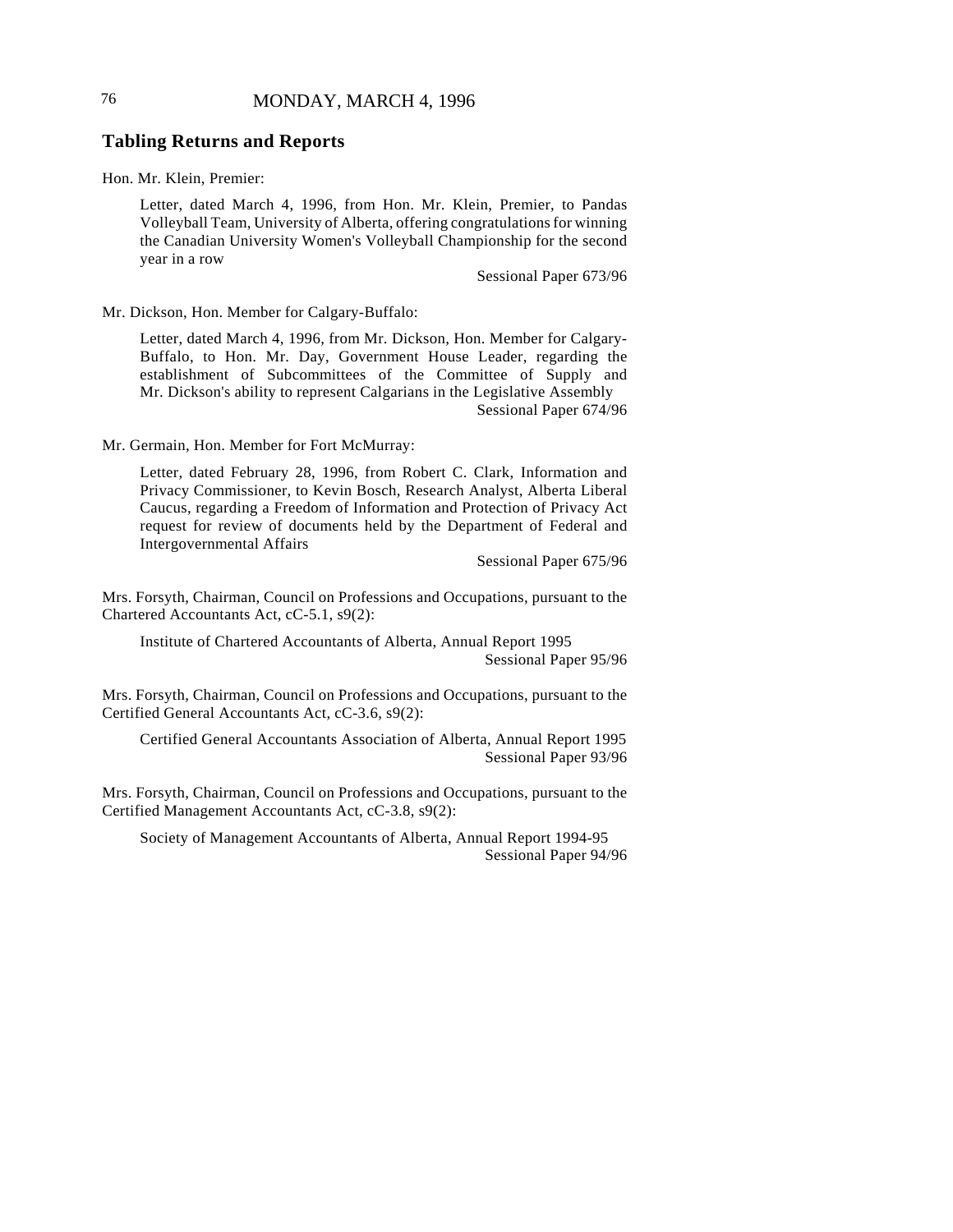Mrs. Forsyth, Chairman, Council on Professions and Occupations, pursuant to the Dental Disciplines Act, cC-8.5, s8:

Alberta Dental Assistants Association, Annual Report 1995

Sessional Paper 97/96

Mrs. Forsyth, Chairman, Council on Professions and Occupations, pursuant to the Forestry Profession Act, cF-15.5, s6(4):

Alberta Registered Professional Foresters Association, Annual Report 1994- 95

Sessional Paper 99/96

Mrs. Forsyth, Chairman, Council on Professions and Occupations, pursuant to the Psychology Profession Act, cP-25.01, s7(2):

Psychologists Association of Alberta, Annual Report 1994-95

Sessional Paper 108/96

Mrs. Forsyth, Chairman, Council on Professions and Occupations, pursuant to the Occupational Therapy Profession Act, cO-2.5, s5(4):

Alberta Association of Registered Occupational Therapists, Annual Report 1995-96

Sessional Paper 105/96

Mrs. Forsyth, Chairman, Council on Professions and Occupations, pursuant to the Veterinary Profession Act, cV-3.1, s7(4):

Alberta Veterinary Medical Association, Annual Report 1995

Sessional Paper 21/96

Hon. Mr. Dinning, Provincial Treasurer, pursuant to the Conflicts of Interest Act, cC-22.1, s16:

Report of Selected Payments to Members and Former Members of the Legislative Assembly and Persons Directly Associated with Members of the Legislative Assembly, March 31, 1995

Sessional Paper 121/96

Hon. Mr. Dinning, Provincial Treasurer, pursuant to the Deficit Elimination Act, cD-6.5, s7.1 and 10:

Second Quarter Update, 1995-96 Quarterly Budget Report Sessional Paper 122/96

Third Quarter Update, 1995-96 Quarterly Budget Report Sessional Paper 122A/96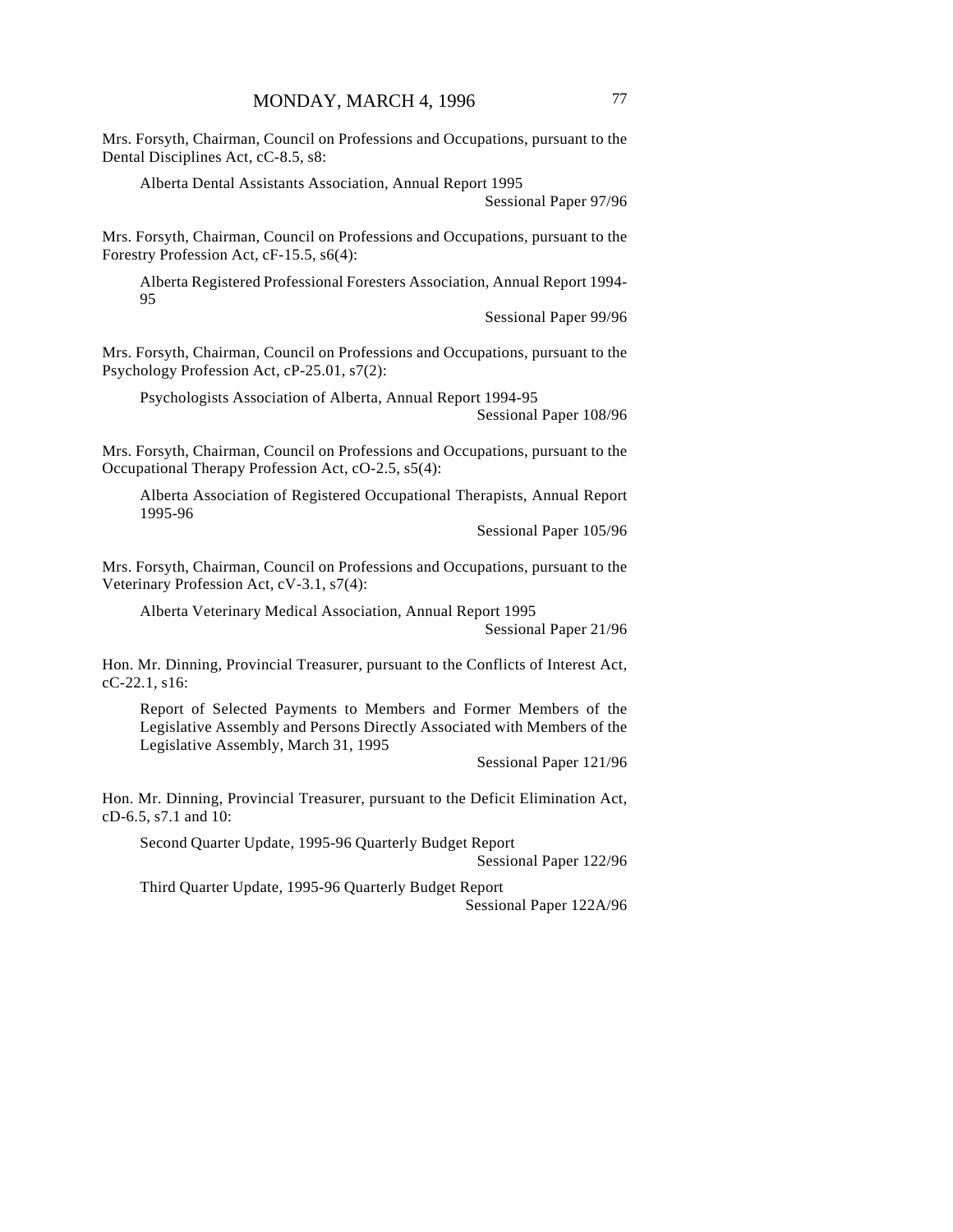# 78 MONDAY, MARCH 4, 1996

Hon. Mr. Dinning, Provincial Treasurer:

Exhibit (d) to the Province of Alberta's Annual Report on Form 18-K to the United States Securities and Exchange Commission for the fiscal year ended March 31, 1995

Sessional Paper 676/96

Hon. Mr. Dinning, Provincial Treasurer:

Offering Circular, Euro Medium Term Note Programme for the issue of notes with maturities of up to 15 years, U.S. \$2,200,200,000, Province of Alberta Sessional Paper 677/96

Hon. Mr. Day, Minister of Labour:

Business Plan, Alberta Boilers Safety Association, February 29, 1996 Sessional Paper 678/96

Alberta Boilers Safety Association, Annual Report 1996 Sessional Paper 679/96

# **Oral Question Period**

During Oral Question Period, Mr. Sapers, Hon. Member for Edmonton-Glenora, filed the following:

Alberta Health news release, dated January 30, 1996, entitled "Health Minister provides \$11.4 million to cut waiting list pressures"

Sessional Paper 680/96

# **Motions Under Standing Order 40**

Mr. Zwozdesky, Hon. Member for Edmonton-Avonmore, requested and received the unanimous consent of the Assembly for consideration of the following motion:

Be it resolved that the Legislative Assembly recognize and congratulate Albertan artists Paul Gross and Tantoo Cardinal for winning top honours at the Tenth Annual Gemini Awards celebration yesterday.

A debate followed.

The question being put, the motion was agreed to unanimously.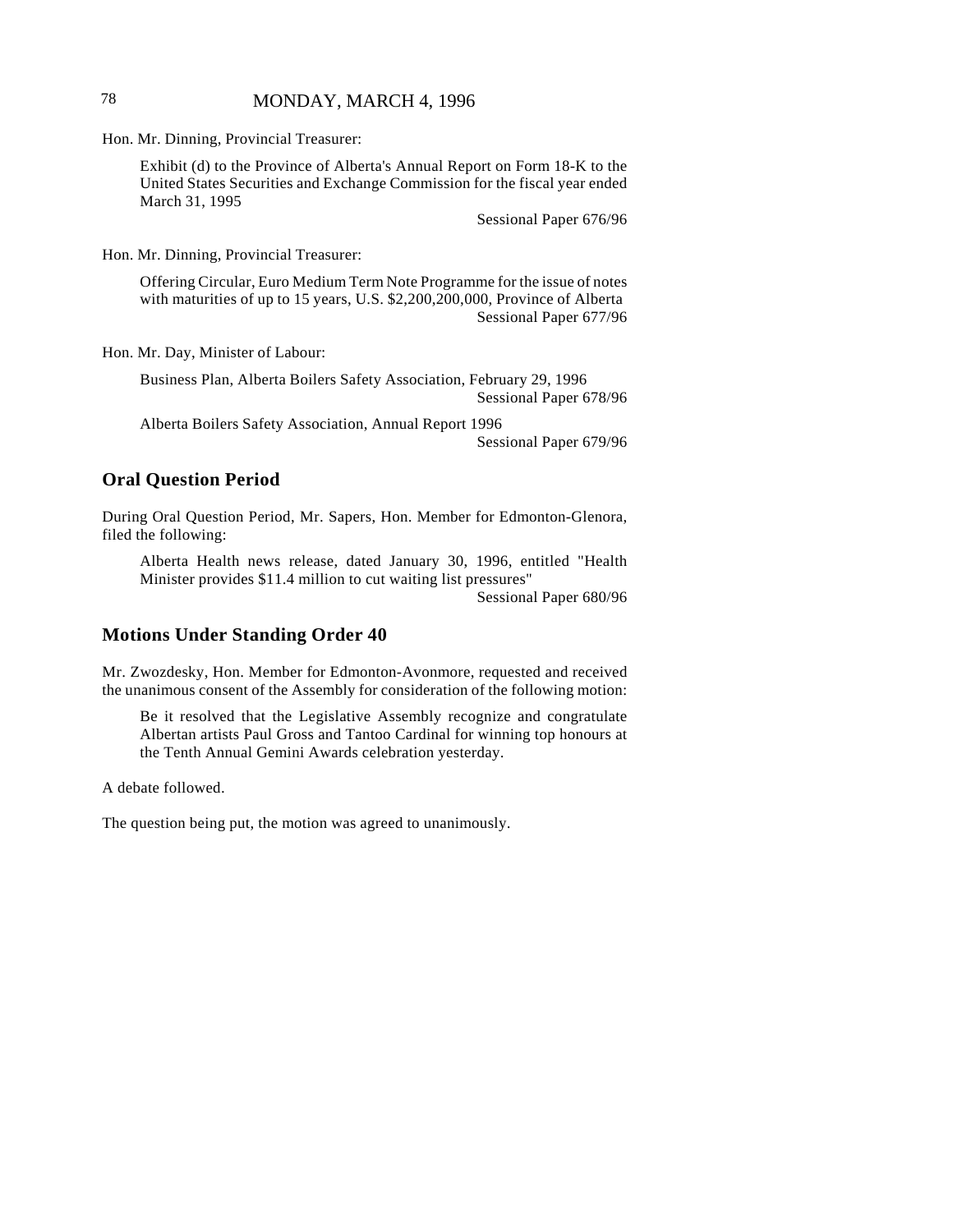# **ORDERS OF THE DAY**

## **Committee of Supply** (Days 4 and 5 — Main Estimates)

(Assembly in Subcommittees)

And after some time spent therein, the Acting Speaker resumed the Chair and Mr. Clegg reported as follows:

Mr. Speaker:

The Committee of Supply has had under consideration certain resolutions of the Department of Science and Research (Subcommittee D), reports progress thereon, and requests leave to sit again.

The Committee of Supply has had under consideration certain resolutions of the Department of Executive Council (Subcommittee A), reports progress thereon, and requests leave to sit again.

Mr. Speaker, I would like to table a copy of a resolution agreed to this day by the Committee of Supply for the Official records of the Assembly:

Be it resolved that Ms Leibovici be appointed to the Designated Subcommittee dealing with the estimates of the Department of Health, to replace Mr. Kirkland

Sessional Paper 681/96

The question being put, the report and the request for leave to sit again were agreed to.

# **Adjournment**

On motion by Hon. Mr. Day, Government House Leader, the Assembly adjourned at 5:29 p.m. until 8:00 p.m.

MONDAY, MARCH 4, 1996 — 8:00 P.M.

# **Notices of Motions**

Unanimous consent of the Assembly was granted to revert to notices of motion.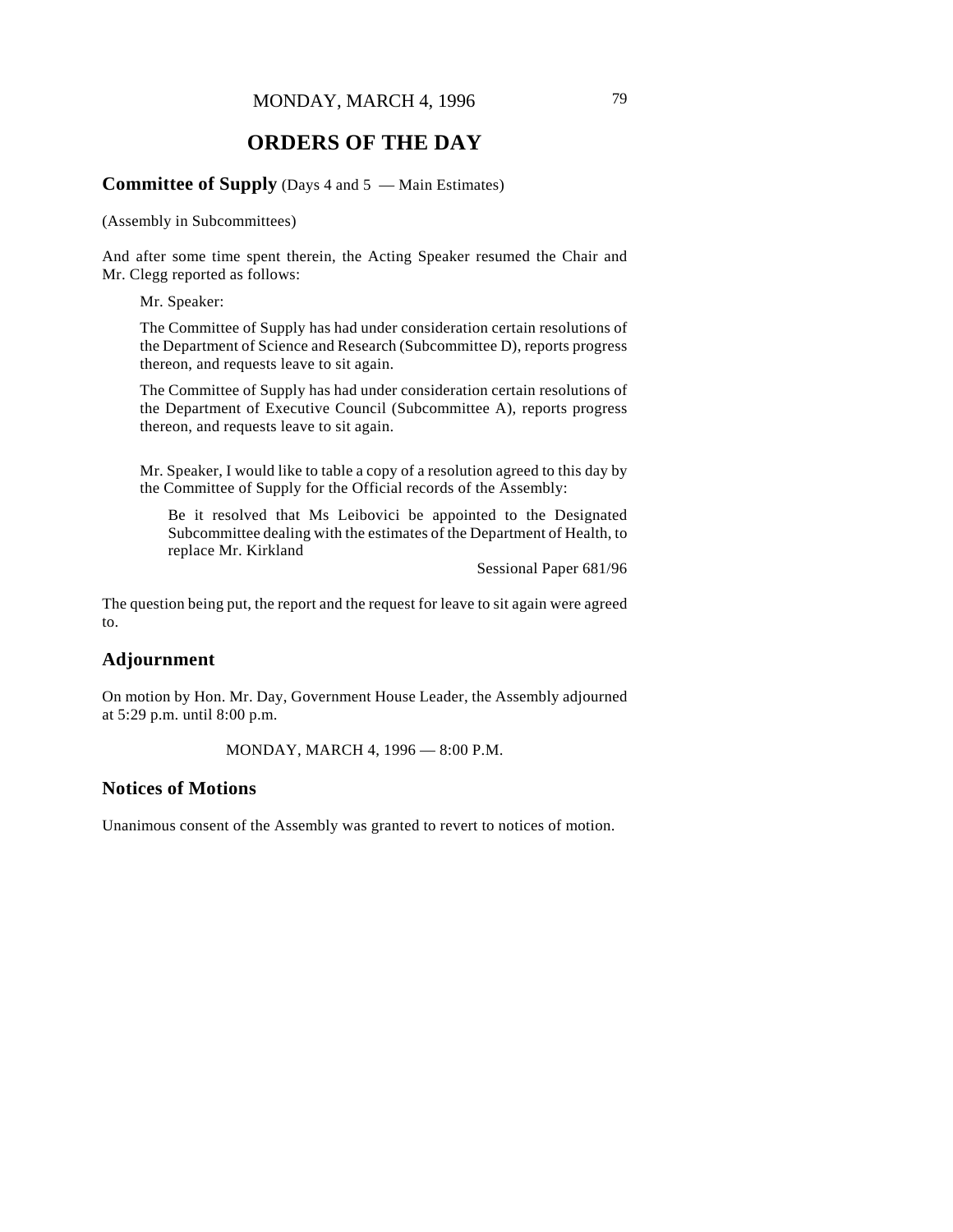# 80 MONDAY, MARCH 4, 1996

Hon. Mr. Evans, Deputy Government House Leader, on behalf of Hon. Mr. Klein, Premier, gave oral notice of the Premier's intention to move the following motion tomorrow, Tuesday, March 5, 1996:

Be it resolved that the Address in Reply to the Speech from the Throne be engrossed and presented to His Honour the Honourable the Lieutenant Governor by such Members of the Assembly as are Members of Executive Council.

# **Government Bills and Orders**

#### **Second Reading**

The following Bill was read a Second time and referred to Committee of the Whole:

Bill 10 Appropriation (Supplementary Supply) Act, 1996 — Hon. Mr. Dinning

#### **Consideration of His Honour the Administrator's Speech** (Day 9)

Moved by Mr. Stelmach and seconded by Mr. Shariff:

That an humble address be presented to His Honour the Administrator as follows:

To His Honour Mr. Justice J.W. McClung, the Administrator of the Province of Alberta:

We, Her Majesty's most dutiful and loyal subjects, the Legislative Assembly, now assembled, beg leave to thank Your Honour for the gracious speech Your Honour has been pleased to address to us at the opening of the present session.

A debate followed.

Debate adjourned.

### **Government Bills and Orders**

#### **Second Reading**

Hon. Mr. Evans, Minister of Justice and Attorney General, indicated by memo to Hon. Mr. Schumacher, Speaker of the Legislative Assembly, dated February 21, 1996, he would absent himself from the Assembly during debate on Bill 6, Gaming and Liquor Act, because of a private interest in the Canmore Hotel.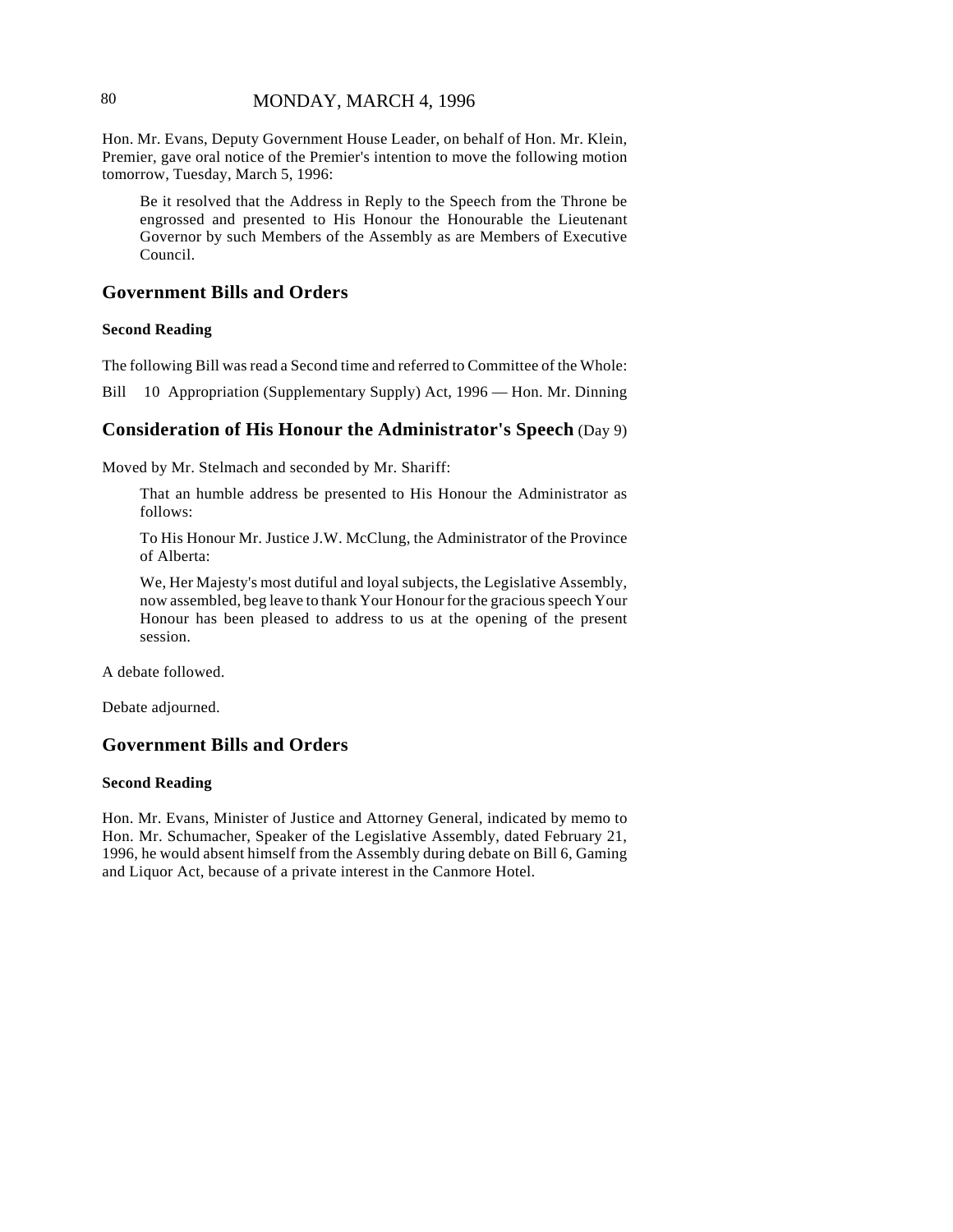# TUESDAY, MARCH 5, 1996 81

On the motion that the following Bill be now read a Second time:

Bill 6 Gaming and Liquor Act — Hon. Dr. West

A debate followed.

Mr. Bruseker moved adjournment of the debate, which was agreed to.

#### **Adjournment**

 $\overline{\phantom{a}}$ 

On motion by Hon. Mr. Woloshyn, Acting Government House Leader, the Assembly adjourned at 10:06 p.m. until Tuesday, March 5, 1996, at 1:30 p.m.

Tuesday, March 5, 1996

The Speaker took the Chair at 1:30 p.m.

# **Reading and Receiving Petitions**

On request by Mr. Van Binsbergen, Hon. Member for West Yellowhead, the following petition was read and received:

We, the undersigned residents of Alberta, petition the Legislative Assembly to urge the Government to uphold the five basic principles upon which Medicare was built: accessibility, universality, portability, comprehensiveness and public administration.

#### **Notices of Motions**

Pursuant to Standing Order 34(2)(a), Hon. Mr. Day, Government House Leader, gave oral notice of the following Written Questions and Motions for Returns to be dealt with Wednesday, March 6, 1996:

Written Questions: Q158, Q160, Q161, Q162, Q163.

Motions for Returns: M171.

#### **Tabling Returns and Reports**

Ms Hanson, Hon. Member for Edmonton-Highlands-Beverly:

Final report of the Quality of Life Commission, entitled "Listen to Me" Sessional Paper 682/96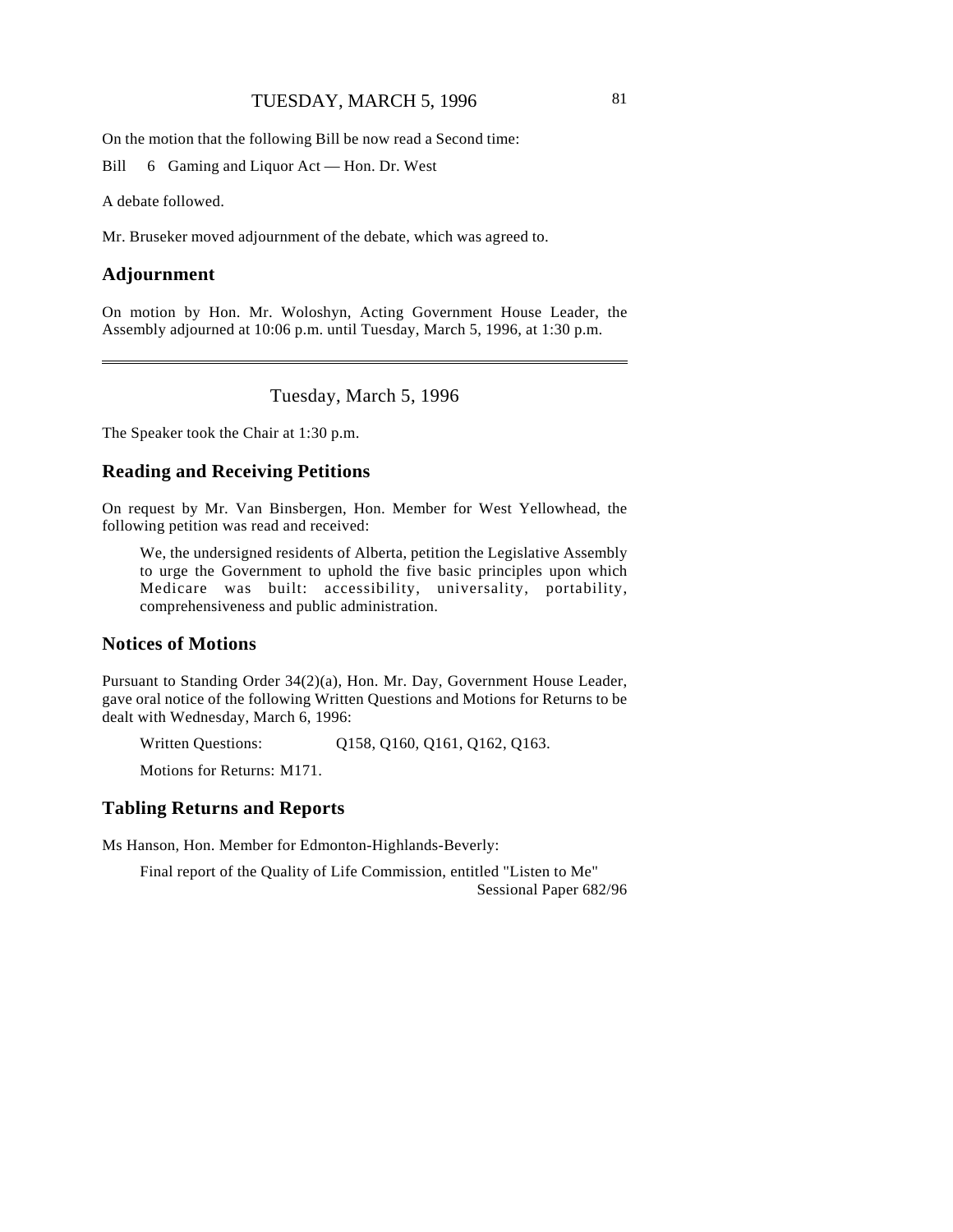# 82 TUESDAY, MARCH 5, 1996

# **Oral Question Period**

During Oral Question Period, Dr. Percy, Hon. Member for Edmonton-Whitemud, filed the following:

Excerpt from the Alberta Treasury Branches 1995 Annual Report outlining the corporate strategy of the bank

Sessional Paper 683/96

During Oral Question Period, Mr. Sekulic, Hon. Member for Edmonton-Manning, filed the following:

Alberta Liberal Caucus News, February 6, 1996, entitled "Albertans need better access to physiotherapy"

Sessional Paper 684/96

#### **Members' Statements**

Dr. Percy, Hon. Member for Edmonton-Whitemud, made a statement regarding the upcoming federal budget and what principles it should address.

Mr. McFarland, Hon. Member for Little Bow, made a statement regarding the reduction in the size of Government since being elected 4 years ago today and expressing gratitude to the constituents of Little Bow for allowing him the privilege of serving them.

Dr. Massey, Hon. Member for Edmonton-Mill Woods, made a statement regarding the future of Canada and the maintenance of the educational levels of students.

# **ORDERS OF THE DAY**

# **Public Bills and Orders Other Than Government Bills and Orders**

#### **Second Reading**

On the motion that the following Bill be now read a Second time:

Bill 204 Protection of Personal Information in the Private Sector Act — Mr. Sekulic

A debate followed.

Pursuant to Standing Order  $8(5)(a)(i)$ , the question being put, the motion was defeated. The names being called for were taken as follows: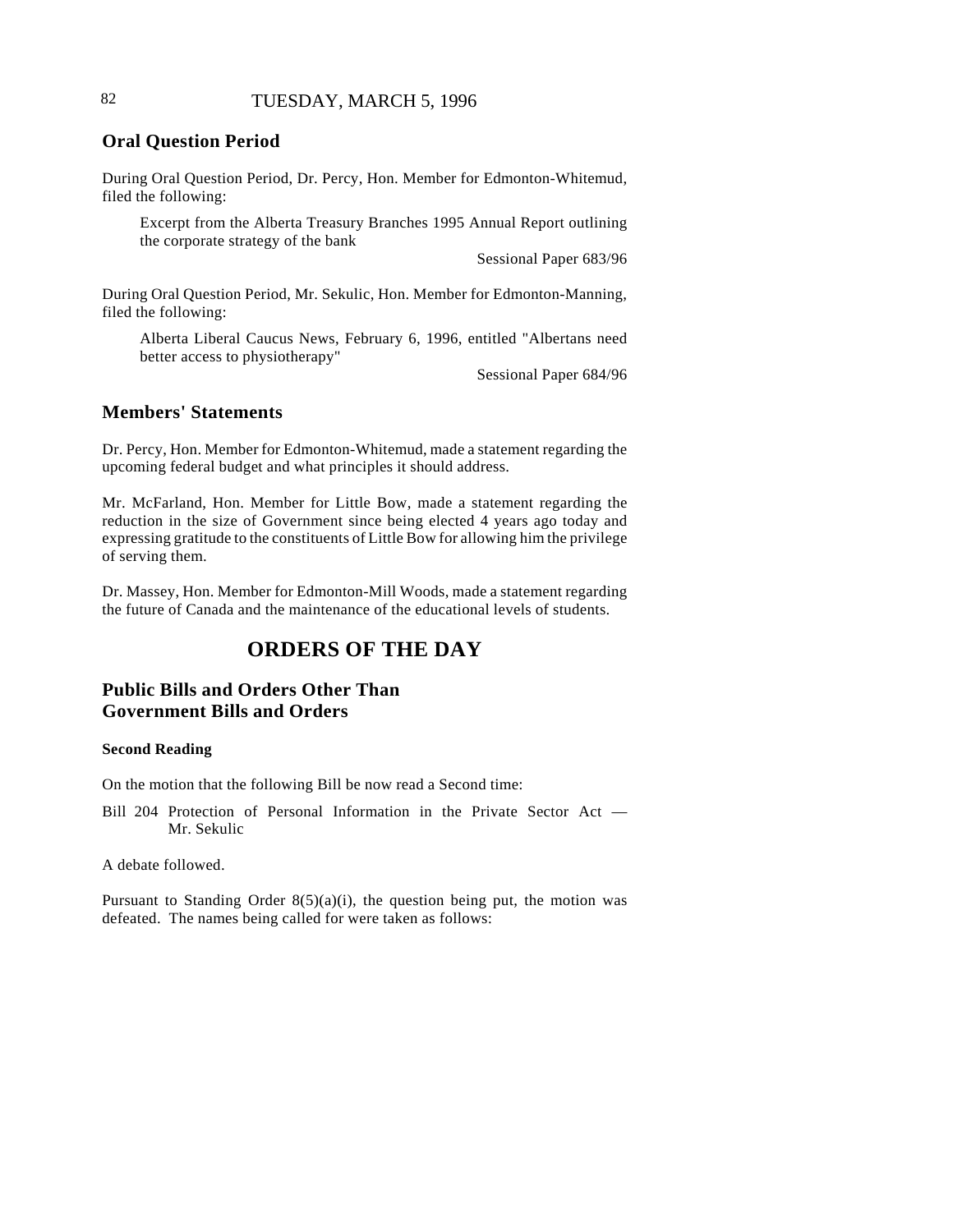For the motion: 26

| Abdurahman             | Hanson       | Sekulic                       |
|------------------------|--------------|-------------------------------|
| <b>Bracko</b>          | Henry        | Soetaert                      |
| <b>Bruseker</b>        | Kirkland     | Taylor (Redwater)             |
| Carlson                | Leibovici    | Van Binsbergen                |
| Collingwood            | Massey       | Vasseur                       |
| Dalla-Longa            | Mitchell     | White                         |
| Decore                 | <b>Nicol</b> | Wickman                       |
| Dickson                | Percy        | Zwozdesky                     |
| Germain                | Sapers       |                               |
| Against the motion: 40 |              |                               |
| Ady                    | Havelock     | Pham                          |
| Amery                  | Herard       | Renner                        |
| <b>Brassard</b>        | Hierath      | Rostad                        |
| Burgener               | Hlady        | Severtson                     |
| Cardinal               | Jacques      | Shariff                       |
| Clegg                  | Jonson       | Smith                         |
| Coutts                 | Kowalski     | Stelmach                      |
| Dinning                | Laing        | Tannas                        |
| Doerksen               | Langevin     | Taylor (Cypress-Medicine Hat) |
| Evans                  | Magnus       | Thurber                       |
| Fischer                | McClellan    | Trynchy                       |
| Forsyth                | McFarland    | Woloshyn                      |
| <b>Fritz</b>           | Oberg        | Yankowsky                     |
| Gordon                 |              |                               |

# **Motions Other Than Government Motions**

**502.** Moved by Mr. Woloshyn:

Be it resolved that the Legislative Assembly urge the Government to adopt a policy of notifying communities about offenders upon conviction and prior to their release from prison.

Debate continued (on amendment) introduced by Mr. Dickson, Hon. Member for Calgary-Buffalo on Tuesday, February 27, 1996.

Pursuant to standing Order 8(4), the question was put on the amendment, which was defeated. The names being called for were taken as follows: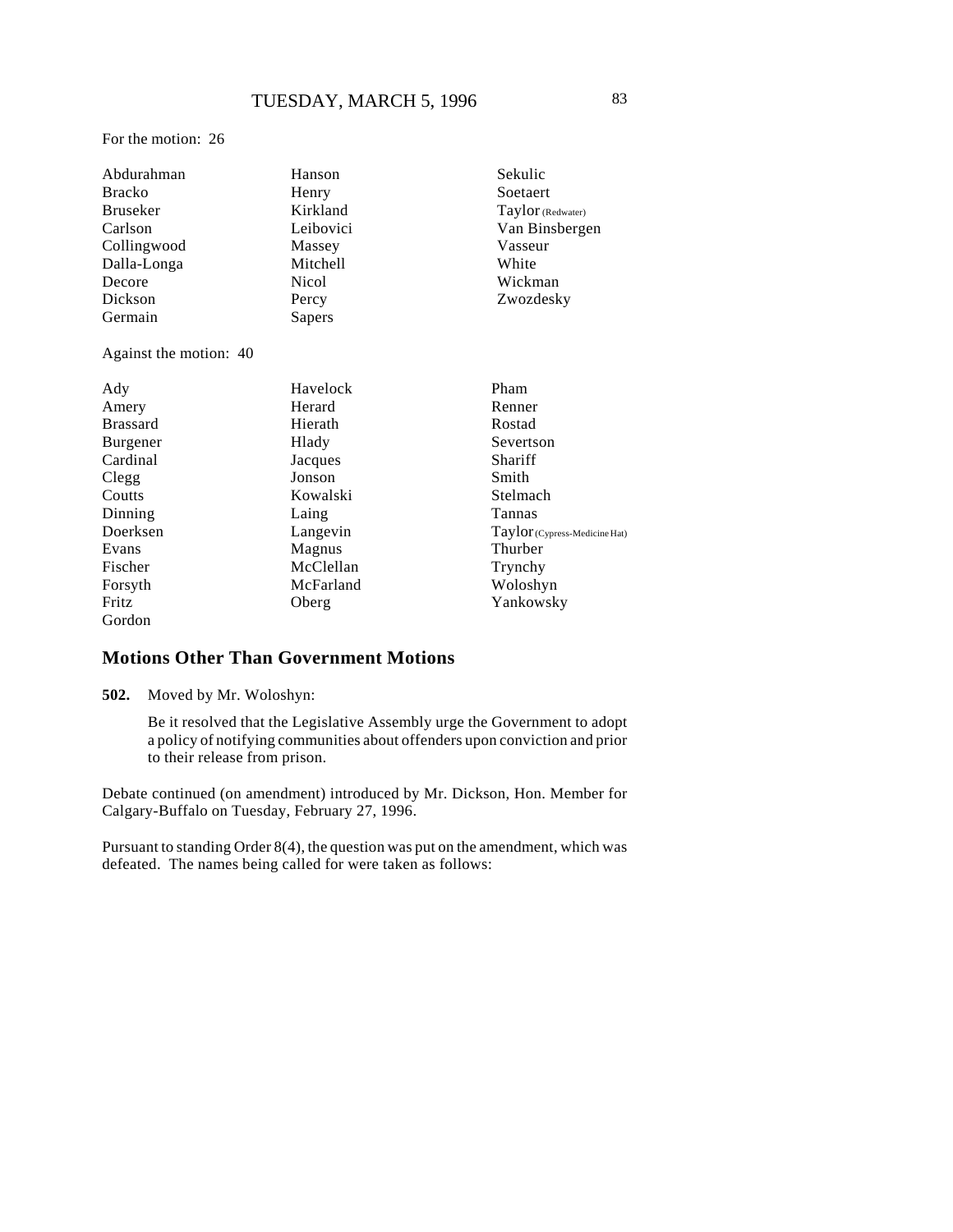For the amendment: 25

| Abdurahman      | Henry        | Sekulic           |
|-----------------|--------------|-------------------|
| <b>Bracko</b>   | Kirkland     | Soetaert          |
| <b>Bruseker</b> | Leibovici    | Taylor (Redwater) |
| Carlson         | Massey       | Van Binsbergen    |
| Collingwood     | Mitchell     | Vasseur           |
| Dalla-Longa     | <b>Nicol</b> | White             |
| Decore          | Percy        | Wickman           |
| Germain         | Sapers       | Zwozdesky         |
| Hanson          |              |                   |

Against the amendment: 38

| Ady             | Havelock  | Renner                        |
|-----------------|-----------|-------------------------------|
| Amery           | Herard    | Rostad                        |
| <b>Brassard</b> | Hierath   | Severtson                     |
| Burgener        | Hlady     | Shariff                       |
| Cardinal        | Jacques   | Smith                         |
| Clegg           | Kowalski  | Stelmach                      |
| Coutts          | Laing     | Taylor (Cypress-Medicine Hat) |
| Dinning         | Langevin  | Thurber                       |
| Doerksen        | Magnus    | Trynchy                       |
| Evans           | McClellan | West                          |
| Forsyth         | McFarland | Woloshyn                      |
| Fritz           | Oberg     | Yankowsky                     |
| Gordon          | Pham      |                               |

Pursuant to standing Order 8(4), the question was immediately put on the motion, which was agreed to.

#### **503.** Moved by Mrs. Forsyth:

Be it resolved that the Legislative Assembly urge the Government to address the problem of child prostitution in order to end the exploitation of Alberta's children.

A debate followed.

Pursuant to Standing Order 8(2)(c), debate adjourned, Dr. L. Taylor speaking.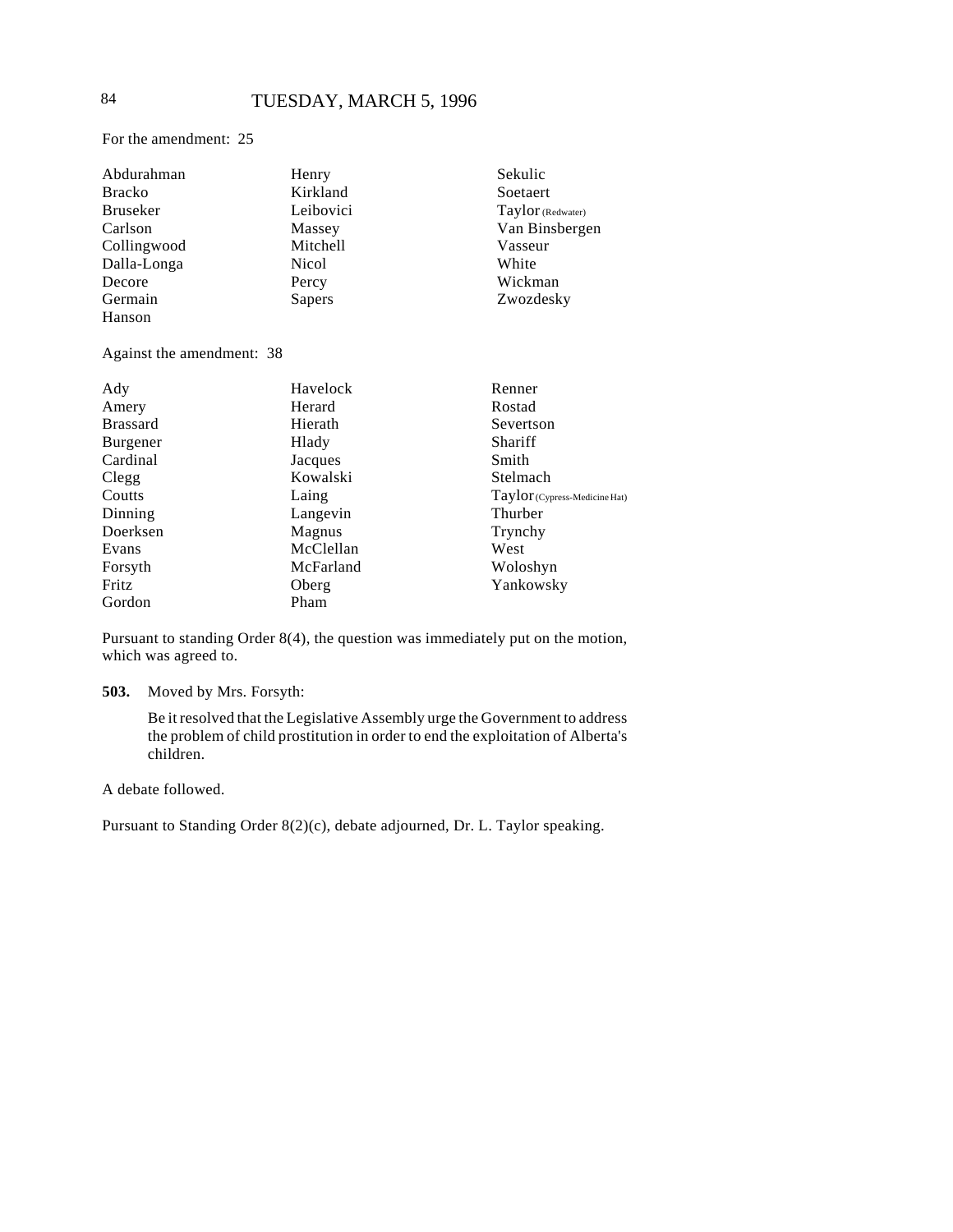#### **Government Bills and Orders**

#### **Second Reading**

On the motion that the following Bill be now read a Second time:

Bill 7 Municipal Affairs Statutes Amendment and Repeal Act, 1996 -Mr. Severtson

A debate followed.

Pursuant to Standing Order 19(1)(c), debate adjourned, Mr. Germain speaking.

# **Consideration of His Honour the Administrator's Speech (Day 10)**

Pursuant to Standing Order 19(1)(c), at 5:15 p.m. the Speaker immediately put the question on the following motion, which was agreed to:

Moved by Mr. Stelmach and seconded by Mr. Shariff:

That an humble address be presented to His Honour the Administrator as follows:

To His Honour Mr. Justice J.W. McClung, the Administrator of the Province of Alberta:

We, Her Majesty's most dutiful and loyal subjects, the Legislative Assembly, now assembled, beg leave to thank Your Honour for the gracious speech Your Honour has been pleased to address to us at the opening of the present session.

#### **Government Motions**

**13.** Moved by Hon. Mr. Klein (oral notice having been given Monday, March 4, 1996):

Be it resolved that the Address in Reply to the Speech from the Throne be engrossed and presented to His Honour the Honourable Lieutenant Governor by such Members of the Assembly as are Members of Executive Council.

The question being put, the motion was agreed to.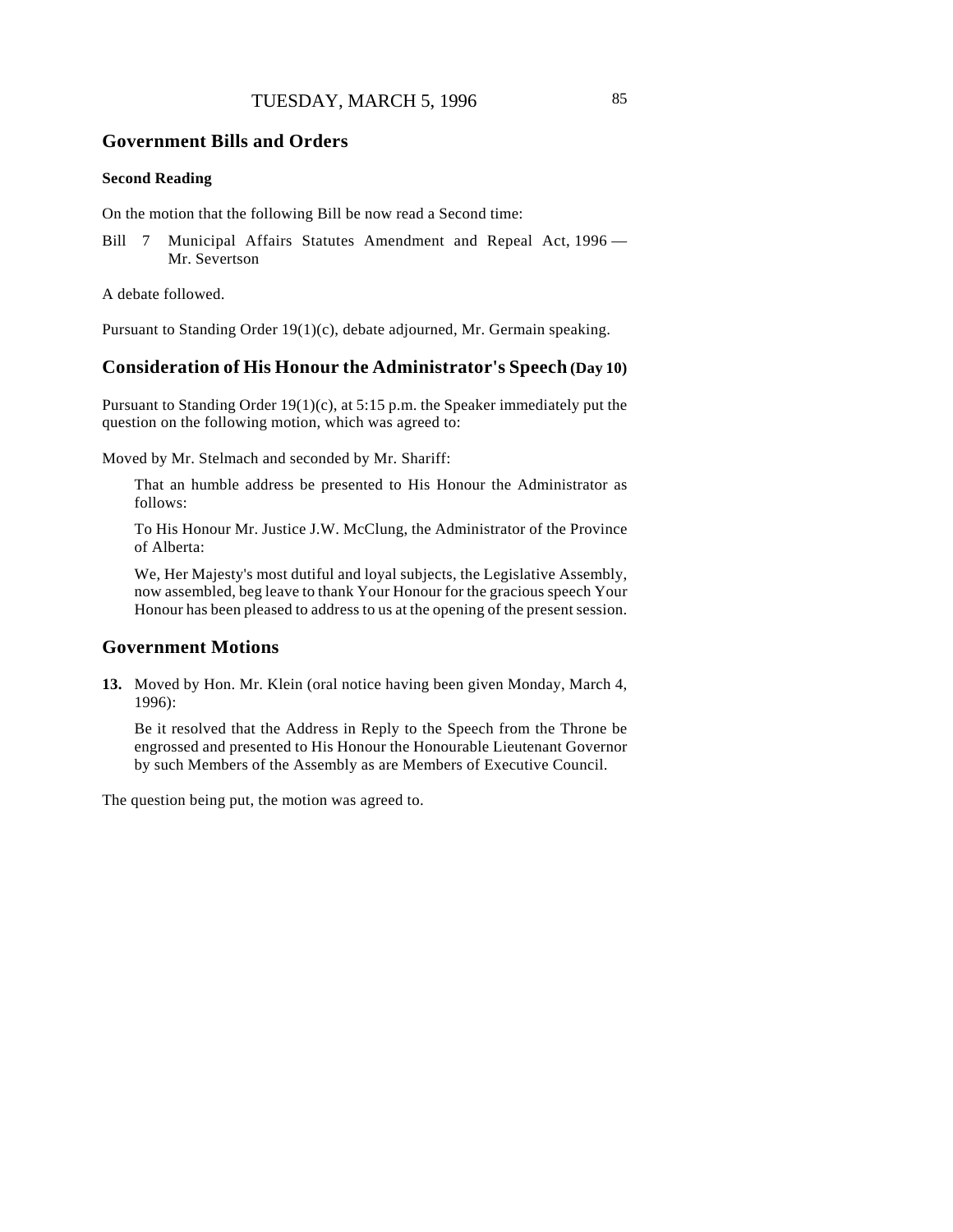# 86 TUESDAY, MARCH 5, 1996

# **Adjournment**

On motion by Hon. Mr. Day, Government House Leader, that it be called 5:30 p.m., at 5:17 p.m. it was agreed that when the Assembly reconvened at 8:00 p.m. it would be in Committee of Supply, and the Speaker left the Chair.

TUESDAY, MARCH 5, 1996 — 8:00 P.M.

**Committee of Supply** (Days 6 and 7 — Main Estimates)

(Assembly in Subcommittees)

And after some time spent therein, the Deputy Speaker resumed the Chair and Mr. Clegg reported as follows:

Mr. Speaker:

The Committee of Supply has had under consideration certain resolutions of the Department of Justice and Attorney General (Subcommittee B), reports progress thereon, and requests leave to sit again.

The Committee of Supply has had under consideration certain resolutions of the Department of Advanced Education and Career Development (Subcommittee A), reports progress thereon, and requests leave to sit again.

Mr. Speaker, I would like to table a copy of a resolution agreed to this day by the Committee of Supply for the Official records of the Assembly:

Be it resolved that Mr. Beniuk be appointed to the Designated Supply Subcommittee dealing with the estimates of the Department of Education to replace Mr. Woloshyn

Sessional Paper 685/96

The question being put, the report and the request for leave to sit again were agreed to.

# **Government Bills and Orders**

#### **Committee of the Whole**

According to Order, the Assembly resolved itself into Committee of the Whole, and the Speaker left the Chair.

(Assembly in Committee)

Unanimous consent of the Assembly was granted to reduce the time between division bells from 10 to two minutes.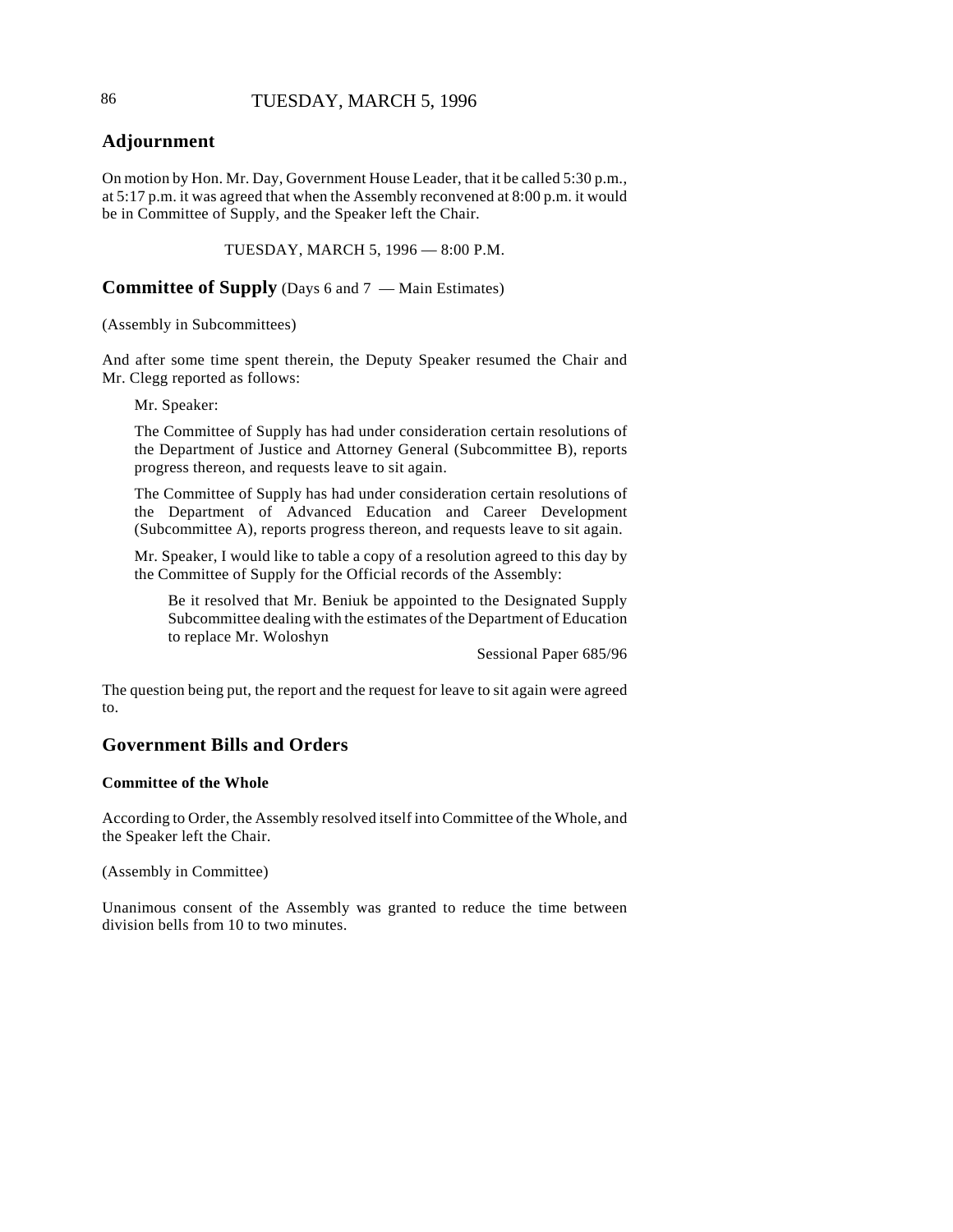The following Bill was taken under consideration:

Bill 10 Appropriation (Supplementary Supply) Act, 1996 — Hon. Mr. Dinning

A debate followed.

Dr. Percy, Hon. Member for Edmonton-Whitemud, moved the Bill be amended in section 1 by striking

\$77,911,000

and substituting

\$74,700,001

and in the schedule by striking

\$3,211,000

and substituting

\$1

Debate continued on amendment.

The question being put, the amendment was defeated. The names being called for were taken as follows:

For the amendment: 15

| Carlson | Henry  | Sapers         |
|---------|--------|----------------|
| Chadi   | Hewes  | Sekulic        |
| Dickson | Massey | Soetaert       |
| Germain | Nicol  | Van Binsbergen |
| Hanson  | Percy  | Wickman        |

Against the amendment: 34

| Ady             | Coutts   | Herard   |
|-----------------|----------|----------|
| Amery           | Day      | Hierath  |
| <b>Brassard</b> | Dinning  | Hlady    |
| Burgener        | Doerksen | Jacques  |
| Cardinal        | Evans    | Kowalski |
| Clegg           | Havelock | Laing    |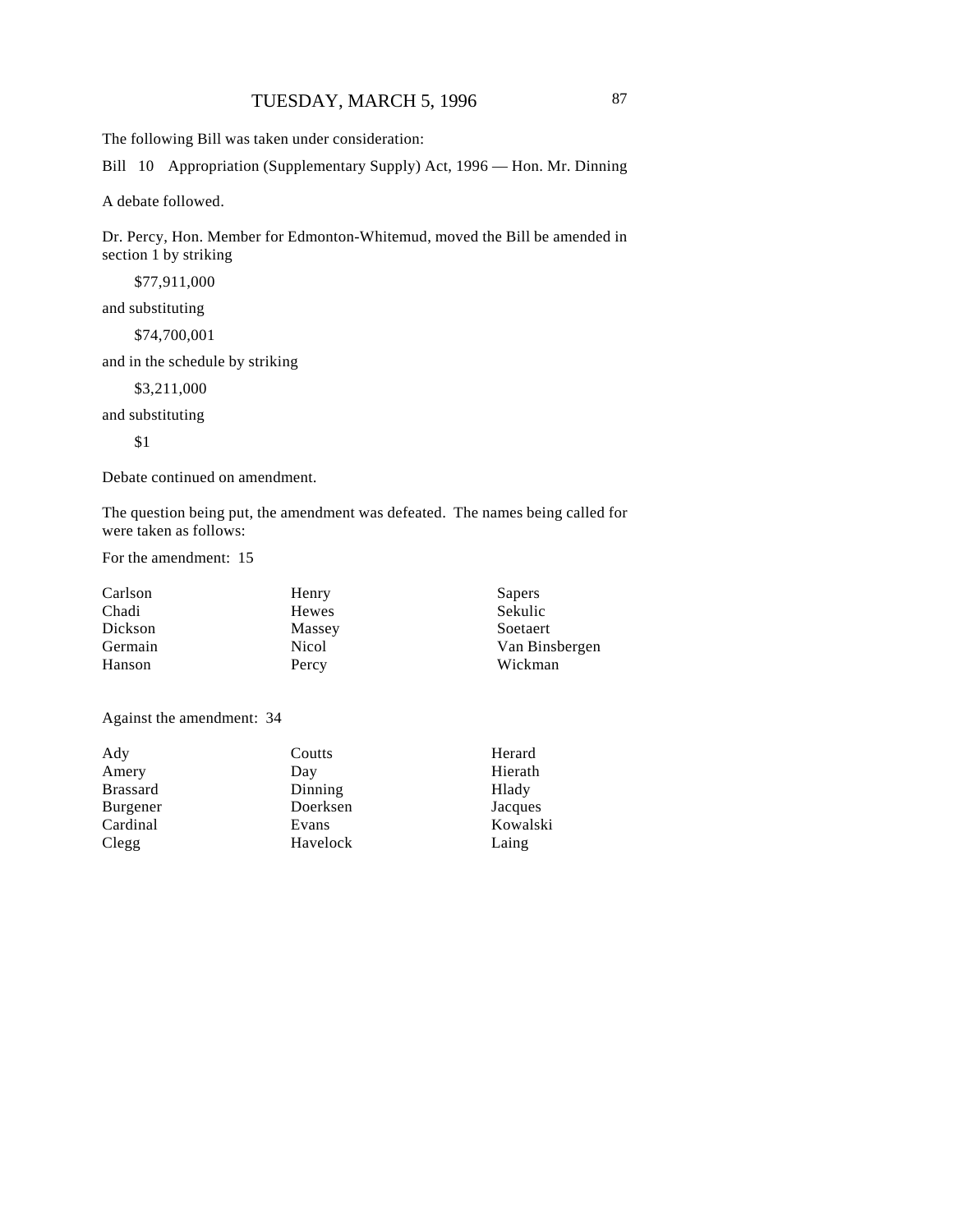# 88 WEDNESDAY, MARCH 6, 1996

| Langevin  | Pham      | Stelmach                      |
|-----------|-----------|-------------------------------|
| Magnus    | Renner    | Taylor (Cypress-Medicine Hat) |
| Mar       | Rostad    | Thurber                       |
| McClellan | Severtson | Woloshyn                      |
| McFarland | Shariff   | Yankowsky                     |
| Oberg     |           |                               |

And after some further time spent therein, the Acting Speaker resumed the Chair.

The following Bill was reported:

Bill 10 Appropriation (Supplementary Supply) Act, 1996 — Hon. Mr. Dinning

Mr. Tannas, Chairman of Committees, tabled copies of an amendment considered by the Committee of the Whole this date for the official records of the Assembly.

Amendment to Bill 10 (Hon. Member for Edmonton-Whitemud) — Defeated on division

Sessional Paper 686/96

# **Adjournment**

 $\overline{\phantom{a}}$ 

On motion by Hon. Mr. Day, Government House Leader, the Assembly adjourned at 10:46 p.m. until Wednesday, March 6, 1996, at 1:30 p.m.

Wednesday, March 6, 1996

The Speaker took the Chair at 1:30 p.m.

# **Introduction of Bills (First Reading)**

Upon the recommendation of His Honour the Honourable the Lieutenant Governor, and notice having been given:

Bill 12 Services to Persons with Disabilities Foundation Act — Hon. Mr. Cardinal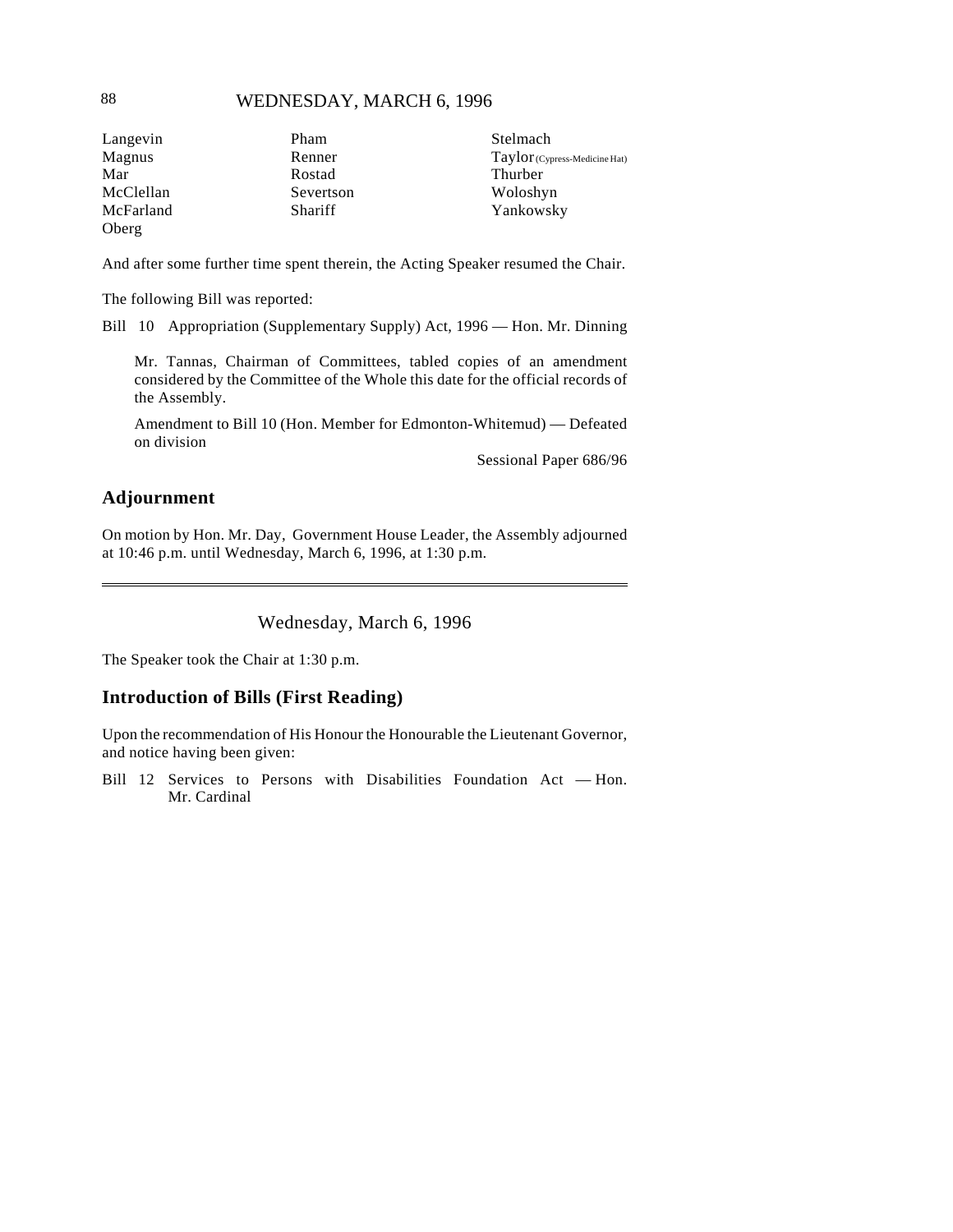## **Tabling Returns and Reports**

Hon. Mrs. McClellan, Minister of Health:

Discussion Paper, Appeal Mechanisms Review, Provincial Health Council of Alberta, March 1996

Sessional Paper 687/96

Alberta Health news release dated March 6, 1996, entitled "Health Minister releases Provincial Health Council paper on appeals review"

Sessional Paper 688/96

Mr. Sekulic, Hon. Member for Edmonton-Manning:

Report to the Honourable Shirley McClellan, Minister of Health, and the Provincial Mental Health Board, Mental Health Action Coalition of Alberta Sessional Paper 689/96

Hon. Mr. Mar, Minister of Community Development:

Letter, dated March 5, 1996, from Hon. Mr. Mar, Minister of Community Development, to Ben Ferreira, c/o Royal Glenora Club, offering congratulations for winning his first international junior men's skating title at the Orex Cup in Budapest, Hungary

Sessional Paper 690/96

3 letters, dated March 6, 1996, from Hon. Mr. Mar, Minister of Community Development, to Devan Nychka, Beaverlodge, Michelle Mah, Slave Lake, and Brandi Haberstock, Fort McMurray, offering congratulations for medal performances at the 1996 Arctic Winter Games in Alaska

Sessional Paper 691/96

Ms Abdurahman, Hon. Member for Clover Bar-Fort Saskatchewan:

State of the County Address, Strathcona County, Mayor Vern Hartwell, Tuesday, March 5, 1996

Sessional Paper 692/96

Mr. Yankowsky, Hon. Member for Edmonton-Beverly-Belmont:

6 letters, variously dated and signed, to Mr. Yankowsky, Hon. Member for Edmonton-Beverly-Belmont, regarding mandatory mediation between couples before the courts grant divorce

Sessional Paper 693/96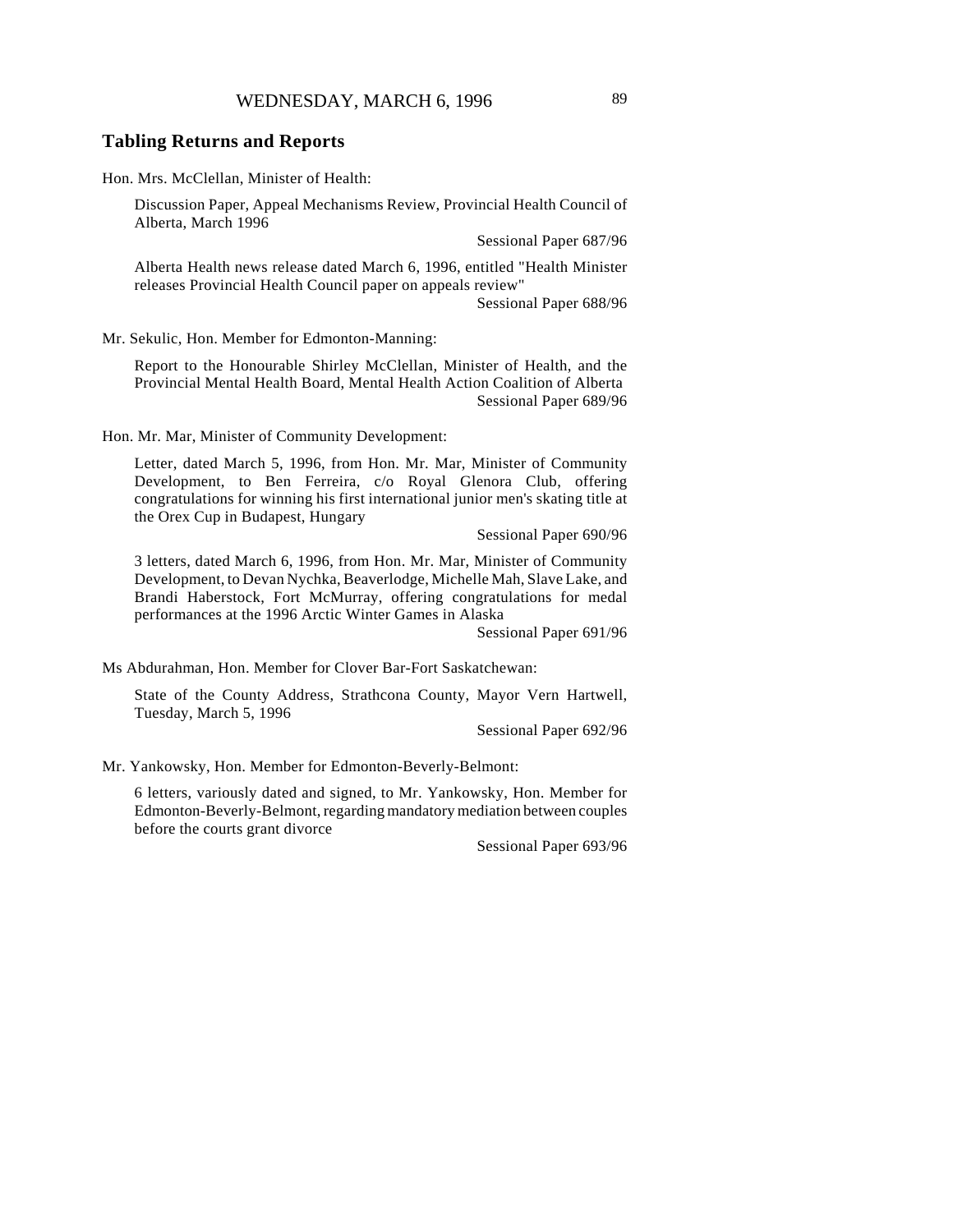# **Oral Question Period**

During Oral Question Period, Mr. Sapers, Hon. Member for Edmonton-Glenora, filed the following:

Alberta Health news release, dated March 6, 1996, entitled "Health Minister releases Provincial Health Council paper on appeals review"

Sessional Paper 694/96

# **ORDERS OF THE DAY**

#### **Written Questions**

The following Written Questions were accepted:

**Q158.** Moved by Mr. N. Taylor:

How many non-fatal and how many fatal accidents occurred each year between January 1, 1992 and December 31, 1995 on each of the following roads: the bridge over the North Saskatchewan River, immediately north of Fort Saskatchewan; between the north end of the bridge and the north east end of the Manning Freeway; on highway 37 between the north east end of the Manning Freeway and Highway 28A; and on the Manning Freeway between the north east end of the Freeway and Highway 28A?

**Q160.** Moved by Ms Hanson:

Of the 72 percent of welfare clients who have gone through the Employment Alternatives Program and are now employed or in further training after the 3-month evaluation: what is the duration of employment for those classified as employed at the time of evaluation; what percentage of those employed are working full-time; how many are working part-time; what is the average wage of those classified as employed; and for those remaining in training, what kinds of training are they involved in and for what duration?

#### **Q161.** Moved Ms Hanson:

For those welfare clients who have gone through the Enhanced Employment Alternatives Program and are employed or in training after the 3-month evaluation: what is the duration of employment for those classified as employed at the time of evaluation; what percentage of those employed are working full-time; how many are working part-time; what is the average wage of those classified as employed; and for those remaining in training, what kinds of training are they involved in and for what duration?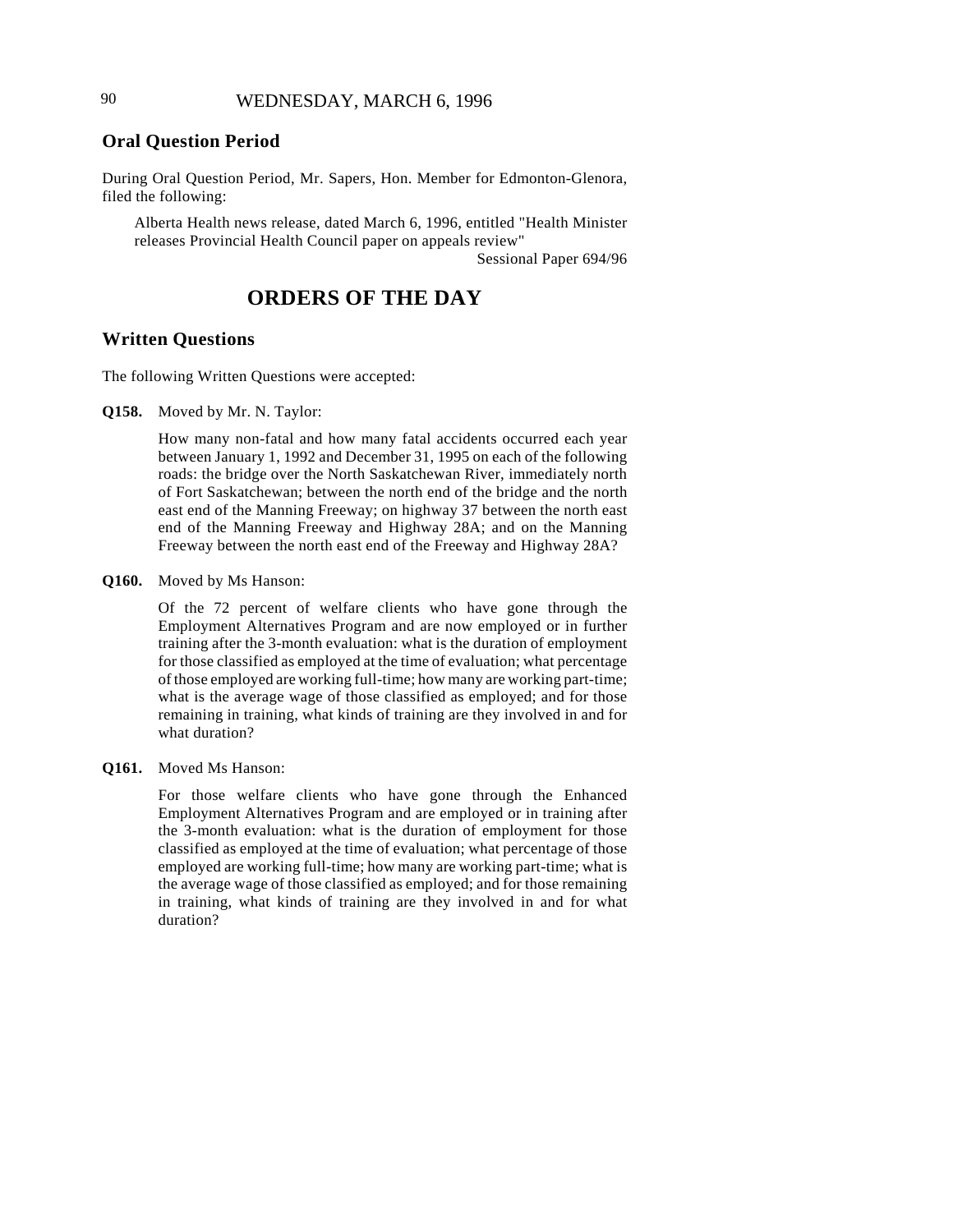**Q162.** Moved by Ms Hanson:

What are the types of jobs and training and what is the average wage for those welfare clients in the 66 percent success rate for training on the job, and for those remaining in training, what type of training are they involved in and for what duration?

**Q163.** Moved by Mr. Wickman:

What are the detailed procedural steps used to determine the 92 percent pay out level of video lottery terminals owned by the Government?

The following Written Questions were ordered to stand:

Q157, Q159, Q164, Q165, Q176, Q177.

#### **Motions for Returns**

The following Motion for Return was accepted:

**M171.** Moved by Mr. Wickman:

Copies of tests and/or data which certify the 92 percent pay out level of individual video lottery terminals owned by the Government.

The following Motions for Returns were ordered to stand:

M166, M167, M168, M173, M174, M175, M178.

# **Public Bills and Orders Other Than Government Bills and Orders**

#### **Second Reading**

The following Bill was read a Second time and referred to Committee of the Whole:

Bill 205 Limitations Act — Mr. Herard

On the motion that the following Bill be now read a Second time:

Bill 206 Recall Act — Dr. Nicol

A debate followed.

Mr. Pham moved adjournment of the debate, which was agreed to.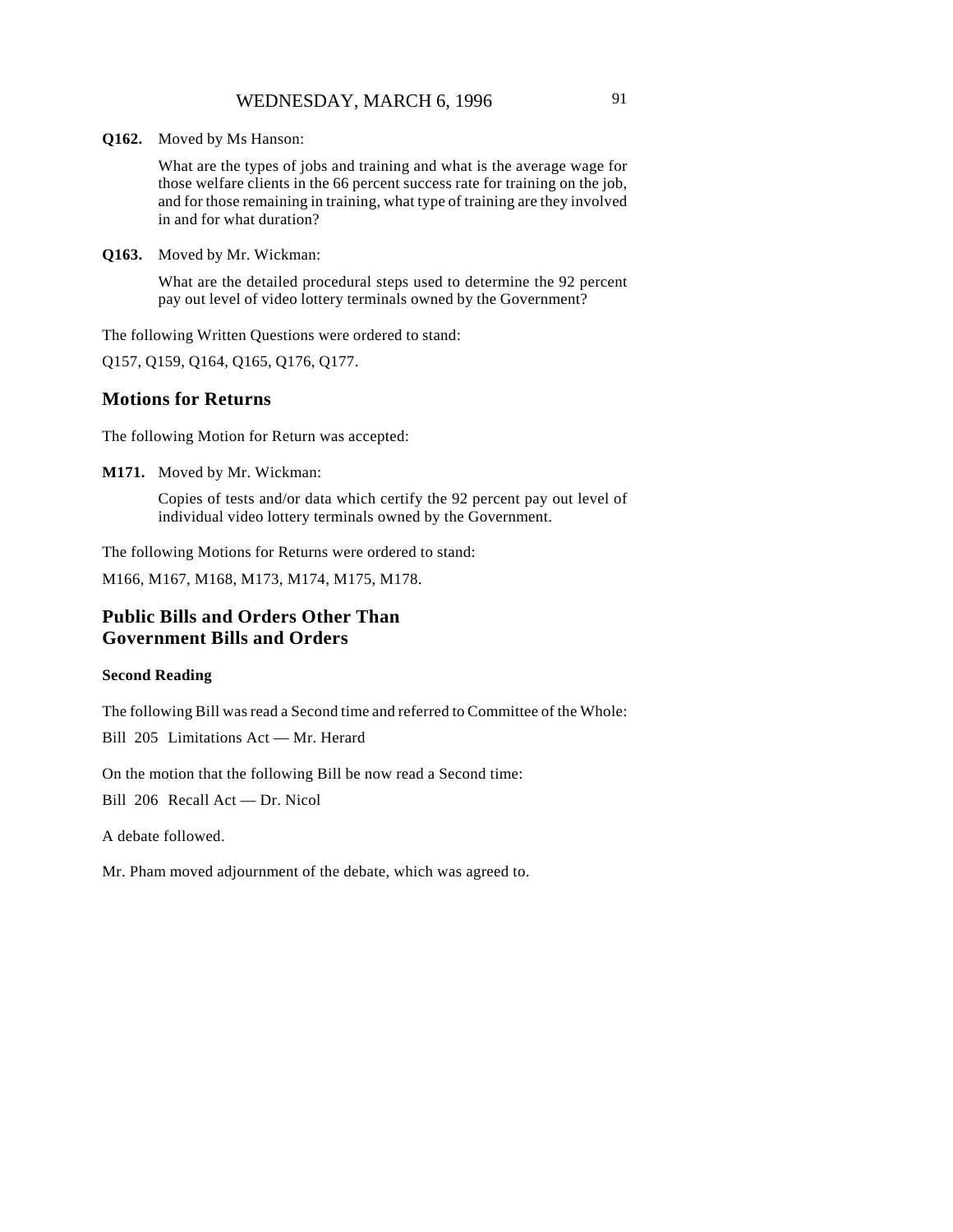# 92 WEDNESDAY, MARCH 6, 1996

# **Adjournment**

On motion by Hon. Mr. Evans, Deputy Government House Leader, that it be called 5:30 p.m., at 5:27 p.m. it was agreed that when the Assembly reconvened at 8:00 p.m. it would be in Committee of Supply, and the Speaker left the Chair.

WEDNESDAY, MARCH 6, 1996 — 8:00 P.M.

**Committee of Supply** (Days 8 and 9 — Main Estimates)

(Assembly in Subcommittees)

And after some time spent therein, the Acting Speaker resumed the Chair and Mr. Tannas reported as follows:

Mr. Speaker:

The Committee of Supply has had under consideration certain resolutions of the Department of Community Development (Subcommittee B), reports progress thereon, and requests leave to sit again.

The Committee of Supply has had under consideration certain resolutions of the Department of Energy (Subcommittee D), reports progress thereon, and requests leave to sit again.

Mr. Speaker, I would like to table copies of a document tabled by Hon. Mr. Mar, Minister of Community Development, during Committee of Supply (Subcommittee B) consideration of the Estimates of the Department of Community Development:

Pursuant to the Government Accountability Act, cG-5.5, s13:

Alberta Community Development, Business Plan and Supplementary Information, 1996-97 to 1998-99 Sessional Paper 695/96

The question being put, the report and the request for leave to sit again were agreed to.

# **Government Bills and Orders**

#### **Third Reading**

The following Bill was read a Third time and passed:

Bill 10 Appropriation (Supplementary Supply) Act, 1996 — Hon. Mr. Dinning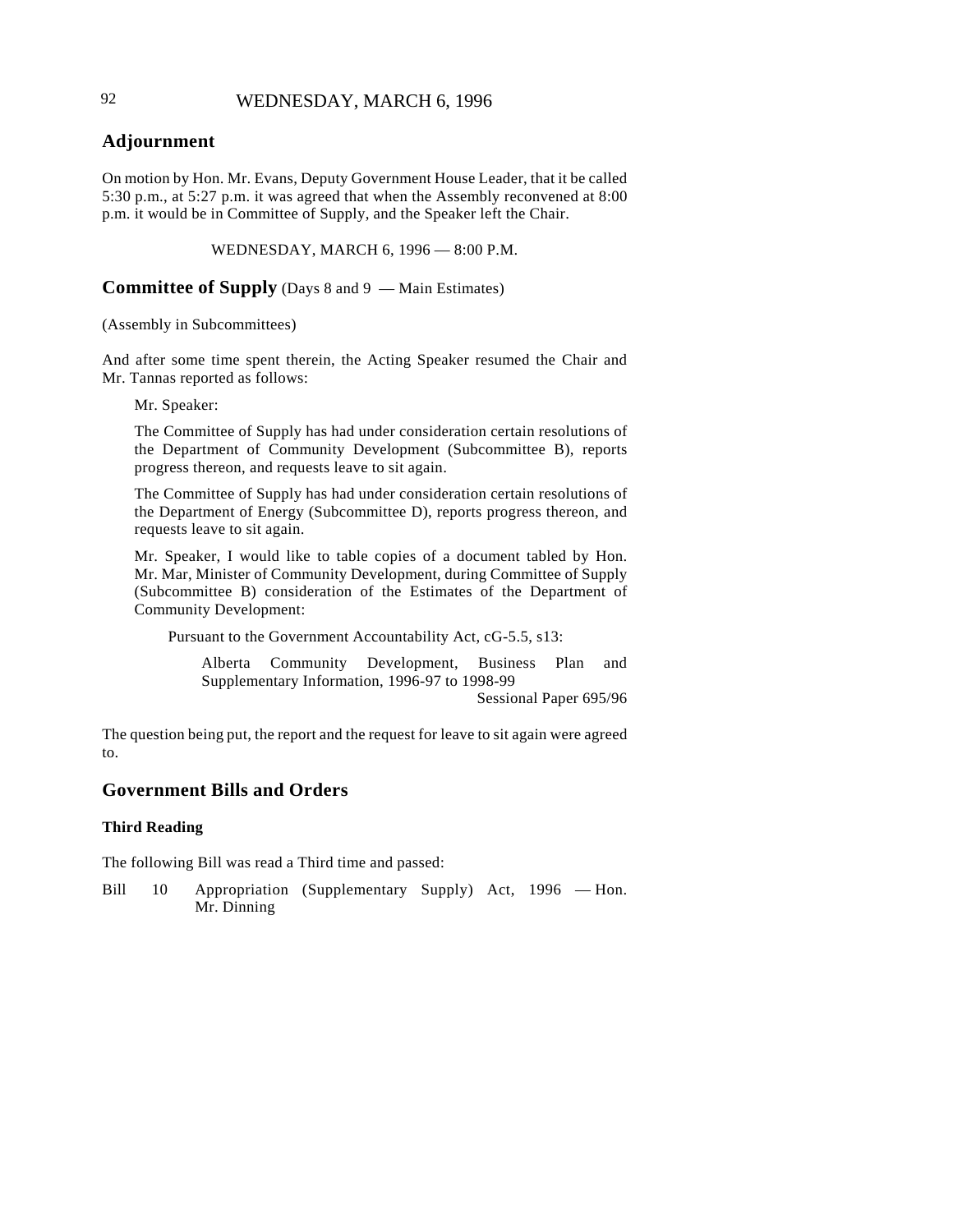# **Adjournment**

 $\overline{\phantom{a}}$ 

On motion by Hon. Mr. Evans, Deputy Government House Leader, the Assembly adjourned at 10:29 p.m. until Thursday, March 7, 1996, at 1:30 p.m.

# Thursday, March 7, 1996

The Speaker took the Chair at 1:30 p.m.

#### **Introduction of Visitors**

#### **Speaker's Statement** — **Resignation of Mr. N. Taylor, Hon. Member for Redwater**

Honourable Members, I have the honour to inform the Legislative Assembly that I have received a communication notifying me that a vacancy has occurred in the representation in the constituency of Redwater, namely, Mr. Nick Taylor, who resigned today, March 7, 1996. A warrant to the Chief Electoral Officer for the issue of a writ will be addressed to fill this vacancy. Effective immediately, Mr. Nick Taylor has been summoned to the Senate of Canada.

Mr. Taylor served as Leader of the Alberta Liberal Party from 1974 to 1988. He was first elected to the Alberta Legislature in 1986, and was re-elected in the 1989 and 1993 general elections. During his term of service, he represented the constituencies of Westlock-Sturgeon and Redwater.

This afternoon, The Honourable Nick Taylor, Senator, is seated in the Speaker's Gallery and I would ask him to rise and receive the congratulations of this Assembly.

The unanimous consent of the House was granted for one Member on each side of the House to speak to this occasion.

Mr. Kowalski, Hon. Member for Barrhead-Westlock, and Mr. Mitchell, Hon. Leader of the Official Opposition, offered congratulatory remarks.

# **Presenting Petitions**

Mr. Dickson, Hon. Member for Calgary-Buffalo, presented a petition from 27 Alberta seniors regarding health care, home care, and the dignity and independence of seniors.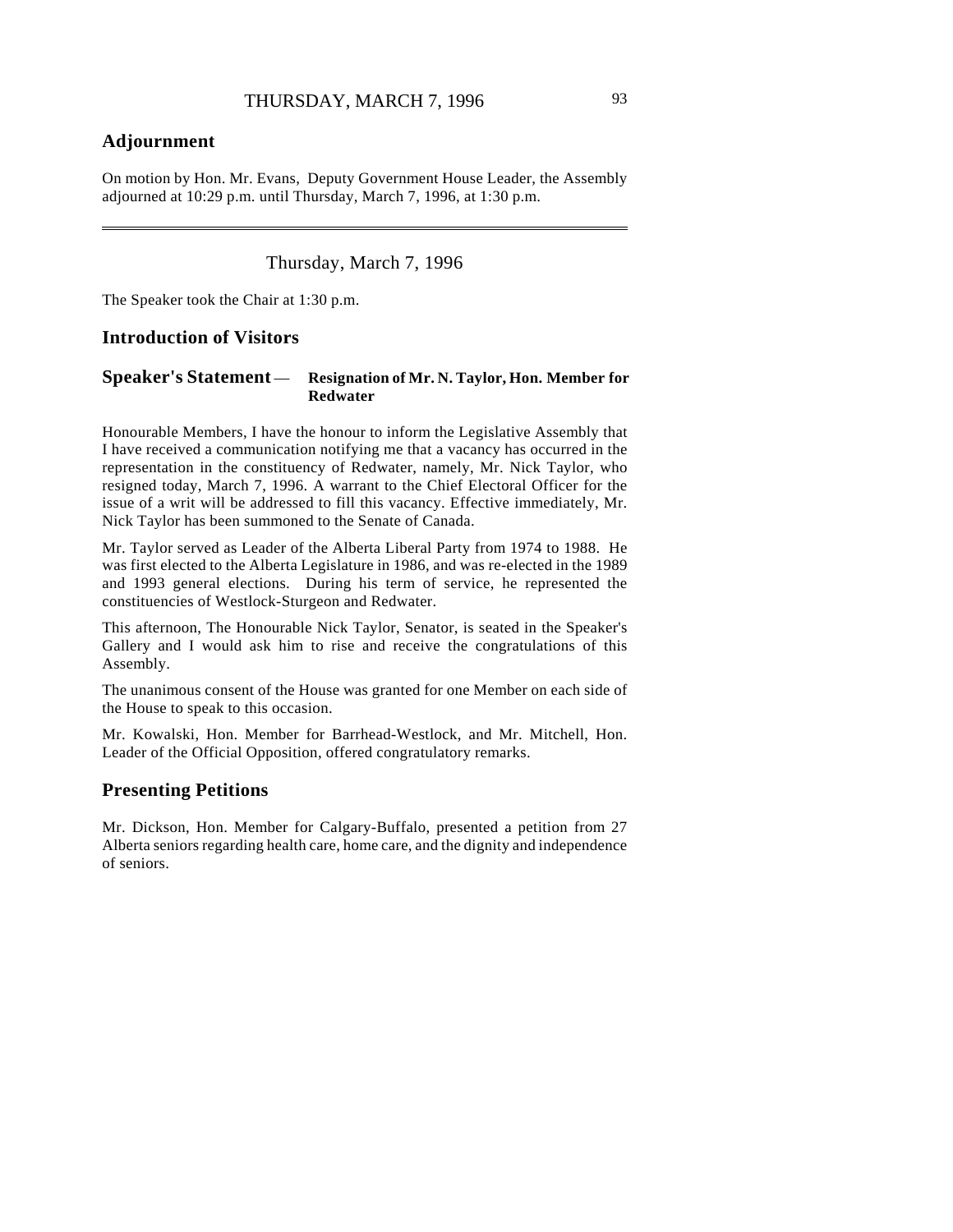# **Introduction of Bills (First Reading)**

Upon recommendation of His Honour the Honourable Lieutenant Governor, and notice having been given:

Bill 11 Appropriation (Interim Supply) Act, 1996 — Hon. Mr. Dinning

#### **Tabling Returns and Reports**

Hon. Mrs. McClellan, Minister of Health, pursuant to the Government Accountability Act, cG-5.5, s13:

Alberta Health, Three-Year Business Plan and Supplement, 1996-97 to 1998-99

Sessional Paper 75/96

Aspen Regional Health Authority, Three-Year Business Plan, 1996-97 to 1998-99

Sessional Paper 75A/96

Calgary Regional Health Authority, Three-Year Business Plan, 1996-97 to 1998-99

Sessional Paper 75B/96

Capital Health Authority, Directional Plan Update, 1996-99 Sessional Paper 75C/96

Chinook Health Region, Three-Year Business Plan, January 1996 and Appendix A, Program and Services Plans, January 1996

Sessional Paper 75D/96

Crossroads Regional Health Authority, Business Plan, 1996-97 to 1998-99 Sessional Paper 75E/96

David Thompson Health Region Business Plan (Preliminary), January 1996 Sessional Paper 75F/96

East Central Regional Health Authority, Business Plan, 1996-97 to 1998-99 Sessional Paper 75G/96

Headwaters Health Authority, Business Plan, 1996-97 to 1998-99 Sessional Paper 75H/96

Keeweetinok Lakes Regional Health Authority, Three-Year Health Business Plan, 1996 to 1999

Sessional Paper 75I/96

Lakeland Health Region, Three-Year Business Plan, January 31, 1996 Sessional Paper 75J/96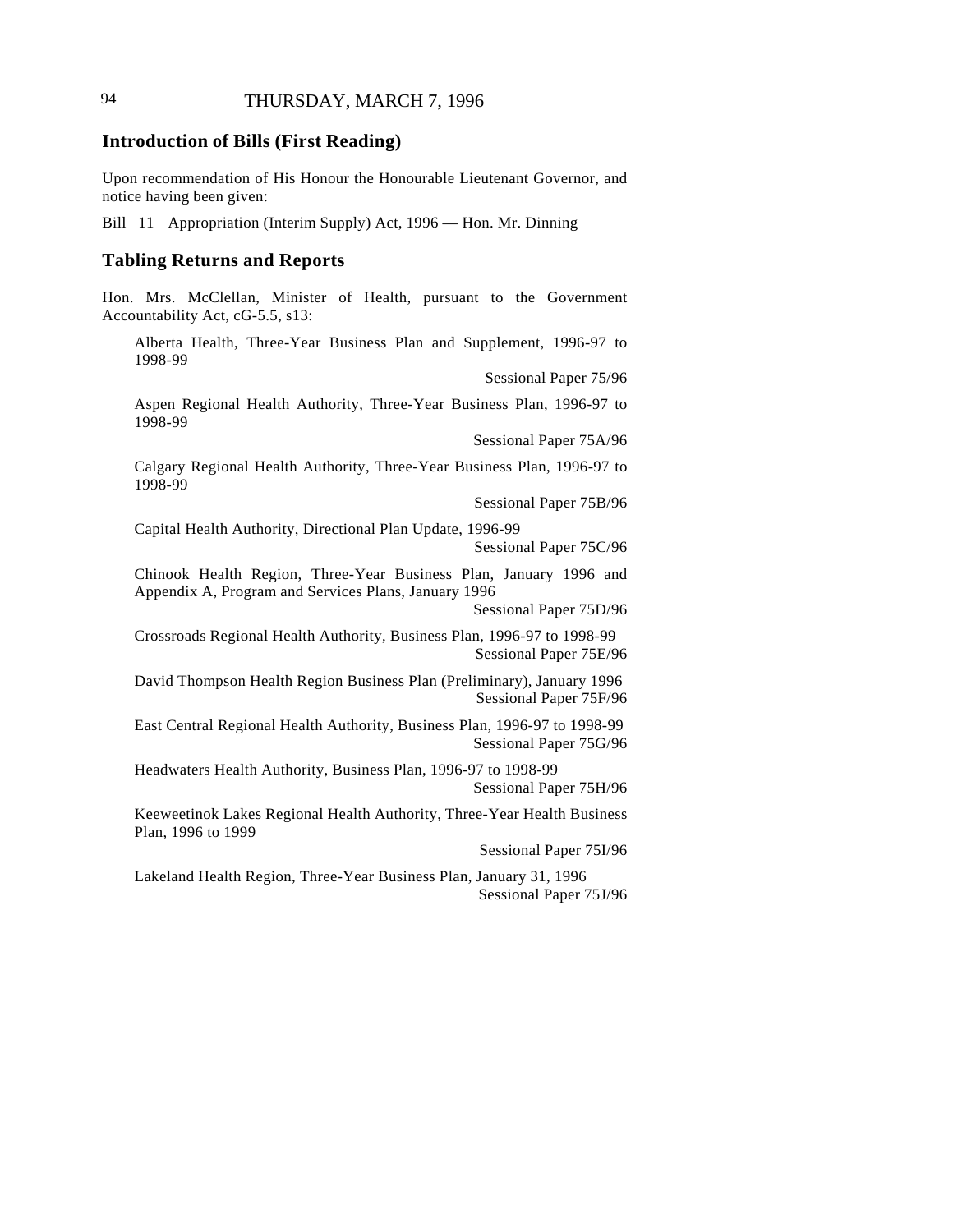Mistahia Regional Health Authority, Three-Year Business Plan, 1996-97 to 1998-99 and Program and Services Descriptions, January 1996

Sessional Paper 75K/96

Northern Lights Regional Health Authority, Health Business Plan II, January 25, 1996

Sessional Paper 75L/96

Northwestern Health Services Region, Three-Year Business Plan, January 31, 1996

Sessional Paper 75M/96

Palliser Health Authority, Three-Year Business Plan, revised January 1996 Sessional Paper 75N/96

Peace Health Region, Three-Year Business Plan, 1996-99

Sessional Paper 75O/96

Westview Regional Health Authority, Three-Year Business Plan, 1996-97 to 1998-99

Sessional Paper 75P/96

Hon. Mrs. McClellan, Minister of Health:

Letter, dated March 6, 1996, from Brian Lemon, President and Chief Executive Officer, Capital Health Authority, regarding Capital Health Authority funding for joint replacement surgery

Sessional Paper 696/96

Mr. Sapers, Hon. Member for Edmonton-Glenora:

Letter, dated March 6, 1996, from Gerald McCaughey, President, Association of Professors Emeriti, University of Alberta, to Hon. Mr. Klein, Premier, regarding the appropriateness of the Public Service Commissioner reviewing academic credentials

Sessional Paper 697/96

# **Ministerial Statements**

Hon. Mr. Mar, Minister of Community Development, announced that March 8, 1996 is International Women's Day.

Mrs. Soetaert, Hon. Member for Spruce Grove-Sturgeon-St. Albert, commented on the statement.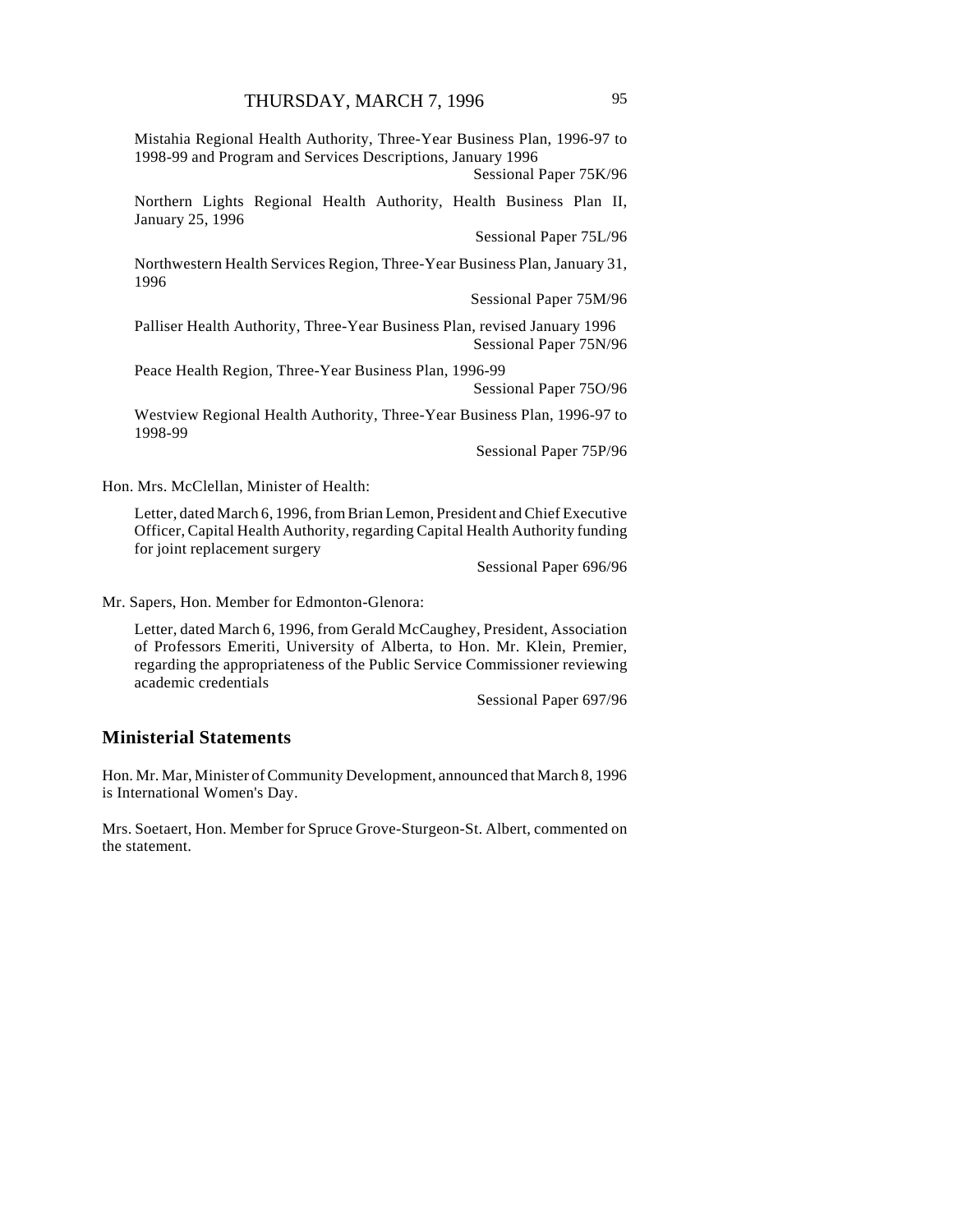# 96 THURSDAY, MARCH 7, 1996

# **Oral Question Period**

During Oral Question Period, Mr. Dalla-Longa, Hon. Member for Calgary-West, filed the following:

Letter, dated August 15, 1995, from Alberta Energy, Operations and Support Division, regarding a Government of Alberta announcement indicating the Alberta Petroleum Marketing Commission will continue to market crown royalty crude

Sessional Paper 698/96

# **Members' Statements**

Mrs. Gordon, Hon. Member for Lacombe-Stettler, made a statement regarding the joint project of Nova Corp. Chemical and Union Carbide to establish the world's largest polyethylene plant in Joffre, Alberta.

Ms Leibovici, Hon. Member for Edmonton-Meadowlark, made a statement regarding the rights of aboriginal women who marry non-natives and Bill C-31.

Mr. Amery, Hon. Member for Calgary-East, made a statement regarding the advantages of investing and locating in Alberta.

# **Projected Government Business**

Pursuant to Standing Order 7(5), Mr. Bruseker, Hon. Opposition House Leader, asked a question pertaining to the order of Government Business to be brought before the Assembly for the following week.

Hon. Mr. Day, Government House Leader, gave notice of projected Government Business for the week of March 11 to March 14, 1996:

# Monday, March 11 **Aft.** - **Government Bills and Orders**

## **Second Reading**

Bill 6, Gaming and Liquor Act

Bill 7, Municipal Affairs Statutes Amendment and Repeal Act, 1996

Bill 8, Alberta Energy and Utilities Board Statutes Amendment Act, 1996

Bill 9, Agricultural Societies Amendment Act, 1996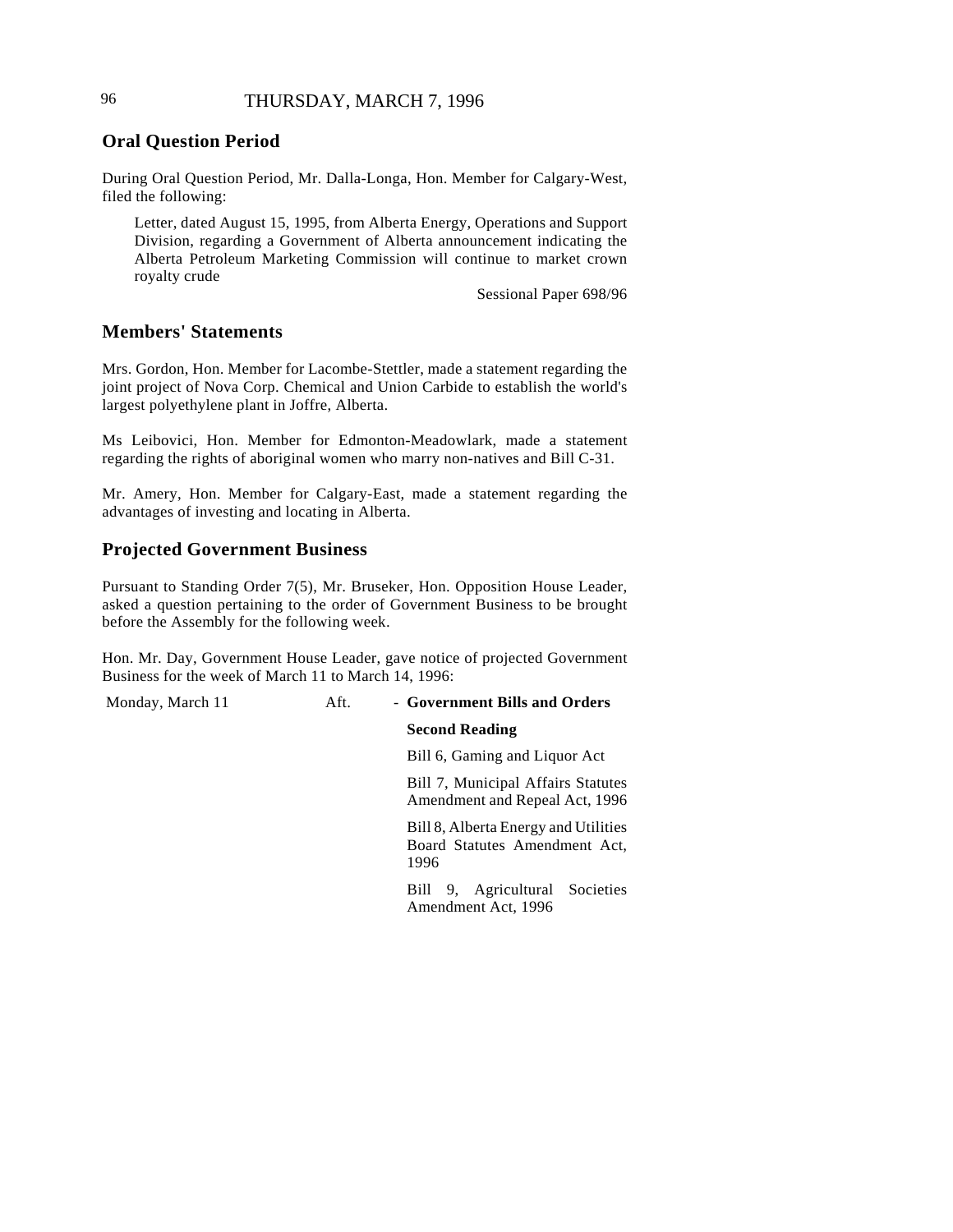|                   |      | Bill 12, Services to Persons with<br><b>Disabilities Foundation Act</b> |
|-------------------|------|-------------------------------------------------------------------------|
|                   |      | <b>Committee of the Whole</b>                                           |
|                   |      | Bill 1, Agent-General Act Repeal<br>Act                                 |
|                   |      | Bill –<br>2.<br>Alberta<br>Economic<br>Development Authority Act        |
|                   |      | Bill 3, Lloydminster Hospital Act<br>Repeal Act                         |
|                   |      | Bill 4, Glenbow-Alberta Institute<br>Amendment Act, 1996                |
|                   |      | Bill 5, Racing Corporation Act                                          |
|                   | Eve. | - Committee of Supply                                                   |
|                   |      | <b>Subcommittees</b>                                                    |
|                   |      | Provincial<br>(A)<br>Treasurer<br>(Chamber)                             |
|                   |      | (C) Public Works, Supply and<br>Services (Room 512, Leg. Bldg.)         |
|                   |      | <b>Second Reading</b>                                                   |
|                   |      | Bill 11, Appropriation (Interim<br>Supply) Act, 1996                    |
| Tuesday, March 12 |      | (4:30 p.m.) - Government Bills and Orders                               |
|                   |      | <b>Second Reading</b>                                                   |
|                   |      | <b>Committee of the Whole</b>                                           |
|                   |      | As per Order Paper                                                      |
|                   | Eve. | - Committee of Supply (Reporting)                                       |
|                   |      | Transportation and Utilities                                            |
|                   |      | <b>Municipal Affairs</b>                                                |
|                   |      | Labour                                                                  |
|                   |      | <b>Government Bills and Orders</b>                                      |
|                   |      | <b>Committee of the Whole</b>                                           |
|                   |      | Bill 11, Appropriation (Interim<br>Supply) Act, 1996                    |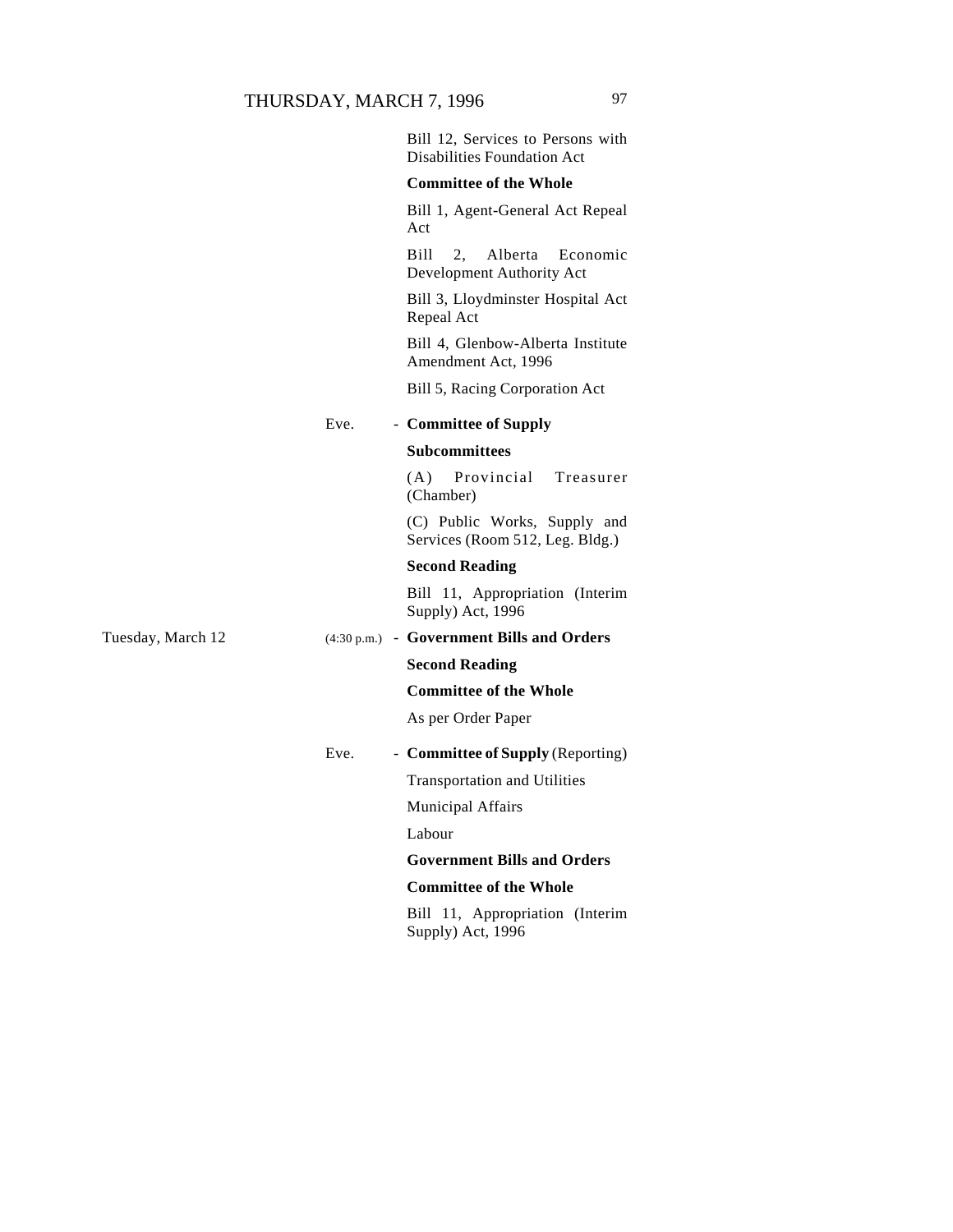# 98 THURSDAY, MARCH 7, 1996

| Wednesday, March 13 | Eve. | - <b>Committee of Supply</b> (Reporting)             |
|---------------------|------|------------------------------------------------------|
|                     |      | Executive Council                                    |
|                     |      | Science and Research                                 |
|                     |      | Advanced Education and Career<br>Development         |
|                     |      | <b>Government Bills and Orders</b>                   |
|                     |      | <b>Third Reading</b>                                 |
|                     |      | Bill 11, Appropriation (Interim<br>Supply) Act, 1996 |
| Thursday, March 14  | Aft. | - Committee of Supply (Reporting)                    |
|                     |      | Justice and Attorney General                         |
|                     |      | Energy                                               |
|                     |      | <b>Community Development</b>                         |
|                     |      |                                                      |

# **ORDERS OF THE DAY**

**Committee of Supply** (Days 10 and 11 — Main Estimates)

(Assembly in Subcommittees)

And after some time spent therein, the Acting Speaker resumed the Chair and Mr. Tannas reported as follows:

Mr. Speaker:

The Committee of Supply has had under consideration certain resolutions of the Department of Federal and Intergovernmental Affairs (Subcommittee A), reports progress thereon, and requests leave to sit again.

The Committee of Supply has had under consideration certain resolutions of the Department of Agriculture, Food and Rural Development (Subcommittee C), reports progress thereon, and requests leave to sit again.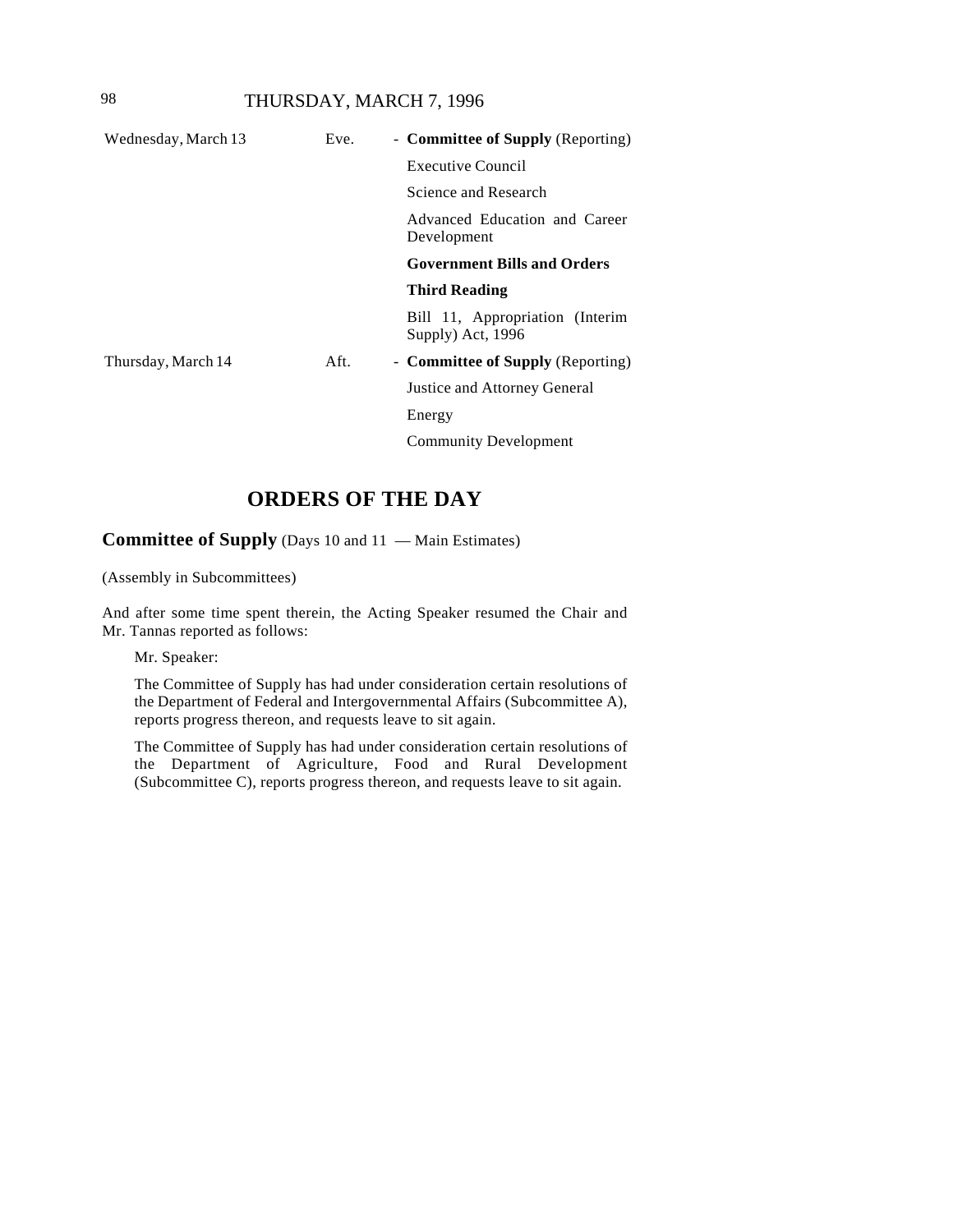Mr. Speaker, I would like to table copies of a document tabled by Hon. Mr. Paszkowski during Committee of Supply (Subcommittee C) consideration of the Estimates of the Department of Agriculture, Food and Rural Development:

Pursuant to the Government Accountability Act, cG-5.5, s13:

Agriculture, Food and Rural Development Business Plan and Supplementary Information, 1996-97 to 1998-99

Sessional Paper 18/96

The question being put, the report and the request for leave to sit again were agreed to.

#### **Adjournment**

On motion by Hon. Mr. Day, Government House Leader, the Assembly adjourned at 5:22 p.m. until Monday, March 11, 1996, at 1:30 p.m.

Monday, March 11, 1996

The Speaker took the Chair at 1:30 p.m.

#### **Speaker's Statement — Commonwealth Day**

Hon. Members, today, March 11th, 1996 is Commonwealth Day and is commemorated by parliamentarians throughout the Commonwealth. The Commonwealth has a special importance for us because it consists of a group of nations which share our own tradition of parliamentary self-government. It is worthy of our deepest commitment and our strongest support. Commonwealth Day gives us the opportunity of pledging ourselves to rid our world of poverty, ignorance and injustice and to do our best for the promotion of world peace and prosperity. The Alberta Branch of the Commonwealth Parliamentary Association is comprised of all Members of the Legislative Assembly and the association has enriched the sharing of parliamentary ideas with our colleagues. In commemoration of Commonwealth Day 1996, Members will find a copy of Her Majesty's Message on their desks.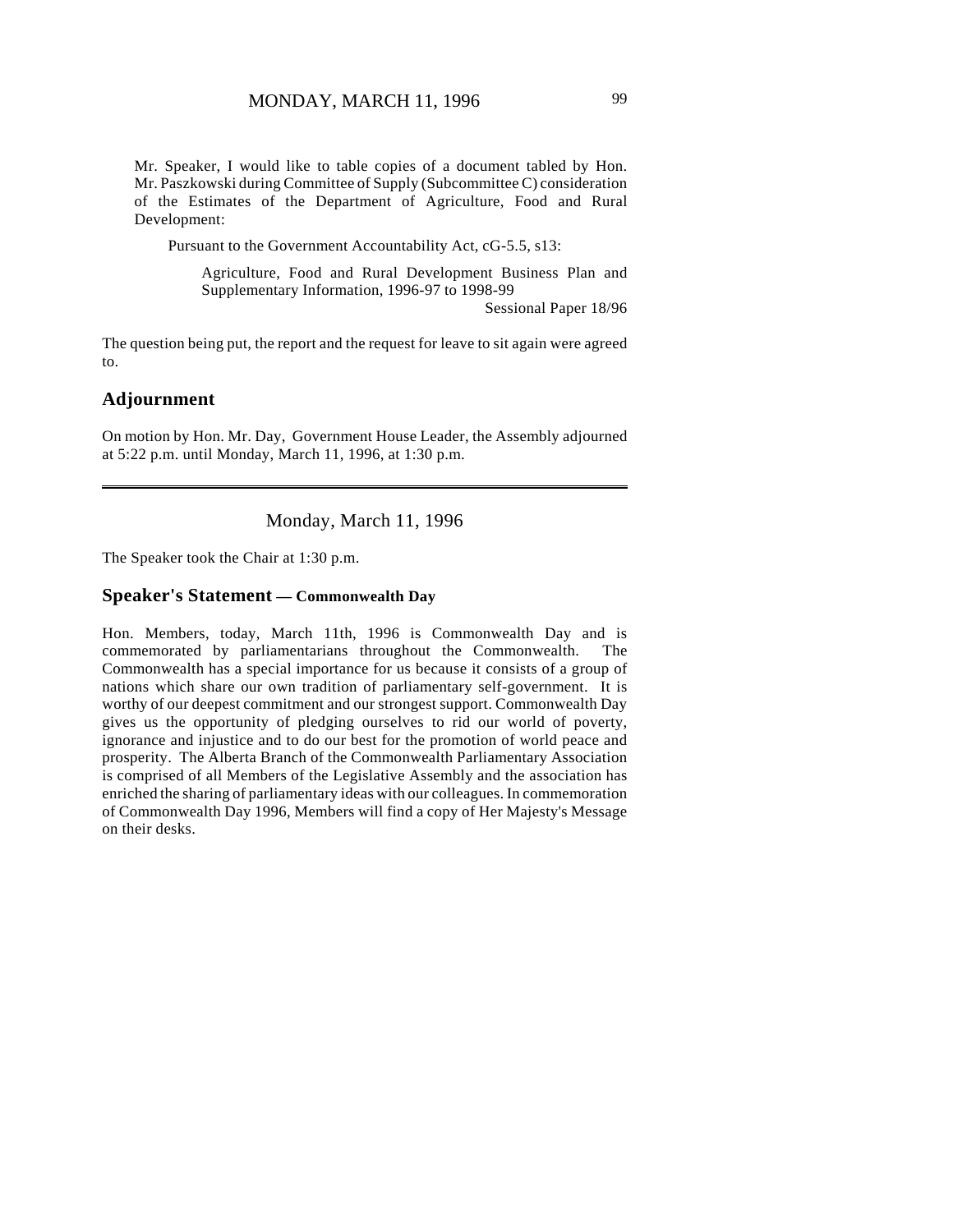# 100 MONDAY, MARCH 11, 1996

# **Notices of Motions**

Mr. Doerksen, Hon. Member for Red Deer-South, gave oral notice of his intention to move the following motion under Standing Order 40:

Be it resolved that the Legislative Assembly congratulate the Red Deer College Kings on winning the Canadian Colleges men's volleyball championship for the second year in a row on Saturday, March 9, 1996, in Truro, Nova Scotia.

#### **Tabling Returns and Reports**

Hon. Mr. Klein, Premier:

Letter, dated March 11, 1996, from Hon. Mr. Klein, Premier, to Jann Arden, Music Works Inc., Calgary, offering congratulations on being awarded the 1996 Juno Award for Best Video, "Good Mother"

Sessional Paper 699/96

Hon. Mr. Mar, Minister of Community Development:

Letters, dated March 11, 1996, from Hon. Mr. Mar, Minister of Community Development, to Alberta participants at the 1996 Arctic Winter Games in Alaska, offering congratulations for medals won

Sessional Paper 700/96

Hon. Mr. Paszkowski, Minister of Agriculture, Food and Rural Development:

Return to Order of the Assembly No. M228 asked for by Dr. Nicol on May 10, 1995:

Copies of all published data and materials compiled between January 1, 1992, and April 4, 1995, to justify the Government's position that Alberta farmers support the right to access a continental market for wheat and barley.

Sessional Paper 228A/96

Return to Order of the Assembly No. M229 asked for by Dr. Nicol on May 10, 1995:

All data from January 1, 1993 to April 5, 1995, which illustrates the level of credentials or participation in retraining by the Department of Agriculture, Food and Rural Development employees whose job description has been reclassified to Regional Specialists.

Sessional Paper 229A/96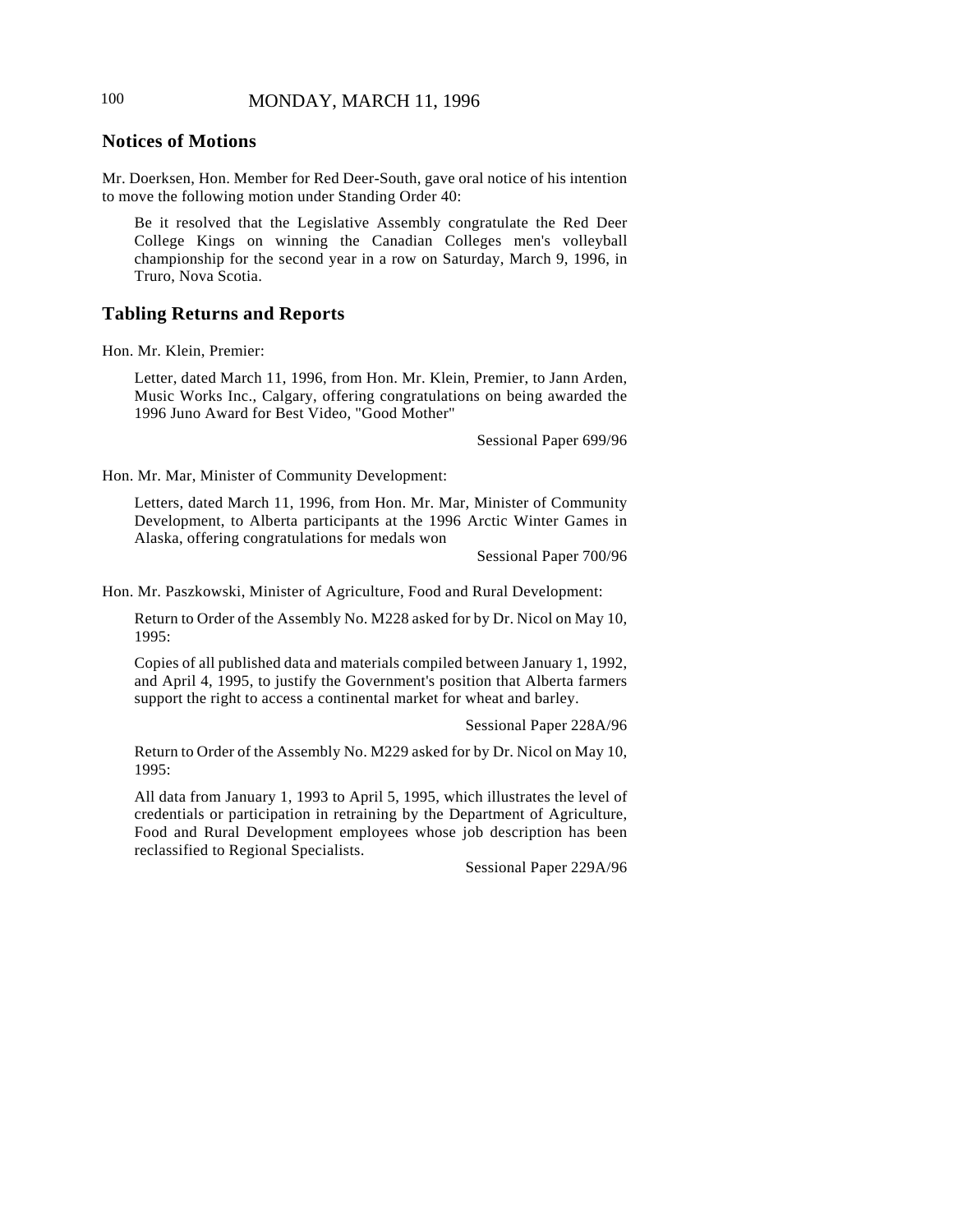Return to Order of the Assembly No. M230 asked for by Dr. Nicol on May 10, 1995:

How many escapes of domesticated game animals to the wild and how many incidences of domesticated game animals and wild game animals mixing on game farms have occurred since the inception of game farming in Alberta to March 30, 1995.

Sessional Paper 230A/96

Hon. Mr. Ady, Minister of Advanced Education and Career Development pursuant to the Government Accountability Act, cG-5.5, s13:

Alberta Advanced Education and Career Development, Business Plan and Supplementary Information, 1996-99

Sessional Paper 11/96

Hon. Mr. Ady, Minister of Advanced Education and Career Development:

| Medicine Hat College, Annual Report 1994-95                                            |                        |
|----------------------------------------------------------------------------------------|------------------------|
|                                                                                        | Sessional Paper 701/96 |
| Southern Alberta Institute of Technology, Annual Report 1995<br>Sessional Paper 702/96 |                        |
| Grant MacEwan Community College, Annual Report 1994-95                                 |                        |

Sessional Paper 703/96

Hon. Mr. Dinning, Provincial Treasurer, pursuant to the Alberta Heritage Savings Trust Fund Act, cA-27, s12(2) and 13(2):

Alberta Heritage Savings Trust Fund Second Quarter Investment Report, 1995-96

Sessional Paper 704/96

Alberta Heritage Savings Trust Fund Third Quarter Investment Report, 1995-96

Sessional Paper 705/96

Hon. Mr. Dinning, Provincial Treasurer:

Documents relating to the Province's sale of its securities in Vencap Equities to Onex Corporation

Sessional Paper 706/96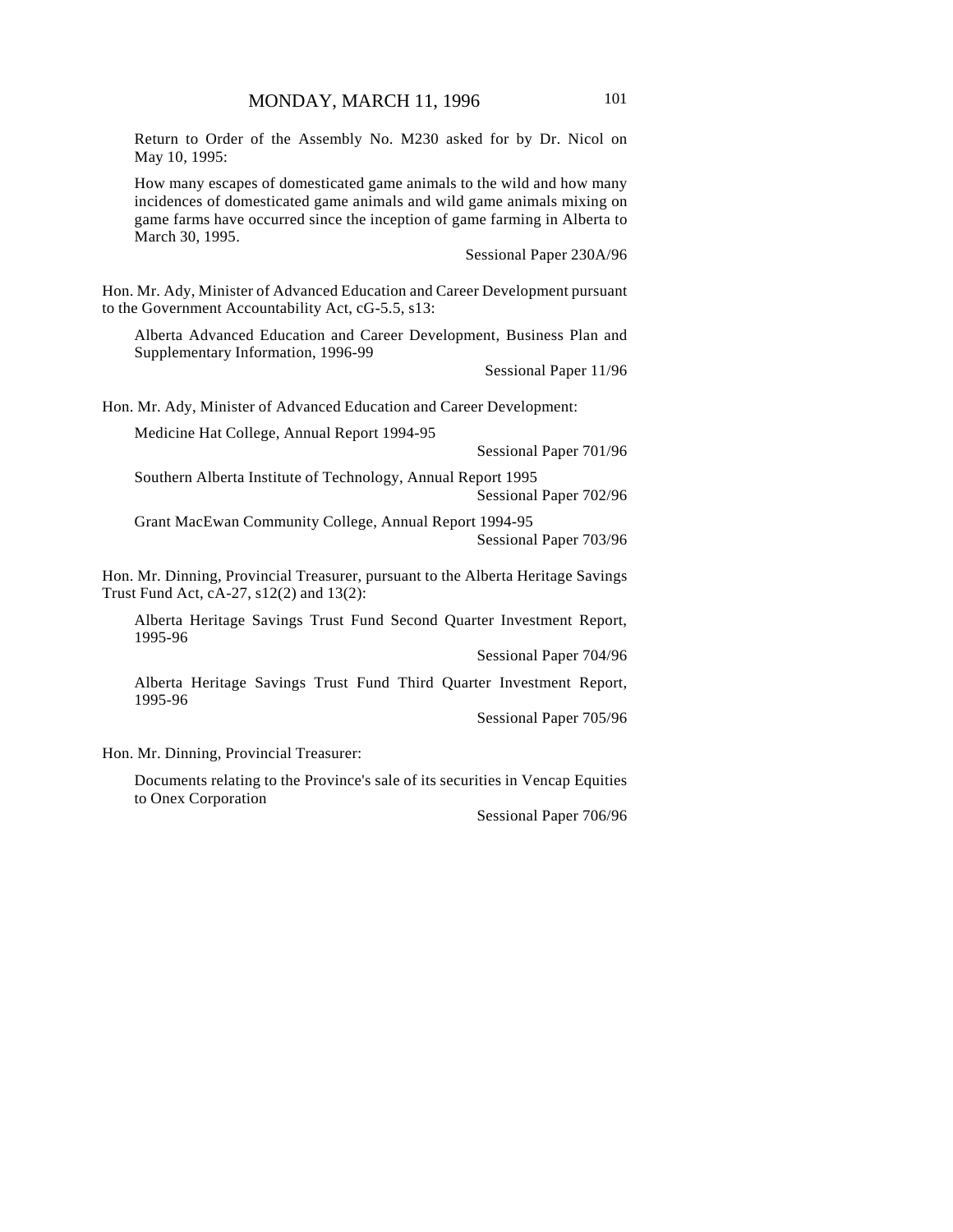# 102 MONDAY, MARCH 11, 1996

Hon. Dr. West, Minister of Transportation and Utilities:

Response to Written Question No. Q158 asked for by Mr. N. Taylor on March 6, 1996:

How many non-fatal and how many fatal accidents occurred each year between January 1, 1992 and December 31, 1995 on each of the following roads: the bridge over the North Saskatchewan River, immediately north of Fort Saskatchewan; between the north end of the bridge and the north east end of the Manning Freeway; on highway 37 between the north east end of the Manning Freeway and Highway 28A; and on the Manning Freeway between the north east end of the Freeway and Highway 28A?

Sessional Paper 158/96

Response to Written Question No. Q163 asked for by Mr. Wickman on March 6, 1996:

What are the detailed procedural steps used to determine the 92 percent pay out level of video lottery terminals owned by the Government?

Sessional Paper 163/96

Return to Order of the Assembly No. M171 asked for by Mr. Wickman on March 6, 1996:

Copies of tests and/or data which certify the 92 percent pay out level of individual video lottery terminals owned by the Government.

Sessional Paper 171/96

Hon. Mr. Evans, Minister of Justice and Attorney General:

Return to Order of the Assembly No. M276 asked for by Mr. Dickson on November 1, 1995:

A copy of the report Review of Privatization of Correctional Services in Alberta.

Sessional Paper 276A/96

Mr. Zwozdesky, Hon. Member for Edmonton-Avonmore:

News release, dated March 8, 1996, from the Alberta Motion Picture Development Corporation, entitled "Decision Made on Future Operations of Alberta Motion Picture Development Corporation"

Sessional Paper 707/96

Mr. Mitchell, Hon. Leader of the Official Opposition:

Letter, dated March 11, 1996, from Mr. Mitchell, Hon. Leader of the Official Opposition, to Hon. Mr. Klein, Premier, regarding concerns about diminished accountability arising from recent changes to the budget review process Sessional Paper 708/96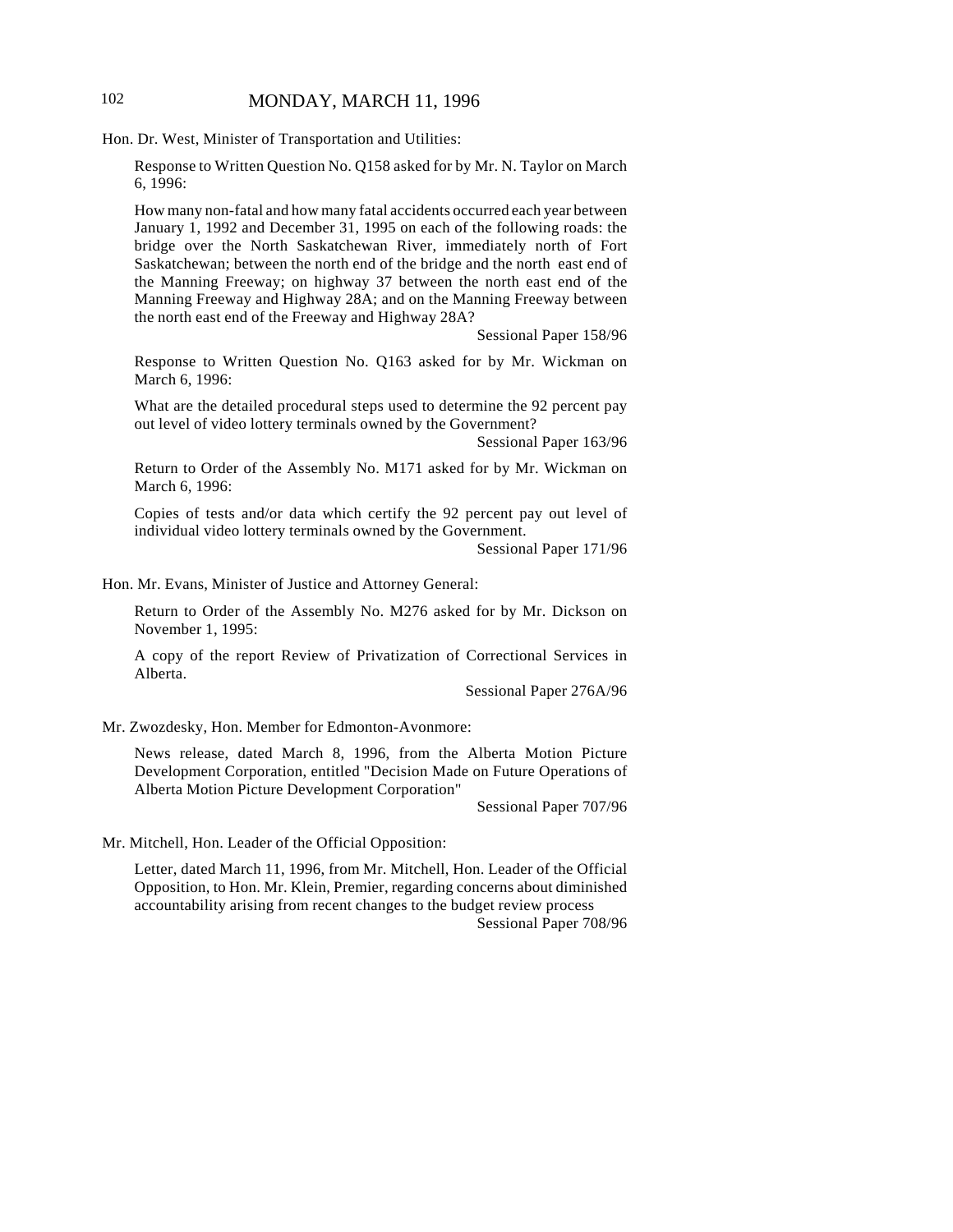Ms Abdurahman, Hon. Member for Clover Bar-Fort Saskatchewan:

Letter, dated March 6, 1996, from Ms Abdurahman, Hon. Member for Clover Bar-Fort Saskatchewan, to Hon. Ms Copps, Deputy Prime Minister and Minister of Canadian Heritage, regarding recent increases in AGT (Alberta Government Telephones) rates for residential users

Sessional Paper 709/96

# **Oral Question Period**

During Oral Question Period, Hon. Mr. Smith, Minister of Economic Development and Tourism, filed the following:

News release, dated March 8, 1996, from the Alberta Motion Picture Development Corporation, entitled "Decision Made on Future Operations of Alberta Motion Picture Development Corporation"

Sessional Paper 710/96

# **Tabling Returns and Reports**

Unanimous consent of the Assembly was granted to revert to Tabling Returns and Reports.

Hon. Mr. Schumacher, Speaker of the Legislative Assembly, pursuant to Standing Order 109:

Legislative Assembly Office, Annual Report 1995

Sessional Paper 711/96

## **Motions Under Standing Order 40**

Mr. Doerksen, Hon. Member for Red Deer-South, requested and received the unanimous consent of the Assembly for consideration of the following motion:

Be it resolved that the Legislative Assembly congratulate the Red Deer College Kings on winning the Canadian Colleges men's volleyball championship for the second year in a row on Saturday, March 9, 1996, in Truro, Nova Scotia.

The question being put, the motion was agreed to unanimously.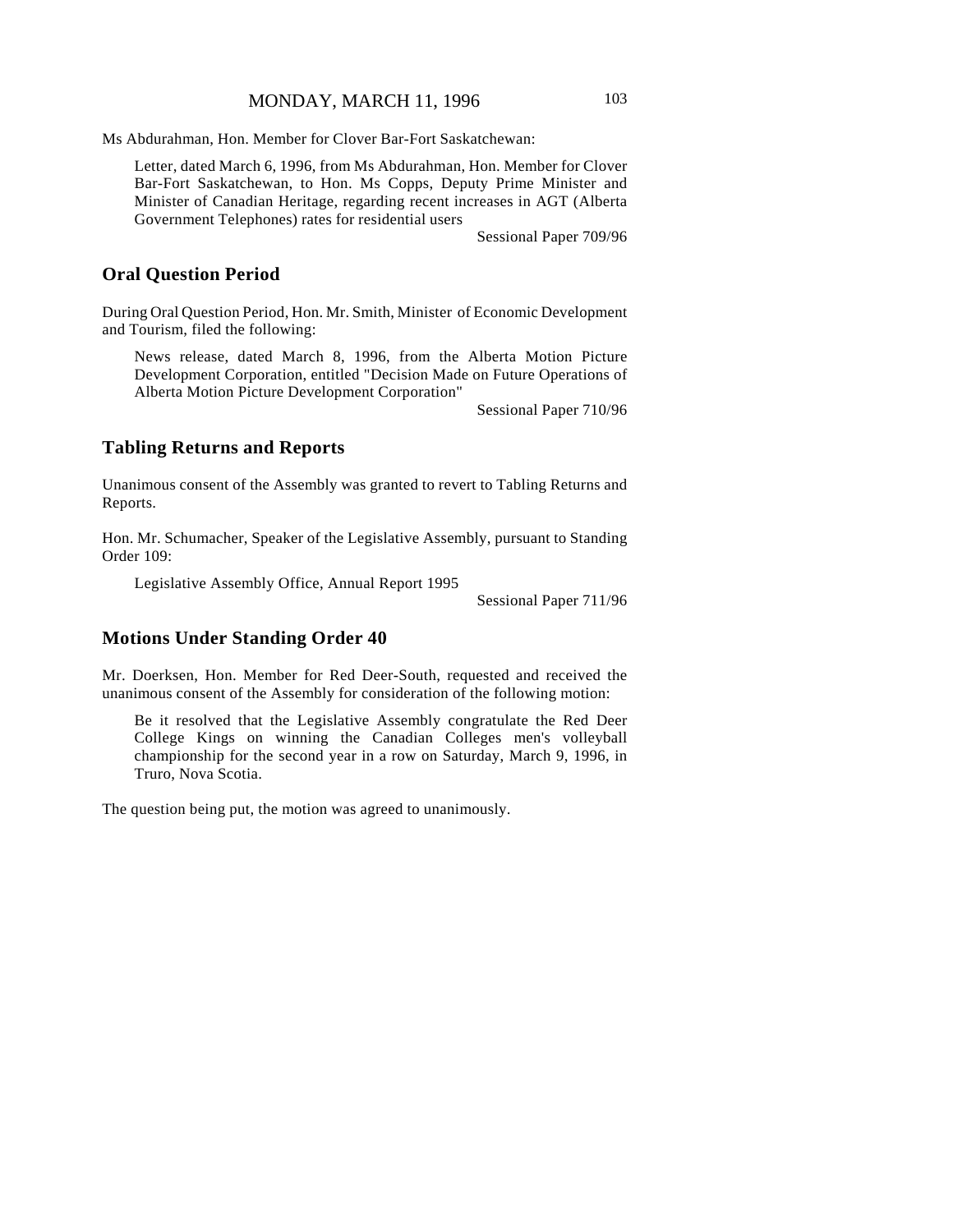# 104 **MONDAY, MARCH 11, 1996**

# **ORDERS OF THE DAY**

# **Government Motions**

**11.** Moved by Hon. Mr. Dinning:

Be it resolved that the Message of His Honour the Honourable the Lieutenant Governor, the 1996-97 Lottery Fund Estimates, and all matters connected therewith, be referred to Committee of Supply.

The question being put, the motion was agreed to.

**12.** Moved by Hon. Mr. Dinning:

Be it resolved that, pursuant to Standing Order 58(6), the number of days that the Committee of Supply will be called to consider the 1996-97 Lottery Fund Estimates shall be one day.

The question being put, the motion was agreed to.

# **Government Bills and Orders**

#### **Second Reading**

Hon. Mr. Evans, Minister of Justice and Attorney General, indicated by memo to Hon. Mr. Schumacher, Speaker of the Legislative Assembly, dated February 21, 1996, he would absent himself from the Assembly during debate on Bill 6, Gaming and Liquor Act, because of a private interest in the Canmore Hotel.

On the motion that the following Bill be now read a Second time:

Bill 7 Municipal Affairs Statutes Amendment and Repeal Act, 1996 -Mr. Severtson

A debate followed.

Mr. Henry moved adjournment of the debate, which was agreed to.

The following Bill was read a Second time and referred to Committee of the Whole:

Bill 6 Gaming and Liquor Act — Hon. Dr. West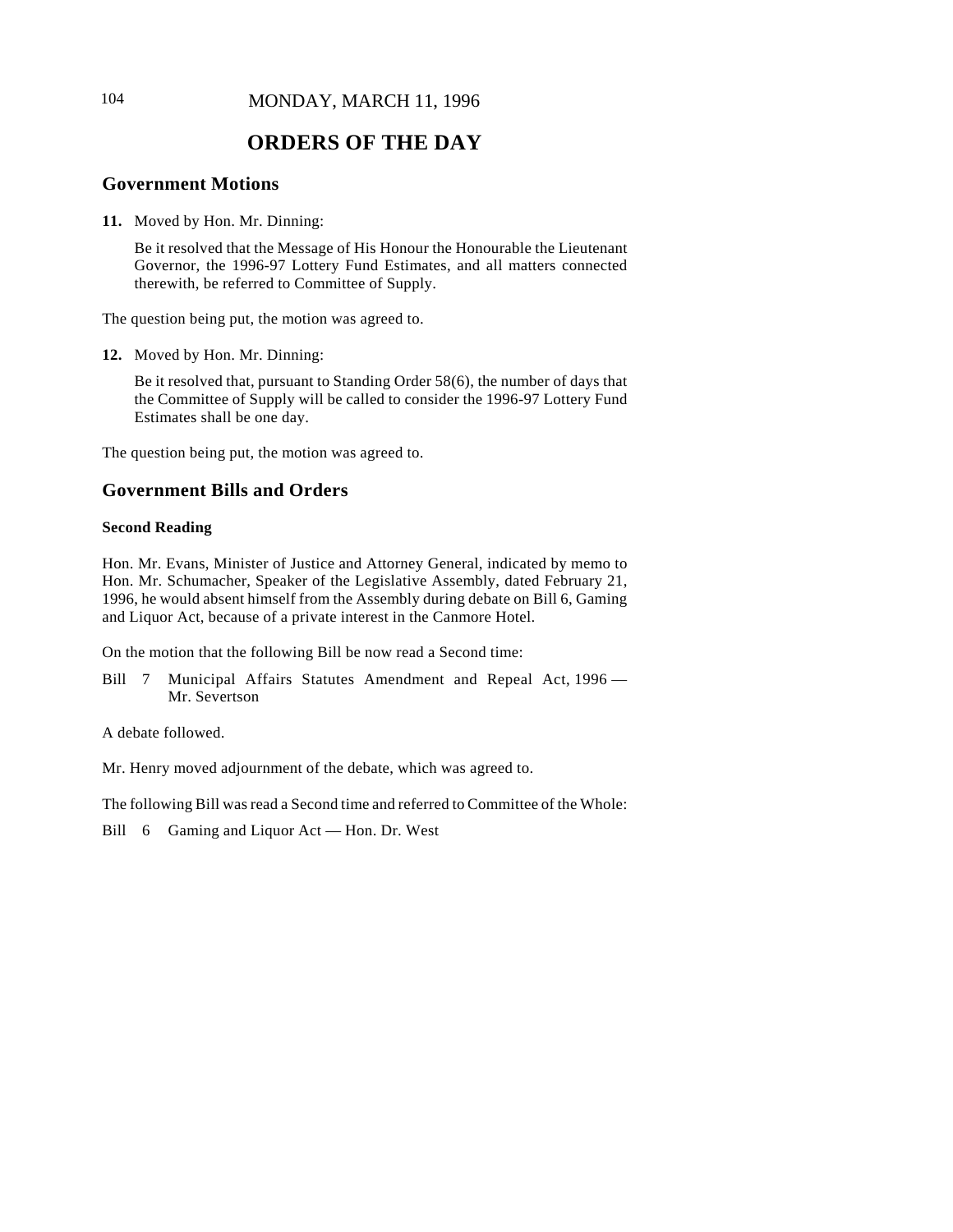# **Adjournment**

On motion by Hon. Dr. West, Acting Government House Leader, that it be called 5:30 p.m., at 5:18 p.m. it was agreed that when the Assembly reconvened at 8:00 p.m. it would be in Committee of Supply, and the Speaker left the Chair.

MONDAY, MARCH 11, 1996 — 8:00 P.M.

**Committee of Supply** (Days 12 and 13 — Main Estimates)

(Assembly in Subcommittees)

And after some time spent therein, the Deputy Speaker resumed the Chair and Mr. Clegg reported as follows:

Mr. Speaker:

The Committee of Supply has had under consideration certain resolutions of the Provincial Treasurer (Subcommittee A), reports progress thereon, and requests leave to sit again.

The Committee of Supply has had under consideration certain resolutions of the Department of Public Works, Supply and Services (Subcommittee C), reports progress thereon, and requests leave to sit again.

Mr. Speaker, I would like to table copies of a document tabled by Hon. Mr. Dinning during Committee of Supply (Subcommittee A) consideration of the Estimates of the Provincial Treasurer:

Pursuant to the Government Accountability Act, cG-5.5, s13:

Alberta Treasury Business Plan and Supplementary Information, 1996-97 to 1998-99

Sessional Paper 126/96

The question being put, the report and the request for leave to sit again were agreed to.

# **Government Bills and Orders**

#### **Second Reading**

The following Bill was read a Second time and referred to Committee of the Whole:

Bill 11 Appropriation (Interim Supply) Act, 1996 — Hon. Mr. Dinning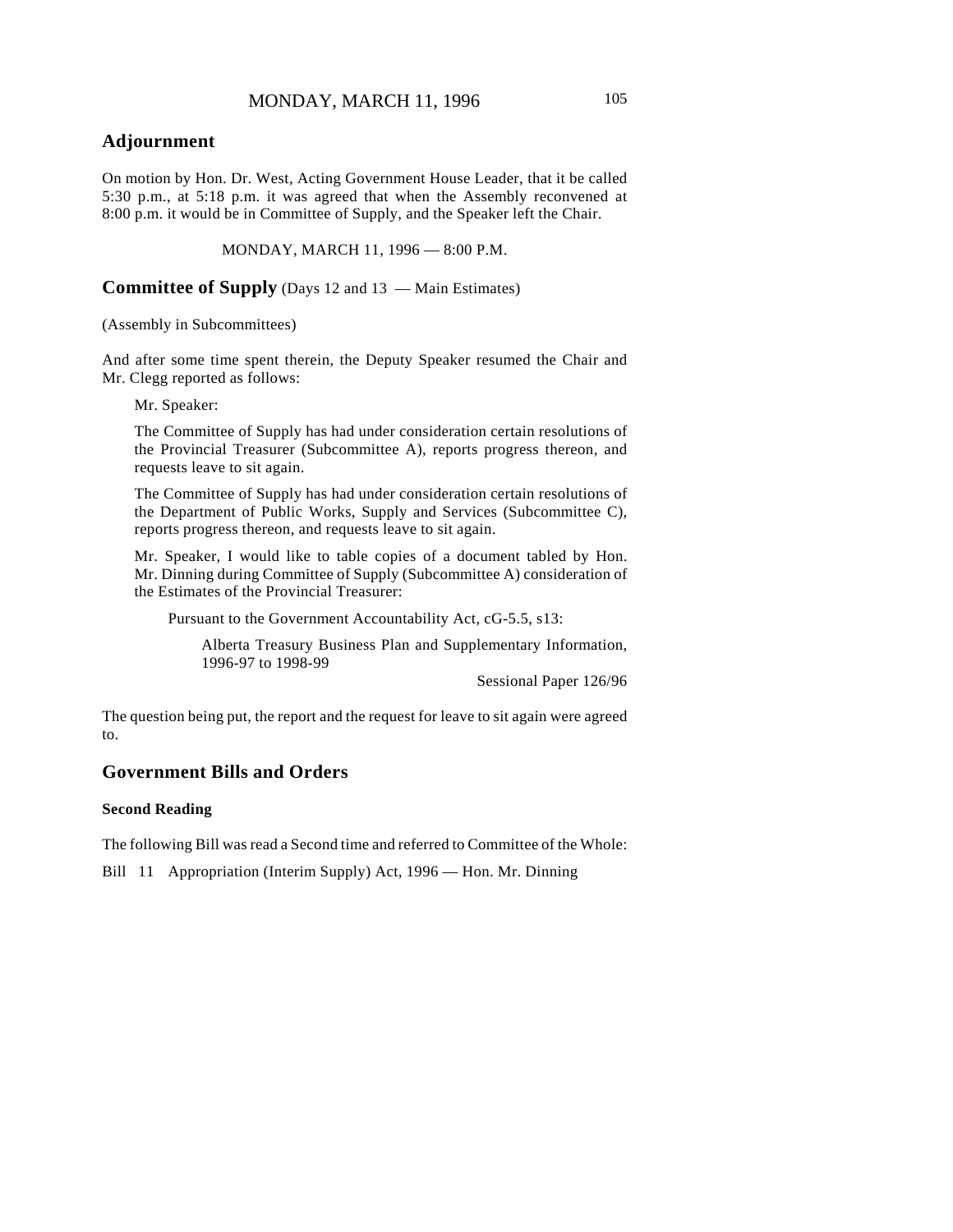# **Adjournment**

On motion by Hon. Mr. Evans, Deputy Government House Leader, the Assembly adjourned at 11:32 p.m. until Tuesday, March 12, 1996, at 1:30 p.m.

Tuesday, March 12, 1996

The Speaker took the Chair at 1:30 p.m.

# **Presenting Petitions**

Mr. Dickson, Hon. Member for Calgary-Buffalo, presented a petition from 1,216 Calgarians regarding the maintenance of adult education programs at Viscount Bennett Centre in Calgary at the same level as postsecondary institutions in the province.

Mr. Dalla-Longa, Hon. Member for Calgary-West, presented a petition from 1,200 Calgarians regarding the maintenance of adult education programs at Viscount Bennett Centre in Calgary at the same level as postsecondary institutions in the province.

Mr. Bruseker, Hon. Member for Calgary-North West, presented a petition from 1,616 Calgarians regarding the maintenance of adult education programs at Viscount Bennett Centre in Calgary at the same level as postsecondary institutions in the province.

# **Notices of Motions**

Pursuant to Standing Order 34(2)(a), Hon. Mrs. Black, Deputy Government House Leader, gave oral notice of the following Written Questions and Motions for Returns to be dealt with Wednesday, March 13, 1996:

Written Questions: Q157, Q159, Q164, Q165, Q176, Q177.

Motions for Returns: M166, M167, M168, M173, M174, M175.

# **Tabling Returns and Reports**

 $\overline{\phantom{a}}$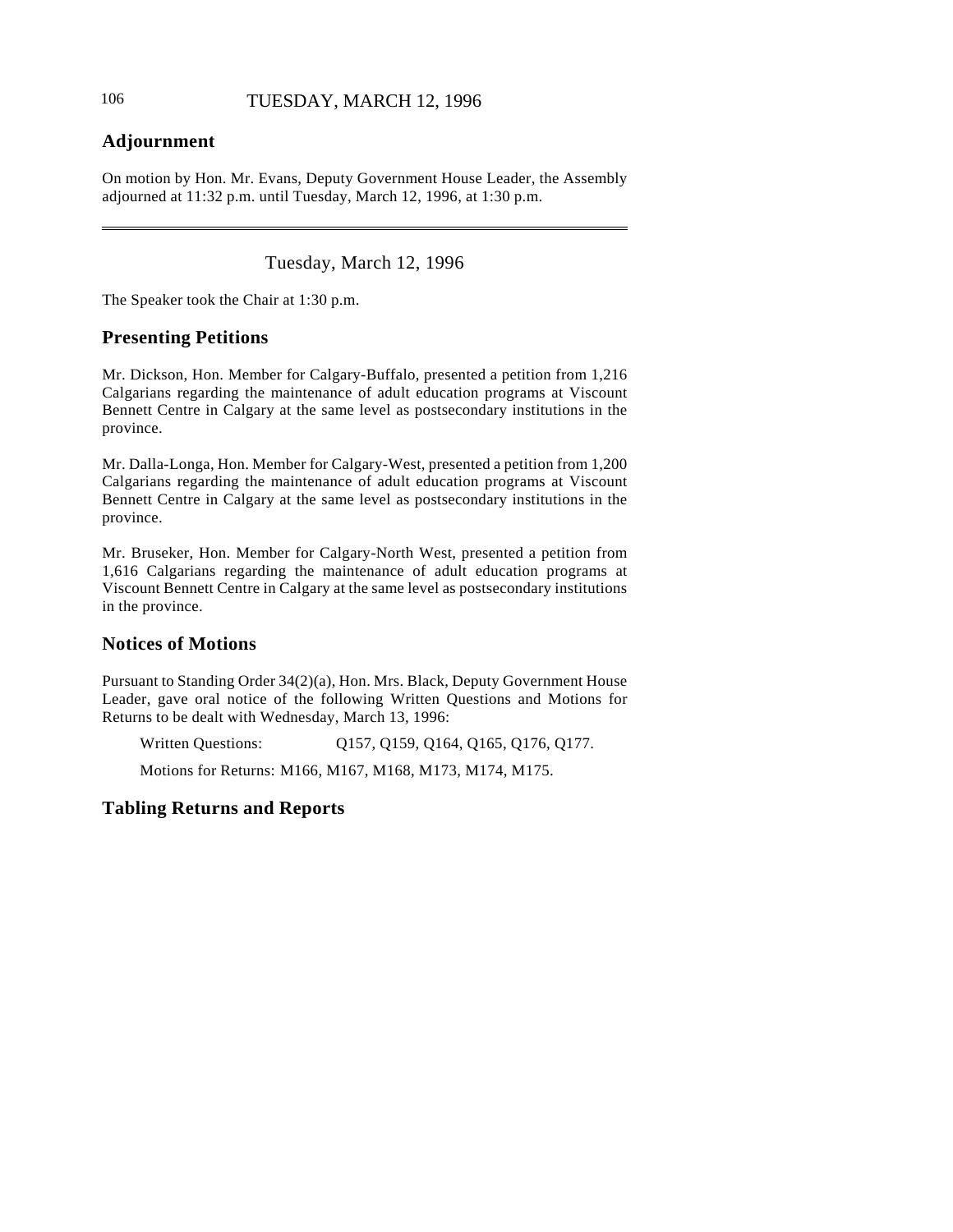Hon. Mr. Klein, Premier:

Response to Written Question No. Q223 asked for by Mr. Collingwood on May 10, 1995:

What services did Alberta Public Affairs Bureau Audio Visual Services contract from Tinsel Media Productions Ltd. during the winter of 1994/95 on behalf of the Department of Environmental Protection, and what was the total cost?

Sessional Paper 223A/96

Mr. Bruseker, Hon. Member for Calgary-North West:

10 letters, variously dated and signed, to Hon. Mr. Ady, Minister of Advanced Education and Career Development and Mr. Mitchell, Hon. Leader of the Official Opposition, regarding the depletion of funding for the Viscount Bennett Centre, Calgary, by 1996

Sessional Paper 712/96

Mrs. Soetaert, Hon. Member for Spruce Grove-Sturgeon-St. Albert:

Letter to the Editor of the Grove Examiner, fax-dated February 27, 1996, from Donna Halprin, Trail, British Columbia, regarding the treatment of her mother, Lydia Vander Schaaf, by the Stony Plain Municipal Hospital and the Capital Health Authority, following a stroke

Sessional Paper 713/96

Mrs. Fritz, Hon. Member for Calgary-Cross:

Progress Report on the Mayor's Task Force Recommendations, Action Committee Against Violence, January 1996

Sessional Paper 714/96

#### **Members' Statements**

Mrs. Soetaert, Hon. Member for Spruce Grove-Sturgeon-St. Albert, made a statement regarding the lowest per capita funding of the Westview Regional Health Authority and the impact of such low funding on people such as Lydia Vander Schaaf of Stony Plain.

Mr. Dunford, Hon. Member for Lethbridge-West, made a statement reading from the University of Lethbridge publication, Aperture, regarding the University of Lethbridge finishing tenth in the country for published research papers, outperforming 82 other Canadian universities, as reported by Science Watch.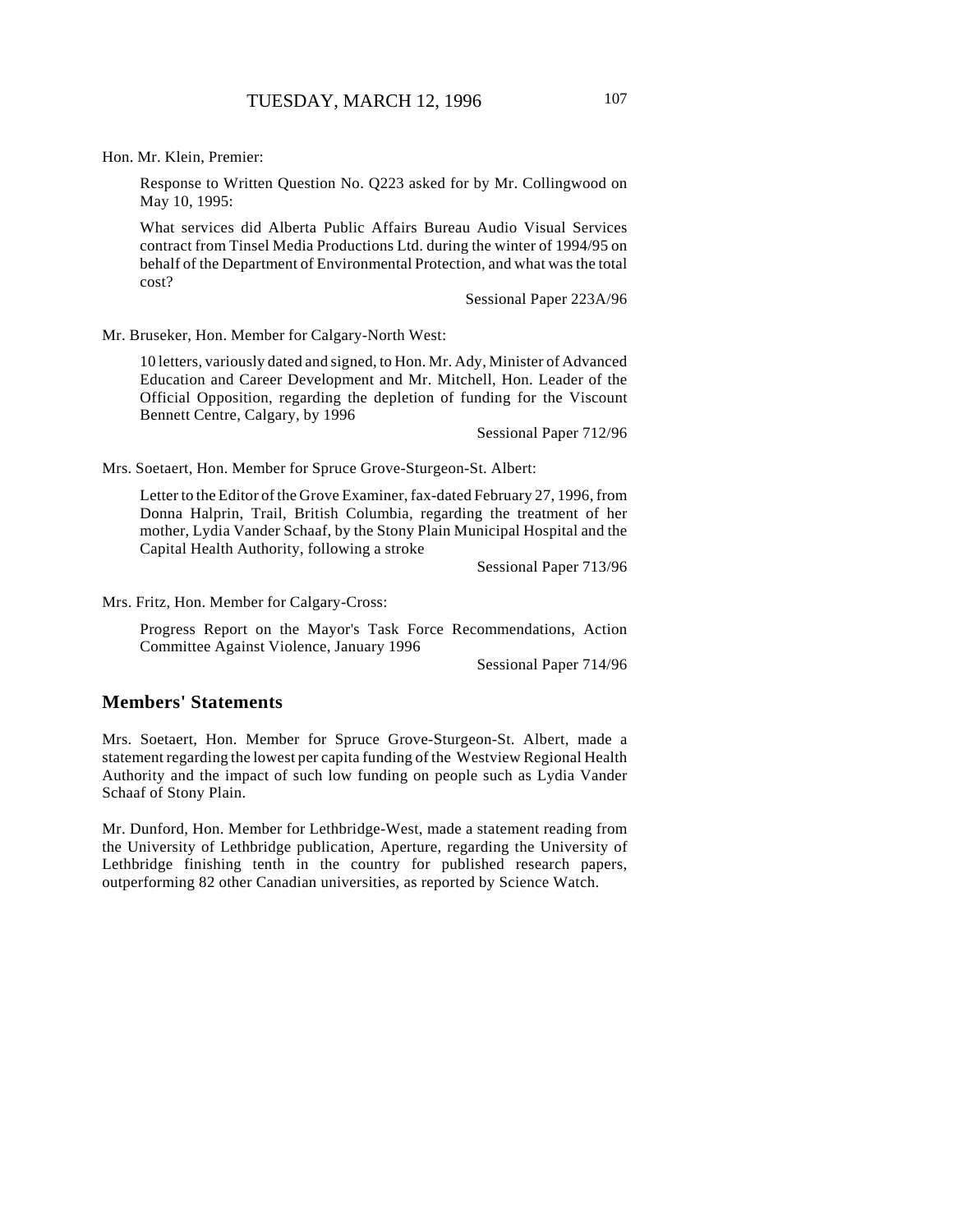# 108 TUESDAY, MARCH 12, 1996

Mr. White, Hon. Member for Edmonton-Mayfield, made a statement regarding Edmonton having the worst jobless figures in the province because of Government downsizing, especially in health care.

# **ORDERS OF THE DAY**

## **Speaker's Statement — Order Paper Regularized**

The Speaker advised the Assembly that, to regularize the Order Paper to account for the recent resignation of the Member for Redwater, Mr. N. Taylor, Mr. Van Binsbergen, Hon. Member for West Yellowhead, will take responsibility for Motion Other Than Government Motion 511, Written Question Q157 and Motion for Returns M167 and M168. Accordingly, pursuant to Standing Order 39, Motions Other Than Government Motions 560 and 529 are withdrawn.

# **Public Bills and Orders Other Than Government Bills and Orders**

#### **Second Reading**

On the motion that the following Bill be now read a Second time:

Bill 206 Recall Act — Dr. Nicol

A debate followed.

Pursuant to Standing Order 8(2)(b), debate adjourned.

# **Motions Other Than Government Motions**

**503.** Moved by Mrs. Forsyth:

Be it resolved that the Legislative Assembly urge the Government to address the problem of child prostitution in order to end the exploitation of Alberta's children.

A debate followed.

Pursuant to Standing Order 8(4), the question being put, the motion was agreed to unanimously.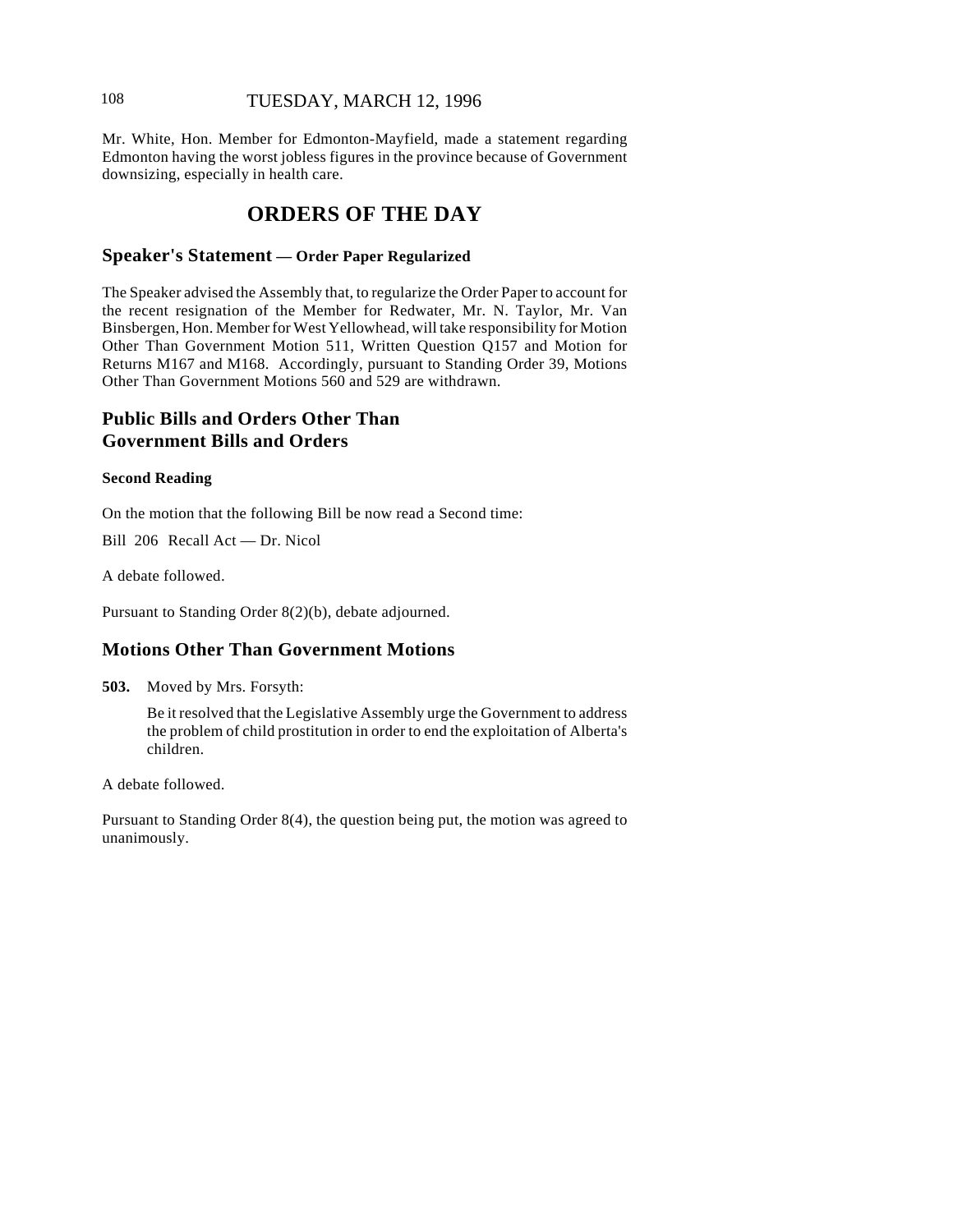**504.** Moved by Dr. Massey on behalf of Mr. Mitchell:

Be it resolved that the Legislative Assembly urge the Government to recognize that effective government must meet the tests of integrity, fiscal responsibility and community building based on shared values in Alberta.

A debate followed.

Pursuant to Standing Order 8(2)(c), debate adjourned, Mr. Sekulic speaking.

### **Government Bills and Orders**

#### **Second Reading**

On the motion that the following Bill be now read a Second time:

Bill 12 Services to Persons with Disabilities Foundation Act — Hon. Mr. Cardinal

A debate followed.

Mr. Collingwood moved adjournment of the debate, which was agreed to.

The following Bills were read a Second time and referred to Committee of the Whole:

- Bill 7 Municipal Affairs Statutes Amendment and Repeal Act, 1996 -Mr. Severtson.
- Bill 8 Alberta Energy and Utilities Board Statutes Amendment Act, 1996 -Hon. Mrs. Black
- Bill 9 Agricultural Societies Amendment Act, 1996 Mr. Havelock

#### **Adjournment**

On motion by Hon. Mr. Day, Government House Leader, that it be called 5:30 p.m., at 5:25 p.m. it was agreed that when the Assembly reconvened at 8:00 p.m. it would be in Committee of Supply, and the Speaker left the Chair.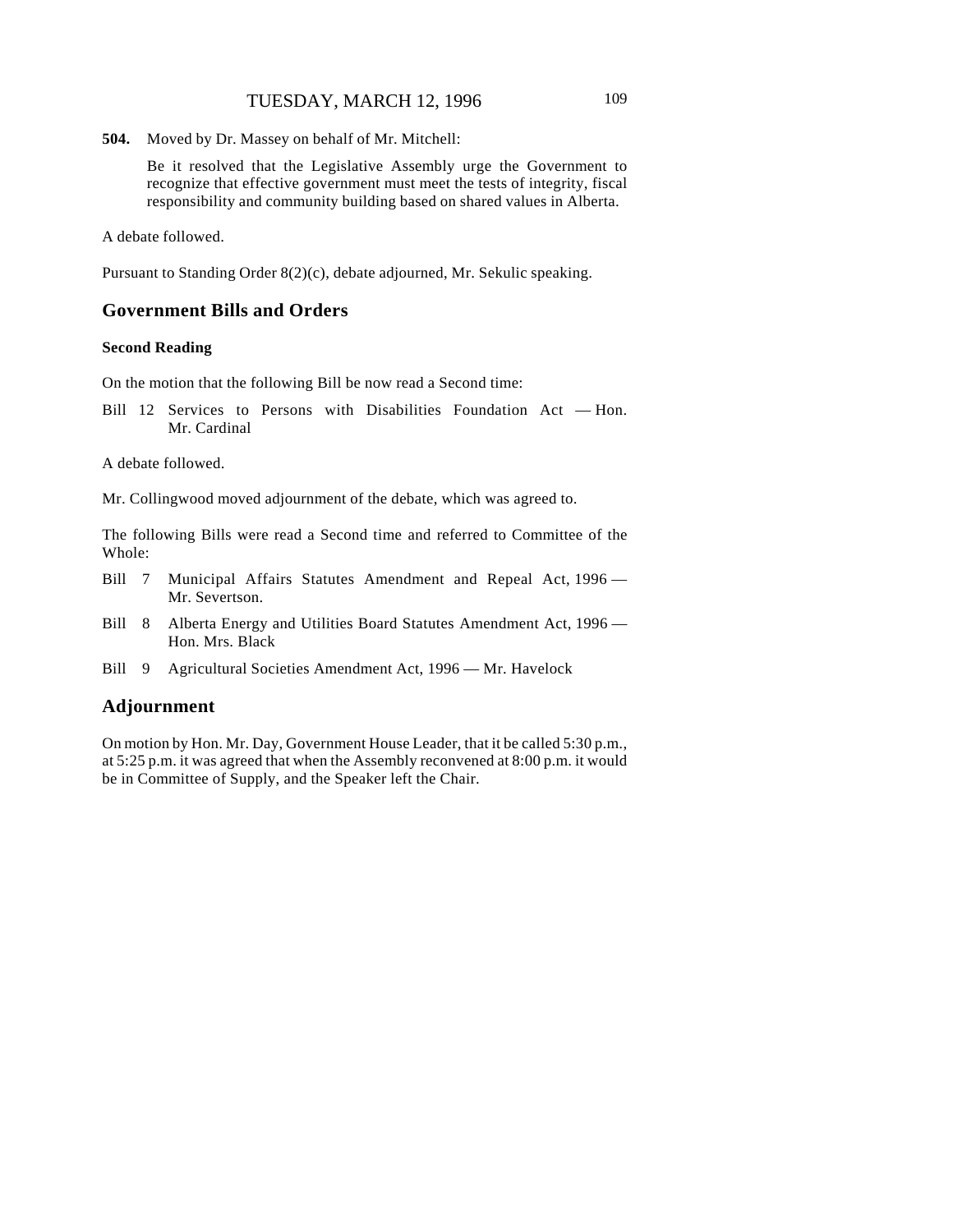# 110 WEDNESDAY, MARCH 13, 1996

#### TUESDAY, MARCH 12, 1996 — 8:00 P.M.

#### **Committee of Supply** (Days 14 — Main Estimates)

(Assembly in Committee)

And after some time spent therein, the Deputy Speaker resumed the Chair and Mrs. Forsyth reported as follows:

Mr. Speaker:

The Committee of Supply has had under consideration certain resolutions of the Departments of Labour, Municipal Affairs and Transportation and Utilities, reports progress and requests leave to sit again.

The question being put, the report and the request for leave to sit again were agreed to.

# **Adjournment**

On motion by Hon. Mr. Day, Government House Leader, the Assembly adjourned at 10:01 p.m. until Wednesday, March 13, 1996, at 1:30 p.m.

Wednesday, March 13, 1996

The Speaker took the Chair at 1:30 p.m.

# **Reading and Receiving Petitions**

On request by Mr. Bruseker, Hon. Member for Calgary-North West, the following petition was read and received:

We, the undersigned, petition the Legislative Assembly of Alberta to urge the Government to ensure adult education programs at Viscount Bennett Centre in Calgary are supported at the same level as post-secondary institutions in the province.

On request by Mr. Dickson, Hon. Member for Calgary-Buffalo, the following petition was read and received:

We, the undersigned, petition the Legislative Assembly of Alberta to urge the Government to ensure adult education programs at Viscount Bennett Centre in Calgary are supported at the same level as post-secondary institutions in the province.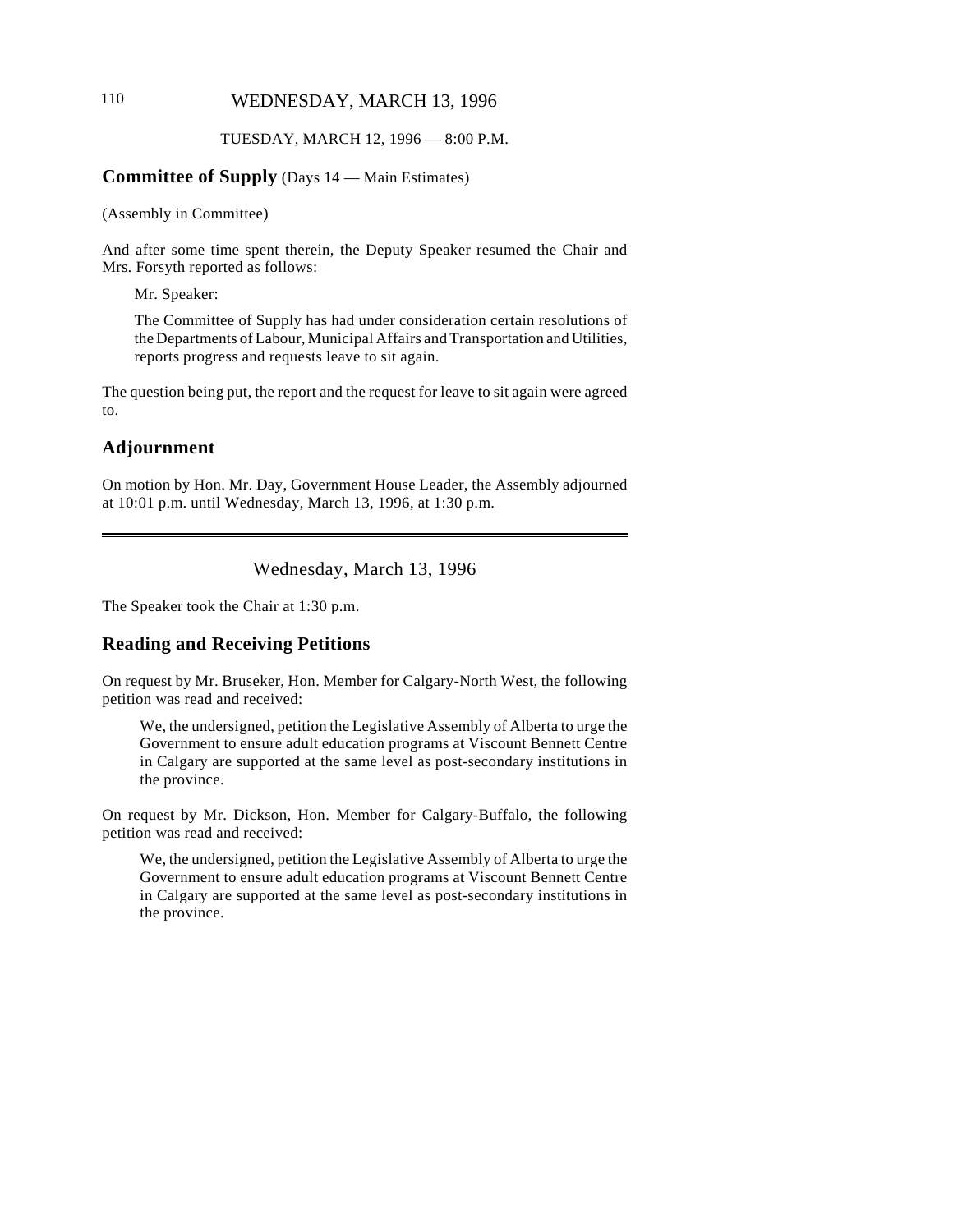On request by Mr. Dalla-Longa, Hon. Member for Calgary-West, the following petition was read and received:

We, the undersigned, petition the Legislative Assembly of Alberta to urge the Government to ensure adult education programs at Viscount Bennett Centre in Calgary are supported at the same level as post-secondary institutions in the province.

### **Introduction of Bills (First Reading)**

Upon recommendation of His Honour the Honourable the Lieutenant Governor, and notice having been given:

Bill 14 Health Foundations Act — Hon. Mrs. McClellan

Notice having been given:

Bill 13 Registries Statutes Amendment Act, 1996 — Mr. Severtson

Bill 15 Hospitals Amendment Act, 1996 — Mr. Renner

On motion by Hon. Mr. Day, Government House Leader, the following Bills were placed on the Order Paper under Government Bills and Orders:

Bill 13 Registries Statutes Amendment Act, 1996 — Mr. Severtson

Bill 15 Hospitals Amendment Act, 1996 — Mr. Renner

#### **Tabling Returns and Reports**

Mr. Bracko, Hon. Member for St. Albert:

7 letters, variously dated, from members of the Alberta Liquor Store Association, regarding the plight of 600 independent liquor stores in the province as major retail grocers are allowed to enter the marketing of liquor Sessional Paper 715/96

News release, dated March 4, 1996, from the Canadian Council of Grocery Distributors, entitled "Grocers want in-store liquor boutiques"

Sessional Paper 716/96

Mr. Kirkland, Hon. Member for Leduc:

Letter to the editor, dated February 25, 1996, Leduc Sunday Rep, regarding the paper's coverage of Mr. Kirkland's presentation to the Crossroads Regional Health Authority

Sessional Paper 717/96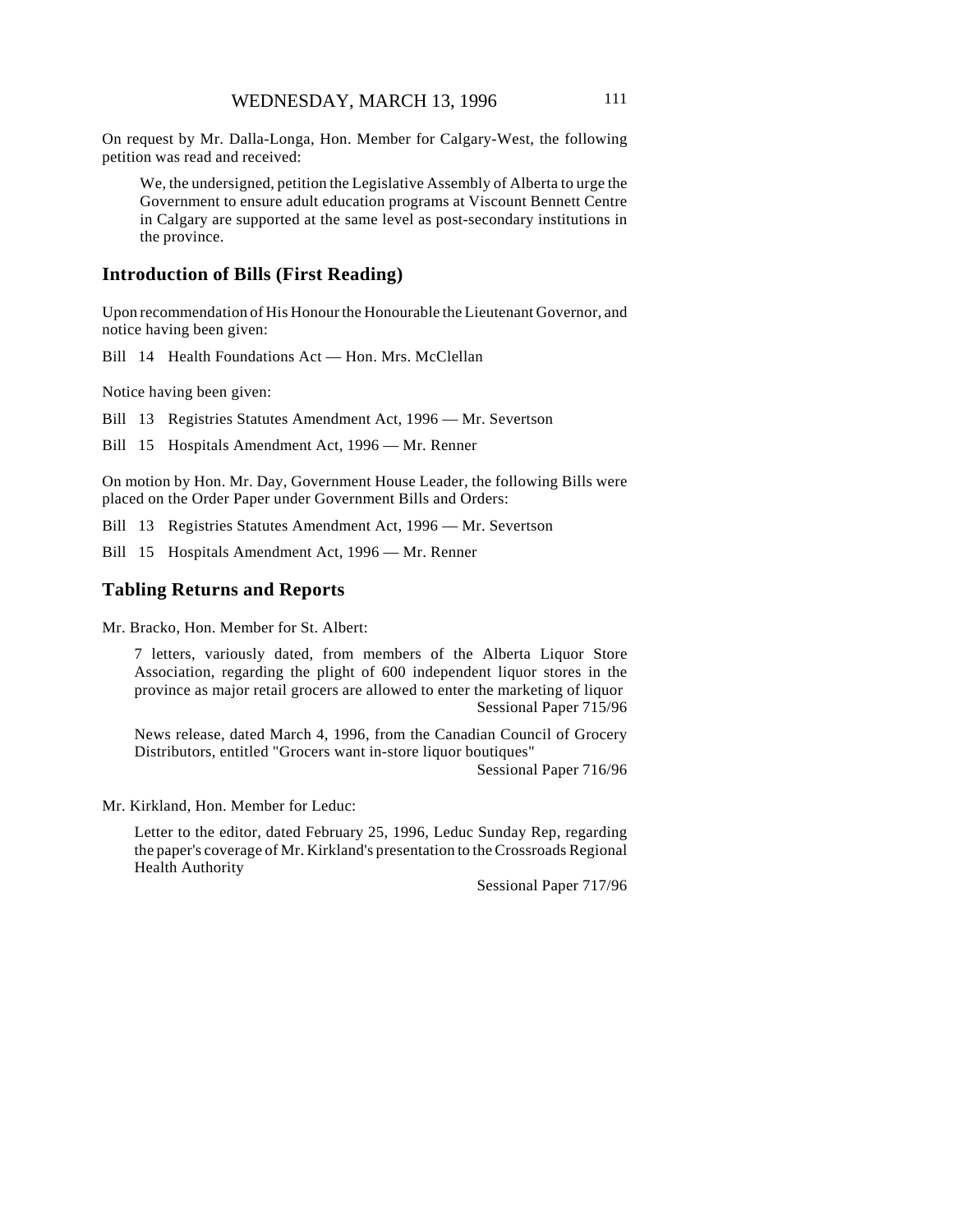# 112 **WEDNESDAY, MARCH 13, 1996**

Mr. Henry, Hon. Member for Edmonton-Centre:

Classroom '95, Time to Reinvest, A Study of the Classroom Impact of Educational Funding Cuts, Educational Issues Subcommittee, Edmonton Public Teachers, Local 37, January 1996

Sessional Paper 718/96

Mr. Sapers, Hon. Member for Edmonton-Glenora:

 Editorial, dated March 5, 1996, Community Press, entitled "Pie in the Sky" Sessional Paper 719/96

### **Oral Question Period**

During Oral Question Period, Mr. Bruseker, Hon. Member for Calgary-North West, filed the following:

Letter, dated March 5, 1996, from Kevin Bosch, Research Analyst, Alberta Liberal Caucus, to Hon. Mr. Fischer, Minister of Public Works, Supply and Services, regarding the appointment by Cabinet of an adjudicator to deal with a review concerning a request for records from the Department of Federal and Intergovernmental Affairs

Sessional Paper 720/96

Following Oral Question Period, during presentation of a purported Point of Order, Hon. Dr. West, Minister of Transportation and Utilities, filed the following:

Letter, dated March 12, 1996, from Peter Green, Reeve, County of Vermilion River #24, to Hon. Mr. Klein, Premier, indicating the support of the County Council for the Hotel de Health's proposals for the Islay and Galahad Hospitals Sessional Paper 721/96

# **ORDERS OF THE DAY**

#### **Written Questions**

The following Written Questions were accepted:

**Q157.** Moved by Mr. Van Binsbergen:

What are the estimated volumes of deciduous and coniferous timber that were stolen from Crown land between January 1, 1994 and December 31, 1995?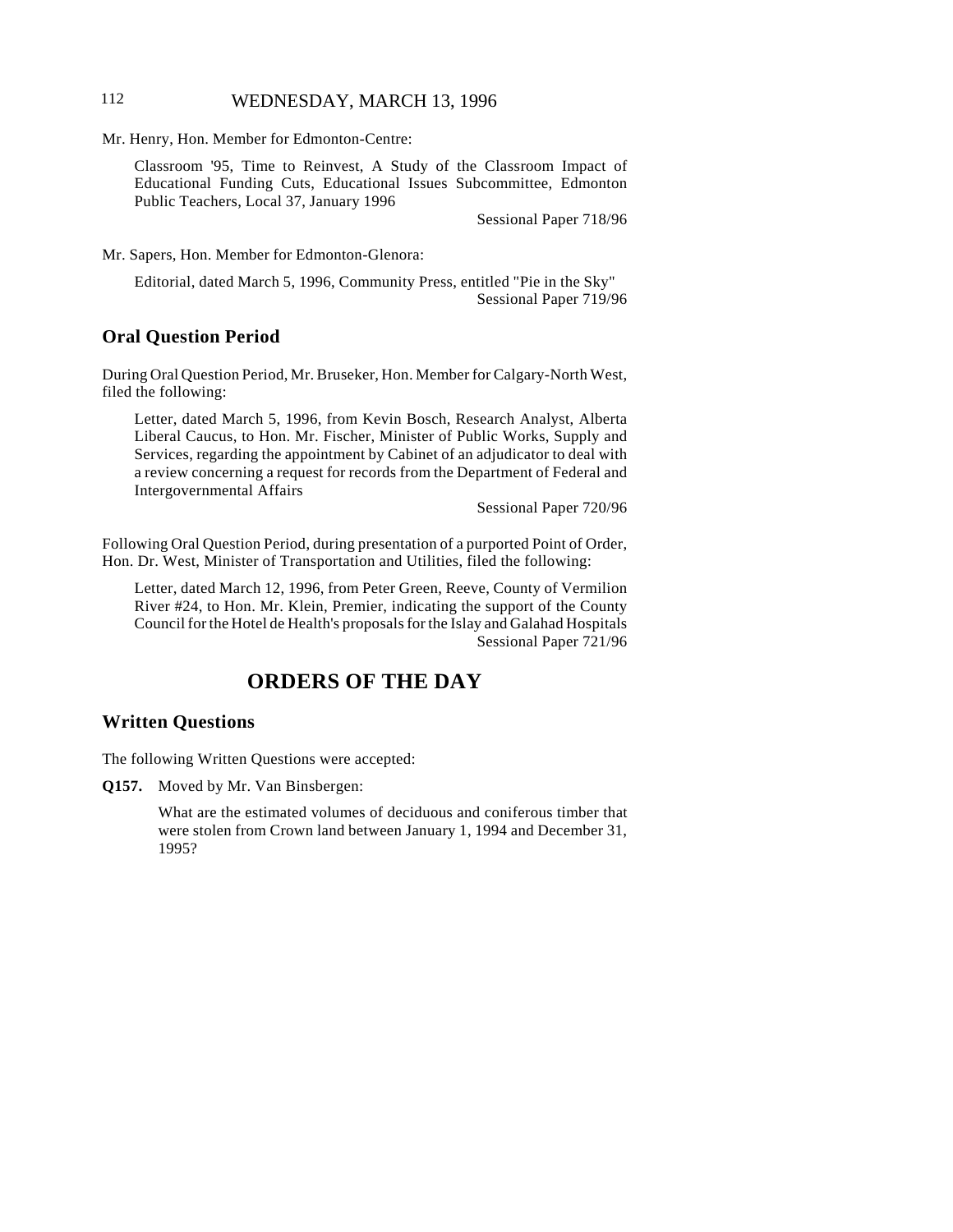**Q164.** Moved by Mr. Collingwood:

Which waste management authorities received provincial funds for the planning and construction of landfills and other solid waste treatment facilities (including composting) each year between January 1, 1992 and December 31, 1995, how much did each receive and for what purpose?

**Q165.** Moved by Mr. Collingwood:

How much was spent to dredge the Kananaskis River close to the Kananaskis Golf Course each year from January 1, 1992 to December 31, 1995, and from which budget was this paid; what is the projected cost to move the Kananaskis River into a former river channel to prevent flooding of the golf course; what are the plans to proceed with this realignment; and from what budget would the cost be paid?

**Q176.** Moved by Mr. Dickson:

What are the criteria for classifying a provincial inmate as a minimum security inmate and who determines that classification?

The following Written Question was accepted as amended:

**Q159.** Moved by Mr. Dickson:

Which of the provincial correctional institutions have laundry facilities; what is the complete inventory of each of the laundry facilities; which of the provincial correctional institutions have a greenhouse; what is the size of each greenhouse and the inventory contained in each; which of the provincial correctional institutions have shop facilities with the necessary equipment for activities such as shoe repair or furniture construction and repair; and what is the complete inventory of each of the shop facilities?

Hon. Mr. Evans, Minister of Justice and Attorney General, moved the motion be amended to read:

Which of the provincial correctional institutions have laundry facilities; what is the *inventory of the major capital equipment in* each of the laundry facilities; which of the provincial correctional institutions have a greenhouse; what is the size of each greenhouse and the *major capital* inventory contained in each; which of the provincial correctional institutions have shop facilities with the necessary equipment for activities such as shoe repair or furniture construction and repair; and what is the *major capital inventory contained in* each of the shop facilities?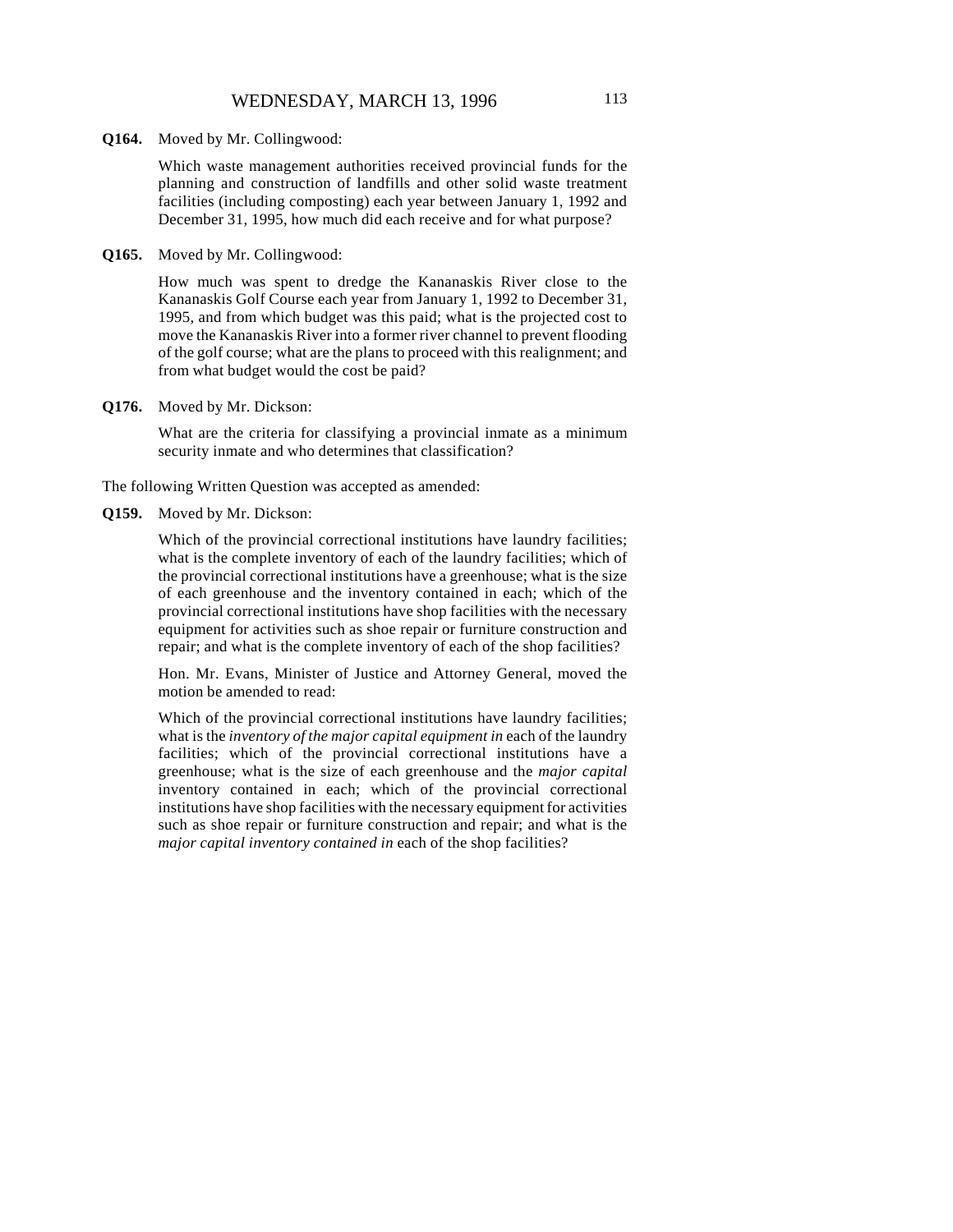# 114 WEDNESDAY, MARCH 13, 1996

The following Written Question was rejected:

**Q177.** Moved by Mr. Dickson:

What is the average number of cases handled by each Crown Prosecutor in the Province for the period January 1, 1995 through December 31, 1995?

The following Written Questions were ordered to stand:

Q179, Q180, Q181, Q187.

### **Motions for Returns**

The following Motions for Returns were accepted:

**M168.** Moved by Mr. Collingwood on behalf of Mr. Van Binsbergen:

A list of all projects that were approved for funding under the Forest Resource Improvement Program, from January 1, 1995 until December 31, 1995, giving the name of each company, a summary of each project and the amount granted.

**M173.** Moved by Mr. Collingwood:

A list providing the names and locations of all sites approved under each subsection of section 15.1 of the Special Waste Management Corporation Act to store hazardous waste, operate a facility for the collection of hazardous waste, treat hazardous waste and dispose of hazardous waste.

**M174.** Moved by Mr. Collingwood:

A list of all site nominations submitted under the Special Places program, including their location, area and size, and the status of each nominated site in the review process on February 13, 1996.

**M175.** Moved by Mr. Collingwood:

A list showing how all proceeds from the 1995 special auction and raffle for two sheep and two elk permits were distributed, including a summary of each project, the amount allocated, the name of the body responsible for administering the project and what plans have been made for auditing the projects.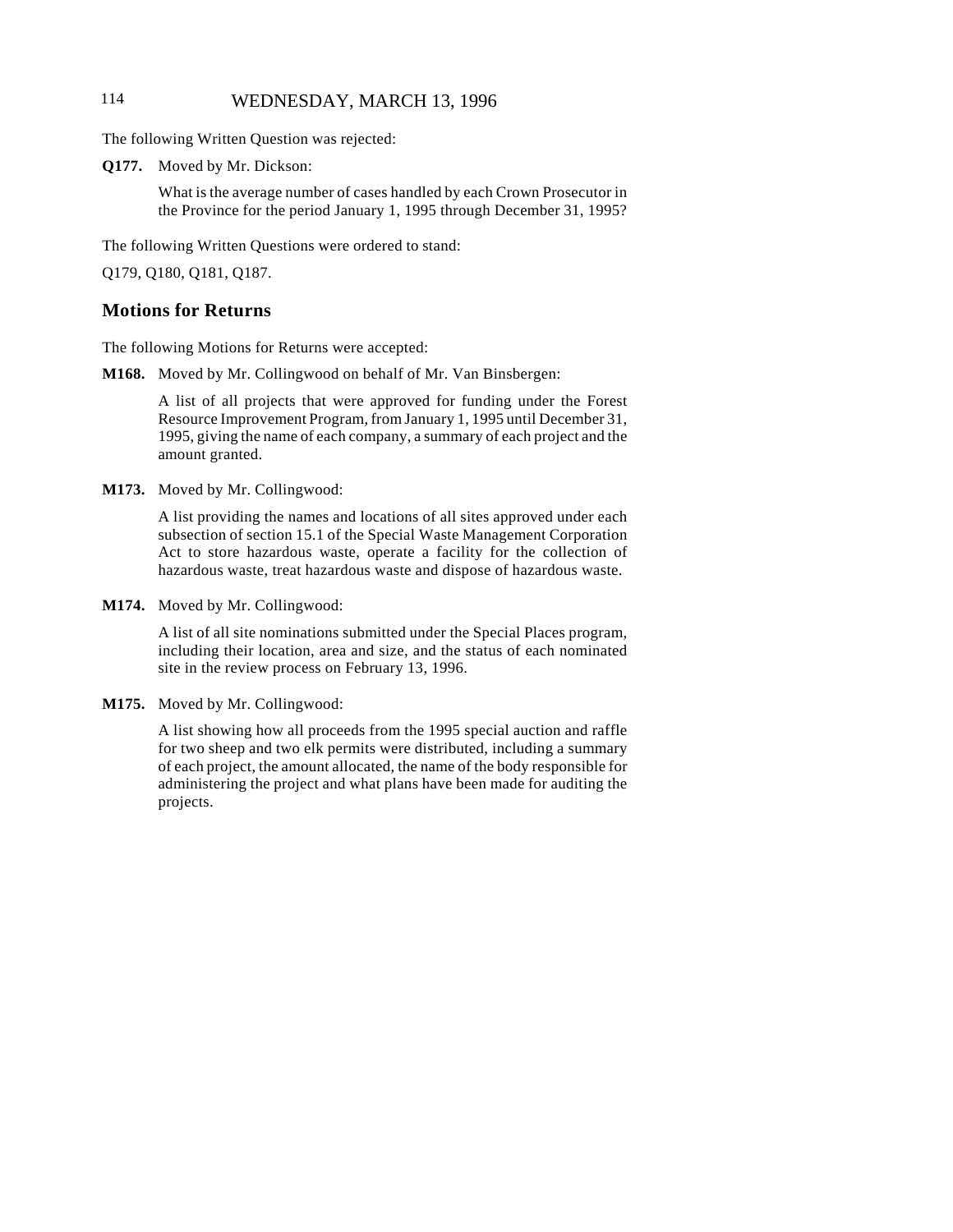The following Motions for Returns were accepted as amended:

#### **M166.** Moved by Mr. Dickson:

A copy of all contracts between the Justice Department and independent contractors for the provision of laundry services to all provincial correctional and remand centres from June 15, 1993 to February 13, 1996.

Hon. Mr. Evans, Minister of Justice and Attorney General, moved the motion be amended to read:

A copy of all contracts between the Justice Department and independent contractors for the provision of laundry services to all provincial correctional and remand centres from June 15, 1993 to February 13, 1996. *As the contractor's bargaining position could be adversely affected if contract amounts are disclosed, the contracted dollar amounts, as per section 15(1) of the Freedom of Information and Protection of Privacy Act, have been severed.*

The Speaker advised the Assembly that the preceding amendment did not establish a precedent precluding the Assembly from seeking information protected by section 15(1) of the Freedom of Information and Protection of Privacy Act.

**M167.** Moved by Mr. Van Binsbergen:

The penalties assessed against commercial timber operators for breaches of the Forests Act and regulations or of the Alberta timber harvest planning and operating ground rules, where the penalty exceeded \$1000, the name of the operator, the nature of the infringement, the amount of the penalty and the date on which the infringement and penalty were made known to the public for the period January 1, 1995 to December 31, 1995.

Hon. Mr. Lund, Minister of Environmental Protection, moved the motion be amended to read:

The penalties assessed against commercial timber operators for breaches of the Forests Act and regulations or of the Alberta timber harvest planning and operating ground rules, where the penalty exceeded \$1000, the name of the *company*, the nature of the infringement, the amount of the penalty and the date on which the *penalty was assessed* for the period January 1, 1995 to December 31, 1995.

The following Motions for Returns were ordered to stand:

M178, M182, M183, M184, M185, M186, M188.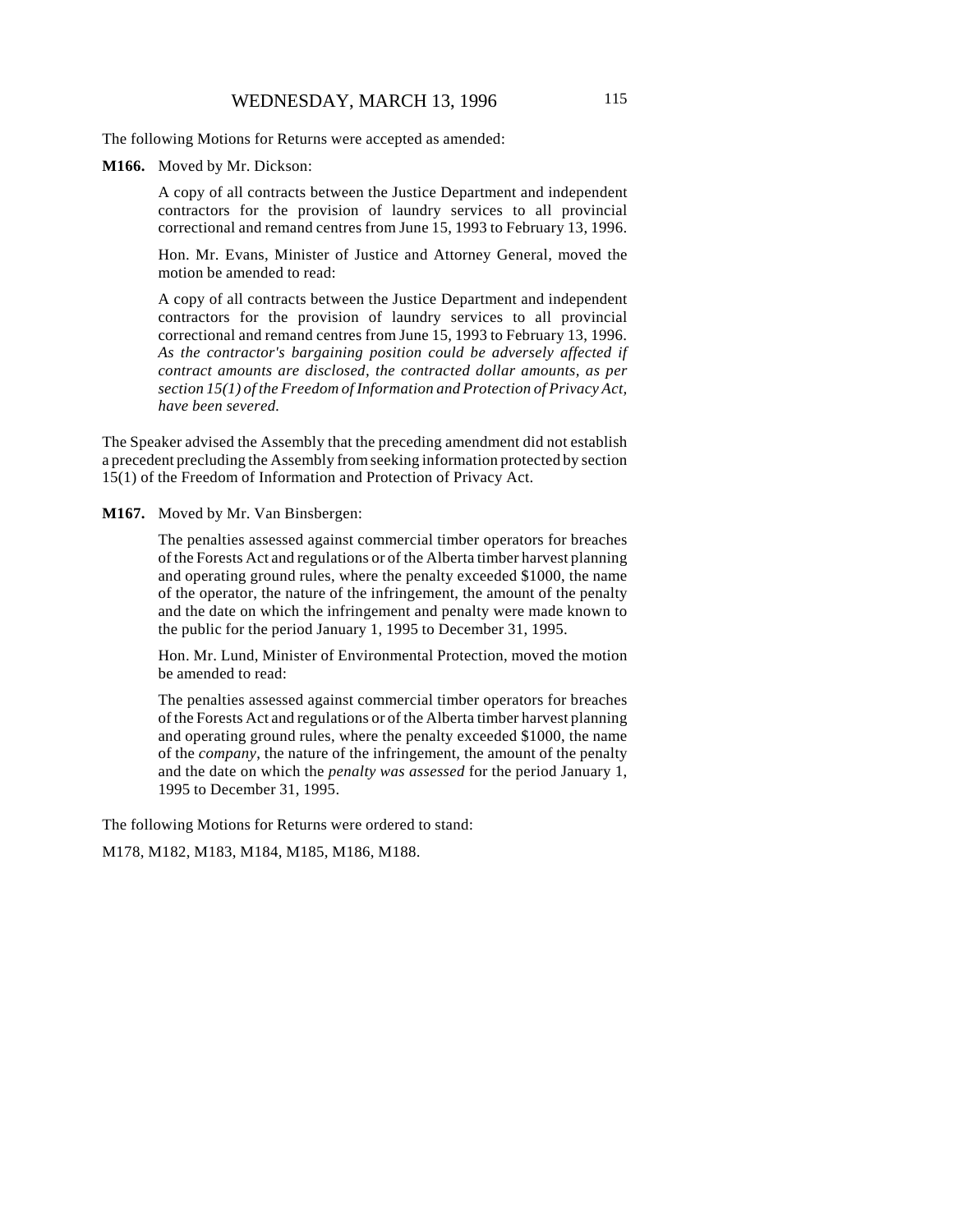# **Public Bills and Orders Other Than Government Bills and Orders**

## **Second Reading**

On the motion that the following Bill be now read a Second time:

Bill 206 Recall Act — Dr. Nicol

A debate followed.

The question being put, the motion was defeated. The names being called for were taken as follows:

For the motion: 23

| Abdurahman    | Havelock  | Percy     |
|---------------|-----------|-----------|
| <b>Bracko</b> | Henry     | Sekulic   |
| Bruseker      | Hewes     | Soetaert  |
| Carlson       | Hlady     | Vasseur   |
| Collingwood   | Kirkland  | White     |
| Day           | Leibovici | Zariwny   |
| Dickson       | Massey    | Zwozdesky |
| Forsyth       | Nicol     |           |

Against the motion: 37

| Ady             | Haley     | Pham      |
|-----------------|-----------|-----------|
| Beniuk          | Herard    | Renner    |
| <b>Black</b>    | Jacques   | Severtson |
| <b>Brassard</b> | Jonson    | Shariff   |
| Burgener        | Laing     | Smith     |
| Calahasen       | Langevin  | Stelmach  |
| Cardinal        | Magnus    | Tannas    |
| Coutts          | Mar       | Taylor    |
| Doerksen        | McClellan | Thurber   |
| Evans           | McFarland | Trynchy   |
| Fischer         | Mirosh    | Woloshyn  |
| Fritz           | Oberg     | Yankowsky |
| Gordon          |           |           |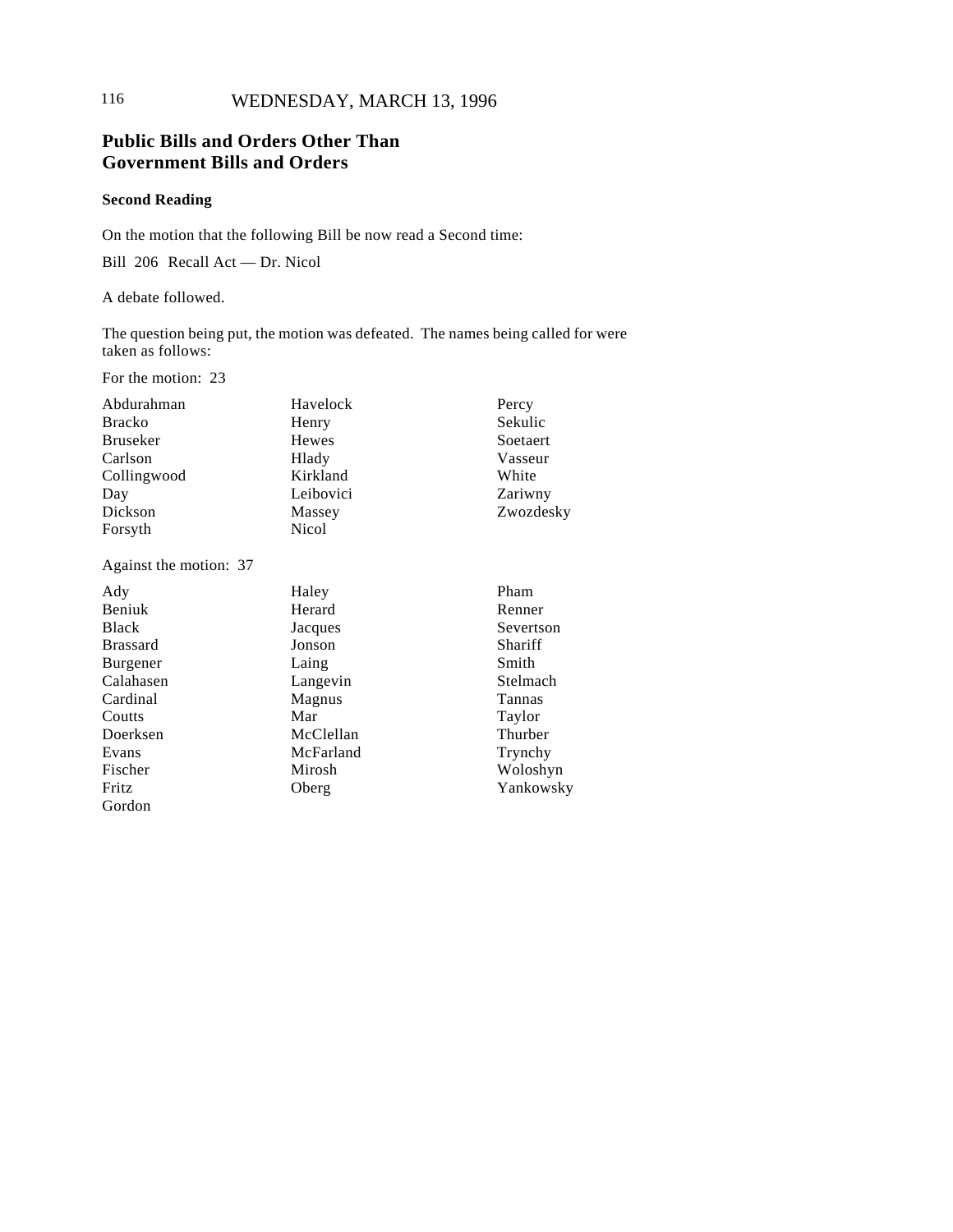#### **Committee of the Whole**

According to Order, the Assembly resolved itself into Committee of the Whole, and the Speaker left the Chair.

(Assembly in Committee)

And after some time spent therein, the Speaker resumed the Chair.

Progress was reported on the following Bill:

Bill 203 Family Dispute Resolution Act

Mr. Tannas, Chairman of Committees, tabled copies of a resolution agreed to in Committee of the Whole, which read as follows:

Be it resolved that Committee of the Whole defer consideration of Bill 203, Family Dispute Resolution Act, until April 17, 1996, or until the first day for consideration of Private Members business after that date. Sessional Paper 722/96

#### **Second Reading**

On the motion that the following Bill be now read a Second time:

Bill 207 Conflicts of Interest Amendment Act, 1996 — Mr. Bruseker

A debate followed.

Dr. Massey moved adjournment of the debate, which was defeated. The names being called for were taken as follows:

For the motion: 14

Abdurahman Bracko Collingwood Dickson Henry

Hewes Kirkland Leibovici Massey Nicol

Soetaert Vasseur White Zwozdesky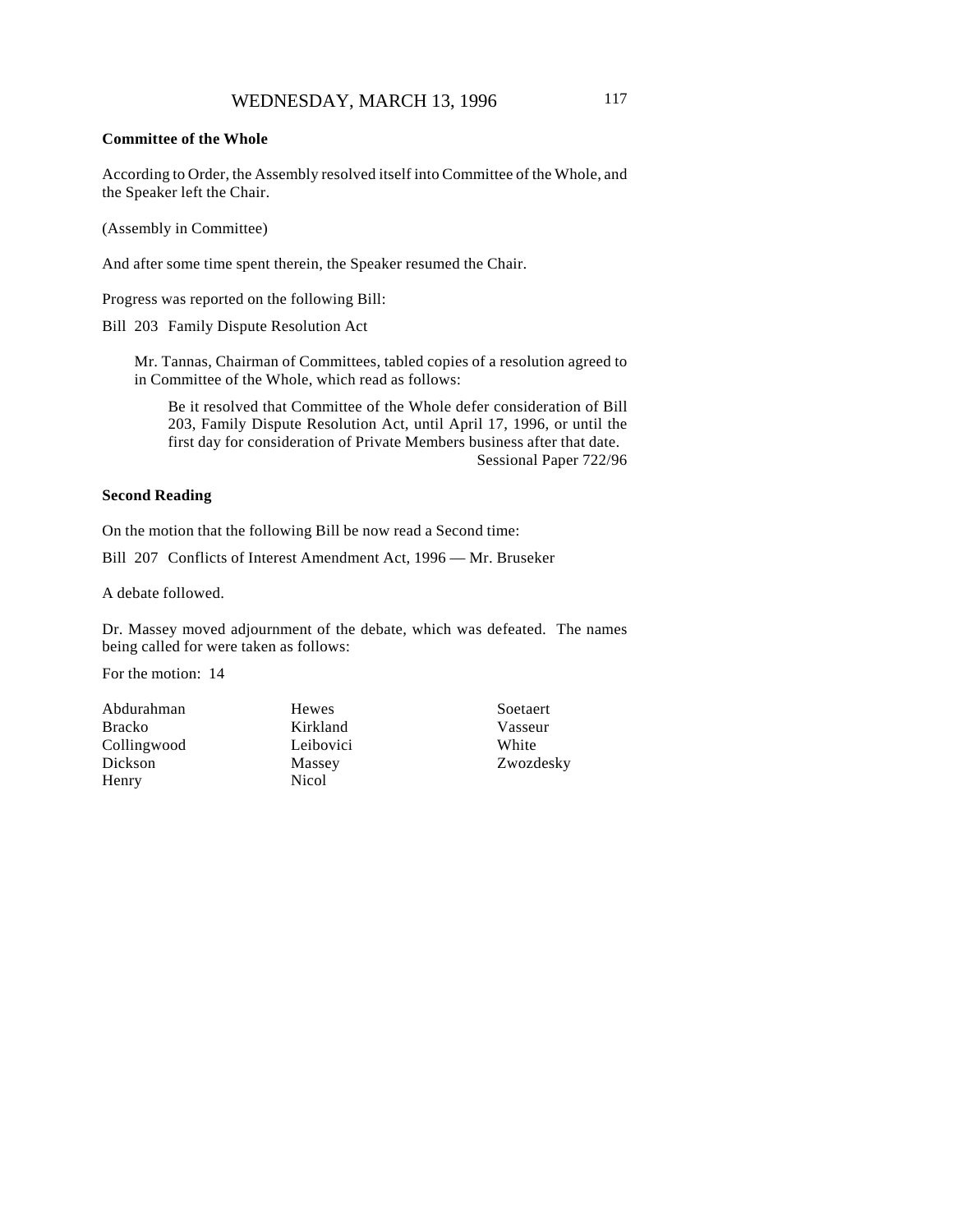Against the motion: 37

| Ady             | Haley     | Mirosh    |
|-----------------|-----------|-----------|
| Beniuk          | Havelock  | Oberg     |
| <b>Brassard</b> | Herard    | Pham      |
| Burgener        | Hierath   | Severtson |
| Calahasen       | Hlady     | Shariff   |
| Coutts          | Jacques   | Smith     |
| Dinning         | Jonson    | Stelmach  |
| Doerksen        | Laing     | Taylor    |
| Dunford         | Langevin  | Thurber   |
| Evans           | Magnus    | West      |
| Forsyth         | McClellan | Woloshyn  |
| Fritz           | McFarland | Yankowsky |
| Gordon          |           |           |

## **Adjournment**

Pursuant to Standing Order 4(1), the Assembly adjourned at 5:40 p.m. until 8:00 p.m.

WEDNESDAY, MARCH 13, 1996 — 8:00 P.M.

# **Committee of Supply** (Days 15 — Main Estimates)

According to order, the Assembly resolved itself into Committee of Supply and the Speaker left the Chair.

(Assembly in Committee)

And after some time spent therein, the Deputy Speaker resumed the Chair and Mr. Herard reported as follows:

Mr. Speaker:

The Committee of Supply has had under consideration certain resolutions of the Departments of Executive Council; Science and Research; and Advanced Education and Career Development, reports progress thereon and requests leave to sit again.

Mr. Speaker, I would like to table copies of a document tabled by Mr. Jacques, Chairman, Northern Alberta Development Council, during Committee of Supply consideration of the Estimates of the Department of Executive Council; and copies of a document tabled by Hon. Mr. Ady, Minister of Advanced Education and Career Development, during Committee of Supply consideration of the Estimates of the Department of Advanced Education and Career Development: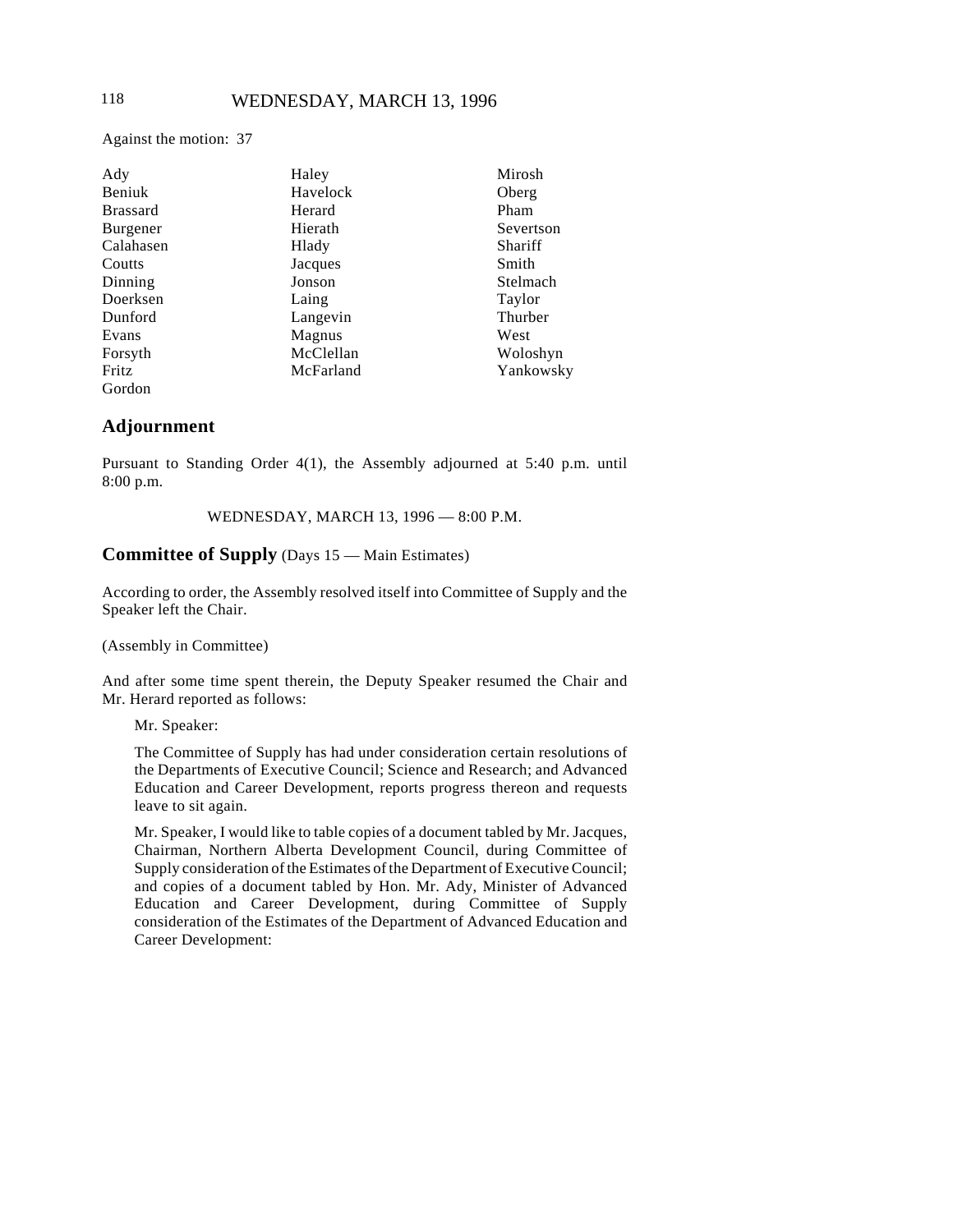Northern Development Budget Detail, 1996-97

Sessional Paper 723/96

Alberta Advanced Education and Career Development, Responses to Questions from Committee of Supply, Wednesday, March 13, 1996 Sessional Paper 724/96

The question being put, the report and the request for leave to sit again were agreed to.

# **Adjournment**

 $\overline{\phantom{a}}$ 

On motion by Hon. Mr. Evans, Deputy Government House Leader, the Assembly adjourned at 9:58 p.m. until Thursday, March 14, 1996, at 1:30 p.m.

Thursday, March 14, 1996

The Speaker took the Chair at 1:30 p.m.

### **Introduction of Bills (First Reading)**

Notice having been given:

Bill 16 Economic Development and Tourism Statutes Repeal Act — Mr. Coutts

Bill 17 Financial Administration Amendment Act, 1996 — Hon. Mr. Dinning

On motion by Hon. Mr. Day, Government House Leader, the following Bill was placed on the Order Paper under Government Bills and Orders:

Bill 16 Economic Development and Tourism Statutes Repeal Act — Mr. Coutts

#### **Tabling Returns and Reports**

Mr. Decore, Hon. Member for Edmonton-Glengarry:

Letter, dated September 11, 1995, from Robert Clark, Office of the Ethics Commissioner, to Mr. Decore, Hon. Member for Edmonton-Glengarry, indicating the Commissioner's finding that Mr. Decore's potential involvement as a consultant in the rental, planning, and disposal of federal lands would not be a breach of the Conflicts of Interest Act

Sessional Paper 725/96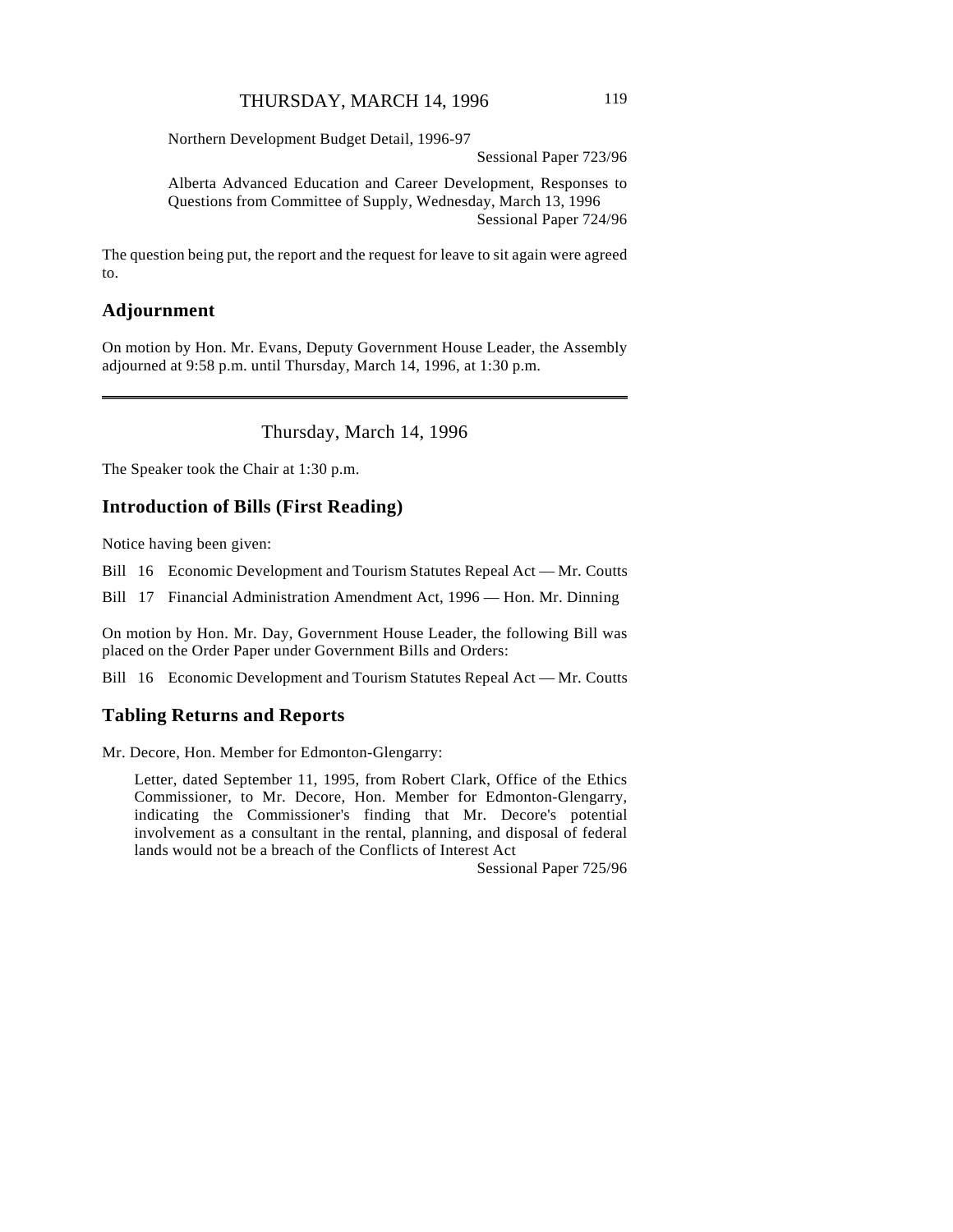# 120 THURSDAY, MARCH 14, 1996

Mr. Mitchell, Hon. Leader of the Official Opposition:

Proposal to Lease Isley and Gallahad Medical Facilities

Sessional Paper 726/96

Mr. Sapers, Hon. Member for Edmonton-Glenora:

Alberta Securities Commission and Hotel de Health Inc. Settlement Agreement, dated February 27, 1996, with attached affidavits and enforcement orders regarding penalties for illegal distribution of securities

Sessional Paper 727/96

Mr. Mitchell, Hon. Leader of the Official Opposition:

Letter, dated July 5, 1996, from Mr. Sapers, Hon. Member for Edmonton-Glenora, to Hon. Mrs. McClellan, Minister of Health, regarding concerns raised by residents of the Westview Regional Health Authority regarding the proposal to purchase the Devon Hospital for private purposes

Sessional Paper 728/96

# **Members' Statements**

Ms Calahasen, Hon. Member for Lesser Slave Lake, made a statement regarding the need to refocus our commitment to the global elimination of tuberculosis and announcing that March 24, 1996 is World TB (tuberculosis) Day.

Ms Leibovici, Hon. Member for Edmonton-Meadowlark, made a statement regarding the real human face of deficit cutting and the serious negative impact of such cuts on her constituents.

Mr. Stelmach, Hon. Member for Vegreville-Viking, made a statement congratulating the Town of Vegreville for its hosting of the Ukrainian Figure Skating Federation.

### **Projected Government Business**

Pursuant to Standing Order 7(5), Mr. Bruseker, Official Opposition House Leader, asked a question pertaining to the order of Government Business to be brought before the Assembly for the following week.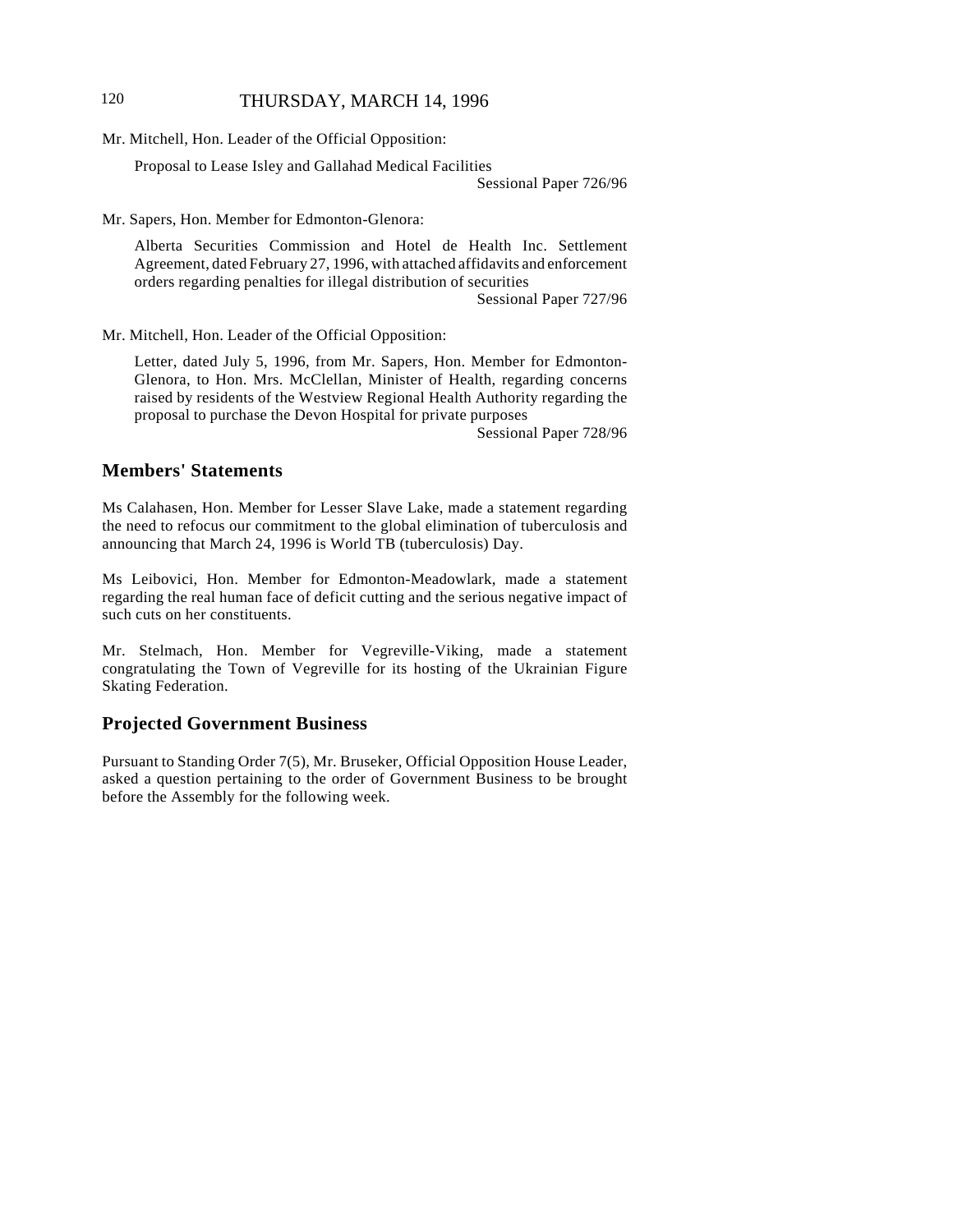Hon. Mr. Day, Government House Leader, gave notice of projected Government Business for the week of March 18 to March 21, 1996:

#### Monday, March 18 **Aft.** - Government Bills and Orders

#### **Second Reading**

Bill 12, Services to Persons with Disabilities Foundation Act

Bill 13, Registries Statutes Amend-ment Act, 1996

Bill 14, Health Foundations Act

Bill 15, Hospitals Amendment Act, 1996

#### **Committee of the Whole**

Bill 1, Agent-General Act Repeal Act

Bill 2, Alberta Economic Development Authority Act

Bill 3, Lloydminster Hospital Act Repeal Act

Bill 4, Glenbow-Alberta Institute Amendment Act, 1996

Bill 5, Racing Corporation Act

Eve. - **Committee of Supply**

**Designated Supply Subcommittees** (Reporting)

Health; Environmental Protection; Education; and Family and Social Services

### **Government Bills and Orders**

#### **Third Reading**

Bill 11, Appropriation (Interim Supply) Act, 1996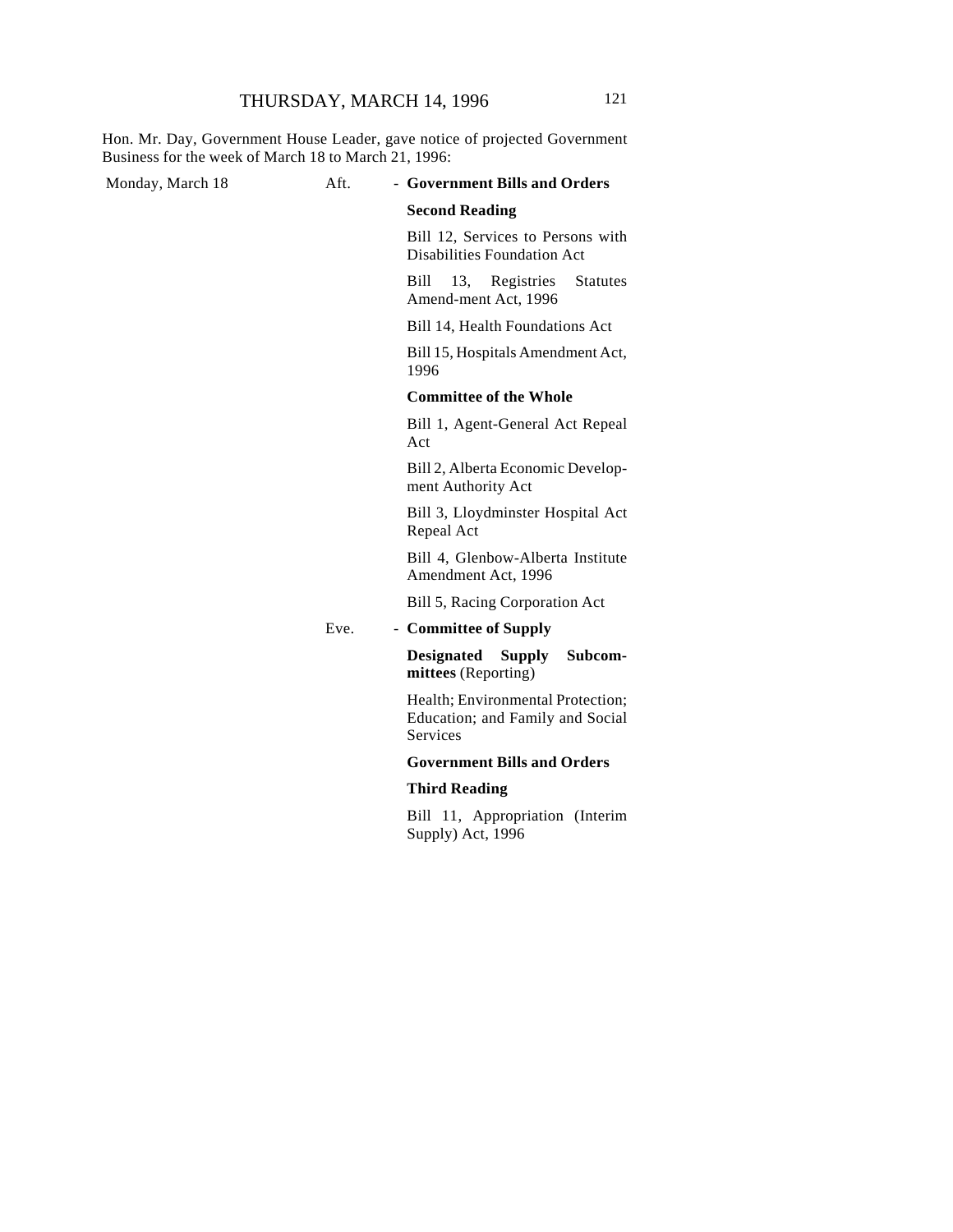| Tuesday, March 19   |      | (4:30 p.m.) - Government Bills and Orders                                                                   |
|---------------------|------|-------------------------------------------------------------------------------------------------------------|
|                     |      | <b>Second Reading or</b>                                                                                    |
|                     |      | <b>Committee of the Whole</b>                                                                               |
|                     |      | As per Order Paper                                                                                          |
|                     | Eve. | - Royal Assent                                                                                              |
|                     |      | B i 11<br>10.<br>Appropriation<br>(Supplemen-tary Supply) Act,<br>1996                                      |
|                     |      | Bill 11, Appropriation (Interim<br>Supply) Act, 1996                                                        |
|                     |      | <b>Committee of Supply</b>                                                                                  |
|                     |      | Designated<br>Supply<br>Sub-<br>committee                                                                   |
|                     |      | Economic<br>Development<br>and<br>Tourism                                                                   |
|                     |      | <b>Subcommittees</b> (Reporting)                                                                            |
|                     |      | Public<br>Works,<br>Supply<br>and<br>Services:<br>and<br>Federal<br>and<br><b>Intergovernmental Affairs</b> |
| Wednesday, March 20 | Eve. | - Committee of Supply                                                                                       |
|                     |      | <b>Subcommittees</b> (Reporting)                                                                            |
|                     |      | Provincial<br>Treasurer:<br>and<br>Agriculture,<br>Food<br>and<br>Rural<br>Development                      |
| Thursday, March 21  | Aft. | - Committee of Supply                                                                                       |
|                     |      | Main Estimates, Day 20                                                                                      |
|                     |      | Labour and Justice                                                                                          |
|                     |      | <b>Government Bills and Orders</b>                                                                          |
|                     |      | <b>Second Reading or</b>                                                                                    |
|                     |      | <b>Committee of the Whole or</b>                                                                            |
|                     |      | <b>Third Reading</b>                                                                                        |
|                     |      | As per Order Paper                                                                                          |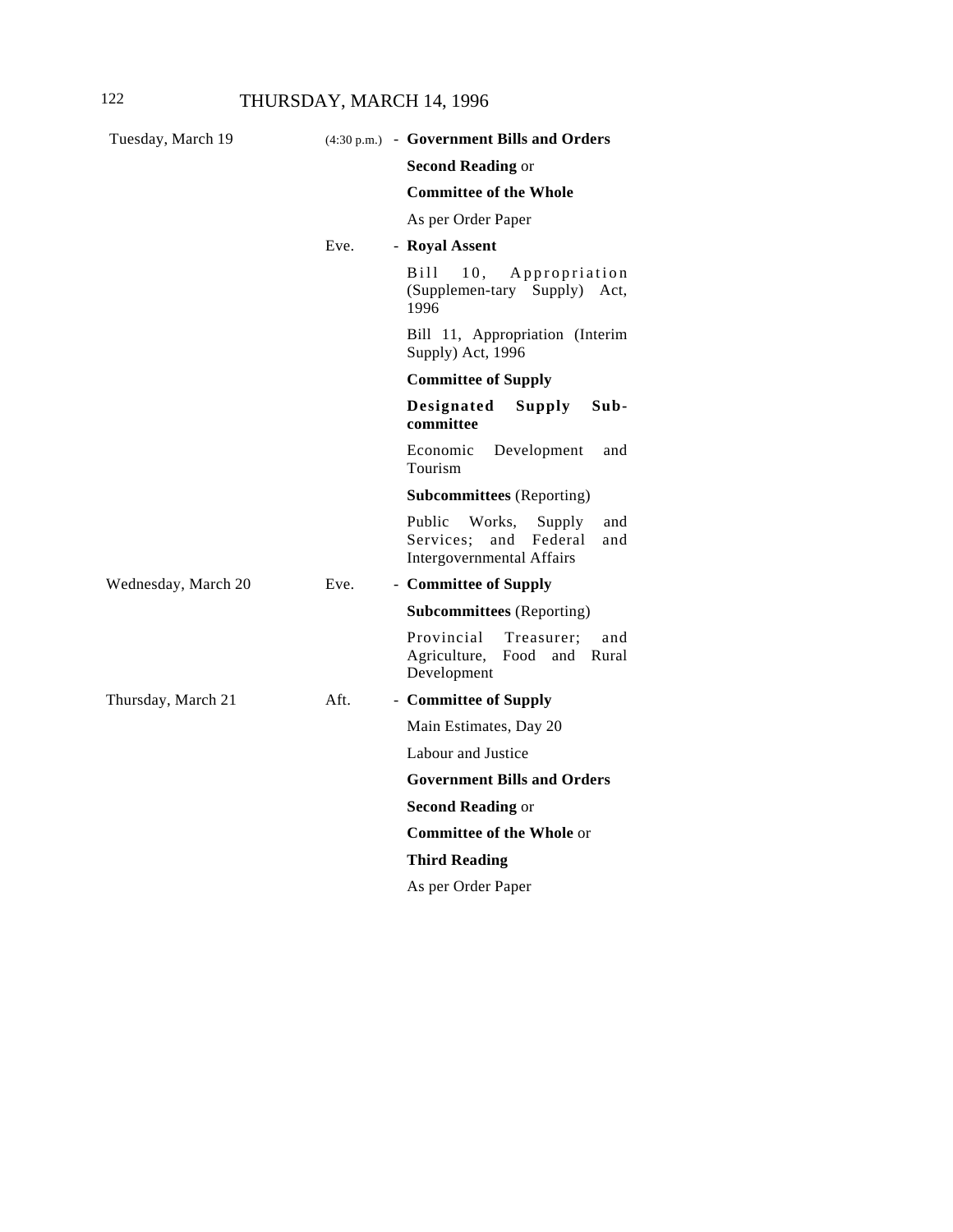#### **Speaker's Statement — 90th Anniversary of Alberta Legislative Assembly**

The Speaker advised the Assembly that today, March 14, 1996, marks the 90th anniversary of the work of the Alberta Legislative Assembly and asked Hon. Members to reflect on the progress experienced by the Province over those years.

# **ORDERS OF THE DAY**

**Committee of Supply** (Days 16 — Main Estimates)

(Assembly in Committee)

And after some time spent therein, the Deputy Speaker resumed the Chair and Mr.Clegg reported as follows:

Mr. Speaker:

The Committee of Supply has had under consideration certain resolutions of the Departments of Community Development; Energy; and Justice and Attorney General, reports progress thereon and requests leave to sit again.

Mr. Speaker, I would like to table copies of a document tabled by Hon. Mrs. Black, Minister of Energy, during Committee of Supply consideration of the Estimates of the Department of Energy; and copies of a document tabled by Hon. Mr. Evans, Minister of Justice and Attorney General, during Committee of Supply consideration of the Estimates of the Department of Justice and Attorney General:

Energy, Responses to Questions from Committee of Supply, asked March 6, 1996

Sessional Paper 729/96

Department of Justice, Replies to Committee of Supply Questions of March 5, 1996

Sessional Paper 730/96

The question being put, the report and the request for leave to sit again were agreed to.

# **Government Bills and Orders**

#### **Committee of the Whole**

According to Order, the Assembly resolved itself into Committee of the Whole, and the Speaker left the Chair.

(Assembly in Committee)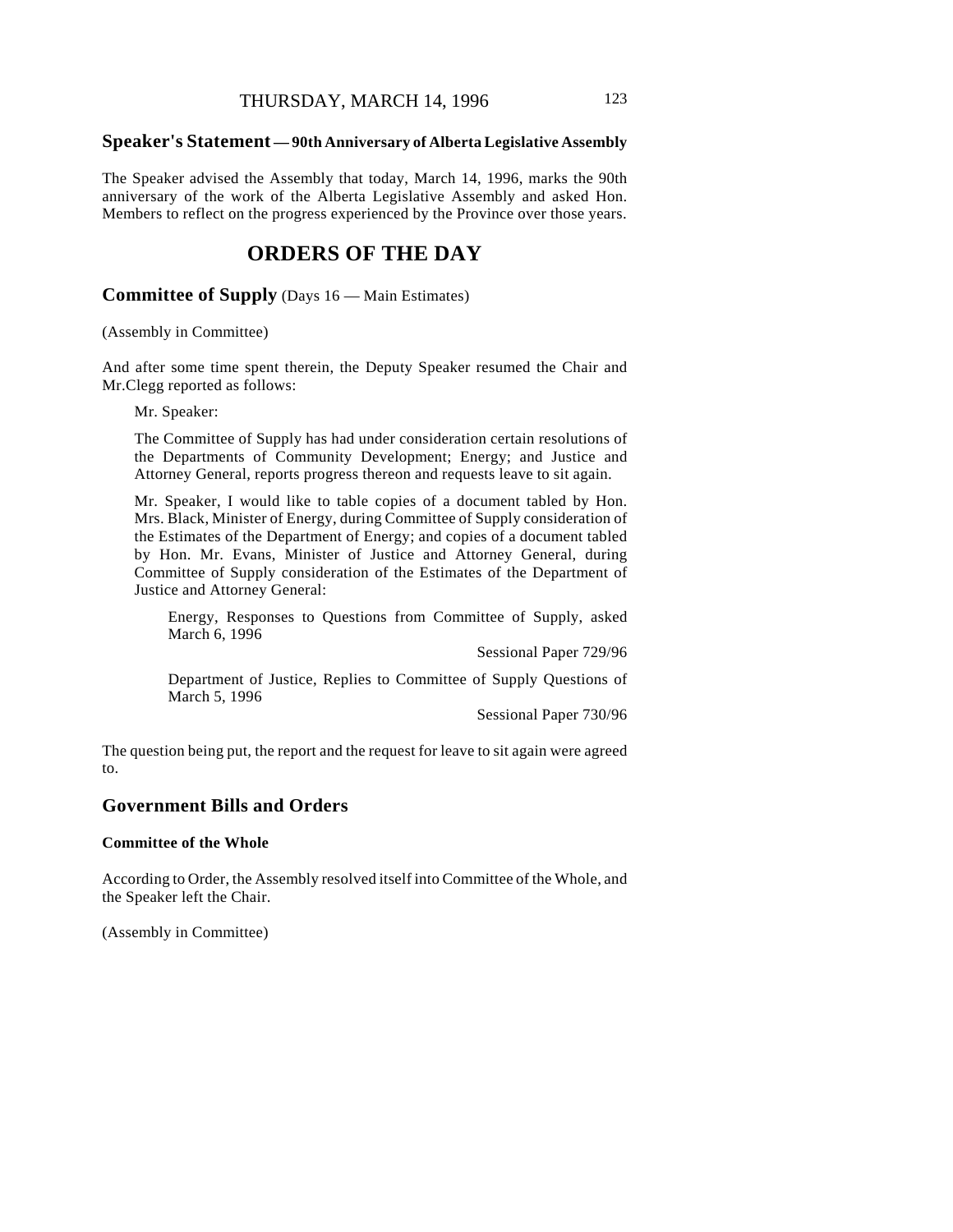# 124 **MONDAY, MARCH 18, 1996**

And after some time spent therein, the Acting Speaker resumed the Chair.

The following Bill was reported:

Bill 11 Appropriation (Interim Supply) Act, 1996 — Hon. Mr. Dinning

# **Adjournment**

 $\overline{\phantom{a}}$ 

On motion by Hon. Mr. Day, Government House Leader, the Assembly adjourned at 5:18 p.m. until Monday, March 18, 1996, at 1:30 p.m.

Monday, March 18, 1996

The Speaker took the Chair at 1:30 p.m.

## **Presenting Petitions**

Mr. Mitchell, Hon. Leader of the Official Opposition, presented a petition from 2,092 Albertans regarding the maintenance of a high quality, post-secondary education system.

Mr. Renner, Chairman, Select Standing Committee on Private Bills, presented the following petitions for Private Bills:

of the Alberta Wheat Pool for the Alberta Wheat Pool Amendment Act, 1996;

of Andrew Tiel and Neil Josephson for the Covenant Bible College Tax Exemption Act;

of James Roberts for the Evangel Bible College Act;

of Jeff Harmon for the Bethesda Bible College Act;

of Unifarm for the Farmers' Union of Alberta Amendment Act, 1996;

Mrs. Soetaert, Hon. Member for Spruce Grove-Sturgeon-St. Albert, presented a petition from 1,733 Albertans regarding the maintenance of a high quality, postsecondary education system.

Mr. Dickson, Hon. Member for Calgary-Buffalo, presented a petition from 2,719 residents of Calgary regarding the maintenance of a high quality, post-secondary education system.

Mr. Bruseker, Hon. Member for Calgary-North West, presented a petition from 1,876 Albertans regarding the maintenance of a high quality, post-secondary education system.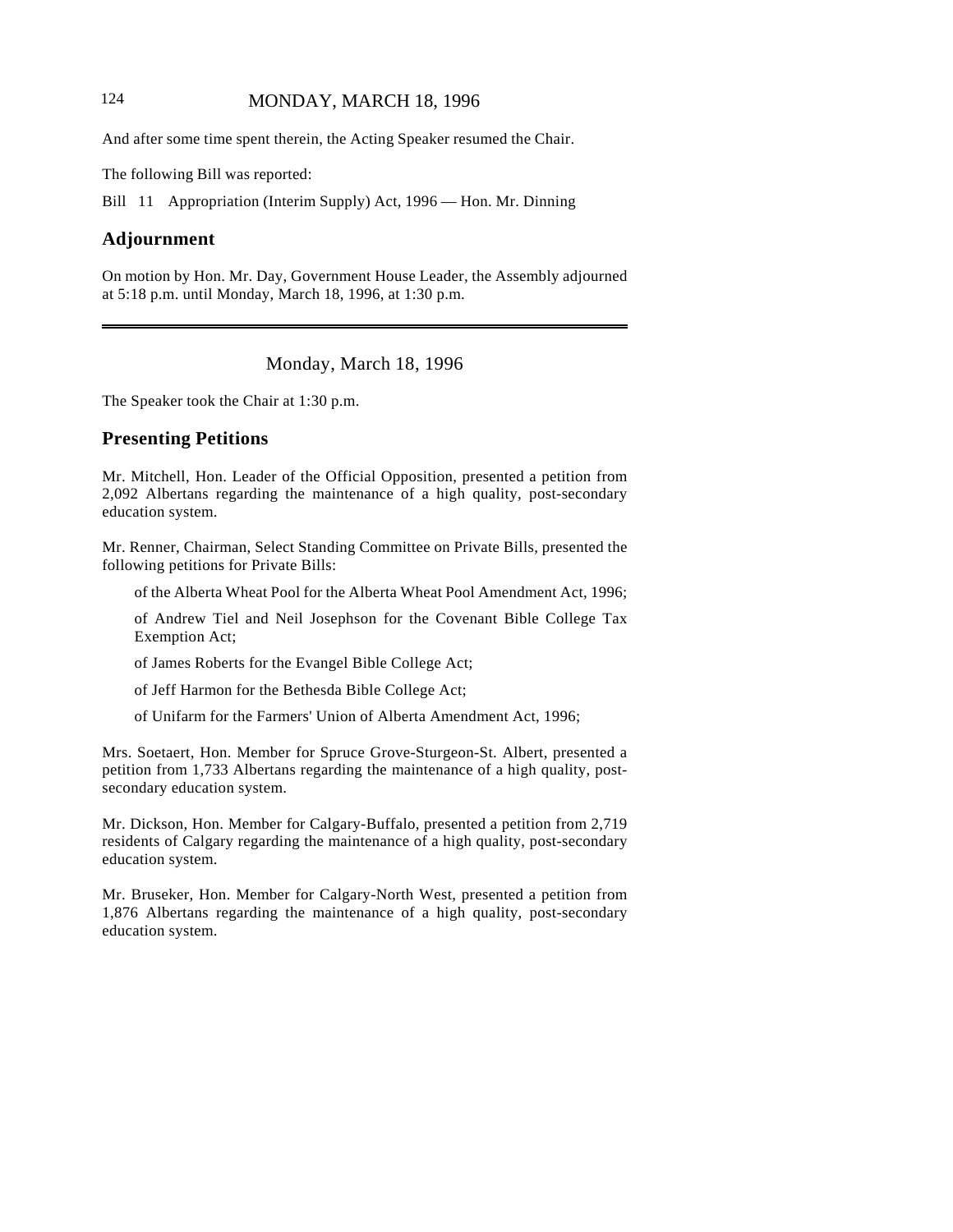Mr. Henry, Hon. Member for Edmonton-Centre, presented a petition from 3,561 Albertans regarding the maintenance of a high quality, post-secondary education system.

Mr. Collingwood, Hon. Member for Sherwood Park, presented a petition from 1,604 Calgary and area residents regarding the maintenance of a high quality, postsecondary education system.

Mr. Dalla-Longa, Hon. Member for Calgary-West, presented a petition from 2,562 Calgary and area residents regarding the maintenance of a high quality, postsecondary education system.

Mr. Van Binsbergen, Hon. Member for West Yellowhead, presented a petition from 1,314 Albertans regarding the maintenance of a high quality, post-secondary education system.

Dr. Massey, Hon. Member for Edmonton-Mill Woods, presented a petition from 2,179 Albertans regarding the maintenance of a high quality, post-secondary education system.

#### **Notices of Motions**

Mr. Zwozdesky, Hon. Member for Edmonton-Avonmore, gave oral notice of his intention to move the following motion under Standing Order 40:

Be it resolved that the Legislative Assembly recognize and congratulate Chairman Don Sprague, the athletes and volunteers, and everyone associated with the World Figure Skating Championships that officially begin tomorrow in Edmonton.

Ms Leibovici, Hon. Member for Edmonton-Meadowlark, gave oral notice of her intention to move the following motion under Standing Order 40:

Be it resolved that the Legislative Assembly recognize and congratulate the Jasper Place Composite High School Rebels as Provincial Basketball champions.

Mr. Jacques, Hon. Member for Grande Prairie-Wapiti, gave oral notice of his intention to move the following motion under Standing Order 40:

Be it resolved that the Legislative Assembly congratulate the Canadian rink, skipped by Heather Godberson, on winning the Karcher World Junior Women's Curling Championship in Red Deer on Saturday, March 16, 1996.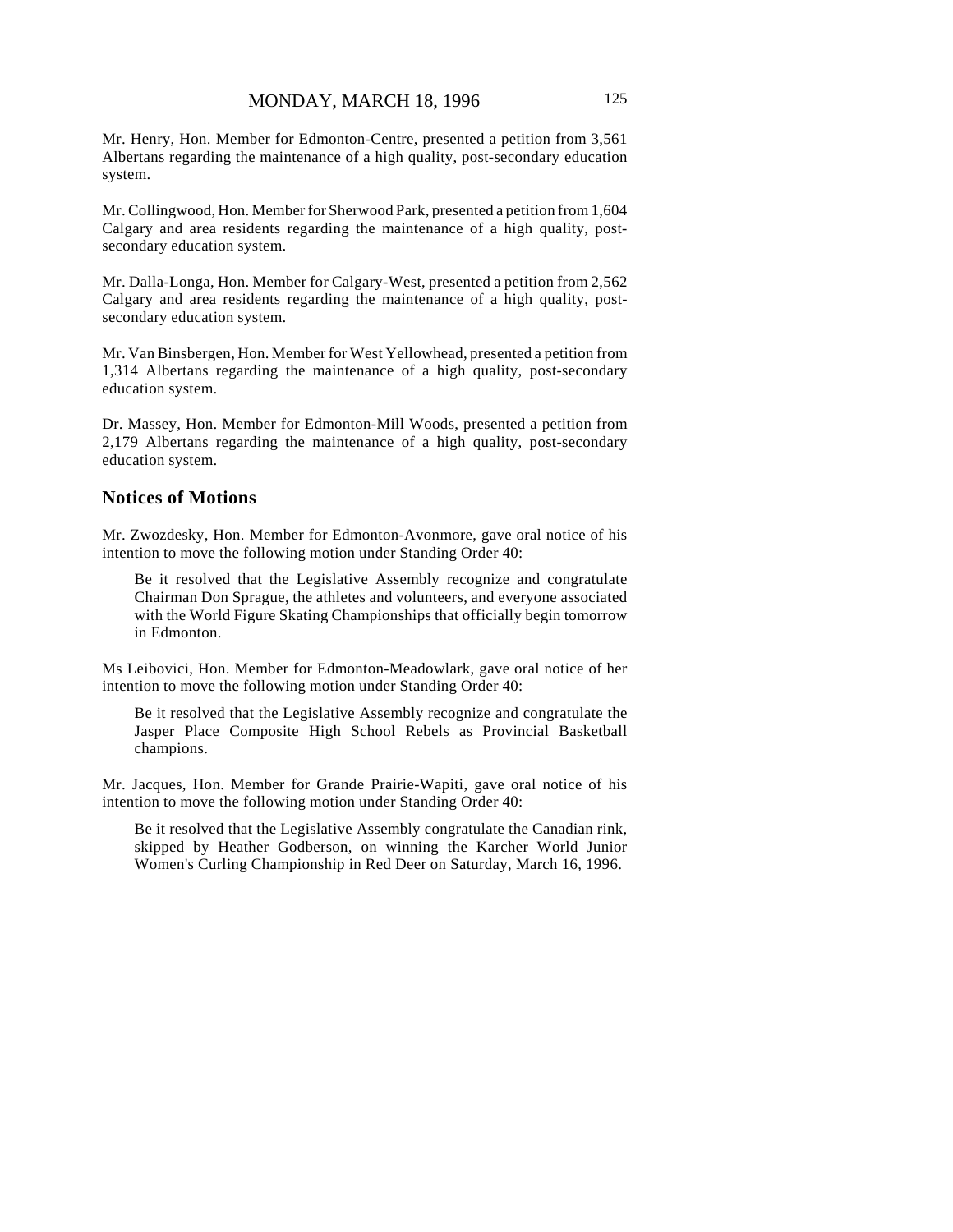# 126 **MONDAY, MARCH 18, 1996**

# **Ministerial Statements**

Hon. Mr. Mar, Minister of Community Development, made a statement welcoming the world to Edmonton and the World Figure Skating Championships, beginning March 19, 1996.

Mr. Zwozdesky, Hon. Member for Edmonton-Avonmore, commented on the statement.

#### **Tabling Returns and Reports**

Mr. Wickman, Hon. Member for Edmonton-Rutherford:

Magazine article, dated February 17-23, 1996, entitled "Hawking, the Big Questions," with section highlighted regarding the negative impact of lotteries Sessional Paper 731/96

Mr. Dickson, Hon. Member for Calgary-Buffalo:

Letter, dated March 13, 1996, from Mr. Dickson, Hon. Member for Calgary-Buffalo, to Hon. Mr. Day, Government House Leader, regarding Hansard coverage of the four Subcommittees of Supply

Sessional Paper 732/96

Mr. Zwozdesky, Hon. Member for Edmonton-Avonmore:

Bilingual press release, dated March 18, 1996, from the Faculté Saint-Jean, University of Alberta, announcing National Canadian Francophone Week, beginning today, March 18, 1996

Sessional Paper 733/96

### **Oral Question Period**

During Oral Question Period, Mr. Mitchell, Hon. Leader of the Official Opposition, filed the following:

Proposal to Lease Isley and Gallahad Medical Facilities

Sessional Paper 734/96

During Oral Question Period, Hon. Dr. West, Minister of Transportation and Utilities, filed the following:

Letter, dated September 8, 1995, from Mr. Germain, Hon. Member for Fort McMurray, to Hon. Mr. West, Minister responsible for Gaming and Lotteries, regarding the provision of video lottery terminals (VLTs) to businesses that want them

Sessional Paper 735/96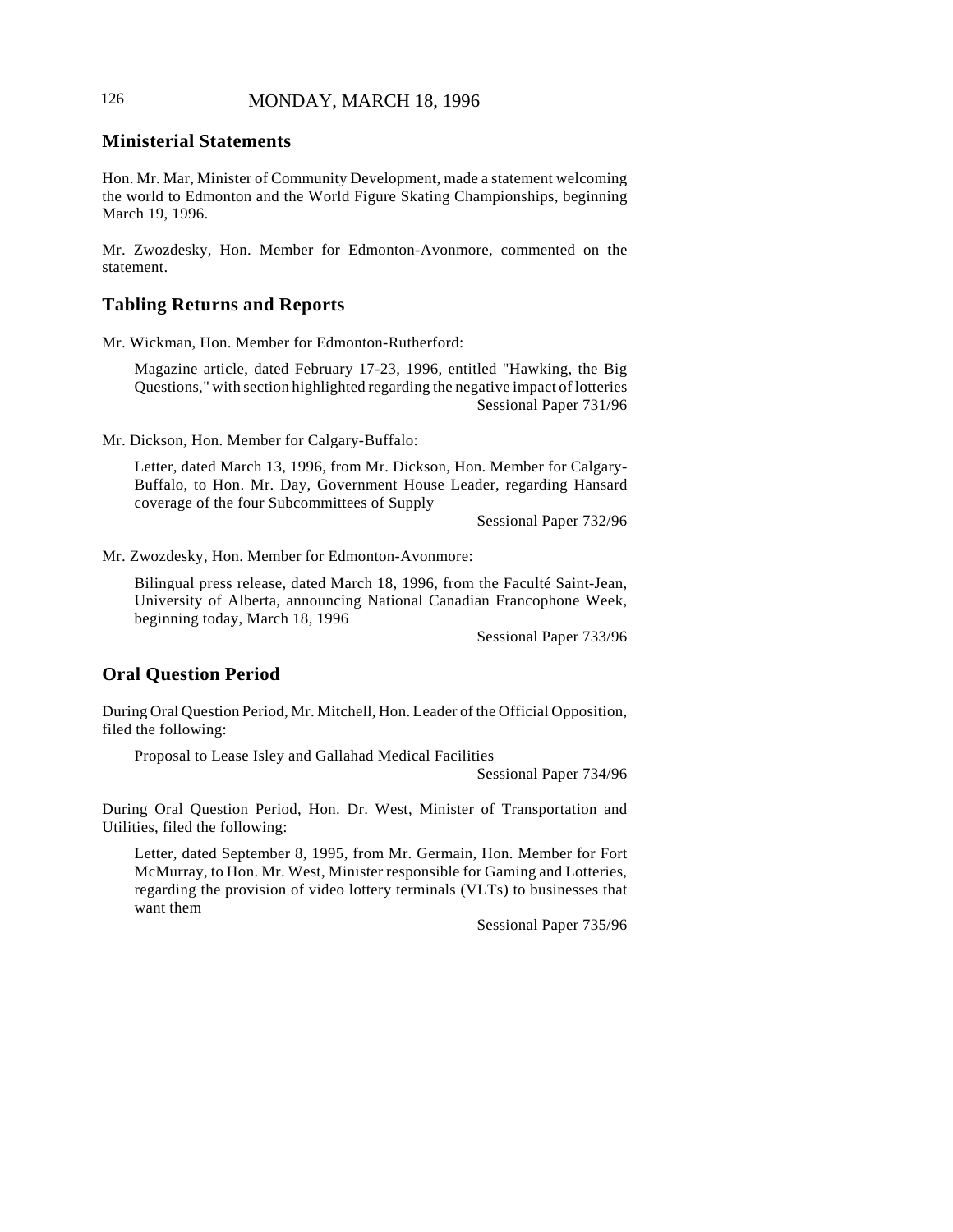Letter, dated February 20, 1996, from Dr. Nicol, Hon. Member for Lethbridge-East, to Hon. Dr. West, Minister responsible for Gaming and Lotteries, regarding the removal of a video lottery terminal (VLT) from a Lethbridge business

Sessional Paper 736/96

### **Motions Under Standing Order 40**

Mr. Jacques, Hon. Member for Grande Prairie-Wapiti, requested and received the unanimous consent of the Assembly for consideration of the following motion:

Be it resolved that the Legislative Assembly congratulate the Canadian rink, skipped by Heather Godberson, on winning the Karcher World Junior Women's Curling Championship in Red Deer on Saturday, March 16, 1996.

A debate followed.

The question being put, the motion was agreed to unanimously.

Mr. Zwozdesky, Hon. Member for Edmonton-Avonmore, requested and received the unanimous consent of the Assembly for consideration of the following motion:

Be it resolved that the Legislative Assembly recognize and congratulate Chairman Don Sprague, the athletes and volunteers, and everyone associated with the World Figure Skating Championships that officially begin tomorrow in Edmonton.

The question being put, the motion was agreed to unanimously.

Ms Leibovici, Hon. Member for Edmonton-Meadowlark, requested and received the unanimous consent of the Assembly for consideration of the following motion:

Be it resolved that the Legislative Assembly recognize and congratulate the Jasper Place Composite High School Rebels as Provincial Basketball champions.

A debate followed.

The question being put, the motion was agreed to unanimously.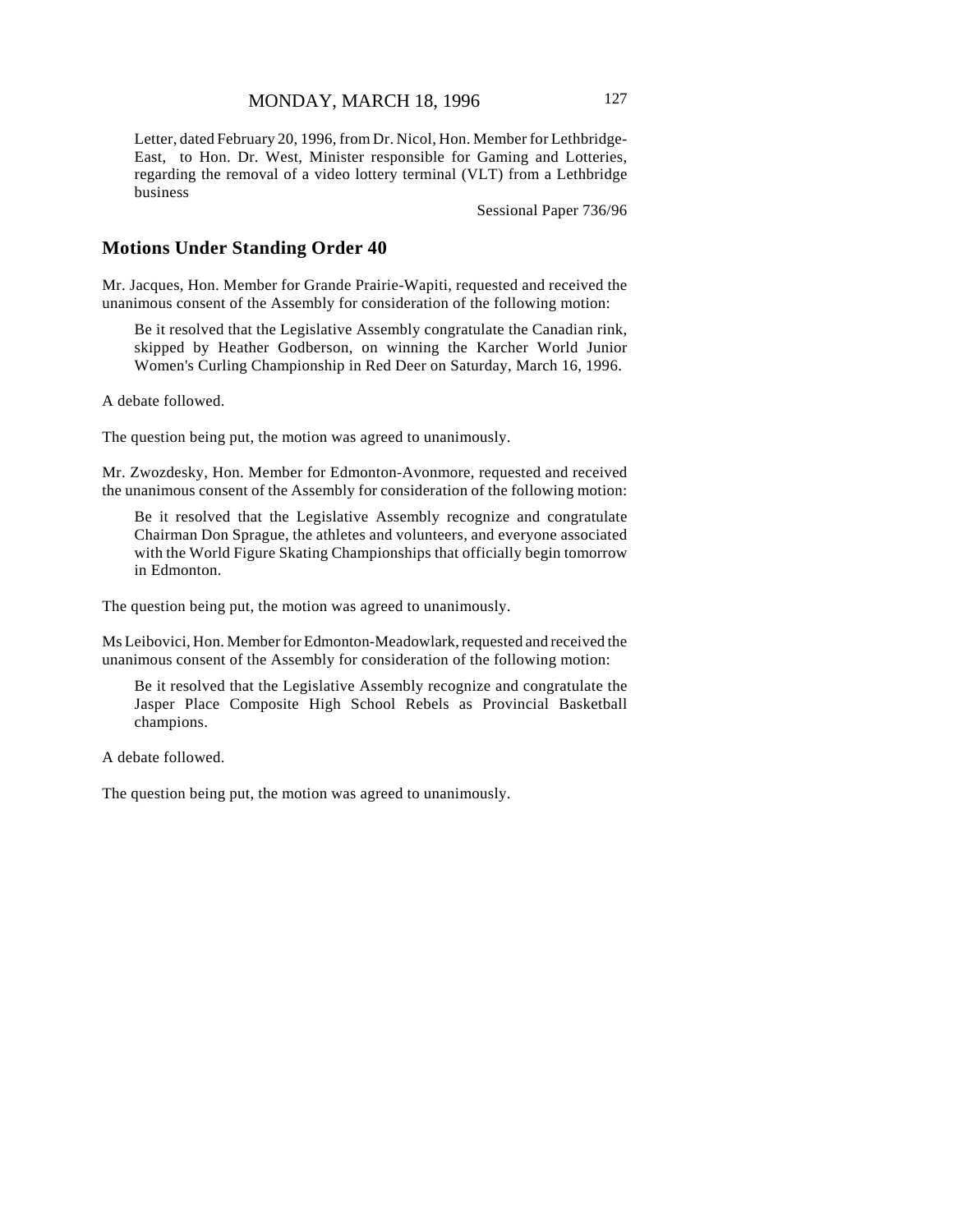128 **MONDAY, MARCH 18, 1996** 

# **ORDERS OF THE DAY**

# **Government Bills and Orders**

#### **Second Reading**

On the motion that the following Bill be now read a Second time:

Bill 14 Health Foundations Act — Hon. Mrs. McClellan

A debate followed.

Hon. Mr. Day moved adjournment of the debate, which was agreed to.

The following Bills were read a Second time and referred to Committee of the Whole:

- Bill 12 Services to Persons with Disabilities Foundation Act Hon. Mr. Cardinal
- Bill 13 Registries Statutes Amendment Act, 1996 Mr. Severtson

## **Adjournment**

On motion by Hon. Mr. Day, Government House Leader, that it be called 5:30 p.m., it was agreed at 5:26 p.m. that when the Assembly reconvened at 8:00 p.m. they would be in Committee of Supply, and the Speaker left the Chair.

MONDAY, MARCH 18, 1996 — 8:00 P.M.

**Committee of Supply** (Days 17 — Main Estimates)

(Assembly in Committee)

And after some time spent therein, the Deputy Speaker resumed the Chair and Mr. Clegg reported as follows:

Mr. Speaker:

The Committee of Supply has had under consideration certain resolutions (reported from the Designated Supply Subcommittees), of the Departments of Health; Environmental Protection; Education; and Family and Social Services, reports progress thereon and requests leave to sit again.

The question being put, the report and the request for leave to sit again were agreed to.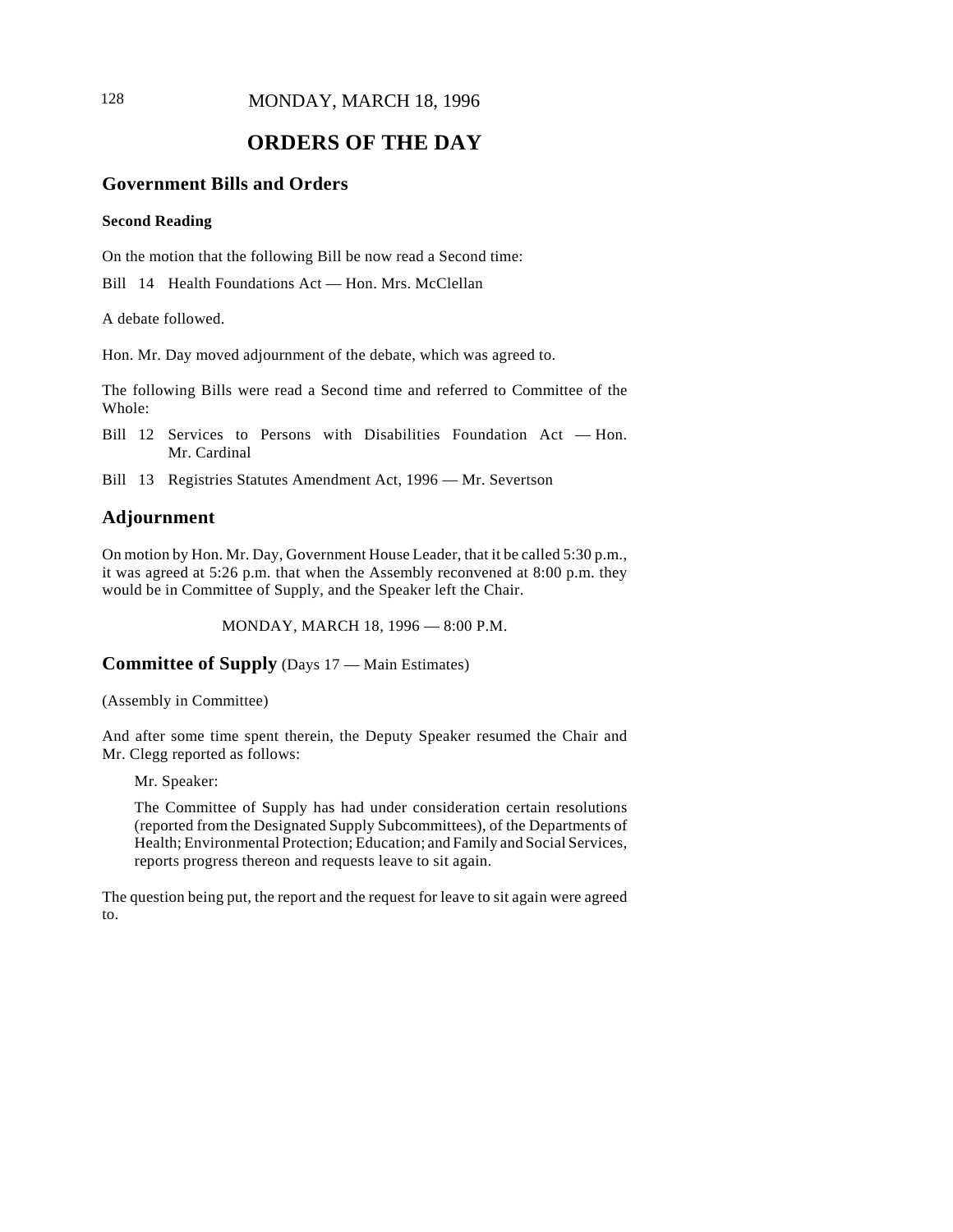# **Government Bills and Orders**

#### **Third Reading**

The following Bill was read a Third time and passed:

Bill 11 Appropriation (Interim Supply) Act, 1996 — Hon. Mr. Dinning

#### **Adjournment**

On motion by Hon. Mr. Day, Government House Leader, the Assembly adjourned at 10:20 p.m. until Tuesday, March 19, 1996, at 1:30 p.m.

Tuesday, March 19, 1996

The Speaker took the Chair at 1:30 p.m.

# **Reading and Receiving Petitions**

On request by Mr. Bruseker, Hon. Member for Calgary-North West, the following petition was read and received:

We, the undersigned residents of Alberta, petition the Legislative Assembly to urge the Government to support the continued provision of an affordable, high quality post-secondary education system.

On request by Mrs. Soetaert, Hon. Member for Spruce Grove-Sturgeon-St. Albert, the following petition was read and received:

We, the undersigned residents of Alberta, petition the Legislative Assembly to urge the Government to support the continued provision of an affordable, high quality post-secondary education system.

On request by Mr. Dalla-Longa, Hon. Member for Calgary-West, the following petition was read and received:

We, the undersigned residents of Alberta, petition the Legislative Assembly to urge the Government to support the continued provision of an affordable, high quality post-secondary education system.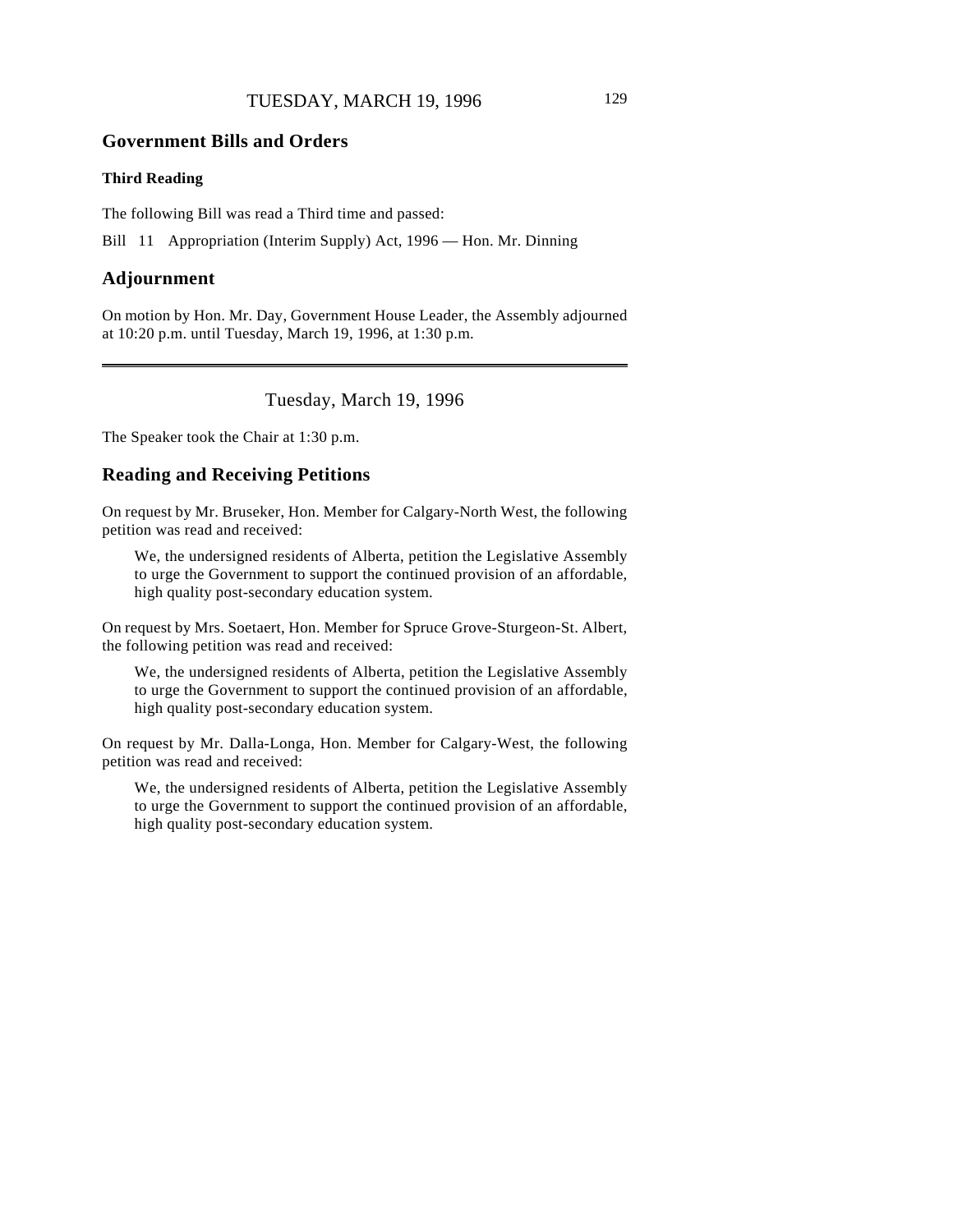# 130 TUESDAY, MARCH 19, 1996

# **Presenting Reports by Standing and Special Committees**

Mr. Renner, Chairman, Select Standing Committee on Private Bills, presented the following report:

Mr. Speaker, in accordance with Standing Order 94, I have reviewed the petitions I presented yesterday and can advise the House that all but 1 of the petitions complies with Standing Orders 85 and 89.

The Select Standing Committee on Private Bills has considered the remaining petition and recommends to the Assembly that Standing Orders 89(1)(b) and 89(2) be waived for the petition for the Farmers' Union of Alberta Amendment Act, 1996.

I would ask for the Assembly's concurrence in the report.

The question being put, concurrence in the report was granted.

### **Notices of Motions**

Mr. Bruseker, Hon. Member for Calgary-North West, gave oral notice of his intention to raise a purported point of privilege following Oral Question Period today.

Pursuant to Standing Order 34(2)(a), Hon. Mr. Day, Government House Leader, gave oral notice of the following Written Questions and Motions for Returns to be dealt with Wednesday, March 20, 1996:

| <b>Written Questions:</b>  | Stand and retain their places. |
|----------------------------|--------------------------------|
| <b>Motion for Returns:</b> | M178.                          |

# **Introduction of Bills (First Reading)**

Notice having been given:

Bill 18 Energy Statutes Amendment Act, 1996 — Mr. Magnus

On motion by Hon. Mr. Day, Government House Leader, the following Bill was placed on the Order Paper under Government Bills and Orders:

Bill 18 Energy Statutes Amendment Act, 1996 — Mr. Magnus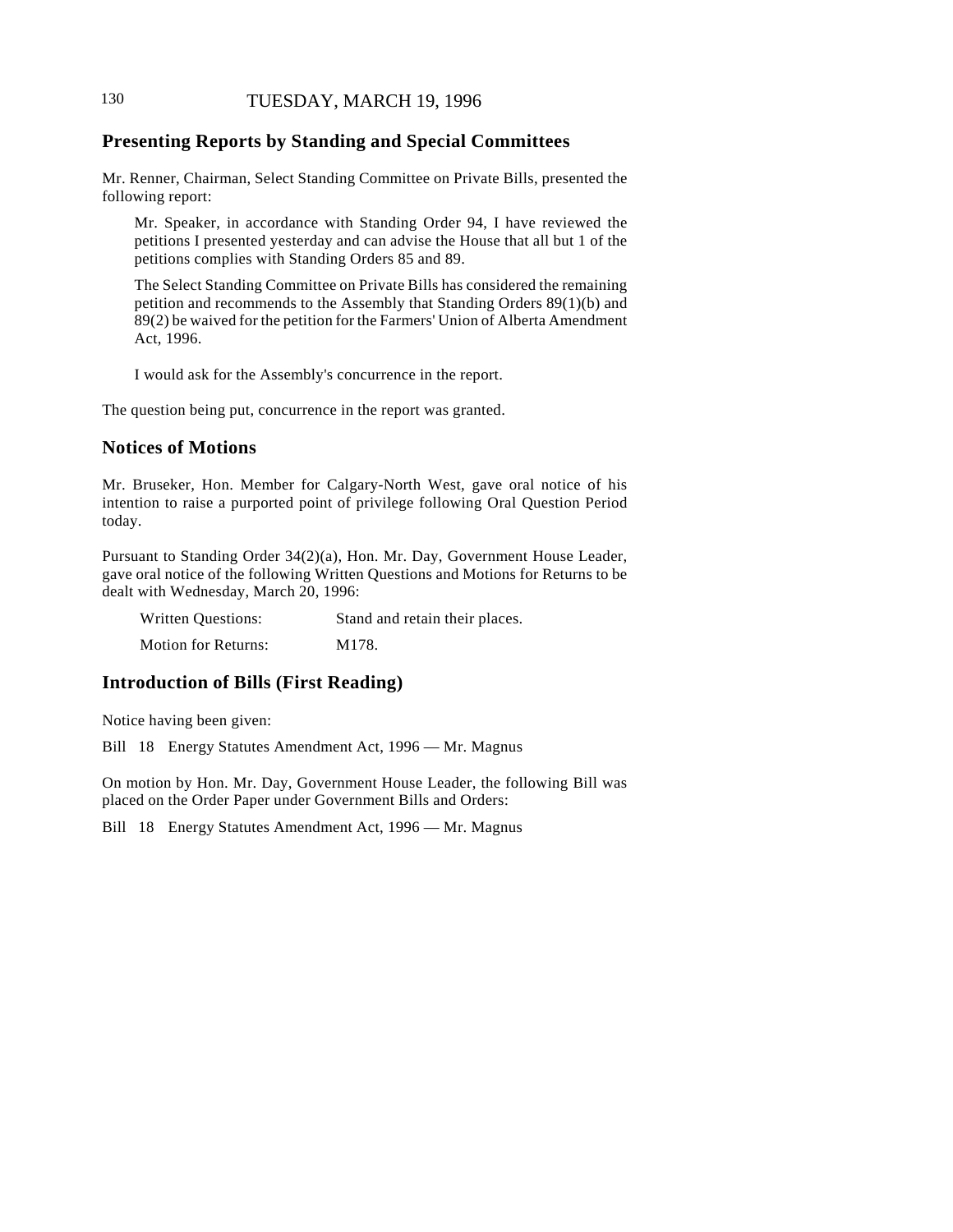## TUESDAY, MARCH 19, 1996 131

### **Tabling Returns and Reports**

Mr. Wickman, Hon. Member for Edmonton-Rutherford:

Letter, undated, from Enid E. Green, Edmonton, to Mr. Wickman, Hon. Member for Edmonton-Rutherford, regarding reductions in the Alberta Seniors Benefit

Sessional Paper 737/96

Mr. Sapers, Hon. Member for Edmonton-Glenora:

Letter, undated, from Marsha Carnat, Calgary, to Hon. Mrs. McClellan, Minister of Health, regarding hospital cutbacks, with related newspaper articles attached

Sessional Paper 738/96

669 postcards addressed to Hon. Mrs. McClellan, Minister of Health, and 656 postcards addressed to Hon. Mr. Klein, Premier, regarding the five principles of Canada's Medicare system

Sessional Paper 739/96

### **Oral Question Period**

During Oral Question Period, Hon. Mrs. McClellan, Minister of Health, filed the following:

Letter, dated March 19, 1996, from Dennis Magnusson, Chief Executive Officer, East Central Regional Health Authority, to Hon. Mrs. McClellan, Minister of Health, regarding the Hotel de Health and the lease/use of the Islay and Galahad health centres

Sessional Paper 740/96

Letter, dated March 19, 1996, from Hon. Mrs. McClellan, Minister of Health, to Hon. Mr. Dingwall, Federal Minister of Health, regarding the Hotel de Health proposal for the Islay and Galahad health centres

Sessional Paper 741/96

During Oral Question Period, Hon. Mr. Dinning, Provincial Treasurer, filed the following:

CBRS (Canadian Bond Rating Service) Credit News, dated March 18, 1996, regarding the upgrading of the long term ratings of the Province of Alberta to AA+ from AA

Sessional Paper 742/96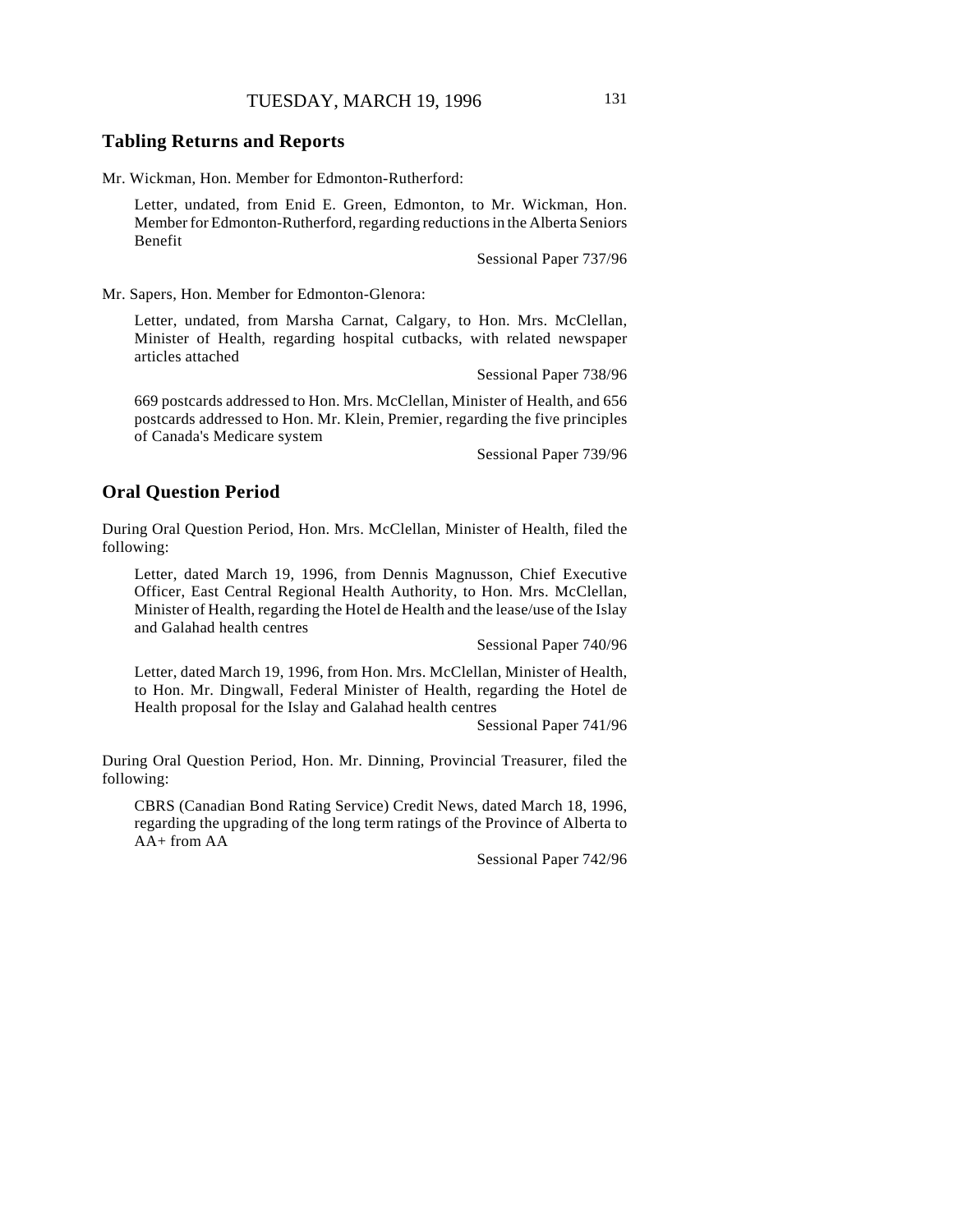During Oral Question Period, Mr. Van Binsbergen, Hon. Member for West Yellowhead, filed the following:

Draft recommendations regarding Alberta's Forest Management Agreements, November 27, 1995

Sessional Paper 743/96

## **Members' Statements**

Ms Abdurahman, Hon. Member for Clover Bar-Fort Saskatchewan, made a statement regarding a legal profession injunction against public adjusters dealings with uninsured third parties and suggesting changes to the Insurance Act or Law Society Act to solve the conflict.

Ms Haley, Hon. Member for Three Hills-Airdrie, made a statement regarding Airdrie schools' home lottery.

Mr. Wickman, Hon. Member for Edmonton-Rutherford, made a statement regarding the impact of cutbacks on seniors in general and on Enid Green of Edmonton in particular.

## **Privilege**

Oral notice having been given earlier today, March 19, 1996, and pursuant to Standing Order 15(1) and (2), Mr. Bruseker, Hon. Member for Calgary-North West, raised a purported point of privilege regarding a letter received by Mr. Mitchell, Hon. Leader of the Official Opposition, regarding statements by the Leader of the Opposition and the possibility of court action.

Hon. Mr. Day, Government House Leader, and Mr. Dickson, Hon. Member for Calgary-Buffalo, commented on the purported point of privilege.

The Speaker advised the Assembly he would take the matter under advisement.

#### **Speaker's Statement** — **Point of Order, Hon. Member for Fort McMurray**

Yesterday, March 18, 1996, the Hon. Member for Fort McMurray raised a point of order under Standing Order 23(h), (i) and (j) concerning comments made by both the Hon. Premier and the Hon. Minister of Transportation and Utilities in response to a question by the Hon. Member for Edmonton-Rutherford concerning video lottery terminals. The Member complains about the characterization of the letters by the Minister and the Premier and insists that he was representing the interests of his constituents.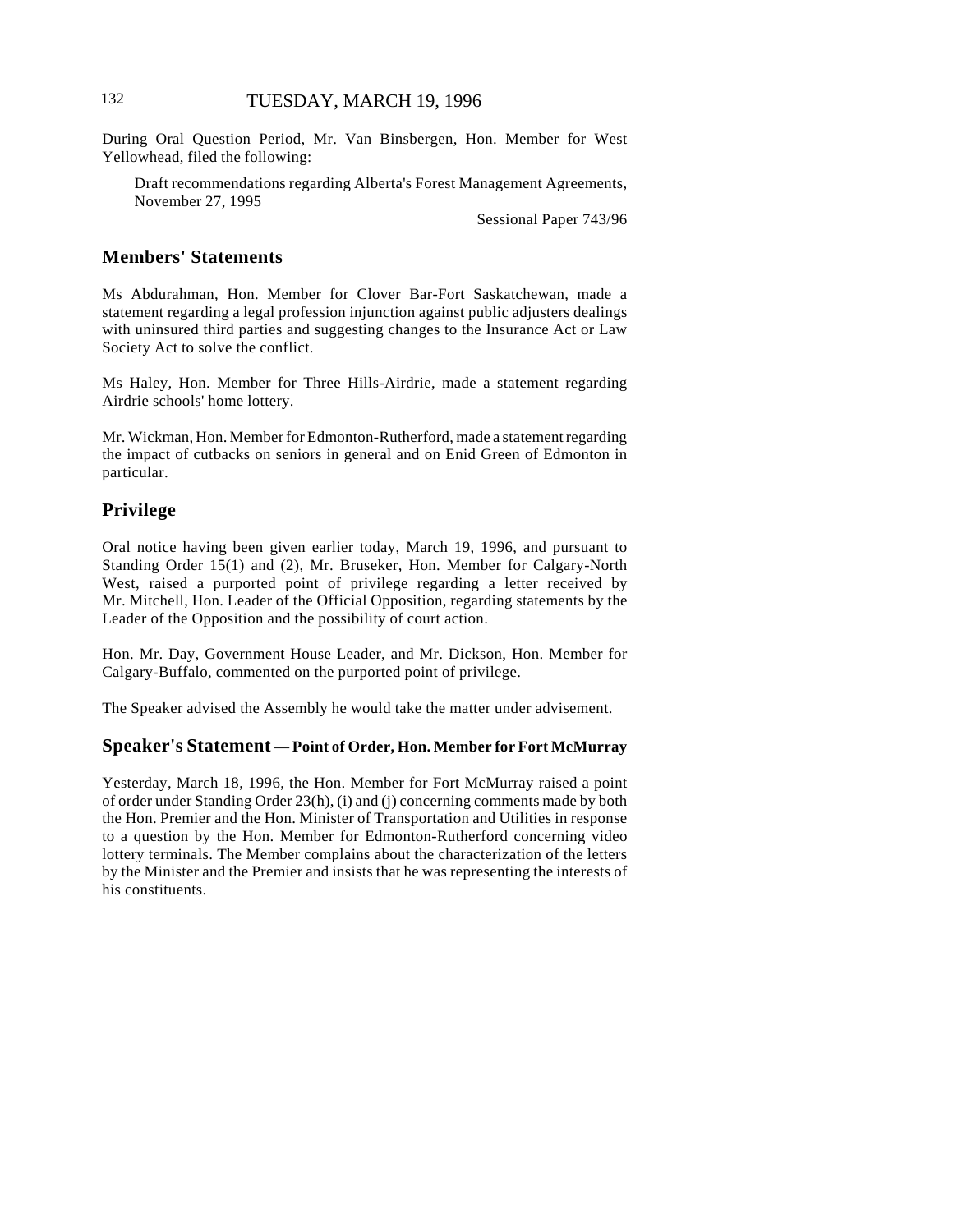As Members are aware, this is the Chair's second ruling on the matter. On February 26, the Chair ruled that the Minister's characterization of the letter he received from the Member was not a point of order but rather a dispute about facts. At that time the Member clarified his position that the letter represented the views of his constituents and not his own views. The Member has again made that point quite clear.

The Hon. Member also questions the propriety of the Minister referring to the letter in the Assembly. On this point, the Chair refers Members to paragraph 495(7) of Beauchesne, which states that:

When a letter, even though it may have been written originally as a private letter, becomes part of a record of a department, it becomes a public document, and if quoted by a Minister in debate, must be tabled on request.

A similar issue arose in the House of Commons last year when a Minister quoted from a letter sent by a Member on behalf of his constituents. The Speaker held there was no question of privilege and relied upon the same paragraph of Beauchesne. Members may wish to refer to the House of Commons Hansard for February 16, 1995 at pages 9734-5.

Although there is no point of order, the Chair wishes to remind all Members that one of the ways a Member can best serve his or her constituents is by writing letters to Ministers on their behalf. Of course, in certain situations, there may be statutory restrictions on releasing the information but it is not the role of the Chair to comment on that issue. As a consequence, the Chair would ask all Members to consider what the impact may be upon a Member's ability to serve his or her constituents before referring to correspondence from another Member in the Assembly.

# **ORDERS OF THE DAY**

# **Public Bills and Orders Other Than Government Bills and Orders**

#### **Second Reading**

On the motion that the following Bill be now read a Second time:

Bill 207 Conflicts of Interest Amendment Act, 1996 — Mr. Bruseker.

A debate followed.

The question being put, the motion was defeated. The names being called for were taken as follows: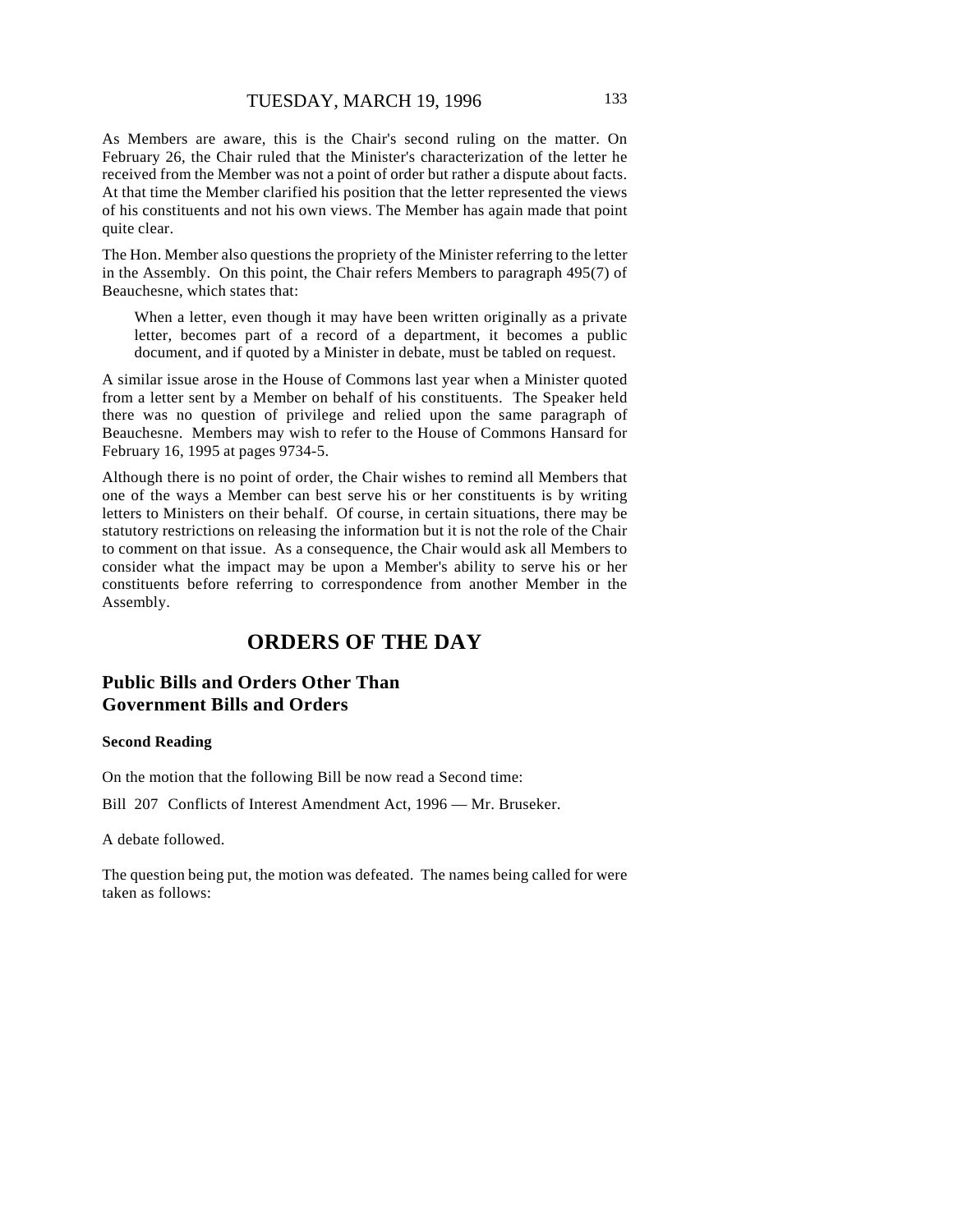For the motion: 20

| Henry        | Sapers         |
|--------------|----------------|
| <b>Hewes</b> | Sekulic        |
| Kirkland     | Soetaert       |
| Leibovici    | Van Binsbergen |
| Massey       | White          |
| <b>Nicol</b> | Zwozdesky      |
| Percy        |                |
|              |                |
| Fritz        | Paszkowski     |
| Gordon       | Pham           |
| Haley        | Renner         |
| Havelock     | Rostad         |
| Herard       | Severtson      |
| Hierath      | Shariff        |
| Hlady        | Smith          |
| Jacques      | Stelmach       |
| Kowalski     | Tannas         |
| Langevin     | Taylor         |
| Magnus       | Thurber        |
| McClellan    | Woloshyn       |
| McFarland    | Yankowsky      |
| Oberg        |                |
|              |                |

# **Motions Other Than Government Motions**

**504.** Moved by Dr. Massey on behalf of Mr. Mitchell:

Be it resolved that the Legislative Assembly urge the Government to recognize that effective government must meet the tests of integrity, fiscal responsibility and community building based on shared values in Alberta.

A debate followed.

Pursuant to Standing Order 8(4), the question being put, the motion was defeated.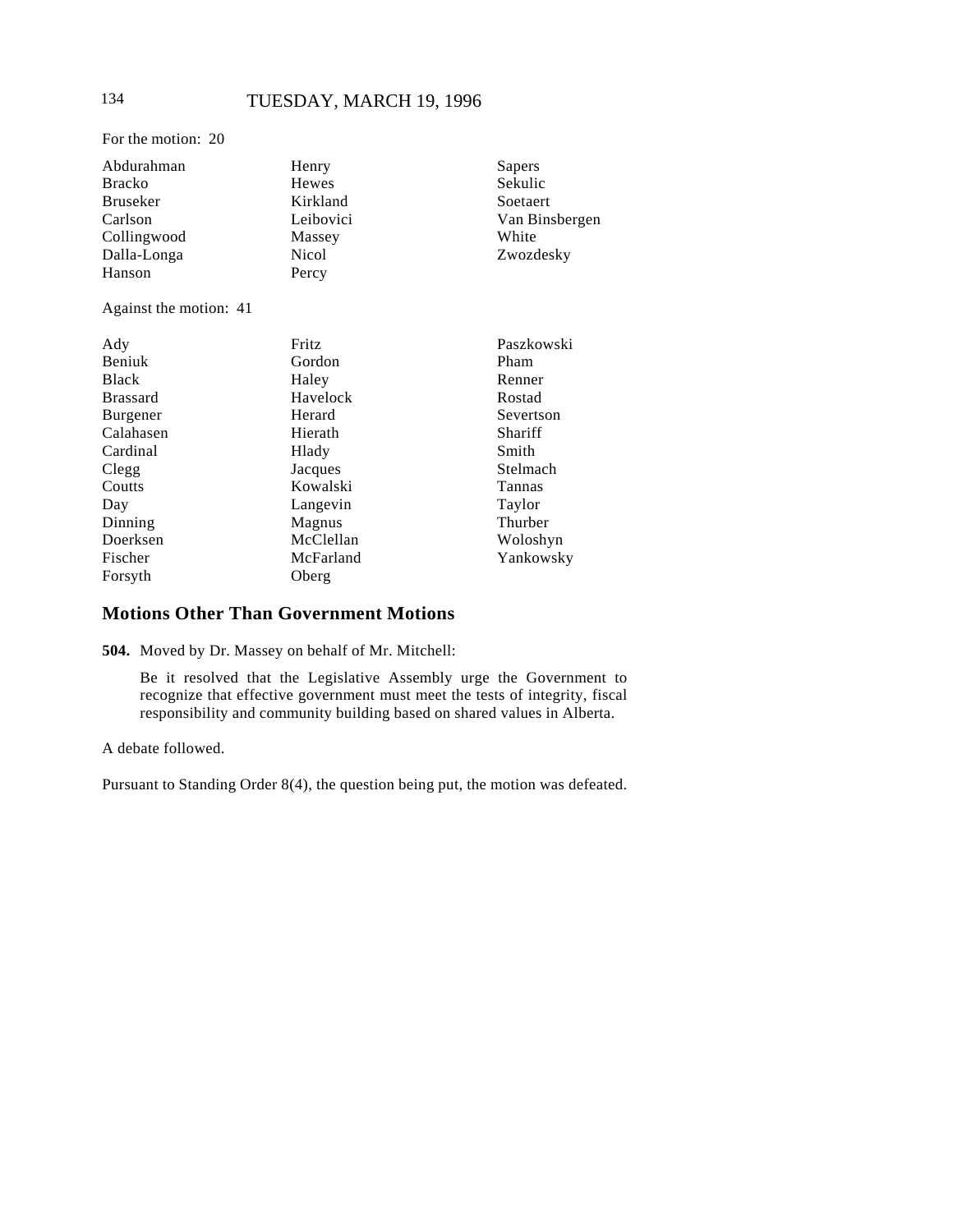**505.** Moved by Mr. Henry:

Be it resolved that the Legislative Assembly urge the Government to ensure equal access to quality education for Alberta children by providing for: disabled children; special needs children; early childhood services; English as a second language for each child whose mother tongue is not English, regardless of the student's place of birth; a wide variety of core and optional subjects; the incremental elimination of all user and transportation fees; and access to computers for all students.

A debate followed.

Pursuant to Standing Order 8(2)(c), debate adjourned, Mrs. Soetaert speaking.

## **Government Bills and Orders**

#### **Second Reading**

On the motion that the following Bill be now read a Second time:

Bill 15 Hospitals Amendment Act, 1996 — Mr. Renner

A debate followed.

Mr. Dickson moved adjournment of the debate, which was agreed to.

The following Bill was read a Second time and referred to Committee of the Whole:

Bill 14 Health Foundations Act — Hon. Mrs. McClellan

### **Adjournment**

On motion by Hon. Mrs. Black, Deputy Government House Leader, that it be called 5:30 p.m., at 5:23 p.m. the Assembly adjourned until 8:00 p.m.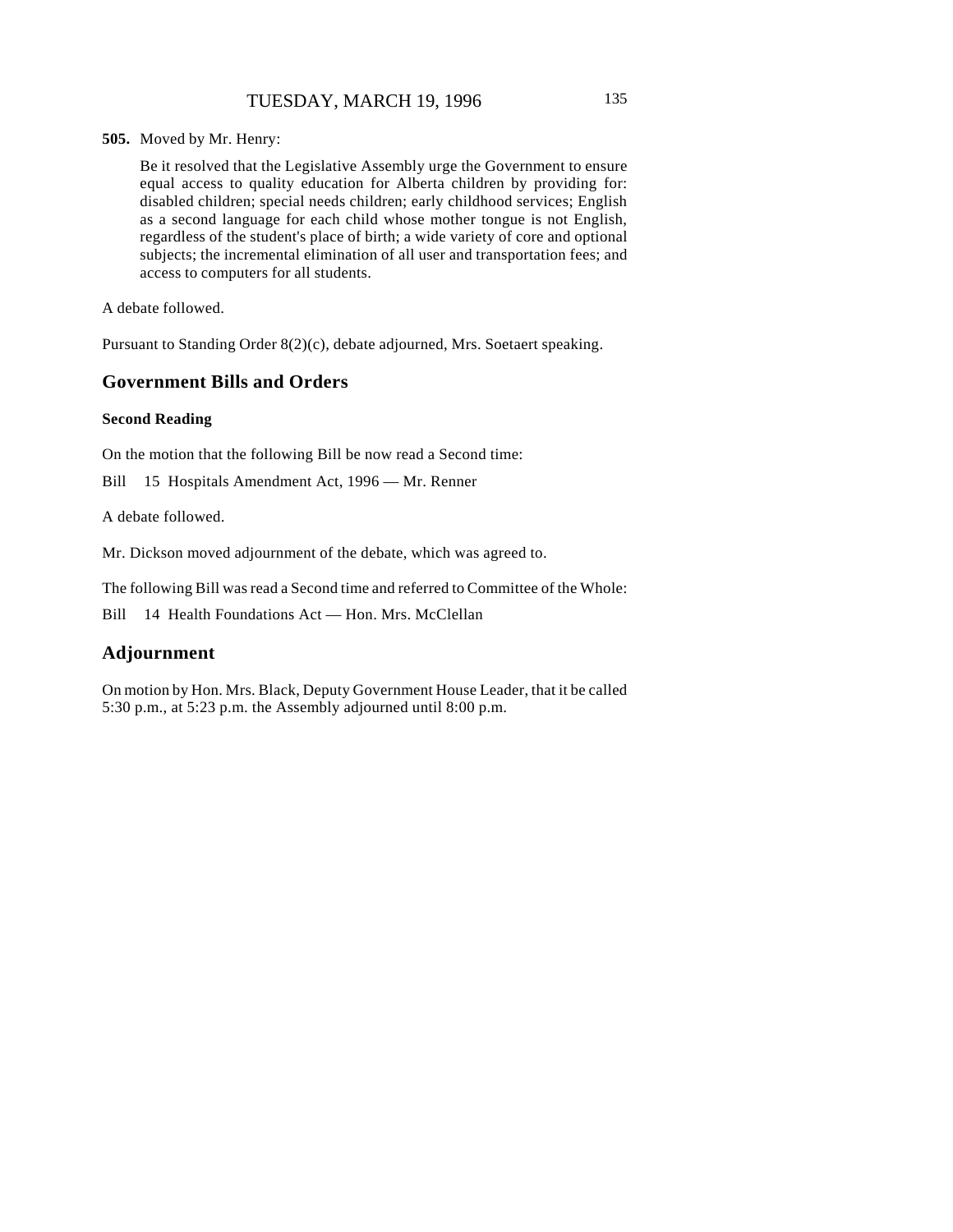# 136 TUESDAY, MARCH 19, 1996

#### TUESDAY, MARCH 19, 1996 — 8:00 P.M.

# **Royal Assent**

His Honour the Honourable the Lieutenant Governor, having entered the Assembly and being seated on the Throne,

The Speaker addressed His Honour in the following words:

May it please your Honour:

The Legislative Assembly has, at its present sitting, passed certain Bills to which, and in the name of the Legislative Assembly, I respectfully request Your Honour's assent.

The Clerk of the Assembly then read the titles of the Bills that had been passed as follows:

- 10 Appropriation (Supplementary Supply) Act, 1996
- 11 Appropriation (Interim Supply) Act, 1996

To these Bills, Royal Assent was announced by the Clerk of the Legislative Assembly in the following words:

In Her Majesty's name, His Honour the Honourable the Lieutenant Governor doth assent to these Bills.

His Honour the Honourable the Lieutenant Governor then retired from the Assembly.

### **Committee of Supply** (Day 18 — Main Estimates)

According to order, the Assembly resolved itself into Committee of Supply, and the Speaker left the Chair.

(Assembly in Committee)

And after some time spent therein, the Acting Speaker resumed the Chair and Mr. Tannas reported as follows:

Mr. Speaker:

The Committee of Supply has had under consideration certain resolutions (reported from the Designated Supply Subcommittee), reports as follows and requests leave to sit again: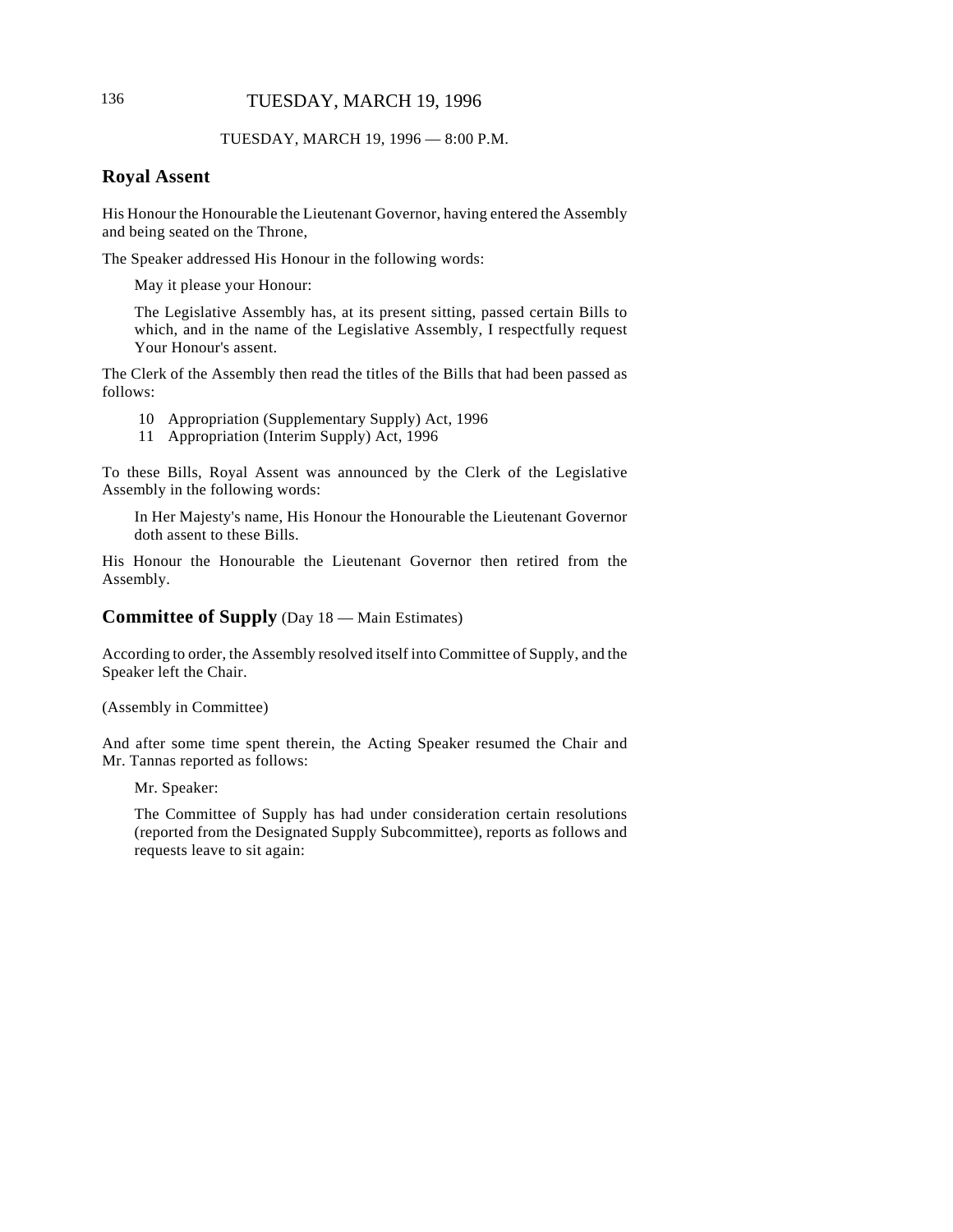Resolved that a sum not exceeding the following be granted to Her Majesty for the fiscal year ending March 31, 1997, for the Department and purposes indicated:

#### **Economic Development and Tourism**

| \$66,275,000 | <b>Operating Expenditure</b> |
|--------------|------------------------------|
| 315,000      | Capital Investment           |
|              |                              |

#### **66,590,000**

The Committee of Supply has also had under consideration certain resolutions (reported from the Subcommittees of Committee of Supply) of the Departments of Public Works, Supply and Services; and Federal and Intergovernmental Affairs, reports progress thereon and requests leave to sit again.

Mr. Speaker, I would like to table copies of a document tabled by Hon. Mr. Fischer, Minister of Public Works, Supply and Services, during Committee of Supply consideration of the Estimates of the Department of Public Works, Supply and Services:

Responses to Questions Raised on March 11, 1996, Alberta Public Works, Supply and Services, 1996-97 Committee of Supply Debate, Subcommittee C, March 19, 1996

Sessional Paper 744/96

The question being put, the report and the request for leave to sit again were agreed to.

# **Adjournment**

On motion by Hon. Mr. Evans, Deputy Government House Leader, the Assembly adjourned at 10:20 p.m. until Wednesday, March 20, 1996, at 1:30 p.m.

## Wednesday, March 20, 1996

The Speaker took the Chair at 1:30 p.m.

#### **Presenting Petitions**

Mr. Severtson, Hon. Member for Innisfail-Sylvan Lake, presented a petition from 2 Albertans requesting the enactment of legislation which would prohibit direct or indirect provincial financing of private businesses.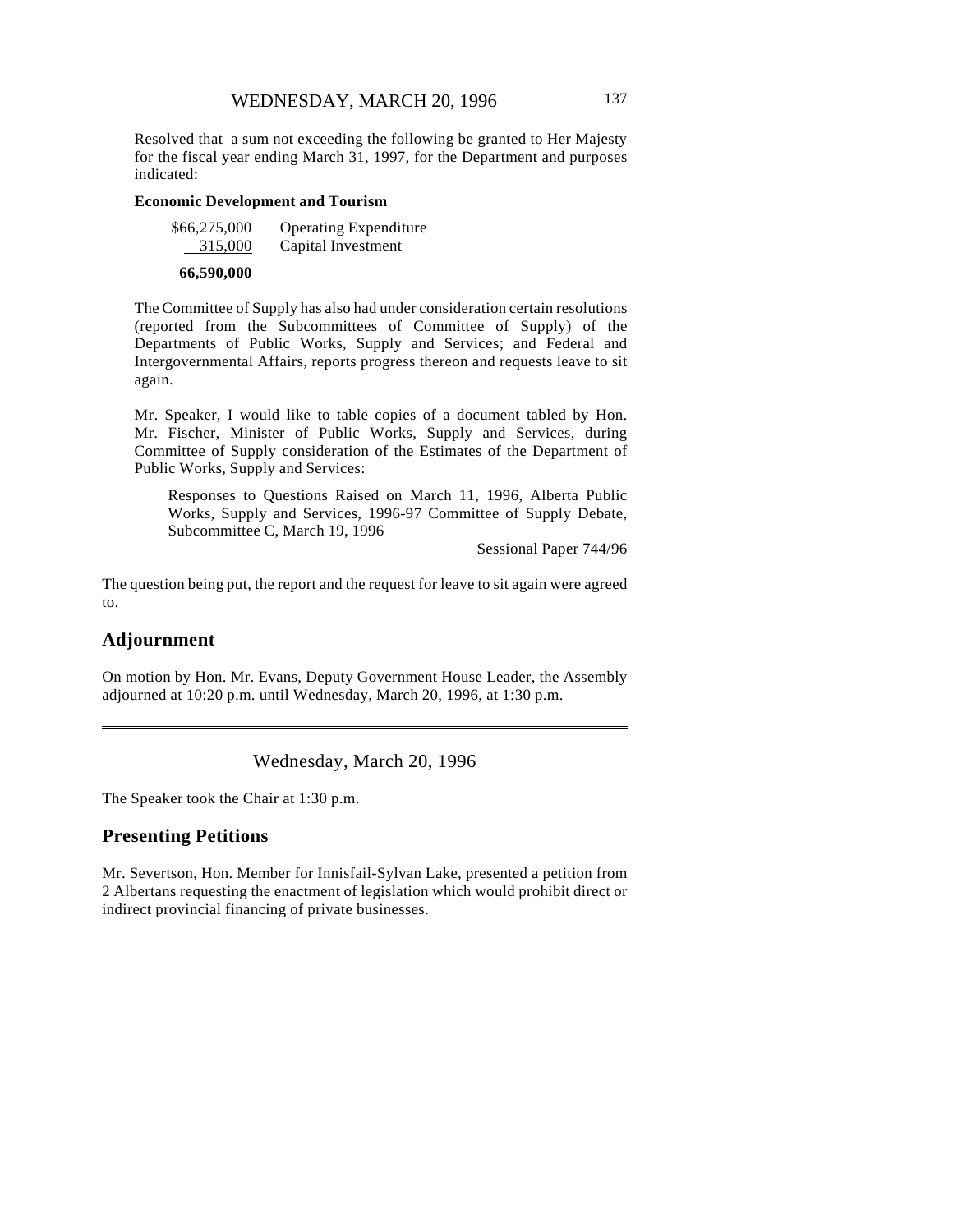# 138 WEDNESDAY, MARCH 20, 1996

Mr. Yankowsky, Hon. Member for Edmonton-Beverly-Belmont, presented 168 letters regarding the Divorce Act's definition of the child of a marriage.

# **Reading and Receiving Petitions**

Mr. Renner, Chairman, Select Standing Committee on Private Bills, moved that, further to the report of the Standing Committee on Private Bills that was concurred in by the Assembly yesterday, the following petitions now be deemed to be read and received:

of the Alberta Wheat Pool for the Alberta Wheat Pool Amendment Act, 1996;

of Andrew Tiel and Neil Josephson for the Covenant Bible College Tax Exemption Act;

of James Roberts for the Evangel Bible College Act;

of Jeff Harmon for the Bethesda Bible College Act;

of Unifarm for the Farmers' Union of Alberta Amendment Act, 1996.

On request by Mr. Dickson, Hon. Member for Calgary-Buffalo, the following petition was read and received:

We, the undersigned residents of Alberta, petition the Legislative Assembly to urge the Government to ensure that seniors can live with dignity and independence by means of a strong health care system which includes necessary home care.

### **Notices of Motions**

Hon. Mr. Dinning, Provincial Treasurer, gave oral notice of his intention to introduce the following Bill, Thursday, March 21, 1996:

Bill 25 Alberta Corporate Tax Amendment Act, 1996 — Hon. Mr. Dinning

### **Introduction of Bills (First Reading)**

Upon recommendation of His Honour the Honourable the Lieutenant Governor, and notice having been given:

Bill 20 Fuel Tax Amendment Act, 1996 — Hon. Mr. Dinning

Bill 21 Financial Institutions Statutes Amendment Act, 1996 — Hon. Mr. Dinning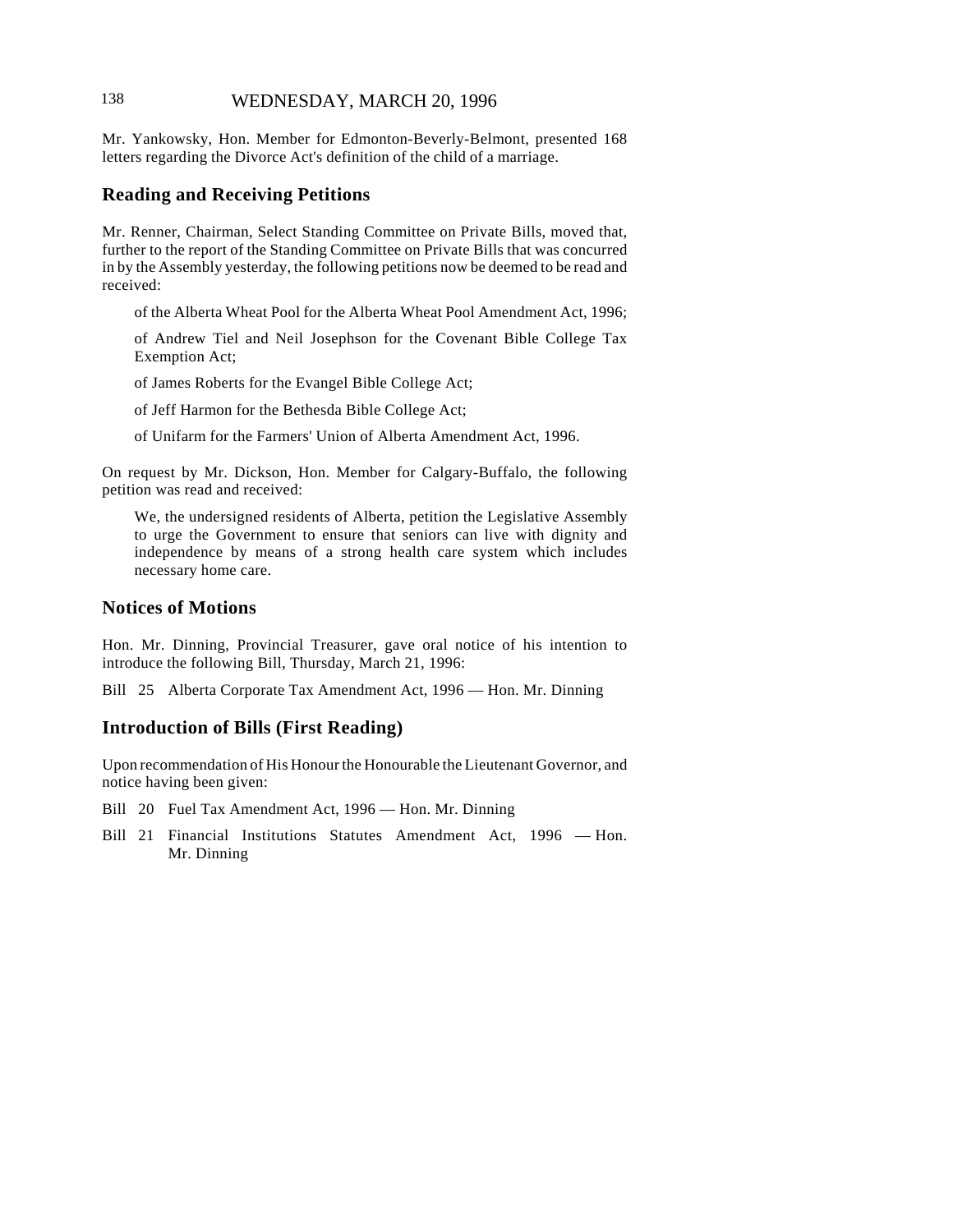## **Tabling Returns and Reports**

Hon. Mrs. McClellan, Minister of Health:

New Practice Guidelines for Foot, Ankle X-rays, Alberta Clinical Practice Guidelines Program Advisory Committee, March 20, 1996

Sessional Paper 745/96

Hon. Mr. Dinning, Provincial Treasurer:

Government of Alberta News release, dated March 20, 1996, entitled "Government Appoints 15 Member Board of Directors for Alberta Treasury Branches," with attached background information

Sessional Paper 746/96

Letter, dated March 12, 1996, from P. Michael Maher, Acting Chair, Alberta Treasury Branch Director Search Panel and Dean, Faculty of Management, University of Calgary, to Hon. Mr. Dinning, Provincial Treasurer, regarding the recommendations of the Search Panel for appointments to the Board of Directors of the Alberta Treasury Branches

Sessional Paper 747/96

Hon. Mr. Schumacher, Speaker of the Legislative Assembly:

Faxed letter, dated March 20, 1996, from Robert C. Burgener, to Hon. Mr. Schumacher, Speaker of the Legislative Assembly, regarding Talbot v. Mitchell and Sapers, Q.B. #9603 06089

Sessional Paper 748/96

Statement of Claim, Court of Queen's Bench of Alberta, Judicial District of Edmonton, Robert Talbot, Plaintiff, and Grant Mitchell and Howard Sapers, Defendants, March 19, 1996

Sessional Paper 749/96

Statement of Claim notification from Robert C. Burgener, Barrister and Solicitor, to Grant Mitchell and Howard Sapers, Defendants, on behalf of client Robert Talbot, Plaintiff, indicating the defendants are being sued

Sessional Paper 750/96

Edmonton Sun article, dated March 19, 1996, entitled "Grits to face lawsuit" Sessional Paper 751/96

Edmonton Journal article, dated March 20, 1996, entitled "Liberals question links of Hotel de Health boss"

Sessional Paper 752/96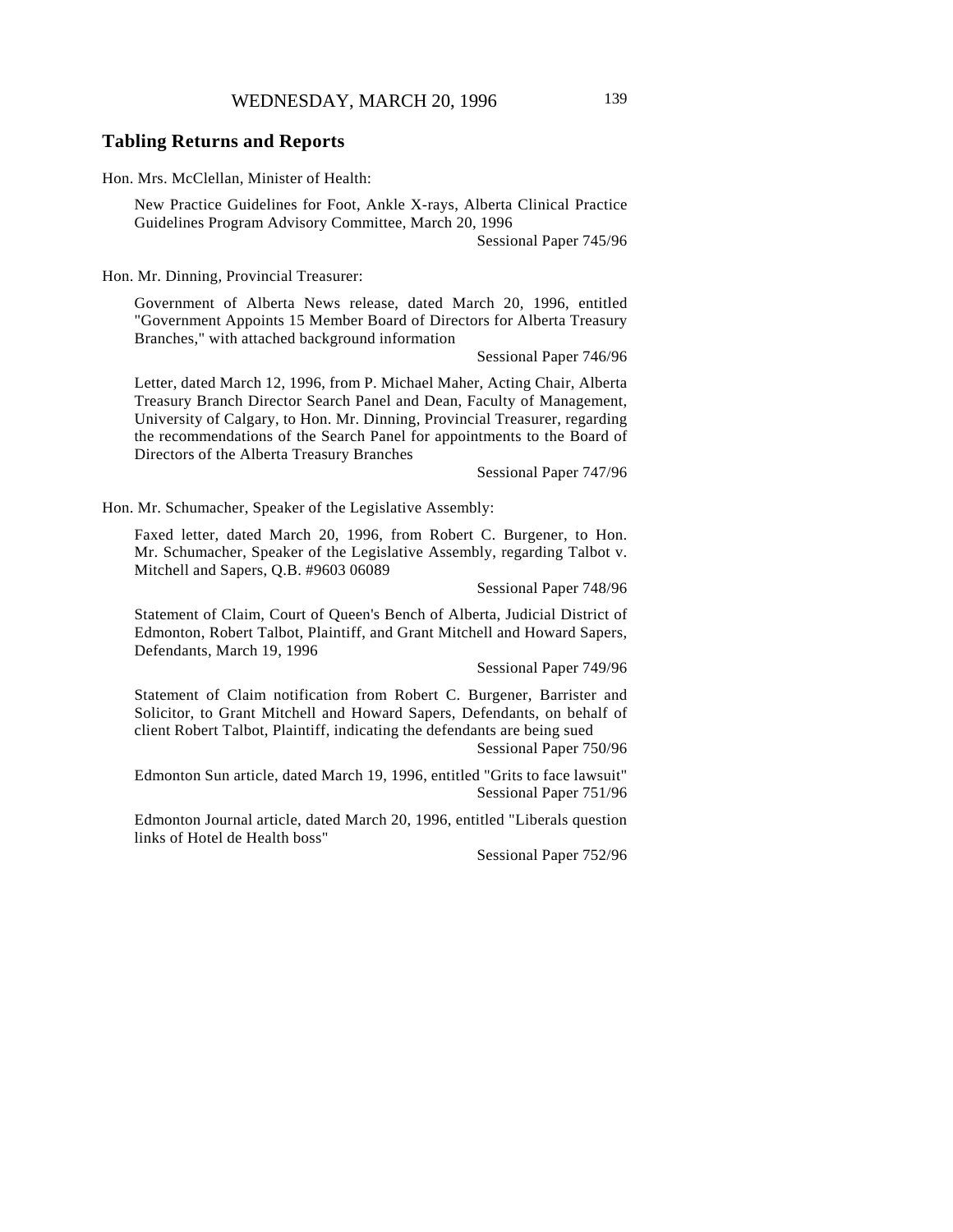# 140 WEDNESDAY, MARCH 20, 1996

Letter, March 19, 1996, from Mr. Mitchell, Hon. Leader of the Official Opposition, to Hon. Mr. Schumacher, Speaker of the Legislative Assembly, authorizing Mr. Bruseker, Hon. Member for Calgary-North West, to raise a question of privilege on behalf of the Leader of the Official Opposition

Sessional Paper 753/96

Letter, dated March 19, 1996, from Mr. Bruseker, Hon. Member for Calgary-North West, to Hon. Mr. Schumacher, Speaker of the Legislative Assembly, indicating Mr. Bruseker's intention to raise a purported point of privilege pursuant to Standing Order 15(2)

Sessional Paper 754/96

Letter, dated March 16, 1996, from Robert C. Burgener, Barrister and Solicitor, to Mr. Mitchell, Hon. Leader of the Official Opposition, regarding Robert Talbot's intention to pursue legal remedies in the event that Mr. Talbot considers any statements made by Mr. Mitchell or his party to be defamatory Sessional Paper 755/96

# **Privilege**

The Speaker advised the Assembly he would rule tomorrow, Thursday, March 21, 1996, on the purported point of privilege raised by Mr. Bruseker, Hon. Member for Calgary-North West, on Tuesday, March 19, 1996.

# **Oral Question Period**

During Oral Question Period, Dr. Nicol, Hon. Member for Lethbridge-East, filed the following:

Various News Observer articles, dated February 19, 21, 22, and 26, 1995, regarding the hog industry in Alberta, with related supporting survey and graphs

Sessional Paper 756/96

# **ORDERS OF THE DAY**

### **Written Questions**

The following Written Questions were ordered to stand:

Q179, Q180, Q181, Q187, Q189.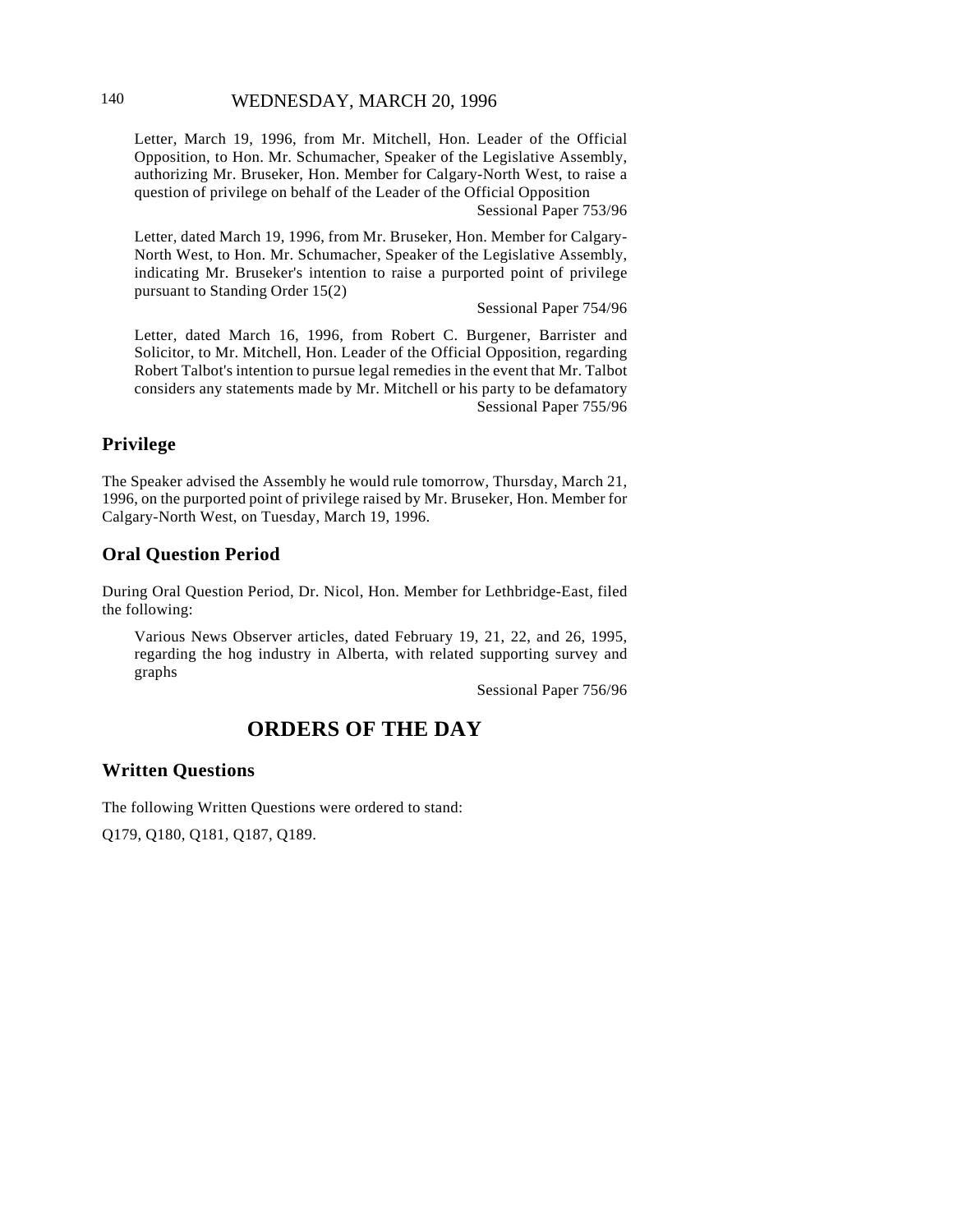### **Motions for Returns**

The following Motion for Returns was accepted:

**M178.** Moved by Mrs. Hewes:

Copies of all working documents, correspondence, and recommendations written by the Government's Interdepartmental Committee on Human Rights that pertain to the UN Convention on the Rights of the Child for the period January 1, 1991, through to December 31, 1993.

The following Motions for Returns were ordered to stand:

M182, M183, M184, M185, M186, M188, M190.

# **Public Bills and Orders Other Than Government Bills and Orders**

#### **Committee of the Whole**

According to Order, the Assembly resolved itself into Committee of the Whole, and the Speaker left the Chair.

(Assembly in Committee)

And after some time spent therein, the Deputy Speaker resumed the Chair.

Progress was reported on the following Bill:

Bill 205 Limitations Act — Mr. Herard

Mr. Herard, Acting Chairman of Committees, tabled copies of all amendments considered by the Committee of the Whole on this date for the official records of the Assembly.

Amendment to Bill 205 (Hon. Member for Calgary-Egmont) — Debate adjourned

Sessional Paper 757/96

Amendment to Bill 205 (Hon. Member for Calgary-Egmont) — Debate adjourned

Sessional Paper 758/96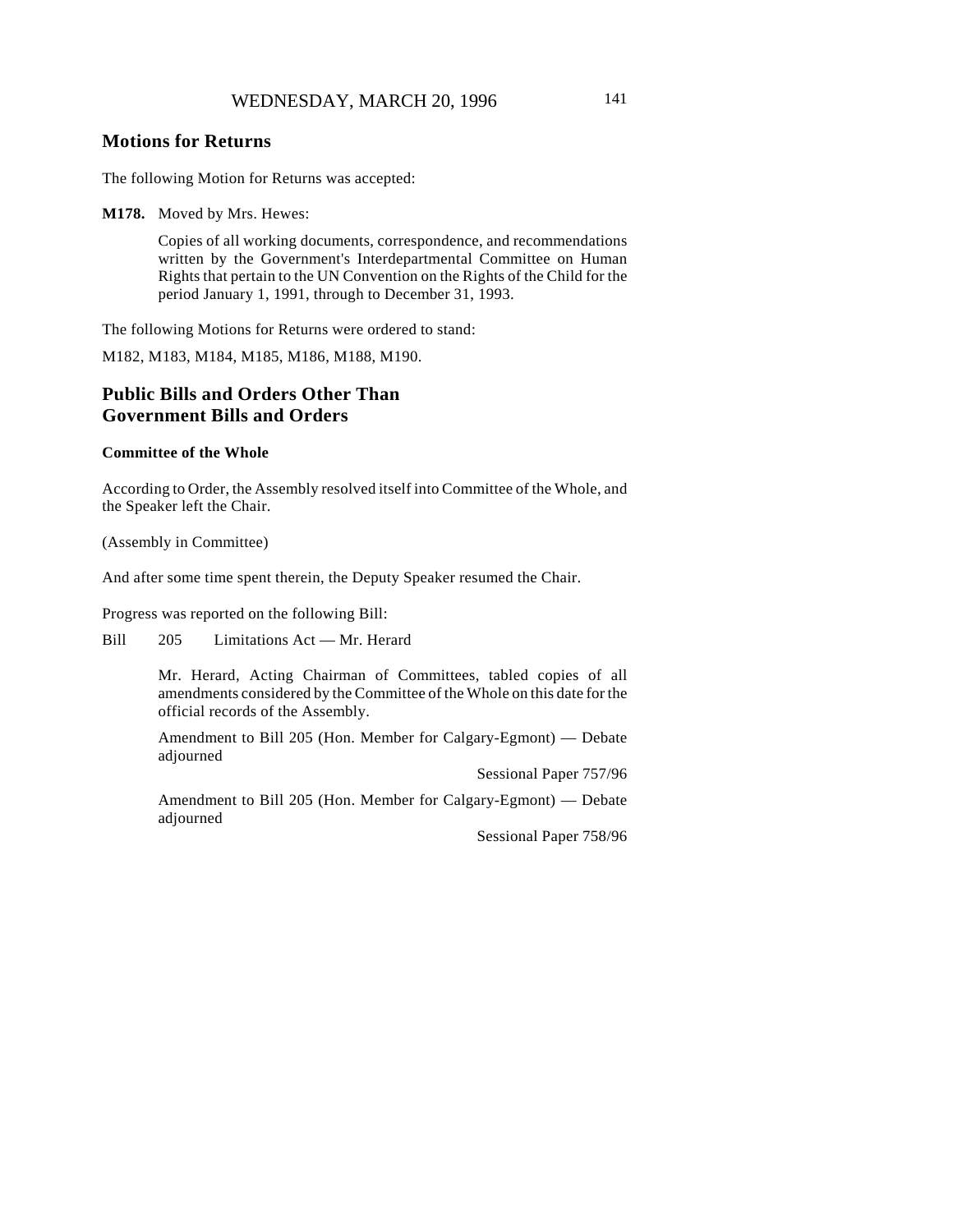# 142 WEDNESDAY, MARCH 20, 1996

### **Second Reading**

On the motion that the following Bill be now read a Second time:

Bill 208 Highway Traffic Amendment Act, 1996 — Mrs. Gordon

A debate followed.

During debate, Mrs. Gordon, Hon. Member for Lacombe-Stettler, filed the following:

> Letter, undated, from David Hodgins, President, Alberta Fire Chiefs Association, to Mrs. Gordon, Hon. Member for Lacombe-Stettler, regarding Bill 208, Highway Traffic Amendment Act, 1996 Sessional Paper 759/96

Debate continued.

The question being put, the motion was agreed to unanimously.

The following Bill was read a Second time and referred to Committee of the Whole:

Bill 208 Highway Traffic Amendment Act, 1996 — Mrs. Gordon

# **Adjournment**

On motion by Hon. Mrs. Black, Deputy Government House Leader, that it be called 5:30 p.m., at 5:11 p.m. it was agreed that when the Assembly reconvened at 8:00 p.m. it would be in Committee of Supply, and the Speaker left the Chair.

WEDNESDAY, MARCH 20, 1996 — 8:00 P.M.

**Committee of Supply** (Day 19 — Main Estimates)

(Assembly in Committee)

And after some time spent therein, the Acting Speaker resumed the Chair and Mr. Tannas reported as follows:

Mr. Speaker:

The Committee of Supply has had under consideration certain resolutions (reported from the Designated Supply Subcommittees), reports as follows and requests leave to sit again: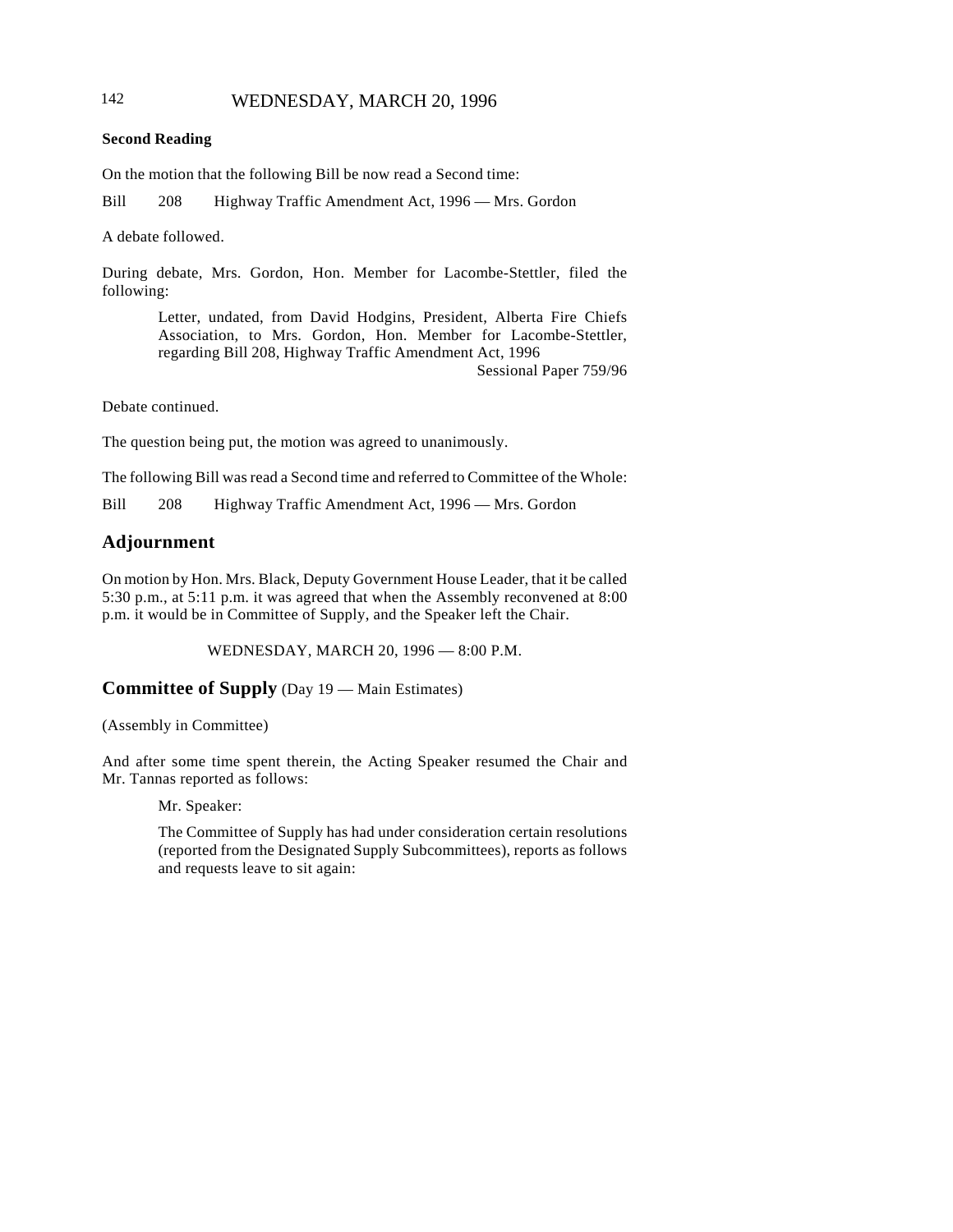Resolved that a sum not exceeding the following be granted to Her Majesty for the fiscal year ending March 31, 1997, for the Departments and purposes indicated:

#### **Treasury**

| \$32,417,000                                                | <b>Operating Expenditure</b> |
|-------------------------------------------------------------|------------------------------|
| 1,856,000                                                   | Capital Investment           |
| $\bullet$ $\bullet$ $\bullet$ $\bullet$ $\bullet$ $\bullet$ |                              |

**34,273,000**

### **Agriculture, Food and Rural Development**

| \$339,051,000 | <b>Operating Expenditure</b> |
|---------------|------------------------------|
| 1,789,000     | Capital Investment           |

### **340,840,000**

Mr. Speaker, I would like to table copies of a document tabled by Hon. Mr. Paszkowski, Minister of Agriculture, Food and Rural Development, during Committee of Supply consideration of the Estimates of the Department of Agriculture, Food and Rural Development:

Responses to Questions Raised in Committee of Supply, March 7, 1996 Sessional Paper 760/96

The question being put, the report and the request for leave to sit again were agreed to.

### **Adjournment**

On motion by Hon. Mr. Evans, Deputy Government House Leader, the Assembly adjourned at 9:35 p.m. until Thursday, March 21, 1996, at 1:30 p.m.

Thursday, March 21, 1996

The Speaker took the Chair at 1:30 p.m.

### **Notices of Motions**

Mr. Renner, Chairman, Select Standing Committee on Private Bills, gave oral notice of his intention to introduce the following Bills, Monday, March 25, 1996:

Bill Pr1 Alberta Wheat Pool Amendment Act, 1996

Bill Pr2 Covenant Bible College Tax Exemption Act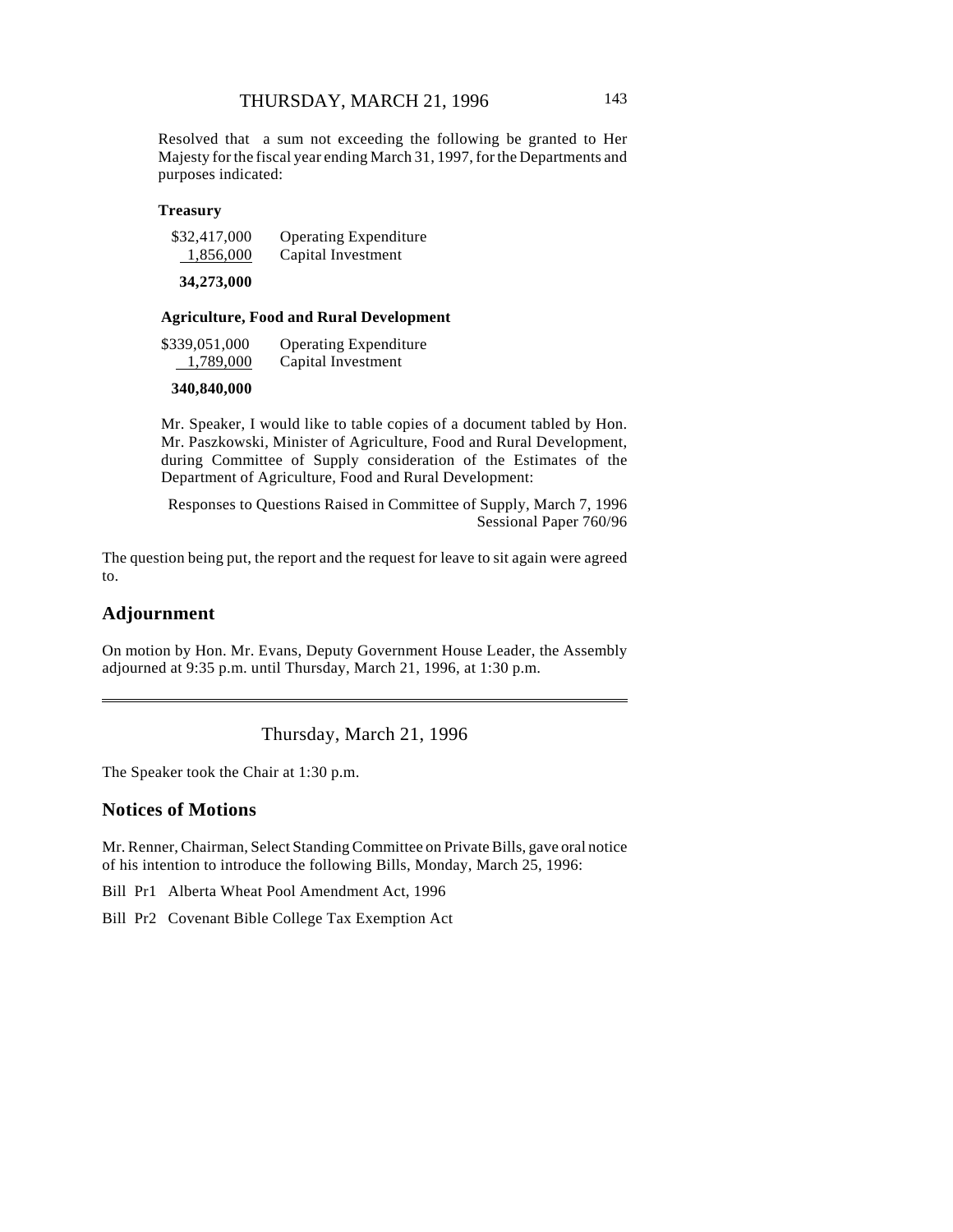# 144 THURSDAY, MARCH 21, 1996

- Bill Pr3 Evangel Bible College Act
- Bill Pr4 Bethesda Bible College Act
- Bill Pr5 Farmers' Union of Alberta Amendment Act, 1996

Mr. Zwozdesky, Hon. Member for Edmonton-Avonmore, gave oral notice of his intention to move the following motion under Standing Order 40:

Be it resolved that the Legislative Assembly recognize March 21 as the International Day for the Elimination of Racial Discrimination.

#### **Introduction of Bills (First Reading)**

Oral notice having been given Wednesday, March 20, 1996:

Bill 25 Alberta Corporate Tax Amendment Act, 1996 — Hon. Mr. Dinning

### **Tabling Returns and Reports**

Hon. Mr. Dinning, Provincial Treasurer:

Response to Written Question No. Q235 asked for by Mr. Sekulic on October 18, 1995:

What are the projections for the following revenue indicators, as the Government may have prepared, for the 1996-97 and 1997-98 fiscal years, underlying the budget plan on page 15 of the 1995 provincial budget from personal income taxes; corporate income taxes; non-renewable resource revenues; revenue payments by the Government of Canada; investment income; premiums, licenses and fees; other taxes and other revenues?

Sessional Paper 235A/96

Response to Motion for Returns No. M237 asked for by Mr. Sekulic on October 18, 1995:

A detailed list of loans, loan guarantees, indemnities, advances, or long-term investments authorized by the Government between April 1, 1992 and April 25, 1995, by Treasury Board minute or Provincial Treasurer's directive, specifying company name, date of authorization, and approving authority.

Sessional Paper 237A/96

Response to Written Question No. Q241 asked for by Mr. Sekulic on October 25, 1995:

What are the Government's projections for the following economic indicators which underlie the fiscal projections of the 1996-97 and 1997-98 fiscal years, as set out on page 15 of the 1995 provincial budget:

(1) 90-day Alberta Treasury bill rates;

(2) 10-year Alberta bond rates;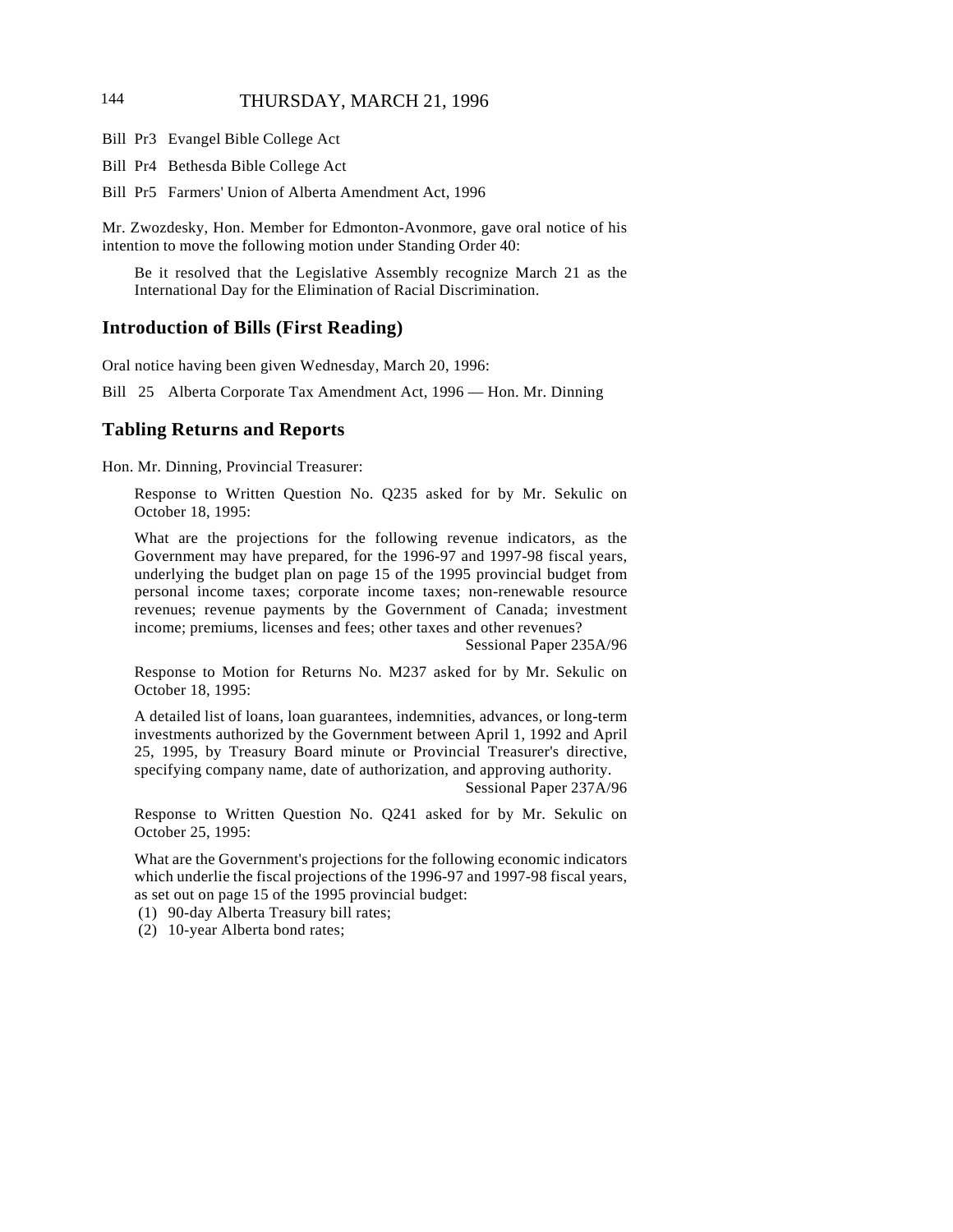- (3) Canada-U.S. exchange rates;
- (4) Alberta unemployment rate;
- (5) Alberta natural gas sales;
- (6) Alberta natural gas reference price;
- (7) West Texas Intermediate (WTI) crude oil price;
- (8) Alberta real manufacturing exports;
- (9) Alberta retail sales;
- (10) Alberta housing starts;
- (11) Alberta real business investments;
- (12) Alberta corporate registrations;
- (13) Alberta average weekly earnings; and (14) Alberta realized net farm income?

Sessional Paper 241A/96

Response to Written Question No. Q242 asked for by Mr. Sekulic on October 25, 1995:

What are the projections for valuation adjustments and other provisions for the 1996-97 and 1997-98 fiscal years by general provision for accounts receivable, obligations under guarantee and indemnity, and other, as set out on page 52 of the 1995 provincial budget?

Sessional Paper 242A/96

Hon. Mr. Thurber, Minister of Municipal Affairs:

Alberta Municipal Affairs, Responses to Questions, Committee of Supply, February 29 and March 12, 1996

Sessional Paper 761/96

Hon. Mrs. McClellan, Minister of Health:

Chart, total visits to emergency unit, Holy Cross Hospital, Calgary, 1981-82 to 1993-94

Sessional Paper 762/96

# **Ministerial Statements**

Hon. Mr. Mar, Minister of Community Development, announced that March 21, 1996, is the International Day for the Elimination of Racial Discrimination.

Mr. Zwozdesky, Hon. Member for Edmonton-Avonmore, commented on the statement.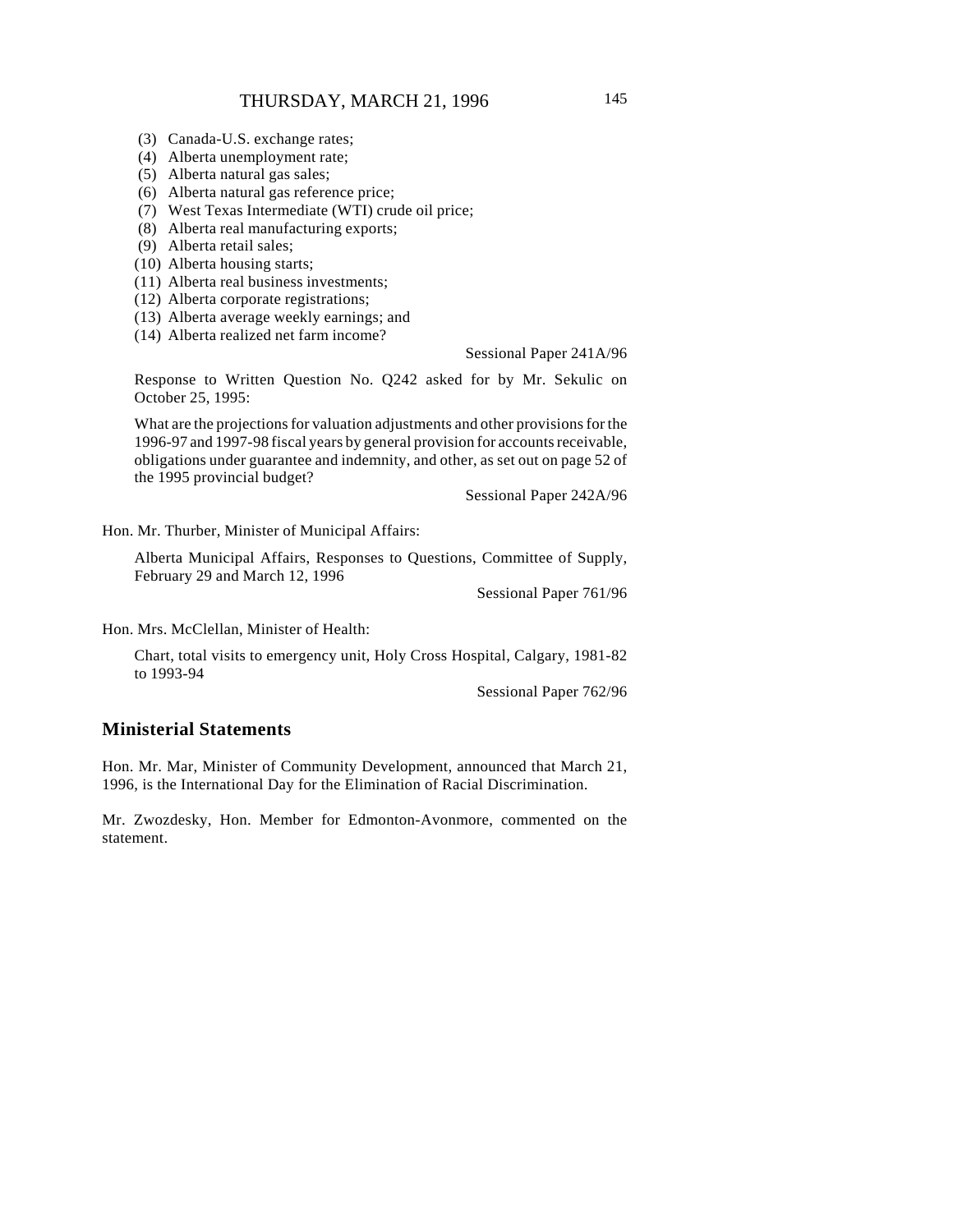# **Oral Question Period**

During Oral Question Period, Mr. Kirkland, Hon. Member for Leduc, filed the following:

Workers' Compensation Board (WCB) Memo, dated May 8, 1990, regarding Edmonton Journal newspaper carriers

Sessional Paper 763/96

Exhibit H referred to in the Affidavit of Gordon Ian McMullan, sworn before Barry W. McMullan, Barrister and Solicitor, regarding newspaper carriers Sessional Paper 764/96

Exhibit G referred to in the Affidavit of Gordon Ian McMullan, sworn before Barry W. McMullan, Barrister and Solicitor, regarding newspaper carriers Sessional Paper 766/96

Workers' Compensation Board (WCB) Memo, dated January 14, 1995, from D.V. Holmes, Assessment Management, to K.W. Coull, regarding taxi cab drivers and newspaper carriers

Sessional Paper 765/96

Schedule A, Exempted Industries, Worker's Compensation Alta. Reg. 427/81, Alberta Gazette, December 31, 1981

Sessional Paper 767/96

During Oral Question Period, Hon. Mr. Smith, Minister of Economic Development and Tourism, filed the following:

Pamphlet entitled, "Alberta Advantage"

Sessional Paper 768/96

During Oral Question Period, Hon. Dr. West, Minister of Transportation and Utilities, filed the following:

Response to Written Question No. Q163, asked for by Mr. Wickman, Hon. Member for Edmonton-Rutherford, regarding payout levels of video lottery terminals (VLTs) (previously tabled, March 11, 1996)

Sessional Paper 769/96

# **Members' Statements**

Mr. Coutts, Hon. Member for Pincher Creek-Macleod, made a statement regarding the benefits of communities hosting sports events in general and in particular Pincher Creek and Fort Macleod's recent hosting of two major provincial sports events, Provincial A Boys Basketball and Provincial Atom B Hockey respectively.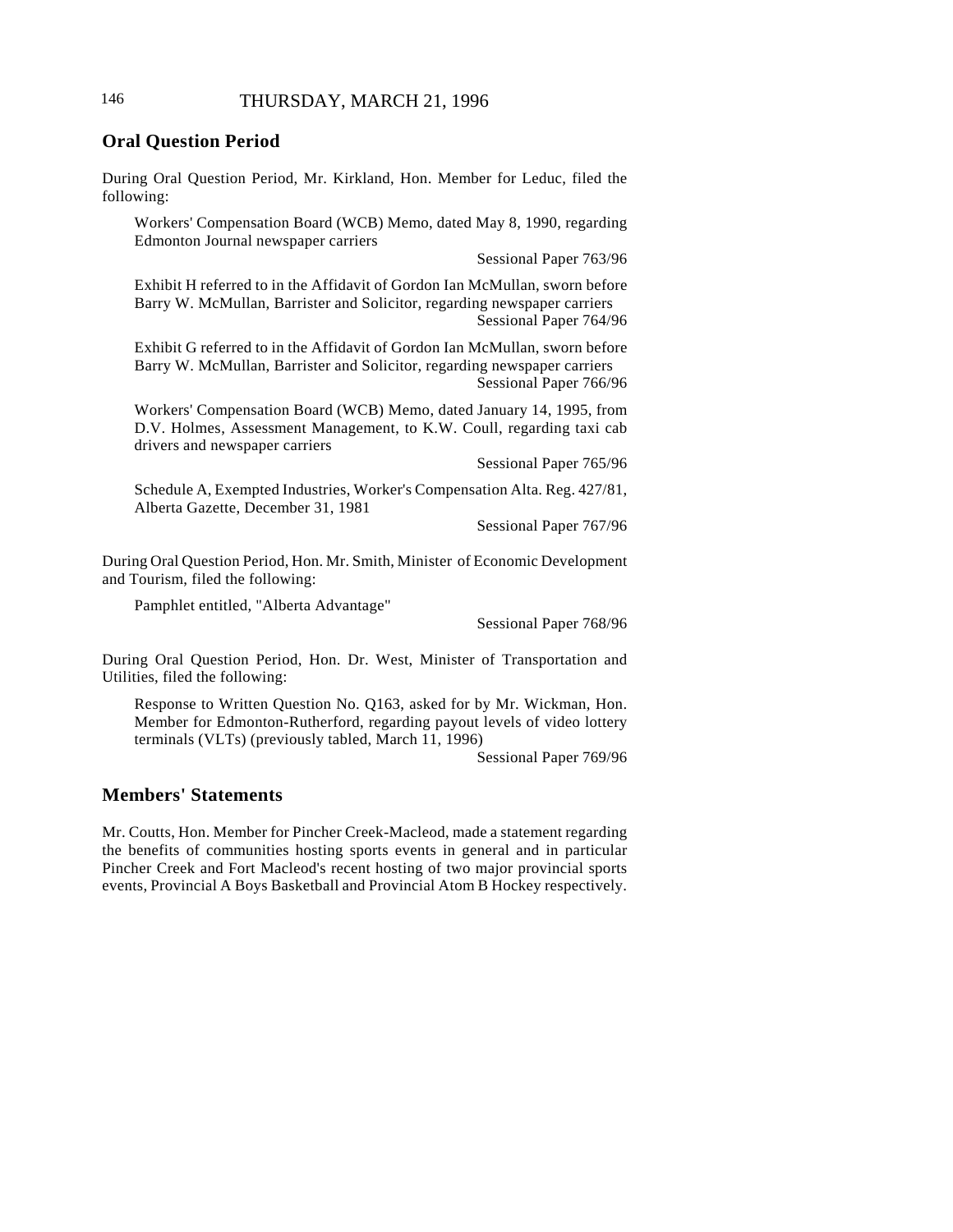Ms Carlson, Hon. Member for Edmonton-Ellerslie, made a statement regarding Alberta Registered Dietitians and their education program, and announcing that March is Nutrition Month.

Ms Haley, Hon. Member for Three Hills-Airdrie, made a statement regarding the deaths by act of terrorism of Harvey and Leah Uffelman of Beiseker and the bringing to justice in the United States of the Abu Nadel terrorist responsible.

### **Projected Government Business**

Pursuant to Standing Order 7(5), Mr. Bruseker, Hon. Member for Calgary-North West, asked a question pertaining to the order of Government Business to be brought before the Assembly for the following week.

Hon. Mr. Day, Government House Leader, gave notice of projected Government Business for the week of March 25 to March 28, 1996:

| Monday, March 25 | Aft. | - Government Bills and Orders                                    |
|------------------|------|------------------------------------------------------------------|
|                  |      | <b>Committee of the Whole</b>                                    |
|                  |      | Bill 1, Agent-General Act Repeal<br>Act                          |
|                  |      | Bill 2, Alberta Economic Develop-<br>ment Authority Act          |
|                  |      | Bill 3, Lloydminster Hospital Act<br>Repeal Act                  |
|                  |      | Bill 4, Glenbow-Alberta Institute<br>Amendment Act, 1996         |
|                  |      | Bill 5, Racing Corporation Act                                   |
|                  |      | <b>Second Reading</b>                                            |
|                  |      | Bill 15, Hospitals Amendment Act,<br>1996                        |
|                  |      | Bill 16, Economic Development<br>and Tourism Statutes Repeal Act |
|                  |      | Bill 17, Financial Administration<br>Amendment Act, 1996         |
|                  | Eve. | - Committee of Supply                                            |
|                  |      | <b>Lottery Fund Estimates</b>                                    |
|                  |      | <b>Revert to Introduction of Bills</b>                           |
|                  |      | Bill 22, Appropriation Act, 1996                                 |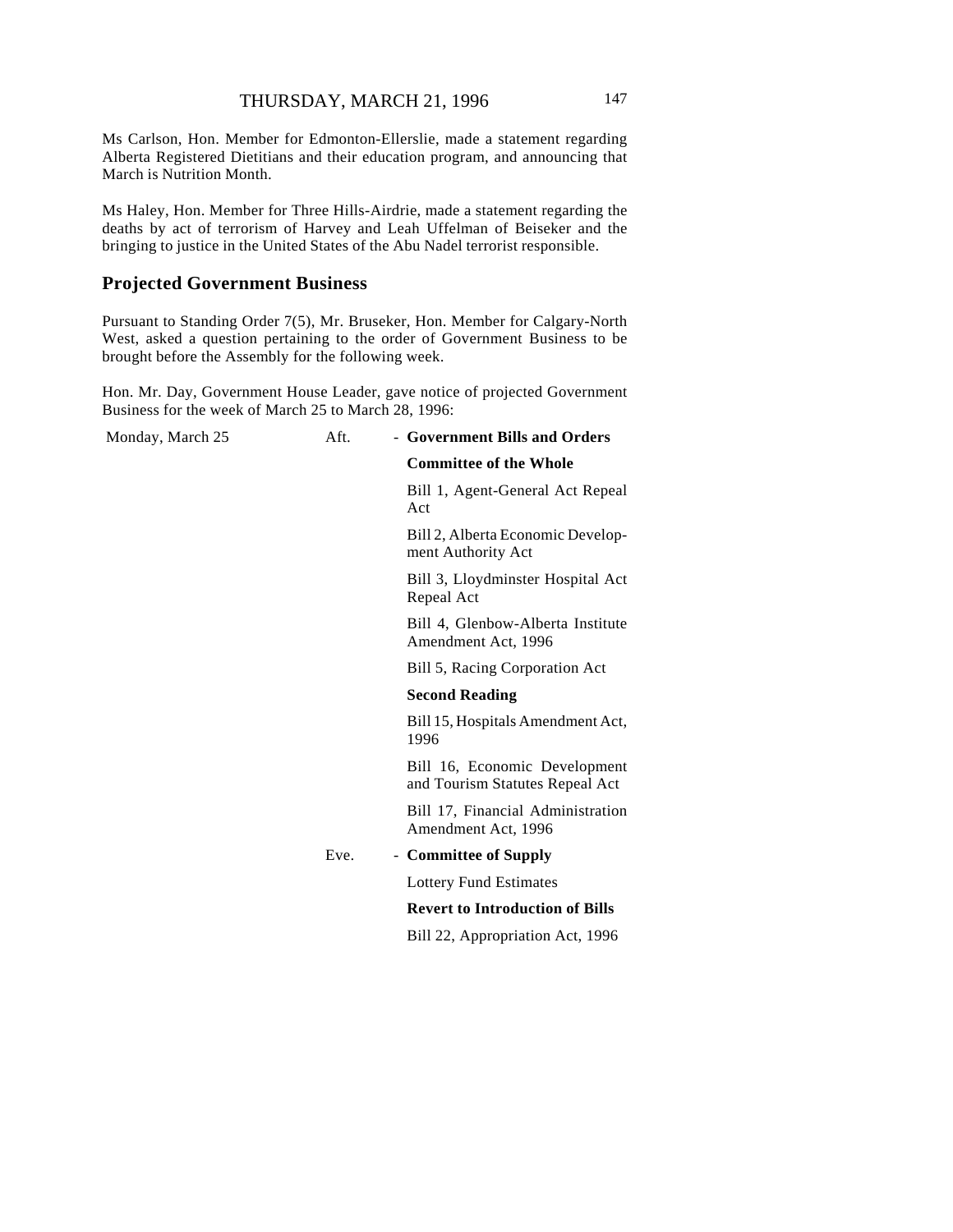| Tuesday, March 26   |      | (4:30 p.m.) - Government Bills and Orders                        |
|---------------------|------|------------------------------------------------------------------|
|                     |      | <b>Second Reading</b>                                            |
|                     |      | Bill 15, Hospitals Amendment Act,<br>1996                        |
|                     |      | Bill 16, Economic Development<br>and Tourism Statutes Repeal Act |
|                     |      | Bill 17, Financial Administration<br>Amendment Act, 1996         |
|                     |      | Bill 18, Energy Statutes Amend-<br>ment Act, 1996                |
|                     |      | Bill 20, Fuel Tax Amendment Act,<br>1996                         |
|                     |      | Bill 21, Financial Institutions<br>Statutes Amendment Act, 1996  |
|                     |      | Bill 25, Alberta Corporate Tax<br>Amendment Act, 1996            |
|                     | Eve. | - Government Bills and Orders                                    |
|                     |      | <b>Second Reading</b>                                            |
|                     |      | As per Order Paper, including:                                   |
|                     |      | Bill 22, Appropriation Act, 1996                                 |
| Wednesday, March 27 | Eve. | - Government Bills and Orders                                    |
|                     |      | <b>Committee of the Whole</b>                                    |
|                     |      | As per Order Paper, including:                                   |
|                     |      | Bill 22, Appropriation Act, 1996                                 |
| Thursday, March 28  | Aft. | - Government Bills and Orders                                    |
|                     |      | <b>Second Reading or</b>                                         |
|                     |      | <b>Committee of the Whole</b>                                    |
|                     |      | As per Order Paper                                               |
|                     |      | <b>Third Reading</b>                                             |
|                     |      | Bill 22, Appropriation Act, 1996                                 |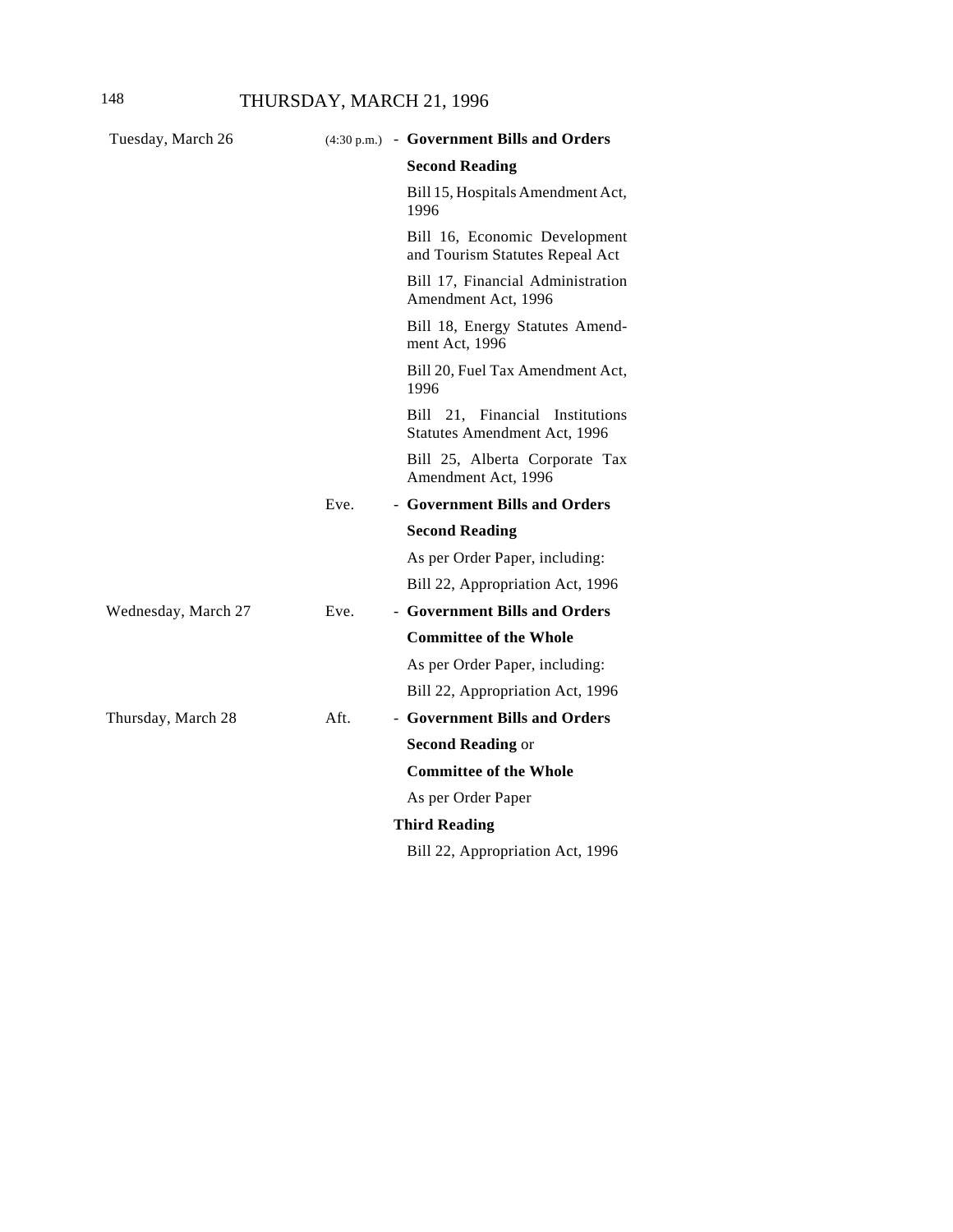## **Privilege**

### **Speaker's Ruling — Question of Privilege Raised by Hon. Member for Calgary-North West Concerning Threatening a Member**

On Tuesday, March 19, 1996 the Hon. Opposition House Leader raised a question of privilege on behalf of the Leader of the Opposition. The basis for the question of privilege is a letter dated March 16, 1996 from a Mr. Robert Burgener, a lawyer in the City of Edmonton, on behalf of his client, a Mr. Robert Talbot, to the Leader of the Opposition.

As a preliminary matter, the Chair finds that the matter was raised at the earliest opportunity and that sufficient notice was provided.

The March 16, 1996 letter from Mr. Burgener states in the first sentence that his client has been informed by a local media outlet that Mr. Mitchell intends to "raise issues in the Legislature concerning him personally." The letter then states "I am instructed to inform you that Mr. Talbot shall pursue his legal remedies in the event that he considers any statements made by yourself or your party to be defamatory."

The second paragraph of the letter states:

 "Mr. Talbot believes you may feel unaccountable for any statements that you make in the Legislature. Mr. Talbot requests that I make it absolutely clear that he will pursue his legal remedies in the event that you make any misleading or derogatory statements which may impugn his character or reputation."

It seems that Mr. Burgener is only concerned with comments that may be made in the Assembly. There may be some ambiguity over what is meant when he says that his client will "pursue his legal remedies" but this is fairly well known legal language which includes the possibility of initiating a court action.

The basis of the question of privilege brought by the Hon. Opposition House Leader, as reported at page 662 of Hansard is that the letter is "a clear threat to the Member for Edmonton-McClung."

The Chair notes the references by the Opposition House Leader and the Member for Calgary-Buffalo. The classic statement on contempts is found in Erskine May (21st. edition) at 115 where it is stated:

"Generally speaking, any act or omission which obstructs or impedes either House of Parliament in the performance of its functions, or which obstructs or impedes any Member or officer of such house in the discharge of his duty, or which has a tendency, directly or indirectly, to produce such results may be treated as a contempt."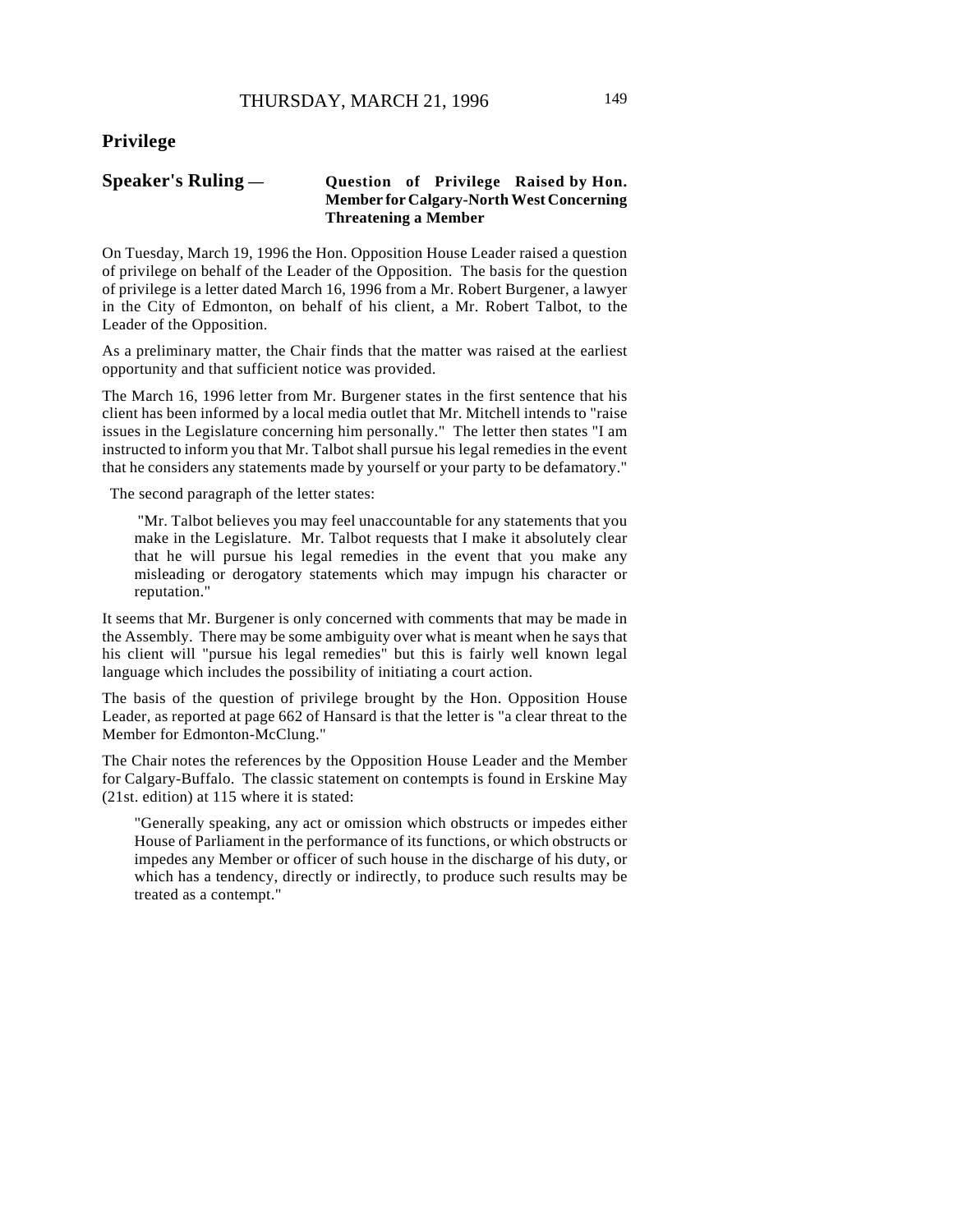Griffith and Ryle, in their book Parliament: Functions, Practice and Procedures state the following at page 92, after citing the above-noted quotation from Erskine May:

"Such obstruction or impedance is essentially restricting freedom of speech in the House (for example by intimidation of those who might speak) or freedom of its proceedings."

The prohibition against threatening Members is clearly a contempt or a breach of privilege in Alberta. Section 10(2)(b) of the Legislative Assembly Act lists as one of the acts that constitutes a contempt or a breach of privilege:

"(b) obstructing, threatening or attempting to force or intimidate a Member in any matter relating to his office."

The issue becomes then whether the letter from Mr. Burgener to the Leader of the Opposition was a threat. In this regard, the Chair has some hesitation. The letter from Mr. Burgener could be classified as putting Mr. Mitchell on notice but of course, the question is, on notice for what? Under the protection of freedom of speech, statements made in the House cannot be questioned in any court. Not only has that been part of Parliament's privileges at least since the English Bill of Rights in 1689, but it is codified in section 13 of the Legislative Assembly Act. To take a proceeding against a Member for what is said in the House is a breach of privilege or contempt of the House as demonstrated by section  $10(1)(k)$  of that Act.

The Chair would note that the Statement of Claim that has been filed in this matter does not directly refer to comments made in the House, nor could it. The Chair tabled a letter from Mr. Burgener in the House yesterday that indicates that it was not his or his client's intention to stifle free debate in the Legislature. If, however, that was the intention, then the March 16, 1996 letter could have referred to comments that might have been made outside the House. There was no such reference.

The Chair has been concerned for some time that while freedom of speech is perhaps the most cherished of parliamentary privileges, there must be a correlative duty for Members to act responsibly in exercising that privilege.

As the Opposition House Leader indicated on March 19, 1996, Erskine May states at page 126 that threatening a Member with trial at some future time for a question asked in the House has been held to be a contempt of the House of Commons in the United Kingdom.

Reference was made to a Speaker's ruling in Saskatchewan on April 26, 1984 where there was held to be a prima facie question of privilege. In that case, a lawyer had written a letter to a Member and issued a statement of claim which referred explicitly to comments made in the Assembly. In that case the Member claimed that the letter and the statement of claim were threatening to the Member and served to obstruct him in the carrying out of his duties.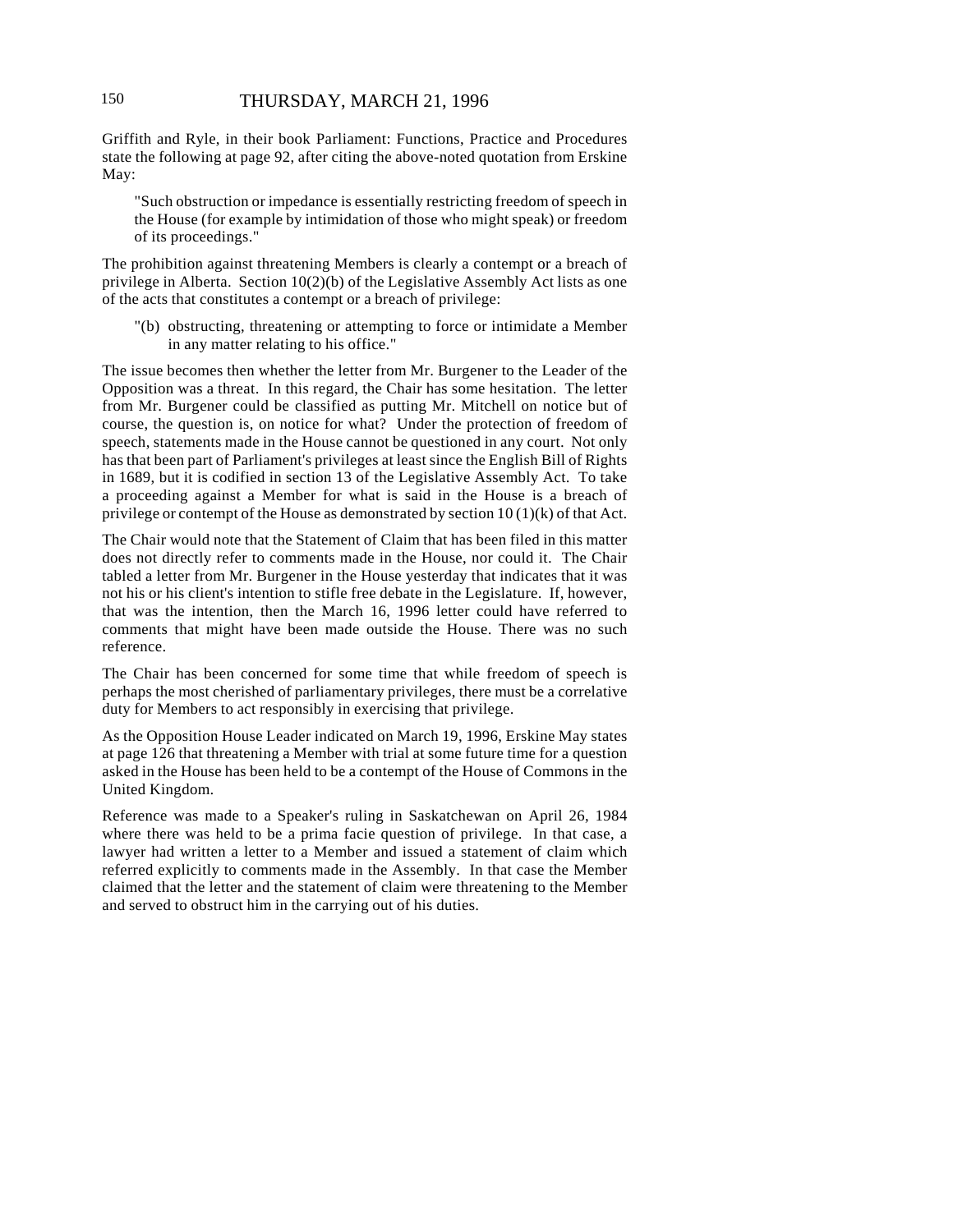It should be added that the Chair has been unable to locate any previous Speaker's ruling in Alberta on this matter.

The Chair finds that there is technically a prima facie question of privilege.

The Chair would add the Assembly may wish to consider the subsequent documentation by Mr. Burgener and that it appears there is no allegation in the statement of claim about remarks in the House. The Chair would also note that the Saskatchewan matter was essentially cleared up when the lawyer sent a letter which was considered an apology for his offending letter.

The Chair would like to make two other points. This ruling does not affect the action that has been launched against certain Members as it is the Chair's understanding that the action relates to comments made outside the House. As Joseph Maingot states in his book Parliamentary Privilege in Canada at page 96:

"While it is clear that the member is afforded absolute privilege in law for acts done and words said during a parliamentary proceeding, he speaks outside the House at his peril without the protection of parliamentary privilege."

The Chair would refer Members to a ruling in the House of Commons on June 10, 1993 where it was said at page 20694 of Hansard that:

"What a member says outside the House about anyone is subject to the laws of the land relating to libel and slander as it would be for any other Canadian if indeed the comments are actionable."

Finally, the Chair wants to stress to all Members that the protections that have been developed over the centuries to ensure freedom of speech in legislatures are really a gift from the electorate to ensure that Members can effectively represent their interests. Members must be aware that the extraordinary privilege that we have in this Assembly carries a duty to act responsibly. Any misuse of the privilege of free speech may cause people to question its necessity which would be a sad day for all legislators and the people of the Province.

Following the Speaker's ruling, Mr. Bruseker, Hon. Member for Calgary-North West, gave oral notice of his intention to move a motion under Standing Order 15(6).

### **Motions Under Standing Order 40**

Mr. Zwozdesky, Hon. Member for Edmonton-Avonmore, requested the unanimous consent of the Assembly for consideration of the following motion:

Be it resolved that the Legislative Assembly recognize March 21 as the International Day for the Elimination of Racial Discrimination.

Unanimous consent to proceed was not granted.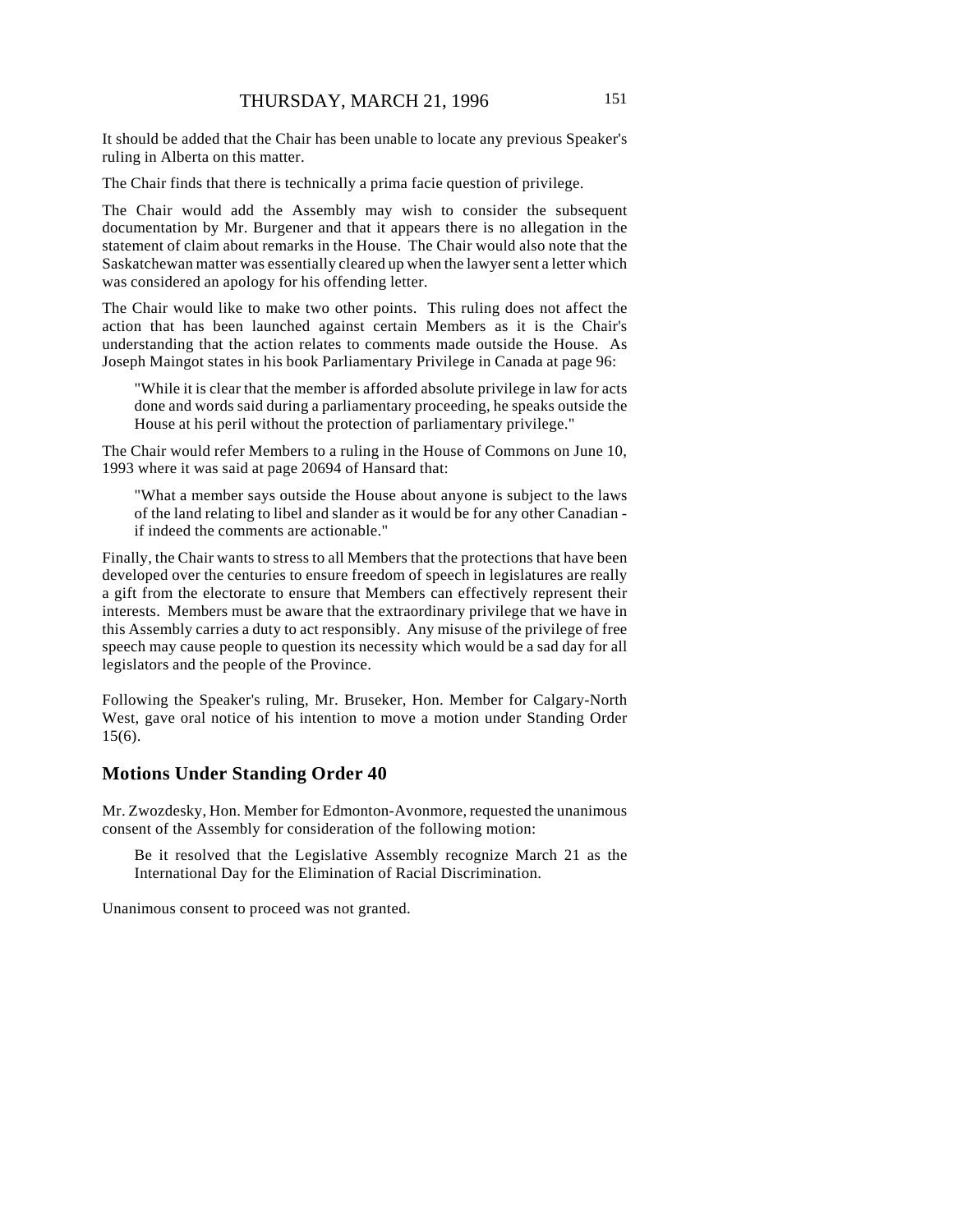# 152 THURSDAY, MARCH 21, 1996

# **ORDERS OF THE DAY**

# **Committee of Supply** (Day 20 — Main Estimates)

(Assembly in Committee)

And after some time spent therein, the Acting Speaker resumed the Chair and Mr. Tannas reported as follows:

Mr. Speaker:

The Committee of Supply has had under consideration certain resolutions, reports as follows and requests leave to sit again:

Resolved that a sum not exceeding the following be granted to Her Majesty for the fiscal year ending March 31, 1997, for the Department and purposes indicated:

### **Advanced Education and Career Development**

| \$1,033,213,000 | <b>Operating Expenditure</b> |
|-----------------|------------------------------|
| 1,025,000       | Capital Investment           |
| 60,458,000      | Non-Budgetary Disbursements  |

#### **1,094,696,000**

#### **Community Development**

| \$200,003,000 | <b>Operating Expenditure</b> |
|---------------|------------------------------|
| 50,000        | Capital Investment           |

#### **200,053,000**

#### **Education**

| \$1,520,134,000 | <b>Operating Expenditure</b> |
|-----------------|------------------------------|
| 996,000         | Capital Investment           |
| 119,868,000     |                              |

#### **1,640,998,000**

#### **Energy**

| \$71,538,000 | <b>Operating Expense</b> |
|--------------|--------------------------|
| 11,079,000   | Capital Investment       |
| 82,617,000   |                          |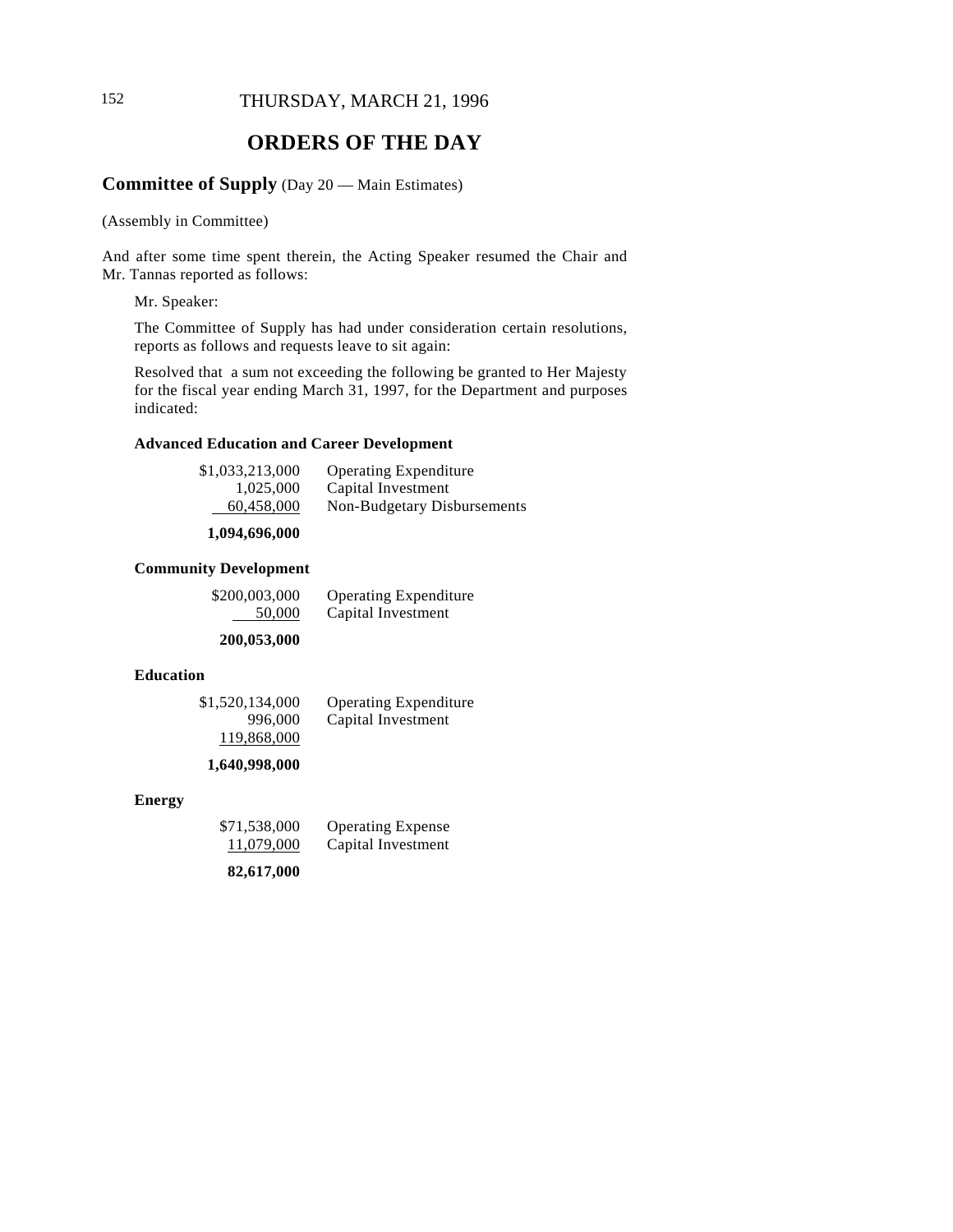### **Environmental Protection**

| \$286,840,000 | <b>Operating Expenditure</b> |
|---------------|------------------------------|
| 9,824,000     | Capital Investment           |
| 296,664,000   |                              |

### **Executive Council**

| \$21,860,000 | <b>Operating Expenditure</b> |
|--------------|------------------------------|
| 180,000      | Capital Investment           |

### **22,040,000**

### **Family and Social Services**

| \$1,363,925,000 | <b>Operating Expenditure</b> |
|-----------------|------------------------------|
| 275,000         | Capital Investment           |
|                 |                              |

### **1,364,200,000**

### **Federal and Intergovernmental Affairs**

| \$5,084,000 | <b>Operating Expenditure</b> |
|-------------|------------------------------|
|-------------|------------------------------|

### **Health**

| \$3,693,930,000 | <b>Operating Expenditure</b> |
|-----------------|------------------------------|
| 335,000         | Capital Investment           |

### **3,694,265,000**

### **Justice and Attorney General**

| \$333,211,000 | <b>Operating Expenditure</b> |
|---------------|------------------------------|
| 280,000       | Capital Investment           |

### **333,491,000**

### **Labour**

| \$31,455,000 | <b>Operating Expense</b> |
|--------------|--------------------------|
| 436,000      | Capital Investment       |

# **31, 891,000**

# **Municipal Affairs**

| \$304,562,000 | <b>Operating Expenditure</b> |
|---------------|------------------------------|
| 5,099,000     | Capital Investment           |
| 67,000,000    | Non-budgetary Disbursements  |

**376,661,000**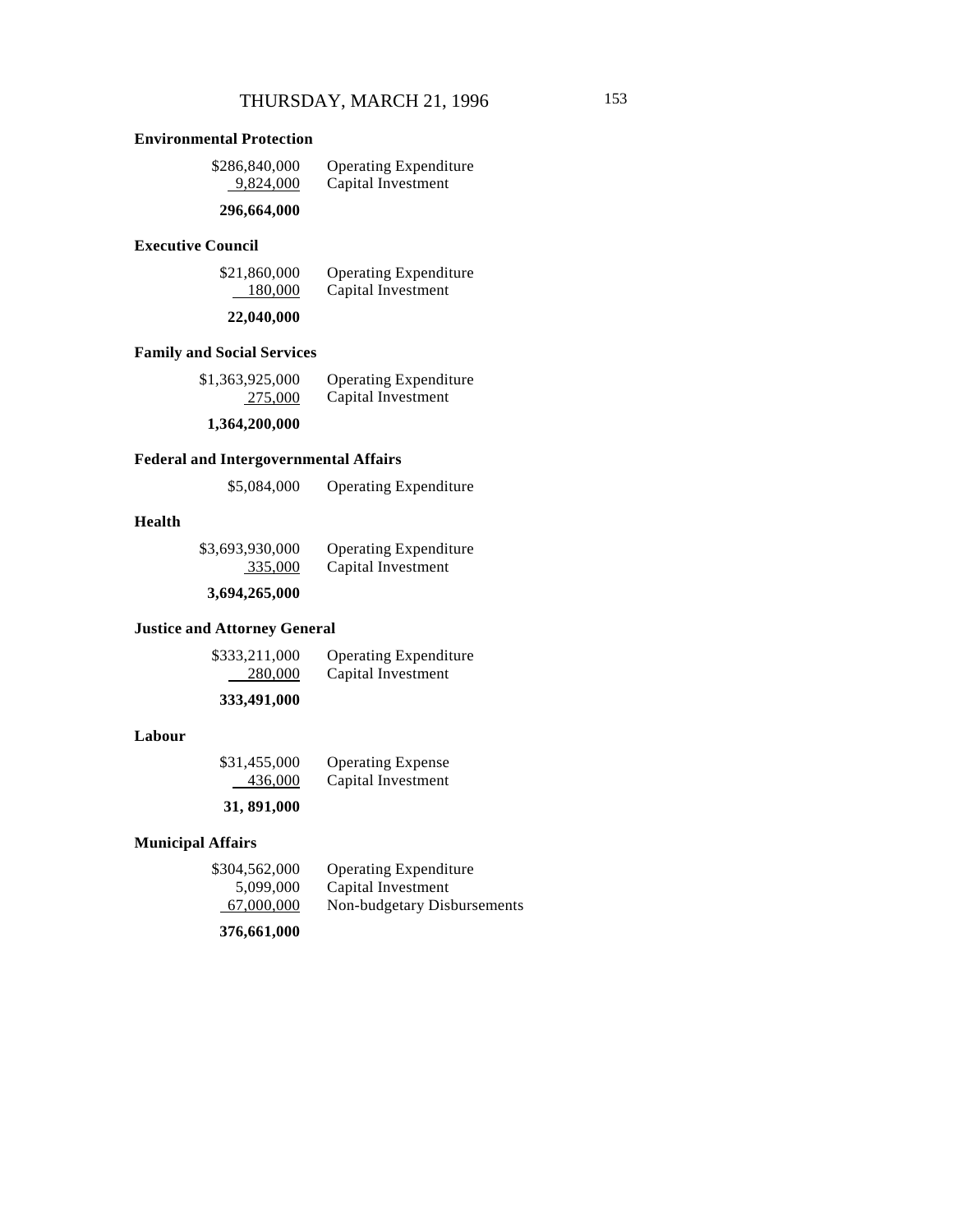# 154 THURSDAY, MARCH 21, 1996

#### **Public Works, Supply and Services**

| \$437,235,000 | <b>Operating Expenditure</b> |
|---------------|------------------------------|
| 45,135,000    | Capital Investment           |
| 482,370,000   |                              |

#### **Science and Research**

| \$20,925,000 | <b>Operating Expenditure</b> |
|--------------|------------------------------|
|              |                              |

#### **Transportation and Utilities**

| \$615,822,000 | <b>Operating Expenditure</b> |
|---------------|------------------------------|
| 127,812,000   | Capital Investment           |

### **743,634,000**

The Committee of Supply has had under consideration certain other resolutions, reports as follows and requests leave to sit again:

Resolved that a sum not exceeding the following be granted to Her Majesty for the fiscal year ending March 31, 1997, for the Department and purposes indicated:

#### **Legislative Assembly**

| \$20,974,401 | Support to the Legislative Assembly Operating    |
|--------------|--------------------------------------------------|
|              | Expenditure                                      |
| 9,834,280    | Office of the Auditor General Operating          |
|              | Expenditure                                      |
| 608,581      | Office of the Auditor General Capital Investment |
| 1,046,100    | Office of the Ombudsman Operating Expenditure    |
| 9,539,420    | Office of the Chief Electoral Officer Operating  |
|              | Expenditure                                      |
| 161,576      | Office of the Ethics Commissioner Operating      |
|              | Expenditure                                      |
| 758,417      | Office of the Information and Privacy            |
|              | <b>Commissioner Operating Expenditure</b>        |
|              |                                                  |

### **42,922,775**

Mr. Speaker I wish to file a list of those resolutions voted upon by the Committee of Supply for the official records of the Assembly.

Sessional Paper 770/96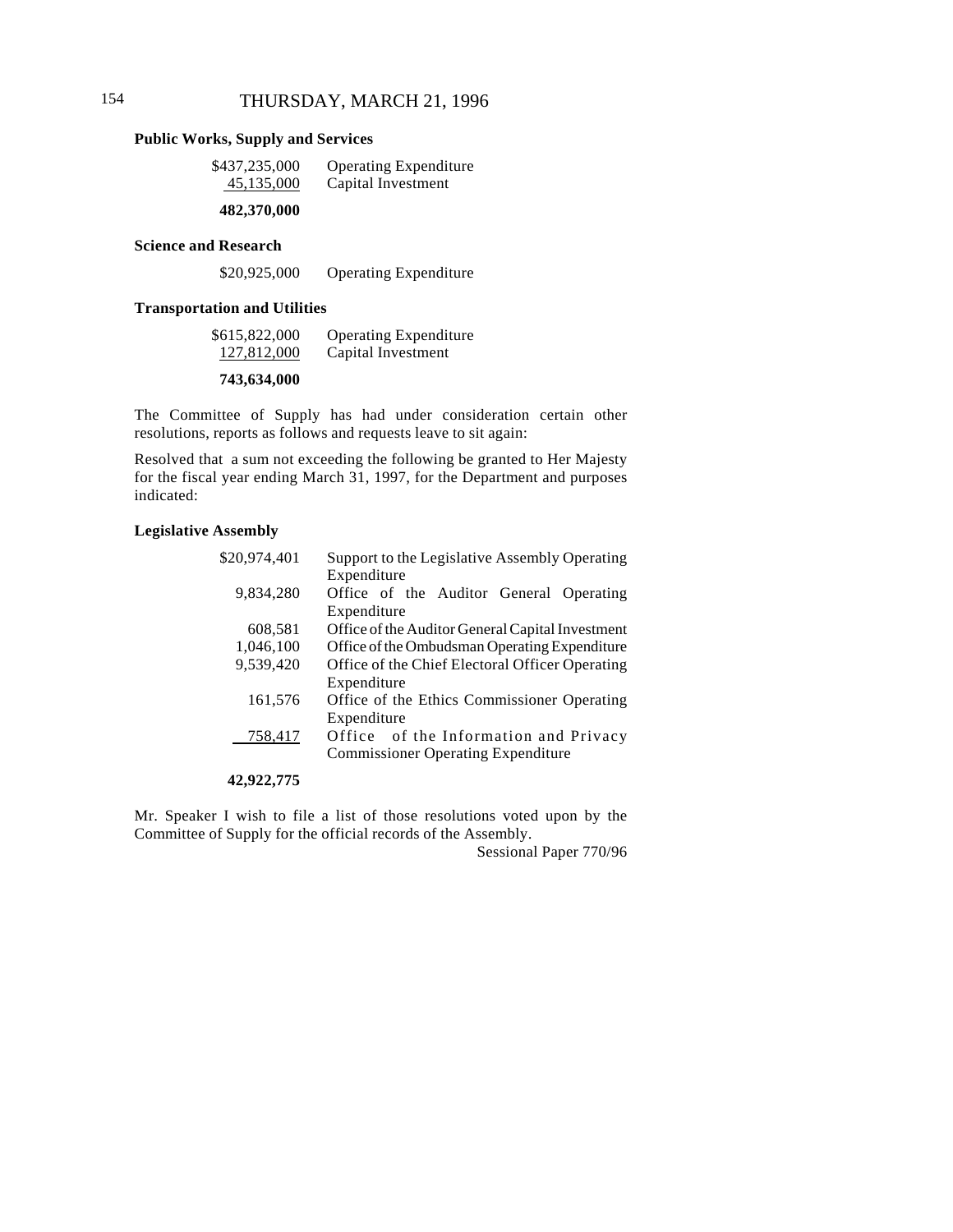Mr. Speaker, I also would like to table copies of documents tabled by Hon. Mr. Evans, Minister of Justice and Attorney General, and by Hon. Mr. Day, Minister of Labour, during Committee of Supply consideration of the Estimates of the Departments of Justice and Attorney General; and Labour:

Responses to Questions Raised during Committee of Supply consideration of the Estimates of the Department of Justice and Attorney General, March 14, 1996

Sessional Paper 771/96

Pursuant to the Government Accountability Act, cG-5.5, s13:

Occupational Health and Safety Business Plan 1996-97 to 1998-99 Sessional Paper 100/96

The question being put, the report and the request for leave to sit again were agreed to.

### **Adjournment**

 $\overline{\phantom{a}}$ 

On motion by Hon. Mr. Day, Government House Leader, the Assembly adjourned at 5:18 p.m. until Monday, March 25, 1996, at 1:30 p.m.

# Monday, March 25, 1996

The Speaker took the Chair at 1:30 p.m.

#### **Presenting Petitions**

Mr. Hlady, Hon. Member for Calgary-Mountain View, presented a petition from 21 Albertans regarding funding for Early Childhood Services.

### **Notices of Motions**

Mr. Bruseker, Hon. Member for Calgary-North West, gave oral notice of the following motion:

Be it resolved that Dr. Nicol, Hon. Member for Lethbridge-East, be added to the Select Standing Committee on Private Bills.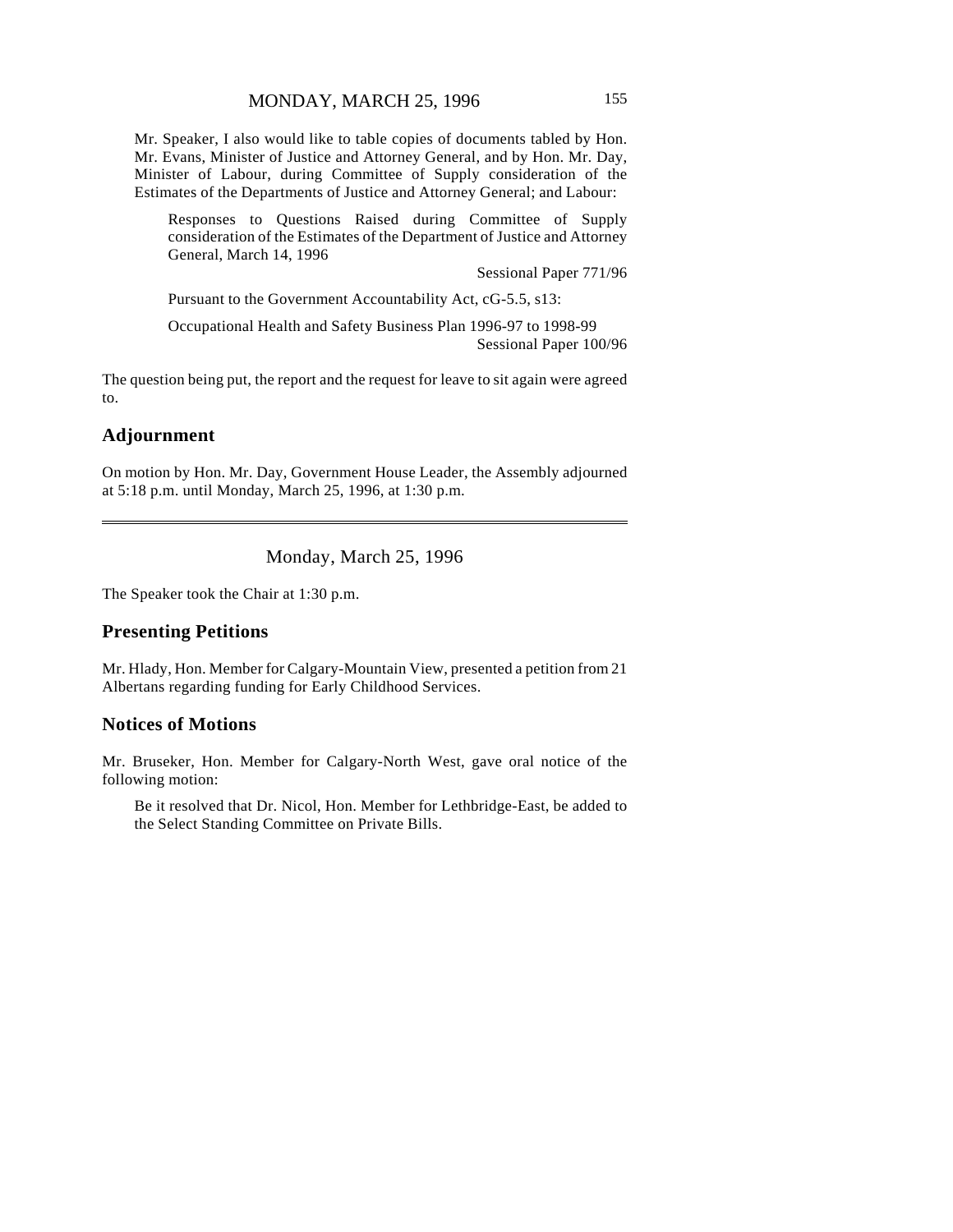# 156 **MONDAY, MARCH 25, 1996**

### **Introduction of Bills (First Reading)**

Oral notice having been given Thursday, March 21, 1996:

Bill Pr1 Alberta Wheat Pool Amendment Act, 1996 — Mr. McFarland

Bill Pr2 Covenant Bible College Tax Exemption Act — Mr. Brassard

Bill Pr3 Evangel Bible College Act — Mr. Pham

Bill Pr4 Bethesda Bible College Act —Mr. Decore

Bill Pr5 Farmers' Union of Alberta Amendment Act, 1996 — Mr. McFarland

# **Tabling Returns and Reports**

Ms Burgener, Chairman, Seniors Advisory Council for Alberta, pursuant to the Seniors Advisory Council for Alberta Act, cS-13.2 s7(2):

Seniors Advisory Council for Alberta, Annual Report 1995

Sessional Paper 86/96

# **Oral Question Period**

During Oral Question Period, Mr. Mitchell, Hon. Leader of the Official Opposition, filed the following:

Alberta Family and Social Services memo, dated March 8, 1996, from Casework Supervisor's Sub-Committee, Edmonton Region, to Casework and Program Supervisors, Edmonton Region, regarding regional management, with an attached memo, dated March 15, 1996, from Casework and Program Supervisors, Edmonton Region, to Chairperson, Edmonton Region Casework Supervisor's Committee, regarding a crisis in child welfare

Sessional Paper 772/96

During Oral Question Period, Mr. Dalla-Longa, Hon. Member for Calgary-West, filed the following:

Letter, dated September 7, 1994, from Gary Boddaz, Assistant Deputy Minister, Alberta Lotteries and Gaming, to Sandy Vigrass, Glenmeadows Home and School Association, regarding Community Facility Enhancement Program II (CFEP II) and the Glenmeadows computer lab

Sessional Paper 773/96

Letter, dated December 9, 1994, from Hon. Dr. West, Minister responsible for Lotteries, Gaming and Racing, to Sandy Vigrass, Glenmeadows Home and School Association, regarding reconsideration of funding for Community Facility Enhancement Program II (CFEP II)

Sessional Paper 774/96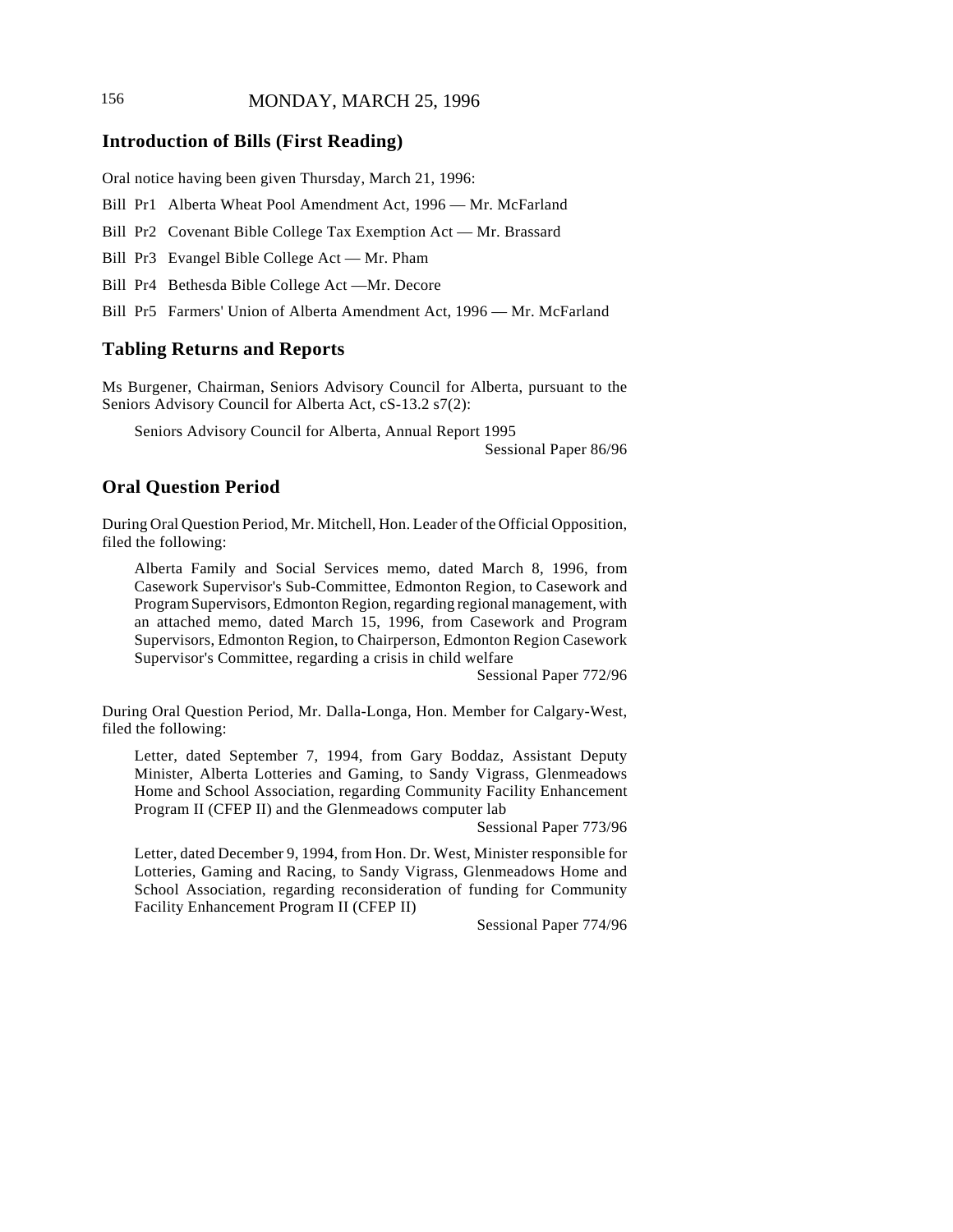# **ORDERS OF THE DAY**

### **Motions Under Standing Order 15(6)**

**1.** Moved by Mr. Bruseker, Hon. Official Opposition House Leader (oral notice having been given Thursday, March 21, 1995):

Be it resolved that the March 21, 1996 finding by the Speaker of a prima facie question of privilege, as raised by the Hon. Member for Calgary-North West, be referred to the Standing Committee on Privileges and Elections, Standing Orders and Printing, and that adequate financial and human resources be provided to that Committee so that the Committee can call witnesses, crossexamine witnesses, require the administration of oath thereto, and further that the Committee determine such further rules and procedures to ensure "the safeguards and privileges which every man enjoys in any court of the land" and further that the Committee shall meet within 30 days of the passing of this motion.

A debate followed.

Hon. Mr. Day, Hon. Government House Leader, moved the motion be amended by deleting all the words after

Be it resolved that

and inserting the following:

this Assembly recognizes that a prima facie case of privilege was found to exist by the Speaker of the Legislative Assembly in his ruling on Thursday, March 21, 1996, and as such this Assembly orders that, unless Mr. Robert Burgener, on behalf of his client Mr. Robert Talbot, apologizes to the Legislative Assembly by way of a letter to Mr. Speaker within 5 sitting days of the passing of this motion, the matter be expeditiously referred to the Select Standing Committee on Privileges and Elections, Standing Orders and Printing, and that adequate financial and human resources be provided to that Committee so that the Committee can call witnesses, cross examine witnesses, require the administration of oath thereto, and further that the Committee determine such further rules and procedures to ensure "the safeguards and privileges which every man enjoys in any court of the land".

Debate continued (on amendment).

The question being put, the amendment was agreed to.

The question being immediately put on the motion as amended, the motion was agreed to.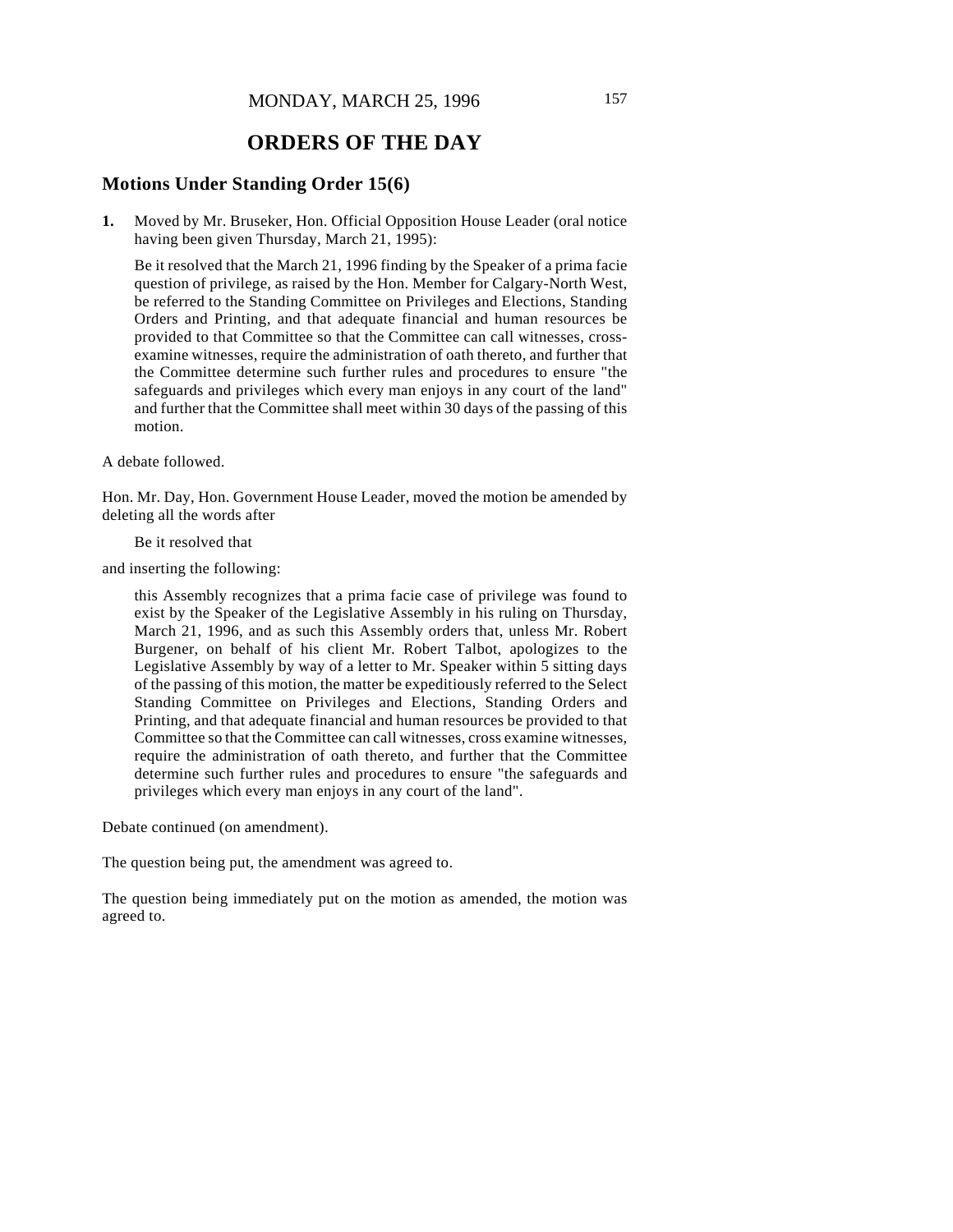# 158 **MONDAY, MARCH 25, 1996**

Unanimous consent of the Assembly was granted to waive Standing Order 38(1) allowing Mr. Bruseker, Hon. Member for Calgary-North West, to move the following motion (oral notice having been given earlier today, Monday, March 25, 1996):

Be it resolved that Dr. Nicol, Hon. Member for Lethbridge-East, be added to the Select Standing Committee on Private Bills.

The question being put, the motion was agreed to.

## **Government Bills and Orders**

### **Committee of the Whole**

According to Order, the Assembly resolved itself into Committee of the Whole, and the Speaker left the Chair.

(Assembly in Committee)

The following Bill was taken under consideration:

Bill 2 Alberta Economic Development Authority Act — Mr. Yankowsky

A debate followed.

Mr. Bruseker, Hon. Member for Calgary-North West, moved the Bill be amended in section 2 by adding the following after subsection (6):

(7) Notwithstanding subsection (5), if an appointment under subsections (2), (3), and (4) is not confirmed by the Legislative Assembly within 180 days after the next ensuing sitting of the Legislative Assembly, then the position shall be deemed to be vacant.

A debate followed (on amendment).

The question being put, the amendment was defeated. The names being called for were taken as follows:

For the amendment: 16

| Abdurahman  | Hanson       |
|-------------|--------------|
| Bracko      | Hewes        |
| Bruseker    | Kirkland     |
| Chadi       | Massey       |
| Collingwood | <b>Nicol</b> |
| Germain     |              |

Sapers Sekulic Van Binsbergen Wickman Zwozdesky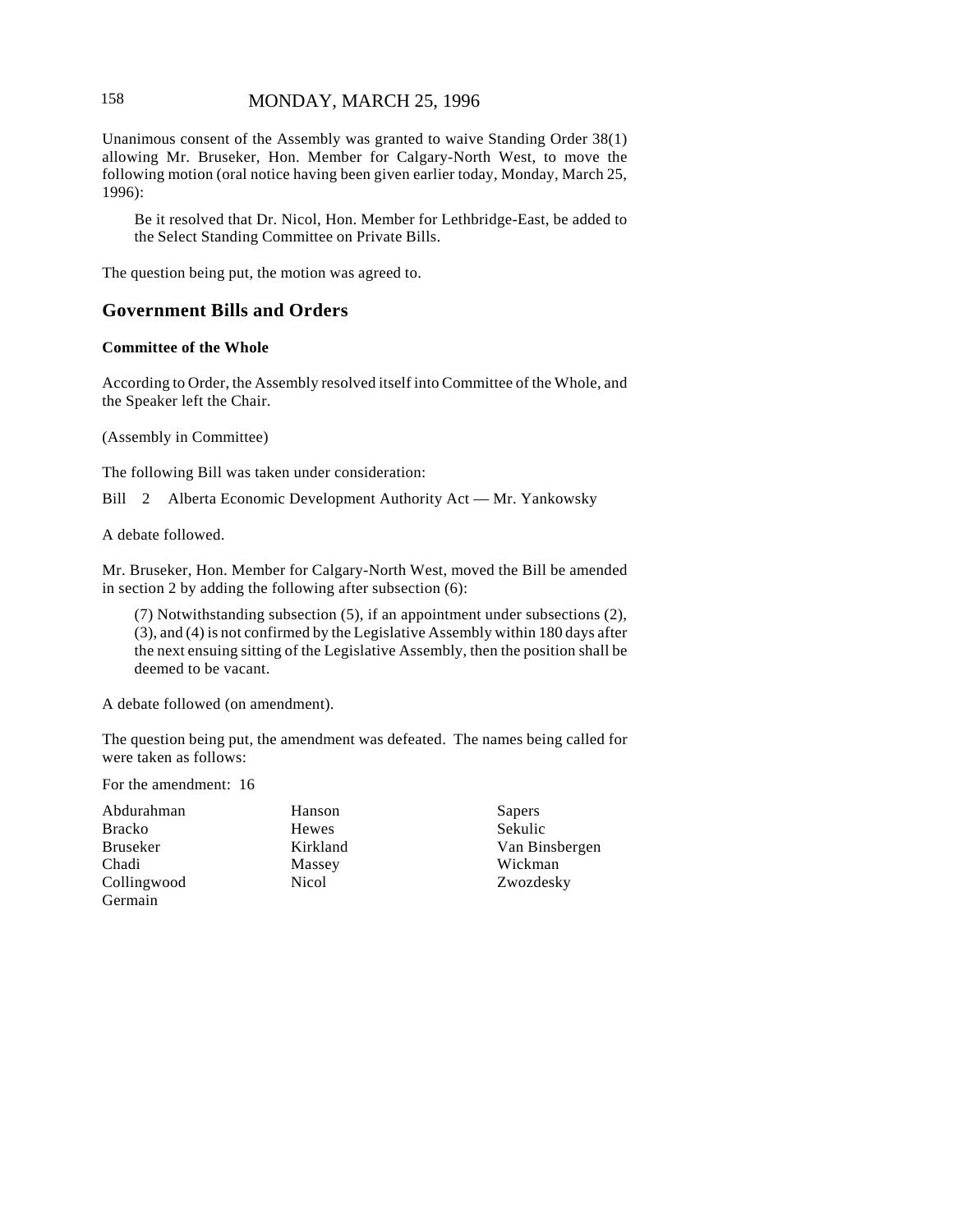| Against the amendment: 39 |           |            |
|---------------------------|-----------|------------|
| Amery                     | Friedel   | Oberg      |
| <b>Black</b>              | Fritz     | Paszkowski |
| <b>Brassard</b>           | Gordon    | Renner     |
| Burgener                  | Haley     | Rostad     |
| Calahasen                 | Herard    | Severtson  |
| Clegg                     | Hierath   | Shariff    |
| Coutts                    | Hlady     | Stelmach   |
| Day                       | Jacques   | Taylor     |
| Doerksen                  | Jonson    | Thurber    |
| Dunford                   | Langevin  | Trynchy    |
| Evans                     | Mar       | West       |
| Fischer                   | McClellan | Woloshyn   |

Debate continued.

Mr. Bruseker, Hon. Member for Calgary-North West, moved the Bill be amended in section 7(1) by adding:

having first been recommended by the Legislative Assembly

McFarland

after:

Forsyth

Lieutenant Governor in Council

Debate continued (on amendment).

The question being put, the amendment was defeated. The names being called for were taken as follows:

For the amendment: 14

Abdurahman Bracko Bruseker Chadi Collingwood

Germain Hewes Massey Nicol Sapers

Sekulic Van Binsbergen Wickman Zwozdesky

Yankowsky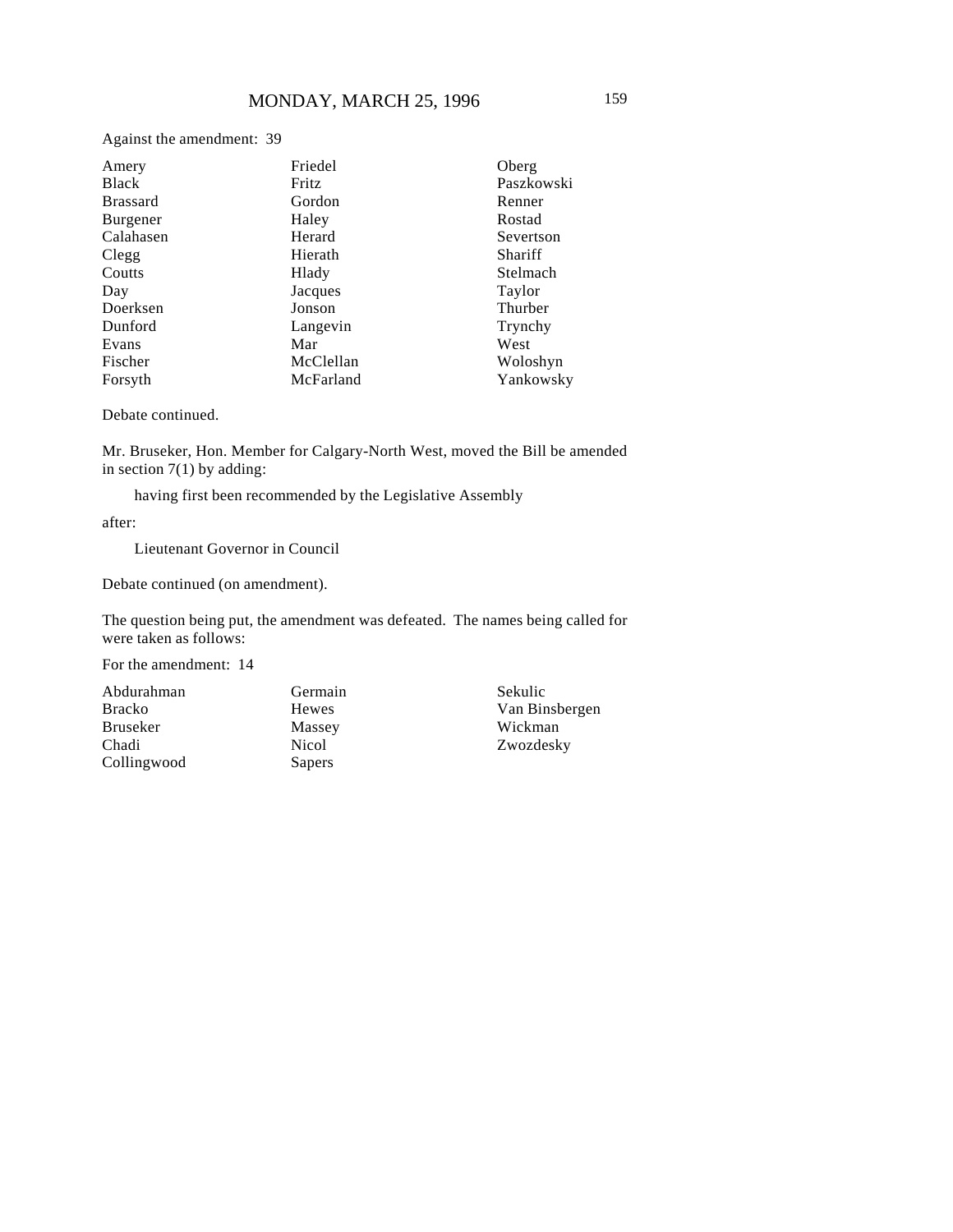Against the amendment: 37

| Amery           | Haley     | Paszkowski |
|-----------------|-----------|------------|
| <b>Black</b>    | Herard    | Renner     |
| <b>Brassard</b> | Hierath   | Rostad     |
| Burgener        | Hlady     | Severtson  |
| Calahasen       | Jacques   | Stelmach   |
| Coutts          | Jonson    | Tannas     |
| Doerksen        | Langevin  | Taylor     |
| Dunford         | Lund      | Thurber    |
| Fischer         | Mar       | Trynchy    |
| Forsyth         | McClellan | West       |
| Friedel         | McFarland | Woloshyn   |
| Fritz           | Oberg     | Yankowsky  |
| Gordon          |           |            |

And after some further time spent therein, the Acting Speaker resumed the Chair.

The following Bills were reported:

- Bill 1 Agent-General Act Repeal Act Hon. Mr. Klein
- Bill 2 Alberta Economic Development Authority Act Mr. Yankowsky
- Bill 3 Lloydminster Hospital Act Repeal Act Mr. Stelmach
- Bill 4 Glenbow-Alberta Institute Amendment Act, 1996 Hon. Mr. Mar

Progress was reported on the following Bill:

Bill 5 Racing Corporation Act — Hon. Dr. West

Mr. Tannas, Chairman of Committees, tabled copies of all amendments considered by the Committee of the Whole on this date for the official records of the Assembly.

Amendment to Bill 2 (Hon. Member for Calgary-North West) — Defeated on division

Sessional Paper 775/96

Amendment to Bill 2 (Hon. Member for Calgary-North West) — Defeated Sessional Paper 776/96

Amendment to Bill 2 (Hon. Member for Calgary-North West) — Defeated on division

Sessional Paper 777/96

Amendment to Bill 5 (Hon. Minister of Transportation and Utilities) — Debate adjourned

Sessional Paper 778/96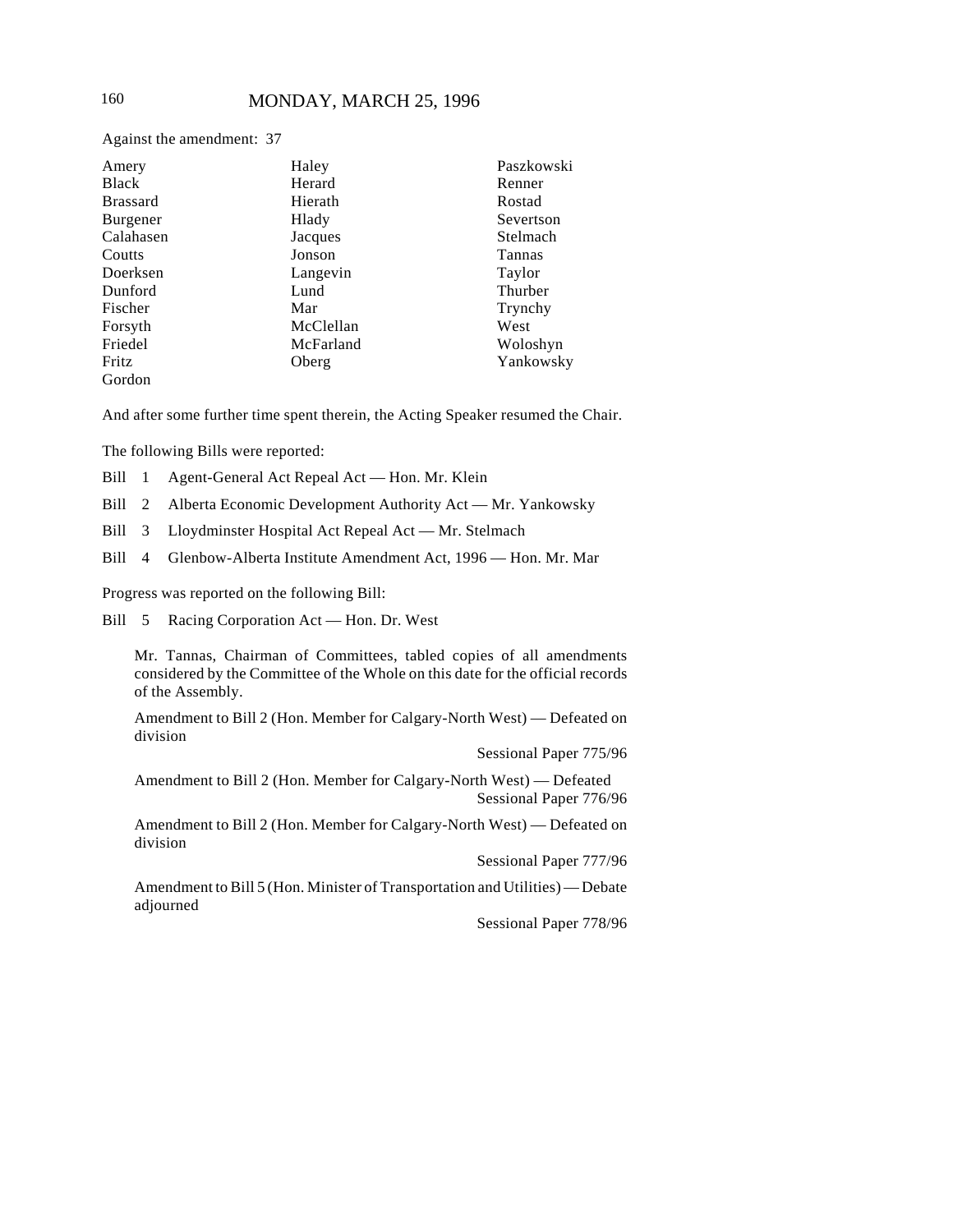# **Adjournment**

On motion by Hon. Mr. Day, Government House Leader, that it be called 5:30 p.m., it was agreed at 5:17 p.m. that when the Assembly reconvened at 8:00 p.m. it would be in Committee of Supply, and the Speaker left the Chair.

MONDAY, MARCH 25, 1996 — 8:00 P.M.

**Committee of Supply** (Day 1 — Lottery Fund Estimates)

(Assembly in Committee)

And after some time spent therein, the Deputy Speaker resumed the Chair and Mr. Clegg reported as follows:

Mr. Speaker:

The Committee of Supply has had under consideration certain resolutions of the Lottery Fund, reports as follows and requests leave to sit again:

Resolved that a sum not exceeding the following be granted to Her Majesty for the fiscal year ending March 31, 1997, for the purposes indicated:

#### **Agricultural Initiatives**

\$22,530,000

#### **Cultural Initiatives**

\$23,079,000

#### **Recreation Initiatives**

\$16,244,000

### **Community Facility Enhancement Program**

\$35,000,000

### **Health and Wellness Initiatives**

\$16,697,000

### **Science and Environmental Initiatives**

\$750,000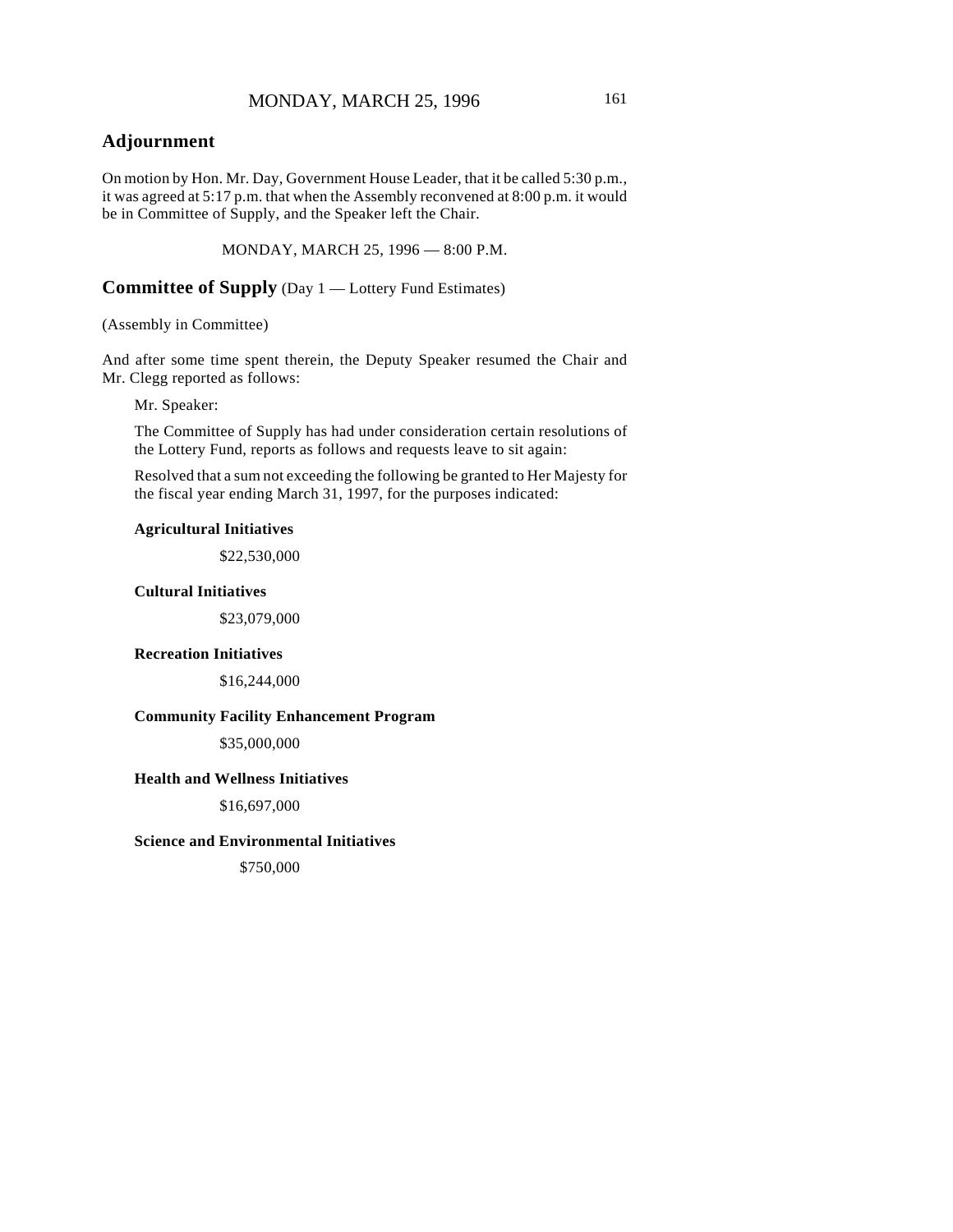**New Initiatives**

\$9,000,000

### **Total Lottery Fund Payments**

\_\_\_\_\_\_\_\_\_\_\_\_\_\_\_\_\_\_

**\$123,300,000**

The question being put, the report and the request for leave to sit again were agreed to.

# **Introduction of Bills (First Reading)**

Unanimous consent of the Assembly was granted to revert to Introduction of Bills.

Upon recommendation of His Honour the Honourable the Lieutenant Governor, and notice having been given:

Bill 22 Appropriation Act, 1996 — Hon. Mr. Dinning

# **Adjournment**

 $\overline{\phantom{a}}$ 

On motion by Hon. Mr. Evans, Deputy Government House Leader, the Assembly adjourned at 9:48 p.m. until Tuesday, March 26, 1996, at 1:30 p.m.

Tuesday, March 26, 1996

The Speaker took the Chair at 1:30 p.m.

# **Notices of Motions**

Pursuant to Standing Order 34(2)(a), Hon. Mrs. Black, Deputy Government House Leader, gave oral notice of her intention to move that Written Questions and Motions for Returns appearing in tomorrow's Order Paper stand and retain their places.

# **Introduction of Bills (First Reading)**

Upon recommendation of His Honour the Honourable the Lieutenant Governor, and notice having been given:

Bill 19 Agriculture Financial Services Amendment Act, 1996 — Hon. Mr. Paszkowski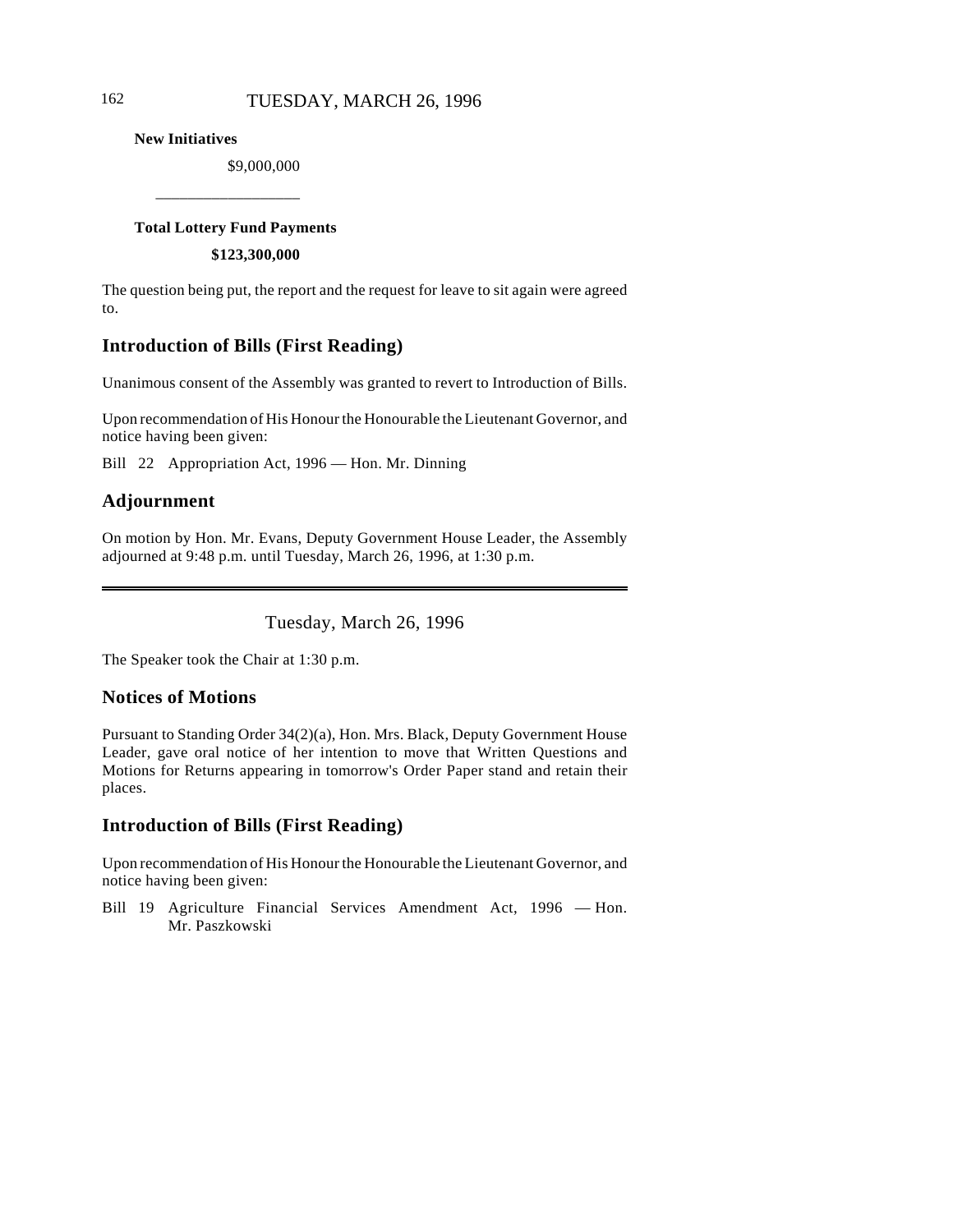### **Tabling Returns and Reports**

Hon. Mrs. McClellan, Minister of Health:

Letter, dated March 25, 1996, from Hon. Mrs. McClellan, Minister of Health, to Mr. Sapers, Hon. Member for Edmonton-Glenora, regarding a response to a question on Interleukin-2 raised in the Assembly on March 21, 1996, with attached background information on the funding of Interleukin-2 for the treatment of cancer

Sessional Paper 779/96

Mr. Mitchell, Hon. Leader of the Official Opposition:

Pamphlet announcing a Forum on Children's Issues, Edmonton Room, Edmonton Public Library, 7 Sir Winston Churchill Square, Saturday, March 30, 1996, 10:00 a.m. to 12:30 p.m.

Sessional Paper 780/96

## **Members' Statements**

Ms Leibovici, Hon. Member for Edmonton-Meadowlark, made a statement regarding worker safety, the need for fines for safety violations, and the need for public posting of safety violations.

Mr. Brassard, Hon. Member for Old-Didsbury, made a statement thanking and congratulating the Alberta Dental Association for its sponsorship of the 4th annual Open Wide Campaign, involving 2,000 dental professionals donating their services free to those who need it most, with special mention being made of the participation of the Salvation Army, McDonald's, and many dental suppliers.

Mr. Beniuk, Hon. Member for Edmonton-Norwood, made a statement regarding the value of knowledge of other languages in an increasingly multicultural and multilingual business world.

# **ORDERS OF THE DAY**

# **Public Bills and Orders Other Than Government Bills and Orders**

According to Order, the Assembly resolved itself into Committee of the Whole, and the Speaker left the Chair.

(Assembly in Committee)

And after some time spent therein, the Acting Speaker resumed the Chair.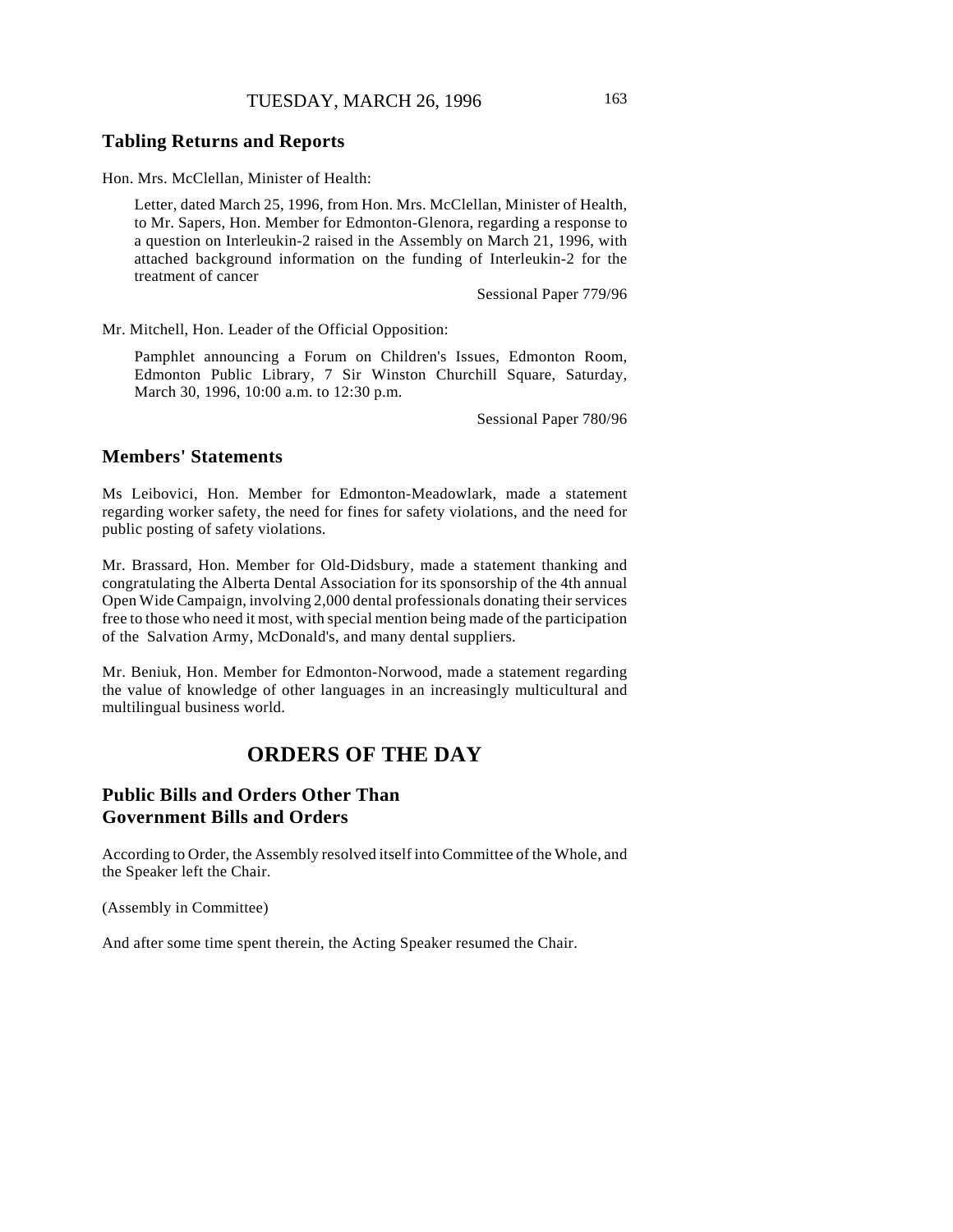# 164 TUESDAY, MARCH 26, 1996

The following Bill was reported with some amendments:

Bill 205 Limitations Act — Mr. Herard

Mr. Tannas, Chairman of Committees, tabled copies of all amendments considered by the Committee of the Whole on this date for the official records of the Assembly.

Amendment to Bill 205 (Hon. Member for Calgary-Egmont) — Agreed to

Sessional Paper 781/96

Amendment to Bill 205 (Hon. Member for Calgary-Egmont) — Agreed to

Sessional Paper 782/96

Amendment to Bill 205 (Hon. Member for Calgary-Buffalo) — Agreed to

Sessional Paper 783/96

Amendment to Bill 205 (Hon. Member for Calgary-Buffalo) — Defeated Sessional Paper 784/96

At 3:29 p.m., unanimous consent of the Assembly was granted to move on to the next item of business.

# **Motions Other Than Government Motions**

**505.** Moved by Mr. Henry:

Be it resolved that the Legislative Assembly urge the Government to ensure equal access to quality education for Alberta children by providing for: disabled children; special needs children; early childhood services; English as a second language for each child whose mother tongue is not English, regardless of the student's place of birth; a wide variety of core and optional subjects; the incremental elimination of all user and transportation fees; and access to computers for all students.

A debate followed.

Pursuant to Standing Order 8(4), the question being put, the motion was defeated.

**506.** Moved by Ms Hanson:

Be it resolved that the Legislative Assembly urge the Government to recognize that when children begin to commit crime, it is often a reflection of a number of factors, including poor supervision and weak parenting skills, and therefore establish a series of mandatory early intervention programs to help parents manage their children.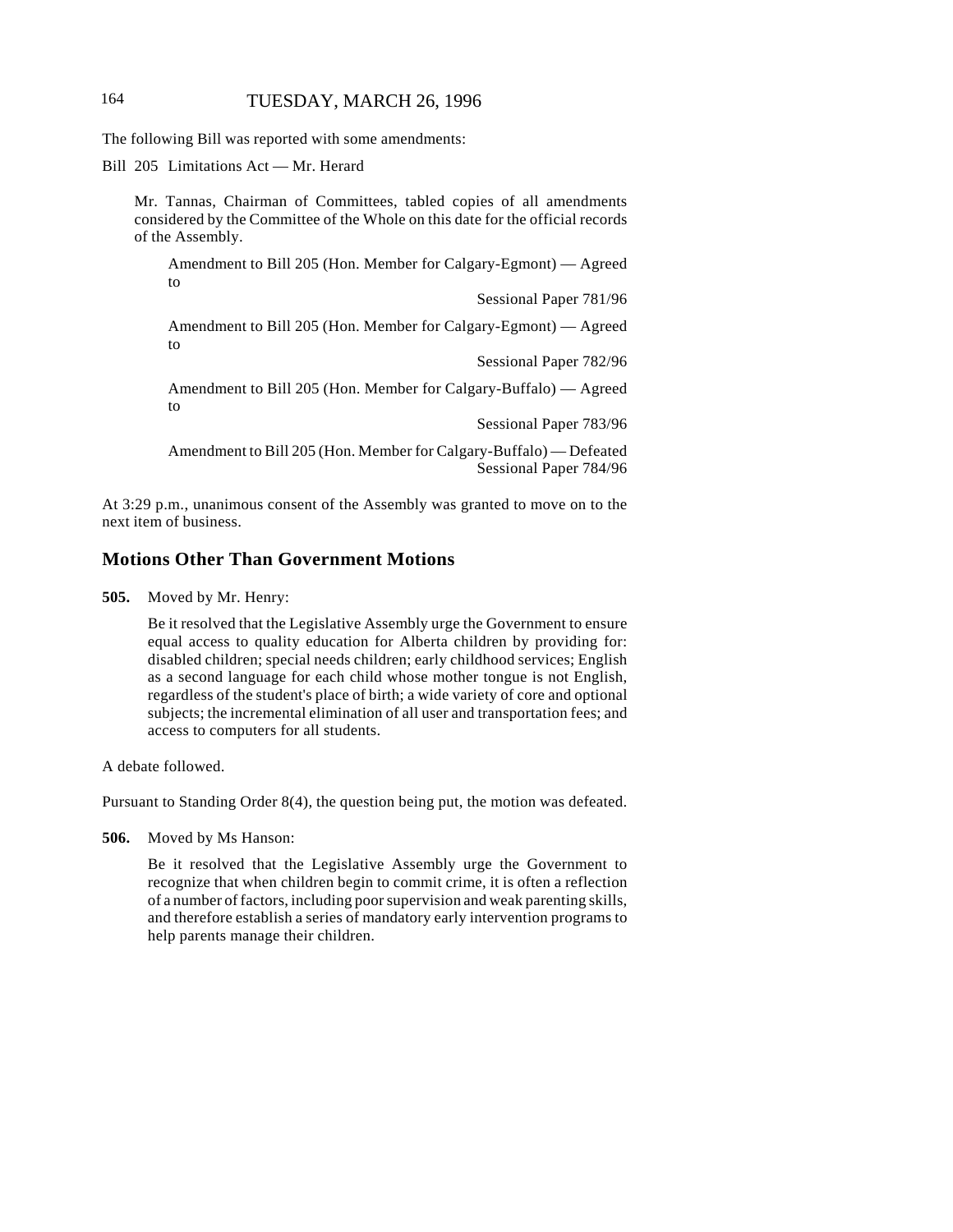A debate followed.

Pursuant to Standing Order 8(2)(c), debate adjourned, Mr. Bracko speaking.

# **Government Bills and Orders**

### **Second Reading**

On the motion that the following Bill be now read a Second time:

Bill 15 Hospitals Amendment Act, 1996 — Mr. Renner

A debate followed.

Mr. Bracko moved adjournment of the debate, which was agreed to.

### **Adjournment**

On motion by Hon. Mr. Evans, Deputy Government House Leader, that it be called 5:30 p.m., at 5:27 p.m. the Assembly adjourned until 8:00 p.m.

TUESDAY, MARCH 26, 1996 — 8:00 P.M.

### **Government Bills and Orders**

#### **Second Reading**

On the motion that the following Bill be now read a Second time:

Bill 22 Appropriation Act, 1996 — Hon. Mr. Dinning

A debate followed.

Pursuant to Standing Order 61(3), at 11:45 p.m. the Deputy Speaker immediately put the question on the appropriation Bill standing on the Order Paper for Second reading, which was agreed to. The names being called for were taken as follows: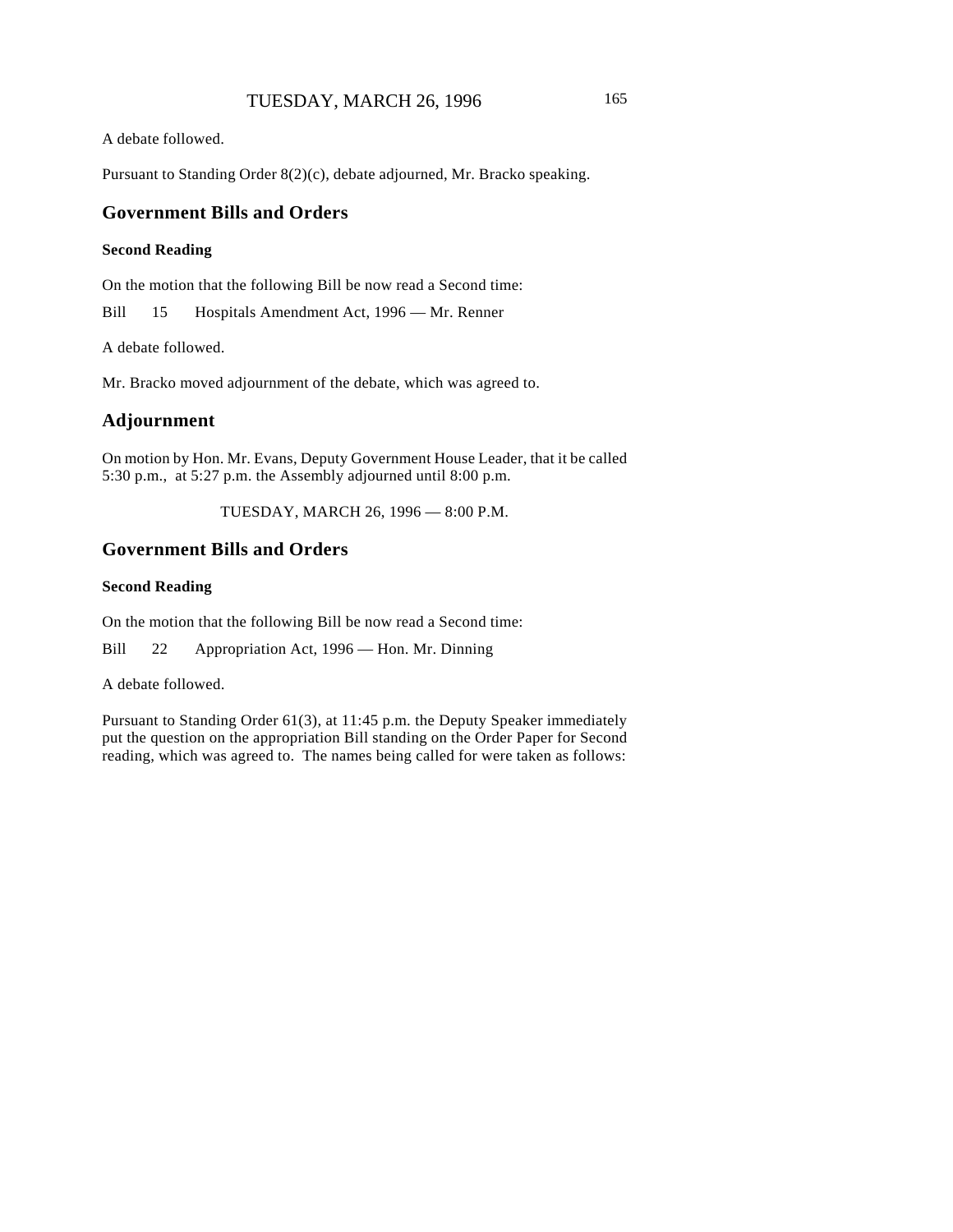# 166 WEDNESDAY, MARCH 27, 1996

For the motion: 33

| Ady                   | Fischer   | <b>Nicol</b>   |
|-----------------------|-----------|----------------|
| Amery                 | Friedel   | Oberg          |
| <b>Brassard</b>       | Fritz     | Paszkowski     |
| Burgener              | Haley     | Pham           |
| Calahasen             | Hierath   | Renner         |
| Chadi                 | Hlady     | Rostad         |
| Clegg                 | Jacques   | Severtson      |
| Day                   | Kowalski  | Shariff        |
| Doerksen              | Langevin  | Thurber        |
| Dunford               | McClellan | Woloshyn       |
| Evans                 | McFarland | Yankowsky      |
| Against the motion: 7 |           |                |
| Carlon                | Sanare    | Van Rinchargan |

| Carlson   | Sapers         | Van Binsbergen |
|-----------|----------------|----------------|
| Dickson   | <b>Sekulic</b> | Vasseur        |
| Leibovici |                |                |

The following Bills were read a Second time and referred to Committee of the Whole:

| Bill | 15 | Hospitals Amendment Act, 1996 — Mr. Renner                           |  |  |
|------|----|----------------------------------------------------------------------|--|--|
| Bill | 16 | Economic Development and Tourism Statutes Repeal Act —<br>Mr. Coutts |  |  |
| Bill | 22 | Appropriation Act, 1996 — Hon. Mr. Dinning                           |  |  |

# **Adjournment**

On motion by Hon. Mr. Evans, Deputy Government House Leader, the Assembly adjourned at 11:58 p.m. until Wednesday, March 27, 1996, at 1:30 p.m.

Wednesday, March 27, 1996

The Speaker took the Chair at 1:30 p.m.

# **Presenting Petitions**

Mr. Beniuk, Hon. Member for Edmonton-Norwood, presented a petition from 9 Edmonton residents regarding an amendment to the Medical Professions Act to accommodate non-traditional medical practices.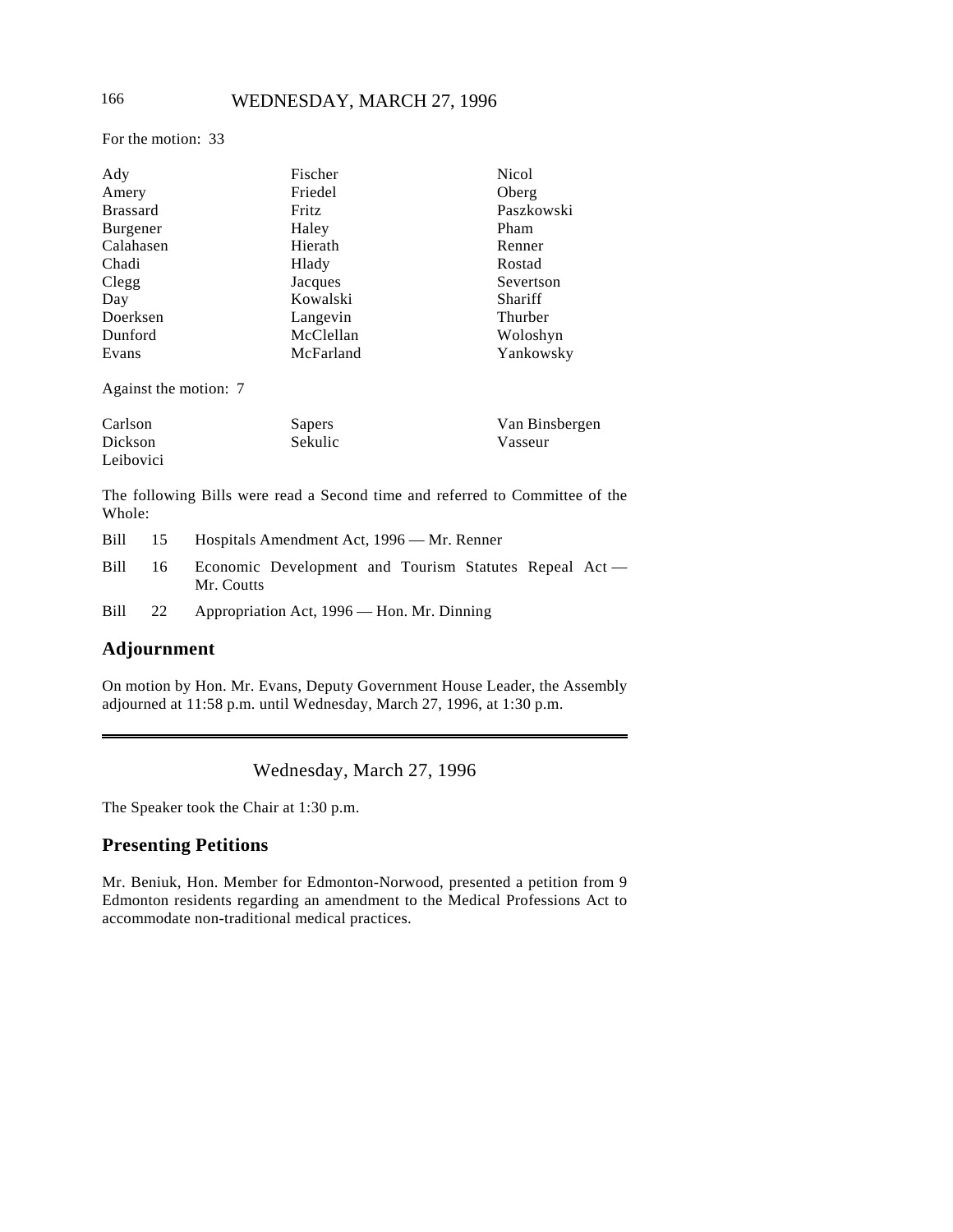Mr. Beniuk, Hon. Member for Edmonton-Norwood, presented a petition from 9 Edmonton residents regarding an amendment to the Medical Professions Act to accommodate non-traditional medical practices.

Mr. Brassard, Hon. Member for Old-Didsbury, presented a petition from 2,465 Albertans regarding an amendment to the Medical Professions Act to accommodate non-traditional medical practices.

### **Introduction of Bills (First Reading)**

Upon recommendation of His Honour the Honourable the Lieutenant Governor, and notice having been given:

Bill 24 Individual's Rights Protection Amendment Act, 1996 — Hon. Mr. Mar

# **Tabling Returns and Reports**

Hon. Mr. Day, Government House Leader:

Fact sheet, dated March 25, 1996, regarding the process for debate of the 1996 Committee of Supply Main Estimates

Sessional Paper 785/96

Hon. Mr. Day, Minister responsible for Professions and Occupations Bureau, pursuant to the Chiropractic Profession Act, cC-9.1, s6(4):

College of Chiropractors of Alberta, Annual Report 1994

Sessional Paper 96/96

Hon. Mrs. McClellan, Minister of Health, pursuant to the Mental Health Act, cM-13.1, s47:

Mental Health Patient Advocate Office, Annual Report 1995 Sessional Paper 78/96

Hon. Mrs. McClellan, Minister of Health:

Letter, dated March 26, 1996, from Hon. Mrs. McClellan, Minister of Health, to Mrs. Soetaert, Hon. Member for Spruce Grove-Sturgeon-St. Albert, regarding issues raised by Mrs. Soetaert in the Legislature, March 12, 1996, regarding the Westview Regional Health Authority (RHA)

Sessional Paper 786/96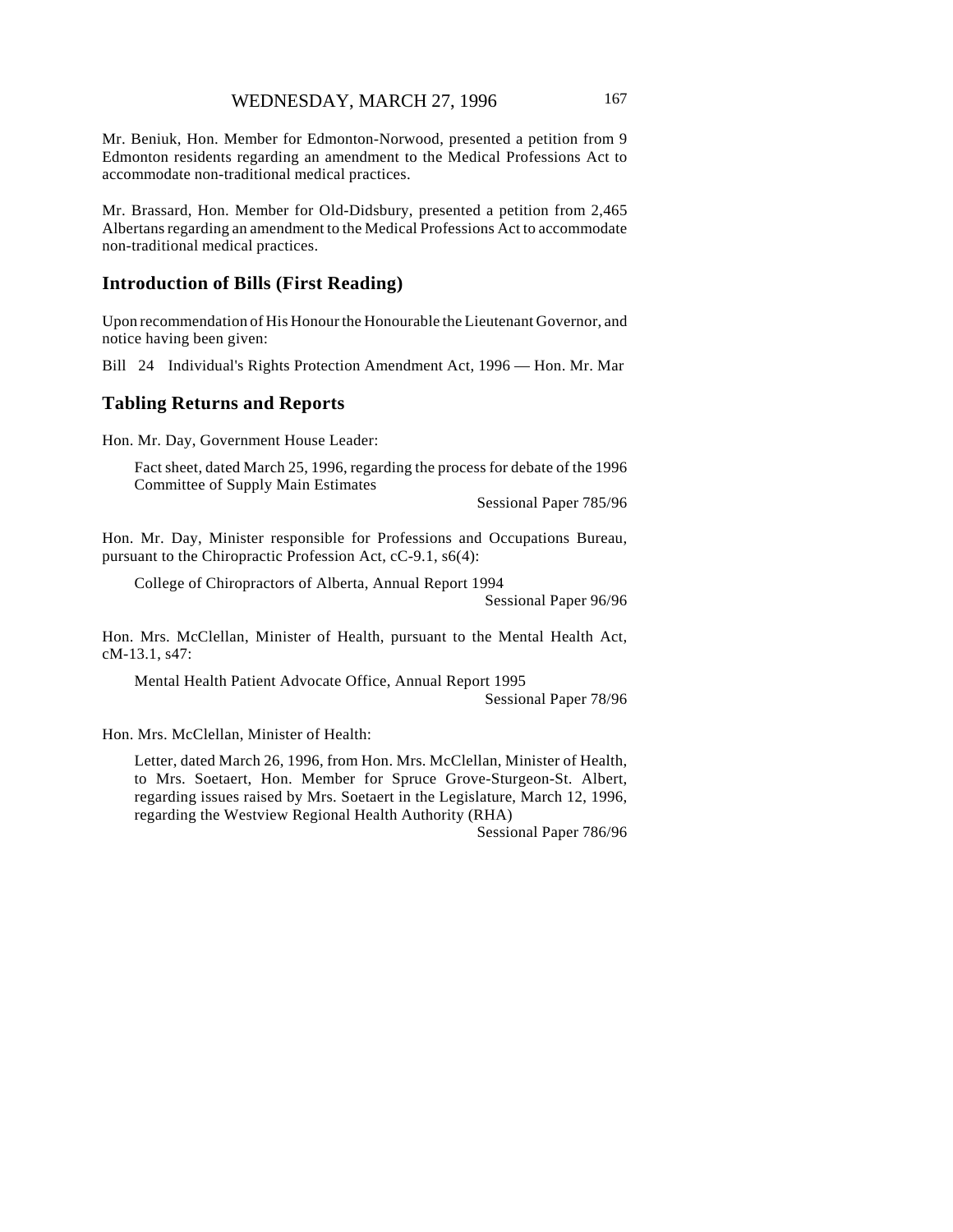# 168 WEDNESDAY, MARCH 27, 1996

Mr. Mitchell, Hon. Leader of the Official Opposition:

Letter, dated March 27, 1996, from Mr. Mitchell, Hon. Leader of the Official Opposition, to the Right Hon. Mr. Chrétien, Prime Minister of Canada, regarding the implications the North American Free Trade Act (NAFTA) will have on health care, education and social services

Sessional Paper 787/96

Hon. Mr. Klein, Premier:

Letter, dated March 26, 1996, from Hon. Mr. Klein, Premier, to Mr. Sprague, Chair, 1996 World Figure Skating Championships, congratulating the organizing committee, corporate sponsors, and the more than 1,200 volunteers who made the 1996 World Figure Skating Championships a resounding success

Sessional Paper 788/96

# **ORDERS OF THE DAY**

### **Written Questions**

The following Written Questions were ordered to stand: Q179, Q180, Q181, Q187, Q189.

### **Motions for Returns**

The following Motions for Returns were ordered to stand: M182, M183, M184, M185, M186, M188, M190, 191.

# **Public Bills and Orders Other Than Government Bills and Orders**

#### **Second Reading**

On the motion that the following Bill be now read a Second time: Bill 210 Citizen's Initiative Act — Dr. L. Taylor

A debate followed.

Mr. Henry moved adjournment of the debate, which was agreed to.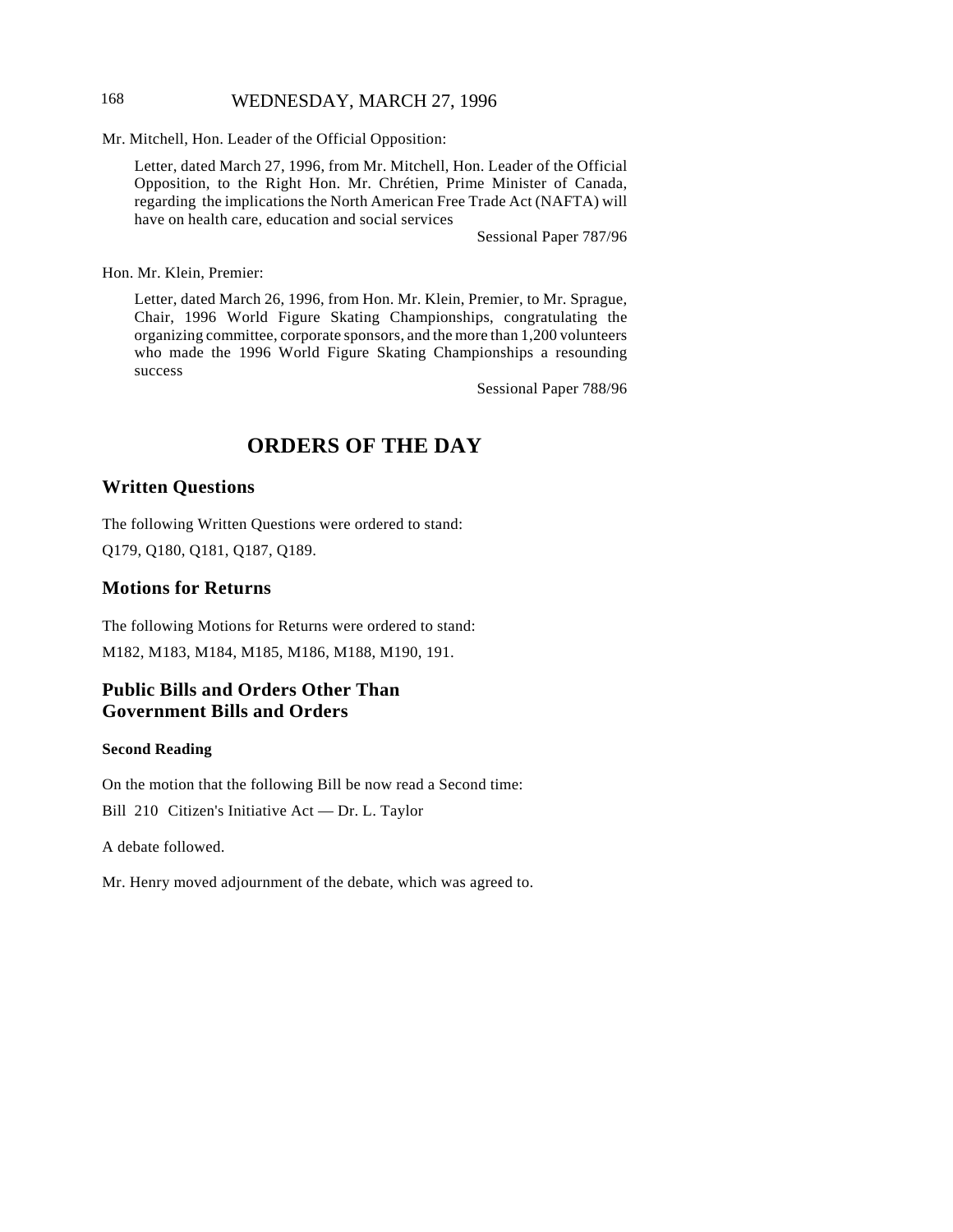# WEDNESDAY, MARCH 27, 1996 169

The following Bill was read a Second time and referred to Committee of the Whole: Bill 209 Medical Profession Amendment Act, 1996 — Mr. Brassard

### **Adjournment**

On motion by Hon. Mrs. Black, Deputy Government House Leader, that it be called 5:30 p.m., at 5:06 p.m. it was agreed that when the Assembly reconvened at 8:00 p.m. it would be in Committee of the Whole, and the Speaker left the Chair.

WEDNESDAY, MARCH 27, 1996 — 8:00 P.M.

### **Government Bills and Orders**

### **Committee of the Whole**

(Assembly in Committee)

The following Bill was taken under consideration:

Bill 7 Municipal Affairs Statutes Amendment and Repeal Act, 1996 -Mr. Severtson

A debate followed.

Ms Abdurahman, Hon. Member for Clover Bar-Fort Saskatchewan, moved that the Bill be amended in Section 2 by striking out subsection (2) and in subsection (3) in proposed section 37.1 of the Cemeteries Act by adding

at the option of the buyer

after

is void and severable from the contract.

Debate continued (on amendment).

The question being put, the amendment was defeated. The names being called for were taken as follows:

For the amendment: 11

Abdurahman Bracko Collingwood Decore

Germain Kirkland Massey Sekulic

Wickman Zariwny Zwozdesky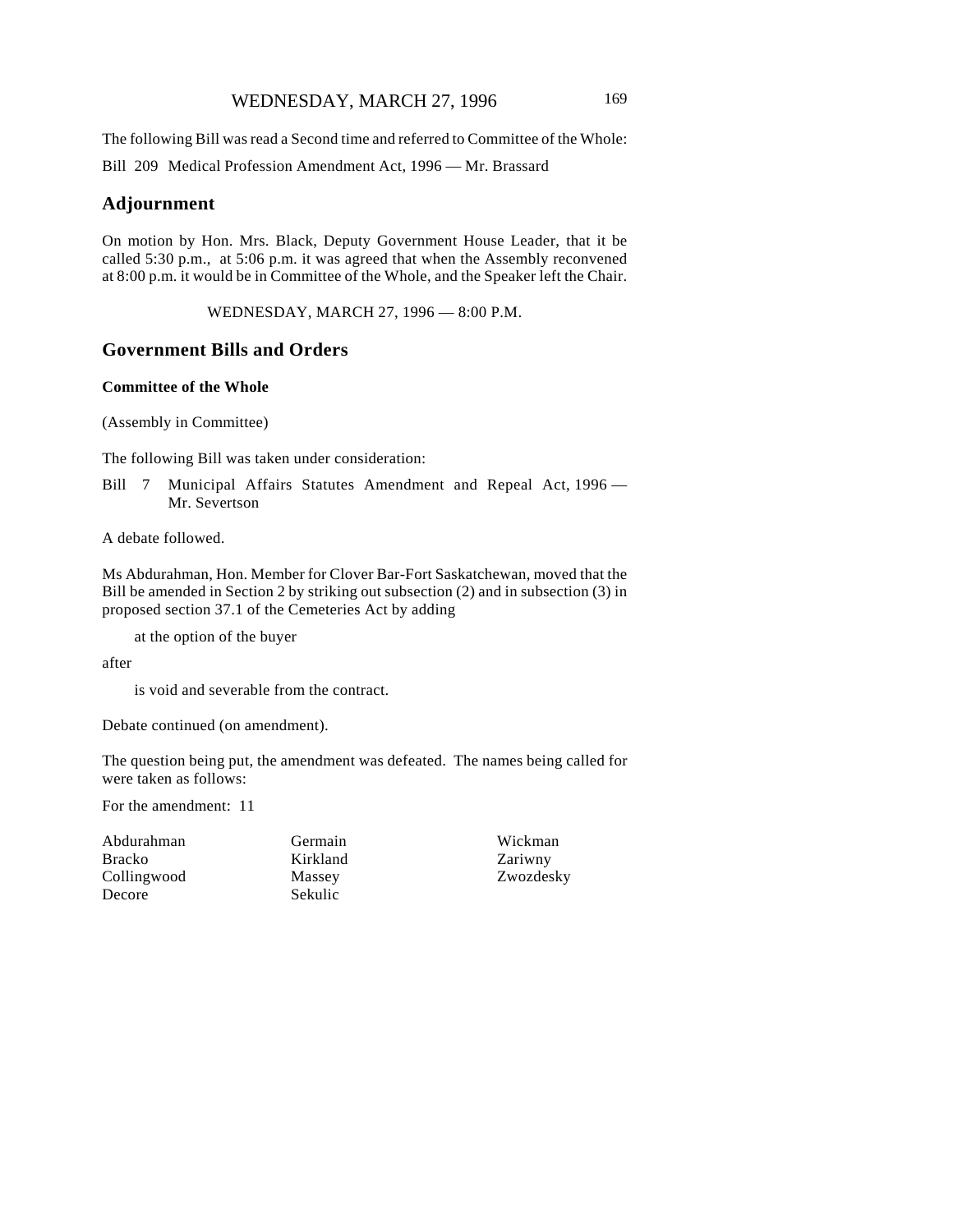Against the amendment: 32

| Ady             | Gordon    | Mirosh    |
|-----------------|-----------|-----------|
| Amery           | Haley     | Oberg     |
| <b>Black</b>    | Havelock  | Renner    |
| <b>Brassard</b> | Herard    | Rostad    |
| Calahasen       | Hlady     | Severtson |
| Coutts          | Jacques   | Shariff   |
| Doerksen        | Jonson    | Stelmach  |
| Dunford         | Kowalski  | Tannas    |
| Forsyth         | Langevin  | Thurber   |
| Friedel         | Mar       | Yankowsky |
| Fritz           | McFarland |           |

The following Bill was taken under consideration:

Bill 22 Appropriation Act, 1996 — Hon. Mr. Dinning

A debate followed.

Pursuant to Standing Order 61(4), at 11:45 p.m. the Deputy Speaker immediately put the question on the appropriation Bill standing on the Order Paper referred to Committee of the Whole, which was agreed to.

The Acting Speaker resumed the Chair.

The following Bill was reported:

Bill 22 Appropriation Act, 1996 — Hon. Mr. Dinning

Progress was reported on the following Bills:

- Bill 5 Racing Corporation Act Hon. Dr. West
- Bill 6 Gaming and Liquor Act Hon. Dr. West
- Bill 7 Municipal Affairs Statutes Amendment and Repeal Act, 1996 Mr. Severtson

Mr. Tannas, Chairman of Committees, tabled copies of all amendments considered by the Committee of the Whole on this date for the official records of the Assembly.

Amendment to Bill 5 (Hon. Minister of Transportation and Utilities) — Agreed to

Sessional Paper 789/96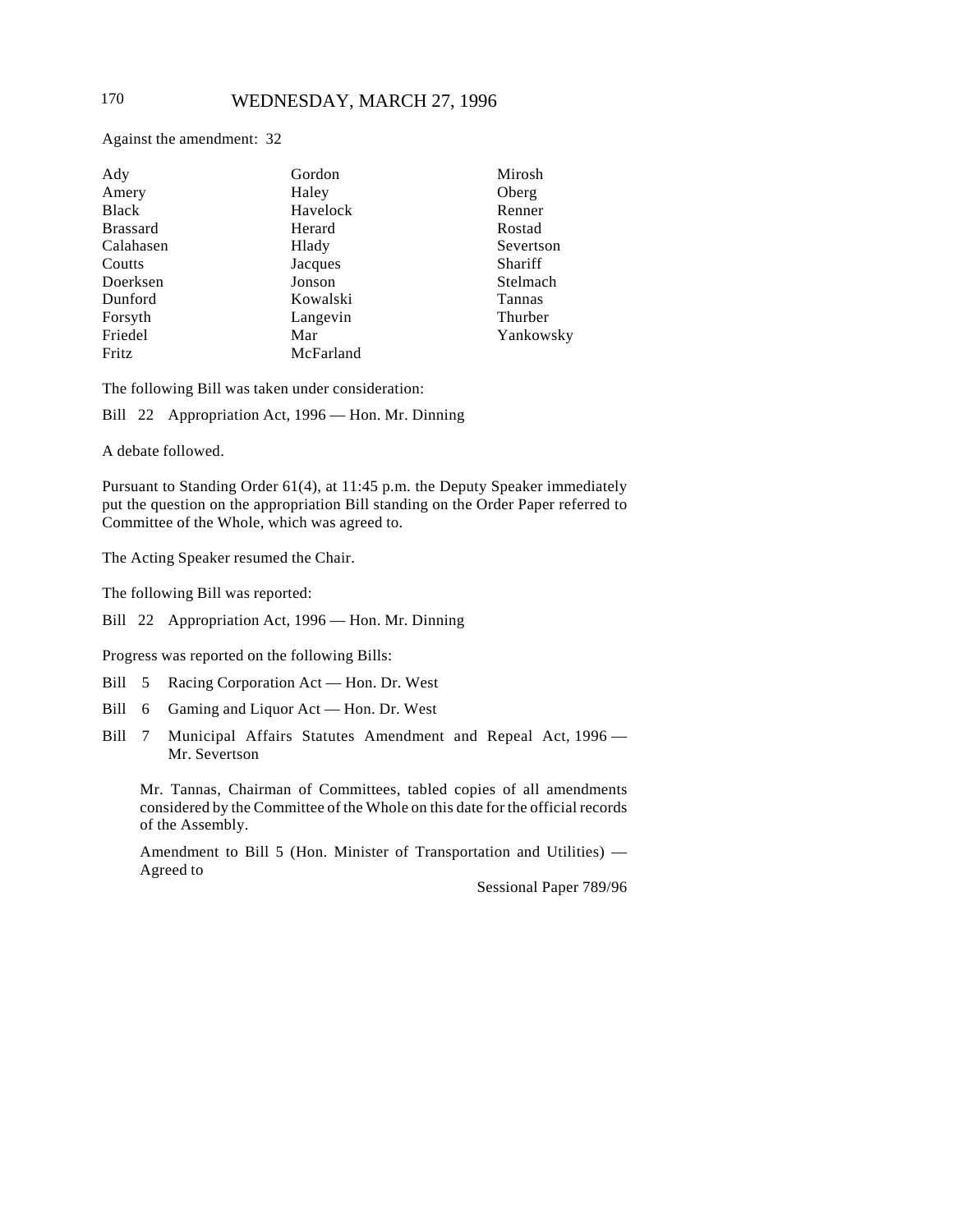Amendment to Bill 5 (Hon. Member for Edmonton-Rutherford) — Debate adjourned

Sessional Paper 790/96

Amendment to Bill 6 (Hon. Minister of Energy on behalf of the Hon. Minister of Transportation and Utilities) — Debate adjourned

Sessional Paper 791/96

Amendment to Bill 7 (Hon. Member for Clover Bar-Fort Saskatchewan) — Defeated on division

Sessional Paper 792/96

Amendment to Bill 7 (Hon. Member for Fort McMurray on behalf of the Hon. Member for Clover Bar-Fort Saskatchewan) — Defeated

Sessional Paper 793/96

Amendment to Bill 7 (Hon. Member for Fort McMurray on behalf of the Hon. Member for Clover Bar-Fort Saskatchewan) — Defeated

Sessional Paper 794/96

Amendment to Bill 7 (Hon. Member for Fort McMurray on behalf of the Hon. Member for Clover Bar-Fort Saskatchewan) — Debate adjourned Sessional Paper 795/96

# **Adjournment**

On motion by Hon. Mr. Day, Government House Leader, the Assembly adjourned at 11:47 p.m. until Thursday, March 28, 1996, at 1:30 p.m.

Thursday, March 28, 1996

The Speaker took the Chair at 1:30 p.m.

### **Introduction of Bills (First Reading)**

Notice having been given:

Bill 23 Condominium Property Amendment Act, 1996 — Mrs. Laing

On motion by Hon. Mr. Day, Government House Leader, the following Bill was placed on the Order Paper under Government Bills and Orders:

Bill 23 Condominium Property Amendment Act, 1996 — Mrs. Laing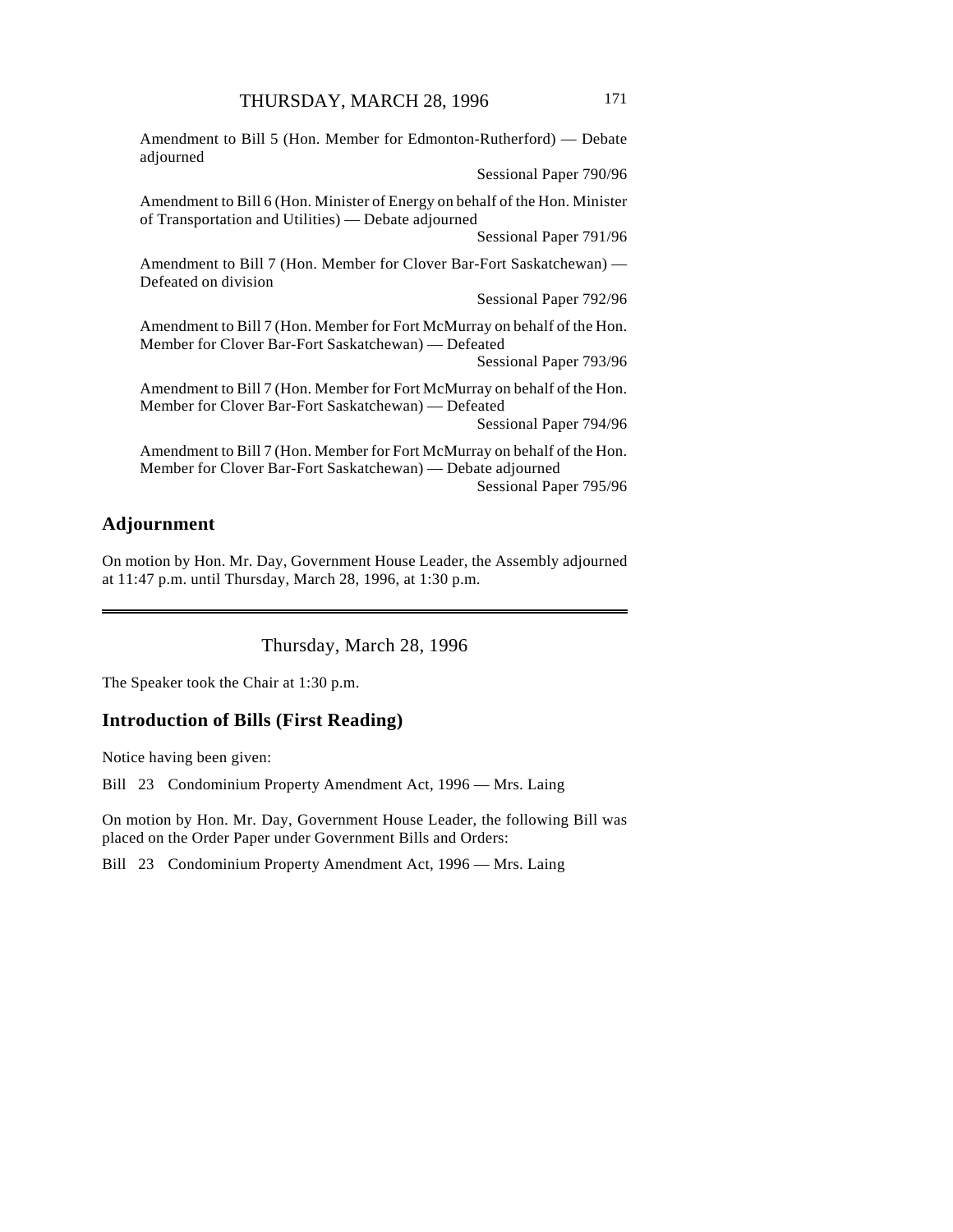# 172 THURSDAY, MARCH 28, 1996

### **Tabling Returns and Reports**

Ms Abdurahman, Hon. Member for Clover Bar-Fort Saskatchewan:

Newspaper advertisement entitled, "Only three days left to save Medicare," sponsored by the Alberta Health Care Union Caucus

Sessional Paper 796/96

Mr. Sapers, Hon. Member for Edmonton-Glenora:

Letter, dated March 20, 1996, from 25 Edmonton and area residents, to Hon. Mrs. McClellan, Minister of Health, regarding concerns over the introduction of a two-tiered health system and the upholding of the five principles of the Canada Health Act

Sessional Paper 797/96

Series of newspaper articles, variously dated, regarding Regional Health Authorities (RHA), Hotel de Health and private health care

Sessional Paper 798/96

Hon. Mr. Schumacher, Speaker of the Legislative Assembly, pursuant to Motion 1 under Standing Order 15(6) passed by the Assembly March 25, 1996:

Letter, dated March 28, 1996, from Robert C. Burgener, Barrister and Solicitor, on behalf of Robert Talbot, to Hon. Mr. Schumacher, Speaker of the Legislative Assembly, offering an apology to the Legislative Assembly if any impression of intimidation was left by Mr. Burgener's letter of March 15, 1996, to Mr. Mitchell, Hon. Leader of the Official Opposition

Sessional Paper 799/96

# **Members' Statements**

Mr. Dunford, Hon. Member for Lethbridge-West, made a statement recognizing Ron Sakamoto of Lethbridge and his company Gold and Gold Productions upon receiving the Juno Award for Canadian Promoter of the Year.

Mr. Bracko, Hon. Member for St. Albert, made a statement recognizing the provincial, national and international achievements of the 57 junior high school students belonging to the Elmer Gish Wind Ensemble.

Mrs. Forsyth, Hon. Member for Calgary-Fish Creek, made a statement regarding the suicide of Kyle Steffanson, a 15 year old high school student and gold medal winner in skiing from the Alberta Winter Games.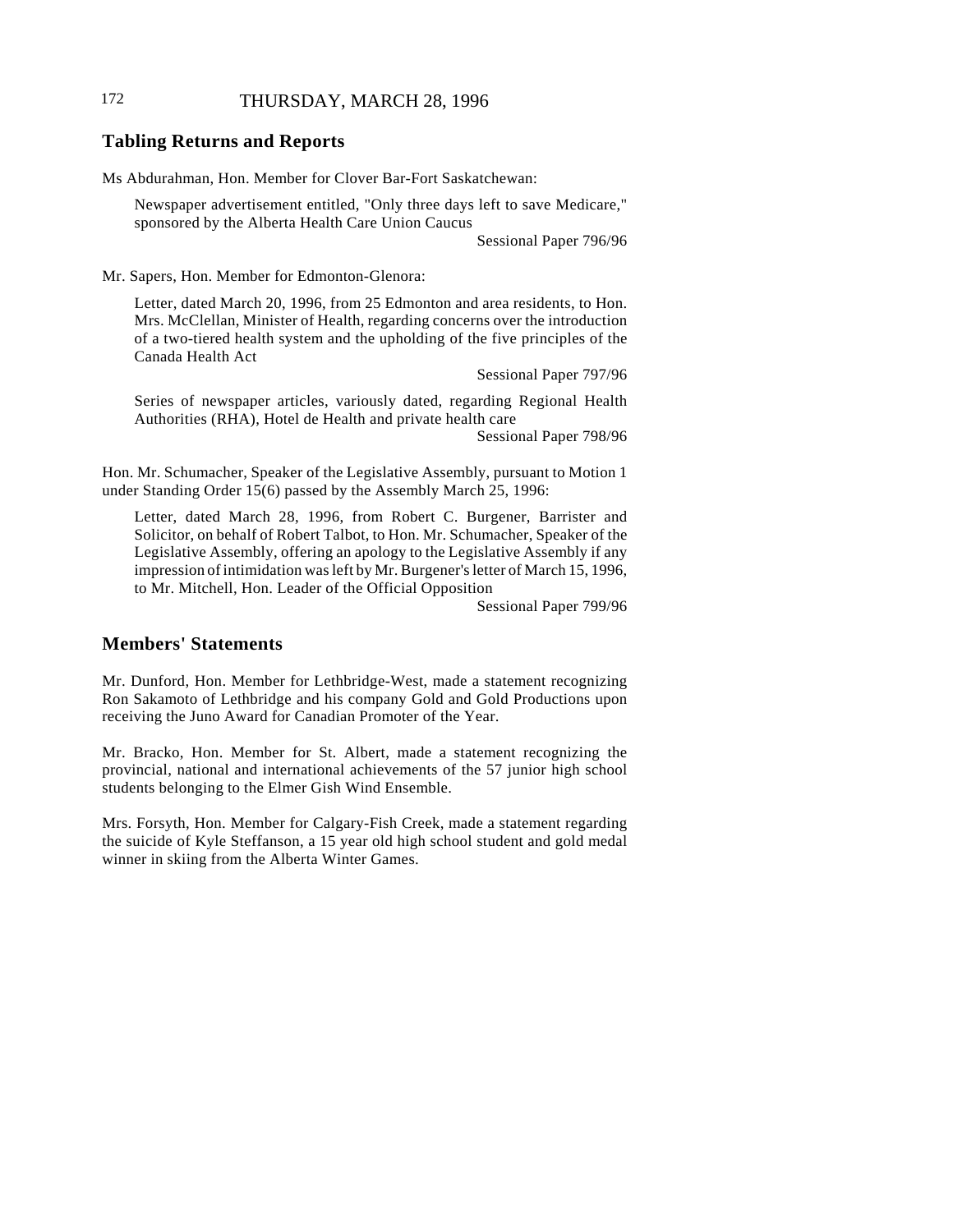# **Projected Government Business**

Pursuant to Standing Order 7(5), Mr. Bruseker, Hon. Opposition House Leader, asked a question pertaining to the order of Government Business to be brought before the Assembly for the following week.

Hon. Mr. Day, Government House Leader, gave notice of projected Government Business for the week of April 1 to April 4, 1996:

| Monday, April 1  | Aft. | - Royal Assent                                                                |
|------------------|------|-------------------------------------------------------------------------------|
|                  |      | Bill 22, Appropriation Act, 1996                                              |
|                  |      | <b>Government Bills and Orders</b>                                            |
|                  |      | <b>Committee of the Whole</b>                                                 |
|                  |      | Bill 5, Racing Corporation Act                                                |
|                  |      | Bill 6, Gaming and Liquor Act                                                 |
|                  |      | Bill 7, Municipal Affairs Statutes<br>Amendment and Repeal Act, 1996          |
|                  |      | Bill 8, Alberta Energy and Utilities<br>Board Statutes Amendment Act,<br>1996 |
|                  |      | Bill 9, Agricultural Societies<br>Amendment Act, 1996                         |
|                  | Eve. | - Government Bills and Orders                                                 |
|                  |      | <b>Committee of the Whole</b>                                                 |
|                  |      | As per Order Paper                                                            |
| Tuesday, April 2 |      | (4:30 p.m.) - Government Bills and Orders                                     |
|                  |      | <b>Second Reading</b>                                                         |
|                  |      | As per Order Paper                                                            |
|                  | Eve. | - Government Bills and Orders                                                 |
|                  |      | <b>Second Reading or</b>                                                      |
|                  |      | <b>Committee of the Whole or</b>                                              |
|                  |      | <b>Third Reading</b>                                                          |
|                  |      | As per Order Paper                                                            |
|                  |      |                                                                               |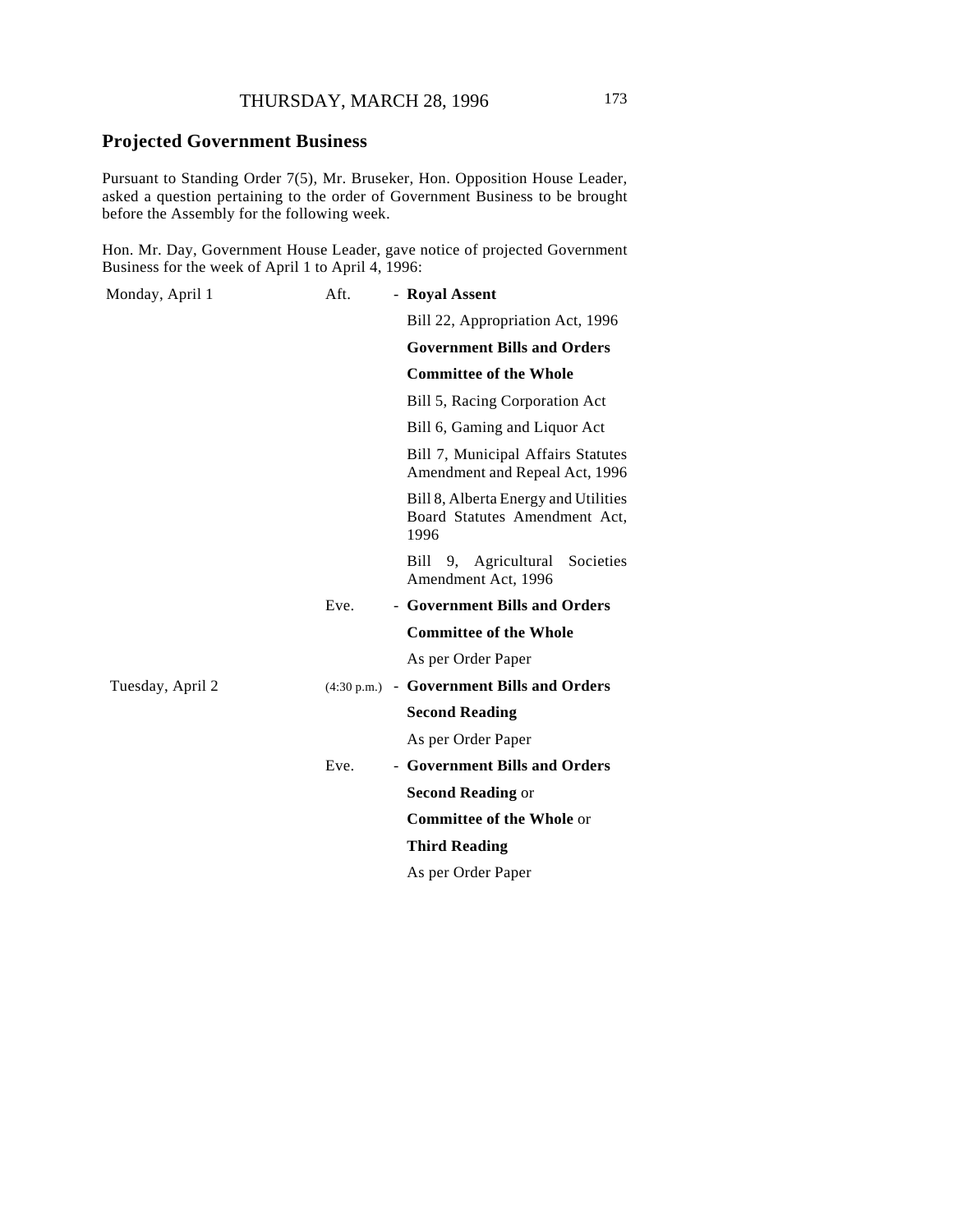# 174 THURSDAY, MARCH 28, 1996

| Wednesday, April 3 | Eve. | - Government Bills and Orders    |
|--------------------|------|----------------------------------|
|                    |      | <b>Second Reading or</b>         |
|                    |      | <b>Committee of the Whole or</b> |
|                    |      | <b>Third Reading</b>             |
|                    |      | As per Order Paper               |
| Thursday, April 4  | Aft. | - Government Bills and Orders    |
|                    |      | <b>Second Reading or</b>         |
|                    |      | <b>Committee of the Whole or</b> |
|                    |      | <b>Third Reading</b>             |
|                    |      | As per Order Paper               |

The Government House Leader also advised the Assembly that Government Motions 14, 15 and 16 would be dealt with during the course of the week.

# **ORDERS OF THE DAY**

# **Government Bills and Orders**

# **Second Reading**

On the motion that the following Bill be now read a Second time:

Bill 21 Financial Institutions Statutes Amendment Act, 1996 — Hon. Mr. Dinning

A debate followed.

Unanimous consent of the Assembly was granted to allow Mr. Renner, Hon. Member for Medicine Hat, to close debate on Second reading of Bill 21 on behalf of Hon. Mr. Dinning, Provincial Treasurer.

The following Bills were read a Second time and referred to Committee of the Whole:

Bill 17 Financial Administration Amendment Act, 1996 — Hon. Mr. Dinning

Bill 20 Fuel Tax Amendment Act, 1996 — Hon. Mr. Dinning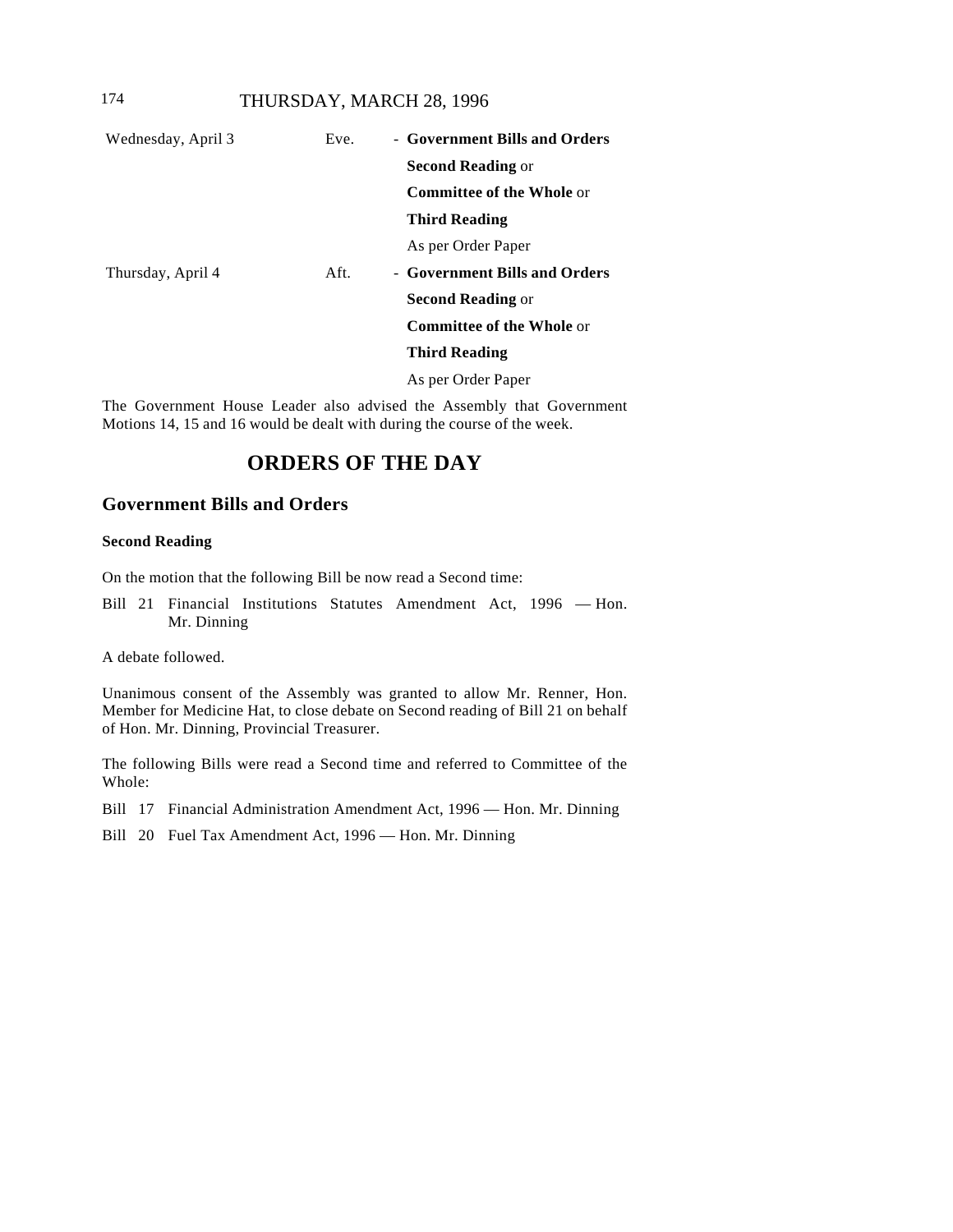Bill 21 Financial Institutions Statutes Amendment Act, 1996 — Hon. Mr. Dinning

Bill 25 Alberta Corporate Tax Amendment Act, 1996 — Hon. Mr. Dinning

#### **Third Reading**

On the motion that the following Bill be now read a Third time and passed:

Bill 22 Appropriation Act, 1996 — Hon. Mr. Dinning

A debate followed.

Pursuant to Standing Order 61(5), at 5:15 p.m. the Speaker immediately put the question on the appropriation Bill standing on the Order Paper for Third reading, which was agreed to.

The following Bill was read a Third time and passed:

Bill 22 Appropriation Act, 1996 — Hon. Mr. Dinning

### **Adjournment**

On motion by Hon. Mr. Day, Government House Leader, the Assembly adjourned at 5:16 p.m. until Monday, April 1, 1996, at 1:30 p.m.

Monday, April 1, 1996

The Speaker took the Chair at 1:30 p.m.

#### **Presenting Petitions**

Mr. Bruseker, Hon. Member for Calgary-North West, presented a petition from 29 Calgary residents regarding the maintenance of the Bow/Crow Forest Headquarters in Calgary.

Ms Carlson, Hon. Member for Edmonton-Ellerslie, presented a petition from parents of students attending Dan Knott School, Edmonton, regarding the establishment of a provincial child abuse registry.

Ms Carlson, Hon. Member for Edmonton-Ellerslie, presented a petition from parents of students attending J.H. Picard School, Edmonton, regarding the establishment of a child abuse registry.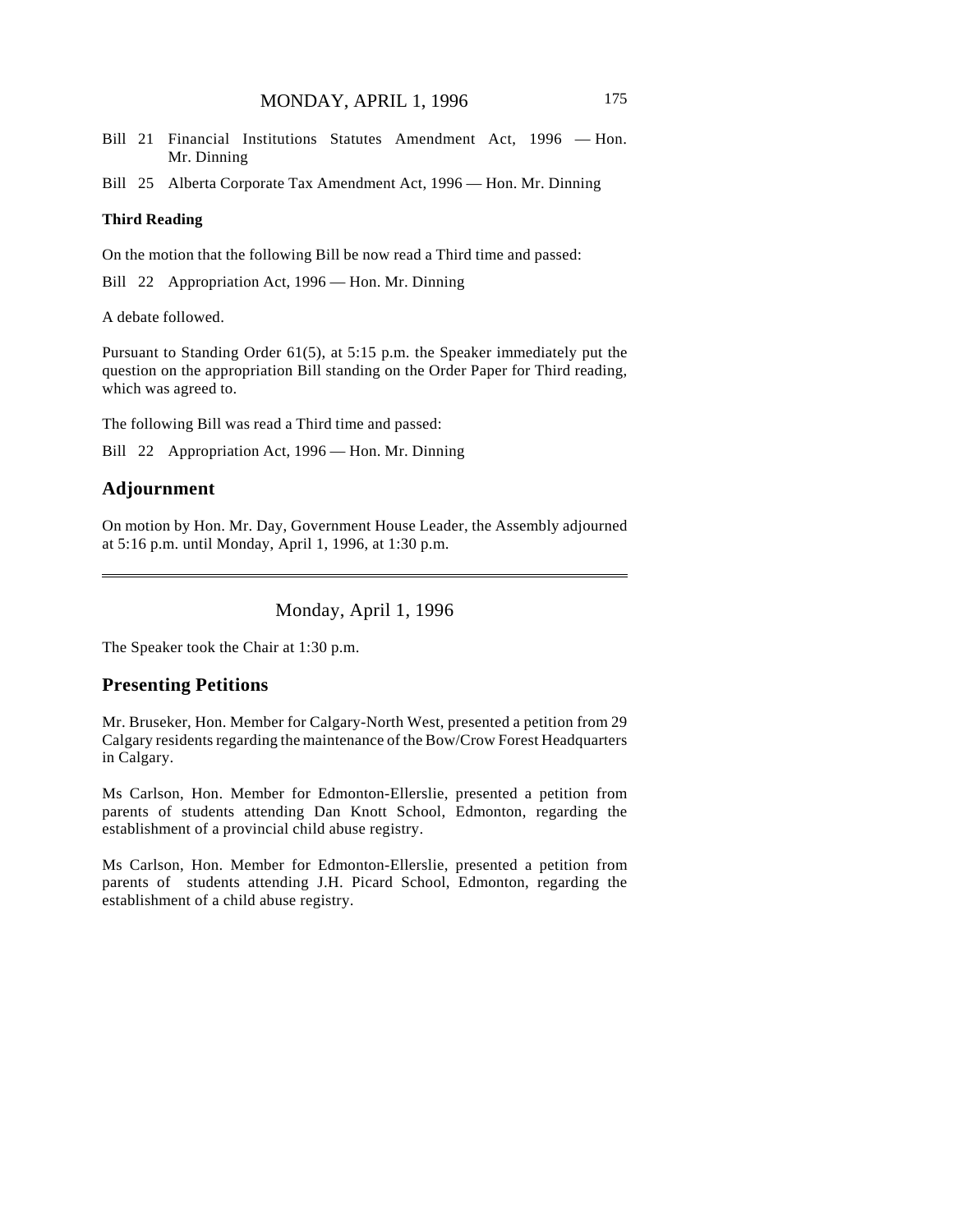# 176 MONDAY, APRIL 1, 1996

### **Tabling Returns and Reports**

Hon. Mr. Paszkowski, Minister of Agriculture, Food and Rural Development:

Economics of Single Desk Selling of Western Canadian Grain, Colin Carter and R.M.A. Loyns, March 1996

Sessional Paper 800/96

Hon. Mr. Ady, Minister of Advanced Education and Career Development:

Government of Saskatchewan news release, dated March 25, 1996, entitled "Saskatchewan announces changes to student loan financing"

Sessional Paper 801/96

Hon. Mr. Day, Minister of Labour, pursuant to the Labour Relations Code, cL-1.2, s18(1):

Alberta Labour Relations Board, Annual Report 1994-95

Sessional Paper 104/96

Hon. Mr. Mar, Minister of Community Development:

Letter, dated April 1, 1996, from Hon. Mr. Mar, Minister of Community Development, to the Northern Alberta Institute of Technology (NAIT) Ooks offering congratulations for winning an unprecedented seventh national hockey title at the Canadian Colleges Athletic Association championships Sessional Paper 802/96

Mr. Dickson, Hon. Member for Calgary-Buffalo:

Letter, dated March 28, 1996, from Mr. Dickson, Hon. Member for Calgary-Buffalo, to Hon. Mr. Day, Government House Leader, regarding information to support a document (Sessional Paper 795/96) tabled March 27, 1996 by Hon. Mr. Day

Sessional Paper 803/96

# **ORDERS OF THE DAY**

### **Royal Assent**

His Honour the Honourable the Lieutenant Governor, having entered the Assembly and being seated on the Throne,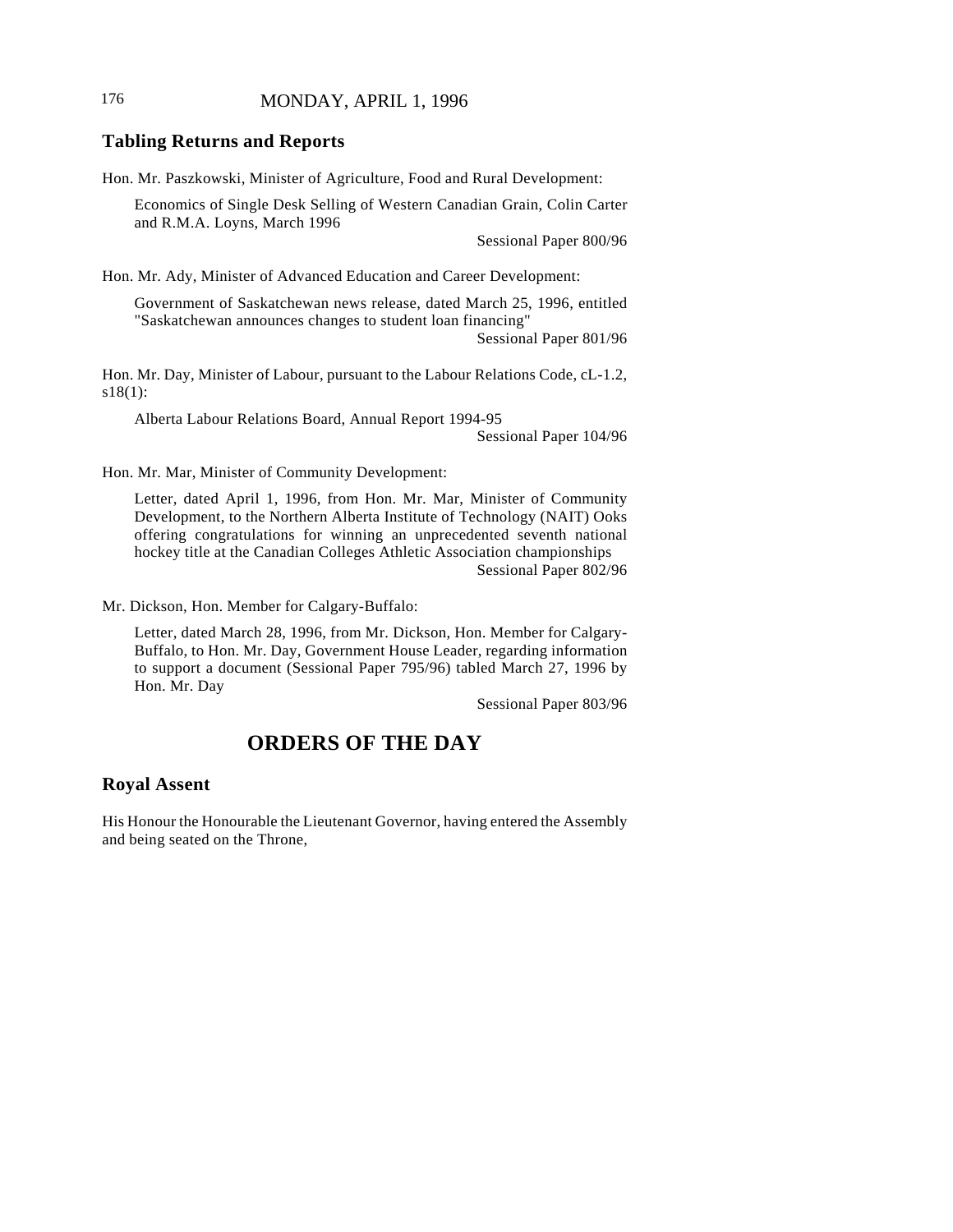The Speaker addressed His Honour in the following words:

May it please your Honour:

The Legislative Assembly has, at its present sitting, passed a certain Bill to which, and in the name of the Legislative Assembly, I respectfully request Your Honour's assent.

The Clerk of the Assembly then read the title of the Bill that had been passed as follows:

22 Appropriation Act, 1996

To this Bill, Royal Assent was announced by the Clerk of the Legislative Assembly in the following words:

In Her Majesty's name, His Honour the Honourable the Lieutenant Governor doth assent to this Bill.

His Honour the Honourable the Lieutenant Governor delivered the following speech on the occasion of his pending retirement:

Mr. Speaker, Mr. Premier, Mr. Leader of the Opposition, I seize this opportunity to just say a few words of congratulations to you on the manner in which you are conducting yourself in the business of this Legislature. It has been my pleasure and privilege for the last five years to work with you and for you and with you for all the people that live in our province. This is important, ladies and gentlemen. Sometimes when I'm speaking to the younger people, I impress upon them the importance of our system of government, and what the election of each representative of the people means to the system, because of the fact that I think that perhaps we as Canadians have a tendency to take things for granted. We think, well, this is the way it has always been, and it's the way it always will be. Members of this Legislature, there's nothing further from the truth. If we do not protect the system, then the system will degenerate into something that is not in the best interests of the people.

So it is that I congratulate each and every one of you for the part that you have taken in making this system work because as you look at history for the time that we've known ancient and modern history, there never has been a system of government that has stood the people in good stead as has ours for the last 400 years. Never has there been a history of government that has withstood the pressures of time. With the bases that you now lay in this Legislature within the position that each and every one of you hold, within your nation, and within this world-scheme of things, you have now established a way and a means for people to live in the best advantage for themselves and those about them. The world is a better place because of that. All you have to do, as many of you have done, is go to some of these Commonwealth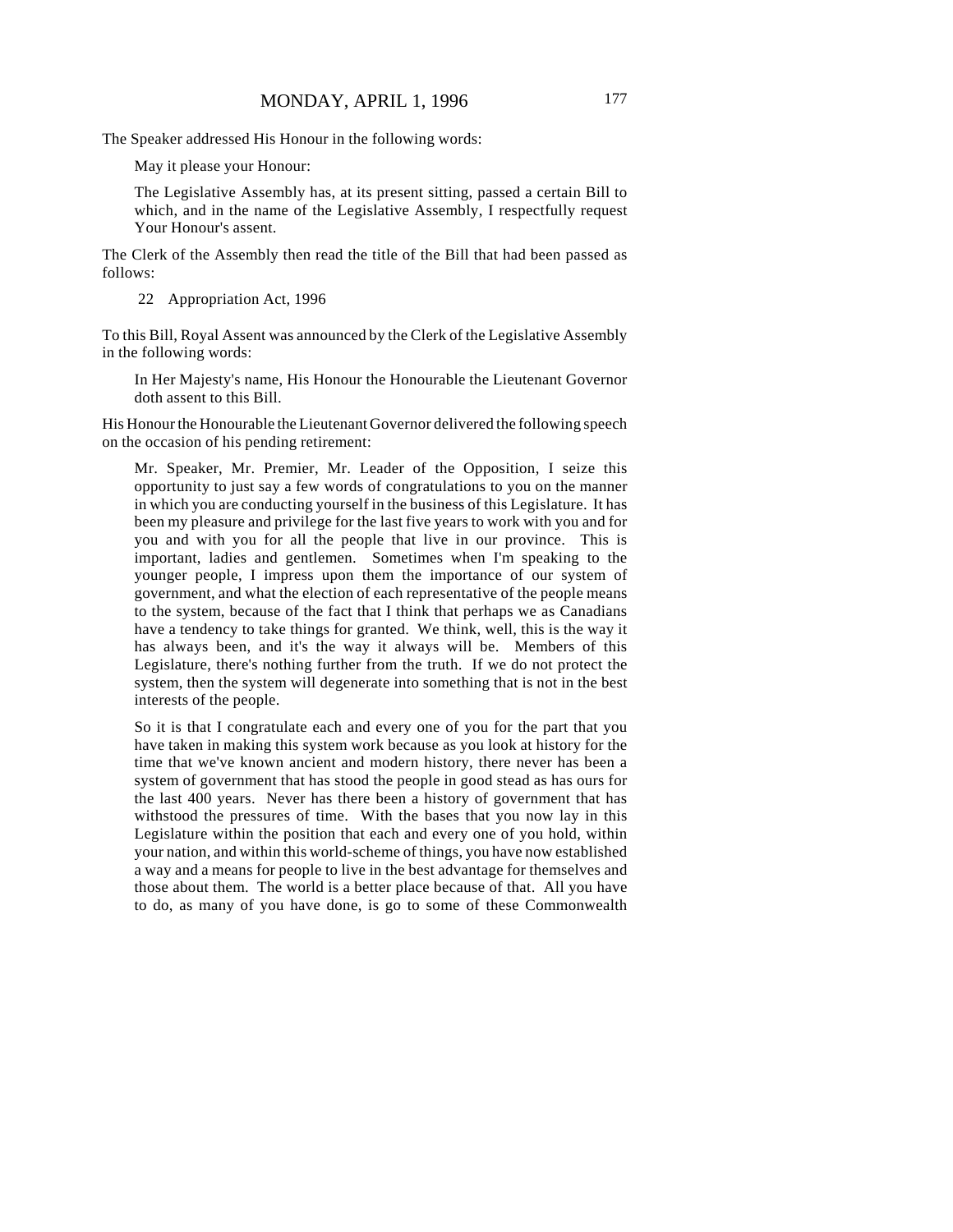conferences or meet with some of the people of the Third World, and they're striving, striving to bring their people to the status that you now hold and keep in place, and this is of fundamental importance, ladies and gentlemen, that this happens.

Also I do believe there is one area that I think that we all have had a responsibility and will continue to have a responsibility to try to achieve; that is, the ceremonial activity that's associated with our functions because it instills pride in the hearts and the minds of our people, especially our younger people, our students. So if we put these two things together – the system and the ceremonial activity associated with that system – then certainly each of you will have served your purpose in being here. There's a reason you were here. You will have served your people well. I could wish nothing else than for you to continue to do this, as I have been associated with you in these last five years. You've done a tremendous job.

It's been a privilege for my wife and I to be associated with you on the events that we have met you at and also whenever we met in the Legislature. I just appreciate your accomplishments, your achievements, what you have done for your people. I wish you God's blessing in the future.

Hon. Mr. Klein, Premier, and Mr. Mitchell, Hon. Leader of the Official Opposition, offered congratulations to His Honour on the occasion of His retirement.

His Honour responded to Hon. Mr. Klein, Premier, and Mr. Mitchell, Hon. Leader of the Official Opposition, with the following words:

Thank you very much, Mr. Leader of the Opposition and Mr. Premier, for those kind words. They're very rewarding, and I really appreciate them.

I leave you with just one thought. I had the privilege of speaking to the girls that were here on the Parliamentary procedure for three or four days last weekend, and we were discussing the division of power between our office and your office, your position here in the Legislature. I said to them, well, I am not allowed to go into the Legislature unless I'm invited, and then I can come in. That is solely the Members of the Legislature. One of them said, "Well, what would happen if you walked in?" I immediately had to go back and think quickly that any one of you, if I were to walk in through the door, have the right to stand up and say to Mr. Speaker, "I spy a stranger." I hope it never happens to you. I trust it never will, but then that is your right, and I leave that right with you.

His Honour the Honourable the Lieutenant Governor then retired from the Assembly.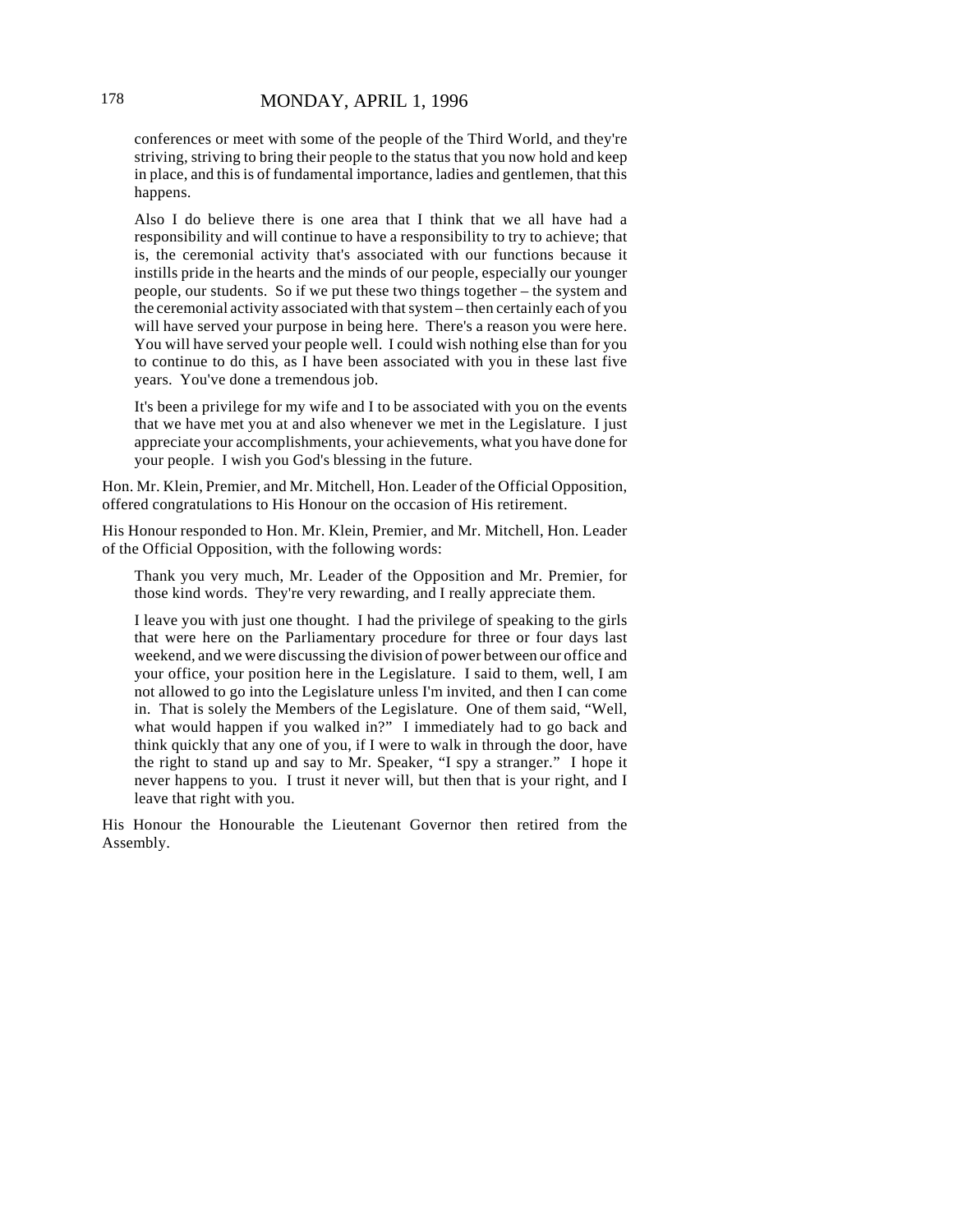#### **Government Bills and Orders**

#### **Committee of the Whole**

According to Order, the Assembly resolved itself into Committee of the Whole, and the Speaker left the Chair.

(Assembly in Committee)

And after some time spent therein, the Acting Speaker resumed the Chair.

Progress was reported on the following Bill:

Bill 5 Racing Corporation Act — Hon. Dr. West

Mr. Tannas, Chairman of Committees, tabled copies of all amendments considered by the Committee of the Whole on this date for the official records of the Assembly.

Amendment to Bill 5 (Hon. Member for Sherwood Park on behalf of the Hon. Member for Edmonton-Rutherford) — Defeated

Sessional Paper 804/96

Amendment to Bill 5 (Hon. Member for Sherwood Park on behalf of the Hon. Member for Edmonton-Rutherford) — Defeated

Sessional Paper 805/96

Amendment to Bill 5 (Hon. Member for Sherwood Park on behalf of the Hon. Member for Edmonton-Rutherford) — Defeated

Sessional Paper 806/96

Amendment to Bill 5 (Hon. Member for Sherwood Park on behalf of the Hon. Member for Edmonton-Rutherford) — Defeated

Sessional Paper 807/96

Amendment to Bill 5 (Hon. Member for Sherwood Park on behalf of the Hon. Member for Edmonton-Rutherford) —Defeated

Sessional Paper 808/96

Amendment to Bill 5 (Hon. Member for Sherwood Park on behalf of the Hon. Member for Edmonton-Rutherford) — Adjourned

Sessional Paper 809/96

## **Adjournment**

On motion by Hon. Mr. Day, Government House Leader, that it be called 5:30 p.m., it was agreed at 5:22 p.m. that when the Assembly reconvened at 8:00 p.m. they would be in Committee of the Whole, and the Speaker left the Chair.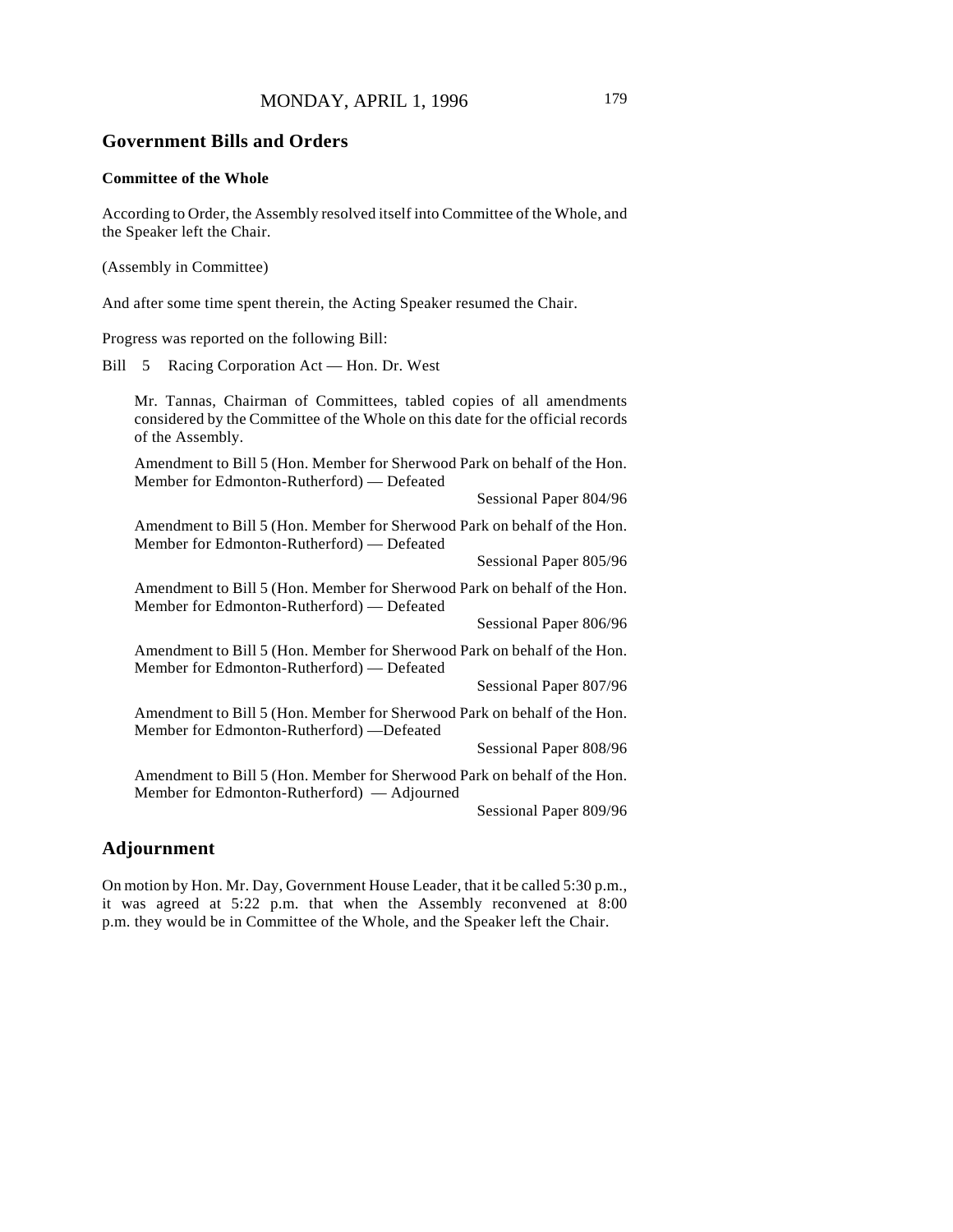180 MONDAY, APRIL 1, 1996

MONDAY, APRIL 1, 1996 — 8:00 P.M.

## **Government Bills and Orders**

#### **Committee of the Whole**

(Assembly in Committee)

And after some time spent therein, the Acting Speaker resumed the Chair.

The following Bill was reported:

Bill 5 Racing Corporation Act — Hon. Dr. West

Progress was reported on the following Bill:

Bill 6 Gaming and Liquor Act — Hon. Dr. West

Mr. Tannas, Chairman of Committees, tabled copies of all amendments considered by the Committee of the Whole on this date for the official records of the Assembly.

Amendment to Bill 5 (Hon. Member for Sherwood Park on behalf of the Hon. Member for Edmonton-Rutherford) — Defeated

Sessional Paper 810/96

Amendment to Bill 5 (Hon. Member for Edmonton-Rutherford) — Defeated Sessional Paper 811/96

Amendment to Bill 5 (Hon. Member for Edmonton-Rutherford) — Defeated Sessional Paper 812/96

Amendment to Bill 6 (Hon. Minister of Transportation and Utilities) — Agreed to

Sessional Paper 813/96

Amendment Bill 6 (Hon. Member for St. Albert) — Defeated Sessional Paper 814/96

Amendment Bill 6 (Hon. Member for St. Albert) — Defeated Sessional Paper 815/96

Amendment Bill 6 (Hon. Member for St. Albert) — Defeated Sessional Paper 816/96

Amendment Bill 6 (Hon. Member for St. Albert) — Defeated Sessional Paper 817/96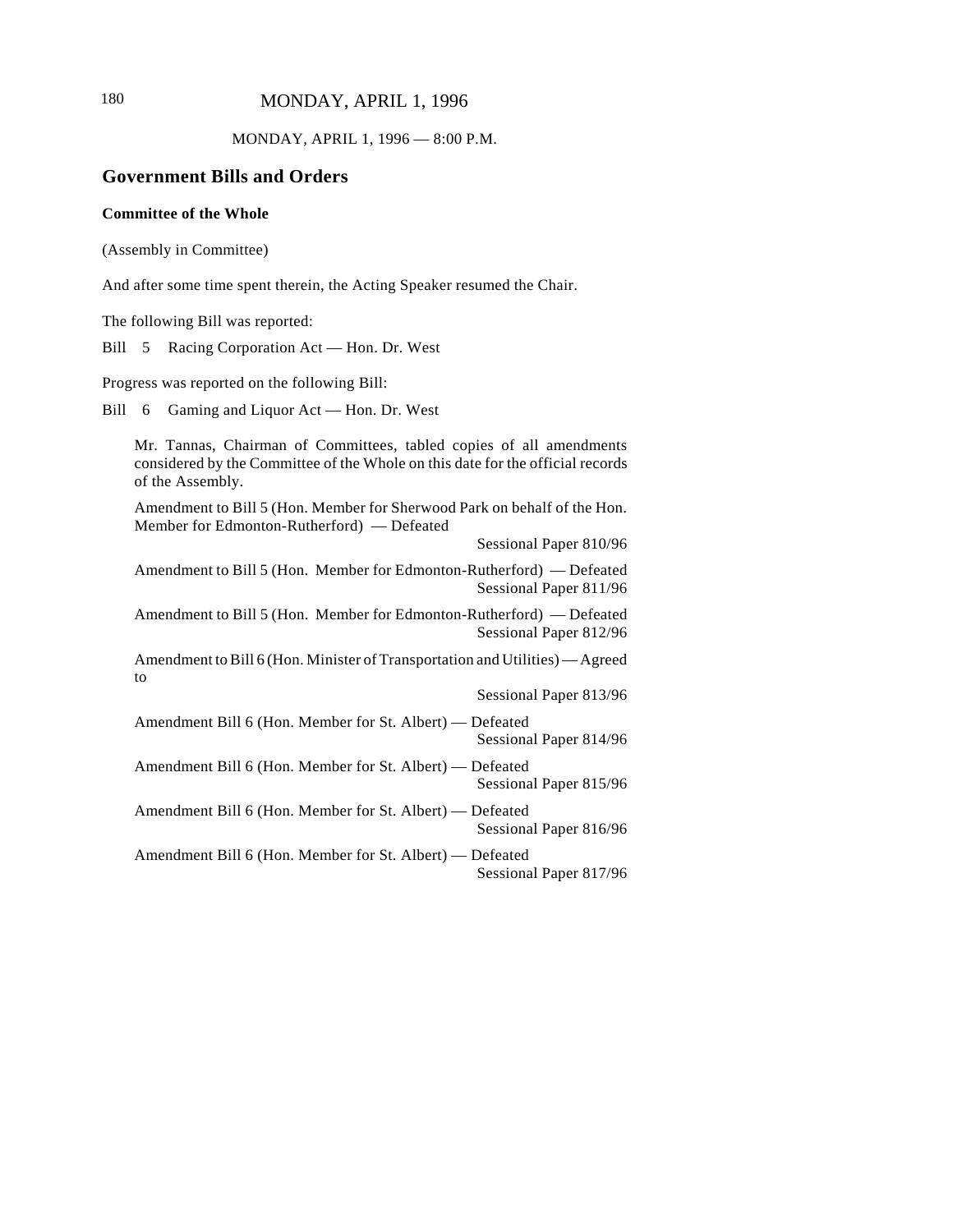Amendment Bill 6 (Hon. Member for St. Albert) — Defeated Sessional Paper 818/96

Amendment Bill 6 (Hon. Member for St. Albert) — Adjourned Sessional Paper 819/96

# **Adjournment**

 $\overline{\phantom{a}}$ 

On motion by Hon. Mrs. Black, Deputy Government House Leader, the Assembly adjourned at 9:57 p.m. until Tuesday, April 2, 1996, at 1:30 p.m.

Tuesday, April 2, 1996

The Speaker took the Chair at 1:30 p.m.

## **Reading and Receiving Petitions**

On request by Mr. Bruseker, Hon. Member for Calgary-North West, the following petition was read and received:

We, the undersigned residents of Alberta, petition the Legislative Assembly of Alberta to urge the Government to maintain the Bow/Crow Forest Headquarters in Calgary.

#### **Notices of Motions**

Hon. Mr. Klein, Premier, gave oral notice of his intention to introduce the following Bill, Wednesday, April 3, 1996:

Bill 31 Business Financial Assistance Limitations Statutes Amendment Act, 1996 — Hon. Mr. Klein

Pursuant to Standing Order 34(2)(a), Hon. Mrs. Black, Deputy Government House Leader, gave oral notice of the following Written Questions and Motions for Returns to be dealt with Wednesday, April 3, 1996:

Written Questions: Q179, 180, Q181, Q187.

Motions for Returns: M183, M188.

#### **Introduction of Bills (First Reading)**

Notice having been given:

Bill 26 Child and Family Services Authorities Act — Mr. Shariff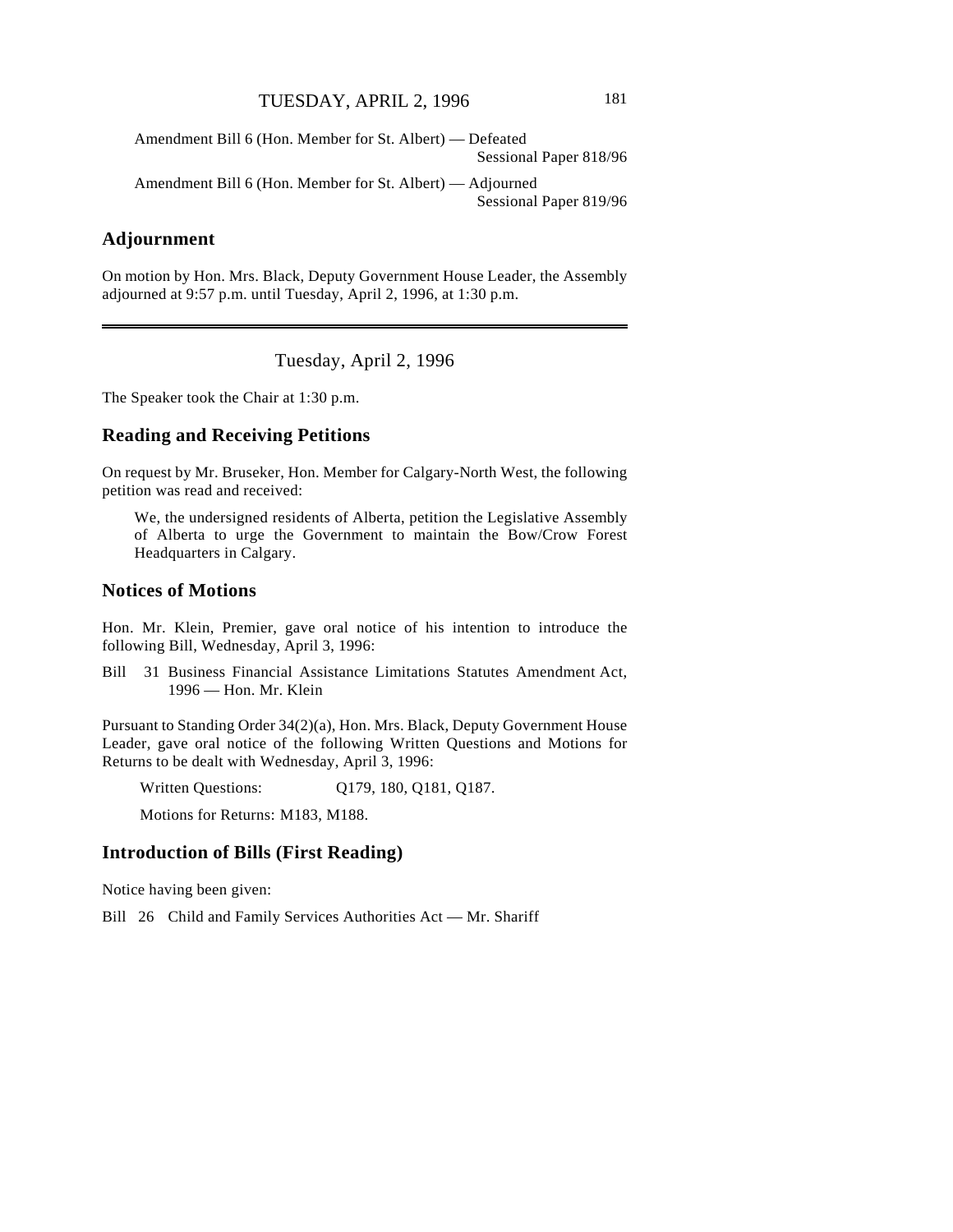On motion by Hon. Mr. Day, Government House Leader, the following Bill was placed on the Order Paper under Government Bills and Orders:

Bill 26 Child and Family Services Authorities Act — Mr. Shariff

#### **Tabling Returns and Reports**

Hon. Mr. Ady, Minister of Advanced Education and Career Development:

Response to Written Question No. Q160 asked for by Ms Hanson on March 6, 1996:

Of the 72 percent of welfare clients who have gone through the Employment Alternatives Program and are now employed or in further training after the 3 month evaluation: what is the duration of employment for those classified as employed at the time of evaluation; what percentage of those employed are working full-time; how many are working part-time; what is the average wage of those classified as employed; and for those remaining in training, what kinds of training are they involved in and for what duration?

Sessional Paper 160/96

Response to Written Question No. Q161 asked for by Ms Hanson on March 6, 1996:

For those welfare clients who have gone through the Enhanced Employment Alternatives Program and are employed or in training after the 3-month evaluation: what is the duration of employment for those classified as employed at the time of evaluation; what percentage of those employed are working full-time; how many are working part-time; what is the average wage of those classified as employed; and for those remaining in training, what kinds of training are they involved in and for what duration?

Sessional Paper 161/96

Response to Written Question No. Q162 asked for by Ms Hanson on March 6, 1996:

What are the types of jobs and training and what is the average wage for those welfare clients in the 66 percent success rate for training on the job, and for those remaining in training, what type of training are they involved in and for what duration?

Sessional Paper 162/96

Hon. Mr. Ady, Minister of Advanced Education and Career Development:

Red Deer College, Annual Report 1993-94

Sessional Paper 820/96

Lethbridge Community College, Annual Report 1994-95

Sessional Paper 821/96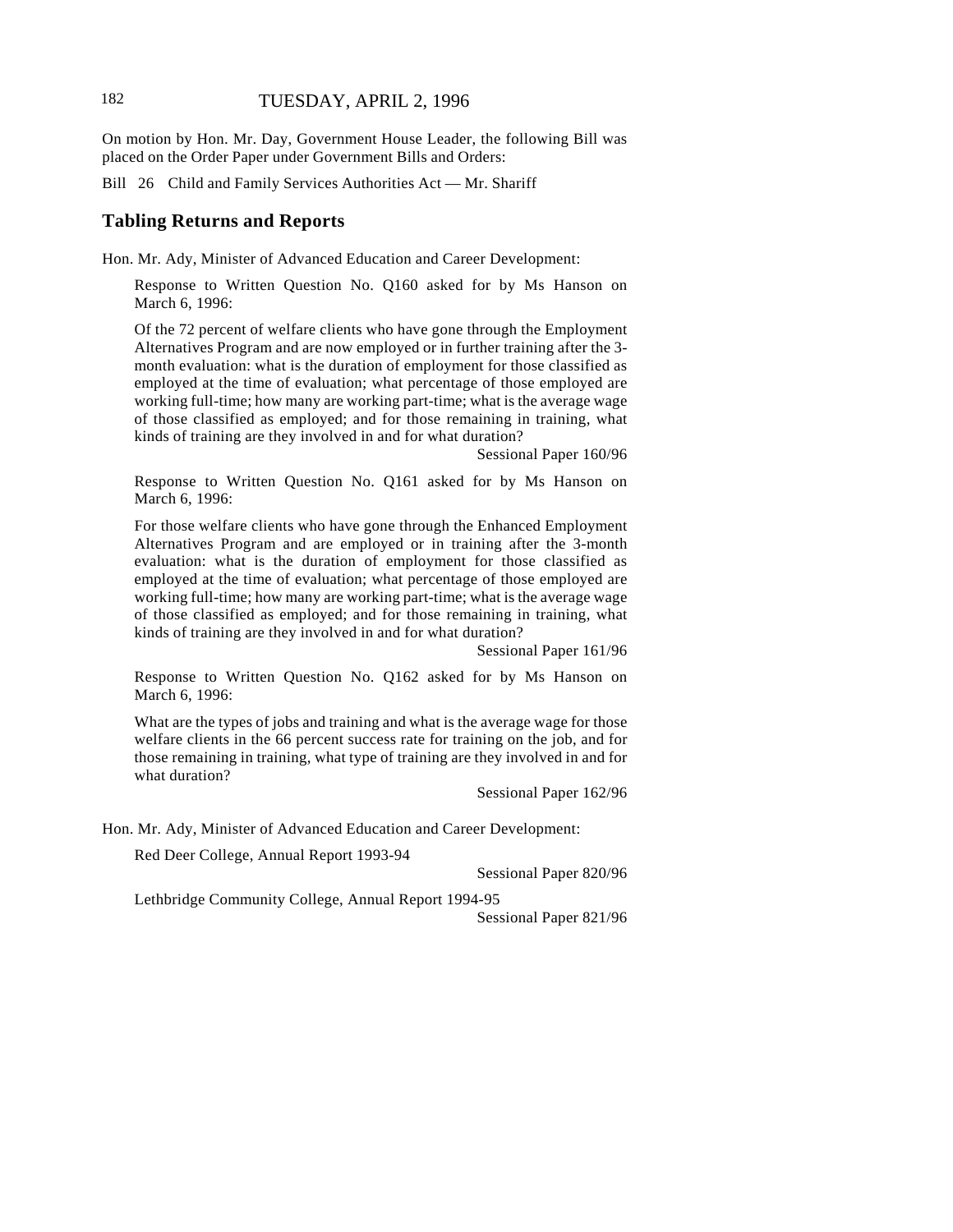Hon. Mr. Paszkowski, Minister of Agriculture, Food and Rural Development:

Letter, dated April 2, 1996, from Hon. Mr. Paszkowski, Minister of Agriculture, Food and Rural Development, to the Sexsmith Vipers, congratulating the Vipers on behalf of the constituents of Grande Prairie-Smoky on the winning the Alberta Provincial Junior "C" Championship held in St. Albert

Sessional Paper 822/96

Hon. Mrs. McClellan, Minister of Health, pursuant to the Public Health Act, cP-27.1, s6(2):

Public Health Advisory and Appeal Board, Annual Report 1994-95

Sessional Paper 82/96

Hon. Mrs. McClellan, Minister of Health, pursuant to the Universities Act, cU-5,  $s52(5)$ :

Inspection of Animals under the Universities Act, for the fiscal year ending March 31, 1994

Sessional Paper 87/96

Inspection of Animals under the Universities Act, for the fiscal year ending March 31, 1995

Sessional Paper 87A/96

Hon. Mrs. McClellan, Minister of Health:

Listing of Voluntary and Private Nursing Homes, updated as of August 1995 Sessional Paper 823/96

Hon. Mrs. Black, Minister of Energy:

Letter, dated April 2, 1996, from Hon. Mrs. Black, Minister of Energy, to Mr. Rae Cej, Chairman, Canadian Association of the World Petroleum Congress, regarding Calgary being chosen to host the World Petroleum Congress in the year 2000

Sessional Paper 824/96

World Petroleum Congresses, Canadian Association, news release, dated April 2, 1996, entitled "Canada Wins Bid for Prestigious World Petroleum Congress in Year 2000"

Sessional Paper 825/96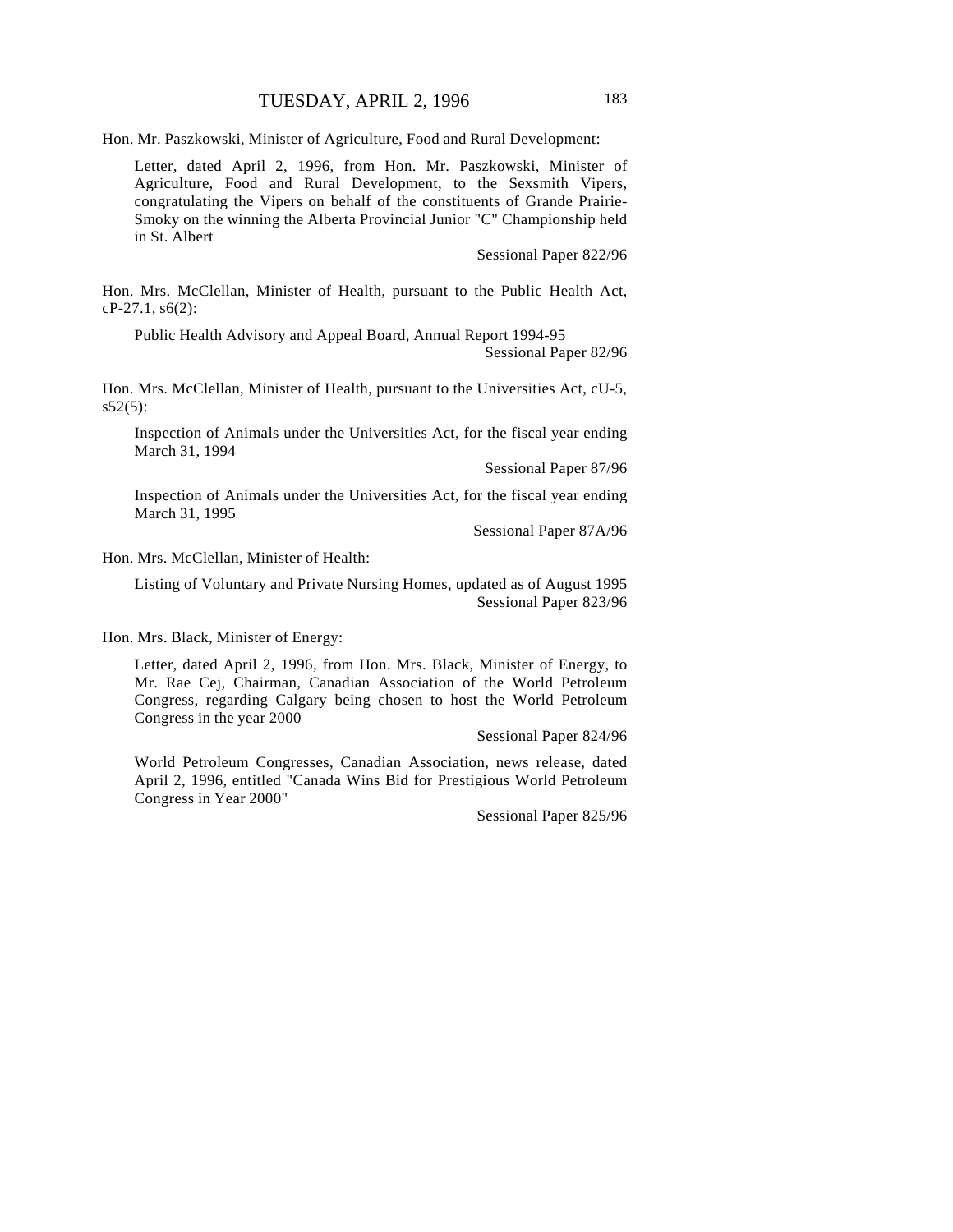## 184 TUESDAY, APRIL 2, 1996

Ms Abdurahman, Hon. Member for Clover Bar-Fort Saskatchewan:

Letter, dated March 27, 1996, from Ms Abdurahman, Hon. Member for Clover Bar-Fort Saskatchewan, on behalf of Alberta consumers, to Gordon Thiessen, Governor, Bank of Canada, regarding dissatisfaction with the ever-increasing charges and fees associated with personal banking transactions in light of record banking profits for 1995

Sessional Paper 826/96

Mr. Mitchell, Hon. Leader of the Official Opposition:

Letter, dated November 27, 1995, from Chuck Conroy, Assistant Regional Director, Child Welfare, Edmonton Region, to Child Welfare Managers, regarding statistics on current child welfare caseloads and where the greatest increases have occurred

Sessional Paper 827/96

Mr. Dickson, Hon. Member for Calgary-Buffalo:

Proposed Committee of the Whole amendments to Bill 24, Individual's Rights Protection Amendment Act, 1996

Sessional Paper 828/96

#### **Oral Question Period**

During Oral Question Period, Mr. Dalla-Longa, Hon. Member for Calgary-West, filed the following:

Form 10-K/A1, Annual Report pursuant to section 13 or 15 (d) of the Securities Exchange Act of 1934 for the fiscal year ended June 30, 1995 for Solv-Ex Corporation, Commission File Number 0-9897

Sessional Paper 829/96

Solv-Ex Corporation disclosure under Securities Exchange Act, dated December 15, 1995 regarding proxy statement

Sessional Paper 830/96

Excerpts from Supplementary Information to the 1988-89 Public Accounts, indicating the departmental business of MacDonald Thompson

Sessional Paper 831/96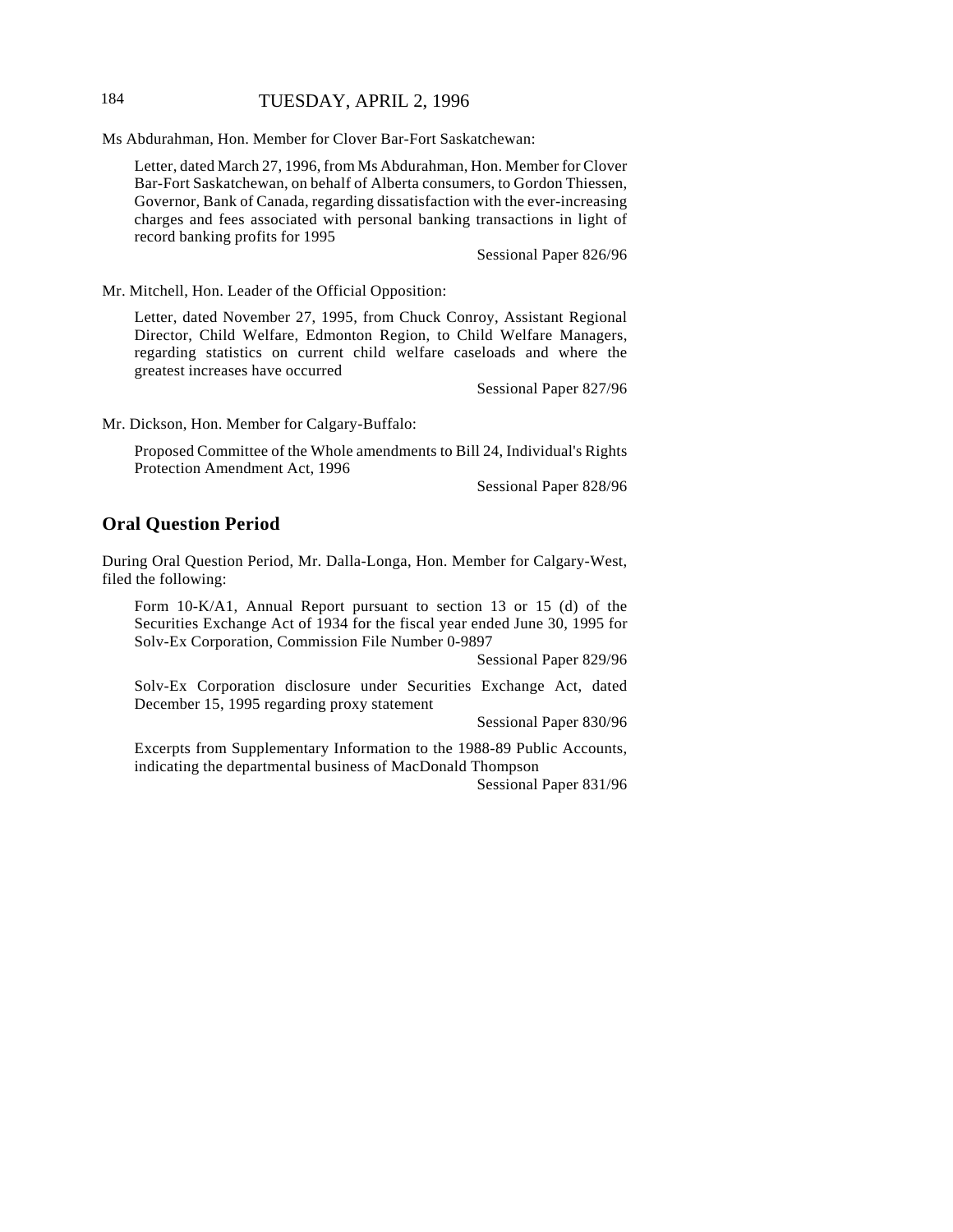During Oral Question Period, Dr. Percy, Hon. Member for Edmonton-Whitemud, filed the following:

Alberta Treasury Draft, Tax and Fiscal Policy, Options for Replacing the GST (Goods and Services Tax), October 3, 1994

Sessional Paper 832/96

Calgary Herald article, dated August 15, 1995, entitled "Alberta can opt out, Mitchell claims," regarding the replacement of the GST (Goods and Services Tax)

Sessional Paper 833/96

# **Members' Statements**

Mr. Kirkland, Hon. Member for Leduc, made a statement regarding the medical ordeal of Lorraine Friesen from November 13, 1995 to January 18, 1996, at the University of Alberta, Grey Nuns and Devon Hospitals.

Mr. Shariff, Hon. Member for Calgary-McCall, made a statement regarding Child Welfare Services and the qualifications and training of child welfare workers.

Mr. Sekulic, Hon. Member for Edmonton-Manning, made a statement regarding the challenges facing the unemployed in general and in particular the prospect of impending unemployment facing workers at Alberta Hospital Edmonton.

# **ORDERS OF THE DAY**

# **Public Bills and Orders Other Than Government Bills and Orders**

#### **Third Reading**

The following Bill was read a Third time and passed:

Bill 205 Limitations Act — Mr. Herard

#### **Committee of the Whole**

According to Order, the Assembly resolved itself into Committee of the Whole, and the Speaker left the Chair.

(Assembly in Committee)

And after some time spent therein, the Speaker resumed the Chair.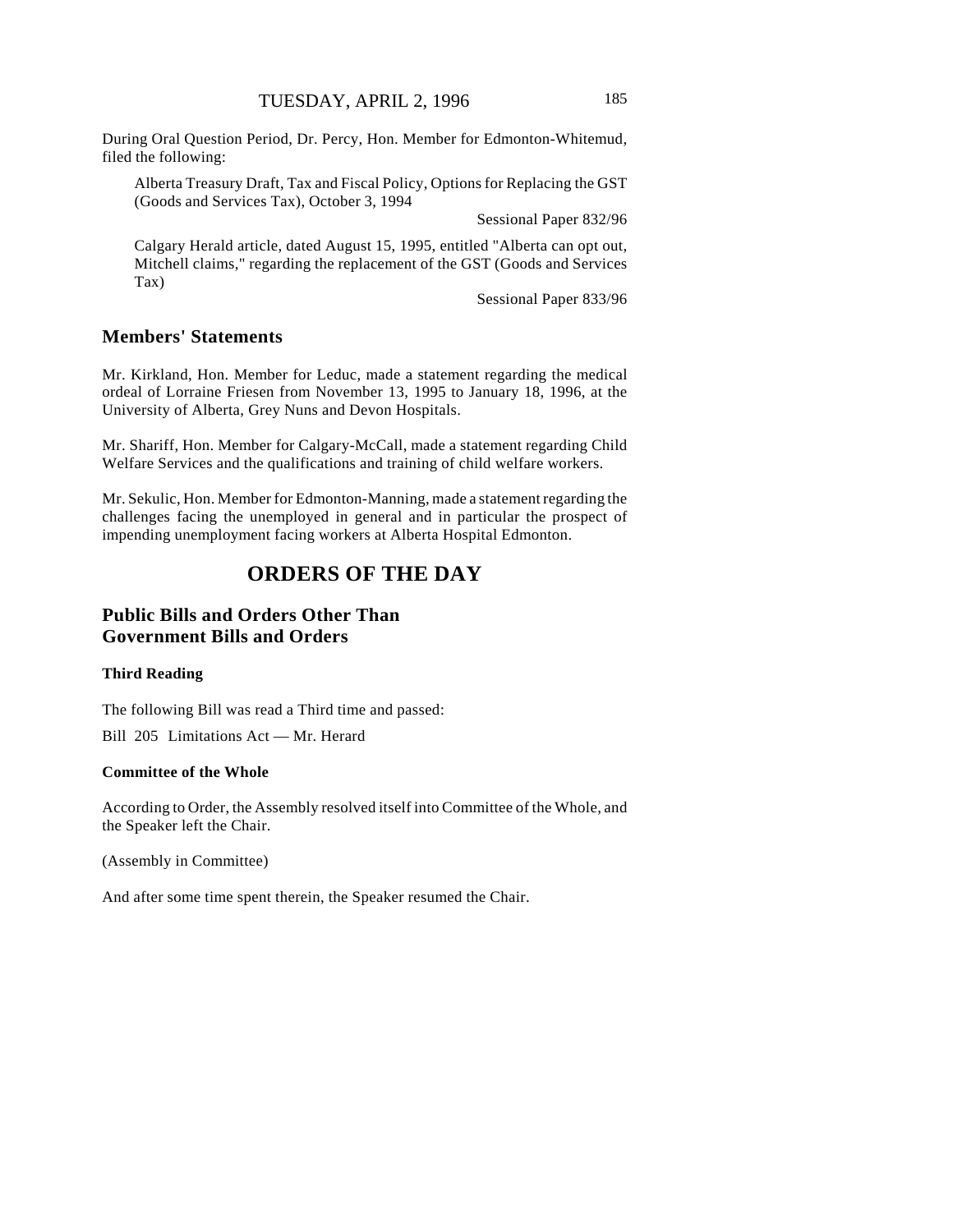## 186 TUESDAY, APRIL 2, 1996

Progress was reported on the following Bill:

Bill 208 Highway Traffic Amendment Act, 1996 — Mrs. Gordon

### **Motions Other Than Government Motions**

**506.** Moved by Ms Hanson:

Be it resolved that the Legislative Assembly urge the Government to recognize that when children begin to commit crime, it is often a reflection of a number of factors, including poor supervision and weak parenting skills, and therefore establish a series of mandatory early intervention programs to help parents manage their children.

A debate followed.

Pursuant to Standing Order 8(4), the question being put, the motion was defeated.

**507.** Moved by Mrs. Hewes:

Be it resolved that the Legislative Assembly urge the Government to establish jointly with the Federal Government a one-stop-help office for seniors.

A debate followed.

Ms Burgener, Hon. Member for Calgary-Currie, moved the motion be amended by striking out

office

and substituting

process

and after

seniors

adding the following:

incorporating the following but not limited to: Single Point of Entry; Alberta Community Development Seniors Information Line and the Eldernet System for seniors, and other such information services.

Debate continued on amendment.

Pursuant to Standing Order 8(2)(c), debate adjourned (on amendment).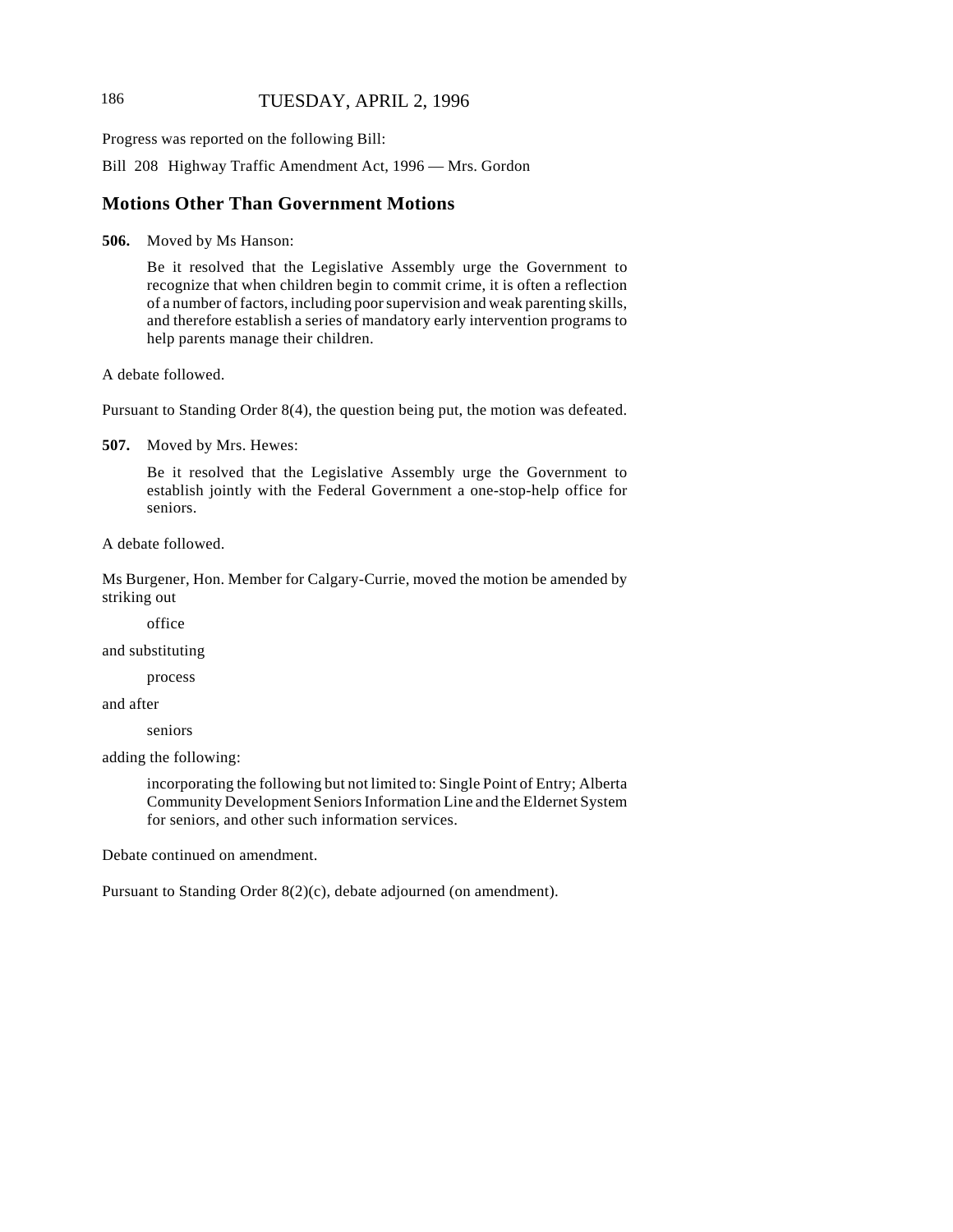#### **Second Reading**

The following Bills were read a Second time and referred to Committee of the Whole:

| Bill | 18 | Energy Statutes Amendment Act, 1996 — Mr. Magnus                            |
|------|----|-----------------------------------------------------------------------------|
| Bill | 19 | Agriculture Financial Services Amendment Act, 1996 — Hon.<br>Mr. Paszkowski |

## **Adjournment**

On motion by Hon. Mr. Day, Government House Leader, the Assembly adjourned at 5:24 p.m. until 8:00 p.m.

TUESDAY, APRIL 2, 1996 — 8:00 P.M.

## **Government Bills and Orders**

#### **Second Reading**

The following Bill was read a Second time and referred to Committee of the Whole:

Bill 23 Condominium Property Amendment Act, 1996 — Mrs. Laing

#### **Committee of the Whole**

According to Order, the Assembly resolved itself into Committee of the Whole, and the Speaker left the Chair.

(Assembly in Committee)

And after some time spent therein, the Acting Speaker resumed the Chair.

The following Bills were reported:

| Bill | $\tau$ | Municipal Affairs Statutes Amendment and Repeal Act, 1996 —<br>Mr. Severtson         |
|------|--------|--------------------------------------------------------------------------------------|
| Bill | 8.     | Alberta Energy and Utilities Board Statutes Amendment Act, 1996<br>— Hon. Mrs. Black |
| Bill | 9.     | Agricultural Societies Amendment Act, 1996 — Mr. Havelock                            |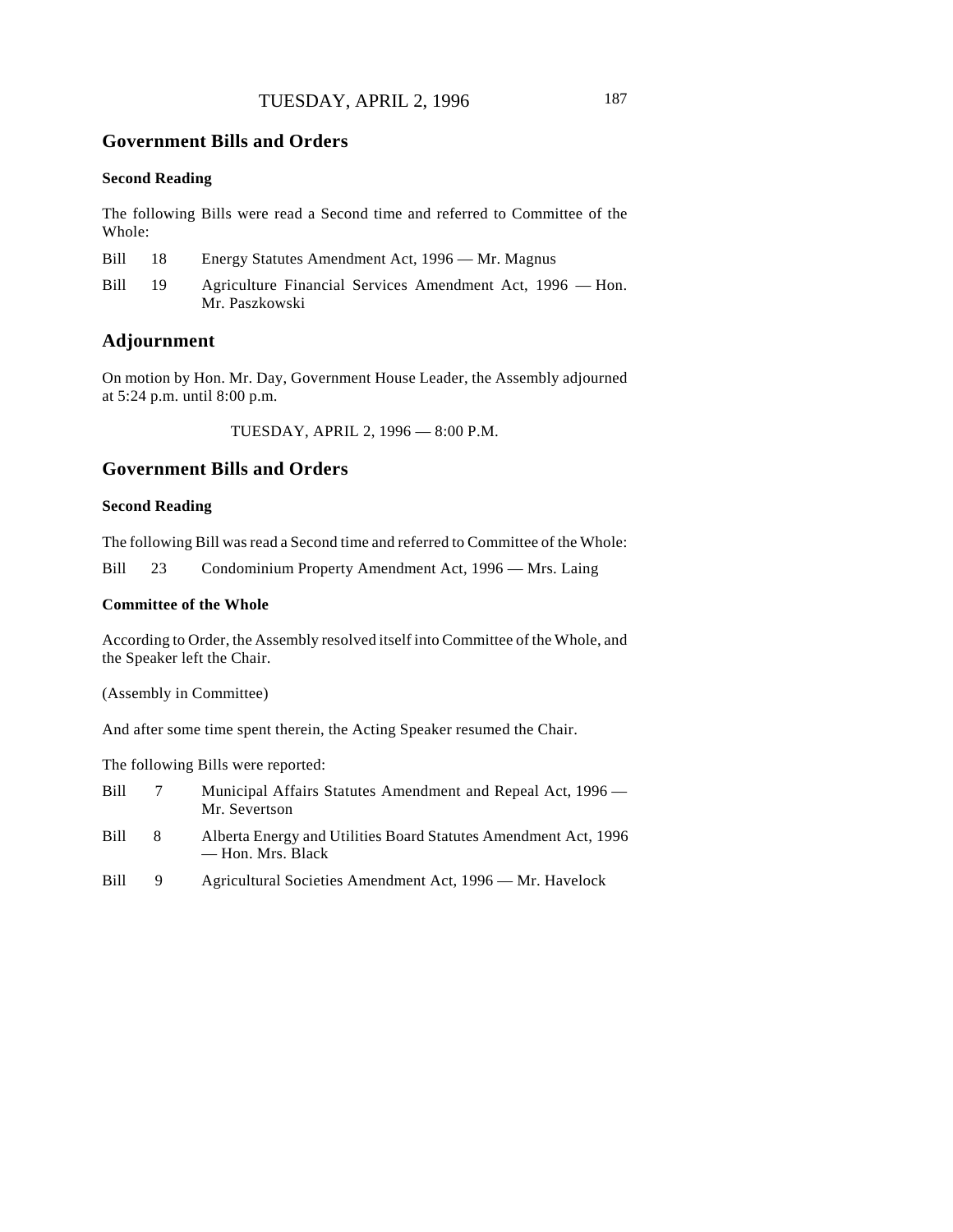The following Bill was reported with some amendments:

Bill 12 Services to Persons with Disabilities Foundation Act — Hon. Mr. Cardinal

Mr. Tannas, Chairman of Committees, tabled copies of all amendments considered by the Committee of the Whole on this date for the official records of the Assembly.

Amendment to Bill 7 (Hon. Member for Fort McMurray on behalf of the Hon. Member for Clover Bar-Fort Saskatchewan) — Defeated

Sessional Paper 834/96

Amendment to Bill 7 (Hon. Member for Edmonton-Ellerslie on behalf of the Hon. Member for Clover Bar-Fort Saskatchewan) — Defeated

Sessional Paper 835/96

Amendment to Bill 8 (Hon. Member for Edmonton-Whitemud on behalf of the Hon. Member for Fort McMurray) — Defeated

Sessional Paper 836/96

Amendment to Bill 8 (Hon. Member for Edmonton-Whitemud on behalf of the Hon. Member for Fort McMurray) — Defeated

Sessional Paper 837/96

Amendment to Bill 8 (Hon. Member for Edmonton-Whitemud on behalf of the Hon. Member for Fort McMurray) — Defeated

Sessional Paper 838/96

Amendment to Bill 8 (Hon. Member for Edmonton-Whitemud on behalf of the Hon. Member for Fort McMurray) — Defeated

Sessional Paper 839/96

Amendment to Bill 8 (Hon. Member for Edmonton-Whitemud on behalf of the Hon. Member for Fort McMurray) — Defeated

Sessional Paper 840/96

Amendment to Bill 9 (Hon. Member for Edmonton-Whitemud on behalf of the Hon. Member for Edmonton-Mayfield) — Defeated

Sessional Paper 841/96

Amendment to Bill 12 (Hon. Minister of Family and Social Services) — Agreed to

Sessional Paper 842/96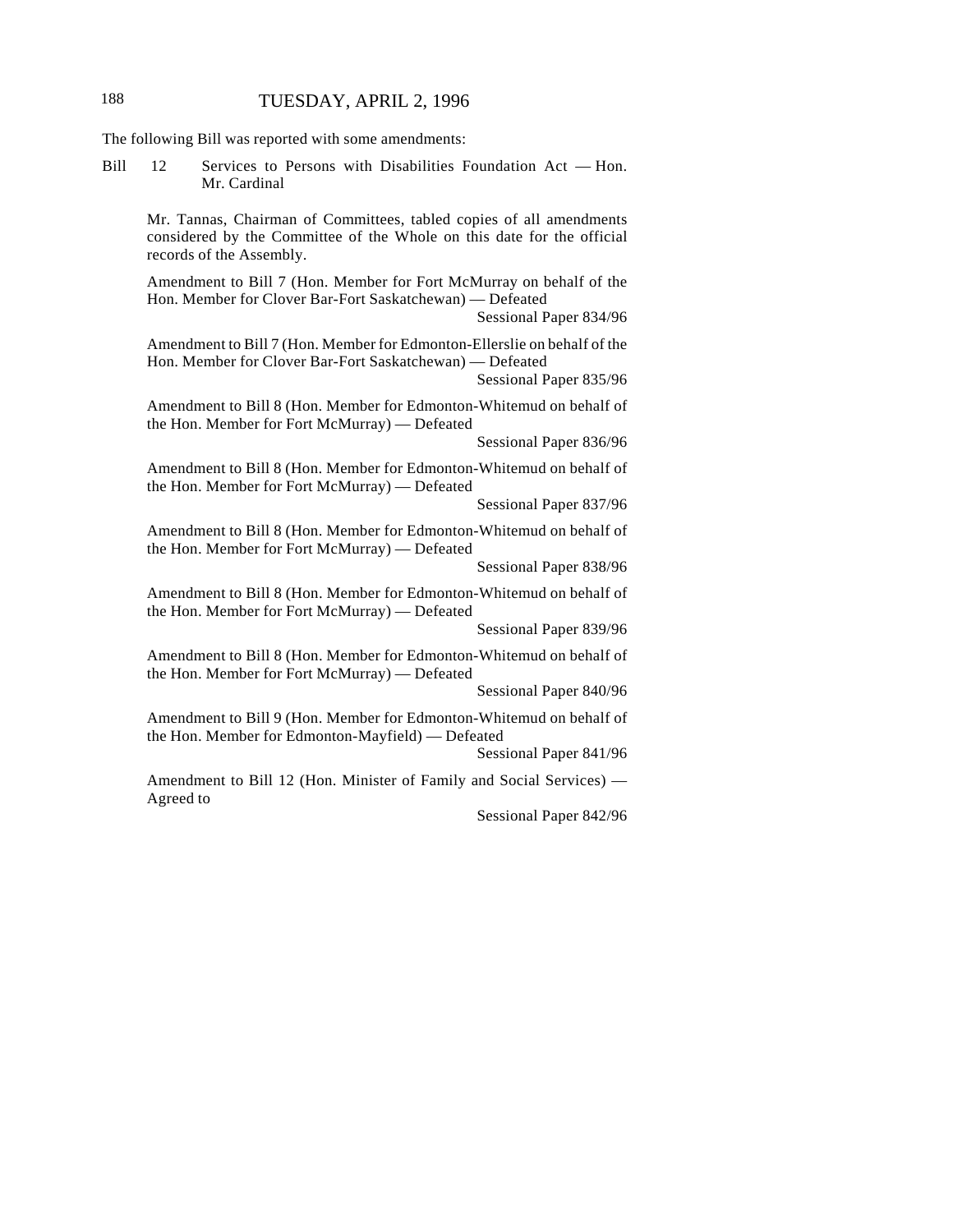# **Adjournment**

 $\overline{\phantom{a}}$ 

On motion by Hon. Mr. Day, Government House Leader, the Assembly adjourned at 10:21 p.m. until Wednesday, April 3, 1996, at 1:30 p.m.

Wednesday, April 3, 1996

The Speaker took the Chair at 1:30 p.m.

#### **Reading and Receiving Petitions**

On request by Ms Carlson, Hon. Member for Edmonton-Ellerslie, the following petition was read and received:

We, the undersigned residents of Alberta, petition the Legislative Assembly to urge the Government of Alberta to introduce legislation supporting the establishment of a provincial child abuse registry paralleling that of Manitoba, and provincial support for a national child abuse registry.

#### **Notices of Motions**

Ms Haley, Hon. Member for Three Hills-Airdrie, gave oral notice of her intention to introduce the following Bill, Thursday, April 4, 1996:

Bill 35 Personal Directives Act — Ms Haley

Mr. Yankowsky, Hon. Member for Edmonton-Beverly-Belmont, gave oral notice of his intention to introduce the following Bill, Thursday, April 4, 1996:

Bill 36 Alberta Hospital Association Amendment Act, 1996 — Mr. Yankowsky

#### **Introduction of Bills (First Reading)**

Notice having been given:

Bill 27 Public Health Amendment Act, 1996 — Mr. Dunford

Bill 28 Dependent Adults Amendment Act, 1996 — Mr. Brassard

Oral notice having been given April 2, 1996:

Bill 31 Business Financial Assistance Limitation Statutes Amendment Act, 1996 — Hon. Mr. Klein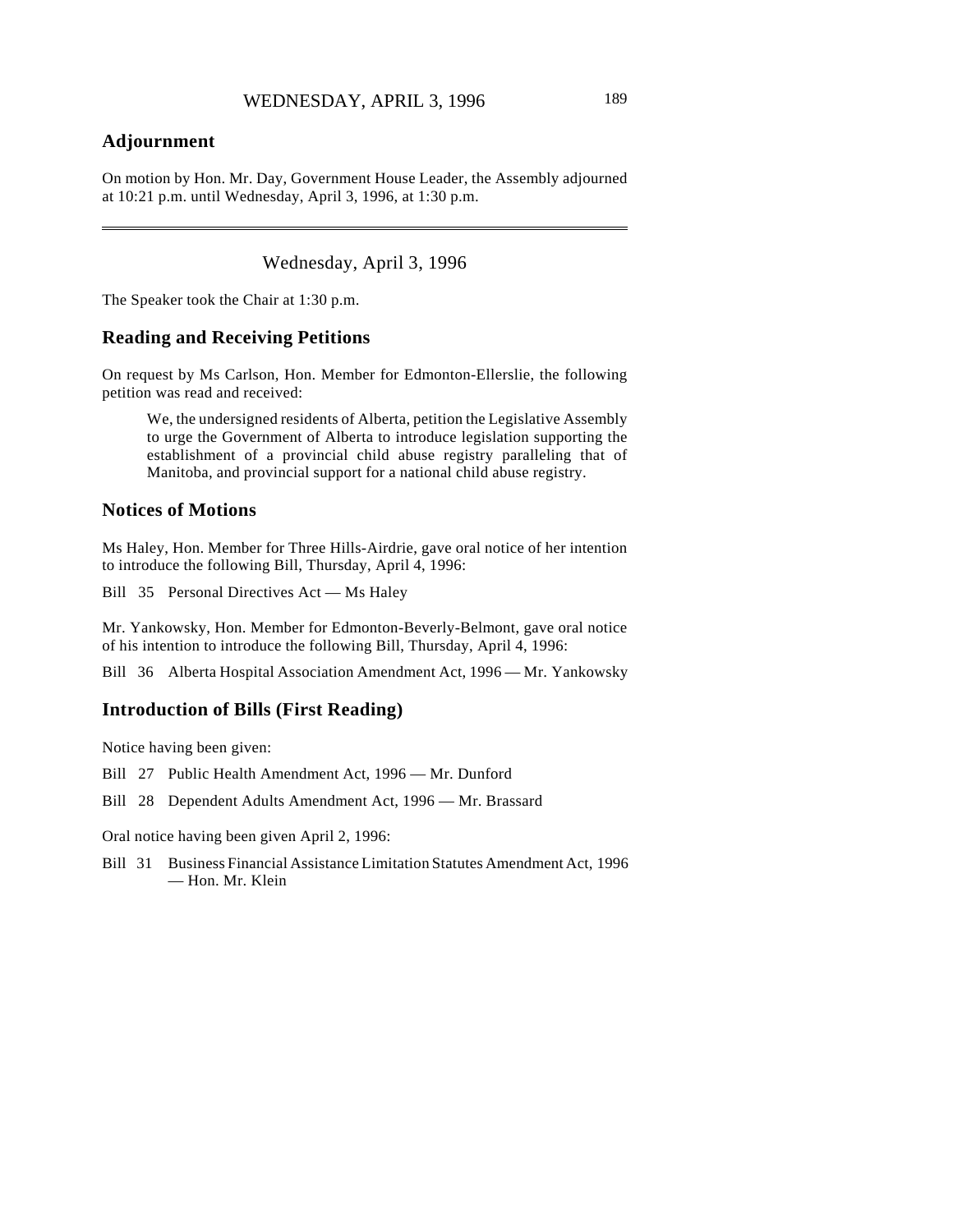## 190 WEDNESDAY, APRIL 3, 1996

On motion by Hon. Mr. Day, Government House Leader, the following Bills were placed on the Order Paper under Government Bills and Orders:

Bill 27 Public Health Amendment Act, 1996 — Mr. Dunford

Bill 28 Dependent Adults Amendment Act, 1996 — Mr. Brassard

## **Tabling Returns and Reports**

Hon. Mr. Klein, Premier:

Report Concerning the Credentials of Dr. M. Jane Fulton

Sessional Paper 843/96

Letter, dated April 3, 1996, from Timothy J. Christian, Q.C., Dean, Faculty of Law, University of Alberta, to Jim Dixon, Personnel Administration Office, regarding the academic credentials of Dr. Jane Fulton, with attached copy of Mr. Christian's report on the academic credentials of Dr. Jane Fulton

Sessional Paper 844/96

Statement by Premier Ralph Klein regarding credentials of Dr. Jane Fulton Sessional Paper 845/96

Hon. Mrs. McClellan, Minister of Health:

Letter, dated April 3, 1996, from Campbell Miller, Chair, Capital Health Authority, to Hon. Mrs. McClellan, Minister of Health, regarding the Capital Health Authority Community Rehabilitation Program and physical therapy contracts

Sessional Paper 846/96

Hon. Mr. Schumacher, Speaker of the Legislative Assembly, pursuant to the Ombudsman Act, cO-7, s27:

Office of the Ombudsman, Annual Report 1995

Sessional Paper 7/96

#### **Oral Question Period**

During Oral Question Period, Mr. Tannas, Hon. Member for Highwood, filed the following:

BK177 aircraft specifications with attached graph

Sessional Paper 847/96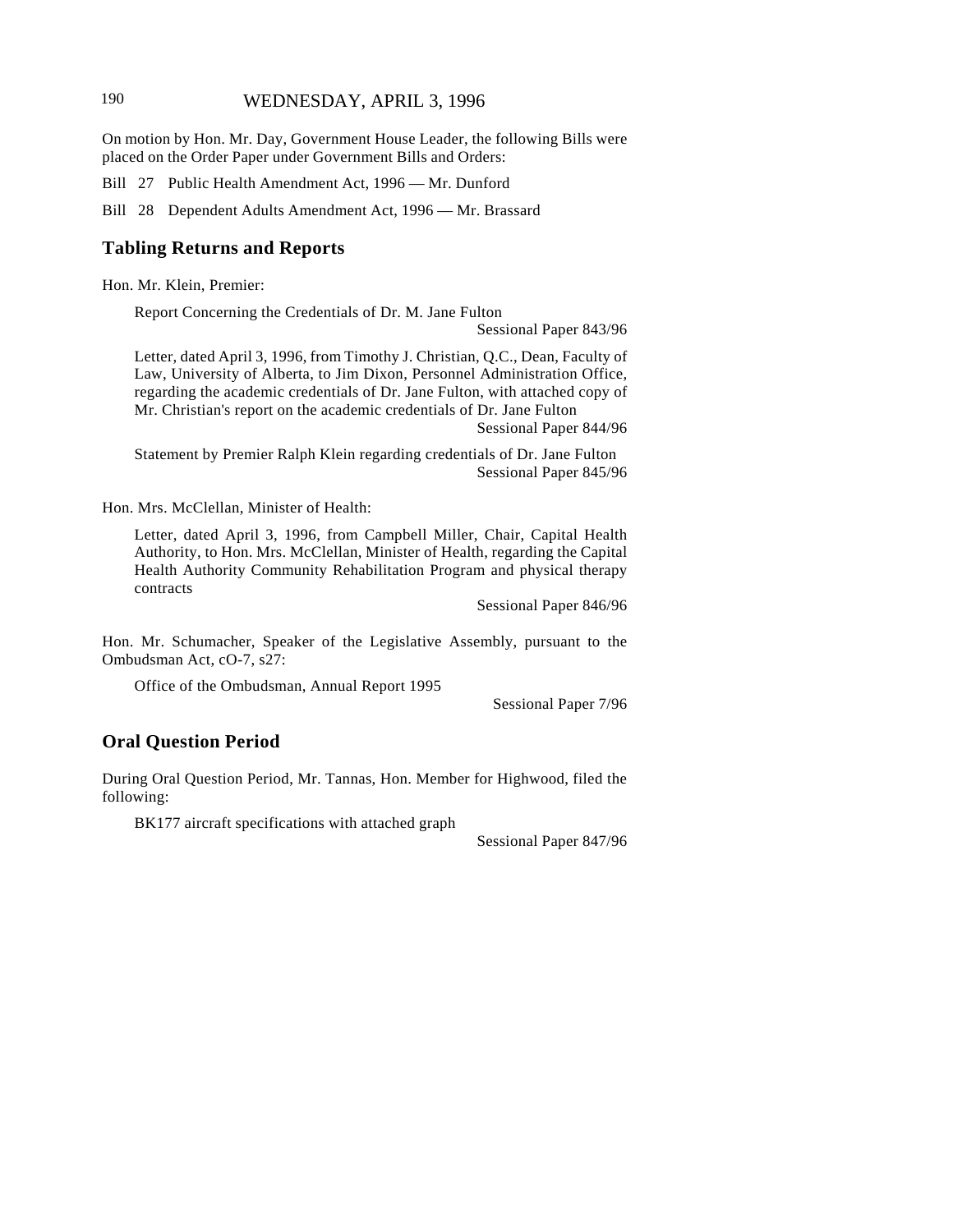During Oral Question Period, Hon. Mr. Smith, Minister of Economic Development and Tourism, filed the following:

Graph regarding numbers of business incorporations, business bankruptcies and consumer bankruptcies in Alberta

Sessional Paper 848/96

# **ORDERS OF THE DAY**

#### **Written Questions**

The following Written Questions were accepted:

**Q179.** Moved by Mr. Collingwood:

How many times did the Natural Resources and Sustainable Development Policy Committee meet, between the period December 2, 1994 and December 31, 1995, how many of those meetings were completely in camera, how many presentations were made to the Committee, and how many of these presentations were made in camera?

**Q181.** Moved by Mr. Dickson:

What are the "meaningful activities" referred to on page 12 of the 1994-95 Annual Report of the Justice and Attorney General department and how many individuals are participating in each of these activities?

**Q187.** Moved by Mr. Dickson:

What is the breakdown by location of library usage for circulation and reference as referred to on page 7 of the 1994-95 Annual Report of the Justice Department?

The following Written Question was rejected:

#### **Q180.** Mr. Dickson:

What is the average number of files or cases handled by each of the lawyers in the Civil Law Division during the period January 1, 1995 through December 31, 1995 and how is the use of each lawyer's time evaluated?

The following Written Questions were ordered to stand:

Q189, Q192, Q193, Q194.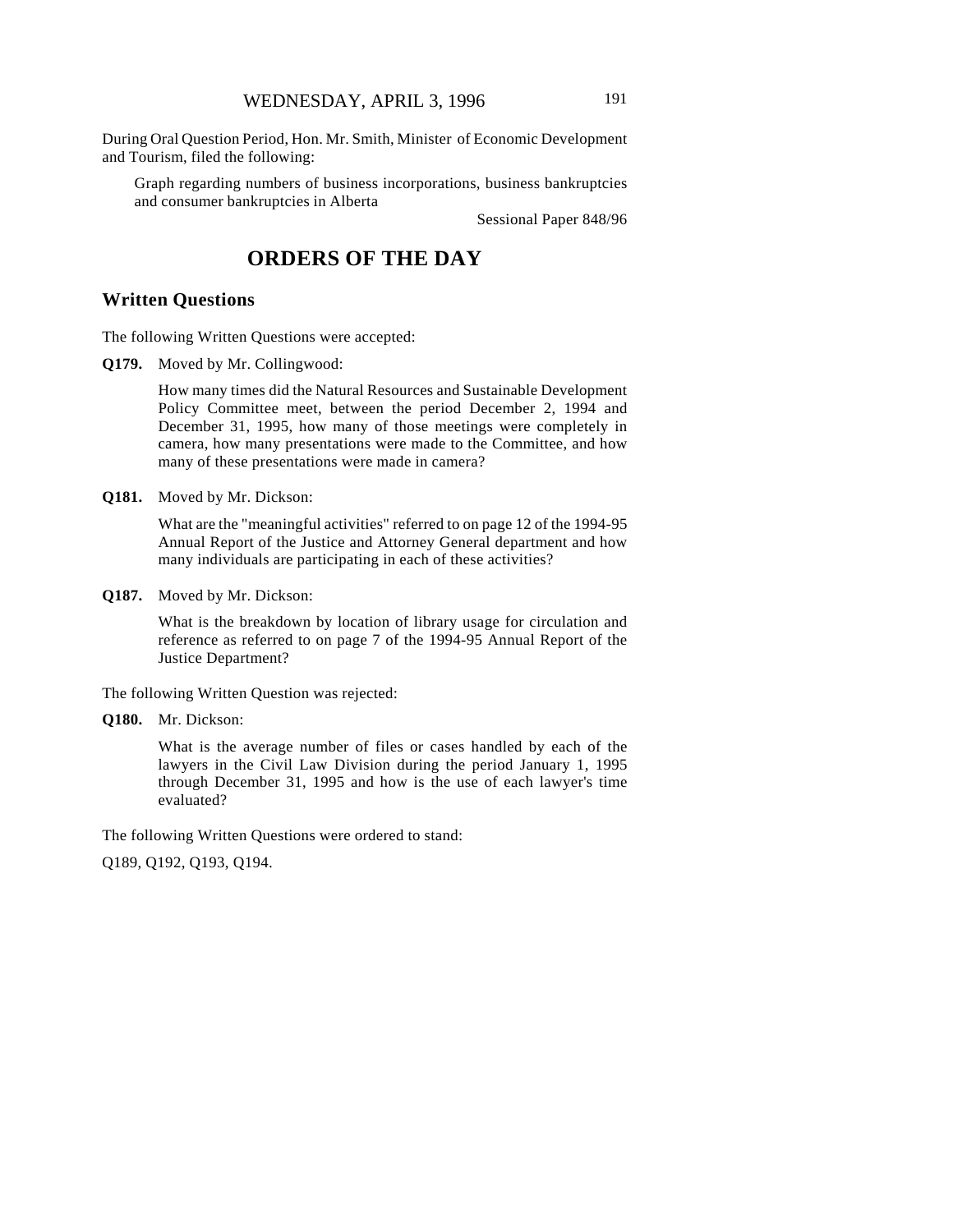# **Motions for Returns**

The following Motion for Return was accepted:

**M188.** Moved by Dr. Percy:

A copy of the 1984 Memorandum of Intent between the Alberta Special Waste Management Corporation and Chem-Security Limited, as noted on page 22 of the Annual Report of the Auditor General of Alberta, 1994-95.

The following Motion for Return was rejected:

**M183.** Moved by Dr. Percy:

A copy of the October 5, 1992 and October 7, 1992 minutes of the Board of Directors meeting of the Alberta Special Waste Management Corporation as noted on page 28 of the Annual Report of the Auditor General of Alberta, 1994-95.

A debate followed.

The question being put, the motion was defeated. The names being called for were taken as follows:

For the motion: 13

| Abdurahman<br>Beniuk<br><b>Bracko</b><br>Hanson<br>Hewes | Kirkland<br>Nicol<br>Percy<br>Sekulic | Vasseur<br>White<br>Zariwny<br>Zwozdesky |
|----------------------------------------------------------|---------------------------------------|------------------------------------------|
| Against the motion: 45                                   |                                       |                                          |
| Ady                                                      | Forsyth                               | Mirosh                                   |
| Amery                                                    | Friedel                               | Oberg                                    |
| <b>Black</b>                                             | Gordon                                | Pham                                     |
| <b>Brassard</b>                                          | Haley                                 | Renner                                   |
| Burgener                                                 | Hierath                               | Rostad                                   |
| Calahasen                                                | Hlady                                 | Severtson                                |
| Cardinal                                                 | Jacques                               | Shariff                                  |
| Clegg                                                    | Jonson                                | Smith                                    |
| Coutts                                                   | Kowalski                              | Stelmach                                 |
| Day                                                      | Langevin                              | Taylor                                   |
| Dinning                                                  | Lund                                  | Thurber                                  |
| Doerksen                                                 | Magnus                                | Trynchy                                  |
| Dunford                                                  | Mar                                   | West                                     |
| Evans                                                    | McClellan                             | Woloshyn                                 |
| Fischer                                                  | McFarland                             | Yankowsky                                |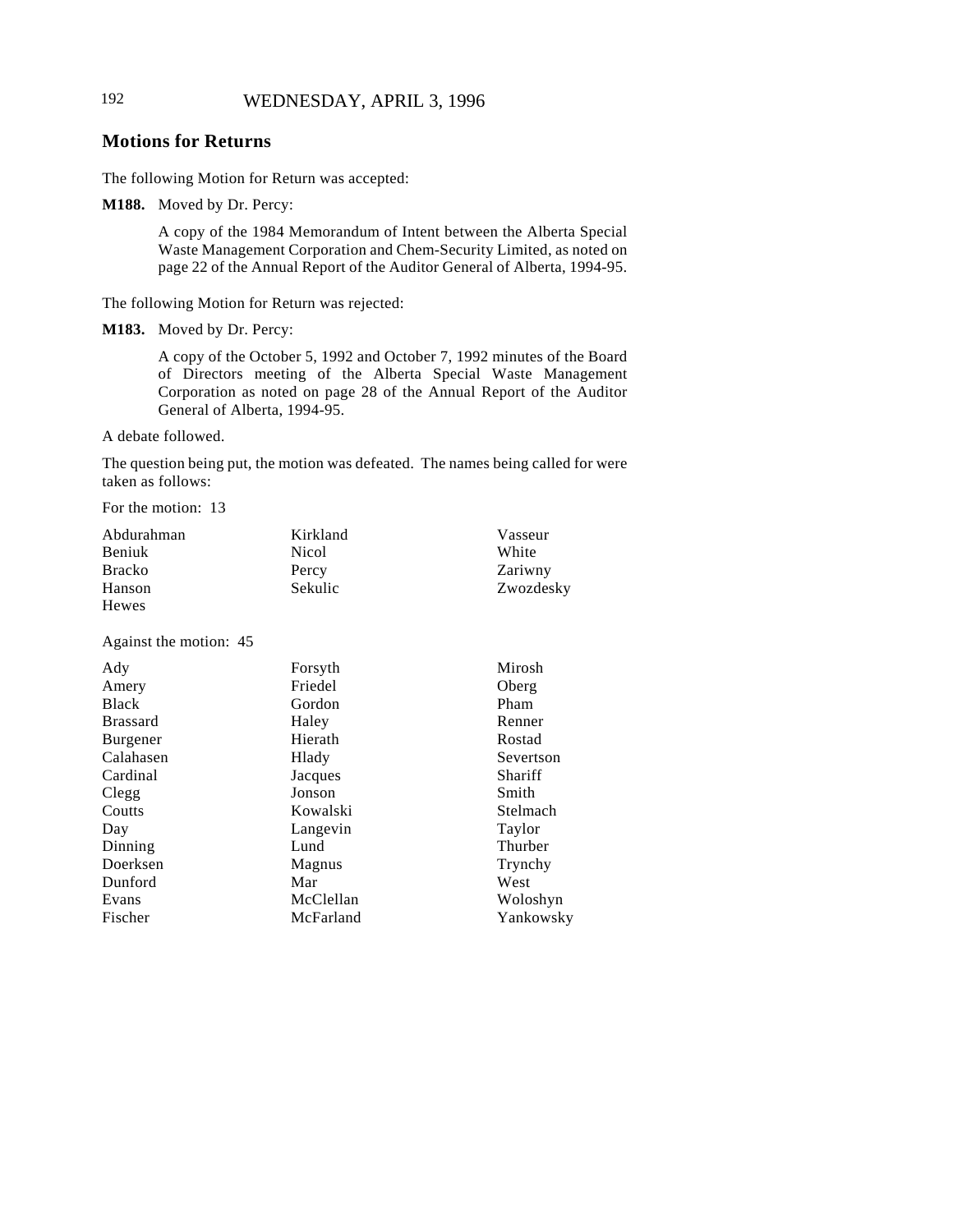### WEDNESDAY, APRIL 3, 1996 193

The following Motions for Returns were ordered to stand: M182, M184, M185, M186, M190, M191.

## **Public Bills and Orders Other Than Government Bills and Orders**

#### **Committee of the Whole**

According to Order, the Assembly resolved itself into Committee of the Whole, and the Speaker left the Chair.

(Assembly in Committee)

And after some time spent therein, the Deputy Speaker resumed the Chair.

The following Bill was reported:

Bill 208 Highway Traffic Amendment Act, 1996 — Mrs. Gordon

#### **Second Reading**

On the motion that the following Bill be now read a Second time:

Bill 210 Citizen's Initiative Act — Dr. L. Taylor

Mr. Brassard, Hon. Member for Old-Didsbury, requested the unanimous consent of the Assembly to permit Dr. L. Taylor, Hon. Member for Cypress-Medicine Hat, to close debate on Bill 210, Citizen's Initiative Act. Unanimous consent was not granted.

A debate followed.

Unanimous consent of the Assembly was granted to waive Standing Order 29(c) allowing Dr. L. Taylor to speak beyond his allotted 20 minutes of debate.

Debate continued.

Mr. Doerksen moved adjournment of the debate, which was agreed to.

### **Adjournment**

On motion by Mr. Woloshyn, Acting Government House Leader, the Assembly adjourned at 5:23 p.m. until 8:00 p.m.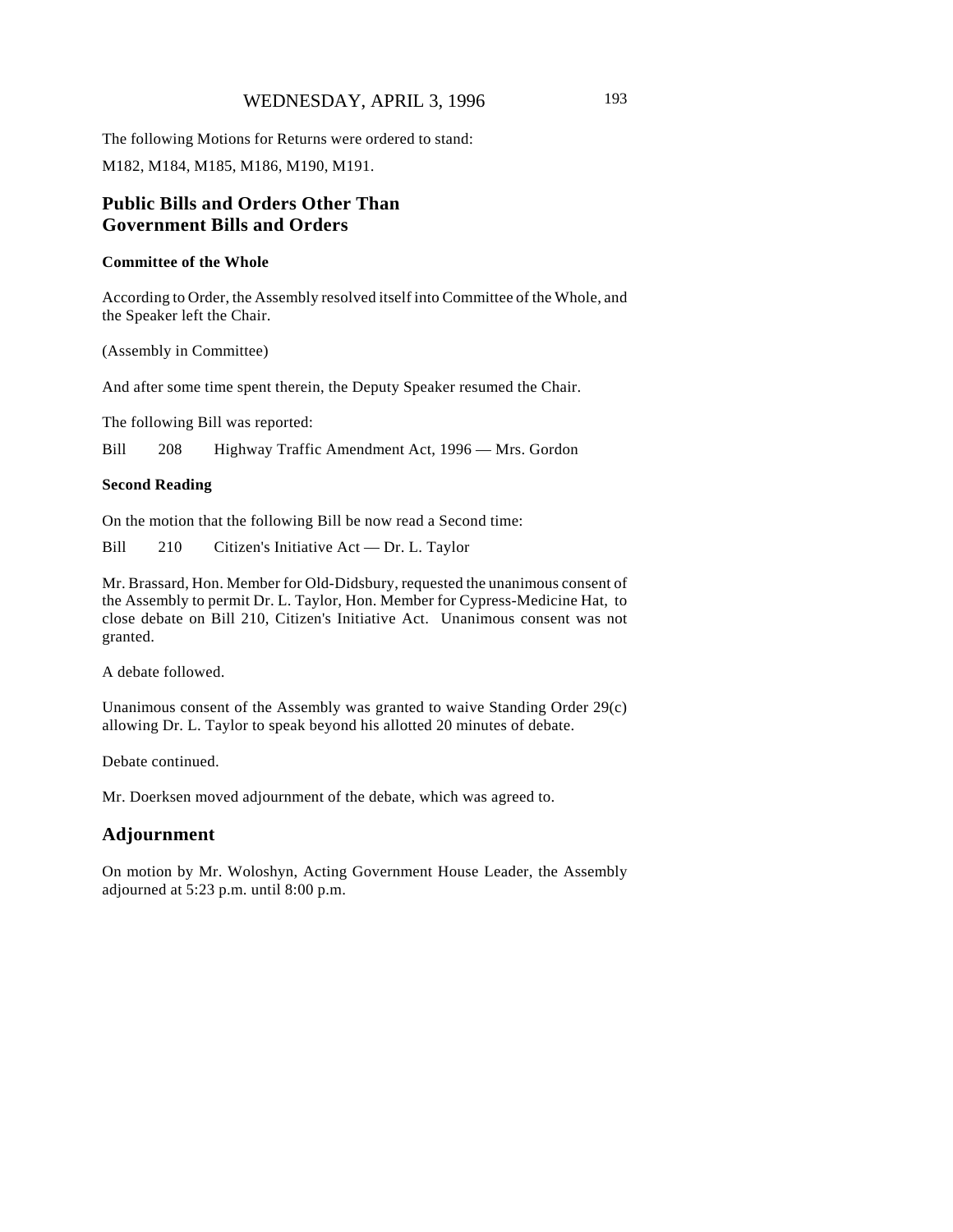# 194 WEDNESDAY, APRIL 3, 1996

#### WEDNESDAY, APRIL 3, 1996 — 8:00 P.M.

#### **Government Bills and Orders**

**14.** Moved by Hon. Mr. Day:

Be it resolved that when the Assembly adjourns on Thursday, April 4, 1996, at the regular hour of 5:30 p.m., it shall stand adjourned to Monday, April 15, 1996, at 1:30 p.m.

The question being put, the motion was agreed to.

**15.** Moved by Hon. Mr. Day:

Be it resolved that when the Assembly adjourns to recess the Spring Sitting of the Fourth Session of the 23rd Legislature, it shall stand adjourned until a time and date for the Fall Sitting of the Fourth Session of the 23rd Legislature, as determined by the Speaker after consultation with the Lieutenant-Governor in Council.

The question being put, the motion was agreed to.

**16.** Moved by Hon. Mr. Day:

Be it resolved that when the House rises on Tuesday, April 16, 1996, in order to facilitate the installation of His Honour the Honourable the Lieutenant Governor, it shall stand adjourned to Wednesday, April 17, 1996, at 3:00 p.m.

The question being put, the motion was agreed to.

**17.** Moved by Hon. Mr. Day:

Be it resolved that the Assembly, as required under section 26(3) of the Conflicts of Interest Act, deal with the reports of the Ethics Commissioner, dated November 10, 1995 and February 14, 1996, by receiving them.

#### A debate followed.

Mr. Bruseker, Hon. Member for Calgary-North West, raised a purported point of order under Standing Order 33(1) and (2), claiming that the direct pecuniary interest of some Members of Legislative Assembly should disallow those Members from voting on Government Motion No. 17.

Hon. Mr. Day, Government House Leader, Mr. Collingwood, Hon. Member for Sherwood Park, Ms Abdurahman, Hon. Member for Clover Bar-Fort Saskatchewan, Mr. Jacques, Hon. Member for Grande Prairie-Wapiti, Mr. Tannas, Hon. Member for Highwood, and Hon. Mr. Evans, Minister of Justice and Attorney General, responded to the purported point of order.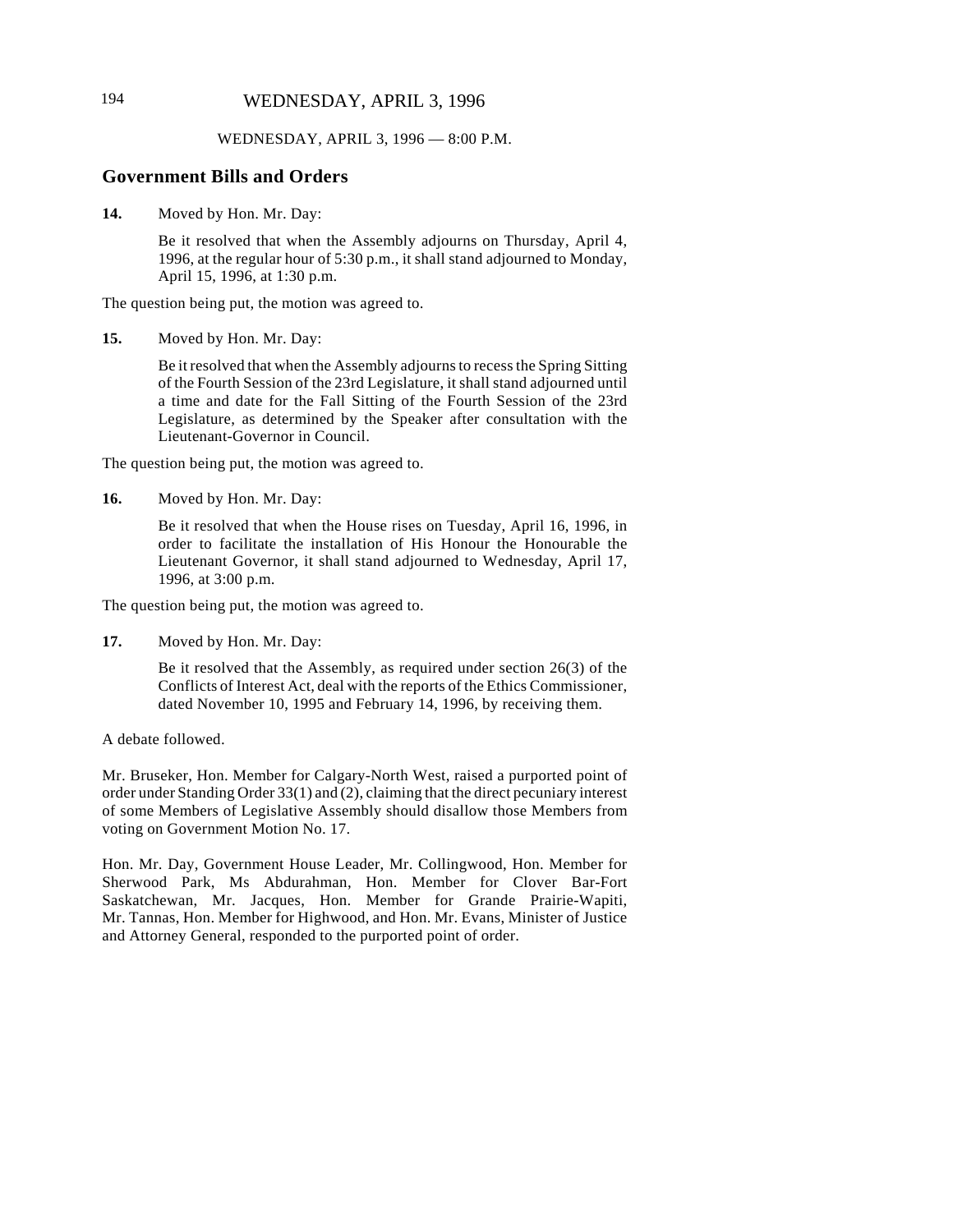The Speaker ruled there was no point of order under Standing Order 33(1) and (2).

Debate continued.

Mr. Bruseker moved the motion be amended by adding the following after "by receiving them":

> and by referring the Ethics Commissioner's report dated November 10, 1995 to a Justice of the Court of Appeal of Alberta to review the report to determine whether the report is accurate, complete, thorough and whether the evidence supports the conclusions reached by the Ethics Commissioner and to report the findings to the Legislative Assembly.

Debate continued (on amendment).

Mr. Renner moved adjournment of the debate (on amendment), which was agreed to. The names being called for were taken as follows:

For the motion: 34

| Amery           | Friedel  | Renner    |
|-----------------|----------|-----------|
| Beniuk          | Hierath  | Rostad    |
| <b>Brassard</b> | Hlady    | Severtson |
| Burgener        | Jacques  | Shariff   |
| Calahasen       | Jonson   | Stelmach  |
| Clegg           | Kowalski | Tannas    |
| Coutts          | Langevin | Taylor    |
| Day             | Lund     | Thurber   |
| Dinning         | Magnus   | Trynchy   |
| Doerksen        | Mar      | Woloshyn  |
| Dunford         | Mirosh   | Yankowsky |
| Evans           |          |           |

Against the motion: 13

| <b>Bracko</b> | Henry  | Sekulic        |
|---------------|--------|----------------|
| Bruseker      | Massey | Van Binsbergen |
| Collingwood   | Nicol  | White          |
| Dalla-Longa   | Percy  | Zwozdesky      |
| Dickson       |        |                |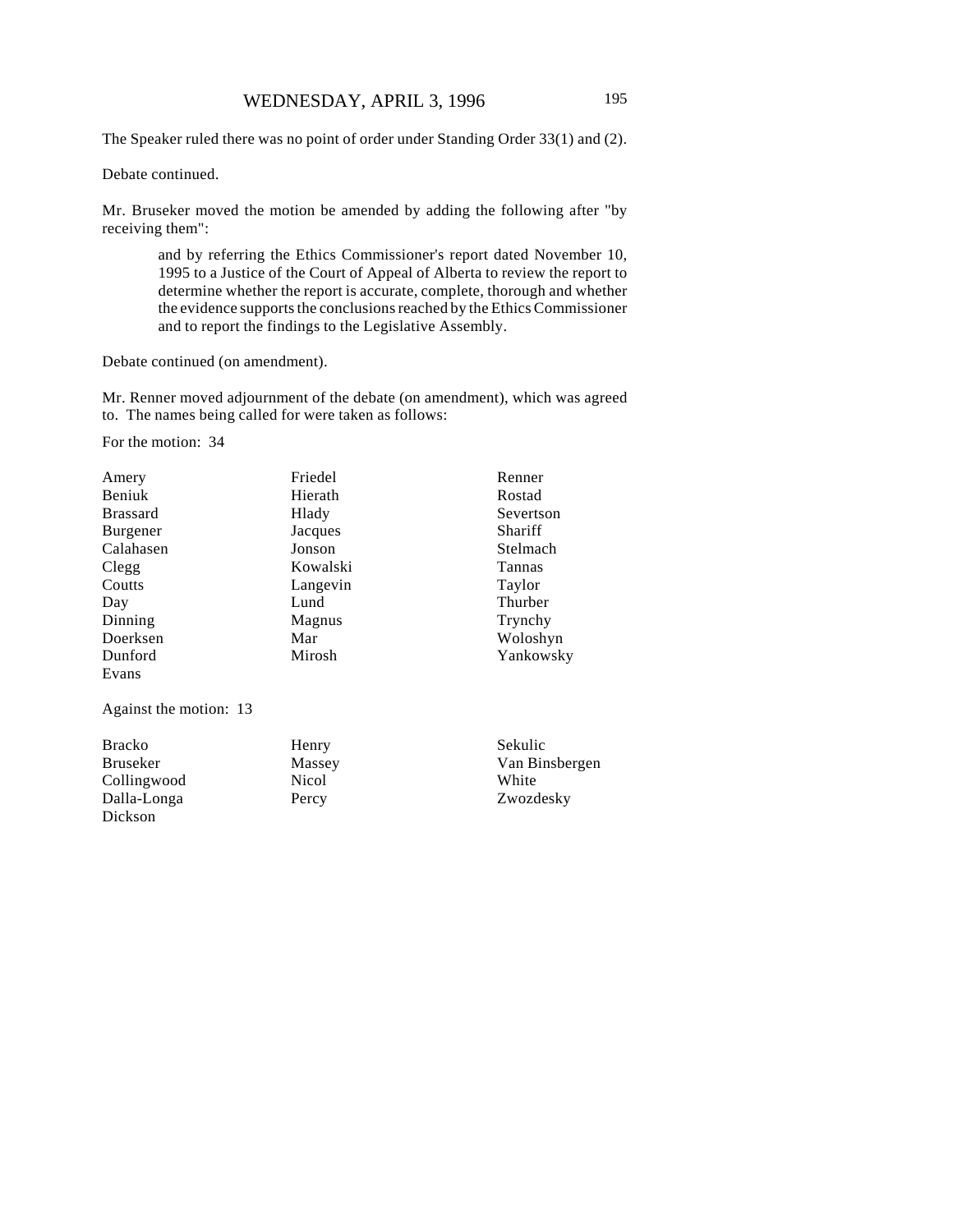# **Adjournment**

On motion by Hon. Mr. Evans, Deputy Government House Leader, the Assembly adjourned at 10:24 p.m. until Thursday, April 4, 1996, at 1:30 p.m.

Thursday, April 4, 1996

The Speaker took the Chair at 1:30 p.m.

# **Introduction of Bills (First Reading)**

Upon recommendation of His Honour the Honourable the Lieutenant Governor, and notice having been given:

Bill 33 Victims of Crime Act — Hon. Mr. Evans

Notice having been given:

| Bill        | 30 | Health Statutes Amendment Act, 1996 — Dr. Oberg                                                                                              |  |  |
|-------------|----|----------------------------------------------------------------------------------------------------------------------------------------------|--|--|
| Bill        | 38 | Child Welfare Amendment Act, 1996 — Mr. Severtson                                                                                            |  |  |
|             |    | Oral notice having been given April 3, 1996:                                                                                                 |  |  |
| <b>Bill</b> | 35 | Personal Directives Act — Ms Haley                                                                                                           |  |  |
| <b>Bill</b> | 36 | Alberta Hospital Association Amendment Act, 1996 —<br>Mr. Yankowsky                                                                          |  |  |
|             |    | On motion by Hon. Mr. Day, Government House Leader, the following Bills were<br>placed on the Order Paper under Government Bills and Orders: |  |  |
| <b>Bill</b> | 30 | Health Statutes Amendment Act, 1996 — Dr. Oberg                                                                                              |  |  |

| Bill | Personnel Directives Act - Ms Haley |  |
|------|-------------------------------------|--|
|      |                                     |  |

Bill 36 Alberta Hospital Association Amendment Act, 1996 — Mr. Yankowsky

Bill 38 Child Welfare Amendment Act, 1996 — Mr. Severtson

 $\overline{\phantom{a}}$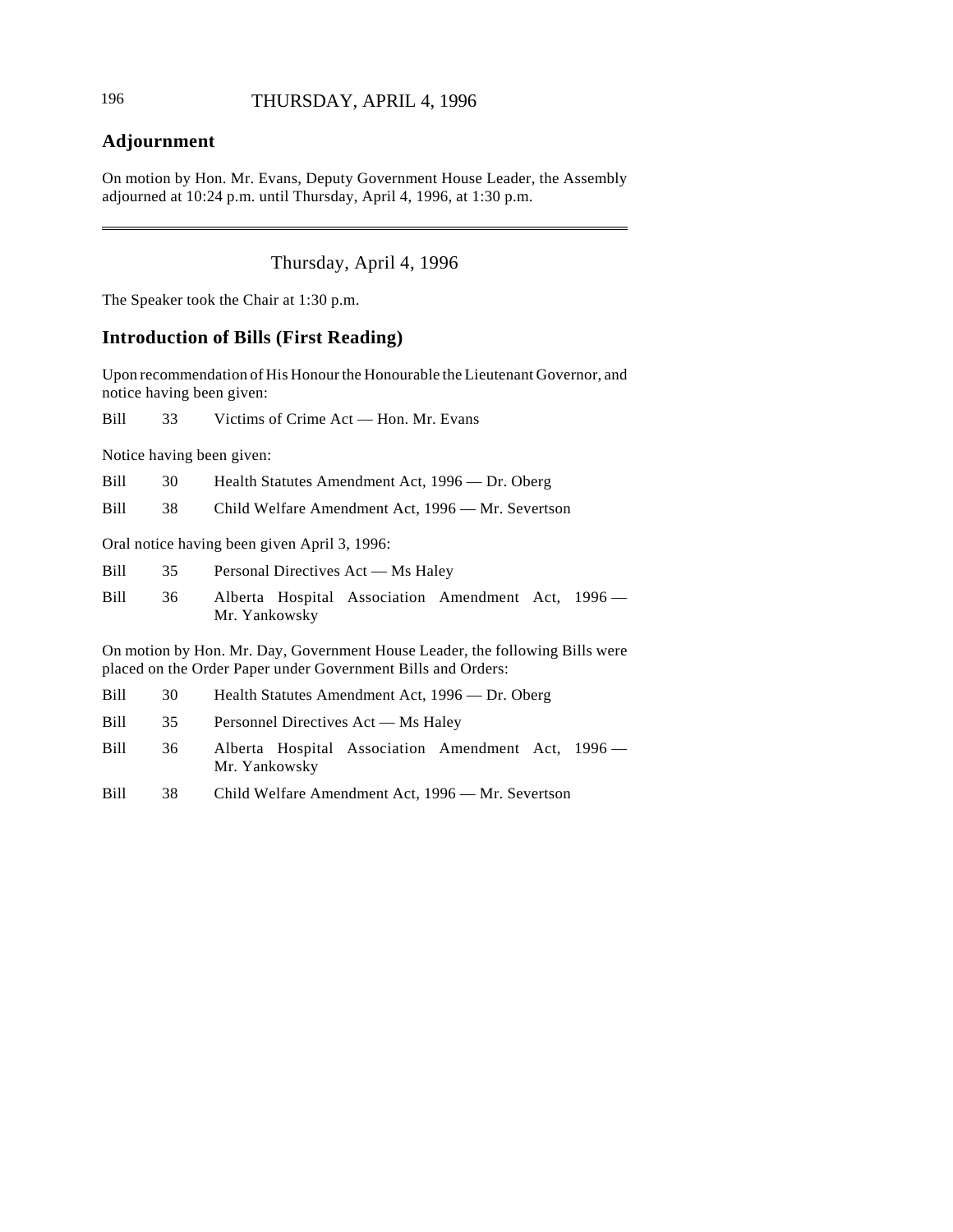#### **Tabling Returns and Reports**

Hon. Mr. Dinning, Provincial Treasurer:

Return to Order of the Assembly No. M245 asked for by Dr. Percy on November 1, 1995:

Copies of any studies prepared by or on behalf of the Government between January 1, 1993, and May 1, 1995, pertaining to the retention or elimination of the 0.5% Alberta flat rate tax.

Sessional Paper 245A/96

Return to Order of the Assembly No. M247 asked for by Mr. Sekulic on November 1, 1995:

A breakdown of the \$730,000 in expenditures contained under Vote 3.8.1 Project Management, Department of Treasury, 1993-94 Public Accounts, Vol. 2, p. 136, providing a breakdown of expenditures on consulting services by name of consultant, fees paid, and the nature of the project engaged in these consultants.

Sessional Paper 247A/96

Credit Union Deposit Guarantee Corporation, Annual Report 1995 Sessional Paper 849/96

Hon. Mrs. McClellan, Minister of Health:

Responses to questions from Opposition Health Critic (Mr. Sapers, Hon. Member for Edmonton-Glenora) regarding Hotel de Health Inc., March 28, 1996

Sessional Paper 850/96

Alberta Health Information Bulletin, dated April 4, 1996, entitled "April 7 marks World Health Day"

Sessional Paper 851/96

Hon. Dr. West, Minister of Transportation and Utilities, pursuant to the Alberta Resources Railway Corporation Act, cA-36, s25(2):

> Alberta Resources Railway Corporation Financial Statements, December 31, 1995

> > Sessional Paper 147/96

Hon. Mr. Mar, Minister of Community Development:

Letters, dated April 3, 1996, from Hon. Mr. Mar, Minister of Community Development, to John Bucyk, Joe Meli, Glen Sather, Tom Wilkinson, Helen Nicol, Tom Ponting and Sandy Shields offering congratulations on their upcoming induction into the Alberta Sports Hall of Fame

Sessional Paper 852/96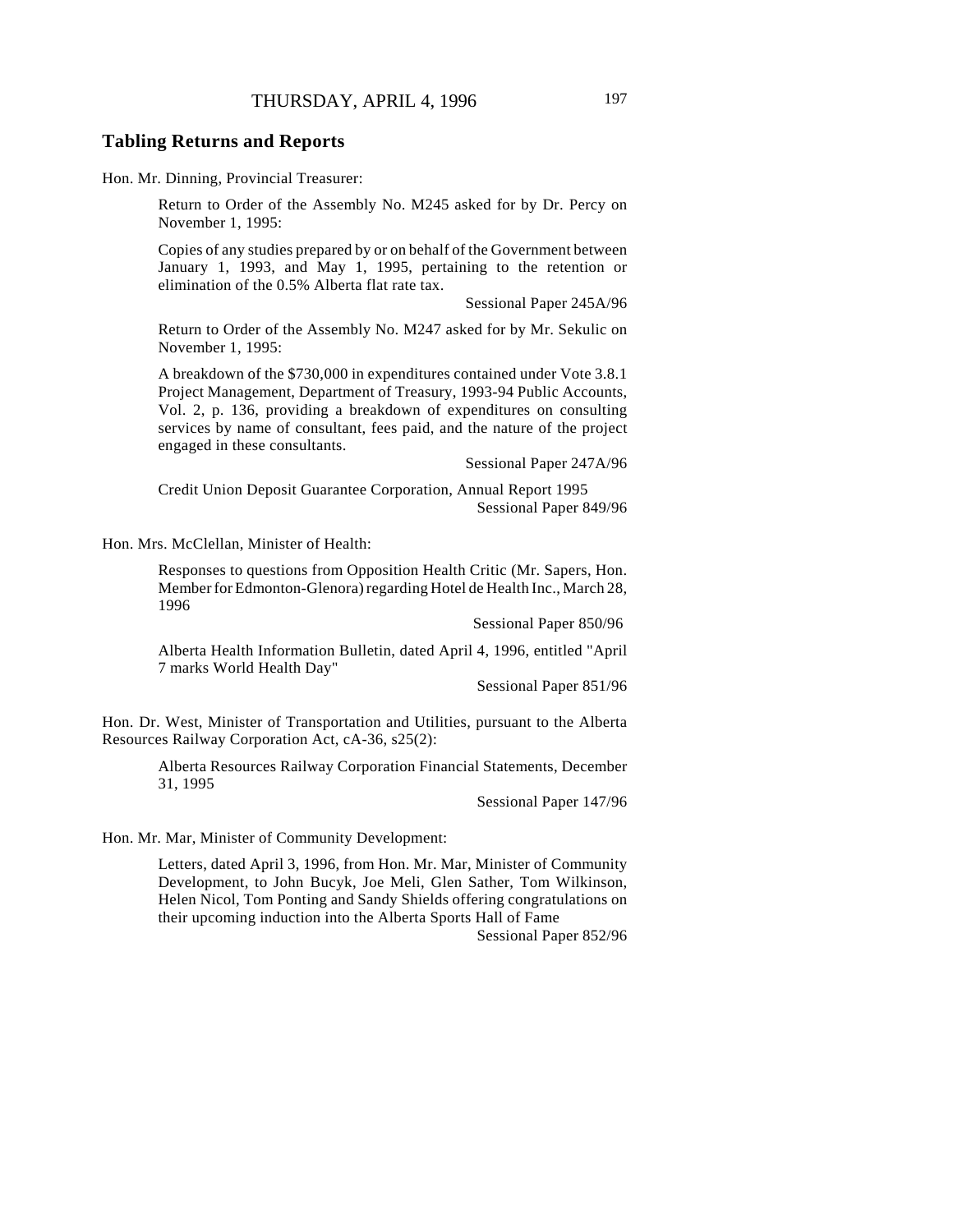## 198 THURSDAY, APRIL 4, 1996

## **Oral Question Period**

During Oral Question Period, Mr. Dalla-Longa, Hon. Member for Calgary-West, filed the following:

> Form 10-K, United States Securities and Exchange Commission, regarding Solv-Ex Corporation, Commission File No. 0-9837

> > Sessional Paper 853/96

Notes to Consolidated Financial Statements, Solv-Ex Corporation and Subsidiaries, pp. 37-38 of 89

Sessional Paper 854/96

Proxy Statement pursuant to Section 14(A) of the Securities Exchange Act regarding Solv-Ex Corporation, December 15, 1995

Sessional Paper 855/96

During Oral Question Period, Hon. Dr. West, Minister of Transportation and Utilities, filed the following:

List of provincial penalties for seat belt infractions

Sessional Paper 856/96

## **Members' Statements**

Ms Burgener, Hon. Member for Calgary-Currie, made a statement congratulating the University of Calgary on the occasion of its 30th anniversary of becoming an autonomous institution.

Ms Abdurahman, Hon. Member for Clover Bar-Fort Saskatchewan, made a statement regarding the growth and effectiveness of the Drug Abuse Resistance Education (D.A.R.E.) program.

Mr. Yankowsky, Hon. Member for Edmonton-Beverly-Belmont, made a statement regarding the connection between private sector investment and the creation of jobs.

#### **Projected Government Business**

Pursuant to Standing Order 7(5), Mr. Bruseker, Official Opposition House Leader, asked a question pertaining to the order of Government Business to be brought before the Assembly for the following week.

Hon. Mr. Day, Government House Leader, gave notice of projected Government Business for the week of April 15 to April 18, 1996: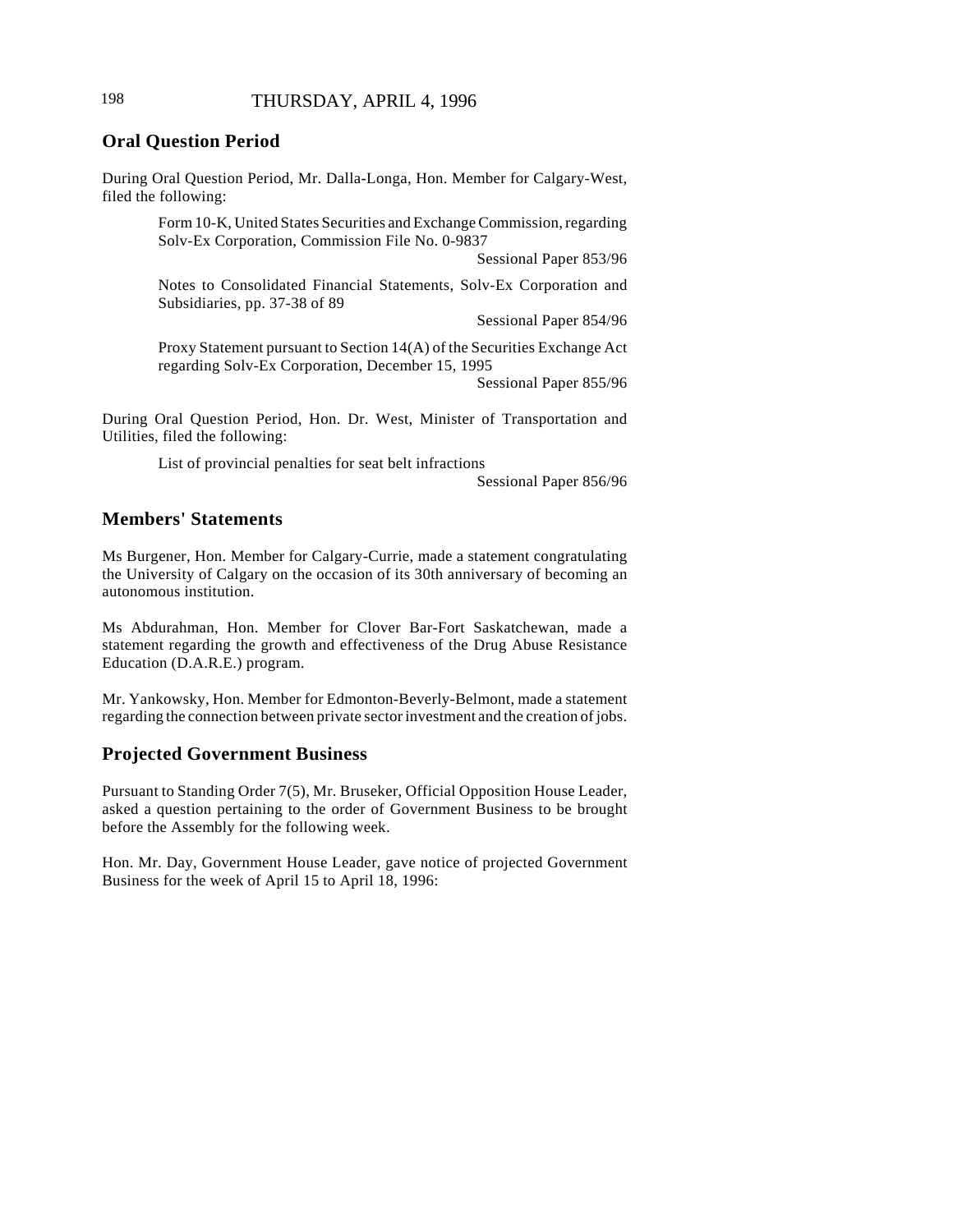THURSDAY, APRIL 4, 1996 199

| Monday, April 15    | Aft. | - Government Bills and Orders             |
|---------------------|------|-------------------------------------------|
|                     |      | <b>Second Reading or</b>                  |
|                     |      | <b>Committee of the Whole or</b>          |
|                     |      | <b>Third Reading</b>                      |
|                     |      | As per Order Paper                        |
|                     | Eve. | - Government Bills and Orders             |
|                     |      | <b>Second Reading or</b>                  |
|                     |      | <b>Committee of the Whole or</b>          |
|                     |      | <b>Third Reading</b>                      |
|                     |      | As per Order Paper                        |
| Tuesday, April 16   |      | (4:30 p.m.) - Government Bills and Orders |
|                     |      | <b>Second Reading or</b>                  |
|                     |      | <b>Committee of the Whole or</b>          |
|                     |      | <b>Third Reading</b>                      |
|                     |      | As per Order Paper                        |
|                     | Eve. | - Government Bills and Orders             |
|                     |      | <b>Second Reading or</b>                  |
|                     |      | <b>Committee of the Whole or</b>          |
|                     |      | <b>Third Reading</b>                      |
|                     |      | As per Order Paper                        |
| Wednesday, April 17 | Eve. | - Government Bills and Orders             |
|                     |      | <b>Second Reading or</b>                  |
|                     |      | <b>Committee of the Whole or</b>          |
|                     |      | <b>Third Reading</b>                      |
|                     |      | As per Order Paper                        |
| Thursday, April 18  | Aft. | - Government Bills and Orders             |
|                     |      | <b>Second Reading or</b>                  |
|                     |      | <b>Committee of the Whole or</b>          |
|                     |      | <b>Third Reading</b>                      |
|                     |      | As per Order Paper                        |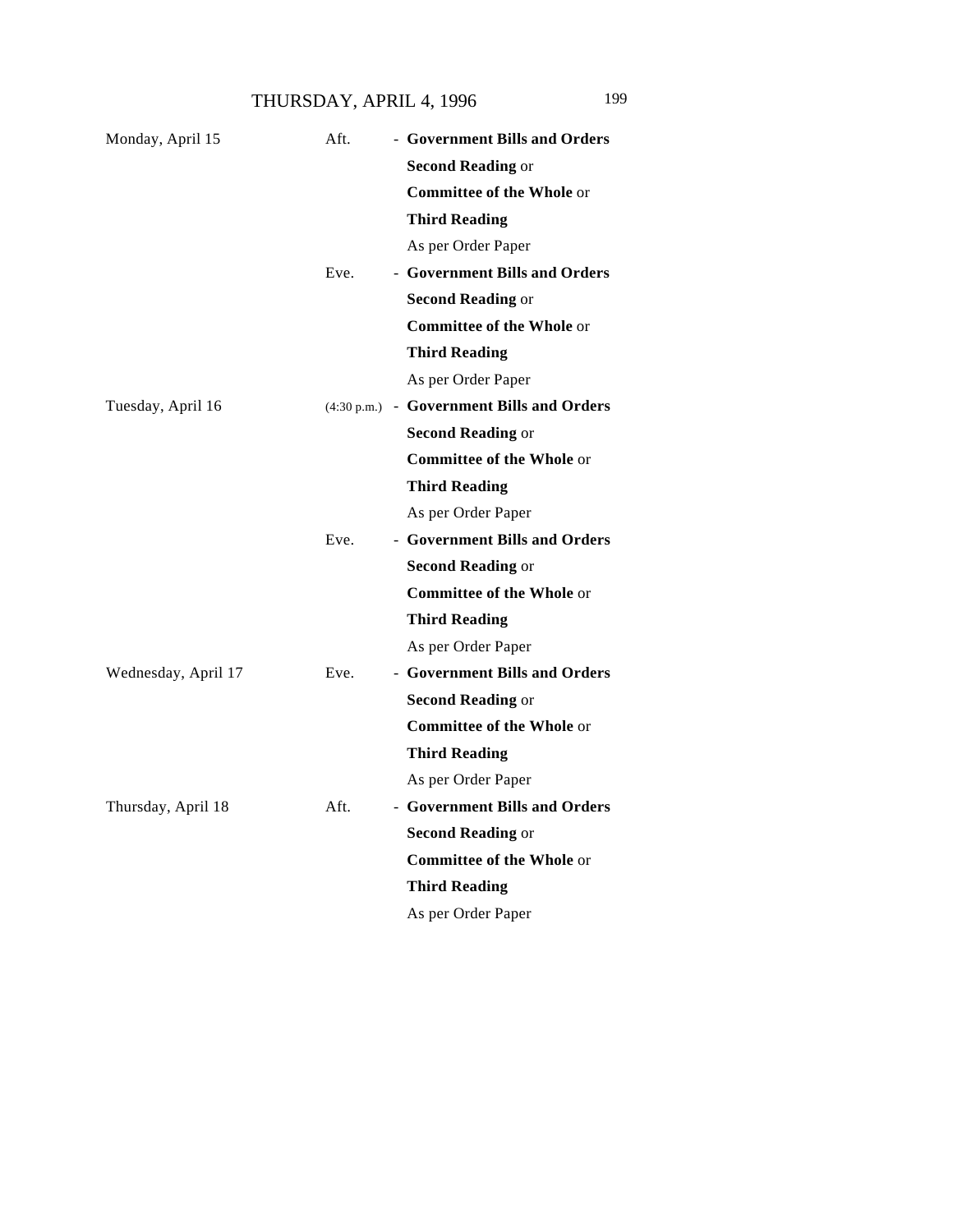# 200 THURSDAY, APRIL 4, 1996

# **ORDERS OF THE DAY**

# **Government Bills and Orders**

#### **Committee of the Whole**

According to Order, the Assembly resolved itself into Committee of the Whole, and the Speaker left the Chair.

(Assembly in Committee)

The following Bill was taken under consideration:

Bill 13 Registries Statutes Amendment Act, 1996 — Mr. Severtson

A debate followed.

Ms Abdurahman, Hon. Member for Clover Bar-Fort Saskatchewan, moved the Bill be amended by striking out section 7(2).

Debate continued (on amendment)

The question being put, the amendment was defeated. The names being called for were taken as follows:

For the amendment: 11

| Abdurahman      | Collingwood | Percy   |
|-----------------|-------------|---------|
| <b>Bracko</b>   | Decore      | Sapers  |
| <b>Bruseker</b> | Henry       | Sekulic |
| Carlson         | Hewes       |         |

Against the amendment: 35

| <b>Beniuk</b> | Haley     | Renner    |
|---------------|-----------|-----------|
| <b>Black</b>  | Hierath   | Severtson |
| Burgener      | Hlady     | Shariff   |
| Cardinal      | Jacques   | Smith     |
| Coutts        | Jonson    | Stelmach  |
| Day           | Kowalski  | Taylor    |
| Dinning       | Langevin  | Thurber   |
| Doerksen      | Lund      | Trynchy   |
| Dunford       | Mar       | West      |
| Forsyth       | McFarland | Woloshyn  |
| Friedel       | Oberg     | Yankowsky |
| Gordon        | Pham      |           |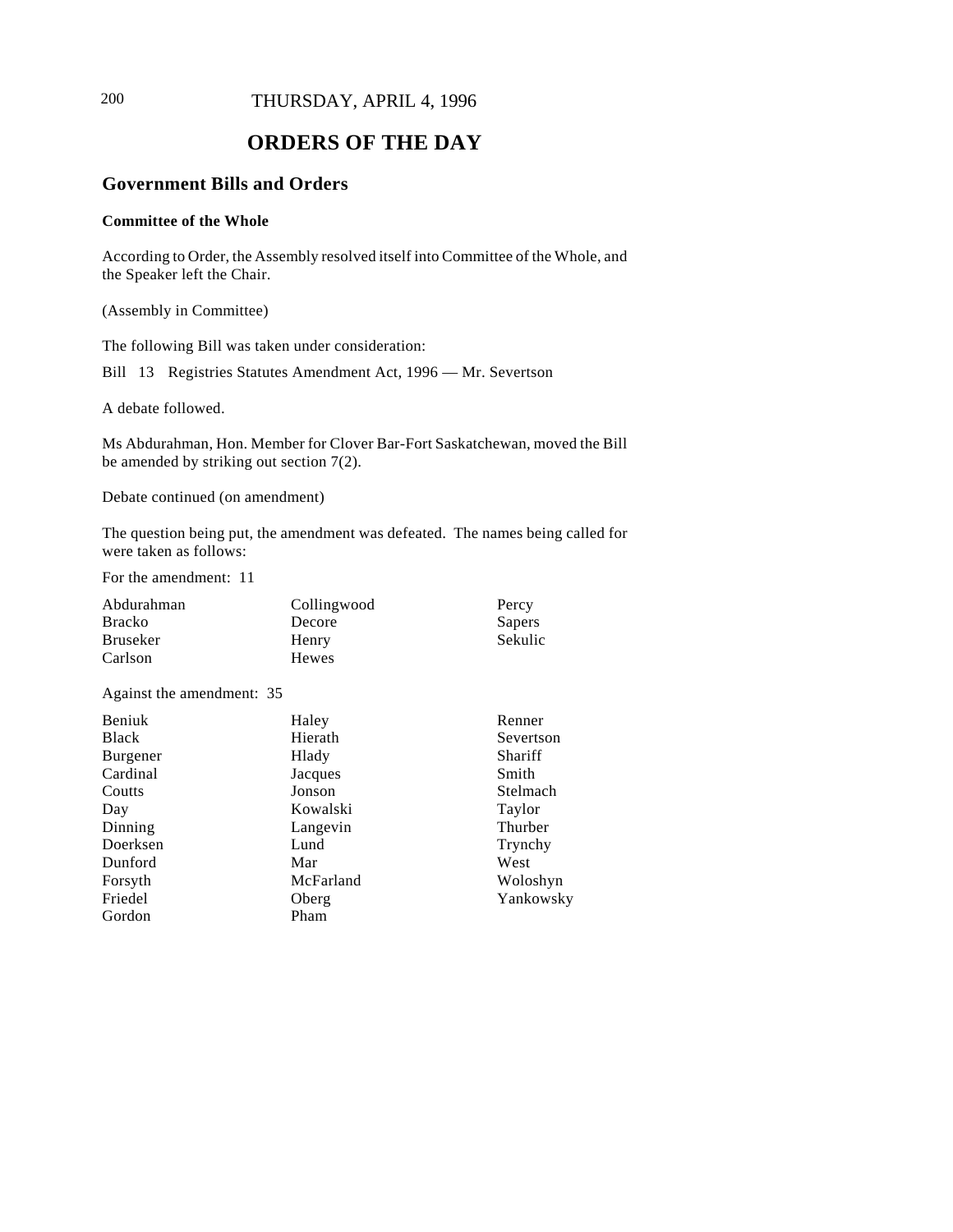And after some further time spent therein, the Speaker resumed the Chair.

Progress was reported on the following Bill:

Bill 13 Registries Statutes Amendment Act, 1996 — Mr. Severtson

Mr. Tannas, Chairman of Committees, tabled copies of all amendments considered by the Committee of the Whole on this date for the official records of the Assembly.

Amendment to Bill 13 (Hon. Member for Clover Bar-Fort Saskatchewan) — Defeated

Sessional Paper 857/96

Amendment to Bill 13 (Hon. Member for Clover Bar-Fort Saskatchewan) — Defeated (on division)

Sessional Paper 858/96

#### **Government Motions**

**17.** Moved by Hon. Mr. Day:

Be it resolved that the Assembly, as required under section 26(3) of the Conflicts of Interest Act, deal with the reports of the Ethics Commissioner, dated November 10, 1995 and February 14, 1996, by receiving them.

Debate continued on an amendment, introduced by Mr. Bruseker on April 3, 1996, which read that the motion be amended by adding the following after "by receiving them":

and by referring the Ethics Commissioner's report dated November 10, 1995 to a Justice of the Court of Appeal of Alberta to review the report to determine whether the report is accurate, complete, thorough and whether the evidence supports the conclusions reached by the Ethics Commissioner and to report the findings to the Legislative Assembly.

Hon. Mr. Black moved adjournment of the debate (on amendment), which was agreed to.

### **Adjournment**

Pursuant to Government Motion No. 14 passed by the Assembly April 3, 1996, and on motion by Hon. Mr. Day, Government House Leader, the Assembly adjourned at 4:23 p.m. until Monday, April 15, 1996, at 1:30 p.m.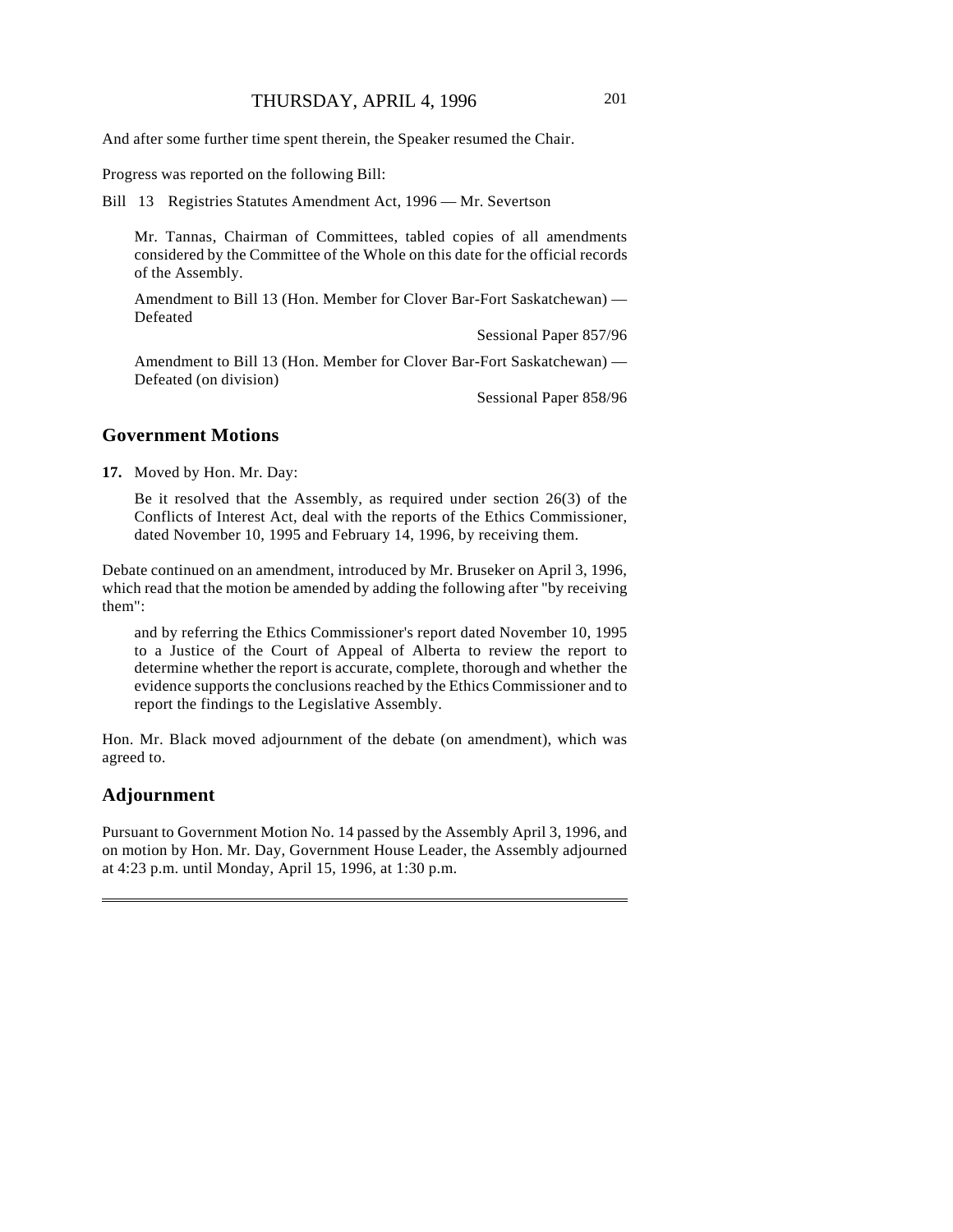### Monday, April 15, 1996

The Speaker took the Chair at 1:30 p.m.

#### **Introduction of Bills (First Reading)**

Notice having been given:

Bill 29 Employment Standards Code — Hon. Mr. Day

#### **Tabling Returns and Reports**

Hon. Mr. Cardinal, Minister of Family and Social Services:

Metis Settlements Appeal Tribunal, Annual Report 1994-95 Sessional Paper 859/96

Hon. Mr. Jonson, Minister of Education:

Letter, dated April 12, 1996, from Hon. Mr. Jonson, Minister of Education, to Mr. Bruseker, Hon. Member for Calgary-North West, offering a response to questions raised by Mr. Bruseker on March 28, 1996 regarding a school facility for the separate school board in the Town of High River

Sessional Paper 860/96

Comments on Questions, February 26 and 27, 1996 (Committee of Supply) Sessional Paper 861/96

Mr. Dickson, Hon. Member for Calgary-Buffalo:

Newspaper advertisement sponsored by the Dignity Foundation entitled, "There is a province in Canada where basic human rights are being ignored. This province is Alberta"

Sessional Paper 862/96

Mr. Sapers, Hon. Member for Edmonton-Glenora:

Letter, dated April 12, 1996, from Gerald McCaughey, President, Association of Professors Emeriti, to Hon. Mr. Klein, Premier, regarding the "vetting" of academic qualifications in relation to Dr. Jane Fulton

Sessional Paper 863/96

Dr. Percy, Hon. Member for Edmonton-Whitemud:

Political Party Annual Financial Statement for the Progressive Conservative Association of Alberta, January 1, 1995 to December 31, 1995, Office of the Chief Electoral Officer under the Election Finances and Contributions and Disclosure Act

Sessional Paper 864/96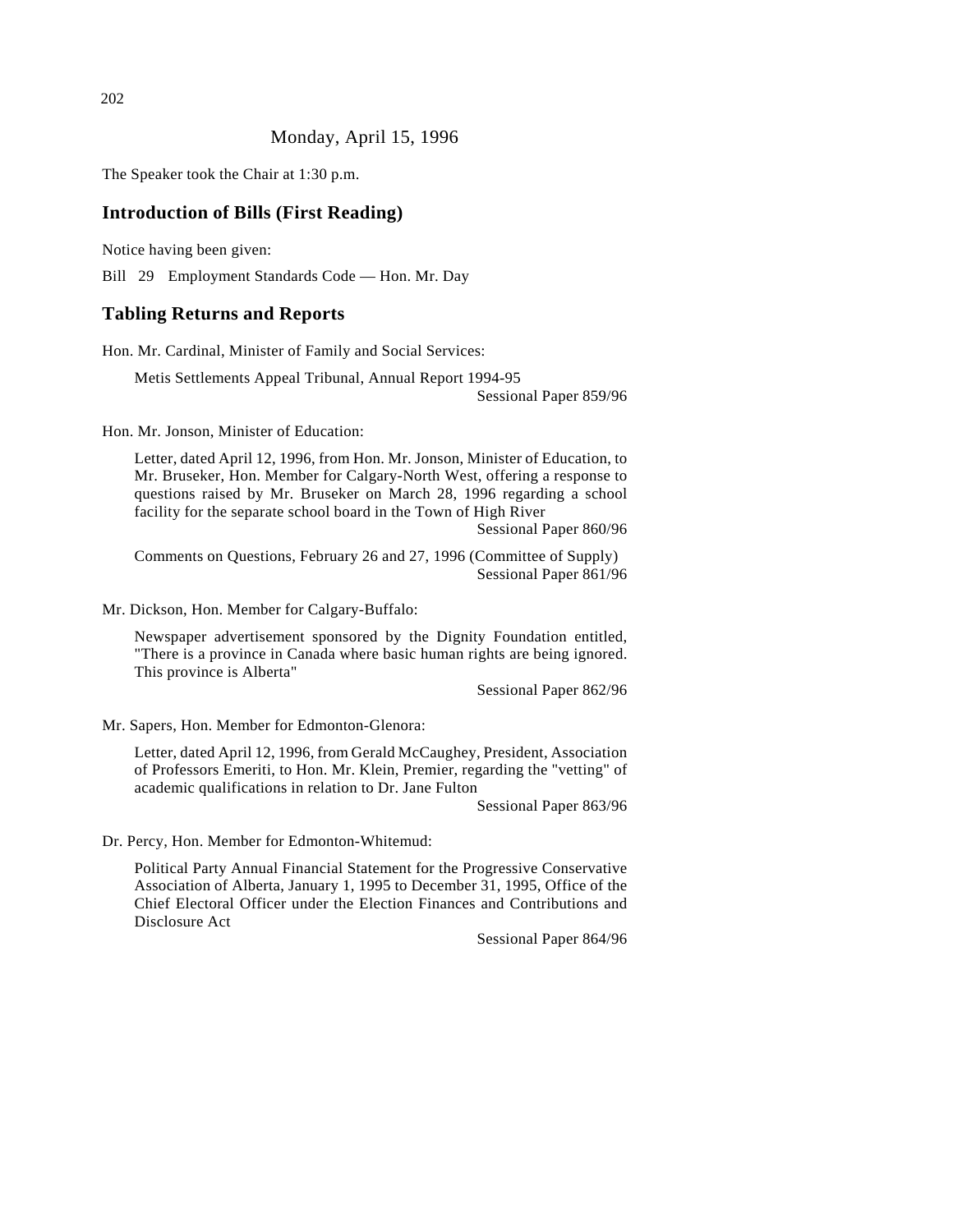#### **Ministerial Statements**

Hon. Mr. Paszkowski, Minister of Agriculture, Food and Rural Development made a statement announcing that April 15 to 21, 1996 is National Soil Conservation Week.

Dr. Nicol, Hon. Member for Lethbridge-East, commented on the statement.

# **ORDERS OF THE DAY**

#### **Government Bills and Orders**

#### **Committee of the Whole**

According to Order, the Assembly resolved itself into Committee of the Whole, and the Speaker left the Chair.

(Assembly in Committee)

Pursuant to Standing Order 4(3), at 5:30 p.m. the Committee recessed until 8:00 p.m.

MONDAY, APRIL 15, 1996 — 8:00 P.M.

### **Government Bills and Orders**

#### **Committee of the Whole**

(Assembly in Committee)

The following Bill was taken under consideration:

Bill 15 Hospitals Amendment Act, 1996 — Mr. Renner

A debate followed.

Mr. Bruseker, Hon. Member for Calgary-North West, on behalf of Mr. Sapers, Hon. Member for Edmonton-Glenora, moved the Bill be amended in section 2, subsection 2.1 (b) by striking out

No

and substituting

An

A debate followed (on amendment).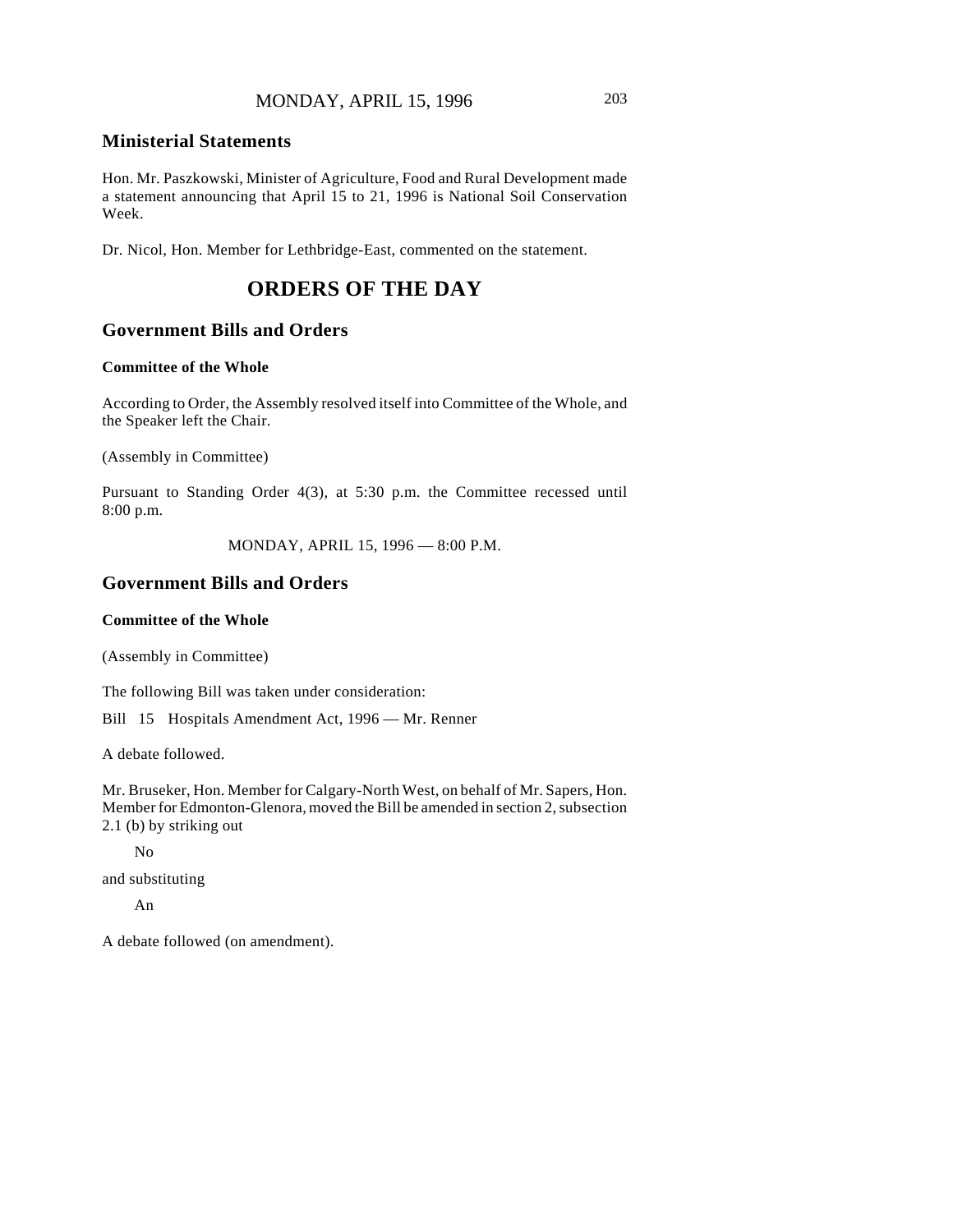The question being put, the amendment was defeated. The names being called for were taken as follows:

For the amendment: 11

| <b>Bracko</b> | Henry     | Van Binsbergen |
|---------------|-----------|----------------|
| Bruseker      | Leibovici | Zariwny        |
| Carlson       | Nicol     | Zwozdesky      |
| Germain       | Percy     |                |

Against the amendment: 31

| <b>Beniuk</b>   | Forsyth      | Paszkowski |
|-----------------|--------------|------------|
| <b>Brassard</b> | <b>Fritz</b> | Pham       |
| Burgener        | Gordon       | Renner     |
| Calahasen       | Herard       | Rostad     |
| Coutts          | Hierath      | Severtson  |
| Day             | Hlady        | Shariff    |
| Dinning         | Jonson       | Stelmach   |
| Doerksen        | Laing        | Tannas     |
| Dunford         | McFarland    | Taylor     |
| Evans           | Oberg        | Yankowsky  |
| Fischer         |              |            |

And after some further time spent therein, the Deputy Speaker resumed the Chair.

The following Bills were reported:

Bill 13 Registries Statutes Amendment Act, 1996 — Mr. Severtson

Bill 14 Health Foundations Act — Hon. Mrs. McClellan

Bill 15 Hospitals Amendment Act, 1996 — Mr. Renner

Bill 16 Economic Development and Tourism Statutes Repeal Act — Mr. Coutts

Mr. Clegg, Deputy Chairman of Committees, tabled copies of all amendments considered by the Committee of the Whole on this date for the official records of the Assembly.

Amendment to Bill 14 (Hon. Member for Edmonton-Glenora) — Defeated

Sessional Paper 865/96 Amendment to Bill 14 (Hon. Member for Edmonton-Glenora) — Defeated

Sessional Paper 866/96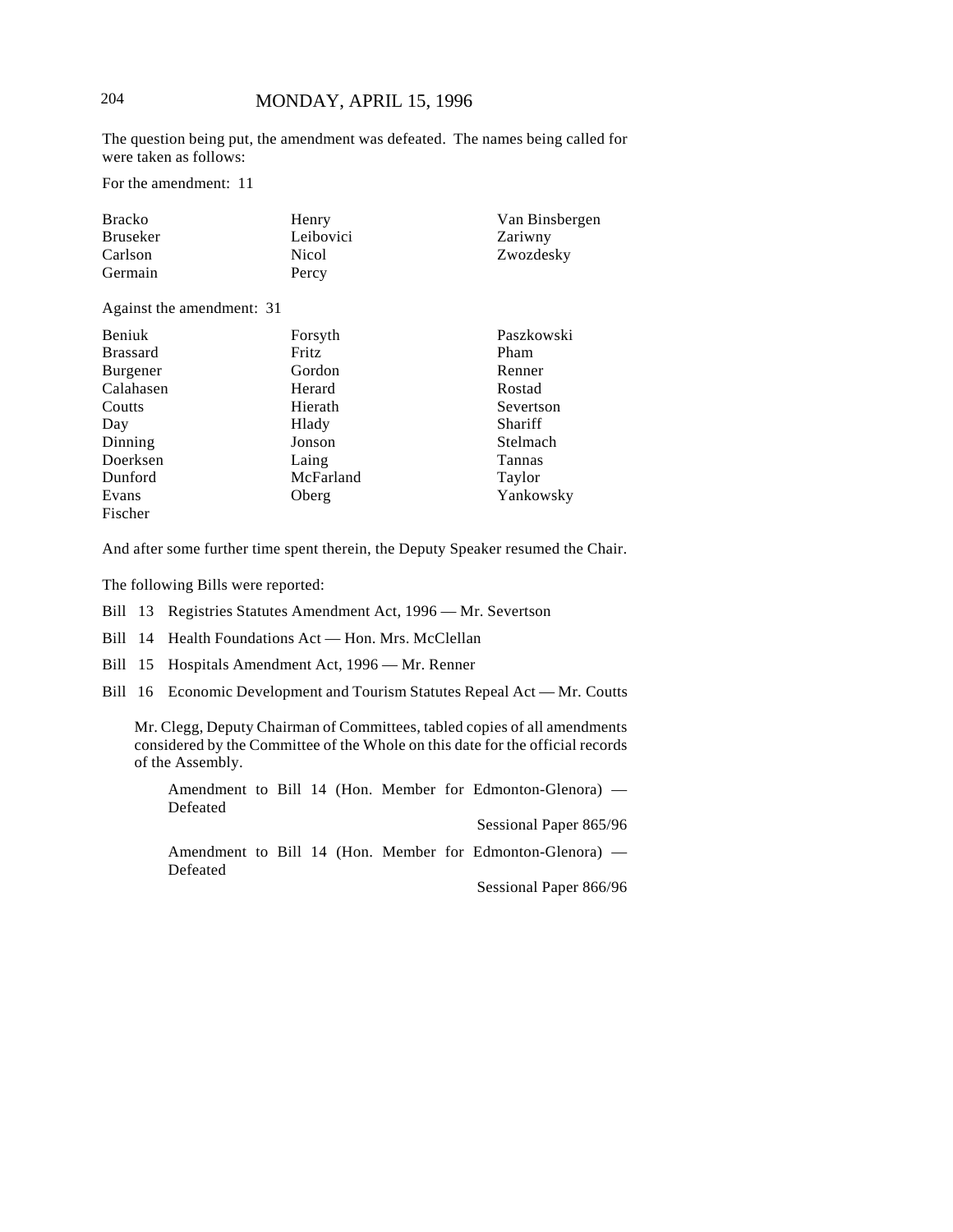Amendment to Bill 15 (Hon. Member for Calgary-North West on behalf of the Hon. Member for Edmonton-Glenora) — Defeated on division Sessional Paper 867/96

### **Adjournment**

 $\overline{\phantom{a}}$ 

On motion by Hon. Mr. Day, Government House Leader, the Assembly adjourned at 10:10 p.m. until Tuesday, April 16, 1996, at 1:30 p.m.

Tuesday, April 16, 1996

The Speaker took the Chair at 1:30 p.m.

## **Presenting Petitions**

Mr. Brassard, Hon. Member for Old-Didsbury, presented a petition from 3,112 Albertans supporting Bill 209, Medical Profession Amendment Act, 1996.

#### **Notices of Motions**

Pursuant to Standing Order 34(2)(a), Hon. Mrs. Black, Deputy Government House Leader, gave oral notice of the following Written Questions and Motions for Returns to be dealt with Wednesday, April 17, 1996:

Written Questions: Stand and retain their places.

Motions for Returns: M182, M184, M185, M186.

## **Tabling Returns and Reports**

Mr. Clegg, Hon. Member for Dunvegan:

Message of congratulations from the constituents of Dunvegan to Gary Ewing, Principal of Spirit River School, for his participation in the Boston Marathon

Sessional Paper 868/96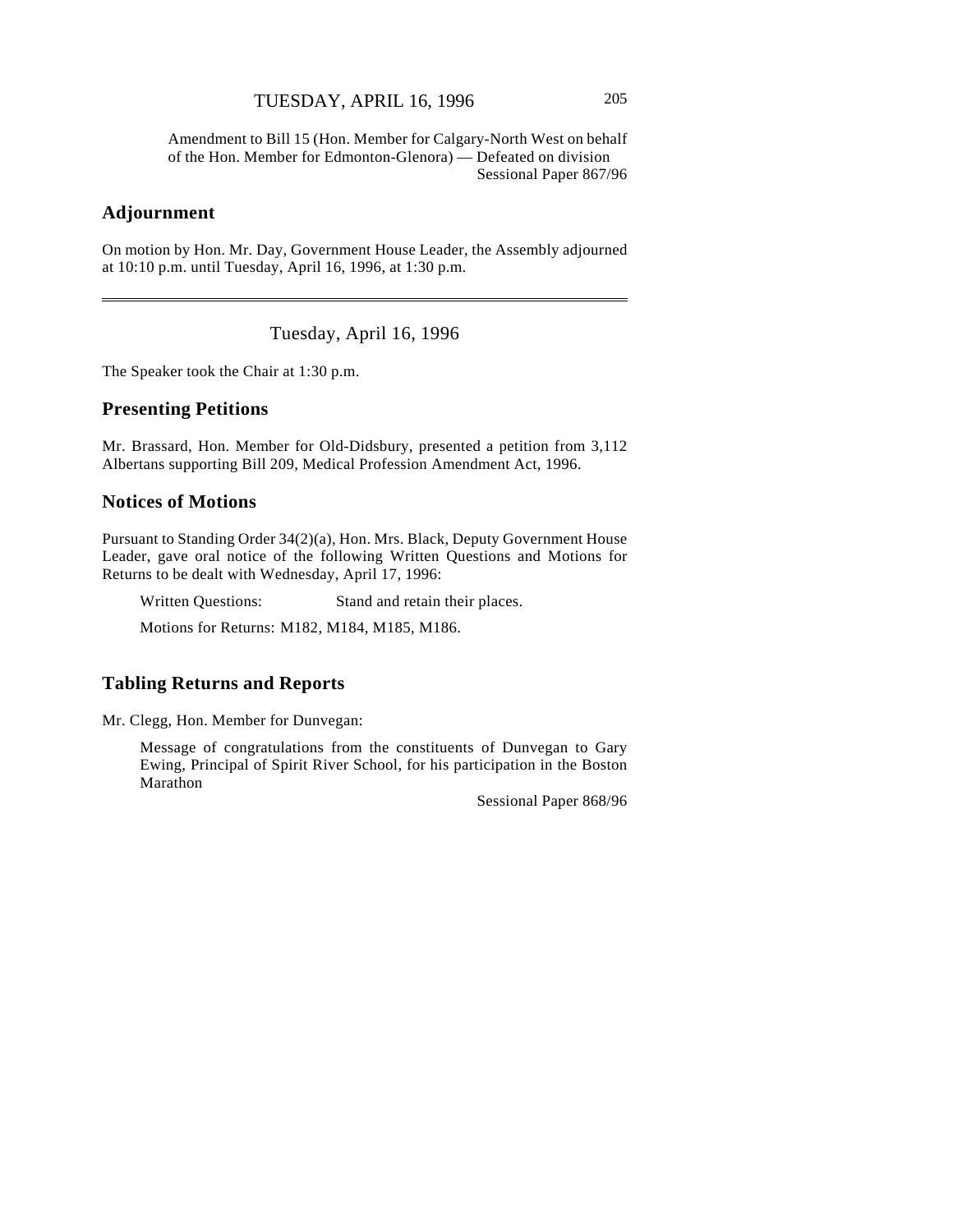# **Oral Question Period**

During Oral Question Period, Mr. Zwozdesky, Hon. Member for Edmonton-Avonmore, filed the following:

Letter, dated March 25, 1996, from Mrs. Fritz, Chairman, Alberta Multiculturalism Commission, and Hon. Mr. Mar, Minister of Community Development, to Mary Necyk, Ukrainian Another Language, regarding changes at the Alberta Multiculturalism Commission

Sessional Paper 869/96

### **Members' Statements**

Mr. Wickman, Hon. Member for Edmonton-Rutherford, made a statement regarding the importance of keeping handicapped parking stalls free for the use of the handicapped only.

Mr. Renner, Hon. Member for Medicine Hat, made a statement regarding the growing need for seniors lodges and the issue of property taxes as they effect the development of private lodges.

Mr. Dickson, Hon. Member for Calgary-Buffalo, made a statement regarding the success of Families and Schools Together (FAST), a Family and Social Services early intervention program.

# **ORDERS OF THE DAY**

# **Public Bills and Orders Other Than Government Bills and Orders**

#### **Committee of the Whole**

According to Order, the Assembly resolved itself into Committee of the Whole, and the Speaker left the Chair.

(Assembly in Committee)

And after some time spent therein, the Speaker resumed the Chair.

The following Bill was reported:

Bill 209 Medical Profession Amendment Act, 1996 — Mr. Brassard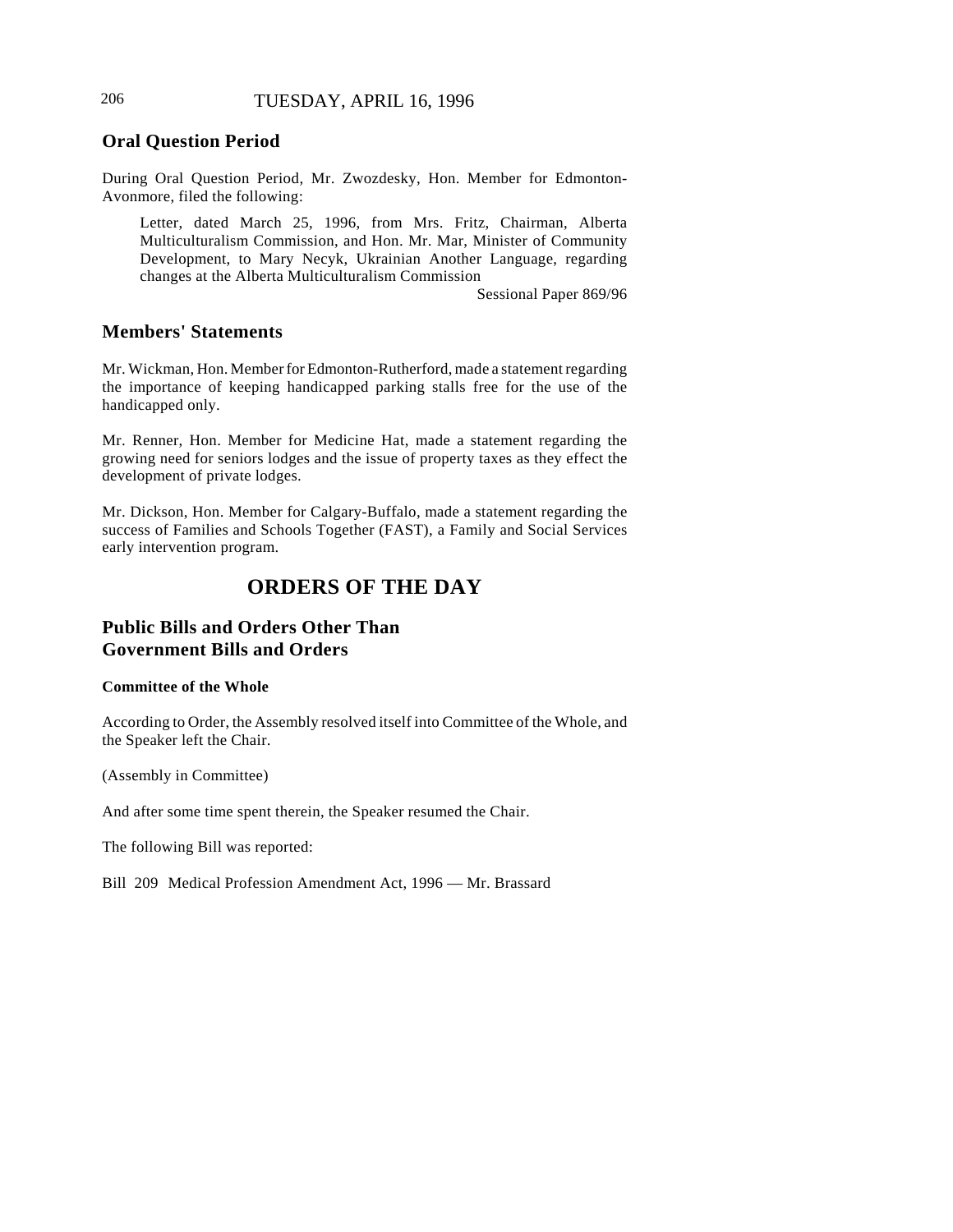#### **Motions Other Than Government Motions**

**507.** Moved by Mrs. Hewes:

Be it resolved that the Legislative Assembly urge the Government to establish jointly with the Federal Government a one-stop-help office for seniors.

Debate continued on amendment introduced April 2, 1996, by Ms Burgener, Hon. Member for Calgary-Currie, which read that the motion be amended by striking out

office

and substituting

process

and after

seniors

adding the following:

incorporating the following but not limited to: Single Point of Entry; Alberta Community Development Seniors Information Line and the Eldernet System for seniors, and other such information services.

Debate continued on amendment.

The question being put, the amendment was agreed to. The question being put on the motion as amended, the motion was agreed to.

**508.** Moved by Dr. Nicol:

Be it resolved that the Legislative Assembly urge the Government to establish an Agricultural Operation Review Board to arbitrate disagreements that may arise regarding generally accepted agricultural practices as they pertain to the Agricultural Operation Practices Act.

A debate followed.

Pursuant to Standing Order 8(2)(c), debate adjourned, Hon. Mr. Paszkowski speaking.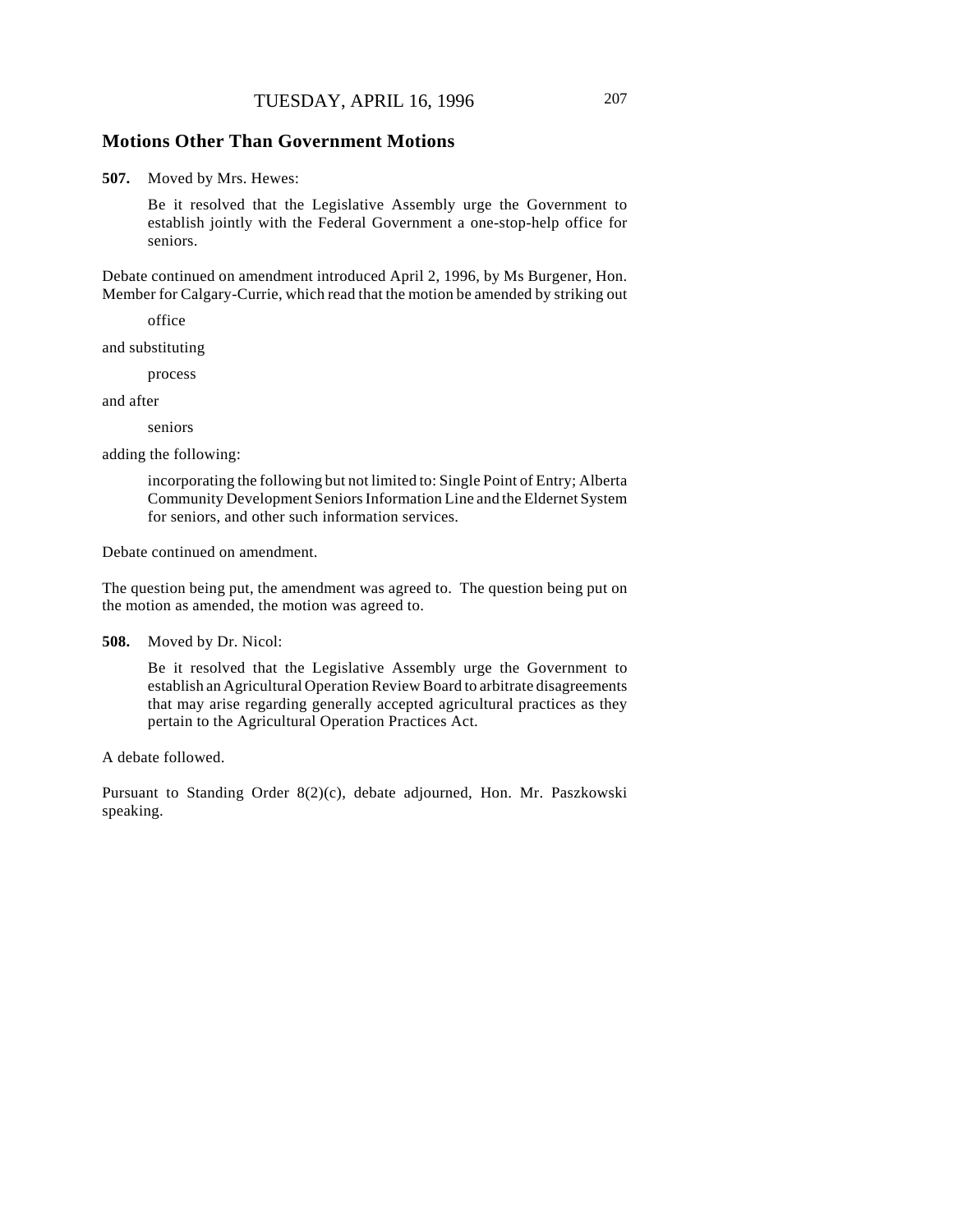# 208 TUESDAY, APRIL 16, 1996

# **Government Bills and Orders**

#### **Second Reading**

On the motion that the following Bill be now read a Second time:

Bill 31 Business Financial Assistance Limitations Statutes Amendment Act, 1996 — Hon. Mr. Klein

A debate followed.

Mr. Renner moved adjournment of the debate, which was agreed to.

## **Adjournment**

On motion by Hon. Mr. Evans, Deputy Government House Leader, that it be called 5:30 p.m., the Assembly adjourned at 5:24 p.m., until 8:00 p.m.

TUESDAY, APRIL 16, 1996 — 8:00 P.M.

# **Government Bills and Orders**

#### **Second Reading**

On the motion that the following Bill be now read a Second time:

Bill 31 Business Financial Assistance Limitations Statutes Amendment Act, 1996 — Hon. Mr. Klein

A debate followed.

Mrs. Fritz moved adjournment of the debate, which was agreed to.

On the motion that the following Bill be now read a Second time:

Bill 26 Child and Family Services Authorities Act — Mr. Shariff

A debate followed.

Ms Hanson moved adjournment of the debate, which was agreed to.

The following Bill was read a Second time and referred to Committee of the Whole:

Bill 33 Victims of Crime Act — Hon. Mr. Evans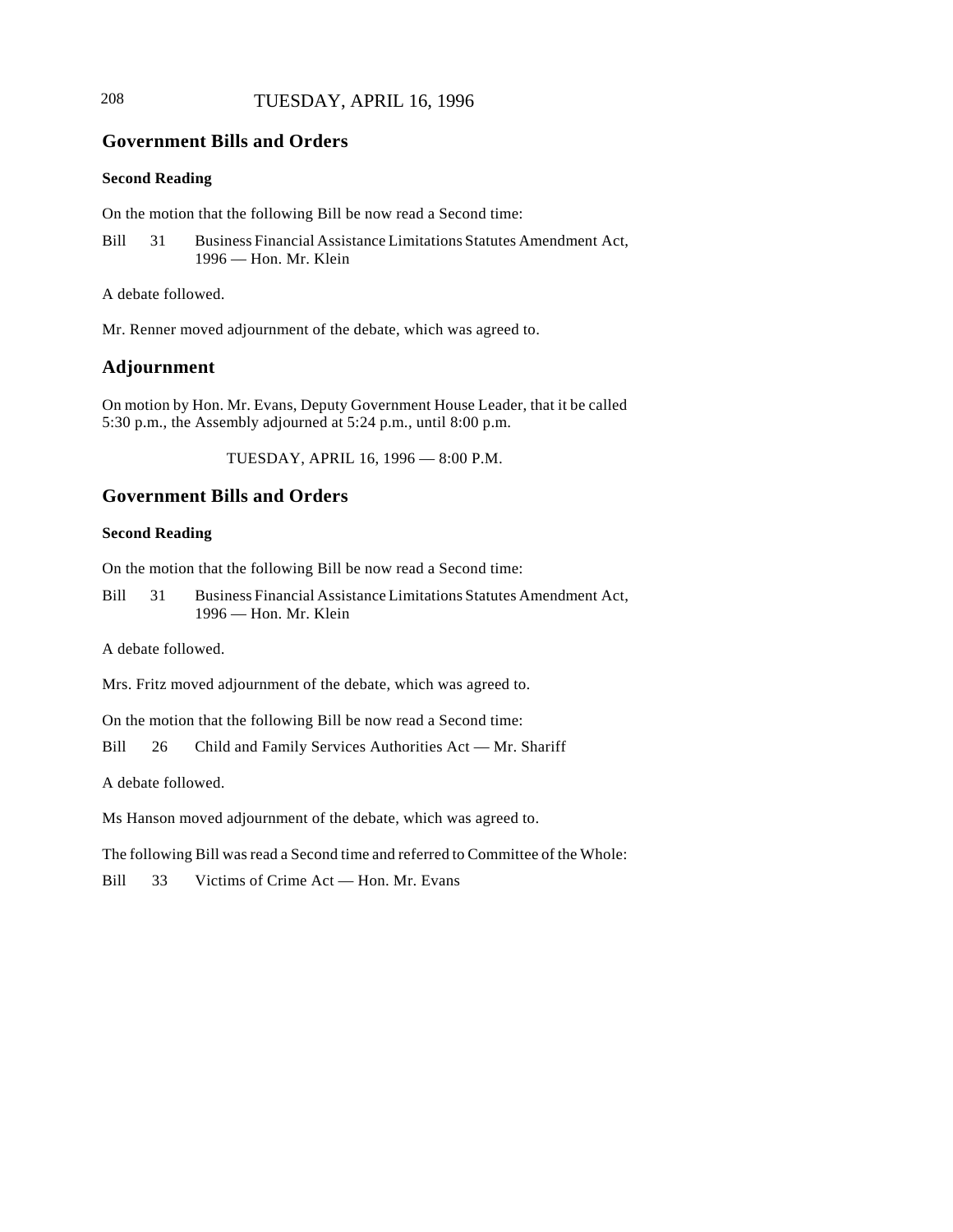# **Adjournment**

Pursuant to Government Motion No. 16 agreed to by the Assembly on April 3, 1996, and on motion by Hon. Mr. Evans, Deputy Government House Leader, the Assembly adjourned at 10:55 p.m. until Wednesday, April 17, 1996, at 3:00 p.m.

Wednesday, April 17, 1996

The Speaker took the Chair at 3:00 p.m.

#### **Tabling Returns and Reports**

Mr. Zwozdesky, Hon. Member for Edmonton-Avonmore:

Excerpt from a Reform Party of Canada publication entitled, "56 Reasons Why You Should Support Reform," with reason 53 highlighted regarding the party's opposition to the federal funding of multicultural programs Sessional Paper 870/96

Hon. Mr. Day, Minister of Labour:

Appeals Commission, Workers' Compensation Board (WCB), A. Sims' Recommendations, Progress Update, prepared April 15, 1996

Sessional Paper 871/96

Following Oral Question Period, during a point of order, Mr. Zwozdesky, Hon. Member for Edmonton-Avonmore, filed the following:

Letter, dated March 25, 1996, from Mrs. Fritz, Chairman, Alberta Multiculturalism Commission, and Hon. Mr. Mar, Minister of Community Development, to Mary Necyk, Ukrainian Another Language, regarding changes at the Alberta Multiculturalism Commission

Sessional Paper 872/96

## **Speaker's Ruling** — **Publication and Editing of Hansard**

Yesterday, April 16, 1996, the Opposition House Leader raised a point of order under Standing Orders 107 and 108 regarding the publication and editing of Hansard. Essentially, his point of order is that Hansard does not represent what was said during the previous day's Oral Question Period. The Hon. Member did not indicate where he felt the discrepancy occurred, but the Chair assumes that the Member is referring to a point of order raised by the Hon. Member for St. Albert on April 15, when he alleged that the Hon. Member for Little Bow shouted an unparliamentary phrase across the aisle. The offending statement was not heard by the Chair, although according to the Opposition House Leader, it was picked up on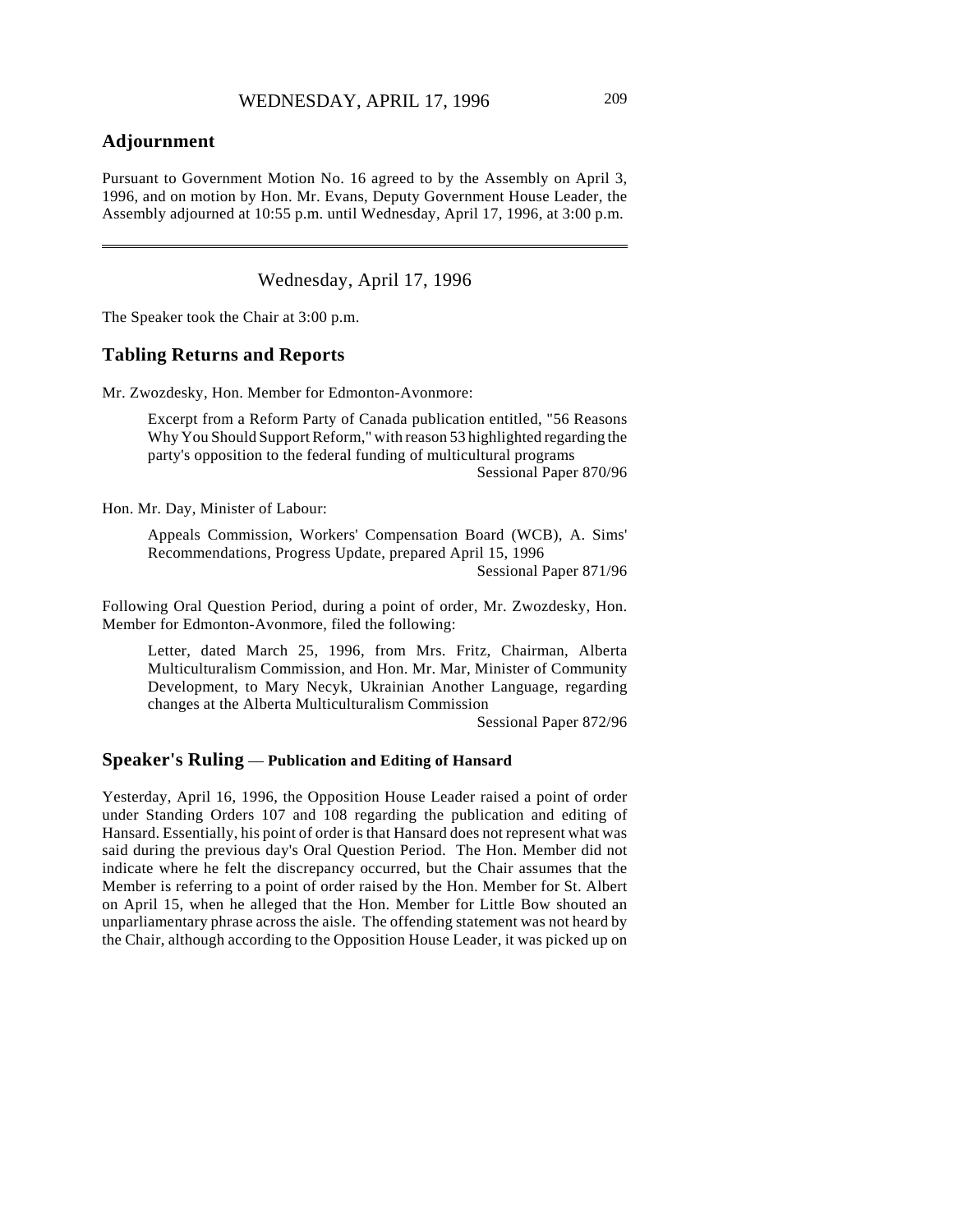## 210 WEDNESDAY, APRIL 17, 1996

the television broadcast recording of Question Period. On the point of order raised by the Hon. Member for St. Albert, the Chair ruled that there was no point of order based on Beauchene's paragraph 486(4). It should be noted that any remark made by the Member for Little Bow was made after the Member had asked his question. The Minister of Agriculture, Food and Rural Development had the floor when the comments were allegedly made.

The Chair would like to make clear some of the time-honoured policies that are used in producing Hansard. Members should be aware that interjections are out of order. Accordingly, they are not reported in Hansard unless they elicit a response by the person who has been recognized by the Chair. To the Chair's knowledge, these are the guidelines used in every other legislature in Canada. In this instance, there was no response to the interjection by the Hon. Minister who had the floor. Accordingly, the Chair finds that the final printing of the Hansard report is accurate and in accordance with the guidelines.

Hon. Members will recognize that there are interjections made every day which are not reported in Hansard. It is difficult for the Chair to know the nature of the comments made because, as was the case Monday, the Chair does not hear all the interjections.

Upon reviewing the tape of the event, it seems clear that the offending phrase was spoken, although the Hon. Member for Little Bow no longer had the floor. Certain microphones picked up the statement. There is no doubt the phrase is unparliamentary. Accordingly, it would be appropriate if the Hon. Member from Little Bow apologized for his comments.

This incident should serve as a reminder to all Members about making interjections during debate. The Chair has cautioned Members numerous times about the level of noise and interjections in the House.

Following the Speaker's ruling Mr. McFarland, Hon. Member for Little-Bow, apologized for his comments.

# **ORDERS OF THE DAY**

## **Written Questions**

The following Written Questions were ordered to stand and retain their places:

Q189, Q192, Q193, Q194.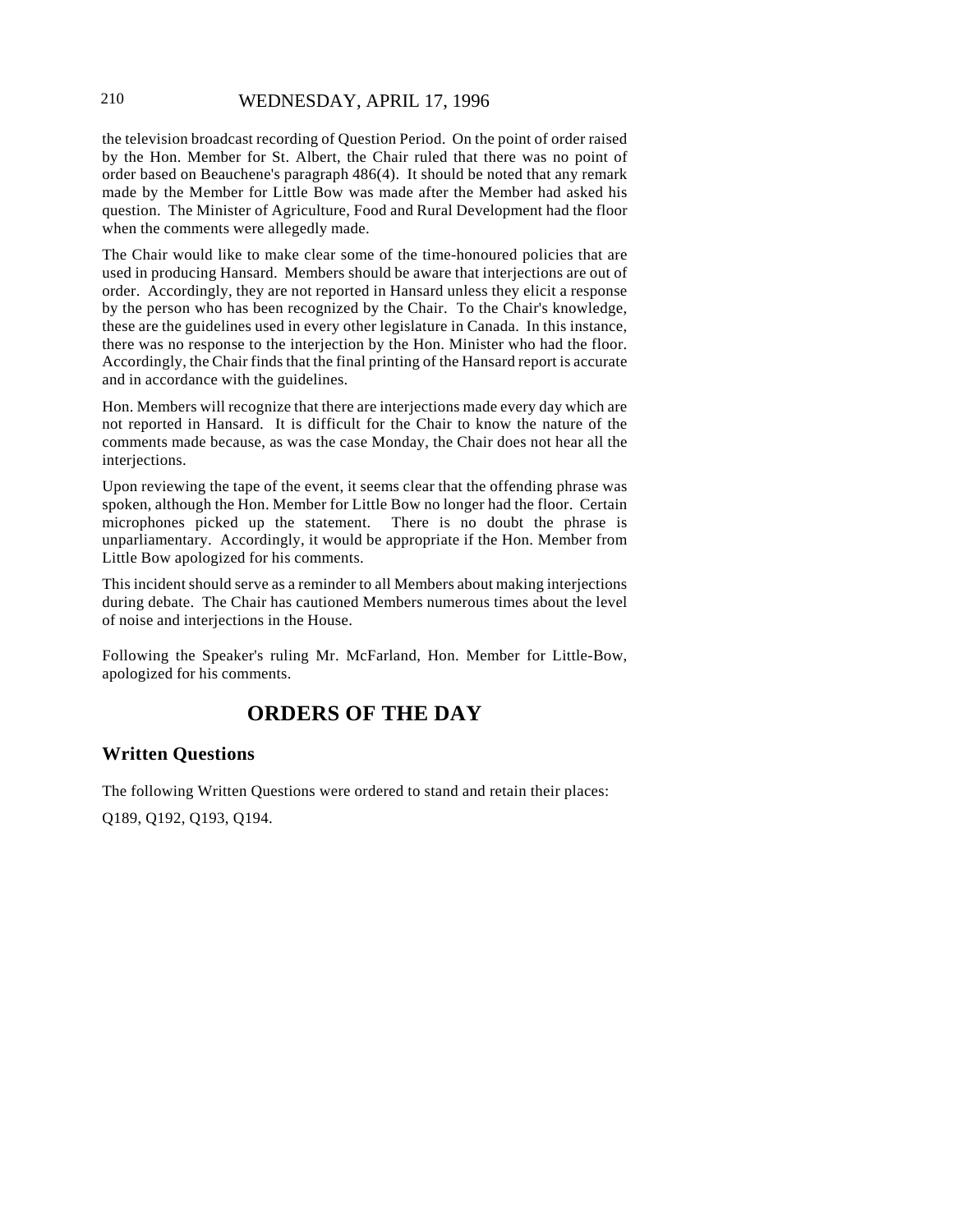#### **Motions for Returns**

The following Motions for Returns were agreed to:

**M184.** Moved by Mr. Percy on behalf of Mr. Dalla-Longa:

A copy of the Trust Royalty Purchase Agreement dated October 2, 1995 between the Government and Torch Energy Advisors Incorporated.

**M185.** Moved by Dr. Percy on behalf of Mr. Dalla-Longa:

A copy of the Working Interest Purchase Agreement dated October 2, 1995 between the Government and Torch Energy Advisors Incorporated.

The following Motion for Return was agreed to as amended:

**M182.** Moved by Dr. Percy:

Copies of all working documents prepared by or for the Government between October 1, 1993 and December 31, 1995 with respect to options for replacing the federal Goods and Services Tax (GST) and the implications for Alberta.

Hon. Mrs. Black, Minister of Energy, on behalf of Hon. Mr. Dinning, Provincial Treasurer, moved the motion be amended to read as follows:

> Copies of *published documents referenced* or prepared by or for the Government between October 1, 1993 and December 31, 1995 with respect to options for replacing the federal Goods and Services Tax (GST) and the implications for Alberta.

The following Motion for Return was rejected:

**M186.** Moved by Dr. Percy on behalf of Mr. Dalla-Longa:

Copies of all Alberta Crown agreements and ownership and management agreements between January 1, 1975 and December 31, 1995 respecting the agreement between the Province and participants which created the Syncrude Canada (Alberta) joint venture and Syncrude Management Committee.

The following Motions for Returns were ordered to stand:

M190, M191.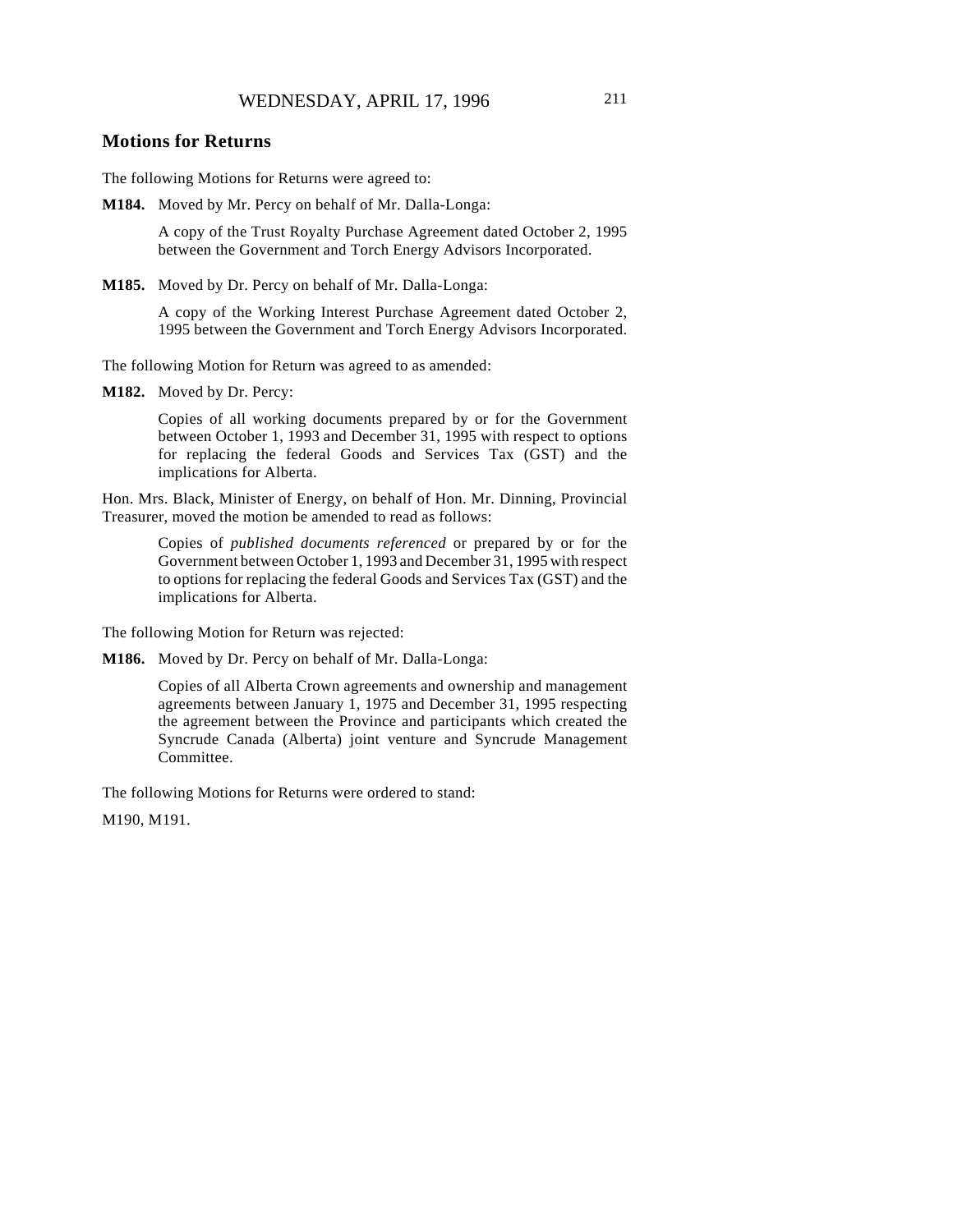# 212 WEDNESDAY, APRIL 17, 1996

# **Public Bills and Orders Other Than Government Bills and Orders**

#### **Third Reading**

The following Bill was read a Third time and passed:

Bill 208 Highway Traffic Amendment Act, 1996 — Mrs. Gordon

#### **Committee of the Whole**

According to Order, the Assembly resolved itself into Committee of the Whole, and the Speaker left the Chair.

(Assembly in Committee)

And after some time spent therein, the Acting Speaker resumed the Chair.

Progress was reported on the following Bill:

Bill 203 Family Dispute Resolution Act — Mr. Yankowsky

Mr. Tannas, Chairman of Committees, tabled copies of all amendments considered by the Committee of the Whole on this date for the official records of the Assembly.

Amendment to Bill 203 (Hon. Member for Edmonton-Beverly-Belmont) — Debate adjourned

Sessional Paper 873/96

## **Adjournment**

On motion by Hon. Mrs. Black, Deputy Government House Leader, that it be called 5:30 p.m., the Assembly adjourned at 5:25 p.m., until 8:00 p.m.

WEDNESDAY, APRIL 17, 1996 — 8:00 P.M.

## **Government Bills and Orders**

#### **Second Reading**

On the motion that the following Bill be now read a Second time:

Bill 30 Health Statutes Amendment Act, 1996 — Dr. Oberg

A debate followed.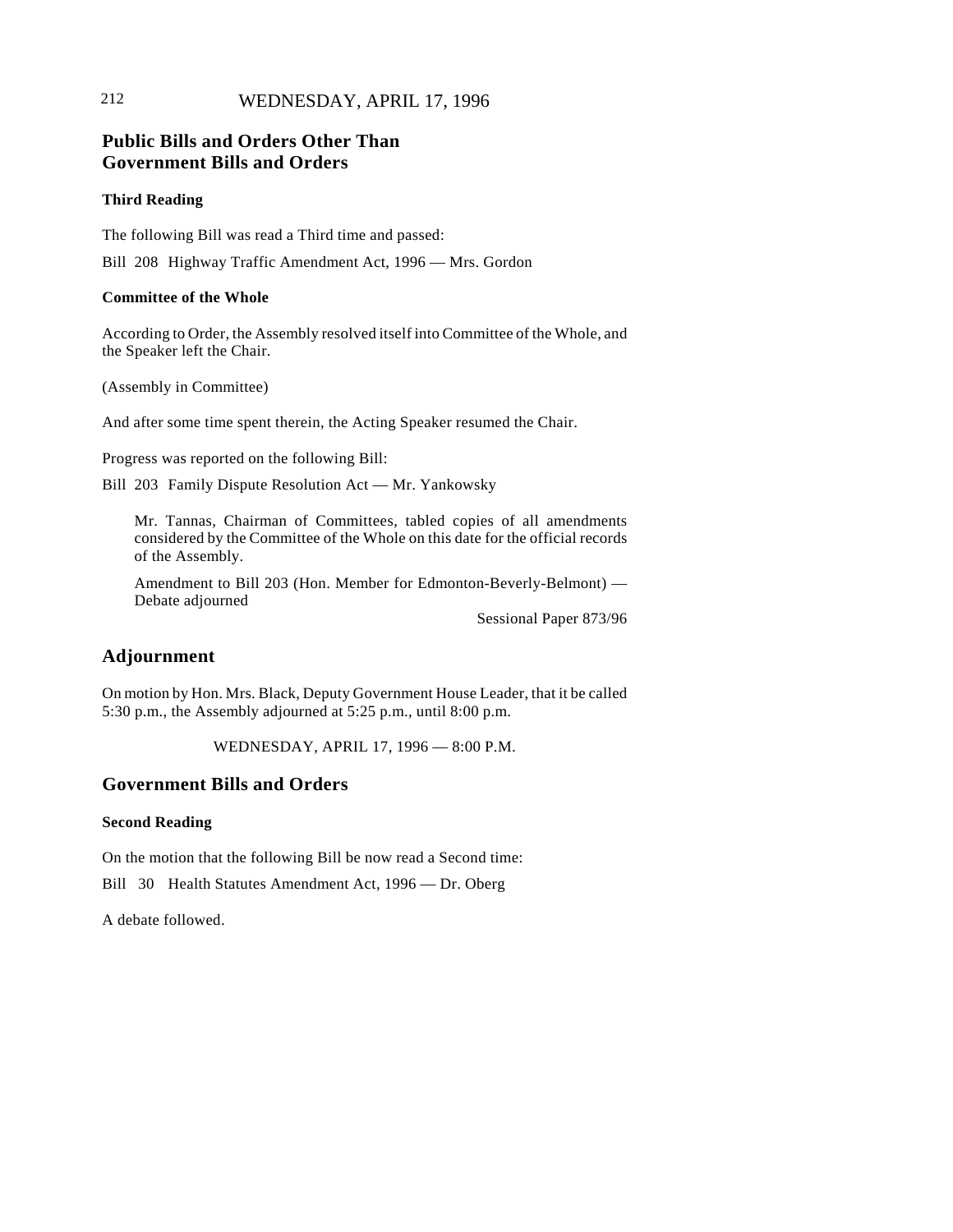Mr. Chadi moved adjournment of the debate, which was agreed to.

The following Bills were read a Second time and referred to Committee of the Whole:

Bill 27 Public Health Amendment Act, 1996 — Mr. Dunford

Bill 28 Dependent Adults Amendment Act, 1996 — Mr. Brassard

## **Adjournment**

On motion by Hon. Mrs. Black, Deputy Government House Leader, the Assembly adjourned at 11:00 p.m. until Thursday, April 18, 1996, at 1:30 p.m.

# Thursday, April 18, 1996

The Speaker took the Chair at 1:30 p.m.

#### **Presenting Petitions**

Mr. Collingwood, Hon. Member for Sherwood Park, presented a petition from 2,440 Edmonton, Edmonton area and Sherwood Park residents urging the introduction of legislation to halt the grizzly bear harvest in Alberta.

## **Notices of Motions**

Mr. Bracko, Hon. Member for St. Albert, gave oral notice of his intention to move the following motion under Standing Order 40:

Be it resolved that the Legislative Assembly congratulate the Saint Albert Saints on winning the Alberta Junior Hockey League Championships.

## **Introduction of Bills (First Reading)**

Upon recommendation of His Honour the Honourable the Lieutenant Governor, and notice having been given:

Bill 32 Alberta Heritage Savings Trust Fund Act — Hon. Mr. Dinning

Notice having been given:

Bill 34 Municipal Government Amendment Act, 1996 — Mr. Langevin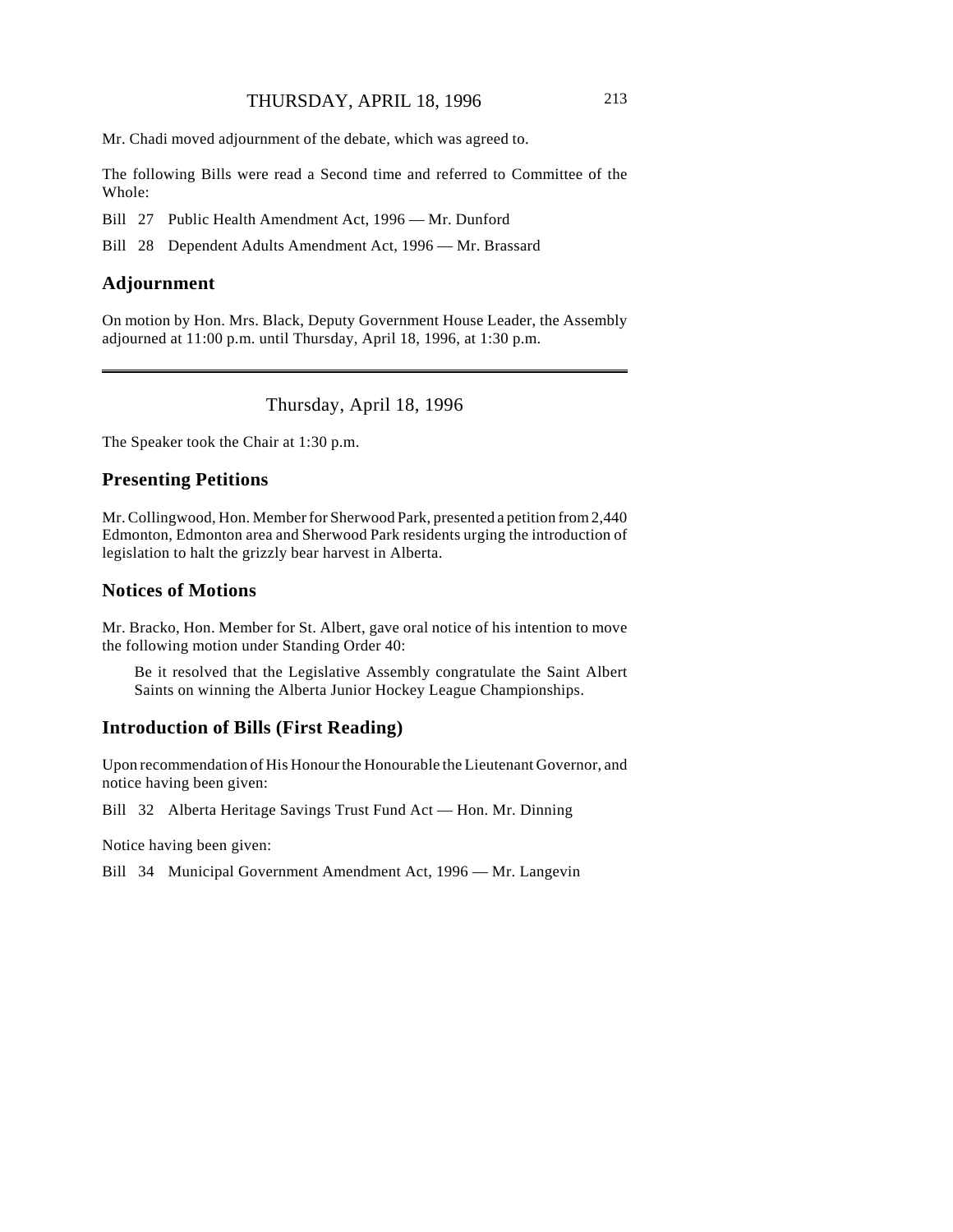# 214 THURSDAY, APRIL 18, 1996

On motion by Hon. Mr. Day, Government House Leader, the following Bill was placed on the Order Paper under Government Bills and Orders:

Bill 34 Municipal Government Amendment Act, 1996 — Mr. Langevin

### **Tabling Returns and Reports**

Hon. Mr. Klein, Premier:

Letter, dated April 18, 1996, from Hon. Mr. Klein, Premier, to Dan Kepley offering congratulation to Mr. Kepley on the occasion of his induction to the Canadian Football League Hall of Fame

Sessional Paper 874/96

Hon. Mr. Jonson, Minister of Education:

Letter, dated April 15, 1996, from Hon. Mr. Jonson, Minister of Education, to Mr. Henry, Hon. Member for Edmonton-Centre, regarding responses to questions raised by Mr. Henry on March 13, 1996, related to teacher stress and students with severe emotional/behavioral disabilities

Sessional Paper 875/96

Responses to questions raised during Designated Supply Subcommittee consideration of the estimates of the Department of Education, March 11, 13 and 18, 1996

Sessional Paper 876/96

Hon. Mrs. Black, Minister of Energy:

Public Accounts figures for 1988-89, 1990-91, 1991-92, and 1992-93 regarding contracts with Thompson Macdonald Strategic Communications Consulting Ltd.

Sessional Paper 877/96

Hon. Mr. Day, Minister of Labour, on behalf of Hon. Mrs. McClellan, Minister of Health:

Responses to questions raised by Mr. Tannas, Hon. Member for Highwood, on April 17, 1996, regarding air ambulance dispatch and training

Sessional Paper 878/96

Hon. Mr. Lund, Minister of Environmental Protection:

1995 State of the Environment Annual Report regarding Waste Management Sessional Paper 879/96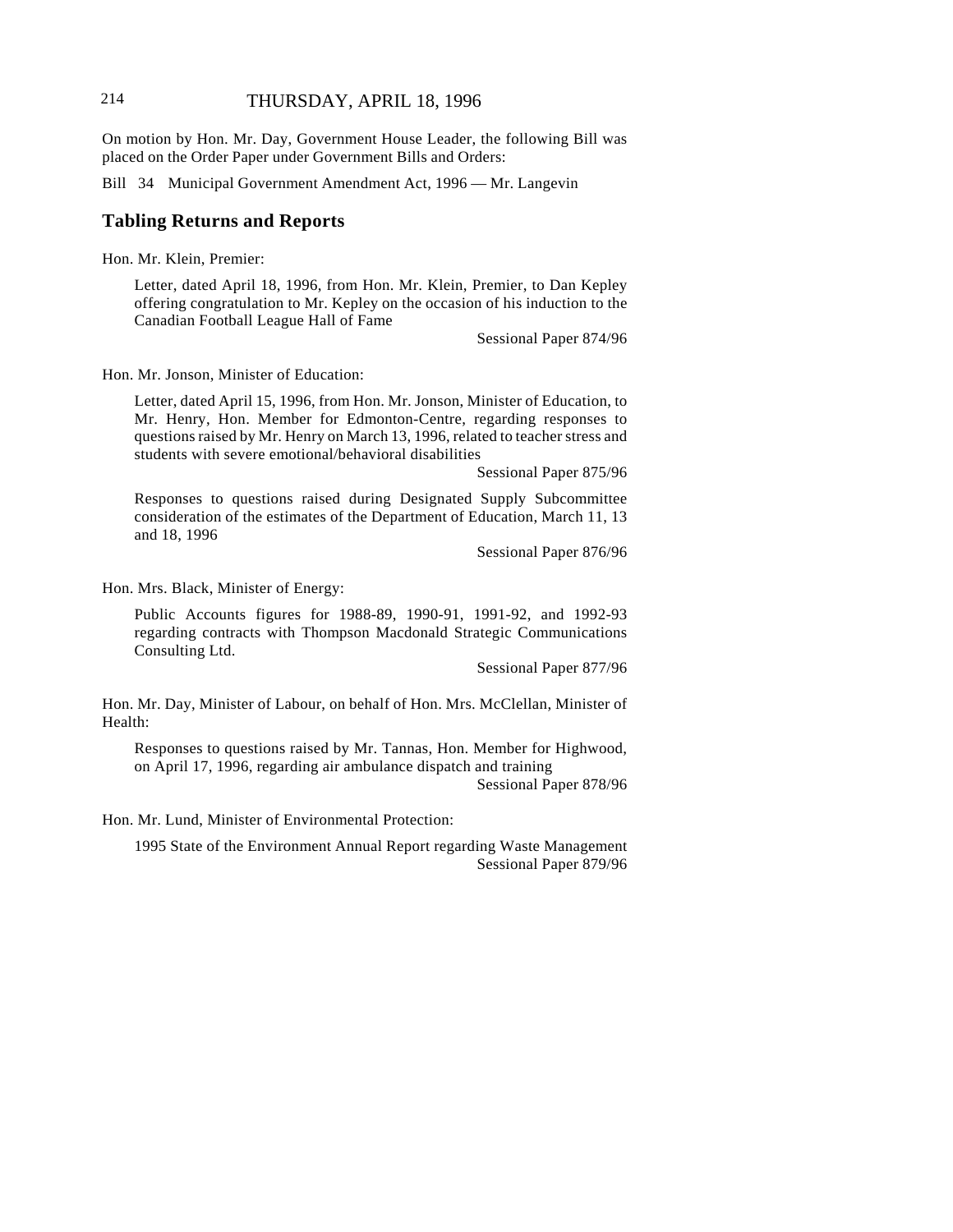Mrs. Gordon, Chair, Legislative Committee on Native Gaming:

Government of Alberta news release, dated April 18, 1996, entitled "Native Gaming Report released recommending Government policy on native gaming," with attached copy of the report

Sessional Paper 880/96

Hon. Mr. Mar, Minister of Community Development:

Letter, dated April 18, 1996, from Hon. Mr. Mar, Minister of Community Development, to the St. Albert Saints Junior Hockey Club, offering congratulations to the team for winning the Alberta Junior Hockey League title Sessional Paper 881/96

Dr. Massey, Hon. Member for Edmonton-Mill Woods, on behalf of the Hon. Member for Edmonton-Meadowlark:

List of Alberta Liberal Opposition bills and motions, 1993-96, regarding labour legislation and employment standards

Sessional Paper 882/96

Mr. Zwozdesky, Hon. Member for Edmonton-Avonmore:

Calgary Herald advertisement, April 18, 1996, page B11, regarding multiculturalism

Sessional Paper 883/96

### **Ministerial Statements**

Hon. Mr. Mar, Minister of Community Development, made a statement regarding the 80th anniversary of the passage of the Equal Suffrage Bill, proclaimed April 19, 1916, granting women the right to vote.

Mrs. Soetaert, Hon. Member for Spruce Grove-Sturgeon-St. Albert, commented on the statement.

#### **Members' Statements**

Ms Calahasen, Hon. Member for Lesser Slave Lake, made a statement regarding the 1989 signing of the Metis Settlements Accord between the Province and 8 Metis settlements.

Mr. Zwozdesky, Hon. Member for Edmonton-Avonmore, made a statement regarding the Government's failure to support multiculturalism and heritage languages in Alberta.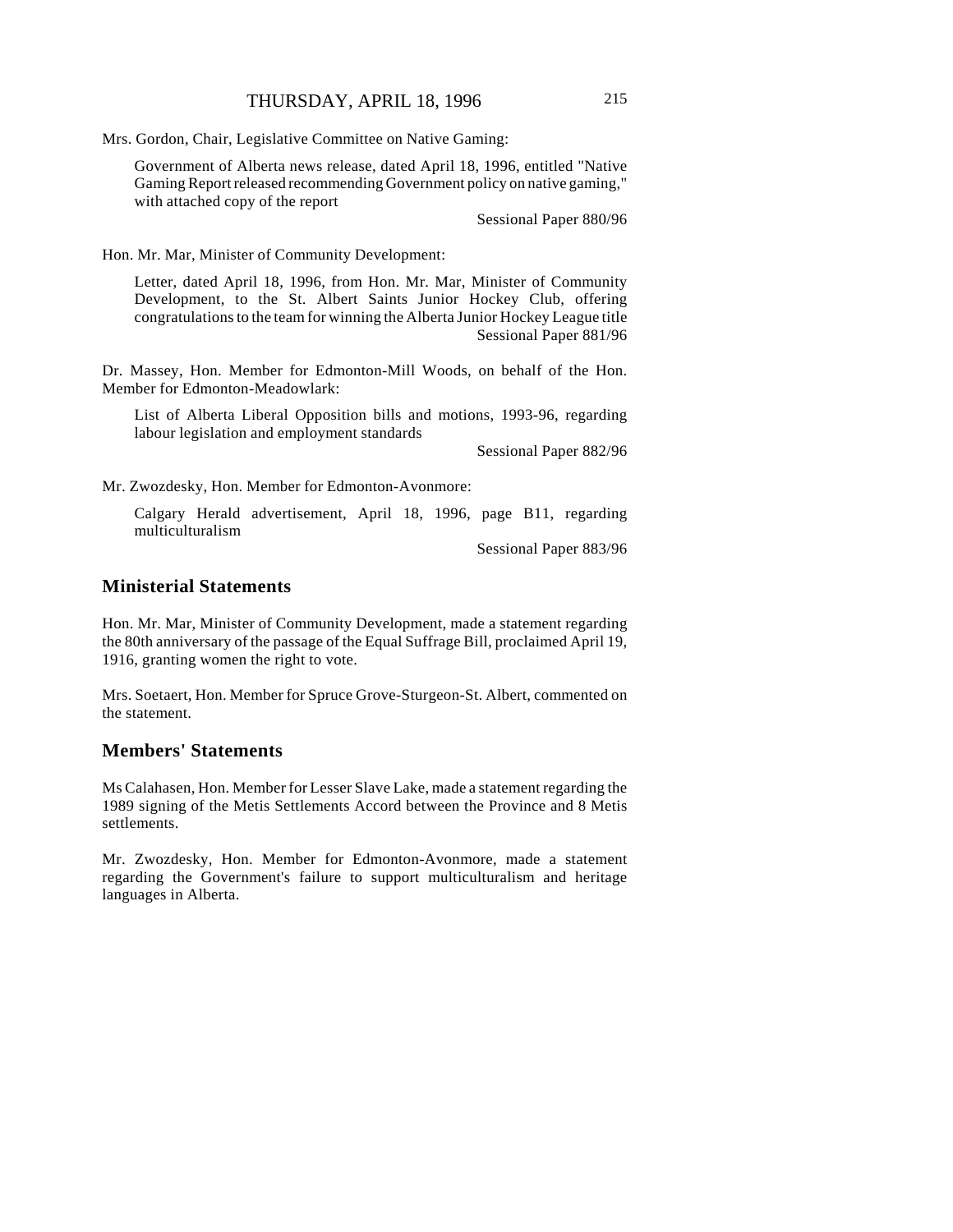# 216 THURSDAY, APRIL 18, 1996

Ms Burgener, Hon. Member for Calgary-Currie, made a statement regarding the Calgary Senior High School Athletic Association and its importance to the young people of Calgary.

## **Projected Government Business**

Pursuant to Standing Order 7(5), Mr. Bruseker, Hon. Opposition House Leader, asked a question pertaining to the order of Government Business to be brought before the Assembly for the following week.

Hon. Mr. Day, Government House Leader, gave notice of projected Government Business for the week of April 22 to April 25, 1996:

| Monday, April 22  | Aft. | - Government Bills and Orders             |
|-------------------|------|-------------------------------------------|
|                   |      | <b>Second Reading or</b>                  |
|                   |      | <b>Committee of the Whole or</b>          |
|                   |      | <b>Third Reading</b>                      |
|                   |      | As per Order Paper                        |
|                   | Eve. | - Government Bills and Orders             |
|                   |      | <b>Second Reading or</b>                  |
|                   |      | <b>Committee of the Whole or</b>          |
|                   |      | <b>Third Reading</b>                      |
|                   |      | As per Order Paper                        |
| Tuesday, April 23 |      | (4:30 p.m.) - Government Bills and Orders |
|                   |      | <b>Second Reading or</b>                  |
|                   |      | <b>Committee of the Whole or</b>          |
|                   |      | <b>Third Reading</b>                      |
|                   |      | As per Order Paper                        |
|                   | Eve. | - Government Bills and Orders             |
|                   |      | <b>Second Reading or</b>                  |
|                   |      | <b>Committee of the Whole or</b>          |
|                   |      | <b>Third Reading</b>                      |
|                   |      | As per Order Paper                        |
|                   |      |                                           |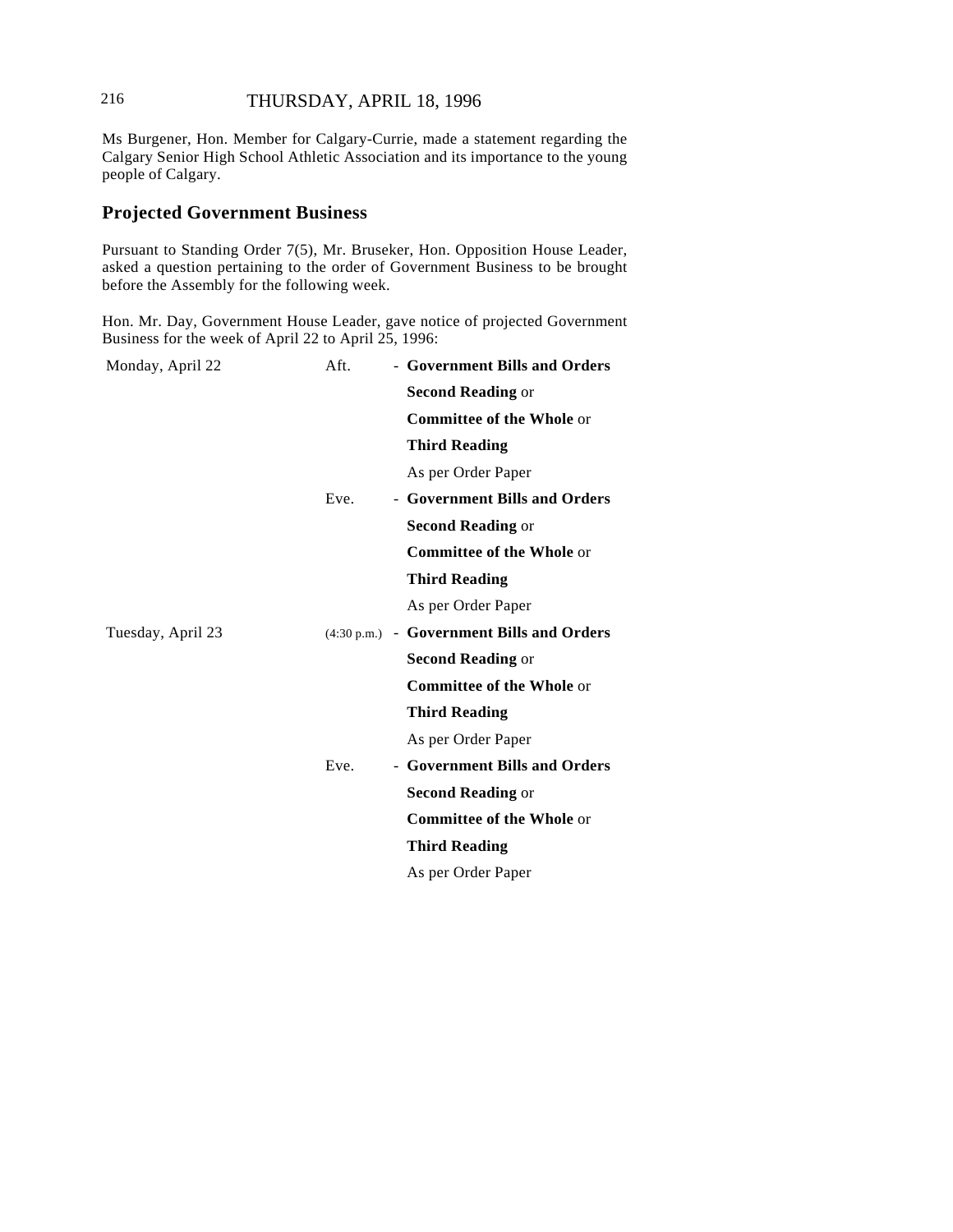| Wednesday, April 24 | Eve. | - Government Bills and Orders    |
|---------------------|------|----------------------------------|
|                     |      | <b>Second Reading or</b>         |
|                     |      | <b>Committee of the Whole or</b> |
|                     |      | <b>Third Reading</b>             |
|                     |      | As per Order Paper               |
| Thursday, April 25  | Aft. | - Government Bills and Orders    |
|                     |      | <b>Second Reading or</b>         |
|                     |      | <b>Committee of the Whole or</b> |
|                     |      | <b>Third Reading</b>             |
|                     |      | As per Order Paper               |

### **Motions Under Standing Order 40**

Mr. Bracko, Hon. Member for St. Albert, requested the unanimous consent of the Assembly for consideration of the following motion:

Be it resolved that the Legislative Assembly congratulate the Saint Albert Saints on winning the Alberta Junior Hockey League Championships.

Unanimous consent to proceed was not granted.

# **ORDERS OF THE DAY**

# **Government Bills and Orders**

### **Second Reading**

On the motion that the following Bill be now read a Second time:

Bill 29 Employment Standards Code — Hon. Mr. Day

A debate followed.

Hon. Mr. Jonson moved adjournment of the debate, which was agreed to.

On the motion that the following Bill be now read a Second time:

Bill 24 Individual's Rights Protection Amendment Act, 1996 — Hon. Mr. Mar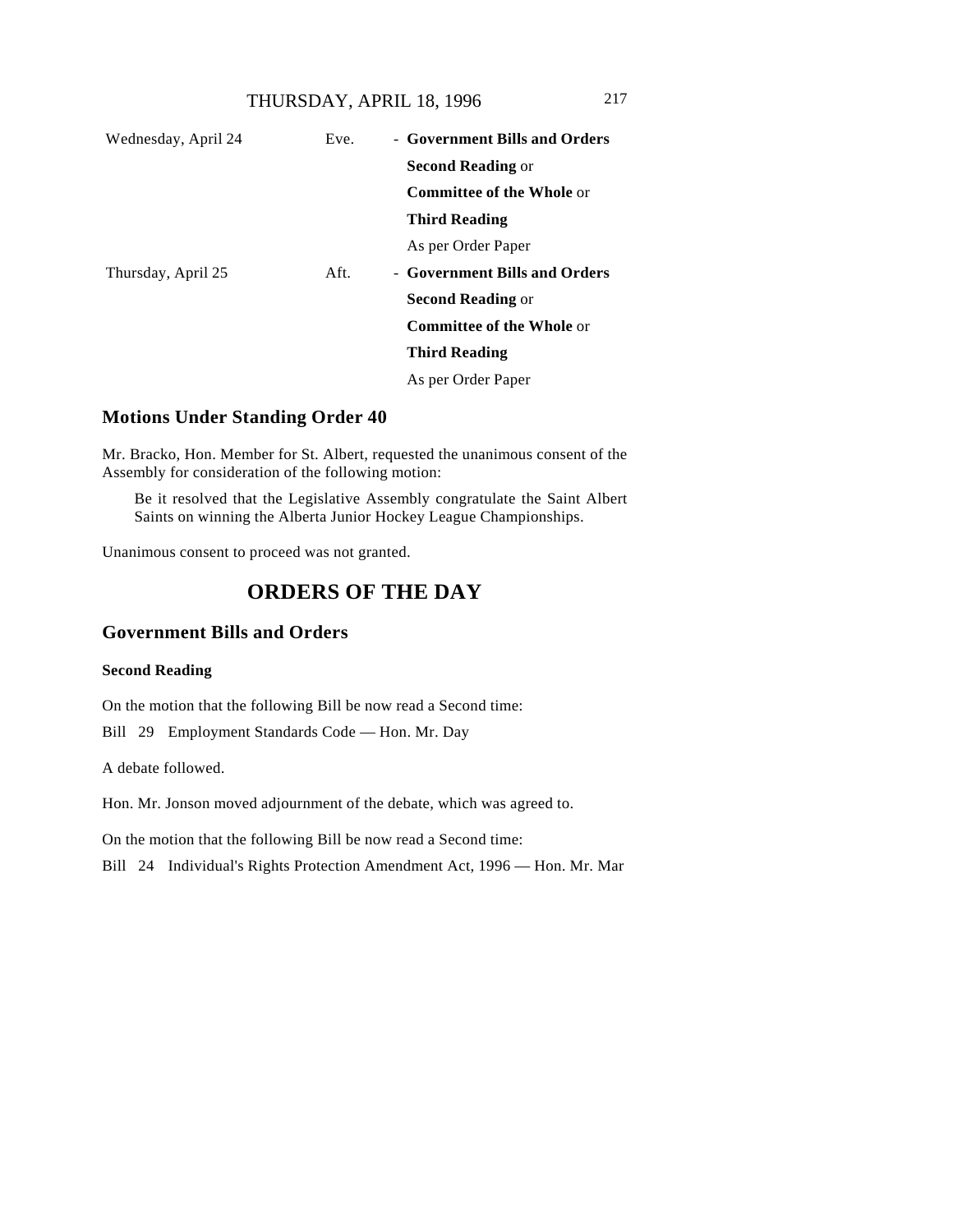## 218 MONDAY, APRIL 22, 1996

A debate followed.

Mrs. Fritz moved adjournment of the debate, which was agreed to.

# **Adjournment**

On motion by Hon. Mr. Evans, Deputy Government House Leader, that it be called 5:30 p.m., at 5:15 p.m. the Assembly adjourned until Monday, April 22, 1996, at 1:30 p.m.

Monday, April 22, 1996

The Deputy Speaker took the Chair at 1:30 p.m.

# **Reading and Receiving Petitions**

On request by Mr. Collingwood, Hon. Member for Sherwood Park, the following petition was read and received:

We, the undersigned residents of Alberta, petition the Legislative Assembly to urge the Government to introduce legislation to halt the grizzly bear harvest in Alberta.

# **Introduction of Bills (First Reading)**

Notice having been given:

Bill 37 ABC Benefits Corporation Act — Mr. Yankowsky

On motion by Hon. Mr. Day, Government House Leader, the following Bill was placed on the Order Paper under Government Bills and Orders:

Bill 37 ABC Benefits Corporation Act — Mr. Yankowsky

# **Tabling Returns and Reports**

Hon. Mrs. McClellan, Minister of Health, pursuant to the Physical Therapy Profession Act, cP-7.5, s 9(4):

College of Physical Therapists, Annual Report 1995-96

Sessional Paper 81/96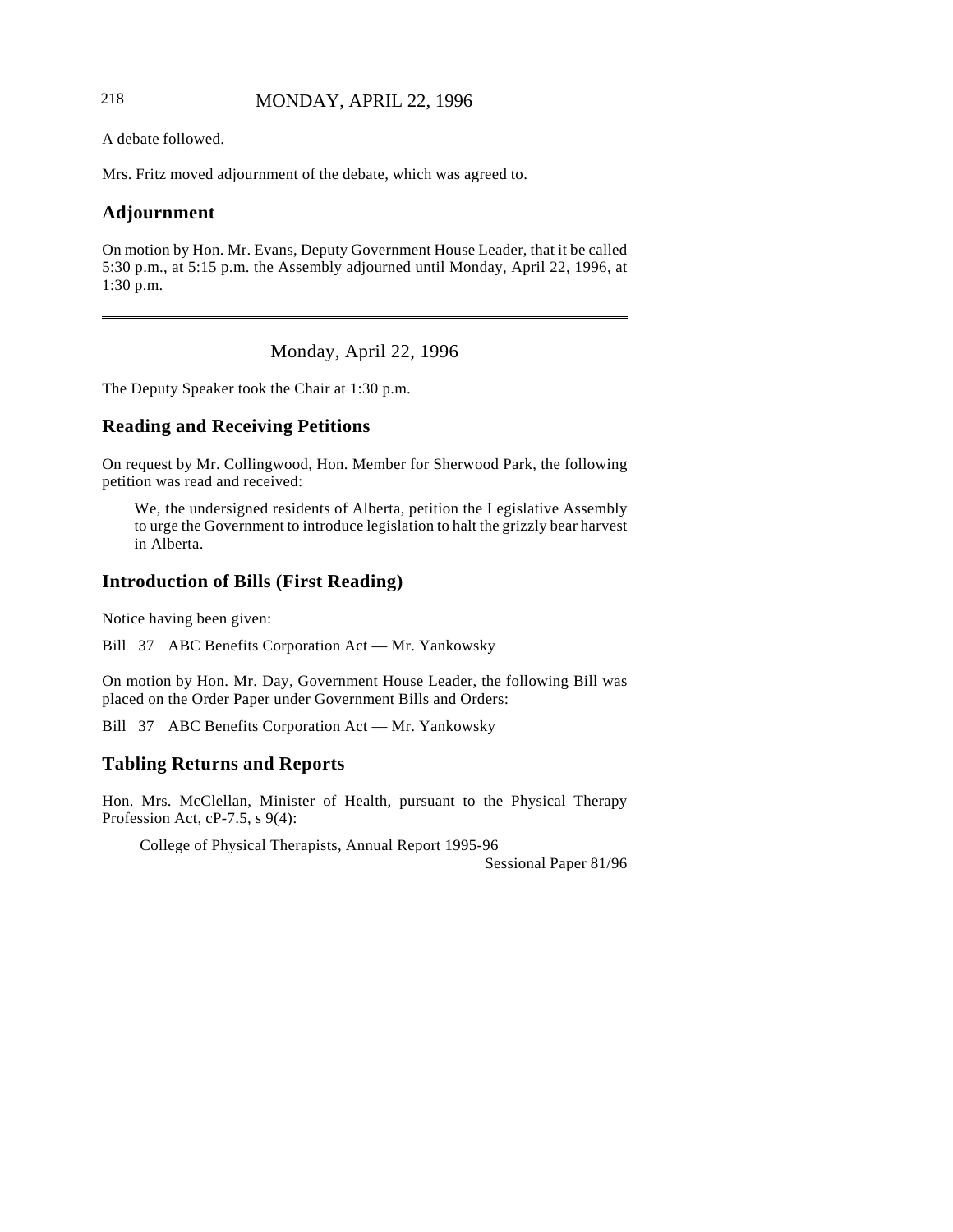Hon. Mrs. McClellan, Minister of Health:

Supplementary information to questions from Mr. Mitchell, Hon. Opposition Leader, April 15, 1996, regarding cataract surgery in Edmonton Sessional Paper 884/96

Hon. Mrs. McClellan, Minister of Health:

Responses to questions from Mr. Kirkland, Hon. Member for Leduc, April 18, 1996, regarding Hotel de Health Inc.

Sessional Paper 885/96

Mr. Mitchell, Hon. Leader of the Official Opposition:

Letter, dated April 16, 1996, from Dr. Noel Gibney, Regional Program Director, Capital Health Authority, to Dr. Brian Holroyd, Regional Program Clinical Director, Emergency Program, regarding budget reduction impact on critical care

Sessional Paper 886/96

Mr. Tannas, Deputy Speaker of the Legislative Assembly, pursuant to the Conflicts of Interest Act, cC-22-1, s44:

Office of the Ethics Commissioner, Annual Report 1995-96

Sessional Paper 3/96

# **ORDERS OF THE DAY**

# **Government Bills and Orders**

### **Second Reading**

On the motion that the following Bill be now read a Second time:

Bill 35 Personal Directives Act — Ms Haley

A debate followed.

Mr. Sapers moved adjournment of the debate, which was agreed to.

The following Bills were read a Second time and referred to Committee of the Whole:

Bill 29 Employment Standards Code — Hon. Mr. Day

Bill 31 Business Financial Assistance Limitations Statutes Amendment Act, 1996 — Hon. Mr. Klein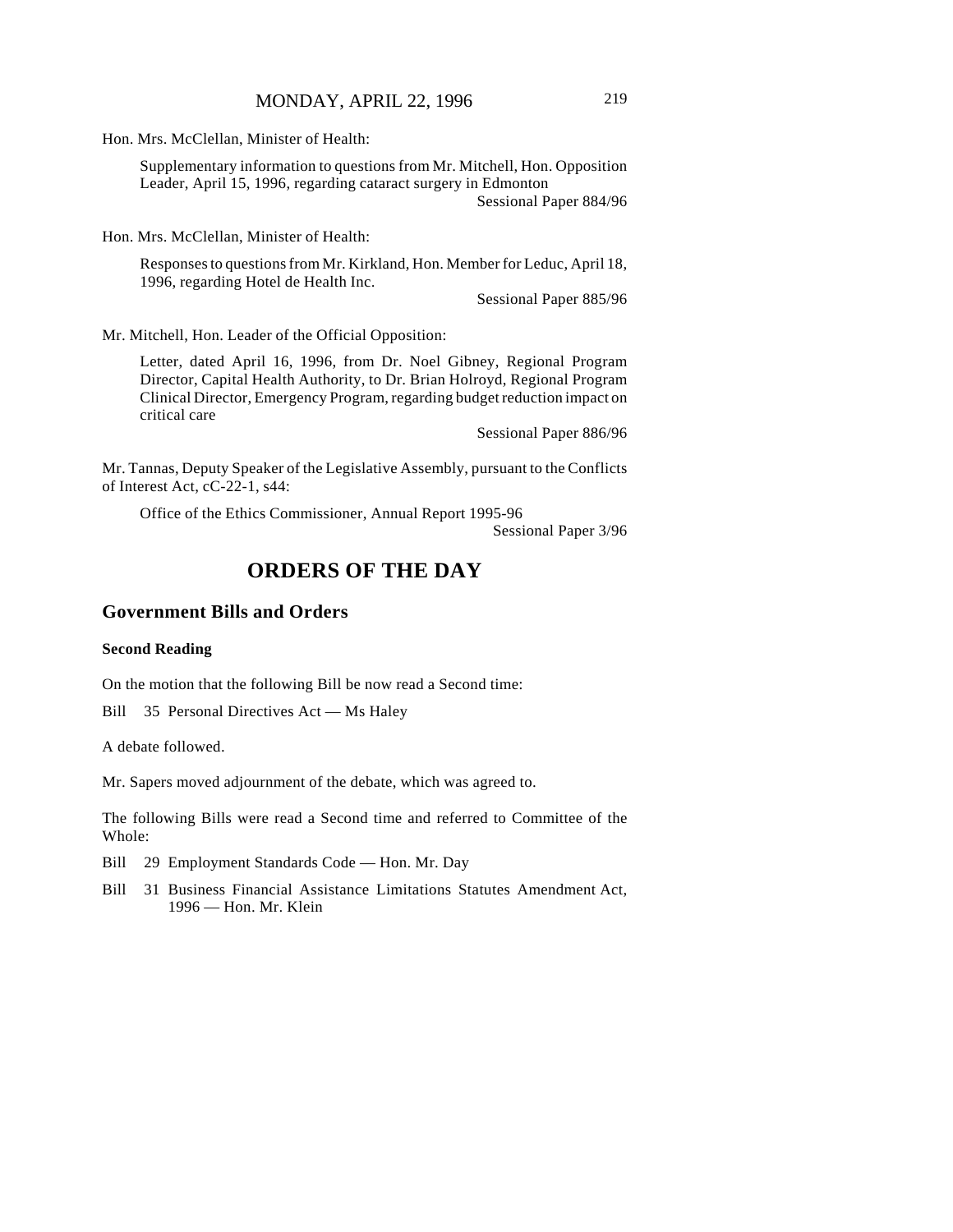# 220 TUESDAY, APRIL 23, 1996

# **Adjournment**

On motion by Hon. Mr. Jonson, Acting Government House Leader, that it be called 5:30 p.m., at 5:21 p.m. the Assembly adjourned until 8:00 p.m.

MONDAY, APRIL 22, 1996 — 8:00 P.M.

## **Government Bills and Orders**

#### **Second Reading**

On the motion that the following Bill be now read a Second time:

Bill 30 Health Statutes Amendment Act, 1996 — Dr. Oberg

A debate followed.

Mr. Bruseker moved adjournment of the debate, which was agreed to.

The following Bill was read a Second time and referred to Committee of the Whole:

Bill 35 Personal Directives Act — Ms Haley

# **Adjournment**

On motion by Hon. Mr. Day, Government House Leader, the Assembly adjourned at 9:57 p.m. until Tuesday, April 23, 1996, at 1:30 p.m.

Tuesday, April 23, 1996

The Deputy Speaker took the Chair at 1:30 p.m.

# **Presenting Petitions**

Mr. Doerksen, Hon. Member for Red Deer-South, presented a petition from 300 Albertans urging the Government to make Career and Life Management (CALM) an optional high school course.

Ms Abdurahman, Hon. Member for Clover Bar-Fort Saskatchewan, presented a petition from 763 Sherwood Park, Strathcona County and City of Fort Saskatchewan residents urging the Government to keep their communities in the Lakeland Regional Health Authority.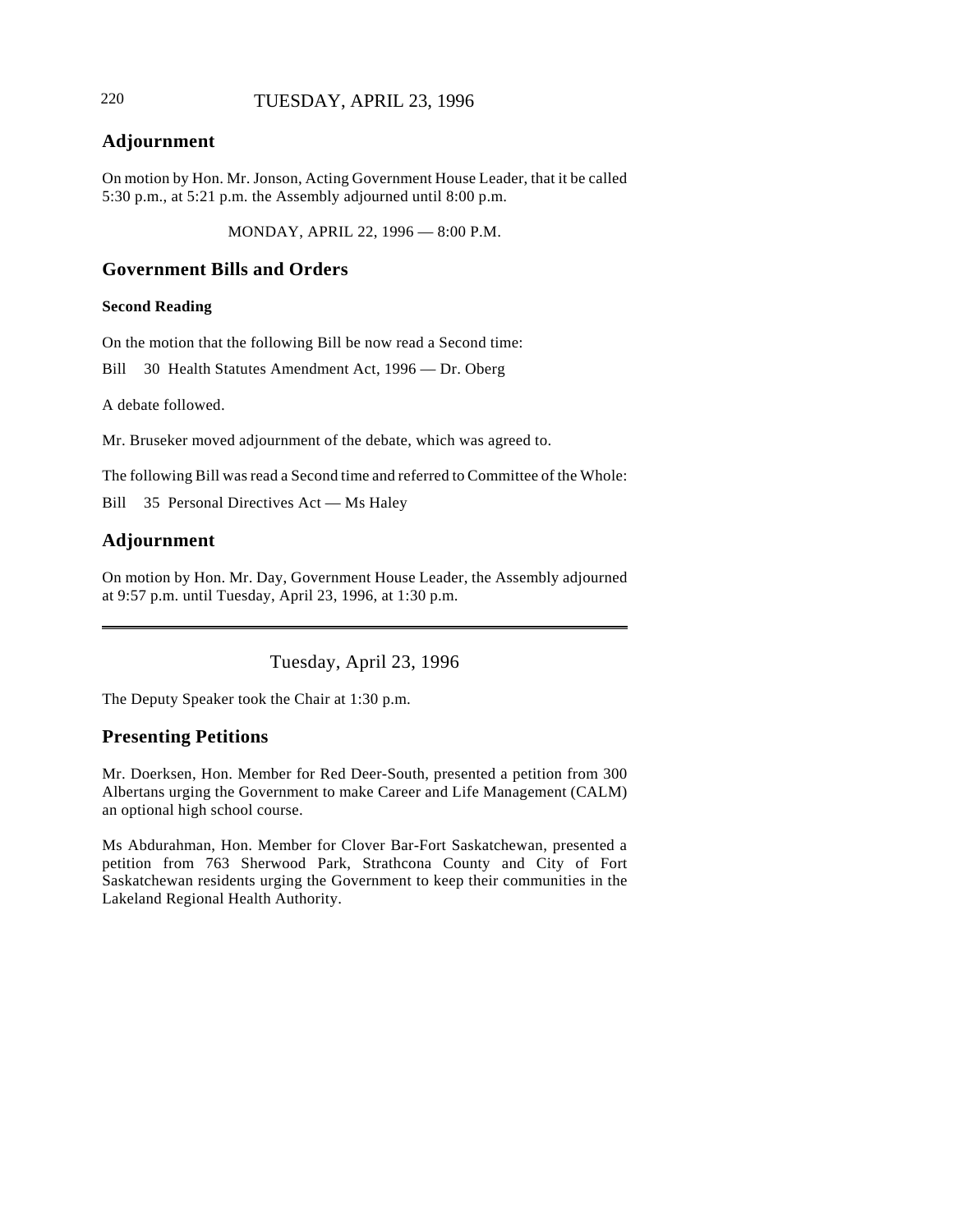Mr. Yankowsky, Hon. Member for Edmonton-Beverly-Belmont, presented 10 letters from members of the Equitable Child Maintenance and Access (ECMA) group regarding the affect on children of family break up.

### **Notices of Motions**

Pursuant to Standing Order 34(2)(a), Hon. Mrs. Black, Deputy Government House Leader, gave oral notice of the following Written Questions and Motions for Returns to be dealt with Wednesday, April 24, 1996:

| Written Questions:          | Q189, Q192, Q193, Q194. |
|-----------------------------|-------------------------|
| <b>Motions for Returns:</b> | M190, M191.             |

# **Introduction of Bills (First Reading)**

Notice having been given:

- Bill 39 Environmental Protection and Enhancement Amendment Act, 1996 Mr. Hlady
- Bill 42 Wildlife Amendment Act, 1996 Mr. Amery

On motion by Hon. Mr. Day, Government House Leader, the following Bill was placed on the Order Paper under Government Bills and Orders:

- Bill 39 Environmental Protection and Enhancement Amendment Act, 1996 Mr. Hlady
- Bill 42 Wildlife Amendment Act, 1996 Mr. Amery

### **Tabling Returns and Reports**

Ms Abdurahman, Hon. Member for Clover Bar-Fort Saskatchewan:

Letter from Valerie Holowack to Hon. Mrs. McClellan, Minister of Health, regarding the wishes of residents of Sherwood Park, County of Strathcona and City of Fort Saskatchewan to remain within the Lakeland Regional Health Authority

Sessional Paper 887/96

Dr. Oberg, Hon. Member for Bow Valley:

Letters, variously dated and signed, to Hon. Mrs. McClellan, Minister of Health, regarding the establishment of smoke-free work places

Sessional Paper 888/96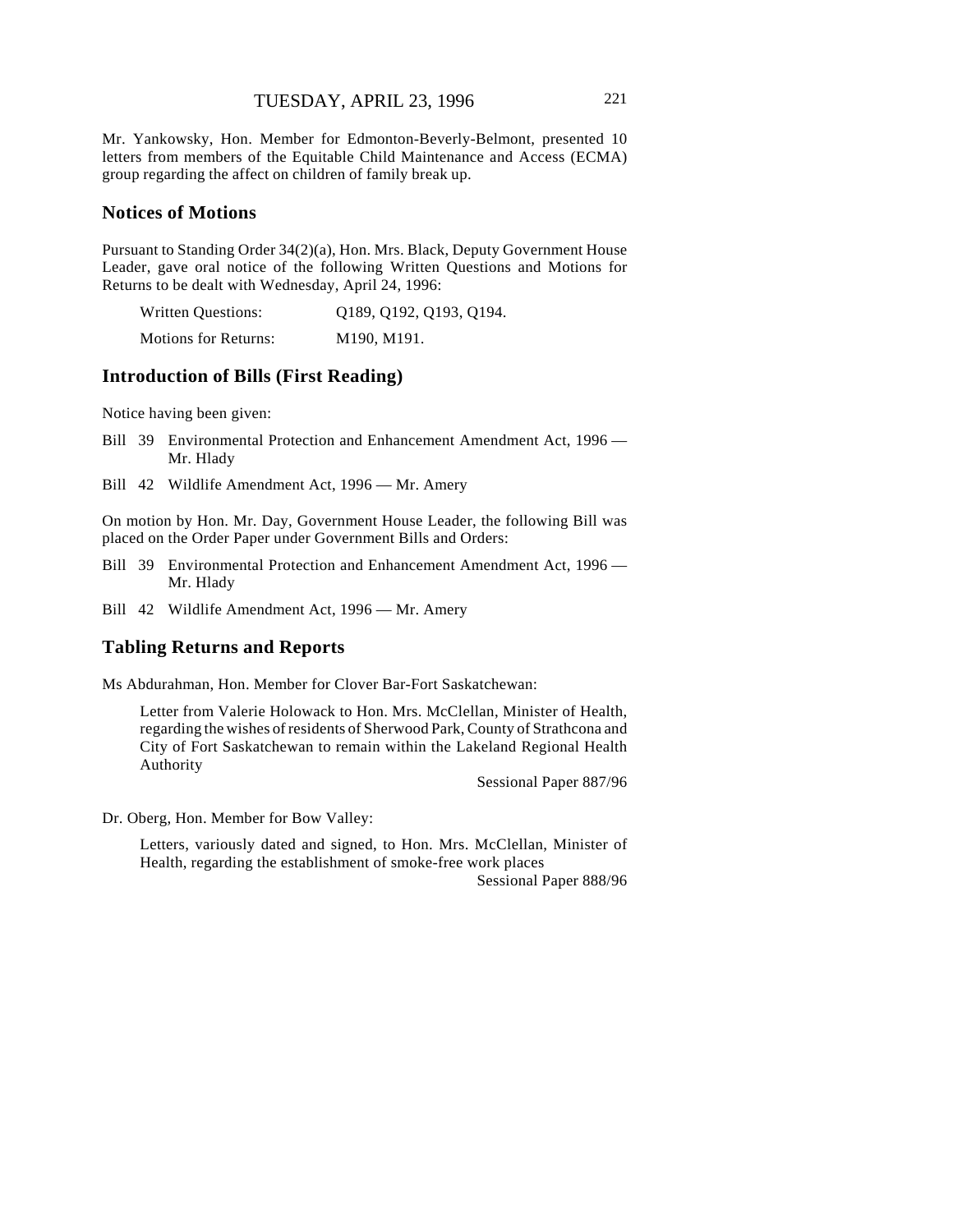### 222 TUESDAY, APRIL 23, 1996

Mr. Henry, Hon. Member for Edmonton-Centre:

News release, dated April 20, 1996, from the Alberta Catholic School Trustees' Association, regarding support for the negotiation process which resulted in a framework agreement for education reform in Newfoundland without a constitutional amendment

Sessional Paper 889/96

Mrs. Forsyth, Chair, Council on Professions and Occupations, pursuant to the Opticians Act, cO-10, s12(1):

Alberta Opticians Association, Annual Report 1994

Sessional Paper 106/96

Mr. Sapers, Hon. Member for Edmonton-Glenora:

Proposed amendment to Bill 209, Medical Profession Amendment Act, 1996 Sessional Paper 890/96

Mrs. Laing, Chair, Alberta Alcohol and Drug Abuse Commission:

Alberta Alcohol and Drug Abuse Commission Three Year Business Plan, 1996/97-98/99

Sessional Paper 891/96

### **Ministerial Statements**

Hon. Mr. Paszkowski, Minister of Agriculture, Food and Rural Development, made a statement regarding restrictions the Canadian Wheat Board places on grain farmers.

Dr. Nicol, Hon. Member for Lethbridge-East, commented on the statement.

### **Members' Statements**

Mr. Collingwood, Hon. Member for Sherwood Park, made a statement recognizing April 22, 1996 as Earth Day.

Mrs. Gordon, Hon. Member for Lacombe-Stettler, made a statement recognizing April 21 to 27, 1996 as National Physiotherapy Week.

Ms Leibovici, Hon. Member for Edmonton-Meadowlark, made a statement regarding the vitality of small businesses in tough economic times and the services provided to small businesses by agencies like the West Edmonton Business Association.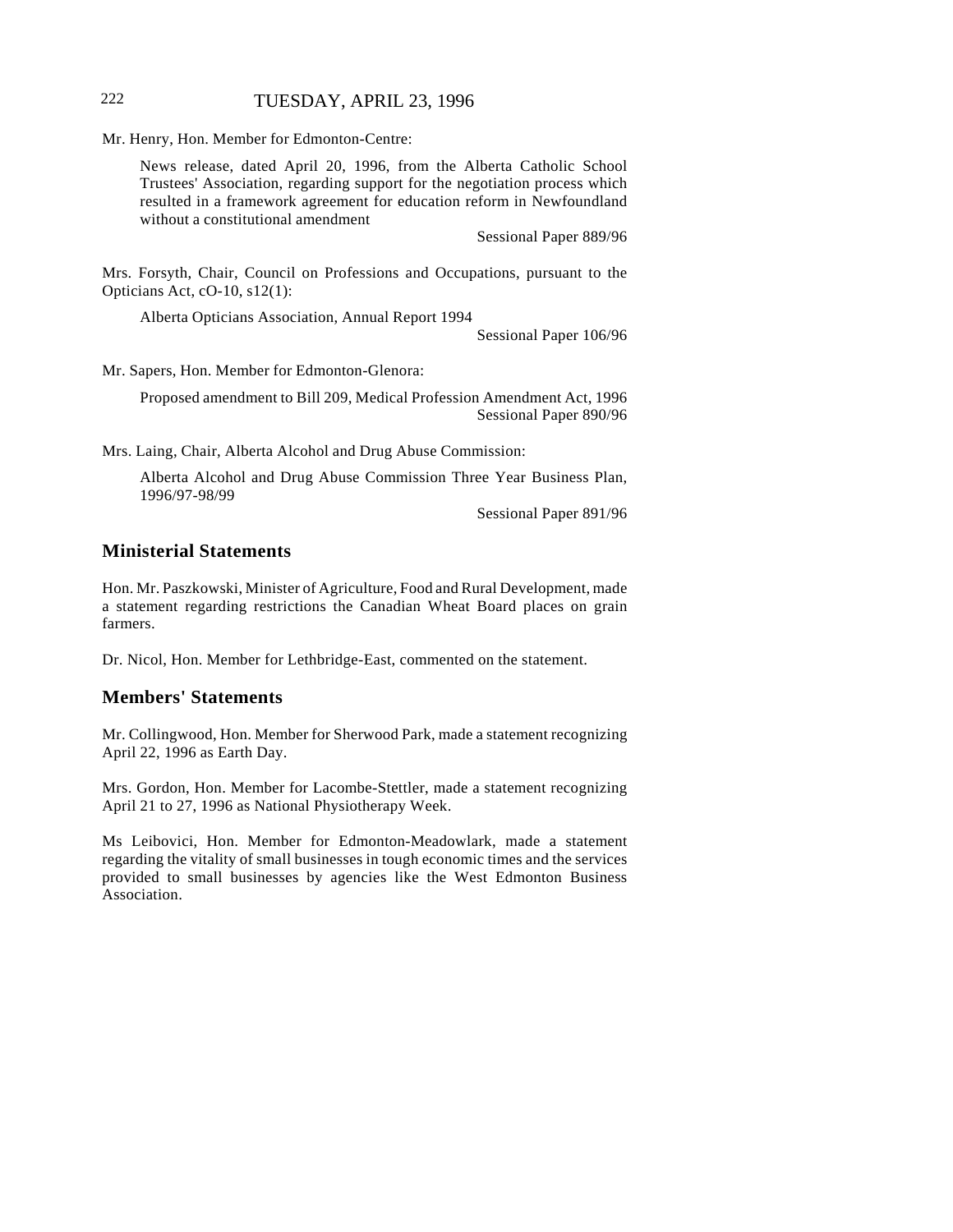# **ORDERS OF THE DAY**

# **Public Bills and Orders Other Government Bills and Orders**

#### **Committee of the Whole**

According to Order, the Assembly resolved itself into Committee of the Whole, and the Deputy Speaker left the Chair.

(Assembly in Committee)

And after some time spent therein, the Acting Speaker resumed the Chair.

Progress was reported on the following Bill:

Bill 203 Family Dispute Resolution Act — Mr. Yankowsky

Mr. Herard, Acting Chairman of Committees, tabled copies of all amendments considered by the Committee of the Whole on this date for the official records of the Assembly.

Amendment to Bill 209 (Hon. Member for Edmonton-Beverly-Belmont) — Debate adjourned

Sessional Paper 892/96

## **Motions Other Than Government Motions**

**508.** Moved by Dr. Nicol:

Be it resolved that the Legislative Assembly urge the Government to establish an Agricultural Operation Review Board to arbitrate disagreements that may arise regarding generally accepted agricultural practices as they pertain to the Agricultural Operation Practices Act.

A debate followed.

Pursuant to Standing Order 8(4), the question being put, the motion was defeated.

**509.** Moved by Mr. Collingwood:

Be it resolved that the Legislative Assembly urge the Government to conduct a comprehensive review of the policies that govern Kananaskis Country, including the Sub-Regional Integrated Resource Plan, to determine the cumulative impact of all activities, including recreation, oil and gas exploitation, logging and grazing, and in consultation with Albertans, determine acceptable levels for future development that will protect the natural habitat and wildlife populations of the region.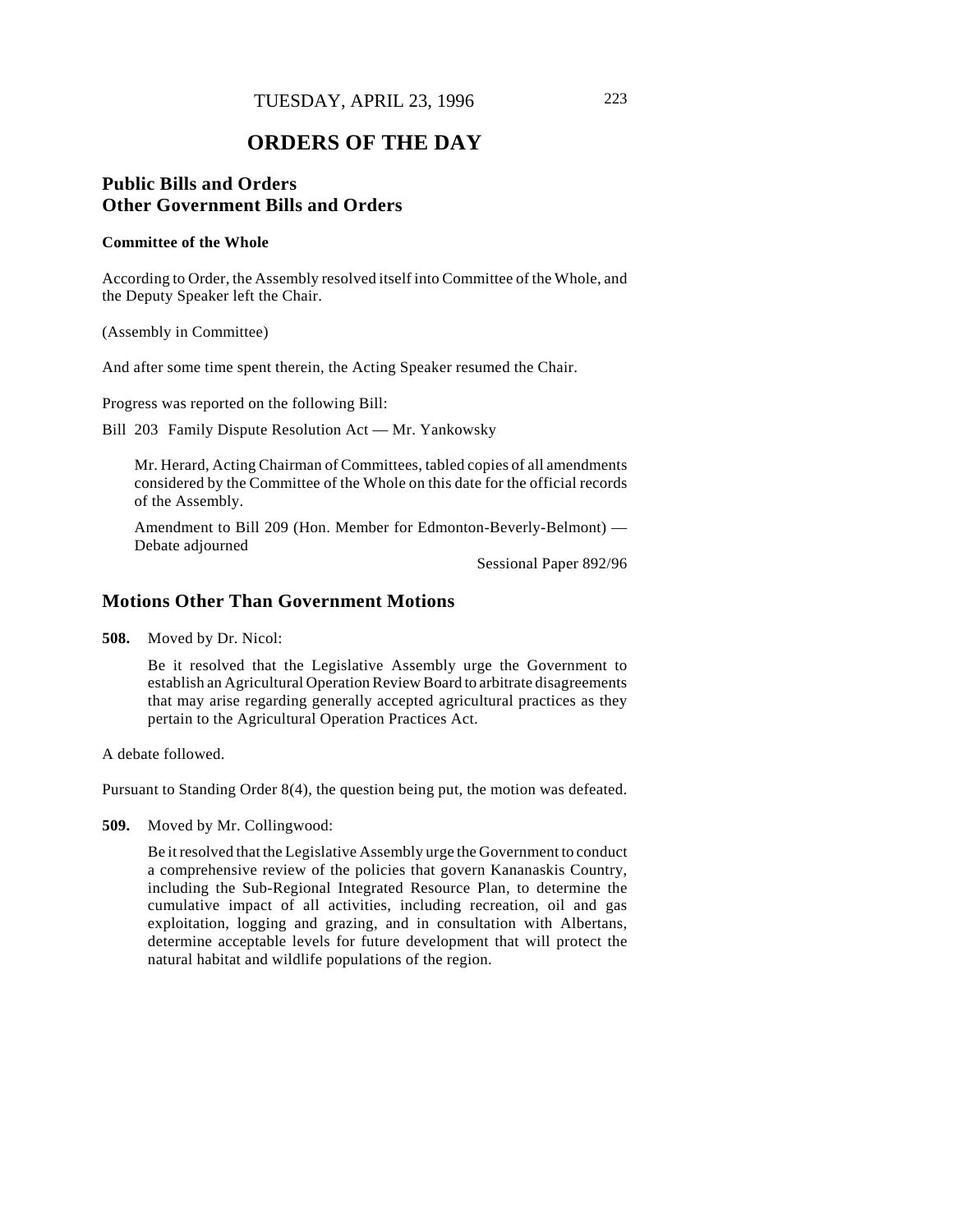# 224 TUESDAY, APRIL 23, 1996

A debate followed.

Pursuant to Standing Order 8(2)(c), debate adjourned, Hon. Mr. Evans speaking.

## **Government Bills and Orders**

### **Third Reading**

The following Bills were read a Third time and passed:

| Bill |   | Agent-General Act Repeal Act — Hon. Mr. Klein                |
|------|---|--------------------------------------------------------------|
| Bill | 2 | Alberta Economic Development Authority Act — Mr. Yankowsky   |
| Bill | 3 | Lloydminster Hospital Act Repeal Act — Mr. Stelmach          |
| Bill | 4 | Glenbow-Alberta Institute Amendment Act, 1996 — Hon. Mr. Mar |
| Bill | 5 | Racing Corporation Act — Hon. Dr. West                       |

### **Committee of the Whole**

According to Order, the Assembly resolved itself into Committee of the Whole, and the Deputy Speaker left the Chair.

(Assembly in Committee)

Pursuant to Standing Order 4(3), at 5:30 p.m. the Committee recessed until 8:00 p.m.

TUESDAY, APRIL 23, 1996 — 8:00 P.M.

# **Government Bills and Orders**

#### **Committee of the Whole**

(Assembly in Committee)

And after some time spent therein, the Acting Speaker resumed the Chair.

The following Bills were reported:

- Bill 18 Energy Statutes Amendment Act, 1996 Mr. Magnus
- Bill 19 Agriculture Financial Services Amendment Act, 1996 Hon. Mr. Paszkowski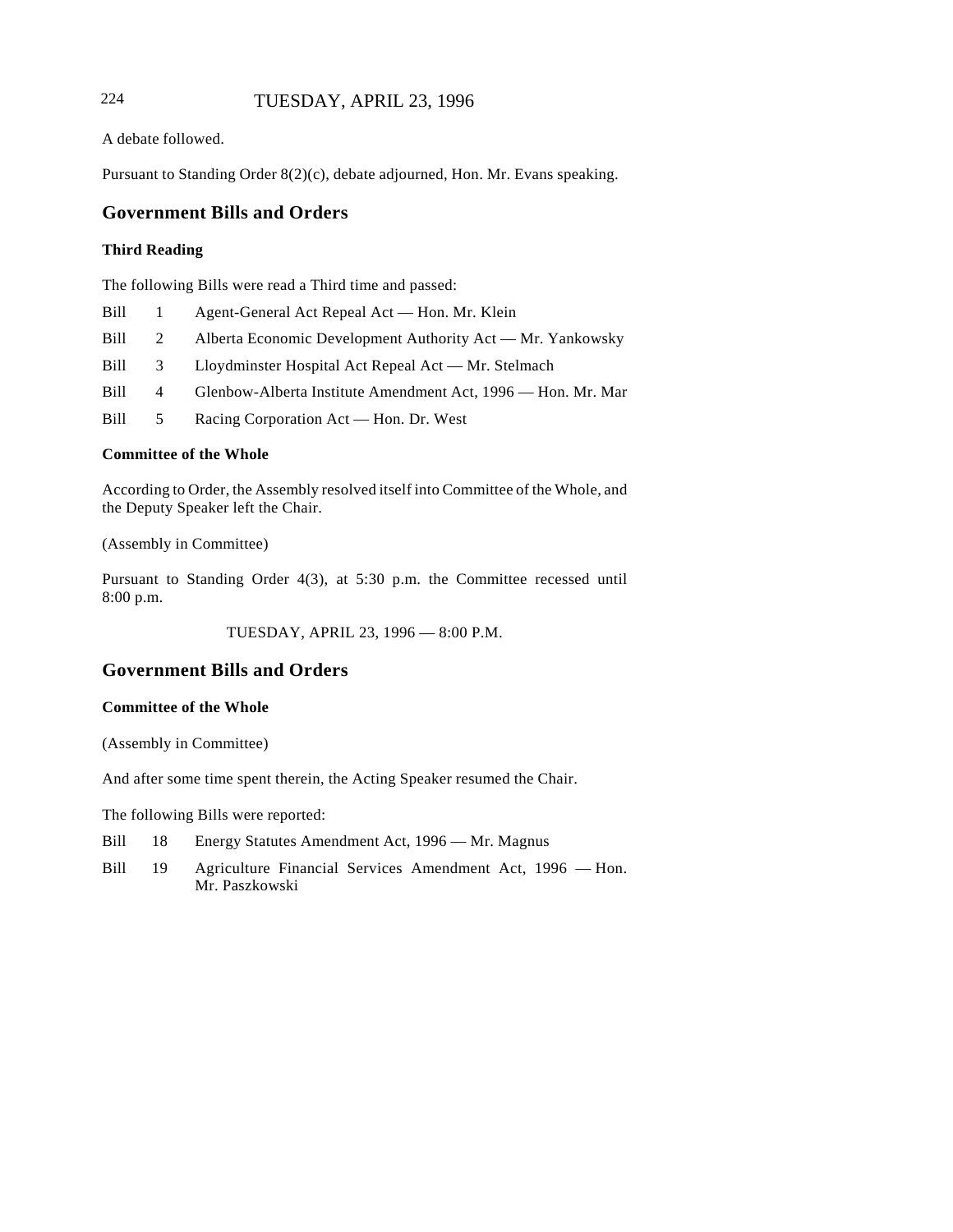Progress was reported on the following Bill:

| Bill | 6  |                                                                                                                                                                                  |  | Gaming and Liquor Act — Hon. Dr. West               |  |                        |  |
|------|----|----------------------------------------------------------------------------------------------------------------------------------------------------------------------------------|--|-----------------------------------------------------|--|------------------------|--|
|      |    |                                                                                                                                                                                  |  |                                                     |  |                        |  |
| Bill | 28 |                                                                                                                                                                                  |  | Dependent Adults Amendment Act, 1996 - Mr. Brassard |  |                        |  |
|      |    | Mr. Herard, Acting Chairman of Committees, tabled copies of all<br>amendments considered by the Committee of the Whole on this date for the<br>official records of the Assembly. |  |                                                     |  |                        |  |
|      |    | Amendment to Bill 6 (Hon. Member for St. Albert) — Defeated                                                                                                                      |  |                                                     |  | Sessional Paper 893/96 |  |
|      |    | Amendment to Bill 6 (Hon. Member for St. Albert) — Defeated                                                                                                                      |  |                                                     |  | Sessional Paper 894/96 |  |
|      |    | Amendment to Bill 6 (Hon. Member for St. Albert) — Defeated                                                                                                                      |  |                                                     |  | Sessional Paper 895/96 |  |
|      |    | Amendment to Bill 6 (Hon. Member for St. Albert) — Defeated                                                                                                                      |  |                                                     |  | Sessional Paper 896/96 |  |
|      |    | Amendment to Bill 6 (Hon. Member for St. Albert) — Defeated                                                                                                                      |  |                                                     |  | Sessional Paper 897/96 |  |
|      |    | Amendment to Bill 6 (Hon. Member for St. Albert) — Debate adjourned                                                                                                              |  |                                                     |  | Sessional Paper 898/96 |  |
|      |    | Amendment to Bill 18 (Hon. Member for Calgary-West) — Defeated                                                                                                                   |  |                                                     |  | Sessional Paper 899/96 |  |
|      |    | Amendment to Bill 19 (Hon. Member for Lethbridge-East) — Defeated                                                                                                                |  |                                                     |  | Sessional Paper 900/96 |  |
|      |    | Amendment to Bill 19 (Hon. Member for Lethbridge-East) — Defeated                                                                                                                |  |                                                     |  | Sessional Paper 901/96 |  |

# **Adjournment**

On motion by Hon. Mr. Evans, Deputy Government House Leader, the Assembly adjourned at 10:33 p.m. until Wednesday, April 24, 1996, at 1:30 p.m.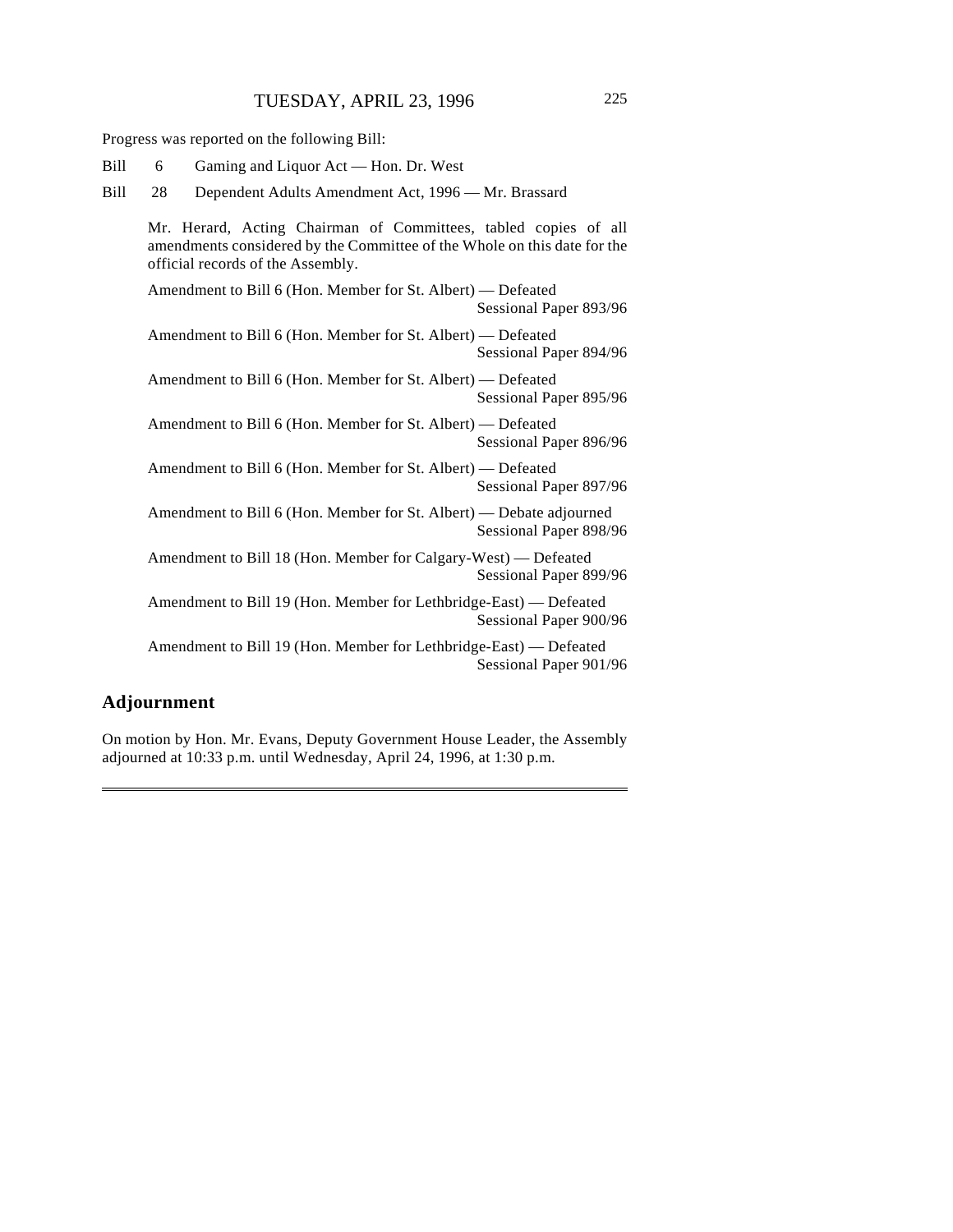# Wednesday, April 24, 1996

The Deputy Speaker took the Chair at 1:30 p.m.

### **Presenting Reports by Standing and Special Committees**

Mr. Renner, Chairman, Select Standing Committee on Private Bills, presented the following report:

Mr. Speaker, the Select Standing Committee on Private Bills has had certain Bills under consideration and wishes to report as follows:

The Committee recommends that the following Bills proceed with some amendments:

Bill Pr1 Alberta Wheat Pool Amendment Act, 1996 — Mr. McFarland

Bill Pr3 Evangel Bible College Act — Mr. Pham

- Bill Pr4 Bethesda Bible College Act Mr. Decore
- Bill Pr5 Farmers' Union of Alberta Amendment Act, 1996 Mr. McFarland

As part of this report I will be filing copies of the amendments proposed for these Bills.

Mr. Speaker, I request the concurrence of the Assembly in these recommendations.

Sessional Paper 902/96

The question being put, concurrence in the report was granted.

Mr. Dunford, Chairman, Select Standing Committee on the Alberta Heritage Savings Trust Fund Act, pursuant to Standing Order 52 and the Alberta Heritage Savings Trust Fund Act, cA-27, s3(3):

Report of the Standing Committee on the Alberta Heritage Savings Trust Fund Act, April 1996

Sessional Paper 156/96

# **Introduction of Bills (First Reading)**

Upon recommendation of His Honour the Honourable the Lieutenant Governor, and notice having been given:

Bill 44 Motor Vehicle Accident Claims Amendment Act, 1996 — Hon. Mr. Evans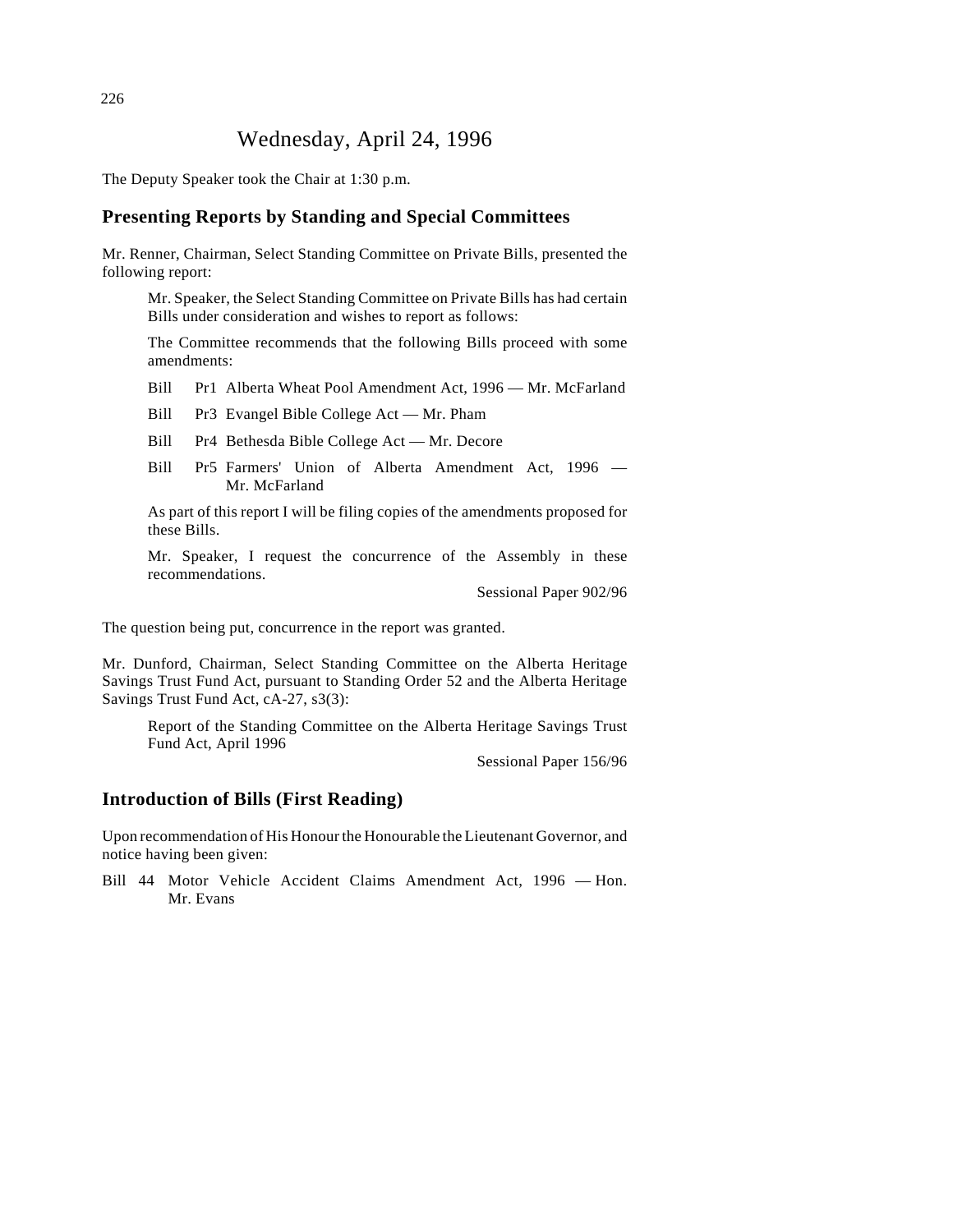### **Tabling Returns and Reports**

Hon. Mr. Klein, Premier:

Letter, dated April 24, 1996, from Hon. Mr. Klein, Premier, to His Excellency Leonid Kuchma, President of Ukraine, offering sympathies to the people of Ukraine on the occasion of the 10th anniversary of the Chernobyl nuclear disaster

Sessional Paper 903/96

Hon. Mr. Mar, Minister of Community Development:

Letter, dated April 22, 1996, from Hon. Mr. Mar, Minister of Community Development, to Lyndsay Wheelans, Coach, Team Canada, offering congratulations for winning Canada's third world title at the 1996 World Ringette Tournament in Stockholm, Sweden

Sessional Paper 904/96

Letter, dated April 22, 1996, from Hon. Mr. Mar, Minister of Community Development, to Brian McNaughton, Coach, South Senators, offering congratulations for winning the 1996 Mac's Alberta Cup in Edmonton Sessional Paper 905/96

Hon. Mrs. Mirosh, Minister of Science and Research, on behalf of Hon. Mrs. McClellan, Minister of Health:

Letter, dated April 22, 1996, from Peter Valentine, FCA, Auditor General, to C.J. Miller, Chair, Capital Health Authority, regarding a budgetary systems review of the Capital Health Authority, with attached copy of review

Sessional Paper 906/96

Health Care System Benchmarking Study, Project Report, KPMG Management Consulting, prepared for the Capital Health Authority, March 29, 1996

Sessional Paper 907/96

Ms Hanson, Hon. Member for Edmonton-Highlands-Beverly:

Alberta Liberal Caucus Principles on Social Policy, revised February 7, 1996 Sessional Paper 908/96

Mr. Sapers, Hon. Member for Edmonton-Glenora:

Canadian Hemophilia Society information folder regarding blood bags and products

Sessional Paper 909/96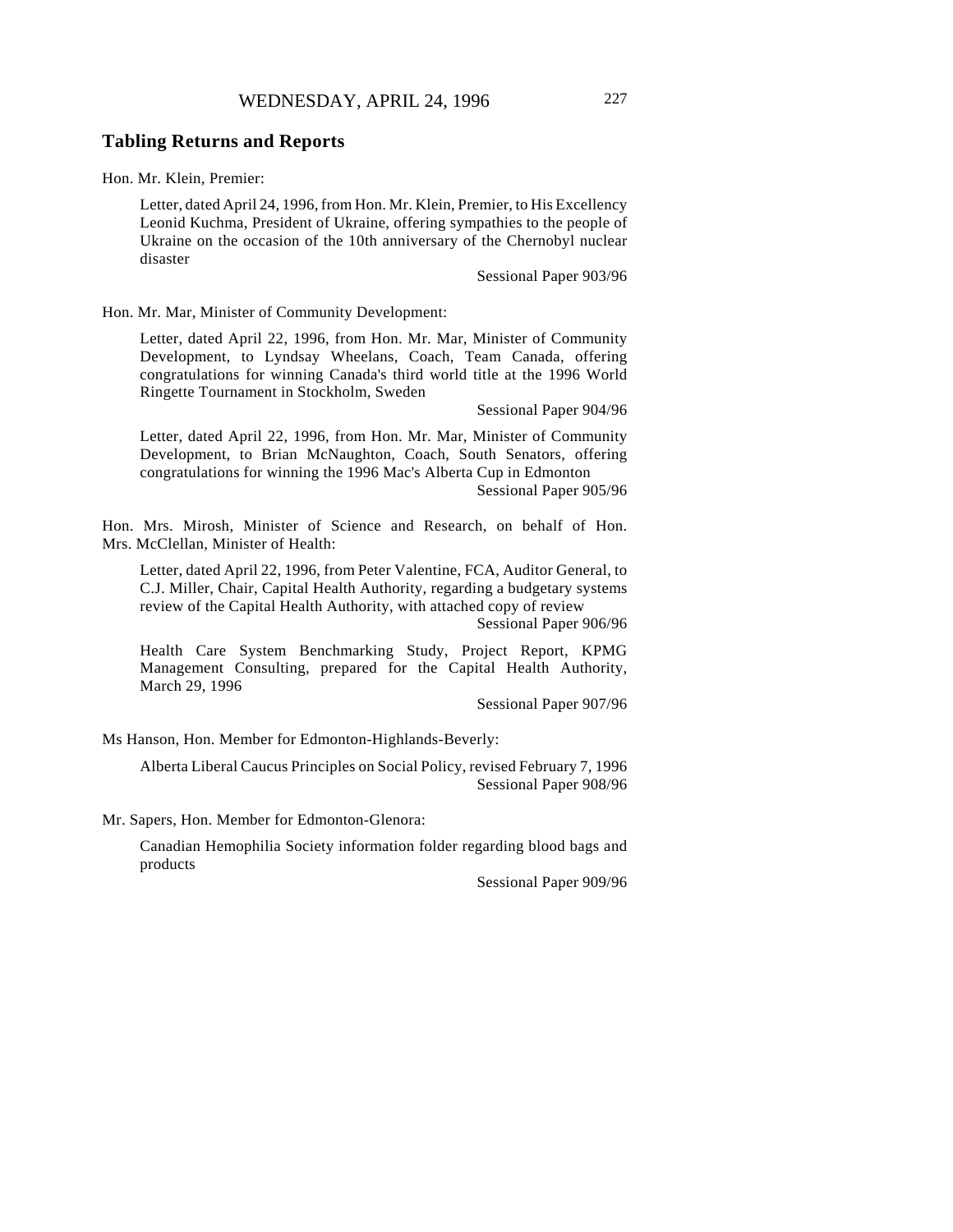# 228 WEDNESDAY, APRIL 24, 1996

# **Ministerial Statements**

Hon. Mr. Mar, Minister of Community Development, made a statement on the occasion of the 10th anniversary of the Chernobyl nuclear disaster.

Mr. Collingwood, Hon. Member for Sherwood Park, commented on the statement.

# **ORDERS OF THE DAY**

## **Written Questions**

The following Written Question was accepted:

**Q192.** Moved by Dr. Nicol:

As of December 31, 1995, how many Treaty Indians were employed by the Government and how many were members of a recognized Alberta band?

The following Written Question was agreed to as amended:

**Q189.** Moved by Mr. Van Binsbergen:

How many inspections of logging trucks were carried out between January 1, and February 29, 1996, within the periods 8:00 a.m. to 4:00 p.m., 4:00 p.m. to midnight and midnight to 8:00 a.m., to check for the new timber hauling permits introduced on January 1, 1996; how many infringements were recorded and how many charges were laid with respect to vehicles apprehended in each time period?

Hon. Mr. Lund, Minister of Environmental Protection, moved the Written Question be amended to read as follows:

> How many inspections of logging trucks were carried out between *January 3*, and February 29, 1996, within the periods 8:00 a.m. to 4:00 p.m., 4:00 p.m. to midnight and midnight to 8:00 a.m., to check for the new timber hauling permits introduced on *January 3, 1996*; how many infringements were recorded and how many *penalties were recommended* with respect to vehicles apprehended in each time period*. For those inspections where a time period was not recorded, what was the total number of logging truck inspections carried out, and how many infringements were recorded and how many penalties were recommended*?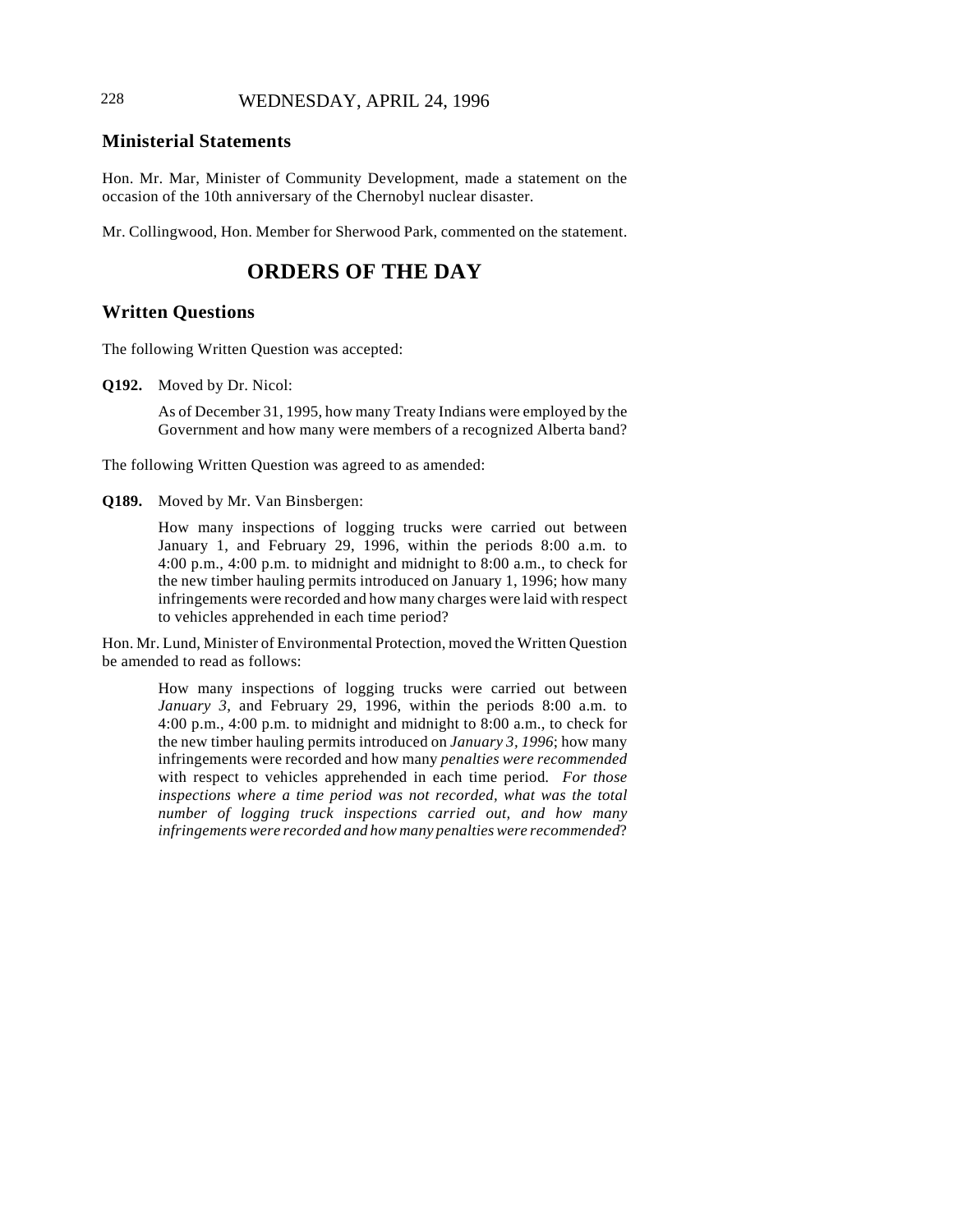The following Written Questions were rejected:

**Q193.** Moved by Mr. Wickman:

How much was paid out in severance to each of the previous board members and senior officials who were released when the Alberta Liquor Control Board, Alberta Lotteries, Alberta Lotteries and Gaming, the Alberta Gaming Commission, and the Gaming Control Branch were amalgamated into the Alberta Gaming and Liquor Commission?

**Q194.** Moved by Mr. Wickman:

What Community Facility Enhancement Program II (CFEP II) grants were approved that required the Minister responsible for Lotteries to exercise discretion since the application did not fit the original policies for eligibility and what was the rationale for a CFEP II grant to these applicants?

A debate followed.

During debate, Hon. Dr. West, Minister of Transportation and Utilities, tabled the following:

> Backgrounder, Community Facility Enhancement Program II, Redwater and District Pioneer Club

> > Sessional Paper 910/96

### **Motions for Returns**

The following Motions for Returns were accepted:

**M190.** Moved by Mr. Van Binsbergen

A list of all fees and expenses paid to each chairperson of each subcommittee set up under Government Standing Policy Committees during 1995.

**M191.** Moved by Ms Carlson on behalf of Mr. Sapers:

Copies of all documentation disclosing the amount paid by the Department of Health for any moving expenses incurred by Jane Fulton or by the Department on behalf of Jane Fulton, pursuant to the Public Service Regulations, Chapter C, during the period March 1, 1995 to March 15, 1996.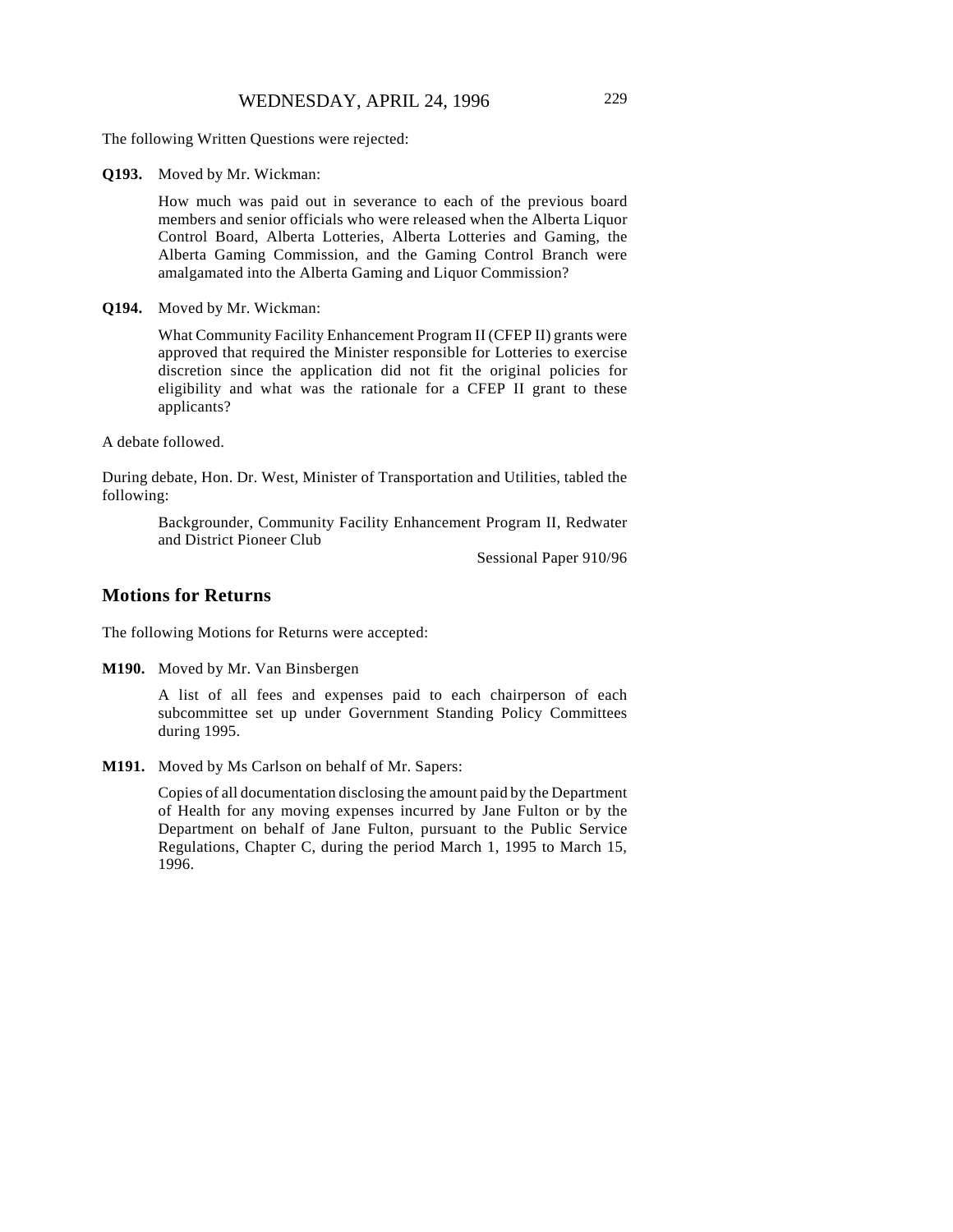# 230 WEDNESDAY, APRIL 24, 1996

# **Public Bills and Orders Other Government Bills and Orders**

#### **Third Reading**

On the motion that the following Bill be now read a Third time and passed:

Bill 209 Medical Profession Amendment Act, 1996 — Mr. Brassard

Mr. Severtson, Hon. Member for Innisfail-Sylvan Lake, moved that the motion for Third reading be amended by deleting all the words after the word "that" and substituting the following:

Bill 209, Medical Profession Amendment Act, 1996, be not now read a Third time, but be recommitted to the Committee of the Whole for consideration for no longer than 120 minutes, to enable the Committee to consider amendments to sections 2 and 3 of the Bill, and that after the Committee reports, Bill 209 be the first matter of business considered by the Assembly under Public Bills and Orders Other than Government Bills and Orders.

A debate followed.

The question being put, the motion was agreed to unanimously.

### **Committee of the Whole**

According to the recommittal motion, the Assembly resolved itself into Committee of the Whole, and the Deputy Speaker left the Chair.

(Assembly in Committee)

And after some time spent therein, the Acting Speaker resumed the Chair.

The following recommitted Bill was reported with some amendments:

Bill 209 Medical Profession Amendment Act, 1996 — Mr. Brassard

Mr. Herard, Acting Chairman of Committees, tabled copies of all amendments considered by the Committee of the Whole on this date for the official records of the Assembly.

Amendment to Bill 209 (Hon. Member for Olds-Didsbury) — Agreed to Sessional Paper 911/96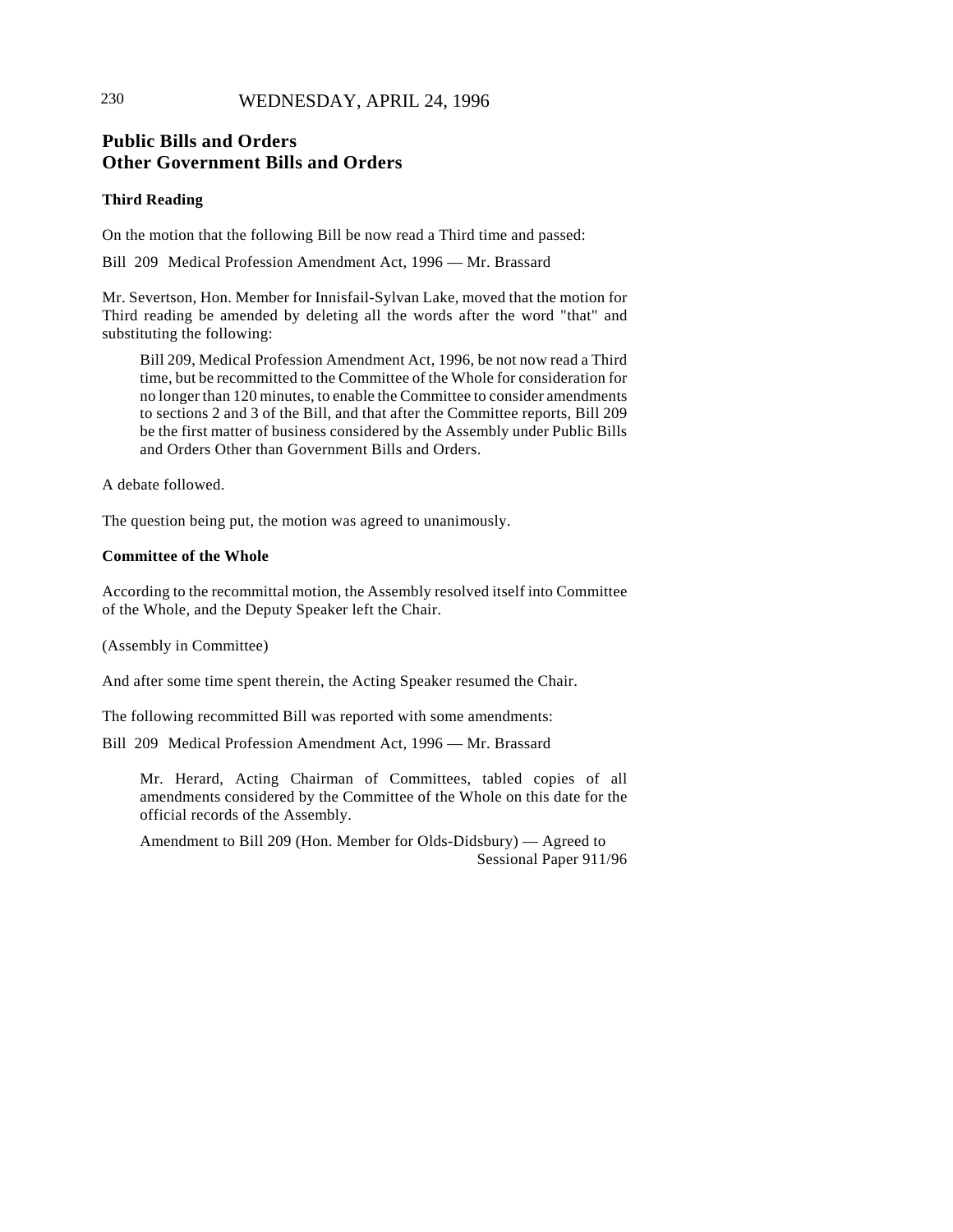#### **Third Reading**

The following Bill was read a Third time and passed:

Bill 209 Medical Profession Amendment Act, 1996 — Mr. Brassard

#### **Committee of the Whole**

According to Order, the Assembly resolved itself into Committee of the Whole, and the Deputy Speaker left the Chair.

(Assembly in Committee)

And after some time spent therein, the Acting Speaker resumed the Chair.

Progress was reported on the following Bill:

Bill 203 Family Dispute Resolution Act — Mr. Yankowsky

Mr. Herard, Acting Chairman of Committees, tabled copies of all amendments considered by the Committee of the Whole on this date for the official records of the Assembly.

Amendment to Bill 203 (Hon. Member for Edmonton-Beverly-Belmont) — Debate adjourned

Sessional Paper 912/96

Mr. Herard, Acting Chairman of Committees, also tabled copies of documents tabled by Mrs. Hewes, Hon. Member for Edmonton-Gold Bar, during Committee of the Whole considerations of Bill 203, Family Dispute Resolution Act:

Letter, dated April 15, 1996, from Angela Kerr, Vice Chair, Canadian Bar Association Alberta Branch, Family Law Section, to Mr. Yankowsky, Hon. Member for Edmonton-Beverly-Belmont, and Hon. Mr. Evans, Minister of Justice and Attorney General, regarding Bill 203, Family Dispute Resolution Act

Sessional Paper 913/96

Letter, dated March 12, 1996, from Marjorie Bowker, Retired Judge, Provincial Court of Alberta, to Mrs. Hewes, Hon. Member for Edmonton-Gold Bar, regarding Bill 203, Family Dispute Resolution Act

Sessional Paper 914/96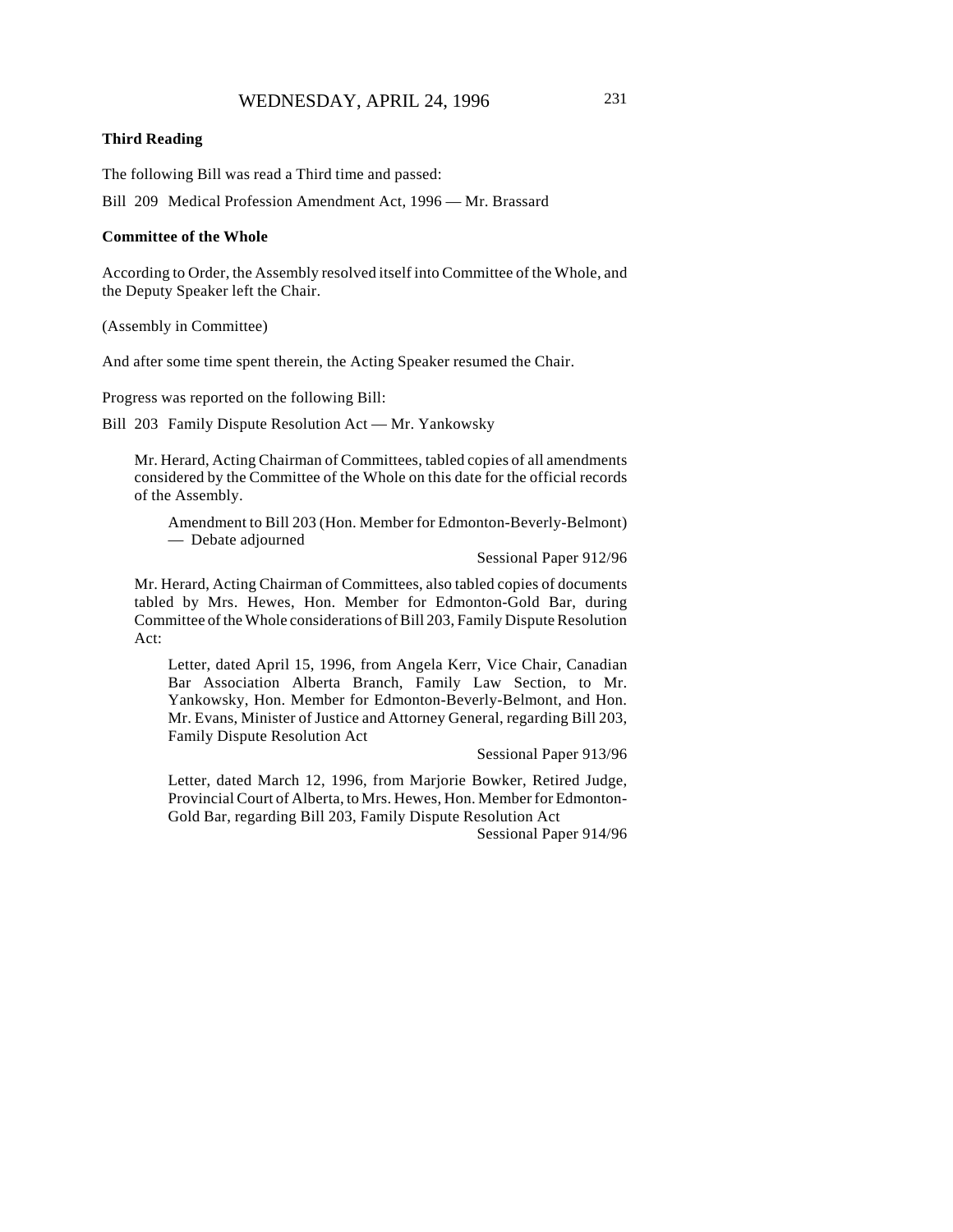# 232 WEDNESDAY, APRIL 24, 1996

# **Adjournment**

On motion by Hon. Mr. Evans, Deputy Government House Leader, that it be called 5:30 p.m., at 5:22 p.m. it was agreed that when the Assembly reconvened at 8:00 p.m. they would be in Committee of the Whole, and the Acting Speaker left the Chair.

WEDNESDAY, APRIL 24, 1996 — 8:00 P.M.

## **Government Bills and Orders**

### **Committee of the Whole**

According to Order, the Assembly resolved itself into Committee of the Whole, and the Speaker left the Chair.

(Assembly in Committee)

The following Bill was taken under consideration:

Bill 20 Fuel Tax Amendment Act, 1996 — Hon. Mr. Dinning

A debate followed.

Dr. Percy, Hon. Member for Edmonton-Whitemud, moved the Bill be amended in Section 5(c), proposed section 4(3.1), by striking out:

even if an application for the rebate was made before this subsection came into force.

Debate continued (on amendment).

The question being put, the amendment was defeated. The names being called for were taken as follows:

For the amendment: 11

Chadi Collingwood Decore Dickson

Germain Massey Percy Sekulic

Van Binsbergen Vasseur Zariwny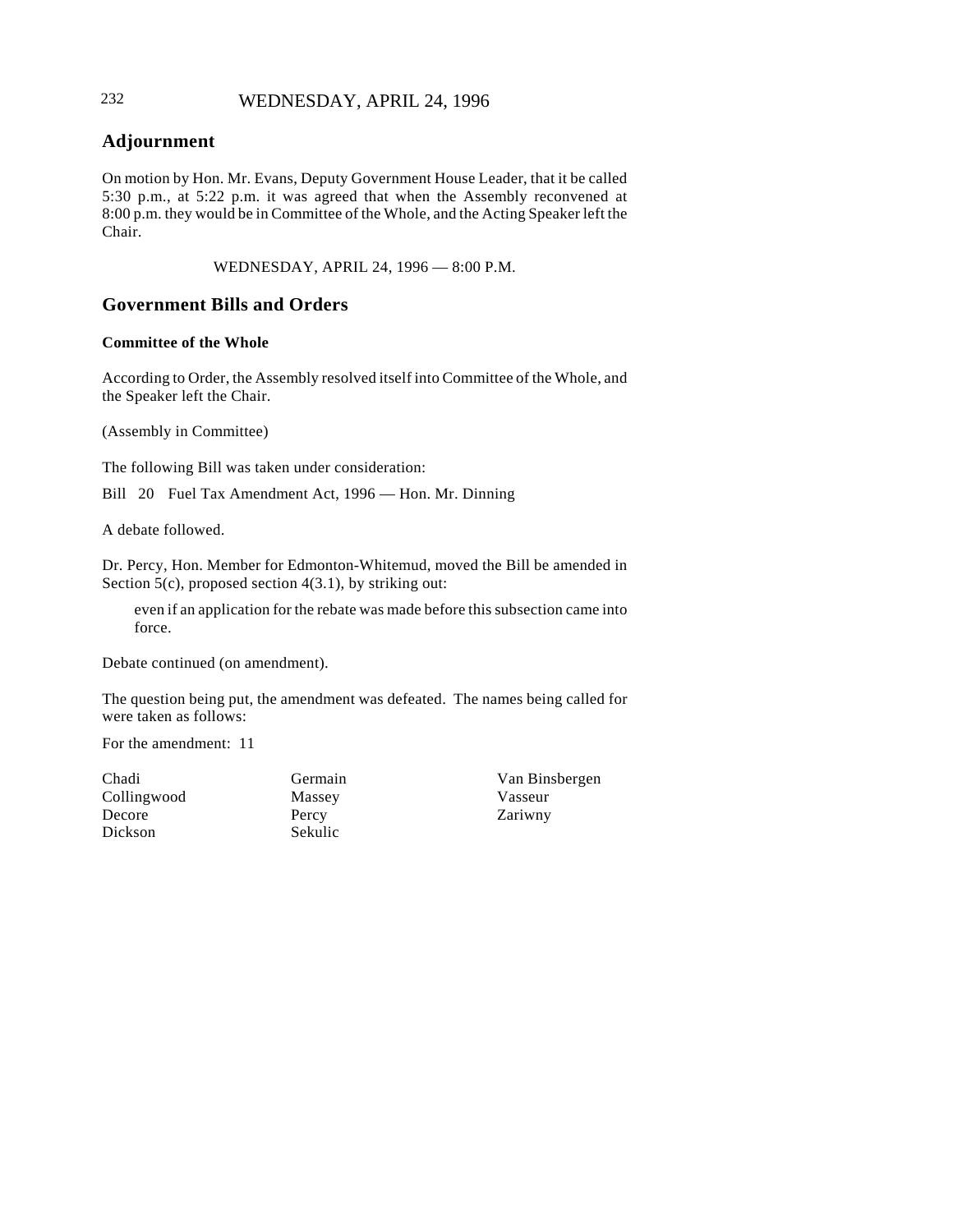| Black           | Fischer  | McFarland |
|-----------------|----------|-----------|
| <b>Brassard</b> | Fritz    | Mirosh    |
| Burgener        | Havelock | Pham      |
| Calahasen       | Hlady    | Renner    |
| Cardinal        | Jacques  | Severtson |
| Clegg           | Jonson   | Shariff   |
| Coutts          | Kowalski | Smith     |
| Day             | Langevin | Taylor    |
| Dunford         | Magnus   | Woloshyn  |
| Evans           | Mar      | Yankowsky |

And after some further time spent therein, the Acting Speaker resumed the Chair.

The following Bill was reported:

Bill 27 Public Health Amendment Act, 1996 — Mr. Dunford

The following Bills were reported with some amendments:

- Bill 17 Financial Administration Amendment Act, 1996 Hon. Mr. Dinning
- Bill 20 Fuel Tax Amendment Act, 1996 Hon. Mr. Dinning
- Bill 21 Financial Institutions Statutes Amendment Act, 1996 Hon. Mr. Dinning
- Bill 25 Alberta Corporate Tax Amendment Act, 1996 Hon. Mr. Dinning

Mr. Herard, Acting Chairman of Committees, tabled copies of all amendments considered by the Committee of the Whole on this date for the official records of the Assembly.

Amendment to Bill 17 (Hon. Member for Pincher Creek-Macleod on behalf the Hon. Provincial Treasurer) — Agreed to

Sessional Paper 915/96

Amendment to Bill 17 (Hon. Member for Edmonton-Whitemud) — Defeated

Sessional Paper 916/96

Amendment to Bill 20 (Hon. Member for Medicine Hat) — Agreed to Sessional Paper 917/96

Amendment to Bill 20 (Hon. Member for Edmonton-Whitemud) — Defeated

Sessional Paper 918/96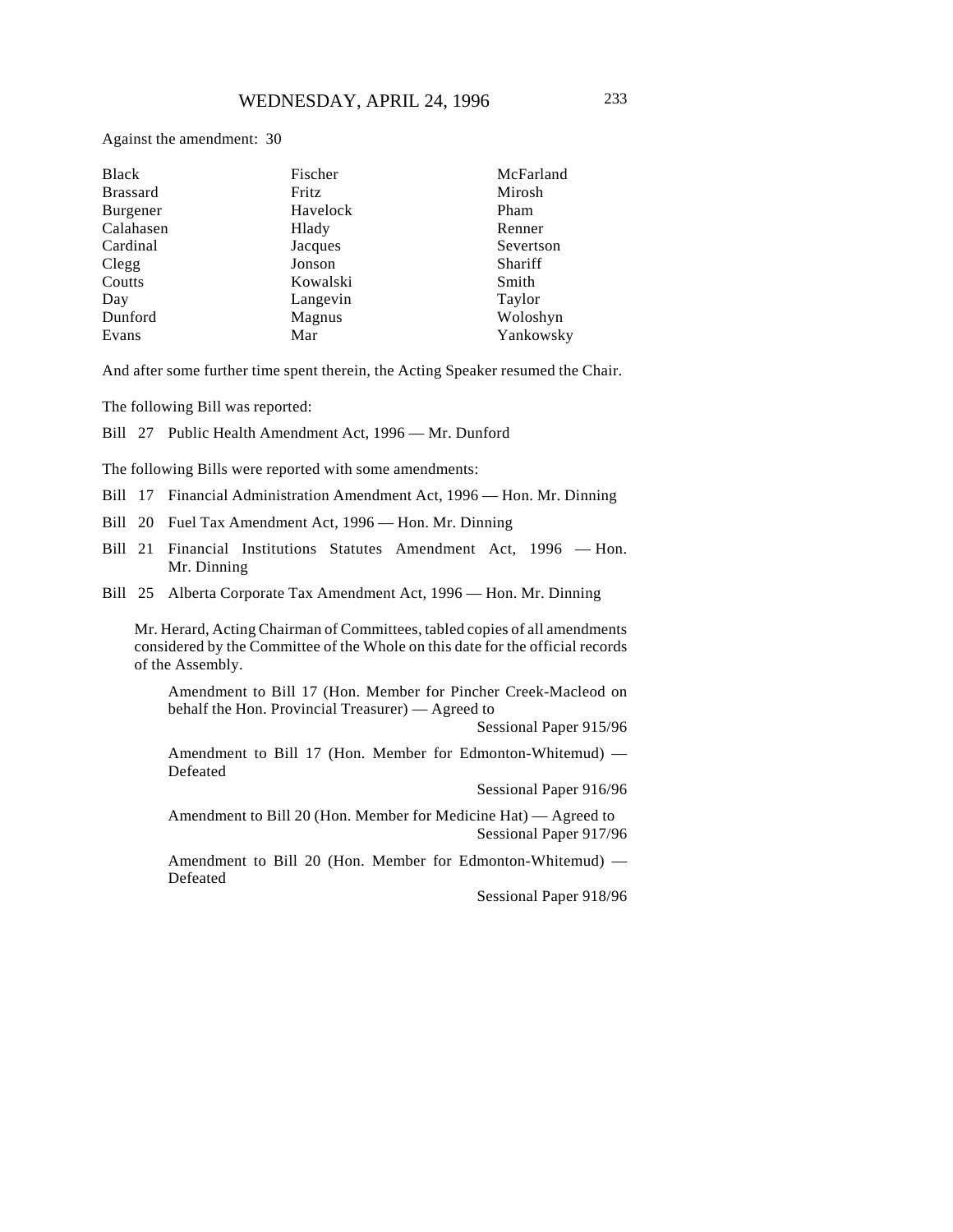Amendment to Bill 21 (Hon. Member for Medicine Hat) — Agreed to Sessional Paper 919/96

Amendment to Bill 21 (Hon. Member for Medicine Hat) — Agreed to Sessional Paper 920/96

Amendment to Bill 25 (Hon. Member for Grande Prairie-Wapiti) — Agreed to

Sessional Paper 921/96

### **Adjournment**

On motion by Hon. Mr. Day, Government House Leader, the Assembly adjourned at 11:24 p.m. until Thursday, April 25, 1996, at 1:30 p.m.

### Thursday, April 25, 1996

The Deputy Speaker took the Chair at 1:30 p.m.

### **Notices of Motions**

Mr. Zwozdesky, Hon. Member for Edmonton-Avonmore, gave oral notice of his intention to move the following motion under Standing Order 40:

Be it resolved that the Legislative Assembly recognize today, Thursday, April 25, 1996, as the first annual Canada Book Day.

### **Tabling Returns and Reports**

Hon. Mrs. Black, Minister of Energy:

Evaluation Criteria for Receiving and Assessing Proposals to Market Crown Royalty Crude, April 25, 1996

Sessional Paper 922/96

Government of Alberta news release, dated April 25, 1996, entitled "Department of Energy names three companies to market Government's royalty crude"

Sessional Paper 923/96

Backgrounder, Process for Privatizing the Marketing of Crown Crude Oil Sessional Paper 924/96

Profiles of the Marketers of Crown Royalty Crude Oil, Gulf Canada Resources Limited, PanCanadian Petroleum Limited, and CANPET Energy Group Inc. Sessional Paper 925/96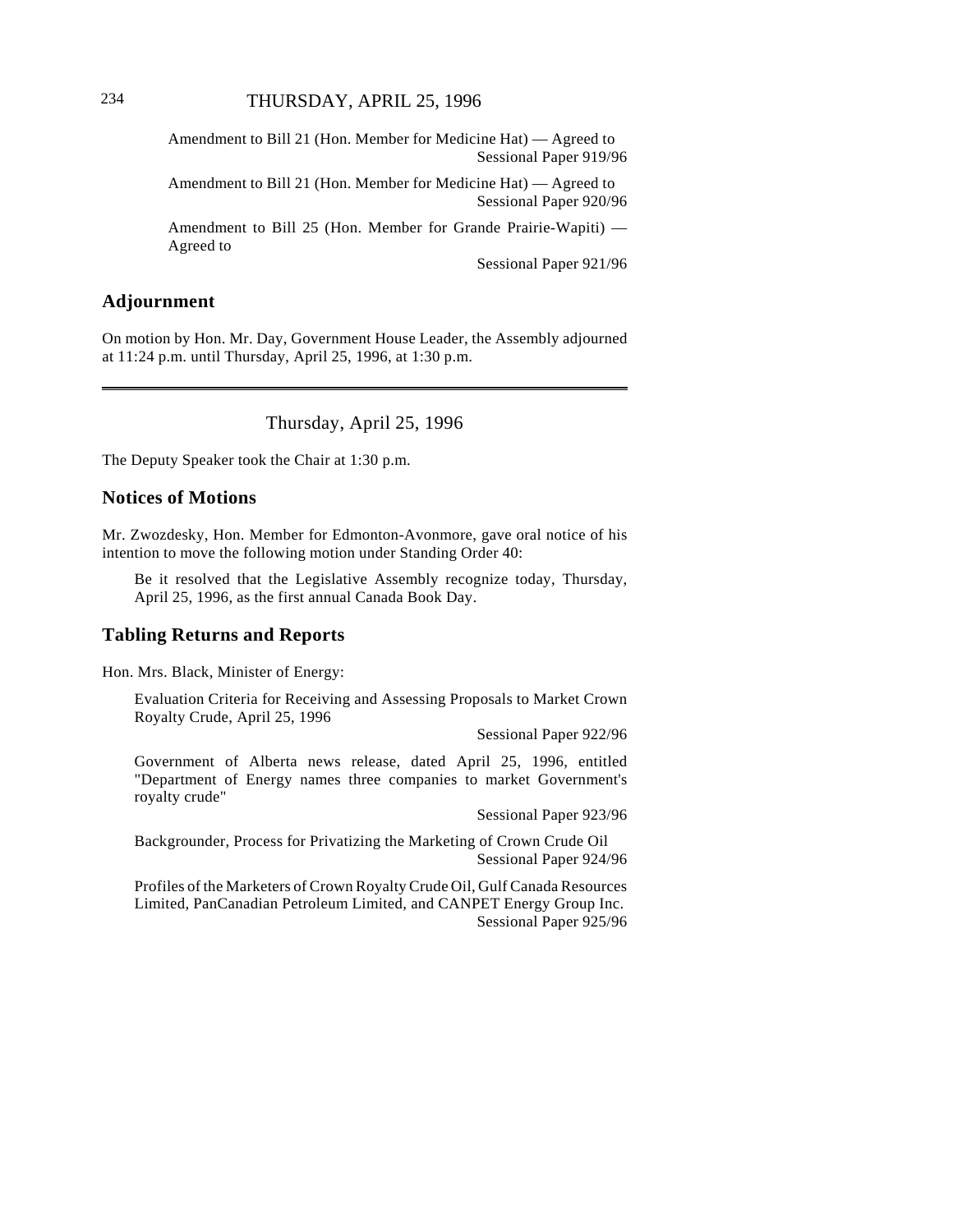Mr. Dickson, Hon. Member for Calgary-Buffalo:

Letter, dated April 18, 1996, from Mrs. Zielke, President, German-Canadian Association of Alberta, to Hon. Mr. Klein, Premier, regarding the Association's opposition to Bill 24, Individual's Rights Protection Amendment Act, 1996

Sessional Paper 926/96

Letter, fax-dated April 24, 1996, from Alaine Skoreyko, former Human Rights Commissioner (1989-1993), to Hon. Mr. Klein, Premier, regarding Bill 24, Individual's Rights Protection Amendment Act, 1996

Sessional Paper 927/96

Letter, dated April 19, 1996, from Ralph and Beth Edie, Calgary, to Hon. Mr. Klein, Premier, regarding Bill 24, Individual's Rights Protection Amendment Act, 1996

Sessional Paper 928/96

### **Ministerial Statements**

Hon. Mr. Day, Minister of Labour, made a statement recognizing April 28, 1996 as Injured Workers Day.

Mr. Kirkland, Hon. Member for Leduc, commented on the statement.

### **Members' Statements**

Mrs. Laing, Hon. Member for Calgary-Bow, made a statement recognizing Volunteer Week in Alberta and the support of Lottery and Wild Rose Foundation funding of volunteer activities.

Mr. Sekulic, Hon. Member for Edmonton-Manning, made a statement regarding the medical experience of Debbie Heart's father-in-law and his subsequent treatment at the Royal Alexandra and University of Alberta Hospitals.

Mr. Yankowsky, Hon. Member for Edmonton-Beverly-Belmont, made a statement congratulating the Edmonton Fire Fighter Services Association for its successful bid for Edmonton to host the 4th annual Fire Fighter World Games, July 29 to August 3, 1996.

### **Projected Government Business**

Pursuant to Standing Order 7(5), Mr. Bruseker, Hon. Opposition House Leader, asked a question pertaining to the order of Government Business to be brought before the Assembly for the following week.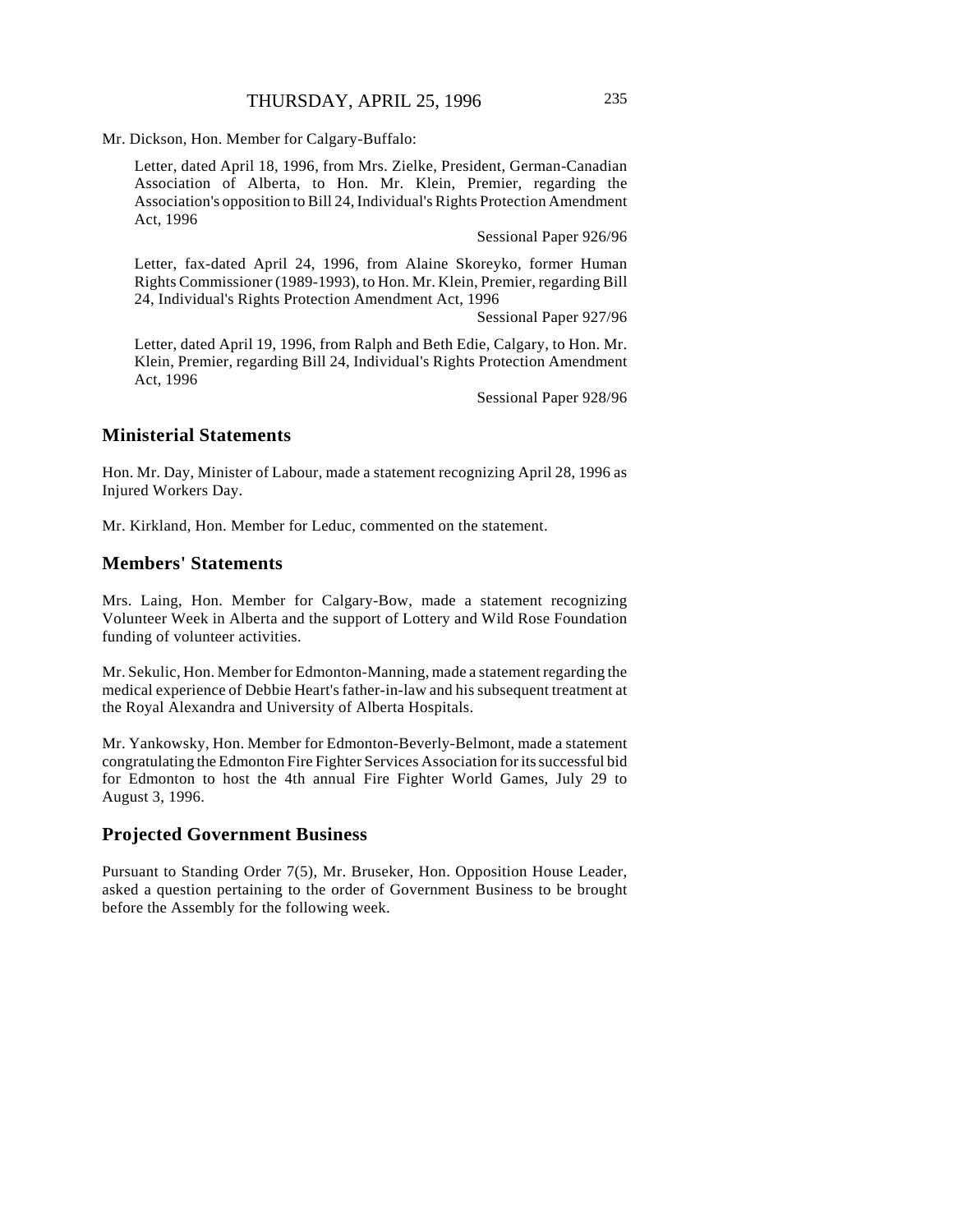Hon. Mr. Day, Government House Leader, gave notice of projected Government Business for the week of April 29 to May 2, 1996:

| Monday, April 29  | Aft. | - Government Bills and Orders                                                                                   |
|-------------------|------|-----------------------------------------------------------------------------------------------------------------|
|                   |      | <b>Third Reading</b>                                                                                            |
|                   |      | Bill 19, Agriculture Financial<br>Services Amendment Act, 1996                                                  |
|                   |      | Bill<br>18, Energy<br><b>Statutes</b><br>Amendment Act, 1996                                                    |
|                   |      | Bill 17, Financial Administration<br>Amendment Act, 1996                                                        |
|                   |      | Bill 16, Economic Development<br>and Tourism Statutes Repeal Act                                                |
|                   |      | Bill 15, Hospitals Amendment Act,<br>1996                                                                       |
|                   |      | Bill 14, Health Foundations Act                                                                                 |
|                   |      | 13,<br>Bill<br>Registries<br><b>Statutes</b><br>Amendment Act, 1996                                             |
|                   |      | <b>Second Reading</b>                                                                                           |
|                   |      | Bill<br>Individual's<br>24,<br>Rights<br>Protection Amendment Act, 1996                                         |
|                   | Eve. | - Government Bills and Orders                                                                                   |
|                   |      | <b>Committee of the Whole</b>                                                                                   |
|                   |      | Bill 6, Gaming and Liquor Act                                                                                   |
|                   |      | Bill 29, Employment Standards<br>Code                                                                           |
|                   |      | 31,<br><b>Business</b><br>Financial<br>Bill<br>Assistance Limitations<br><b>Statutes</b><br>Amendment Act, 1996 |
|                   |      | Bill 33, Victims of Crime Act                                                                                   |
| Tuesday, April 30 |      | (4:30 p.m.) - Government Bills and Orders                                                                       |
|                   |      | <b>Third Reading</b>                                                                                            |
|                   |      | Bill 7, Municipal Affairs Statutes<br>Amendment and Repeal Act, 1996                                            |
|                   |      |                                                                                                                 |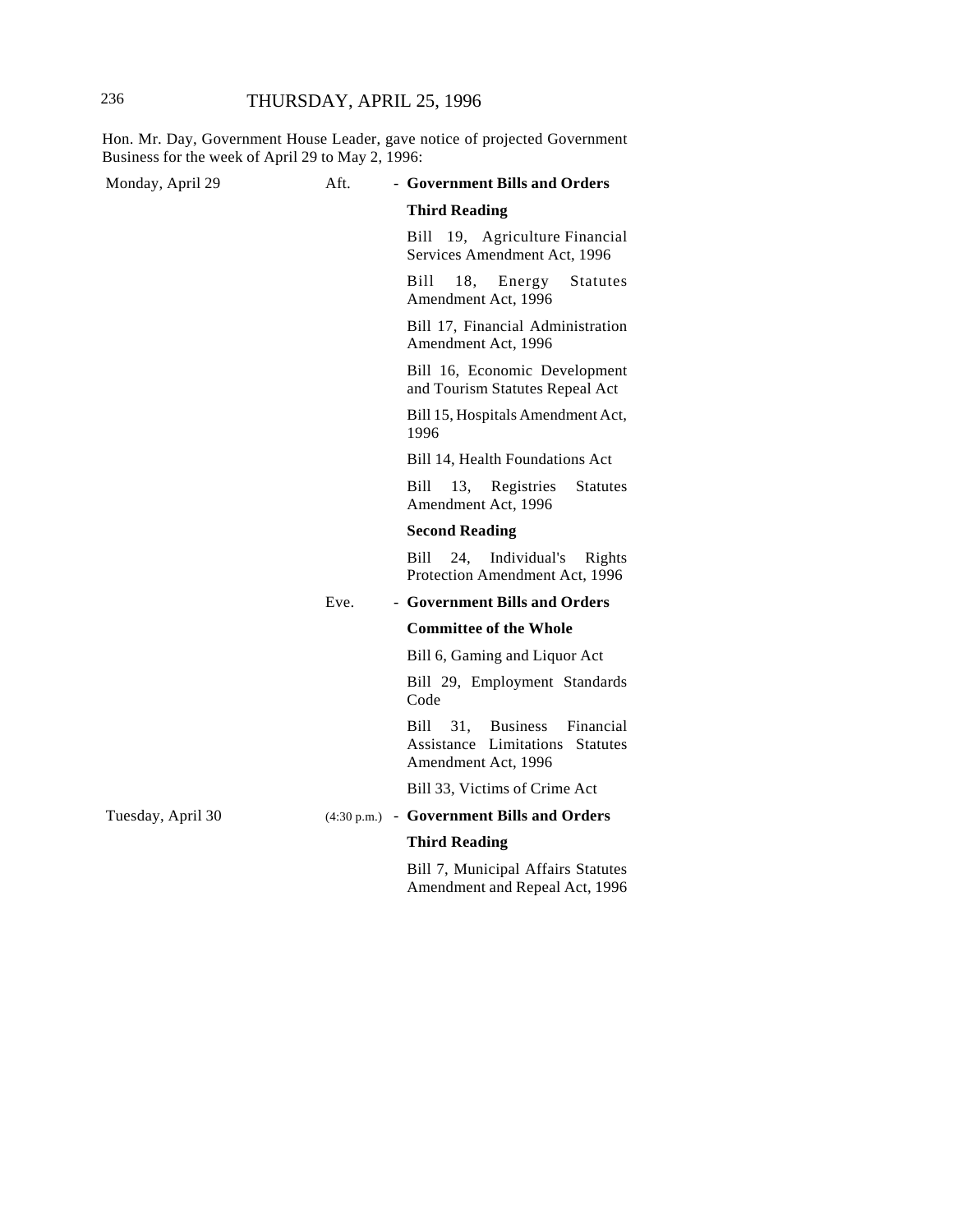|                  |         | Bill 8, Alberta Energy and Utilities<br>Board Statutes Amendment Act,<br>1996       |
|------------------|---------|-------------------------------------------------------------------------------------|
|                  |         | Bill 9, Agricultural Societies<br>Amendment Act, 1996                               |
|                  |         | 12, Persons<br>Bill-<br>with<br>Developmental Disabilities<br><b>Foundation Act</b> |
|                  |         | Bill 20, Fuel Tax Amendment Act,<br>1996                                            |
|                  |         | Bill 21, Financial Institutions<br><b>Statutes Amendment Act, 1996</b>              |
|                  |         | Bill 25, Alberta Corporate Tax<br>Amendment Act, 1996                               |
|                  |         | Bill 27, Public Health Amendment<br>Act, 1996                                       |
|                  | Eve.    | - Government Bills and Orders                                                       |
|                  |         | <b>Second Reading or</b>                                                            |
|                  |         | <b>Committee of the Whole or</b>                                                    |
|                  |         | <b>Third Reading</b>                                                                |
|                  |         | As per Order Paper                                                                  |
| Wednesday, May 1 | Eve.    | - Government Bills and Orders                                                       |
|                  |         | <b>Second Reading or</b>                                                            |
|                  |         | <b>Committee of the Whole or</b>                                                    |
|                  |         | <b>Third Reading</b>                                                                |
|                  |         | As per Order Paper                                                                  |
| Thursday, May 2  | $Aft$ . | - Government Bills and Orders                                                       |
|                  |         | <b>Second Reading or</b>                                                            |
|                  |         | <b>Committee of the Whole or</b>                                                    |
|                  |         | <b>Third Reading</b>                                                                |
|                  |         | As per Order Paper                                                                  |
|                  |         |                                                                                     |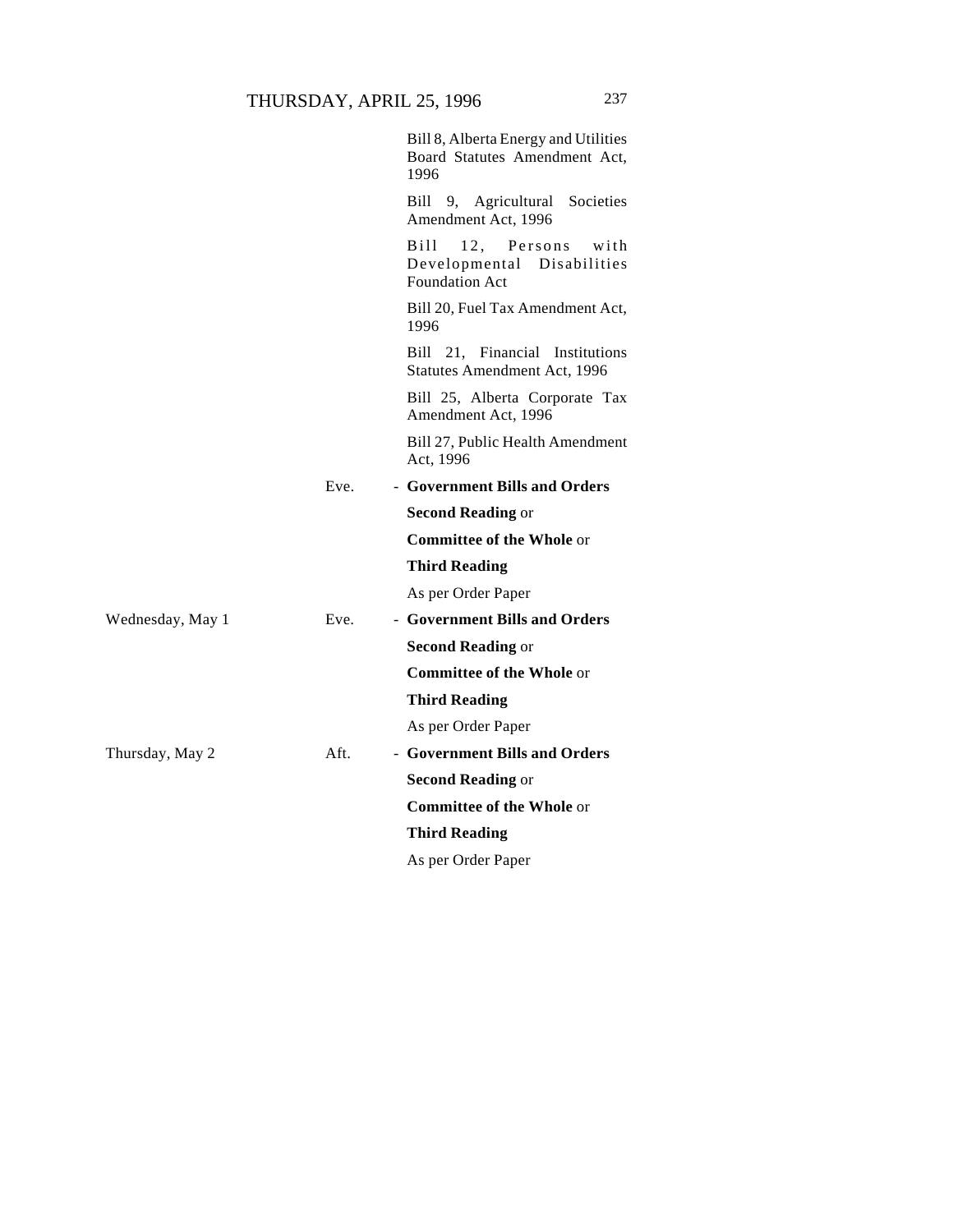# 238 THURSDAY, APRIL 25, 1996

### **Motions Under Standing Order 40**

Mr. Zwozdesky, Hon. Member for Edmonton-Avonmore, requested the unanimous consent of the Assembly for consideration of the following motion:

Be it resolved that the Legislative Assembly recognize today, Thursday, April 25, 1996 as the first annual Canada Book Day.

Unanimous consent to proceed was not granted.

# **ORDERS OF THE DAY**

### **Government Bills and Orders**

#### **Committee of the Whole**

According to Order, the Assembly resolved itself into Committee of the Whole, and the Deputy Speaker left the Chair.

(Assembly in Committee)

And after some time spent therein, the Acting Speaker resumed the Chair.

The following Bills were reported:

- Bill 28 Dependent Adults Amendment Act, 1996 Mr. Brassard
- Bill 31 Business Financial Assistance Limitations Statutes Amendment Act, 1996 — Hon. Mr. Klein

Mr. Trynchy, Acting Chairman of Committees, tabled copies of all amendments considered by the Committee of the Whole on this date for the official records of the Assembly.

Amendment to Bill 31 (Hon. Member for Edmonton-Whitemud) — Defeated Sessional Paper 929/96

Amendment to Bill 31 (Hon. Member for Edmonton-Whitemud) — Defeated Sessional Paper 930/96

Amendment to Bill 31 (Hon. Member for Edmonton-Whitemud) — Defeated Sessional Paper 931/96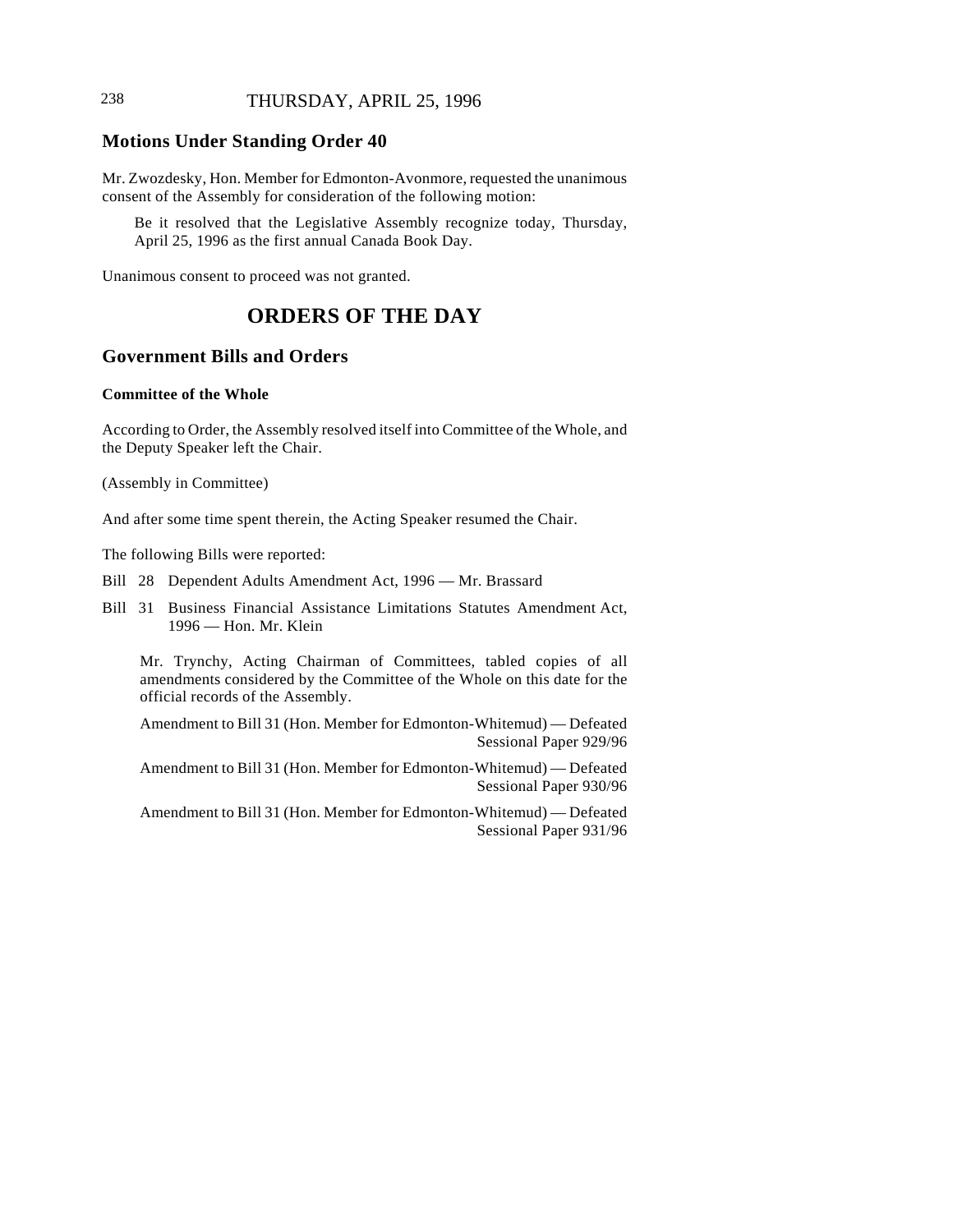#### **Second Reading**

On the motion that the following Bill be now read a Second time:

Bill 26 Child and Family Services Authorities Act — Mr. Shariff

A debate followed.

During debate, Mrs. Fritz, Hon. Member for Calgary-Cross, tabled the following:

Request for Action to the Members of the Legislative Assembly on behalf of People with Developmental Disabilities and their Families, Alberta Association for Community Living

Sessional Paper 932/96

The following Bill was read a Second time and referred to Committee of the Whole:

Bill 26 Child and Family Services Authorities Act — Mr. Shariff

# **Adjournment**

On motion by Hon. Mr. Day, Government House Leader, that it be called 5:30 p.m., at 5:22 p.m. the Assembly adjourned until Monday, April 29, 1996, at 1:30 p.m.

Monday, April 29, 1996

The Deputy Speaker took the Chair at 1:30 p.m.

### **Presenting Petitions**

Mr. McFarland, Hon. Member for Little-Bow, presented a resolution from the Lethbridge Northern Irrigation District regarding the main canal repairs on the Peigan Reserve.

# **Tabling Returns and Reports**

Hon. Mrs. McClellan, Minister of Health:

Responses to questions from Mr. Sapers, Hon. Member for Edmonton-Glenora, taken under notice by Hon. Mr. Klein, Premier, April 24, 1996, regarding the Out-of-Province Supplementary Assistance Committee Sessional Paper 933/96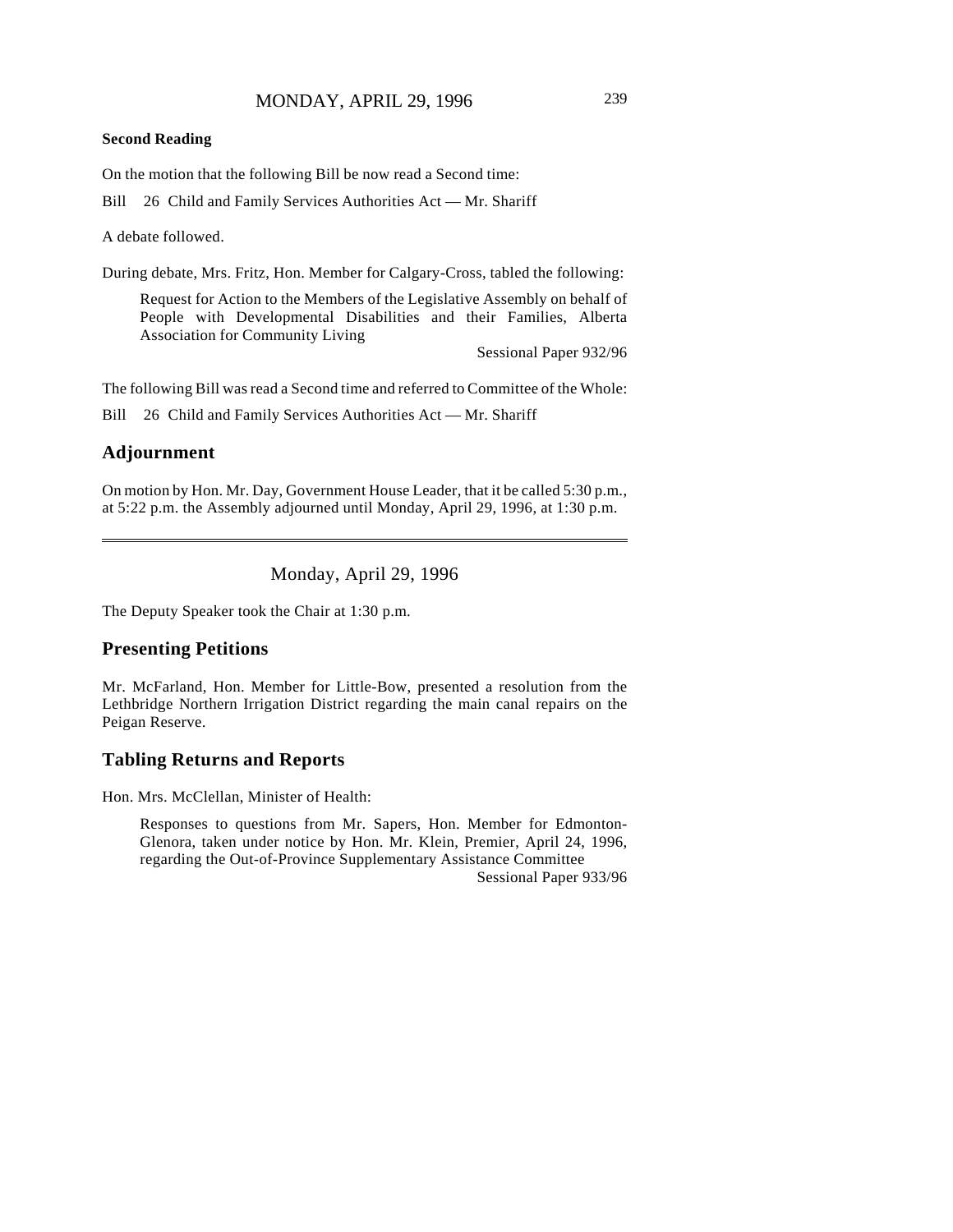Hon. Mr. Paszkowski, Minister of Agriculture, Food and Rural Development:

Office of the Farmers' Advocate, Annual Report 1995

Sessional Paper 934/96

Mr. Zwozdesky, Hon. Member for Edmonton-Avonmore:

Newspaper advertisement, entitled "Remember When . . .," regarding Bill 24, Individual's Rights Protection Amendment Act, 1996, and the Multiculturalism Act, with attached signatures

Sessional Paper 935/96

Ms Carlson, Hon. Member for Edmonton-Ellerslie:

Newspaper advertisement, entitled "Remember When . . .," regarding Bill 24, Individual's Rights Protection Amendment Act, 1996, and the Multiculturalism Act, with attached signatures

Sessional Paper 936/96

Dr. Massey, Hon. Member for Edmonton-Mill Woods:

Newspaper advertisement, entitled "Remember When . . .," regarding Bill 24, Individual's Rights Protection Amendment Act, 1996, and the Multiculturalism Act, with attached signatures

Sessional Paper 937/96

#### Mr. Dickson, Hon. Member for Calgary-Buffalo:

Newspaper advertisement, entitled "Remember When . . .," regarding Bill 24, Individual's Rights Protection Amendment Act, 1996, and the Multiculturalism Act, with attached letters to Hon. Mr. Klein, Premier, and Hon. Mr. Mar, Minister of Community Development

Sessional Paper 938/96

Mr. Dalla-Longa, Hon. Member for Calgary-West:

Grand Jury Indictment in the District Court of the United States for the District of New Mexico, regarding the United States of America, plaintiff, vs. Roland "Buddy" Othick, Samuel A. Francis, Sandra Hindi Othick, Robert Redmer and Rudy Marich, defendants, August 15, 1990, Criminal Action No. 90-329

Sessional Paper 939/96

Securities and Exchange Commission, Litigation Release No. 13150, regarding United States of America vs Roland "Buddy" Othick, Samuel A. Francis and Robert Redmer (Criminal Action No. 90-329 JC D. of N.M.) Sessional Paper 940/96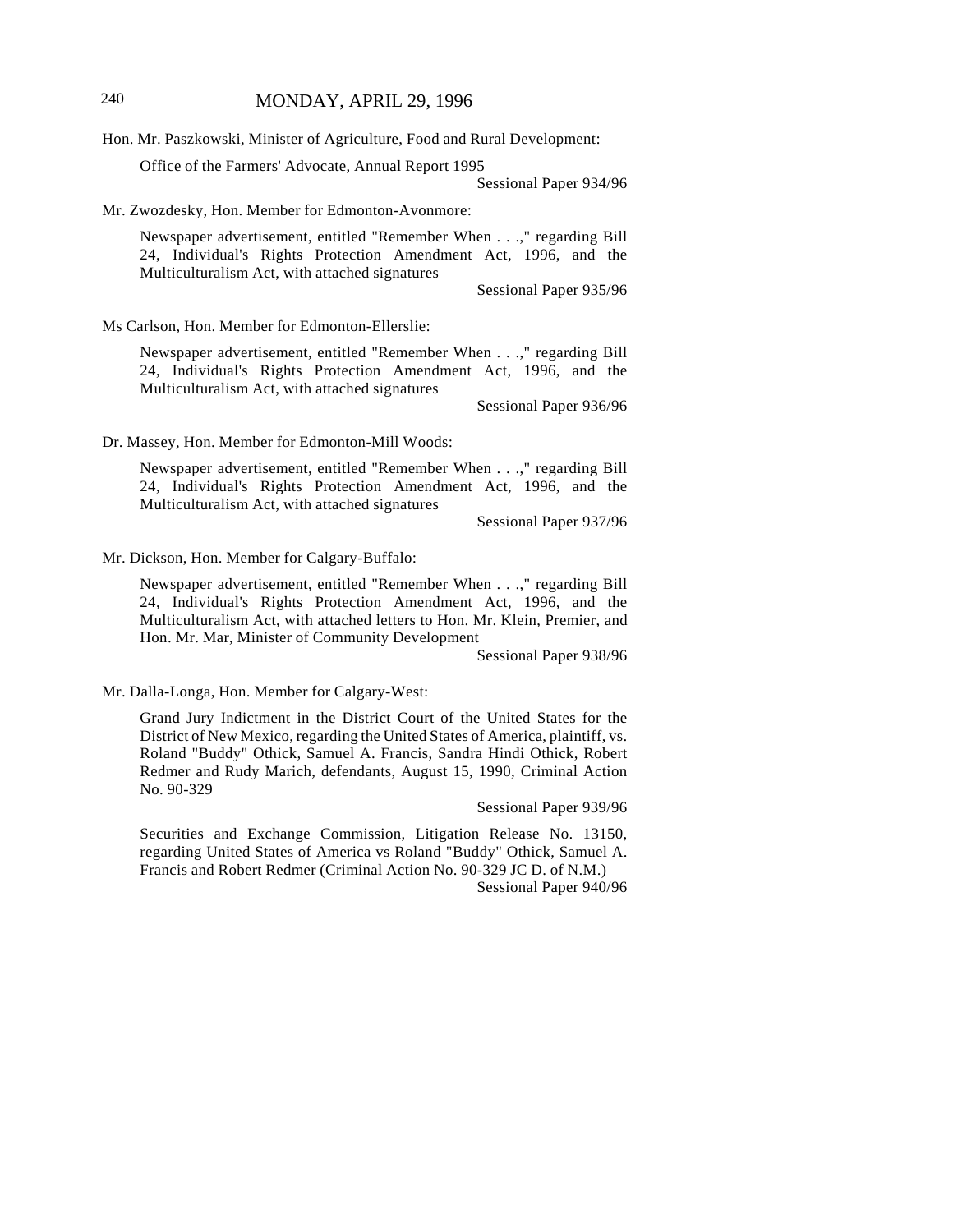# **ORDERS OF THE DAY**

# **Private Bills**

### **Second Reading**

The following Bills were read a Second time and referred to Committee of the Whole:

Bill Pr1 Alberta Wheat Pool Amendment Act, 1996 — Mr. McFarland

Bill Pr3 Evangel Bible College Act — Mr. Pham

Bill Pr4 Bethesda Bible College Act — Mr. Decore

Bill Pr5 Farmers' Union of Alberta Amendment Act, 1996 — Mr. McFarland

### **Government Bills and Orders**

### **Third Reading**

On the motion that the following Bill be now read a Third time and passed:

Bill 15 Hospitals Amendment Act, 1996 — Mr. Renner

A debate followed.

Mr. Sapers, Hon. Member for Edmonton-Glenora, moved that the motion be amended by striking out everything after the word "that" and substituting the following:

Bill 15, Hospitals Amendment Act, 1996, not be read a Third time because the Government has not demonstrated that consumers in Alberta will not experience insurance premium increases due to the implementation of the Act.

Debate continued (on amendment).

The question being put, the amendment was defeated. The names being called for were taken as follows:

For the amendment: 18

| Abdurahman      | Hanson    | Nicol          |
|-----------------|-----------|----------------|
| Bracko          | Henry     | Percy          |
| <b>Bruseker</b> | Hewes     | Sapers         |
| Carlson         | Leibovici | Soetaert       |
| Collingwood     | Massey    | Van Binsbergen |
| Dickson         | Mitchell  | White          |
|                 |           |                |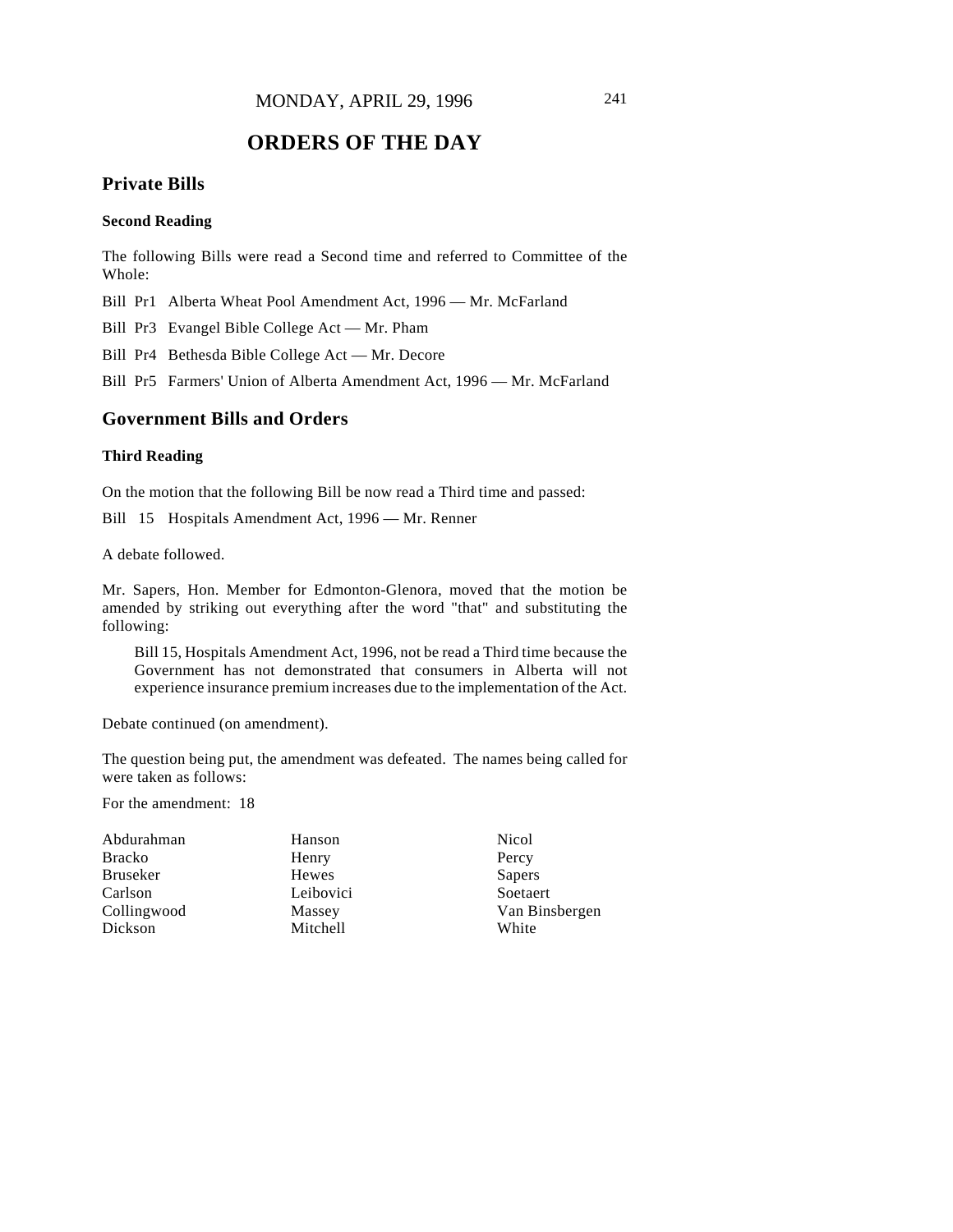Against the amendment: 39

| Beniuk          | Friedel   | McFarland  |
|-----------------|-----------|------------|
| <b>Black</b>    | Fritz     | Mirosh     |
| <b>Brassard</b> | Haley     | Oberg      |
| Burgener        | Havelock  | Paszkowski |
| Calahasen       | Herard    | Renner     |
| Clegg           | Hierath   | Severtson  |
| Day             | Hlady     | Shariff    |
| Dinning         | Jacques   | Stelmach   |
| Doerksen        | Jonson    | Taylor     |
| Dunford         | Laing     | Thurber    |
| Evans           | Lund      | Trynchy    |
| Fischer         | Magnus    | West       |
| Forsyth         | McClellan | Woloshyn   |

On the motion that the following Bill be now read a Third time and passed:

Bill 14 Health Foundations Act — Hon. Mrs. McClellan

A debate followed.

Mr. Sapers, Hon. Member for Edmonton-Glenora, moved that the motion be amended by striking out everything after the word "that" and substituting the following:

Bill 14, Health Foundations Act, not be read a Third time because the Government has not proven to Albertans that Agent of the Crown Health Foundations will not unduly compete with and impede the ability of existing health related foundations to raise funds and carry on their charitable activities.

A debate followed (on amendment).

The question being put, the amendment was defeated.

The following Bills were read a Third time and passed:

Bill 13 Registries Statutes Amendment Act, 1996 — Mr. Severtson

Bill 14 Health Foundations Act — Hon. Mrs. McClellan

Bill 15 Hospitals Amendment Act, 1996 — Mr. Renner

Bill 16 Economic Development and Tourism Statutes Repeal Act — Mr. Coutts

Bill 17 Financial Administration Amendment Act, 1996 — Hon. Mr. Dinning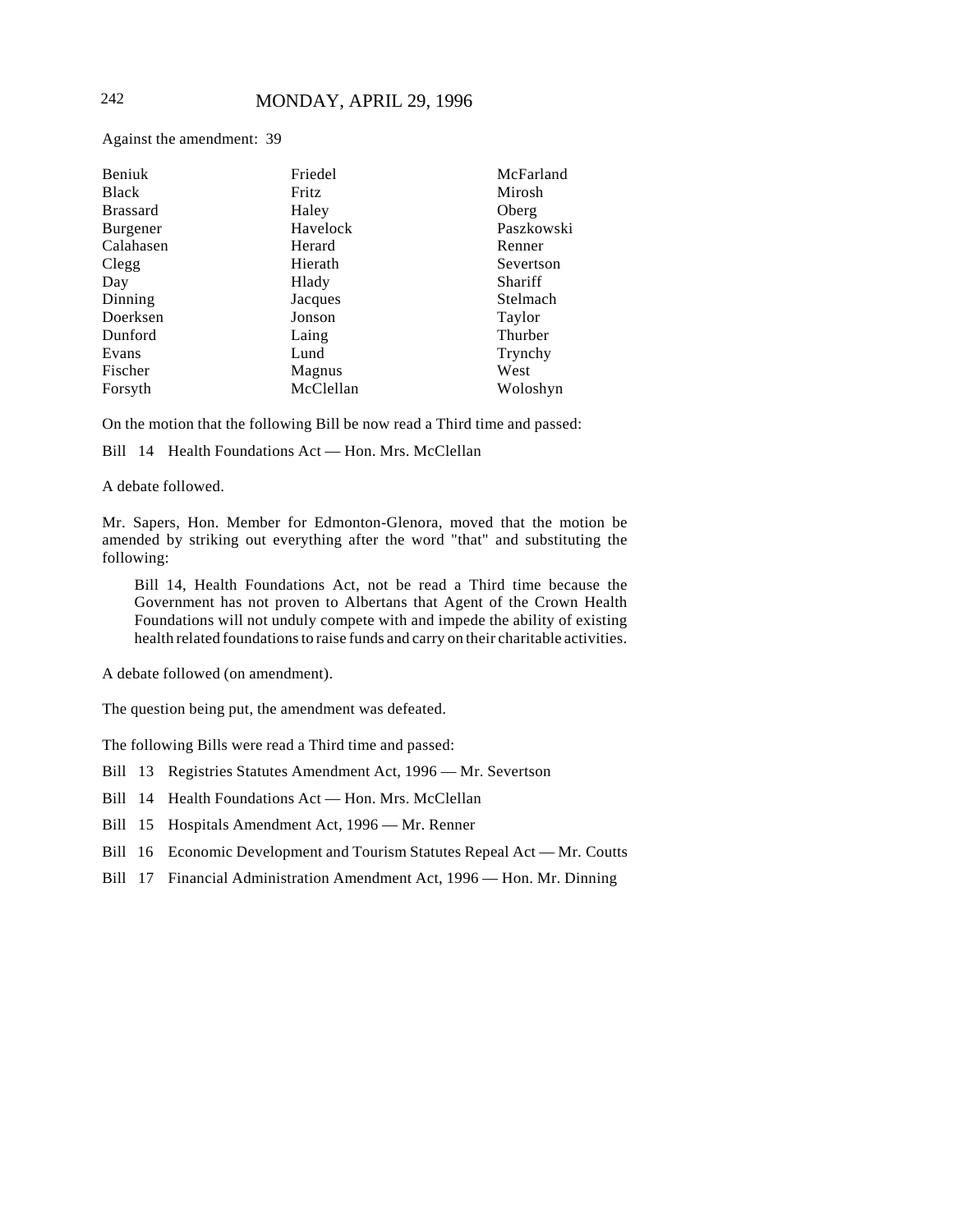# MONDAY, APRIL 29, 1996 243

- Bill 18 Energy Statutes Amendment Act, 1996 Mr. Magnus
- Bill 19 Agriculture Financial Services Amendment Act, 1996 Hon. Mr. Paszkowski

#### **Second Reading**

On the motion that the following Bill be now read a Second time:

Bill 24 Individual's Rights Protection Amendment Act, 1996 — Hon. Mr. Mar

A debate followed.

The question being put, the motion was agreed to. The names being called for were taken as follows:

For the motion: 34

| Havelock  | Oberg      |
|-----------|------------|
| Herard    | Paszkowski |
| Hierath   | Renner     |
| Hlady     | Severtson  |
| Jacques   | Shariff    |
| Jonson    | Smith      |
| Laing     | Stelmach   |
| Lund      | Taylor     |
| Magnus    | Trynchy    |
| McClellan | West       |
| McFarland | Woloshyn   |
|           |            |
|           |            |

Against the motion: 21

| Beniuk          | Henry     | Sapers         |
|-----------------|-----------|----------------|
| <b>Bracko</b>   | Hewes     | Sekulic        |
| <b>Bruseker</b> | Leibovici | Soetaert       |
| Carlson         | Massey    | Van Binsbergen |
| Collingwood     | Mitchell  | White          |
| Dickson         | Nicol     | Wickman        |
| Hanson          | Percy     | Zwozdesky      |

The following Bill was read a Second time and referred to Committee of the Whole: Bill 24 Individual's Rights Protection Amendment Act, 1996 — Hon. Mr. Mar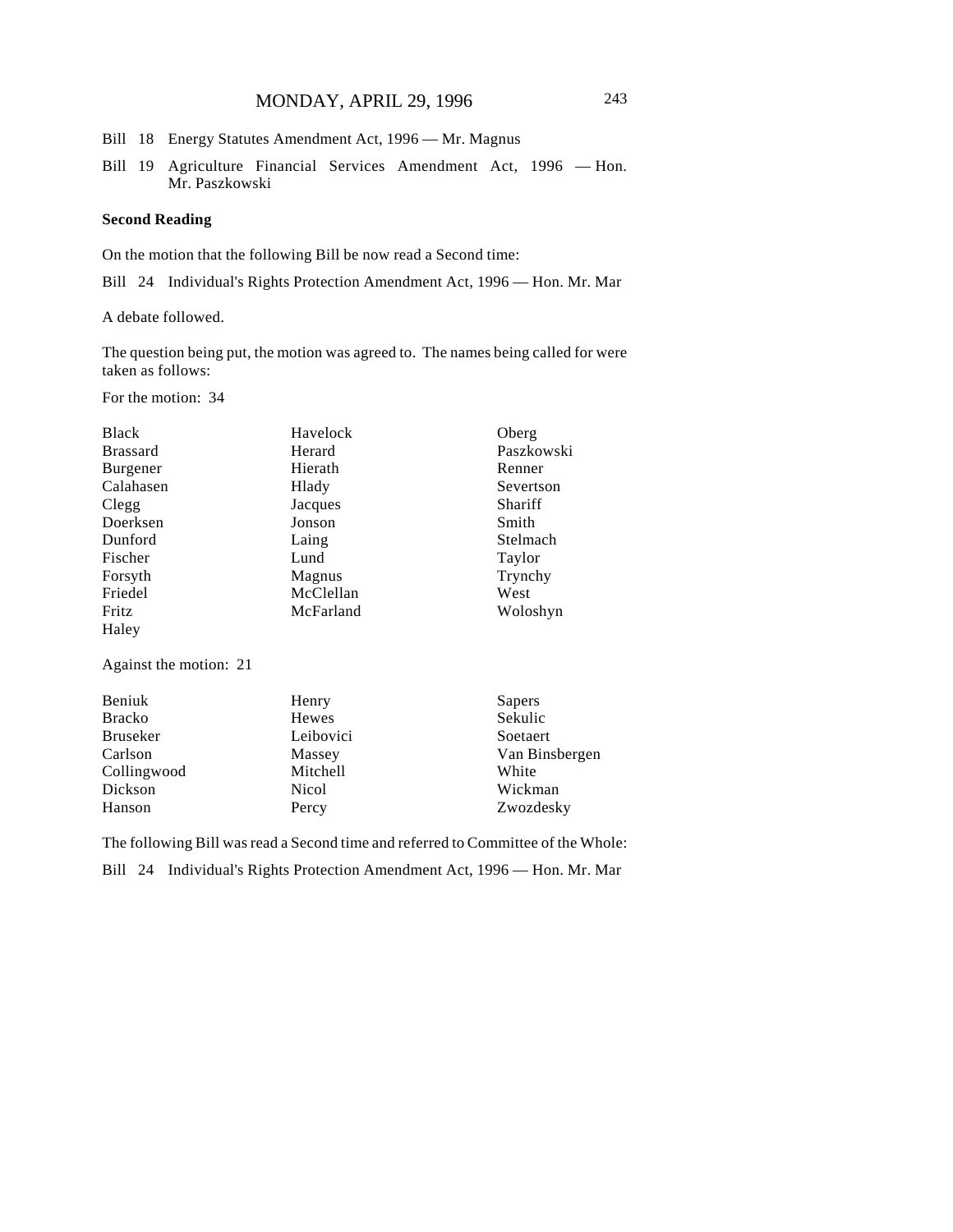## 244 MONDAY, APRIL 29, 1996

#### **Committee of the Whole**

According to Order, the Assembly resolved itself into Committee of the Whole, and the Deputy Speaker left the Chair.

(Assembly in Committee)

And after some time spent therein, the Acting Speaker resumed the Chair.

Progress was reported on the following Bill:

Bill 6 Gaming and Liquor Act — Hon. Dr. West

Mr. Herard, Acting Chairman of Committees, tabled copies of all amendments considered by the Committee of the Whole on this date for the official records of the Assembly.

Amendment to Bill 6 (Hon. Member for St. Albert) — Debate adjourned Sessional Paper 941/96

# **Adjournment**

On motion by Hon. Mrs. Black, Deputy Government House Leader, that it be called 5:30 p.m., at 5:16 p.m., it was agreed that when the Assembly reconvened at 8:00 p.m. they would be in Committee of the Whole, and the Acting Speaker left the Chair.

MONDAY, APRIL 29, 1996 — 8:00 P.M.

### **Government Bills and Orders**

#### **Committee of the Whole**

(Assembly in Committee)

And after some time spent therein, the Acting Speaker resumed the Chair.

The following Bills were reported with some amendments:

Bill 6 Gaming and Liquor Act — Hon. Dr. West

Bill Pr1 Alberta Wheat Pool Amendment Act, 1996 — Mr. McFarland

Bill Pr3 Evangel Bible College Act — Mr. Pham

Bill Pr4 Bethesda Bible College Act — Mr. Decore

Bill Pr5 Farmers' Union of Alberta Amendment Act, 1996 — Mr. McFarland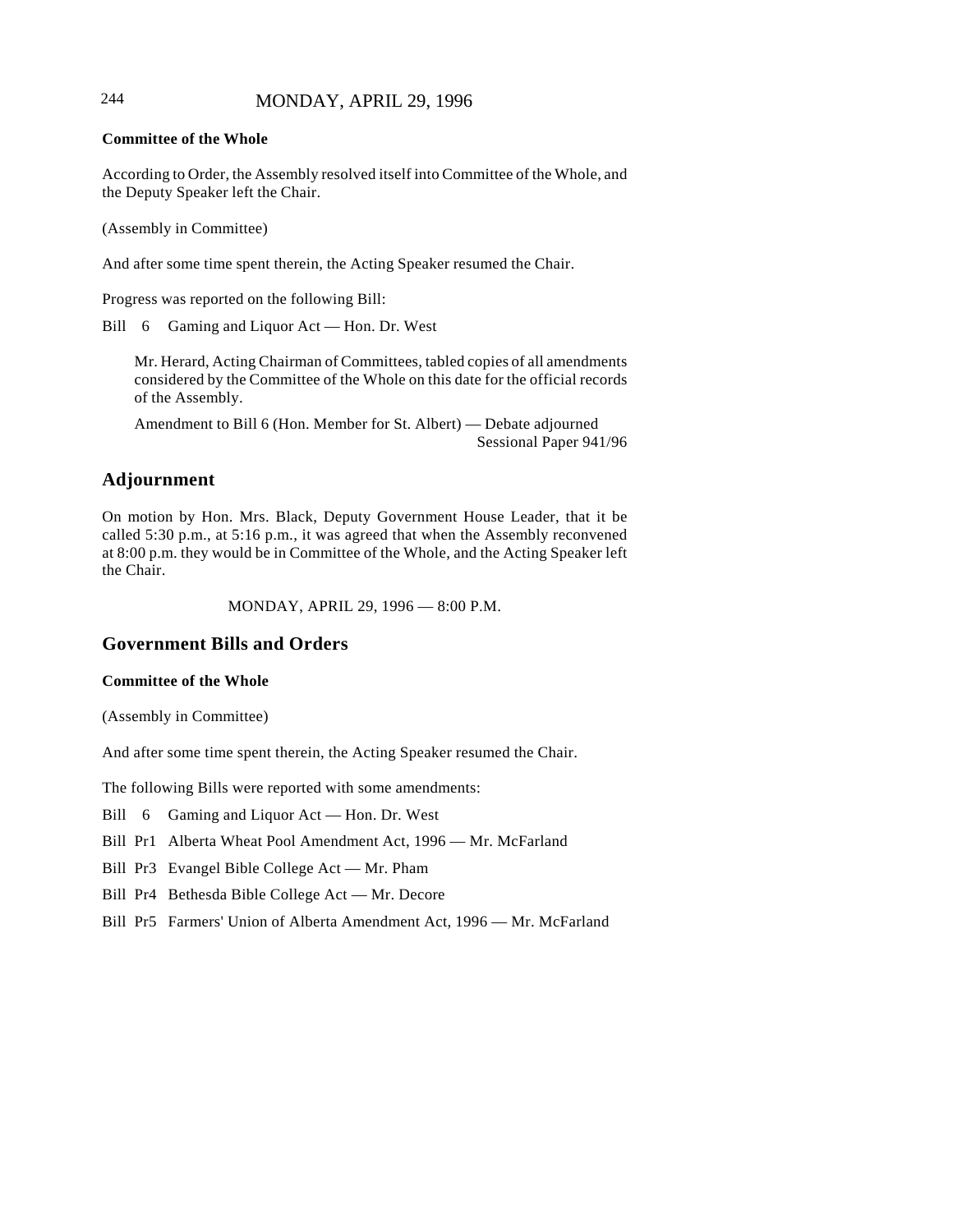Progress was reported on the following Bill:

Bill 33 Victims of Crime Act — Hon. Mr. Evans

Mr. Herard, Acting Chairman of Committees, tabled copies of all amendments considered by the Committee of the Whole on this date for the official records of the Assembly.

| Amendment to Bill 6 (Hon. Member for St. Albert) — Defeated                                                             | Sessional Paper 942/96 |
|-------------------------------------------------------------------------------------------------------------------------|------------------------|
| Amendment to Bill 6 (Hon. Member for St. Albert) — Defeated                                                             | Sessional Paper 943/96 |
| Amendment to Bill 6 (Hon. Member for St. Albert) - Defeated                                                             | Sessional Paper 944/96 |
| Amendment to Bill 6 (Hon. Member for St. Albert) — Defeated                                                             | Sessional Paper 945/96 |
| Amendment to Bill 6 (Hon. Member for St. Albert) — Defeated                                                             | Sessional Paper 946/96 |
| Amendment to Bill 6 (Hon. Member for St. Albert) — Defeated                                                             | Sessional Paper 947/96 |
| Amendment to Bill Pr1 (Hon. Member for Little Bow) — Agreed to                                                          | Sessional Paper 948/96 |
| Amendment to Bill Pr3 (Hon. Member for Medicine Hat on behalf of the Hon.<br>Member for Calgary-Montrose) — Agreed to   |                        |
|                                                                                                                         | Sessional Paper 949/96 |
| Amendment to Bill Pr4 (Hon. Member for Medicine Hat on behalf of the Hon.<br>Member for Edmonton-Glengarry) — Agreed to |                        |
|                                                                                                                         | Sessional Paper 950/96 |
| Amendment to Bill Pr5 (Hon. Member for Little Bow) — Agreed to<br>Sessional Paper 951/96                                |                        |
| Amendment to Bill 33 (Hon. Minister of Justice and Attorney General) -                                                  |                        |
| Debate adjourned                                                                                                        | Sessional Paper 952/96 |

# **Adjournment**

On motion by Hon. Mr. Evans, Deputy Government House Leader, the Assembly adjourned at 10:24 p.m., until Tuesday, April 30, 1996, at 1:30 p.m.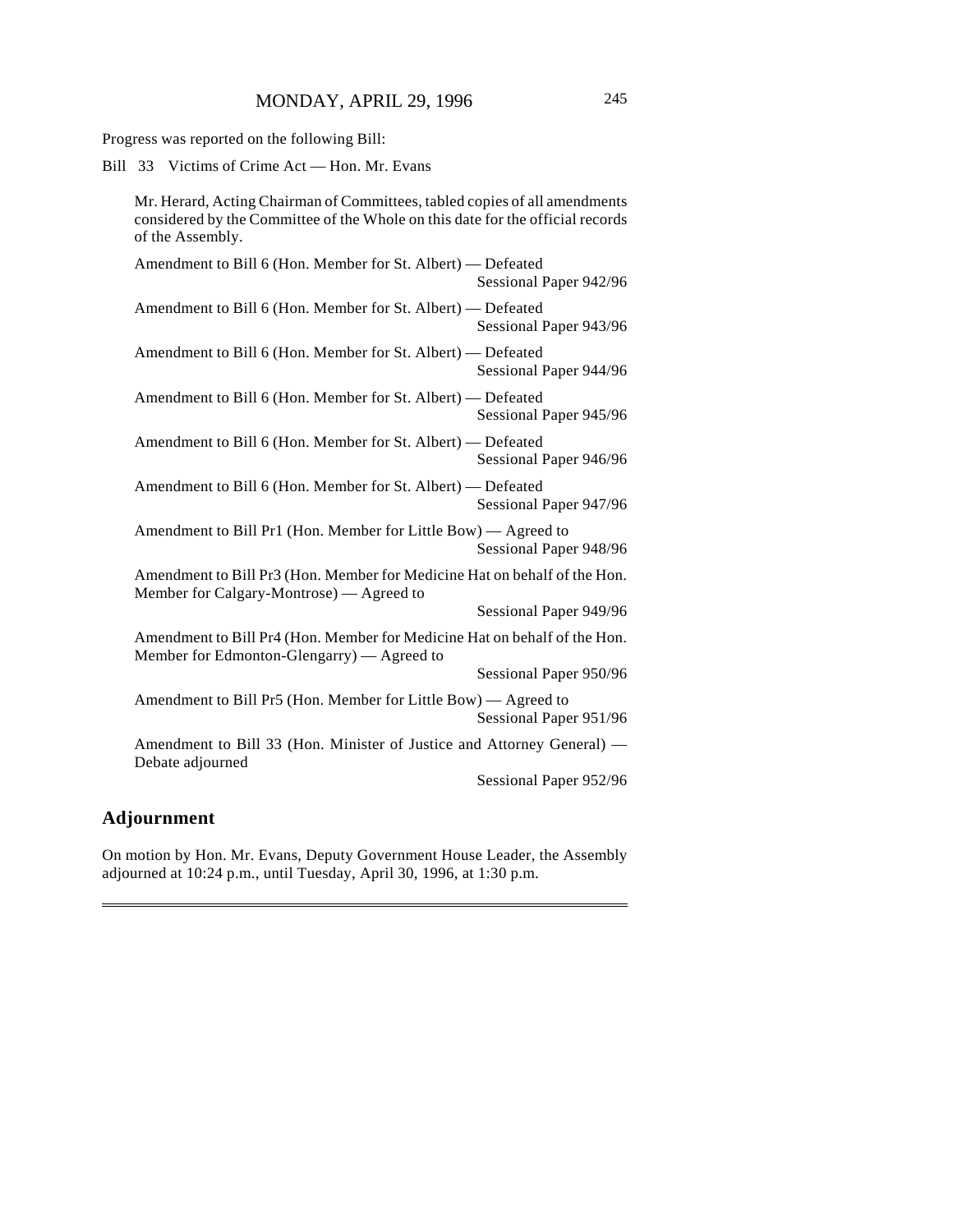# Tuesday, April 30, 1996

The Deputy Speaker took the Chair at 1:30 p.m.

The Deputy Speaker offered a prayer and a moment of silence was observed in recognition of the death of former Member, Mr. Russell James Whitson, who passed away April 29, 1996. Mr. Whitson represented the constituency of Vermilion, 1955-1959.

## **Presenting Petitions**

Ms Leibovici, Hon. Member for Edmonton-Meadowlark, presented a petition from 177 Albertans urging the Government to insure that there are no more health care cuts in the Capital Health Authority.

### **Notices of Motions**

Pursuant to Standing Order 34(2)(a), Hon. Mrs. Black, Deputy Government House Leader, gave oral notice that the Motions for Returns appearing on tomorrow's Order Paper, Wednesday, May 1, 1996, stand and retain their places.

Mr. Dickson, Hon. Member for Calgary-Buffalo, gave oral notice of his intention to move the following motion under Standing Order 40:

Be it resolved that the Legislative Assembly recognize April 28 to May 4, 1996 as National Information Rights Week and congratulate the organizers of events throughout Alberta designed to focus public attention on this important issue.

# **Introduction of Bills (First Reading)**

Upon recommendation of His Honour the Honourable the Lieutenant Governor, and notice having been given:

Bill 41 Water Act — Hon. Mr. Lund

Notice having been given:

Bill 43 Election Amendment Act, 1996 — Mr. Hierath

On motion by Hon. Mr. Day, Government House Leader, the following Bill was placed on the Order Paper under Government Bills and Orders:

Bill 43 Election Amendment Act, 1996 — Mr. Hierath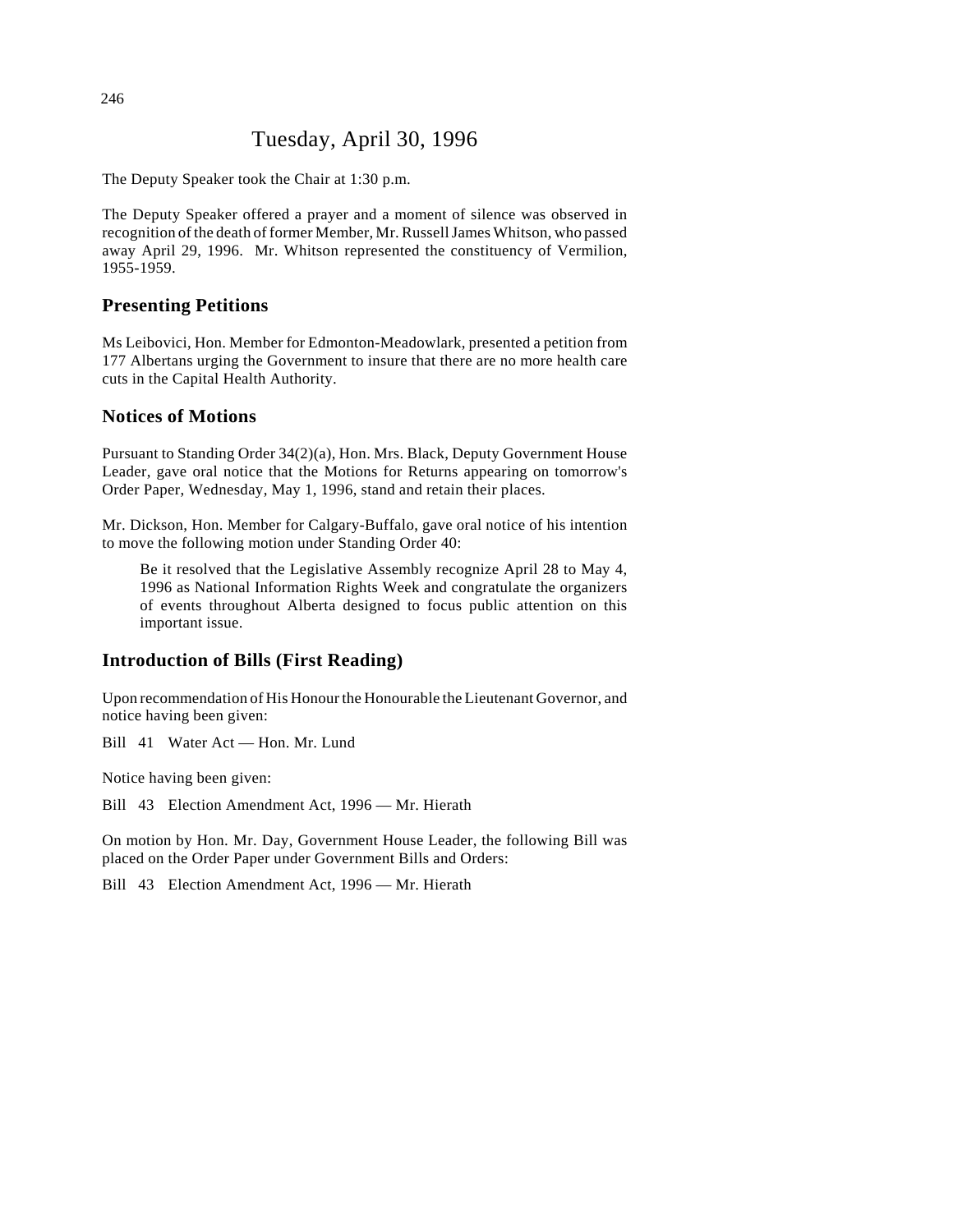### **Tabling Returns and Reports**

Hon. Mr. Dinning, Provincial Treasurer, pursuant to the Alberta Municipal Financing Corporation Act, cA-33, s32:

Alberta Municipal Financing Corporation, Annual Report 1995

Sessional Paper 120/96

Hon. Mr. Dinning, Provincial Treasurer, pursuant to the Insurance Act, cI-5,  $s344(2)$ :

Alberta Automobile Insurance Board, Annual Report 1995

Sessional Paper 130/96

Hon. Mr. Dinning, Provincial Treasurer:

1995 Report of the Audit Committee, Implementation Status of the Alberta Financial Review Commission's Recommendations

Sessional Paper 953/96

Return to Order of the Assembly No. M182 asked for by Dr. Percy on April 17, 1996:

Copies of published documents referenced or prepared by or for the Government between October 1, 1993 and December 31, 1995 with respect to options for replacing the federal Goods and Services Tax (GST) and the implications for Alberta.

Sessional Paper 182/96

Hon. Mr. Cardinal, Minister of Family and Social Services:

Return to Order of the Assembly No. M169 asked for by Ms Hanson on February 28, 1996:

The staff turnover rates in the Child Welfare Division of the Department of Family and Social Services and a breakdown of each of the staffing classifications for the period January 1, 1994 to December 31, 1995.

Sessional Paper 169/96

Return to Order of the Assembly No. M170 asked for by Ms Hanson on February 28, 1996:

A copy of all assessments conducted on the In-home Support Program for Families in Crises within the Department of Family and Social Services including who conducted the assessment, over what time frame, and the type of assessment used, for the period January 1, 1994, to December 31 1995.

Sessional Paper 170/96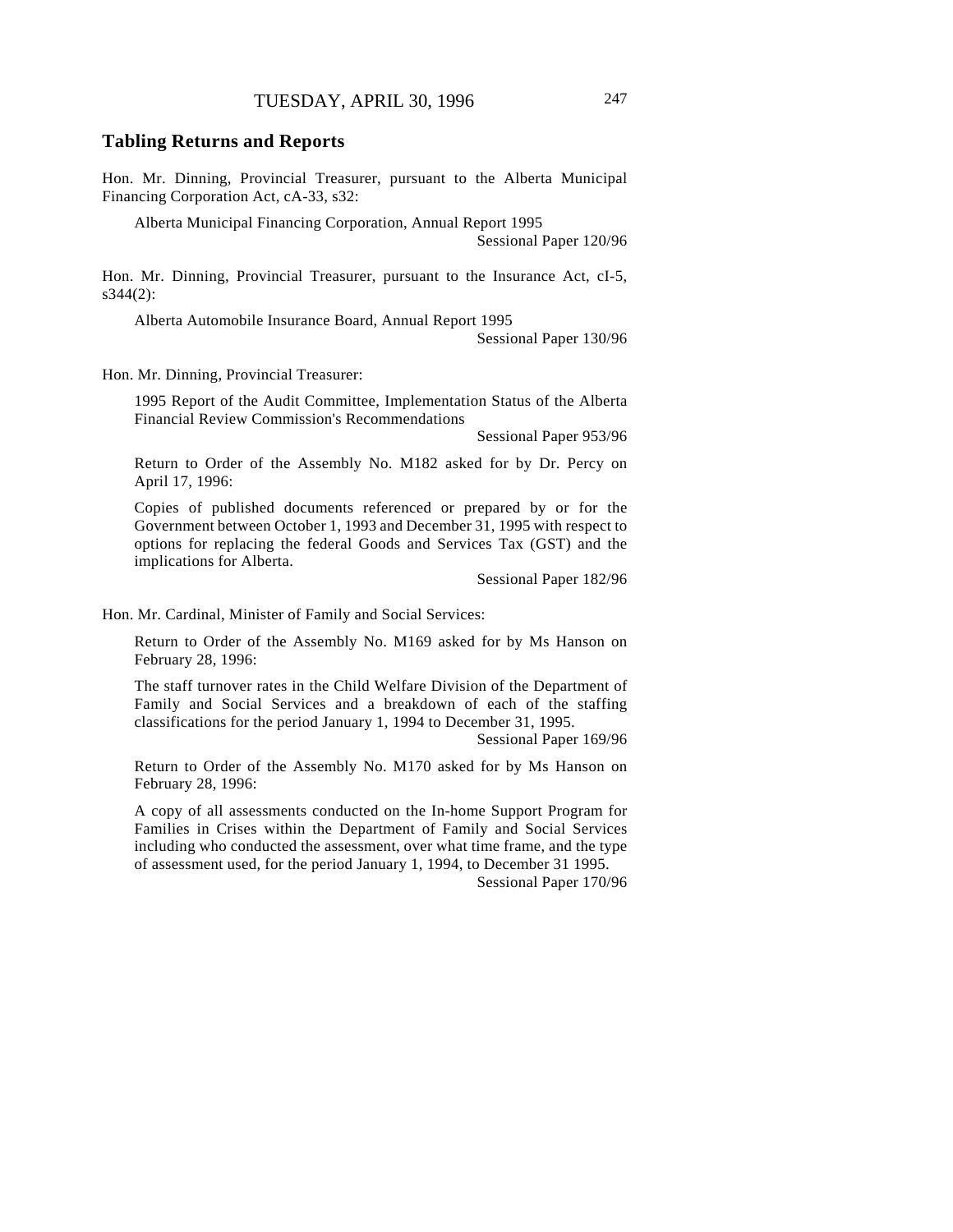Response to Written Question No. Q192 asked by Dr. Nicol on April 24, 1996:

As of December 31, 1995, how many Treaty Indians were employed by the Government and how many were members of a recognized Alberta band? Sessional Paper 192/96

Hon. Mrs. Mirosh, Minister of Science and Research, on behalf of Hon. Mr. Klein, Premier:

Letter, dated April 30, 1996, from Hon. Mr. Klein, Premier, to Beth Price, Chairman of the Board, Calgary Jewish Centre, and Hal Joffe, Community Relations' Co-chair, Calgary Jewish Community Council, expressing dismay, anger and frustration over the letter bomb received by the Calgary Jewish Centre on April 29, 1996

Sessional Paper 954/96

Dr. Oberg, Hon. Member for Bow Valley:

Letters, variously dated and signed, to Hon. Mrs. McClellan, Minister of Health, and Dr. Oberg, Hon. Member for Bow Valley, urging support for a ban on smoking in government offices

Sessional Paper 955/96

Mr. Dickson, Hon. Member for Calgary-Buffalo:

Letters, variously dated and signed, between the Sexual Assault Centre of Edmonton and the Alberta Council of Women's Shelters; and Mr. Herard, Hon. Member for Calgary-Egmont, regarding Bill 205, Limitation of Actions Act and the impact of the Act on the legal rights of sexual assault victims

Sessional Paper 956/96

Letter, dated April 26, 1996, from William Partridge, Executive Director, Building Owners and Managers Association of Calgary, regarding Bill 24, Individual's Rights Protection Amendment Act, 1996

Sessional Paper 957/96

Fax, dated April 30, 1996, from Lee Research Associates, to Mr. Dickson, Hon. Member for Calgary-Buffalo, regarding Bill 24, Individual's Rights Protection Amendment Act, 1996, and normal Albertans

Sessional Paper 958/96

Letter, dated April 26, 1996, from D. Michael Dobbin, to Hon. Mr. Klein, Premier, regarding human rights laws and normal Albertans

Sessional Paper 959/96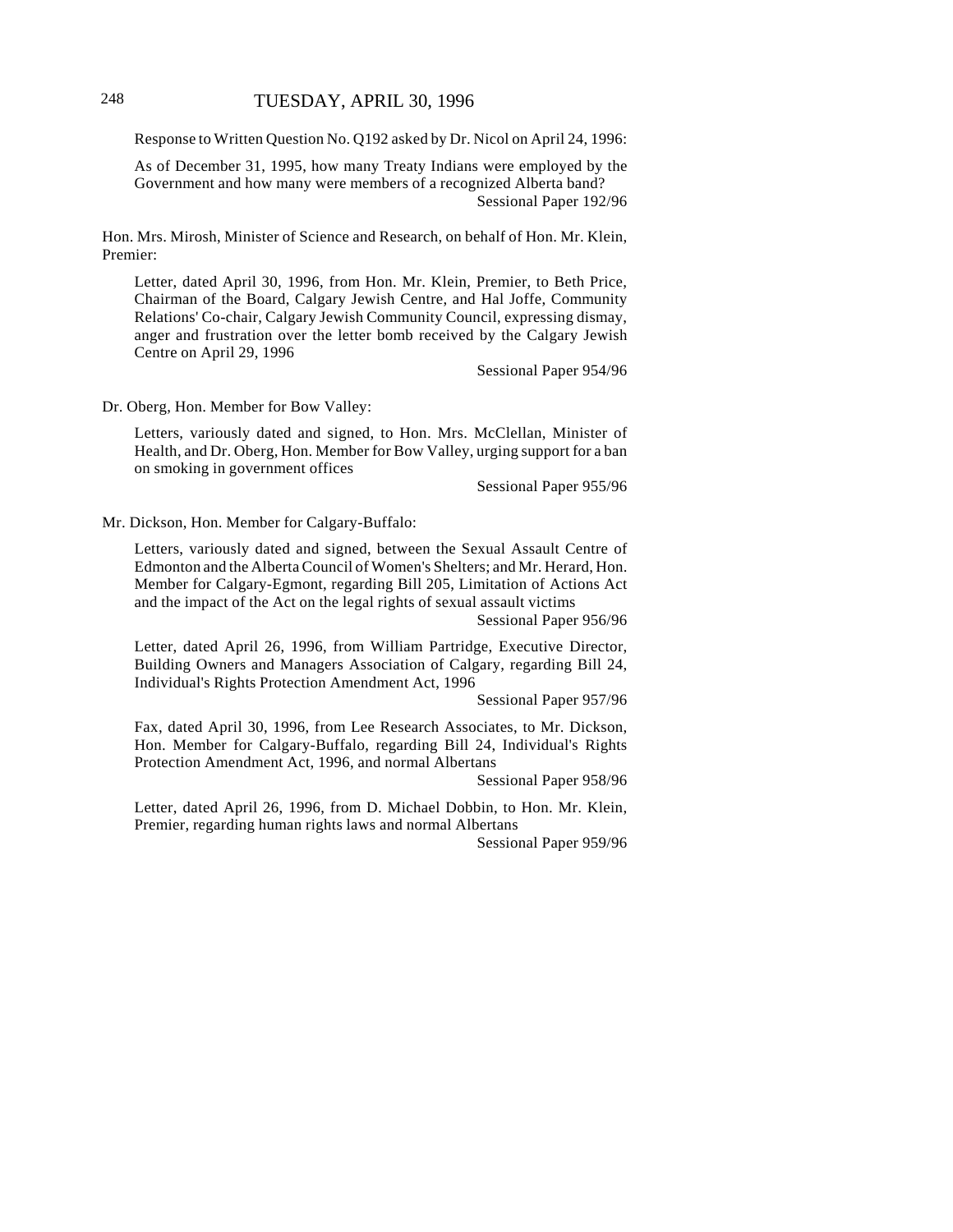Letter, dated April 24, 1996, from John and Brenda Baker, Calgary, to Hon. Mr. Mar, Minister of Community Development, regarding Bill 24, Individual's Rights Protection Amendment Act, 1996

Sessional Paper 960/96

Letter, dated April 29, 1996, from Richard Bennett, President, Alberta Civil Liberties Association, to the Editor, Calgary Herald, regarding Bill 24, Individual's Rights Protection Amendment Act, 1996, and normal Albertans Sessional Paper 961/96

# **Members' Statements**

Mrs. Soetaert, Hon. Member for Spruce Grove-Sturgeon-St. Albert, made a statement regarding the grave health risks associated with breast implants.

Ms Burgener, Hon. Member for Calgary-Currie, made a statement regarding the Alberta Student Leadership Conference being held May 26 to 28, 1996 at the University of Calgary.

Mr. Bracko, Hon. Member for St. Albert, made a statement paying tribute to Alberta's educators.

### **Motions Under Standing Order 40**

Mr. Dickson, Hon. Member for Calgary-Buffalo, requested the unanimous consent of the Assembly for consideration of the following motion:

Be it resolved that the Legislative Assembly recognize April 28 to May 4, 1996 as National Information Rights Week and congratulate the organizers of events throughout Alberta designed to focus public attention on this important issue.

Unanimous consent to proceed was not granted.

# **ORDERS OF THE DAY**

# **Public Bills and Orders Other Than Government Bills and Orders**

#### **Committee of the Whole**

According to Order, the Assembly resolved itself into Committee of the Whole, and the Deputy Speaker left the Chair.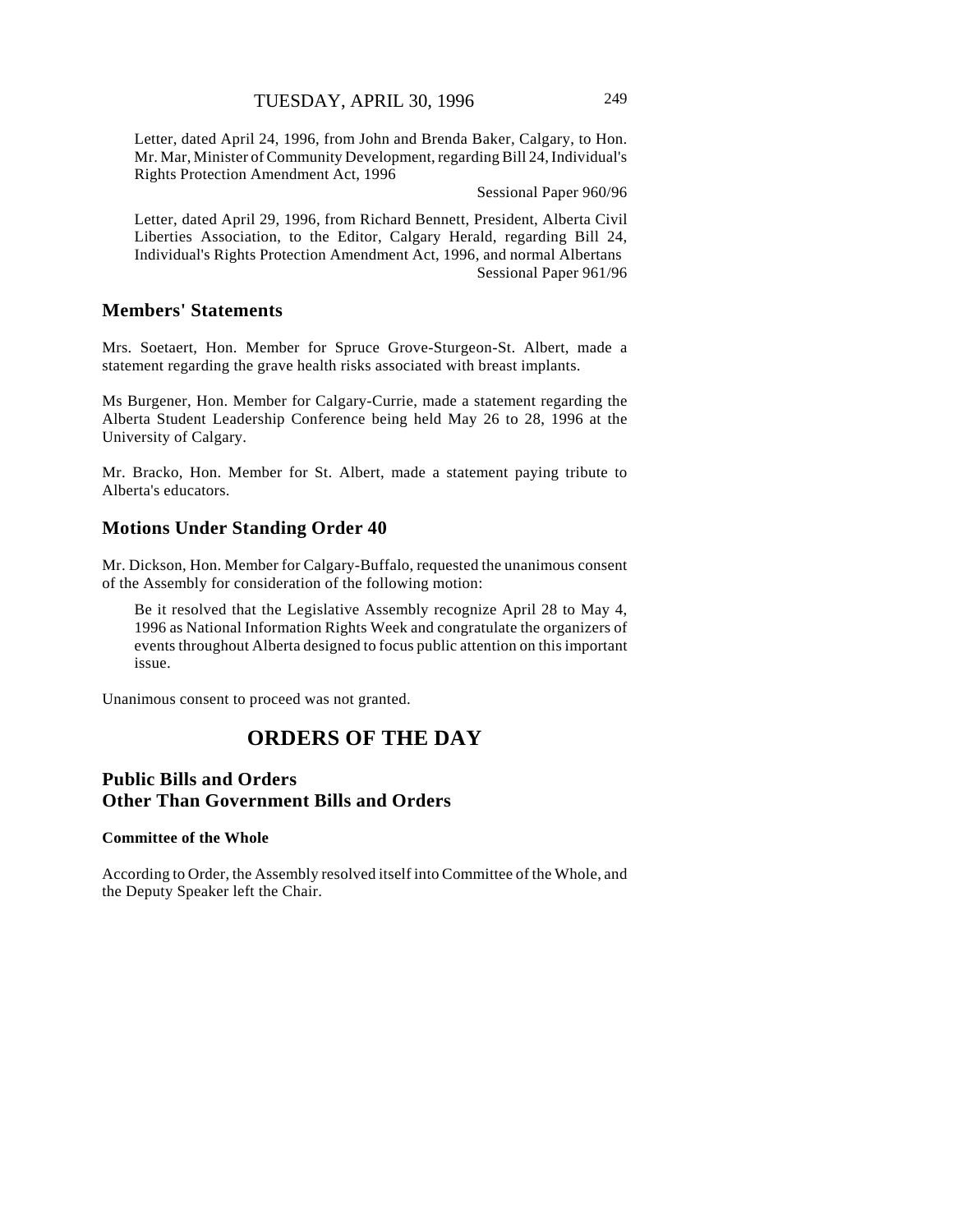# 250 TUESDAY, APRIL 30, 1996

(Assembly in Committee)

And after some time spent therein, the Deputy Speaker resumed the Chair.

The following Bill was reported with some amendments:

Bill 203 Family Dispute Resolution Act — Mr. Yankowsky

Mr. Clegg, Deputy Chairman of Committees, tabled copies of all amendments considered by the Committee of the Whole on this date for the official records of the Assembly.

Amendments to Bill 203 (Hon. Member for Edmonton-Beverly-Belmont) — Agreed to

Sessional Paper 962/96

#### **Second Reading**

On the motion that the following Bill be now read a Second time:

Bill 210 Citizen's Initiative Act — Dr. L. Taylor

A debate followed.

#### **Deputy Speaker's Ruling** — **Closing Debate**

The procedure for considering Private Members' Public Bills is an evolving one, and there are situations which occur that are not necessarily provided for in the 1993 amendments to our Standing Orders on this topic. Standing Order 8(5)(a) provides that the mover of a Private Members' Public Bill at Second reading is entitled to 5 minutes to close debate. Bill 210 was moved by the Hon. Member for Olds-Didsbury on behalf of the Hon. Member for Cypress-Medicine Hat. When the Hon. Member for Cypress-Medicine Hat was able to speak to his Bill, he requested unanimous consent of the Assembly to allow him to close debate. Such consent at that time was not given. The Hon. Member for Cypress-Medicine Hat spoke for 20 minutes and at that time received unanimous consent to take some additional time, which amounted to 3 minutes, and there were subsequent speakers to this debate.

Beauchesne at paragraph 466(2) provides that "should a Member propose a motion on behalf of another Member, a later speech by either will close the debate." Of course, this Assembly has a specific provision for Private Members' Public Bills allowing the mover 5 minutes to close, which does not appear in the case of the federal House of Commons as given in the previous subparagraph in Beauchesne. As this, then, is an unprovided for contingency, the Chair rules that in the future when a Bill is moved for Second or Third reading by someone other than the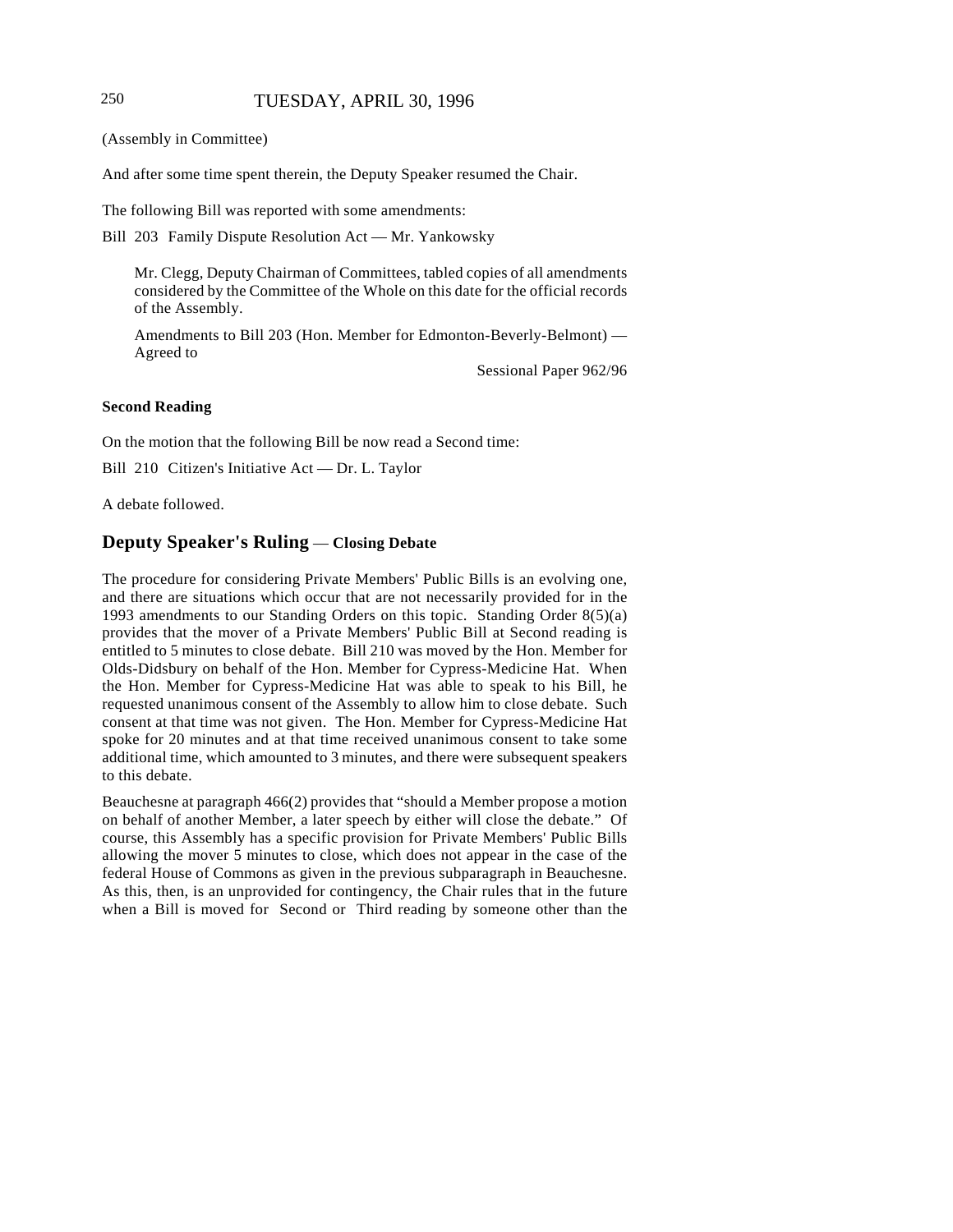sponsor, then a subsequent speech by the sponsor will serve to close debate. Well, we obviously had a speech by the honourable sponsor, and it did not close debate. The sponsor, then, will have to judge the time accordingly. So if the sponsor does not make a speech, then the sponsor or the mover is entitled to make the 5-minute speech to close debate.

Debate continued.

The question being put, the motion was defeated. The names being called for were taken as follows:

For the motion: 28

| Abdurahman             | Forsyth    | <b>Nicol</b>   |
|------------------------|------------|----------------|
| Beniuk                 | Germain    | Percy          |
| <b>Bracko</b>          | Henry      | Sekulic        |
| Carlson                | Hierath    | Soetaert       |
| Chadi                  | Hlady      | Taylor         |
| Collingwood            | Kirkland   | Van Binsbergen |
| Day                    | Kowalski   | Vasseur        |
| Decore                 | Leibovici  | Wickman        |
| Dickson                | Massey     | Zwozdesky      |
| Doerksen               |            |                |
| Against the motion: 33 |            |                |
| <b>Black</b>           | Gordon     | Pham           |
| <b>Brassard</b>        | Herard     | Renner         |
| <b>Burgener</b>        | Jacques    | Rostad         |
| Calahasen              | Jonson     | Severtson      |
| Cardinal               | Laing      | Shariff        |
| Clegg                  | Langevin   | Smith          |
| Dinning                | Magnus     | Stelmach       |
| Dunford                | McFarland  | Thurber        |
| Evans                  | Mirosh     | Trynchy        |
| Fischer                | Oberg      | Woloshyn       |
| Fritz                  | Paszkowski | Yankowsky      |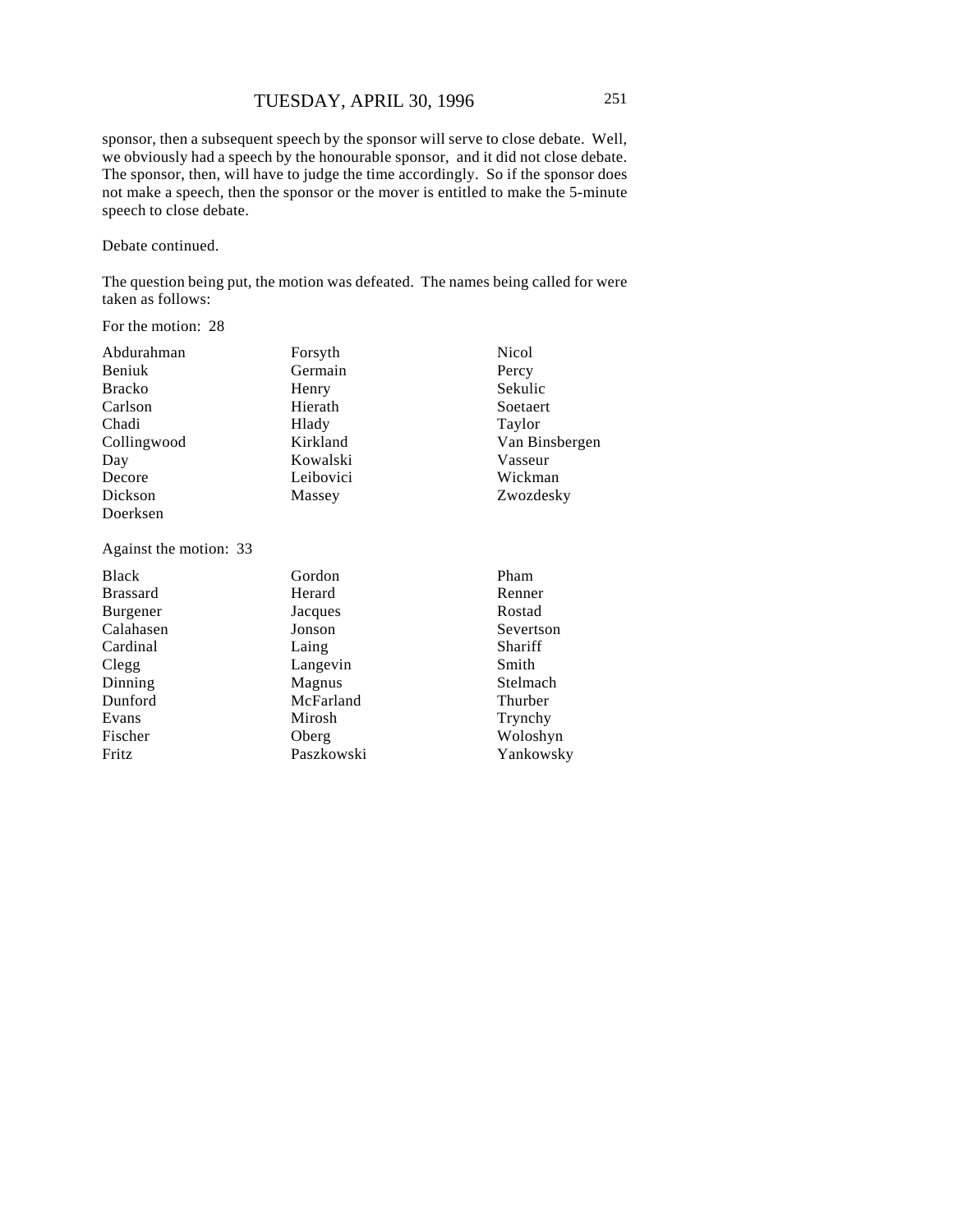# 252 TUESDAY, APRIL 30, 1996

## **Motions Other Than Government Motions**

**509.** Moved by Mr. Collingwood:

Be it resolved that the Legislative Assembly urge the Government to conduct a comprehensive review of the policies that govern Kananaskis Country, including the Sub-Regional Integrated Resource Plan, to determine the cumulative impact of all activities, including recreation, oil and gas exploitation, logging and grazing, and in consultation with Albertans, determine acceptable levels for future development that will protect the natural habitat and wildlife populations of the region.

A debate followed.

The question being put, the motion was defeated.

**510.** Moved by Mrs. Soetaert:

Be it resolved that the Legislative Assembly urge the Government to help eradicate violence against Alberta women through the following initiatives: urging the Federal Government to implement stricter sentencing for abusers; establishing mandatory and continuing education programs for all Provincial Court judges on violence against women; providing 100 percent funding for Alberta women's shelters; providing comprehensive counselling for children and women who are victims of violence as well as the abusers; providing stricter enforcement of restraining orders; undertaking a review of Alberta women's access to the legal system; urging the Federal Government to eliminate extreme drunkenness as a criminal defence; and legislating guidelines to protect the privacy of women's counselling records.

A debate followed.

Ms Burgener, Hon. Member for Calgary-Currie, moved the motion be amended by striking out everything after

through

and substituting

education and prevention initiatives, including the development of appropriate legal strategies, policies and programs in cooperation with the Federal Government.

Debate continued (on amendment).

Pursuant to Standing Order 8(2)(c), debate adjourned, Dr. Nicol speaking.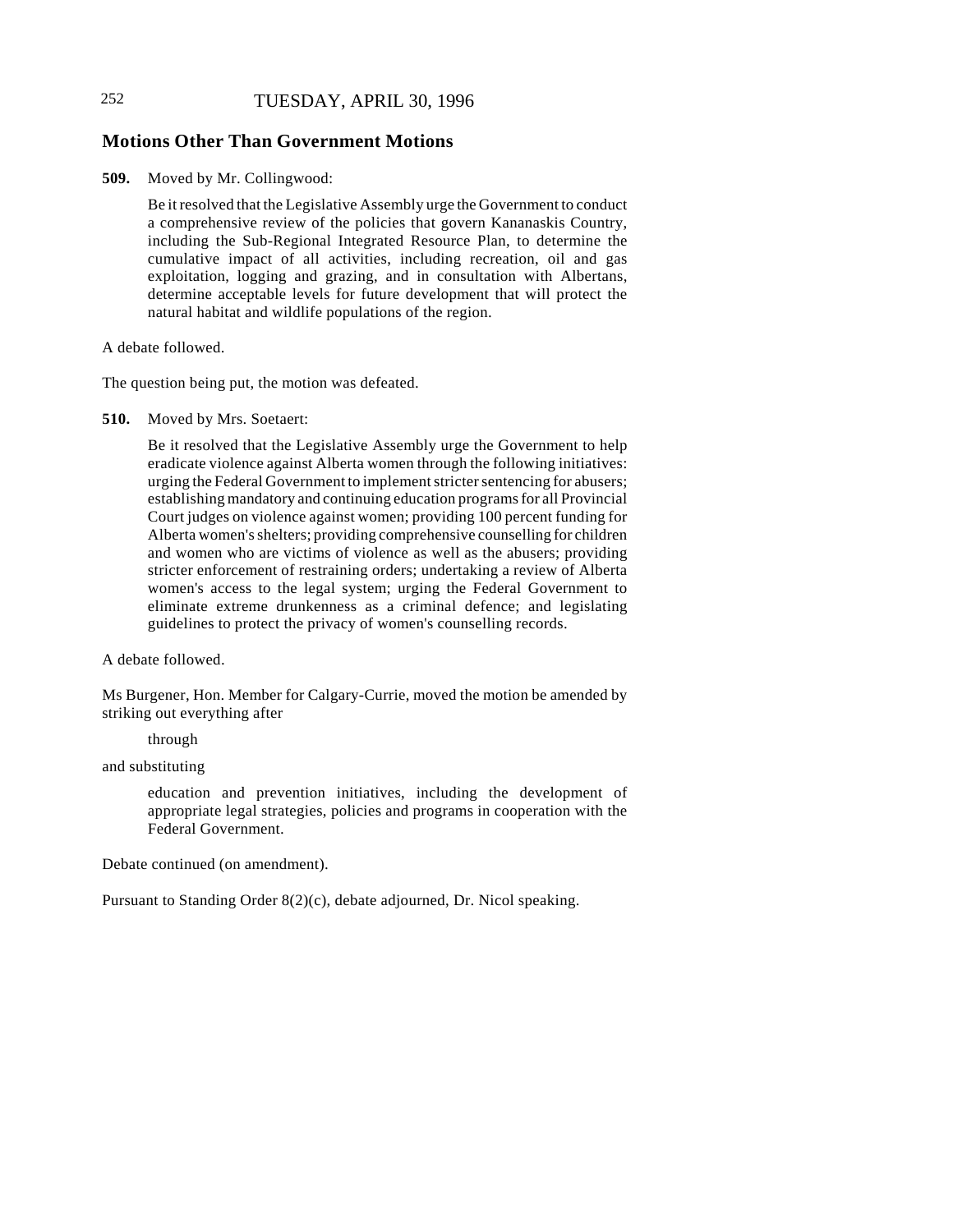# **Private Bills**

Unanimous consent of the Assembly was granted to waive Standing Order 8(2)(c) allowing consideration of Private Bills.

The following Bills were read a Third time and passed:

|  |  | Bill Pr1 Alberta Wheat Pool Amendment Act, 1996 — Mr. McFarland |  |  |  |
|--|--|-----------------------------------------------------------------|--|--|--|
|--|--|-----------------------------------------------------------------|--|--|--|

Bill Pr3 Evangel Bible College Act — Mr. Pham

Bill Pr4 Bethesda Bible College Act — Mr. Decore

Bill Pr5 Farmers' Union of Alberta Amendment Act, 1996 — Mr. McFarland

# **Government Bills and Orders**

#### **Third Reading**

On the motion that the following Bill be read a Third time and passed:

Bill 12 Persons with Developmental Disabilities Foundation Act — Hon. Mr. Cardinal

A debate followed.

Pursuant to Standing Order 4(1), debate adjourned, Mr. Sapers speaking.

The following Bills were read a Third time and passed:

- Bill 7 Municipal Affairs Statutes Amendment and Repeal Act, 1996 Mr. Severtson
- Bill 8 Alberta Energy and Utilities Board Statutes Amendment Act, 1996 Hon. Mrs. Black
- Bill 9 Agricultural Societies Amendment Act, 1996 Mr. Havelock

#### **Adjournment**

Pursuant to Standing Order 4(1), the Assembly adjourned at 5:30 p.m. until 8:00 p.m.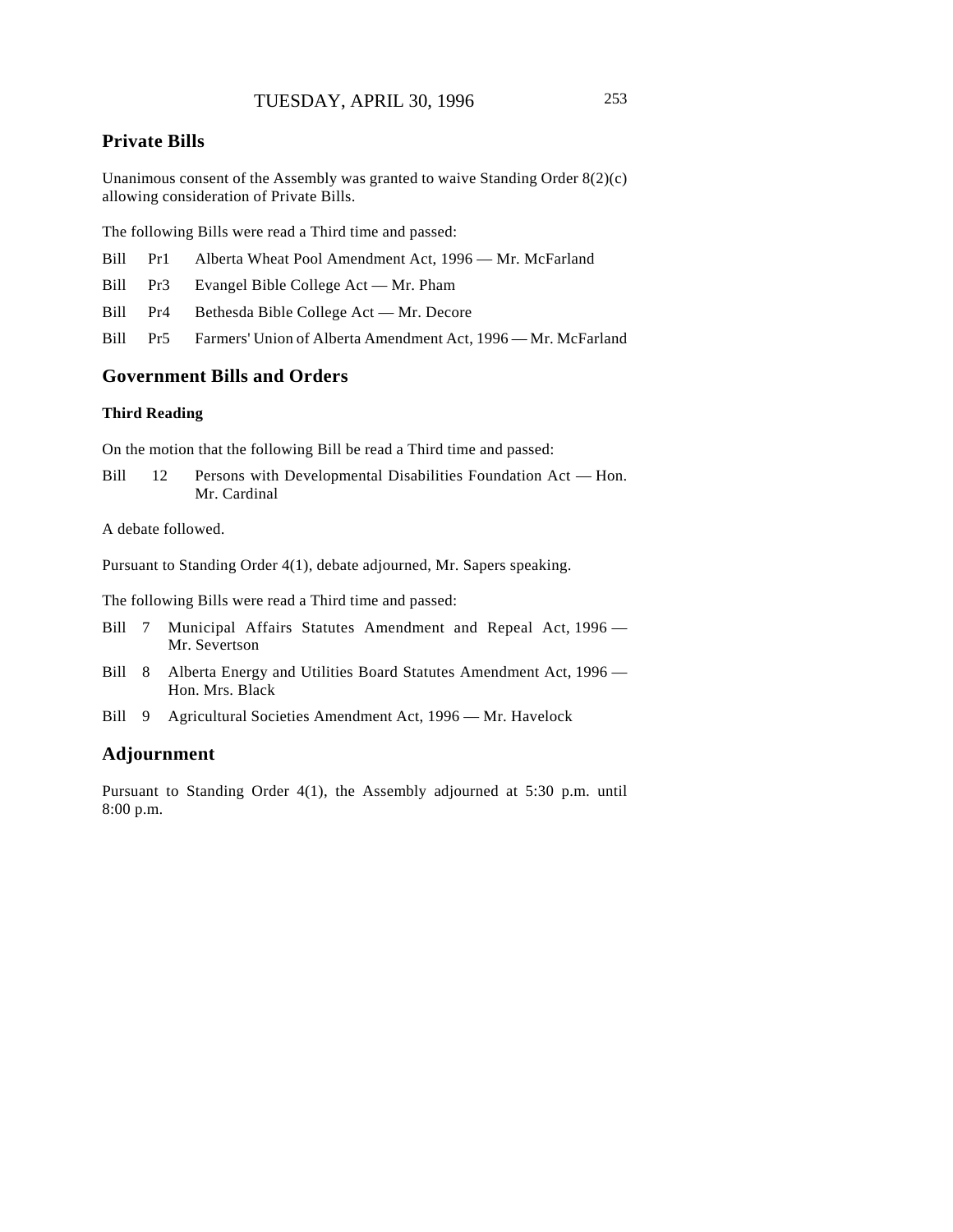# 254 TUESDAY, APRIL 30, 1996

TUESDAY, APRIL 30, 1996 — 8:00 P.M.

#### **Government Bills and Orders**

#### **Third Reading**

On the motion that the following Bill be now read a Third time and passed:

Bill 20 Fuel Tax Amendment Act, 1996 — Hon. Mr. Dinning

A debate followed.

During debate, Mr. Renner, Hon. Member for Medicine Hat, tabled the following:

Information Circular, Fuel Tax Act, Alberta Treasury Revenue Administration, September 1987

Sessional Paper 963/96

On the motion that the following Bill be now read a Third time and passed:

Bill 25 Alberta Corporate Tax Amendment Act, 1996 — Hon. Mr. Dinning

A debate followed.

Mr. Sekulic, Hon. Member for Edmonton-Manning, on behalf of Dr. Percy, Hon. Member for Edmonton-Whitemud, moved the motion be amended by deleting all the words after "that" and substituting the following:

Bill 25, Alberta Corporate Tax Amendment Act, 1996, be not now read a Third time, but that it be read a Third time this day six months hence.

Debate continued (on amendment).

The question being put, the amendment was defeated.

The question being immediately put on the motion for Third reading, the motion was agreed to.

The following Bills were read a Third time and passed:

- Bill 12 Persons with Developmental Disabilities Foundation Act Hon. Mr. Cardinal
- Bill 20 Fuel Tax Amendment Act, 1996 Hon. Mr. Dinning
- Bill 21 Financial Institutions Statutes Amendment Act, 1996 Hon. Mr. Dinning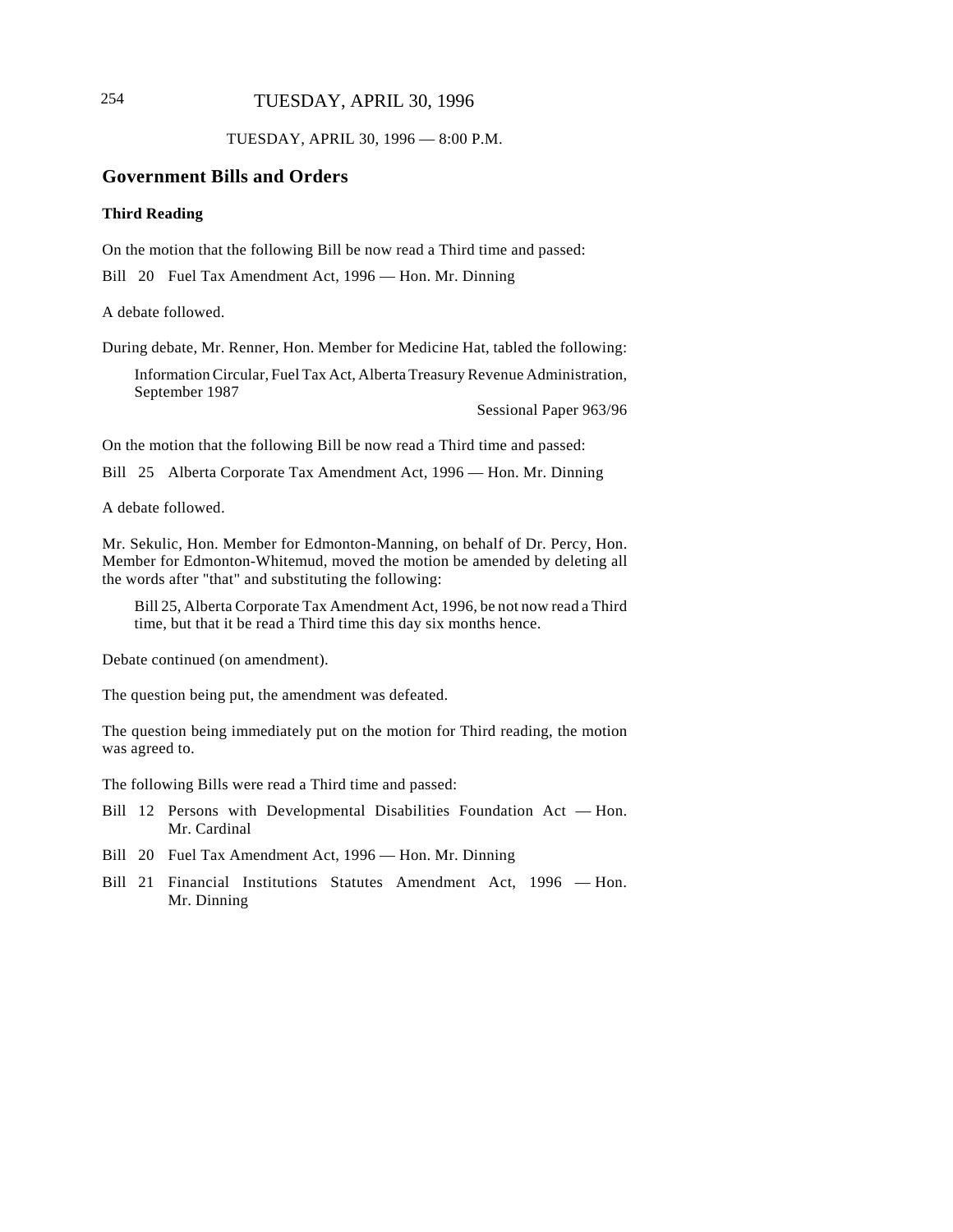## WEDNESDAY, MAY 1, 1996 255

Bill 25 Alberta Corporate Tax Amendment Act, 1996 — Hon. Mr. Dinning

Bill 27 Public Health Amendment Act, 1996 — Mr. Dunford

#### **Second Reading**

On the motion that the following Bill be now read a Second time:

Bill 32 Alberta Heritage Savings Trust Fund Act — Hon. Mr. Dinning

A debate followed.

Hon. Mr. Dinning moved adjournment of the debate, which was agreed to.

The following Bill was read a Second time and referred to Committee of the Whole:

Bill 30 Health Statutes Amendment Act, 1996 — Dr. Oberg

## **Adjournment**

 $\overline{\phantom{a}}$ 

On motion by Hon. Mr. Evans, Deputy Government House Leader, the Assembly adjourned at 11:25 p.m., until Wednesday, May 1, 1996, at 1:30 p.m.

Wednesday, May 1, 1996

The Deputy Speaker took the Chair at 1:30 p.m.

#### **Presenting Petitions**

Ms Leibovici, Hon. Member for Edmonton-Meadowlark, presented a petition from Albertans urging the Government to insure that there are no more health care cuts in the Capital Health Authority.

#### **Reading and Receiving Petitions**

On request by Ms Leibovici, Hon. Member for Edmonton-Meadowlark, the following petition was read and received:

We, the undersigned, request the Legislative Assembly of Alberta, to urge the Government to ensure that there are no more health care cuts in the Capital Health Authority in the next fiscal year and that a portion of the provincial surplus be allocated to ensuring that the Capital Health Authority has sufficient resources that they do not have to make more cuts to rehabilitation services in the region.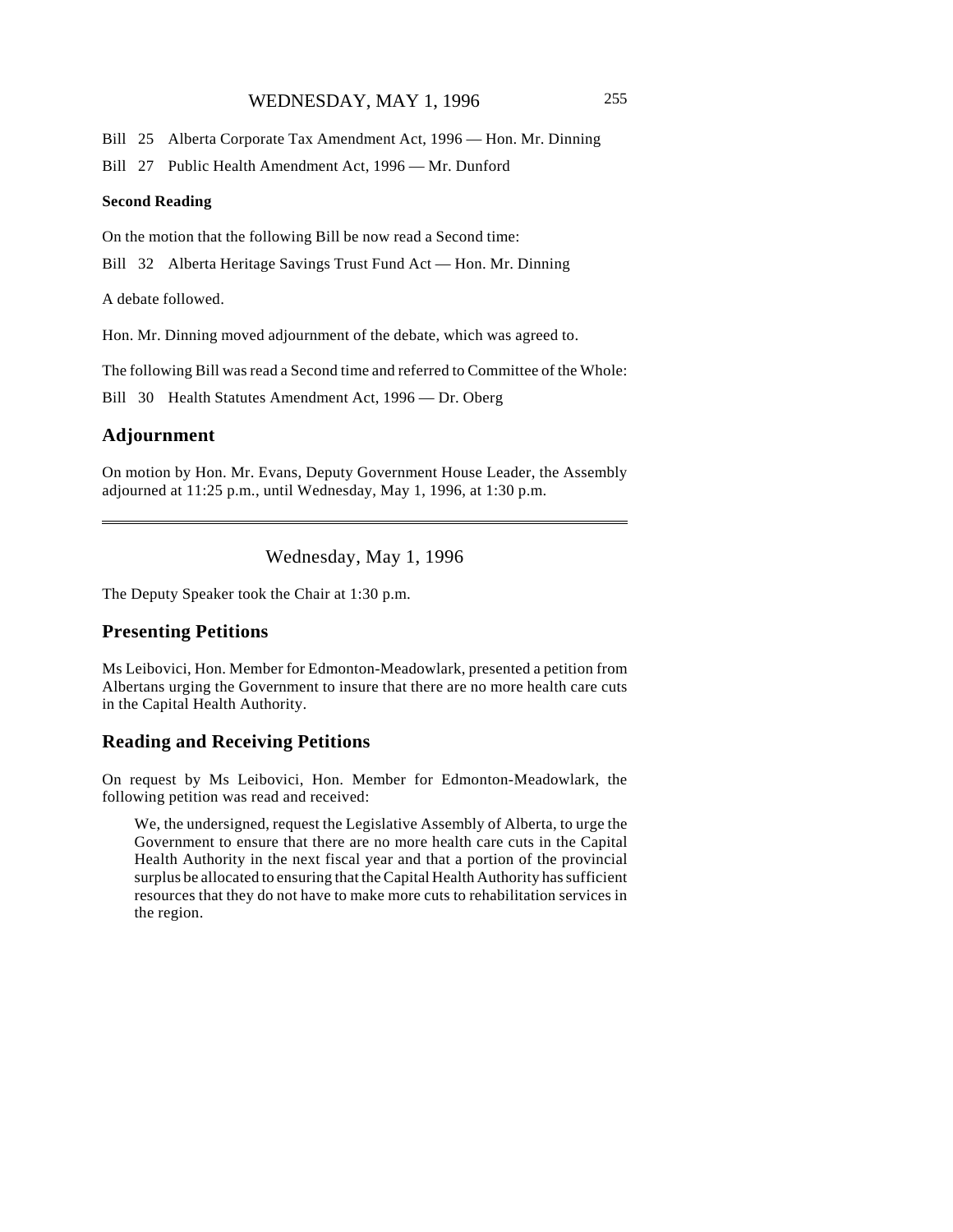## 256 WEDNESDAY, MAY 1, 1996

#### **Notices of Motions**

Ms Leibovici, Hon. Member for Edmonton-Meadowlark, gave oral notice of her intention to move the following motion under Standing Order 40:

Be it resolved that the Legislative Assembly recognize May 1, 1996 as International Workers' Day.

#### **Tabling Returns and Reports**

Mr. Zwozdesky, Hon. Member for Edmonton-Avonmore:

Facts about Community Heritage Language Schools and Multiculturalism, Northern Alberta Heritage Language Association

Sessional Paper 964/96

Fact Sheet, Dante Alighieri Society, School of Italian Language and Culture, April 26, 1996

Sessional Paper 965/96

Hon. Mr. Evans, Minister of Justice and Attorney General:

MLA Task Force Report Relating to the Administration of the Young Offenders Act in Alberta

Sessional Paper 966/96

Dr. Oberg, Hon. Member for Bow Valley:

Letter, dated April 30, 1996, from Bill Mortensen, Chairman, Board of Directors, Eastern Irrigation District, to Dr. Oberg, Hon. Member for Bow Valley, regarding proposed revisions to the Water Act

Sessional Paper 967/96

Mr. Dickson, Hon. Member for Calgary-Buffalo:

Letter, dated April 29, 1996, from Mr. Dickson, Hon. Member for Calgary-Buffalo, to Hon. Mr. Evans, Minister of Justice and Attorney General, regarding Bill 205, Limitations Act

Sessional Paper 968/96

Excerpt from Canadian Manufacturer's Association newsletter regarding Bill 24, Individual's Rights Protection Amendment Act, 1996

Sessional Paper 969/96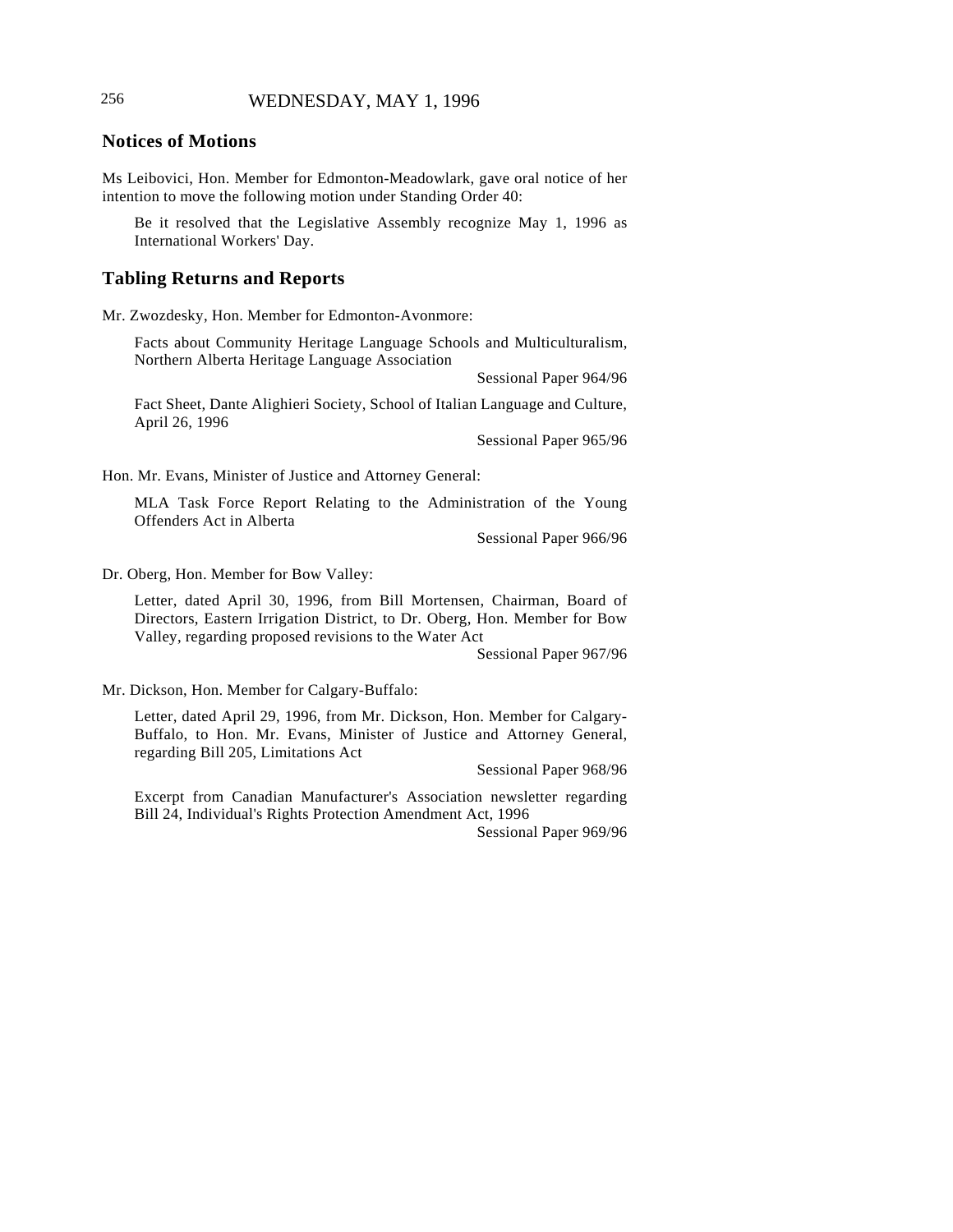Letter, dated May 1, 1996, from Lloyd Greenway, Convener, Church in Society Committee, Calgary Presbytery, The United Church of Canada, to Hon. Mr. Mar, Minister of Community Development, regarding The United Church of Canada's support for the Coalition Against Bill 24, Individual's Right Protection Amendment Act, 1996

Sessional Paper 970/96

Letter, dated April 28, 1996, from Ron Ross, Calgary, to Hon. Mr. Mar, Minister of Community Development, regarding Bill 24, Individual's Right Protection Amendment Act, 1996

Sessional Paper 971/96

Letter, dated April 30, 1996, from Gordon Christie, Executive Secretary, Calgary and District Labour Council, to Hon. Mr. Klein, Premier, regarding Bill 24, Individual's Right Protection Amendment Act, 1996, and normal Albertans

Sessional Paper 972/96

Letter, dated April 30, 1996, from Jean Forest, Edmonton, to Murdoch Davis, Editor in Chief, Edmonton Journal, regarding normal Albertans

Sessional Paper 973/96

Letter, dated April 30, 1996, from Rev. Clinton Mooney, Chairperson, Canadian Council of Christians and Jews, Alberta Region, to Hon. Mr. Mar, Minister of Community Development, regarding opposition to Bill 24, Individual's Right Protection Amendment Act, 1996, with attached letter, dated November 19, 1993, from Rev. Clinton Mooney to the Alberta Human Rights Commission

Sessional Paper 974/96

## **Motions Under Standing Order 40**

Ms Leibovici, Hon. Member for Edmonton-Meadowlark, requested the unanimous consent of the Assembly for consideration of the following motion:

Be it resolved that the Legislative Assembly recognize May 1, 1996 as International Workers' Day.

Unanimous consent to proceed was not granted.

# **ORDERS OF THE DAY**

#### **Motions for Returns**

The following Motions for Returns were ordered to stand: M195, M196, M197, M198, M199, M200, M201, M202.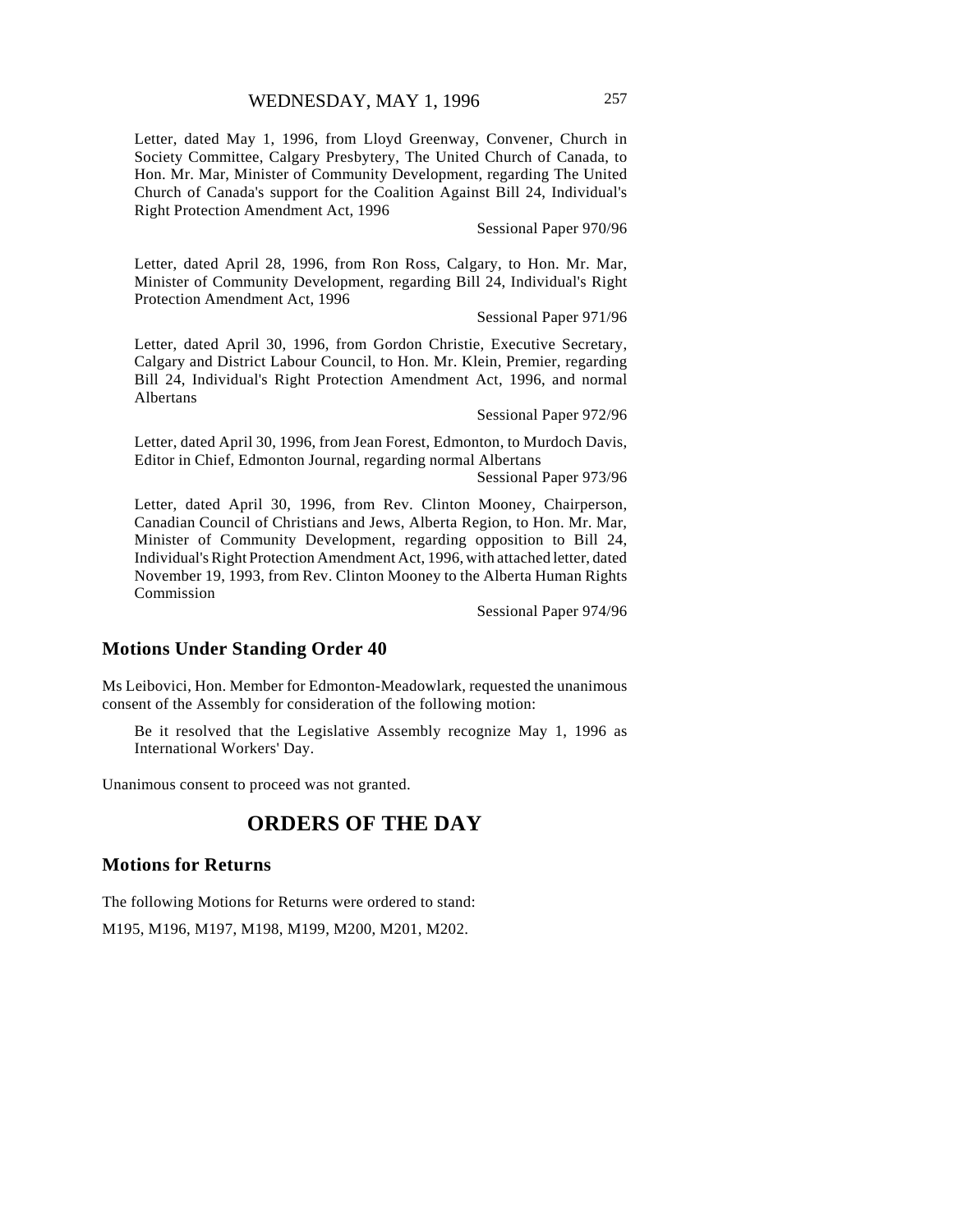# 258 WEDNESDAY, MAY 1, 1996

# **Public Bills and Orders Other Than Government Bills and Orders**

#### **Second Reading**

On the motion that the following Bill be now read a Second time:

Bill 211 School (Age of Enrolment) Amendment Act, 1996 — Mr. Henry

A debate followed.

The question being put, the motion was defeated.

On the motion that the following Bill be now read a Second time:

Bill 212 Consumer Protection Act — Ms Abdurahman

A debate followed.

Mr. Friedel moved adjournment of the debate, which was agreed to.

# **Adjournment**

On motion by Mr. Evans, Deputy Government House Leader, that it be called 5:30, at 5:18 p.m. the Assembly adjourned until 8:00 p.m.

WEDNESDAY, MAY 1, 1996 — 8:00 P.M.

# **Royal Assent**

His Honour the Honourable the Lieutenant Governor, having entered the Assembly and being seated on the Throne,

The Deputy Speaker addressed His Honour in the following words:

May it please your Honour:

The Legislative Assembly has, at its present sitting, passed certain Bills to which, and in the name of the Legislative Assembly, I respectfully request Your Honour's assent.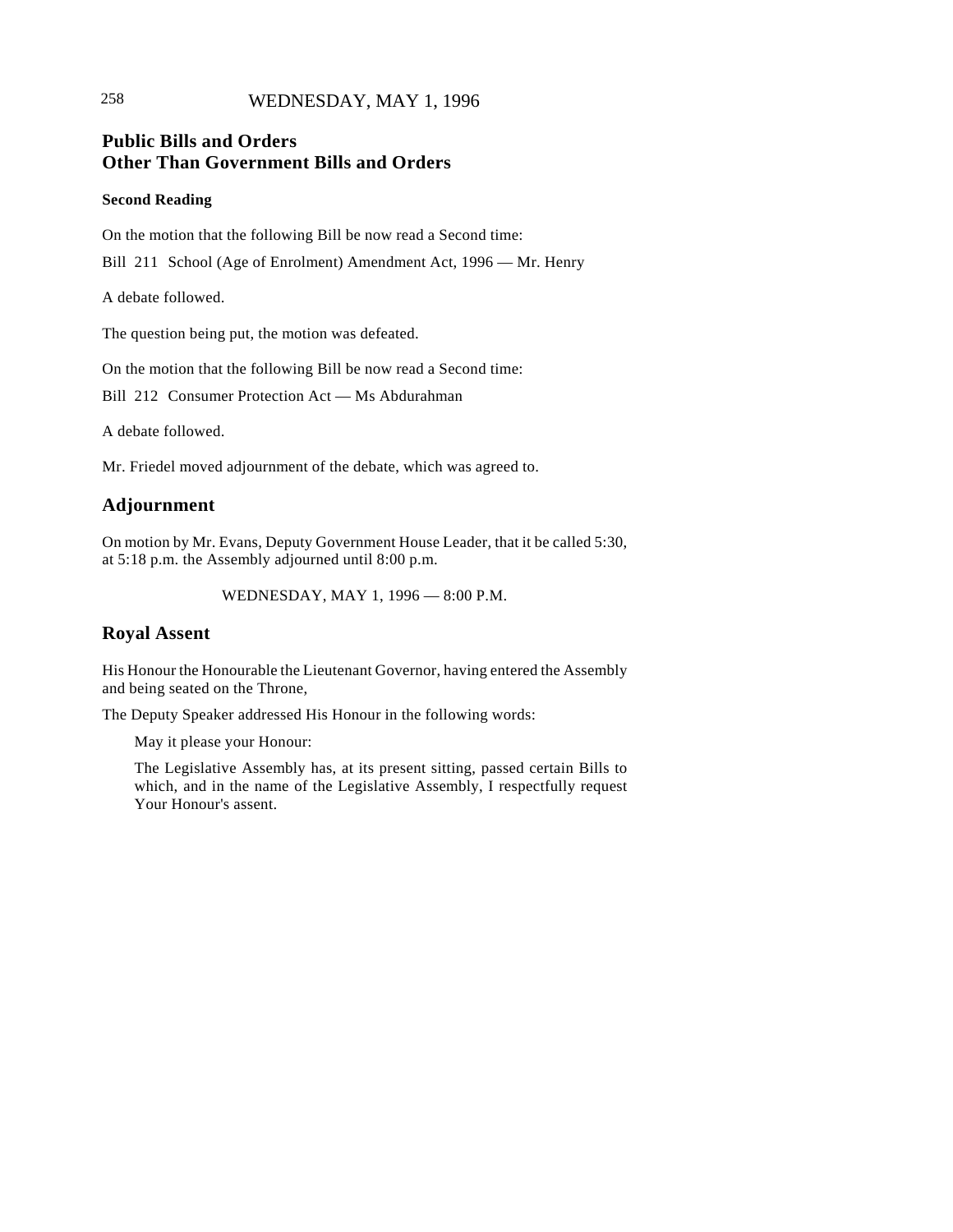The Clerk Assistant of the Assembly then read the titles of the Bills that had been passed as follows:

- 1 Agent-General Act Repeal Act
- 2 Alberta Economic Development Authority Act
- 3 Lloydminster Hospital Act Repeal Act
- 4 Glenbow-Alberta Institute Amendment Act, 1996
- 5 Racing Corporation Act
- 7 Municipal Affairs Statutes Amendment and Repeal Act, 1996
- 8 Alberta Energy and Utilities Board Statutes Amendment Act, 1996
- 9 Agricultural Societies Amendment Act, 1996
- 12 Persons with Developmental Disabilities Foundation Act
- 13 Registries Statutes Amendment Act, 1996
- 14 Health Foundations Act
- 15 Hospitals Amendment Act, 1996
- 16 Economic Development and Tourism Statutes Repeal Act
- 17 Financial Administration Amendment Act, 1996
- 18 Energy Statutes Amendment Act, 1996
- 19 Agriculture Financial Services Amendment Act, 1996
- 20 Fuel Tax Amendment Act, 1996
- 21 Financial Institutions Statutes Amendment Act, 1996
- 25 Alberta Corporate Tax Amendment Act, 1996
- 27 Public Health Amendment Act, 1996
- 205 Limitations Act
- 208 Highway Traffic Amendment Act, 1996
- 209 Medical Profession Amendment Act, 1996
- Pr1 Alberta Wheat Pool Amendment Act, 1996
- Pr3 Evangel Bible College Act
- Pr4 Bethesda Bible College Act
- Pr5 Farmers' Union of Alberta Amendment Act, 1996

To these Bills, Royal Assent was announced by the Clerk Assistant of the Legislative Assembly in the following words:

In Her Majesty's name, His Honour the Honourable the Lieutenant Governor doth assent to these Bills.

His Honour the Honourable the Lieutenant Governor then retired from the Assembly.

## **Government Bills and Orders**

#### **Second Reading**

On the motion that the following Bill be now read a Second time:

Bill 34 Municipal Government Amendment Act, 1996 — Mr. Langevin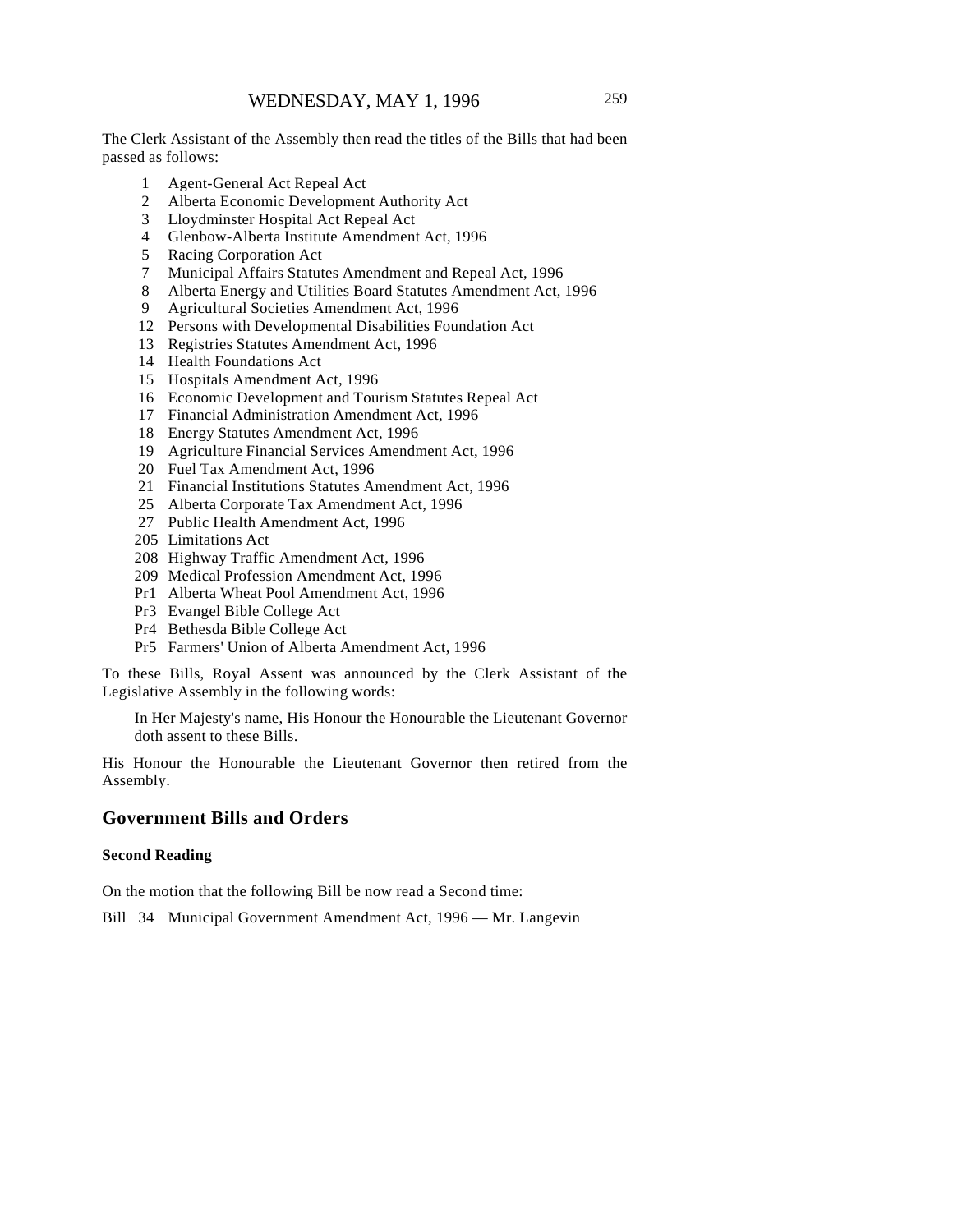## A debate followed.

The question being put, the motion was agreed to. The names being called for were taken as follows:

For the motion: 42

| Amery           | Fritz     | McFarland |
|-----------------|-----------|-----------|
| <b>Black</b>    | Gordon    | Mirosh    |
| <b>Brassard</b> | Haley     | Oberg     |
| <b>Burgener</b> | Hanson    | Pham      |
| Cardinal        | Havelock  | Rostad    |
| Clegg           | Hierath   | Sapers    |
| Coutts          | Jacques   | Sekulic   |
| Dalla-Longa     | Jonson    | Severtson |
| Day             | Kowalski  | Shariff   |
| Dickson         | Laing     | Stelmach  |
| Dinning         | Langevin  | Taylor    |
| Doerksen        | Magnus    | Thurber   |
| Evans           | Mar       | Woloshyn  |
| Friedel         | McClellan | Yankowsky |

Against the motion: 4

| Decore  | Kirkland | Zwozdesky |
|---------|----------|-----------|
| Germain |          |           |

The following Bills were read a Second time and referred to Committee of the Whole:

Bill 32 Alberta Heritage Savings Trust Fund Act — Hon. Mr. Dinning

Bill 34 Municipal Government Amendment Act, 1996 — Mr. Langevin

# **Adjournment**

On motion by Hon. Mr. Day, Government House Leader, the Assembly adjourned at 11:03 p.m., until Thursday, May 2, 1996, at 1:30 p.m.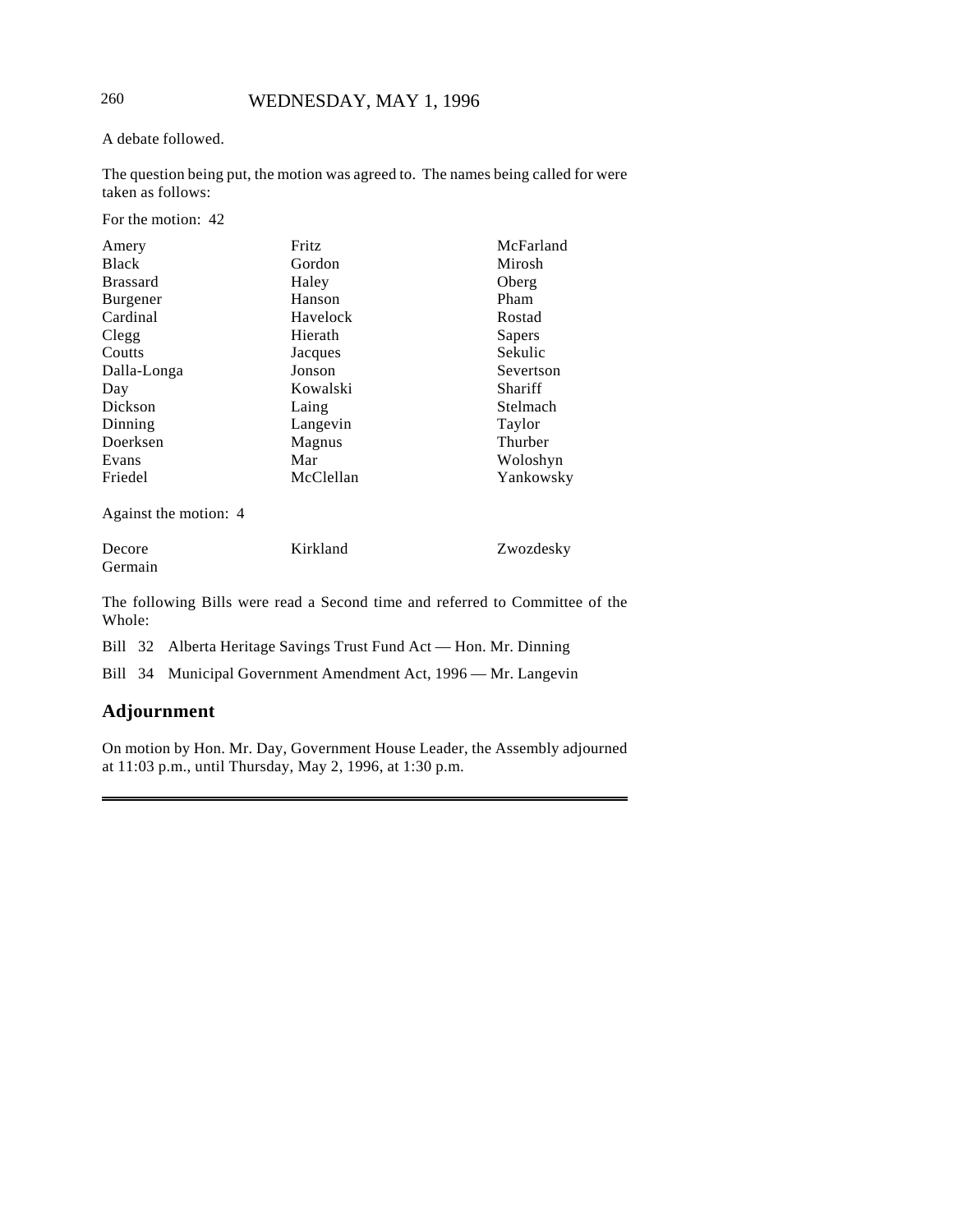# Thursday, May 2, 1996

The Deputy Speaker took the Chair at 1:30 p.m.

The Deputy Speaker offered a prayer and a moment of silence was observed in recognition of the death of former Member, Mr. Gerrit Joseph Radstaak, who passed away May 1, 1996. Mr. Radstaak represented the constituency of Strathcona South, 1967-1971.

## **Presenting Petitions**

Mr. Sapers, Hon. Member for Edmonton-Glenora, presented a petition from 940 Albertans urging the Government to uphold the five basic principles of Medicare: accessibility, universality, portability, comprehensiveness and public administration.

#### **Reading and Receiving Petitions**

On request by Ms Leibovici, Hon. Member for Edmonton-Meadowlark, the following petition was read and received:

We, the undersigned, request the Legislative Assembly of Alberta, to urge the Government to ensure that there are no more health care cuts in the Capital Health Authority in the next fiscal year and that a portion of the provincial surplus be allocated to ensuring that the Capital Health Authority has sufficient resources that they do not have to make more cuts to rehabilitation services in the region.

## **Tabling Returns and Reports**

Hon. Mr. Dinning, Provincial Treasurer:

Letter, dated May 2, 1996, from Hon. Mr. Klein, Premier, to the Right Hon. Mr. Chrétien, Prime Minister, regarding Albertan's concerns about the Federal Government's action on the promise to replace the Goods and Services Tax (GST)

Sessional Paper 975/96

Letter, dated June 7, 1995, from Fazil Mihlar, Policy Analyst, Fraser Institute, to Mr. Mitchell, Hon. Leader of the Official Opposition, regarding comments Mr. Mitchell made on the Dave Rutherford Show on May 25, 1995, respecting debt retirement

Sessional Paper 976/96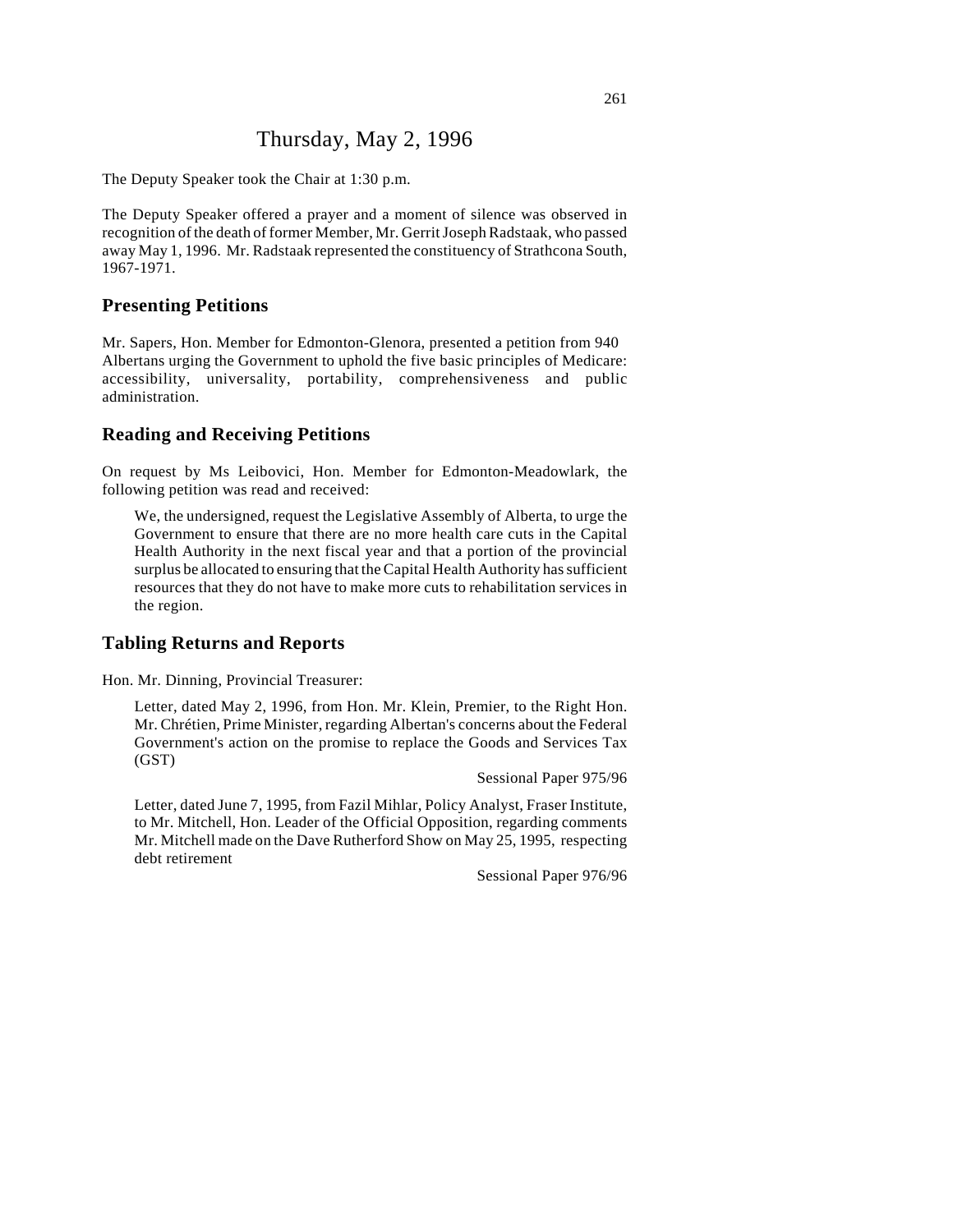## 262 THURSDAY, MAY 2, 1996

Alberta Hansard, March 13, 1995, pp. 518-520

Sessional Paper 977/96

Alberta Hansard, April 6, 1995, pp. 1095 and 1100

Sessional Paper 978/96

Ms Abdurahman, Hon. Member for Clover Bar-Fort Saskatchewan:

Report on the Regional Sessions, Volume I, Moderator's Report, Clean Air Strategy for Alberta, July 1991

Sessional Paper 979/96

Report to Ministers, Extracts, Clean Air Strategy for Alberta, June 1992 Sessional Paper 980/96

The Big Picture and Priorities, Clean Air Strategic Alliance (CASA), Board Member's Presentation Package and Speaking Notes

Sessional Paper 981/96

Caring for Alberta's Air, The West Central Experience, Environmental Network News, January/February 1995, pp. 4-7

Sessional Paper 982/96

Mr. Dickson, Hon. Member for Calgary-Buffalo:

Letter, dated April 29, 1996, from Debra Tomlinson, to Hon. Mr. Klein, Premier, regarding her opposition to Bill 24, Individual's Rights Protection Amendment Act, 1996, and the Premier's comments regarding normal Albertans

Sessional Paper 983/96

Letter, dated April 28, 1996, from Marilyn Seelye, Calgary Poverty Focus Group, to Hon. Mr. Klein, Premier, regarding opposition to Bill 24, Individual's Rights Protection Amendment Act, 1996, and the Premier's comments regarding normal Albertans

Sessional Paper 984/96

Mrs. Laing, Hon. Member for Calgary-Bow:

Bill 23, Condominium and Property Amendment Act, 1996, Comments and Questions from Second Reading, April 2, 1996

Sessional Paper 985/96

Mr. Zwozdesky, Hon. Member for Edmonton-Avonmore:

Calgary Herald article, May 2, 1996, p. A16, entitled "There is strength in diversity"

Sessional Paper 986/96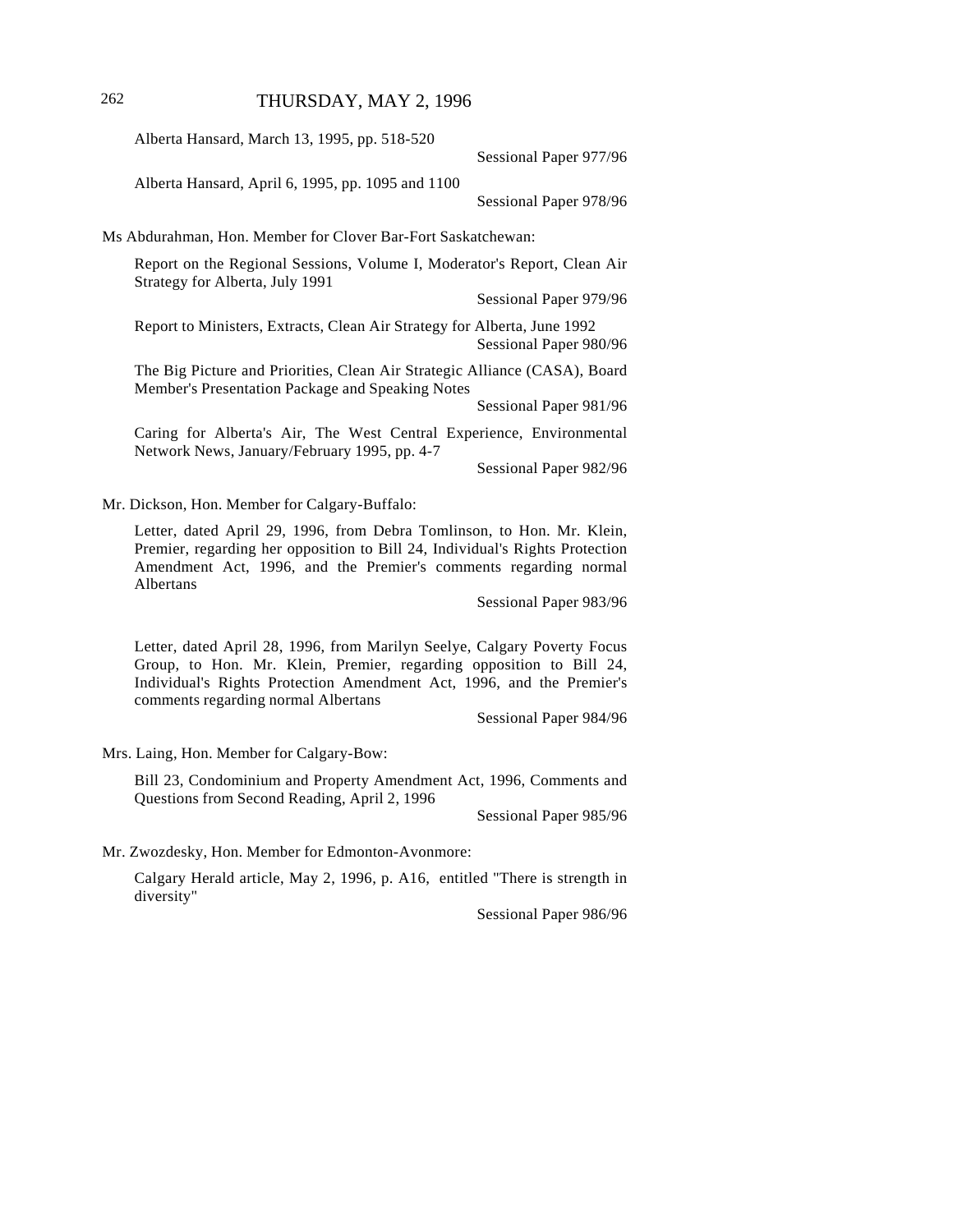Letter, dated April 19, 1996, from Josephine Pallard, President, Northern Alberta Heritage Language Association, and Michael Embaie, President, Southern Alberta Heritage Language Association, to Hon. Mr. Klein, Premier, regarding opposition to Bill 24, Individual's Rights Protection Amendment Act, 1996

Sessional Paper 987/96

Mr. Sapers, Hon. Member for Edmonton-Glenora:

Brochure from the Health Sciences Association of Alberta (HSAA) entitled, "Reinvest," regarding \$14 million in cuts to Calgary's medical lab system Sessional Paper 988/96

Disillusion and Confusion, Study of the Impact of Laboratory Restructuring in Region 4, Health Sciences Association of Alberta (HSAA) Sessional Paper 989/96

Dr. Percy, Hon. Member for Edmonton-Whitemud:

Federal Court of Canada, Trial Division, decision regarding Scott Steel Ltd. v. the Alarissa (The Edmonton Queen), Action No. T-1457-93 Sessional Paper 990/96

Mr. Collingwood, Hon. Member for Sherwood Park:

Impact of the Petroleum Industry on Cattle Production, Critical Review of Scientific and Other Literature, Alberta Environmental Centre (Government of Alberta) and WDA Consultants Inc., April 21, 1995, with attached maps Sessional Paper 991/96

Hon. Mrs. McClellan, Minister of Health:

Alberta Health Information Bulletin, dated May 1, 1996, entitled "Early Detection Aim of Better Speech, Language and Hearing Month" Sessional Paper 992/96

Hon. Mrs. McClellan, Minister of Health, pursuant to the Government Accountability Act, cG-5.5, s13:

Health Authority 5, Three Year Business Plan, 1996-97 to 1998-99, issued January 1996

Sessional Paper 75Q/96

Alberta Cancer Board, Three Year Business Plan, 1996-97 to 1998-99 Sessional Paper 75R/96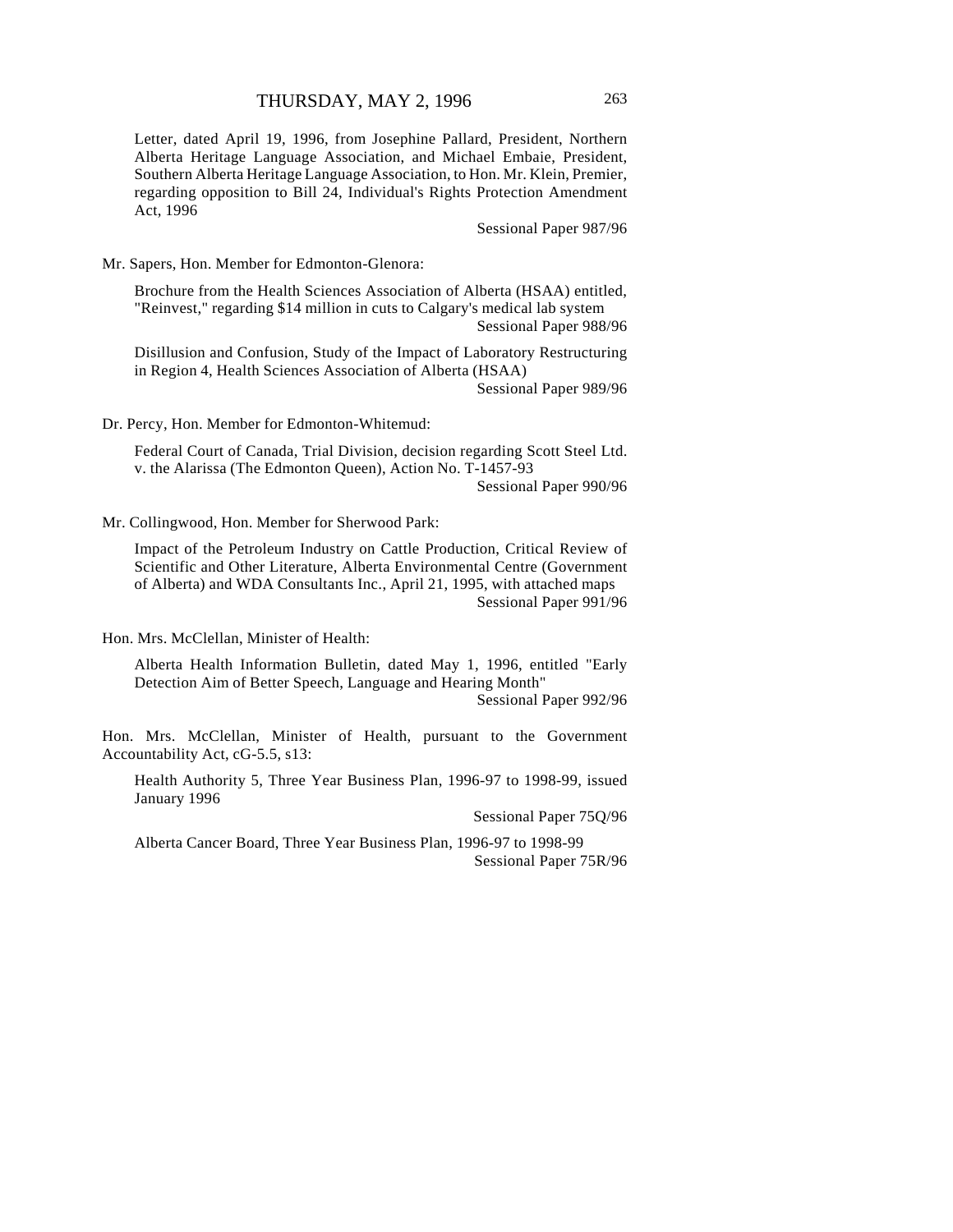# 264 THURSDAY, MAY 2, 1996

# **Members' Statements**

Mrs. Gordon, Hon. Member for Lacombe-Stettler, made a statement announcing Nursing Week, May 6 to 12, 1996, the contributions of nurses to the Province of Alberta, and the Alberta Association of Registered Nurses (AARN) theme for this year's activities, "Ask a Registered Nurse, We Make a Difference."

Dr. Percy, Hon. Member for Edmonton-Whitemud, made a statement regarding the Goods and Services Tax (GST) and its harmonization with provincial sales tax.

Ms Calahasen, Hon. Member for Lesser Slave Lake, made a statement recognizing West Fraser Timber Corporation's Slave Lake operation and the contributions of the company towards making Alberta number one in forest products.

# **Projected Government Business**

Pursuant to Standing Order 7(5), Mr. Bruseker, Hon. Opposition House Leader, asked a question pertaining to the order of Government Business to be brought before the Assembly for the following week.

Hon. Mr. Day, Government House Leader, gave notice of projected Government Business for the week of May 6 to May 9, 1996:

| Monday, May 6  | Aft. | - Government Bills and Orders                       |
|----------------|------|-----------------------------------------------------|
|                |      | <b>Second Reading or</b>                            |
|                |      | <b>Committee of the Whole or</b>                    |
|                |      | <b>Third Reading</b>                                |
|                |      | As per Order Paper                                  |
|                | Eve. | - Government Bills and Orders                       |
|                |      | <b>Second Reading or</b>                            |
|                |      | <b>Committee of the Whole or</b>                    |
|                |      | <b>Third Reading</b>                                |
|                |      | As per Order Paper                                  |
| Tuesday, May 7 |      | $(4:30 \text{ p.m.})$ - Government Bills and Orders |
|                |      | <b>Second Reading or</b>                            |
|                |      | <b>Committee of the Whole or</b>                    |
|                |      | <b>Third Reading</b>                                |
|                |      | As per Order Paper                                  |
|                |      |                                                     |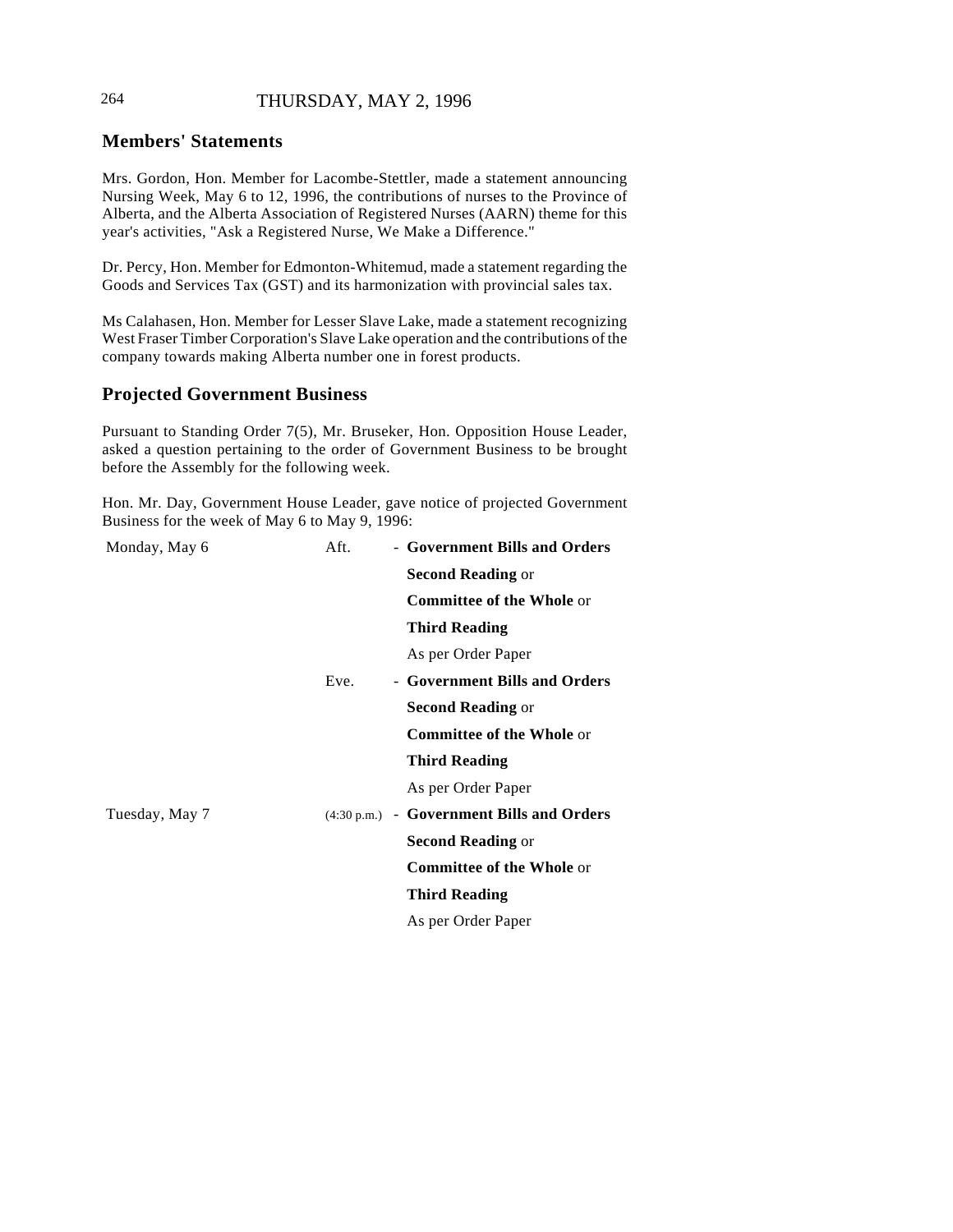# THURSDAY, MAY 2, 1996 265

|                  | Eve. | - Government Bills and Orders    |
|------------------|------|----------------------------------|
|                  |      | <b>Second Reading or</b>         |
|                  |      | <b>Committee of the Whole or</b> |
|                  |      | <b>Third Reading</b>             |
|                  |      | As per Order Paper               |
| Wednesday, May 8 | Eve. | - Government Bills and Orders    |
|                  |      | <b>Second Reading or</b>         |
|                  |      | <b>Committee of the Whole or</b> |
|                  |      | <b>Third Reading</b>             |
|                  |      | As per Order Paper               |
| Thursday, May 9  | Aft. | - Government Bills and Orders    |
|                  |      | <b>Second Reading or</b>         |
|                  |      | <b>Committee of the Whole or</b> |
|                  |      | <b>Third Reading</b>             |
|                  |      | As per Order Paper               |

# **ORDERS OF THE DAY**

# **Government Bills and Orders**

## **Committee of the Whole**

According to Order, the Assembly resolved itself into Committee of the Whole, and the Deputy Speaker left the Chair.

(Assembly in Committee)

And after some time spent therein, the Deputy Speaker resumed the Chair.

The following Bill was reported with some amendments:

Bill 33 Victims of Crime Act — Hon. Mr. Evans

Progress was reported on the following Bill:

Bill 26 Child and Family Services Authorities Act — Mr. Shariff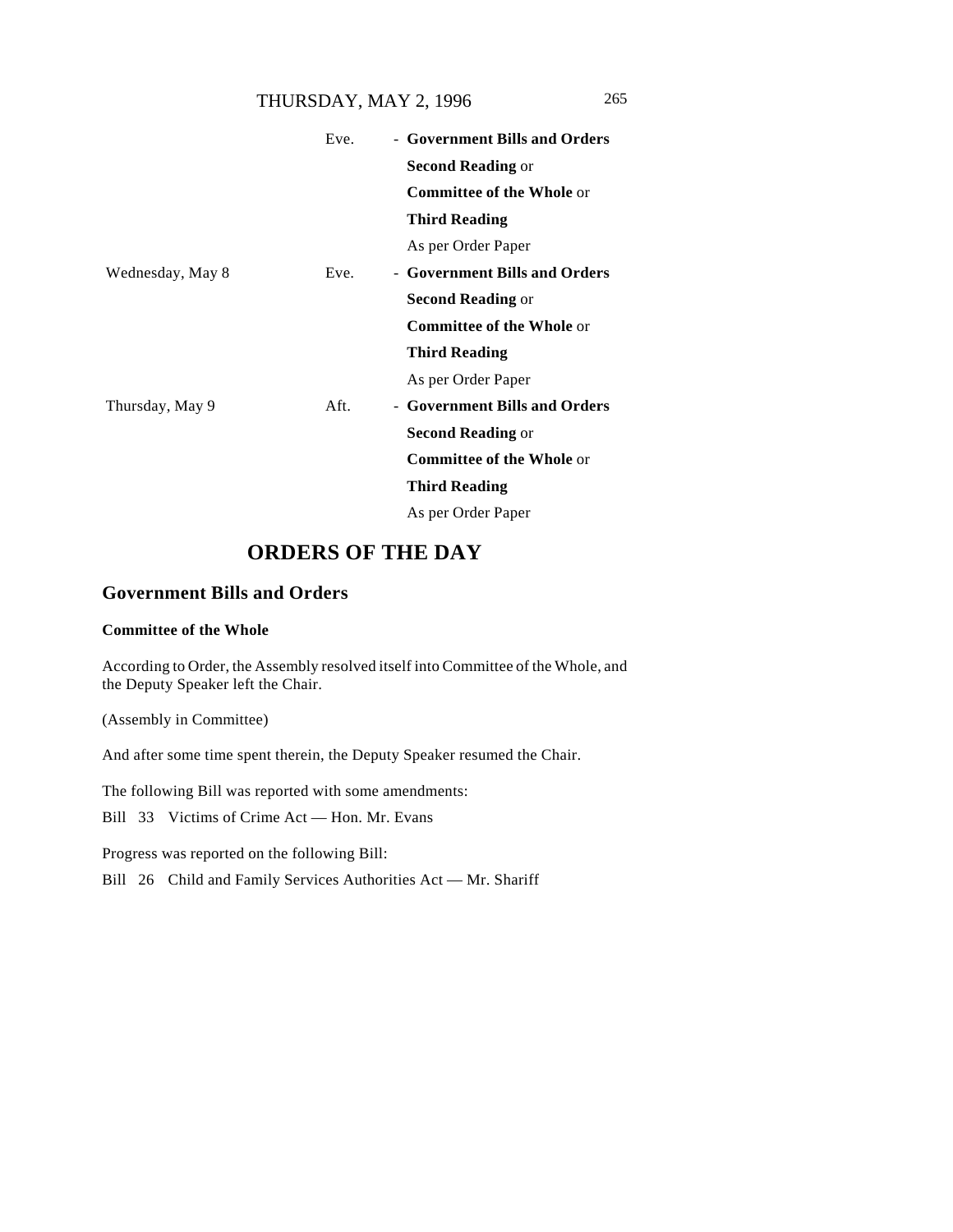Mr. Clegg, Deputy Chairman of Committees, tabled copies of all amendments considered by the Committee of the Whole on this date for the official records of the Assembly.

Amendment to Bill 33 (Hon. Minister of Justice and Attorney General) — Agreed to

Sessional Paper 993/96

Amendment to Bill 33 (Hon. Member for Sherwood Park on behalf of the Hon. Member for Calgary-Buffalo) — Defeated

Sessional Paper 994/96

Amendment to Bill 33 (Hon. Member for Sherwood Park on behalf of the Hon. Member for Calgary-Buffalo) — Defeated

Sessional Paper 995/96

Amendment to Bill 33 (Hon. Member for Sherwood Park on behalf of the Hon. Member for Calgary-Buffalo) — Defeated

Sessional Paper 996/96

Amendment to Bill 33 (Hon. Member for Sherwood Park on behalf of the Hon. Member for Calgary-Buffalo) — Defeated

Sessional Paper 997/96

Amendment to Bill 26 (Hon. Member for Calgary-McCall) — Agreed to Sessional Paper 998/96

Amendment to Bill 26 (Hon. Member for Edmonton-Highlands-Beverly) — Debate adjourned

Sessional Paper 999/96

#### **Adjournment**

On motion by Hon. Mr. Mar, Acting Government House Leader, that it be called 5:30 p.m., the Assembly adjourned at 5:13 p.m., until Monday, May 6, 1996, at 1:30 p.m.

Monday, May 6, 1996

The Speaker took the Chair at 1:30 p.m.

# **Reading and Receiving Petitions**

On request by Mr. Sapers, Hon. Member for Edmonton-Glenora, the following petition was read and received: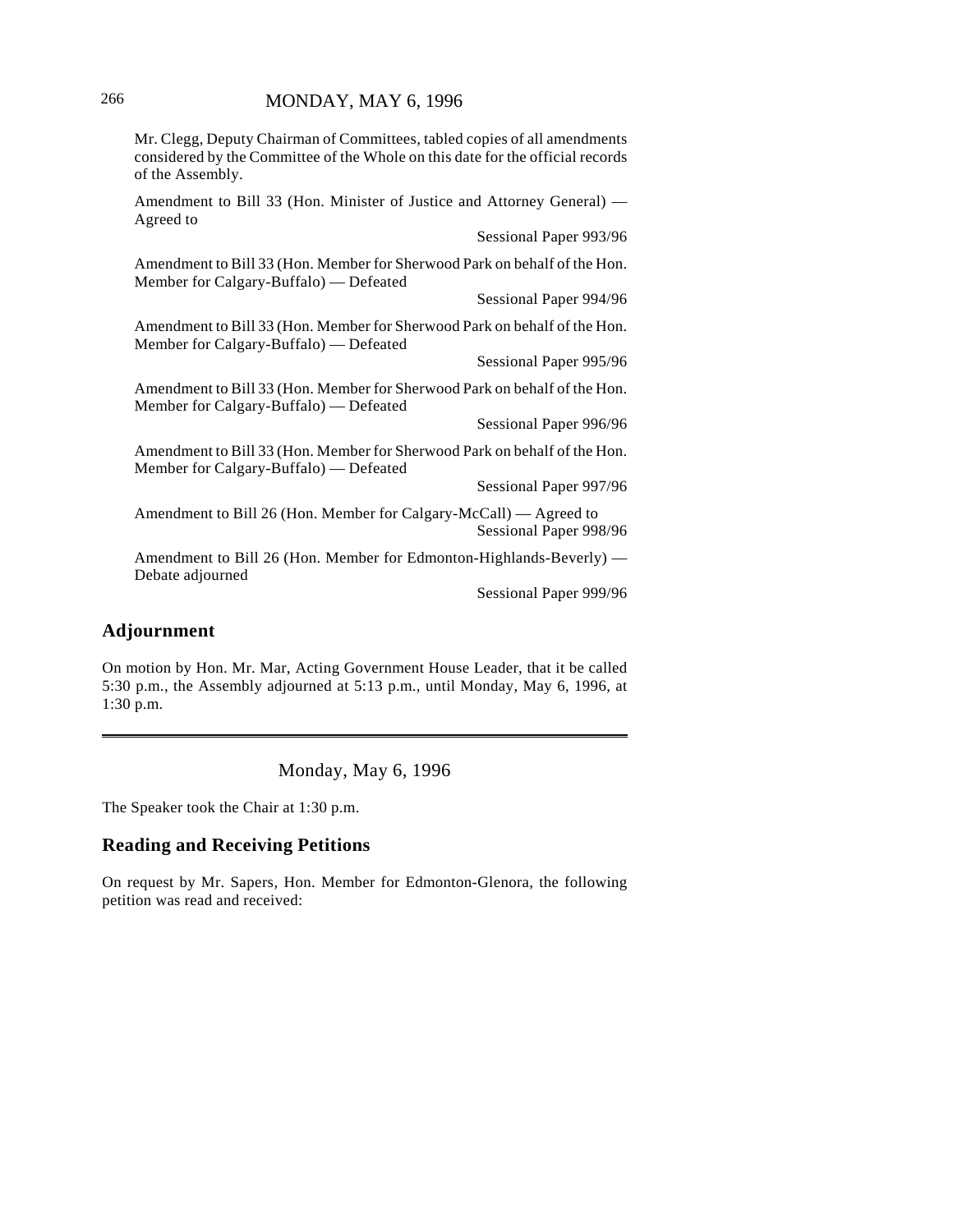We, the undersigned, request the Legislative Assembly of Alberta reaffirm our support for the five basic principles upon which Medicare was built: accessibility, universality, portability, comprehensiveness, public administration, and urge the Government to uphold these principles.

#### **Tabling Returns and Reports**

Hon. Mr. Mar, Minister of Community Development:

Survey Results, Human Rights, February 2 to 13, 1996, prepared for Alberta Community Development by Environics West, March 1996

Sessional Paper 1000/96

Human Rights Update, Chief Commissioner's Report, Alberta Human Rights Commission, January 1 to March 31, 1996

Sessional Paper 1001/96

Mr. Zwozdesky, Hon. Member for Edmonton-Avonmore:

Advertisement entitled "Remember when . . .," Edmonton Journal, April 18, 1996, p. B11, with 61 attached signatures

Sessional Paper 1002/96

Hon. Mr. Lund, Minister of Environmental Protection:

Response to Written Question No. Q164 asked for by Mr. Collingwood, March 13, 1996:

Which waste management authorities received provincial funds for the planning and construction of landfills and other solid waste treatment facilities (including composting) each year between January 1, 1992 and December 31, 1995, how much did each receive and for what purpose?

Sessional Paper 164/96

Response to Written Question No. Q165 asked for by Mr. Collingwood, March 13, 1996:

How much was spent to dredge the Kananaskis River close to the Kananaskis Golf Course each year from January 1, 1992 to December 31, 1995, and from which budget was this paid; what is the projected cost to move the Kananaskis River into a former river channel to prevent flooding of the golf course; what are the plans to proceed with this realignment; and from what budget would the cost be paid?

Sessional Paper 165/96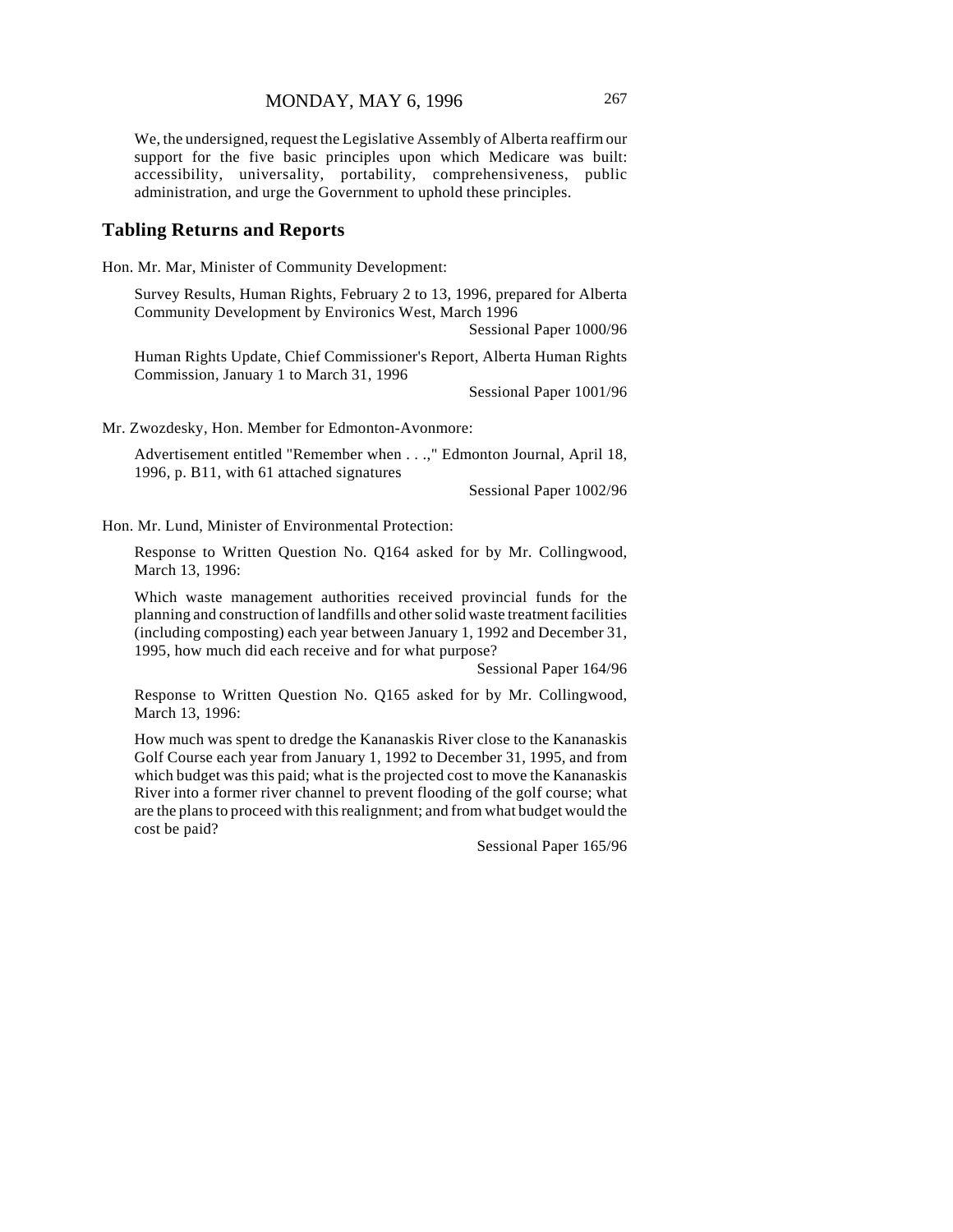Return to Order of the Assembly No. M173 asked for by Mr. Collingwood, March 13, 1996:

A list providing the names and locations of all sites approved under each subsection of section 15.1 of the Special Waste Management Corporation Act to store hazardous waste, operate a facility for the collection of hazardous waste, treat hazardous waste and dispose of hazardous waste.

Sessional Paper 173/96

Return to Order of the Assembly No. M174 asked for by Mr. Collingwood, March 13, 1996:

A list of all site nominations submitted under the Special Places program, including their location, area and size, and the status of each nominated site in the review process on February 13, 1996.

Sessional Paper 174/96

Hon. Mr. Schumacher, Speaker of the Legislative Assembly:

Letter, dated May 3, 1996, from Robert Clark, Ethics Commissioner, to Hon. Mr. Schumacher, Speaker of the Legislative Assembly, regarding a question asked of Hon. Dr. West, Minister of Transportation and Utilities, by Mr. Bruseker, Hon. Member for Calgary-North West, during Oral Question Period, May 2, 1996, relating to Stevedore Holdings, with attached Blues, May 2, 1996, document 13-230

Sessional Paper 1003/96

Hon. Mrs. McClellan, Minister of Health:

University of Alberta news release, dated May 6, 1996, entitled "Merger of Dentistry with Medicine a first in Canada"

Sessional Paper 1004/96

## **Ministerial Statements**

Hon. Mr. Lund, Minister of Environmental Protection, announced that National Forest Week is May 5 to 11, 1996.

Mr. Van Binsbergen, Hon. Member for West Yellowhead, commented on the statement.

Hon. Mr. Day, Minister of Labour, announced a Workers' Compensation Board refund of \$13.3 million to employers participating in the Voluntary Incentive Plan.

Mr. Kirkland, Hon. Member for Leduc, commented on the statement.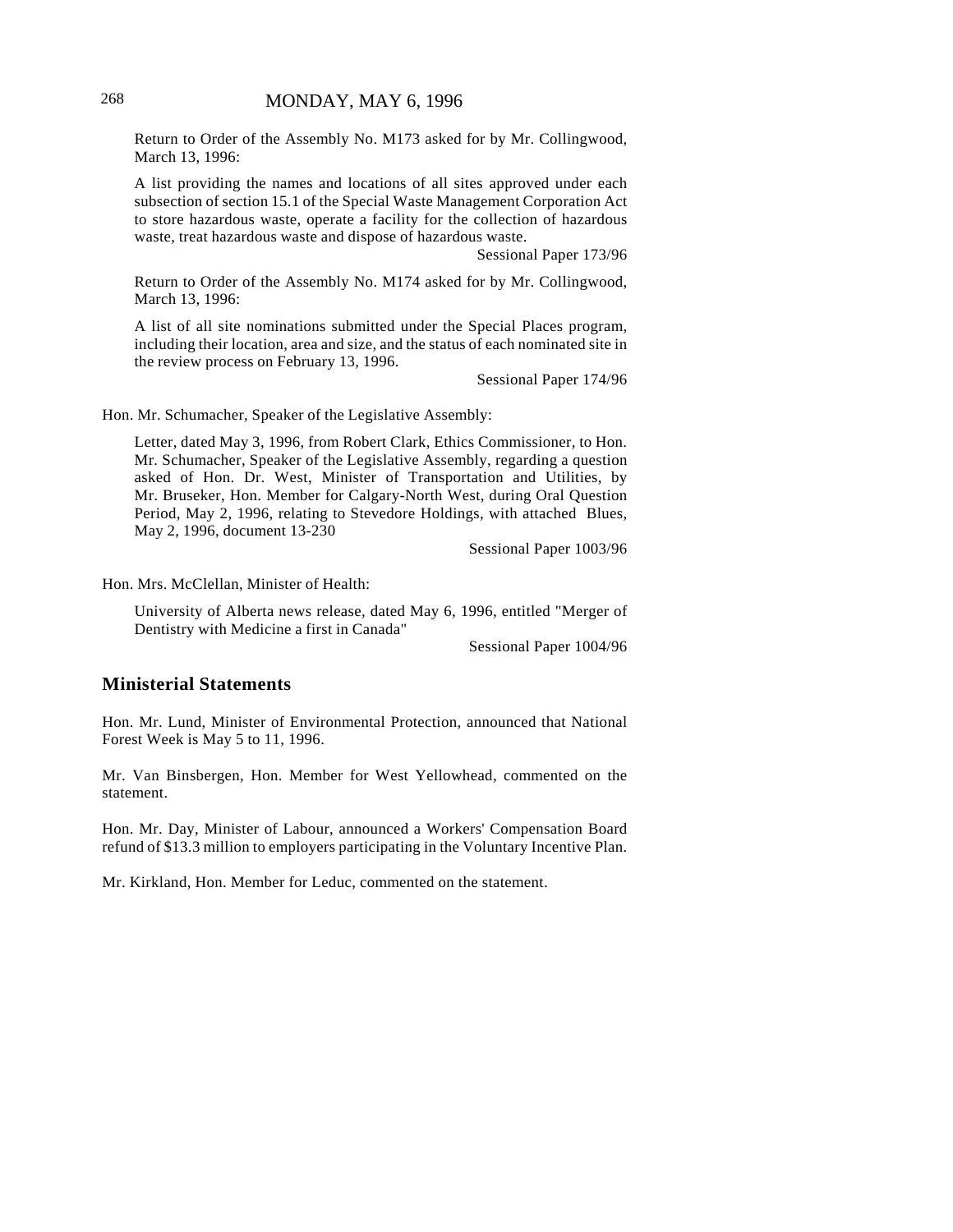# **ORDERS OF THE DAY**

# **Government Bills and Orders**

#### **Second Reading**

On the motion that the following Bill be now read a Second time:

Bill 44 Motor Vehicle Accident Claims Amendment Act, 1996 — Hon. Mr. Evans

A debate followed.

Mr. Stelmach moved adjournment of the debate, which was agreed to.

Unanimous consent of the Assembly was granted to allow Mr. Bruseker, Hon. Member for Calgary-North West, to offer an apology to the Hon. Dr. West, Minister of Transportation and Utilities, regarding a question asked by Mr. Bruseker during Oral Question Period, May 2, 1996.

On the motion that the following Bill be now read a Second time:

Bill 39 Environmental Protection and Enhancement Amendment Act, 1996 — Mr. Hlady

A debate followed.

Mr. White moved adjournment of the debate, which was agreed to.

The following Bills were read a Second time and referred to Committee of the Whole:

Bill 36 Alberta Hospital Association Amendment Act 1996 — Mr. Yankowsky

Bill 37 ABC Benefits Corporation Act — Mr. Yankowsky

Bill 38 Child Welfare Amendment Act, 1996 — Mr. Severtson

#### **Adjournment**

On motion by Hon. Mr. Day, Government House Leader, that it be called 5:30 p.m., it was agreed at 5:24 p.m. that the Assembly adjourn until 8:00 p.m.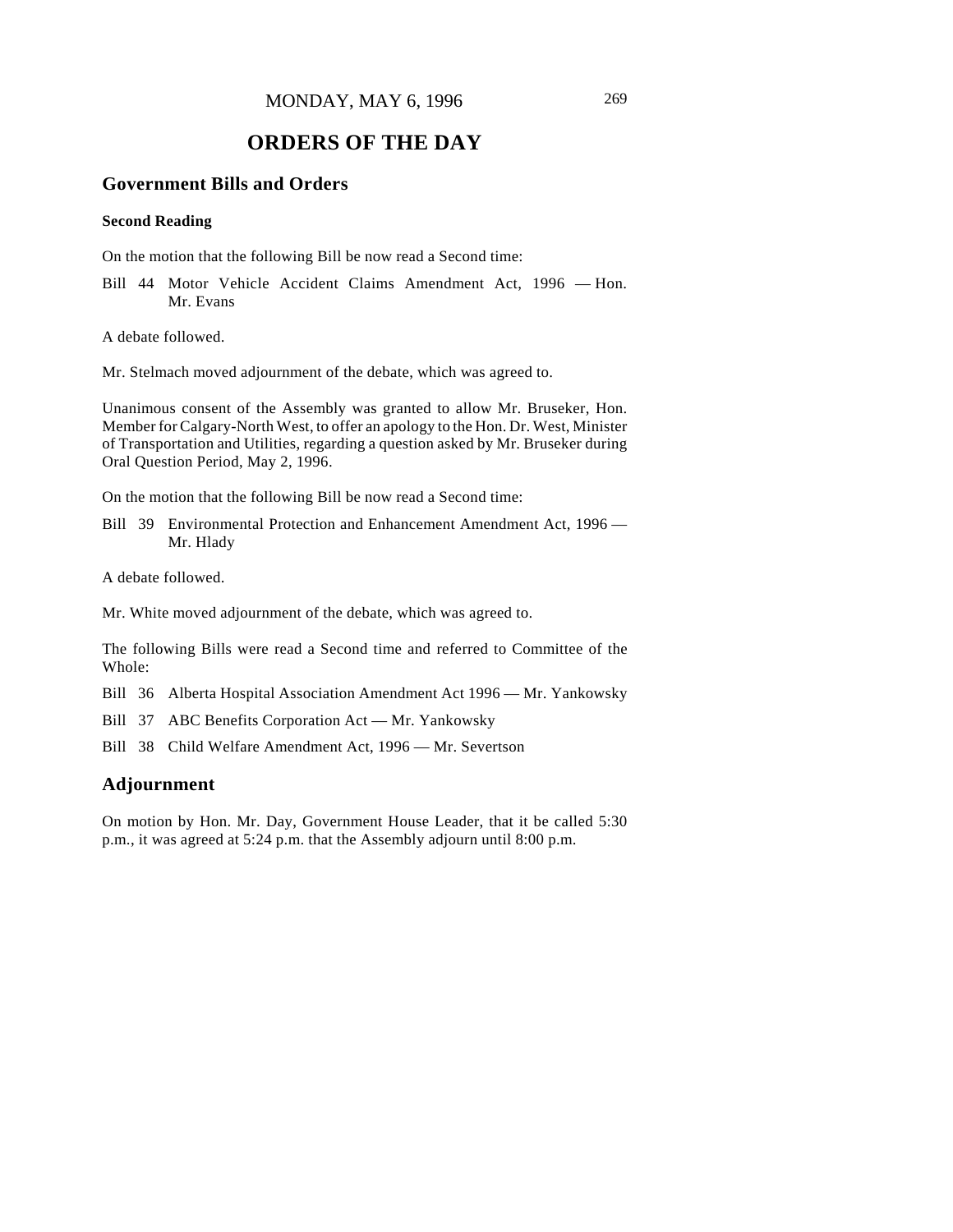# 270 TUESDAY, MAY 7, 1996

MONDAY, MAY 6, 1996 — 8:00 P.M.

# **Government Bills and Orders**

#### **Second Reading**

The following Bill was read a Second time and referred to Committee of the Whole:

Bill 39 Environmental Protection and Enhancement Amendment Act, 1996 — Mr. Hlady

## **Adjournment**

 $\overline{\phantom{a}}$ 

On motion by Hon. Mr. Day, Government House Leader, the Assembly adjourned at 9:45 p.m., until Tuesday, May 7, 1996, at 1:30 p.m.

Tuesday, May 7, 1996

The Speaker took the Chair at 1:30 p.m.

#### **Notices of Motions**

Pursuant to Standing Order 34(2)(a), Hon. Mrs. Black, Deputy Government House Leader, gave oral notice that Written Questions and Motions for Returns appearing on tomorrow's Order Paper, Wednesday, May 8, 1996, stand and retain their places.

#### **Tabling Returns and Reports**

Mr. Tannas, Hon. Member for Highwood:

Petition presented to the Electoral Boundaries Commission signed by Nanton and area residents requesting that Nanton be moved back into the Highwood constituency

Sessional Paper 1005/96

Mr. Mitchell, Hon. Leader of the Official Opposition:

Letter, dated May 7, 1996, from Mr. Mitchell, Hon. Leader of the Official Opposition, to the Right Hon. Mr. Chrétien, Prime Minister, expressing concern on behalf of Albertans about the way in which the Federal Government has chosen to harmonize the Goods and Services Tax (GST) Sessional Paper 1006/96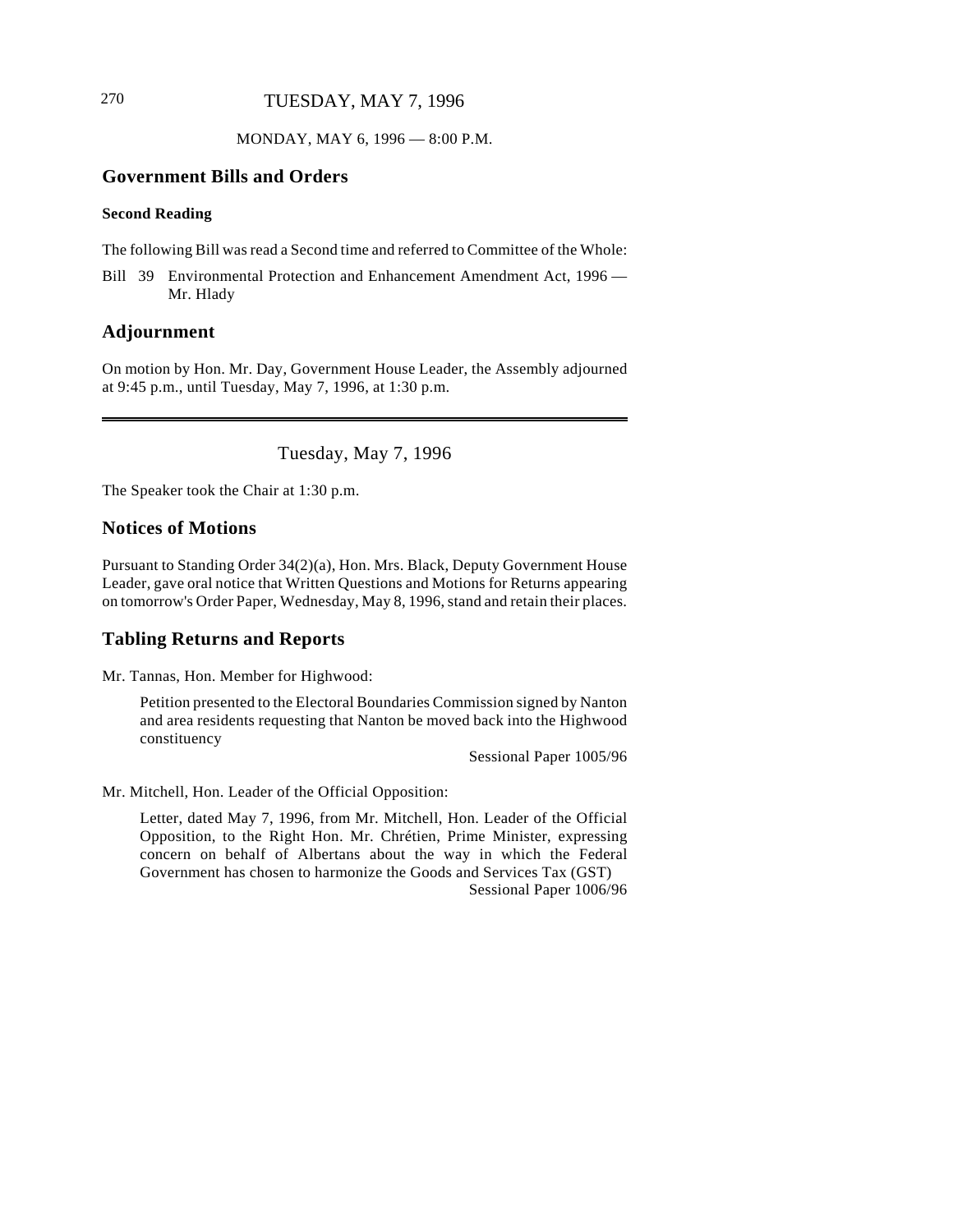## TUESDAY, MAY 7, 1996 271

Mr. Kirkland, Hon. Member for Leduc:

Letter, dated May 6, 1996, from Christine Burdett, Chairman, Friends of the Leduc Hospital, to Hon. Mrs. McClellan, Minister of Health, regarding 1,800 names on a petition requesting the Crossroads Regional Health Authority not approve a proposal to lease space in the Leduc Hospital to Hotel de Health Sessional Paper 1007/96

# **Members' Statements**

Dr. Massey, Hon. Member for Edmonton-Mill Woods, made a statement regarding low income families and the rising costs of attending post-secondary institutions.

Mr. Pham, Hon. Member for Calgary-Montrose, made a statement regarding injured workers and their treatment by the Workers' Compensation Board (WCB).

Mr. Zwozdesky, Hon. Member for Edmonton-Avonmore, made a statement regarding the development of the Trans Canada Trail and the efforts to that end of the volunteer organization Alberta TrailNet.

# **ORDERS OF THE DAY**

# **Public Bills and Orders Other Than Government Bills and Orders**

#### **Third Reading**

On the motion that the following Bill be now read a Third time and passed:

Bill 203 Family Dispute Resolution Act — Mr. Yankowsky

A debate followed.

The question being put the motion was defeated. The names being called for were taken as follows:

For the motion: 14

Amery Beniuk Brassard Burgener Day

Doerksen McFarland Oberg Paszkowski Severtson

Stelmach Trynchy Woloshyn Yankowsky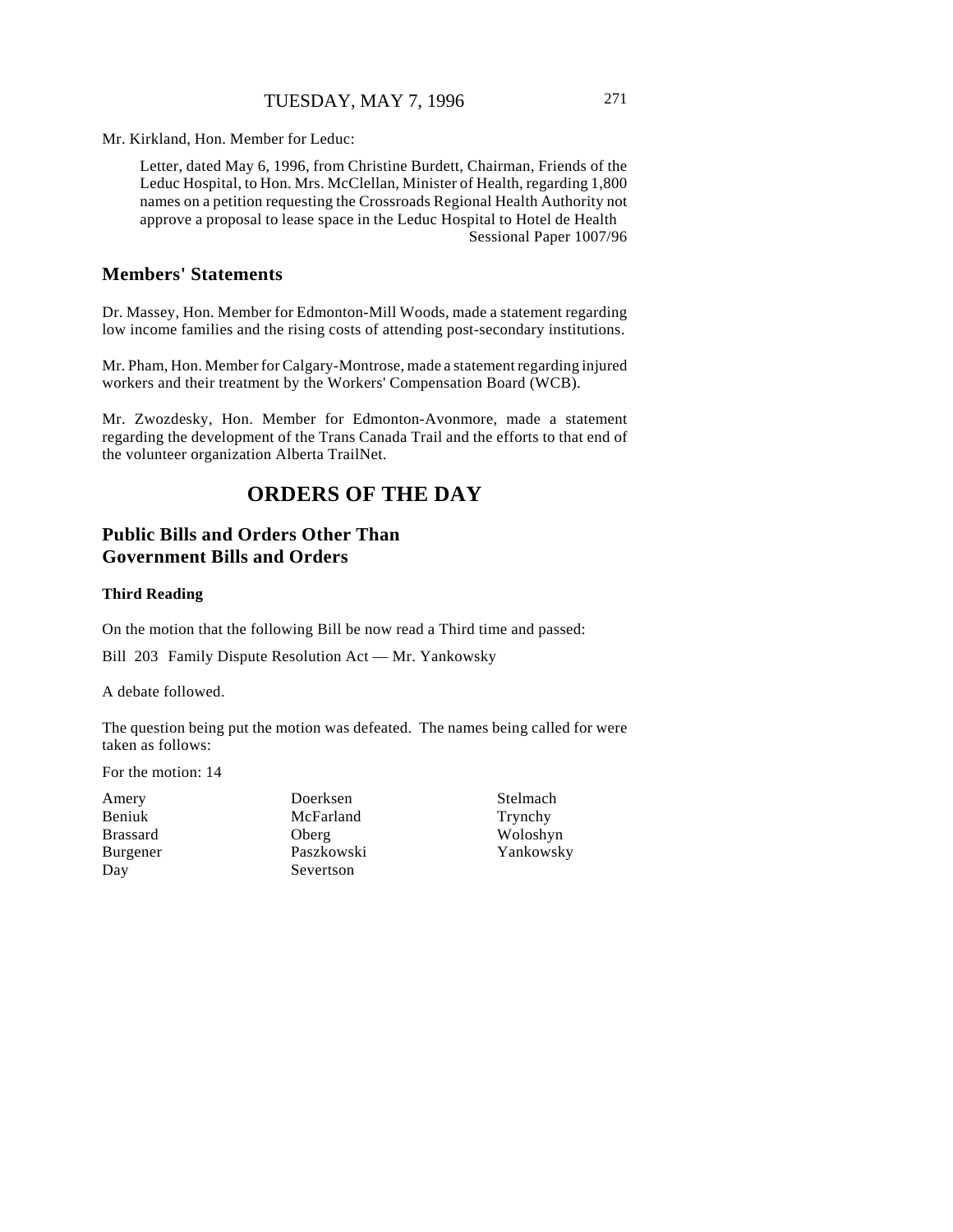Against the motion: 44

| Abdurahman      | Henry     | Mirosh         |
|-----------------|-----------|----------------|
| Ady             | Herard    | Mitchell       |
| <b>Black</b>    | Hewes     | Nicol          |
| <b>Bruseker</b> | Hierath   | Renner         |
| Calahasen       | Hlady     | Rostad         |
| Carlson         | Jacques   | Sekulic        |
| Dalla-Longa     | Jonson    | Soetaert       |
| Decore          | Kirkland  | Tannas         |
| Dunford         | Kowalski  | Taylor         |
| Fischer         | Laing     | Thurber        |
| Friedel         | Leibovici | Van Binsbergen |
| Fritz           | Magnus    | Vasseur        |
| Haley           | Mar       | West           |
| Hanson          | Massey    | White          |
| Havelock        | McClellan |                |

#### **Second Reading**

On the motion that the following Bill be now read a Second time:

Bill 212 Consumer Protection Act — Ms Abdurahman

A debate followed.

Pursuant to Standing Order 8(2)(b), debate adjourned, Mr. Dunford speaking.

## **Motions Other Than Government Motions**

**510.** Moved by Mrs. Soetaert:

Be it resolved that the Legislative Assembly urge the Government to help eradicate violence against Alberta women through the following initiatives: urging the Federal Government to implement stricter sentencing for abusers; establishing mandatory and continuing education programs for all Provincial Court judges on violence against women; providing 100 percent funding for Alberta women's shelters; providing comprehensive counselling for children and women who are victims of violence as well as the abusers; providing stricter enforcement of restraining orders; undertaking a review of Alberta women's access to the legal system; urging the Federal Government to eliminate extreme drunkenness as a criminal defence; and legislating guidelines to protect the privacy of women's counselling records.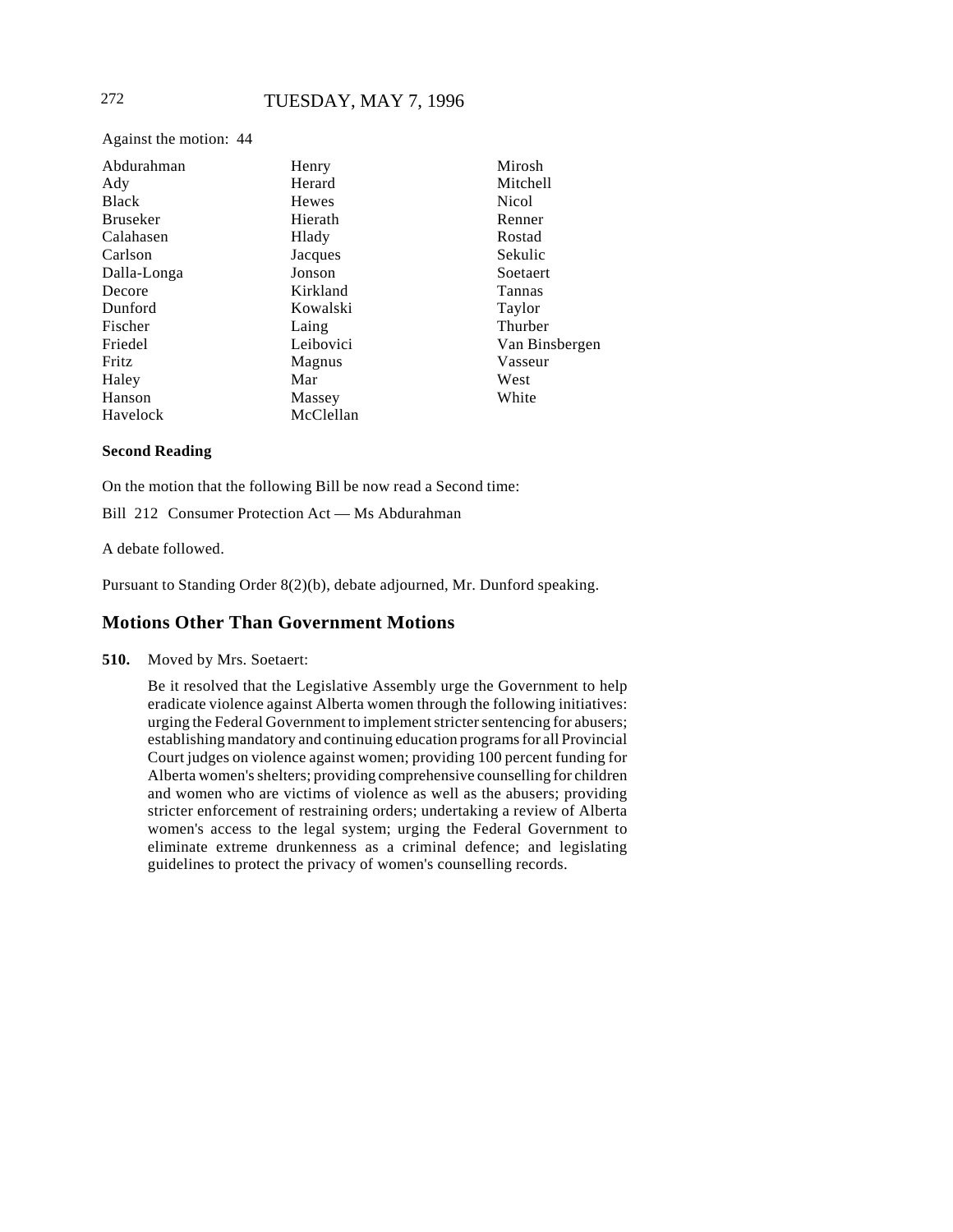Debate continued on an amendment introduced by Ms Burgener, Hon. Member for Calgary-Currie, on April 30, 1996, which read that the motion be amended by striking out everything after

through

and substituting

education and prevention initiatives, including the development of appropriate legal strategies, policies and programs in cooperation with the Federal Government.

A debate followed.

Pursuant to Standing Order 8(4), the question being put, the amendment was agreed to. The question being put on the motion as amended, the motion was agreed to unanimously.

**511.** Moved by Mr. Van Binsbergen:

Be it resolved that the Legislative Assembly urge the Government to authorize an independent audit of the management of provincial forest lands to examine the adequacy of current forest management, which would include a critical analysis of timber supplies and the effectiveness of current policies and practices in achieving sustainable development.

A debate followed.

Pursuant to Standing Order 8(4), the question being put, the motion was defeated.

At 4:29 p.m. unanimous consent of the Assembly was granted to call it 4:30 p.m.

# **Government Bills and Orders**

#### **Third Reading**

Hon. Mr. Evans, Minister of Justice and Attorney General, indicated by memo to Hon. Mr. Schumacher, Speaker of the Legislative Assembly, dated February 21, 1996, he would absent himself from the Assembly during debate on Bill 6, Gaming and Liquor Act, because of a private interest in the Canmore Hotel.

On the motion that the following Bill be now read a Third time and passed:

Bill 6 Gaming and Liquor Act — Hon. Dr. West

A debate followed.

Pursuant to Standing Order 4(1), debate adjourned, Dr. Nicol speaking.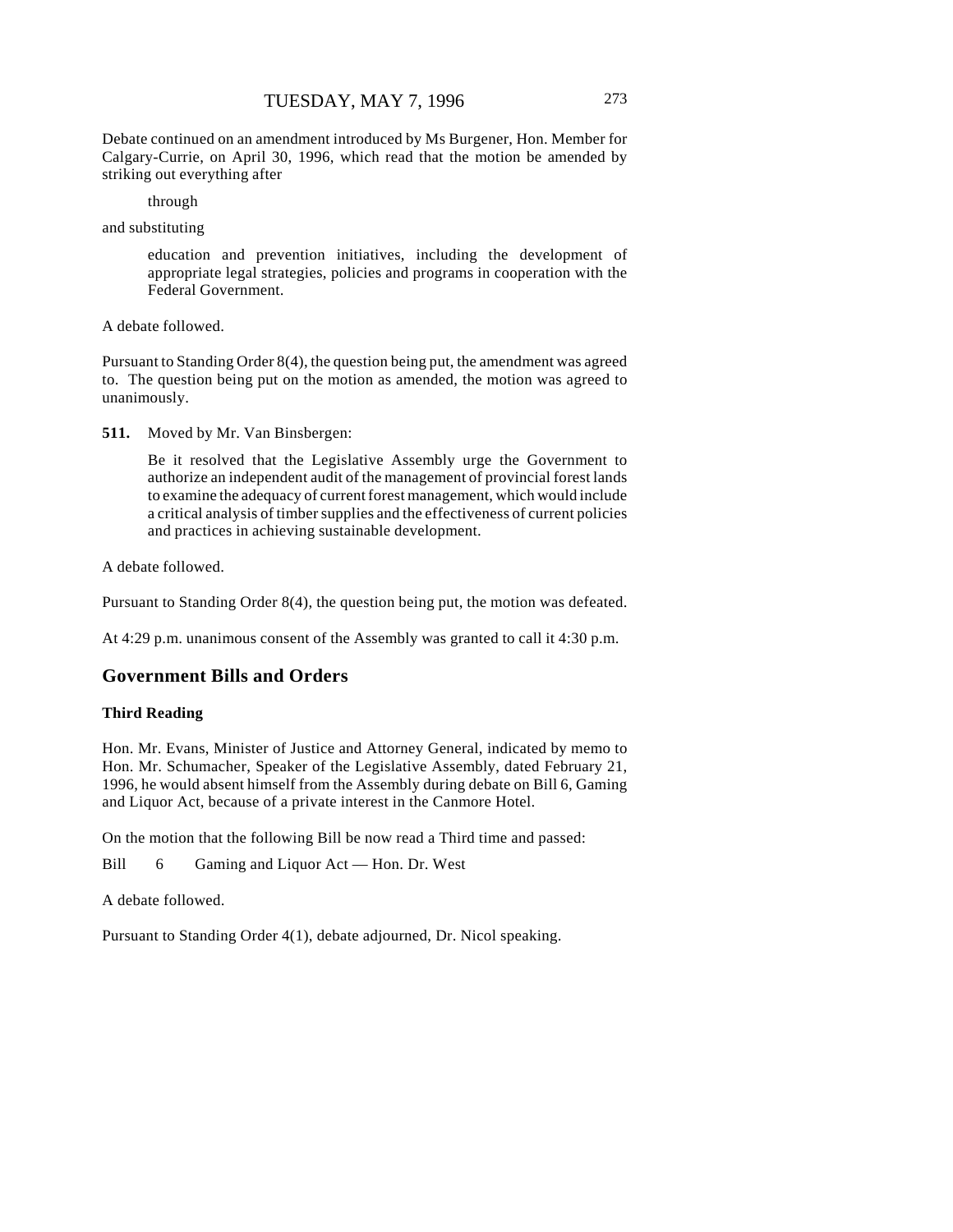# **Adjournment**

Pursuant to Standing Order 4(1), at 5:30 p.m. the Assembly adjourned until 8:00 p.m.

TUESDAY, MAY 7, 1996 — 8:00 P.M.

# **Government Bills and Orders**

#### **Third Reading**

Hon. Mr. Evans, Minister of Justice and Attorney General, indicated by memo to Hon. Mr. Schumacher, Speaker of the Legislative Assembly, dated February 21, 1996, he would absent himself from the Assembly during debate on Bill 6, Gaming and Liquor Act, because of a private interest in the Canmore Hotel.

On the motion that the following Bill be now read a Third time and passed:

Bill 6 Gaming and Liquor Act — Hon. Dr. West

A debate followed.

The question being put, the motion was agreed to. The names being called for were taken as follows:

For the motion: 34

Dickson Hanson

| Ady                    | Fritz     | Oberg      |
|------------------------|-----------|------------|
| Amery                  | Haley     | Paszkowski |
| <b>Brassard</b>        | Havelock  | Renner     |
| Burgener               | Hierath   | Rostad     |
| Calahasen              | Hlady     | Severtson  |
| Cardinal               | Jacques   | Stelmach   |
| Chadi                  | Laing     | Tannas     |
| Day                    | Lund      | Taylor     |
| Dinning                | Magnus    | Thurber    |
| Doerksen               | McClellan | Woloshyn   |
| Dunford                | McFarland | Yankowsky  |
| Friedel                |           |            |
| Against the motion: 11 |           |            |
| <b>Bruseker</b>        | Henry     | Sapers     |
| Dalla-Longa            | Leibovici | Sekulic    |

Zwozdesky

Nicol Percy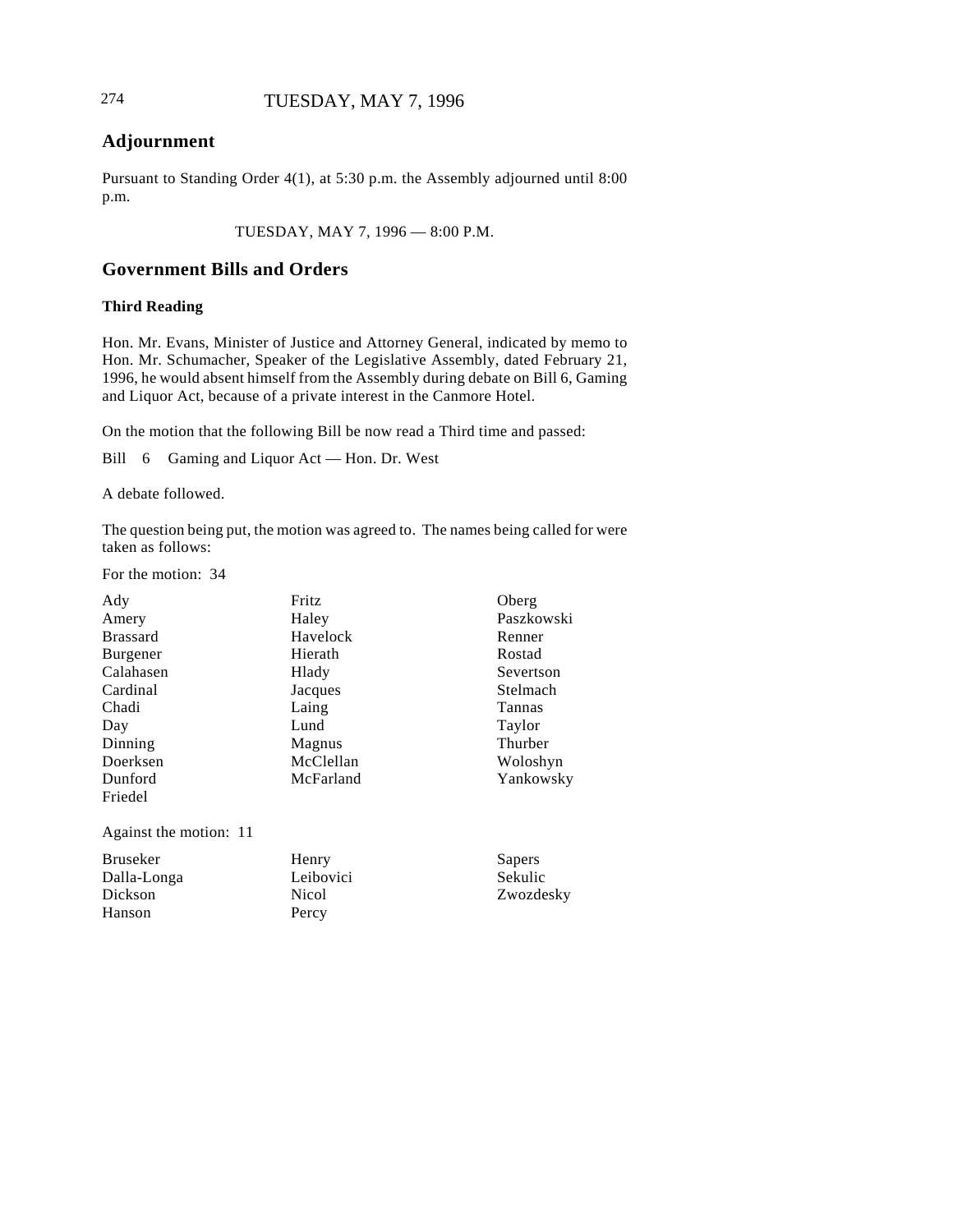The following Bill was read a Third time and passed:

Bill 6 Gaming and Liquor Act — Hon. Dr. West

#### **Committee of the Whole**

According to Order, the Assembly resolved itself into Committee of the Whole, and the Deputy Speaker left the Chair.

(Assembly in Committee)

The following Bill was taken under consideration:

Bill 24 Individual's Rights Protection Amendment Act, 1996 — Hon. Mr. Mar

A debate followed.

Mr. Woloshyn moved adjournment of the debate, which was agreed to. The names being called for were taken as follows:

For the motion: 30

| Ady                    | Haley     | Oberg      |
|------------------------|-----------|------------|
| Amery                  | Herard    | Paszkowski |
| <b>Brassard</b>        | Hierath   | Renner     |
| Burgener               | Hlady     | Rostad     |
| Calahasen              | Jacques   | Severtson  |
| Day                    | Jonson    | Stelmach   |
| Dinning                | Laing     | Taylor     |
| Dunford                | Lund      | Thurber    |
| Friedel                | Magnus    | Woloshyn   |
| Fritz                  | McClellan | Yankowsky  |
| Against the motion: 14 |           |            |

| Bruseker    | Hanson    | Percy     |
|-------------|-----------|-----------|
| Chadi       | Havelock  | Sapers    |
| Dalla-Longa | Henry     | Sekulic   |
| Dickson     | Leibovici | Zwozdesky |
| Doerksen    | Nicol     |           |

And after some further time spent therein, the Deputy Speaker resumed the Chair.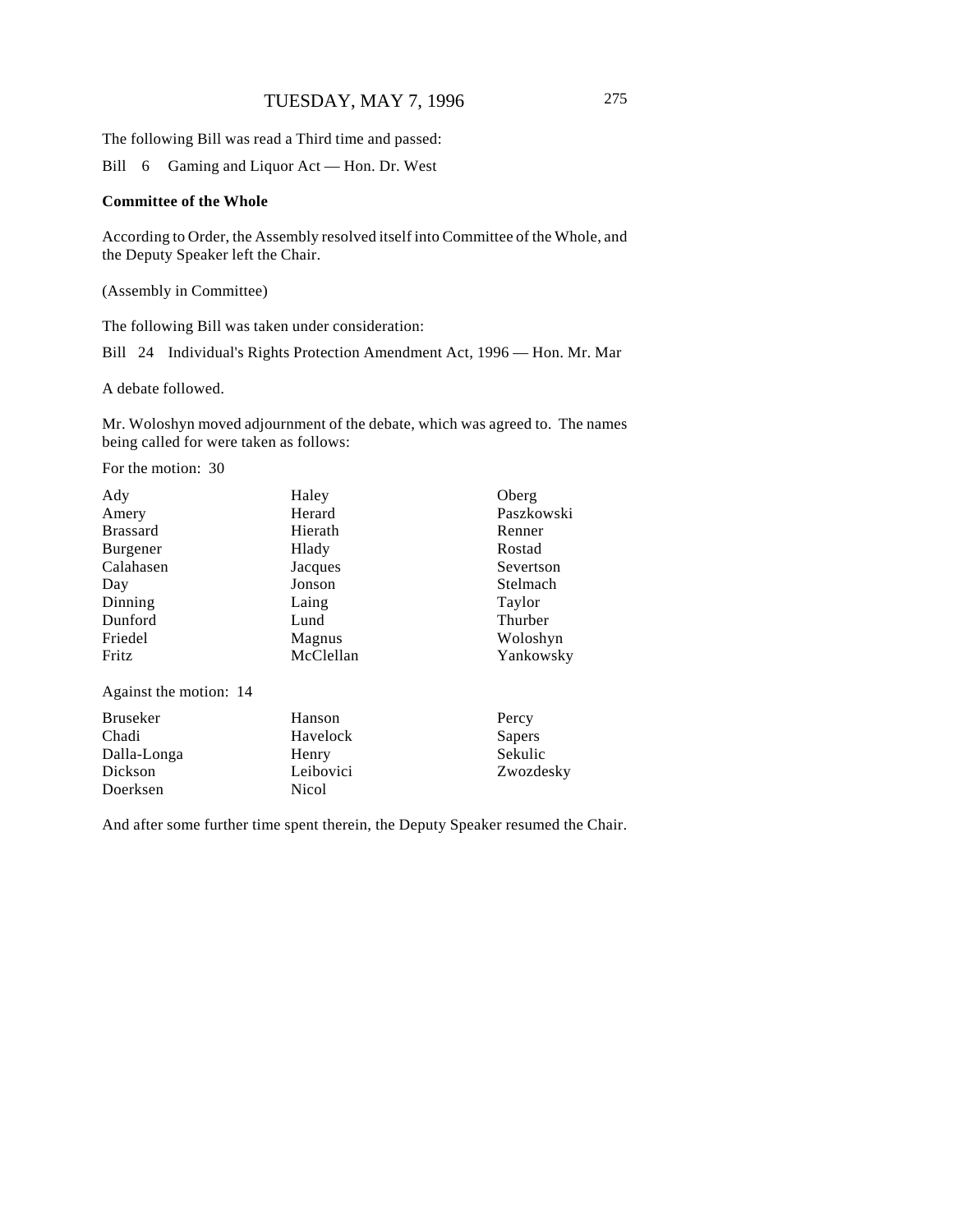# 276 WEDNESDAY, MAY 8, 1996

Progress was reported on the following Bills:

Bill 24 Individual's Rights Protection Amendment Act, 1996 — Hon. Mr. Mar

Bill 26 Child and Family Services Authorities Act — Mr. Shariff

Mr. Herard, Acting Chairman of Committees, tabled copies of all amendments considered by the Committee of the Whole on this date for the official records of the Assembly.

Amendment to Bill 26 (Hon. Member for Edmonton-Beverly-Belmont) — Debate adjourned

Sessional Paper 1008/96

#### **Third Reading**

The following Bill was read a Third time and passed:

Bill 28 Dependent Adults Amendment Act, 1996 — Mr. Brassard

## **Adjournment**

On motion by Hon. Mr. Day, Government House Leader, the Assembly adjourned at 11:27 p.m., until Wednesday, May 8, 1996, at 1:30 p.m.

Wednesday, May 8, 1996

The Speaker took the Chair at 1:30 p.m.

#### **Speaker's Statement** — **Anniversaries**

The Chair offered congratulations to Hon. Members who today celebrate their 10th anniversary since they were first elected to this Assembly, May 8, 1986: the Hon. Minister of Advanced Education and Career Development, the Hon. Member for Olds-Didsbury, the Hon. Member for Dunvegan, the Hon. Government House Leader, the Hon. Provincial Treasurer, the Hon. Member for Edmonton-Gold Bar, the Hon. Minister for Science and Research, the Hon. Minister of Federal and Intergovernmental Affairs, the Hon. Minister of Transportation and Utilities, the Hon. Leader of the Official Opposition, and the Hon. Speaker.

#### **Presenting Petitions**

Mr. Bruseker, Hon. Member for Calgary-North West, presented a petition from 403 Calgary residents regarding a review of Early Childhood Services (ECS) funding.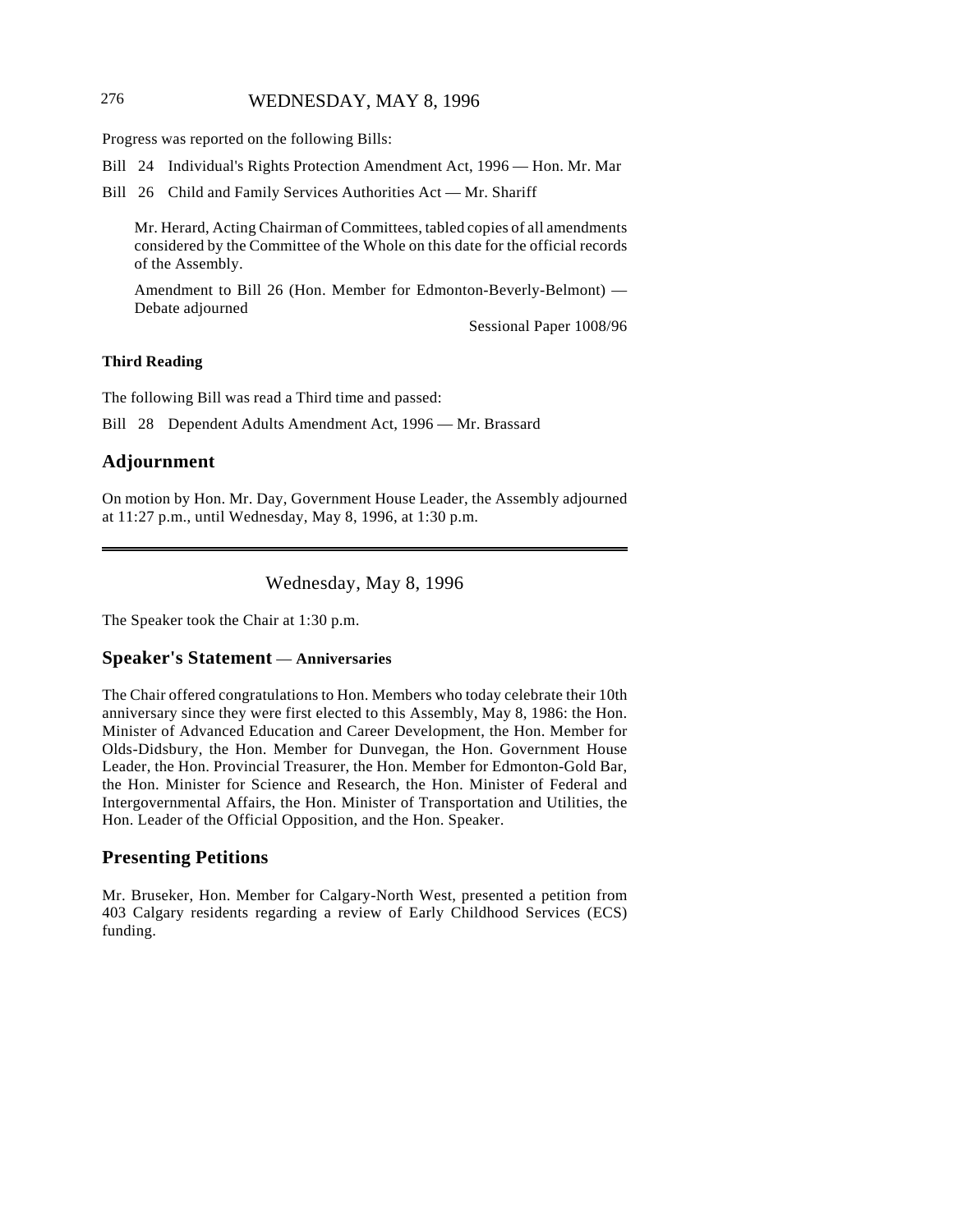Mr. Dalla-Longa, Hon. Member for Calgary-West, presented a petition from 358 Calgary residents regarding a review of Early Childhood Services (ECS) funding.

Mr. Dickson, Hon. Member for Calgary-Buffalo, presented a petition from Calgary residents urging the Government to suspend further hospital closures in Calgary.

## **Tabling Returns and Reports**

Hon. Mr. Lund, Minister of Environmental Protection:

Response to Written Question No. Q157 asked for by Mr. Van Binsbergen on March 13, 1996:

What are the estimated volumes of deciduous and coniferous timber that were stolen from Crown land between January 1, 1994 and December 31, 1995? Sessional Paper 157/96

Return to Order of the Assembly No. M167 asked for by Mr. Van Binsbergen on March 13, 1996:

The penalties assessed against commercial timber operators for breaches of the Forests Act and regulations or of the Alberta timber harvest planning and operating ground rules, where the penalty exceeded \$1000, the name of the *company*, the nature of the infringement, the amount of the penalty and the date on which the *penalty was assessed* for the period January 1, 1995 to December 31, 1995.

Sessional Paper 167/96

Return to Order of the Assembly No. M168 asked for by Mr. Van Binsbergen on March 13, 1996:

A list of all projects that were approved for funding under the Forest Resource Improvement Program, from January 1, 1995 until December 31, 1995, giving the name of each company, a summary of each project and the amount granted. Sessional Paper 168/96

Return to Order of the Assembly No. M175 asked for by Mr. Collingwood on March 13, 1996:

A list showing how all proceeds from the 1995 special auction and raffle for two sheep and two elk permits were distributed, including a summary of each project, the amount allocated, the name of the body responsible for administering the project and what plans have been made for auditing the projects.

Sessional Paper 175/96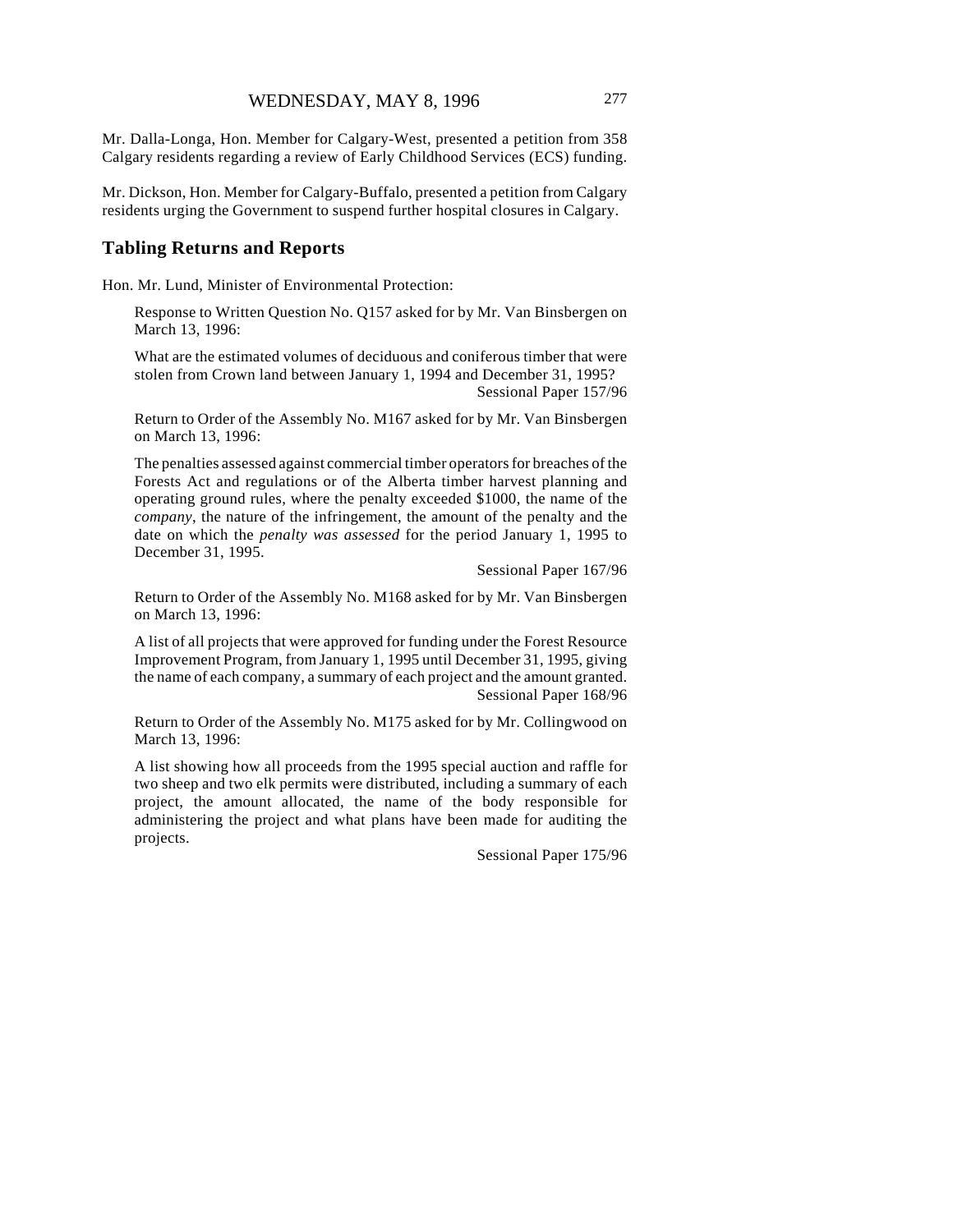## 278 WEDNESDAY, MAY 8, 1996

Hon. Mrs. McClellan, Minister of Health:

Alberta Health Information Bulletin, dated May 8, 1996, entitled "May 12 is ME/CFS/FMS (Myalgic Encephalomyelitis / Fibromyalgia) Awareness Day in Alberta"

Sessional Paper 1009/96

Ms Burgener, Hon. Member for Calgary-Currie:

Letter, dated May 8, 1996, from Ms Burgener, Chairman, Seniors Advisory Council, to Mrs. Hewes, Hon. Member for Edmonton-Gold Bar, providing clarification of the response to a question raised May 7, 1996, regarding budget figures for the Seniors Advisory Council

Sessional Paper 1010/96

Dr. Massey, Hon. Member for Edmonton-Mill Woods:

Advertisement entitled, "Remember When . . .," Edmonton Journal, April 28, 1996, with 74 attached signatures

Sessional Paper 1011/96

Mr. Van Binsbergen, Hon. Member for West Yellowhead:

13 letters, variously dated and signed, from Grade 8 and 9 students of the Yellowhead Christian School, Edson, urging the Government to develop stronger laws to discourage smoking among young people

Sessional Paper 1012/96

Ms Carlson, Hon. Member for Edmonton-Ellerslie:

Advertisement entitled, "Remember When . . .," Edmonton Journal, April 28, 1996, with 75 attached signatures

Sessional Paper 1013/96

Mr. Zwozdesky, Hon. Member for Edmonton-Avonmore:

Letter, dated April 30, 1996, from Ronald Sorokin, Community Relations Chair, Jewish Federation of Edmonton, to Hon. Mr. Klein, Premier, regarding the Federation's opposition to Bill 24, Individual's Rights Protection Amendment Act, 1996

Sessional Paper 1014/96

Letter, dated April 30, 1996, from Marielis Zielke, President, German-Canadian Association of Alberta, to Mr. Zwozdesky, Hon. Member for Edmonton-Avonmore, offering thanks to Mr. Zwozdesky for his efforts in support of multiculturalism

Sessional Paper 1015/96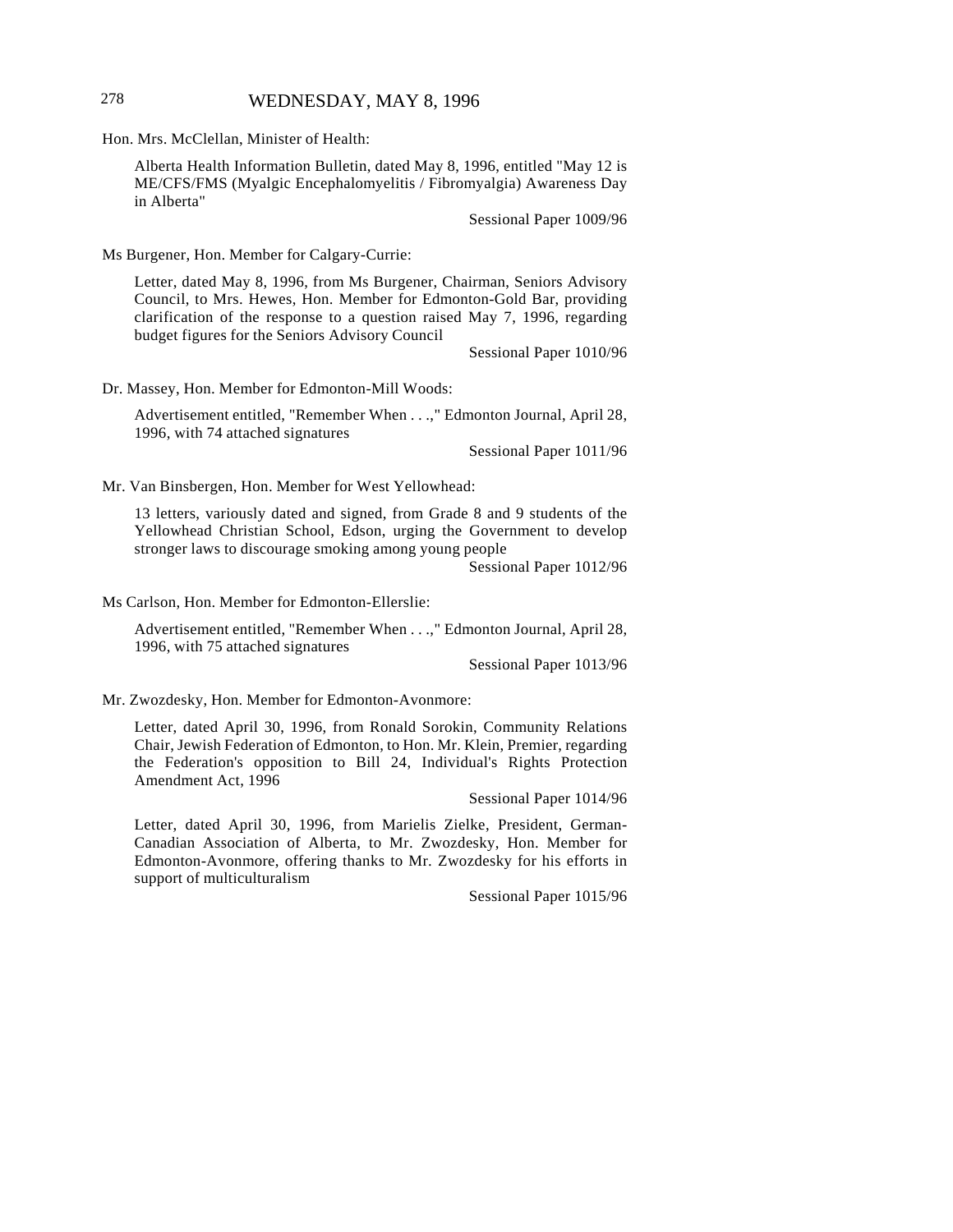Mr. Dickson, Hon. Member for Calgary-Buffalo:

74 letters, undated, from Calgary and area residents, to Hon. Mr. Klein, Premier, regarding downtown Calgary's need for a full-scale hospital and urging the Government to stop hospital closures

Sessional Paper 1016/96

## **Oral Question Period**

During Oral Question Period, Mrs. Hewes, Hon. Member for Edmonton-Gold Bar, filed the following:

Letter, dated January 24, 1996, from Debbie Elicksen, Calgary, to Mr. Mitchell, Hon. Leader of the Official Opposition, regarding a Glamorgan senior who visits a local dumpster on a daily basis, with attached picture Sessional Paper 1017/96

During Oral Question Period, Mr. Pham, Hon. Member for Calgary-Montrose, filed the following:

Alberta Public Affairs Bureau Memorandum, dated May 8, 1996, from Gerry Bourdeau, Managing Director, to Mr. Pham, Hon. Member for Calgary-Montrose, regarding the Workers' Compensation Board and use of the RITE phone system

Sessional Paper 1018/96

# **ORDERS OF THE DAY**

## **Written Questions**

The following Written Questions were ordered to stand: Q206, Q207, Q208.

#### **Motions for Returns**

The following Motions for Returns were ordered to stand: M195, M196, M197, M198, M199, M200, M202, M203, M204, M205, M209.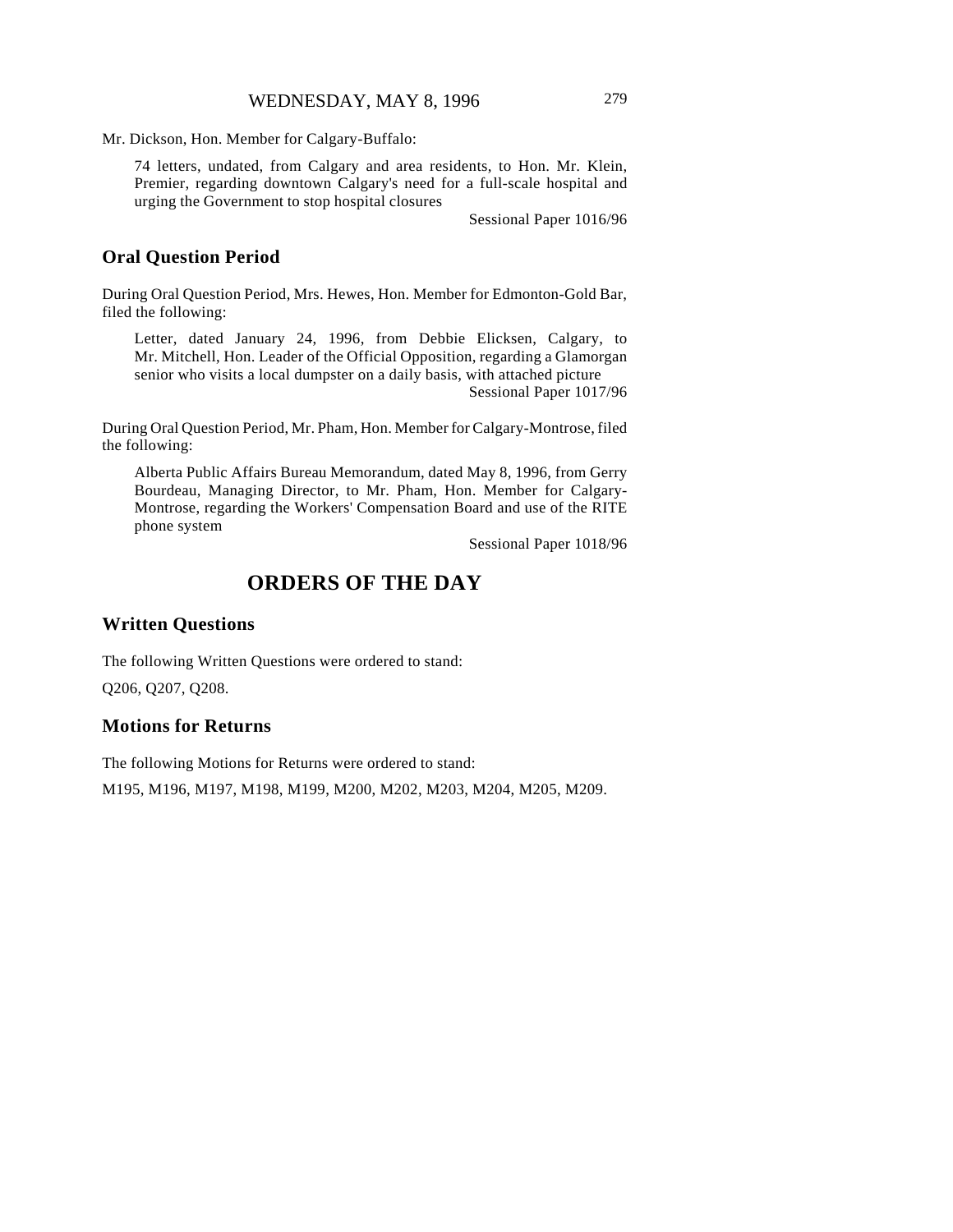# 280 WEDNESDAY, MAY 8, 1996

# **Public Bills and Orders Other Than Government Bills and Orders**

#### **Second Reading**

On the motion that the following Bill be now read a Second time:

Bill 212 Consumer Protection Act — Ms Abdurahman

A debate followed.

The question being, the motion was defeated.

On the motion that the following Bill be now read a Second time:

Bill 213 Ombudsman Amendment Act, 1996 — Mr. Sapers

A debate followed.

Mr. Severtson moved adjournment the debate, which was agreed to.

# **Adjournment**

On motion by Hon. Mrs. Black, Deputy Government House Leader, that it be called 5:30 p.m., at 5:04 p.m. the Assembly adjourned until 8:00 p.m.

WEDNESDAY, MAY 8, 1996 — 8:00 P.M.

# **Government Bills and Orders**

#### **Second Reading**

On the motion that the following Bill be now read a Second time:

Bill 41 Water Act — Hon. Mr. Lund

A debate followed.

Mr. McFarland moved adjournment of the debate, which was agreed to.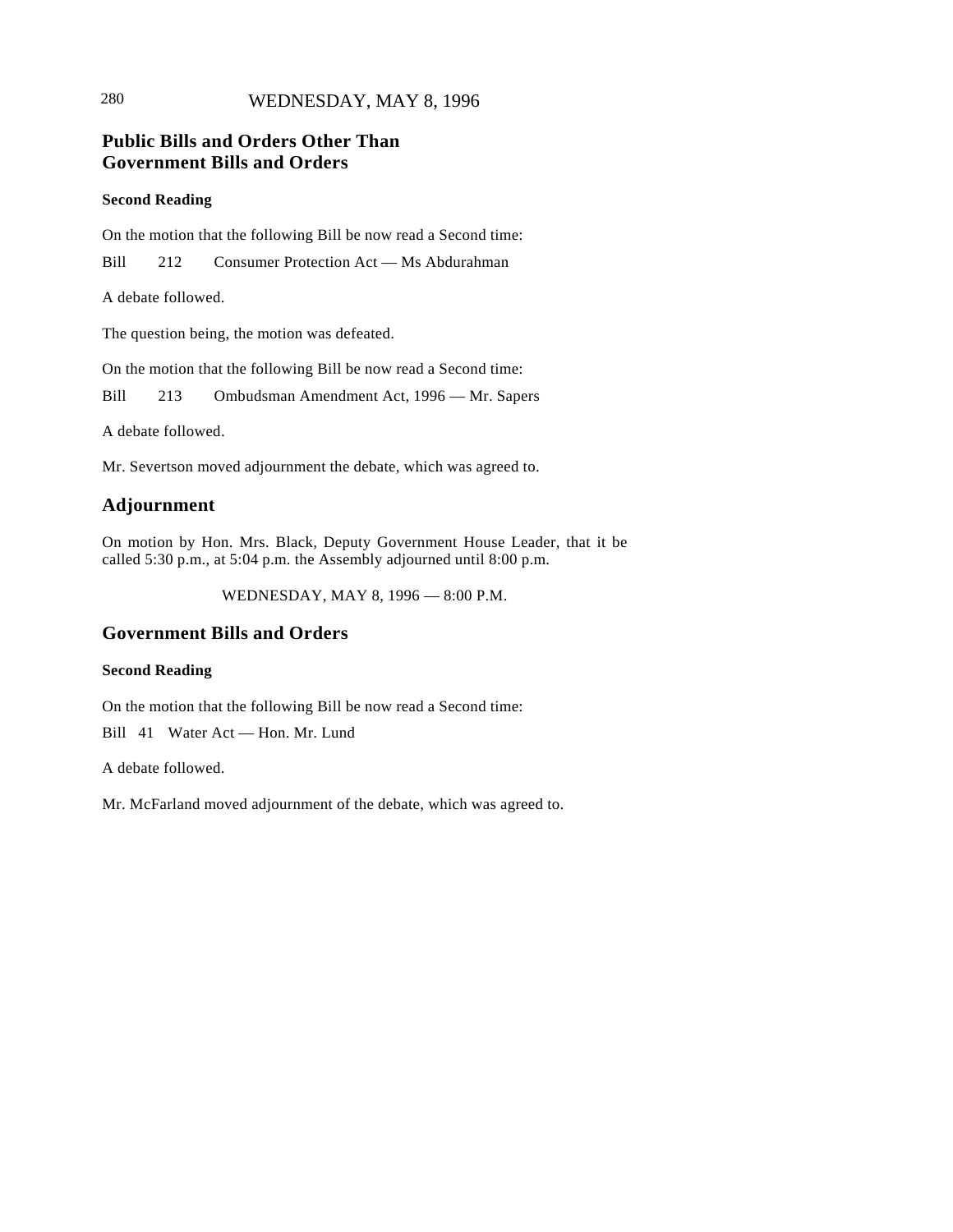The following Bills were read a Second time and referred to Committee of the Whole:

- Bill 43 Election Amendment Act, 1996 Mr. Hierath
- Bill 44 Motor Vehicle Accident Claims Amendment Act, 1996 Hon. Mr. Evans

#### **Adjournment**

On motion by Hon. Mrs. Black, Deputy Government House Leader, the Assembly adjourned at 12:53 a.m. Thursday, May 9, 1996, until 1:30 p.m.

Thursday, May 9, 1996

The Speaker took the Chair at 1:30 p.m.

## **Presenting Petitions**

Mr. Kirkland, Hon. Member for Leduc, presented a petition from 2,051 Albertans offering support for the Leduc Hospital and opposing private use of the facility.

## **Tabling Returns and Reports**

Hon. Mrs. McClellan, Minister of Health:

Success Story Submissions 1996, Health Authorities Forum Sessional Paper 1019/96

Mr. Zwozdesky, Hon. Member for Edmonton-Avonmore:

Proposed amendment to section 3 of Bill 24, Individual's Rights Protection Amendment Act, 1996

Sessional Paper 1020/96

Proposed amendment to section 18 of Bill 24, Individual's Rights Protection Amendment Act, 1996

Sessional Paper 1021/96

Dr. Oberg, Hon. Member for Bow Valley:

25 letters, variously dated and signed, to Hon. Mrs. McClellan, Minister of Health, and Dr. Oberg, Hon. Member for Bow Valley, regarding support for Bill 219, The Non-Smokers Health Act

Sessional Paper 1022/96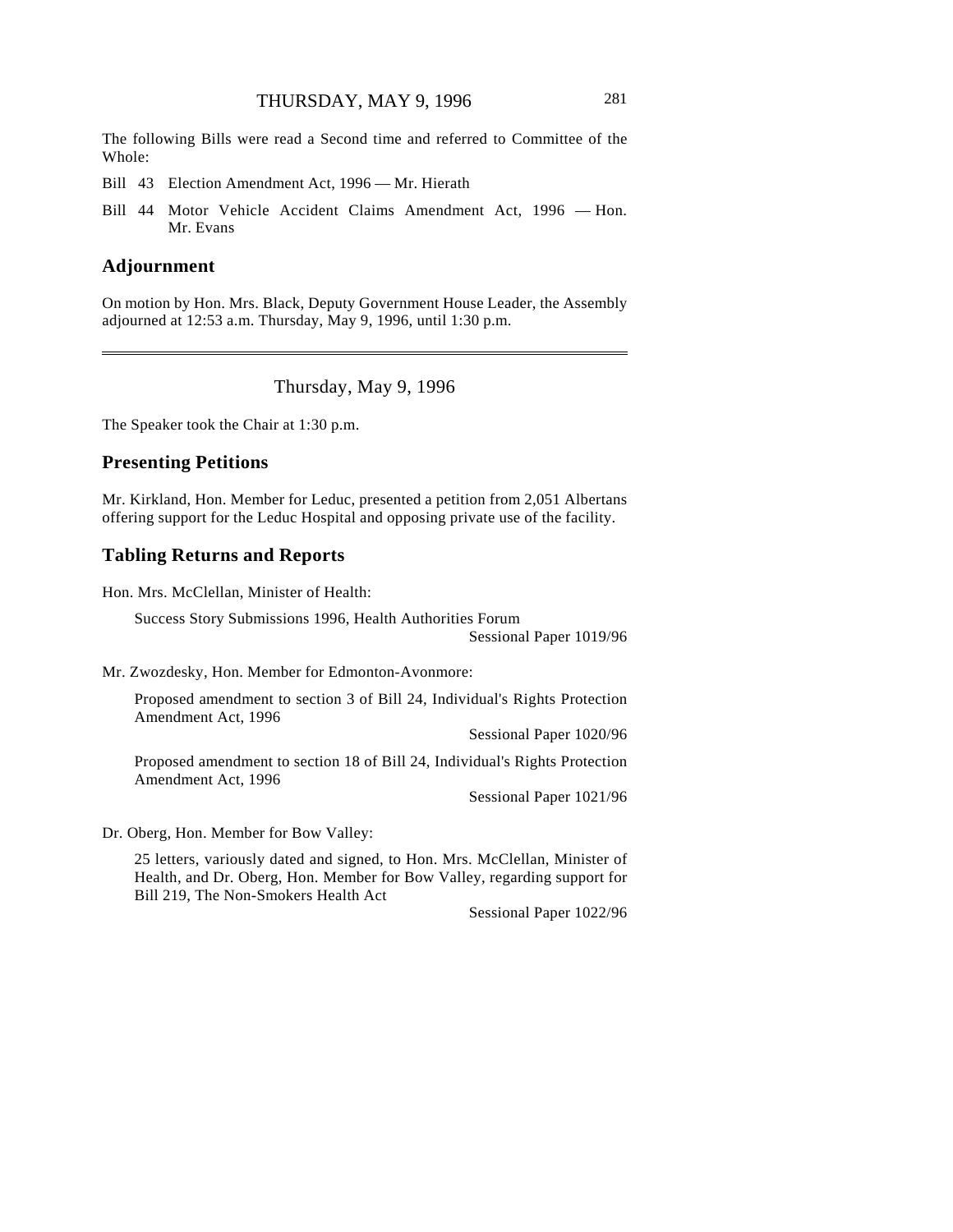# 282 THURSDAY, MAY 9, 1996

## **Members' Statements**

Mrs. Gordon, Hon. Member for Lacombe-Stettler, made a statement regarding May 12, 1996, being designated Canada Health Day under the theme, "A New Perspective on Health".

Ms Leibovici, Hon. Member for Edmonton-Meadowlark, made a statement regarding the medical treatment Mrs. Wasyliw received at the Royal Alexandra and Allen Gray Hospitals.

Ms Burgener, Hon. Member for Calgary-Currie, made a statement regarding Mental Health Week, May 6 to 12, 1996, and the burden of coping with mental illness, particularly the stigma of mental illness.

#### **Projected Government Business**

Pursuant to Standing Order 7(5), Mr. Collingwood, Acting Opposition House Leader, asked a question pertaining to the order of Government Business to be brought before the Assembly for the following week.

Hon. Mr. Day, Government House Leader, gave notice of projected Government Business for the week of May 13 to May 16, 1996:

| Monday, May 13  | Aft. | - Government Bills and Orders             |
|-----------------|------|-------------------------------------------|
|                 |      | <b>Second Reading or</b>                  |
|                 |      | <b>Committee of the Whole or</b>          |
|                 |      | <b>Third Reading</b>                      |
|                 |      | As per Order Paper                        |
|                 | Eve. | - Government Bills and Orders             |
|                 |      | <b>Second Reading or</b>                  |
|                 |      | <b>Committee of the Whole or</b>          |
|                 |      | <b>Third Reading</b>                      |
|                 |      | As per Order Paper                        |
| Tuesday, May 14 |      | (4:30 p.m.) - Government Bills and Orders |
|                 |      | <b>Second Reading or</b>                  |
|                 |      | <b>Committee of the Whole or</b>          |
|                 |      | <b>Third Reading</b>                      |
|                 |      | As per Order Paper                        |
|                 |      |                                           |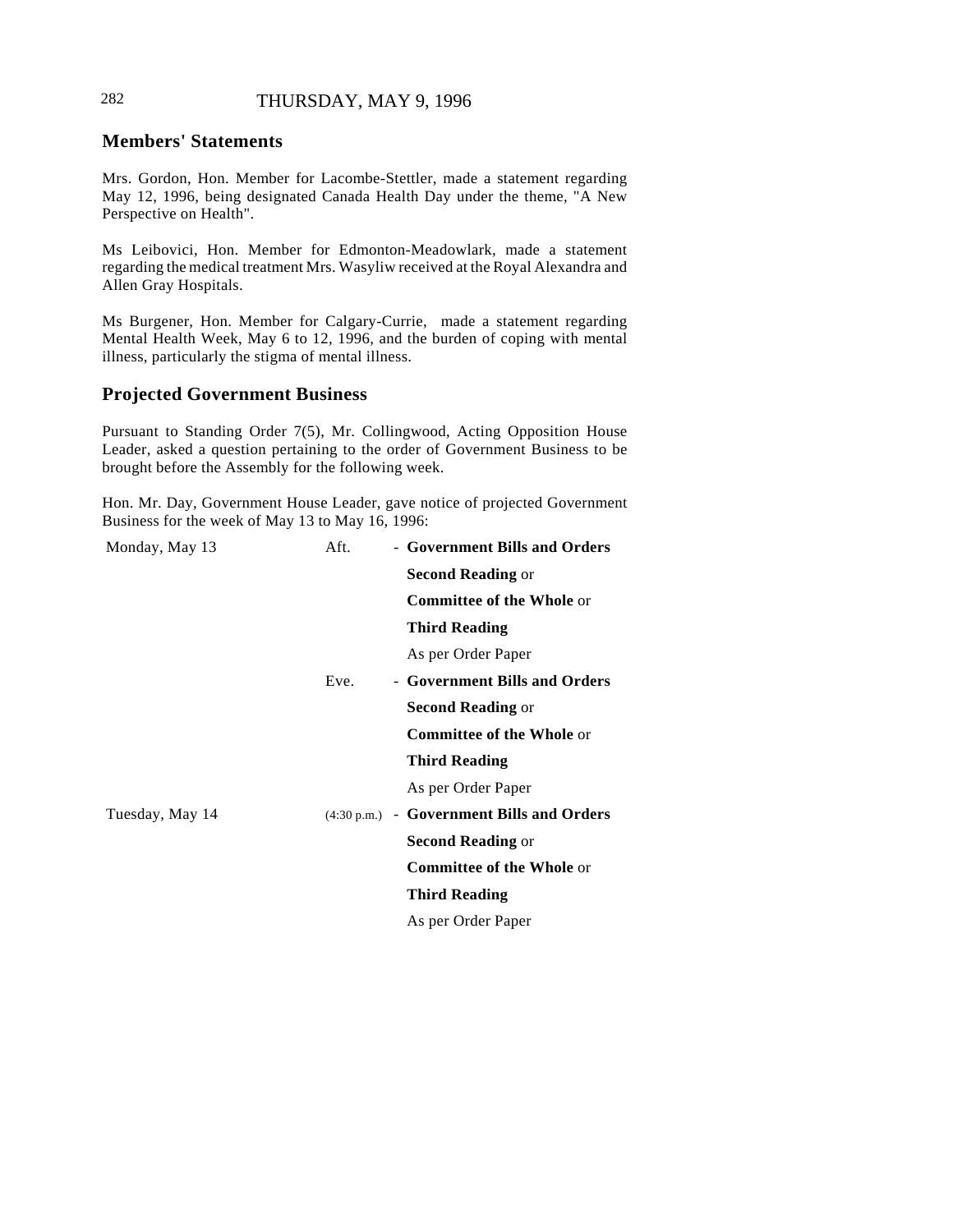# THURSDAY, MAY 9, 1996 283

|                   | Eve. | - Government Bills and Orders    |
|-------------------|------|----------------------------------|
|                   |      | <b>Second Reading or</b>         |
|                   |      | <b>Committee of the Whole or</b> |
|                   |      | <b>Third Reading</b>             |
|                   |      | As per Order Paper               |
| Wednesday, May 15 | Eve. | - Government Bills and Orders    |
|                   |      | <b>Second Reading or</b>         |
|                   |      | <b>Committee of the Whole or</b> |
|                   |      | <b>Third Reading</b>             |
|                   |      | As per Order Paper               |
| Thursday, May 16  | Aft. | - Government Bills and Orders    |
|                   |      | <b>Second Reading or</b>         |
|                   |      | <b>Committee of the Whole or</b> |
|                   |      | <b>Third Reading</b>             |
|                   |      | As per Order Paper               |

# **ORDERS OF THE DAY**

# **Government Bills and Orders**

## **Committee of the Whole**

According to Order, the Assembly resolved itself into Committee of the Whole, and the Speaker left the Chair.

(Assembly in Committee)

And after some time spent therein, the Acting Speaker resumed the Chair.

Progress was reported on the following Bill:

Bill 34 Municipal Government Amendment Act, 1996 — Mr. Langevin

Progress was reported on the following Bill with some amendments:

Bill 35 Personal Directives Act — Ms Haley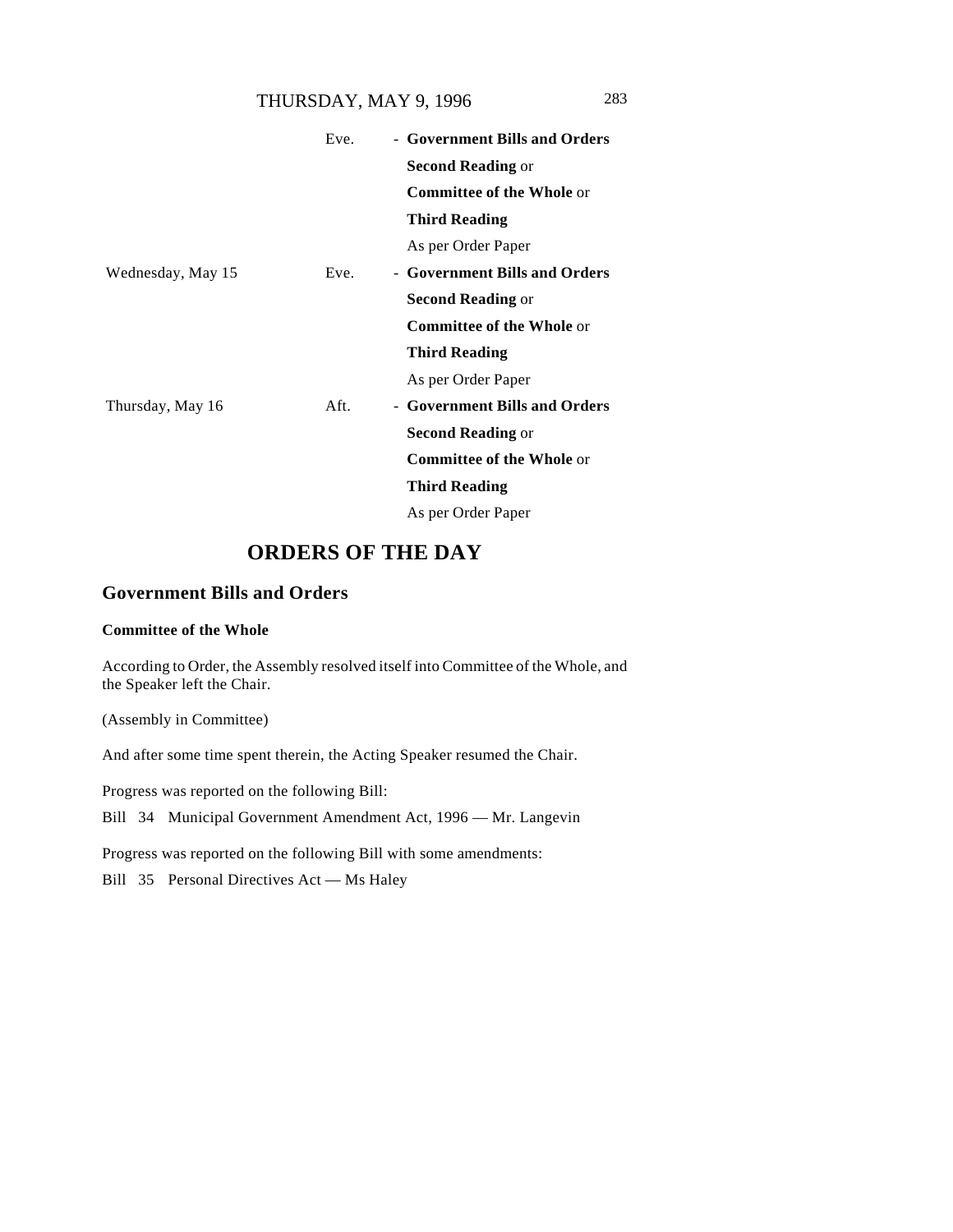Mr. Herard, Acting Chairman of Committees, tabled copies of all amendments considered by the Committee of the Whole on this date for the official records of the Assembly.

Mr. Herard also tabled copies of a document tabled by Ms Haley, Hon. Member for Three Hills-Airdrie, during Committee of the Whole consideration of Bill 35, Personal Directives Act.

Letter, dated April 29, 1991, from Cecilia Johnstone, President, Canadian Bar Association, to the Speaker of the Legislative Assembly, and Neil McCrank, Deputy Attorney General, regarding Bill 10, Powers of Attorney Act, with attached final submission of the Association

Sessional Paper 1024/96

Sessional Paper 1023/96

Amendment to Bill 35 (Hon. Member for Three Hills-Airdrie) — Agreed to

Sub-amendment to Bill 35 (Hon. Member for Sherwood Park) — Defeated

Sessional Paper 1025/96

Amendment to Bill 35 (Hon. Member for Sherwood Park on behalf of the Hon. Member for Calgary-Buffalo) — Debate adjourned Sessional Paper 1026/96

Amendment to Bill 34 (Hon. Member for Leduc) — Debate adjourned Sessional Paper 1027/96

## **Adjournment**

On motion by Hon. Mrs. McClellan, Acting Government House Leader, that it be called 5:30 p.m., the Assembly adjourned at 5:10 p.m., until Monday, May 13, 1996, at 1:30 p.m.

Monday, May 13, 1996

The Speaker took the Chair at 1:30 p.m.

# **Reading and Receiving Petitions**

On request by Mr. Bruseker, Hon. Member for Calgary-North West, the following petition was read and received: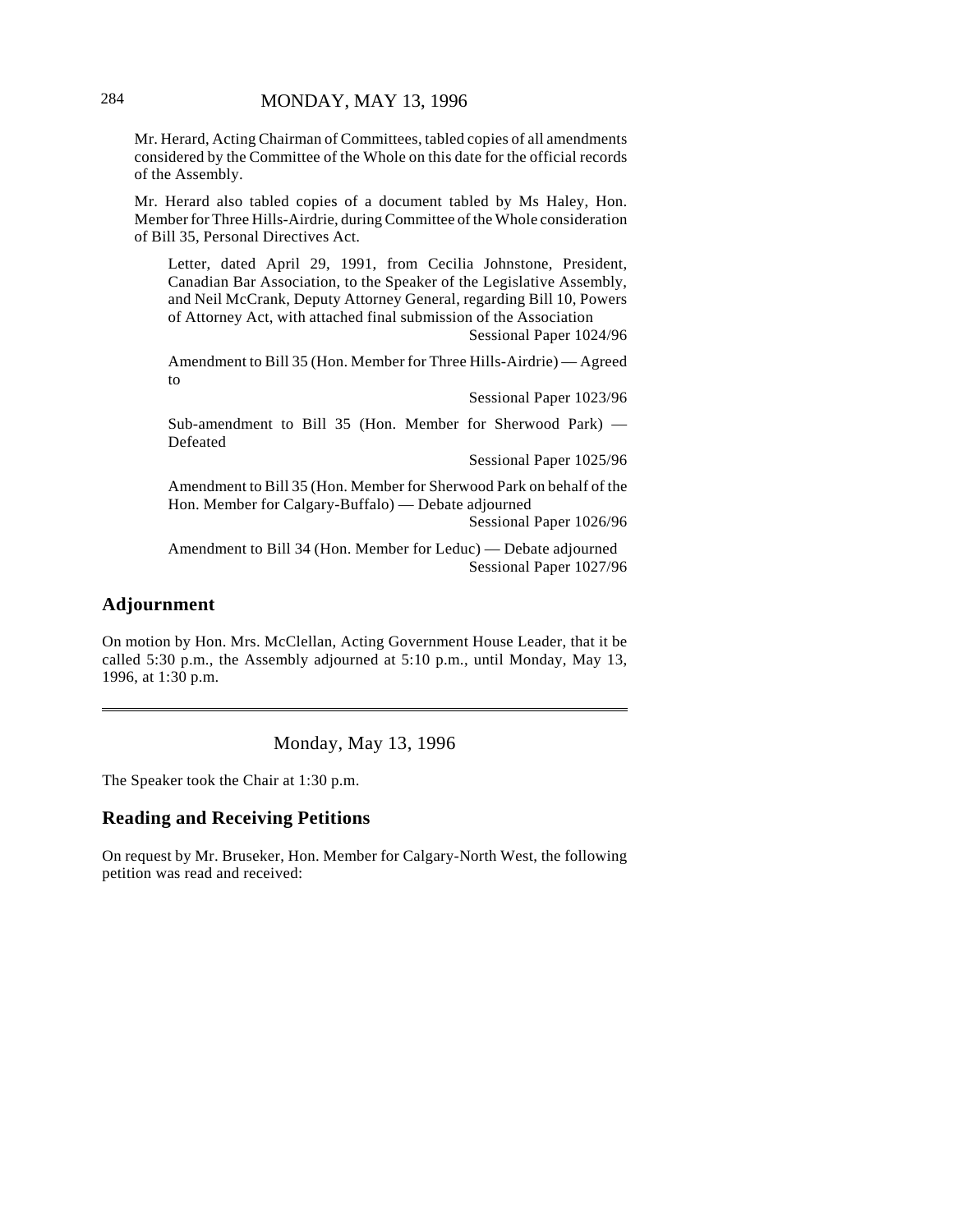We, the undersigned, request the Alberta Legislative Assembly to urge the Government to review the issue of funding Early Childhood Services (E.C.S.), as the program is currently non-mandatory and funding has been cut for the period of 1994 to 1996.

On request by Mr. Dickson, Hon. Member for Calgary-Buffalo, the following petition was read and received:

We, the undersigned, petition the Legislative Assembly to urge the Government to suspend further hospital closures in Calgary, and immediately hold an independent public inquiry on health care facilities in the city.

On request by Mr. Dalla-Longa, Hon. Member for Calgary-West, the following petition was read and received:

We, the undersigned, request the Alberta Legislative Assembly to urge the Government to review the issue of funding Early Childhood Services (E.C.S.), as the program is currently non-mandatory and funding has been cut for the period of 1994 to 1996.

#### **Tabling Returns and Reports**

Hon. Mr. Evans, Minister of Justice and Attorney General:

Response to Written Question No. Q159 asked for by Mr. Dickson on March 13, 1996:

Which of the provincial correctional institutions have laundry facilities; what is the inventory of the major capital equipment in each of the laundry facilities; which of the provincial correctional institutions have a greenhouse; what is the size of each greenhouse and the major capital inventory contained in each; which of the provincial correctional institutions have shop facilities with the necessary equipment for activities such as shoe repair or furniture construction and repair; and what is the major capital inventory contained in each of the shop facilities?

Sessional Paper 159/96

Response to Written Question No. Q176 asked for by Mr. Dickson on March 13, 1996:

What is the criteria for classifying a provincial inmate as a minimum security inmate and who determines that classification?

Sessional Paper 176/96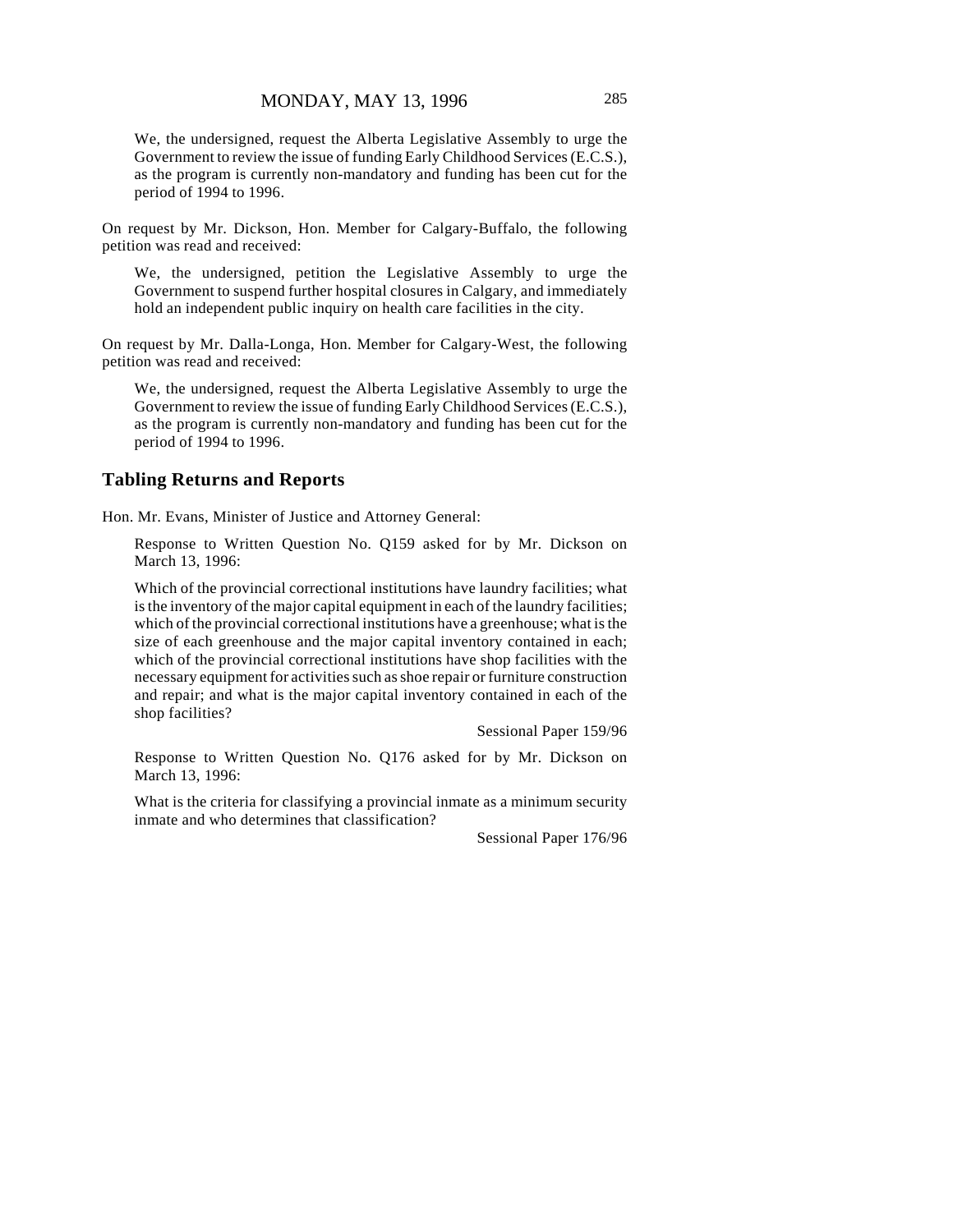Return to Order of the Assembly No. M166 asked for by Mr. Dickson on March 13, 1996:

A copy of all contracts between the Justice Department and independent contractors for the provision of laundry services to all provincial correctional and remand centres from June 15, 1993 to February 13, 1996. As the contractor's bargaining position could be adversely affected if contract amounts are disclosed, the contracted dollar amounts, as per section 15(1) of the Freedom of Information and Protection of Privacy Act, have been severed. Sessional Paper 166/96

Dr. Oberg, Hon. Member for Bow Valley:

48 letters, variously signed and dated, offering support for Motion 527 restricting smoking at all government worksites

Sessional Paper 1028/96

Mr. Herard, Hon. Member for Calgary-Egmont:

Notice to Apprentices, Changes to Apprenticeship Training, Human Resources Development Canada, April 25, 1996

Sessional Paper 1029/96

Mr. Zwozdesky, Hon. Member for Edmonton-Avonmore:

Letter, dated May 6, 1996, from Salvatore Amelio, President, National Congress of Italian Canadians, Edmonton District, to Hon. Mr. Klein, Premier, regarding opposition to many elements of Bill 24, Individual's Rights Protection Amendment Act, 1996

Sessional Paper 1030/96

Letter, dated May 13, 1996, from Mary Necyk, Board of Directors, Northern Alberta Language Association (NAHLA) to Hon. Mr. Klein, Premier, regarding the Premier's letter to the Association of March 23, 1996, with respect to the introduction of Bill 24, Individual's Rights Protection Amendment Act, 1996

Sessional Paper 1031/96

Letter, dated May 8, 1996, from Hannah Noerenberg, Principal, German Saturday School, to Hon. Mr. Klein, Premier, regarding the elimination of the \$25 per student grant for International and Heritage Language Schools

Sessional Paper 1032/96

Letter, dated April 18, 1996, from James Jacuta, Volunteer President, Ukrainian Canadian Congress, Alberta Provincial Council, to Hon. Mr. Klein, Premier, regarding opposition to Bill 24, Individual's Rights Protection Amendment Act, 1996

Sessional Paper 1033/96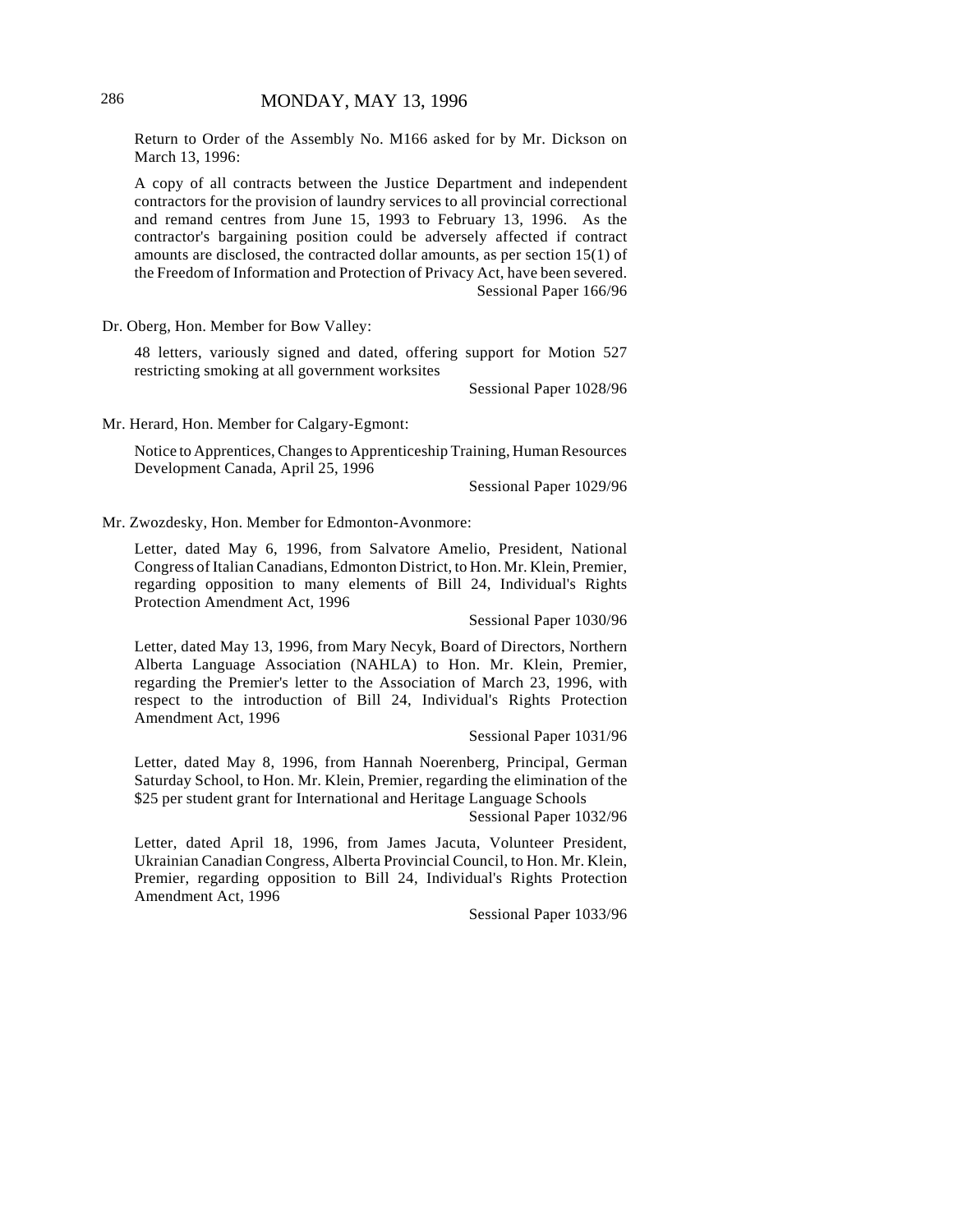Mr. Dickson, Hon. Member for Calgary-Buffalo:

Letter, dated May 1, 1996, from W.S. Moore, Vice-President and Centre Manager, Brookfield LePage Management Western Ltd., to Hon. Mr. Mar, Minister of Community Development, regarding concerns about the impact of Bill 24, Individual's Rights Protection Amendment Act, 1996, on the building industry

Sessional Paper 1034/96

Letter, dated May 10, 1996, from Kathleen Kohlman and Jennifer Adrain, Board Members, Women's Legal Education and Action Fund (LEAF), to Hon. Mr. Mar, Minister of Community Development, offering comments on Bill 24, Individual's Rights Protection Amendment Act, 1996

Sessional Paper 1035/96

Mr. Sapers, Hon. Member for Edmonton-Glenora:

Letter, dated May 10, 1996, from Mr. Sapers, Hon. Member for Edmonton-Glenora, to Hon. Mrs. McClellan, Minister of Health, regarding proposals made by Hotel de Health, with attached background information

Sessional Paper 1036/96

President's Address to the 1996 Annual General Meeting, Health Sciences Association of Alberta

Sessional Paper 1037/96

Mr. Kirkland, Hon. Member for Leduc:

Poster entitled, "Friends of the Leduc Hospital urge you to say no to Hotel de Health"

Sessional Paper 1038/96

# **Ministerial Statements**

Hon. Mr. Cardinal, Minister of Family and Social Services, made a statement announcing that May 13 to 19, 1996, is Meals on Wheels Awareness week.

Ms Hanson, Hon. Member for Edmonton-Highlands-Beverly, commented on the statement.

#### **Oral Question Period**

During Oral Question Period, Hon. Mr. Smith, Minister of Economic Development and Tourism, filed the following:

Financial Post article entitled, "Economic boom looks good on Klein," May 10, 1996, pp. 21-26

Sessional Paper 1039/96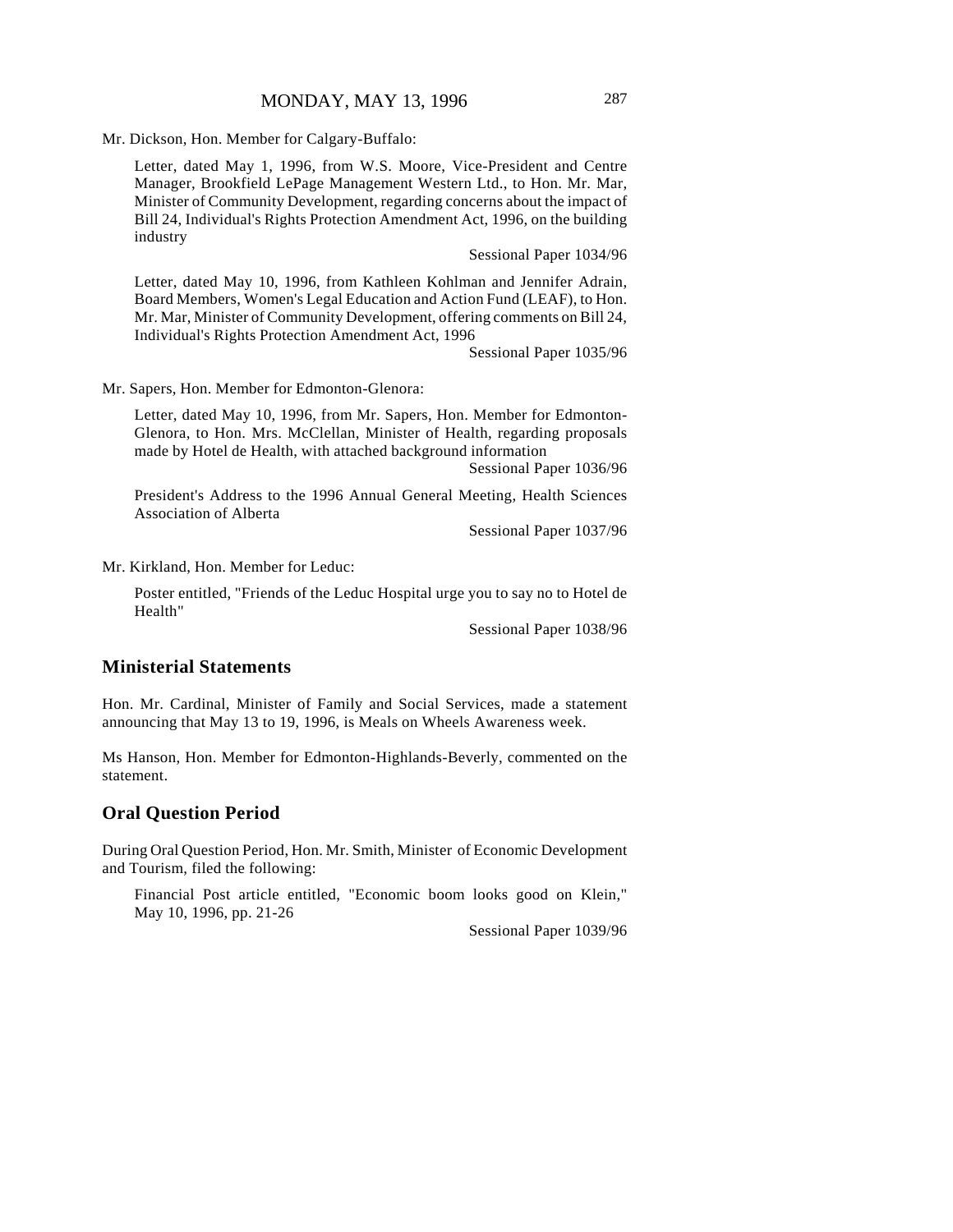BC Business, April 1996

Sessional Paper 1040/96

Calgary Herald article entitled, "Advantage Alberta," May 9, 1996, p. A18 Sessional Paper 1041/96

Toronto Globe and Mail article entitled, "How the West has won the jobs race," May 13, 1996, p. A6

Sessional Paper 1042/96

# **ORDERS OF THE DAY**

# **Government Bills and Orders**

#### **Committee of the Whole**

According to Order, the Assembly resolved itself into Committee of the Whole, and the Speaker left the Chair.

(Assembly in Committee)

The following Bill was taken under consideration:

Bill 34 Municipal Government Amendment Act, 1996 — Mr. Langevin

Debate continued on an amendment introduced by Mr. Kirkland, Hon. Member for Leduc, on May 9, 1996, which read as follows:

that section 6 be struck out.

The question being put, the amendment was defeated. The names being called for were taken as follows:

For the amendment: 13

- Bracko Chadi Dalla-Longa Dickson Germain
- Hanson Kirkland Leibovici Massey

Sapers Vasseur White Wickman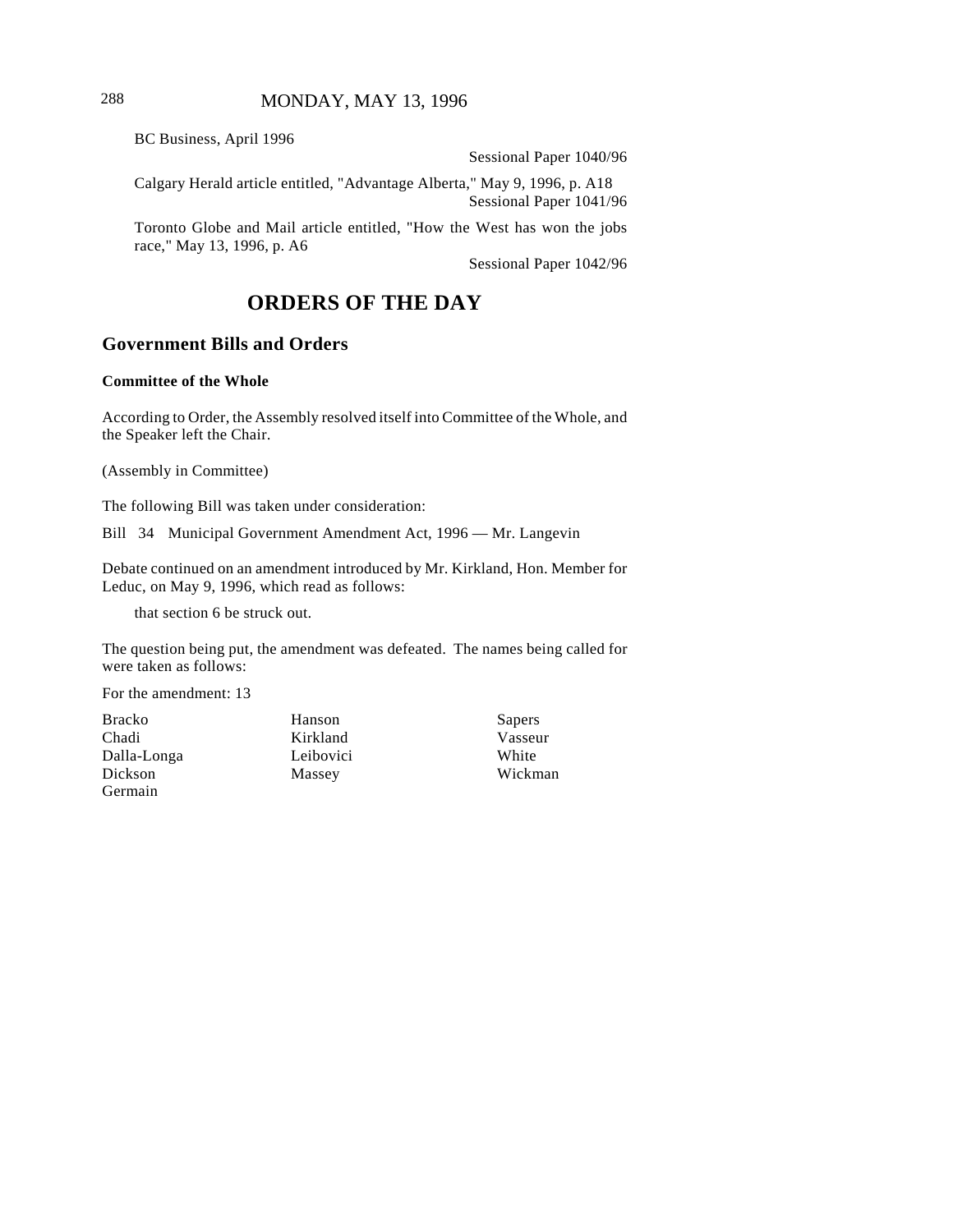Against the amendment: 39

| Ady             | Fritz    | McClellan  |
|-----------------|----------|------------|
| Amery           | Gordon   | McFarland  |
| Beniuk          | Haley    | Mirosh     |
| <b>Black</b>    | Havelock | Oberg      |
| <b>Brassard</b> | Herard   | Paszkowski |
| Burgener        | Hlady    | Pham       |
| Calahasen       | Jacques  | Renner     |
| Coutts          | Jonson   | Severtson  |
| Day             | Kowalski | Stelmach   |
| Dinning         | Laing    | Thurber    |
| Dunford         | Langevin | Trynchy    |
| Fischer         | Lund     | West       |
| Forsyth         | Magnus   | Yankowsky  |

Debate continued.

Mr. Germain, Hon. Member for Fort McMurray, moved:

that section 28 be struck out.

Debate continued on amendment.

The question being put, the amendment was defeated. The names being called for were taken as follows:

For the amendment: 12

Bracko Chadi Collingwood Dalla-Longa

Dickson Germain Hanson Kirkland Leibovici Sapers Van Binsbergen White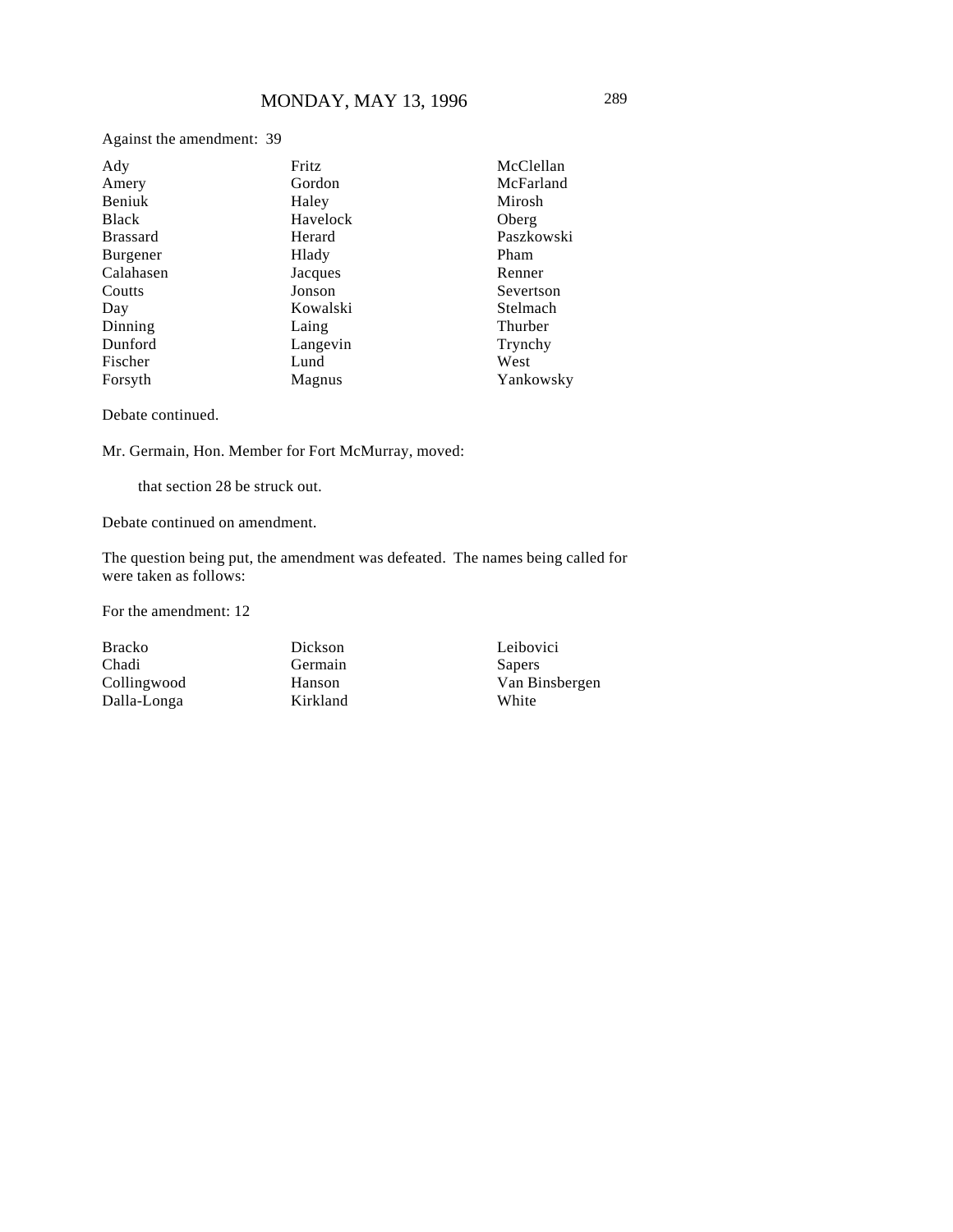Against the amendment: 41

| Ady             | Gordon    | Mirosh     |
|-----------------|-----------|------------|
| Amery           | Haley     | Oberg      |
| Beniuk          | Havelock  | Paszkowski |
| <b>Black</b>    | Hierath   | Pham       |
| <b>Brassard</b> | Hlady     | Renner     |
| <b>Burgener</b> | Jacques   | Severtson  |
| Calahasen       | Jonson    | Stelmach   |
| Coutts          | Kowalski  | Tannas     |
| Day             | Laing     | Thurber    |
| Dinning         | Langevin  | Trynchy    |
| Dunford         | Lund      | West       |
| Fischer         | Magnus    | Woloshyn   |
| Forsyth         | McClellan | Yankowsky  |
| Fritz           | McFarland |            |

Pursuant to Standing Order 4(3), at 5:30 p.m. the Committee recessed until 8:00 p.m.

MONDAY, MAY 13, 1996 — 8:00 P.M.

# **Government Bills and Orders**

#### **Committee of the Whole**

(Assembly in Committee - continued)

The following Bill was taken under consideration:

Bill 35 Personal Directives Act — Ms Haley

A debate followed.

Mr. Dickson, Hon. Member for Calgary-Buffalo, moved that the following be added after section 12:

12.1 Unless a personal directive expressly provides otherwise, if, after making a personal directive in which the maker's spouse is designated as agent, the maker's marriage is terminated by divorce or is found to be void or declared a nullity by a court in a proceeding to which the maker is a party, the designation of the spouse as agent is revoked.

A debate followed on amendment.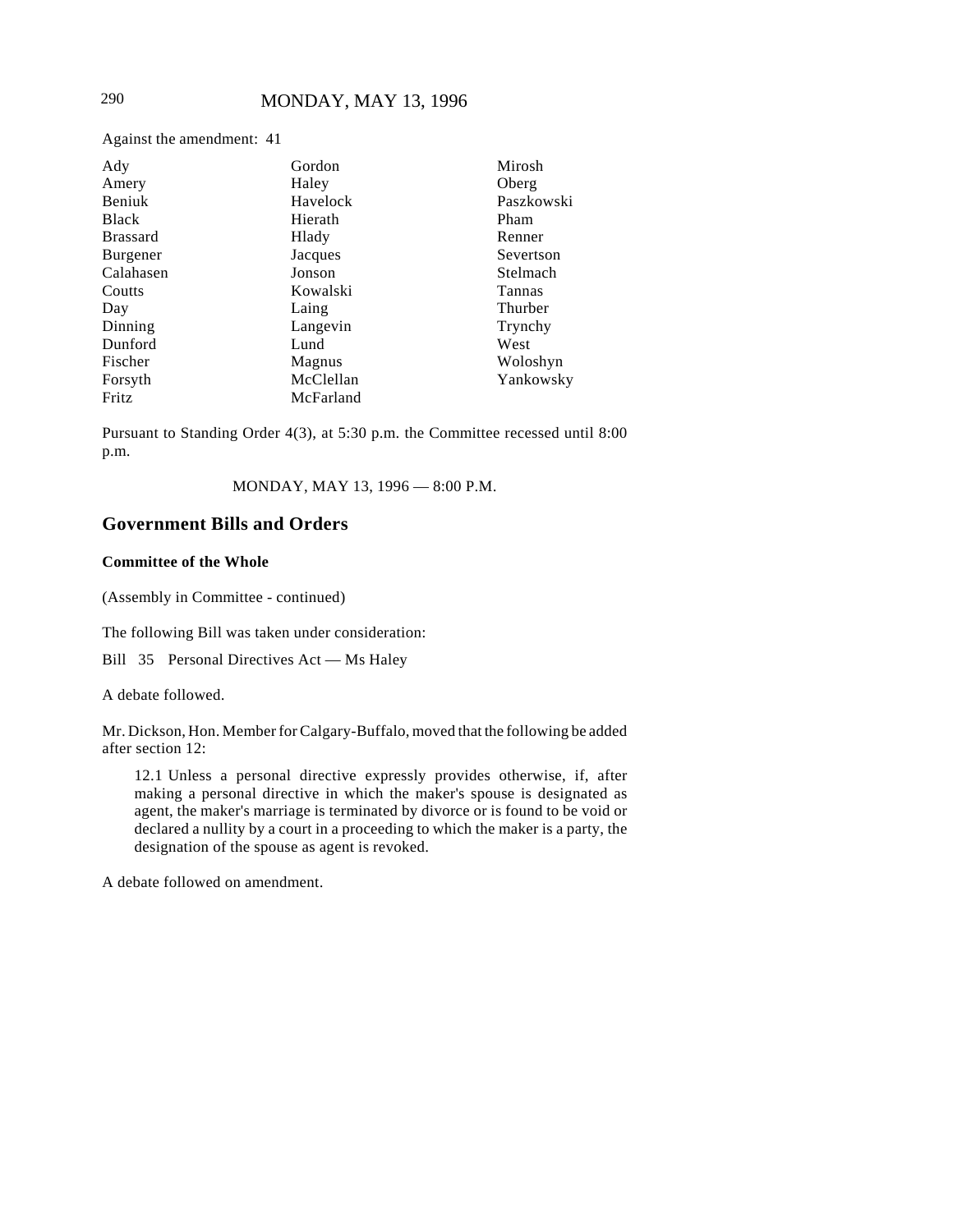The question being put, the amendment was defeated. The names being called for were taken as follows:

For the amendment: 8

| Abdurahman  | Dickson | Sekulic        |
|-------------|---------|----------------|
| Carlson     | Germain | Van Binsbergen |
| Collingwood | Percy   |                |

Against the amendment: 33

| Amery           | Forsyth  | Lund       |
|-----------------|----------|------------|
| <b>Brassard</b> | Fritz    | Magnus     |
| Burgener        | Gordon   | McFarland  |
| Calahasen       | Haley    | Oberg      |
| Cardinal        | Havelock | Paszkowski |
| Coutts          | Hlady    | Pham       |
| Day             | Jacques  | Renner     |
| Dinning         | Jonson   | Severtson  |
| Dunford         | Kowalski | Stelmach   |
| Evans           | Laing    | West       |
| Fischer         | Langevin | Woloshyn   |

And after some further time spent therein, the Acting Speaker resumed the Chair.

The following Bill was reported:

Bill 34 Municipal Government Amendment Act, 1996 — Mr. Langevin

Progress was reported on the following Bill:

Bill 35 Personal Directives Act — Ms Haley

Mrs. Forsyth, Acting Chairman of Committees, tabled copies of all amendments considered by the Committee of the Whole on this date for the official records of the Assembly.

Amendment to Bill 34 (Hon. Member for Leduc) — Defeated on division Sessional Paper 1043/96

Amendment to Bill 34 (Hon. Member for Fort McMurray) — Defeated Sessional Paper 1044/96

Amendment to Bill 34 (Hon. Member for Fort McMurray) — Defeated Sessional Paper 1045/96

Amendment to Bill 34 (Hon. Member for Fort McMurray) — Defeated on division

Sessional Paper 1046/96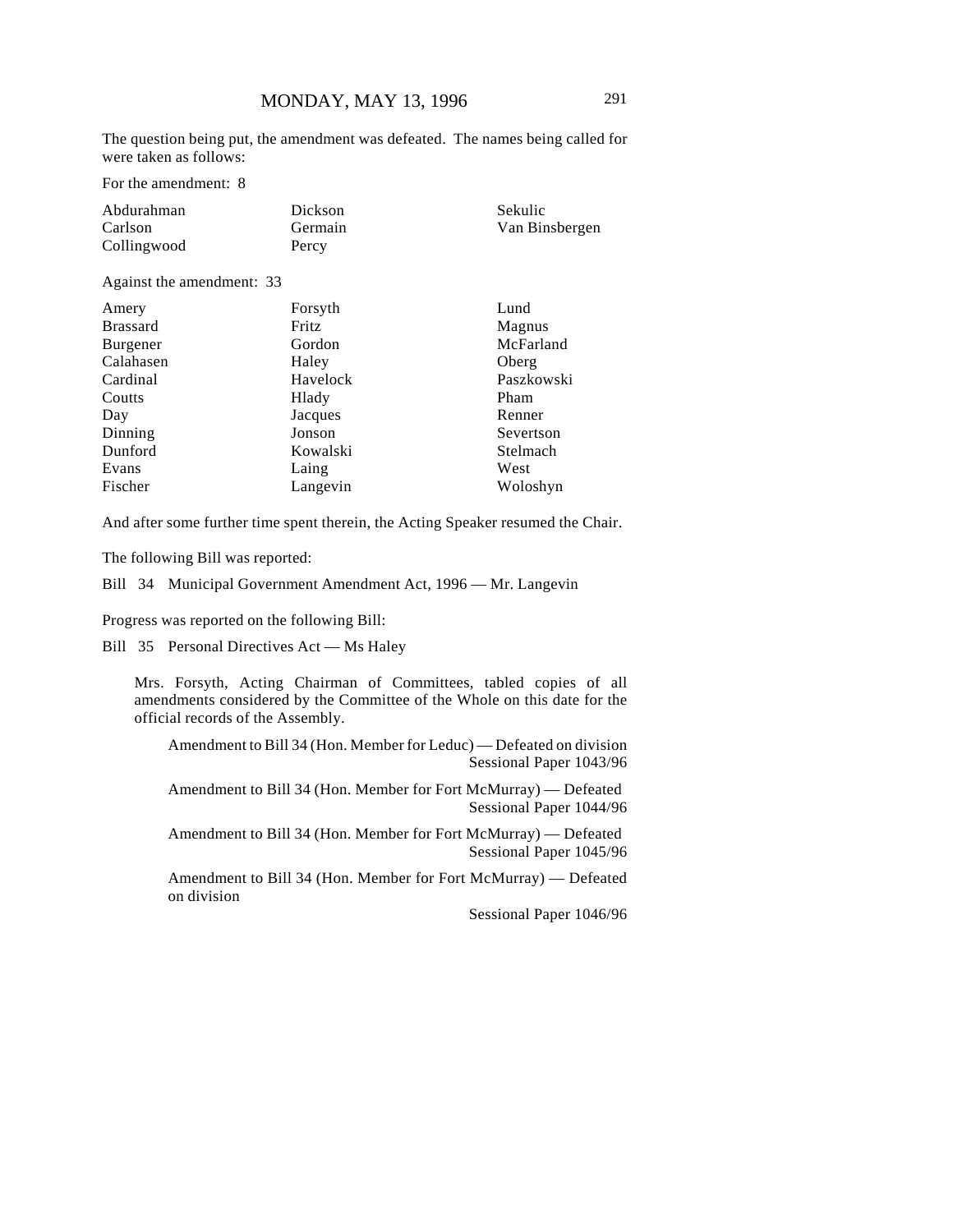Amendment to Bill 34 (Hon. Member for Fort McMurray) — Defeated Sessional Paper 1047/96

Amendment to Bill 35 (Hon. Member for Calgary-Buffalo) — Defeated Sessional Paper 1048/96

Amendment to Bill 35 (Hon. Member for Calgary-Buffalo) — Defeated on division

Sessional Paper 1049/96

Amendment to Bill 35 (Hon. Member for Calgary-Buffalo) — Debate adjourned

Sessional Paper 1050/96

# **Adjournment**

On motion by Hon. Mr. Day, Government House Leader, the Assembly adjourned at 10:42 p.m., until Tuesday, May 14, 1996 at 1:30 p.m.

Tuesday, May 14, 1996

The Speaker took the Chair at 1:30 p.m.

## **Notices of Motions**

Pursuant to Standing Order 34(2)(a), Hon. Mrs. Black, Deputy Government House Leader, gave oral notice that the Written Questions and Motions for Returns appearing on tomorrow's Order Paper, Wednesday, May 15, 1996, stand and retain their places.

### **Tabling Returns and Reports**

Hon. Mr. Mar, Minister of Community Development:

Looking to the Future, A Discussion Paper on an Agenda for Older Albertans, undated

Sessional Paper 1051/96

Hon. Mrs. Black, Minister of Energy:

Responses to Questions from Committee of Supply, Department of Energy, March 6 and 14, 1996

Sessional Paper 1052/96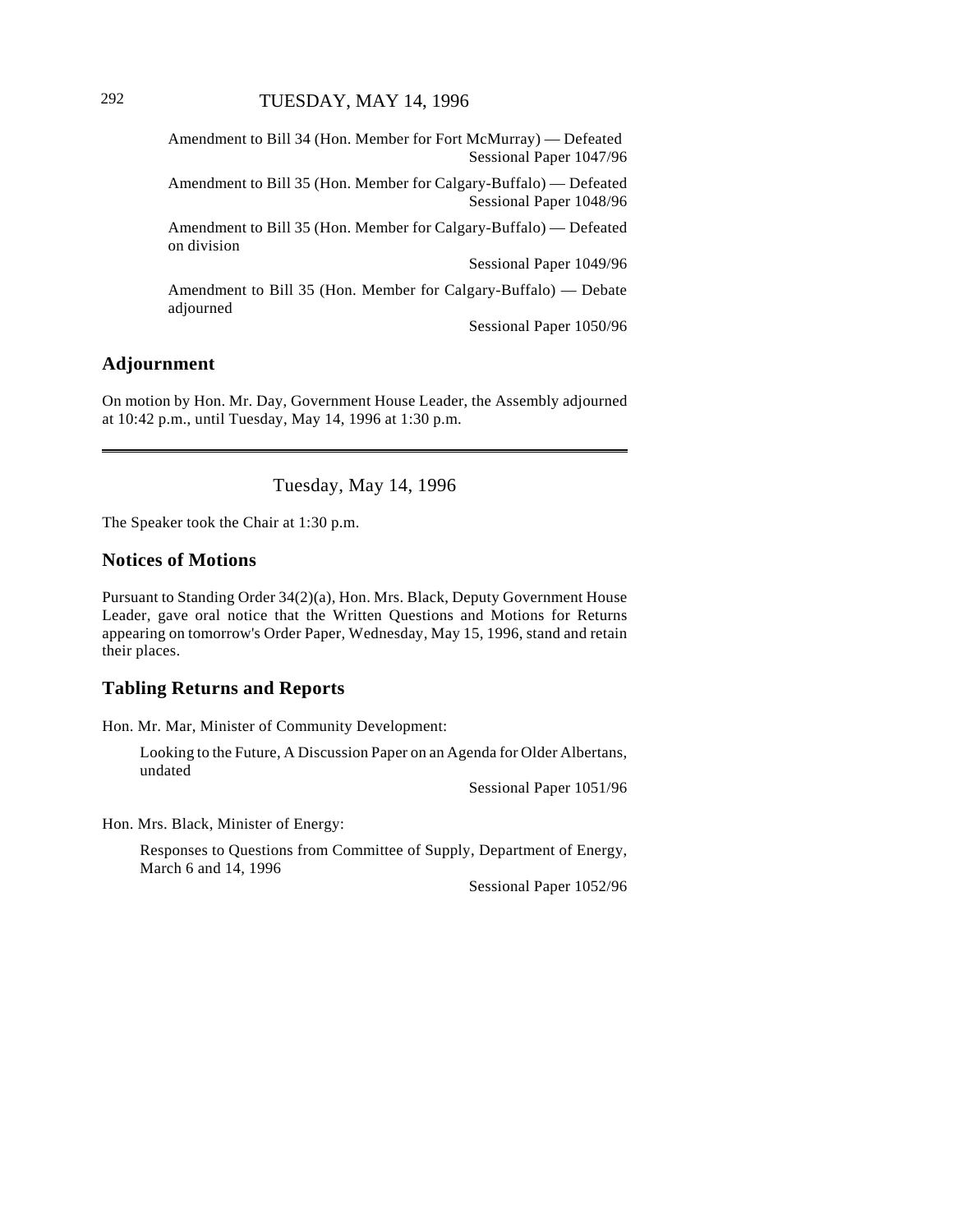Hon. Mr. Dinning, Provincial Treasurer:

Survey Results, Straight Talk/Clear Choices, Reinvesting in Alberta, May 13, 1996

Sessional Paper 1053/96

Mrs. Hewes, Hon. Member for Edmonton-Gold Bar:

Looking to the Future, A Report on the Seniors Consultation Process, Discussion Paper, Seniors Advisory Council for Alberta, undated Sessional Paper 1054/96

Ms Leibovici, Hon. Member for Edmonton-Meadowlark:

Unemployed, A Faith Response to Unemployment, Social Justice Commission, Catholic Archdiocese of Edmonton, April 1996 Sessional Paper 1055/96

Dr. Percy, Hon. Member for Edmonton-Whitemud:

Statement of Operations and Fund Balance, December 31, 1995, Workers' Compensation Board

Sessional Paper 1056/96

Mr. Henry, Hon. Member for Edmonton-Centre:

Listen to Me, Final Report of the Quality of Life Commission, March 1996 Sessional Paper 1057/96

4 inserts for church programs, Quality of Life Commission, Local and Global Justice Committee and the Outreach Ministries Committee of Edmonton Presbytery, United Church of Canada, May 5, 1996

Sessional Paper 1058/96

Mr. Zwozdesky, Hon. Member for Edmonton-Avonmore:

Amendment to Bill 24, Individual's Rights Protection Amendment Act, 1996, proposed by Mr. Zwozdesky, Hon. Member for Edmonton-Avonmore Sessional Paper 1059/96

Letter, dated May 13, 1996, from James Jacuta, Volunteer President, Ukrainian Canadian Congress, Alberta Provincial Council, to Hon. Mr. Klein, Premier, regarding Bill 24, Individual's Rights Protection Amendment Act, 1996

Sessional Paper 1060/96

Letter, dated May 13, 1996, from Mrs. Marielis Zielke, President, German-Canadian Association of Alberta, regarding the Association's opposition to Bill 24, Individual's Rights Protection Amendment Act, 1996

Sessional Paper 1061/96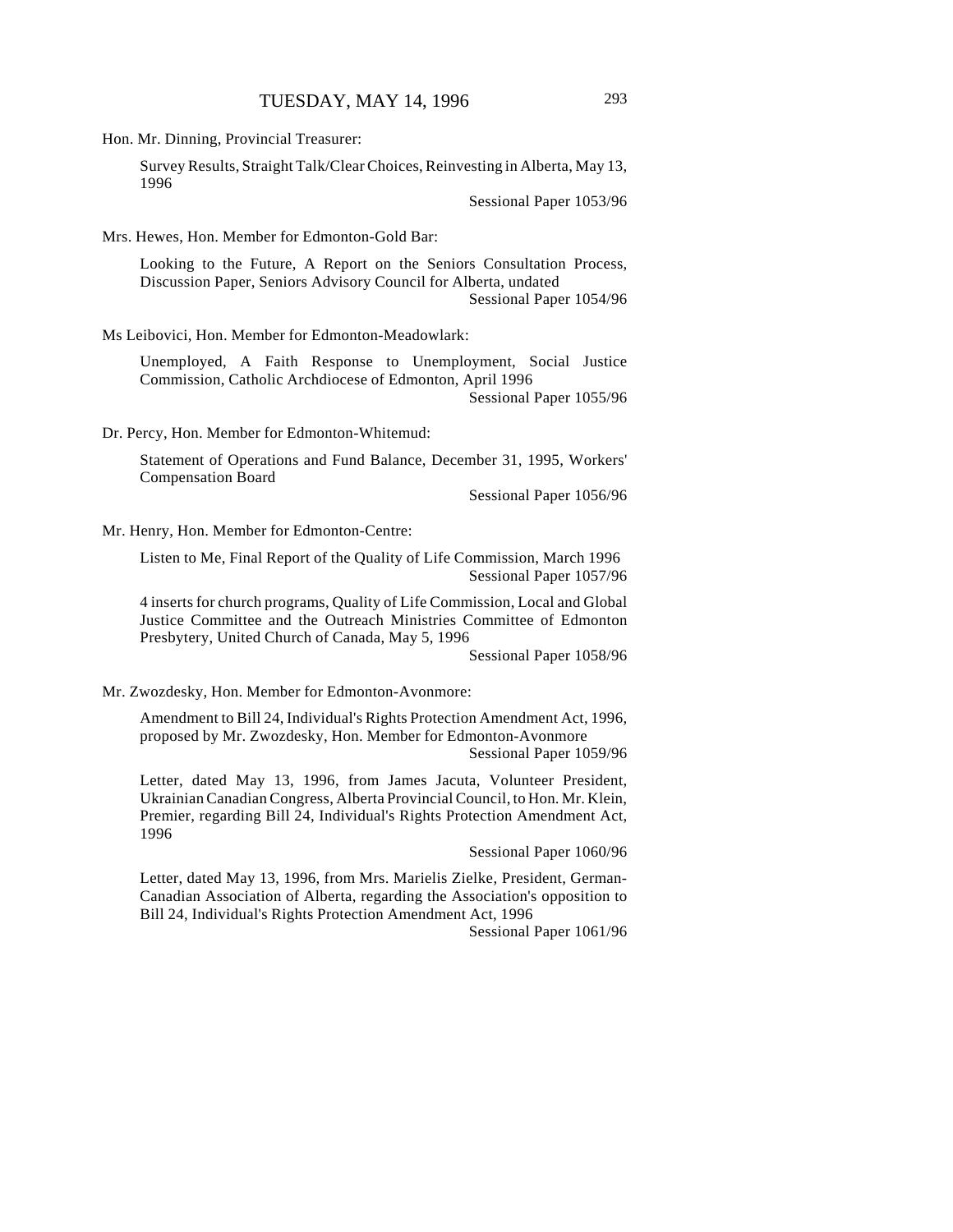# 294 TUESDAY, MAY 14, 1996

# **Members' Statements**

Mr. Henry, Hon. Member for Edmonton-Centre, read a letter from a constituent concerned about unemployment and training for the unemployed.

Mr. Pham, Hon. Member for Calgary-Montrose, made a statement regarding support from his constituents for his recent questions relating to the Workers' Compensation Board and regarding an Edmonton Sun article by Neil Waugh.

Mr. Germain, Hon. Member for Fort McMurray, made a statement offering support and thanks to the Friends of the Oil Sands Interpretative Centre in Fort McMurray.

# **ORDERS OF THE DAY**

# **Public Bills and Orders Other Than Government Bills and Orders**

#### **Second Reading**

On the motion that the following Bill be now read a Second time:

Bill 213 Ombudsman Amendment Act, 1996 — Mr. Sapers

A debate followed.

Pursuant to Standing Order  $8(5)(a)(i)$ , the question being put, the motion was defeated. The names being called for were taken as follows:

For the motion: 16

Abdurahman Bracko Bruseker Carlson Collingwood Dalla-Longa

Dickson Germain Hanson Henry Hewes

Kirkland Nicol Sapers Van Binsbergen Zwozdesky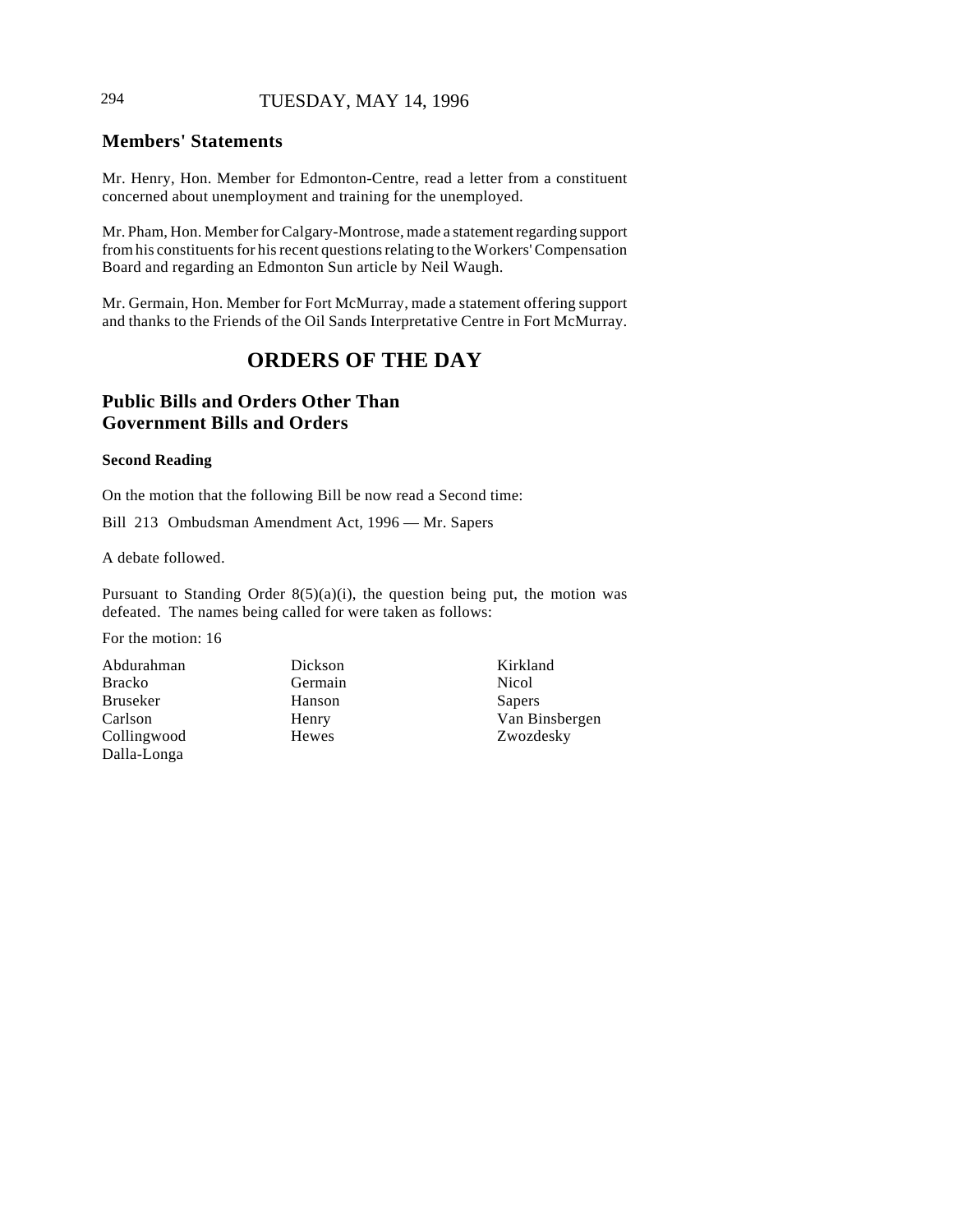Against the motion: 40

| Ady             | Gordon    | McFarland |
|-----------------|-----------|-----------|
| Amery           | Haley     | Mirosh    |
| <b>Beniuk</b>   | Havelock  | Pham      |
| <b>Brassard</b> | Herard    | Renner    |
| <b>Burgener</b> | Hierath   | Rostad    |
| Clegg           | Jacques   | Severtson |
| Coutts          | Kowalski  | Stelmach  |
| Day             | Laing     | Tannas    |
| Dinning         | Langevin  | Taylor    |
| Doerksen        | Lund      | Thurber   |
| Dunford         | Magnus    | Trynchy   |
| Evans           | Mar       | Woloshyn  |
| Friedel         | McClellan | Yankowsky |
| Fritz           |           |           |

#### **Motions Other Than Government Motions**

**512.** Moved by Mr. Doerksen:

Be it resolved that the Legislative Assembly urge the Government to implement strategies aimed at reducing the over-utilization of, and therefore the demand on, the health care system, giving consideration to the following: increasing public awareness of the costs of the system; providing incentives through the health insurance plan to encourage responsible utilization of the system; using the health care premium as a deductible; and allowing for the rebate of any portion of the health insurance premium that is not used through access to the health care system.

A debate followed.

Pursuant to Standing Order 8(2)(c), debate adjourned, Mr. Dunford speaking.

## **Government Bills and Orders**

#### **Second Reading**

On the motion that the following Bill be now read a Second time:

Bill 42 Wildlife Amendment Act, 1996 — Mr. Amery

A debate followed.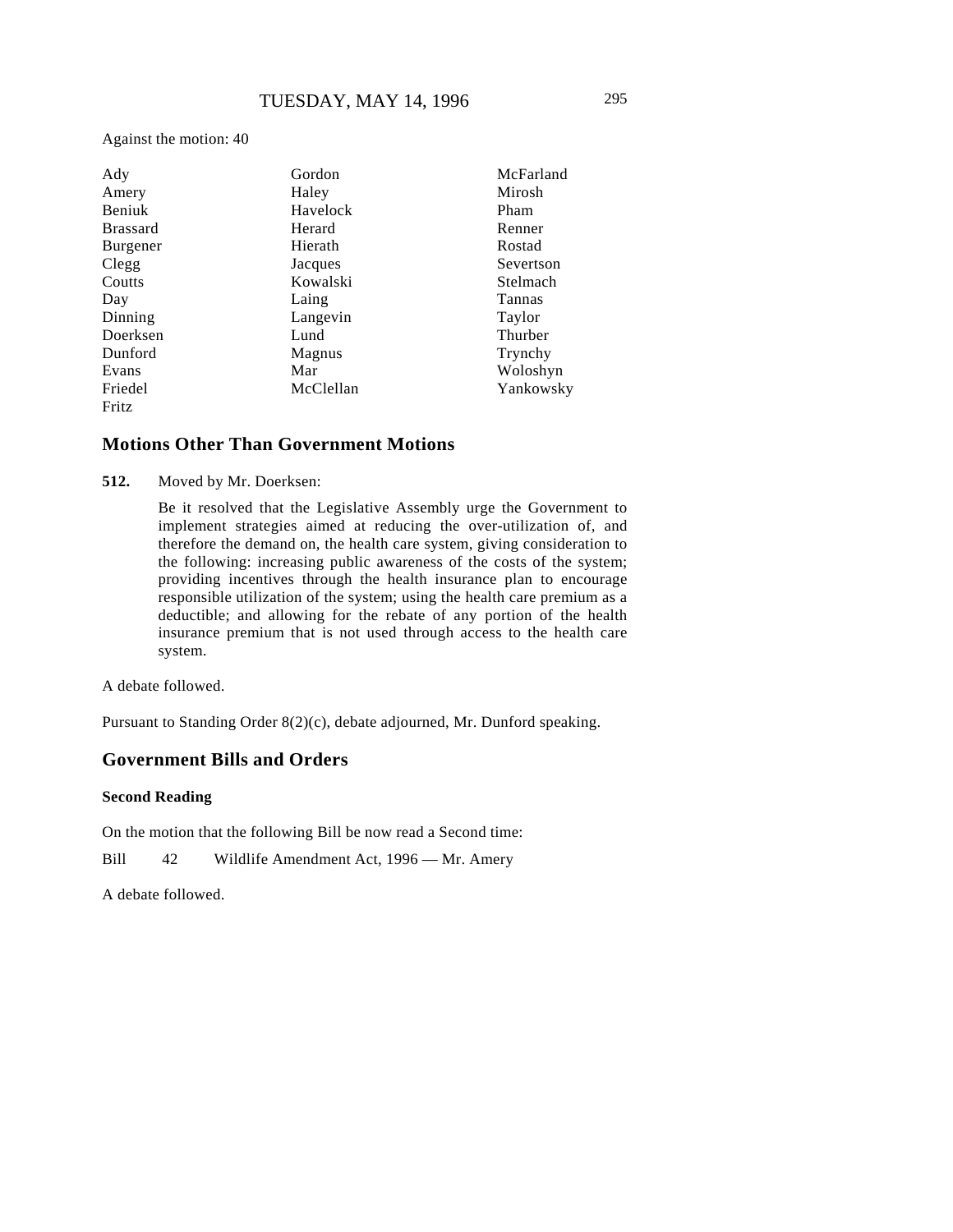# 296 TUESDAY, MAY 14, 1996

Pursuant to Standing Order 4(1), debate adjourned, Mr. Van Binsbergen speaking.

#### **Adjournment**

Pursuant to Standing Order 4(1), the Assembly adjourned at 5:30 p.m. until 8:00 p.m.

TUESDAY, MAY 14, 1996 — 8:00 P.M.

# **Government Bills and Orders**

### **Second Reading**

The following Bill was read a Second time and referred to Committee of the Whole:

Bill 42 Wildlife Amendment Act, 1996 — Mr. Amery

#### **Committee of the Whole**

According to Order, the Assembly resolved itself into Committee of the Whole, and the Speaker left the Chair.

(Assembly in Committee)

And after some time spent therein, the Deputy Speaker resumed the Chair.

The following Bill was reported with some amendments:

Bill 26 Child and Family Services Authorities Act — Mr. Shariff

Progress was reported on the following Bill:

Bill 24 Individual's Rights Protection Amendment Act, 1996 — Hon. Mr. Mar

Mr. Herard, Acting Chairman of Committees, tabled copies of all amendments considered by the Committee of the Whole on this date for the official records of the Assembly.

Amendment to Bill 24 (Hon. Member for Stony Plain) — Debate adjourned Sessional Paper 1062/96

Amendment to Bill 26 (Hon. Member for Edmonton-Highlands-Beverly) — Defeated

Sessional Paper 1063/96

Amendment to Bill 26 (Hon. Member for Edmonton-Highlands-Beverly) — Defeated

Sessional Paper 1064/96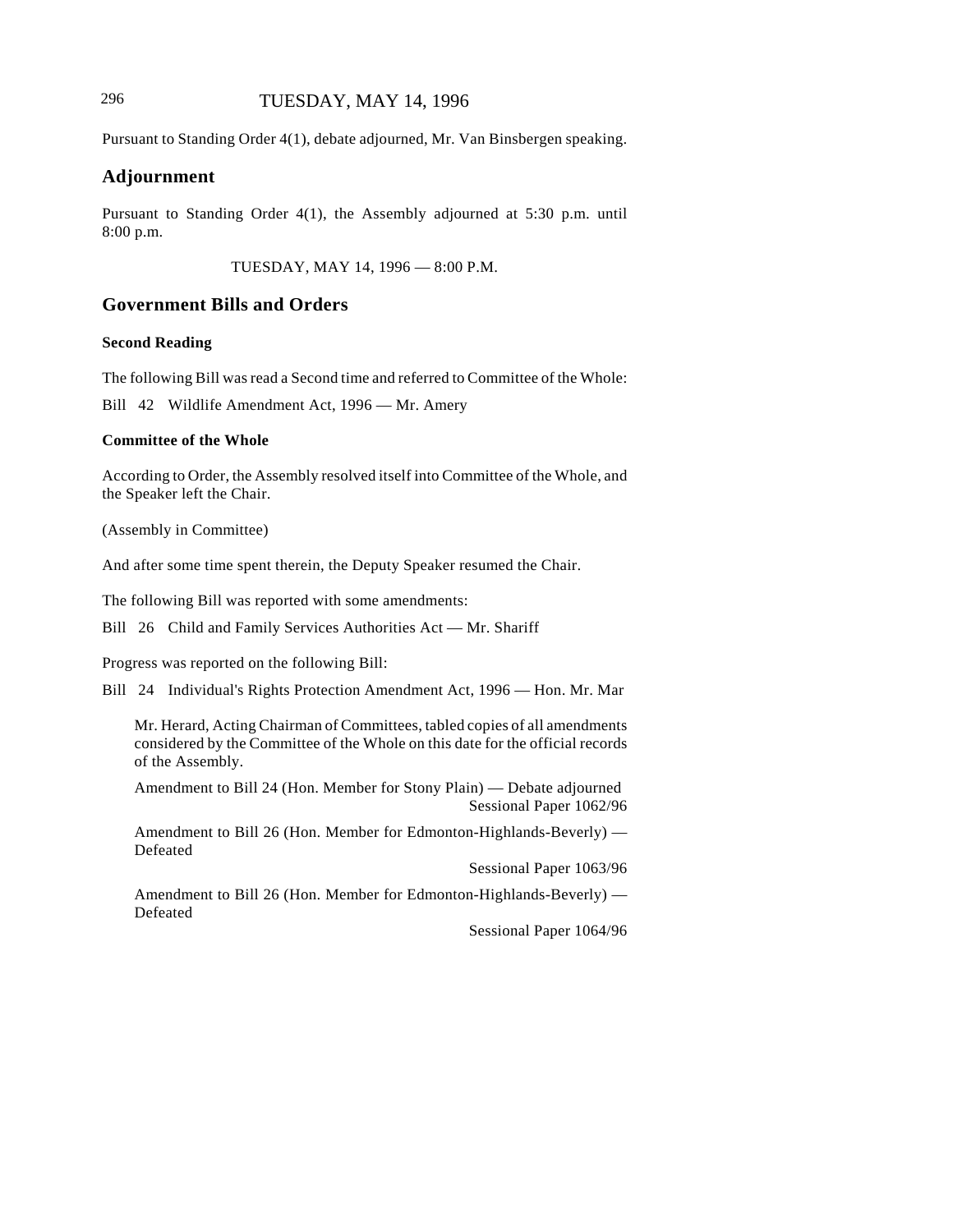Amendment to Bill 26 (Hon. Member for Edmonton-Highlands-Beverly) — Agreed to Sessional Paper 1065/96 Amendment to Bill 26 (Hon. Member for Edmonton-Highlands-Beverly) — Defeated Sessional Paper 1066/96 Amendment to Bill 26 (Hon. Member for Edmonton-Highlands-Beverly) — Defeated Sessional Paper 1067/96 Amendment to Bill 26 (Hon. Member for Edmonton-Highlands-Beverly) — Defeated Sessional Paper 1068/96 Amendment to Bill 26 (Hon. Member for Edmonton-Highlands-Beverly) — Defeated Sessional Paper 1069/96

# **Adjournment**

On motion by Hon. Mr. Evans, Deputy Government House Leader, the Assembly adjourned at 10:42 p.m., until Wednesday, May 15, 1996 at 1:30 p.m.

Wednesday, May 15, 1996

The Speaker took the Chair at 1:30 p.m.

## **Tabling Returns and Reports**

Hon. Mr. Lund, Minister of Environmental Protection:

Alberta's Walleye Management and Recovery Plan, Alberta Environmental Protection, Natural Resources Services, Fisheries Management Division, December 1995

Sessional Paper 1070/96

Mr. Bracko, Hon. Member for St. Albert:

Letter, undated, from Helen Desmarais, St. Albert, to Hon. Mr. Klein, Premier, regarding concerns about the state of health care, with 109 attached supporting signatures

Sessional Paper 1071/96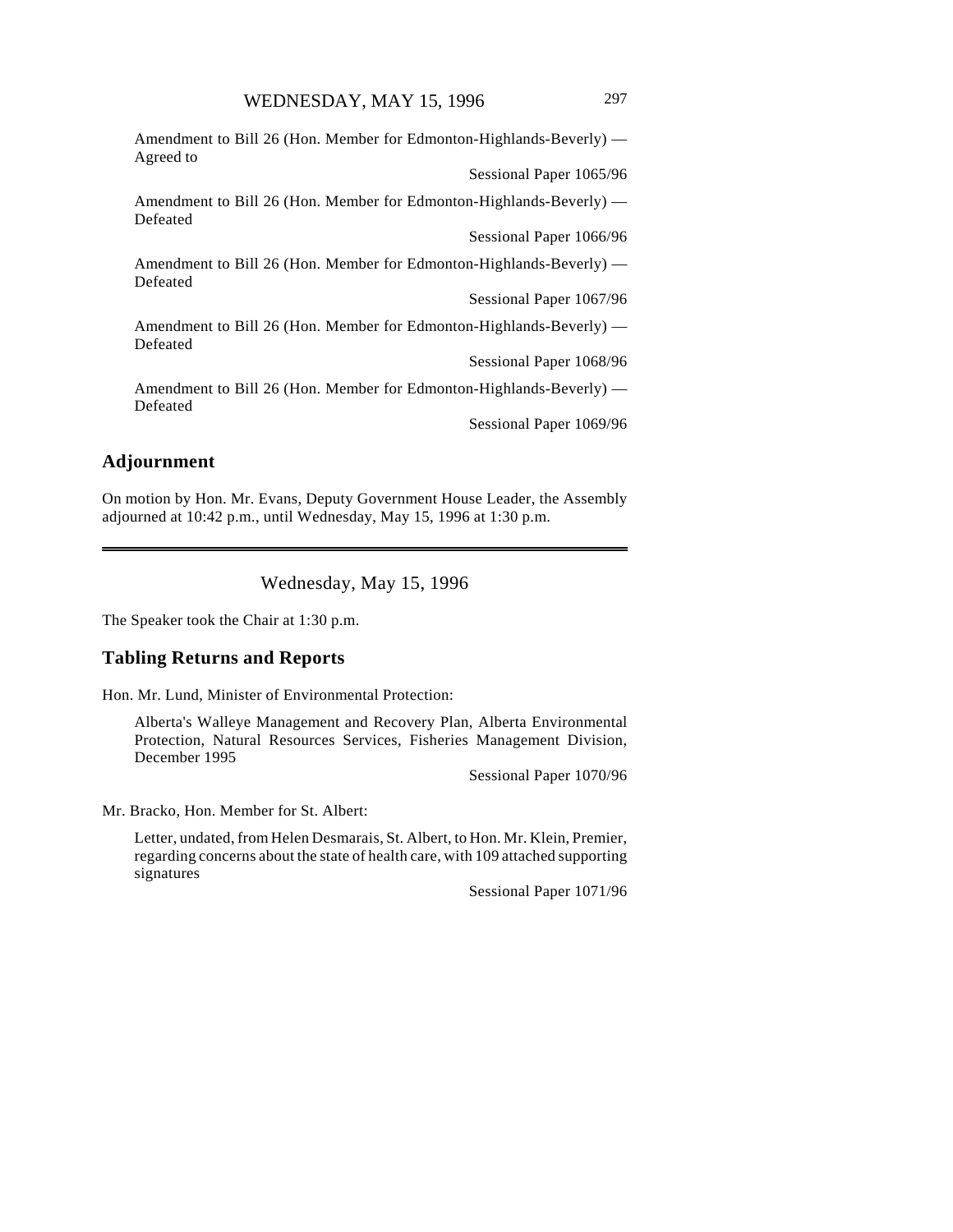## 298 WEDNESDAY, MAY 15, 1996

Hon. Mrs. McClellan, Minister of Health:

Response to questions taken as notice during Oral Question Period, May 13, 1996, asked for by Mr. Mitchell, Hon. Leader of the Official Opposition, and Mr. Sapers, Hon. Member for Edmonton-Glenora, on the issues of health care transfer payments and health restructuring

Sessional Paper 1072/96

Mr. Sapers, Hon. Member for Edmonton-Glenora:

Working with Communities to Develop Health Care We Can Trust, Report on the Liberal Caucus Dialogue on Health, 1996

Sessional Paper 1073/96

Mr. Wickman, Hon. Member for Edmonton-Rutherford:

Letter, dated May 15, 1996, from Mr. Wickman, Hon. Member for Edmonton-Rutherford, to Hon. Mrs. McClellan, Minister of Health, regarding medical services for Peter Jang

Sessional Paper 1074/96

# **ORDERS OF THE DAY**

### **Written Questions**

The following Written Questions were ordered to stand:

Q206, Q207, Q208, Q211.

## **Motions for Returns**

The following Motions for Returns were ordered to stand:

M195, M196, M197, M198, M199, M200, M202, M203, M204, M205, M209, M210, M212.

# **Public Bills and Orders Other Than Government Bills and Orders**

#### **Second Reading**

On the motion that the following Bill be now read a Second time:

Bill 215 Crown Grazing Lease Statutes Amendment Act, 1996 — Mr. Collingwood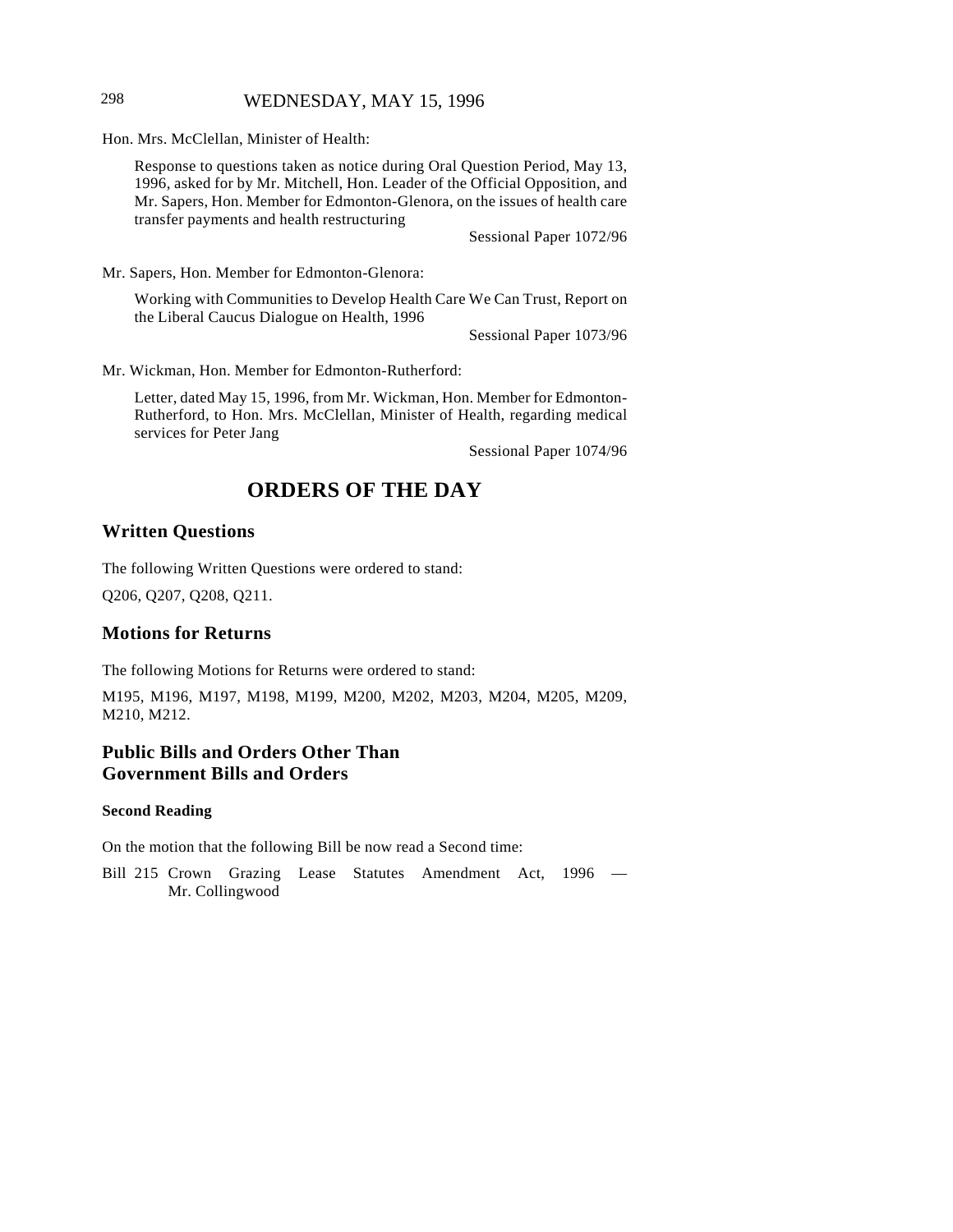A debate followed.

Mr. Severtson moved adjournment of the debate, which was agreed to.

The following Bill was read a Second time and referred to Committee of the Whole:

Bill 214 Victims of Domestic Violence Act — Ms Hanson

#### **Adjournment**

On motion by Hon. Mr. Evans, Deputy Government House Leader, that it be called 5:30 p.m., at 5:21 p.m. it was agreed that when the Assembly reconvened at 8:00 p.m. it would be in Committee of the Whole, and the Deputy Speaker left the Chair.

WEDNESDAY, MAY 15, 1996 — 8:00 P.M.

# **Government Bills and Orders**

#### **Committee of the Whole**

(Assembly in Committee)

And after some time spent therein, the Deputy Speaker resumed the Chair.

The following Bills were reported:

- Bill 32 Alberta Heritage Savings Trust Fund Act Hon. Mr. Dinning
- Bill 36 Alberta Hospital Association Amendment Act 1996 Mr. Yankowsky
- Bill 37 ABC Benefits Corporation Act Mr. Yankowsky

The following Bill was reported with some amendments:

Bill 23 Condominium Property Amendment Act, 1996 — Mrs. Laing

Progress was reported on the following Bills:

- Bill 24 Individual's Rights Protection Amendment Act, 1996 Hon. Mr. Mar
- Bill 29 Employment Standards Code Hon. Mr. Day

Mr. Clegg, Deputy Chairman of Committees, tabled copies of all amendments considered by the Committee of the Whole on this date for the official records of the Assembly.

Amendment to Bill 23 (Hon. Member for Calgary-Bow) — Agreed to Sessional Paper 1075/96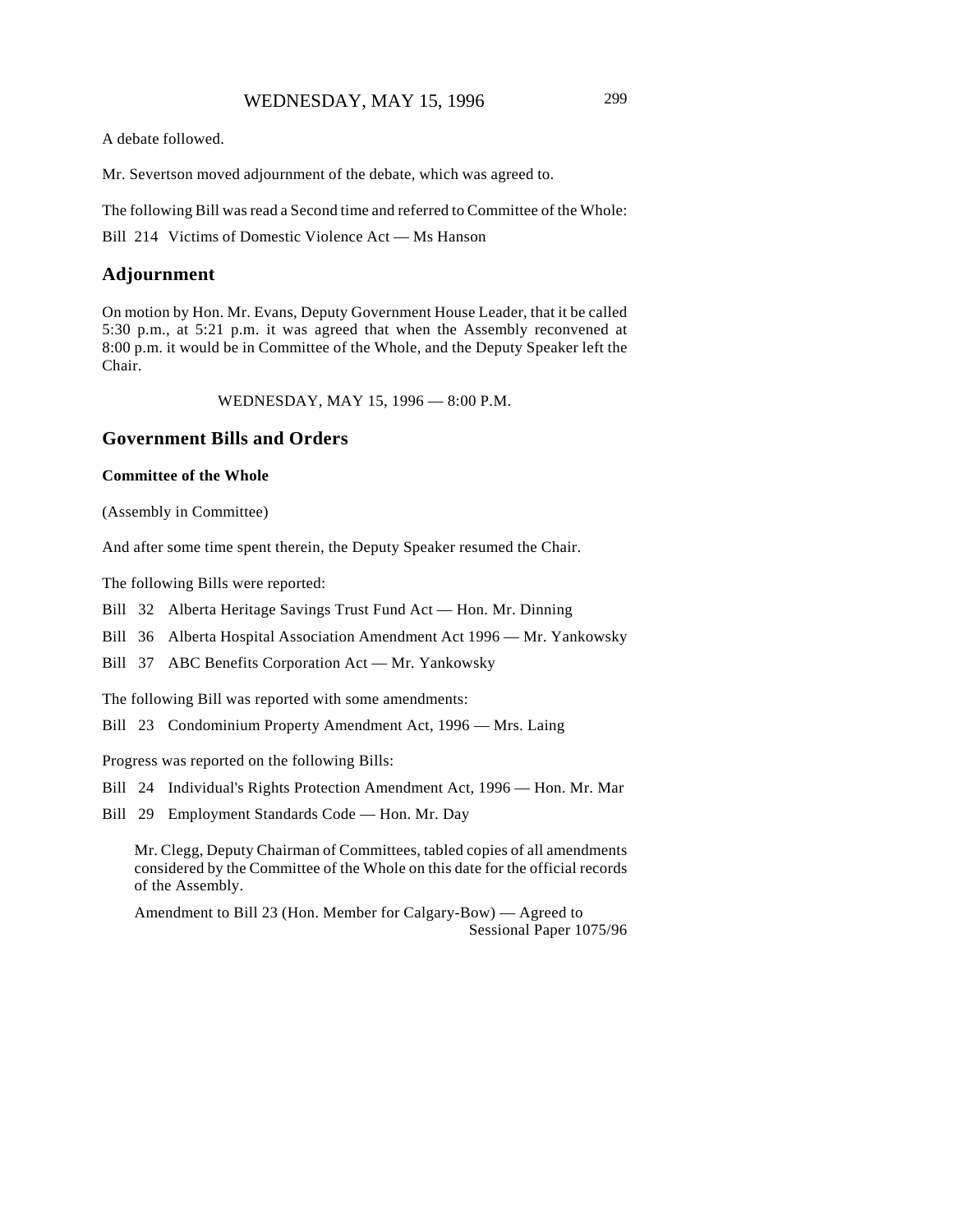Amendment to Bill 23 (Hon. Member for Clover Bar-Fort Saskatchewan) — Defeated

Sessional Paper 1076/96

Amendment to Bill 29 (Hon. Member for Fort McMurray) — Defeated Sessional Paper 1077/96

Amendment to Bill 29 (Hon. Member for Fort McMurray) — Defeated Sessional Paper 1078/96

Amendment to Bill 29 (Hon. Member for Fort McMurray) — Defeated Sessional Paper 1079/96

Amendment to Bill 29 (Hon. Member for Fort McMurray) — Defeated Sessional Paper 1080/96

Amendment to Bill 32 (Hon. Member for Calgary-Buffalo on behalf of the Hon. Member for Edmonton-Whitemud) — Defeated

Sessional Paper 1081/96

Amendment to Bill 24 (Hon. Member for Stony Plain) — Debate adjourned Sessional Paper 1082/96

#### **Third Reading**

On the motion that the following Bill be read a Third time and passed:

Bill 31 Business Financial Assistance Limitations Statutes Amendment Act, 1996 — Hon. Mr. Klein

A debate followed.

Hon. Mr. Evans moved adjournment of the debate, which was agreed to.

On the motion that the following Bill be read a Third time and passed:

Bill 33 Victims of Crime Act — Hon. Mr. Evans

A debate followed.

Mr. Woloshyn moved adjournment of the debate, which was agreed to.

The following Bills were read a Third time and passed:

Bill 23 Condominium Property Amendment Act, 1996 — Mrs. Laing

Bill 32 Alberta Heritage Savings Trust Fund Act — Hon. Mr. Dinning

Bill 36 Alberta Hospital Association Amendment Act 1996 — Mr. Yankowsky

Bill 37 ABC Benefits Corporation Act — Mr. Yankowsky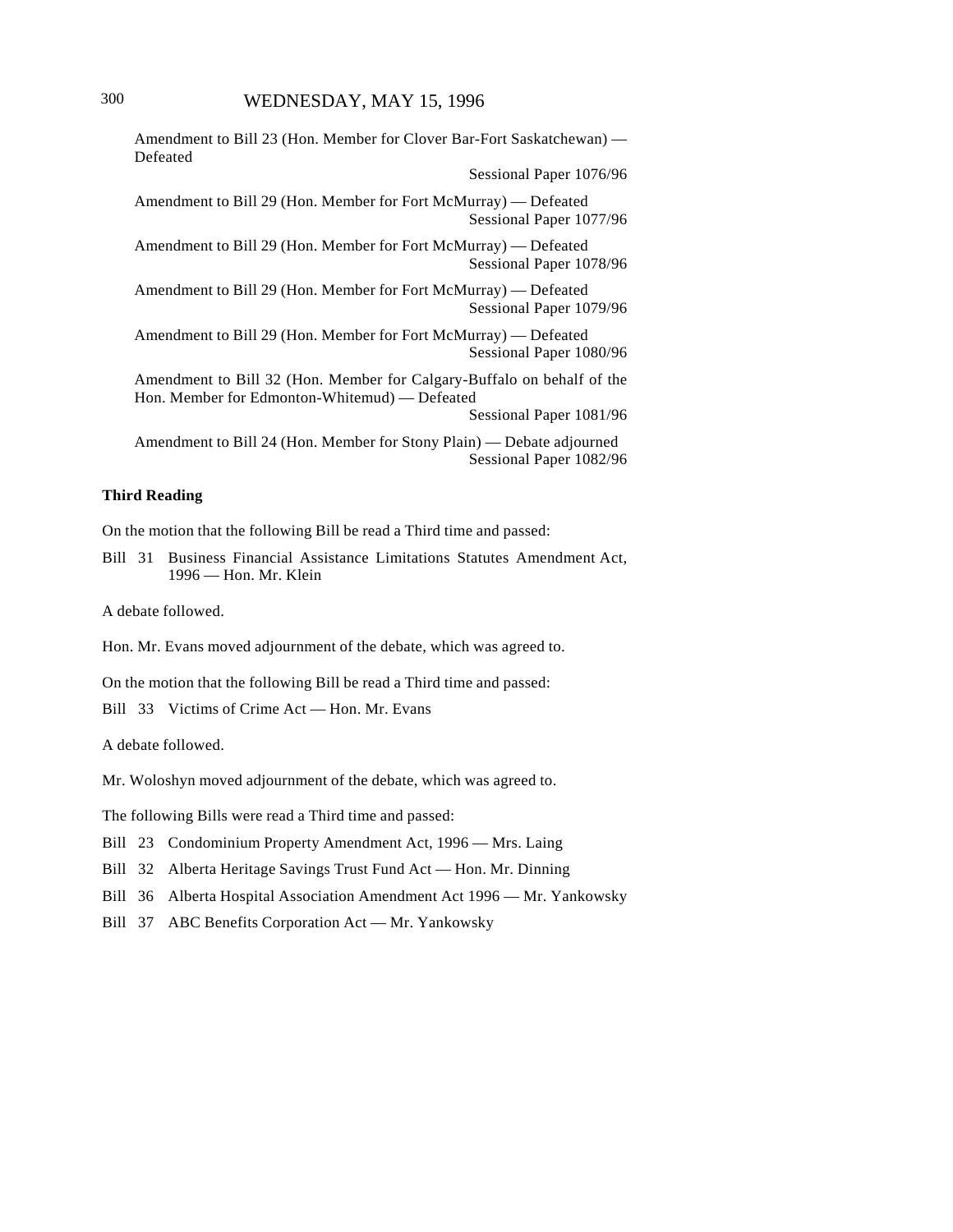# **Adjournment**

 $\overline{\phantom{a}}$ 

On motion by Hon. Mr. Day, Government House Leader, the Assembly adjourned at 12:33 a.m. Thursday, May 16, 1996 until 1:30 p.m.

Thursday, May 16, 1996

The Speaker took the Chair at 1:30 p.m.

#### **Tabling Returns and Reports**

Hon. Mr. Cardinal, Minister of Family and Social Services:

Answers to questions raised during Committee of Supply and Designated Supply Sub-committee consideration of the Estimates of the Department of Family and Social Services, March 15 and 18, 1996, respectively Sessional Paper 1083/96

Mr. Dickson, Hon. Member for Calgary-Buffalo:

Report to the regular Meeting of the Board, Calgary Board of Education, May 14, 1996

Sessional Paper 1085/96

Press release, dated May 15, 1996, from the Dignity Foundation, entitled "Government's Further Amendments to Bill 24 Introduced Wednesday, May 15, 1996"

Sessional Paper 1084/96

Mr. Zwozdesky, Hon. Member for Edmonton-Avonmore:

Official Program, Jazz City, Edmonton, June 28 to July 7, 1996

Sessional Paper 1086/96

Mr. White, Hon. Member for Edmonton-Mayfield:

Commercial Vehicle Safety Alliance (CVSA) Level 1 Inspections Chart, January 1 to 31, 1996

Sessional Paper 1087/96

Today's Trucking article and chart, entitled "Roadcheck '95, Reporting Improves, But Results Still Troubling," September 1995, p. 21

Sessional Paper 1088/96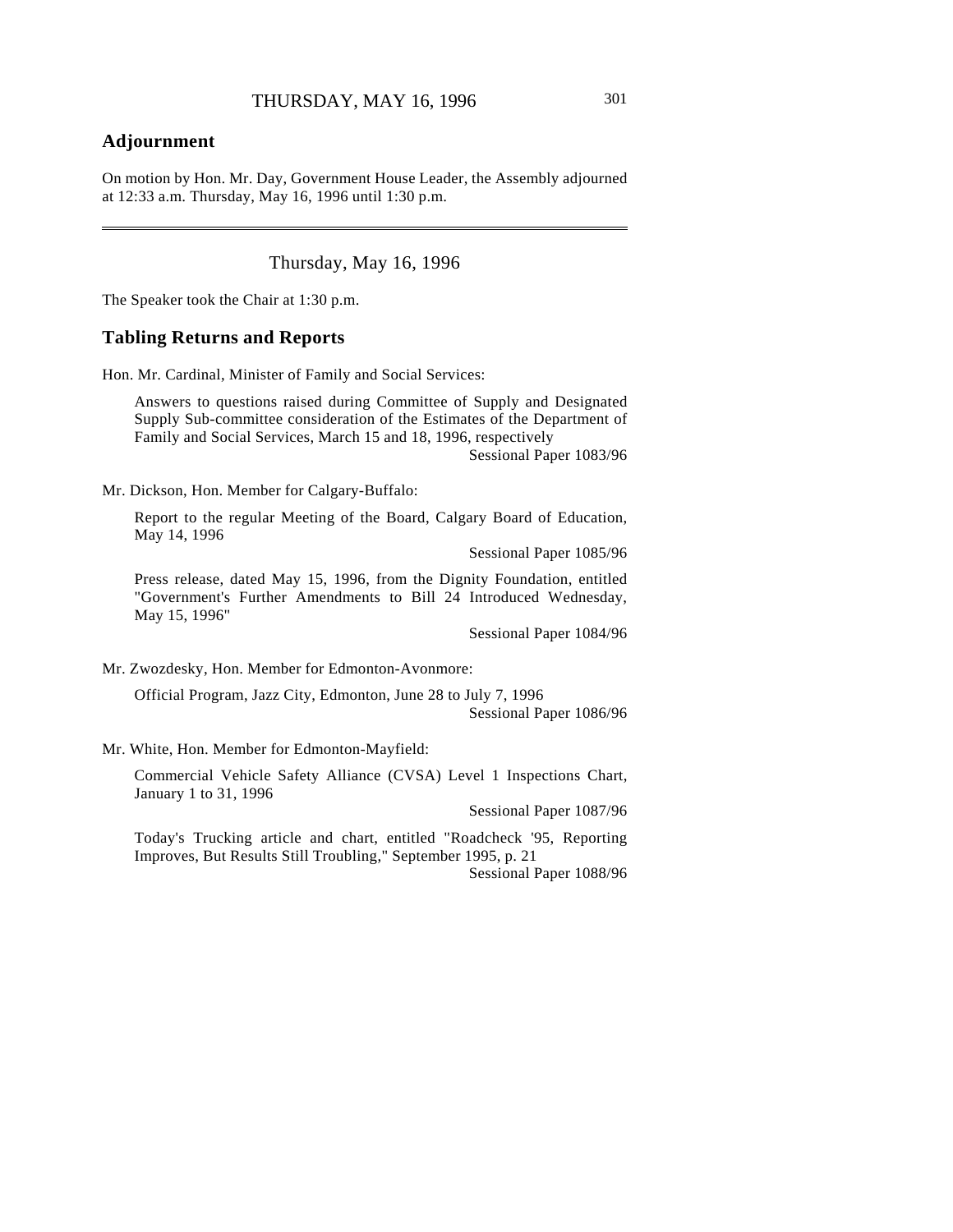## 302 THURSDAY, MAY 16, 1996

Mr. Mitchell, Hon. Leader of the Official Opposition:

Photocopy of petition from 127 residents of Cayley, Alberta, urging the Department of Municipal Affairs to reserve recommendation to the Lieutenant Governor in Council for an Order to dissolve the Village of Cayley Sessional Paper 1089/96

Notice of public information meeting regarding Cayley Dissolution Study, Cayley International Order of Foresters Hall, March 18, 1996

Sessional Paper 1090/96

Mr. Sapers, Hon. Member for Edmonton-Glenora:

Letter, dated May 2, 1996, from Peter Hawker, to Hon. Mr. Klein, Premier, regarding the beds per 1,000 ratio in the Capital Health Authority region Sessional Paper 1091/96

Letter, undated, from Jean and Merv Rogers, to Hon. Mr. Klein, Premier, regarding the Canada Health Act, with attached related newspaper articles Sessional Paper 1092/96

# **Members' Statements**

Mr. Coutts, Hon. Member for Pincher Creek-Macleod, made a statement regarding the preservation of the Bow-Crow Forest and local development plans.

Mr. Wickman, Hon. Member for Edmonton-Rutherford, made a statement regarding Peter Jang's battle with cancer and his need for specialized out-of-province medical care.

Ms Calahasen, Hon. Member for Lesser Slave Lake, made a statement announcing Palliative Care Week, May 12 to 19, 1996, and tabled the following document:

Palliative Care Association of Alberta newsletter, April 1996 Sessional Paper 1093/96

# **Projected Government Business**

Pursuant to Standing Order 7(5), Mr. Bruseker, Official Opposition House Leader, asked a question pertaining to the order of Government Business to be brought before the Assembly for the following week.

Hon. Mr. Evans, Deputy Government House Leader, gave notice of projected Government Business for the week of May 21 to May 23, 1996: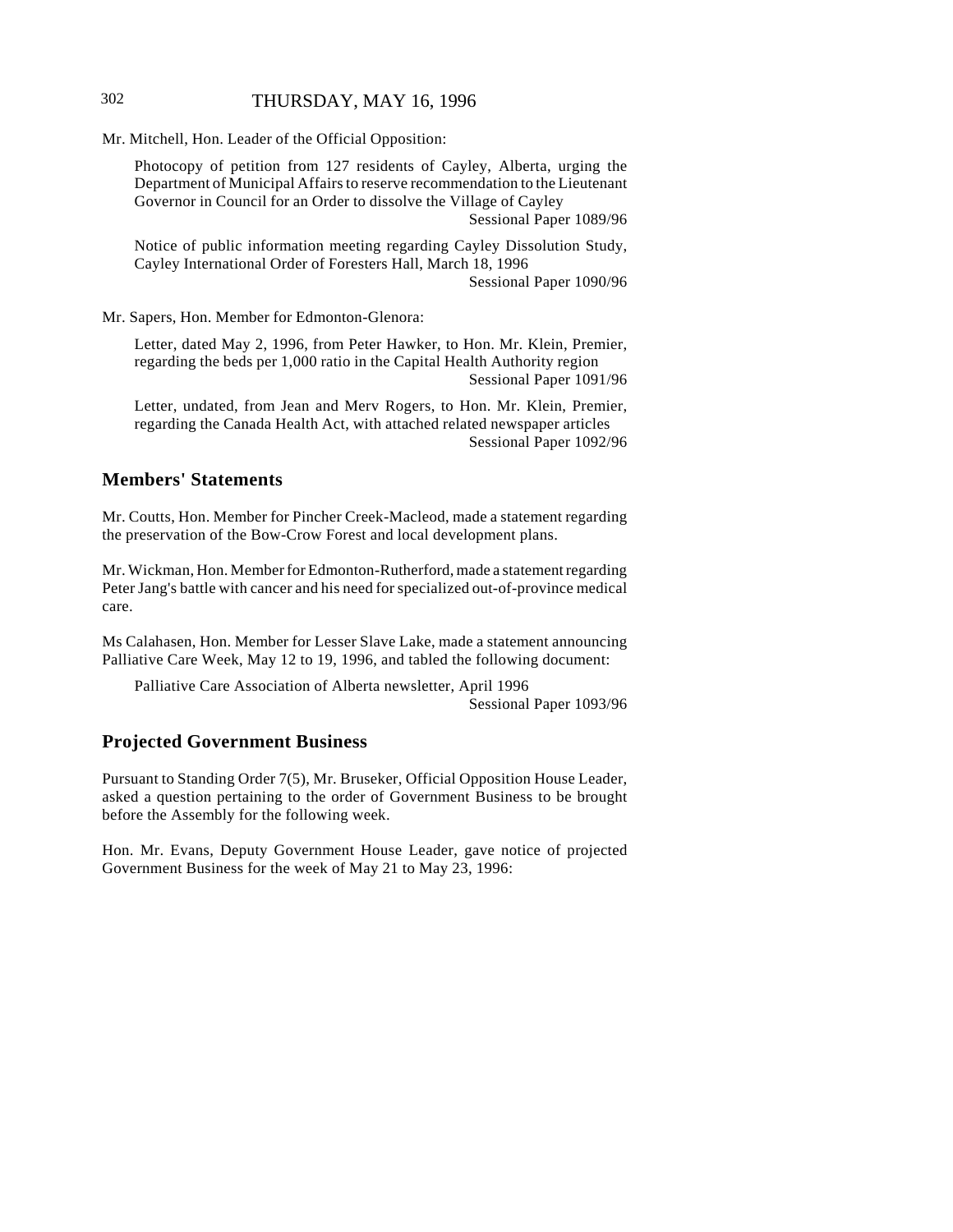THURSDAY, MAY 16, 1996 303

| Tuesday, May 21   |      | $(4:30 \text{ p.m.})$ - Government Bills and Orders<br><b>Second Reading or</b> |
|-------------------|------|---------------------------------------------------------------------------------|
|                   |      | <b>Committee of the Whole or</b>                                                |
|                   |      | <b>Third Reading</b>                                                            |
|                   |      | As per Order Paper                                                              |
|                   | Eve. | - Government Bills and Orders                                                   |
|                   |      | <b>Second Reading or</b>                                                        |
|                   |      | <b>Committee of the Whole or</b>                                                |
|                   |      | <b>Third Reading</b>                                                            |
|                   |      | As per Order Paper                                                              |
| Wednesday, May 22 | Eve. | - Government Bills and Orders                                                   |
|                   |      | <b>Second Reading or</b>                                                        |
|                   |      | <b>Committee of the Whole or</b>                                                |
|                   |      | <b>Third Reading</b>                                                            |
|                   |      | As per Order Paper                                                              |
| Thursday, May 23  | Aft. | - Government Bills and Orders                                                   |
|                   |      | <b>Second Reading or</b>                                                        |
|                   |      | <b>Committee of the Whole or</b>                                                |
|                   |      | <b>Third Reading</b>                                                            |
|                   |      | As per Order Paper                                                              |

# **ORDERS OF THE DAY**

# **Government Bills and Orders**

### **Committee of the Whole**

According to Order, the Assembly resolved itself into Committee of the Whole, and the Speaker left the Chair.

(Assembly in Committee)

And after some time spent therein, the Acting Speaker resumed the Chair.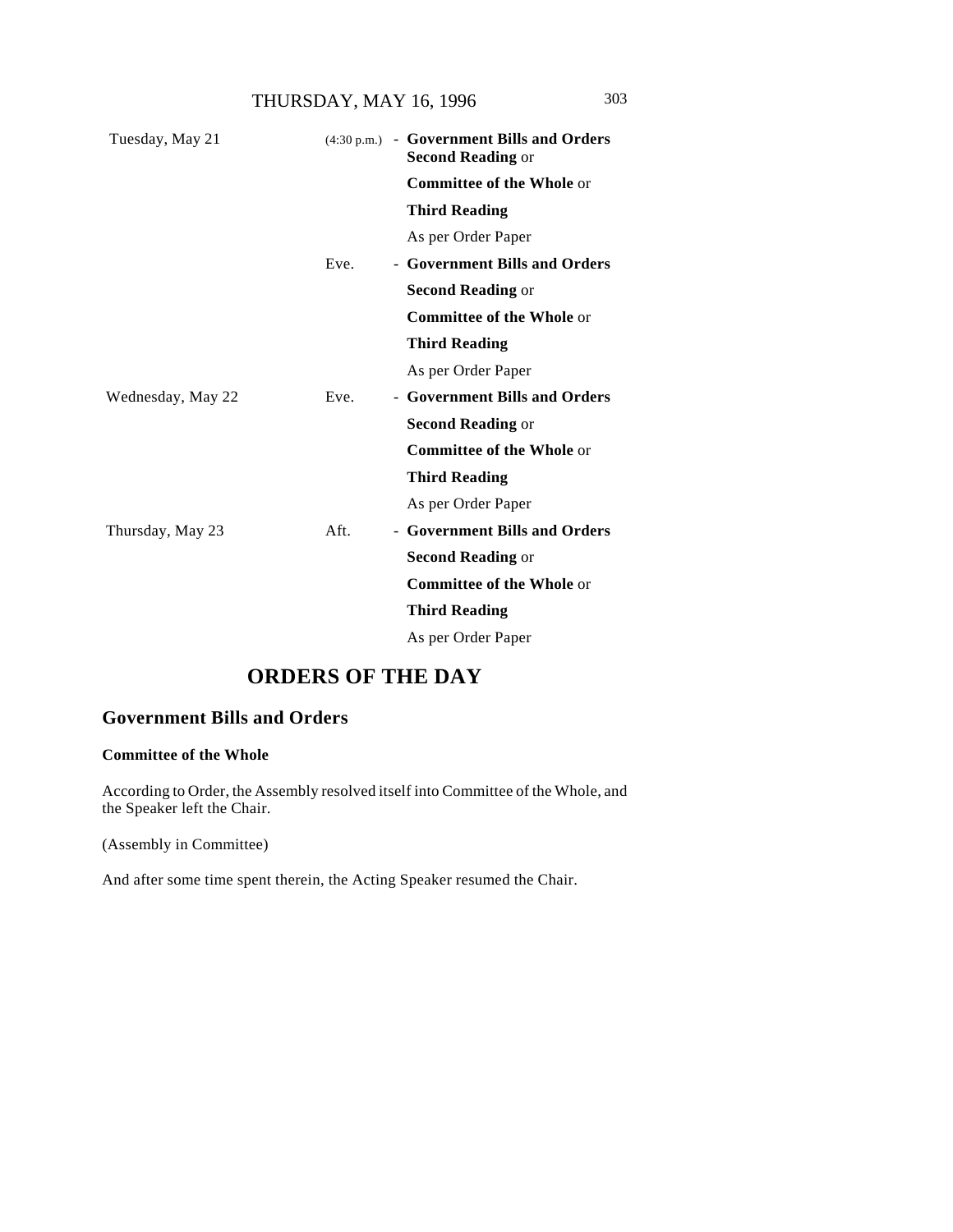# 304 TUESDAY, MAY 21, 1996

The following Bill was reported:

Bill 38 Child Welfare Amendment Act, 1996 — Mr. Severtson

Progress was reported on the following Bill:

Bill 42 Wildlife Amendment Act, 1996 — Mr. Amery

Progress was reported on the following Bill with some amendments:

Bill 39 Environmental Protection and Enhancement Amendment Act, 1996 — Mr. Hlady

Mr. Herard, Acting Chairman of Committees, tabled copies of all amendments considered by the Committee of the Whole on this date for the official records of the Assembly.

Amendment to Bill 39 (Hon. Member for Calgary-Mountain View) — Agreed to

Sessional Paper 1094/96

Amendment to Bill 39 (Hon. Member for Sherwood Park) — Debate adjourned Sessional Paper 1095/96

Amendment to Bill 42 (Hon. Member for Sherwood Park) — Debate adjourned Sessional Paper 1096/96

# **Adjournment**

Pursuant to Standing Order 4(a) regarding Victoria Day and on motion by Hon. Mrs. Black, Deputy Government House Leader, that it be called 5:30 p.m., the Assembly adjourned at 5:00 p.m., until Tuesday, May 21, 1996, at 1:30 p.m.

Tuesday, May 21, 1996

The Speaker took the Chair at 1:30 p.m.

## **Notices of Motions**

Pursuant to Standing Order 34(2)(a), Hon. Mr. Day, Government House Leader, gave oral notice of the following Written Questions and Motions for Returns to be dealt with Wednesday, May 22, 1996:

Written Questions: Stand and retain their places.

Motions for Returns: M195, M196, M197, M198, M202.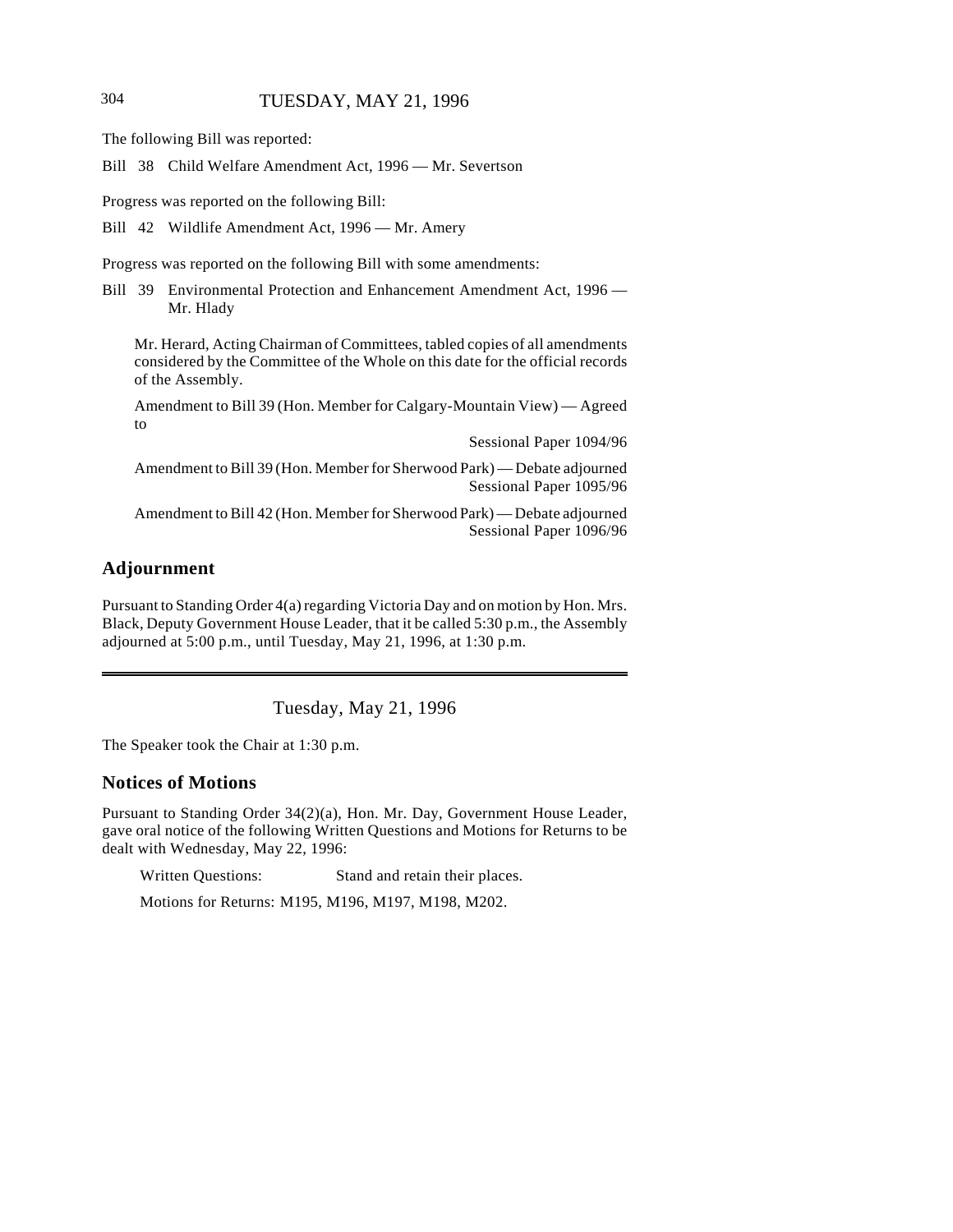## **Introduction of Bills (First Reading)**

Notice having been given:

Bill 45 Miscellaneous Statutes Amendment Act, 1996 — Hon. Mr. Evans

#### **Tabling Returns and Reports**

Mr. Jacques, Hon. Member for Grande Prairie-Wapiti:

Letter, dated May 17, 1996, from Mr. Dickson, Hon. Member for Calgary-Buffalo, to Mr. Jacques, Hon. Member for Grande Prairie-Wapiti, regarding statements made in the Legislative Assembly by Mr. Jacques on May 16, 1996, relating to the protection of children and the making of criminal records a proscribed ground for discrimination

Sessional Paper 1097/96

Hon. Mr. Mar, Minister of Community Development:

Letter, dated May 21, 1996, from Hon. Mr. Mar, Minister of Community Development, to JoAnne James, Producer, Calgary International Children's Festival, offering congratulations to the Festival on the occasion of its 10th anniversary

Sessional Paper 1098/96

Mr. Mitchell, Hon. Leader of the Official Opposition:

Form 27, dated December 20, 1995, Ontario Securities Commission, regarding material changes under the Securities Act reported by Trac Industries Inc. relating to its purchase of 62 percent of the shares of Hotel de Health Inc. for \$1,200,000

Sessional Paper 1099/96

## **Members' Statements**

Mr. Kirkland, Hon. Member for Leduc, made a statement regarding the Workers' Compensation Board and unsatisfied injured workers.

Mr. Shariff, Hon. Member for Calgary-McCall, made a statement announcing that on May 26, 1996, the Aga Khan Foundation will host its 12th annual Partnership Walk in Edmonton, Calgary and four other Canadian cities, in support of people in developing countries.

Mr. Wickman, Hon. Member for Edmonton-Rutherford, made a statement regarding National Access Awareness Week and the need for programs for the handicapped.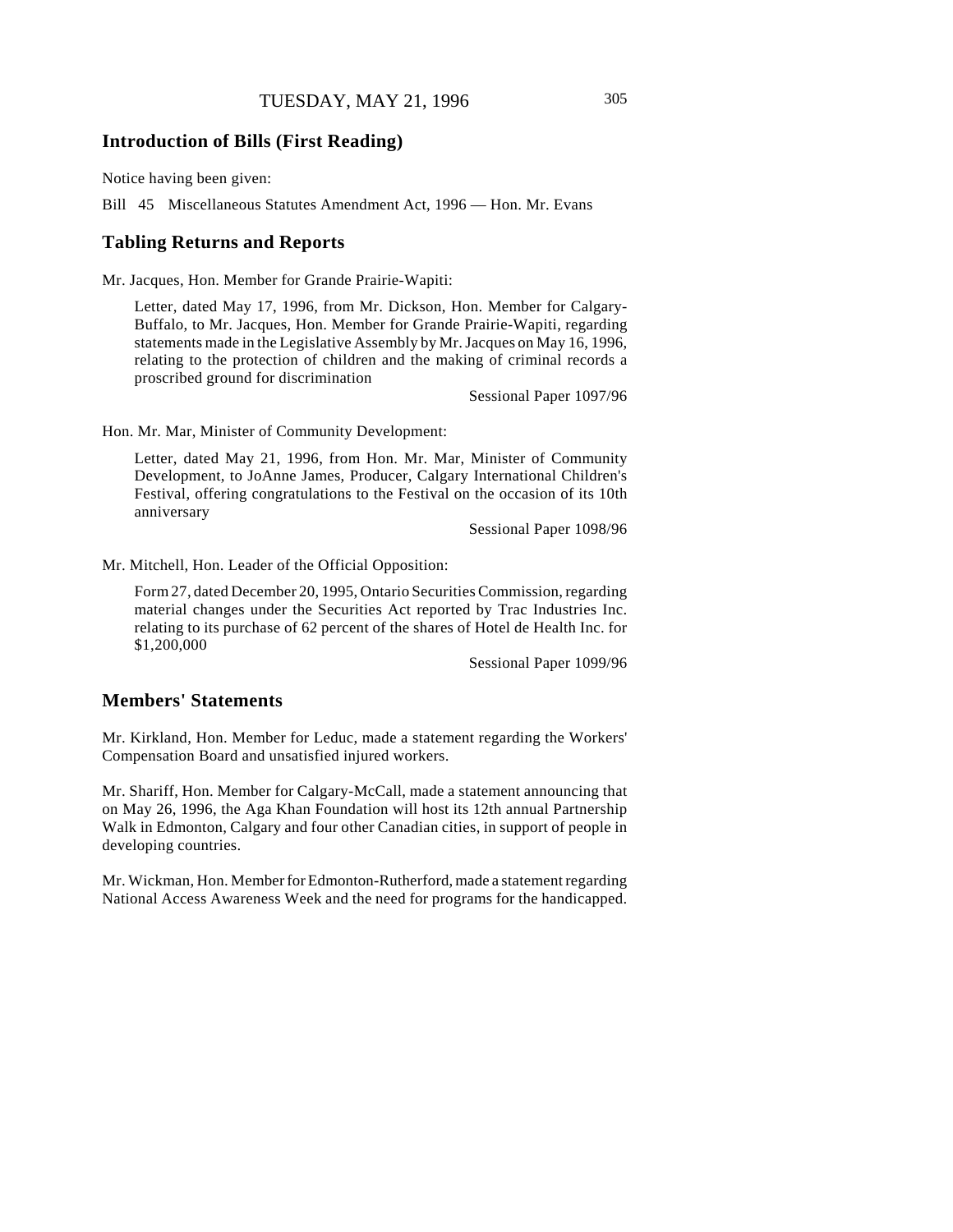# 306 TUESDAY, MAY 21, 1996

# **Privilege**

Written notice having been given May 21, 1996, to Hon. Mr. Schumacher, Speaker of the Legislative Assembly, Mr. Jacques, Hon. Member for Grande Prairie-Wapiti, raised a purported point of Privilege regarding a letter he received May 17, 1996, from Mr. Dickson, Hon. Member for Calgary-Buffalo, relating to questions on discrimination against criminals Mr. Jacques asked of Hon. Mr. Evans, Minister of Justice and Attorney General, during Oral Question Period, May 16, 1996.

The Speaker advised the Assembly that the matter would be deferred until Mr. Dickson could respond.

# **ORDERS OF THE DAY**

# **Public Bills and Orders Other Than Government Bills and Orders**

#### **Second Reading**

On the motion that the following Bill be now read a Second time:

Bill 215 Crown Grazing Lease Statutes Amendment Act, 1996 — Mr. Collingwood

A debate followed.

Pursuant to Standing Order 8(2)(b), debate adjourned, Dr. Taylor speaking.

# **Motions Other Than Government Motions**

**512.** Moved by Mr. Doerksen:

Be it resolved that the Legislative Assembly urge the Government to implement strategies aimed at reducing the over-utilization of, and therefore the demand on, the health care system, giving consideration to the following: increasing public awareness of the costs of the system; providing incentives through the health insurance plan to encourage responsible utilization of the system; using the health care premium as a deductible; and allowing for the rebate of any portion of the health insurance premium that is not used through access to the health care system.

A debate followed.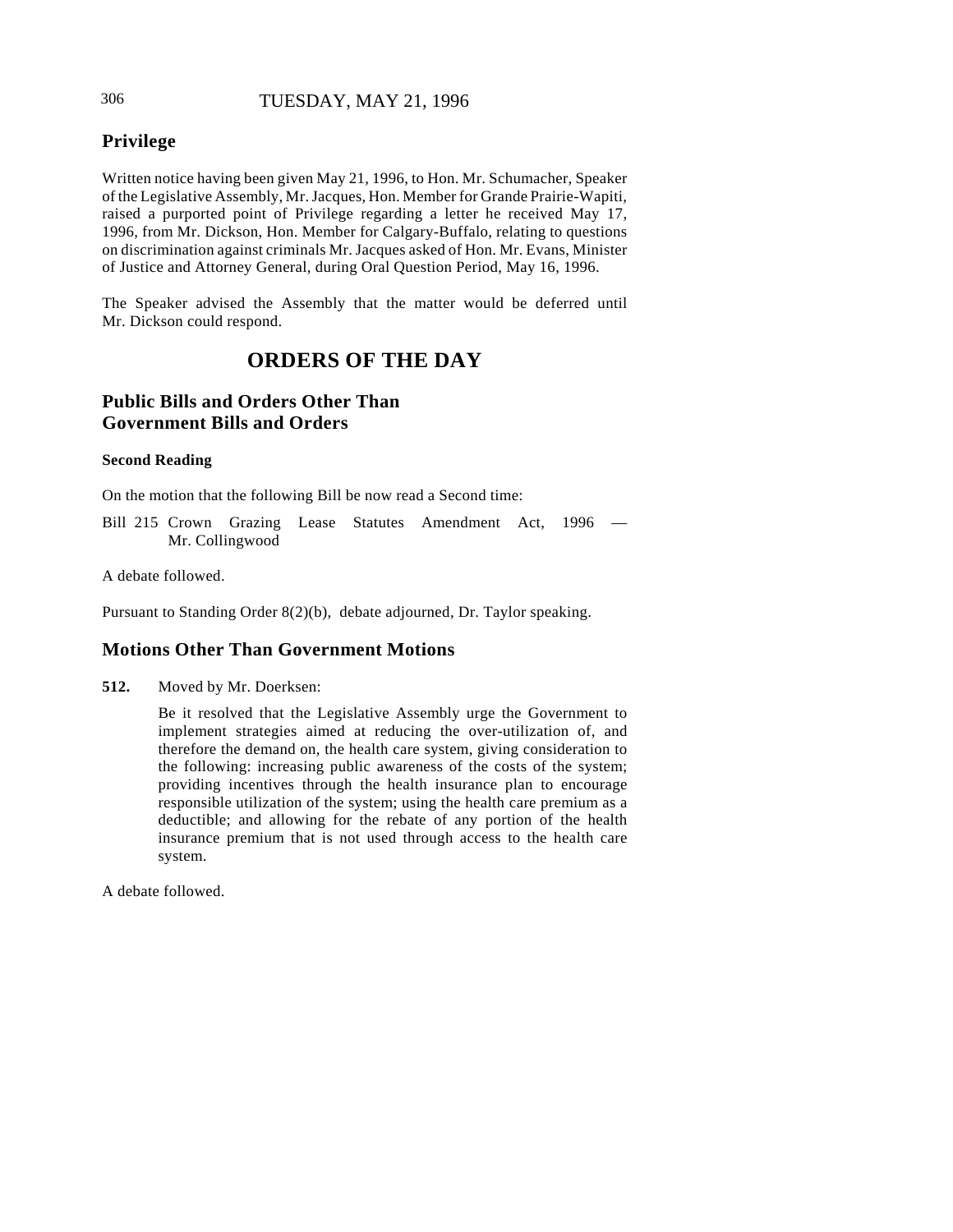After 54 minutes of debate, unanimous consent of the Assembly was granted to waive Standing Order 8(4). The question being immediately put, the motion was agreed to.

**513.** Moved by Mr. Sapers on behalf of Mr. Dickson:

Be it resolved that the Legislative Assembly urge the Government to implement the suggestions contained in reports tabled in the House by the Government and by the Official Opposition concerning improvements to the handling of young offenders in Alberta.

A debate followed.

Pursuant to Standing Order 8(2)(c), debate adjourned, Mr. Coutts speaking.

### **Government Bills and Orders**

#### **Committee of the Whole**

According to Order, the Assembly resolved itself into Committee of the Whole, and the Speaker left the Chair.

(Assembly in Committee)

Pursuant to Standing Order 4(3), the Committee recessed until 8:00 p.m.

TUESDAY, MAY 21, 1996 — 8:00 P.M.

# **Government Bills and Orders**

#### **Committee of the Whole**

(Assembly in Committee — continued)

And after some time spent therein, the Deputy Speaker resumed the Chair.

The following Bill was reported:

Bill 43 Election Amendment Act, 1996 — Mr. Hierath

Progress was reported on the following Bill:

Bill 39 Environmental Protection and Enhancement Amendment Act, 1996 — Mr. Hlady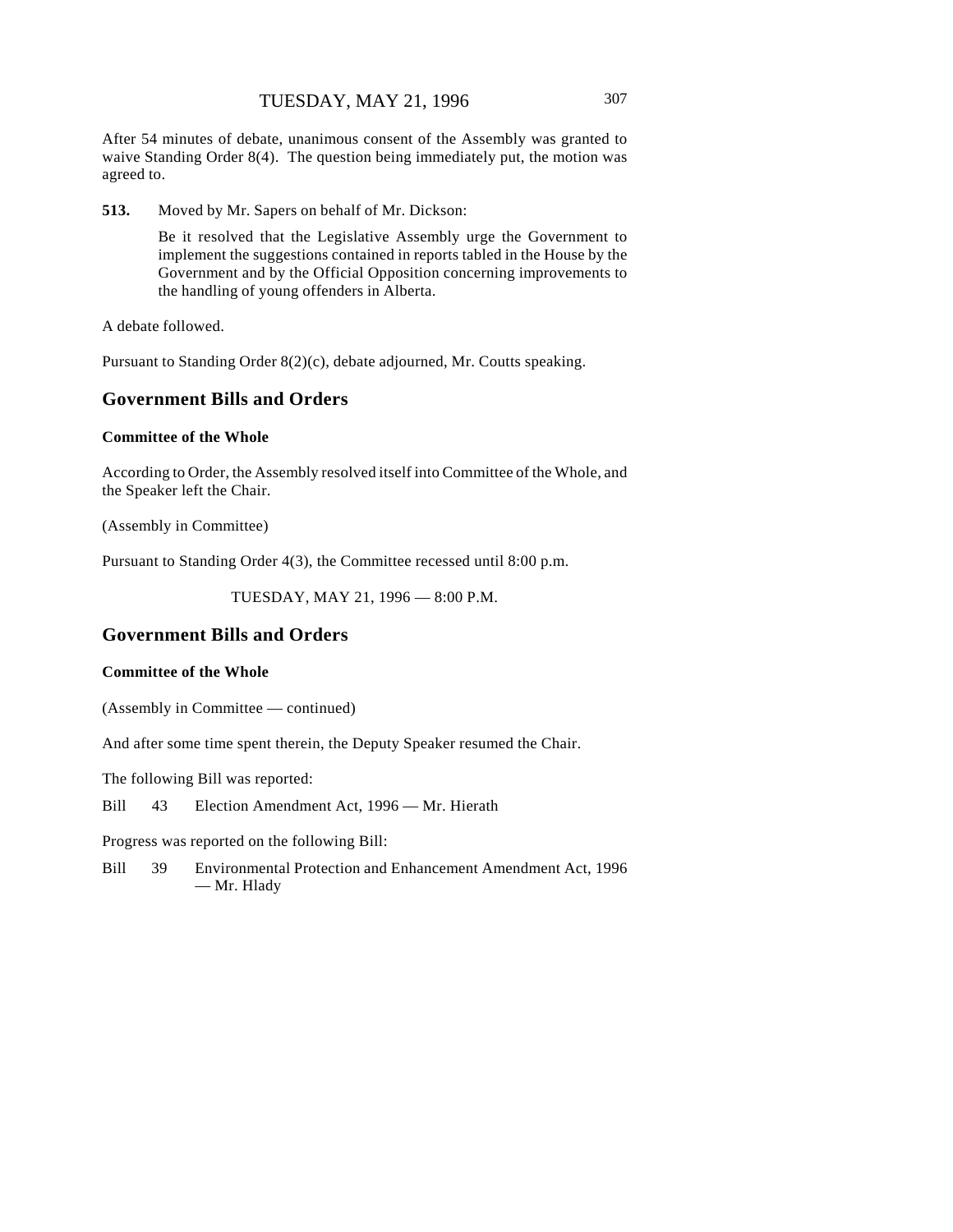Mr. Clegg, Deputy Chairman of Committees, tabled copies of all amendments considered by the Committee of the Whole on this date for the official records of the Assembly.

Amendment to Bill 43 (Hon. Member for Fort McMurray) — Defeated Sessional Paper 1100/96

Amendment to Bill 43 (Hon. Member for Fort McMurray) — Defeated Sessional Paper 1101/96

Amendment to Bill 39 (Hon. Member for Sherwood Park) — Defeated Sessional Paper 1102/96

Amendment to Bill 39 (Hon. Member for Sherwood Park) — Defeated Sessional Paper 1103/96

Amendment to Bill 39 (Hon. Member for Sherwood Park) — Defeated Sessional Paper 1104/96

Amendment to Bill 39 (Hon. Member for Sherwood Park) — Defeated Sessional Paper 1105/96

Amendment to Bill 39 (Hon. Member for Sherwood Park) — Defeated Sessional Paper 1106/96

Amendment to Bill 39 (Hon. Member for Sherwood Park) — Defeated Sessional Paper 1107/96

Amendment to Bill 39 (Hon. Member for Sherwood Park) — Defeated Sessional Paper 1108/96

Amendment to Bill 39 (Hon. Member for Sherwood Park) — Defeated Sessional Paper 1109/96

Amendment to Bill 39 (Hon. Member for Sherwood Park) — Debate adjourned

Sessional Paper 1110/96

## **Notices of Motions**

Unanimous consent of the Assembly was granted to revert to Notices of Motions.

Hon. Mr. Day, Government House Leader, gave oral notice of the following motion:

Be it resolved that further consideration of any or all of the resolutions, clauses, sections or titles of Bill 24, Individual's Rights Protection Amendment Act, 1994, shall be the first business of the Committee and shall not be further postponed.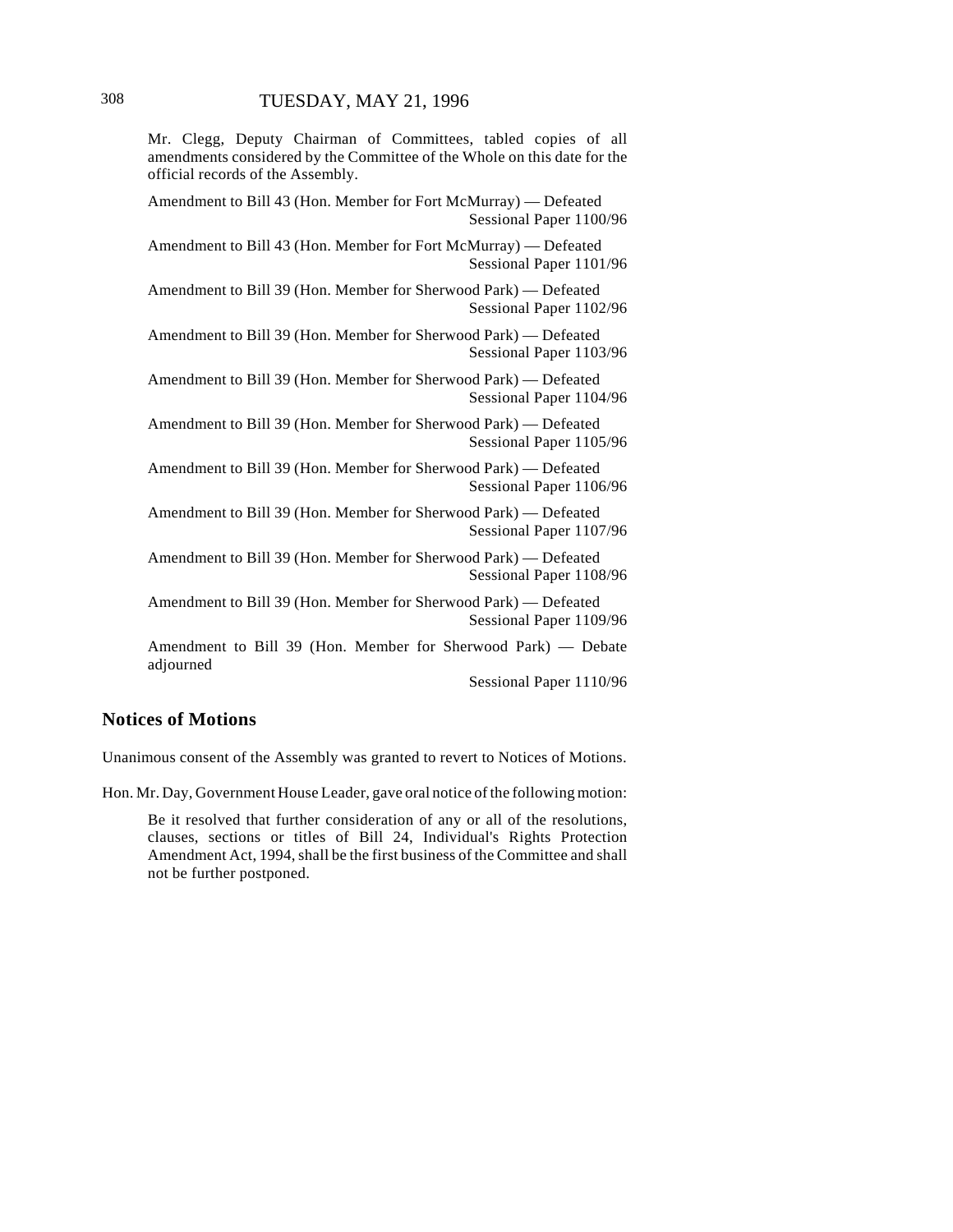### **Third Reading**

On the motion that the following Bill be now read a Third time and passed:

Bill 26 Child and Family Services Authorities Act — Mr. Shariff

A debate followed.

The question being put, the motion was agreed to. The names being called for were taken as follows:

For the motion: 30

| Ady       | Gordon    | Paszkowski |
|-----------|-----------|------------|
| Burgener  | Hlady     | Pham       |
| Calahasen | Jacques   | Renner     |
| Clegg     | Kowalski  | Shariff    |
| Coutts    | Laing     | Tannas     |
| Day       | Langevin  | Taylor     |
| Doerksen  | Magnus    | Thurber    |
| Dunford   | McClellan | West       |
| Forsyth   | McFarland | Woloshyn   |
| Fritz     | Oberg     | Yankowsky  |

Against the motion: 7

| Dalla-Longa | Kirkland  | Sekulic        |
|-------------|-----------|----------------|
| Dickson     | Leibovici | Van Binsbergen |
| Germain     |           |                |

The following Bills were read a Third time and passed:

| Bill | 26 |  | Child and Family Services Authorities Act — Mr. Shariff |  |
|------|----|--|---------------------------------------------------------|--|
|------|----|--|---------------------------------------------------------|--|

- Bill 31 Business Financial Assistance Limitations Statutes Amendment Act, 1996 — Hon. Mr. Klein
- Bill 33 Victims of Crime Act Hon. Mr. Evans
- Bill 34 Municipal Government Amendment Act, 1996 Mr. Langevin
- Bill 38 Child Welfare Amendment Act, 1996 Mr. Severtson
- Bill 43 Election Amendment Act, 1996 Mr. Hierath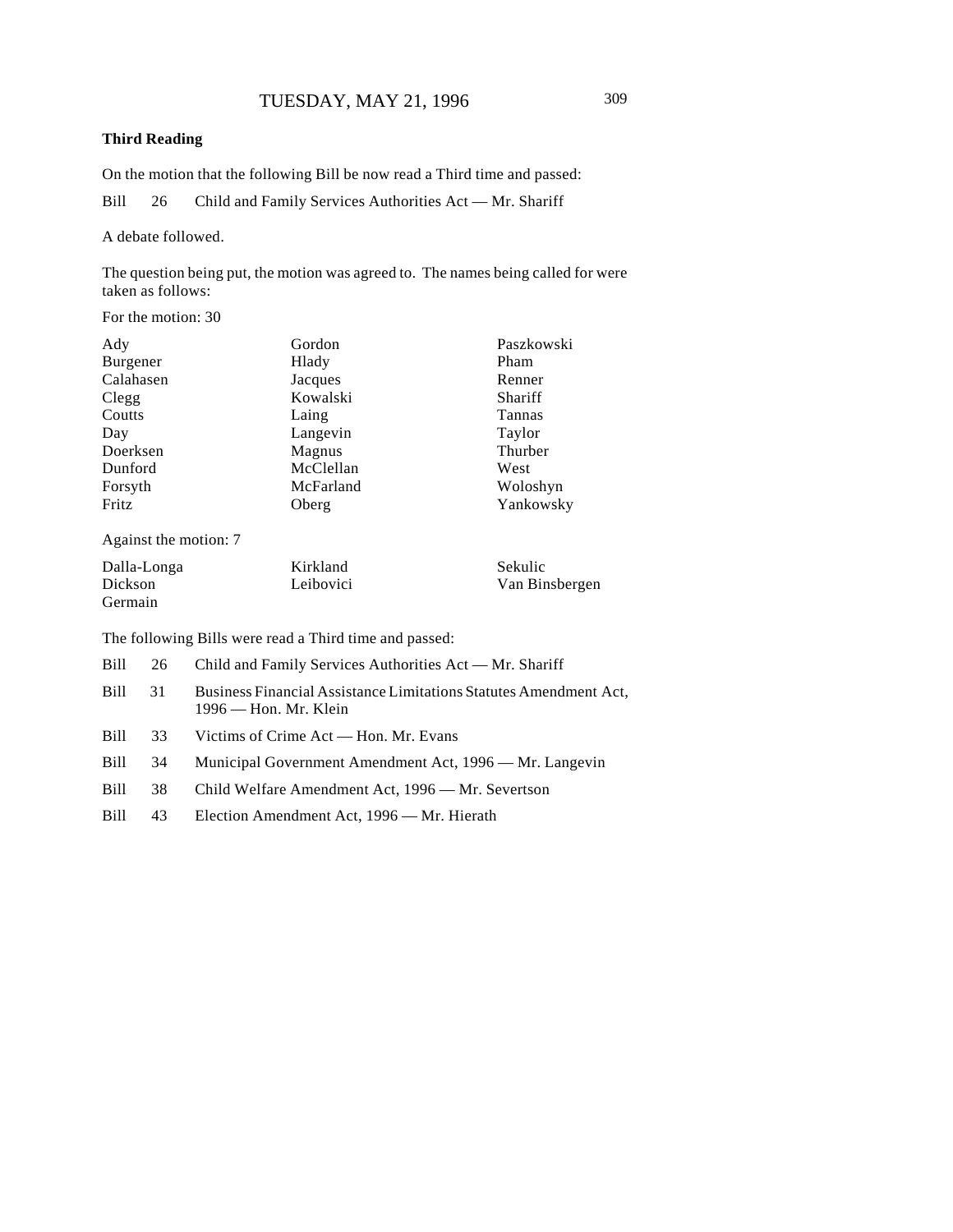# **Adjournment**

On motion by Hon. Mr. Day, Government House Leader, the Assembly adjourned at 1:33 a.m. Wednesday, May 22, 1996, until 1:30 p.m.

Wednesday, May 22, 1996

The Speaker took the Chair at 1:30 p.m.

### **Presenting Petitions**

Mr. Collingwood, Hon. Member for Sherwood Park, presented a petition from 339 Edmonton and area residents urging the Government to provide instructional grant funding equally to Grade 1 to Grade 12 students attending independent and public schools.

Mr. Henry, Hon. Member for Edmonton-Centre, presented a petition from Edmonton and area residents urging the Government to maintain Catholic School Boards and oppose any move to amalgamate Catholic and Public School Boards.

Mr. Sapers, Hon. Member for Edmonton-Glenora, presented a petition from over 2,000 Albertans regarding Kristy Plotsky, Seven Persons, Alberta, not being eligible for double-listing on heart transplant lists in both Canada and the United.

## **Tabling Returns and Reports**

Mr. Zwozdesky, Hon. Member for Edmonton-Avonmore:

Curriculum Handbook, Education and Technology Resources Center, Association for Supervision and Curriculum Development, Alexandria, Virginia, 1996

Sessional Paper 1111/96

Calgary Herald newspaper articles, dated May 22, 1996, entitled "Language of protest, Heritage schools are battling to restore their provincial grants," and "Language schools fuel economy"

Sessional Paper 1112/96

Letters, variously dated and signed, from supporters of the Southern Alberta Language Association, to Hon. Mr. Klein, Premier, regarding funding for Heritage Language Education

Sessional Paper 1113/96

 $\overline{\phantom{a}}$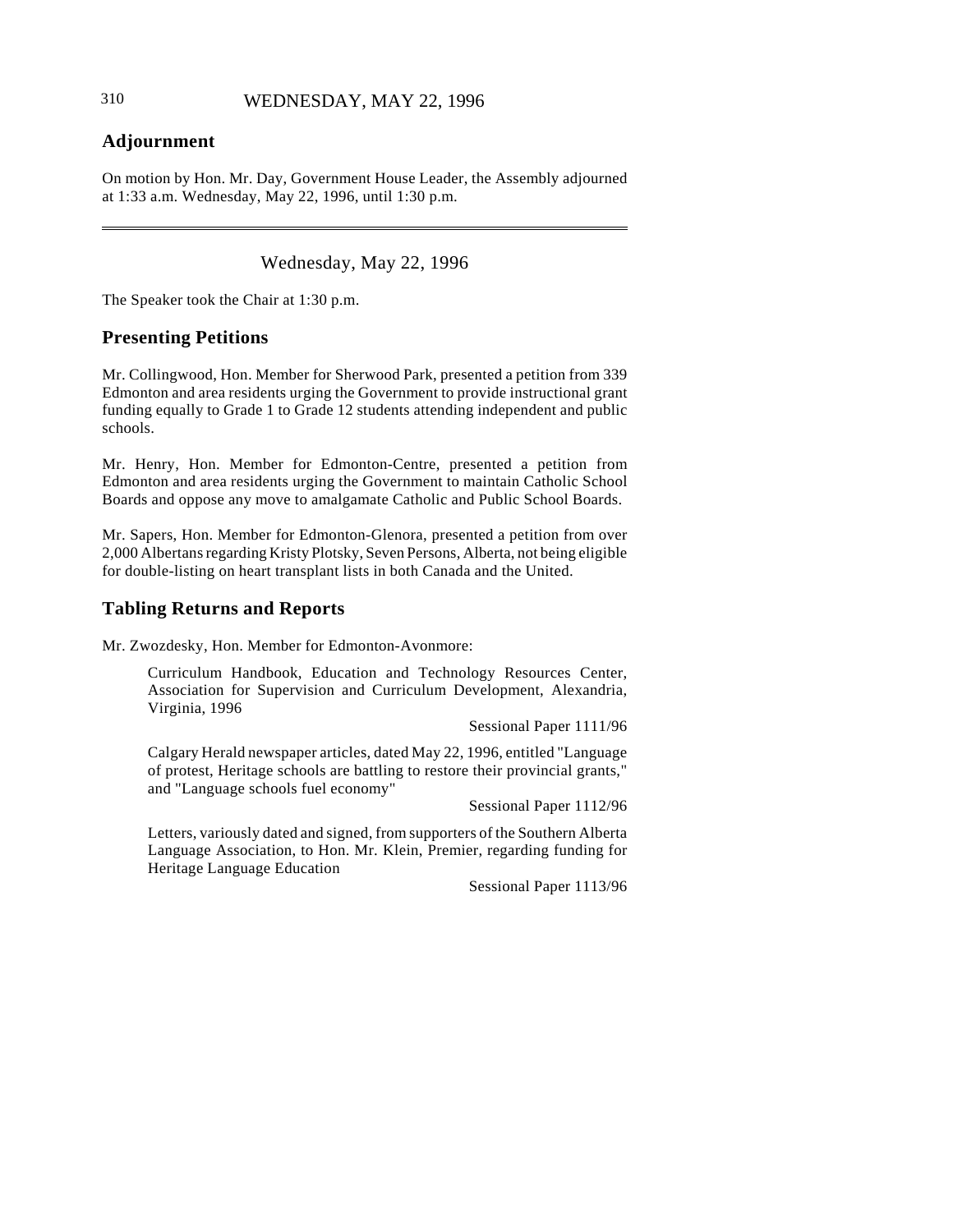Hon. Mr. Mar, Minister of Community Development:

Return to Order of the Assembly No. M178 asked for by Mrs. Hewes on March 20, 1996:

Copies of all working documents, correspondence, and recommendations written by the Alberta Government's Interdepartmental Committee on Human Rights that pertain to the UN Convention on the Rights of the Child for the period January 1, 1991, through to December 31, 1993.

Sessional Paper M178/96

Mr. Yankowsky, Hon. Member for Edmonton-Beverly-Belmont:

190 letters, variously dated and signed, to Mr. Yankowsky, Hon. Member for Edmonton-Beverly-Belmont, regarding the Federal Task Force January 1995 proposed child support formula

Sessional Paper 1114/96

Mr. Sapers, Hon. Member for Edmonton-Glenora:

Letter, dated April 18, 1996, from Nursing Staff, Alberta Hospital Edmonton, to Mr. Yankowsky, Hon. Member for Edmonton-Beverly-Belmont, regarding concern for the Government's policy on health care delivery, with attached petition

Sessional Paper 1115/96

## **Oral Question Period**

During Oral Question Period, Hon. Mr. Klein, Premier, filed the following:

Letter, dated May 22, 1996, from Hon. Mr. Klein, Premier, to Brian Smith, Leduc, confirming the Government's position not to approve any health care project that contravenes the five principles of the Canada Health Act Sessional Paper 1116/96

# **Privilege**

Mr. Jacques, Hon. Member for Grande Prairie-Wapiti, raised a purported point of Privilege regarding a letter he received May 17, 1996, from Mr. Dickson, Hon. Member for Calgary-Buffalo, relating to questions on discrimination against criminals Mr. Jacques asked of Hon. Mr. Evans, Minister of Justice and Attorney General, during Oral Question Period, May 16, 1996.

Mr. Dickson, Hon. Member for Calgary-Buffalo, Hon. Mr. Evans, Minister of Justice and Attorney General, and Mr. Germain, Hon. Member for Fort McMurray, responded to the purported point of Privilege.

The Speaker advised the Assembly he would take the matter under advisement.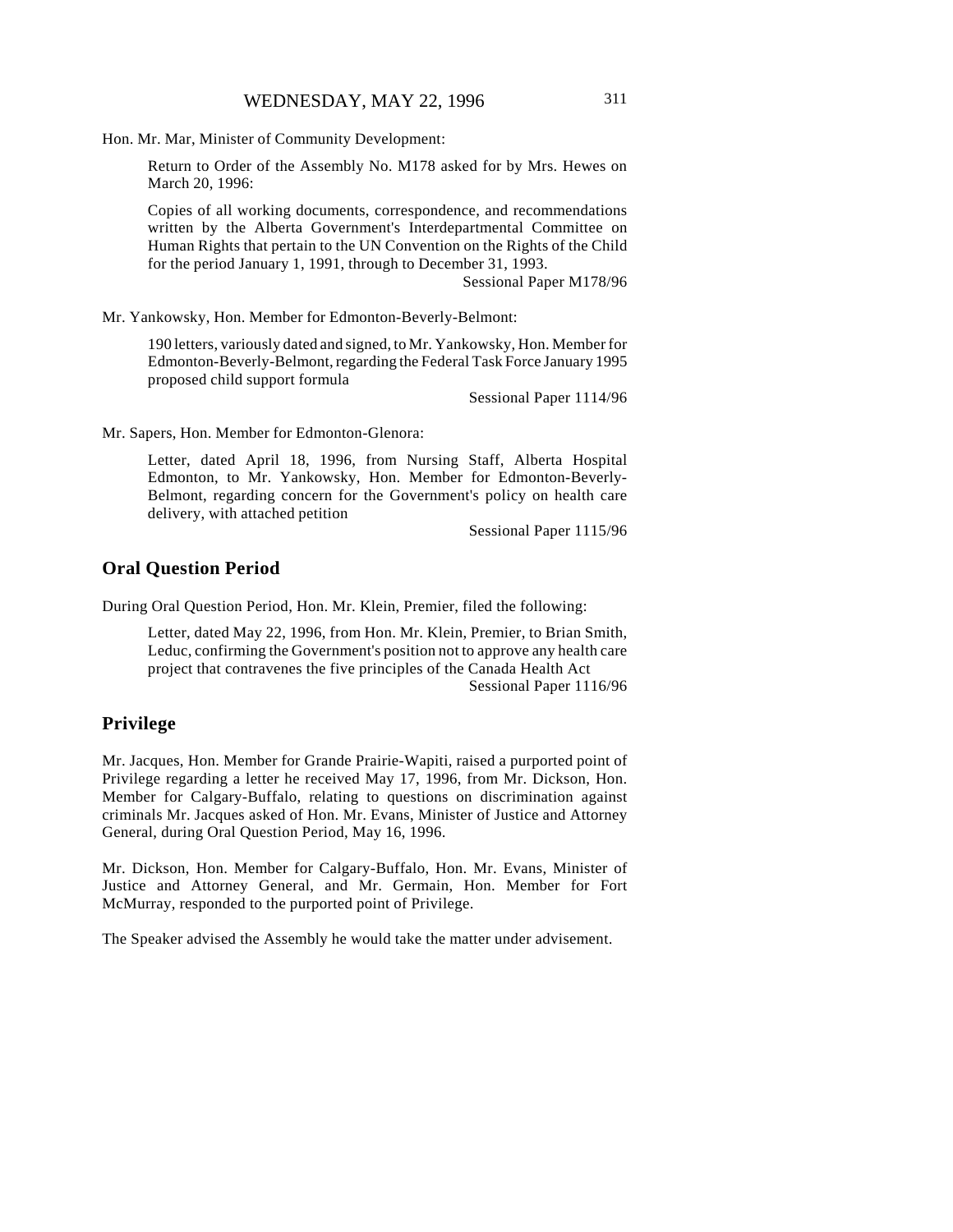# 312 WEDNESDAY, MAY 22, 1996

### **Speaker's Ruling** — **Amendment to Government Motion 18**

Last evening, May 21, 1996, oral notice was given by the Hon. Government House Leader of the motion for closure in Committee of the Whole on Bill 24. The Chair notes that this marks the first time that notice of a closure motion has appeared on the Order Paper since the Standing Orders were amended effective February 14, 1995. Members will note that Standing Order 21(1)(b) was amended at the time to include the phrase, "immediately after resuming a debate upon which progress has previously been reported by the committee." The change to the Standing Orders requires a slight change to the standard closure motion. To ensure that Motion 18 is consistent with the Standing Orders, the Chair wishes to advise the Assembly that a slight editorial change will be made to the motion to insert the words "when called" after the first use of the word "shall" which appears after the title of the Bill. Of course, the reference to the title of the Bill should read "Individual's Rights Protection Act, 1996" not "1994". The Chair's authority to make changes to proposed motions is referred to in Beauchesne's paragraph 173 (3). Given the importance of this motion, the Chair wanted to draw this matter to the attention of Members at the earliest opportunity.

# **ORDERS OF THE DAY**

#### **Written Questions**

The following Written Questions were ordered to stand:

Q206, Q207, Q208, Q211.

## **Motions for Returns**

The following Motions for Returns were accepted:

**M195.** Moved by Mr. Kirkland on behalf of Mr. Collingwood:

Copies of any reports by TransAlta Energy Corporation or TransAlta Utilities Corporation to the Department of Environmental Protection between January 1 and December 31, 1995 concerning the timing and volume of water release from dams controlled by either corporation.

**M197.** Moved by Mr. Germain on behalf of Mr. Collingwood:

A list of all Government programs for controlling pests and predators on public lands, together with the associated implementation policies and the name of the department and branch responsible for carrying out the control.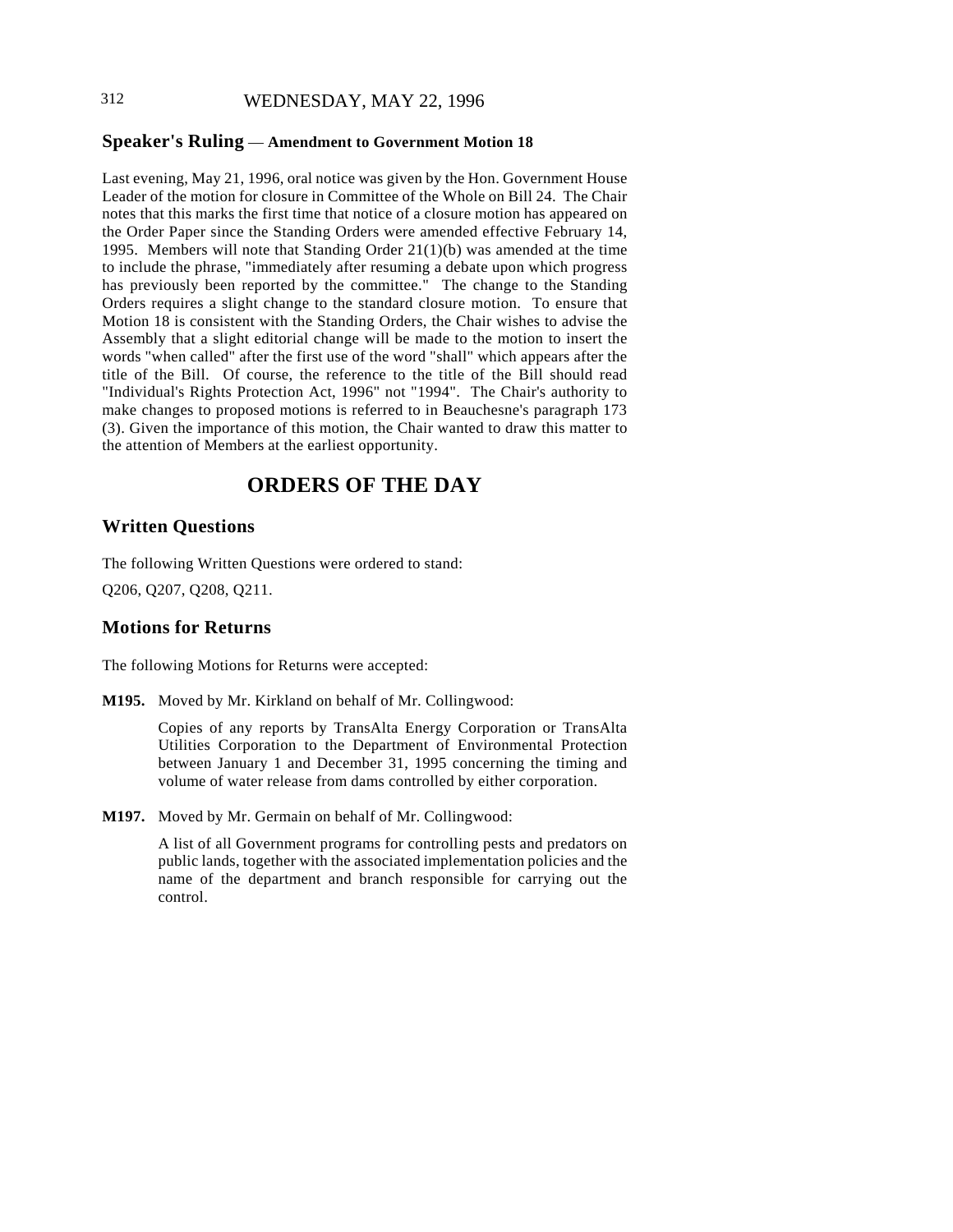The following Motions for Returns were rejected:

**M196.** Moved by Kirkland on behalf of Mr. Collingwood:

Copies of any agreements between TransAlta Energy Corporation or TransAlta Utilities Corporation and any irrigation district supplied to the Department of Environmental Protection from January 1, 1990 to March 31, 1996 regarding the regulation of water release from dams controlled by either corporation.

**M198.** Moved by Mr. Sekulic on behalf of Dr. Percy:

A copy of the December 16, 1985 letter from the Chairman of the Alberta Special Waste Management Corporation to the Minister of Environmental Protection, as referred to on page 24 of the Auditor General's Annual Report, 1994-95.

**M202.** Moved by Mr. Sekulic on behalf of Dr. Percy:

Copies of all working documents, memorandum and studies prepared by or for the Minister of Environmental Protection between March 30, 1989 and December 31, 1992 resulting in the decision to defer the June 1989 review of the Alberta Special Waste Management Corporation Joint Venture Agreement until 1992, as noted on page 27 of the Auditor General's Annual Report, 1994-95.

The following Motions for Returns were ordered to stand:

M199, M200, M203, M204, M205, M209, M210, M212, M213.

# **Public Bills and Orders Other Than Government Bills and Orders**

#### **Second Reading**

On the motion that the following Bill be now read a Second time:

Bill 215 Crown Grazing Lease Statutes Amendment Act, 1996 — Mr. Collingwood

A debate followed.

Pursuant to Standing Order  $8(5)(a)(i)$ , the question being put, the motion was defeated.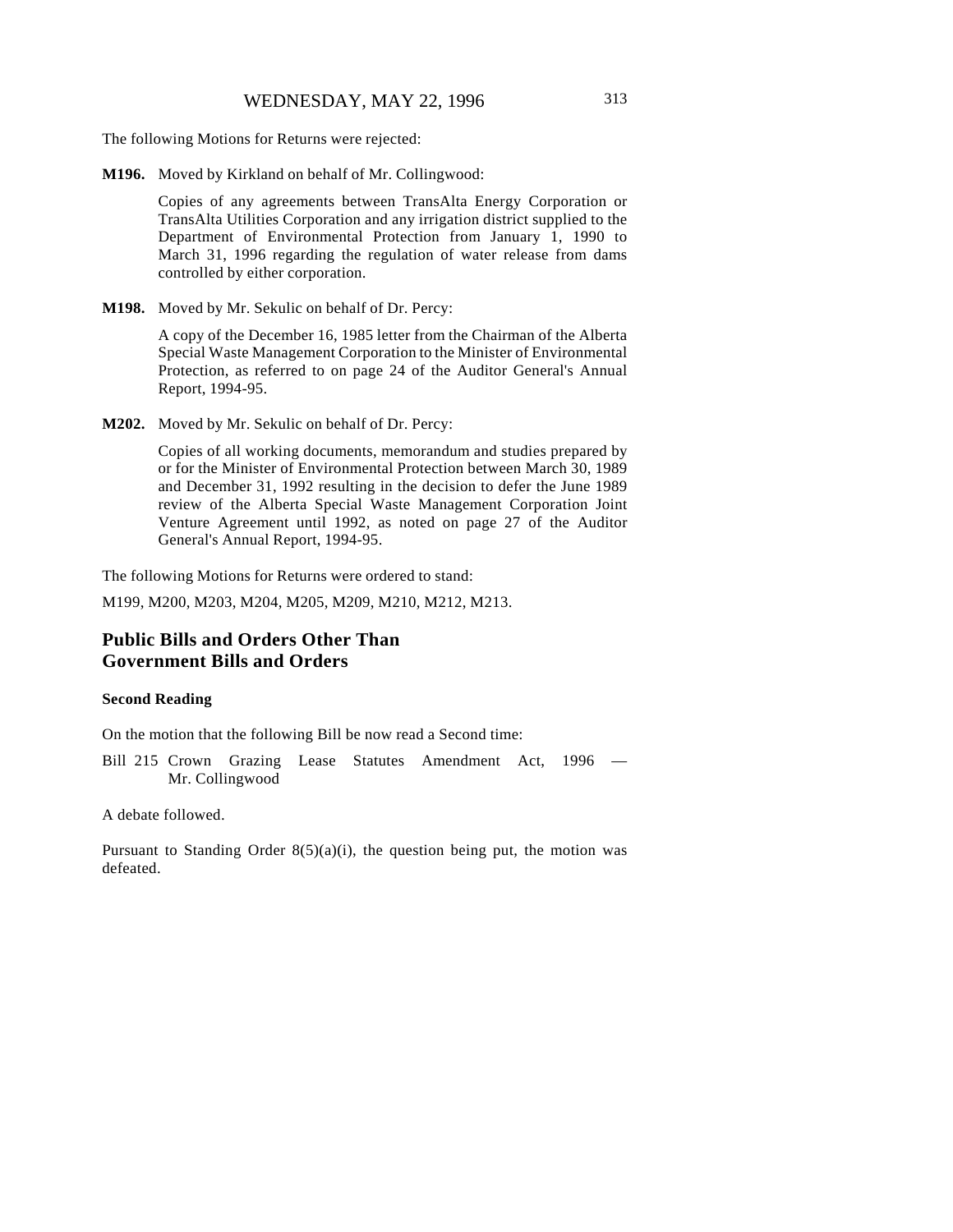# 314 WEDNESDAY, MAY 22, 1996

On the motion that the following Bill be now read a Second time:

Bill 216 Crown Contracts Dispute Resolution Act — Mr. Jacques

A debate followed.

Mr. Kowalski moved adjournment of the debate, which was agreed to.

# **Adjournment**

On motion by Hon. Mr. Evans, Deputy Government House Leader, that it be called 5:30 p.m., the Assembly adjourned at 5:23 p.m., until 8:00 p.m.

WEDNESDAY, MAY 22, 1996 — 8:00 P.M.

# **Government Bills and Orders**

### **Second Reading**

The following Bill was read a Second time and referred to Committee of the Whole:

Bill 45 Miscellaneous Statutes Amendment Act, 1996 — Hon. Mr. Evans

### **Committee of the Whole**

According to Order, the Assembly resolved itself into Committee of the Whole, and the Speaker left the Chair.

(Assembly in Committee)

**18.** Oral notice having been given May 21, 1996, Hon. Mr. Day, moved the following motion:

Be it resolved that further consideration of any or all of the resolutions, clauses, sections or titles of Bill 24, Individual's Rights Protection Amendment Act, 1996, shall, when called, be the first business of the Committee and shall not be further postponed.

The question being put, the motion was agreed to.

The following Bill was taken under consideration:

Bill 24 Individual's Rights Protection Amendment Act, 1996 — Hon. Mr. Mar

A debate followed.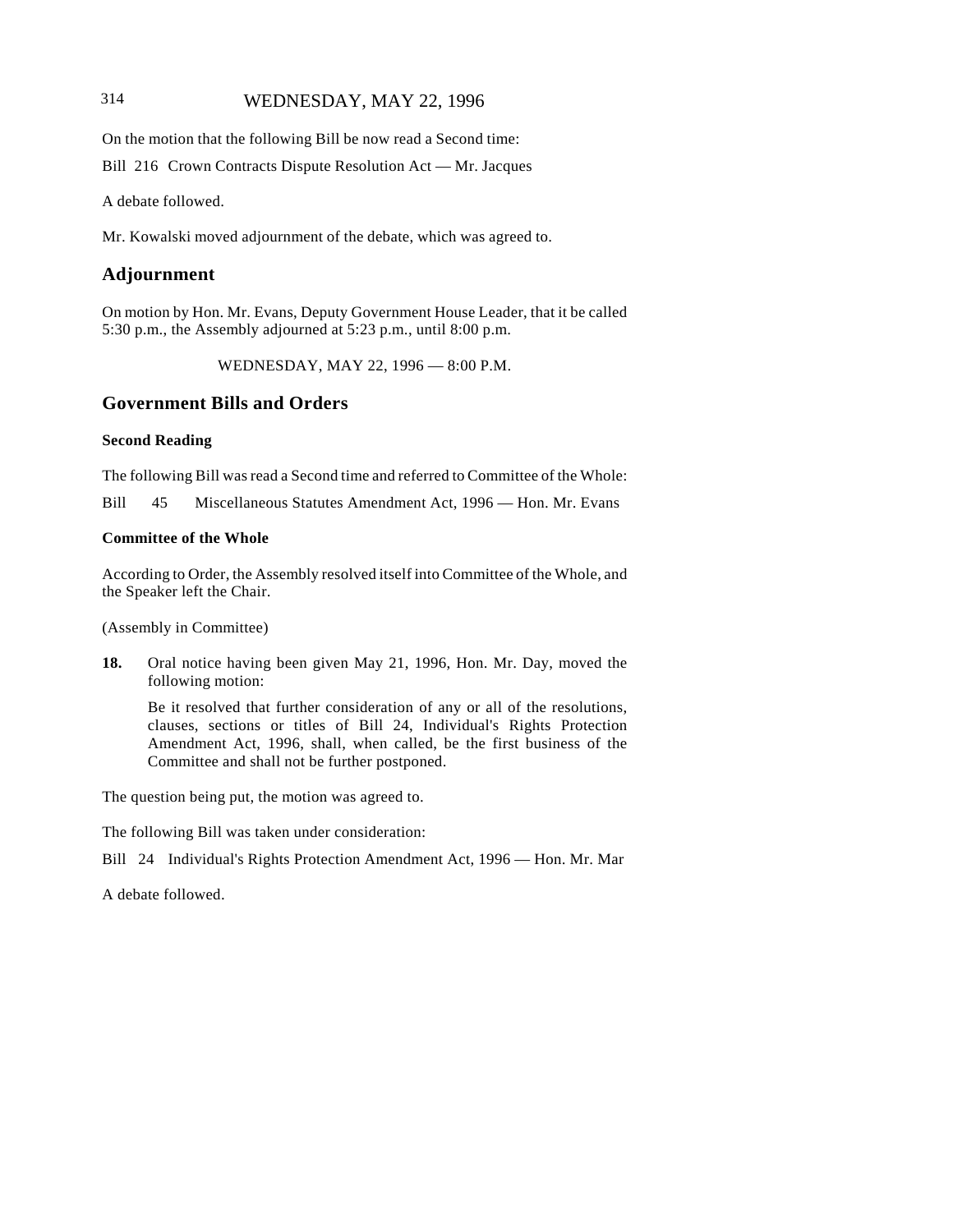Pursuant to Government Motion No. 18 and Standing Order 21(2), at 12:03 a.m. the question was immediately put on the amendment to Bill 24, Individual's Rights Protection Amendment Act, 1996, as found in Sessional Paper 1146/96, which was defeated.

Pursuant to Government Motion No. 18 and Standing Order 21(2), at 12:04 a.m. the question was immediately put on the remaining clauses of Bill 24, Individual's Rights Protection Amendment Act, 1996, which was agreed to. The names being called for were taken as follows:

For the clauses: 35

Dickson Germain Hanson

| Ady                     | Fritz     | Oberg          |
|-------------------------|-----------|----------------|
| Amery                   | Haley     | Paszkowski     |
| <b>Burgener</b>         | Havelock  | Renner         |
| Calahasen               | Hierath   | Rostad         |
| Cardinal                | Hlady     | Shariff        |
| Coutts                  | Jacques   | Smith          |
| Day                     | Laing     | Stelmach       |
| Dinning                 | Langevin  | Taylor         |
| Doerksen                | Magnus    | Trynchy        |
| Dunford                 | Mar       | Woloshyn       |
| Evans                   | McClellan | Yankowsky      |
| Friedel                 | McFarland |                |
| Against the clauses: 19 |           |                |
| Abdurahman              | Henry     | Sekulic        |
| <b>Bracko</b>           | Kirkland  | Soetaert       |
| Chadi                   | Leibovici | Van Binsbergen |
| Collingwood             | Nicol     | White          |

And after some further time spent therein, the Speaker resumed the Chair.

Percy Sapers

The following Bills were reported:

- Bill 29 Employment Standards Code Hon. Mr. Day
- Bill 42 Wildlife Amendment Act, 1996 Mr. Amery
- Bill 44 Motor Vehicle Accident Claims Amendment Act, 1996 Hon. Mr. Evans

Zariwny Zwozdesky

Bill 45 Miscellaneous Statutes Amendment Act, 1996 — Hon. Mr. Evans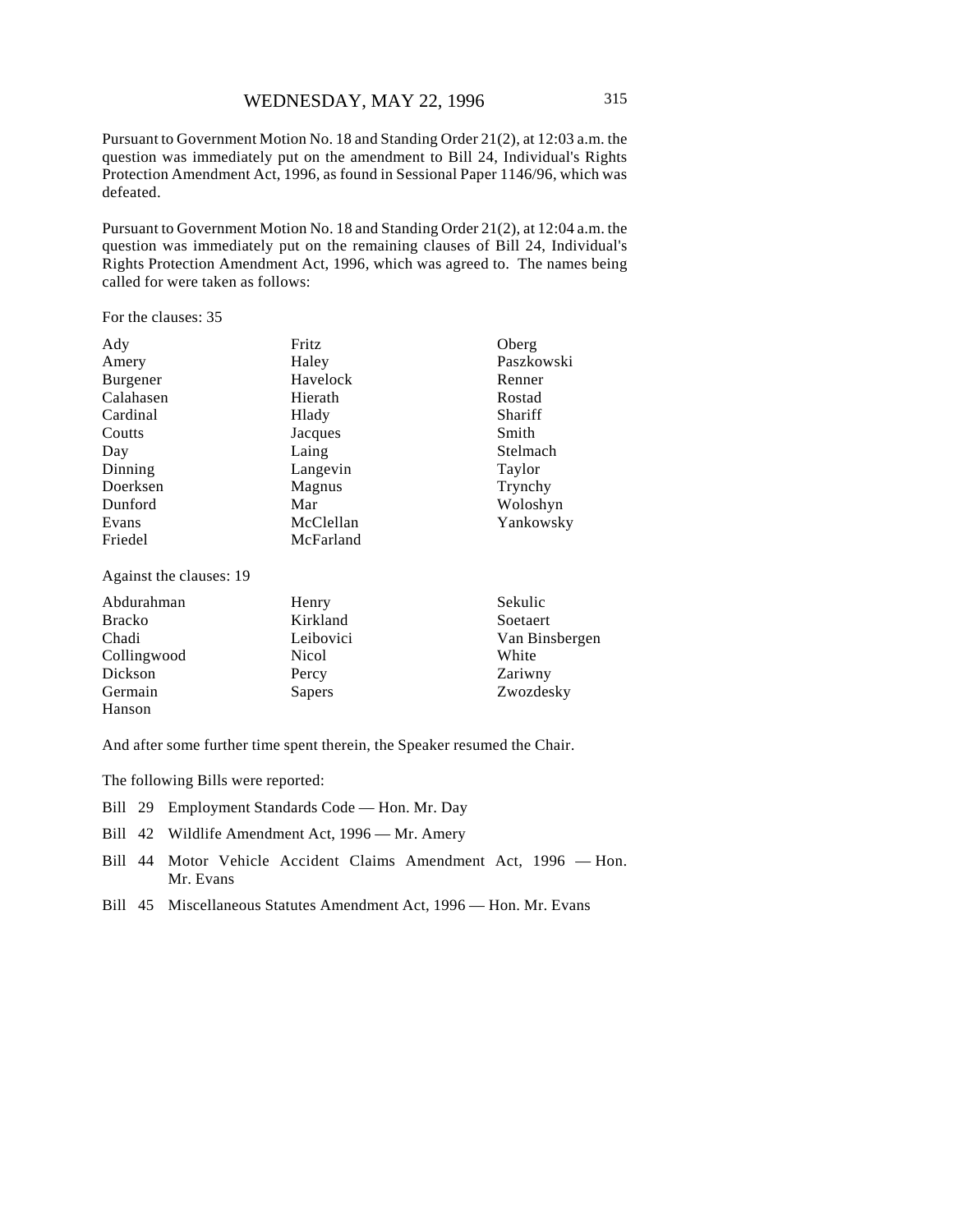# 316 WEDNESDAY, MAY 22, 1996

The following Bills were reported with some amendments:

- Bill 24 Individual's Rights Protection Amendment Act, 1996 Hon. Mr. Mar
- Bill 30 Health Statutes Amendment Act, 1996 Dr. Oberg
- Bill 35 Personal Directives Act Ms Haley
- Bill 39 Environmental Protection and Enhancement Amendment Act, 1996 Mr. Hlady

Mr. Langevin, Acting Chairman of Committees, tabled copies of all amendments considered by the Committee of the Whole on this date for the official records of the Assembly.

Amendment to Bill 39 (Hon. Member for Sherwood Park) — Defeated Sessional Paper 1117/96

Amendment to Bill 39 (Hon. Member for Sherwood Park) — Defeated Sessional Paper 1118/96

Amendment to Bill 29 (Hon. Member for Fort McMurray on behalf of the Hon. Member for Edmonton-Meadowlark) — Defeated

Sessional Paper 1119/96

Amendment to Bill 29 (Hon. Member for Fort McMurray on behalf of the Hon. Member for Edmonton-Meadowlark) — Defeated

Sessional Paper 1120/96

Amendment to Bill 29 (Hon. Member for Fort McMurray on behalf of the Hon. Member for Edmonton-Meadowlark) — Defeated

Sessional Paper 1121/96

Amendment to Bill 29 (Hon. Member for Fort McMurray on behalf of the Hon. Member for Edmonton-Meadowlark) — Defeated

Sessional Paper 1122/96

Amendment to Bill 29 (Hon. Member for Fort McMurray on behalf of the Hon. Member for Edmonton-Meadowlark) — Defeated

Sessional Paper 1123/96

Amendment to Bill 29 (Hon. Member for Fort McMurray on behalf of the Hon. Member for Edmonton-Meadowlark) — Defeated

Sessional Paper 1124/96

Amendment to Bill 29 (Hon. Member for Fort McMurray on behalf of the Hon. Member for Edmonton-Meadowlark) — Defeated

Sessional Paper 1125/96

Amendment to Bill 29 (Hon. Member for Fort McMurray on behalf of the Hon. Member for Edmonton-Meadowlark) — Defeated

Sessional Paper 1126/96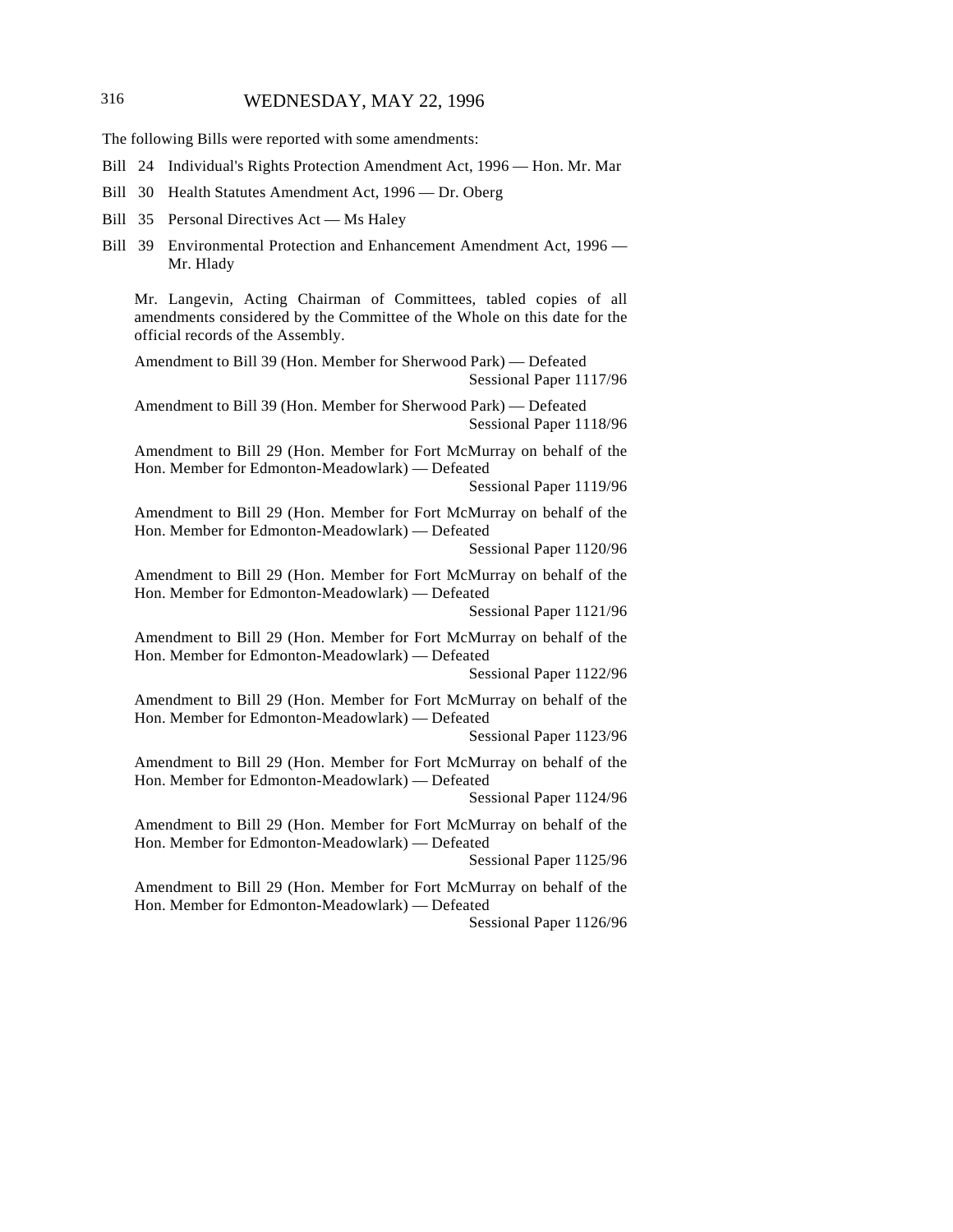| Amendment to Bill 30 (Hon. Member for Edmonton-Glenora) - Debate<br>adjourned (See Sessional Paper 1134/96)         |                         |
|---------------------------------------------------------------------------------------------------------------------|-------------------------|
|                                                                                                                     | Sessional Paper 1127/96 |
| Amendment to Bill 35 (Hon. Member for Sherwood Park on behalf of the<br>Hon. Member for Calgary-Buffalo) - Defeated |                         |
|                                                                                                                     | Sessional Paper 1128/96 |
| Amendment to Bill 35 (Hon. Member for Fort McMurray on behalf of the Hon.<br>Member for Calgary-Buffalo) — Defeated |                         |
|                                                                                                                     | Sessional Paper 1129/96 |
| Amendment to Bill 42 (Hon. Member for Sherwood Park) - Defeated                                                     | Sessional Paper 1130/96 |
| Amendment to Bill 42 (Hon. Member for Sherwood Park) - Defeated                                                     | Sessional Paper 1131/96 |
| Amendment to Bill 42 (Hon. Member for Sherwood Park) - Defeated                                                     | Sessional Paper 1132/96 |
| Amendment to Bill 44 (Hon. Member for Calgary-Buffalo) — Defeated                                                   | Sessional Paper 1133/96 |
| Amendment to Bill 30 (Hon. Member for Edmonton-Glenora) - Defeated                                                  | Sessional Paper 1134/96 |
| Amendment to Bill 30 (Hon. Member for Edmonton-Glenora) — Defeated                                                  | Sessional Paper 1135/96 |
| Amendment to Bill 30 (Hon. Member for Edmonton-Glenora) - Defeated                                                  | Sessional Paper 1136/96 |
| Amendment to Bill 30 (Hon. Member for Edmonton-Glenora) — Agreed to                                                 | Sessional Paper 1137/96 |
| Amendment to Bill 30 (Hon. Member for Edmonton-Glenora) - Defeated                                                  | Sessional Paper 1138/96 |
| Amendment to Bill 30 (Hon. Member for Edmonton-Glenora) - Defeated                                                  | Sessional Paper 1139/96 |
| Amendment to Bill 30 (Hon. Member for Edmonton-Glenora) - Defeated                                                  | Sessional Paper 1140/96 |
|                                                                                                                     |                         |
|                                                                                                                     |                         |
|                                                                                                                     |                         |
|                                                                                                                     |                         |
|                                                                                                                     |                         |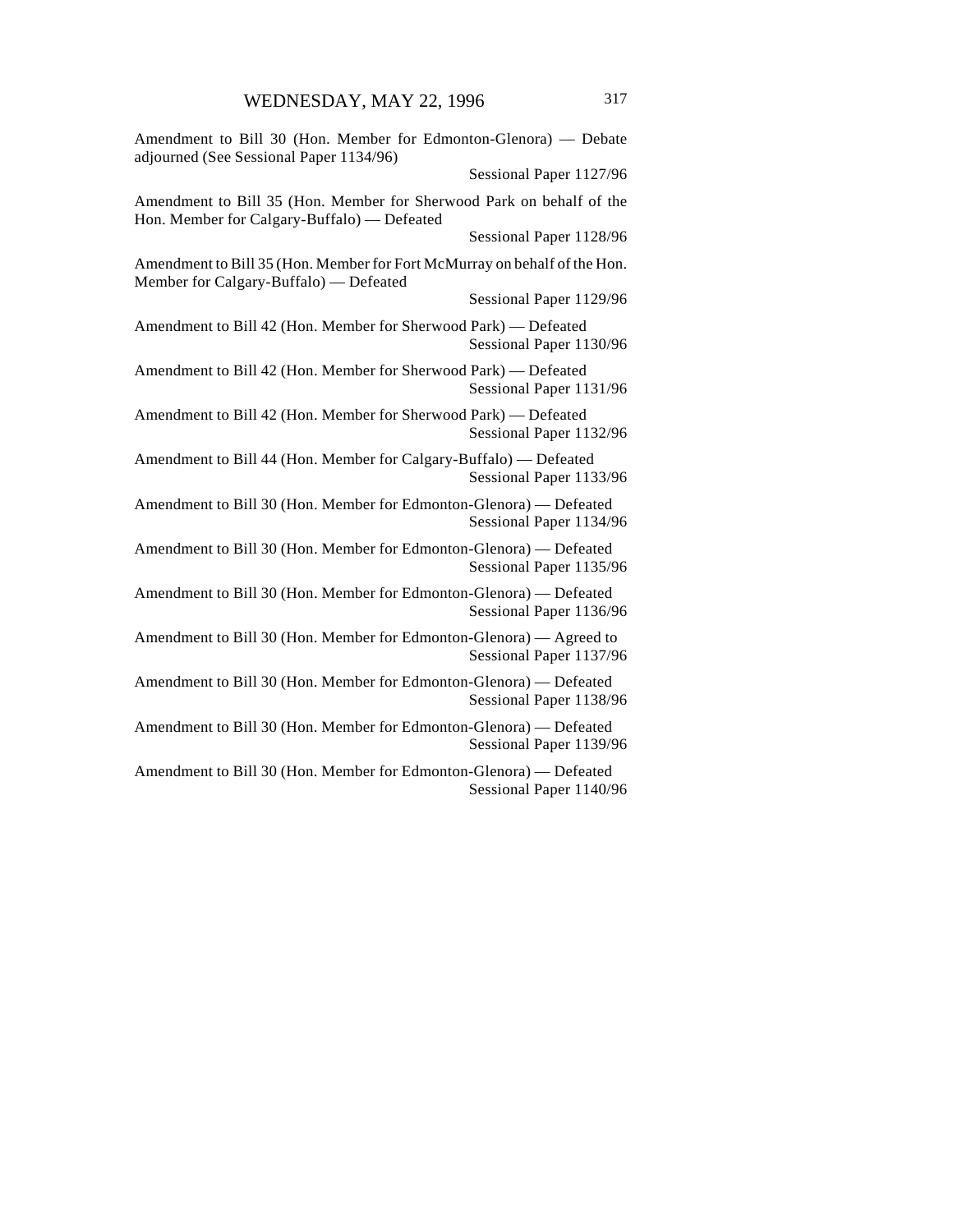Amendment to Bill 30 (Hon. Member for Edmonton-Glenora) — Defeated Sessional Paper 1141/96

Amendment to Bill 30 (Hon. Member for Edmonton-Glenora) — Defeated Sessional Paper 1142/96

Amendment to Bill 30 (Hon. Member for Edmonton-Glenora) — Agreed to Sessional Paper 1143/96

Amendment to Bill 24 (Hon. Member for Stony Plain) — Agreed to Sessional Paper 1144/96

Amendment to Bill 24 (Hon. Member for Calgary-Buffalo) — Defeated Sessional Paper 1145/96

Amendment to Bill 24 (Hon. Member for Spruce Grove-Sturgeon-St. Albert) — Defeated

Sessional Paper 1146/96

#### **Third Reading**

Unanimous consent of the Assembly was granted to waive Standing Order 73(2) allowing for Third reading consideration of Bill 45, Miscellaneous Statutes Amendment Act, 1996.

The following Bills were read a Third time and passed:

Bill 29 Employment Standards Code — Hon. Mr. Day

Bill 30 Health Statutes Amendment Act, 1996 — Dr. Oberg

Bill 35 Personal Directives Act — Ms Haley

Bill 42 Wildlife Amendment Act, 1996 — Mr. Amery

Bill 45 Miscellaneous Statutes Amendment Act, 1996 — Hon. Mr. Evans

# **Adjournment**

 $\overline{\phantom{a}}$ 

On motion by Hon. Mr. Day, Government House Leader, the Assembly adjourned at 1:44 a.m. Thursday, May 23, 1996, until 1:30 p.m.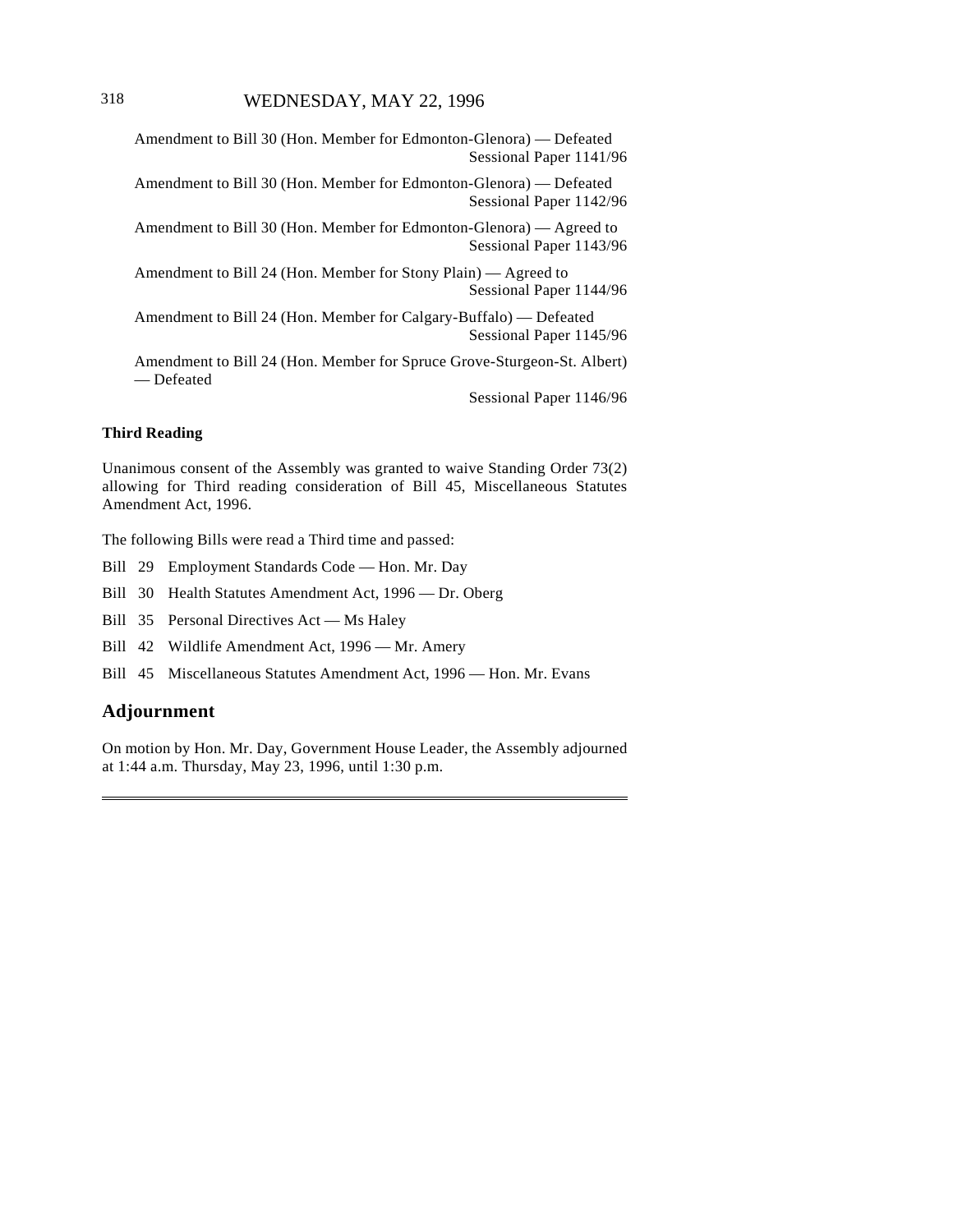# Thursday, May 23, 1996

The Speaker took the Chair at 1:30 p.m.

#### **Presenting Petitions**

Mr. White, Hon. Member for Edmonton-Mayfield, presented a petition from 972 Albertans regarding proposed changes to Highway 2 south of Red Deer.

## **Reading and Receiving Petitions**

On request by Mr. Collingwood, Hon. Member for Sherwood Park, the following petition was read and received:

We, the undersigned residents of Alberta, petition the Legislative Assembly to urge the Government of Alberta to treat Grade 1 to 12 students attending independent schools the same as public school students, in regard to instructional grant funding.

On request by Mr. Henry, Hon. Member for Edmonton-Centre, the following petition was read and received:

We, the undersigned residents of Alberta, petition the Legislative Assembly to urge the Government of Alberta to maintain Catholic school boards and to oppose any move to amalgamate Catholic and public school boards.

#### **Tabling Returns and Reports**

Hon. Mr. Ady, Minister of Advanced Education and Career Development:

Keyano College, Annual Report 1994-95

Sessional Paper 1147/96

Alberta College of Art and Design, Annual Report 1995

Sessional Paper 1148/96

Mr. Dickson, Hon. Member for Calgary-Buffalo:

Letter, dated May 16, 1996, from Doreen Spence, Canadian Indigenous Women's Resource Institute, to Hon. Mr. Klein, Premier, regarding the Human Rights Commission and letter dated June 28, 1993, from Hon. Mr. Klein, Premier, to Doreen Spence, Canadian Indigenous Women's Resource Institute, regarding her work for the re-election campaign of the Hon. Premier in Calgary-Elbow

Sessional Paper 1149/96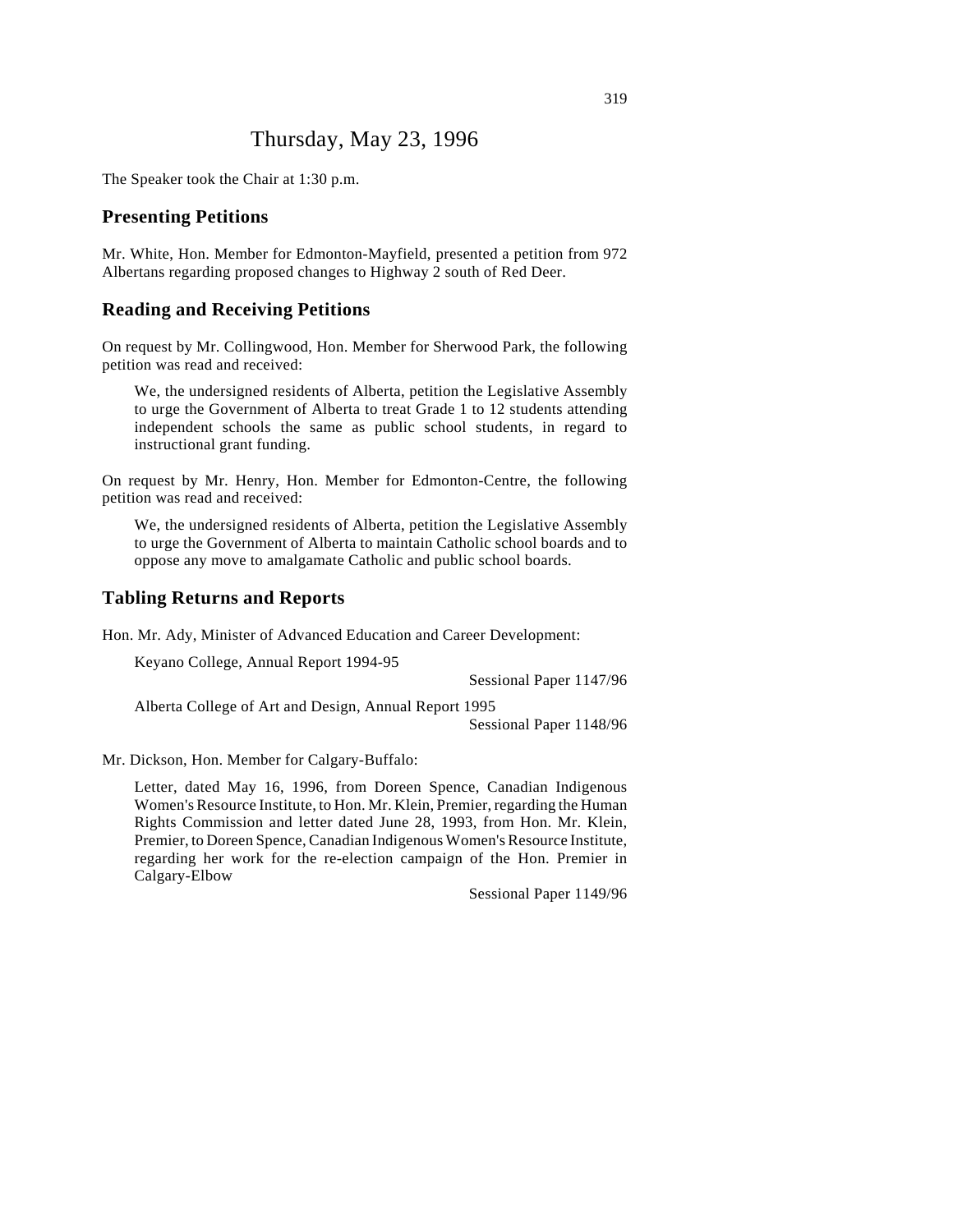Letter, undated, from Georgia Black, Chair, Outreach Committee, Scarboro United Church, Calgary, to Mr. Dickson, Hon. Member for Calgary-Buffalo, regarding Bill 24, Individual's Right Protection Amendment Act, 1996

Sessional Paper 1150/96

Letter, dated May 17, 1996, from Martin Bell, Calgary, to Hon. Mr. Klein, Premier, regarding Bill 24, Individual's Right Protection Amendment Act, 1996

Sessional Paper 1151/96

Letter, dated May 16, 1996, from Kathy Fyfe, Executive Director, Epilepsy Association of Calgary, to Hon. Mr. Klein, Premier, regarding Bill 24, Individual's Right Protection Amendment Act, 1996

Sessional Paper 1152/96

Mr. Zwozdesky, Hon. Member for Edmonton-Avonmore:

Letter, dated May 6, 1996, from Marielis Zielke, President, German-Canadian Association of Alberta, to Hon. Mr. Klein, Premier, regarding the elimination of funding to Heritage Language Schools

Sessional Paper 1153/96

Letter to the editor, Edmonton Journal, May 21, 1996, from Rosemarie Nahnybida, Sherwood Park, regarding multiculturalism

Sessional Paper 1154/96

Mr. Sapers, Hon. Member for Edmonton-Glenora:

Letter, dated May 23, 1996, from Mr. Sapers, Hon. Member for Edmonton-Glenora, to Professor Peter Lown, Director, Alberta Law Reform Institute, clarifying that a document referred to during Oral Question Period May 22, 1996, by Mr. Mitchell, Hon. Leader of the Official Opposition, was attributed to the Alberta Law Reform Institute and should have been attributed to the Health Law Institute

Sessional Paper 1155/96

## **Ministerial Statements**

Hon. Mr. Cardinal, Minister of Family and Social Services, announced that May 25, 1996, is International Missing Children's Day.

Ms Hanson, Hon. Member for Edmonton-Highlands-Beverly, commented on the statement.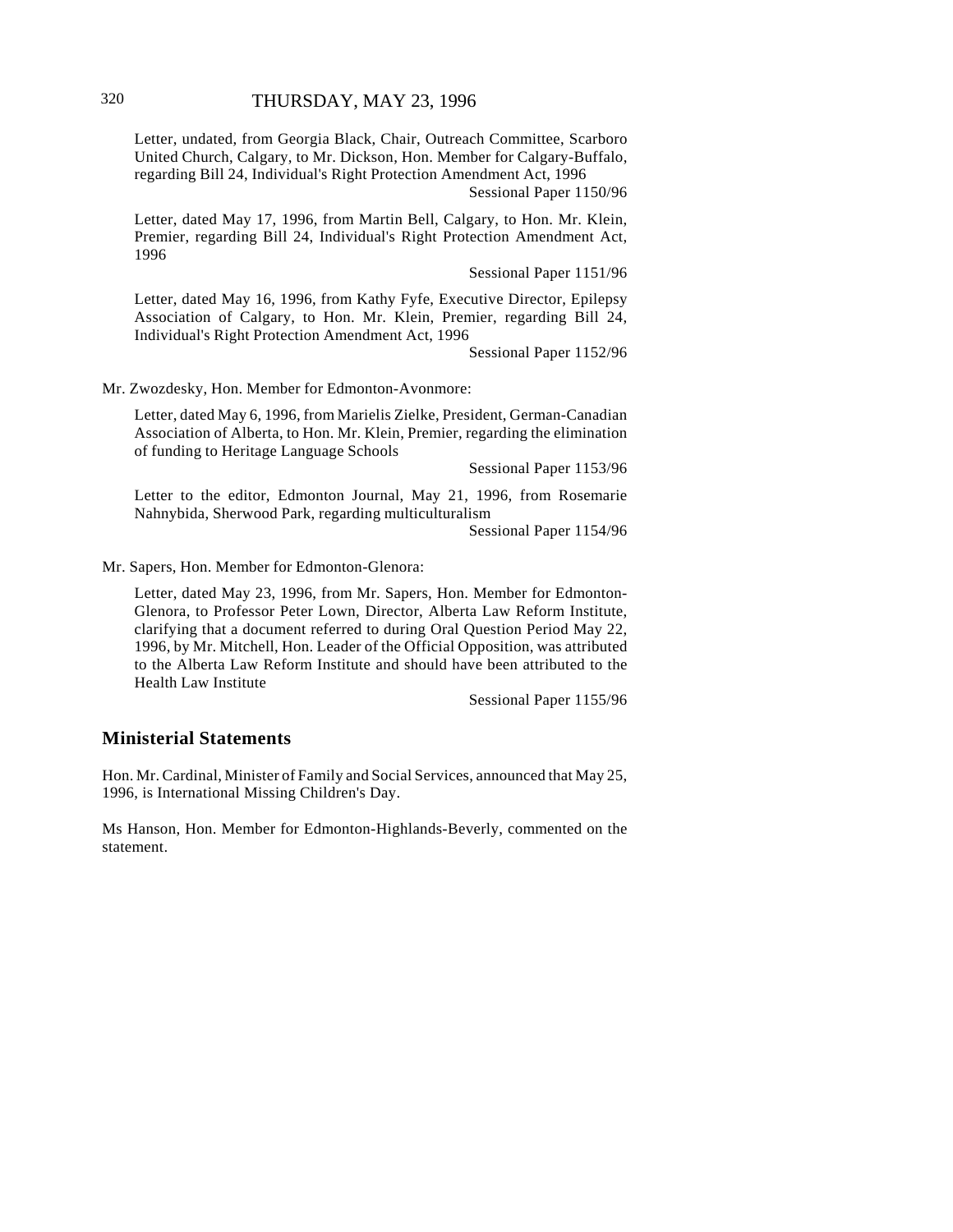#### **Members' Statements**

Mrs. Laing, Hon. Member for Calgary-Bow, made a statement regarding the move of the Grace Health Centre services to women to the Foothills Hospital site in Calgary-Bow.

Ms Carlson, Hon. Member for Edmonton-Ellerslie, made a statement regarding the duties of Members of the Legislative Assembly and the Government with respect to debate on Bill 24, Individual's Rights Protection Amendment Act, 1996, and on health care.

Ms Burgener, Hon. Member for Calgary-Currie, made a statement regarding health care restructuring and the needs of inner city Calgary.

### **Projected Government Business**

Pursuant to Standing Order 7(5), Mr. Bruseker, Official Opposition House Leader, asked a question pertaining to the order of Government Business to be brought before the Assembly for the following week.

Hon. Mr. Day, Government House Leader, gave notice that when the Assembly adjourns today it shall do so pursuant to Government Motion No. 15, passed April 3, 1996.

### **Speaker's Ruling** — **Question of Privilege, Hon. Member for Grande Prairie-Wapiti**

On Tuesday, May 21, 1996, the Hon. Member for Grande Prairie-Wapiti raised a question of Privilege. The basis for the question of Privilege is a letter dated May 17, 1996 that the Hon. Member for Grande Prairie-Wapiti received from the Hon. Member for Calgary-Buffalo. The Chair invited the Hon. Member for Grande Prairie-Wapiti to briefly state his question of Privilege and then the Chair deferred further discussion on the matter until yesterday, May 22, 1996, so as to allow the Hon. Member for Calgary-Buffalo to properly respond to the matter. The Hon. Member for Grande Prairie-Wapiti and the Hon. Member for Calgary-Buffalo presented their respective arguments yesterday. The Hon. Minister for Justice and the Hon. Member for Fort McMurray also spoke to the question of Privilege.

As a preliminary matter, the Chair finds that the matter was raised at the earliest opportunity and that sufficient notice was provided pursuant to Standing Order  $15(2)$ .

The letter from the Hon. Member for Calgary-Buffalo deals with an issue that was raised in the Assembly on May 16, 1996. On that day, the Hon. Member for Grande Prairie-Wapiti asked the Hon. Minister of Justice during Question Period whether the Minister would confirm that he would not bring forward legislation to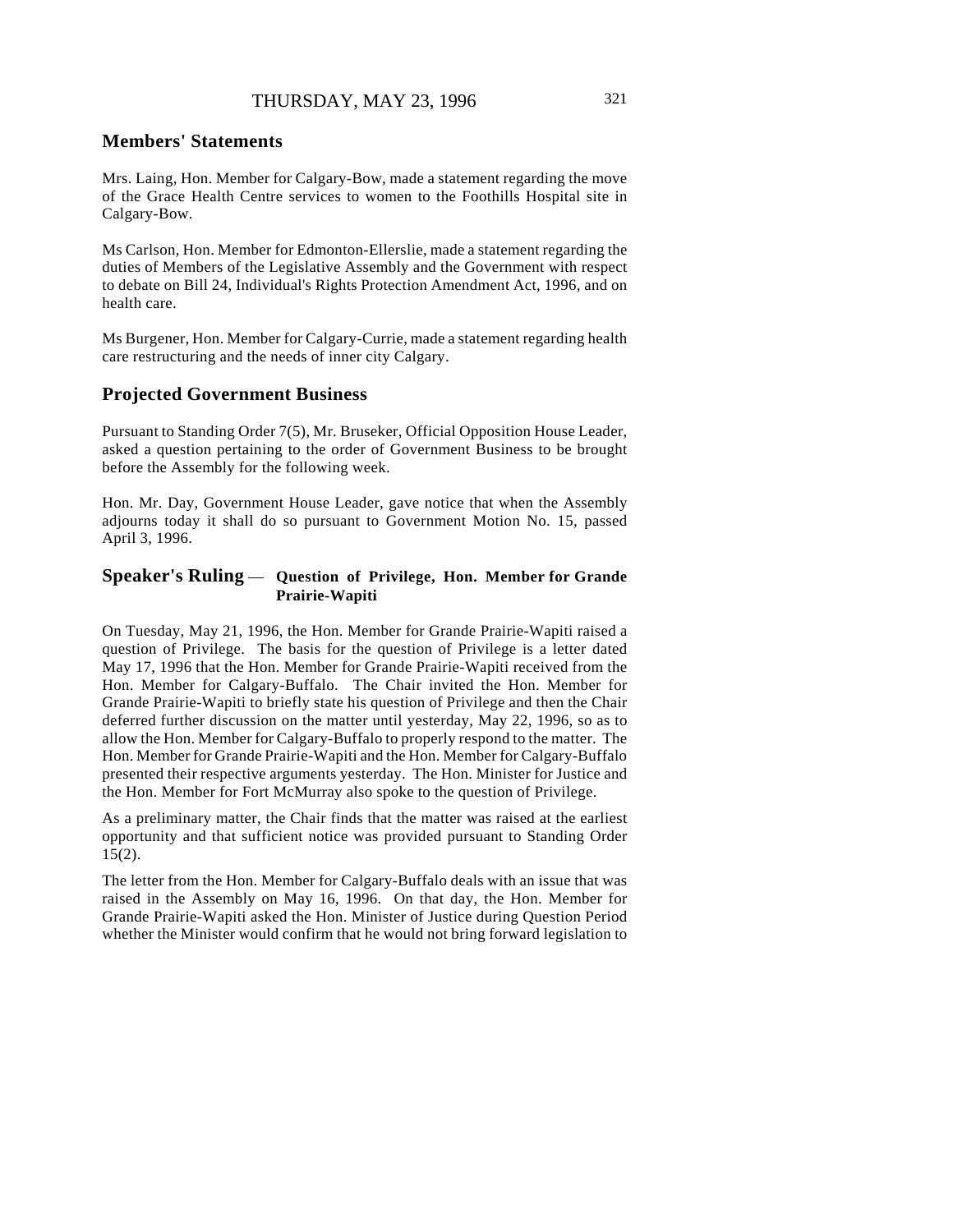protect convicted criminals as suggested by the Liberal Opposition. The Hon. Member for Calgary-Buffalo took exception to the question and raised it as a point of order. The Chair ruled that there was no point of order, only a point of clarification.

The matter did not, however, end there. On May 17, 1996, the Hon. Member for Calgary-Buffalo faxed a letter to the Hon. Member for Grande Prairie-Wapiti demanding an apology. The last two paragraphs of the Hon. Member for Calgary-Buffalo's letter are at the heart of the question of Privilege. Those two paragraphs read as follows:

"I respect your right of free speech but I cannot ignore your outrageous comments. I request that you forthwith apologize for the defamatory statements you made on May 16, 1996. Failure to do so will result in further action without notice to you. Please govern yourself accordingly."

The basis of the question of Privilege brought by the Member for Grande Prairie-Wapiti is that the letter is a threat and a form of intimidation.

In a technical sense, an obstruction or the attempted intimidation of a Member is considered to be a contempt of the House and not a breach of Privilege. However, since these matters are closely related, they are often considered to be a breach of Privilege.

The classic statement on contempt is found in Erskine May (21st. edition) at 115 where it is stated:

"Generally speaking, any act or omission which obstructs or impedes either House of Parliament in the performance of its functions, or which obstructs or impedes any Member or officer of such house in the discharge of his duty, or which has a tendency, directly or indirectly, to produce such results may be treated as a contempt."

Griffith and Ryle, in their book Parliament: Functions, Practice and Procedures state the following at page 92:

*"*Such obstruction or impedance is essentially restricting freedom of speech in the House (for example by intimidation of those who might speak) or freedom of its proceedings."

Erskine May at 126 clearly states that:

*"*To molest Members on account of their conduct in Parliament is also a contempt."

Examples of molestation constituting contempt are *"*correspondence with Members of an insulting character in reference to their conduct in Parliament*"* and *"*threatening a Member with the possibility of trial at some future time for a question asked in the House."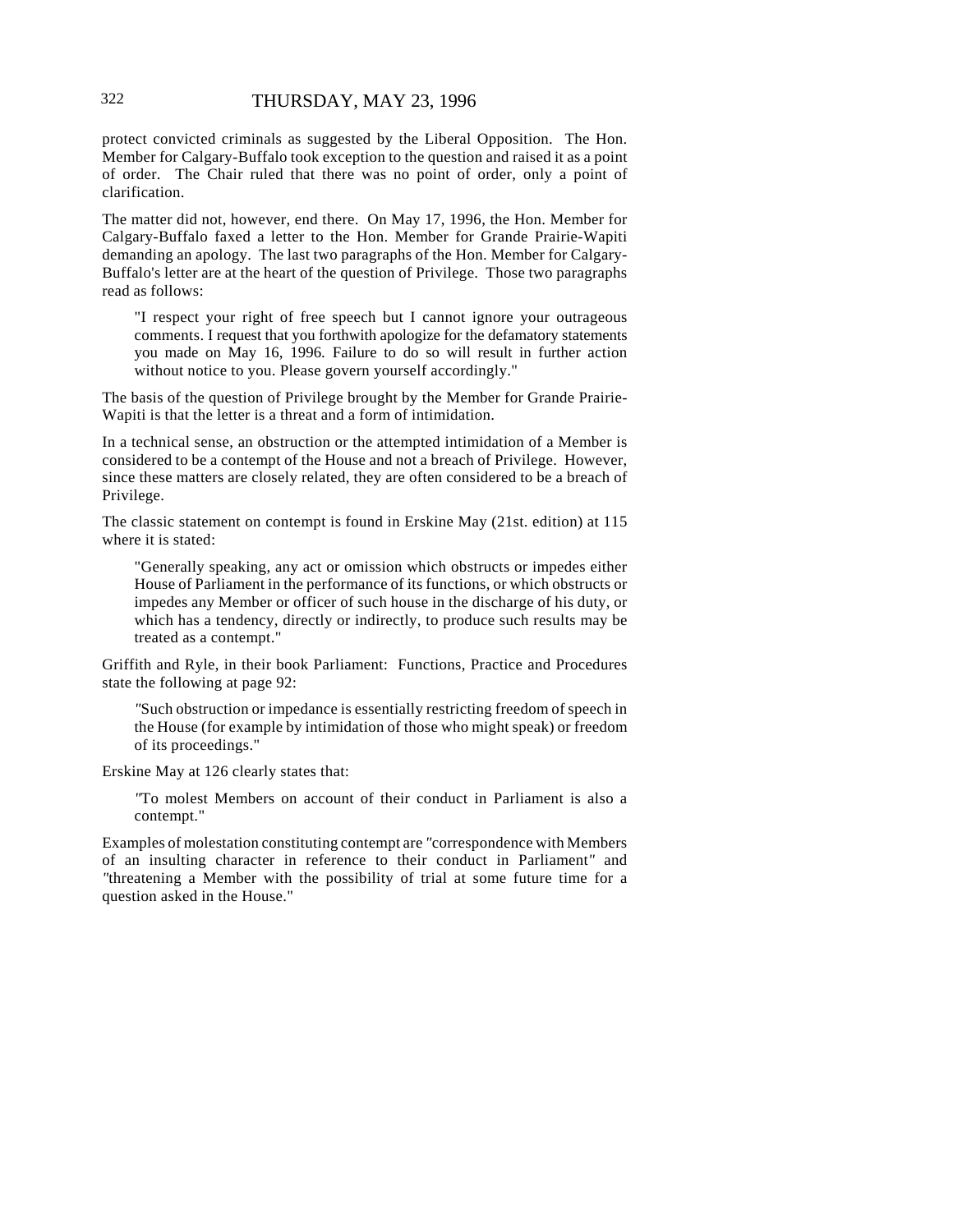Threatening a Member is clearly a contempt or a breach of Privilege in Alberta. Section 10(2)(b) of the Legislative Assembly Act lists as one of the acts that constitutes a contempt or a breach of Privilege

(b) obstructing, threatening or attempting to force or intimidate a Member in any matter relating to his office.

One may think the references cited above contemplate threats made against Members only from persons outside of the Assembly. However, in the past this Chair has ruled that serious threats made by a Member against another Member are also forms of contempt. The Hon. Member for Fort McMurray stated that it would not be a breach of Privilege if, for example, one Member were to say to another Member "if you don't stop talking, I'll cut off another kilometre of pavement". The Hon. Member is incorrect on this issue. On September 23, 1993 (Hansard 463), the Chair ruled that threats made by a Minister about action that might be taken in response to another Member's statements or actions constituted a prima facie case of contempt. Of course, the matter did not proceed as the Minister withdrew his remarks.

The Hon. Member for Calgary-Buffalo stated that his letter was not intended as a threat that he would commence any action outside of the Assembly. Rather, it was only intended to put the Hon. Member for Grande Prairie-Wapiti on notice that the Hon. Member for Calgary-Buffalo would resort to whichever Standing Orders are available to allow him to challenge what he felt were false and misleading statements unless the Hon. Member for Grande Prairie-Wapiti apologized. If that is what the Hon. Member intended then he should have stated that clearly in his letter. Given that the Member had already raised a point of order, the Chair cannot imagine what further action could have been taken in the House. This reinforces the view that the reference to taking further action meant taking action outside of the Assembly. The Member for Grande Prairie-Wapiti believes that the words constituted a threat.

The Chair recognizes that there may be some ambiguity over what is meant by the words "failure to do so will result in further action" but this is fairly well known legal language which includes the possibility of initiating a court action. This is especially so when the author of the letter is a senior lawyer. As the Hon. Minister of Justice put it, the Hon. Member for Calgary-Buffalo's letter is a formal demand. It implies to any lawyer that further action will be taken, normally civil action.

In making his case, the Hon. Member for Calgary-Buffalo also referred to Joseph Maingot's text on Parliamentary Privilege in Canada, and in particular a passage on page 13 which reads as follows:

*"*To constitute "privilege" generally there must be some improper obstruction to the member in performing his parliamentary work in either a direct or constructive way, as opposed to mere expression of public opinion or of criticisms of the activities of the members (for example, threatening a member for what he said in debate, contemptuous reflections on members, allegations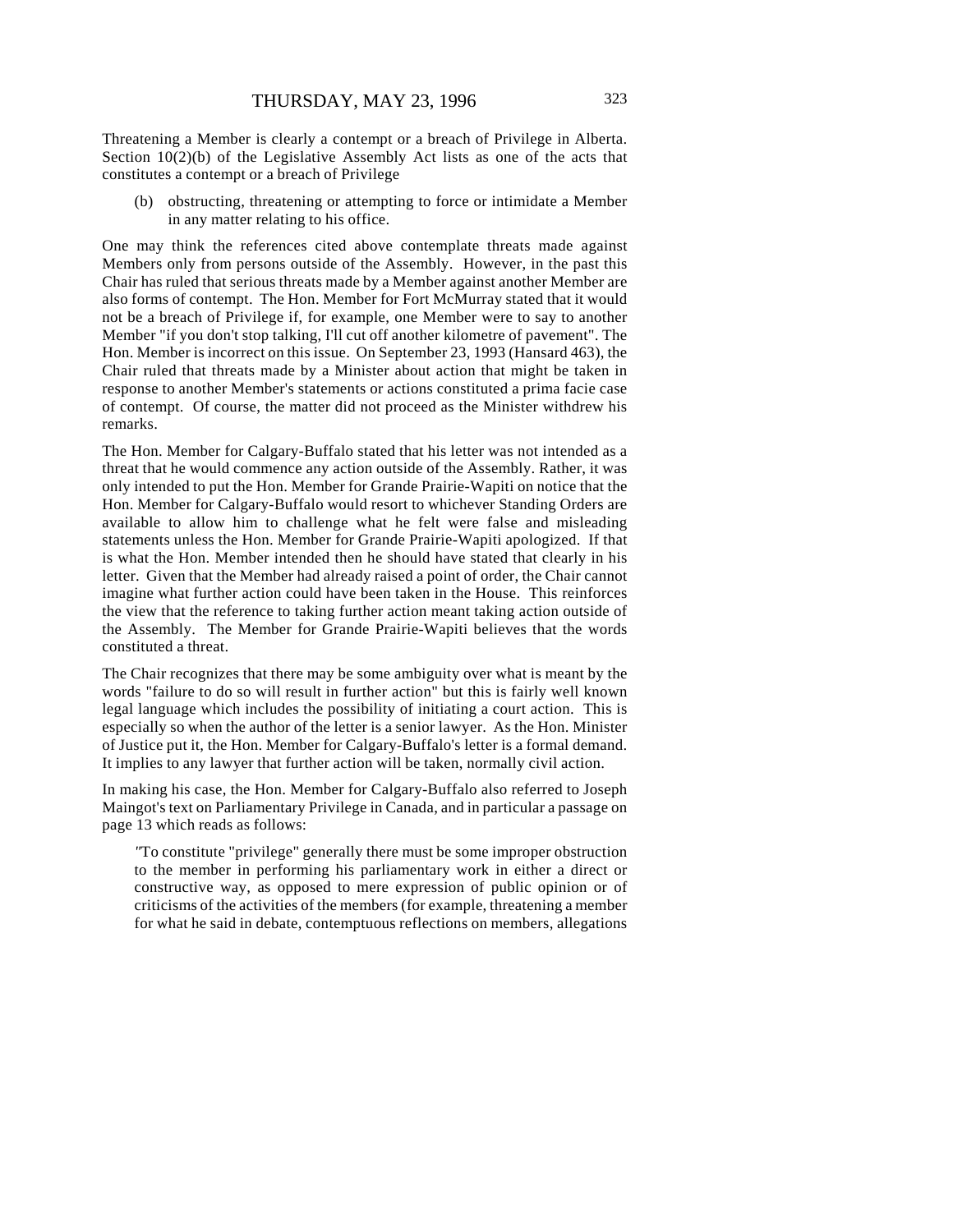### 324 THURSDAY, MAY 23, 1996

of improper conduct during a proceeding in Parliament, or allegations that a chairman was biased).*"* 

The Hon. Member suggests that what this passage says is that a threat to a Member for what he says in debate from another Member is not a point of Privilege, but only a point of order. In the Chair's view, it says just the opposite - that behaviour such as threatening a Member for what he says in debate is an example of a breach of Privilege and not merely an expression of public opinion.

The Chair is rather disheartened by this whole matter, especially since this Assembly recently dealt with a similar issue involving an individual outside this Assembly who threatened to bring legal action against the Leader of the Official Opposition for comments made in the Assembly. The Chair also finds repugnant the whole idea of Members writing to other Members to complain about what was said in the House. If a Member has a valid objection to what is said then raise a point of order. Matters arising in the House should be settled in the House. In this instance, there can be no excuse that the Hon. Member for Calgary-Buffalo is not well-versed on the subject of Privilege. After reviewing all the material and arguments, the Chair finds that the letter written by the Hon. Member for Calgary-Buffalo constituted a threat to the Hon. Member for Grande Prairie-Wapiti which amounts to a contempt.

Accordingly the Chair finds that there is a prima facie question of Privilege. Pursuant to Standing order 15(6), if the Speaker rules that there is a prima facie case of breach of Privilege, any Member may give notice of a motion to deal with the matter further. But the Chair would also add that a complete and unequivocal apology by the Hon. Member will invariably close the matter without the necessity of doing anything further.

Mr. Dickson, Hon. Member for Calgary-Buffalo, apologized for the letter in question.

# **ORDERS OF THE DAY**

### **Government Bills and Orders**

#### **Third Reading**

On the motion that the following Bill be read a Third time and passed:

Bill 24 Individual's Rights Protection Amendment Act, 1996 — Hon. Mr. Mar

A debate followed.

Hon. Mr. Evans moved adjournment of the debate, which was agreed to.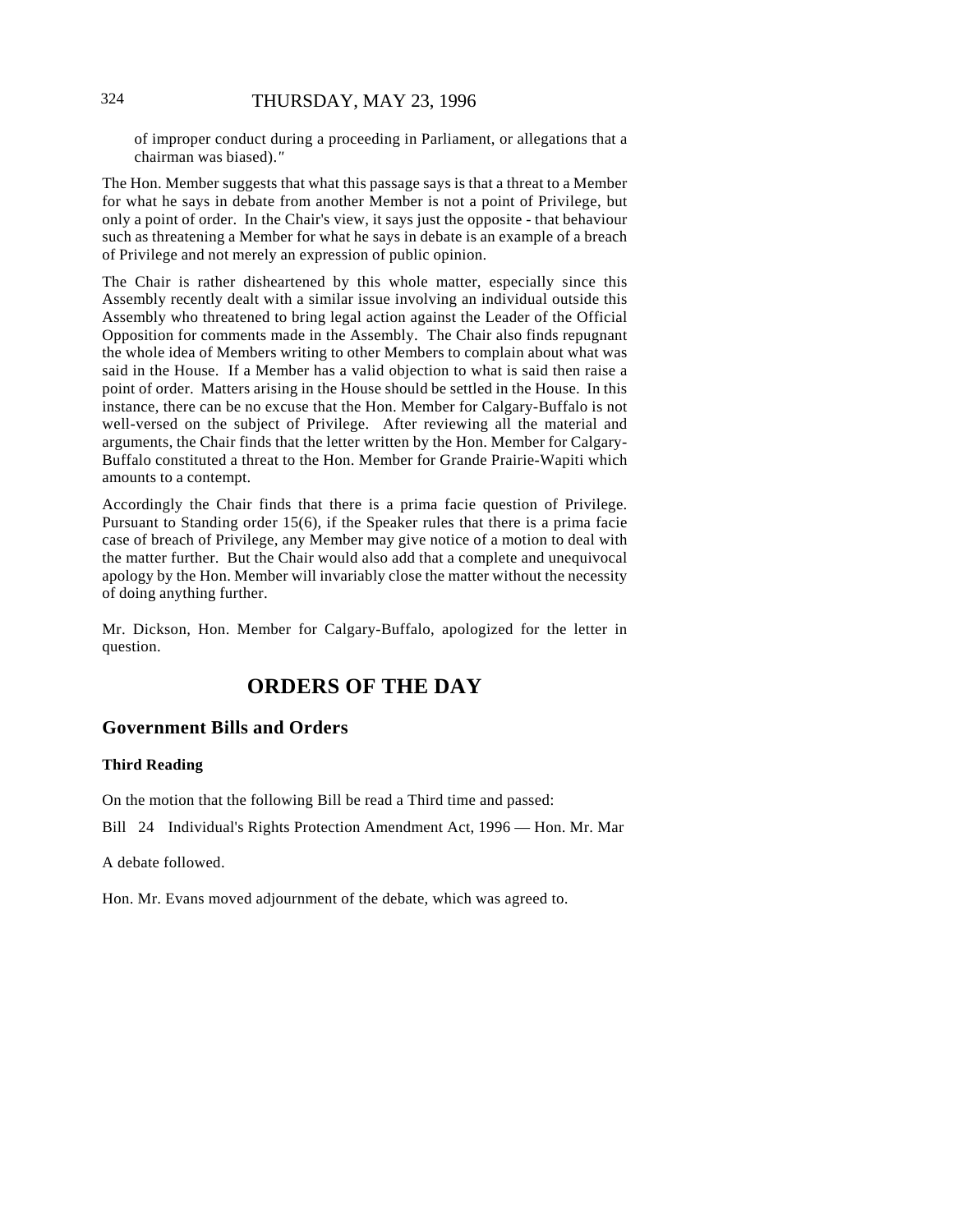**19.** Moved by Hon. Mr. Day:

Be it resolved that the debate on Third reading of Bill 24, the Individual's Rights Protection Act, 1996, shall not be further adjourned.

The question being put, the motion was agreed to.

On the motion that the following Bill be read a Third time and passed:

Bill 24 Individual's Rights Protection Amendment Act, 1996 — Hon. Mr. Mar

A debate followed.

Mrs. Soetaert, Hon. Member for Spruce Grove-Sturgeon-St. Albert, moved that the motion be amended by striking out everything after the word "that" and substituting the following:

Bill 24 Individual's Rights Protection Amendment Act, 1996, not be read a Third time because the Government has not demonstrated that the legislation will protect human rights for all Albertans or promote and maintain multiculturalism in the province.

Debate continued (on amendment).

During debate Mr. Bracko, Hon. Member for St. Albert, filed the following:

Guardian article, entitled "No Place for Little Girls"

Sessional Paper 1156/96

Memo from Hon. Mr. Day to all Members of the Legislative Assembly with attached poem on the occasion of him becoming a grandfather Sessional Paper 1157/96

Debate continued (on amendment).

Pursuant to Government Motion No. 19 and Standing Order 21(2), at 5:35 p.m. the question was immediately put on the amendment to Bill 24, Individual's Rights Protection Amendment Act, 1996, which was defeated. The names being called for were taken as follows:

For the amendment: 16

Abdurahman Bracko Collingwood Dickson Henry Hewes

Kirkland Leibovici Mitchell Percy Sapers

Sekulic Soetaert White Zariwny Zwozdesky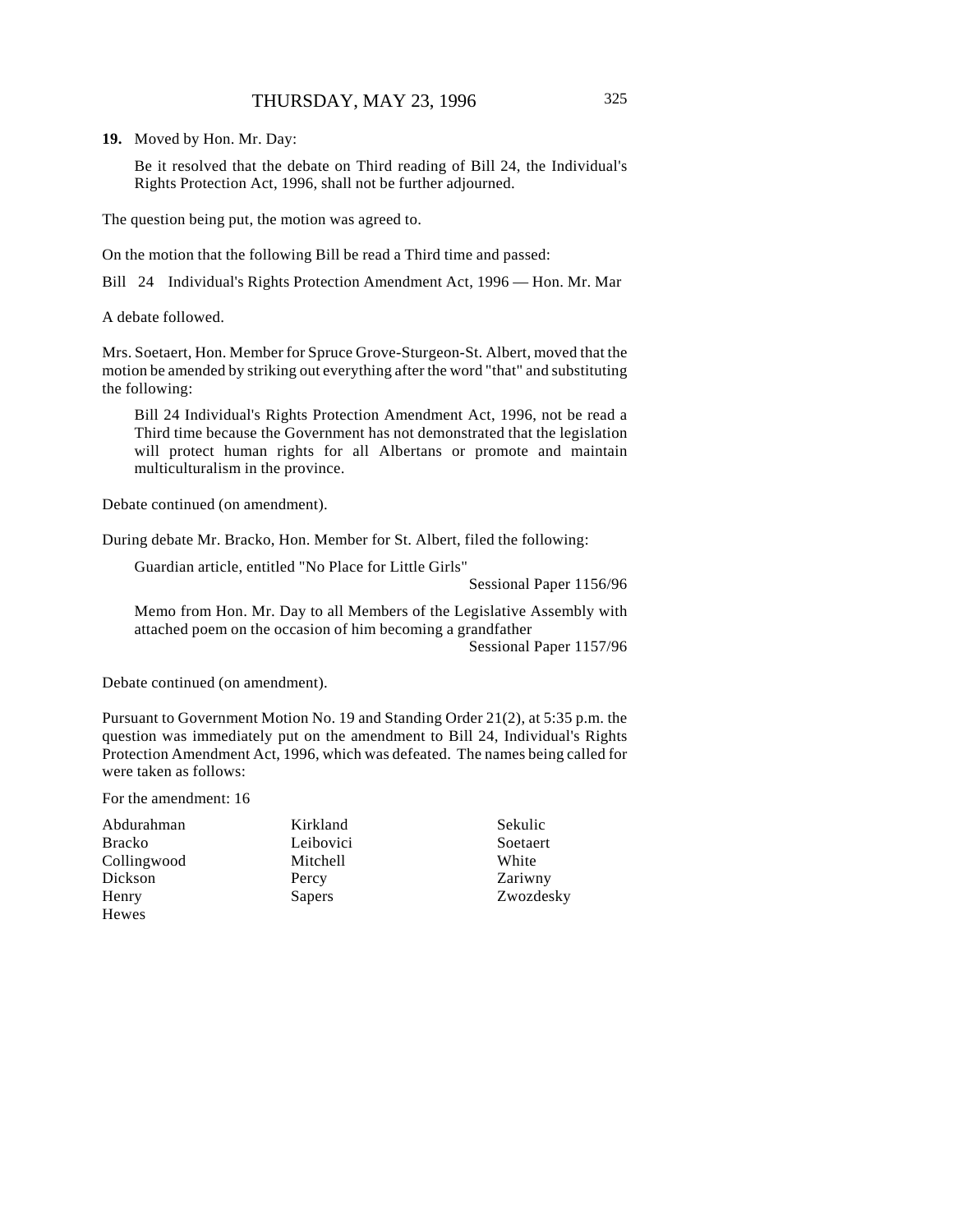Against the amendment: 38

| Amery           | Gordon   | McFarland |
|-----------------|----------|-----------|
| Beniuk          | Haley    | Mirosh    |
| <b>Brassard</b> | Havelock | Renner    |
| Burgener        | Herard   | Rostad    |
| Calahasen       | Hierath  | Shariff   |
| Cardinal        | Hlady    | Smith     |
| Clegg           | Jacques  | Stelmach  |
| Coutts          | Jonson   | Taylor    |
| Day             | Laing    | Thurber   |
| Doerksen        | Langevin | West      |
| Forsyth         | Lund     | Woloshyn  |
| Friedel         | Magnus   | Yankowsky |
| Fritz           | Mar      |           |

Pursuant to Government Motion No. 19 and Standing Order 21(2), at 5:47 p.m. the question was immediately put on the motion for Third of Bill 24, Individual's Rights Protection Amendment Act, 1996, which was agreed to.

The following Bills were read a Third time and passed:

- Bill 24 Individual's Rights Protection Amendment Act, 1996 Hon. Mr. Mar
- Bill 39 Environmental Protection and Enhancement Amendment Act, 1996 Mr. Hlady

# **Adjournment**

Pursuant to Standing Order 3(2) and Government Motion No. 15 agreed to by the Assembly April 3, 1996, the Assembly adjourned at 5:51 p.m.

326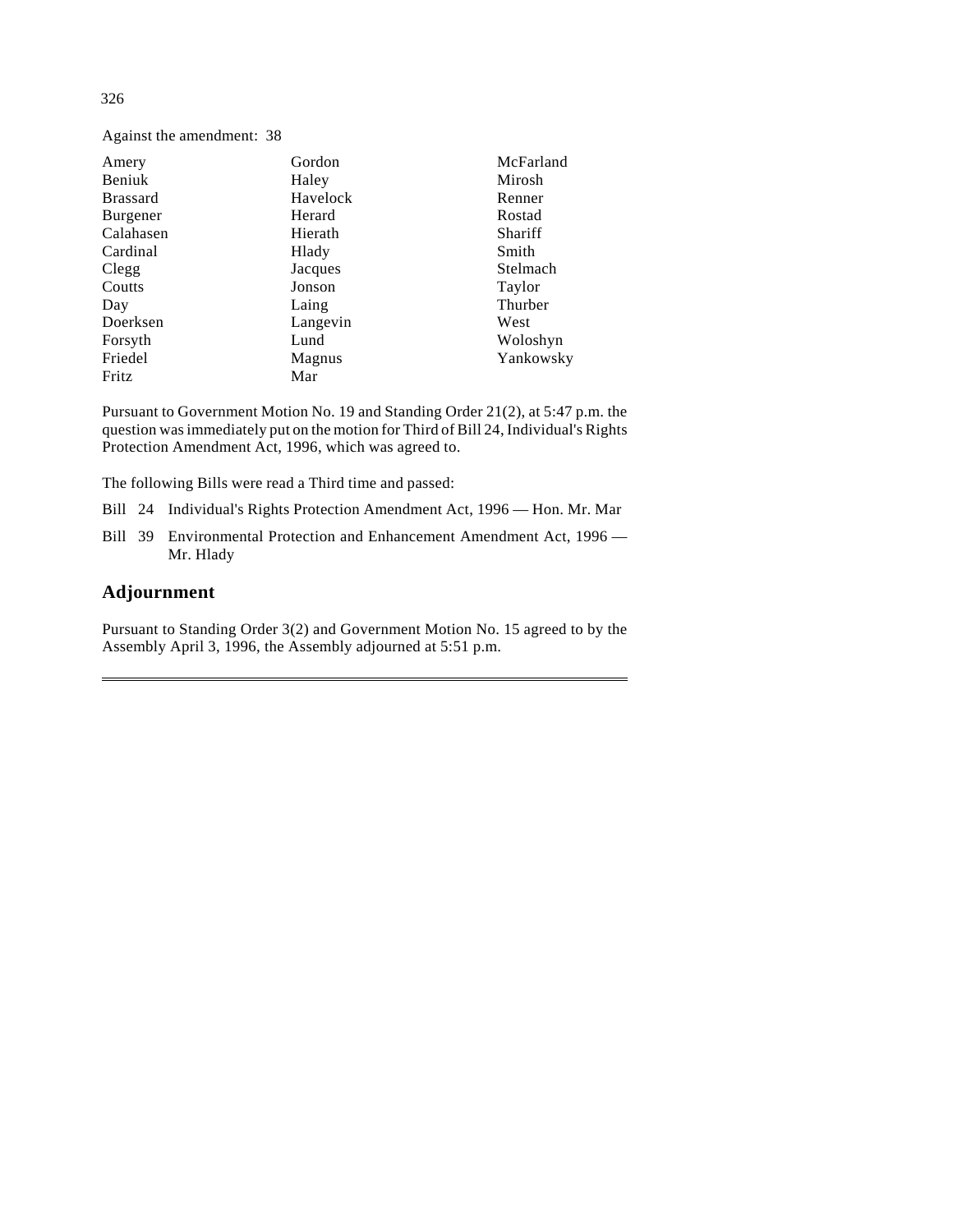# **FALL SITTING**

 $\overline{a}$ 

 $\overline{a}$ 

AUGUST 14, 1996 TO AUGUST 27, 1996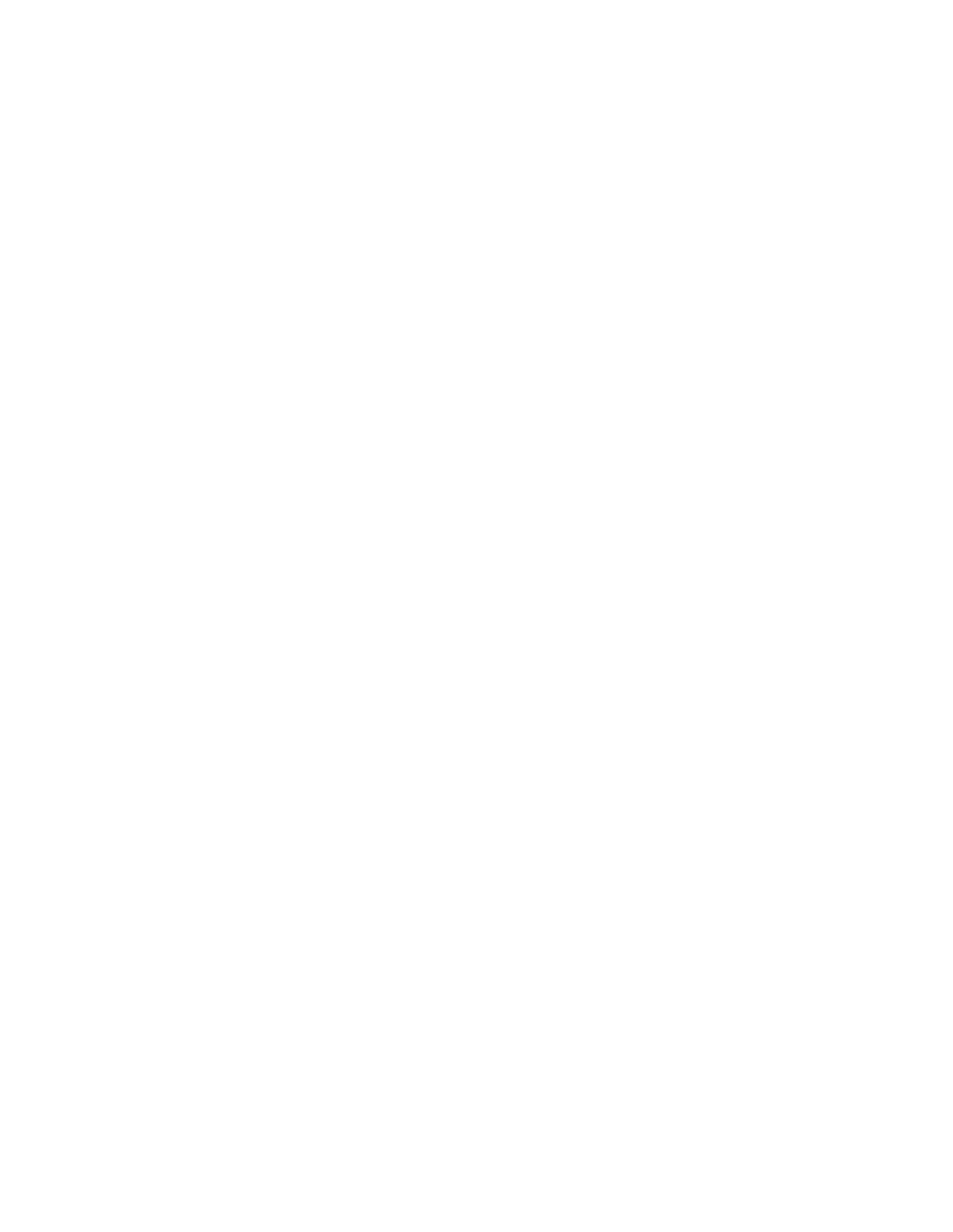# Wednesday, August 14, 1996

The Deputy Speaker took the Chair at 1:30 p.m.

# **Introduction of New Member**

The Deputy Speaker announced that he had received from the Chief Electoral Officer of Alberta the report of the Returning Officer for the constituency of Redwater containing the results of the by-election conducted May 21, 1996 in the constituency and the said report further shows that Mary Anne Balsillie was duly elected as the Member for Redwater.

Mrs. Balsillie joined Mr. Mitchell, Hon. Leader of the Official Opposition, Mr. Bruseker, Hon. Official Opposition House Leader, at the Bar and was then escorted to the Mace. Mr. Mitchell presented Mrs. Balsillie to the Deputy Speaker, and the Hon. Member for Redwater took her seat in the Assembly.

Also, Mr. Speaker introduced to Hon. Members, Ms Shannon Dean, new Parliamentary Counsel.

#### **Presenting Petitions**

Mr. Dickson, Hon. Member for Calgary-Buffalo, presented a petition from 1,938 Calgarians regarding the Calgary General Hospital remaining open and operational.

Mr. Dunford, Hon. Member for Lethbridge-West, presented a petition from 3,886 Lethbridge residents regarding the Gaming and Liquor Control Act allowing the transportation of open liquor bottles in vehicles.

Mr. Bruseker, Hon. Member for Calgary-North West, presented a petition from 2,448 Calgarians regarding Calgary General Hospital remaining open and operational.

Mr. Wickman, Hon. Member for Edmonton-Rutherford, presented a petition from 1,905 Calgarians regarding Calgary General Hospital remaining open and operational.

Mrs. Soetaert, Hon. Member for Spruce Grove-Sturgeon-St. Albert, presented a petition from 1,870 Calgarians regarding Calgary General Hospital remaining open and operational.

Mr. Sapers, Hon. Member for Edmonton-Glenora, presented a petition from 1,869 Calgarians regarding Calgary General Hospital remaining open and operational.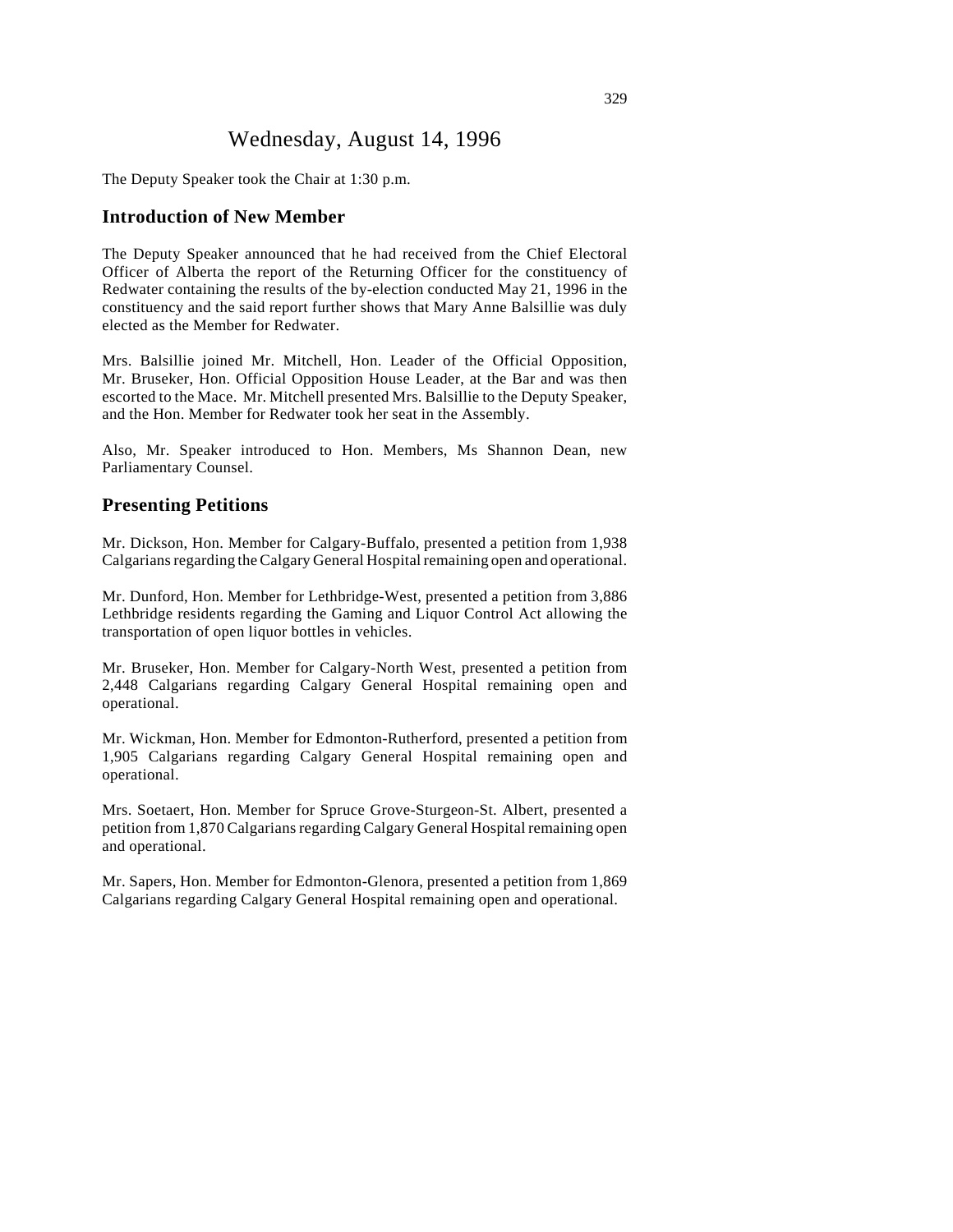# 330 WEDNESDAY, AUGUST 14, 1996

Mr. Dalla-Longa, Hon. Member for Calgary-West, presented a petition from 1,513 Calgarians regarding Calgary General Hospital remaining open and operational.

Mr. Van Binsbergen, Hon. Member for West Yellowhead, presented a petition from 704 Calgarians regarding hospital closures in Calgary and an independent public inquiry on health facilities.

Ms Leibovici, Hon. Member for Edmonton-Meadowlark, presented a petition from 1,249 Calgarians regarding Calgary General Hospital remaining open and operational.

Mr. Bracko, Hon. Member for St. Albert, presented a petition from 247 Albertans regarding Calgary General Hospital remaining open and operational.

Mrs. Balsillie, Hon. Member for Redwater, presented a petition from 1,700 Calgarians regarding Calgary General Hospital remaining open and operational.

Mr. Zwozdesky, Hon. Member for Edmonton-Avonmore, presented a petition from 189 Calgarians regarding hospital closures in Calgary and an independent public inquiry on health facilities.

Mr. Mitchell, Hon. Leader of the Official Opposition, presented a petition from 1,700 Calgarians and Albertans regarding Calgary General Hospital remaining open and operational.

#### **Notices of Motions**

Mr. Magnus, Hon. Member for Calgary-North Hill, gave oral notice of his intention to introduce the following Bill tomorrow, Thursday, August 15, 1996:

Bill 49 Gas Utilities Amendment Act, 1996 — Mr. Magnus

Mr. Mitchell, Hon. Leader of the Official Opposition, gave oral notice of his intention to move, pursuant to Standing Order 30, that the Assembly adjourn to discuss a matter of urgent public importance, namely, the need for an interim budget to adequately fund health care in Alberta given that the Minister of Health has admitted that the Government has cut too much funding from the current health care budget which has resulted in unnecessary suffering and death.

Mr. Mitchell, Hon. Member for Edmonton-McClung, gave oral notice of his intention to move the following motion under Standing Order 40:

Be it resolved that the Legislative Assembly of Alberta urge the Government to create a special non-partisan review board to investigate the damage done by budget cuts and government policy to the health care system and make recommendations for remedial action.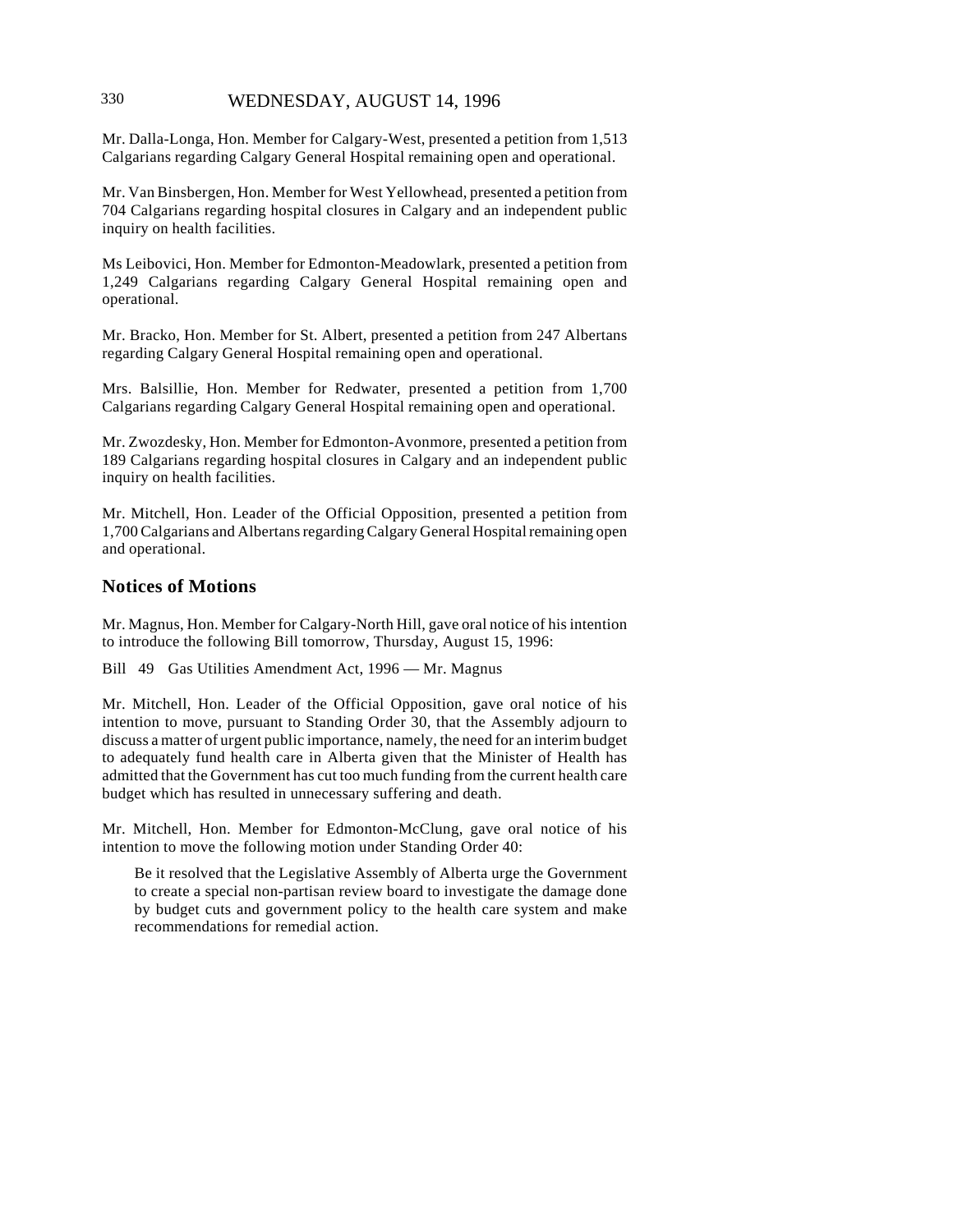### **Introduction of Bills (First Reading)**

Notice having been given:

Bill 46 Electoral Divisions Act — Hon. Mr. Evans

#### **Tabling Returns and Reports**

Hon. Dr. West, Minister of Economic Development and Tourism:

Order in Council No. 357/96 - Gaming and Liquor Amendment Regulation Sessional Paper 1158/96

Mr. Mitchell, Hon. Leader of the Official Opposition:

Letter, dated July 4, 1996 from Calgary Mayor Al Duerr to the Hon. Mr. Klein, Premier, and Mr. Bud McCaig, calling for an independent study of health services in Calgary

Sessional Paper 1159/96

Dr. L. Taylor, Hon. Member for Cypress-Medicine Hat:

Alberta Research Council, Annual Report, 1995-96.

Sessional Paper 37/96

Mr. Dickson, Hon. Member for Calgary-Buffalo:

Letters from various writers and associations, variously dated and signed, to the Hon. Member for Calgary-Buffalo regarding concerns about the closure of the Calgary General Hospital

Sessional Paper 1160/96

Coupons from 318 Calgarians calling for an immediate moratorium on all capital cost expenditures and hospital closures until there have been full public hearings

Sessional Paper 1161/96

Mr. Havelock, Hon. Member for Calgary-Shaw:

Share Sale Agreement dated July 12, 1996 between Her Majesty the Queen in Right of the Province of Alberta and Alberta Special Waste Management Corporation and Bovar Technology Ltd. and Bovar Inc. and Bovar (Swan Hills) Limited Partnership and 542936 Alberta Ltd. and Chem-Security (Alberta) Ltd.

Sessional Paper 1162/96

Mr. Bruseker, Hon. Member for Calgary-North West:

Letter, dated April 2, 1996, from Alderman Bob Hawkesworth to Paul Rushforth, Chief Executive Officer, requesting information on the rationale for closure of the Calgary General Hospital and Holy Cross Hospital

Sessional Paper 1163/96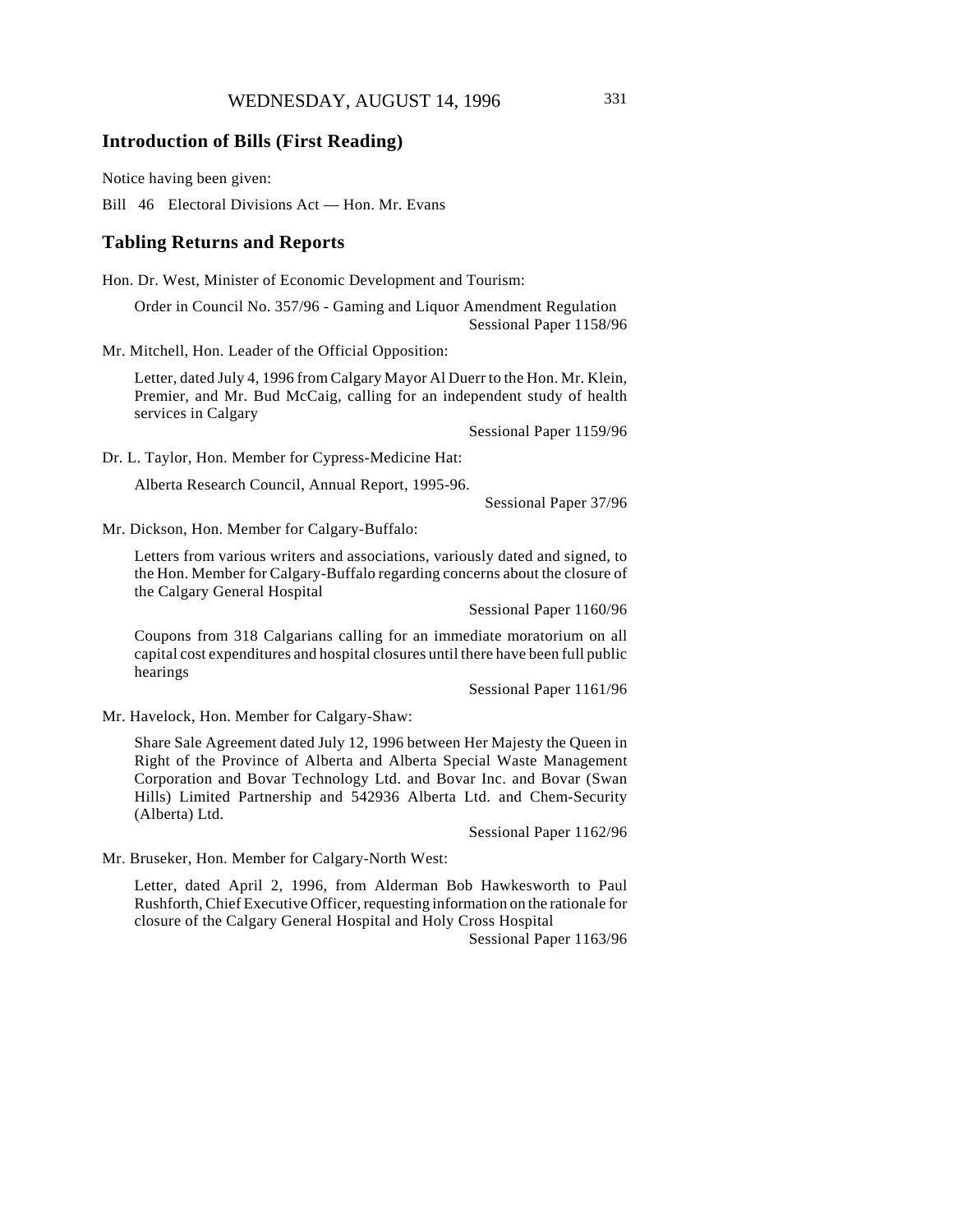Letter, dated May 8, 1996, from Alderman John Schmal to Paul Rushforth, Chief Executive Officer, requesting a breakdown of the Calgary Regional Health Authority's costs to renovate the Calgary General Hospital rather than close it

Sessional Paper 1164/96

Document, dated May 16, 1996, written by Calgary City Aldermen Mr. Bob Hawkesworth, Joe Chichi and John Schmal, entitled "The Calgary General Hospital: A Time for a Considered Second Thought"

Sessional Paper 1165/96

Letter, dated June 5, 1996, from Alderman John Schmal to Bud McCaig, Chairman, Calgary Regional Health Authority, concerning the definition of the Calgary Regional Health Authority for the term "immediate care"

Sessional Paper 1166/96

Letter, dated June 6, 1996, from Alderman John Schmal to Bud McCaig, Chairman, Calgary Regional Health Authority, requesting why the freeze on hospital construction was removed that allowed \$100 million of construction to occur in three Calgary hospitals

Sessional Paper 1167/96

Mr. Decore, Hon. Member for Edmonton-Glengarry:

Letter, dated July 22, 1996, from Pearl Zacharko to Hon. Mr. Jonson, Minister of Health, regarding the deterioration of health services

Sessional Paper 1168/96

Mr. Dalla-Longa, Hon. Member for Calgary-West:

Submission, dated May 7 and 8, 1996, from The Alumnae Association of the Calgary General Hospital regarding a moratorium on the proposed closure of the Calgary General Hospital

Sessional Paper 1169/96

Ms Carlson, Hon. Member for Edmonton-Ellerslie:

Guest column from Dr. Thomas Rich regarding Calgary acute care hospitals and inner city needs

Sessional Paper 1170/96

Letter to the editor of the Calgary Herald from Howard McEwen regarding Calgary acute care hospitals

Sessional Paper 1171/96

Statement, undated, from M. Eileen Teslenka regarding the deterioration of health care services

Sessional Paper 1172/96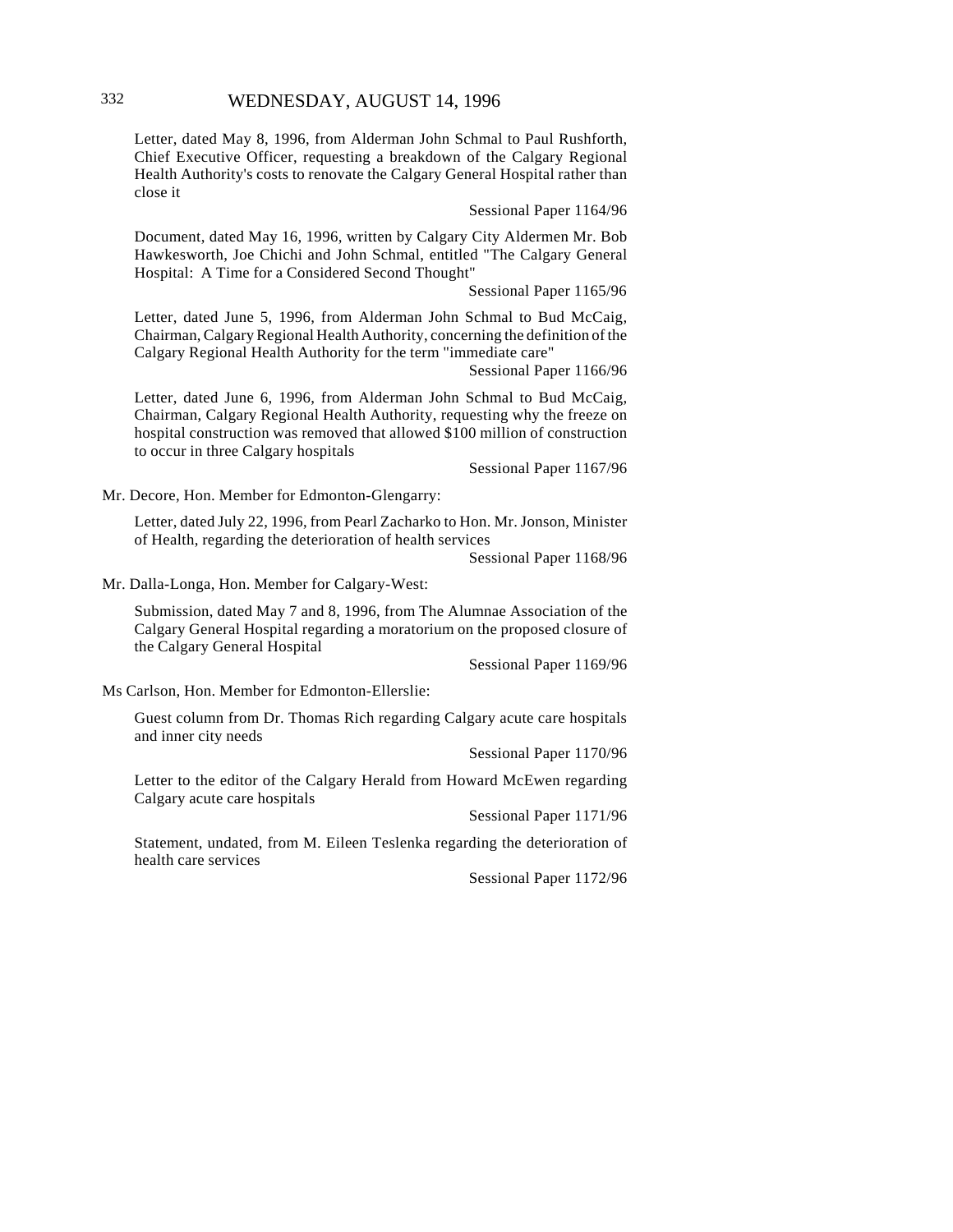Mrs. Hewes, Hon. Member for Edmonton-Gold Bar:

Letter, from Phyllis McNally on behalf of the Calgary Kerby Senior Centre, requesting that the Calgary General Hospital be kept open

Sessional Paper 1173/96

Statement, dated September, 1995, entitled "Changes in the Alberta Health Care System, by Sabrine Joffee of Calgary, regarding an analysis of the problems in health care

Sessional Paper 1174/96

Mr. Zwozdesky, Hon. Member for Edmonton-Avonmore:

Document, dated May/June, 1996, entitled "Downtown Hospital, Calgary General Hospital, Savings: 1994" regarding ambulance, access, emergency, cost effectiveness and purpose of the Calgary General Hospital

Sessional Paper 1175/96

Article, dated May, 1995, by Dr. Dennis Linden, entitled "A Critical Appraisal of the CRHA Budget..." regarding cost comparisons and budgeting within the Calgary Regional Health Authority

Sessional Paper 1176/96

Edmonton Journal article by Ed Struzik entitled, "Rural MDs see more strain, less income"

Sessional Paper 1177/96

Calgary Herald article dated May 12, 1996, by Wendy Dudley regarding shortages of doctors in rural areas

Sessional Paper 1178/96

Dr. Percy, Hon. Member for Edmonton-Whitemud:

Open letter, dated May 26, 1996, from Dr. Thomas Rich regarding acute care hospitals and inner city needs

Sessional Paper 1179/96

Mr. Kirkland, Hon. Member for Leduc:

Letter, dated May 12, 1996, from Alderman John Schmal to Bud McCaig, Chairman, Calgary Regional Health Authority, regarding capital expenditures proposed by the Calgary Regional Health Authority

Sessional Paper 1180/96

Letter, dated May 15, 1996, from Ann Kurpe to Bob Nicholson, CBC Television, regarding lack of public input and capital expenditures proposed by the Calgary Regional Health Authority

Sessional Paper 1181/96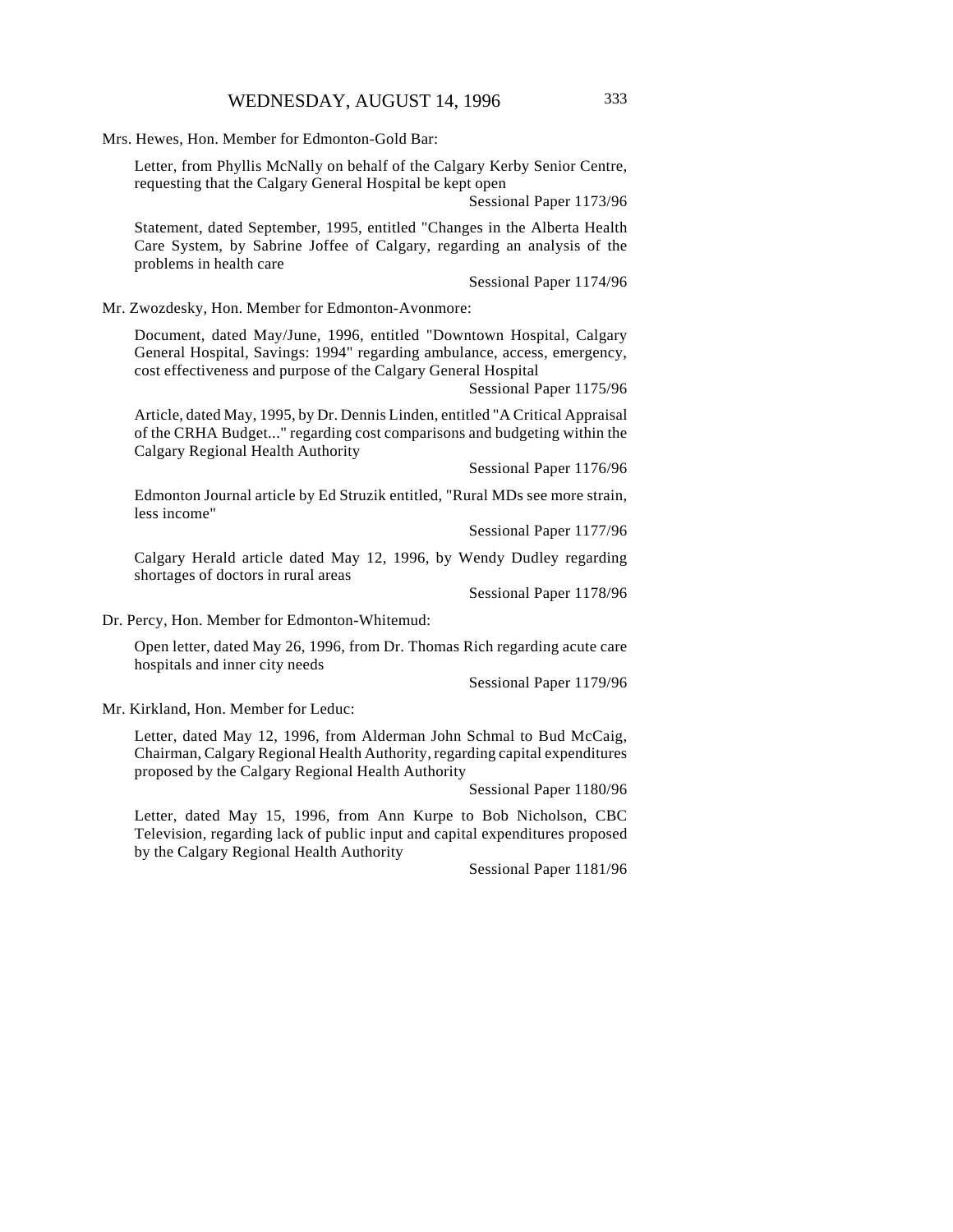# 334 WEDNESDAY, AUGUST 14, 1996

Ms Leibovici, Hon. Member for Edmonton-Meadowlark:

Submission, prepared by Gordon M. Christie, May 7, 1996, to the Hearings on Proposed Closure of the Calgary General Hospital, Calgary District Labour Council

#### Sessional Paper 1182/96

Letter, dated March 8, 1996, from Anita Mitzner, President of Local 115 of the United Nurses of Alberta to John R. McCaig, Chairman, Calgary Regional Health Authority, regarding participation by bedside nurses with regards to restructuring of the health care system in Calgary

Sessional Paper 1183/96

Article, dated February, 1995, from Region 4 Health Services Information Publication, entitled "CRHA (Calgary Regional Health Authority) representatives meet with union groups to discuss impacts of health reform" Sessional Paper 1184/96

Two fact sheets prepared by the "Keep the General Committee" regarding why Calgary General Hospital should remain open

Sessional Paper 1185/96

Mr. Sekulic, Hon. Member for Edmonton-Manning:

Letter, dated May 26, 1996, from Dr. Thomas Rich regarding acute care hospitals and inner city needs

Sessional Paper 1186/96

Mrs. Soetaert, Hon. Member for Spruce Grove-Sturgeon-St. Albert:

Article by concerned citizens of Calgary and the Medical Staff Association of Calgary General Hospital, regarding facts about cost effectiveness of keeping the Calgary General Hospital open

Sessional Paper 1187/96

Mr. Henry, Hon. Member for Edmonton-Centre:

Edmonton Journal article, dated August 13, 1996, by Staff writer, Ed Struzik, regarding concerns of the Professional Advisory Committee at the University of Alberta Hospital

Sessional Paper 1188/96

Letter, dated February 20, 1996, from (name deleted to protect privacy) to Mr. Henry, Hon. Member for Edmonton-Centre, regarding treatment at an Edmonton Hospital

Sessional Paper 1189/96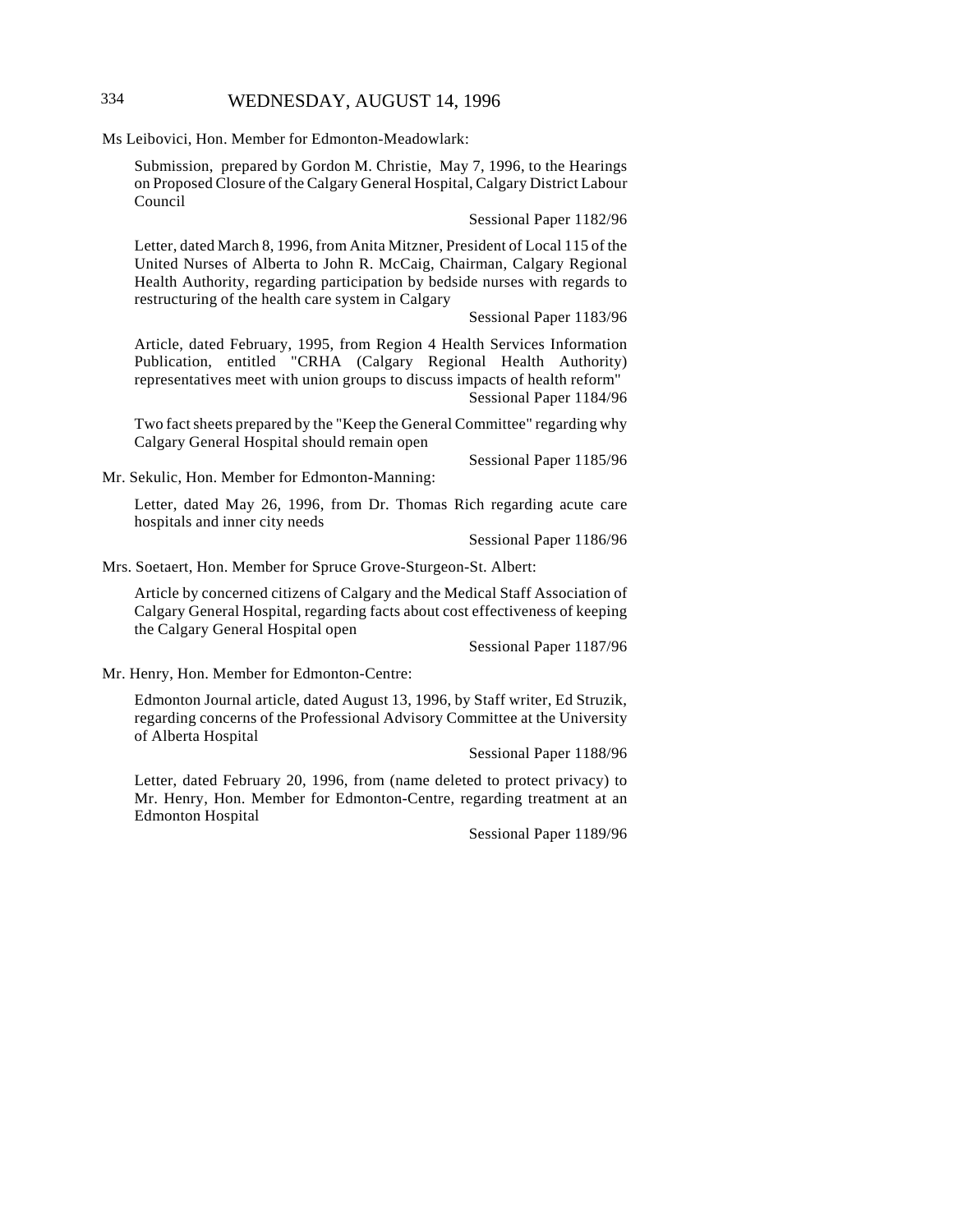Mr. Mitchell, Hon. Leader of the Official Opposition:

Statement, dated August 8, 1996, of Mrs. Woloshyniuk, and statement on behalf of her five-year-old daughter, Christy, regarding difficulties experienced with the health care system

Sessional Paper 1190/96

Statement, dated July 25, 1996, of Bert and Ingeborg Wagner regarding difficulties experienced with the health care system and, letter of response dated August 8, 1996, from Mr. Mitchell, Hon. Leader of the Official Opposition, to Mr. Brian Lemon, Chair, Capital Health Authority

Sessional Paper 1191/96

Statement, dated April 23, 1996, of Mrs. Charolette Campbell regarding difficulties experienced with the health care system, and letter of response dated April 29, 1996 from Mr. Mitchell, Hon. Leader of the Official Opposition, to Mr. Brian Lemon, Chair, Capital Health Authority, and letter dated May 15, 1996 from Sheila Weatherill, Vice-President, Community Care and Public Health to Mr. Mitchell, Hon. Leader of the Official Opposition

Sessional Paper 1192/96

Statement, dated April 17, 1996, of Ms. Tamblyn and her father regarding difficulties experienced with the health care system, and letter of response dated April 17, 1996 from Mr. Mitchell, Hon. Leader of the Official Opposition, to Mr. Brian Lemon, Chair, Capital Health Authority, and letter dated May 28, 1996 from Dennis W. Jirsch, Vice-President and Chief Clinical **Officer** 

Sessional Paper 1193/96

Statement, dated February 23, 1996, of an individual and his wife regarding difficulties experienced with the health care system

Sessional Paper 1194/96

Statement, dated August 14, 1996, of a 75-year-old constituent regarding difficulties experienced with the health care system

Sessional Paper 1195/96

Mr. Bracko, Hon. Member for St. Albert:

Article, dated July 31, 1996, from the St. Albert & Sturgeon Gazette, regarding the state of health care

Sessional Paper 1196/96

Article, dated August 3, 1996, from the St. Albert & Sturgeon Gazette, entitled "Angry MDs to Study Region's Health Crisis", regarding the state of health care

Sessional Paper 1197/96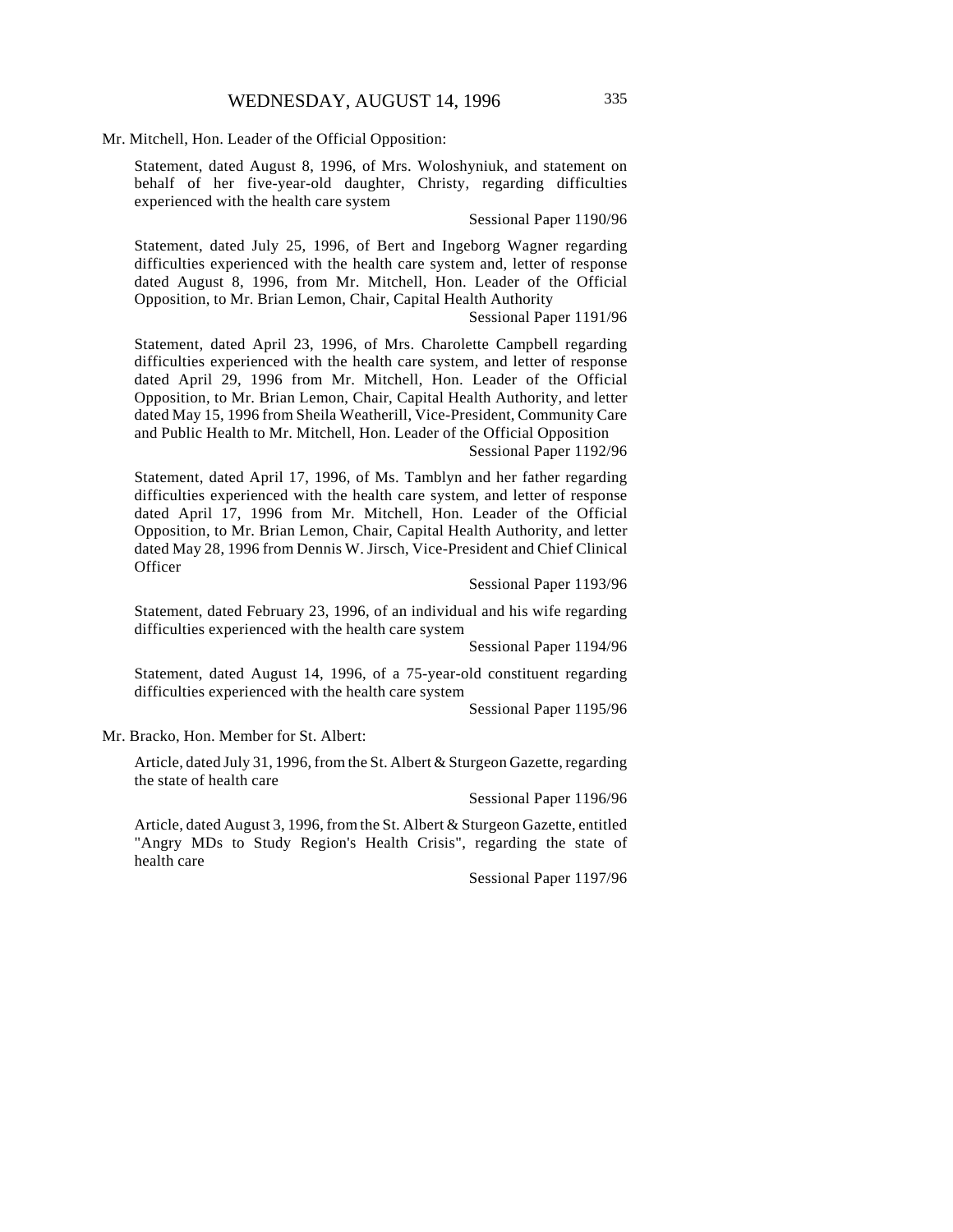# 336 WEDNESDAY, AUGUST 14, 1996

Editorial, dated August 7, 1996, from the St. Albert & Sturgeon Gazette, entitled "Gagging our doctors won't solve anything"

Sessional Paper 1198/96

Ms Carlson, Hon. Member for Edmonton-Ellerslie:

Statement about Gian Barrich

Sessional Paper 1199/96

Mr. Wickman, Hon. Member for Edmonton-Rutherford:

Canadian Press article, dated August 3, 1996, entitled "Doctors to start 'leak of the week'"

Sessional Paper 1200/96

Ms Hanson, Hon. Member for Edmonton-Highlands-Beverly:

Edmonton Journal article, dated August 13, 1996, by Rick Pedersen, entitled "'Things fell through the cracks,' doctor says"

Sessional Paper 1201/96

Mr. Kirkland, Hon. Member for Leduc:

Letter, dated June 9, 1996, from medical professionals at Leduc Hospital to the Hon. Minister of Health requesting intervention of the Minister of Health

Sessional Paper 1202/96

Letter, dated May 24, 1996, from Leduc Mayor John Jackie to Crossroads Regional Health Authority, expressing alarm at staff reduction at Leduc Hospital

Sessional Paper 1203/96

Letter, undated, from Faye Brown to Mr. Kirkland, Hon. Member for Leduc, regarding difficulties experienced with the health care system

Sessional Paper 1204/96

Mrs. Hewes, Hon. Member for Edmonton-Gold Bar:

Chronology of Mr. Harry Baggot's wife regarding difficulties experienced with the health care system

Sessional Paper 1205/96

Chronology of Mr. John Bouchard regarding difficulties experienced with the health care system

Sessional Paper 1206/96

Mrs. Soetaert, Hon. Member for Spruce Grove-Sturgeon-St. Albert:

Letter, dated June 4, 1995, from Mr. Bruce Eddy to the Minister of Health regarding difficulties experienced with the health care system

Sessional Paper 1207/96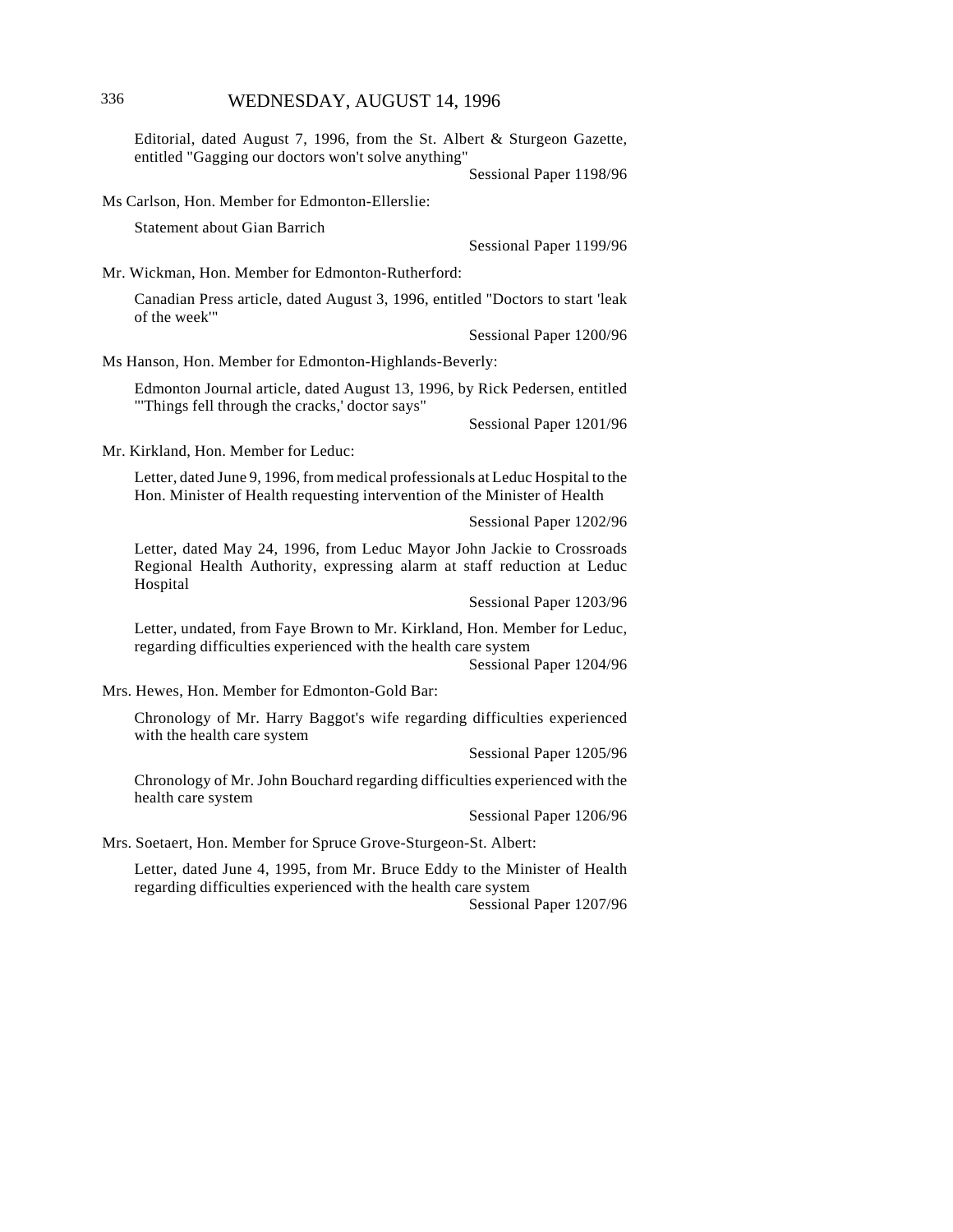Mr. Sapers, Hon. Member for Edmonton-Glenora:

Letter, dated August 7, 1996, from Dennis W. Jirsch to Mr. Sapers, Hon. Member for Edmonton-Glenora, regarding a constituent's difficulties with the health care system

Sessional Paper 1208/96

Chronology, dated July 16, 1996, concerning Jack DeBolt, regarding difficulties experienced with the health care system

Sessional Paper 1209/96

Letter, dated July 31, 1996, from Terry Wagner to Mr. Sapers, Hon. Member for Edmonton-Glenora, regarding difficulties experienced with the health care system by her husband

Sessional Paper 1210/96

Ms Hanson, Hon. Member for Edmonton-Highlands-Beverly:

Edmonton Journal article, by Rick Pedersen, dated August 14, 1996, entitled "Family forced to leave mom at hospital"

Sessional Paper 1211/96

Mr. Collingwood, Hon. Member for Sherwood Park:

Letter, dated July 17, 1996, published in the Edmonton Journal, from Michael and Kelley Thompson, regarding difficulties with the health care system Sessional Paper 1212/96

Letter, dated July 10, 1996, from Cam Eddy to Mr. Collingwood, Hon. Member for Sherwood Park, regarding difficulties with the health care system Sessional Paper 1213/96

Letter, dated August 7, 1996, from Bonnie Cessford to Hon. Mr. Klein, Premier, regarding difficulties with the health care system

Sessional Paper 1214/96

Mr. Vasseur, Hon. Member for Bonnyville:

Edmonton Journal article, dated July 29, 1996, by Ed Struzik and James Stevenson entitled, "Crisis seen as rural MDs quit"

Sessional Paper 1215/96

Mr. White, Hon. Member for Edmonton-Mayfield:

Edmonton Journal article, dated June 16, 1996, by David Howell entitled, "Frustrated psychiatrist set to quit"

Sessional Paper 1216/96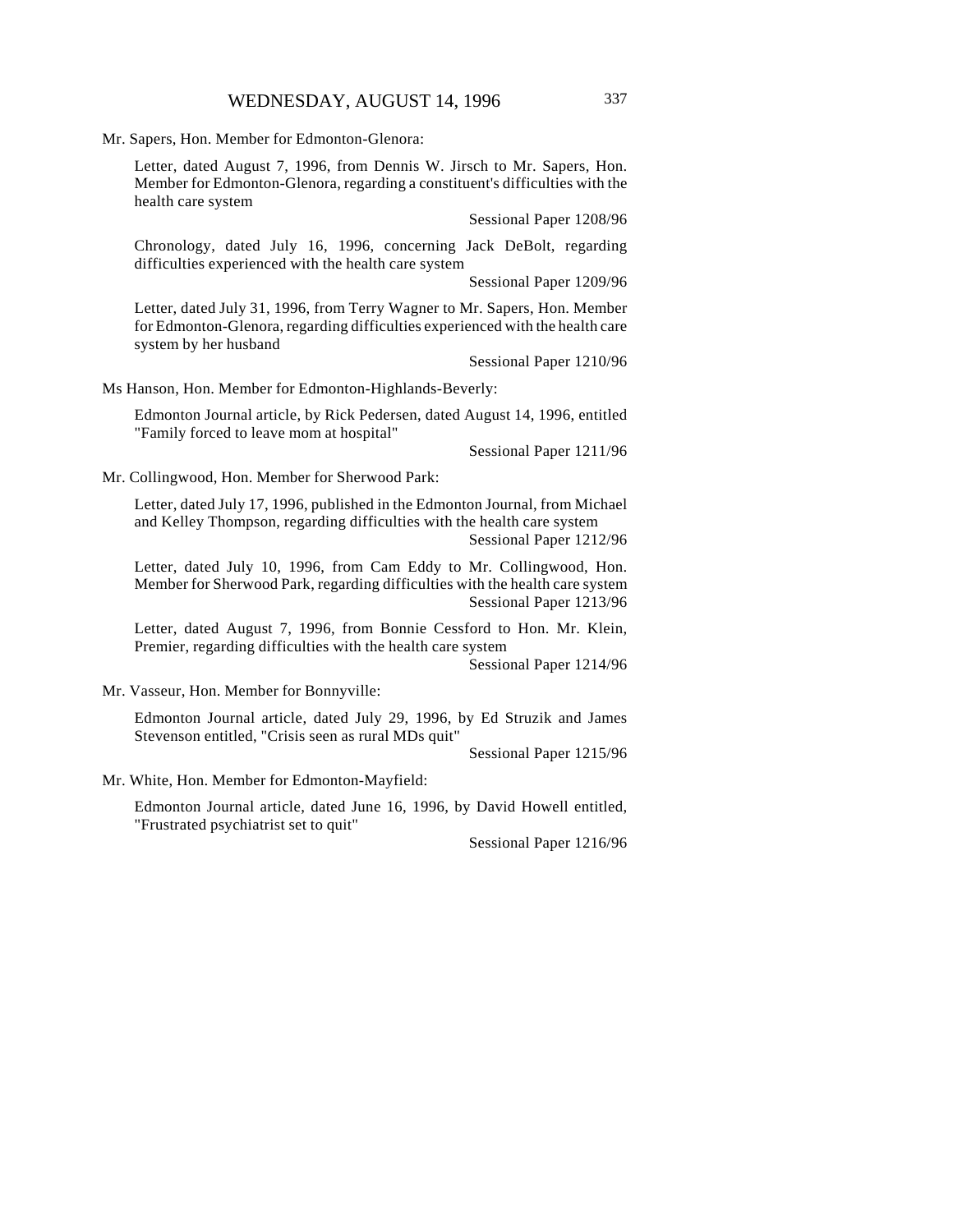# 338 WEDNESDAY, AUGUST 14, 1996

| Mr. Dalla-Longa, Hon. Member for Calgary-West:                                                                                                                                                                                                  |  |
|-------------------------------------------------------------------------------------------------------------------------------------------------------------------------------------------------------------------------------------------------|--|
| Calgary Sun article, dated August 2, 1996, by Steve Chase entitled, "Docs plan<br>to covet PR fight"                                                                                                                                            |  |
| Sessional Paper 1217/96                                                                                                                                                                                                                         |  |
| Mrs. Balsillie, Hon. Member for Redwater:                                                                                                                                                                                                       |  |
| Letter, undated, from an elderly constituent describing difficulties experienced<br>with the health care system                                                                                                                                 |  |
| Sessional Paper 1218/96                                                                                                                                                                                                                         |  |
| Ms Leibovici, Hon. Member for Edmonton-Meadowlark:                                                                                                                                                                                              |  |
| Letter, dated April 25, 1996, from Mr. Ulmer to Hon. Mr. Klein, Premier,<br>regarding the state of health care                                                                                                                                  |  |
| Sessional Paper 1219/96                                                                                                                                                                                                                         |  |
| Letter, dated May 1, 1996, from Ms Leibovici, Hon. Member for Edmonton-<br>Meadowlark, on behalf of Mr. and Mrs. Lindi, to the Minister of Health,<br>regarding difficulties experienced with the health care system<br>Sessional Paper 1220/96 |  |
| Letter, dated May 21, 1996, from Eveline M. Huff to Hon. Mr. Klein, Premier,<br>regarding difficulties experienced with the health care system<br>Sessional Paper 1221/96                                                                       |  |
| Mr. Chadi, Hon. Member for Edmonton-Roper:                                                                                                                                                                                                      |  |
| Edmonton Sun article dated August 12, 1996 by Michelle Nicholson entitled,<br>"Departing doc fears for patients"                                                                                                                                |  |
| Sessional Paper 1222/96                                                                                                                                                                                                                         |  |
| Mr. Sekulic, Hon. Member for Edmonton-Manning:                                                                                                                                                                                                  |  |
| Edmonton Journal article, dated August 2, 1996, by Tom Arnold and David<br>Howell entitled "Health crisis answers urged"                                                                                                                        |  |
| Sessional Paper 1223/96                                                                                                                                                                                                                         |  |
| Mr. Tannas, Hon. Deputy Speaker, pursuant to the Electoral Boundaries<br>Commission Act, cE-4.01:                                                                                                                                               |  |
| Proposed Electoral Division Areas, Boundaries and Names for Alberta, Final<br>Report to the Speaker of the Legislative Assembly of Alberta, 1995-96 Alberta<br>Electoral Boundaries Commission, June, 1996                                      |  |
| Sessional Paper 1224/96                                                                                                                                                                                                                         |  |
| Mr. Tannas, Hon. Deputy Speaker, pursuant to the Freedom of Information and<br>Protection of Privacy Act, cF-18.5 s61:                                                                                                                          |  |
| Office of the Information and Privacy Commissioner, Annual Report, 1995-96<br>Sessional Paper 6/96                                                                                                                                              |  |
|                                                                                                                                                                                                                                                 |  |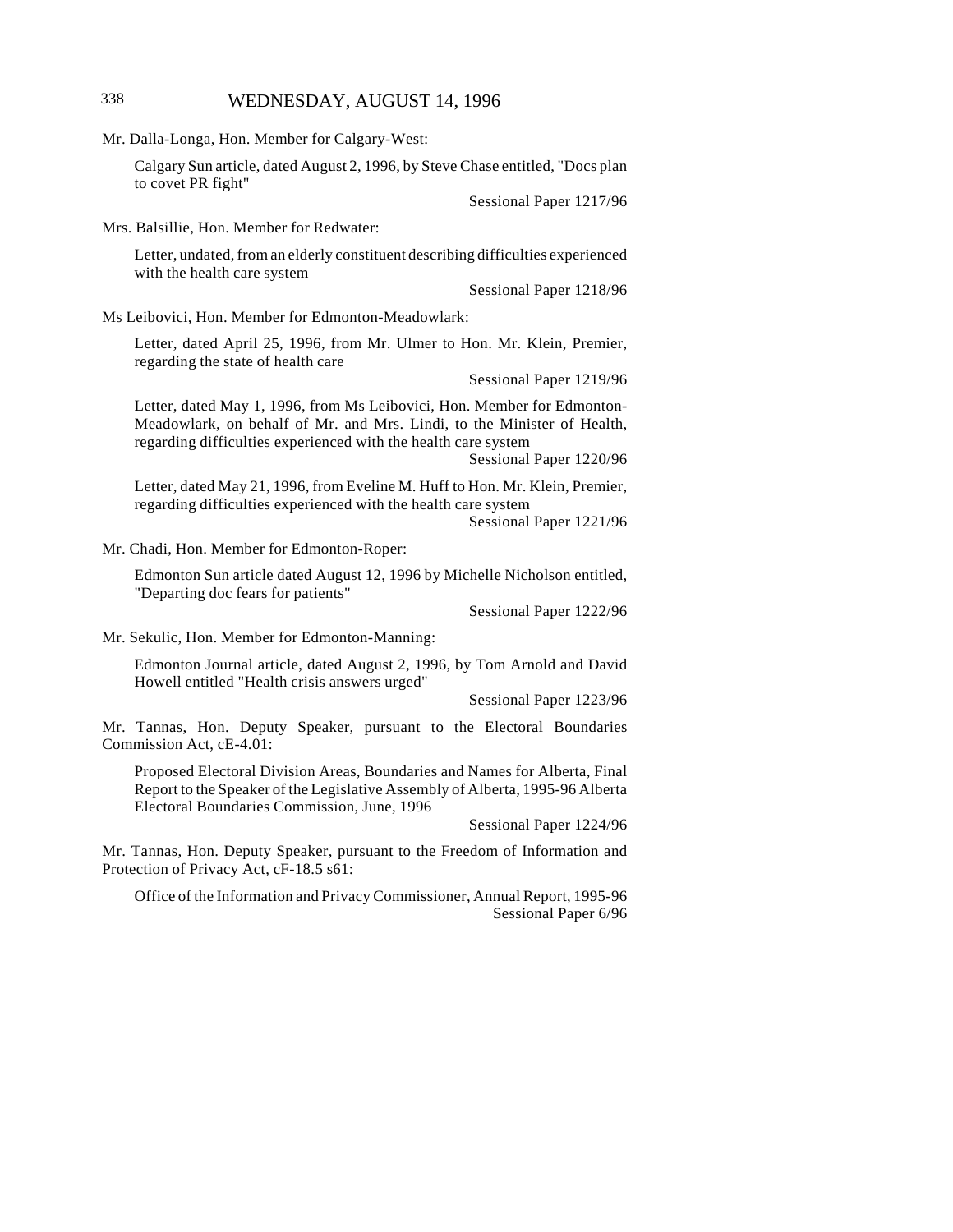# WEDNESDAY, AUGUST 14, 1996 339

Dr. Massey, Hon. Member for Edmonton-Mill Woods:

Fax, undated, from Bev Exelby, to Dr. Massey, Hon. Member for Edmonton-Mill Woods, regarding difficulties experienced with the health care system Sessional Paper 1225/96

### **Ministerial Statements**

Hon. Mr. Dinning, Provincial Treasurer, on behalf of the Hon. Premier, made a statement acknowledging the success of Alberta-based athletes who were part of Canada's team at the Centennial Olympics (1996) in Atlanta, Georgia.

Mr. Zwozdesky, Hon. Member for Edmonton-Avonmore, commented on the statement.

#### **Motion for Adjournment for an Emergency Debate**

Mr. Mitchell, Hon. Leader of the Official Opposition, requested leave to move, pursuant to Standing Order 30, that the Assembly adjourn to discuss a matter of urgent public importance, namely, the need for an interim budget to adequately fund health care in Alberta given that the Minister of Health has admitted that the Government has cut too much funding from the current health care budget which has resulted in unnecessary suffering and death.

A debate followed on urgency.

The Deputy Speaker ruled that the request for leave was not in order.

#### **Motions Under Standing Order 40**

Mr. Mitchell, Hon. Leader of the Official Opposition, requested the unanimous consent of the Assembly for consideration of the following motion:

Be it resolved that the Legislative Assembly of Alberta urge the Government to create a special non-partisan review board to investigate the damage done by budget cuts and government policy to the health care system and make recommendations for remedial action.

Unanimous consent to proceed was not granted.

Mr. Mitchell, Hon. Leader of the Official Opposition, moved adjournment of the Assembly, which was not agreed to. The names being called for were taken as follows: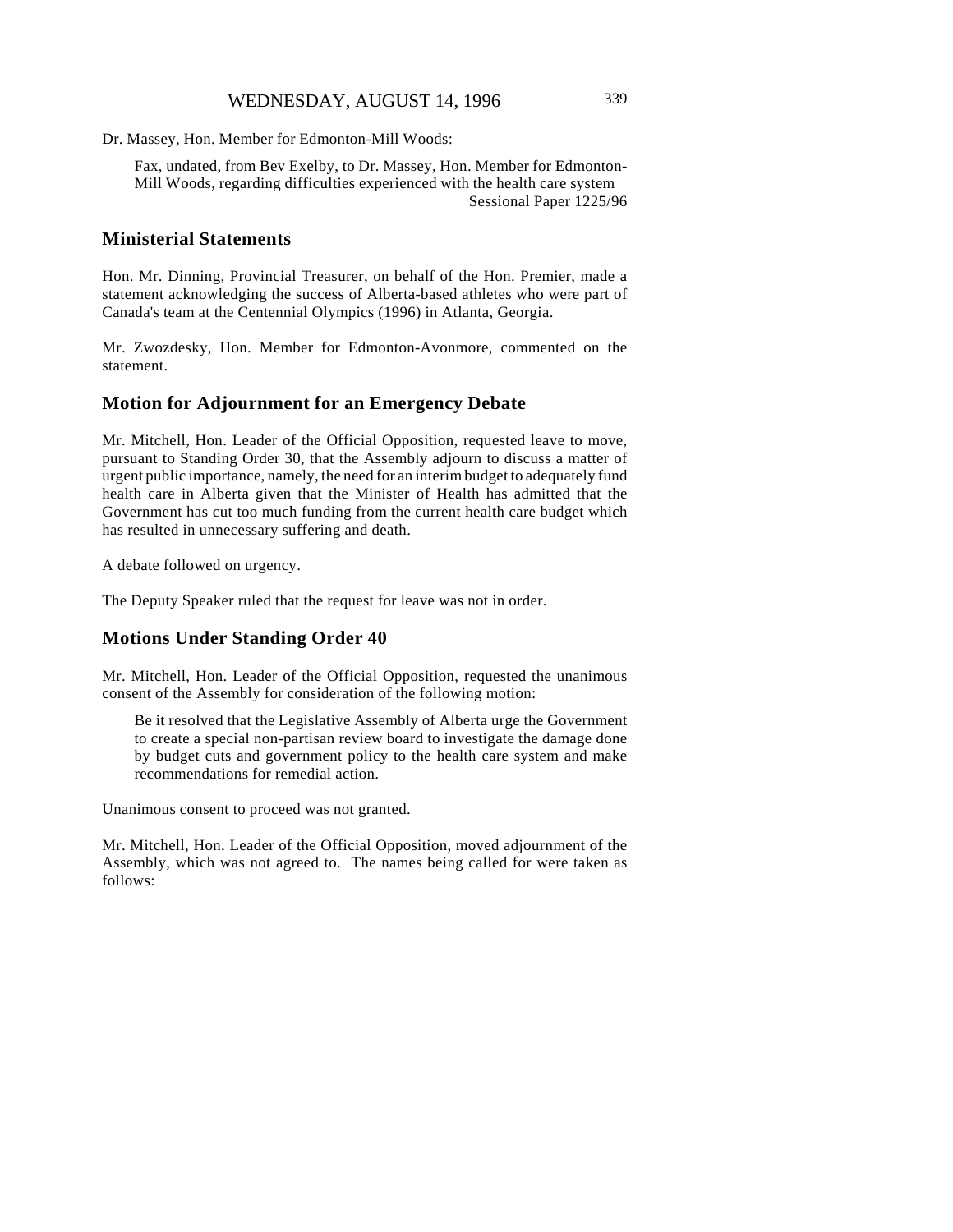# 340 WEDNESDAY, AUGUST 14, 1996

For the motion: 24

| <b>Balsillie</b>       | Hanson       | Sapers         |
|------------------------|--------------|----------------|
| <b>Bracko</b>          | Henry        | Sekulic        |
| <b>Bruseker</b>        | <b>Hewes</b> | Soetaert       |
| Carlson                | Kirkland     | Van Binsbergen |
| Chadi                  | Leibovici    | Vasseur        |
| Collingwood            | Massey       | White          |
| Dalla-Longa            | Mitchell     | Wickman        |
| Dickson                | Percy        | Zwozdesky      |
| Against the motion: 48 |              |                |
| Ady                    | Forsyth      | Mirosh         |
| Amery                  | <b>Fritz</b> | Oberg          |
| Beniuk                 | Gordon       | Paszkowski     |
| <b>Black</b>           | Haley        | Pham           |
| <b>Brassard</b>        | Havelock     | Renner         |
| Burgener               | Herard       | Rostad         |
| Calahasen              | Hierath      | Severtson      |
| Cardinal               | Hlady        | Shariff        |
| Clegg                  | Jacques      | Smith          |
| Coutts                 | Jonson       | Stelmach       |
| Day                    | Kowalski     | Taylor         |
| Dinning                | Laing        | Thurber        |
| Doerksen               | Lund         | Trynchy        |
| Dunford                | Magnus       | West           |
| Evans                  | McClellan    | Woloshyn       |
| Fischer                | McFarland    | Yankowsky      |

# **ORDERS OF THE DAY**

# **Written Questions**

The following Written Questions were ordered to stand: Q206, Q207, Q208, Q211.

# **Motions for Returns**

The following Motions for Returns were ordered to stand: M199, M200, M203, M204, M205, M209, M210, M212, M213, M214.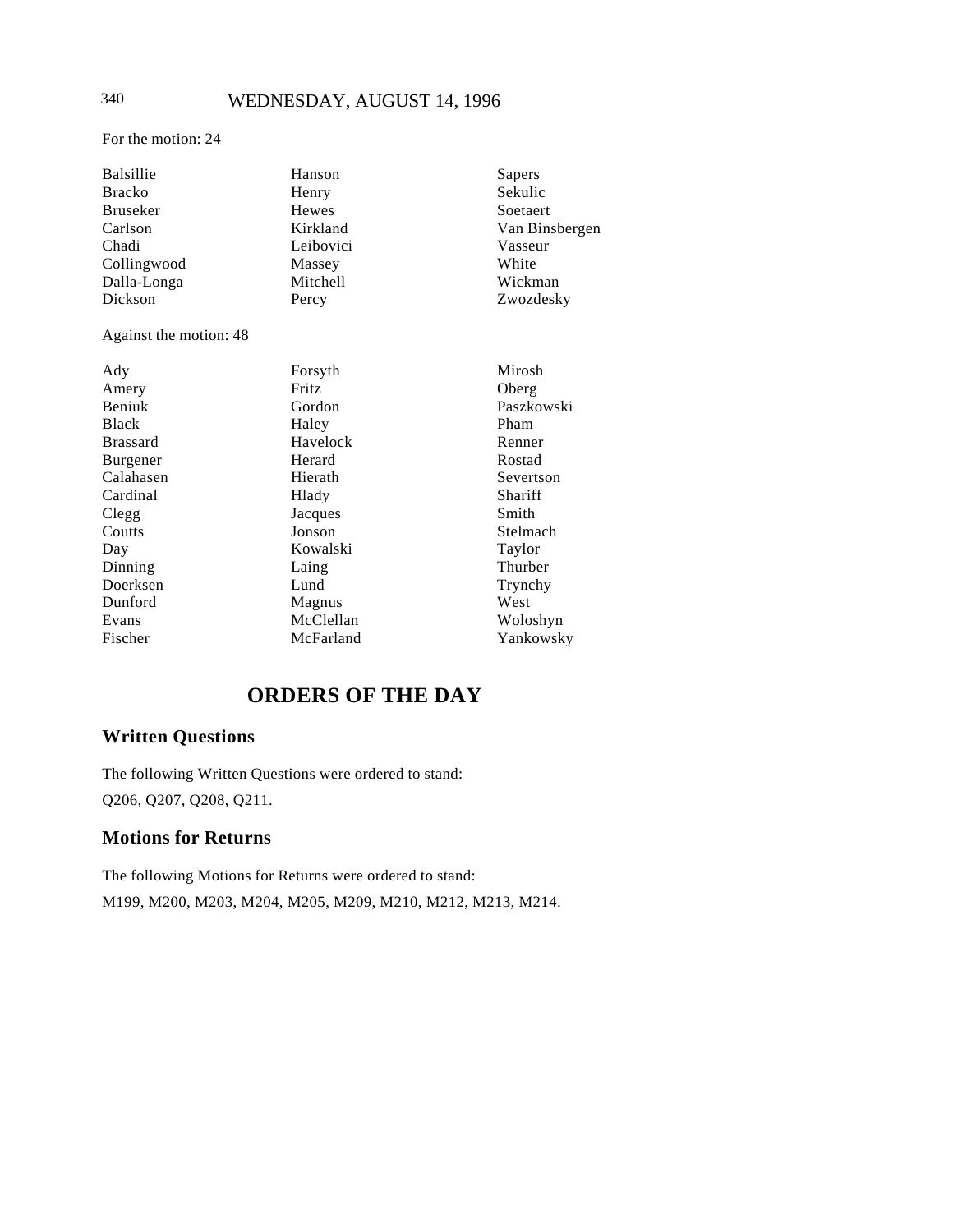# **Public Bills and Orders Other Than Government Bills and Orders**

#### **Second Reading**

On the motion that the following Bill be now read a Second time:

Bill 216 Crown Contracts Dispute Resolution Act — Mr. Jacques

A debate followed.

Mr. Collingwood moved adjournment of the debate, which was agreed to.

# **Adjournment**

On motion by Hon. Mr. Evans, Deputy Government House Leader, that it be called 5:30 p.m., the Assembly adjourned at 5:27 p.m. until 8:00 p.m.

WEDNESDAY, AUGUST 14, 1996 — 8:00 P.M.

### **Government Motions**

Hon. Mr. Day, Government House Leader, requested and received the unanimous consent of the Assembly to waive Standing Order 38(1) to move the following motion:

**22.** Be it resolved that Standing Order 49(2)(f) be amended by striking out "15" and substituting "9" and that this amendment take effect on the date that the Alberta Heritage Savings Trust Fund Act (SA 1996, cA-27.01) is proclaimed into force.

The question being put, the motion was agreed to.

Hon. Mr. Day, Government House Leader, requested and received the unanimous consent of the Assembly to waive Standing Order 38(1) to move the following motion:

**23.** Be it resolved that the following changes to the following Committees be approved by the Assembly:

> on the Special Standing Committee on Member Services, that Mr. Stelmach replace Mr. Woloshyn as Deputy Chairman and that Mr. Severtson replace Mr. Stelmach;

> on the Select Standing Committee on Privileges and Elections, that Mr. Stelmach replace Mr. Woloshyn; and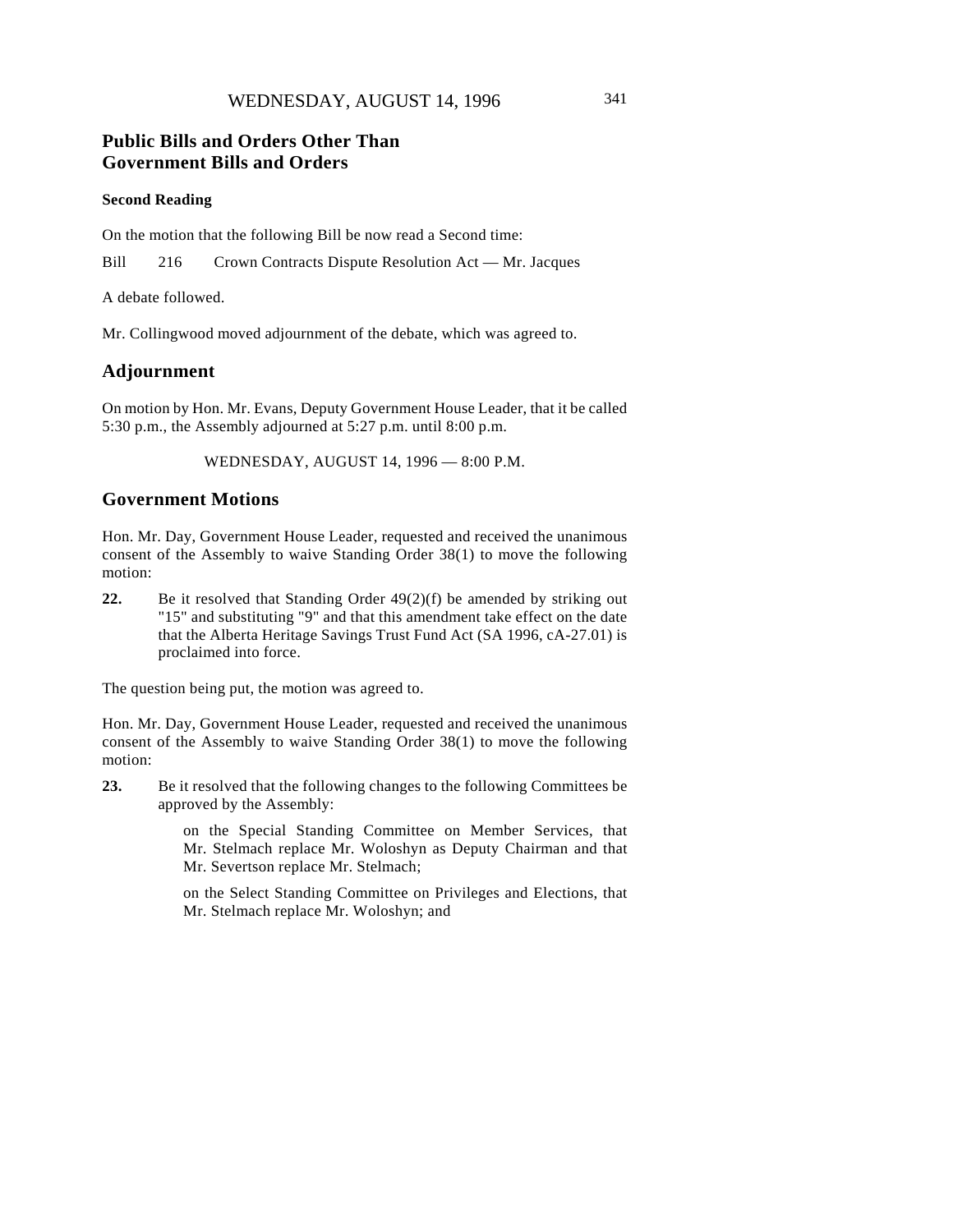on the Select Standing Committee on Public Accounts, that Mr. Havelock replace Ms. Calahasen and that Mr. Renner replace Mr. McFarland.

Be it further resolved that on the date the Alberta Heritage Savings Trust Fund Act (SA 1996, cA-27.01) is proclaimed into force, the present members of the Select Standing Committee on the Alberta Heritage Savings Trust Fund Act be replaced with the following 9 (nine) members:

Mr. Dunford, Chairman Mr. Doerksen, Deputy Chairman Ms Carlson Mrs. Forsyth Mr. Havelock Mr. Langevin Dr. Percy Mr. Sekulic Mr. Shariff

The question being put, the motion was agreed to.

### **Government Bills and Orders**

#### **Second Reading**

Hon. Mr. Evans, Minister of Justice and Attorney General, requested the unanimous consent of the Assembly to waive Standing Order 73(1) allowing for Second reading consideration of Bill 46, Electoral Divisions Act.

Unanimous consent to proceed was not granted.

The following Bill was read a Second time and referred to Committee of the Whole:

Bill 41 Water Act — Hon. Mr. Lund

#### **Adjournment**

On motion by Hon. Mr. Evans, Deputy Government House Leader, the Assembly adjourned at 9:52 p.m. until Thursday, August 15, 1996, at 1:30 p.m.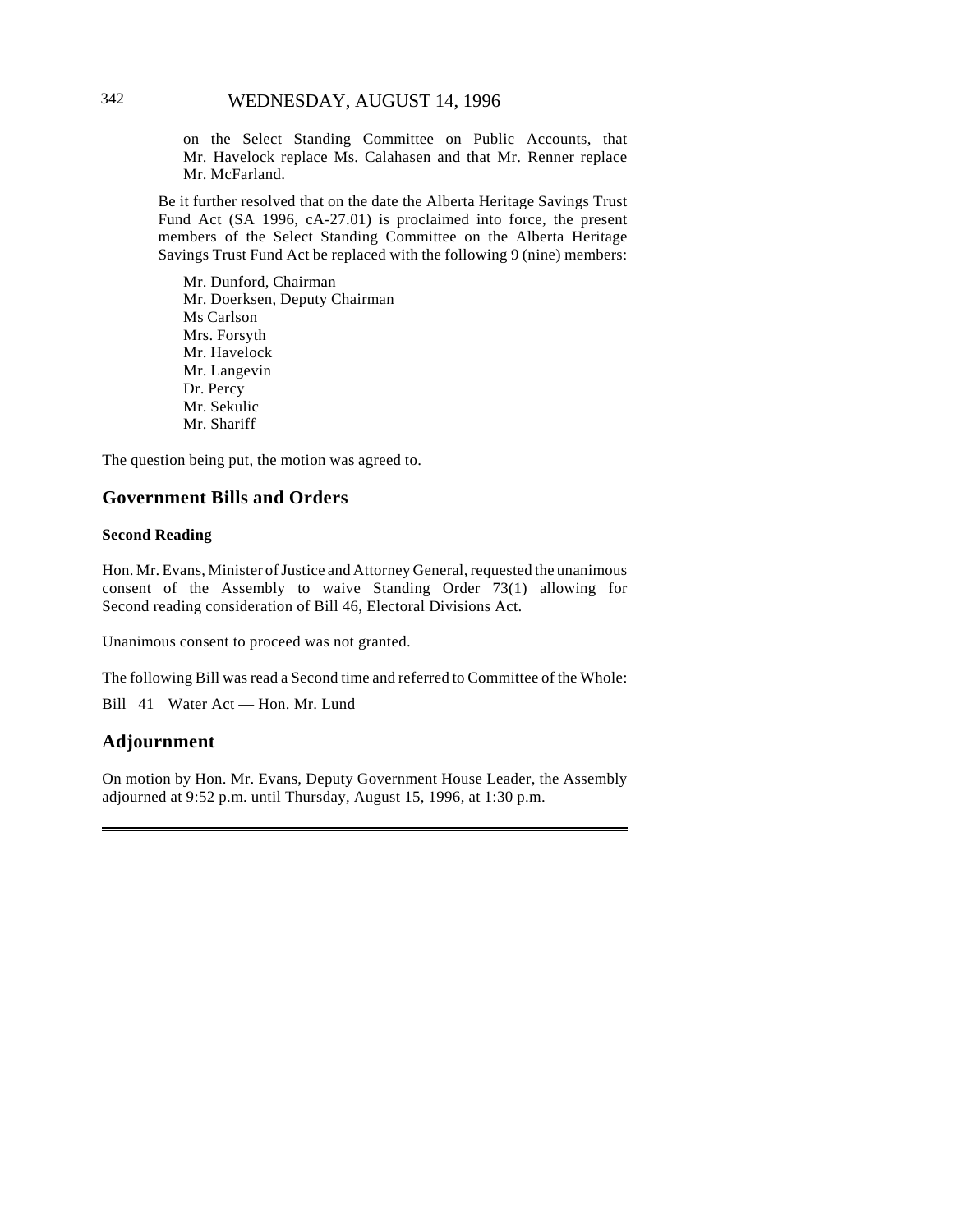# Thursday, August 15, 1996

The Deputy Speaker took the Chair at 1:30 p.m.

#### **Presenting Petitions**

Mr. Dickson, Hon. Member for Calgary-Buffalo, presented a petition from 670 Calgarians regarding the Calgary General Hospital remaining open and operational.

Mr. Coutts, Hon. Member for Pincher Creek-Macleod, on behalf of Hon. Mr. Ady, Minister of Advanced Education and Career Development, presented a petition from 320 Cardston and area residents regarding changes to the 1995-1996 Electoral Boundaries Commission report in respect of the proposed Cardston-Taber constituency.

Mr. Coutts, Hon. Member for Pincher Creek-Macleod, presented a petition from 146 residents of Stavely, Alberta, and area, regarding changes to the 1995-1996 Electoral Boundaries Commission report in respect of the proposed Livingston-Macleod constituency.

Dr. Massey, Hon. Member for Edmonton-Mill Woods, presented a petition from Edmonton residents urging the government to maintain universal Medicare.

Mr. Sapers, Hon. Member for Edmonton-Glenora, presented a petition from 291 Albertans requesting the government to develop a drug approval process related to HIV/AIDS.

#### **Reading and Receiving Petitions**

On request by Mr. Dunford, Hon. Member for Lethbridge-West, the following petition was read and received:

We, the undersigned, petition the Legislative Assembly of Alberta to urge the Government to repeal the Section of Order in Council 319/96 which allows for the transportation of open liquor bottles in a vehicle, as we feel that this regulation makes it too easy for individuals to drink while driving and will unduly increase the incidence of accidents causing death and injury to Albertans.

On request by Mr. Dickson, Hon. Member for Calgary-Buffalo, that a petition he presented yesterday be read and received, a related petition was read in error. The petition of the Member for Calgary-Buffalo was not in order to be read and received.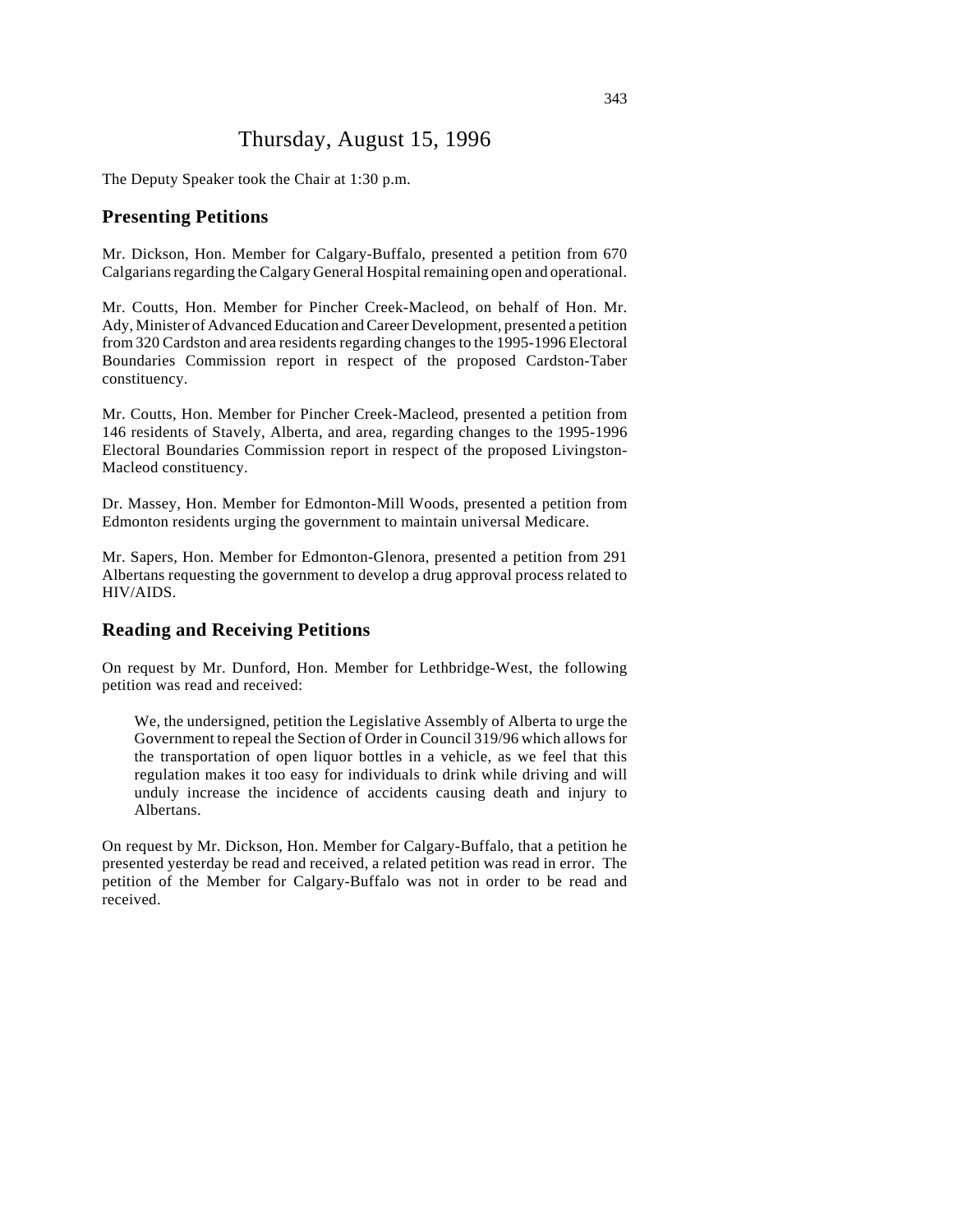# 344 THURSDAY, AUGUST 15, 1996

#### **Introduction of Bills (First Reading)**

Notice having been given:

Bill 49 Gas Utilities Amendment Act, 1996 — Mr. Magnus

On motion by Hon. Mr. Day, Government House Leader, the following Bill was placed on the Order Paper under Government Bills and Orders:

Bill 49 Gas Utilities Amendment Act, 1996 — Mr. Magnus

#### **Tabling Returns and Reports**

Mr. Mitchell, Hon. Leader of the Official Opposition:

Document entitled "Tory Deficits Leading to Health Care Crisis... "

Sessional Paper 1226/96

Letter, dated April 16, 1996, from Dr. M. G. Elleker, Chair, Medical Staff Advisory Board, Capital Health Authority, regarding the Board's obligation to ensure quality care at University of Alberta Hospital

Sessional Paper 1227/96

Mrs. Laing, Hon. Member for Calgary-Bow:

Financial Statements, March 31, 1996, Office of the Auditor General, Alberta Alcohol and Drug Abuse Commission

Sessional Paper 24A/96

Hon. Mr. Dinning, Provincial Treasurer:

Alberta Treasury Branches Board of Director's By-Law No. 2 relating to conflicts of interest and loans to Directors and Officers of Alberta Treasury Branches, approved by the Board of Directors of Alberta Treasury Branches June 14, 1996, approved by the Provincial Treasurer of Alberta July 17, 1996 Sessional Paper 1228/96

First Quarter Update, 1996-97 Quarterly Budget Report, Government of Alberta Sessional Paper 1229/96

Alberta Treasury Branches 58th Annual Report, 1996

Sessional Paper 1230/96

Report of the Audit Committee, pursuant to the Deficit Elimination Act, cD-6.5 s8, regarding consolidated financial statements of the Province of Alberta for the year ended March 31, 1996

Sessional Paper 1231/96

Report on Building a Strong Foundation, Annual Report of the Government of Alberta, 1995-96

Sessional Paper 1232/96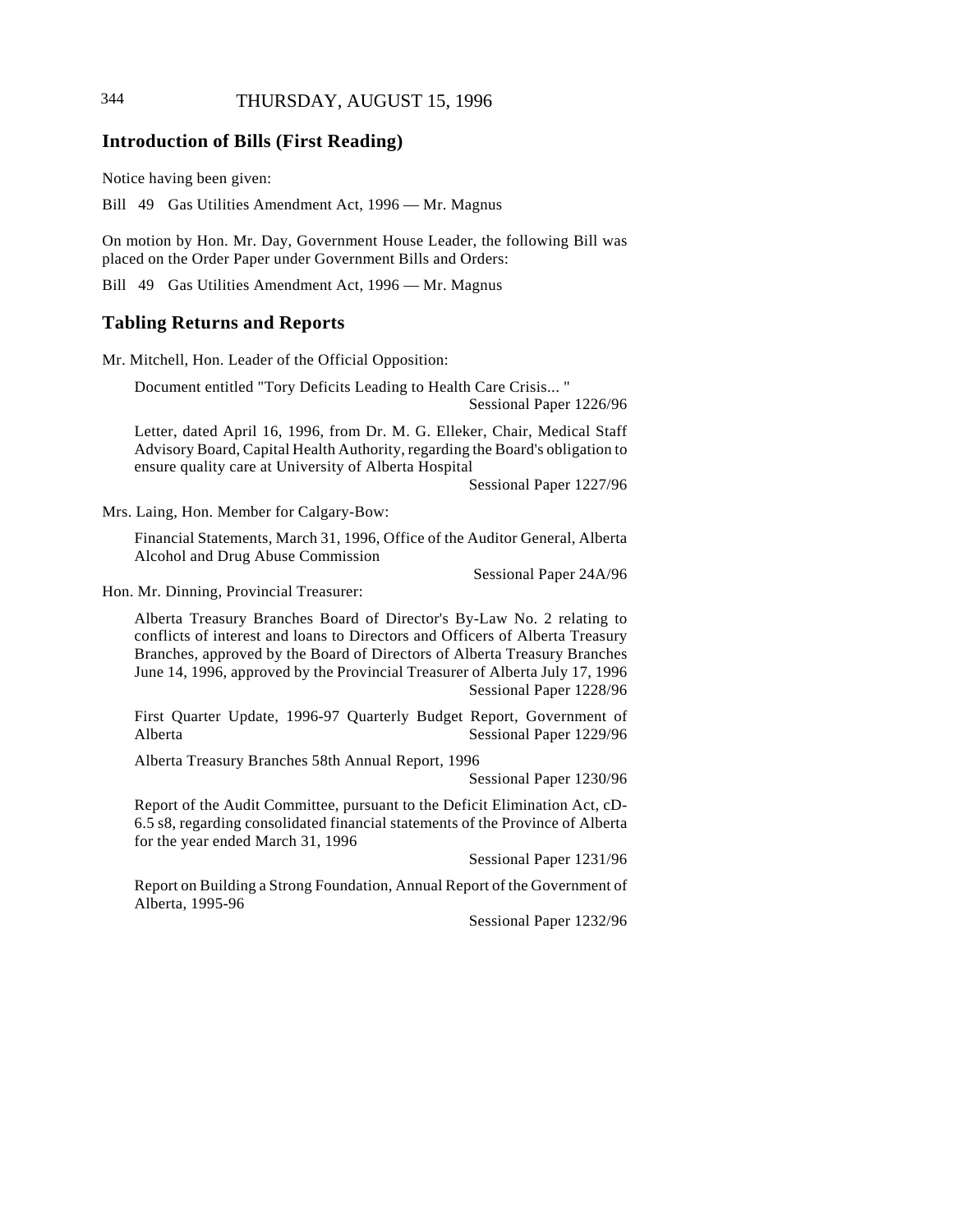Second Annual Report on the performance of the Government of Alberta, Measuring Up, 1995-96 Results

Sessional Paper 1233/96

Consolidated Financial Statements, Government of Alberta Telephones Commission, December 31, 1995

Sessional Paper 1234/96

Mr. Sapers, Hon. Member for Edmonton-Glenora:

Letter, dated August 9, 1996, from Dr. J. Guy Gokiert, President, Alberta Medical Association, regarding concerns faced by medical staff in the Capital Health Authority

Sessional Paper 1235/96

Mr. Sekulic, Hon. Member for Edmonton-Manning:

Letter, dated July 30, 1996, from Mr. Sekulic, Hon. Member for Edmonton-Manning, to the Premier, regarding the need for a Northeast Edmonton Community Health Centre

Sessional Paper 1236/96

Hon. Mr. Ady, Minister of Advanced Education and Career Development:

Letter, dated July 10, 1996, from Village of Glenwood Mayor Doral L. Lybbert, to the Electoral Boundaries Commission, regarding Alberta's electoral boundaries redistribution

Sessional Paper 1237/96

Letter, dated July 8, 1996, from Village of Springhill Mayor Lloyd Kunkel, to the Electoral Boundaries Commission, regarding Alberta's electoral boundaries redistribution

Sessional Paper 1238/96

Letter, dated July 12, 1996, from Mel Cottle, Superintendent of Schools, Westwind Regional Division #9, to the Electoral Boundaries Commission, regarding Alberta's electoral boundaries redistribution

Sessional Paper 1239/96

Letter, dated July 12, 1996, from M. Vern Quinton, Municipal Administrator, Municipal District of Cardston No. 6, to Hon. Mr. Ady, Minister of Advanced Education and Career Development, regarding Alberta's electoral boundaries redistribution

Sessional Paper 1240/96

Twenty-First Annual Report, Alberta Council on Admissions and Transfer, April 1, 1995 - March 31, 1996

Sessional Paper 1241/96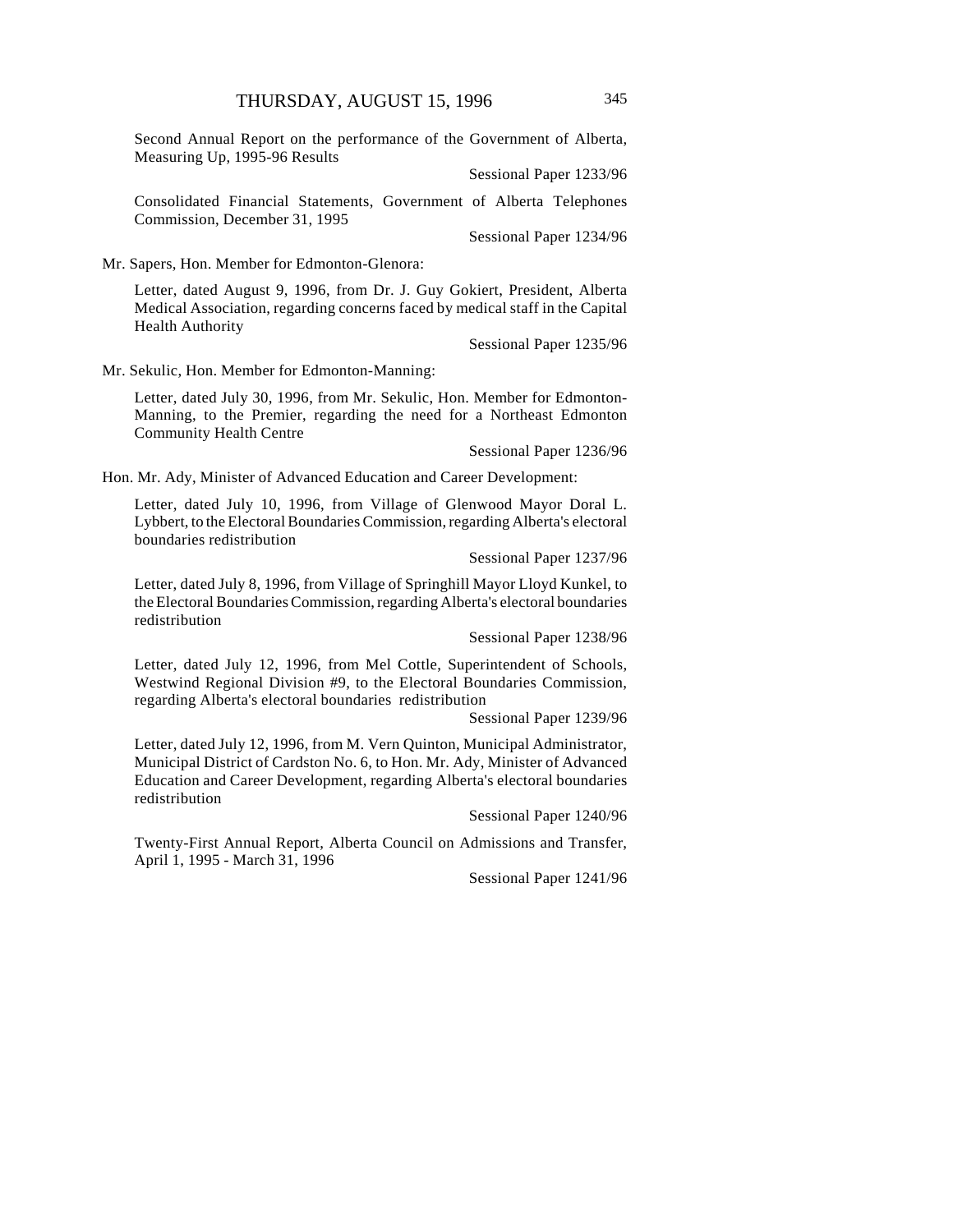# 346 THURSDAY, AUGUST 15, 1996

|                                                                                          | Mr. Mitchell, Hon. Leader of the Official Opposition:                                                                        |                         |
|------------------------------------------------------------------------------------------|------------------------------------------------------------------------------------------------------------------------------|-------------------------|
|                                                                                          | Article, dated January 22, 1995, Calgary Sun, entitled "Klein says cutbacks<br>not at fault in death"                        |                         |
|                                                                                          |                                                                                                                              | Sessional Paper 1242/96 |
|                                                                                          | Article, dated March 4, 1995, Edmonton Journal, entitled "Girl endures severe<br>pain as surgery twice delayed"              |                         |
|                                                                                          |                                                                                                                              | Sessional Paper 1243/96 |
|                                                                                          | Ms Carlson, Hon. Member for Edmonton-Ellerslie:                                                                              |                         |
|                                                                                          | Article, dated August 12, 1995, entitled "with health care? 'Absolutely<br>none'"                                            |                         |
|                                                                                          |                                                                                                                              | Sessional Paper 1244/96 |
|                                                                                          | Article, dated July 19, 1995, Edmonton Journal, entitled "Klein defends talk<br>of two-tiered medicine"                      |                         |
|                                                                                          |                                                                                                                              | Sessional Paper 1245/96 |
|                                                                                          | Hon. Mr. Klein, Premier:                                                                                                     |                         |
| Article, dated February 9, 1995, Edmonton Sun, entitled "Too many hospitals--<br>Grits"  |                                                                                                                              |                         |
|                                                                                          |                                                                                                                              | Sessional Paper 1246/96 |
|                                                                                          | Mrs. Soetaert, Hon. Member for Spruce Grove-Sturgeon-St. Albert:                                                             |                         |
| Article, dated March 12, 1995, entitled "Tory MLA questions Klein's health<br>care cuts" |                                                                                                                              |                         |
|                                                                                          |                                                                                                                              | Sessional Paper 1247/96 |
|                                                                                          | Article, undated, entitled "Be cautious with health reforms -- Langevin"                                                     | Sessional Paper 1248/96 |
|                                                                                          | Mrs. Balsillie, Hon. Member for Redwater:                                                                                    |                         |
|                                                                                          | Article, dated May 30, 1993, Edmonton Journal, entitled "Klein looks to bingo<br>to ease cuts"                               |                         |
|                                                                                          |                                                                                                                              | Sessional Paper 1249/96 |
|                                                                                          | Transcript, dated August 14, 1996, from CHED Radio, Edmonton, regarding<br>comments by Dr. Oberg, Hon. Member for Bow Valley | Sessional Paper 1250/96 |
|                                                                                          | Ms Leibovici, Hon. Member for Edmonton-Meadowlark:                                                                           |                         |
|                                                                                          | Article, dated September 21, 1995, Edmonton Sun, entitled "Recovery Room!"                                                   | Sessional Paper 1251/96 |
|                                                                                          | Article, dated January 13, 1996, Calgary Herald, entitled "Lack of information<br>on health restructuring angers MLA"        |                         |
|                                                                                          |                                                                                                                              | Sessional Paper 1252/96 |
|                                                                                          |                                                                                                                              |                         |
|                                                                                          |                                                                                                                              |                         |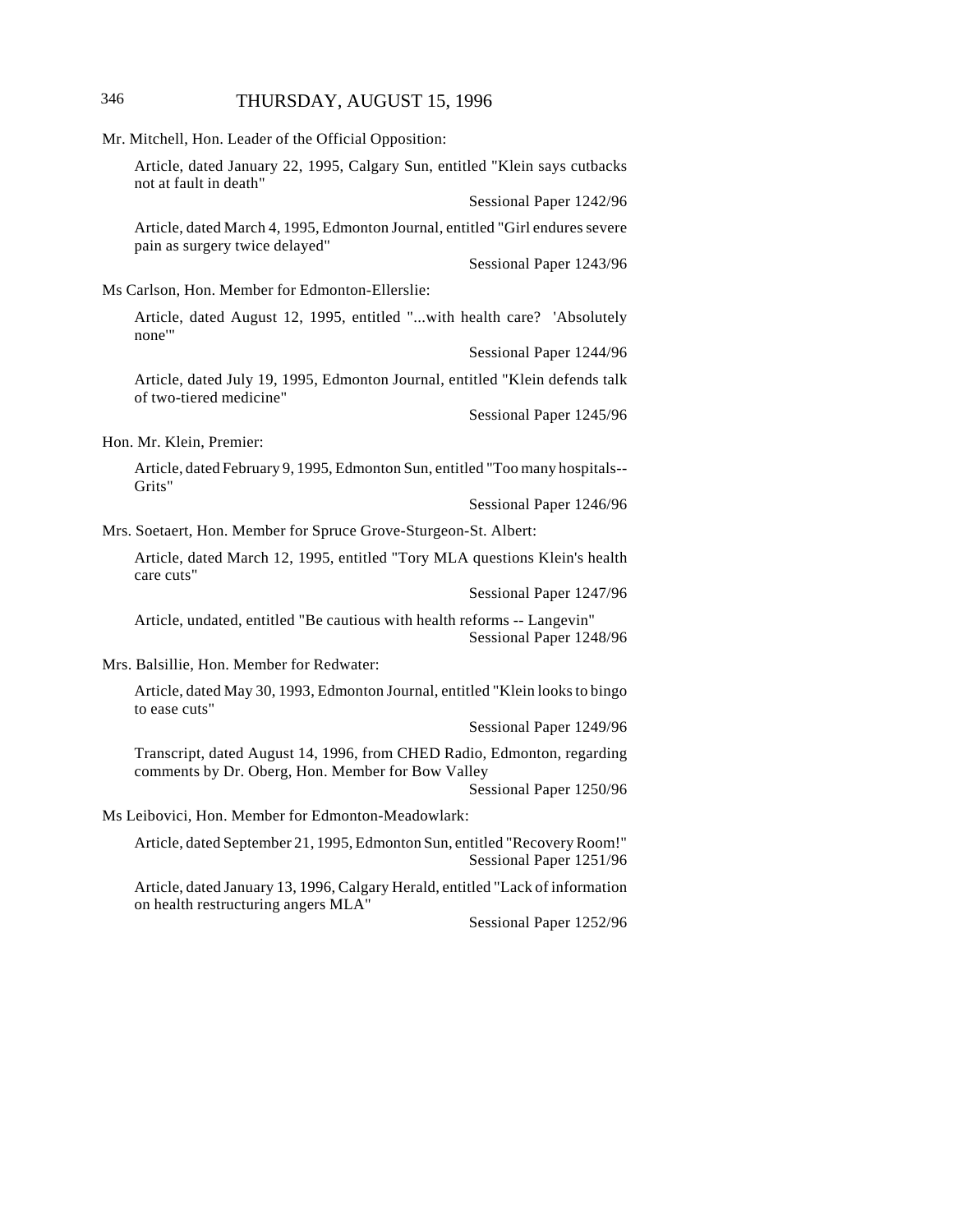Transcript, dated August 16, 1995, of radio interview of Mr. Mitchell, Hon. Leader of the Official Opposition, by Dave Rutherford

Sessional Paper 1253/96

Mr. Bruseker, Hon. Member for Calgary-North West:

Calgary Sun article, dated May 1, 1994, entitled "Absentee Judge gets flak" Sessional Paper 1254/96

Mr. Vasseur, Hon. Member for Bonnyville:

Alberta Hansard, February 22, 1995, p. 163, regarding statements made by Hon. Dr. West, Minister of Economic Development and Tourism, concerning medical transportation

Sessional Paper 1255/96

Mr. Dickson, Hon. Member for Calgary-Buffalo:

Article, undated, Edmonton Journal, entitled "Health cut too quickly - Jonson" Sessional Paper 1256/96

Article, dated August 16, 1994, Calgary Herald, entitled "Klein blames hospital workers for health-care risks"

SessionalPaper 1257/96

Hon. Mr. Smith, Minister of Labour:

Article, undated, regarding Mr. Mitchell, Hon. Leader of the Official Opposition

Sessional Paper 1258/96

Mr. Bracko, Hon. Member for St. Albert:

Article, dated September 26, 1995, Barrhead Leader, entitled "Kowalski slams province for poor health planning"

Sessional Paper 1259/96

Article, dated September 19, 1995, entitled "Klein prescribes health care remedy"

Sessional Paper 1260/96

Mr. White, Hon. Member for Edmonton-Mayfield:

Article, dated 10/2/95, entitled "Health system as good as ever"

Sessional Paper 1261/96

Mr. Mitchell, Hon. Leader of the Official Opposition:

Statement, dated August 15, 1996, regarding a rural resident's difficulties with the health care system

Sessional Paper 1262/96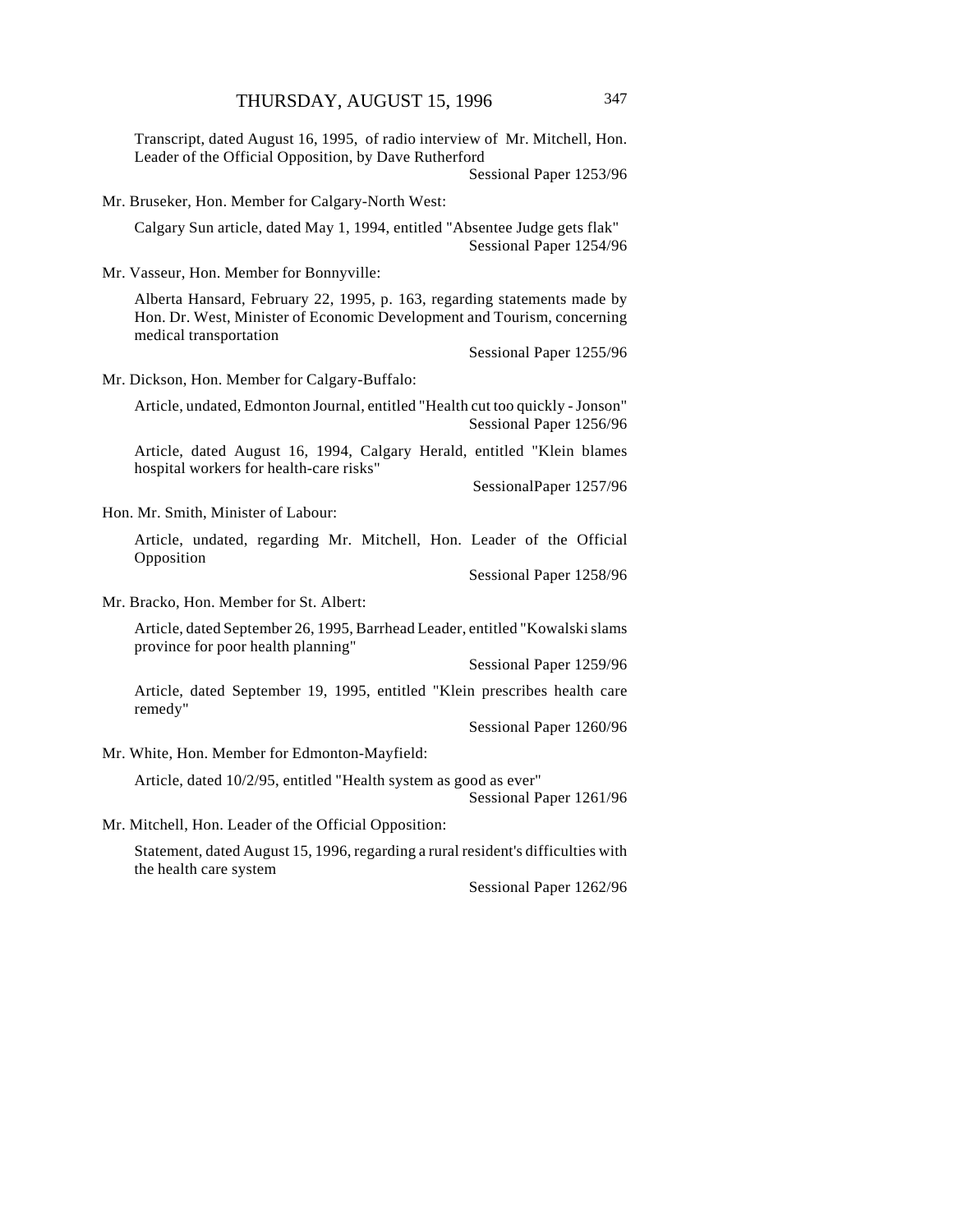# 348 THURSDAY, AUGUST 15, 1996

Mr. Van Binsbergen, Hon. Member for West Yellowhead:

Letter, dated August 1, 1996, from Mr. Van Binsbergen, Hon. Member for West Yellowhead, to Hon. Mr. Jonson, Minister of Health, regarding home care for Ann Nelson

Sessional Paper 1263/96

Mr. Mitchell, Hon. Leader of the Official Opposition:

Statement, dated February 15, 1996, from an Edmonton resident regarding difficulties experienced with the health care system

Sessional Paper 1264/96

Statement, dated January 26, 1996, regarding a Red Deer resident's difficulties with the health care system

Sessional Paper 1265/96

Statement, dated January 19, 1996, regarding a constituent's difficulties with the health care system

Sessional Paper 1266/96

Ms Carlson, Hon. Member for Edmonton-Ellerslie:

Letter, dated August 15, 1996, from Ms Carlson, Hon. Member for Edmonton-Ellerslie, to the Hon. Mr. Klein, Premier, regarding difficulties with the health care system

Sessional Paper 1267/96

Mr. Wickman, Hon. Member for Edmonton-Rutherford:

Case study of a young woman's difficulties with the health care system Sessional Paper 1268/96

Case study of an elderly constituent's difficulties with a long term care facility Sessional Paper 1269/96

Mr. Dickson, Hon. Member for Calgary-Buffalo:

Letter, dated January 30, 1996, from Sam S. Schock to Hon. Mr. Klein, Premier, regarding difficulties experienced with the health care system Sessional Paper 1270/96

Mrs. Soetaert, Hon. Member for Spruce Grove-Sturgeon-St. Albert:

Letter to the editor, undated, from Donna Halprin, Trail, B.C., regarding difficulties her mother experienced with the health care system

Sessional Paper 1271/96

Mr. Sapers, Hon. Member for Edmonton-Glenora:

Letter, dated August 7, 1996, from Bonnie Cessford to Hon. Mr. Klein, Premier, regarding difficulties her mother experienced with the health care system

Sessional Paper 1272/96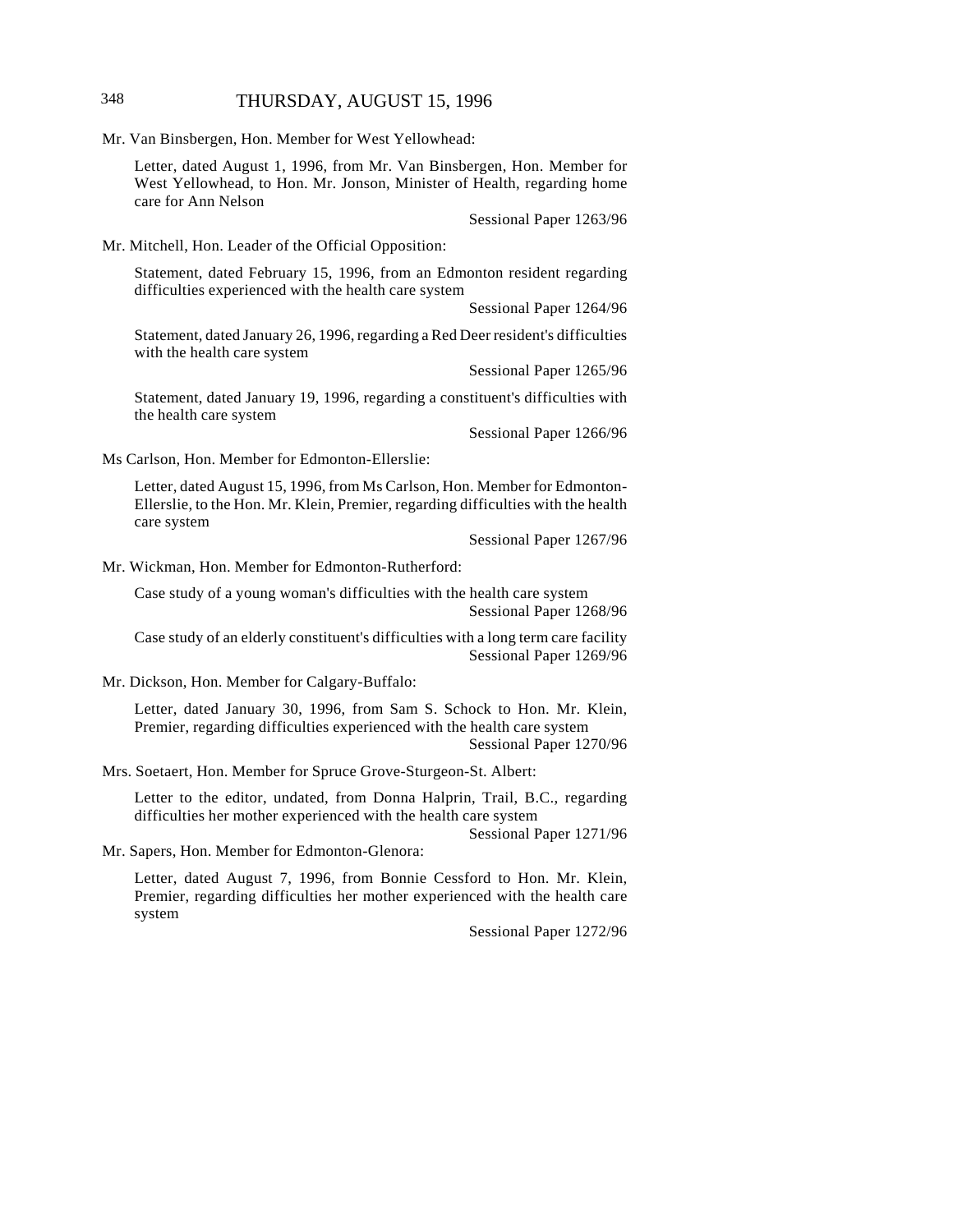Mr. Kirkland, Hon. Member for Leduc:

Letter, dated April 24, 1996, from Arlene Tough to Linda Callioux, Administrator, Leduc Health Centre, regarding difficulties her mother-in-law experienced with the health care system

Sessional Paper 1273/96

Letter, undated, from Bonnie Horton and Barb Schofield to Mr. Kirkland, Hon. Member for Leduc, regarding their father's difficulties with the health care system

Sessional Paper 1274/96

Ms Leibovici, Hon. Member for Edmonton-Meadowlark:

Letter, dated February 21, 1996, from Mr. Mitchell, Hon. Leader of the Official Opposition, to Mr. Campbell Miller, Chairperson, Capital Health Authority, regarding difficulties experienced by Betty Fox-Hames with the health care system

Sessional Paper 1275/96

Chronology concerning Mrs. Palachuk mother's difficulties with the health care system

Sessional Paper 1276/96

#### **Members' Statements**

Mr. Hlady, Hon. Member for Calgary-Mountain View, made a statement congratulating Alberta's Olympic Athletes.

Ms Leibovici, Hon. Member for Edmonton-Meadowlark, made a statement regarding the death of Marjorie Darby and funding reductions to the health care system.

Ms Burgener, Hon. Member for Calgary-Currie, made a statement regarding consultations between the Senior Citizens Advisory Council and senior citizens in Grande Prairie.

#### **Projected Government Business**

Pursuant to Standing Order 7(5), Mr. Bruseker, Hon. Opposition House Leader, asked a question pertaining to the order of Government Business to be brought before the Assembly for the following week.

Hon. Mr. Day, Government House Leader, gave notice of projected Government Business for the week of August 19 to August 22, 1996:

Monday, August 19 **Aft.** - Government Bills and Orders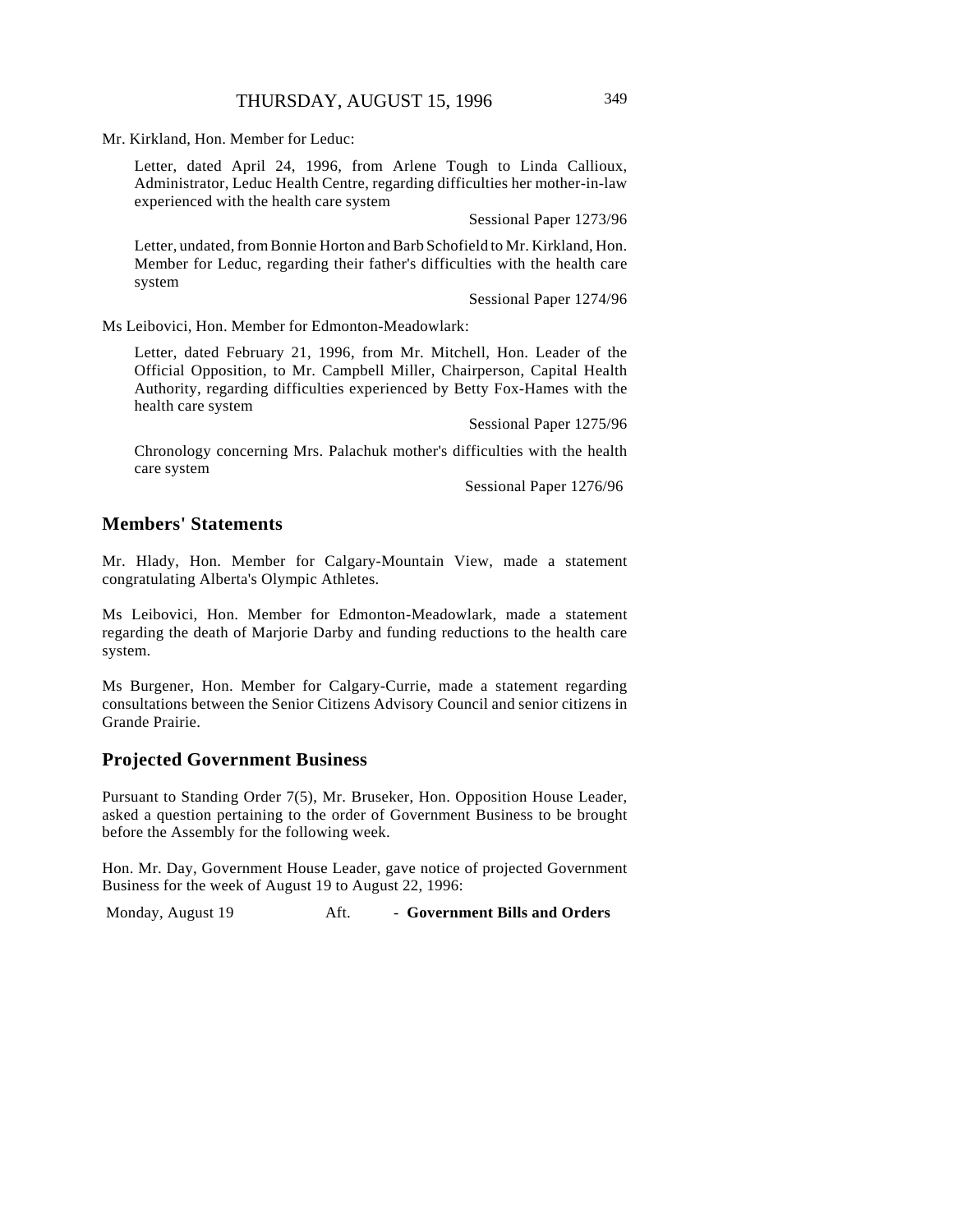# 350 THURSDAY, AUGUST 15, 1996

|                    |      | <b>Committee of the Whole</b>                                                           |
|--------------------|------|-----------------------------------------------------------------------------------------|
|                    |      | Bill 46, Electoral Divisions Act                                                        |
|                    |      | Bill 41, Water Act                                                                      |
|                    |      | <b>Second Reading</b>                                                                   |
|                    |      | Bill 49, Gas Utilities Amendment<br>Act. 1996                                           |
|                    | Eve. | - Committee of Supply                                                                   |
|                    |      | Supplementary Supply Estimates,<br>Day 1                                                |
|                    |      | <b>Government Bills and Orders</b>                                                      |
|                    |      | <b>Second Reading</b>                                                                   |
|                    |      | <b>Committee of the Whole or</b>                                                        |
|                    |      | <b>Third Reading</b>                                                                    |
|                    |      | As per Order Paper                                                                      |
| Tuesday, August 20 |      | (4:30 p.m.) - Government Bills and Orders                                               |
|                    |      | <b>Second Reading</b>                                                                   |
|                    |      | <b>Committee of the Whole or</b>                                                        |
|                    |      | <b>Third Reading</b>                                                                    |
|                    |      | As per Order Paper                                                                      |
|                    | Eve. | - Committee of Supply                                                                   |
|                    |      | Supplementary Supply Estimates,<br>Day 2                                                |
|                    |      | <b>Government Bills and Orders</b>                                                      |
|                    |      | <b>Second Reading</b>                                                                   |
|                    |      | <b>Committee of the Whole or</b>                                                        |
|                    |      | <b>Third Reading</b>                                                                    |
|                    |      | As per Order Paper                                                                      |
|                    |      | <b>Revert to Introduction of Bills</b>                                                  |
|                    |      | B <sub>111</sub><br>48,<br>Appropriation<br>(Supplementary Supply) Act, 1996<br>(No. 2) |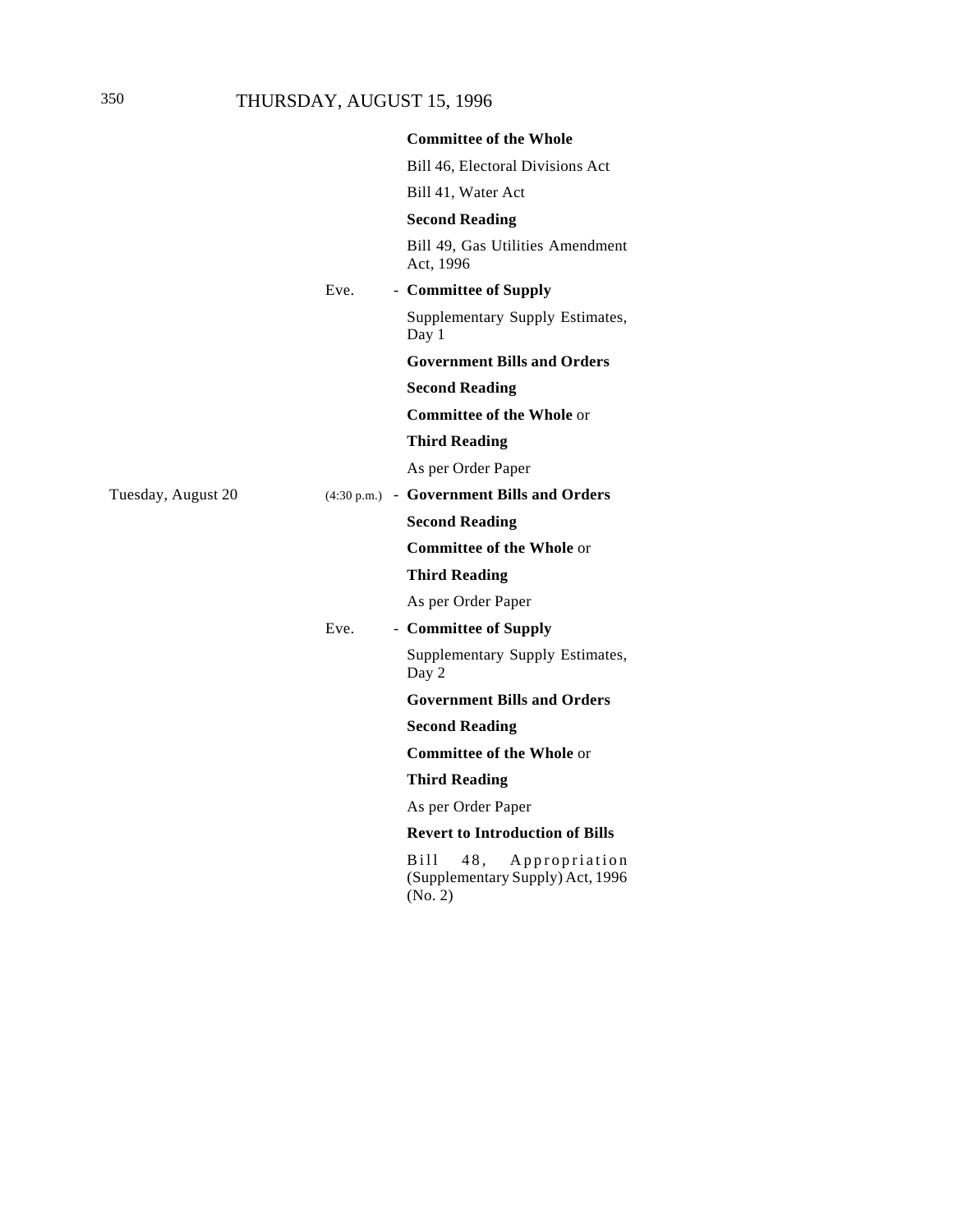|                    | ×.     |  |
|--------------------|--------|--|
| ۰,<br>×<br>۰.<br>v | ı<br>v |  |

| Wednesday, August 21 | Eve. | - Government Bills and Orders                                         |
|----------------------|------|-----------------------------------------------------------------------|
|                      |      | <b>Second Reading</b>                                                 |
|                      |      | Bill 48, Appropriation<br>(Supplementary Supply) Act, 1996<br>(No. 2) |
|                      |      | <b>Committee of the Whole or</b>                                      |
|                      |      | <b>Third Reading</b>                                                  |
|                      |      | As per Order Paper                                                    |
| Thursday, August 22  | Aft. | - Committee of the Whole                                              |
|                      |      | Bill 48, Appropriation<br>(Supplementary Supply) Act, 1996<br>(No. 2) |
|                      |      |                                                                       |

**Third Reading**

As per Order Paper

# **ORDERS OF THE DAY**

# **Government Bills and Orders**

Hon. Mr. Dinning, Provincial Treasurer, delivered a Message from His Honour the Honourable Administrator.

The Deputy Speaker read the Message to the Assembly (the Members standing).

The Provincial Treasurer then tabled a copy of the Supplementary Supply Estimates:

General Revenue Fund, 1996-97

Sessional Paper 1277/96

# **Government Motions**

**20**. Moved by Hon. Mr. Dinning:

Be it resolved that the Messages of His Honour the Honourable the Administrator, the 1996-97 Supplementary Supply Estimates, and all matters connected therewith, be referred to Committee of Supply.

The question being put, the motion was agreed to.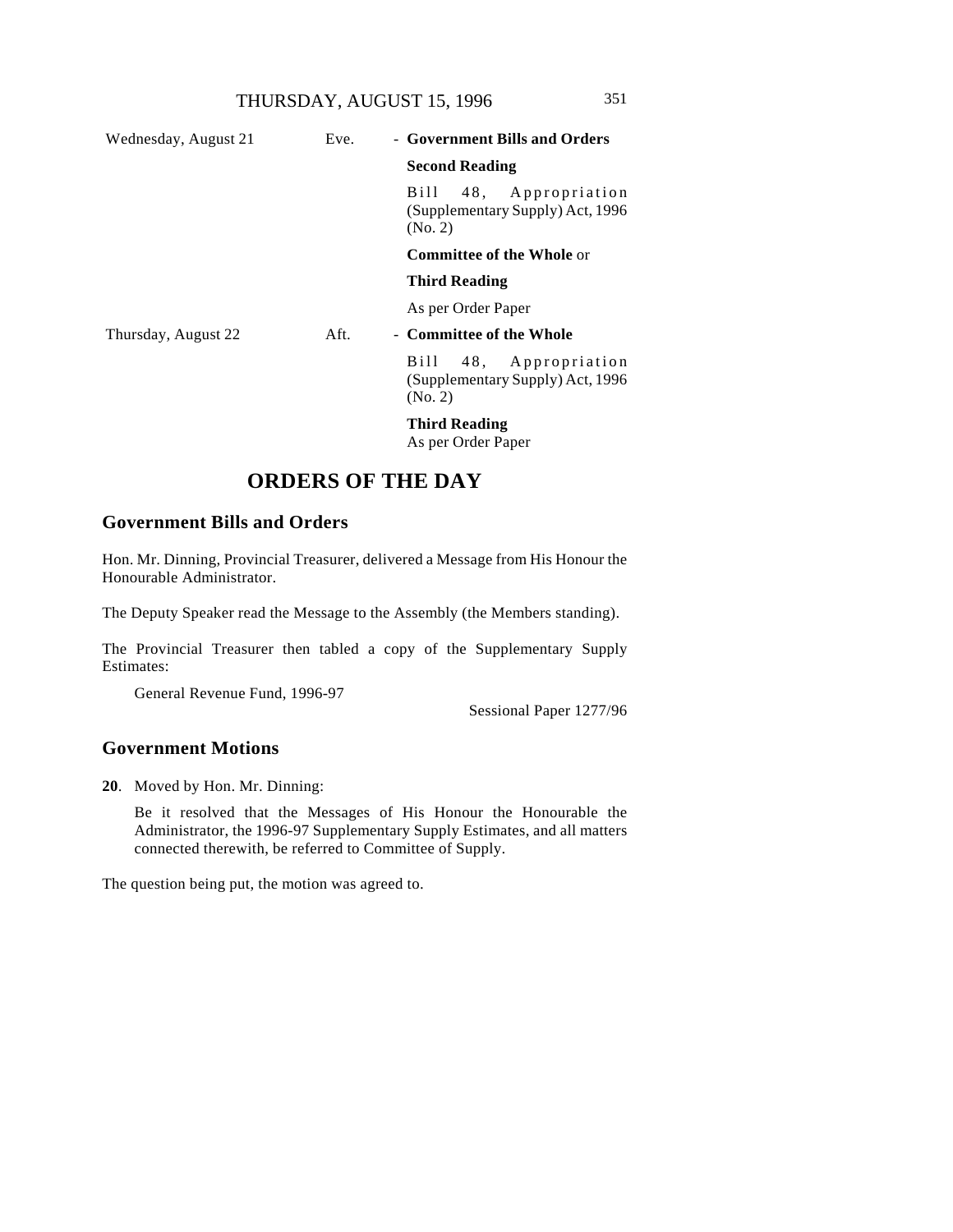# 352 THURSDAY, AUGUST 15, 1996

**21**. Moved by Hon. Mr. Dinning:

Be it resolved that, pursuant to Standing Order 58(6), the number of days that the Committee of Supply will be called to consider the 1996-97 Supplementary Supply estimates shall be (2) two days.

The question being put, the motion was agreed to.

# **Government Bills and Orders**

#### **Second Reading**

On the motion that the following Bill be now read a Second time:

Bill 46 Electoral Divisions Act — Hon. Mr. Evans

A debate followed.

Hon. Mrs. Black moved adjournment of the debate, which was agreed to.

# **Acting Speaker's Statement**

Earlier today under Reading and Receiving Petitions, the Hon. Member for Calgary-Buffalo requested that a petition he tabled yesterday be read and received. The petition that was presented by the Hon. Member for St. Albert was read instead. The petition presented by the Hon. Member for Calgary-Buffalo concerning the Calgary General Hospital was not in order to be read and received.

The Chair apologizes for any inconvenience caused by this error.

# **Adjournment**

On motion by Hon. Mr. Evans, Deputy Government House Leader, that it be called 5:30 p.m., the Assembly adjourned at 5:13 p.m. until Monday, August 19, 1996, at 1:30 p.m.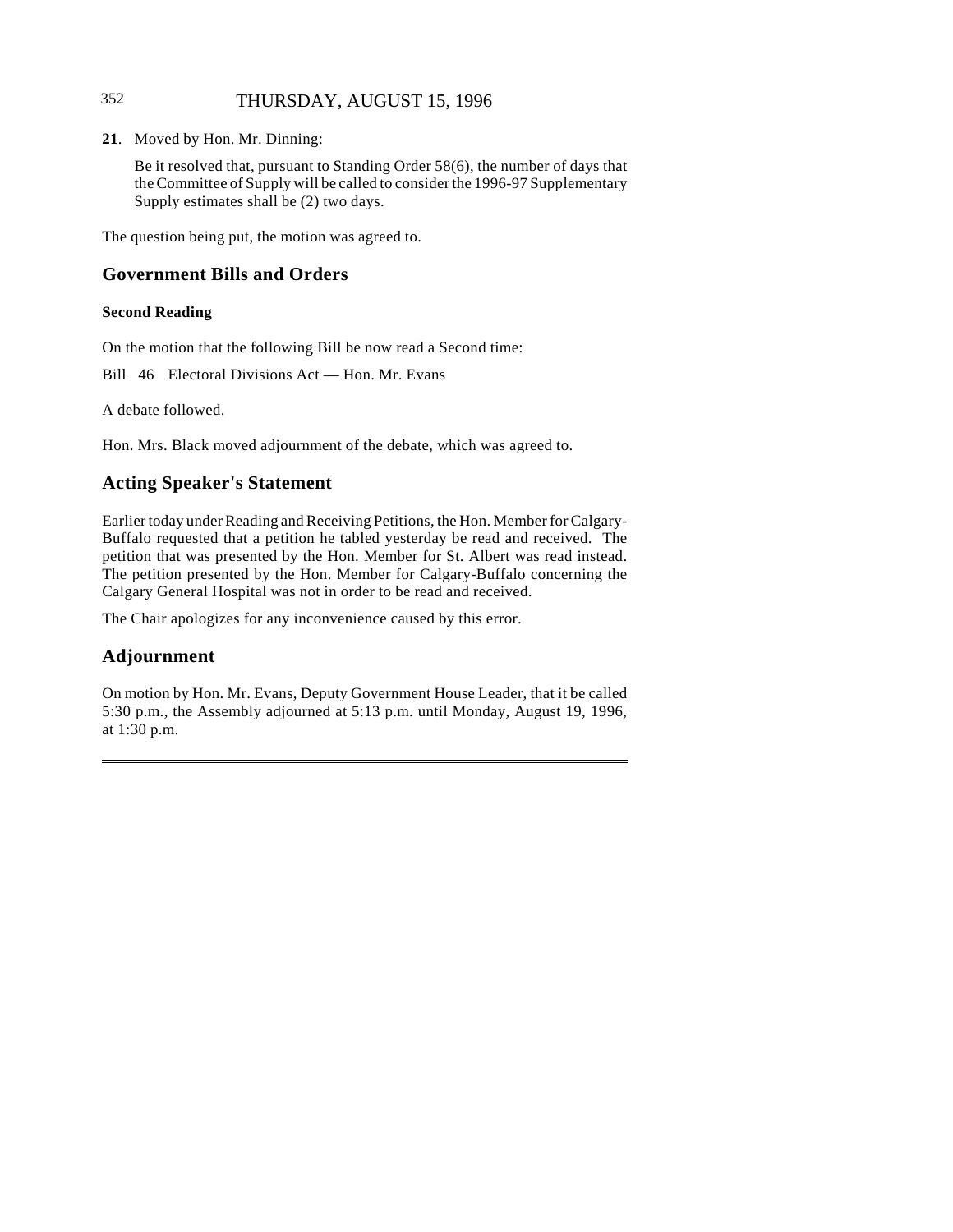# Monday, August 19, 1996

The Deputy Speaker took the Chair at 1:30 p.m.

#### **Presenting Petitions**

Mr. Dickson, Hon. Member for Calgary-Buffalo, presented a petition from 47 Calgarians urging the Government to suspend hospital closures in Calgary until completion of an independent public inquiry.

Mr. Dickson, Hon. Member for Calgary-Buffalo, presented a petition from Calgarians regarding the Calgary General Hospital remaining open and operational.

Mr. Yankowsky, Hon. Member for Edmonton-Beverly-Belmont, presented a petition from 24 Albertans regarding Bill 214, Victims of Domestic Violence Act.

#### **Reading and Receiving Petitions**

On request by Mr. Van Binsbergen, Hon. Member for West Yellowhead, the following petition was read and received:

We, the undersigned, petition the Legislative Assembly to urge the Government of Alberta to suspend hospital closures in Calgary, and immediately hold an independent public inquiry on health facilities in the city.

### **Introduction of Bills (First Reading)**

Notice having been given:

- Bill 47 Reinvestment Act Hon. Mr. Dinning
- Bill 225 Alberta Health Care Insurance Amendment Act, 1996 Mr. Mitchell
- Bill 221 Disaster Services Amendment Act, 1996 Mr. McFarland
- Bill 222 Non-Smokers' Health Act Dr. Oberg
- Bill 223 Lobbyists Registration Act Dr. Percy
- Bill 224 Education Employment Relations Statutes Amendment Act, 1996 Mrs. Burgener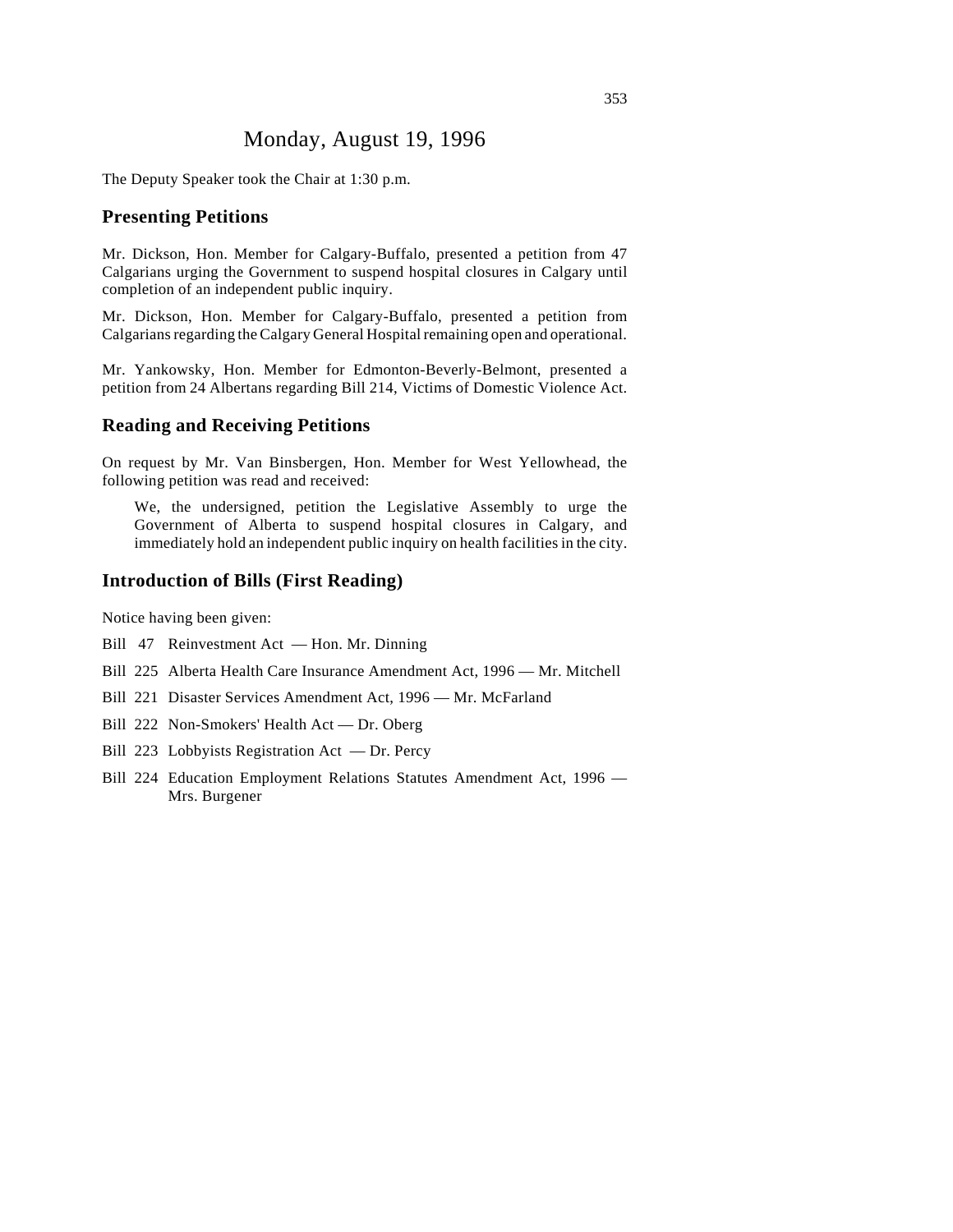#### **Tabling Returns and Reports**

Mr. Bruseker, Hon. Member for Calgary-North West:

A Report on the Public Hearings on the Proposed Closure of the Calgary General Hospital, May 7 & 8, 1996, by Citizens Hearings on Health Care Sessional Paper 1278/96

Hon. Mr. Dinning, Provincial Treasurer:

News Release and Backgrounders, dated August 19, 1996, regarding the Reinvestment Act

Sessional Paper 1279/96

Revenue Forecasting Review, A Report to Provincial Treasurer Jim Dinning, dated July 25, 1996, by the Revenue Forecasting Review Panel Sessional Paper 1280/96

Ms Leibovici, Hon. Member for Edmonton-Meadowlark:

Article, dated June 22, 1996, Calgary Herald, received from Janice E. Lamont, B.A., LL.B., entitled "What Price a Human Life, Mr. Dinning?"

Sessional Paper 1281/96

Mr. Bracko, Hon. Member for St. Albert:

Article, dated August 16, 1996, St. Albert This Week, entitled "Readers' Telepoll"

Sessional Paper 1282/96

Letter, dated March 15, 1996, from S. Elliott, R.N., P. Josey and J. Kopala, to Premier Ralph Klein, regarding Ann Kopala

Sessional Paper 1283/96

Hon. Mr. Woloshyn, Minister of Public Works, Supply and Services:

Statement regarding remarks made by Mrs. Soetaert, Hon. Member for Spruce Grove-Sturgeon-St. Albert, appearing in Alberta Hansard, April 22, 1996, p. 1249

Sessional Paper 1284/96

Mrs. Hewes, Hon. Member for Edmonton-Gold Bar:

Letter, dated December 4, 1995, from Carla Henderson to Mrs. Hewes, Hon. Member for Edmonton-Gold Bar, regarding displaced healthcare workers Sessional Paper 1285/96

Ms Carlson, Hon. Member for Edmonton-Ellerslie:

Memorandum, dated August 19, 1996, entitled "Health Crisis in Alberta concerning Diane Dooley", from C.K., Ellerslie

Sessional Paper 1286/96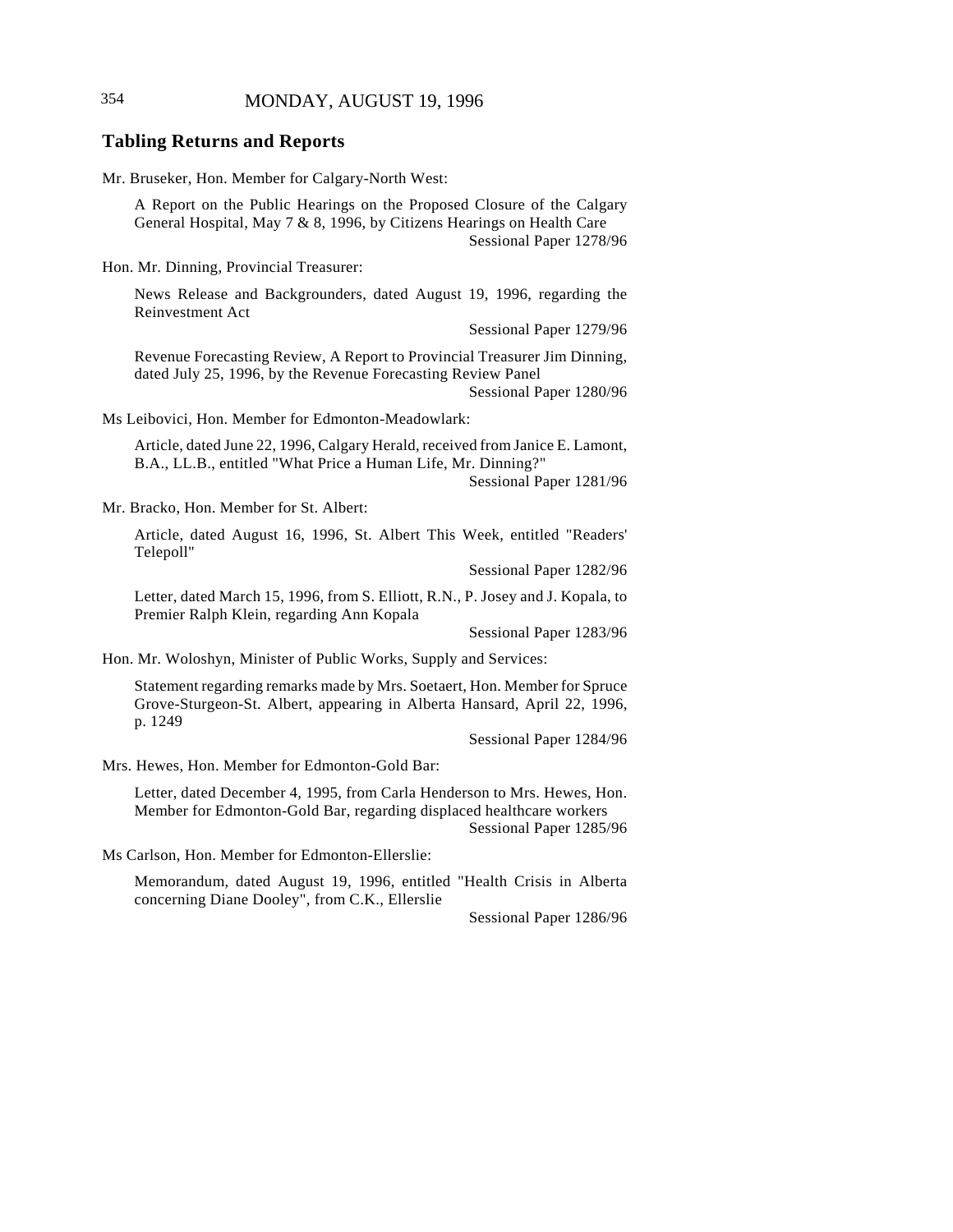Dr. Oberg, Hon. Member for Bow Valley:

Graph showing cardiac surgeries April 1995 to May 1996

Sessional Paper 1287/96

Mrs. Soetaert, Hon. Member for Spruce Grove-Sturgeon-St. Albert:

Letter, dated August 16, 1996, from Ireen Slater, S.W., to Hon. Mr. Jonson, Minister of Health, regarding concerns with cutbacks in physiotherapy support Sessional Paper 1288/96

Mr. Sapers, Hon. Member for Edmonton-Glenora:

Letter, undated, to the constituency office of Mr. Sapers, Hon. Member for Edmonton-Glenora, from Anthony Heinrich regarding Mr. Heinrich's father. Sessional Paper 1289/96

Record of Conversation, dated August 16, 1996, between Gisela and an employee of Mr. Sapers, Hon. Member for Edmonton-Glenora, regarding Gisela's husband's kidney cancer

Sessional Paper 1290/96

## **Ministerial Statements**

Hon. Mr. Thurber, Minister of Municipal Affairs, made a statement congratulating the Korea War Veterans Association of Canada on the occasion of its National Convention being held in Calgary August 23 - 25, 1996.

Mr. Dickson, Hon. Member for Calgary-Buffalo, commented on the statement.

#### **Oral Question Period**

During Oral Question Period, Hon. Mr. Klein, Premier, tabled the following:

Letter, dated August 16, 1996, from David J. Descent to Mr. Bruseker, Hon. Member for Calgary-North West, regarding the way in which the Loyal Opposition has been conducting its business in the House

Sessional Paper 1291/96

# **ORDERS OF THE DAY**

## **Government Bills and Orders**

#### **Second Reading**

On the motion that the following Bill be read a Second time:

Bill 46 Electoral Divisions Act — Hon. Mr. Evans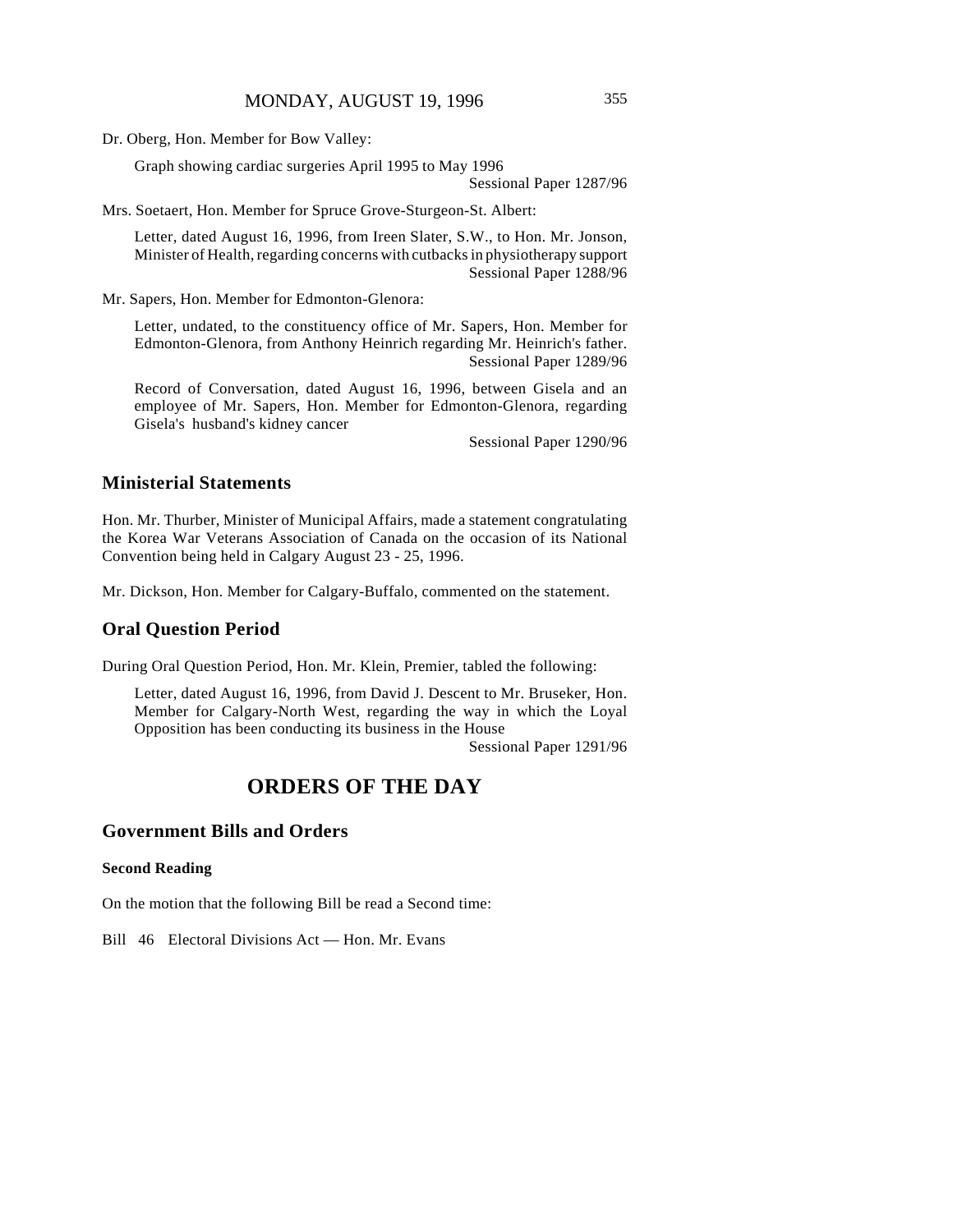# 356 MONDAY, AUGUST 19, 1996

A debate followed.

Mr. Langevin, Hon. Member for Lac La Biche-St. Paul, tabled the following:

Letter, dated July 29, 1996, from Robert Dion, Mayor, Town of Stavely, to Mr. Coutts, Hon. Member for Pincher Creek-Macleod, regarding a resolution passed at a special meeting of the Council held July 25, 1996, regarding changes to the 1995-96 Electoral Boundaries Commission report respecting the proposed Livingston-Macleod constituency.

Sessional Paper 1292/96

Mr. Collingwood moved adjournment of the debate, which was agreed to.

# **Adjournment**

On motion by Hon. Mr. Day, Government House Leader, that it be called 5:30 p.m., it was agreed at 5:23 p.m. that when the Assembly reconvened at 8:00 p.m. it would be in Committee of Supply, and the Deputy Speaker left the Chair.

MONDAY, AUGUST 19, 1996 — 8:00 P.M.

# **Committee of Supply**

(Assembly in Committee)

And after some time spent therein, the Acting Speaker resumed the Chair and Mr. Herard reported as follows:

Mr. Speaker:

The Committee of Supply has had under consideration certain resolutions of the 1996-97 Supplementary Supply Estimates General Revenue Fund, reports progress thereon, and requests leave to sit again.

The question being put, the report and the request for leave to sit again were agreed to.

# **Government Bills and Orders**

#### **Second Reading**

The following Bill was read a Second time and referred to Committee of the Whole:

Bill 49 Gas Utilities Amendment Act, 1996 — Mr. Magnus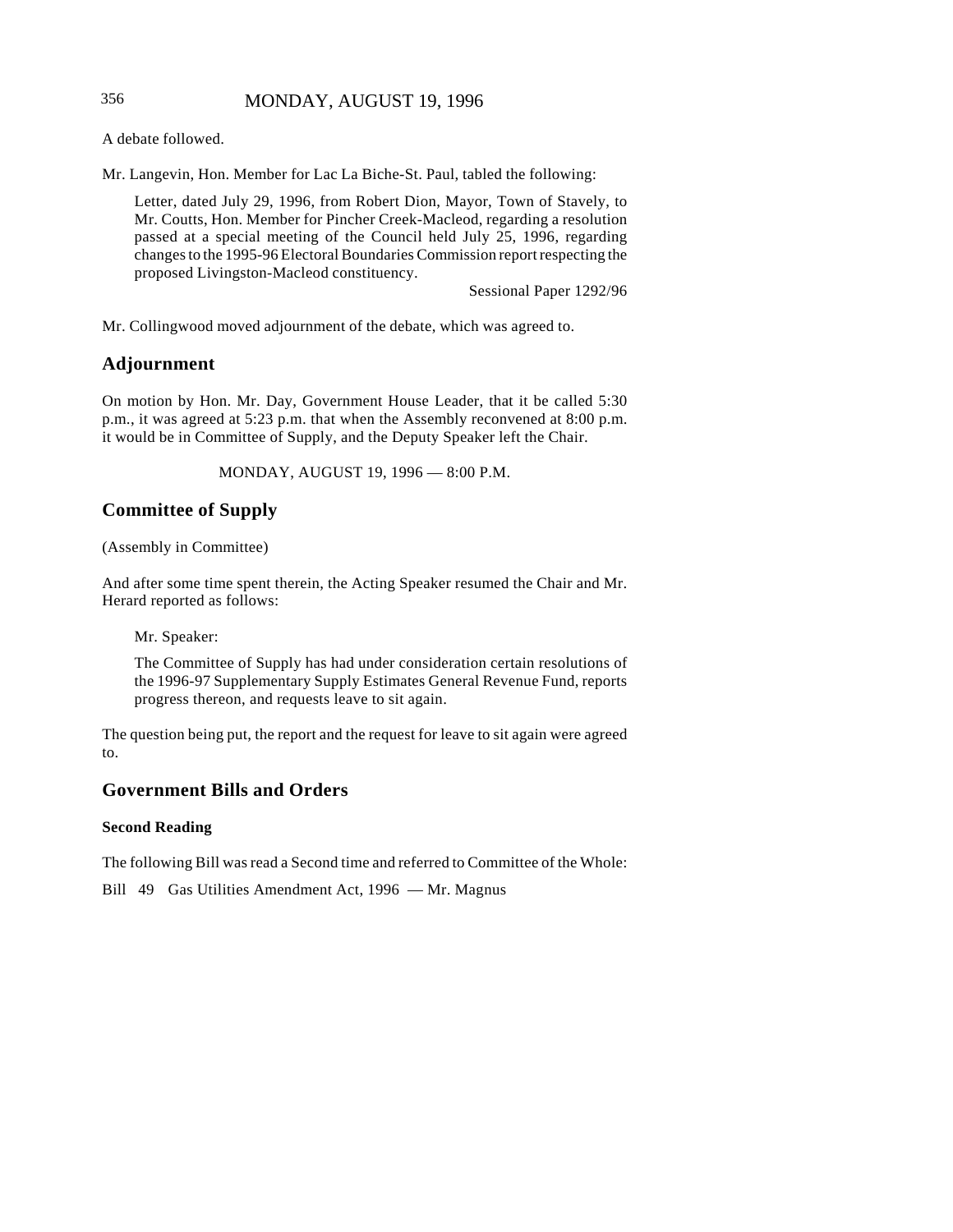# **Adjournment**

 $\overline{\phantom{a}}$ 

On motion by Hon. Mr. Day, Government House Leader, the Assembly adjourned at 9:54 p.m. until Tuesday, August 20, 1996 at 1:30 p.m.

Tuesday, August 20, 1996

The Deputy Speaker took the Chair at 1:30 p.m.

### **Presenting Petitions**

Mr. Dickson, Hon. Member for Calgary-Buffalo, presented a petition from 1,307 Calgarians regarding the Calgary General Hospital remaining open and operational.

Mr. Bracko, Hon. Member for St. Albert, presented a petition from 62 St. Albert High School students regarding the maintenance of Catholic School Boards and opposing the amalgamation of Catholic School Boards and Public School Boards.

Mr. Bruseker, Hon. Member for Calgary-North West, presented a petition from 106 Calgarians regarding the Calgary General Hospital remaining open and operational.

Mr. Dickson, Hon. Member for Calgary-Buffalo, presented a petition from 207 Calgarians regarding the maintenance of a full complement of health services for veterans at the Colonel Belcher Hospital.

### **Reading and Receiving Petitions**

On request by Mr. Zwozdesky, Hon. Member for Edmonton-Avonmore, the following petition was read and received:

We, the undersigned residents of Southern Alberta, petition the Legislative Assembly to urge the Government of Alberta to suspend hospital closures in Calgary, and immediately hold an independent public inquiry on health facilities in the city.

On request by Dr. Massey, Hon. Member for Edmonton-Mill Woods, the following petition was read and received:

We, the undersigned, petition the Legislative Assembly of Alberta to urge the Government to maintain Universal Medicare.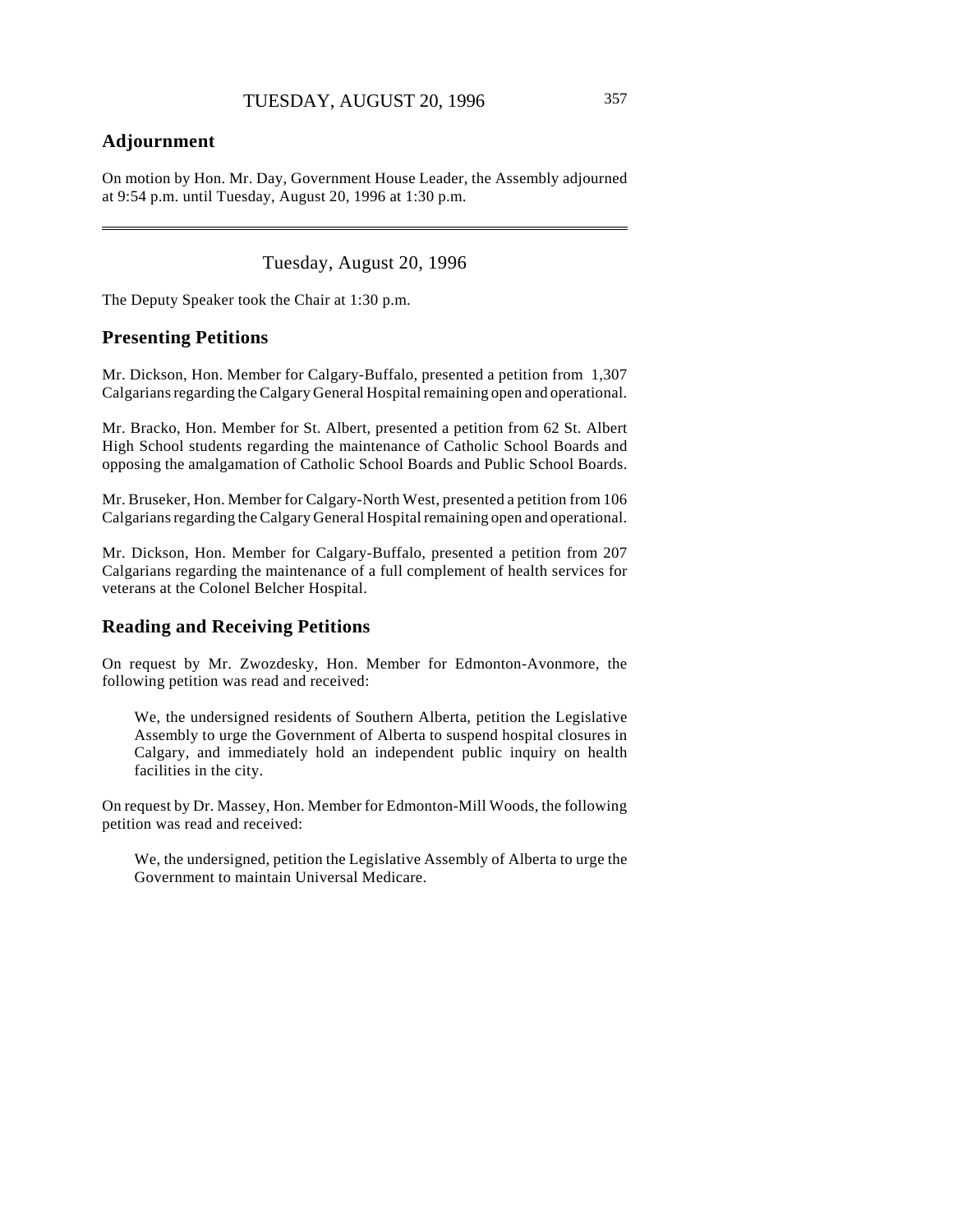On request by Mr. Bracko, Hon. Member for St. Albert, the following petition was read and received:

We, the undersigned, petition the Legislative Assembly of Alberta to urge the Government to maintain operation of the Bow Valley Centre with a 24 hour emergency service.

On request by Mr. Sapers, Hon. Member for Edmonton-Glenora, the following petition was read and received:

We, the undersigned residents of Alberta, petition the Legislative Assembly to urge the Government of Alberta to develop a drug approval process which reflects the rapid evolution of drug therapies in the battle against HIV/AIDS, and which reflects the urgency of health management needs of those living with HIV/AIDS.

# **Notices of Motions**

Pursuant to Standing Order 34(2)(a), Hon. Mrs. Black, Deputy Government House Leader, gave oral notice of the following Written Questions and Motions for Returns to be dealt with Wednesday, August 21, 1996:

Written Questions: Stand and retain their places.

Motions for Returns: 199, 200, 203, 204 and 205.

### **Tabling Returns and Reports**

Hon. Mr. Jonson, Minister of Health:

Return to Order of the Assembly No. M191 asked for by Mr. Sapers on April 24, 1996:

Copies of all documentation disclosing the amount paid by the Department of Health for any moving expenses incurred by Jane Fulton or by the Department on behalf of Jane Fulton, pursuant to the Public Service Regulations, Chapter C, during the period March 1, 1995 to March 15, 1996.

Sessional Paper (191/96) 1293/96

Hon. Mr. Jonson, Minister of Health:

Alberta College of Optometrists, Annual Report, 1995

Sessional Paper 1294/96

Hon. Mr. Ady, Minister of Advanced Education and Career Development:

Grande Prairie Regional College, Annual Report, 1992-93 and Annual Report, 1993-94

Sessional Paper 1295/96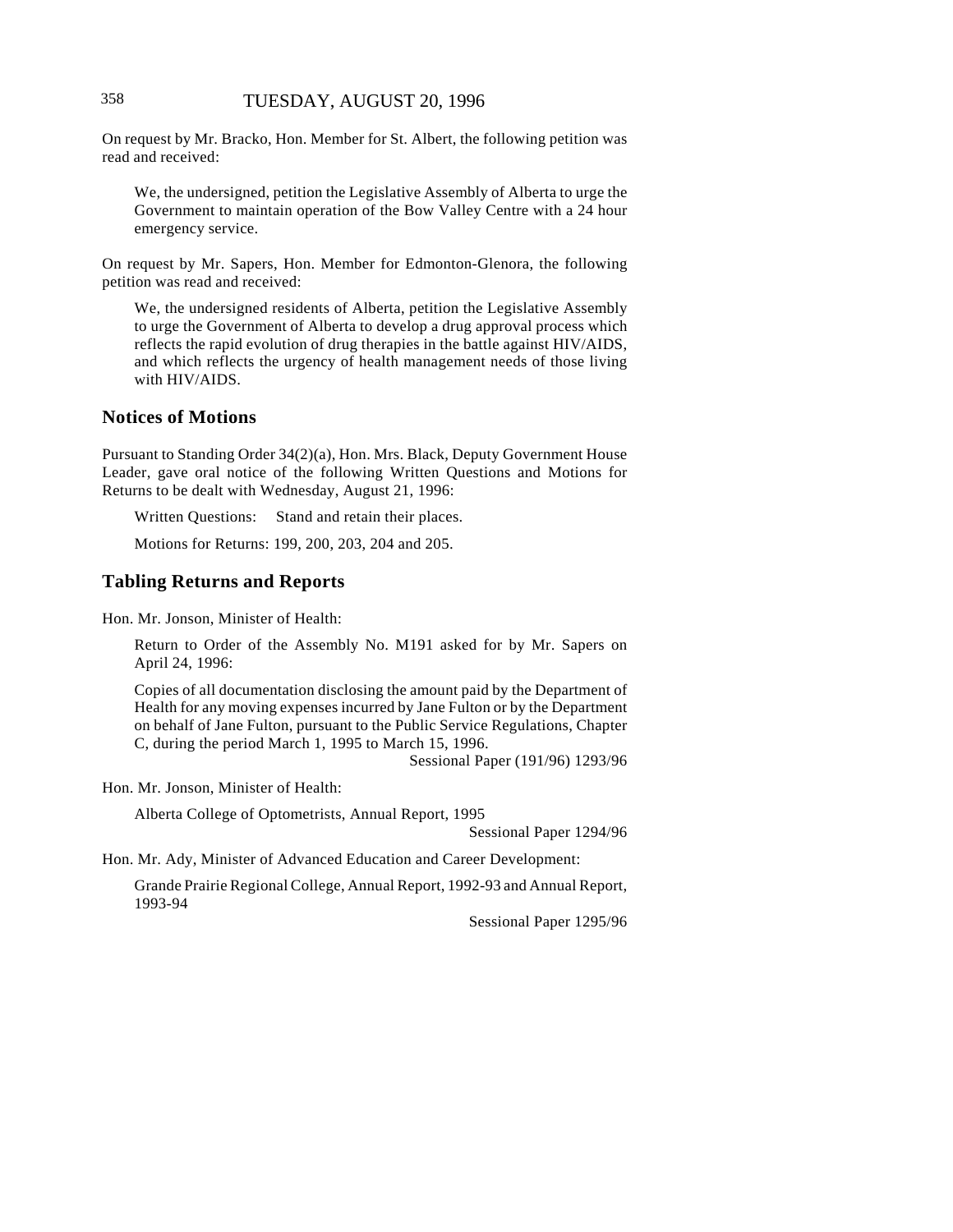| Hon. Mr. Ady, Minister of Advanced Education and Career Development: |  |  |
|----------------------------------------------------------------------|--|--|
| Grande Prairie Regional College, Annual Report, 1994-95              |  |  |
| Sessional Paper 1296/96                                              |  |  |
| Hon. Mr. Ady, Minister of Advanced Education and Career Development: |  |  |
| Red Deer College, Annual Report, 1993-94                             |  |  |
| Sessional Paper 1297/96                                              |  |  |
| Hon. Mr. Ady, Minister of Advanced Education and Career Development: |  |  |
| Fairview College, Annual Report, 1994-95                             |  |  |
| Sessional Paper 1298/96                                              |  |  |
| Hon. Mr. Ady, Minister of Advanced Education and Career Development: |  |  |
| Lethbridge Community College, Annual Report, 1994-95                 |  |  |
| Sessional Paper 1299/96                                              |  |  |
| Hon. Mr. Ady, Minister of Advanced Education and Career Development: |  |  |
| Northern Alberta Institute of Technology, Annual Report, 1994-95     |  |  |
| Sessional Paper 1300/96                                              |  |  |
| Ms Carlson, Hon. Member for Edmonton-Ellerslie:                      |  |  |

Letter, dated August 6, 1996, from Dorian Smith, Co-Chair, Glengarry Community & Family Services, Inter Agency Committee on Spousal Abuse of Women, and P. Garrett, Co-Chair, Wings of Providence Society, to Hon. Mr. Evans, Minister of Justice and Attorney General, in support of Bill 214, Victims of Domestic Violence Act, with recommended changes

Sessional Paper 1301/96

Letter, dated August 12, 1996, from Catherine Bunton, Director of Administration and Marketing, The Pastoral Institute of Edmonton, to Ms Hanson, Hon. Member for Edmonton-Highlands-Beverly, in support of Bill 214, Victims of Domestic Violence Act

Sessional Paper 1302/96

Ms Hanson, Hon. Member for Edmonton-Highlands-Beverly:

Letter, dated July 10, 1996, from Barbara Shellian, President, Alberta Association of Registered Nurses, in support of Bill 214, Victims of Domestic Violence Act, with recommended changes

Sessional Paper 1303/96

Letter, dated July 23, 1996, from Joyce Tustian, General Manager, Community & Family Services, Edmonton, Community and Family Services, to Mr. Neil McCrank, Deputy Minister of Justice and Deputy Attorney General, in support of Bill 214, Victims of Domestic Violence Act, with recommended changes

Sessional Paper 1304/96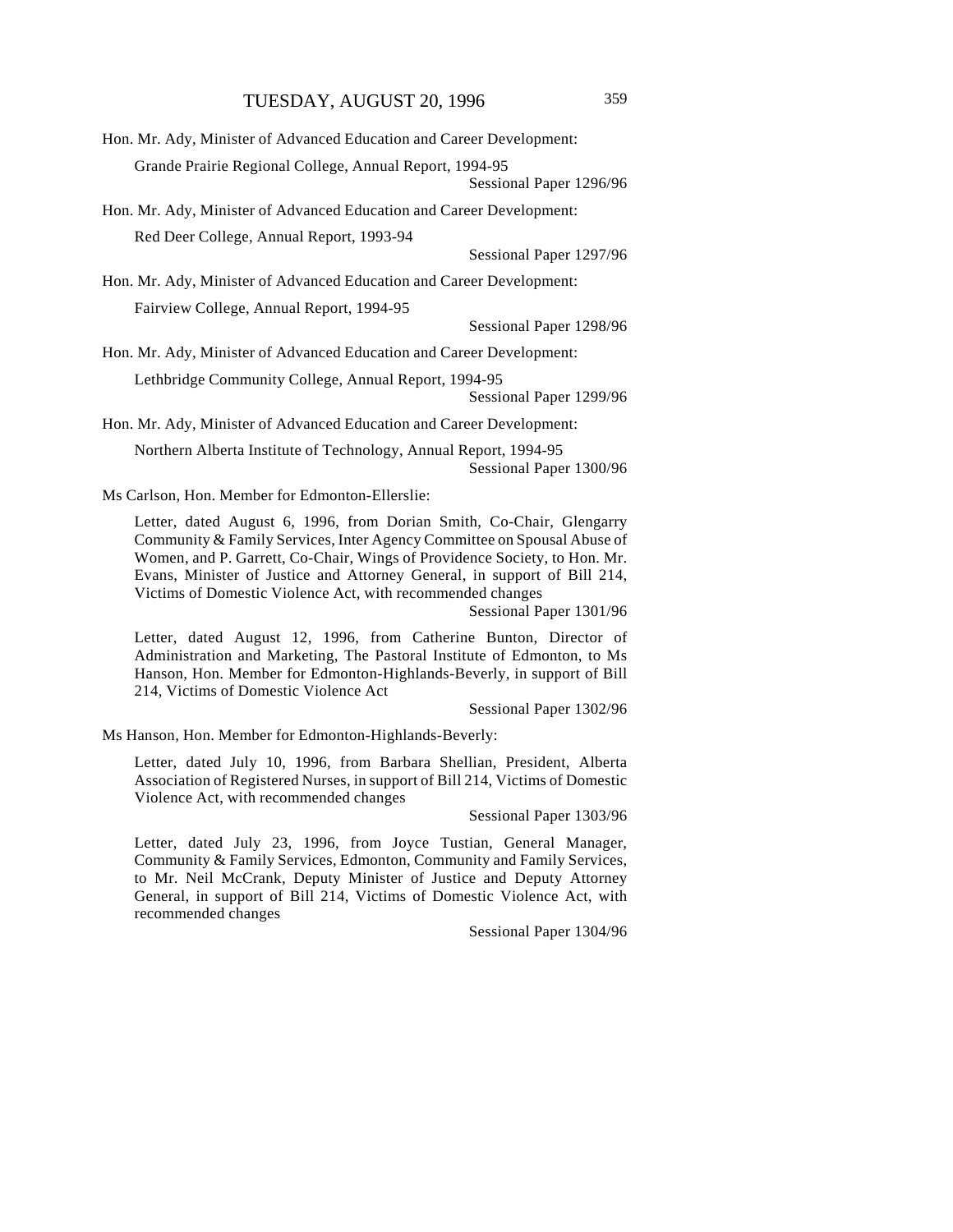# 360 TUESDAY, AUGUST 20, 1996

Mr. Bruseker, Hon. Member for Calgary-North West:

Letter, dated July 24, 1996, from Susan Logan, Manager, Counselling Services, YWCA of Edmonton, to Hon. Mr. Evans, Minister of Justice and Attorney General, in support of Bill 214, Victims of Domestic Violence Act, with recommended changes

Sessional Paper 1305/96

Letter, dated August 3, 1996, from Patricia Bruns to Hon. Mr. Klein, Premier, opposing Bill 214, Victims of Domestic Violence Act

Sessional Paper 1306/96

Mr. Dickson, Hon. Member for Calgary-Buffalo:

Letter, dated July 31, 1996, from Mr. Dickson, Hon. Member for Calgary-Buffalo, to The Honourable Lawrence MacAuley, Secretary of State for Veterans Affairs, regarding changes in services at the Colonel Belcher Hospital

Sessional Paper 1307/96

Letter, dated August 13, 1996, from Helen Soliman, Social Worker, to Hon. Mr. Evans, Minister of Justice and Attorney General, in support of Bill 214, Victims of Domestic Violence Act, with recommended changes

Sessional Paper 1308/96

Letter, dated August 13, 1996, from Dorothy Clancy to Mr. Zwozdesky, Hon. Member for Edmonton-Avonmore, opposing Bill 214, Victims of Domestic Violence Act

Sessional Paper 1309/96

Mr. Zwozdesky, Hon. Member for Edmonton-Avonmore:

Publication, undated, by Alberta Public Health Association, entitled "Health for All Albertans" regarding illiteracy

Sessional Paper 1310/96

Ms Leibovici, Hon. Member for Edmonton-Meadowlark:

Publication, reprinted from issues February 11-14, 1996, Pittsburgh Post-Gazette, entitled "A Question of Skill" regarding hospital staff

Sessional Paper 1311/96

Publication of E. C. Murphy, Ltd., undated, entitled "Cost-Driven Downsizing in Hospitals"

Sessional Paper 1312/96

Alberta Hansard excerpt, dated February 15, 1996, pp. 53-54, entitled "Licensed Practical Nurses", regarding remarks by Mrs. Fritz, Hon. Member for Calgary-Cross

Sessional Paper 1313/96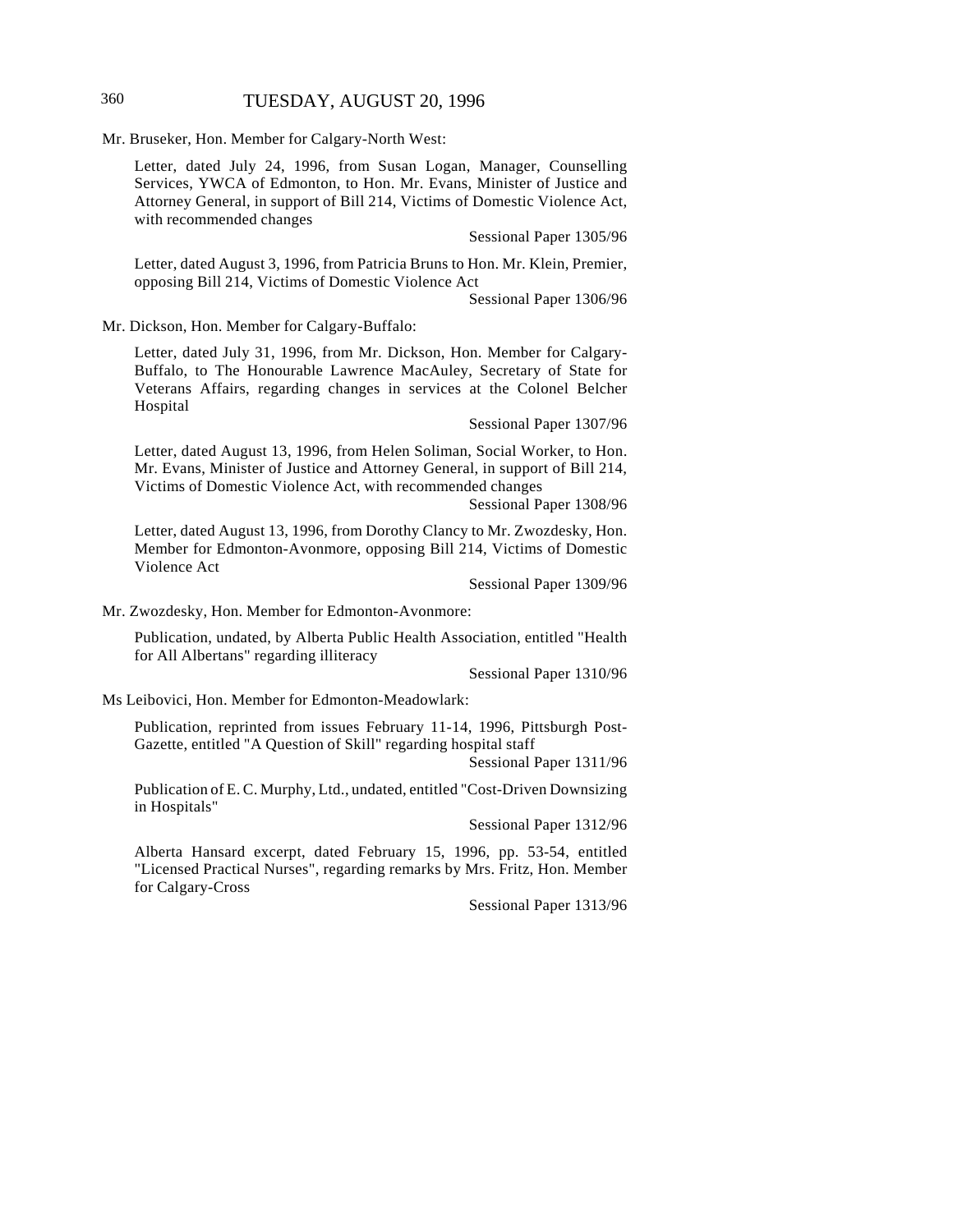Alberta Hansard excerpt, dated February 15, 1996, p. 55, entitled "Licensed Practical Nurses (continued)", regarding remarks by Ms Leibovici, Hon. Member for Edmonton-Meadowlark

Sessional Paper 1314/96

Dr. Percy, Hon. Member for Edmonton-Whitemud:

Letter, dated August 15, 1996, from J. G. Sorenson, Vice-Chairman, and T.A. Cumming, President & CEO, The Alberta Stock Exchange, to Hon. Mr. Klein, Premier, regarding a Canadian Securities Commission Proposal

Sessional Paper 1315/96

### **Members' Statements**

Mr. Wickman, Hon. Member for Edmonton-Rutherford, made a statement regarding nonprofit casino gaming, the importance of independent advisers and the need for regulations to ensure that charities receive maximum benefits.

During his statement, Mr. Wickman filed the following:

Memorandum, undated, from Brenda Chorney, to Derrick Rogusky, regarding concerns about the casino gaming industry in Alberta

Sessional Paper 1316/96

Mr. Dunford, Hon. Member for Lethbridge-West, made a statement regarding the method by which boundaries were determined by the 1995-96 Electoral Boundaries Commission

Mr. Van Binsbergen, Hon. Member for West Yellowhead, made a statement regarding the Government's inequitable distribution of education taxes, particularly in Jasper.

#### **Deputy Speaker's Ruling — Point of Order - Tabling Documents**

Yesterday, August 19, 1996, the Honourable Minister of Public Works, Supply and Services, raised a point of order. The Honourable Minister covered a few subjects but, in essence, his point of order dealt with alleged duplicate tablings by the Honourable Member for Spruce Grove-Sturgeon-St. Albert. The allegation was that the same letter had been tabled by the Member on March 12, 1996 and was tabled again on August 15, 1996. The Honourable Minister referred to Standing Orders 23(i) and (l). The Chair undertook to review the matter.

After reviewing the documents, the Chair notes that the Honourable Member did table the same document twice. This document is Sessional Paper 713/96 and Sessional Paper 1271/96. This is not, however, the only instance of the same document being tabled twice. The Honourable Member for Sherwood Park tabled a letter on August 14 (Sessional Paper 1214/96) which the Honourable Member for Edmonton-Glenora tabled again the next day (Sessional Paper 1272/96). Clearly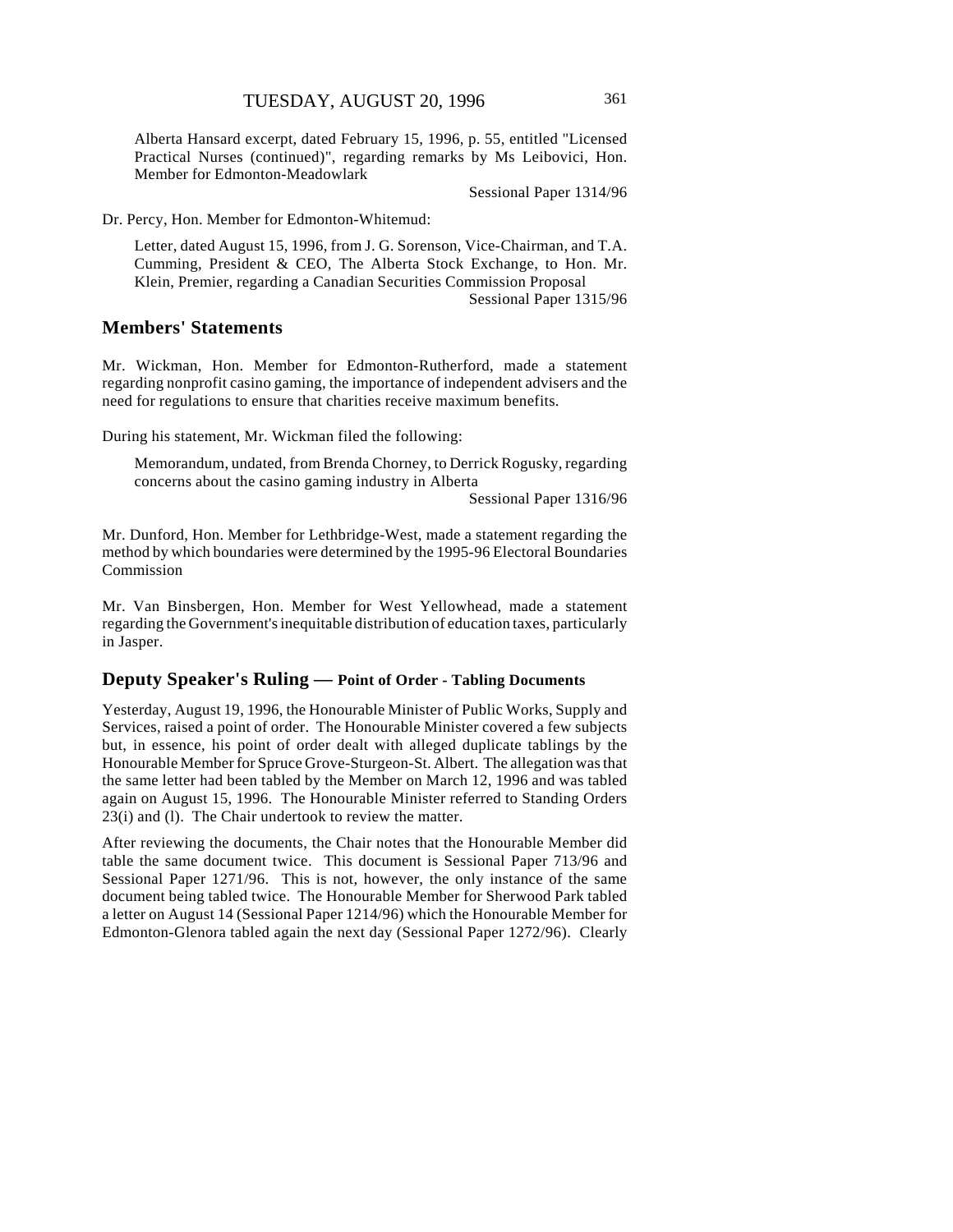this should not be allowed to continue. The Chair has been troubled about the nature of some of the tablings over the last few days and would like to take an opportunity, then, to make some other comments about tablings.

Members will note that our Standing Orders do not elaborate on the issue of tablings except with respect to the number of copies and the place in the daily routine. What Members may not realize is that Alberta has one of the most permissive policies with respect to the tabling of documents but it has not been comprehensively commented on by Speakers perhaps because it has not been used and abused to the extent that it has in the last few days.

Members are reminded of Standing Order 2 which directs the Speaker to rule on unprovided contingencies based on precedent and parliamentary tradition. The Chair would also refer to paragraph 1 of *Beauchesne's* (6th ed.) which lists among the principles of parliamentary law "to secure the transaction of the public business in an orderly manner" and "to preserve order and decorum and prevent an unnecessary waste of time."

In terms of precedents, Speaker Carter was quite firm in various rulings concerning tablings involving correspondence. He ruled that correspondence tabled must be signed and dated (for instance on March 16, 1990; May 1, 1991; June 19, 1989). Some of the tablings that have been presented in the last few days are no more than typewritten messages. A Member should not be able to type out a note to himself or herself and table it. That practice should not be allowed to continue. Members who table such documents will be ruled out of order and the document considered not to have been tabled.

With respect to duplicate tablings, clearly this cannot be allowed to continue. Members must police themselves and be responsible for their actions.

With respect to comments made during tablings, the Chair would remind Members that only the most basic description of the document to be tabled will be allowed. The Chair would refer Members to the Speaker's ruling of April 11, 1995 on this subject. At that time the Speaker made a statement that is worth repeating:

The Chair wishes to avoid a situation where either the volume of tablings or the time spent in the Chamber on tablings becomes such that tablings have to be done through the Clerk's office as is the case in some jurisdictions.

In short, the Chair would call upon all Members to exercise some good judgment about tablings. Members should be aware that they are responsible for what they table in this Assembly. If their tablings offend the practices of the Assembly, they will be held to account. The Chair is concerned that if every tabling has to be scrutinized, then the time for tablings will be such that the practice would have to be seriously reviewed.

While the Chair is commenting on tablings, mention must be made that excerpts from Hansard are not appropriate tablings, as the words contained are in fact on the record and tabling, therefore, is really a redundant action.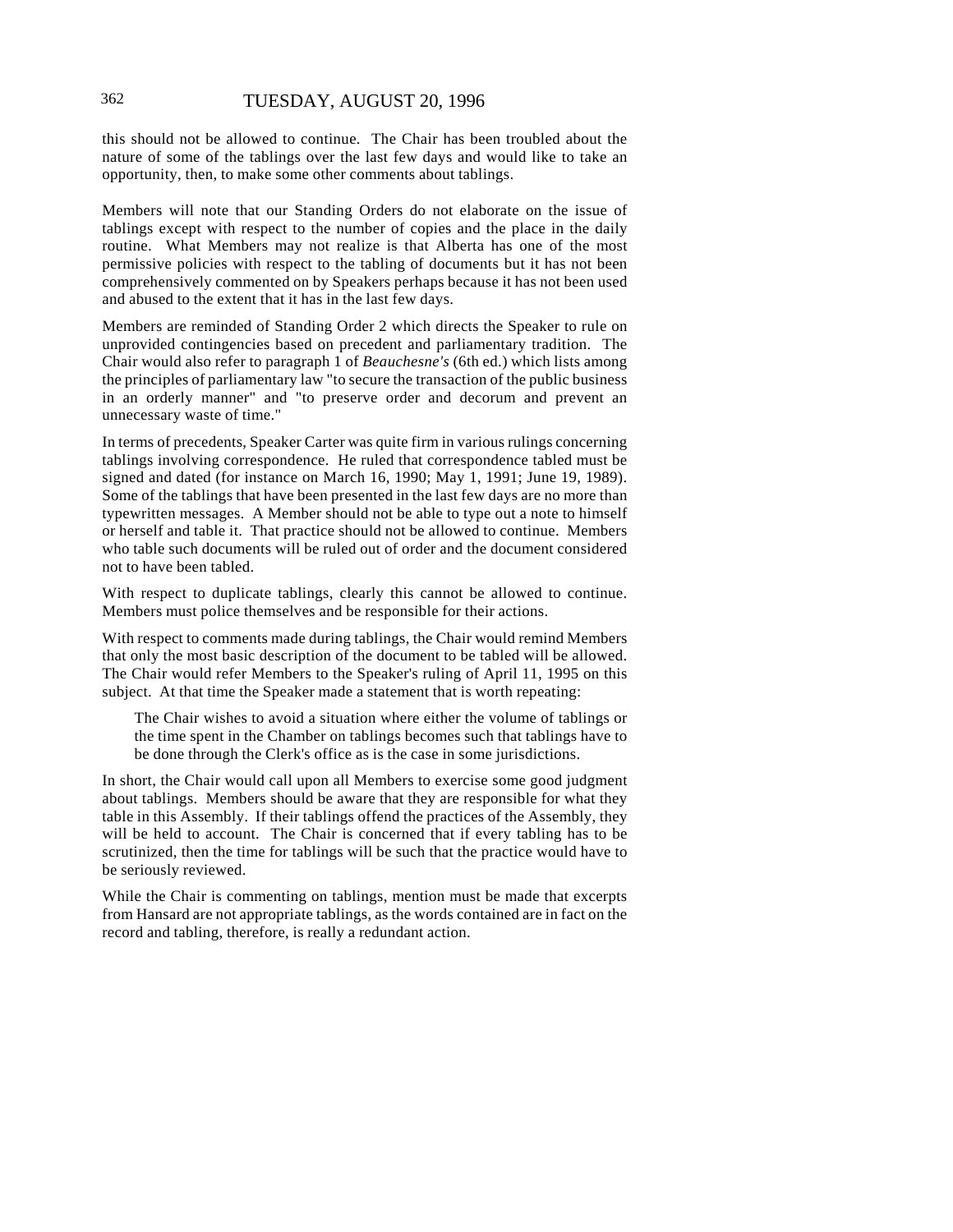# ORDERS OF THE DAY

# **Public Bills and Orders Other Than Government Bills and Orders**

#### **Deputy Speaker's Statement** — **Private Members' Bills**

The Chair would like to clarify for Members the order for Private Members' Public Bills today.

The Chair would refer Members to Standing Order 9(1) which states that all items, except Government Bills and Orders, shall be taken up in the order of precedence assigned to each on the Order Paper. Given the evolving nature of this order of business since the Standing Orders were amended in 1993, this is the first time this issue has been addressed by the Chair. Today, under Public Bills and Orders other than Government Bills and Orders, we have Bill 216 with 38 minutes left at second reading and Bill 214 scheduled for Committee of the Whole. The deadline for starting consideration of Bill 214 in Committee of the Whole does not expire under Standing Order 8(5)(c) until tomorrow. Private Member's Bills have, however, come up for consideration prior to the date they are due when the Member has wanted the matter to come up prior to that date. In this instance the issue is really what matter has "precedence". Accordingly, the Chair rules that when debate is continuing on a stage of a Bill or when the Bill is before Committee and the time has not expired and the deadline for consideration of another Bill has not come, then the consideration of that Bill, in this case Bill 216, will be allowed to continue until completion or voted upon. The next order of business, then, would be the Bill that the Member wants taken up early, and in this case it would be Bill 214. So we have before us 216.

#### **Second Reading**

On the motion that the following Bill be now read a Second time:

Bill 216 Crown Contracts Dispute Resolution Act — Mr. Jacques

A debate followed.

Pursuant to Standing Order 8(2)(b), debate adjourned, Mr. Havelock speaking.

### **Motions Other Than Government Motions**

**513.** Moved by Mr. Sapers on behalf of Mr. Dickson:

Be it resolved that the Legislative Assembly urge the Government to implement the suggestions contained in reports tabled in the House by the Government and by the Official Opposition concerning improvements to the handling of young offenders in Alberta.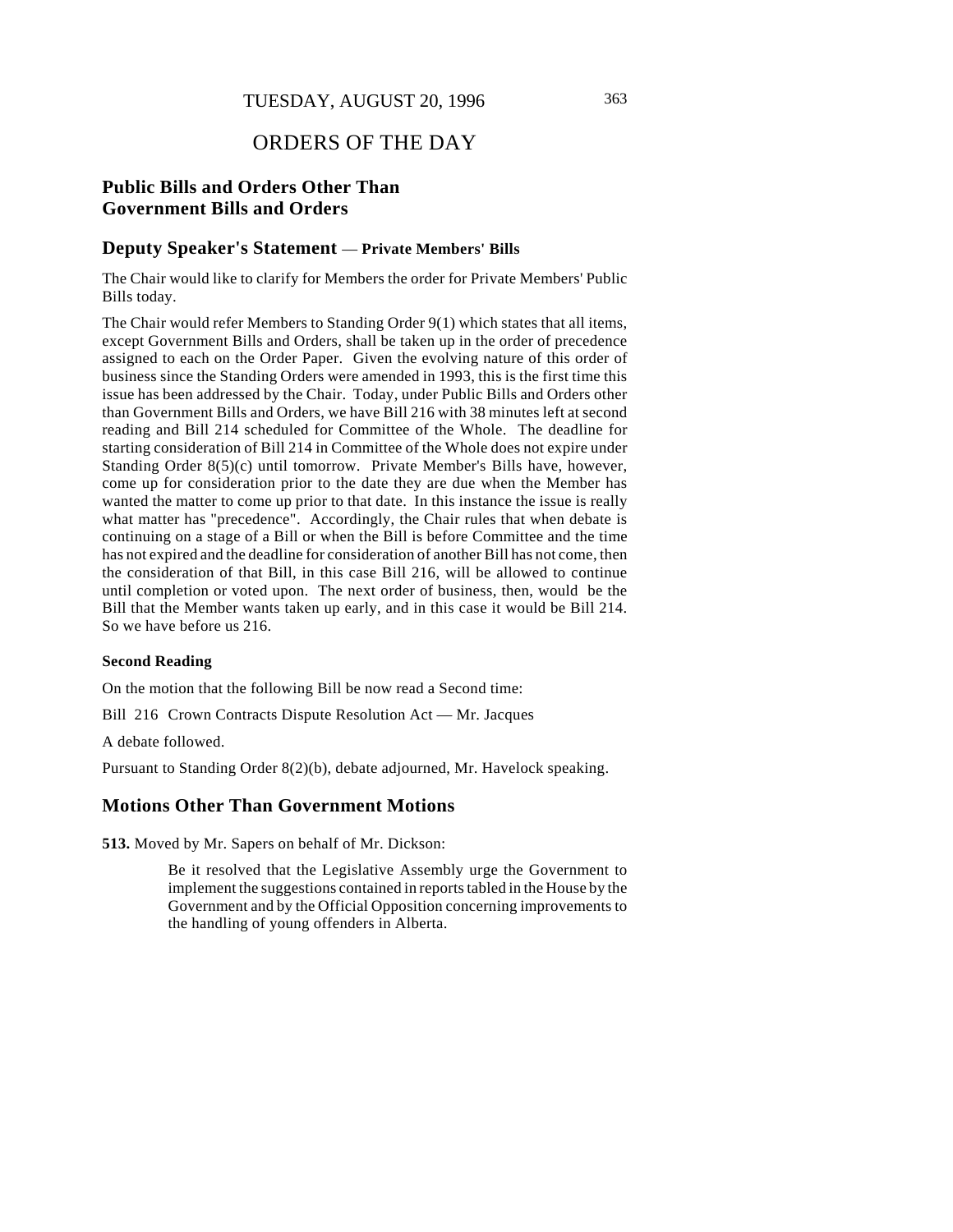### A debate followed.

Pursuant to Standing Order 8(4), the question being put, the motion was defeated. The names being called for were taken as follows:

For the motion: 16

| <b>Balsillie</b>       | Forsyth   | Sekulic        |
|------------------------|-----------|----------------|
| <b>Bracko</b>          | Germain   | Soetaert       |
| <b>Bruseker</b>        | Hanson    | Van Binsbergen |
| Collingwood            | Massey    | Wickman        |
| Dalla-Longa            | Percy     |                |
| Dickson                | Sapers    |                |
| Against the motion: 40 |           |                |
| Ady                    | Havelock  | Oberg          |
| Amery                  | Herard    | Paszkowski     |
| Beniuk                 | Hierath   | Pham           |
| Calahasen              | Hlady     | Renner         |
| Cardinal               | Jacques   | Rostad         |
| Clegg                  | Kowalski  | Severtson      |
| Dinning                | Langevin  | Shariff        |
| Dunford                | Lund      | Smith          |
| Evans                  | Magnus    | Stelmach       |
| Fischer                | Mar       | Taylor         |
| Friedel                | McClellan | Thurber        |
| Fritz                  | McFarland | West           |
| Gordon                 | Mirosh    | Woloshyn       |
| Haley                  |           |                |

# **514.** Moved by Mr. Havelock:

Be it resolved that the Legislative Assembly urge the Government to examine the feasibility of establishing a Legal Services Ombudsman to investigate how complaints about lawyers have been handled.

Pursuant to Standing Order 8(2)(c), debate adjourned, Mr. Dickson speaking.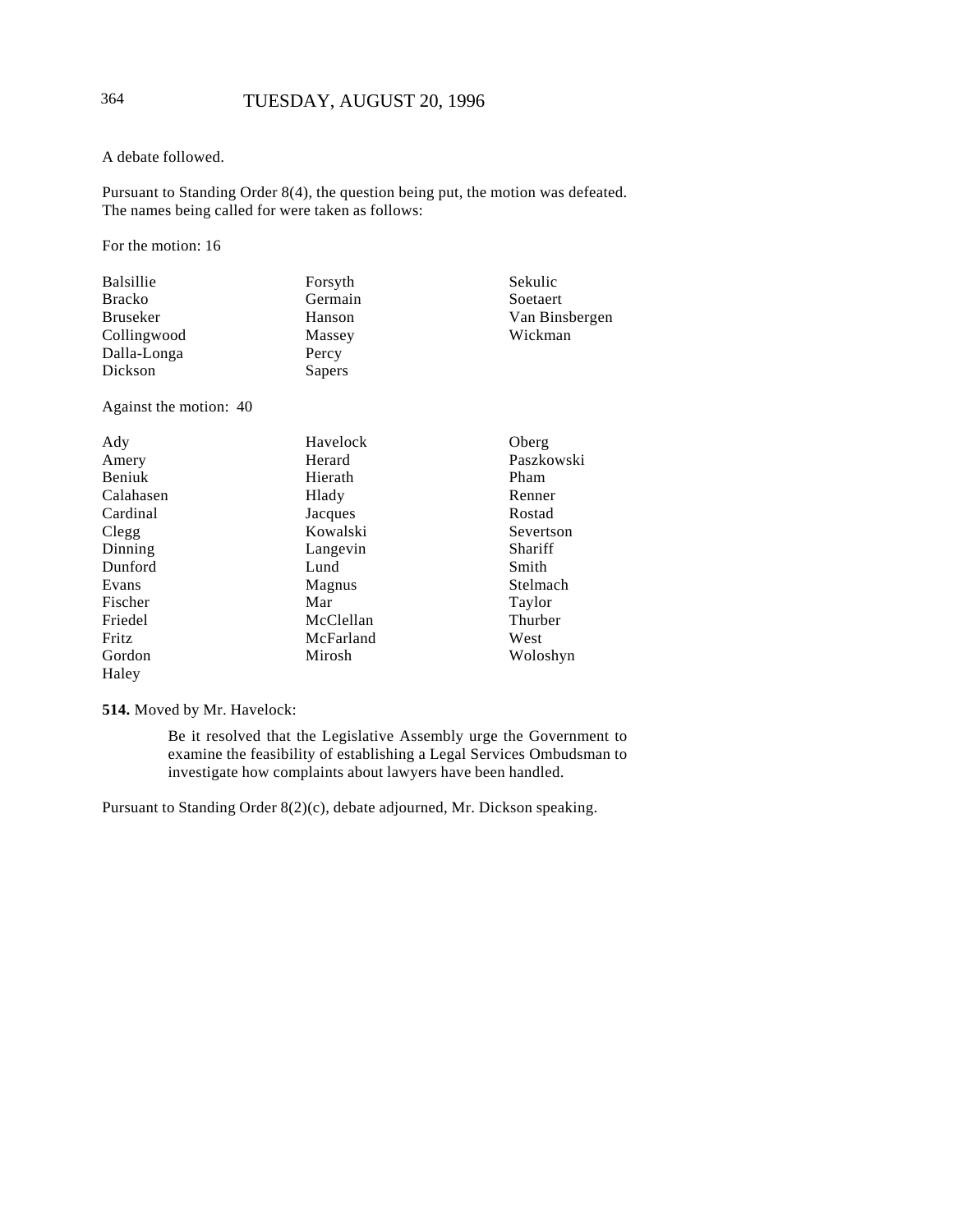### **Government Bills and Orders**

#### **Committee of the Whole**

According to Order, the Assembly resolved itself into Committee of the Whole, and the Deputy Speaker left the Chair.

(Assembly in Committee)

And after some time spent therein, the Acting Speaker resumed the Chair.

The following Bill was reported:

Bill 49 Gas Utilities Amendment Act, 1996 — Mr. Magnus

Progress was reported on the following Bill, with some amendments:

Bill 41 Water Act — Hon. Mr. Lund

Mr. Clegg, Deputy Chairman of Committees. tabled copies of all amendments considered by the Committee of the Whole on this date for the official records of the Assembly.

Amendment to Bill 41 (Hon. Minister of Environmental Protection) — Agreed to. Sessional Paper 1317/96

Amendment to Bill 41 (Hon. Member for Sherwood Park) — Debate adjourned. Sessional Paper 1318/96

# **Adjournment**

On motion by Hon. Mr. Evans, Deputy Government House Leader, that it be called 5:30 p.m., the Assembly adjourned at 5:23 p.m., until 8:00 p.m.

TUESDAY, AUGUST 20, 1996 — 8:00 P.M.

# **Government Motions**

**24.** Moved by Hon. Mr. Day:

Be it resolved that, when the Assembly adjourns to recess the current Sitting of the Fourth Session of the 23rd Legislature, it shall stand adjourned until a time and date, as determined by the Speaker after consultation with the Lieutenant Governor in Council.

The question being put, the motion was agreed to.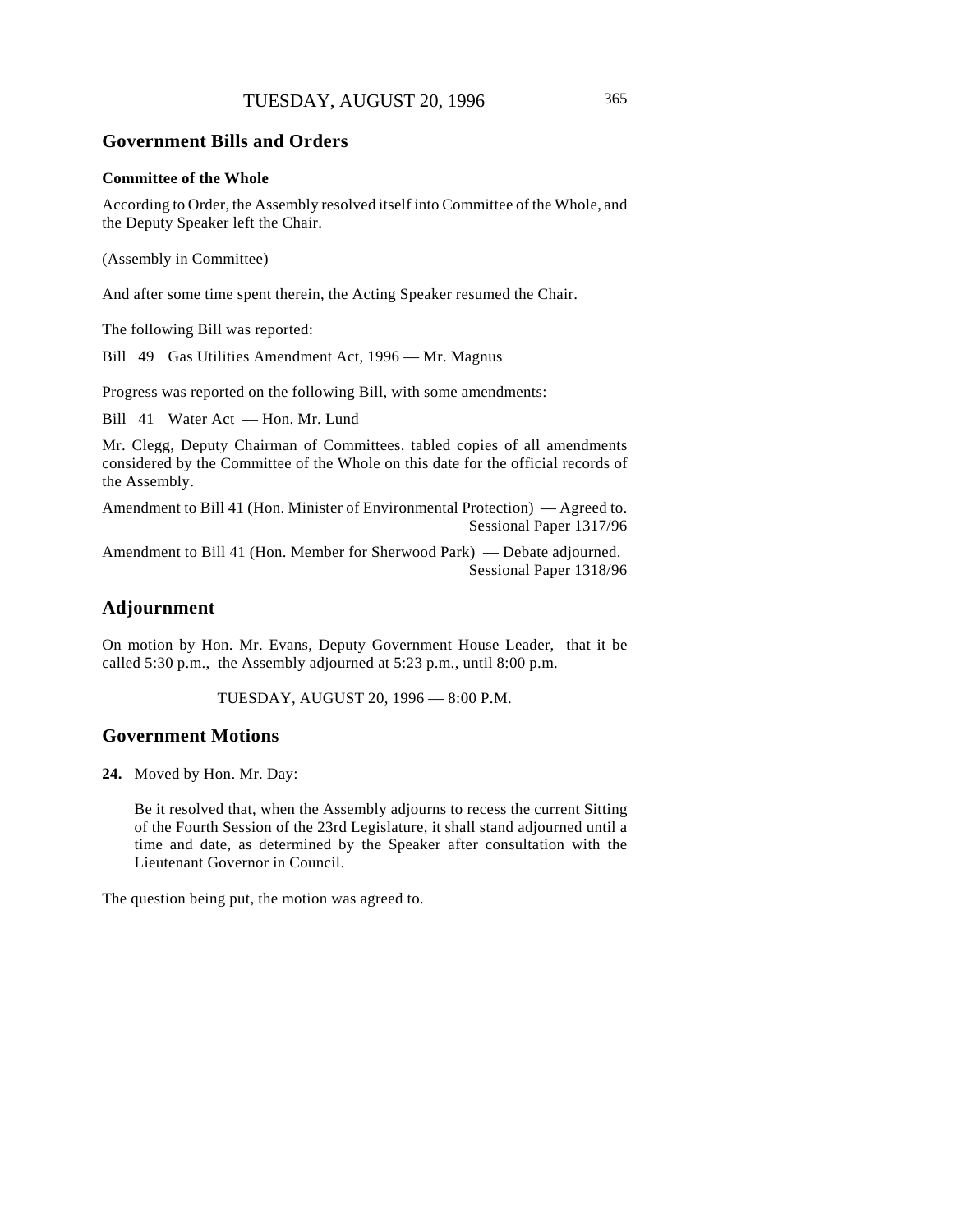# 366 TUESDAY, AUGUST 20, 1996

Hon. Mr. Evans, Deputy Government House Leader, requested and received the unanimous consent of the Assembly to waive Standing Order 38(1) to move the following motion:

**25.** Be it resolved that the following changes to the following Committees be approved by the Assembly:

> on the Select Standing Committee on Law and Regulations, that Ms Balsillie replace Mr. Zariwny;

> on the Select Standing Committee on Private Bills, that Ms Balsillie replace Dr. Nicol.

The question being put, the motion was agreed to.

**Committee of Supply** (Day 2 — 1996-97 Supplementary Estimates General Revenue Fund)

According to Order, the Assembly resolved itself into Committee of Supply and the Acting Speaker, left the Chair.

(Assembly in Committee)

And after some time spent therein, the Acting Speaker resumed the Chair and Mr. Herard reported as follows:

Mr. Speaker:

The Committee of Supply has had under consideration certain resolutions of the 1996-97 Supplementary Supply Estimates General Revenue Fund, reports as follows and requests leave to sit again:

Resolved that a sum not exceeding the following be granted to Her Majesty for the fiscal year ending March 31, 1997, for the Department and purposes indicated:

| Community                                           |              |
|-----------------------------------------------------|--------------|
| <b>Development</b>                                  | \$6,000,000  |
| Operating expenses                                  |              |
| Health<br>Operating expenses                        | \$20,000,000 |
| <b>Transportation</b><br>and Utilities              |              |
| Operating expenses                                  | \$10,000,000 |
| <b>Total 1996-97 Supplementary Supply Estimates</b> |              |
| <b>General Revenue Fund Payments</b>                | \$36,000,000 |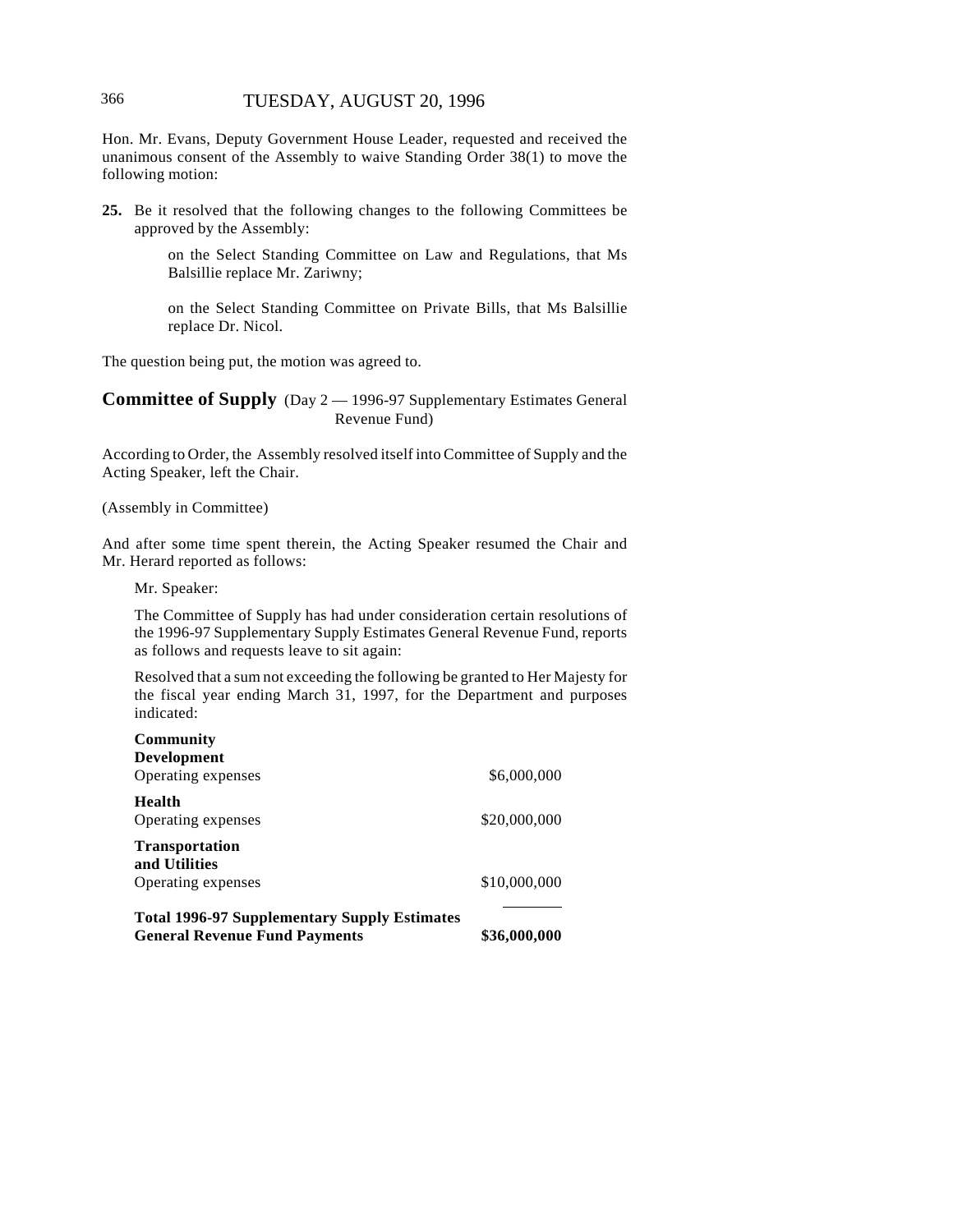The question being put, the report and the request for leave to sit again were agreed to.

### **Introduction of Bills**

Unanimous consent of the Assembly was granted to revert to Introduction of Bills.

Upon recommendation of His Honour the Honourable the Lieutenant Governor, and notice having been given:

Bill 48 Appropriation (Supplementary Supply) Act, 1996 (No. 2) — Hon. Mr. Dinning

# **Government Bills and Orders**

#### **Second Reading**

On the motion that the following Bill be read a Second time:

Bill 46 Electoral Divisions Act — Hon. Mr. Evans

A debate followed.

Mr. Henry moved adjournment of the debate, which was agreed to.

# **Adjournment**

On motion by Hon. Mr. Evans, Deputy Government House Leader, the Assembly adjourned at 10:21 p.m. until Wednesday, August 21, 1996 at 1:30 p.m.

Wednesday, August 21, 1996

The Deputy Speaker took the Chair at 1:30 p.m.

### **Presenting Petitions**

Dr. Oberg, Hon. Member for Bow Valley, presented a petition on behalf of the Hon. Member for Drumheller, from constituents protesting proposed boundaries set out in the 1995-1996 Electoral Boundaries Commission Report.

Mr. Sapers, Hon. Member for Edmonton-Glenora, presented a petition from 237 Edmontonians in support of Bill 214, Victims of Domestic Violence Act.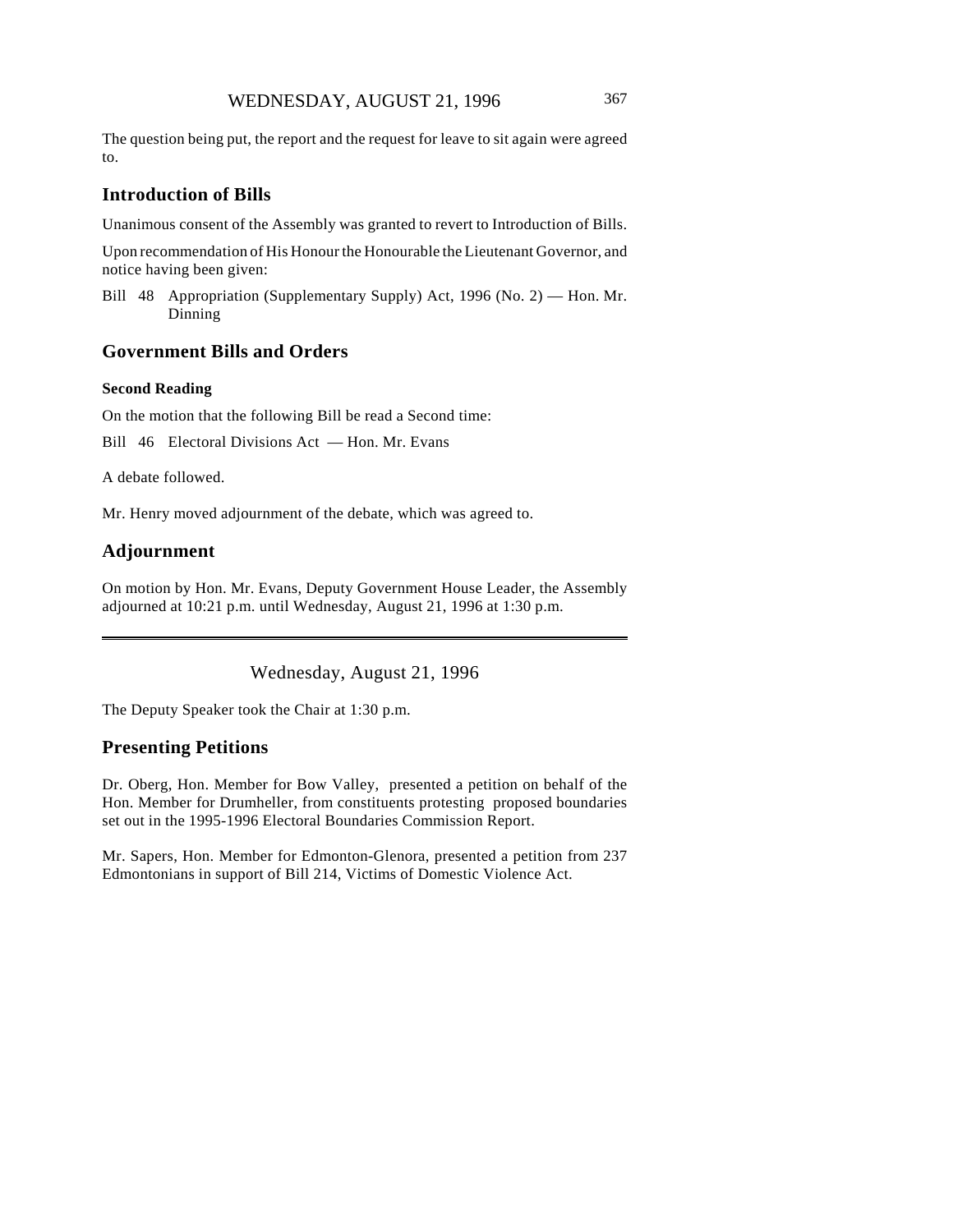# 368 WEDNESDAY, AUGUST 21, 1996

Mr. Yankowsky, Hon. Member for Edmonton-Beverly-Belmont, presented a petition from 20 Albertans in support of Bill 214, Victims of Domestic Violence Act.

### **Reading and Receiving Petitions**

On request by Mr. Bracko, Hon. Member for St. Albert, the following petition was read and received:

We, the undersigned residents of Alberta, petition the Legislative Assembly of Alberta to urge the Government to maintain Catholic School Boards and to oppose any move to amalgamate Catholic and Public School Boards.

# **Tabling Returns and Reports**

Hon. Mr. Lund, Minister of Environmental Protection:

Return to Order of the Assembly No. M188 asked for by Dr. Percy on April 3, 1996:

A copy of the 1984 Memorandum of Intent between the Alberta Special Waste Management Corporation and Chem-Security Limited, as noted on page 22 of the Annual Report of the Auditor General of Alberta, 1994-95.

Sessional Paper M188/96

Hon. Mr. Evans, Minister of Justice and Attorney General:

Return to Order of the Assembly No. Q187 asked for by Mr. Dickson on April 3, 1996:

What is the breakdown by location of library usage for circulation and reference as referred to on page 7 of the 1994-95 Annual Report of the Justice Department?

Sessional Paper Q187/96

Hon. Mr. Evans, Minister of Justice and Attorney General:

Return to Order of the Assembly No. Q181 asked for by Mr. Dickson on April 3, 1996:

What are the "meaningful activities" referred to on page 12 of the 1994-95 Annual Report of the Justice and Attorney General Department and how many individuals are participating in each of these activities?

Sessional Paper Q181/96

Hon. Mr. Evans, Minister of Justice and Attorney General:

Alberta Law Foundation, 23rd Annual Report and Financial Statements, 1996 Sessional Paper 90/96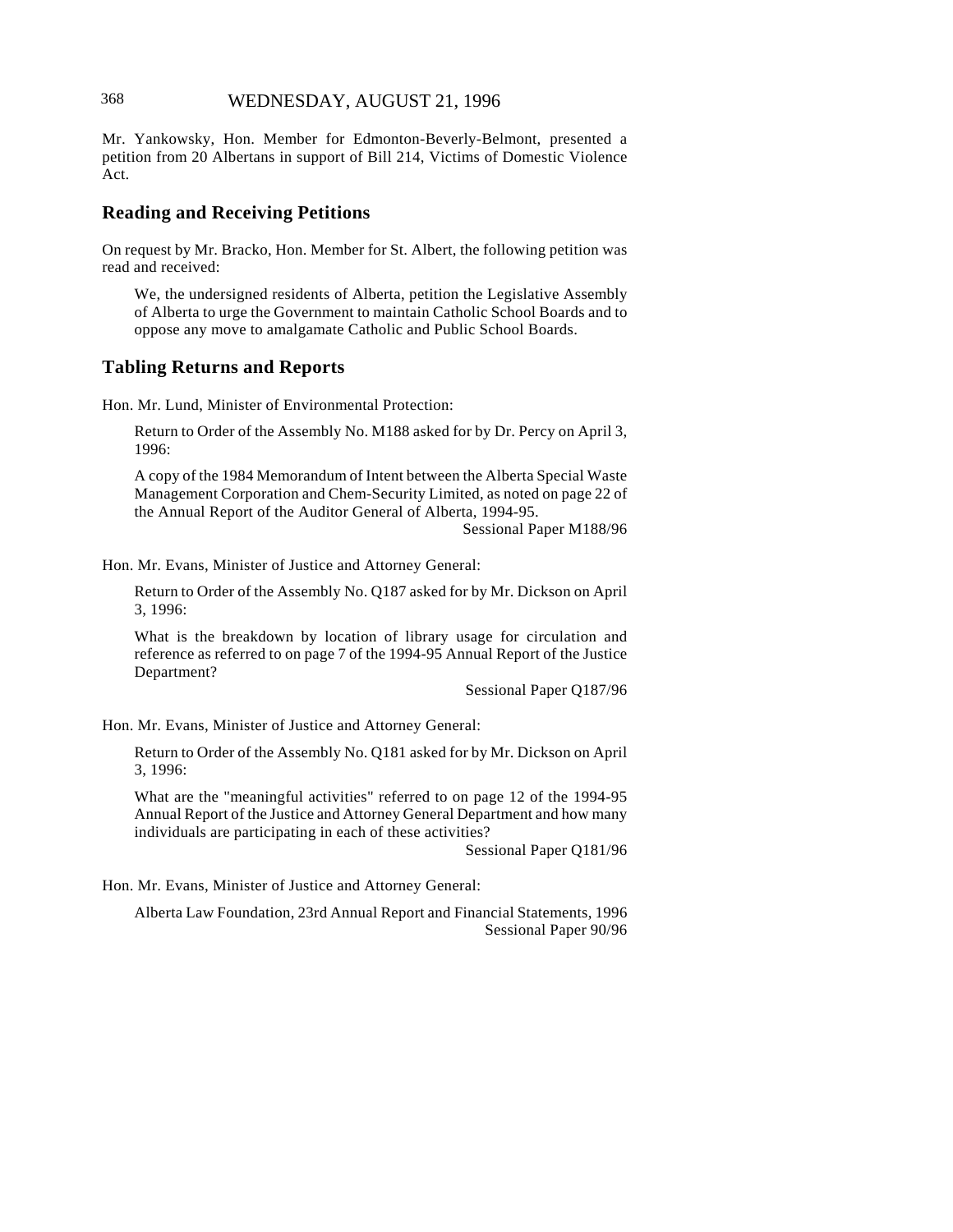Victims Programs Assistance Committee, Annual Report, 1995-96 Sessional Paper 92/96

Hon. Mrs. McClellan, Minister of Community Development:

Wild Rose Foundation, Annual Report and Financial Statements, 1996 Sessional Paper 88/96

Glenbow's, Annual Report, 1996 Sessional Paper 29/96

Ms Hanson, Hon. Member for Edmonton-Highlands-Beverly:

Letter, dated July 25, 1996, from Maaike Folkinga, Edmonton Support and Advocacy Association for Abused Women, to Ms Hanson, Hon. Member for Edmonton-Highlands-Beverly, in support of Bill 214, Victims of Domestic Violence Act, with recommended changes

Sessional Paper 1320/96

Letter, dated August 14, 1996, from Guy M. Pallister, Director, The Fathers Advocate, Alberta Chapter, to Mr. White, Hon. Member for Edmonton-Mayfield, opposing Bill 214, Victims of Domestic Violence Act

Sessional Paper 1321/96

Letter, dated July 25, 1996, from Elizabeth Hussey to Hon. Mr. Evans, Minister of Justice and Attorney General, in support of Bill 214, Victims of Domestic Violence Act

Sessional Paper 1322/96

Hon. Mr. Smith, Minister of Labour:

Safety Codes Council, Three-Year Business Plan, 1996-98

Sessional Paper 1323/96

Mr. Wickman, Hon. Member for Edmonton-Rutherford:

Letter, dated July 3, 1996, from Dave Bell, Chair, Edmonton Council Against Family Violence, to Hon. Mr. Evans, Minister of Justice and Attorney General, in support of Bill 214, Victims of Domestic Violence Act, with recommended changes

Sessional Paper 1324/96

Letter, dated July 4, 1996, from Layne Johnson, Municipal Manager, Municipal District of Brazeau, No. 77, to Cathy Cram, Legislative Analyst, in support of Bill 214, Victims of Domestic Violence Act, and commending the Official Opposition as well as the Member for Edmonton-Highlands-Beverly for initiating and pursuing the Bill

Sessional Paper 1325/96

Mrs. Hewes, Hon. Member for Edmonton-Gold Bar: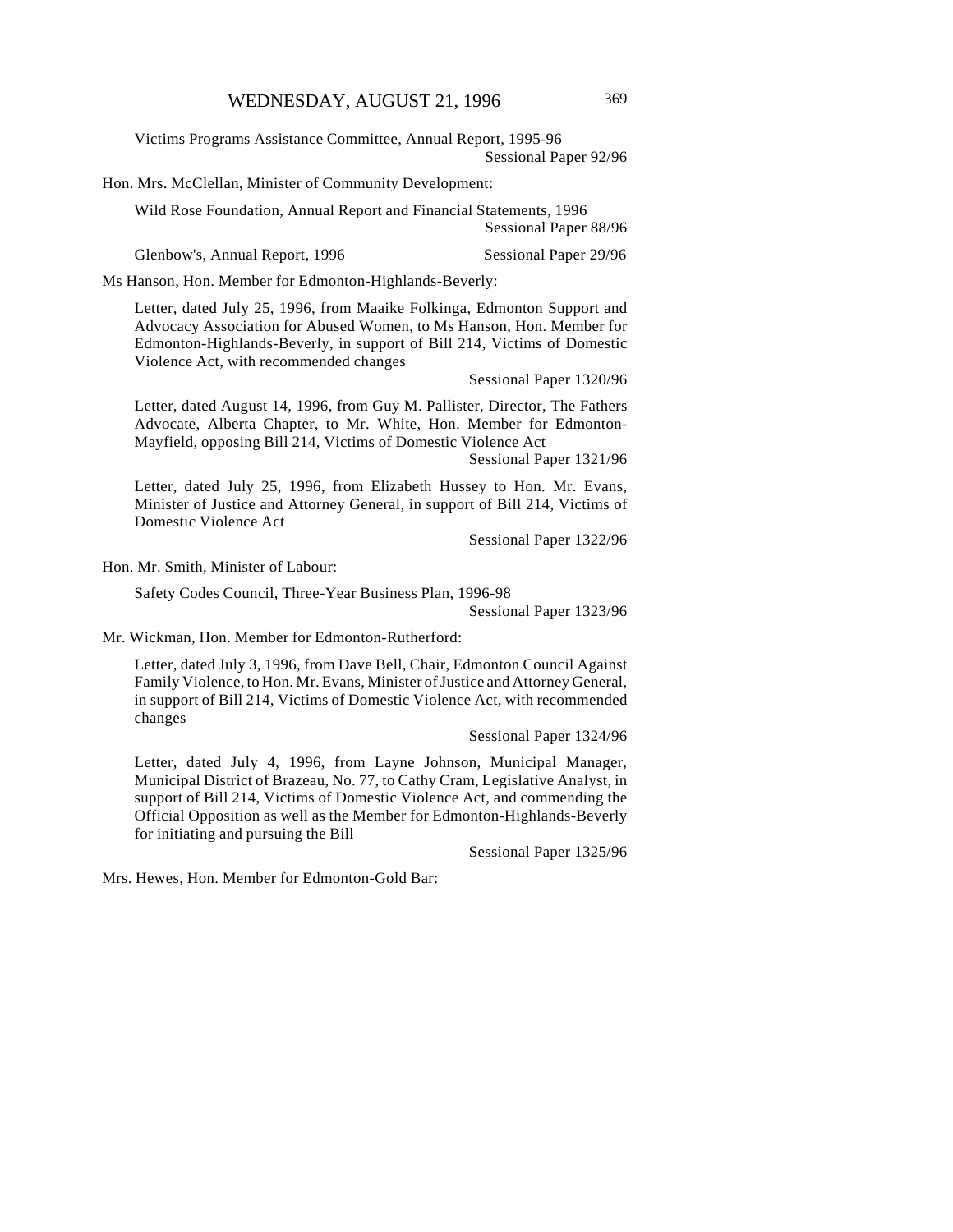Letter, dated July 15, 1996, from Ione Challborn, Executive Director, Edmonton Women's Shelter Ltd., to Hon. Mr. Evans, Minister of Justice and Attorney General, in support of Bill 214, Victims of Domestic Violence Act, with recommended changes

#### Sessional Paper 1326/96

Letter, dated August 6, 1996, from Surinder Dhaliwal, President, Sikh Women's Association of Edmonton, to Hon. Mr. Evans, Minister of Justice and Attorney General, in support of Bill 214, Victims of Domestic Violence Act, with recommended changes

Sessional Paper 1327/96

Letter, dated July 19, 1996, from Fran Wolver to Hon. Mr. Evans, Minister of Justice and Attorney General, in support of Bill 214, Victims of Domestic Violence Act, with recommended changes

Sessional Paper 1328/96

Letter, dated August 20, 1996, from H. Bagot to Hon. Mr. Jonson, Minister of Health, expressing his opinions of Government responses to investigations of the health care system

Sessional Paper 1329/96

Mr. Collingwood, Hon. Member for Sherwood Park:

Letter, dated July 29, 1996, from Marie-Hélèné Prescott, on behalf of Mothers Without Children, a community organization, to Cathy Cram, Legislative Analyst, in support of Bill 214, Victims of Domestic Violence Act, with recommended changes

Sessional Paper 1330/96

Mr. Decore, Hon. Member for Edmonton-Glengarry:

Letter, dated July 30, 1996, from Ted S. Tymo to Mr. Sapers, Hon. Member for Edmonton-Glenora, regarding difficulties experienced by his aunt with the health care system

Sessional Paper 1331/96

Mr. Mitchell, Hon. Leader of the Official Opposition:

Letter, dated August 19, 1996, from Esther Weber to Mr. Mitchell, Hon. Leader of the Official Opposition, regarding difficulties experienced with the psychology department in a city hospital

Sessional Paper 1332/96

Letter, dated August 16, 1996, from Linda Goin to Hon. Mr. Klein, Premier, regarding an Edmonton woman's difficulties experienced with the health care system

Sessional Paper 1333/96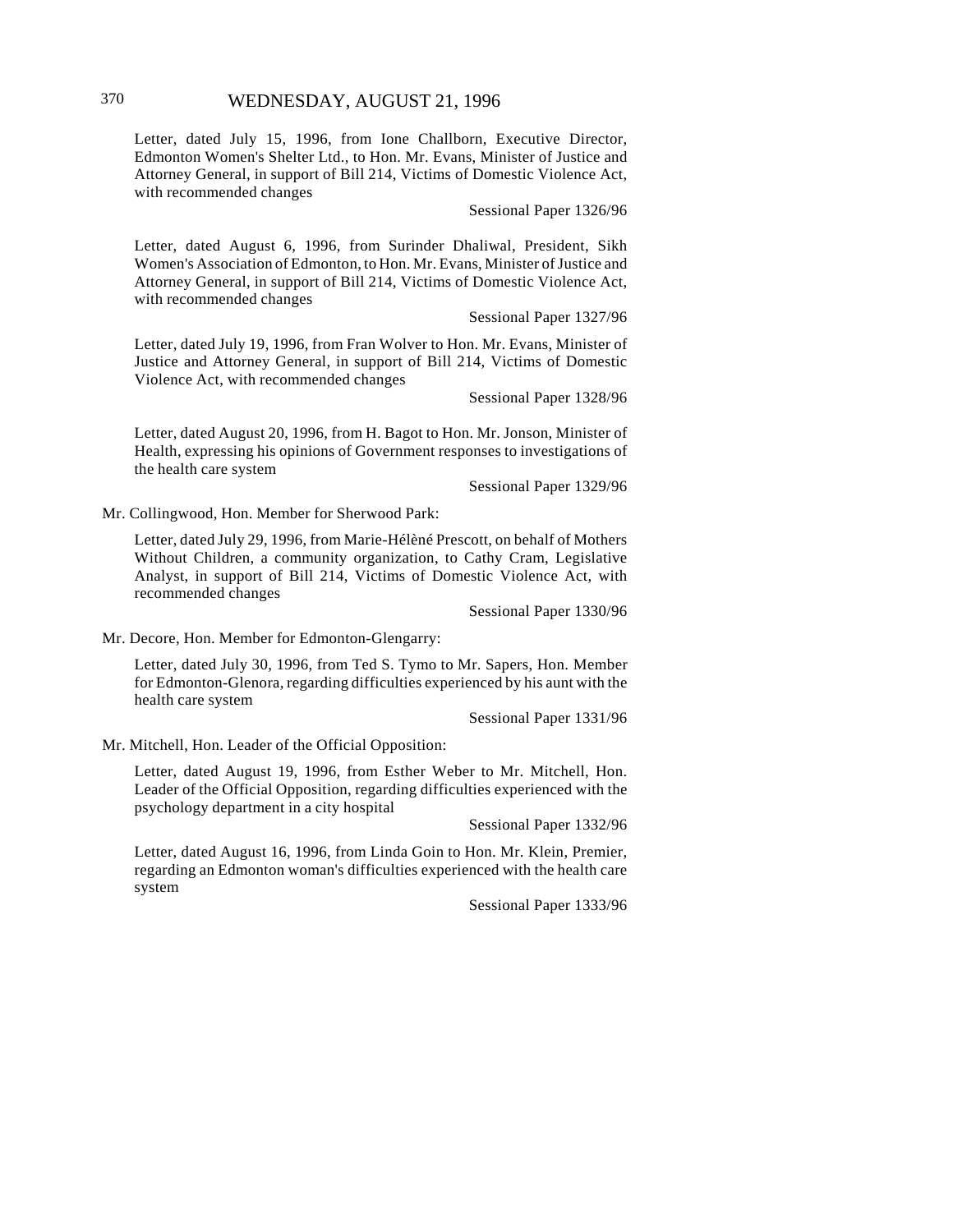Ms Carlson, Hon. Member for Edmonton-Ellerslie:

Letter, dated August 19, 1996, from Robert J. G. Cooper, CD, to Hon. Mr. Jonson, Minister of Health, regarding difficulties with the health care system Sessional Paper 1334/96

Ms Leibovici, Hon. Member for Edmonton-Meadowlark:

Document, dated August 13, 1996, entitled "The New Alberta Health, Organizational Structure, Process and Staffing, A Presentation to all Staff of the Department"

Sessional Paper 1335/96

Mr. Sapers, Hon. Member for Edmonton-Glenora:

Letter, dated July 28, 1996, from Irene Payne to Hon. Mrs. McClellan, Minister of Community Development, regarding health care premiums, education taxes and open liquor bottles in vehicles

Sessional Paper 1336/96

# **Ministerial Statements**

Hon. Mr. Ady, Minister of Advanced Education and Career Development, made a statement announcing that, following major public consultation conducted by a task force, effective April 1, 1997, Alberta Vocational Colleges will become public, board-governed institutions.

Dr. Massey, Hon. Member for Edmonton-Mill Woods, commented on the statement.

# ORDERS OF THE DAY

# **Written Questions**

The following Written Questions were ordered to stand:

Q206, Q207, Q208, Q211

#### **Motions for Returns**

The following Motion for Returns was accepted:

**M203.** Moved by Ms Leibovici:

A list of all licences, registrations, accreditations, goods and services for which the Department of Labour charges a fee and the amount or range of that fee.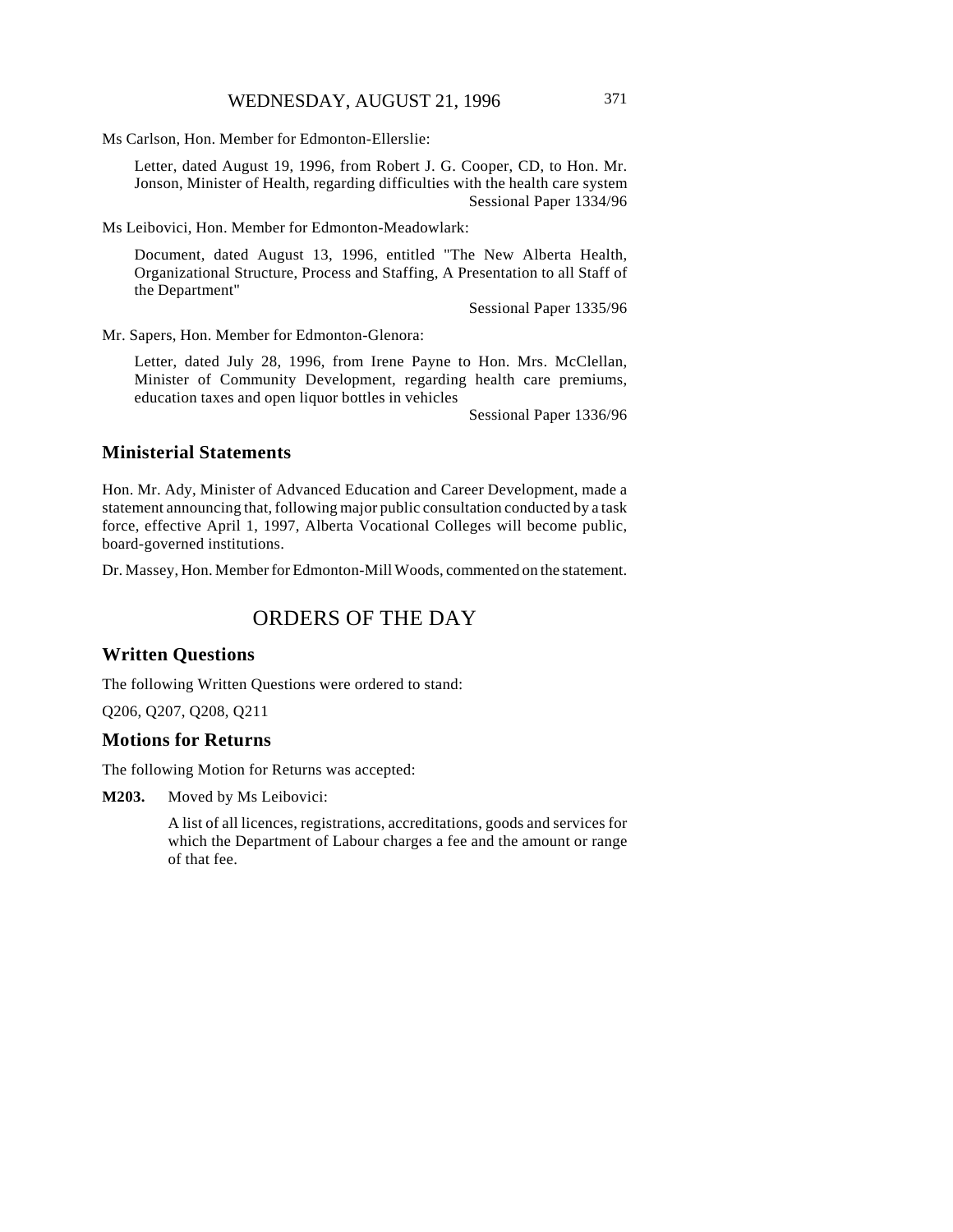# 372 WEDNESDAY, AUGUST 21, 1996

The following Motions for Returns were rejected:

**M199.** Moved by Mr. Dalla-Longa:

Copies of all working documents, studies and reports prepared by or for the Government, Syncrude Canada, Syncrude Canada Joint Venture and the Syncrude Management Committee estimating accrued reclamation cost for the Syncrude Project.

**M200.** Moved by Mr. Dalla-Longa:

A copy of the agreement to maintain the Athabasca Mining Reclamation Trust between the Government, Athabasca Oil Sands Investments Inc., and Montreal Trust Company of Canada Inc.

**M204.** Moved by Ms Leibovici:

The Department of Labour document entitled, "To the Workplace 2000," and any other documents or records the Government possesses which list the companies whose occupational health and safety records are of concern to the Government and/or are being closely monitored by the Government.

#### **M205.** Moved by Mr. Kirkland:

A list of all individuals, companies and organizations the Workers' Compensation Board has made payment to for goods or services provided, complete with amount each individual, company and organization was paid for the fiscal years 1993-94 to 1995-96.

The following Motions for Returns were ordered to stand:

M209, M210, M212, M213, M214.

# **Public Bills and Orders Other Than Government Bills and Orders**

#### **Committee of the Whole**

According to Order, the Assembly resolved itself into Committee of the Whole, and the Deputy Speaker left the Chair.

(Assembly in Committee)

During Committee of the Whole consideration of Bill 214, Victims of Domestic Violence Act, Ms Burgener moved that the Chairman do now leave the Chair.

The motion was agreed to and the Chairman left the Chair.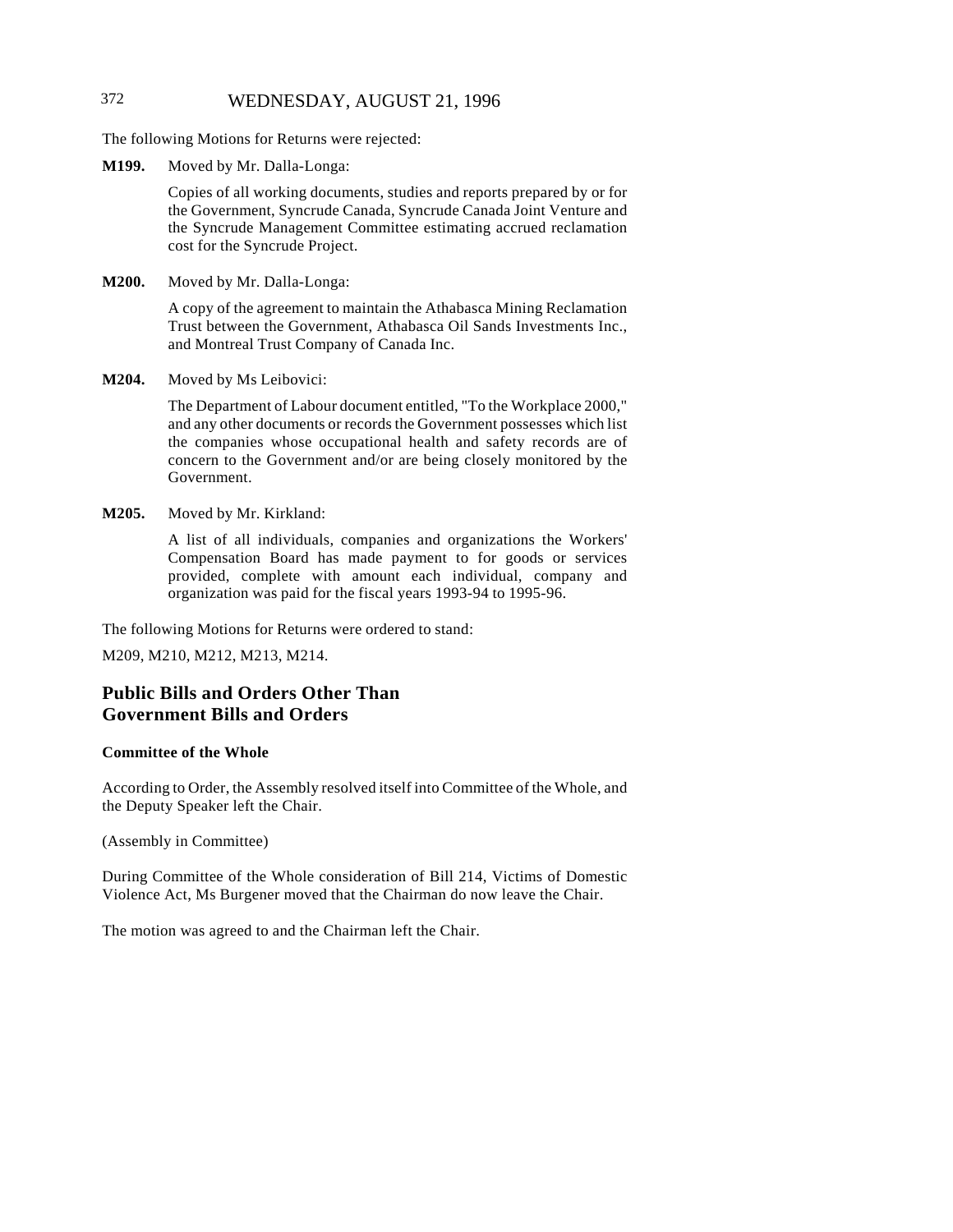### **Second Reading**

The following Bill was read a Second time and referred to Committee of the Whole:

Bill 216 Crown Contracts Dispute Resolution Act — Mr. Jacques

On the motion that the following Bill be now read a Second time:

Bill 217 Law of Property Amendment Act, 1996 — Mr. Renner

A debate followed.

Mr. Jacques moved adjournment of the debate, which was agreed to.

# **Adjournment**

Hon. Mr. Evans, Deputy Government House Leader, moved at 5:09 p.m. that it be called 5:30 p.m. and that the Assembly adjourn until 8:00 p.m., which was agreed to.

The names being called for were taken as follows:

For the motion: 38

| Ady                    | Gordon    | Oberg     |
|------------------------|-----------|-----------|
| Amery                  | Haley     | Pham      |
| Beniuk                 | Havelock  | Renner    |
| Black                  | Herard    | Severtson |
| <b>Brassard</b>        | Hlady     | Shariff   |
| Burgener               | Jacques   | Smith     |
| Calahasen              | Jonson    | Stelmach  |
| Cardinal               | Kowalski  | Taylor    |
| Clegg                  | Laing     | Thurber   |
| Dinning                | Langevin  | West      |
| Dunford                | Mar       | Woloshyn  |
| Evans                  | McFarland | Yankowsky |
| Friedel                | Mirosh    |           |
| Against the motion: 11 |           |           |
| <b>Bruseker</b>        | Doerksen  | Taylor    |
| Chadi                  | Germain   | Wickman   |
| Dalla-Longa            | Hanson    | Zwozdesky |
| Dickson                | Sapers    |           |
|                        |           |           |

The Assembly adjourned at 5:24 p.m. until 8:00 p.m.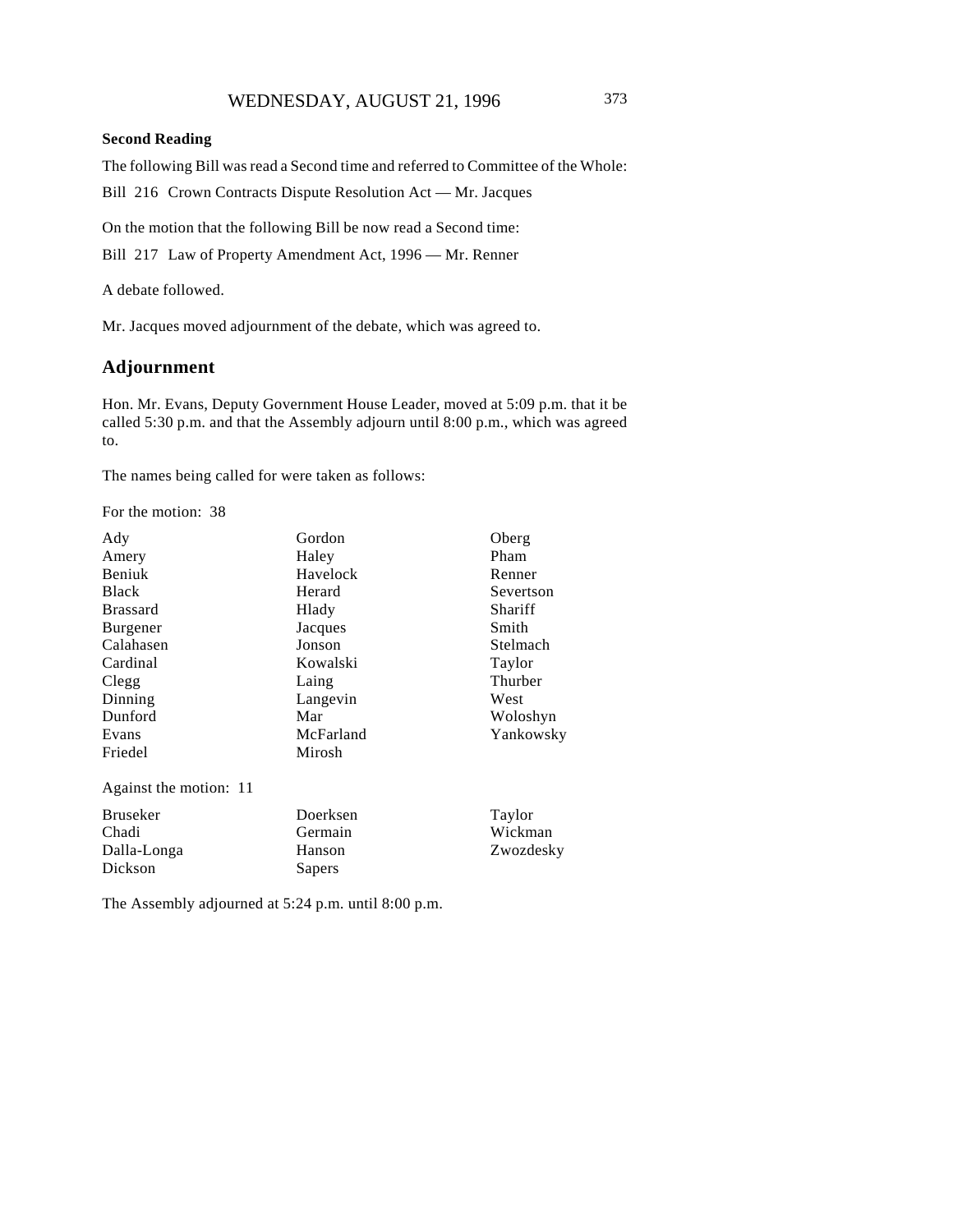# 374 THURSDAY, AUGUST 22, 1996

WEDNESDAY, AUGUST 21, 1996 — 8:00 P.M.

### **Government Bills and Orders**

#### **Third Reading**

The following Bill was read a Third time and passed.

Bill 49 Gas Utilities Amendment Act, 1996 — Mr. Magnus

#### **Second Reading**

On the motion that the following Bill be now read a Second time:

Bill 47 Reinvestment Act — Hon. Mr. Dinning

A debate followed.

Hon. Mr. Dinning moved adjournment of the debate, which was agreed to.

The following Bills were read a Second time and referred to Committee of the Whole:

Bill 46 Electoral Divisions Act — Hon. Mr. Evans

Bill 48 Appropriation (Supplementary Supply) Act, 1996 (No. 2) — Hon. Mr. Dinning

# **Adjournment**

On motion by Hon. Mr. Evans, Deputy Government House Leader, the Assembly adjourned at 11:04 p.m. until Thursday, August 22, 1996 at 1:30 p.m.

Thursday, August 22, 1996

The Deputy Speaker took the Chair at 1:30 p.m.

### **Notices of Motion**

Mr. Decore, Hon. Member for Edmonton-Glengarry, gave oral notice of his intention to move the following motion under Standing Order 40:

Be it resolved that this Assembly express its regrets and condolences to the family of Mr. Justice Tevie Miller and that this Assembly acknowledge the outstanding contribution of Mr. Justice Tevie Miller to our province.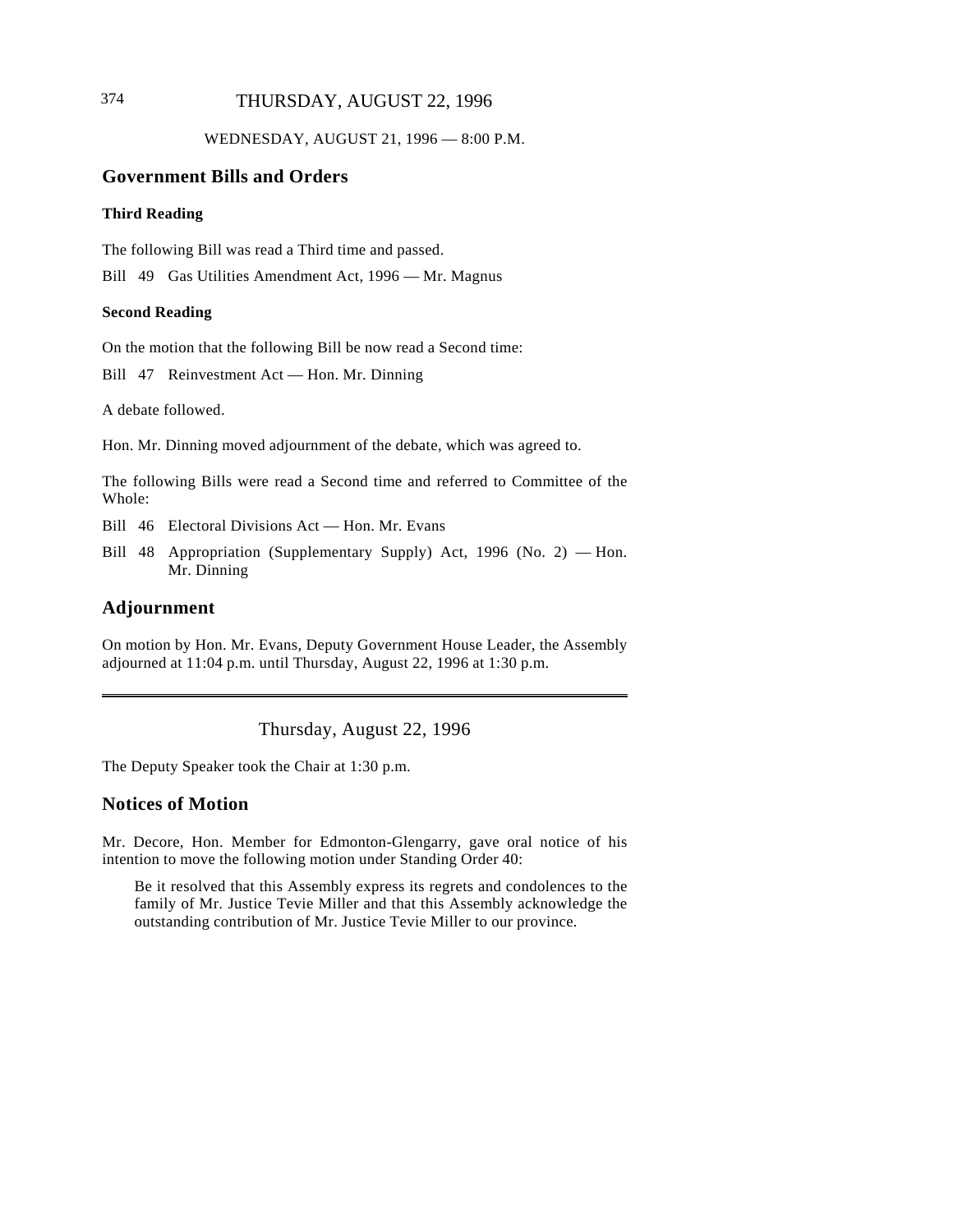## **Tabling Returns and Reports**

Hon. Mr. Lund, Minister of Environmental Protection:

Return to Order of the Assembly No. Q179 asked for by Mr. Collingwood on April 3, 1996:

How many times did the Natural Resources and Sustainable Development Policy Committee meet, between the period December 2, 1994 and December 31, 1995, how many of those meetings were completely in camera, how many presentations were made to the Committee, and how many of these presentations were made in camera?

Sessional Paper Q179/96

Hon. Mr. Ady, Minister of Advanced Education and Career Development:

Private Colleges Accreditation Board, Annual Report, 1995-96

Sessional Paper 1319/96

Ms Burgener, Hon. Member for Calgary-Currie:

Letter, dated August 9, 1996, from Karen A. Blase, Executive Director, Calgary Women's Emergency Shelter Association, to Ms Burgener, Hon. Member for Calgary-Currie, in support of Bill 214, Victims of Domestic Violence Act, with recommended changes

Sessional Paper 1337/96

Mr. Collingwood, Hon. Member for Sherwood Park:

Memorandum, dated July 25, 1996, from Geoff Ho, Alberta Justice, to Legislative staff, regarding Bill 214, Victims of Domestic Violence Act, and the jurisdiction of Justices of the Peace in similar Saskatchewan legislation Sessional Paper 1338/96

Ms Leibovici, Hon. Member for Edmonton-Meadowlark:

Minutes of the July 19, 1996 Meeting, held at offices of The Alberta Law Reform Institute, regarding Bill 214, Victims of Domestic Violence Act Sessional Paper 1339/96

Minutes of the July 24, 1996 Meeting, held at the Legislative Counsel Boardroom, Bowker Building, regarding Bill 214, Victims of Domestic Violence Act

Sessional Paper 1340/96

Report, undated, based on statistics from the Alberta Council of Women's Shelters regarding types of abuse reported in women's shelters in Alberta in 1995

Sessional Paper 1341/96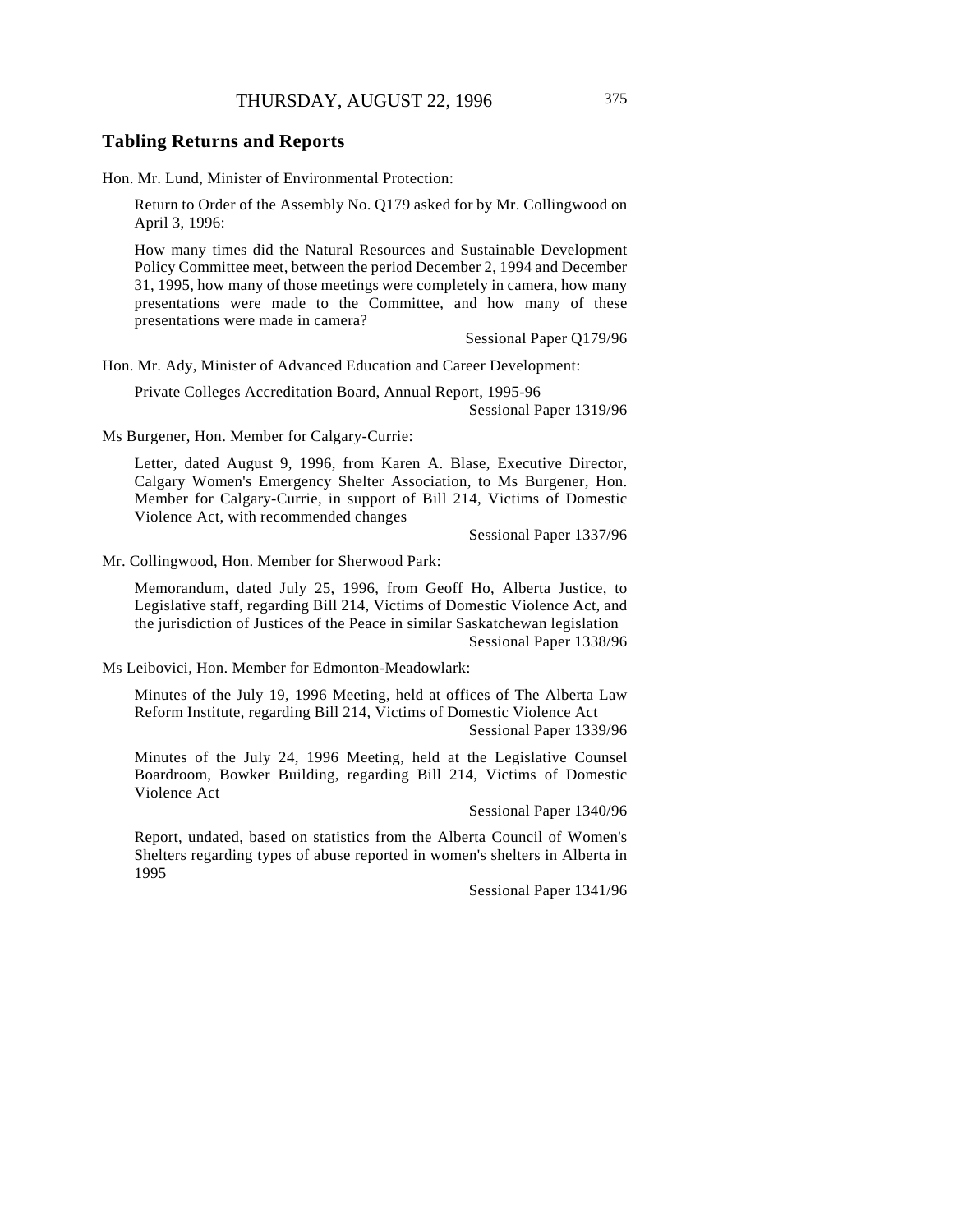# 376 THURSDAY, AUGUST 22, 1996

Mr. Bruseker, Hon. Member for Calgary-North West:

Draft No. 5, dated August 15, 1996, from Legislative Counsel, Department of Justice, to various support staff of the Official Opposition and the Department of Family and Social Services, regarding Bill 214, Victims of Domestic Violence Act

Sessional Paper 1342/96

Mr. Sapers, Hon. Member for Edmonton-Glenora:

Report, undated, based on statistics from the Alberta Council on Women's Shelters regarding numbers of contacts with women's shelter facilities in Alberta in 1995

Sessional Paper 1343/96

Draft No. 6, dated August 16, 1996, of amendments to Bill 214, Victims of Domestic Violence Act

Sessional Paper 1344/96

Letter, dated July 26, 1996, from Hon. Mr. Jonson, Minister of Health, to Mr. Sapers, Hon. Member for Edmonton-Glenora, regarding concerns with the Alberta Health Tuberculosis Services

Sessional Paper 1345/96

Ms Hanson, Hon. Member for Edmonton-Highlands-Beverly:

Record of meetings held between July 19, 1996 and August 16, 1996 with list of participants attached, regarding Bill 214, Victims of Domestic Violence Act Sessional Paper 1346/96

Record of meetings, attended by Ms Hanson, Hon. Member for Edmonton-Highlands-Beverly, between May 24, 1996 and August 9, 1996, with large groups in Edmonton, Vermilion, Calgary and Red Deer, regarding Bill 214, Victims of Domestic Violence Act

Sessional Paper 1347/96

Report, undated, based on statistics from the Alberta Council on Women's Shelters regarding numbers of women and children admitted to women's shelter facilities in Alberta in 1995 and average length of stay

Sessional Paper 1348/96

### **Oral Question Period**

During Oral Question Period, Hon. Mr. Day, Government House Leader, tabled the following:

Alberta Liberal Caucus News Supplementary Bill Brief, dated August 19, 1996, regarding Bill 214, Victims of Domestic Violence Act

Sessional Paper 1349/96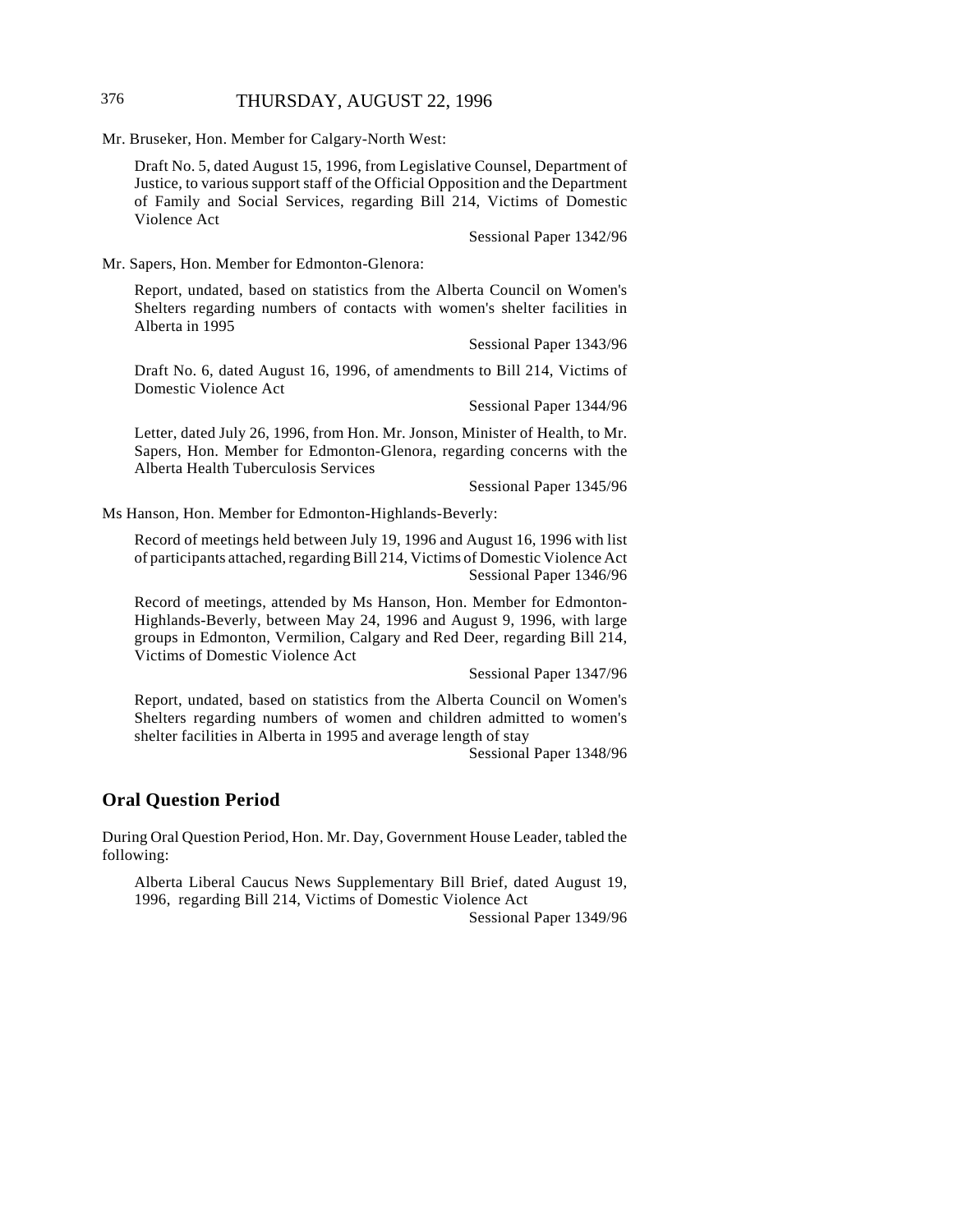# **Members' Statements**

Mrs. Gordon, Hon. Member for Lacombe-Stettler, made a statement regarding the Alberta/Hokkaido twinning.

Ms Hanson, Hon. Member for Edmonton-Highlands-Beverly, made a statement regarding domestic violence.

Mr. McFarland, Hon. Member for Little-Bow, made a statement regarding the September 23rd anniversary of his father's passing, and health care in Alberta

# **Projected Government Business**

Pursuant to Standing Order 7(5), Mr. Bruseker, Official Opposition House Leader, asked a question pertaining to the order of Government Business to be brought before the Assembly for the following week.

Hon. Mr. Day, Government House Leader, gave notice of projected Government Business for the week of August 26 to August 29, 1996:

| Monday, August 26  | Aft. | - Government Bills and Orders                                            |
|--------------------|------|--------------------------------------------------------------------------|
|                    |      | <b>Committee of the Whole</b>                                            |
|                    |      | Bill 46, Electoral Divisions Act                                         |
|                    |      | <b>Second Reading</b>                                                    |
|                    |      | Bill 47, Reinvestment Act                                                |
|                    | Eve. | - Government Bills and Orders                                            |
|                    |      | <b>Third Reading</b>                                                     |
|                    |      | Bill<br>48, Appropriation<br>(Supplementary Supply) Act, 1996<br>(No. 2) |
|                    |      | Bill 46, Electoral Divisions Act                                         |
|                    |      | - Committee of the Whole or                                              |
|                    |      | Bill 47, Investment Act                                                  |
|                    |      | Bill 41, Water Act                                                       |
| Tuesday, August 27 |      | $(4:30 \text{ p.m.})$ - Royal Assent                                     |
|                    |      | Bill 46, Electoral Divisions Act                                         |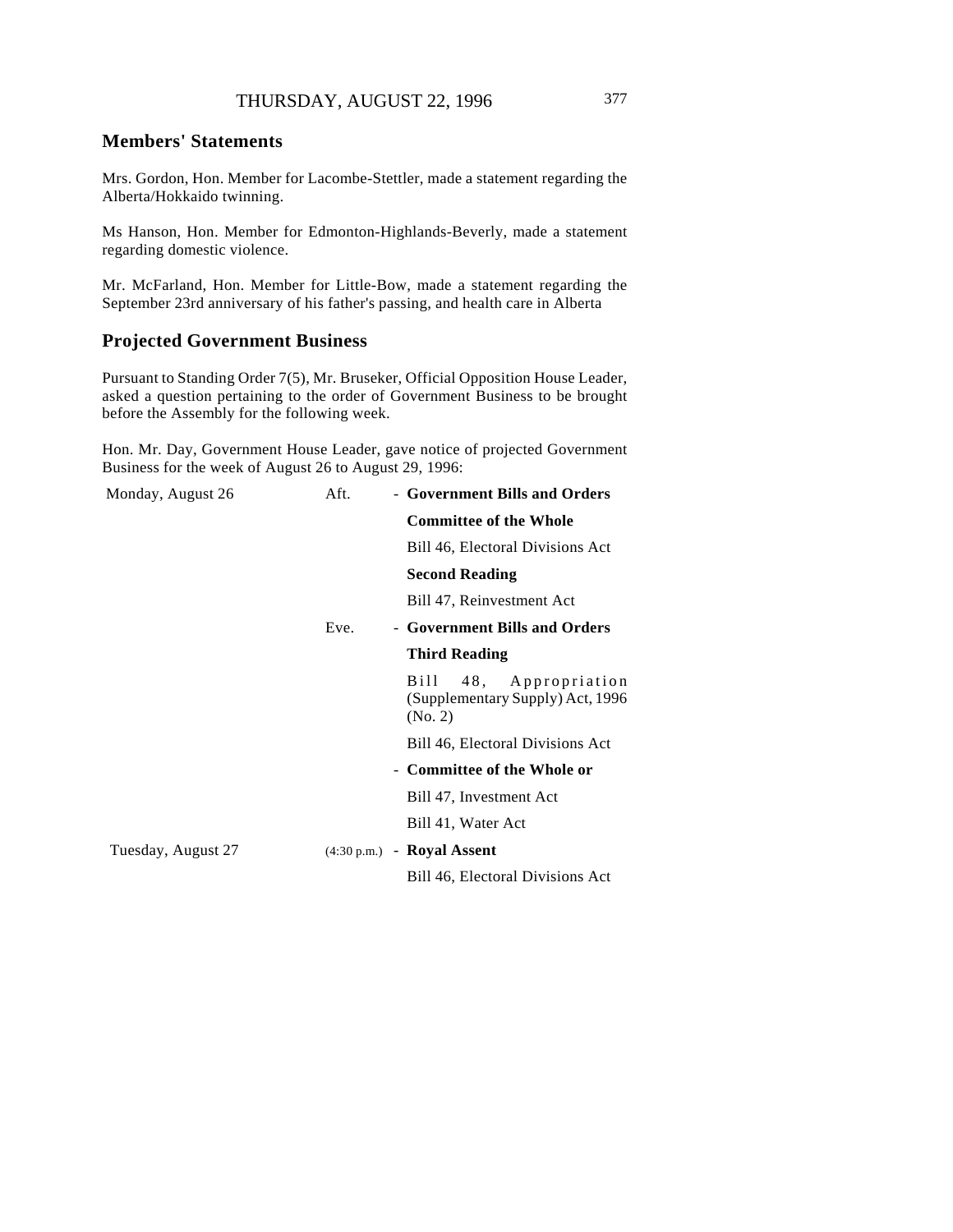|                      |      | $B$ ill<br>48,<br>Appropriation<br>(Supplementary Supply) Act, 1996<br>(No. 2) |
|----------------------|------|--------------------------------------------------------------------------------|
|                      |      | Bill 49, Gas Utilities Amendment<br>Act, 1996                                  |
|                      |      | <b>Government Bills and Orders</b>                                             |
|                      |      | <b>Second Reading or</b>                                                       |
|                      |      | <b>Committee of the Whole or</b>                                               |
|                      |      | <b>Third Reading</b>                                                           |
|                      |      | As per Order Paper                                                             |
|                      | Eve. | - Government Bills and Orders                                                  |
|                      |      | <b>Second Reading or</b>                                                       |
|                      |      | <b>Committee of the Whole or</b>                                               |
|                      |      | <b>Third Reading</b>                                                           |
|                      |      | As per Order Paper                                                             |
| Wednesday, August 28 | Eve. | - Government Bills and Orders                                                  |
|                      |      | <b>Second Reading or</b>                                                       |
|                      |      | <b>Committee of the Whole or</b>                                               |
|                      |      | <b>Third Reading</b>                                                           |
|                      |      | As per Order Paper                                                             |
| Thursday, August 29  | Aft. | - Government Bills and Orders                                                  |
|                      |      | <b>Second Reading or</b>                                                       |
|                      |      | <b>Committee of the Whole or</b>                                               |
|                      |      | <b>Third Reading</b>                                                           |
|                      |      | As per Order Paper                                                             |

# **Motions under Standing Order 40**

Mr. Decore, Hon. Member for Edmonton-Glengarry, requested and received the unanimous consent of the Assembly for consideration of the following motion:

Be it resolved that this Assembly express its regrets and condolences to the family of Mr. Justice Tevie Miller and that his Assembly acknowledge the outstanding contribution of Mr. Justice Tevie Miller to our province.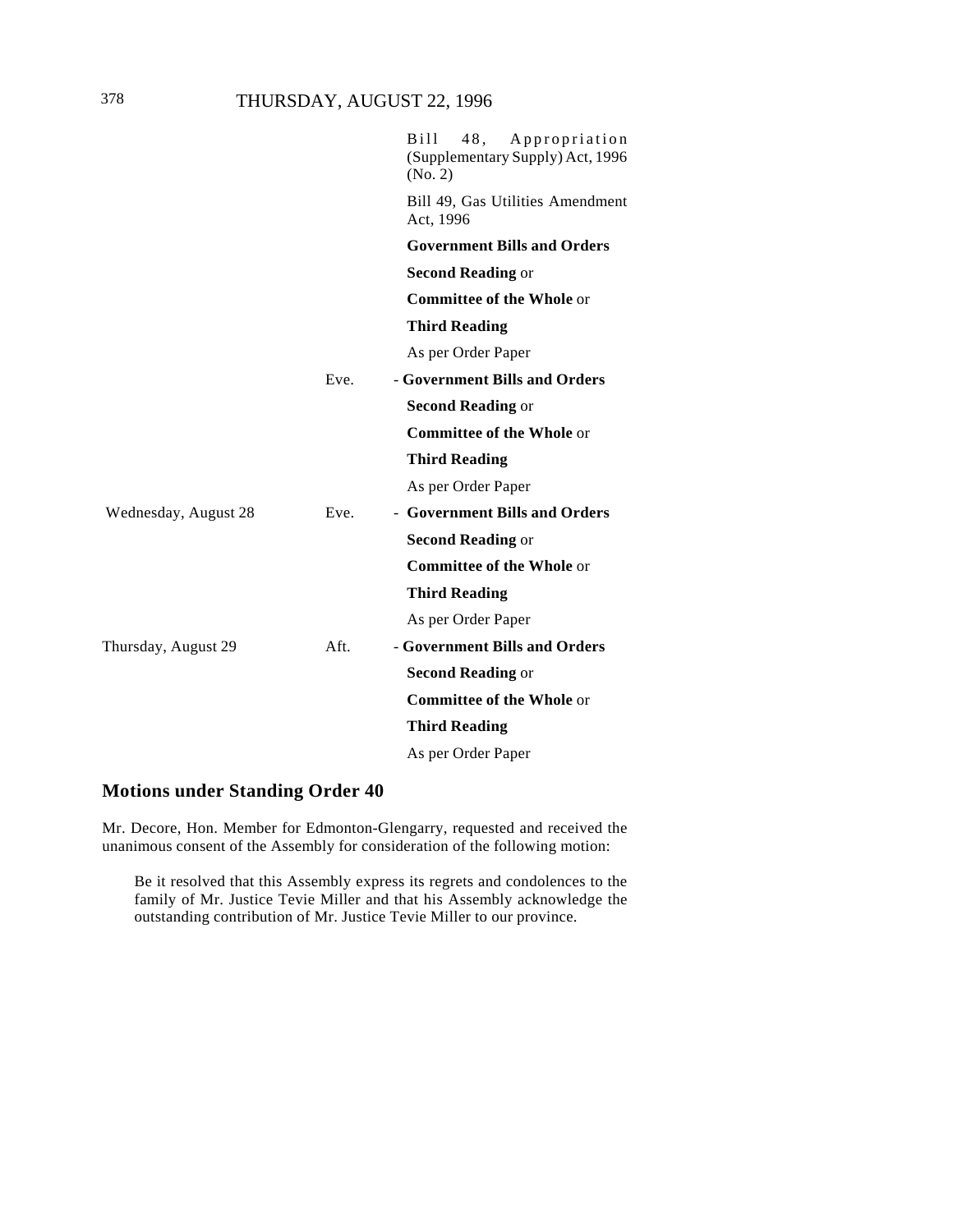A debate followed.

The question being put, the motion was agreed to unanimously.

# ORDERS OF THE DAY

# **Government Bills and Orders**

#### **Committee of the Whole**

According to Order, the Assembly resolved itself into Committee of the Whole, and the Deputy Speaker left the Chair.

(Assembly in Committee)

After some time spent therein, the Acting Speaker resumed the Chair.

The following Bill was reported:

Bill 48 Appropriation (Supplementary Supply) Act, 1996 (No. 2) — Hon. Mr. Dinning

Progress was reported on the following Bill:

Bill 46 Electoral Divisions Act — Hon. Mr. Evans

Mr. McFarland, Acting Chairman of Committees, tabled copies of all amendments considered by Committee of the Whole for the Official Records of the Assembly.

Amendment to Bill 46 (Hon. Minister of Justice and Attorney General) — Debate adjourned.

Sessional Paper 1350/96

# **Adjournment**

On motion by Hon. Mr. Evans, Deputy Government House Leader, that it be called 5:30 p.m., the Assembly adjourned at 5:18 p.m. until Monday, August 26, 1996 at 1:30 p.m.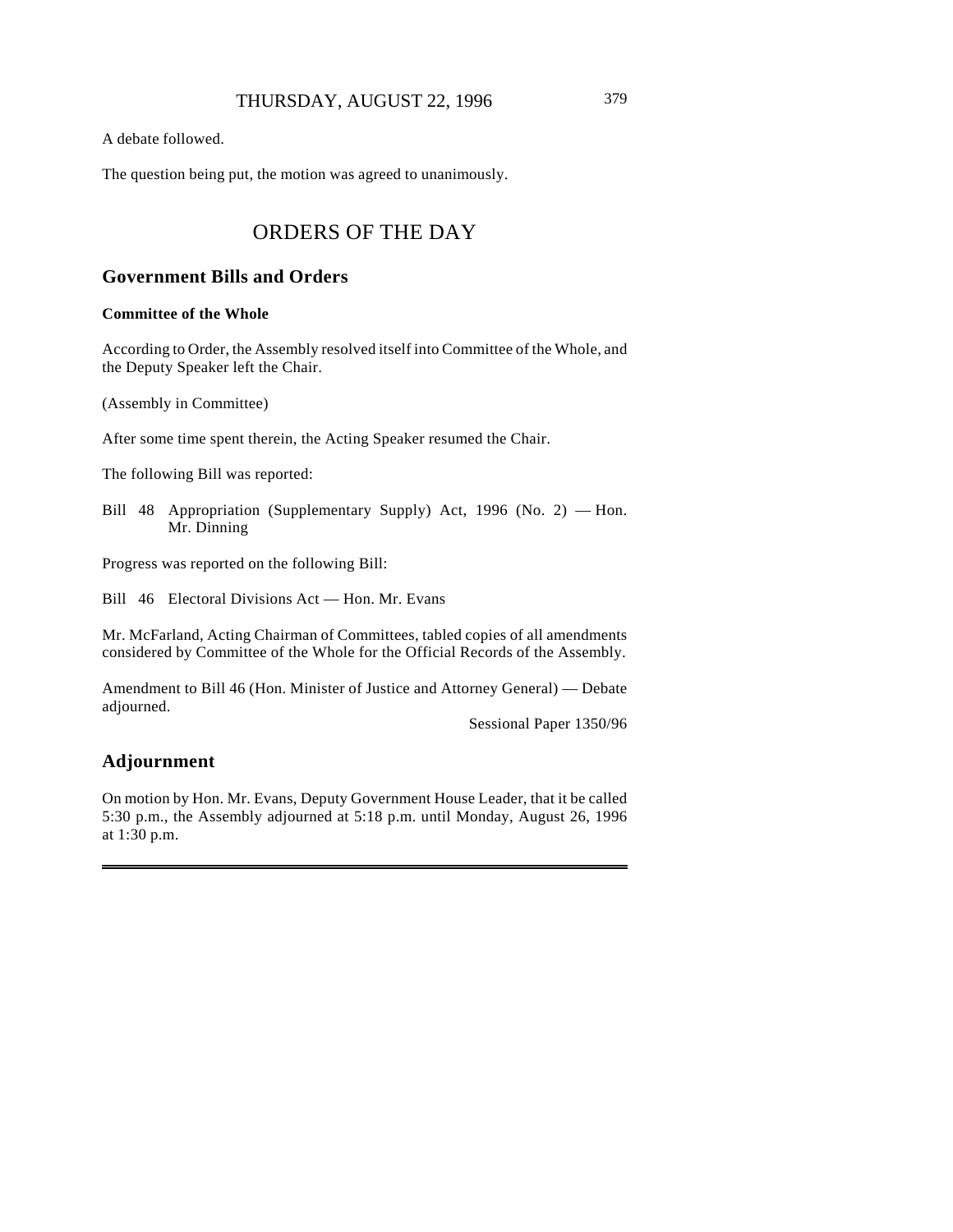# Monday, August 26, 1996

The Deputy Speaker took the Chair at 1:30 p.m.

### **Presenting Petitions**

Mrs. Balsillie, Hon. Member for Redwater, presented a petition from 1,300 Albertans opposing the privatization of Pine Ridge Nursery in Smoky Lake.

# **Reading and Receiving Petitions**

On request by Mr. Sapers, Hon. Member for Edmonton-Glenora, the following petition was read and received:

We, the undersigned residents of Alberta, petition the Legislative Assembly to support Bill 214, Victims of Domestic Violence Act.

#### **Tabling Returns and Reports**

Hon. Mr. Klein, Premier:

Memorandum, dated August 26, 1996, from Hon. Mr. Klein, Premier, to Hon. Mr. Jonson, Minister of Health, requesting an investigation into a serious health care allegation outlined in a letter, dated August 20, 1996, from Andrew Noel, which was faxed to the Premier's residence

Sessional Paper 1351/96

Communiqués issued at the 37th Annual Premier's Conference held at Jasper August 21 - 23, 1996, entitled "Rebalancing Roles and Responsibilities", "Social Policy Reform and Renewal", "GST Harmonization", "Other Intergovernmental Matters", "Jobs and Economic Growth", a further "Jobs and Economic Growth", "New National Infrastructure Program", "Proposed Guidelines for a New National Infrastructure Program" and "Follow-Up to the June First Ministers' Meeting"

Sessional Paper 1352/96

Mr. Sapers, Hon. Member for Edmonton-Glenora:

News Release, dated August 22, 1996, entitled "New Guideline for Management of Cataracts Announced", with accompanying patient information entitled "Guideline for Surgical & Non-Surgical Management of Cataract in the Otherwise Healthy Adult Eye" and "Information for Patients, Cataracts in Adults with Otherwise Healthy Eyes"

Sessional Paper 1353/96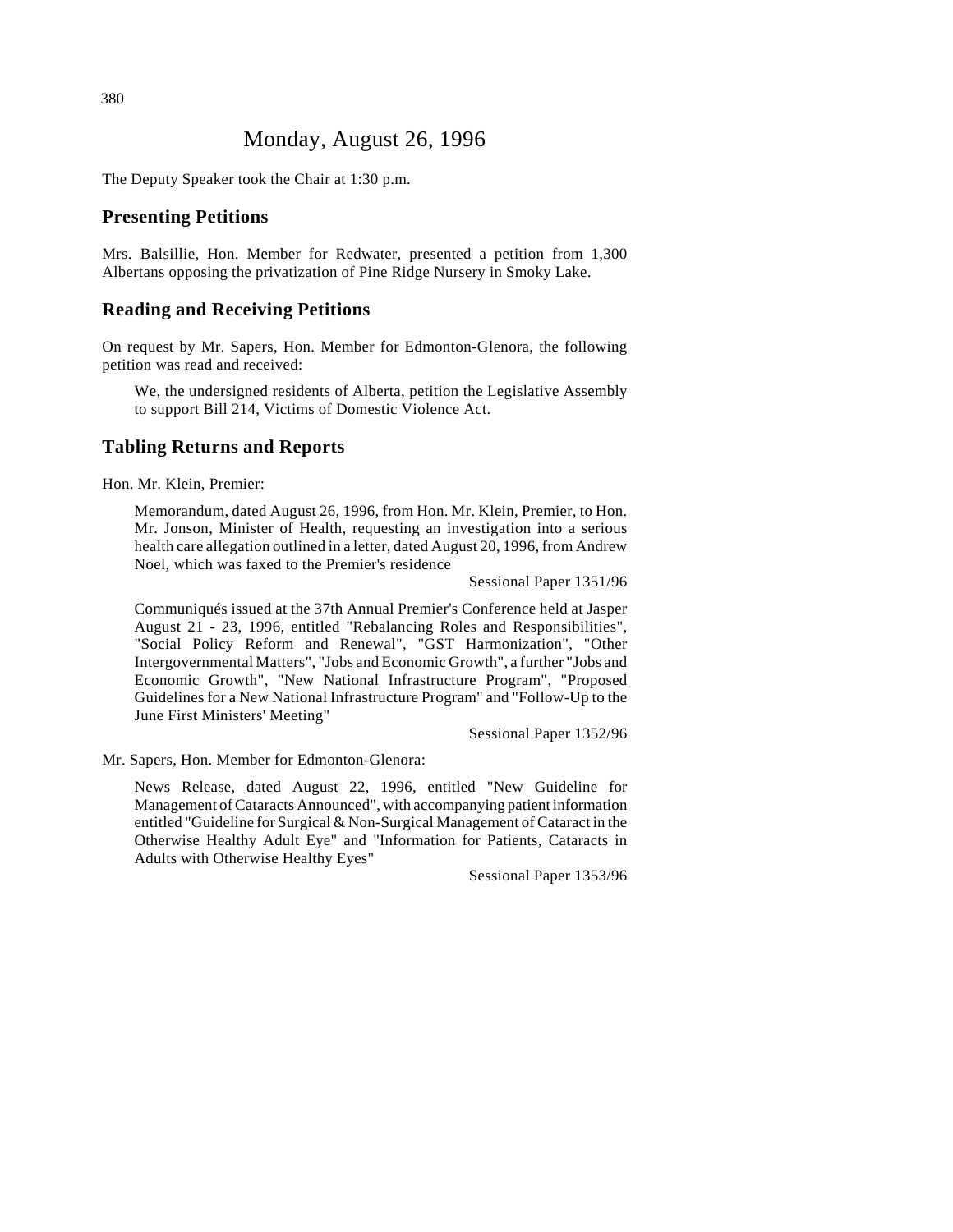Mr. Dickson, Hon. Member for Calgary-Buffalo:

Letter, dated July 19, 1996, from Dr. Thomas Rich, Emergency Physician, Calgary General and Peter Lougheed Hospitals, to Members of Government responsible for Health Care, regarding retention of an inner-city hospital in Calgary

Sessional Paper 1354/96

A Paper, dated July 4, 1996, authored by Christopher Bagley and Pierre Tremblay, entitled "On the Prevalence of Homosexuality and Bisexuality, and Recent Depression in a Random Community Survey of 750 Men Aged 18 to 27"

Sessional Paper 1355/96

A Paper, dated August 16, 1996, authored by Christopher Bagley and Pierre Tremblay, entitled "Suicidality Problems of Gay and Bisexual Males: Evidence From a Random Community Survey of 750 Men Aged 18 to 27" Sessional Paper 1356/96

### **Deputy Speaker's Ruling**

#### **Re: Point of order raised by the Honourable Member for Calgary-North West**

On Thursday, August 22, 1996, after the prayers and before the Daily Routine, the Honourable Member for Calgary-North West raised a point of order concerning what he believes was an omission on that day's Order Paper; specifically, a reference to Bill 214 under Public Bills and Orders other than Government Bills and Orders. The Honourable Member indicated that there was neither a motion to remove Bill 214 from the Order Paper nor unanimous consent to waive Standing Order  $8(5)(a)(ii)$ and therefore Bill 214 should be returned to the Order Paper to be discussed on the next Private Members' day.

While the Chair is extremely reluctant to comment on what occurred in Committee of the Whole, a review of Hansard for Wednesday, August 20, 1996, indicates that when the Assembly was in Committee of the Whole debating Bill 214, the Honourable Member for Calgary-Currie moved, pursuant to Standing Order 64(1), that the Chairman leave the Chair. Standing Order 64(1) reads as follows:

*64(1) A motion that the Chairman leave the Chair*

- *(a) is always in order,*
- *(b) takes precedence over any other motion, and*
- *(c) is not debatable.*

The Honourable Member for Calgary-Currie's motion passed in the affirmative, and the Chairman left the Chair. The Standing Orders are not explicit as to what happens to a Bill when the Chairman leaves the Chair, but both Beauchesne's and Erskine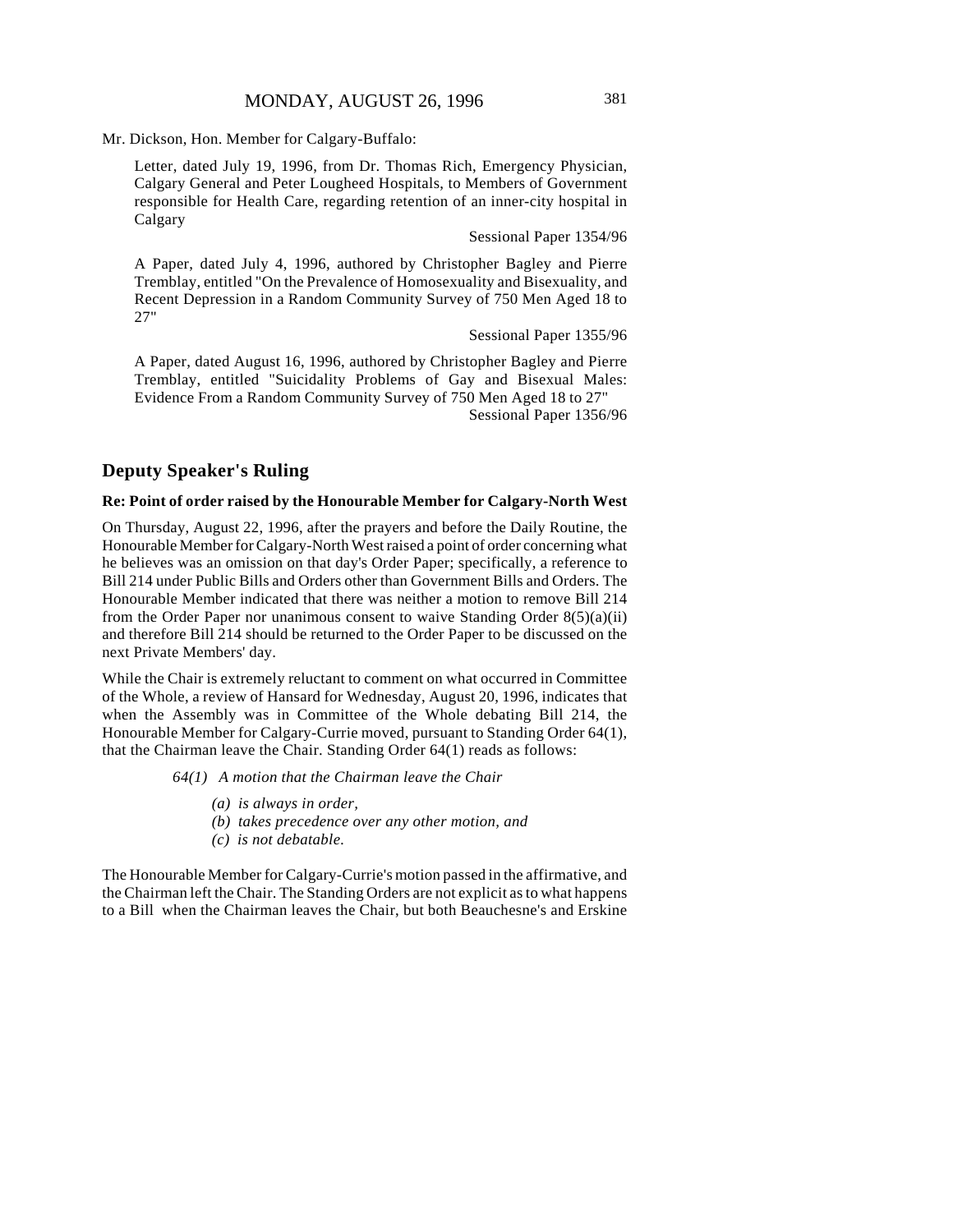May, which are the authorities most often consulted in situations not covered by the Standing Orders, deal with this matter.

Beauchesne's, at paragraph 905, explains that a Member wishing to supersede a question, will move "That the Chairman do now leave the Chair", and if this motion, which is not debatable, is resolved in the affirmative, the Chairman will at once leave the Chair, and with no report having been made to the House, the Bill or question disappears from the Order Paper. Erskine May at page 499 is to a similar effect.

Thus, in partial answer the Honourable Member's point of order, the Chair would advise that a motion to remove Bill 214 from the Order Paper was not necessary because the Bill automatically disappeared from the Order Paper when the Chairman left the Chair.

The Honourable Member for Calgary-North West also indicated that Bill 214 cannot be removed from the Order Paper unless there is unanimous consent of the Assembly to waive Standing Order 8(5)(a)(ii), which says that a Public Bill other than a Government Bill shall retain its place on the Order Paper until such time as the Bill has been given 120 minutes of debate in Committee of the Whole. What the Honourable Member failed to mention, however, were the closing words of Standing Order 8(5)(a), which read *"unless the relevant Motion is voted upon sooner."*

In the Chair's view a motion under Standing Order 64(1) is a relevant motion for the purposes of Standing Order 8(5)(a)(ii); indeed, pursuant to Standing Order  $64(1)(b)$  it's a motion that takes precedence over any other motion. Accordingly, once a motion that the Chairman leave the Chair is affirmed in the positive, that ends debate of the Bill. In short, the Standing Order provisions concerning the amount of time to be spent on Private Member's Bills are not absolute. They are subject to the normal rules of debate and the motions that have marked parliamentary practice at least since 1905.

Finally, the Honourable Member for Calgary-North West referred to Standing Order 41. Standing Order 41 enumerates the motions that can be received when a motion is being debated. It is true that there is no motion under Standing Order 41 to remove a Bill from the Order Paper. However, Standing Order 64 takes precedence over any other motion and is always in order. Consequently, Standing Order 41 is not applicable in these circumstances.

In conclusion, the Chair wishes to thank the Honourable Member for Calgary-North West for his concerns and comments, but the Chair finds that there is no point of order. Bill 214 was properly removed from the Order Paper in accordance with the Standing Orders and the usages and precedents of this Assembly.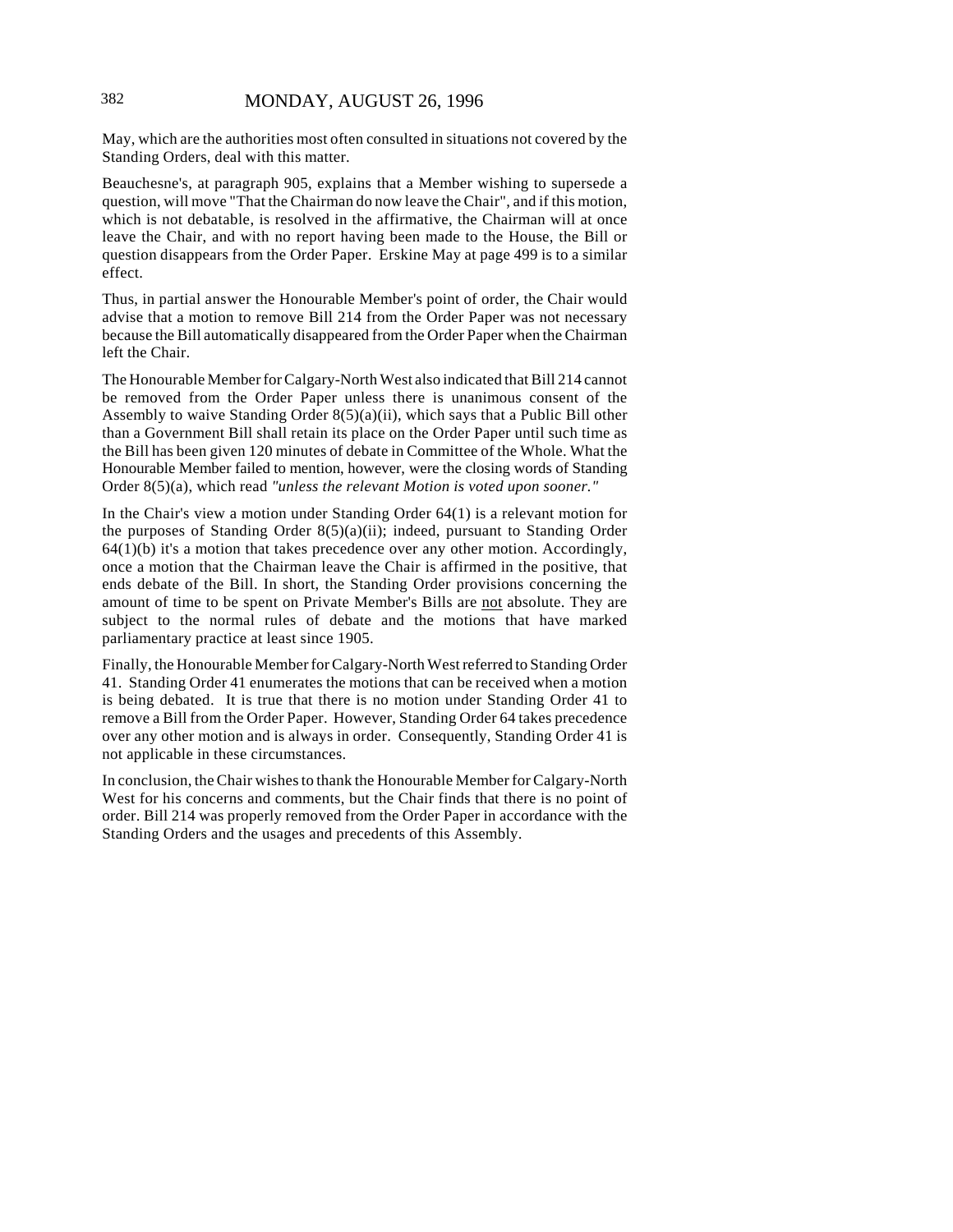# ORDERS OF THE DAY

## **Government Bills and Orders**

#### **Committee of the Whole**

According to Order, the Assembly resolved itself into Committee of the Whole, and the Deputy Speaker left the Chair.

(Assembly in Committee)

After some time spent therein, the Acting Speaker resumed the Chair.

Progress was reported on the following Bill:

Bill 46 Electoral Division — Hon. Mr. Evans

Mr. Herard, Acting Chairman of Committees, tabled copies of all amendments considered by Committee of the Whole for the Official Records of the Assembly.

Amendment to Bill 46 (Hon. Minister of Justice and Attorney General) — Agreed to.

Sessional Paper 1357/96

Sub-amendment to the Amendment to Bill 46 (Hon. Member for Sherwood Park) — Defeated.

Sessional Paper 1358/96

Amendment to Bill 46 (Hon. Member for Fort McMurray) — Debate adjourned. Sessional Paper 1359/96

# **Adjournment**

On motion by Hon. Mr. Day, Government House Leader, that it be called 5:30 p.m., it was agreed at 5:26 p.m. that when the Assembly reconvened at 8:00 p.m. it would be in Committee of the Whole, and the Acting Speaker left the Chair.

MONDAY, AUGUST 26, 1996 — 8:00 P.M.

### **Government Bills and Orders**

#### **Committee of the Whole**

(Assembly in Committee)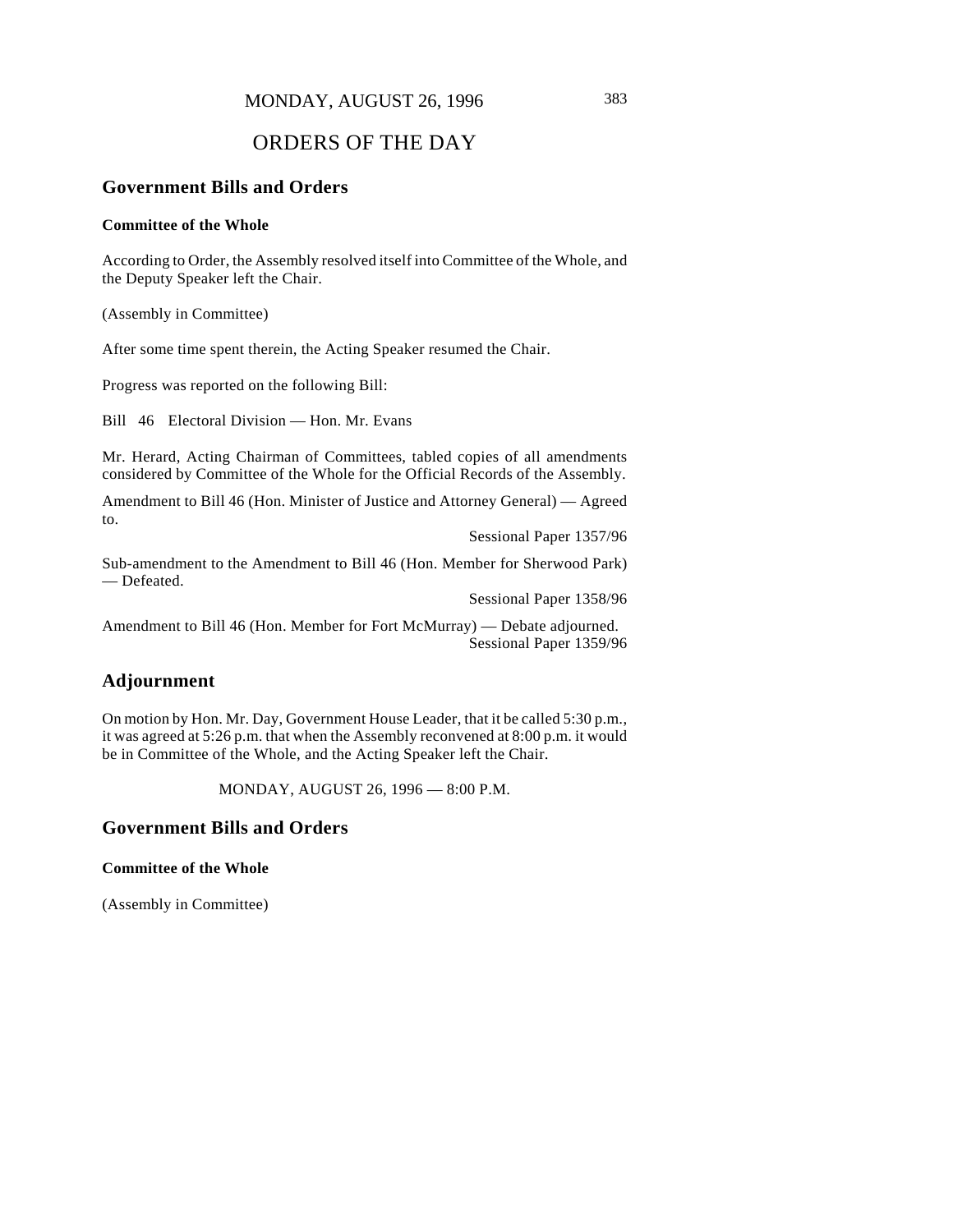# 384 MONDAY, AUGUST 26, 1996

After some time spent therein, the Deputy Speaker resumed the Chair.

The following Bill was reported with some amendments.

Bill 46 Electoral Divisions Act — Hon. Mr. Evans

Mr. Herard, Acting Chairman of Committees, tabled copies of all amendments considered by the Committee of the Whole for the Official Records of the Assembly.

Amendment to Bill 46, (Hon. Member for Fort McMurray) — Defeated. Sessional Paper 1360/96

Amendment to Bill 46 (Hon. Member for Fort McMurray) — Defeated. Sessional Paper 1361/96

#### **Third Reading**

The following Bill was read a Third time and passed:

Bill 48 Appropriation (Supplementary Supply) Act, 1996 (No. 2) — Hon. Mr. Dinning

### **Second Reading — Deputy Speaker's Statement**

On August 21, 1996, under Government Bills and Orders, the Hon. Minister of Justice and Attorney General, moved Second reading of Bill 47, Reinvestment Act, on behalf of the Hon. Provincial Treasurer. After the Hon. Minister of Justice and Attorney General and the Hon. Member for Edmonton-Whitemud had spoken to the Bill, the Chair recognized the Hon. Provincial Treasurer, who spoke to the Bill and then later moved to adjourn debate.

Pursuant to Standing Order  $25(1)(b)$ , a reply is allowed to a Member who has moved that a Bill be read a Second or Third time and in such instance the Speaker shall inform the Assembly that the reply of the mover will close debate. The mover of Bill 47 was the Hon. Minister of Justice and Attorney General; however, he moved the Bill on behalf of the Hon. Provincial Treasurer. According to paragraph 466(2) of Beauchesne, should a Member propose a motion, including a motion that a Bill be read a Second time, on behalf of another Member, a later speech by either will close the debate. However, since the Chair did not inform the Assembly that the reply by the Hon. Provincial Treasurer would close debate on Second reading of Bill 47, debate on the Bill can continue. The Chair wishes to inform the Assembly, however, that if either the Hon. Provincial Treasurer or the Hon. Minister of Justice and Attorney General speaks to the Bill again, debate will close on Second reading of Bill 47.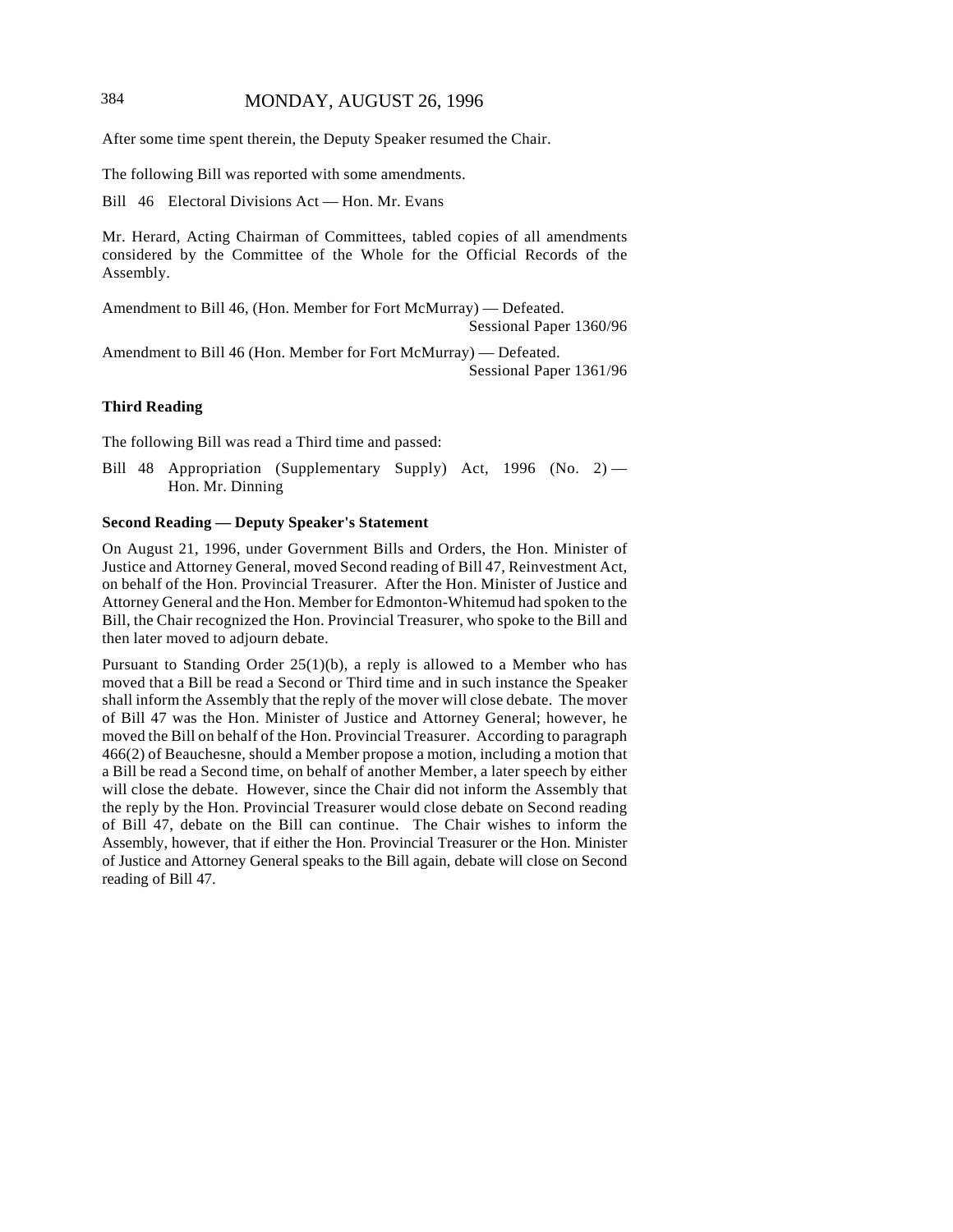The following Bill was read a Second time and referred to Committee of the Whole:

Bill 47 Reinvestment Act — Hon. Mr. Dinning

#### **Adjournment**

On motion by Hon. Mr. Day, Government House Leader, the Assembly adjourned at 10:52 p.m. until Tuesday, August 27, 1996 at 1:30 p.m.

Tuesday, August 27, 1996

The Deputy Speaker took the Chair at 1:30 p.m.

### **Presenting Petitions**

Mr. Hlady, Hon. Member for Calgary-Mountain View, presented a petition from 136 Calgarians, regarding Calgary General Hospital remaining open and operational.

Mr. Henry, Hon. Member for Edmonton-Centre, presented a petition from Albertans regarding support for the continued provision of an affordable, high quality, postsecondary education system.

# **Reading and Receiving Petitions**

On request by Mrs. Hewes, Hon. Member for Edmonton-Gold Bar, on behalf of Mr. Dickson, Hon. Member for Calgary-Buffalo, the following petitions were read and received:

We, the undersigned, petition the Legislative Assembly to urge the Government of Alberta to suspend hospital closures in Calgary, and immediately hold an independent public inquiry on health facilities in the city.

We, the undersigned, petition the Legislative Assembly of Alberta to urge the Government to maintain a full complement of health services for veterans at the Colonel Belcher Hospital.

### **Presenting Reports by Standing and Special Committees**

Mr. Renner, Chairman, Select Standing Committee on Private Bills, presented the following report:

Mr. Speaker as Chairman of the Standing Committee on Private Bills, I have the following report to make concerning a Bill the Committee has considered: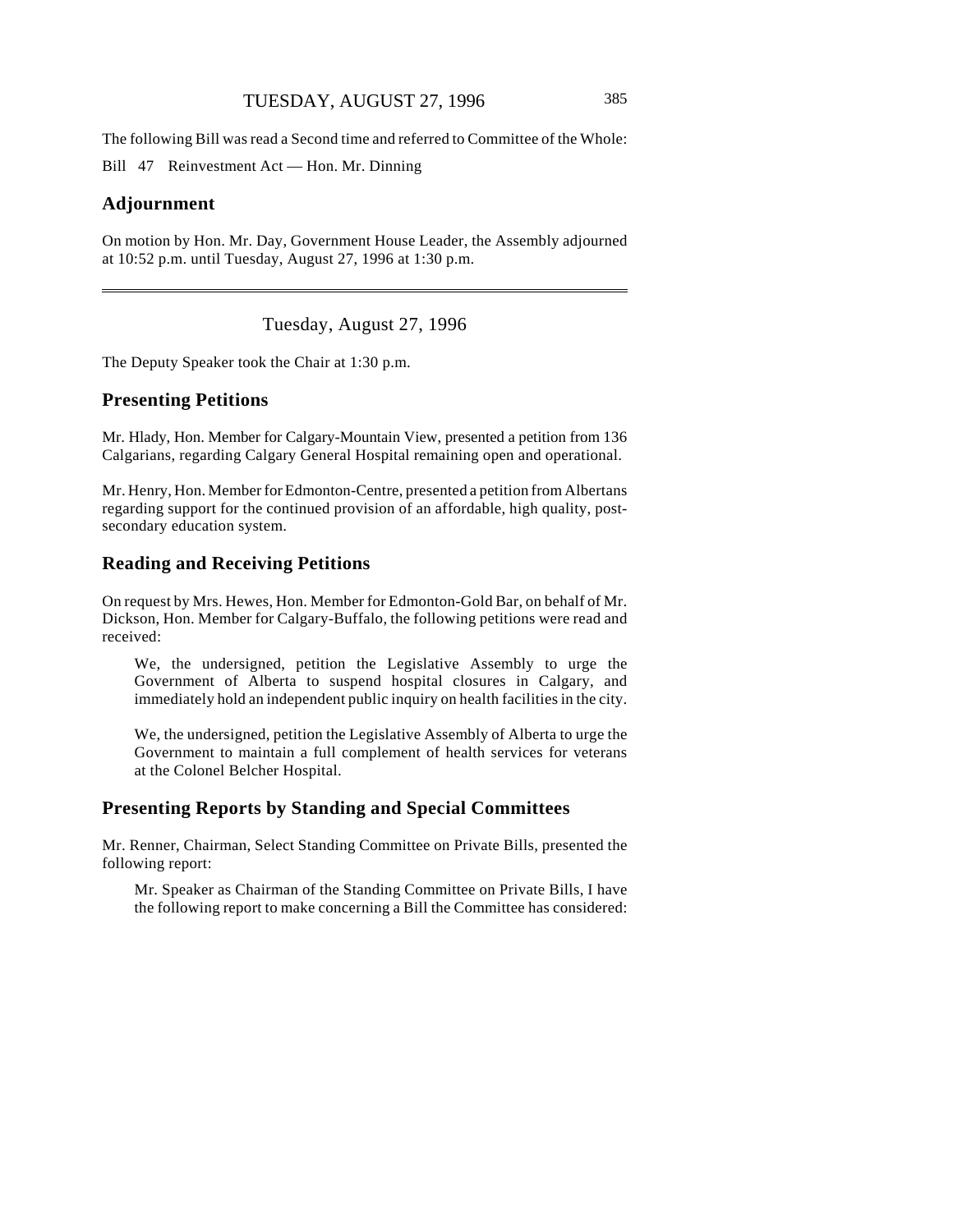# 386 TUESDAY, AUGUST 27, 1996

The Committee recommends that Bill Pr2, Covenant Bible College Tax Exemption Act, proceed with some amendments. Mr. Speaker, the Committee has recommended substantial amendments to the Bill so that it would, if passed, no longer grant tax exemptions but would incorporate the College in the same manner as other private colleges. One of the amendments is to change the title of the Bill so that the reference to "tax exemption" would be removed. Mr. Speaker, I am tabling the amendments recommended by the Committee and seek the concurrence of the House in this report

Sessional Paper 1372/96

The question being put, concurrence in the report was granted.

### **Notices of Motions**

Pursuant to Standing Order 34(2)(a), Hon. Mrs. Black, Deputy Government House Leader, gave oral notice of the following Written Questions and Motions for Returns to be dealt with Wednesday, August 28, 1996:

> Written Questions: Q206, Q207, Q208, Q211. Motions for Return: M209, M210.

Hon. Mr. Day gave oral notice of the following motion:

Be it resolved that further consideration of any or all of the resolutions, clauses, sections or titles of Bill 41, Water Act, shall be the first business of the Committee and shall not be further postponed.

The question being put, the motion was agreed to.

### **Tabling Returns and Reports**

Hon. Mr. Klein, Premier:

Letter, dated August 27, 1996, from Hon. Mr. Klein, Premier, to the Alberta Cerebral Palsy Association, congratulating medalists in the Canadian Paralympics in Atlanta, placing Canada 7th overall

Sessional Paper 1362/96

Letter, dated August 27, 1996, from Hon. Mr. Klein, Premier, to the Alberta Sports and Recreation Association for the Blind, congratulating medalists in the Canadian Paralympics in Atlanta, placing Canada 7th overall

Sessional Paper 1363/96

Letter, dated August 27, 1996, from Hon. Mr. Klein, Premier, to the Alberta Section Canadian Wheelchair Sports Association, congratulating medalists in the Canada Paralympics in Atlanta, placing Canada 7th overall

Sessional Paper 1364/96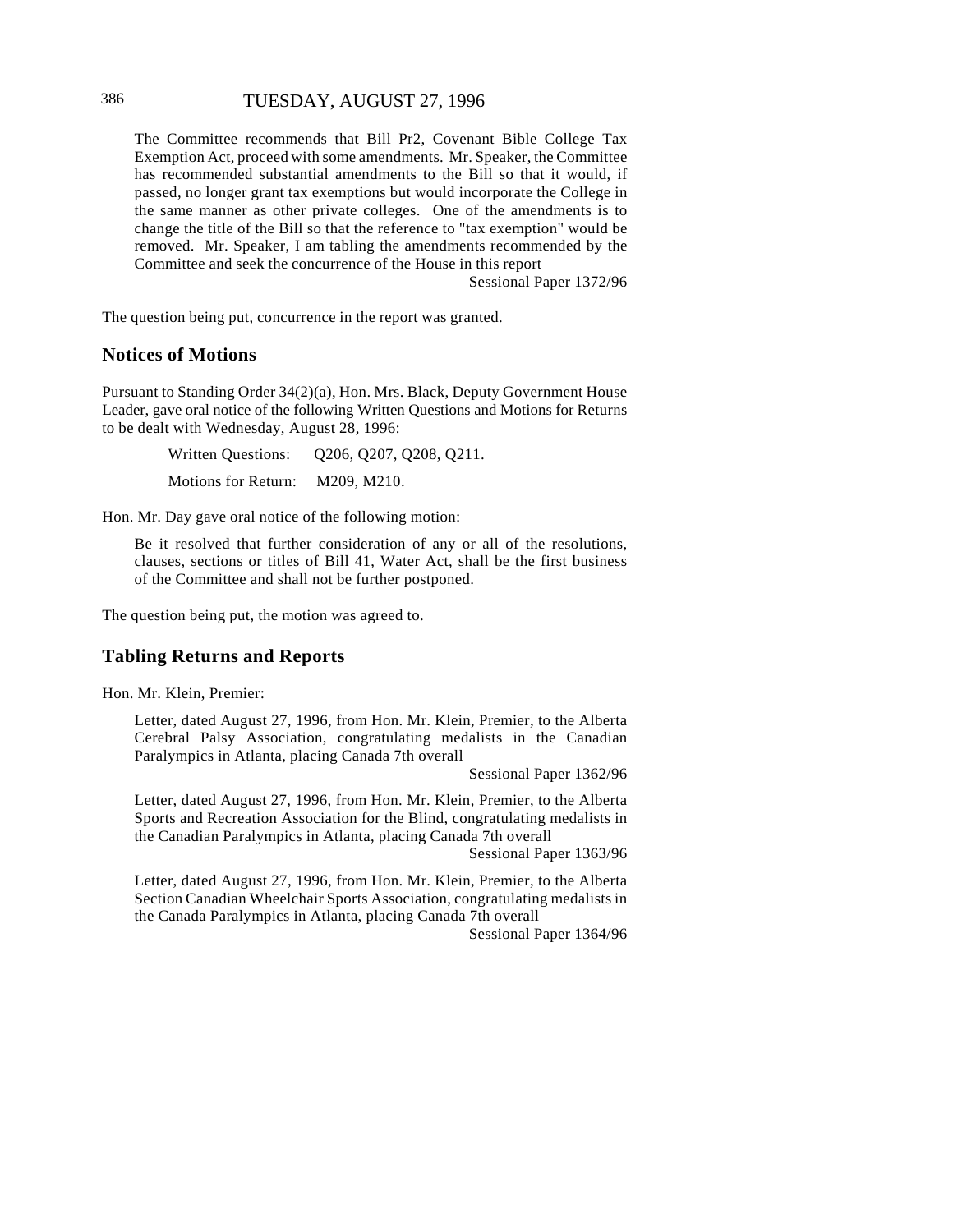|  |  |  |  |  | Mr. Sapers, Hon. Member for Edmonton-Glenora: |  |
|--|--|--|--|--|-----------------------------------------------|--|
|--|--|--|--|--|-----------------------------------------------|--|

Report, dated January, 1996, by Caritas Health Group, entitled "COMPRU" (Craniofacial Osseointegration and Maxillofacial Prosthetic Rehabilitation Unit)

Sessional Paper 1365/96

Mr. Sapers, Hon. Member for Edmonton-Glenora:

Letter, dated August 22, 1996, from Lawrence Noel to Hon. Mr. Klein, Premier, regarding unaddressed health care issues

Sessional Paper 1366/96

Letter, dated August 25, 1996, from Dr. Jan Adam, to Mr. Sapers, Hon. Member for Edmonton-Glenora, regarding Calgary Foothills Hospital soliciting donations to finance hospital projects

Sessional Paper 1367/96

Hon. Mr. Woloshyn, Minister of Public Works, Supply and Services:

The Alberta Association of Architects, Annual Report, 1995

Sessional Paper 137/96

The Association of Professional Engineers, Geologists and Geophysicists of Alberta, Annual Report, 1995-96

Sessional Paper 138/96

Consulting Engineers of Alberta, Annual Report, 1995-96 Sessional Paper 1368/96

Hon. Dr. West, Minister of Economic Development and Tourism:

Alberta Liquor Control Board, Annual Report, 1995-96

Sessional Paper 112/96

Alberta Lotteries, Annual Report, 1995-96

Sessional Paper 1369/96

Hon. Mr. Jonson, Minister of Health:

Aspen Regional Health Authority #11, Annual Report, 1995-96 Sessional Paper 75AA/96

Calgary Regional Health Authority, Annual Report, 1995-96 Sessional Paper 75BB/96

Capital Health Authority, Annual Report, 1995-96

Sessional Paper 75CC/96

Headwaters Health Authority, Annual Report, 1995-96 Sessional Paper 75HH/96

Keeweetinok Lakes Regional Health Authority No. 15, Annual Report, 1995- 96

Sessional Paper 75II/96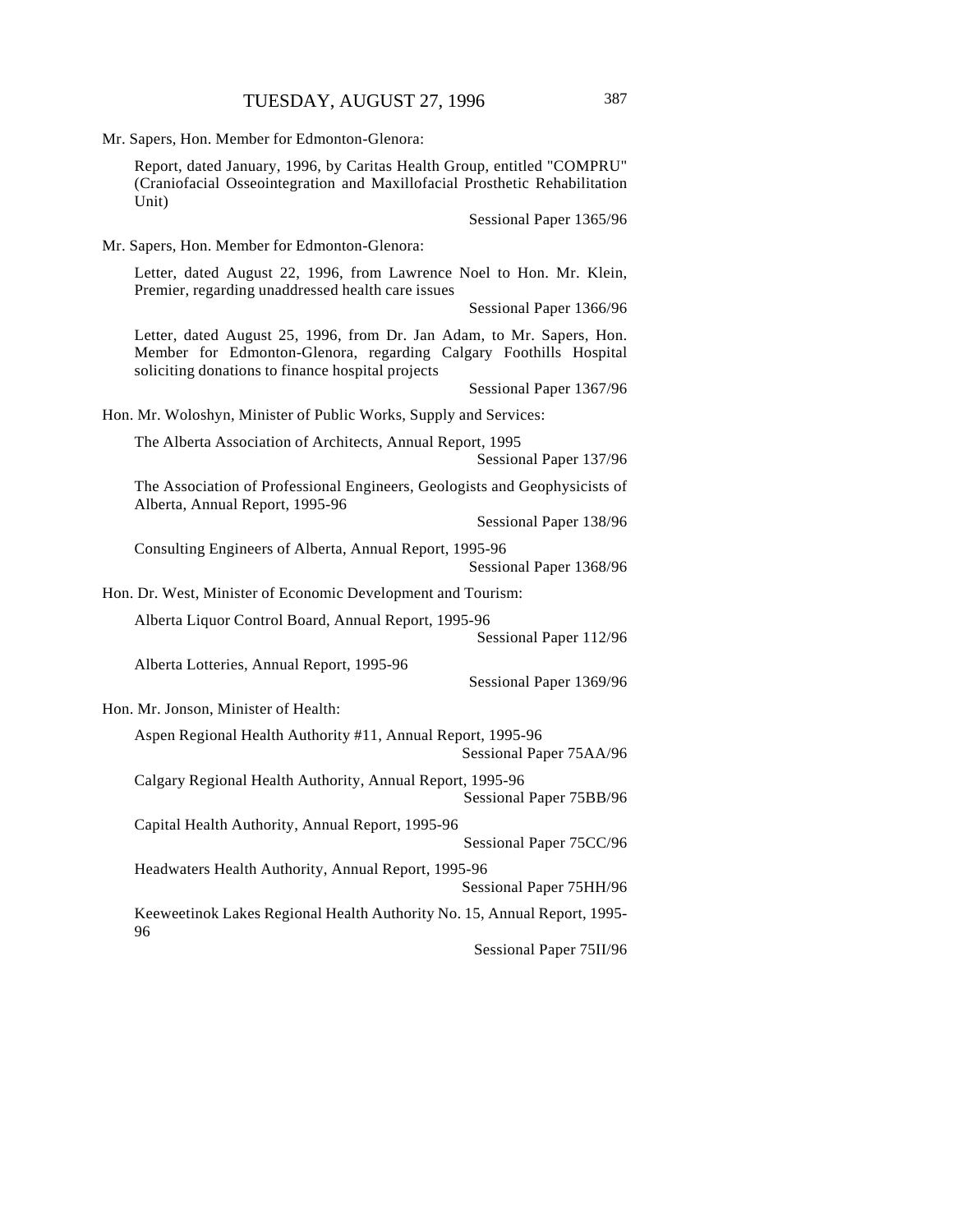Lakeland Regional Health Authority, Annual Report, 1995-96 Sessional Paper 75JJ/96

Mistahia Health Region, Annual Report and Financial Statements, 1995-96 Sessional Paper 75KK/96

Northern Lights Regional Health Authority, Annual Report, 1995-96 Sessional Paper 75LL/96

Northwestern Health Services Region, Annual Report and Financial Statements, 1995-96

Sessional Paper 75MM/96

Letter, dated August 27, 1996, from Hon. Mr. Jonson, Minister of Health, to Mr. Dickson, Hon. Member for Calgary-Buffalo, responding to a question asked on August 20, 1996, by the Hon. Member for Calgary-Buffalo, regarding the Colonel Belcher Hospital and private room fees

Sessional Paper 1370/96

Ms Carlson, Hon. Member for Edmonton-Ellerslie:

Letter, dated August 27, 1996 from Ms Carlson, Hon. Member for Edmonton-Ellerslie, to Hon. Mr. Jonson, Minister of Health, regarding Christine Campbell's partner's difficulties with the health care system

Sessional Paper 1371/96

#### **Oral Question Period**

During Oral Question Period, Mrs. Hewes, Hon. Member for Edmonton-Gold Bar, tabled the following:

Letter, dated July 16, 1996, from John Ennis, Portfolio Officer, Office of the Information and Privacy Commissioner, to Mr. Con Duemler, Agent, regarding complaints he filed on behalf of a senior about the treatment of senior citizens by the Department of Community Development and the processing of Alberta seniors benefits

Sessional Paper 1373/96

During Oral Question Period, Hon. Mr. Paszkowski, Minister of Agriculture, Food and Rural Development, tabled the following:

Article, dated August 26, 1996, Alberta Report, entitled "The monopolists strike back"

Sessional Paper 1374/96

### **Members' Statements**

Mr. Henry, Hon. Member for Edmonton-Centre, made a statement regarding Dutch Elm Disease.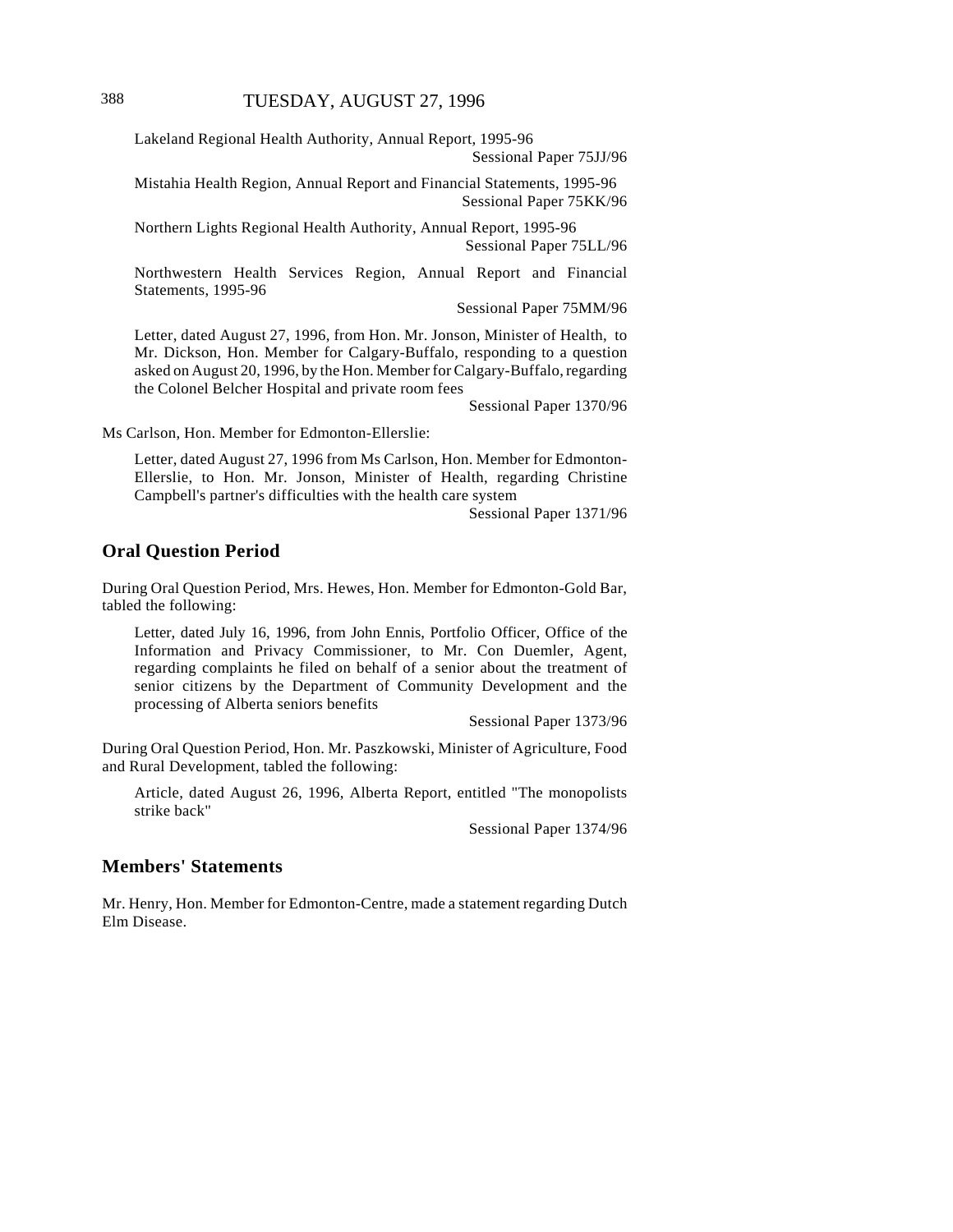Mrs. Laing, Hon. Member for Calgary-Bow, made a statement regarding the alleged crises in our health care system.

Mrs. Soetaert, Hon. Member for Spruce Grove-Sturgeon-St. Albert, made a statement regarding motor vehicle inspections and the shift in certification requirements for inspectors.

# ORDERS OF THE DAY

# **Public Bills and Orders Other Than Government Bills and Orders**

#### **Second Reading**

The following Bill was read a Second time and referred to Committee of the Whole:

Bill 217 Law of Property Amendment Act, 1996 — Mr. Renner

At 3:28 p.m., unanimous consent of the Assembly was granted to move on to the next item of business.

#### **Motions Other Than Government Motions**

**514.** Moved by Mr. Havelock:

Be it resolved that the Legislative Assembly urge the Government to examine the feasibility of establishing a Legal Services Ombudsman to investigate how complaints about lawyers have been handled.

Pursuant to Standing Order 8(4), the question being put, the motion was defeated.

#### **515.** Moved by Mr. Hlady:

Be it resolved that the Legislative Assembly urge the Government to initiate an immediate study to examine the feasibility of electing judges.

During debate of Motion 515, Mr. Hlady requested and received the unanimous consent of the Assembly to amend his motion by inserting after "immediate"

public review of the judiciary, including a

Debate followed (on amendment).

Pursuant to Standing Order 8(4), the question was put on the amendment, which was defeated.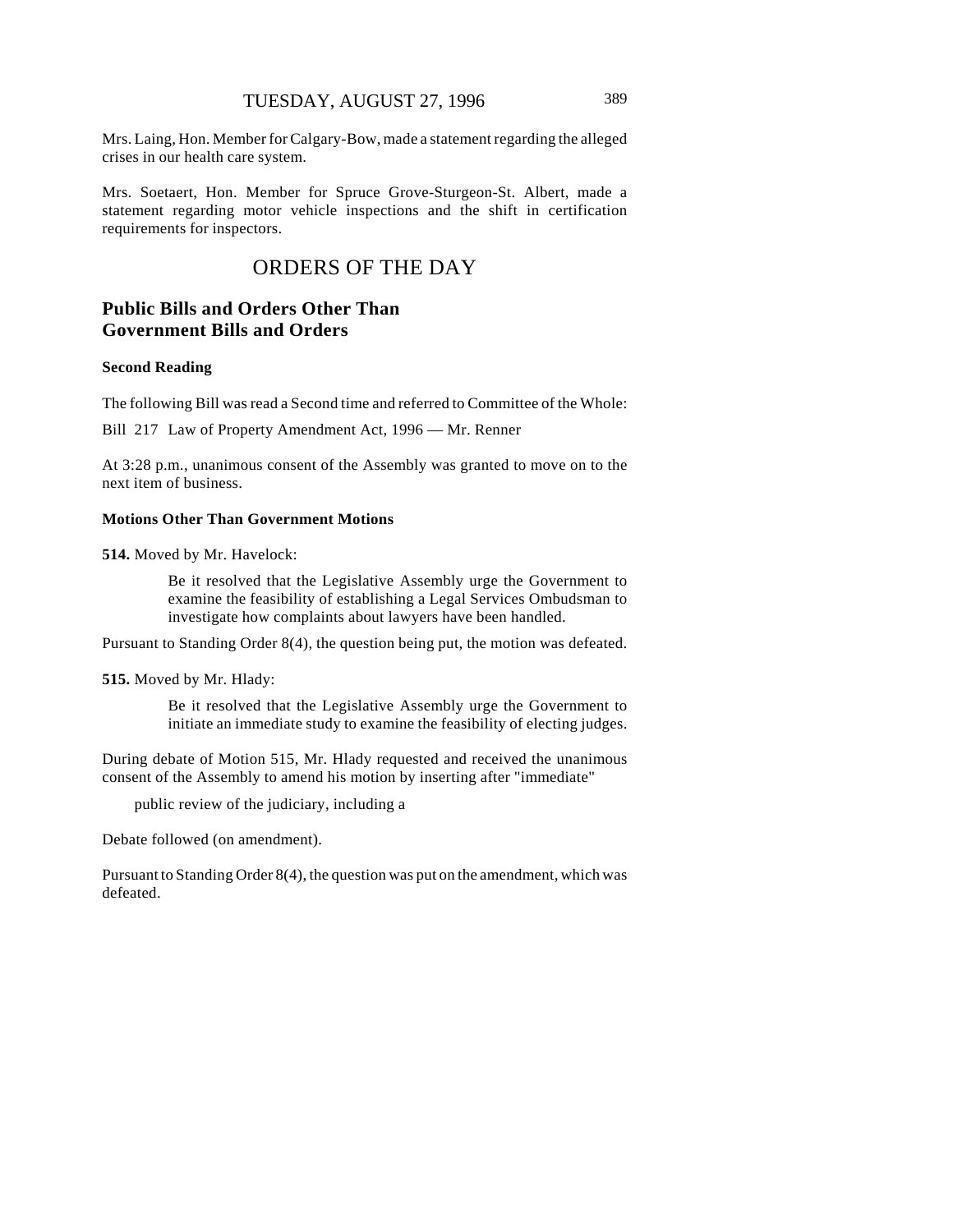# 390 TUESDAY, AUGUST 27, 1996

Pursuant to Standing Order 8(4), the question was immediately put on the motion, which was defeated.

Hon. Mr. Jonson, Acting Government House Leader, requested and received unanimous consent to waive Standing Order 8(2)(c), in order to consider Private Bills.

# **Private Bills**

#### **Second Reading**

The following Bill was read a Second time and referred to Committee of the Whole:

Bill Pr2 Covenant Bible College Tax Exemption Act — Mr. Brassard

# **Government Bills and Orders**

#### **Committee of the Whole**

According to Order, the Assembly resolved itself into Committee of the Whole, and the Deputy Speaker left the Chair.

(Assembly in Committee)

Pursuant to Standing Order 4(3), at 5:30 p.m. the Committee recessed until 8:00 p.m.

TUESDAY, AUGUST 27, 1996 — 8:00 P.M.

# **Government Bills and Orders**

#### **Committee of the Whole**

(Assembly in Committee - continued)

After some time spent therein, the Deputy Speaker resumed the Chair.

The following Bill was reported:

Bill 47 Reinvestment Act

The following Bills were reported with some amendments:

Bill Pr2 Covenant Bible College Act — Mr. Brassard

Bill 41 Water Act — Hon. Mr. Lund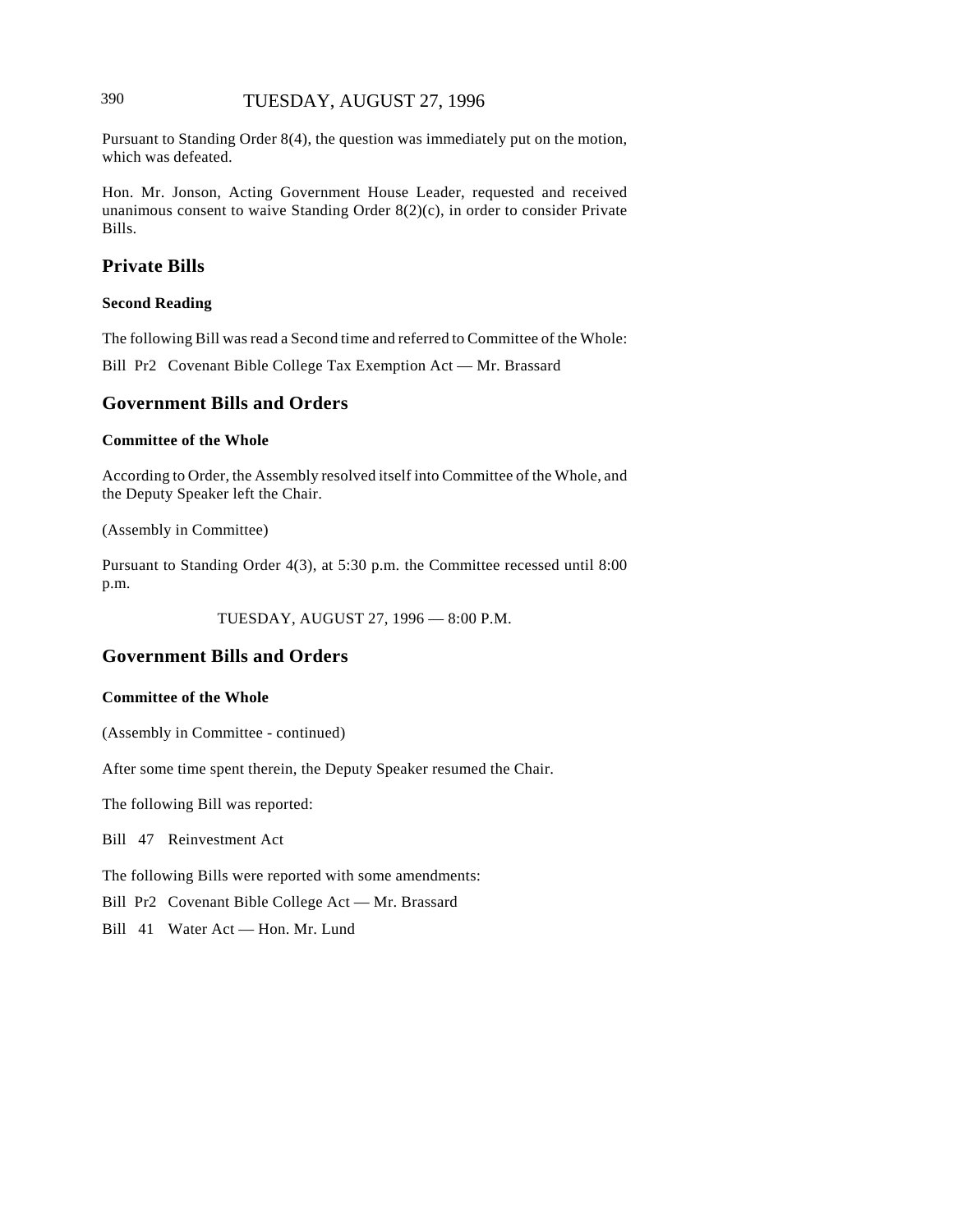Mr. Herard, Acting Chairman of Committees tabled copies of all amendments considered by Committee of the Whole on this date for the Official Records of the Assembly.

| Amendment to Bill Pr2 (Hon. Member for Medicine Hat) — Agreed to.<br>Sessional Paper 1375/96    |
|-------------------------------------------------------------------------------------------------|
| Amendment to Bill 41 (Hon. Member for Sherwood Park) - Defeated.<br>Sessional Paper 1389/96     |
| Amendment to Bill 41 (Hon. Member for Sherwood Park) - Defeated.<br>Sessional Paper 1376/96     |
| Amendment to Bill 41 (Hon. Member for Sherwood Park) - Defeated.<br>Sessional Paper 1377/96     |
| Amendment to Bill 41 (Hon. Member for Sherwood Park) - Defeated.<br>Sessional Paper 1378/96     |
| Amendment to Bill 41 (Hon. Member for Sherwood Park) - Defeated.<br>Sessional Paper 1379/96     |
| Amendment to Bill 41 (Hon. Member for Sherwood Park) - Defeated.<br>Sessional Paper 1380/96     |
| Amendment to Bill 41 (Hon. Member for Sherwood Park) - Defeated.<br>Sessional Paper 1381/96     |
| Amendment to Bill 41 (Hon. Member for Sherwood Park) - Defeated.<br>Sessional Paper 1382/96     |
| Amendment to Bill 41 (Hon. Member for Sherwood Park) - Defeated.<br>Sessional Paper 1383/96     |
| Amendment to Bill 41 (Hon. Member for Sherwood Park) - Defeated.<br>Sessional Paper 1384/96     |
| Amendment to Bill 47 (Hon. Member for Edmonton-Whitemud) — Defeated.<br>Sessional Paper 1385/96 |
| Amendment to Bill 47 (Hon. Member for Spruce Grove-Sturgeon-St. Albert) —<br>Defeated.          |
| Sessional Paper 1386/96                                                                         |
| Amendment to Bill 41 (Hon. Member for Sherwood Park) - Defeated.<br>Sessional Paper 1387/96     |
| Amendment to Bill 41 (Hon. Member for Sherwood Park) - Defeated.<br>Sessional Paper 1388/96     |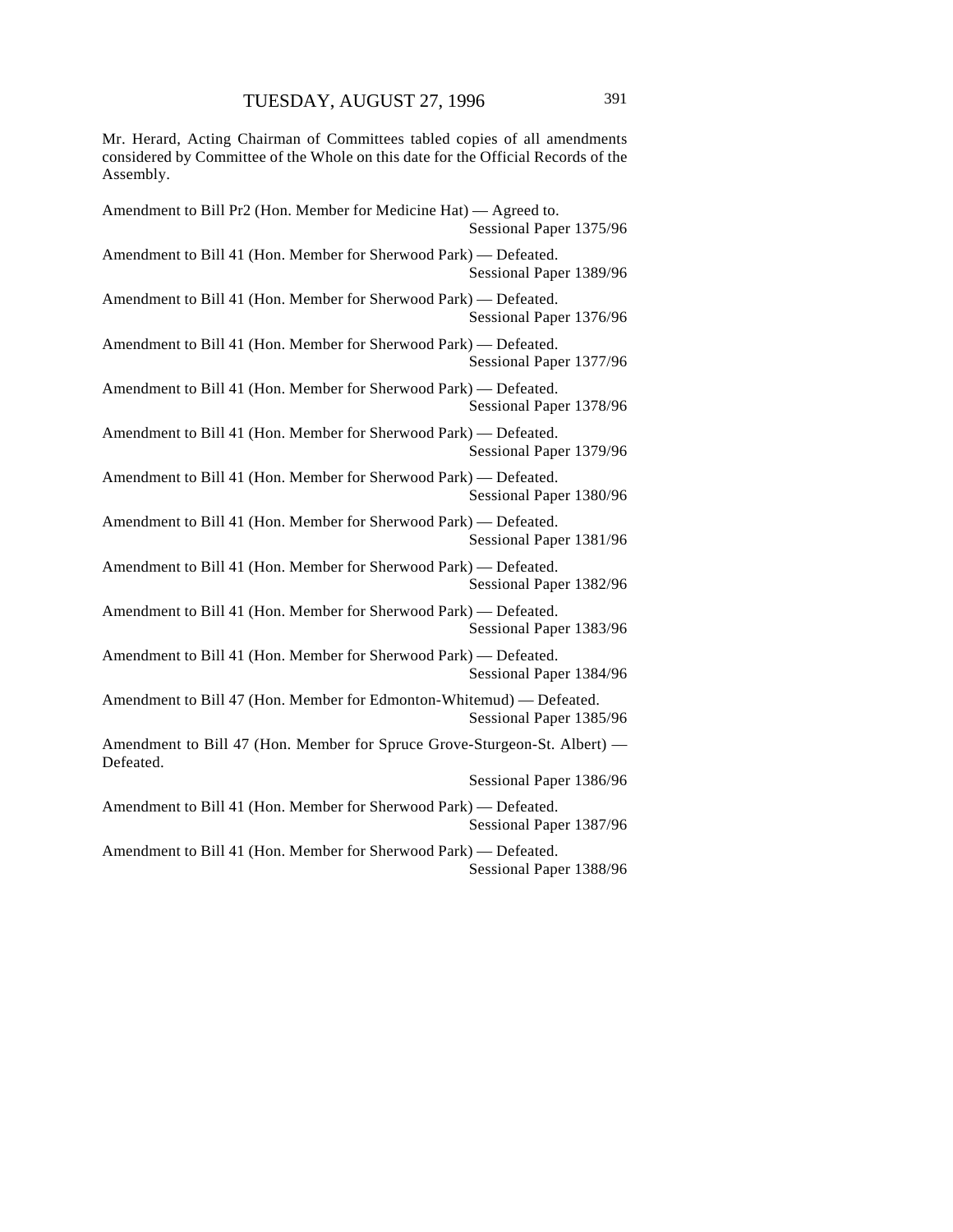# 392 TUESDAY, AUGUST 27, 1996

### **Third Reading**

Unanimous consent was granted to waive Standing Order 73(1) in order to proceed with Third reading of Bill Pr2, Covenant Bible College Act.

The following Bills were read a Third time and passed:

- Bill 41 Water Act Hon. Mr. Lund
- Bill 44 Motor Vehicle Accident Claims Amendment Act, 1996 Hon. Mr. Evans
- Bill 46 Electoral Divisions Act Hon. Mr. Evans
- Bill 47 Reinvestment Act Hon. Mr. Dinning
- Bill Pr2 Covenant Bible College Act Mr. Brassard

# **Adjournment**

l

Pursuant to Government Motion No. 24 agreed to by the Assembly on August 20, 1996, and on motion by Hon. Mr. Day, Government House Leader, the Assembly adjourned at 11:32 p.m.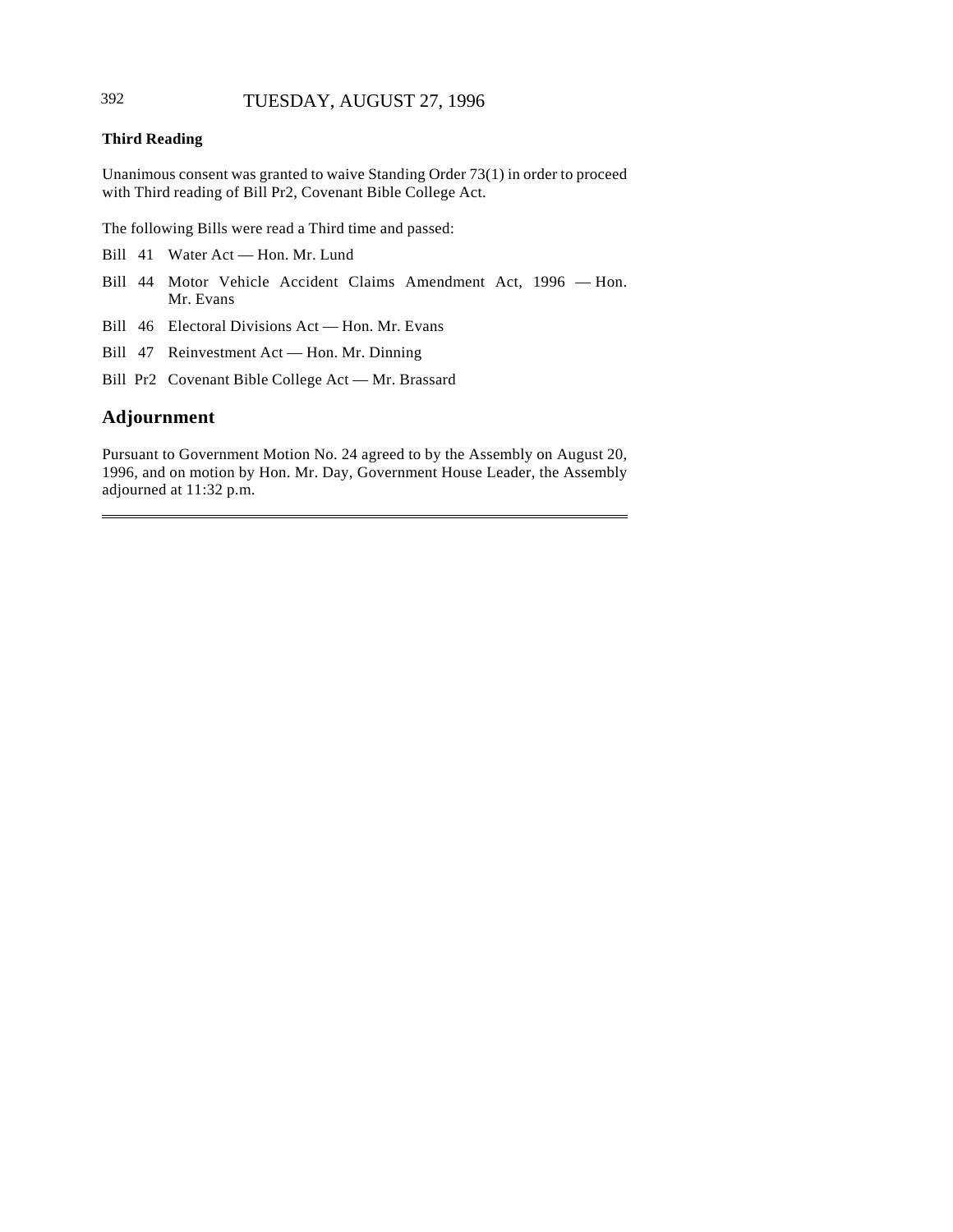# **PROROGATION**

l

l

FEBRUARY 9, 1997